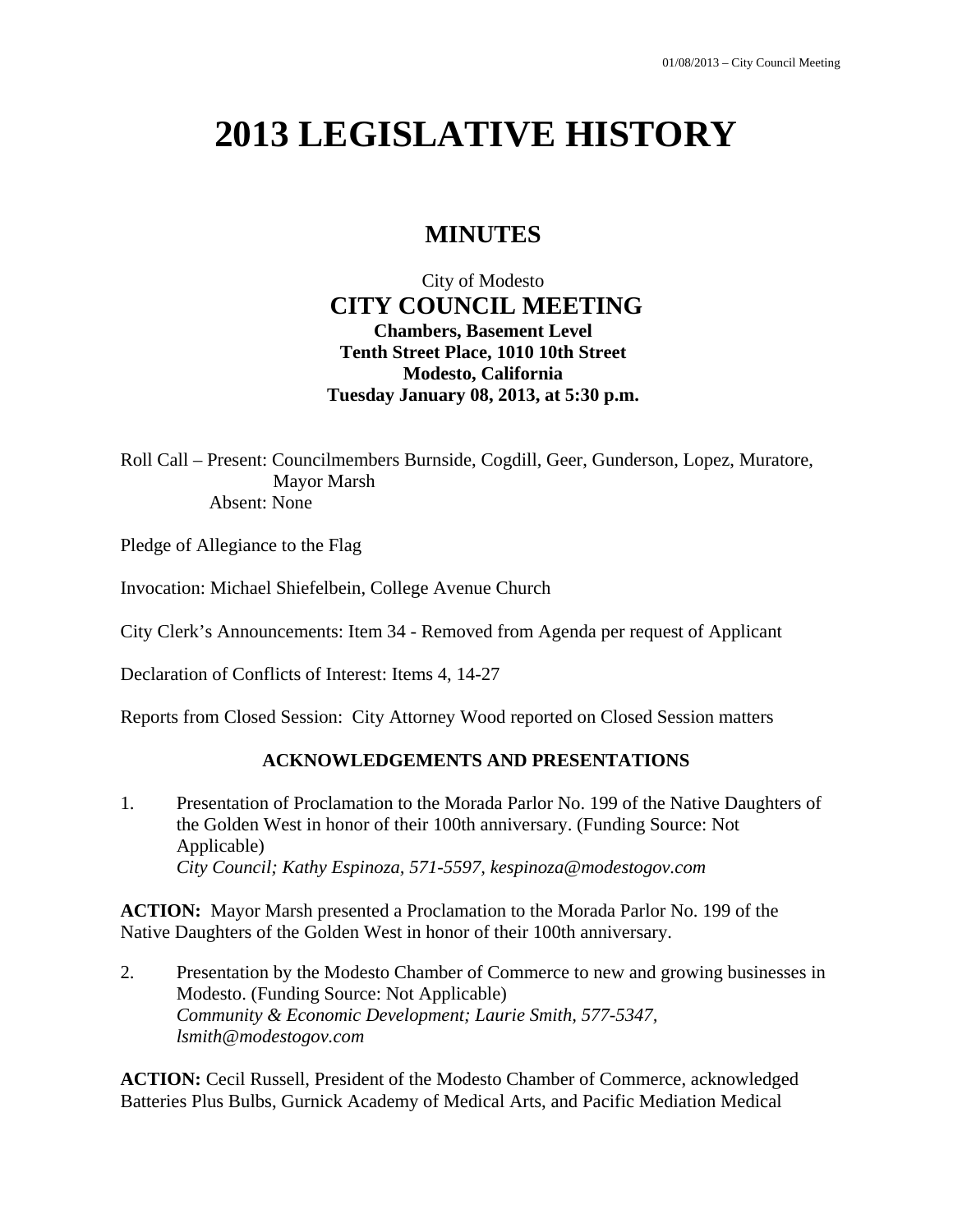Group, LLC.

### **MISCELLANEOUS**  Legislation Appointments Other

- 3. Consider approving the reappointment of Steve Carter to the City of Modesto Planning Commission and Henri (Hank) Pollard and Jaylen French to the Board of Zoning Adjustment. (Funding Source: Not Applicable)
	- Resolution reappointing Steve Carter to the City of Modesto Planning Commission recommended.
	- Resolution reappointing Hank Pollard to the City of Modesto Board of Zoning Adjustment recommended.
	- Resolution reappointing Jaylen French to the City of Modesto Board of Zoning Adjustment recommended.

*Community & Economic Development; Patrick Kelly, 577-5268, pkelly@modestogov.com* 

**ACTION: Resolution 2013-01 (Cogdill/Lopez; 7/0)** reappointing Steve Carter to the City of Modesto Planning Commission.

**ACTION: Resolution 2013-02 (Cogdill/Lopez; 7/0)** reappointing Hank Pollard to the City of Modesto Board of Zoning Adjustment.

**ACTION: Resolution 2013-03 (Cogdill/Lopez; 7/0)** reappointing Jaylen French to the City of Modesto Board of Zoning Adjustment.

*Councilmember Muratore absent due to conflict of interest* 

- 4. Consider approving the appointment of Frank Ploof to fill a vacancy on the City of Modesto Citizens' Housing & Community Development Committee. (Funding Source: Not Applicable)
	- Resolution approving the appointment of Frank Ploof to fill a vacancy on the City of Modesto Citizens' Housing & Community Development Committee (CH&CDC) recommended.

*Parks, Recreation & Neighborhoods; Mary Otten, 571-5863 , motten@modestogov.com* 

**ACTION: Motion (Cogdill/Geer)** approving the appointment of Frank Ploof to fill a vacancy on the City of Modesto Citizens' Housing & Community Development Committee (CH&CDC). – **MOTION WITHDRAWN**

**ACTION: Motion (Cogdill/Gunderson; majority; Lopez no; Muratore absent due to conflict of interest**) removing matter from Agenda and continued to future meeting.

# **PUBLIC COMMENT PERIOD**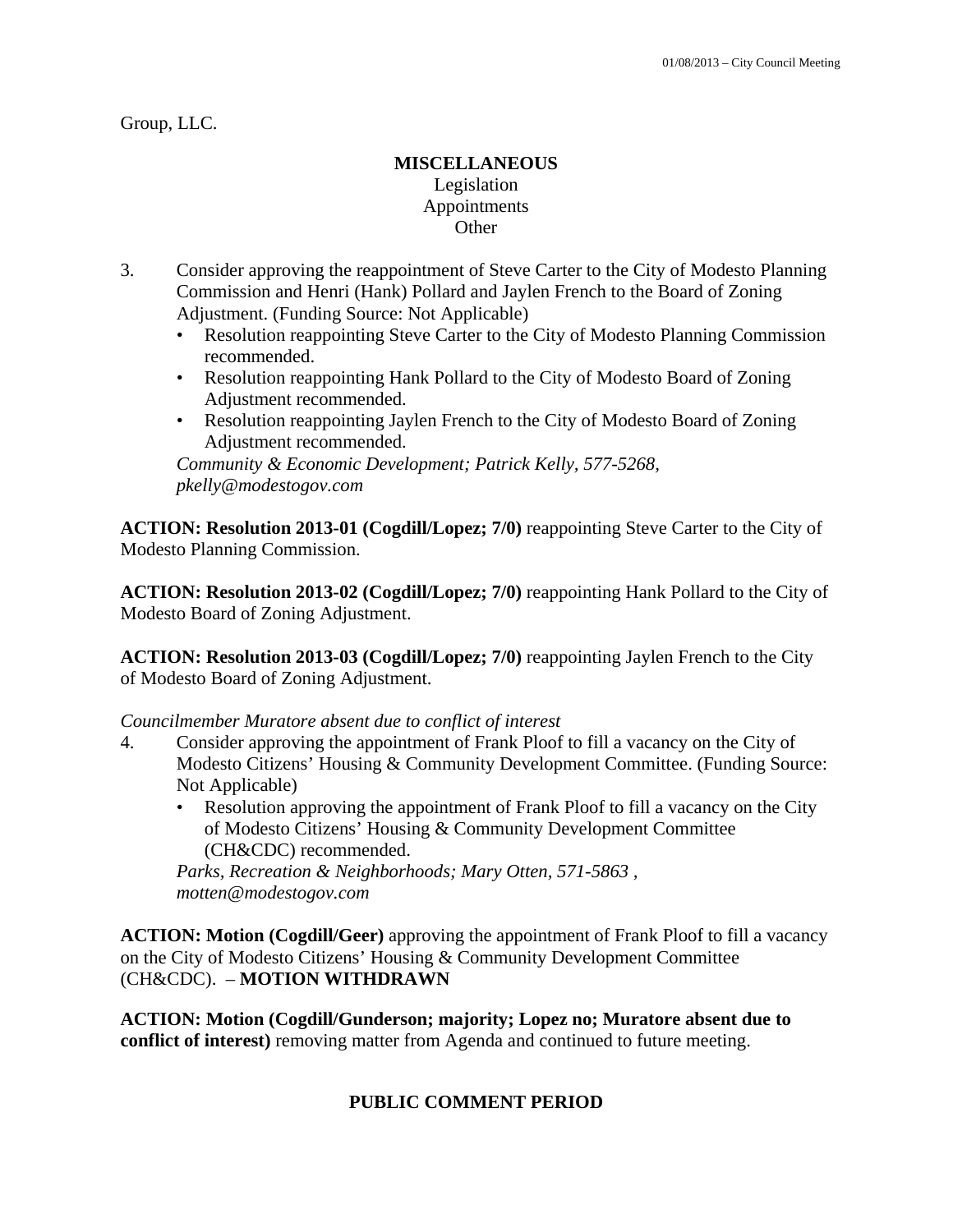- Senator Jeff Denham spoke regarding the new 10th District, issues coming up in Washington, D.C. and working together.
- Harry Lee Pyatt spoke regarding NSP2 Program regarding condominiums on Granger Avenue.
- Chris Murphy spoke regarding Modesto's history, historical structures, and the tearing down of the Cote d'Oro Building.
- Frank Cousineau, MYSA, spoke regarding partnerships with the City of Modesto.
- Adrian Herrell spoke regarding Sister Cities International.
- Joel Campos spoke regarding trend of tearing down historical buildings in Modesto and the Cote d'Oro Building.
- Jennifer Machado spoke regarding the recent death on Scenic Avenue and problems with traffic on Scenic Avenue.
- Emerson Drake spoke regarding Salida Ad Hoc Committee, ad hoc committee meetings in general and public participation.
- A citizen spoke regarding shopping centers in Modesto and Ceres.

# **CONSENT ITEMS – ROLL CALL VOTE REQUIRED: Items 5-30 ACTION CONSENT ITEMS 5-13, 28,29: (Lopez/Burnside; unan.) ACTION CONSENT ITEMS 14-27: (Lopez/Geer; unan.; Muratore absent due to conflict of interest)**

### **CONSENT ITEMS**

An item may be removed from consent and discussed at the request of an audience member or Councilmember.

### Consent

- 5. Consider approving the minutes from the December 11, 2012 City Council meeting. (Funding Source: Not Applicable)
	- Motion approving the minutes from the December 11, 2012 City Council meeting recommended.

*City Clerk; Stephanie Lopez, 577-5396, slopez@modestogov.com* 

**ACTION: Motion (Lopez/Burnside; 7/0)** approving the minutes from the December 11, 2012 City Council meeting.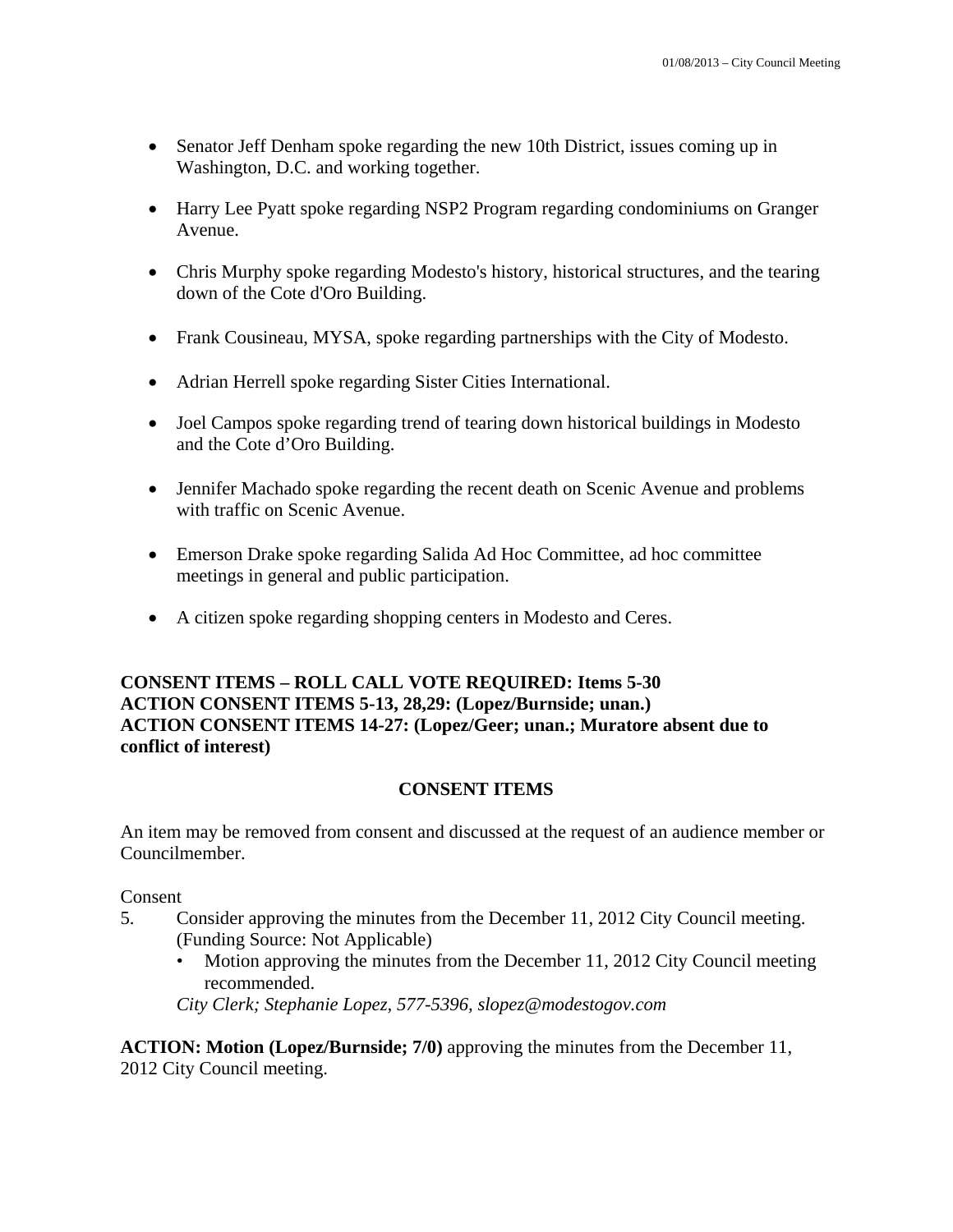Consent

- 6. Consider approving the request by the County of Stanislaus to expand the geographic boundaries of the Stanislaus Enterprise Zone (EZ) by 263.42 acres within its jurisdiction and authorize the Stanislaus Economic Development and Workforce Alliance, as the Stanislaus Enterprise Zone Administrator, to submit the written request and the required documentation to the California Department of Housing & Community Development (HCD). (Funding Source: Not Applicable)
	- Resolution approving a request by the County of Stanislaus to expand the geographic boundaries of the Stanislaus County Enterprise Zone by 263.42 acres within its jurisdiction and authorize the Stanislaus Economic Development and Workforce Alliance, as the Stanislaus Enterprise Zone Administrator, to submit the written request and required documentation to the California Department of Housing & Community Development recommended.

*Community & Economic Development; Margaret James, 571-5840, mbjames@modestogov.com* 

**ACTION: Resolution 2013-04 (Lopez/Burnside; 7/0)** approving a request by the County of Stanislaus to expand the geographic boundaries of the Stanislaus County Enterprise Zone by 263.42 acres within its jurisdiction and authorize the Stanislaus Economic Development and Workforce Alliance, as the Stanislaus Enterprise Zone Administrator, to submit the written request and required documentation to the California Department of Housing & Community Development.

### Consent

- 7. Consider approving a Water Will Serve Letter and an Outside Service Agreement for water connection (Will Serve Letter was granted on October 3, 2012) as introduced in Section 11-1.05 of Chapter 1 of Title 11 of the Modesto Municipal Code relating to water main connection charges, and City Council Policy 5.001 regarding extension of water service into unincorporated areas. (Funding Source: General Fund and Water Fund)
	- Resolution approving a Will Serve Letter for the property located at 101 E Street in Waterford, (APN: 134-007-078) to connect to the City of Modesto's existing water system, and authorizing the City Manager, to sign the Will Serve Letter recommended.
	- Resolution approving an Outside Service Agreement between the City of Modesto and the City of Waterford for water service for the property located at 101 E Street in Waterford, (APN: 134-007-078) and authorizing the City Manager, or his designee to execute the agreement recommended.

*Community & Economic Development; Bill Sandhu, 577-5356, bsandhu@modestogov.com* 

**ACTION: Resolution 2013-05 (Lopez/Burnside; 7/0)** approving a Will Serve Letter for the property located at 101 E Street in Waterford, (APN: 134-007-078) to connect to the City of Modesto's existing water system, and authorizing the City Manager, to sign the Will Serve Letter.

**ACTION: Resolution 2013-06 (Lopez/Burnside; 7/0)** approving an Outside Service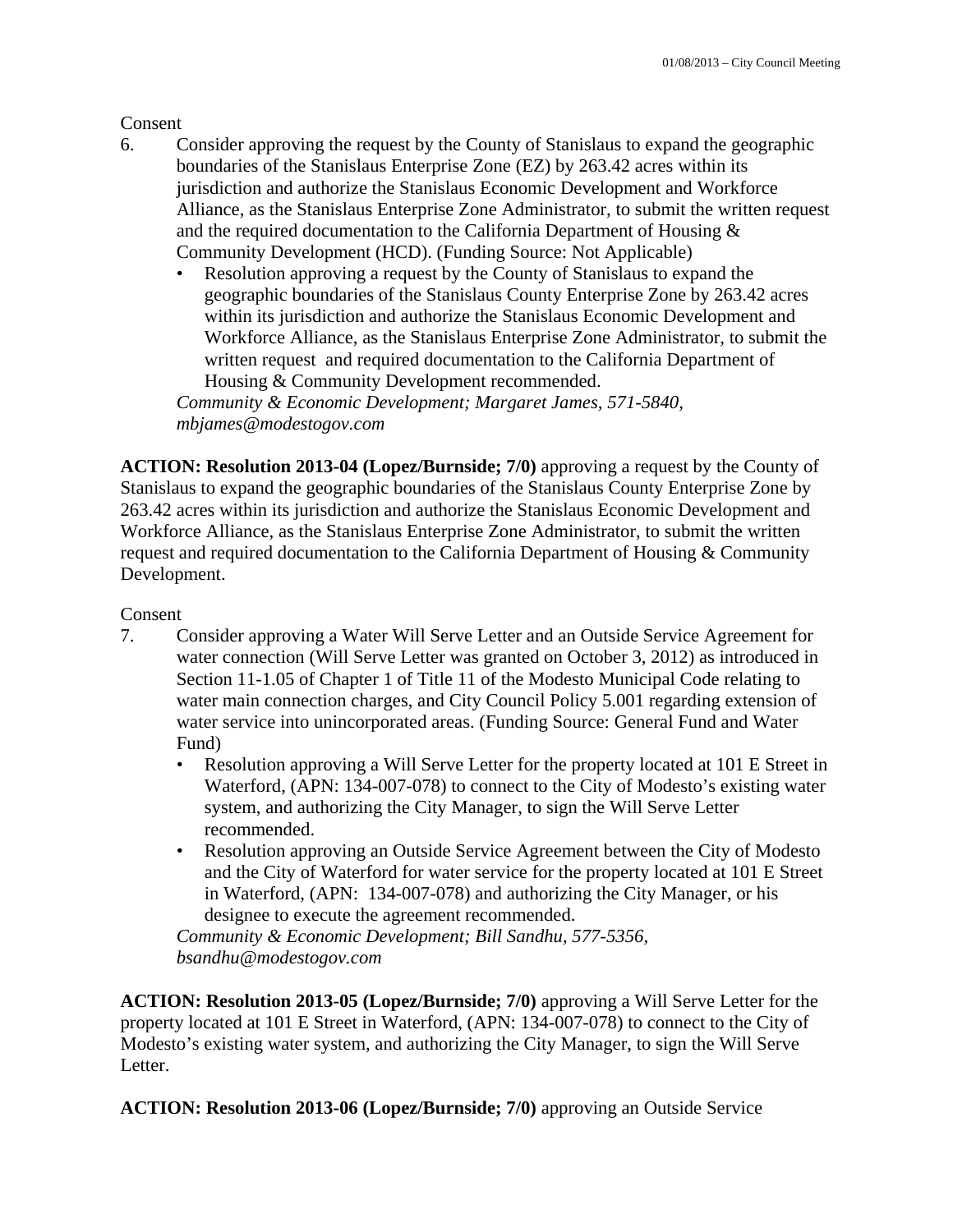Agreement between the City of Modesto and the City of Waterford for water service for the property located at 101 E Street in Waterford, (APN: 134-007-078) and authorizing the City Manager, or his designee to execute the agreement.

Consent

- 8. Consider authorizing the award of bid for the printing and delivery of the utility bill insert for the Utility Planning and Projects Department, to Mailing U.S./NotePads, Inc., Anaheim, CA, for a two (2) year agreement with three (3) one-year extension options at the sole discretion of the City, for an estimated annual cost of \$24,353, and over five (5) years of \$121,765. (Funding Source: Water, Wastewater, Storm Drain and Garbage Fees)
	- Resolution authorizing the award of bid for the printing and delivery of the utility bill insert for the Utility Planning and Projects Department, to Mailing U.S./NotePads, Inc., Anaheim, CA, for a two (2) year agreement with three (3) one-year extension options at the sole discretion of the City, and authorizing the Purchasing Manager, or his designee, to issue a purchase agreement for an estimated annual cost of \$24,353, and over five (5) years of \$121,765 recommended.

*Finance and Utility Planning and Projects; Ken Masasso, 577-5420, kmasasso@modestogov.com* 

**ACTION: Resolution 2013-07 (Lopez/Burnside; 7/0)** authorizing the award of bid for the printing and delivery of the utility bill insert for the Utility Planning and Projects Department, to Mailing U.S./NotePads, Inc., Anaheim, CA, for a two (2) year agreement with three (3) oneyear extension options at the sole discretion of the City, and authorizing the Purchasing Manager, or his designee, to issue a purchase agreement for an estimated annual cost of \$24,353, and over five (5) years of \$121,765.

### Consent

- 9. Consider accepting the Monthly Investment Report for September 2012 (Funding Source: Not Applicable)
	- Motion accepting the Monthly Investment Report for September 2012 recommended.

*Finance; DeAnna Espinoza, 577-5387, daespinoza@modestogov.com* 

**ACTION: Motion (Lopez/Burnside; 7/0)** accepting the Monthly Investment Report for September 2012.

Consent

- 10. Consider approving the Employment Development Department (EDD) application for elective coverage of disability insurance for employees represented by the Modesto City Employees' Association (MCEA); and authorize the City Manager, or designee, to take the necessary administrative action to implement the agreement. (Funding Source: General Fund and Other Funds)
	- Resolution approving the Employment Development Department (EDD)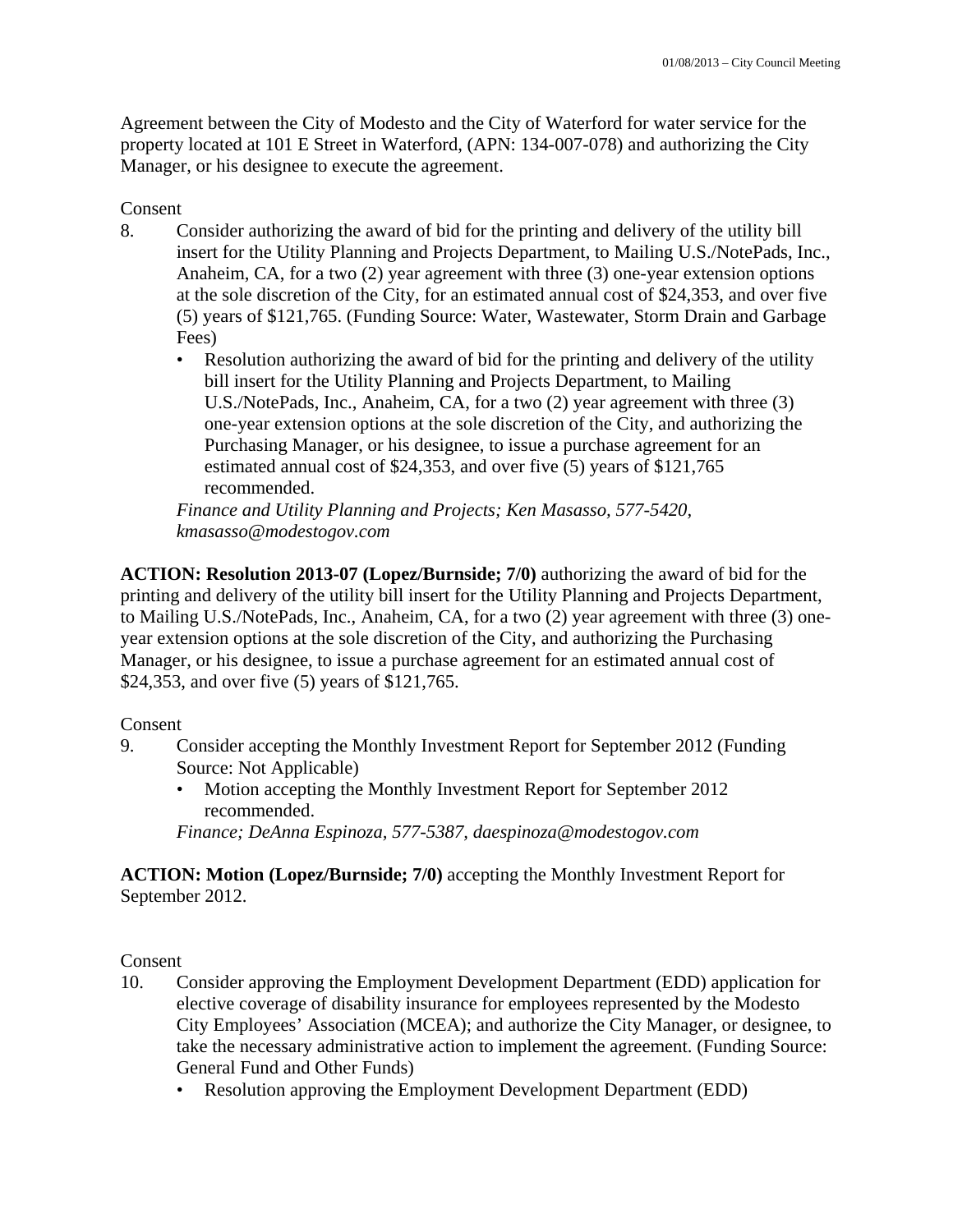application for elective coverage of disability insurance for employees represented by the Modesto City Employees' Association (MCEA); and authorize the City Manager, or designee, to take the necessary administrative action to implement the agreement recommended.

*Human Resources; Joseph Lopez, 571-5126, jlopez@modestogov.com* 

**ACTION: Resolution 2013-08 (Lopez/Burnside; 7/0)** approving the Employment Development Department (EDD) application for elective coverage of disability insurance for employees represented by the Modesto City Employees' Association (MCEA); and authorize the City Manager, or designee, to take the necessary administrative action to implement the agreement.

### Consent

- 11. Consider authorizing the Purchasing Manager to issue purchase agreements for maintenance contracts/support agreements throughout Fiscal Year 2012-13 for the "sole source" procurement of various hardware and software maintenance support agreements from hardware and software manufacturers for the Information Technology Department for an estimated annual cost not to exceed \$889,599. (Funding Source: Information Technology Funds)
	- Resolution authorizing the Purchasing Manager to issue purchasing agreements for the sole source procurement of various hardware and software maintenance /support agreements throughout Fiscal Year 2012-2013 From hardware and software manufacturers for the Information Technology Department, for an estimated annual cost not to exceed \$889,599 recommended.

*Information Technology; Bryan Sastokas, 577-5229, bsastokas@modestogov.com* 

**ACTION: Resolution 2013-09 (Lopez/Burnside; 7/0)** authorizing the Purchasing Manager to issue purchasing agreements for the sole source procurement of various hardware and software maintenance /support agreements throughout Fiscal Year 2012-2013 From hardware and software manufacturers for the Information Technology Department, for an estimated annual cost not to exceed \$889,599.

### Consent

- 12. Consider approving an Agreement for the purchase of retired City of Modesto Police canine, Cane, by its handler, Officer William Jones. (Funding Source: General Fund Revenue)
	- Resolution approving an Agreement between the City of Modesto and Officer William Jones for the purchase of retired City of Modesto Police canine, Cain, and authorizing the City Manager, or his designee, to execute the Agreement recommended.

*Police; Rick Armendariz, 572-9612, armendarizr@modestopd.com* 

**ACTION: Resolution 2013-10 (Lopez/Burnside; 7/0)** approving an Agreement between the City of Modesto and Officer William Jones for the purchase of retired City of Modesto Police canine, Cain, and authorizing the City Manager, or his designee, to execute the Agreement.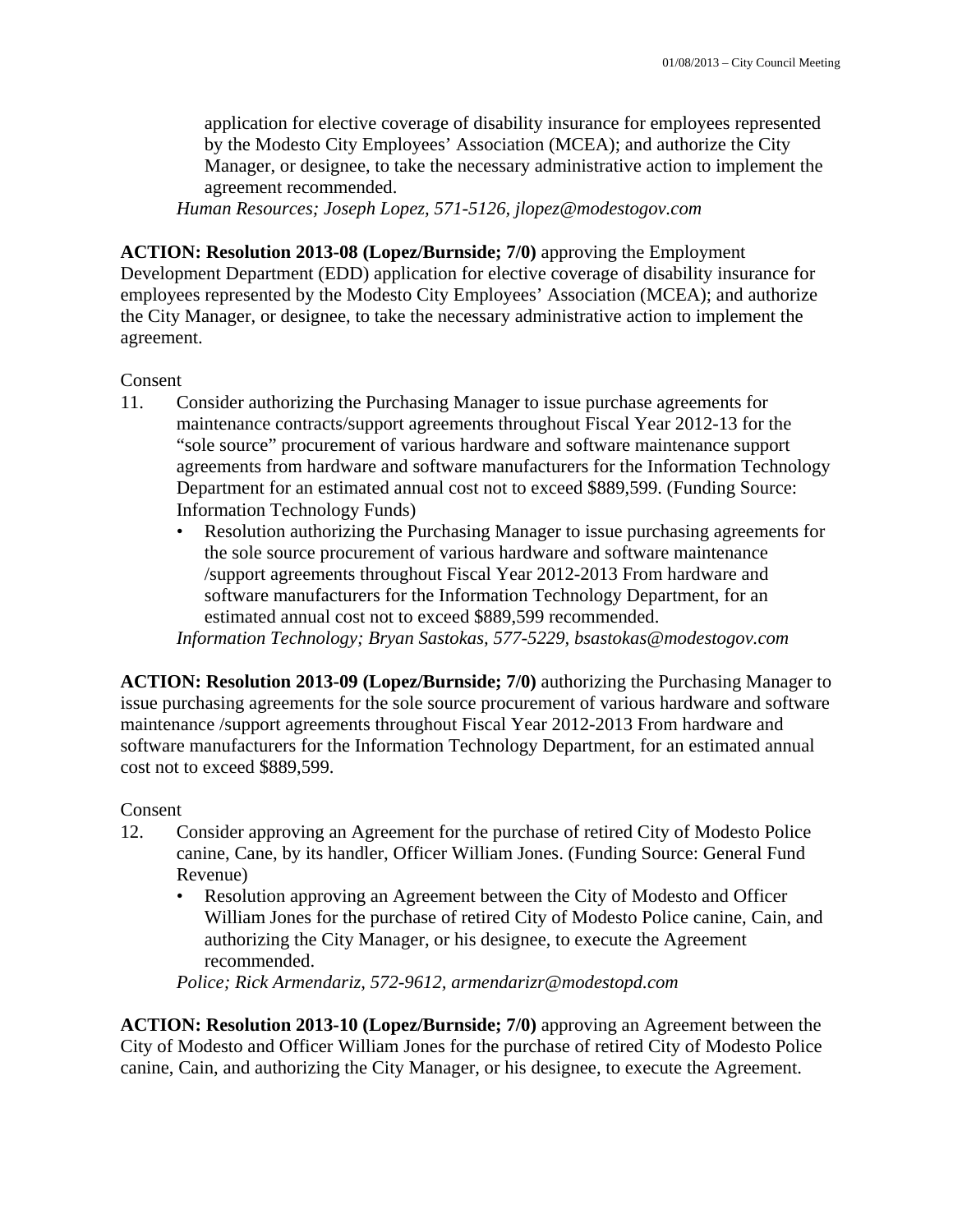Consent

- 13. Consider: (i) accepting the California Gang Reduction, Intervention and Prevention (CalGRIP) Grant, from the State of California, Board of State and Community Corrections (BSCC), for \$84,716 for Project Wake Up, and (ii) amending the Multi-Year 2012/13 Budget, estimating revenue of \$84,716 from the California Gang Reduction, Intervention and Prevention (CalGRIP) Grant for Project Wake Up. (Funding Source: State Misc. Grants)
	- Resolution accepting the California Gang Reduction, Intervention and Prevention (CalGRIP) Program grant, from the State of California, Board of State and Community Corrections, in the amount of \$84,716, for Project Wake Up; and authorizing the City Manager, or his authorized designee, to execute the necessary grant documents recommended.
	- Resolution amending the Fiscal Year 2012/2013 Multi-Year Budgets to reflect revenue and expenses, in the amount of \$84,716, from the California Gang Reduction, Intervention and Prevention (CalGRIP) Program grant for Project Wake Up recommended.

*Police; Scott Heller, 342-9129, hellers@modestopd.com* 

**ACTION: Resolution 2013-11 (Lopez/Burnside; 7/0)** accepting the California Gang Reduction, Intervention and Prevention (CalGRIP) Program grant, from the State of California, Board of State and Community Corrections, in the amount of \$84,716, for Project Wake Up; and authorizing the City Manager, or his authorized designee, to execute the necessary grant documents.

**ACTION: Resolution 2013-12 (Lopez/Burnside; 7/0)** amending the Fiscal Year 2012/2013 Multi-Year Budgets to reflect revenue and expenses, in the amount of \$84,716, from the California Gang Reduction, Intervention and Prevention (CalGRIP) Program grant for Project Wake Up.

Consent – *Councilmember Muratore absent due to conflict of interest* 

- 14. Consider approving a loan of NSP2 funds in the amount of \$138,694 to purchase and rehabilitate real property located at 501 Fortuna Avenue. (This NSP2 activity will be carried out by the Housing Authority of the County of Stanislaus). (Funding Source: NSP2 Grant)
	- Resolution approving the release of funds in the amount of \$138,694 to purchase and rehabilitate real property which is located at 501 Fortuna Avenue to be carried out by the Housing Authority of the County of Stanislaus (HACS) and authorize the City Manager, or his designee, to sign loan documents and all related closing documents recommended.

*Parks, Recreation & Neighborhoods; Scott Humphries, 571-5506, shumphries@modestogov.com* 

### **ACTION: Resolution 2013-13 (Lopez/Geer; 6/0; Muratore absent due to conflict of**

**interest)** approving the release of funds in the amount of \$138,694 to purchase and rehabilitate real property which is located at 501 Fortuna Avenue to be carried out by the Housing Authority of the County of Stanislaus (HACS) and authorize the City Manager, or his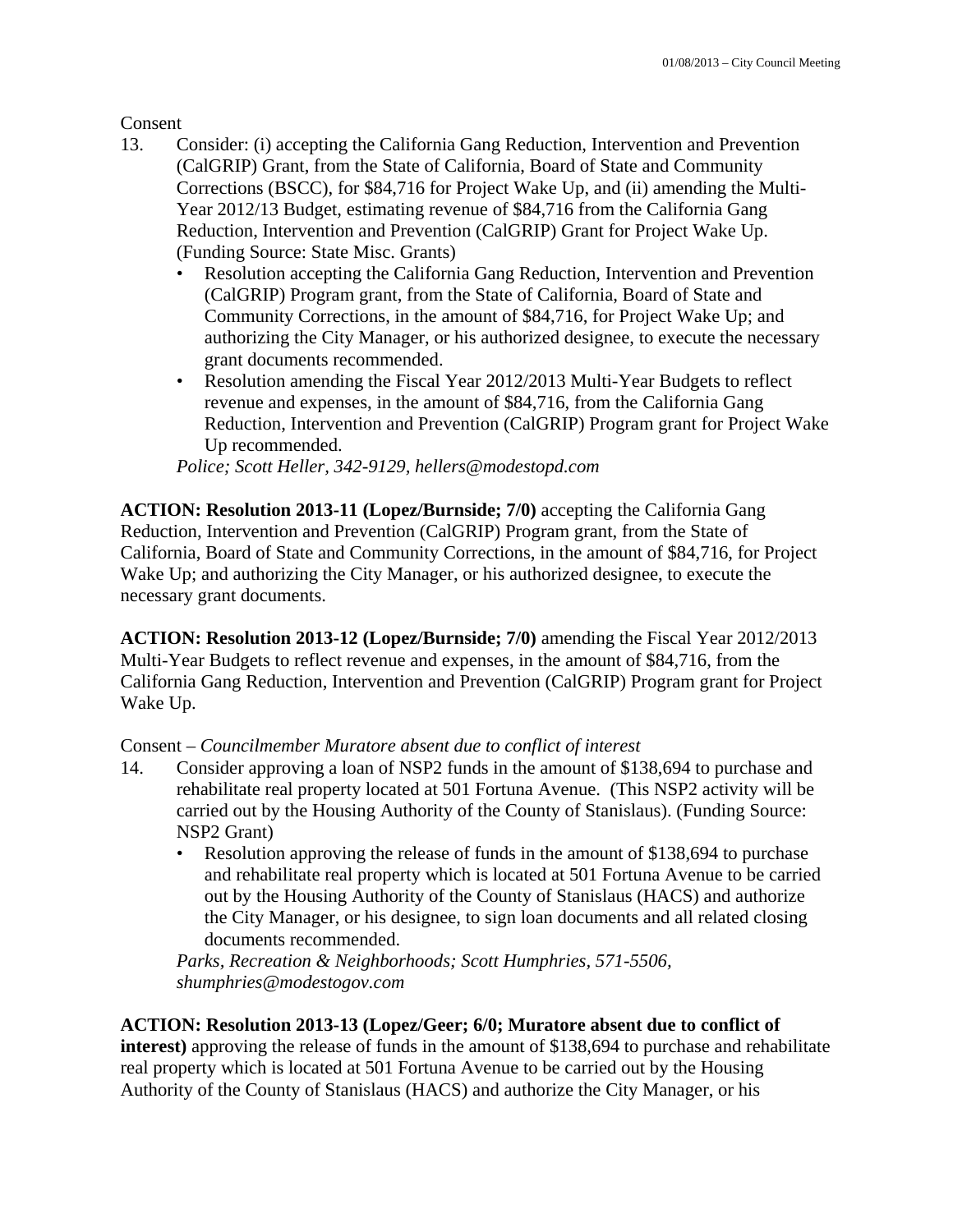designee, to sign loan documents and all related closing documents.

### Consent – *Councilmember Muratore absent due to conflict of interest*

- 15. Consider approving a loan of NSP2 funds in the amount of \$185,000 to purchase and rehabilitate real property located at 1329 Del Vale Avenue. (This NSP2 activity will be carried out by the Housing Authority of the County of Stanislaus). (Funding Source: NSP2 Grant)
	- Resolution approving the release of funds in the amount of \$185,000 to purchase and rehabilitate real property which is located at 1329 Del Vale Avenue to be carried out by the Housing Authority of the County of Stanislaus (HACS) and authorize the City Manager, or his designee, to sign loan documents and all related closing documents recommended.

*Parks, Recreation & Neighborhoods; Scott Humphries, 571-5506, shumphries@modestogov.com* 

### **ACTION: Resolution 2013-14 (Lopez/Geer; 6/0; Muratore absent due to conflict of**

**interest**) approving the release of funds in the amount of \$185,000 to purchase and rehabilitate real property which is located at 1329 Del Vale Avenue to be carried out by the Housing Authority of the County of Stanislaus (HACS) and authorize the City Manager, or his designee, to sign loan documents and all related closing documents.

### Consent – *Councilmember Muratore absent due to conflict of interest*

- 16. Consider approving a loan of NSP2 funds in the amount of \$132,487 to purchase and rehabilitate real property located at 2513 Galway Drive. (This NSP2 activity will be carried out by the Housing Authority of the County of Stanislaus). (Funding Source: NSP2 Grant)
	- Resolution approving the release of funds in the amount of \$132,487 to purchase and rehabilitate real property which is located at 2513 Galway Drive to be carried out by the Housing Authority of the County of Stanislaus (HACS) and authorize the City Manager, or his designee, to sign loan documents and all related closing documents recommended.

*Parks, Recreation & Neighborhoods; Scott Humphries, 571-5506, shumphries@modestogov.com* 

### **ACTION: Resolution 2013-15 (Lopez/Geer; 6/0; Muratore absent due to conflict of**

**interest**) approving the release of funds in the amount of \$132,487 to purchase and rehabilitate real property which is located at 2513 Galway Drive to be carried out by the Housing Authority of the County of Stanislaus (HACS) and authorize the City Manager, or his designee, to sign loan documents and all related closing documents.

### Consent – *Councilmember Muratore absent due to conflict of interest*

17. Consider approving a loan of NSP2 funds in the amount of \$160,523 to purchase and rehabilitate real property located at 2701 Jennifer Drive. (This NSP2 activity will be carried out by the Housing Authority of the County of Stanislaus). (Funding Source: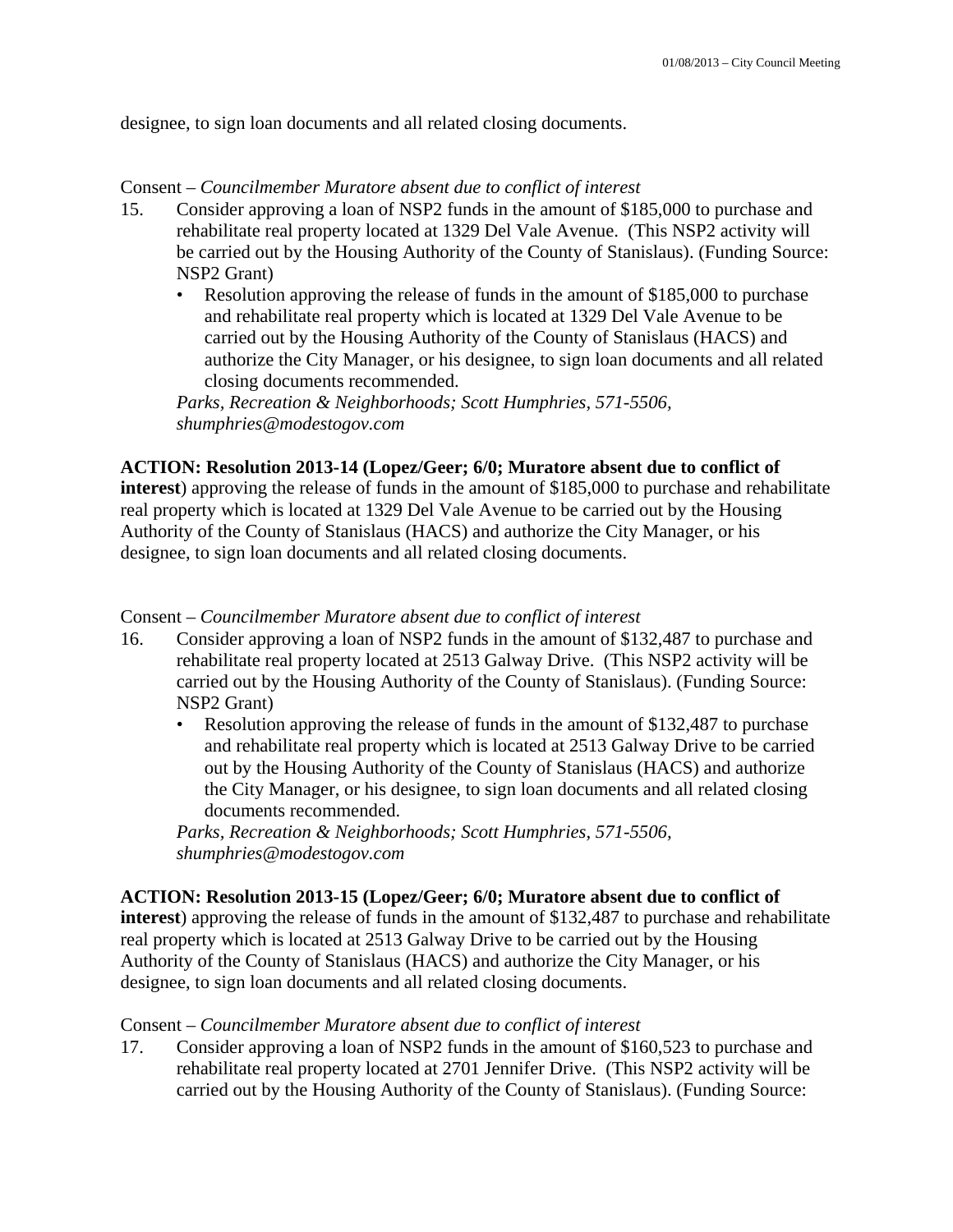### NSP2 Grant)

Resolution approving the release of funds in the amount of \$160,523 to purchase and rehabilitate real property which is located at 2701 Jennifer Drive to be carried out by the Housing Authority of the County of Stanislaus (HACS) and authorize the City Manager, or his designee, to sign loan documents and all related closing documents recommended.

*Parks, Recreation & Neighborhoods; Scott Humphries, 571-5506, shumphries@modestogov.com* 

### **ACTION: Resolution 2013-16 (Lopez/Geer; 6/0; Muratore absent due to conflict of**

**interest)** approving the release of funds in the amount of \$160,523 to purchase and rehabilitate real property which is located at 2701 Jennifer Drive to be carried out by the Housing Authority of the County of Stanislaus (HACS) and authorize the City Manager, or his designee, to sign loan documents and all related closing documents.

### Consent – *Councilmember Muratore absent due to conflict of interest*

- 18. Consider approving a loan of NSP2 funds in the amount of \$183,778 to purchase and rehabilitate real property located at 3825 Louisburg Avenue. (This NSP2 activity will be carried out by the Housing Authority of the County of Stanislaus). (Funding Source: NSP2 Grant)
	- Resolution approving the release of funds in the amount of \$183,778 to purchase and rehabilitate real property which is located at 3825 Louisburg Avenue to be carried out by the Housing Authority of the County of Stanislaus (HACS) and authorize the City Manager, or his designee, to sign loan documents and all related closing documents recommended.

*Parks, Recreation & Neighborhoods; Scott Humphries, 571-5506, shumphries@modestogov.com* 

### **ACTION: Resolution 2013-17 (Lopez/Geer; 6/0; Muratore absent due to conflict of**

**interest**) approving the release of funds in the amount of \$183,778 to purchase and rehabilitate real property which is located at 3825 Louisburg Avenue to be carried out by the Housing Authority of the County of Stanislaus (HACS) and authorize the City Manager, or his designee, to sign loan documents and all related closing documents.

### Consent – *Councilmember Muratore absent due to conflict of interest*

- 19. Consider approving a loan of NSP2 funds in the amount of \$163,281 to purchase and rehabilitate real property located at 2020 Carver Road. This NSP2 activity will be carried out by the Housing Authority of the County of Stanislaus (HACS). (Funding Source: NSP 2 Grant)
	- Resolution approving the release of funds in the amount of \$163,281 to purchase and rehabilitate real property which is located at 2020 Carver Road to be carried out by the Housing Authority of the County of Stanislaus (HACS) and authorize the City Manager, or his designee, to sign loan documents and all related closing documents recommended.

*Parks, Recreation & Neighborhoods; Scott Humphries , 571-5506, shumphries@modestogov.com*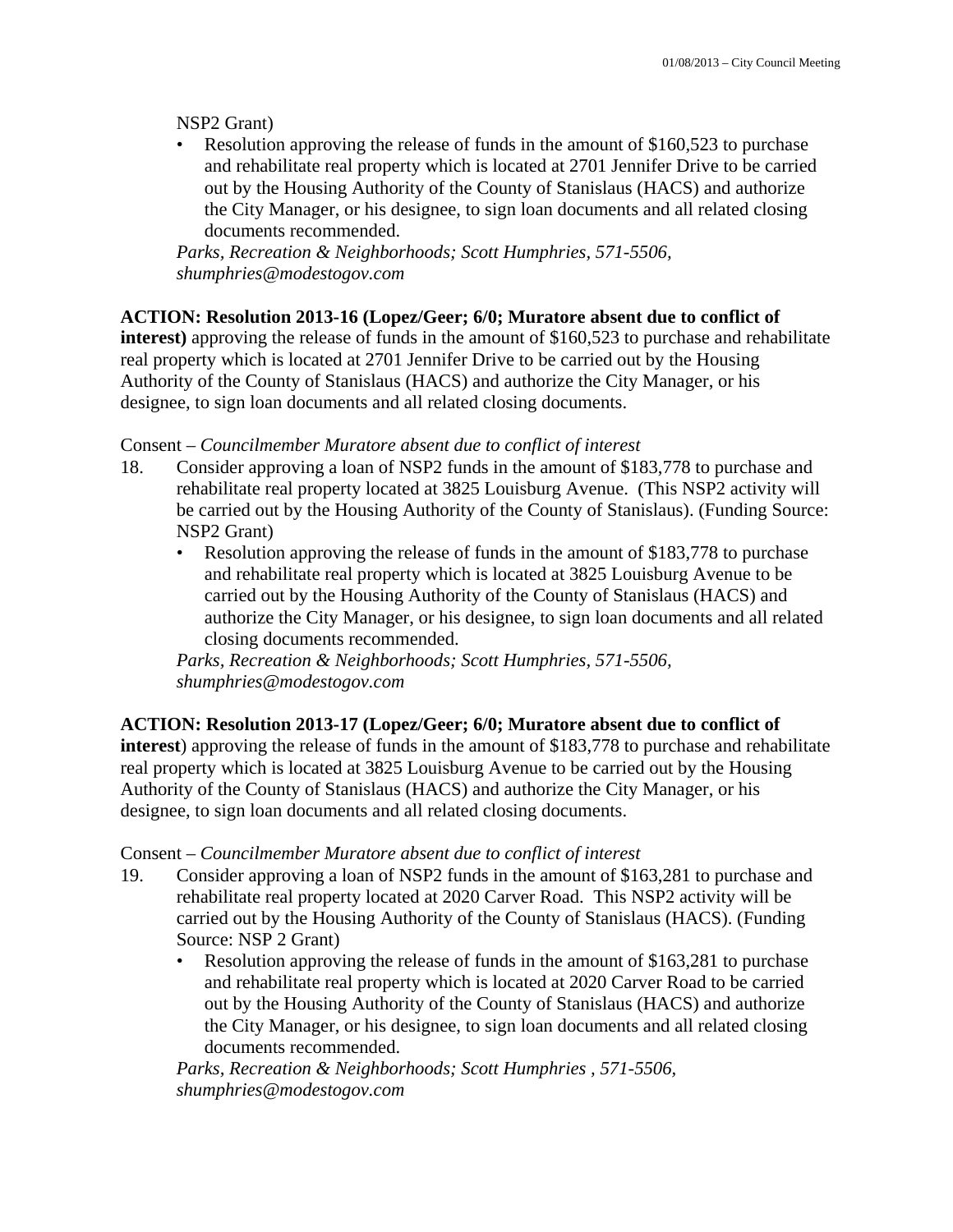### **ACTION: Resolution 2013-18 (Lopez/Geer; 6/0; Muratore absent due to conflict of**

**interest**) approving the release of funds in the amount of \$163,281 to purchase and rehabilitate real property which is located at 2020 Carver Road to be carried out by the Housing Authority of the County of Stanislaus (HACS) and authorize the City Manager, or his designee, to sign loan documents and all related closing documents.

### Consent – *Councilmember Muratore absent due to conflict of interest*

- 20. Consider approving a loan of NSP2 funds in the amount of \$157,370 to purchase and rehabilitate real property located at 3800 Carver Road. This NSP2 activity will be carried out by the Housing Authority of the County of Stanislaus (HACS). (Funding Source: NSP 2 Grant)
	- Resolution approving the release of funds in the amount of \$157,370 to purchase and rehabilitate real property which is located at 3800 Carver Road to be carried out by the Housing Authority of the County of Stanislaus (HACS) and authorize the City Manager, or his designee, to sign loan documents and all related closing documents recommended.

*Parks, Recreation & Neighborhoods; Scott Humphries , 571-5506, shumphries@modestogov.com* 

### **ACTION: Resolution 2013-19 (Lopez/Geer; 6/0; Muratore absent due to conflict of**

**interest**) approving the release of funds in the amount of \$157,370 to purchase and rehabilitate real property which is located at 3800 Carver Road to be carried out by the Housing Authority of the County of Stanislaus (HACS) and authorize the City Manager, or his designee, to sign loan documents and all related closing documents.

### Consent – *Councilmember Muratore absent due to conflict of interest*

- 21. Consider approving a loan of NSP2 funds in the amount of \$189,086 to purchase and rehabilitate real property located at 816 Chalone Drive. This NSP2 activity will be carried out by the Housing Authority of the County of Stanislaus (HACS). (Funding Source: NSP 2 Grant)
	- Resolution approving the release of funds in the amount of \$\$189,086 to purchase and rehabilitate real property located at 816 Chalone Drive to be carried out by the Housing Authority of the County of Stanislaus (HACS) and authorize the City Manager, or his designee, to sign loan documents and all related closing documents recommended.

*Parks, Recreation & Neighborhoods; Scott Humphries , 571-5506, shumphries@modestogov.com* 

### **ACTION: Resolution 2013-20 (Lopez/Geer; 6/0; Muratore absent due to conflict of**

**interest**) approving the release of funds in the amount of \$ \$189,086 to purchase and rehabilitate real property located at 816 Chalone Drive to be carried out by the Housing Authority of the County of Stanislaus (HACS) and authorize the City Manager, or his designee, to sign loan documents and all related closing documents.

Consent – *Councilmember Muratore absent due to conflict of interest*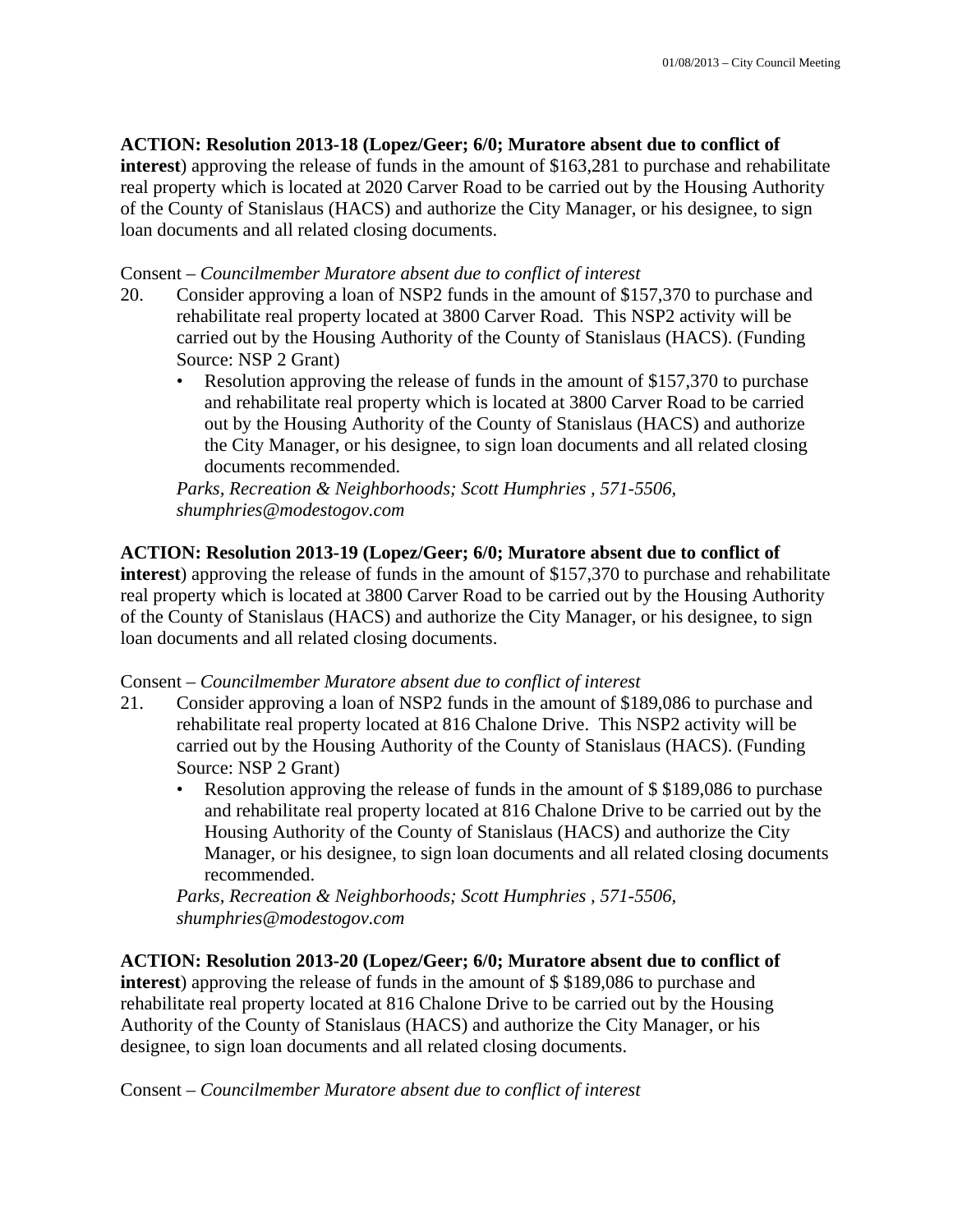- 22. Consider approving a loan of NSP2 funds in the amount of \$169,464 to purchase and rehabilitate real property located at 2006 Codding Drive. This NSP2 activity will be carried out by the Housing Authority of the County of Stanislaus (HACS). (Funding Source: NSP 2 Grant)
	- Resolution approving the release of funds in the amount of \$169,464 to purchase and rehabilitate real property located at 2006 Codding Drive to be carried out by the Housing Authority of the County of Stanislaus (HACS) and authorize the City Manager, or his designee, to sign loan documents and all related closing documents recommended.

*Parks, Recreation & Neighborhoods; Scott Humphries , 571-5506, shumphries@modestogov.com* 

### **ACTION: Resolution 2013-21 (Lopez/Geer; 6/0; Muratore absent due to conflict of**

**interest**) approving the release of funds in the amount of \$169,464 to purchase and rehabilitate real property located at 2006 Codding Drive to be carried out by the Housing Authority of the County of Stanislaus (HACS) and authorize the City Manager, or his designee, to sign loan documents and all related closing documents.

### Consent – *Councilmember Muratore absent due to conflict of interest*

- 23. Consider approving a loan of NSP2 funds in the amount of \$150,603 to purchase and rehabilitate real property located at 1925 Hunt Avenue. This NSP2 activity will be carried out by the Housing Authority of the County of Stanislaus (HACS). (Funding Source: NSP 2 Grant)
	- Resolution approving the release of funds in the amount of \$150,603 to purchase and rehabilitate real property located at 1925 Hunt Avenue to be carried out by the Housing Authority of the County of Stanislaus (HACS) and authorize the City Manager, or his designee, to sign loan documents and all related closing documents recommended.

*Parks, Recreation & Neighborhoods; Scott Humphries , 571-5506, shumphries@modestogov.com* 

### **ACTION: Resolution 2013-22 (Lopez/Geer; 6/0; Muratore absent due to conflict of**

**interest**) approving the release of funds in the amount of \$150,603 to purchase and rehabilitate real property located at 1925 Hunt Avenue to be carried out by the Housing Authority of the County of Stanislaus (HACS) and authorize the City Manager, or his designee, to sign loan documents and all related closing documents.

### Consent – *Councilmember Muratore absent due to conflict of interest*

- 24. Consider approving a loan of NSP2 funds in the amount of \$163,038 to purchase and rehabilitate real property located at 3309 Ocotillo Way. This NSP2 activity will be carried out by the Housing Authority of the County of Stanislaus (HACS). (Funding Source: NSP 2 Grant)
	- Resolution approving the release of funds in the amount of \$163,038 to purchase and rehabilitate real property located at 3309 Ocotillo Way to be carried out by the Housing Authority of the County of Stanislaus (HACS) and authorize the City Manager, or his designee, to sign loan documents and all related closing documents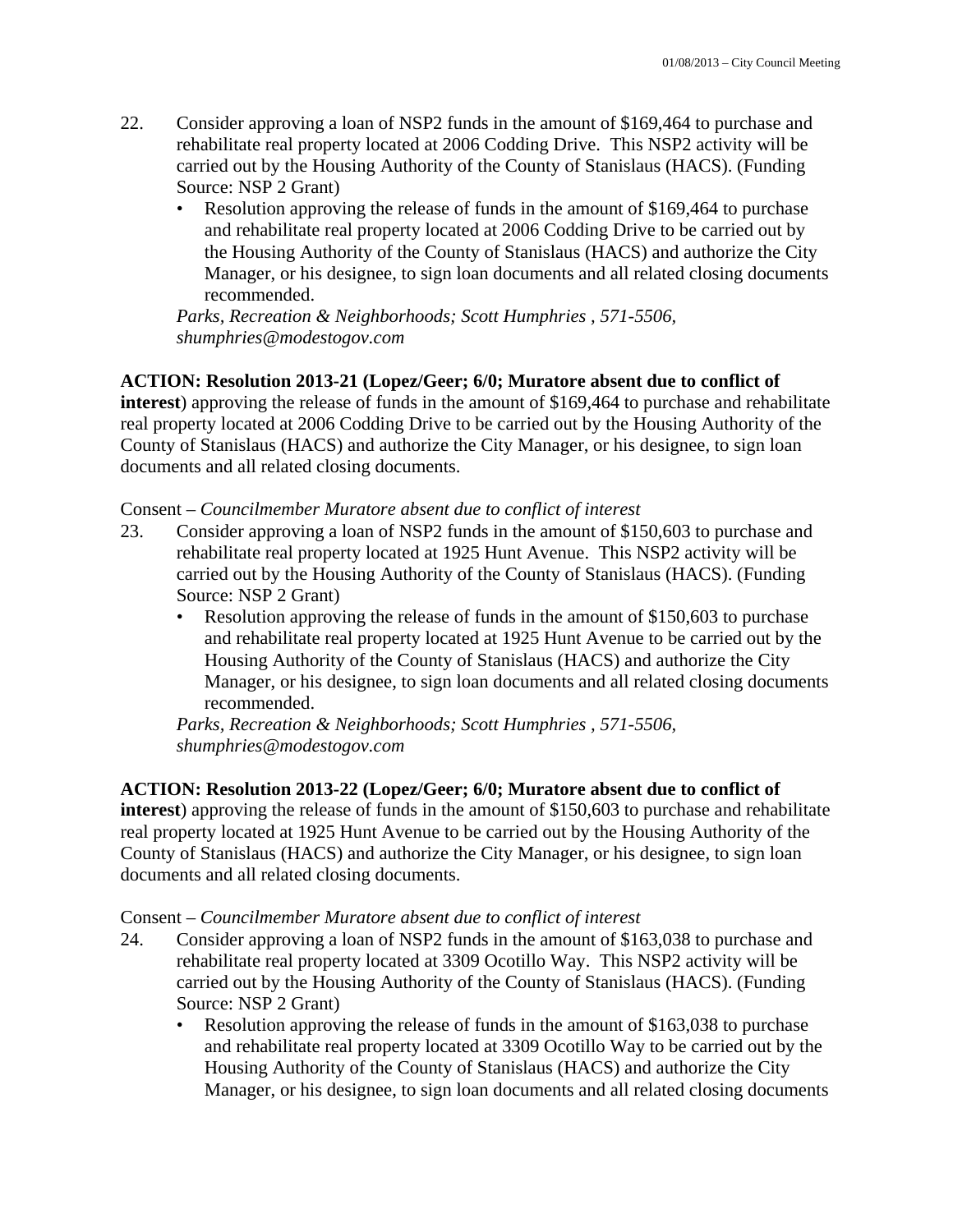recommended. *Parks, Recreation & Neighborhoods; Scott Humphries , 571-5506, shumphries@modestogov.com* 

### **ACTION: Resolution 2013-23 (Lopez/Geer; 6/0; Muratore absent due to conflict of**

**interest**) approving the release of funds in the amount of \$163,038 to purchase and rehabilitate real property located at 3309 Ocotillo Way to be carried out by the Housing Authority of the County of Stanislaus (HACS) and authorize the City Manager, or his designee, to sign loan documents and all related closing documents.

### Consent – *Councilmember Muratore absent due to conflict of interest*

- 25. Consider approving a loan of NSP2 funds in the amount of \$125,998 to purchase and rehabilitate real property located at 243 Phoenix. This NSP2 activity will be carried out by the Housing Authority of the County of Stanislaus (HACS). (Funding Source: NSP 2 Grant)
	- Resolution approving the release of funds in the amount of \$125,998 to purchase and rehabilitate real property located at 243 Phoenix to be carried out by the Housing Authority of the County of Stanislaus (HACS) and authorize the City Manager, or his designee, to sign loan documents and all related closing documents recommended.

*Parks, Recreation & Neighborhoods; Scott Humphries , 571-5506, shumphries@modestogov.com* 

### **ACTION: Resolution 2013-24 (Lopez/Geer; 6/0; Muratore absent due to conflict of**

**interest**) approving the release of funds in the amount of \$125,998 to purchase and rehabilitate real property located at 243 Phoenix to be carried out by the Housing Authority of the County of Stanislaus (HACS) and authorize the City Manager, or his designee, to sign loan documents and all related closing documents.

Consent – *Councilmember Muratore absent due to conflict of interest*

- 26. Consider approving a loan of NSP2 funds in the amount of \$181,366 to purchase and rehabilitate real property located at 2416 Stone Crop Lane. This NSP2 activity will be carried out by the Housing Authority of the County of Stanislaus (HACS). (Funding Source: NSP 2 Grant)
	- Resolution approving the release of funds in the amount of \$181,366 to purchase and rehabilitate real property located at 2416 Stone Crop Lane to be carried out by the Housing Authority of the County of Stanislaus (HACS) and authorize the City Manager, or his designee, to sign loan documents and all related closing documents recommended.

*Parks, Recreation & Neighborhoods; Scott Humphries , 571-5506, shumphries@modestogov.com* 

### **ACTION: Resolution 2013-25 (Lopez/Geer; 6/0; Muratore absent due to conflict of**

**interest**) approving the release of funds in the amount of \$181,366 to purchase and rehabilitate real property located at 2416 Stone Crop Lane to be carried out by the Housing Authority of the County of Stanislaus (HACS) and authorize the City Manager, or his designee, to sign loan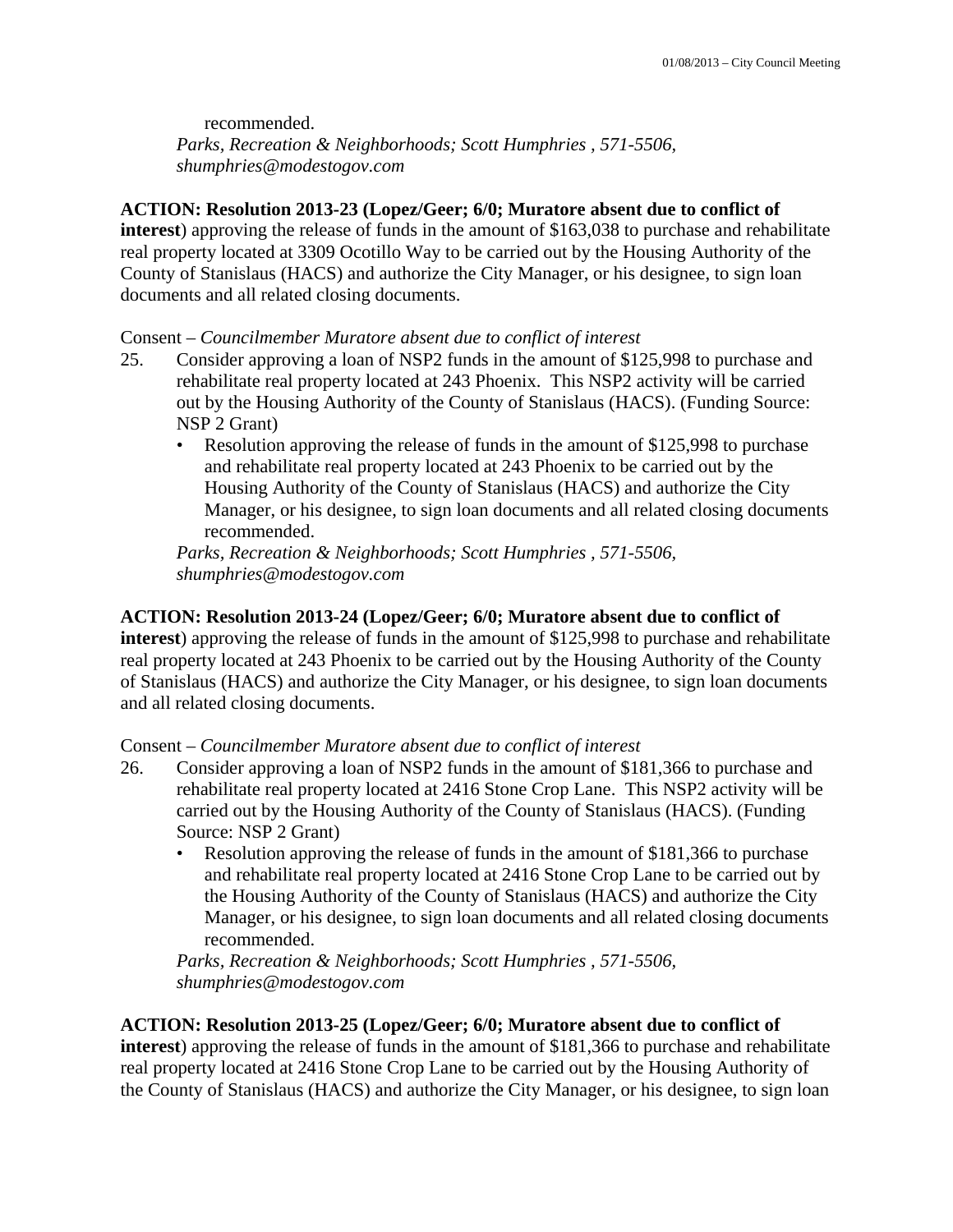documents and all related closing.

### Consent – *Councilmember Muratore absent due to conflict of interest*

- 27. Consider approving a loan of NSP2 funds in the amount of \$158,198 to purchase and rehabilitate real property located at 304 Yuba Ridge Lane. This NSP2 activity will be carried out by the Housing Authority of the County of Stanislaus (HACS). (Funding Source: NSP 2 Grant)
	- Resolution approving the release of funds in the amount of \$158,198 to purchase and rehabilitate real property located at 304 Yuba Ridge Lane to be carried out by the Housing Authority of the County of Stanislaus (HACS) and authorize the City Manager, or his designee, to sign loan documents and all related closing documents recommended.

*Parks, Recreation & Neighborhoods; Scott Humphries , 571-5506, shumphries@modestogov.com* 

### **ACTION: Resolution 2013-26 (Lopez/Geer; 6/0; Muratore absent due to conflict of**

**interest**) approving the release of funds in the amount of \$158,198 to purchase and rehabilitate real property located at 304 Yuba Ridge Lane to be carried out by the Housing Authority of the County of Stanislaus (HACS) and authorize the City Manager, or his designee, to sign loan documents and all related closing documents.

### Consent

- 28. Consider approving an incentive-based agreement extending the services of Sixel Consulting Group, Inc. to provide air service development efforts to secure additional airline service for the Modesto City-County Airport. (Funding Source: Airport Fund and Potential New Revenues)
	- Resolution approving an incentive-based agreement extending the services of Sixel Consulting Group, Inc. (SCG) to provide air service development efforts to secure additional airline service for the Modesto City-County Airport, and authorizing the City Manager, or his designee, to execute the Agreement recommended. *Public Works; Jerome Thiele, 577-5319, jthiele@modestogov.com*

**ACTION: Resolution 2013-27 (Lopez/Burnside; 7/0)** approving an incentive-based agreement extending the services of Sixel Consulting Group, Inc. (SCG) to provide air service development efforts to secure additional airline service for the Modesto City-County Airport, and authorizing the City Manager, or his designee, to execute the Agreement.

### Consent

- 29. Consider: (i) approving the plans and specifications for the 2012 Sanitary Sewer Collection System Replacement project, accepting the bid, and approving a contract with Rolfe Construction of Atwater, California in the amount of \$691,290; and (ii) amending the Fiscal Year 2012-2013 Capital Improvement Program budget by transferring \$69,884 to fund construction, contingency, and construction administration. (Total estimated cost for the construction portion of the project is \$843,290) (Funding Source: Wastewater Fund)
	- Resolution approving the plans and specifications for the 2012 Sanitary Sewer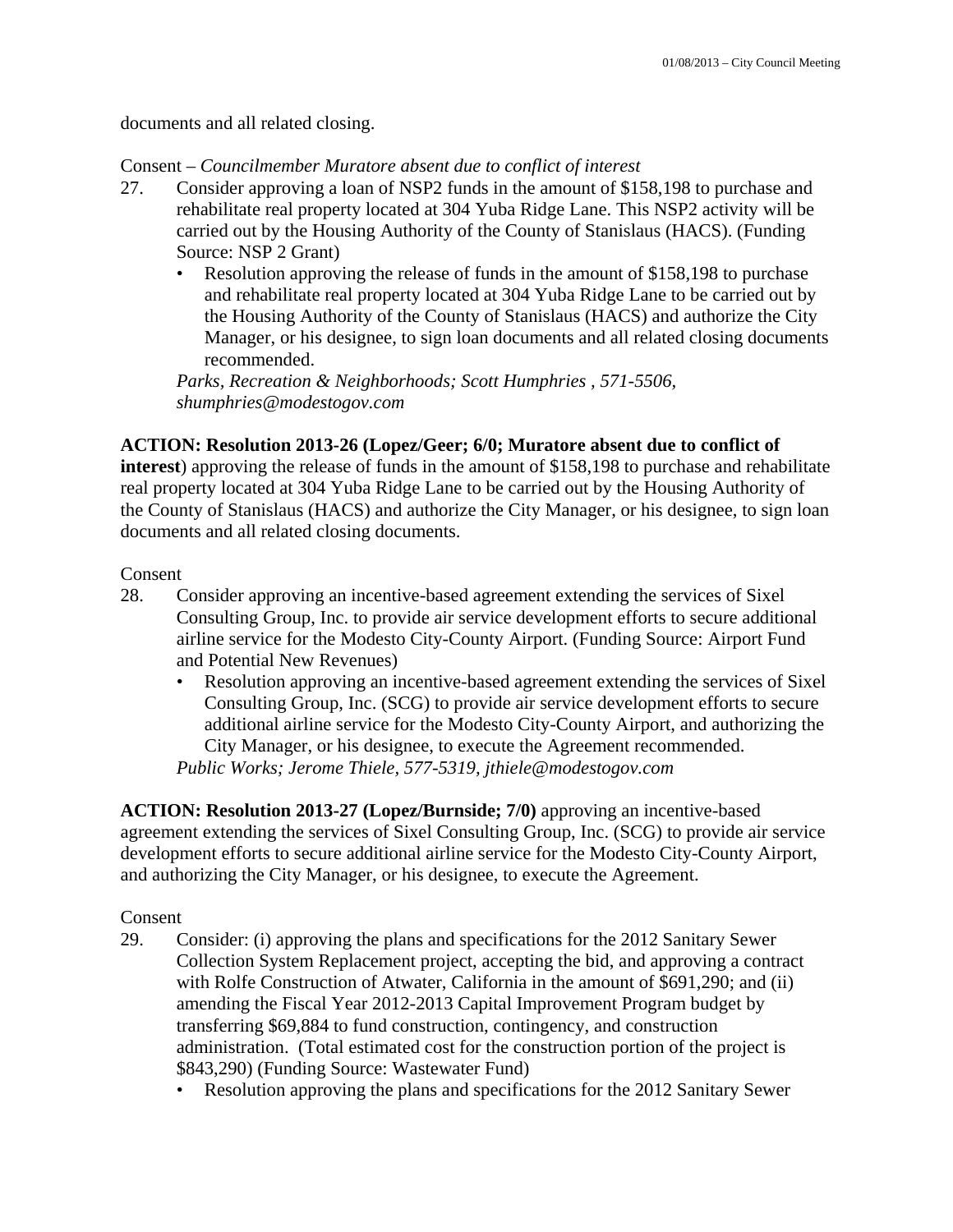Collection System Replacement project, accepting the bid, and approving a contract with Rolfe Construction of Atwater, California in the amount of \$691,290, and authorizing the City Manager, or his designee, to execute the contract recommended.

• Resolution amending the Fiscal Year 2012-2013 Capital Improvement Program budget in the amount of \$69,884 to be transferred into the project from Wastewater Fund Reserves in order to fully fund construction, contingency, and construction administration for the 2012 Sanitary Sewer Collection System Replacement project recommended.

*Utility Planning and Projects; William Wong, 571-5801, WWong@modestogov.com* 

**ACTION: Resolution 2013-28 (Lopez/Burnside; 7/0)** approving the plans and specifications for the 2012 Sanitary Sewer Collection System Replacement project, accepting the bid, and approving a contract with Rolfe Construction of Atwater, California in the amount of \$691,290, and authorizing the City Manager, or his designee, to execute the contract.

**ACTION: Resolution 2013-29 (Lopez/Burnside; 7/0)** amending the Fiscal Year 2012-2013 Capital Improvement Program budget in the amount of \$69,884 to be transferred into the project from Wastewater Fund Reserves in order to fully fund construction, contingency, and construction administration for the 2012 Sanitary Sewer Collection System Replacement project.

### Consent

- 30. Consider accepting the work by Con J. Franke Electric, Inc., for the Emergency Generators at Tanks 7, 8 and Well 100 Project, as complete. (Total construction contract cost is \$561,136, with a total project cost of \$671,709.) (Funding Source: Water Fund-CIP)
	- Resolution accepting the work by Con J. Franke Electric, Inc., for the Emergency Generators at Tanks 7, 8 and Well 100 Project as complete, authorizing the City Clerk to file a Notice of Completion with the Stanislaus County Recorder upon receipt of approved Warranty Bond, and authorizing payment of amounts totaling \$561,136 recommended.

*Utility Planning and Projects; Kris Ohlson, 577-5423, kohlson@modestogov.com* 

**ACTION: Resolution 2013-30 (Lopez/Burnside; 7/0)** accepting the work by Con J. Franke Electric, Inc., for the Emergency Generators at Tanks 7, 8 and Well 100 Project as complete, authorizing the City Clerk to file a Notice of Completion with the Stanislaus County Recorder upon receipt of approved Warranty Bond, and authorizing payment of amounts totaling \$561,136.

### **COUNCIL COMMENTS & REPORTS**

Councilmember Lopez spoke regarding the Happy Birthday Jesus Service at the Modesto Gospel Mission.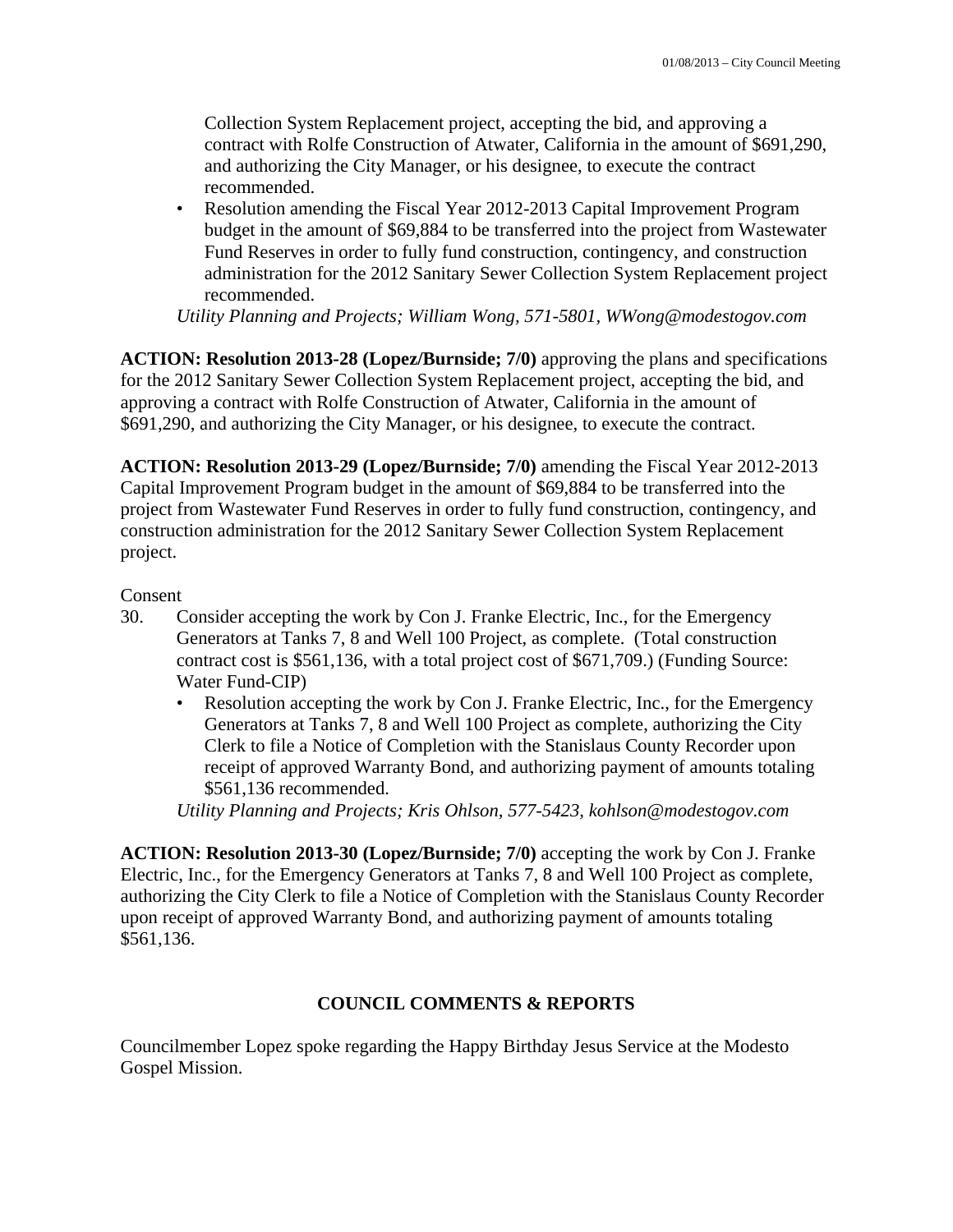Mayor Marsh wished everyone a safe and healthy New Year; he also thanked Vice Mayor Burnside for her service during 2012.

### **CITY MANAGER COMMENTS & REPORTS**

City Manager Nyhoff wished everyone a Happy New Year and reported on the swearing in of the new Police Chief this afternoon.

### **WRITTEN COMMUNICATIONS**

31. Consider written correspondence from Mr. Bryan Bolduc Trillo regarding the Modesto Police Department and the Social Security Administration Department. (Funding Source: Not Applicable)  *City Clerk; Stephanie Lopez, 577-5396, slopez@modestogov.com* 

**ACTION:** No reportable action.

### **UNFINISHED BUSINESS**

- 32. Consider (i) approving the plans and specifications for the Primary Outfall Rehabilitation Project - Phase III, accepting the bid, and approving a contract with HPS Mechanical, Inc. of Bakersfield, California, in the amount of \$2,314,670; (ii) approving a Third Amendment to Agreement with Brown and Caldwell for Final Design Services for the Primary Outfall Rehabilitation Project – Phase III, in an amount not to exceed \$9,542; and (iii) approving an Agreement with Brown and Caldwell for Design Support During Construction for the Primary Outfall Rehabilitation Project - Phase III, in an amount not to exceed \$123,114. (Total estimated cost for the construction portion of the project is \$2,854,284) (Funding Source: Wastewater Fund)
	- Resolution approving the plans and specifications for the Primary Outfall Rehabilitation Project - Phase III, accepting the bid, and approving a contract with HPS Mechanical of Bakersfield, California in the amount of \$2,314,670, and authorizing the City Manager, or his designee, to execute the contract recommended.
	- Resolution approving a Third Amendment to Agreement with Brown and Caldwell for Final Design Services for Primary Outfall Rehabilitation - Phase III project in an amount not to exceed \$9,542, and authorizing the City Manager, or his designee, to execute the Third Amendment to Agreement recommended.
	- Resolution approving an agreement with Brown and Caldwell for Design Support During Construction for Primary Outfall Rehabilitation - Phase III project in an amount not to exceed \$111,922 for the identified scope of services, plus \$11,192 for additional services (if needed), for a maximum total amount of \$123,114, and authorizing the City Manager, or his designee, to execute the agreement recommended.

*Utility Planning and Projects; William Wong, 571-5801, WWong@modestogov.com*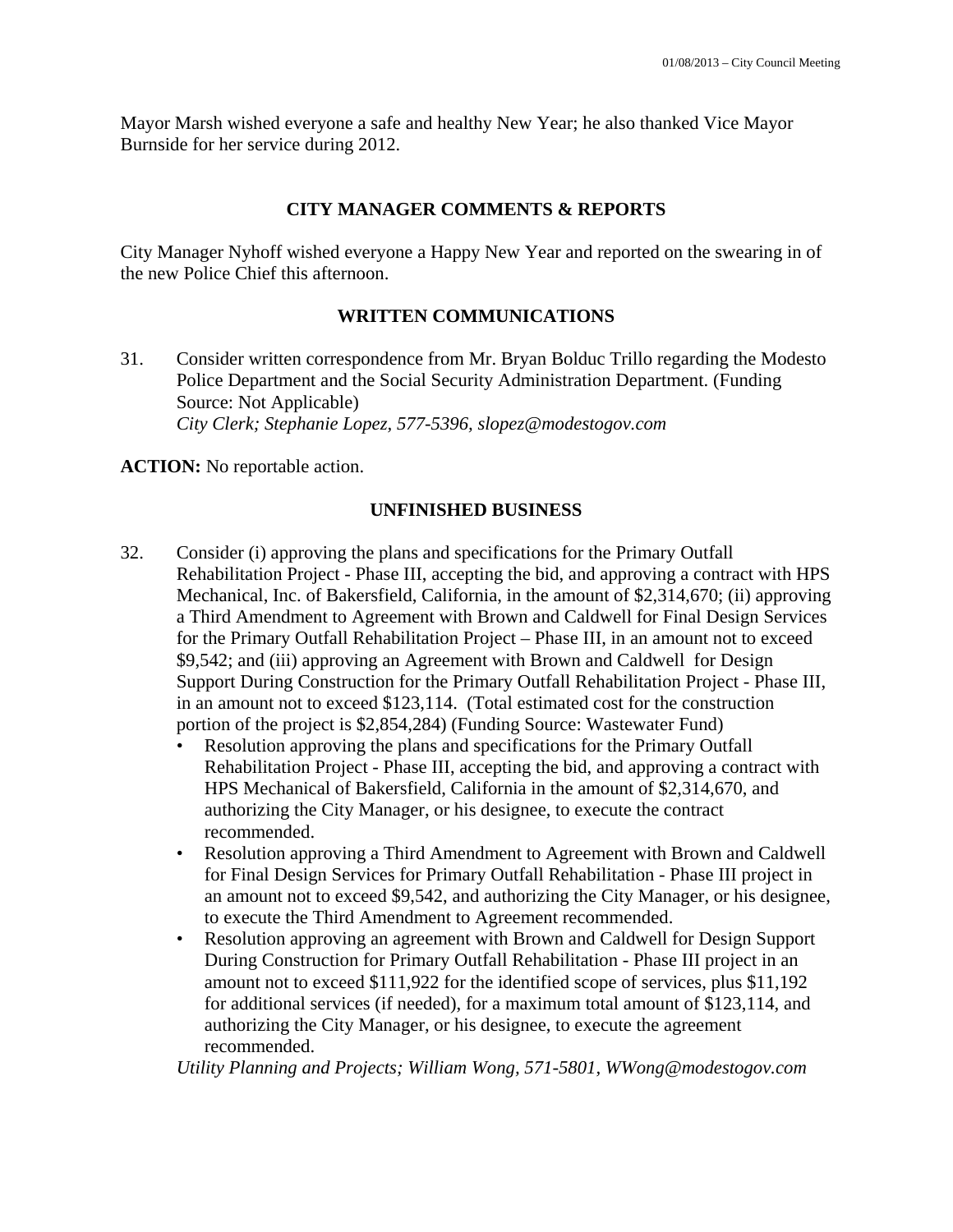**ACTION: Resolution 2013-31 (Burnside/Gunderson; 7/0)** approving the plans and specifications for the Primary Outfall Rehabilitation Project - Phase III, accepting the bid, and approving a contract with HPS Mechanical of Bakersfield, California in the amount of \$2,314,670, and authorizing the City Manager, or his designee, to execute the contract. Support During Construction for Primary Outfall Rehabilitation - Phase III project in an amount not to exceed \$111,922 for the identified scope of services, plus \$11,192 for additional services (if needed), for a maximum total amount of \$123,114, and authorizing the City Manager, or his designee, to execute the agreement recommended.

**ACTION: Resolution 2013-32 (Burnside/Gunderson; 7/0)** approving a Third Amendment to Agreement with Brown and Caldwell for Final Design Services for Primary Outfall Rehabilitation - Phase III project in an amount not to exceed \$9,542, and authorizing the City Manager, or his designee, to execute the Third Amendment to Agreement.

**ACTION: Resolution 2013-33 (Burnside/Gunderson; 7/0)** approving an agreement with Brown and Caldwell for Design Support During Construction for Primary Outfall Rehabilitation - Phase III project in an amount not to exceed \$111,922 for the identified scope of services, plus \$11,192 for additional services (if needed), for a maximum total amount of \$123,114, and authorizing the City Manager, or his designee, to execute the agreement.

- 33. Consider authorizing the award of quotation and contract for the purchase and installation of approximately 286,714 S.F. of synthetic turf with infill to Empire & Associates, Inc., dba Sprinturf, Atlanta, GA in the amount of \$1,005,460.46. (Funding Source: Parks Capital Facility Fees, Village One Capital Facility District, California Integrated Waste Management Board)
	- Resolution authorizing the award of quotation and contract for the purchase and installation of synthetic turf with infill to Empire & Associates, Inc., dba Sprinturf, Atlanta, GA, and authorizing the City Manager, or his designee, to execute a contract for an estimated total cost of \$1,005,460.46 recommended.
	- Resolution amending the FY 12-13 Operating Budget and Capital Improvement Project budget to transfer \$150,000 of California Integrated Waste Management Board grant funds into the Mary E. Grogan Community Park Synthetic Turf project recommended.

*Parks, Recreation & Neighborhoods; Loren Holt, 571-5573, lholt@modestogov.com* 

**ACTION: Resolution 2013-34 (Cogdill/Lopez; 7/0)** authorizing the award of quotation and contract for the purchase and installation of synthetic turf with infill to Empire & Associates, Inc., dba Sprinturf, Atlanta, GA, and authorizing the City Manager, or his designee, to execute a contract for an estimated total cost of \$1,005,460.46.

**ACTION: Resolution 2013-35 (Cogdill/Lopez; 7/0)** amending the FY 12-13 Operating Budget and Capital Improvement Project budget to transfer \$150,000 of California Integrated Waste Management Board grant funds into the Mary E. Grogan Community Park Synthetic Turf project.

### **HEARINGS**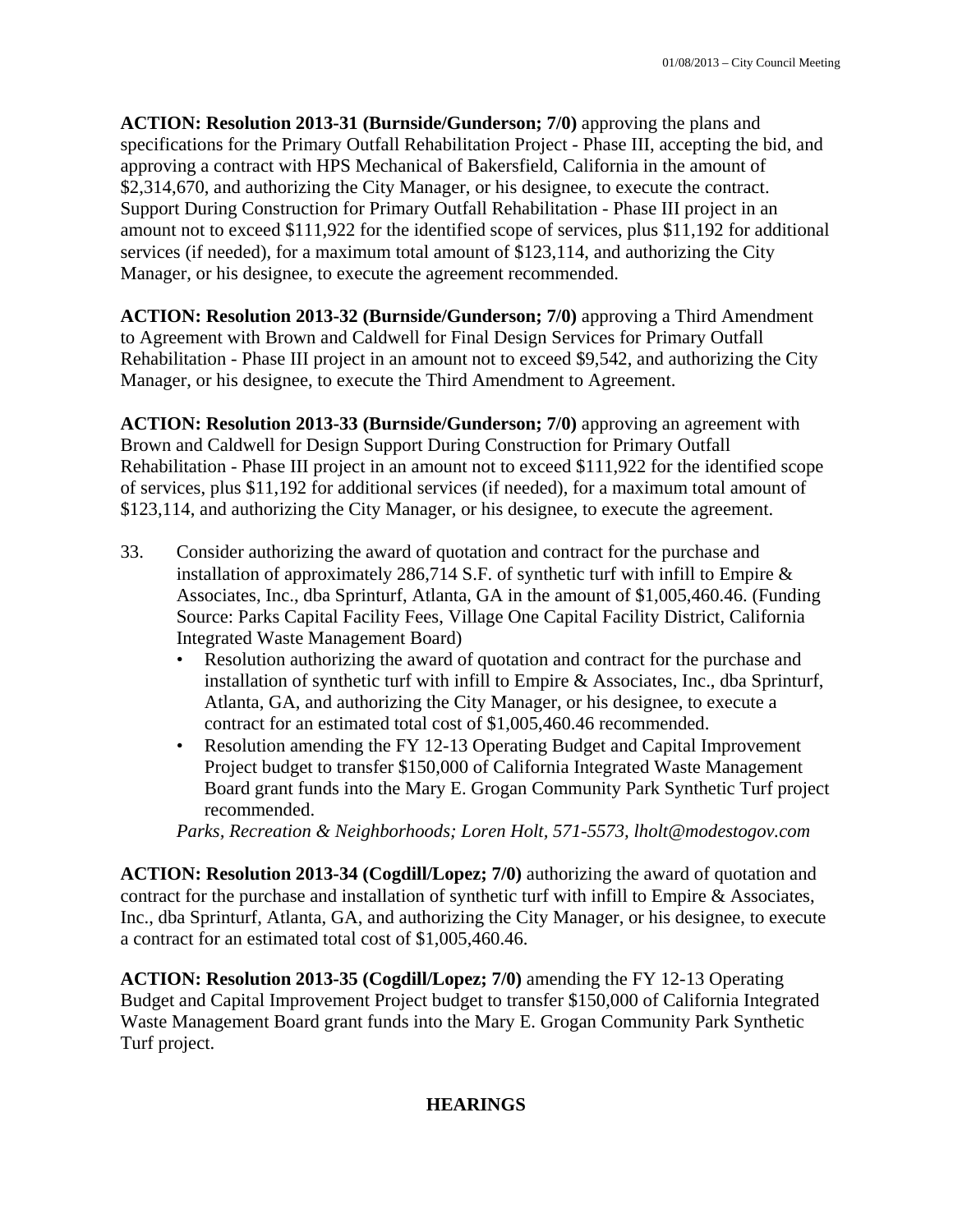# *Published in the Modesto Bee on October 1, 2012; Removed from the Agenda at the request of the Applicant*

34. Hearing to consider the application of Berberian Holdings, LP for a General Plan Amendment to redesignate approximately 18 acres from Mixed-use (MU) and Residential (R) to Commercial (C) and to rezone the same property from Planned Development Zone, P-D(211) to a new Planned Development Zone, (P-D) to allow development of a shopping center, property located at the southwest corner of Sylvan Avenue and Oakdale Road (continued from October 23, 2012, November 6, 2012, November 13, 2012 and December 4, 2012 Council meetings). (Funding Source: Not Applicable)  *Community & Economic Development; David Wage, 577-5302,* 

ACTION: Removed from the Agenda.

*dwage@modestogov.com* 

- 35. Hearing to consider amending Articles 1 and 2 of Chapter 15 of Title 4 of the Modesto Municipal Code relating to Outdoor Dining and adopt interim fees for Outdoor Dining Encroachment Permits, direct staff to study and update the fees specified in the Outdoor Dining Ordinance, and return to the City Council for consideration. (Funding Source: Not Applicable)
	- Motion introducing an Ordinance amending Articles 1 and 2 of Chapter 15 of Title 4 of the Modesto Municipal Code relating to Outdoor Dining recommended.
	- Resolution amending Resolution Nos. 2011-104 and 2003-446, adopting interim fees for Outdoor Dining Encroachment Permits, directing staff to study and update the fees specified in the Outdoor Dining Ordinance, and return to the City Council for consideration recommended.

*Community & Economic Development; David Wage, 577-5267, dwage@modestogov.com* 

**ACTION: Motion (Burnside/Geer; 7/0)** introducing **Ordinance No. 3582-C.S.** amending Articles 1 and 2 of Chapter 15 of Title 4 of the Modesto Municipal Code relating to Outdoor Dining.

**ACTION: Resolution 2013-36 (Burnside/Geer; 7/0)** amending Resolution Nos. 2011-104 and 2003-446, adopting interim fees for Outdoor Dining Encroachment Permits, directing staff to study and update the fees specified in the Outdoor Dining Ordinance, and return to the City Council for consideration.

# **NEW BUSINESS**

- 36. Consider appointing a new Vice Mayor for calendar year 2013. (Funding Source: Not Applicable)
	- Resolution designating Councilmember Dave Geer to serve as Vice Mayor for the ensuing year pursuant to Section 603 of the Charter of the City of Modesto recommended.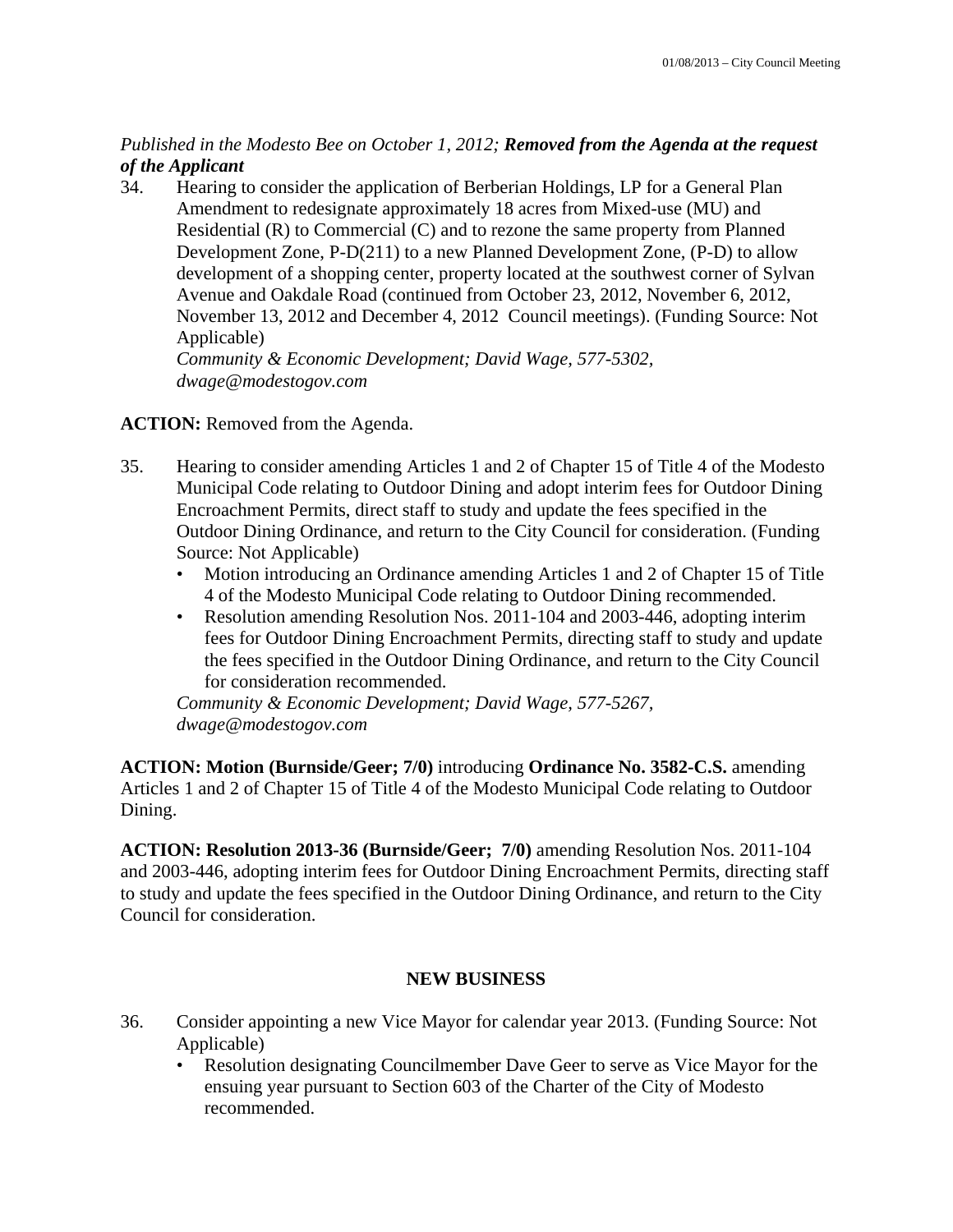*City Clerk; Stephanie Lopez, 577-5396, slopez@modestogov.com* 

**ACTION: Resolution 2013-37 (Cogdill/Burnside; 7/0)** designating Councilmember Dave Geer to serve as Vice Mayor for the ensuing year pursuant to Section 603 of the Charter of the City of Modesto.

### **MATTERS TOO LATE FOR THE AGENDA**

None.

### **ADJOURNMENT**

This meeting was adjourned at 7:40 p.m.

### **CLOSED SESSION**

*All Closed Session Matters Heard Prior to Meeting*

**CONFERENCE WITH LEGAL COUNSEL - ANTICIPATED LITIGATION** Initiation of litigation pursuant to subdivision (c) of Section 54956.9 of the Government Code. One potential case.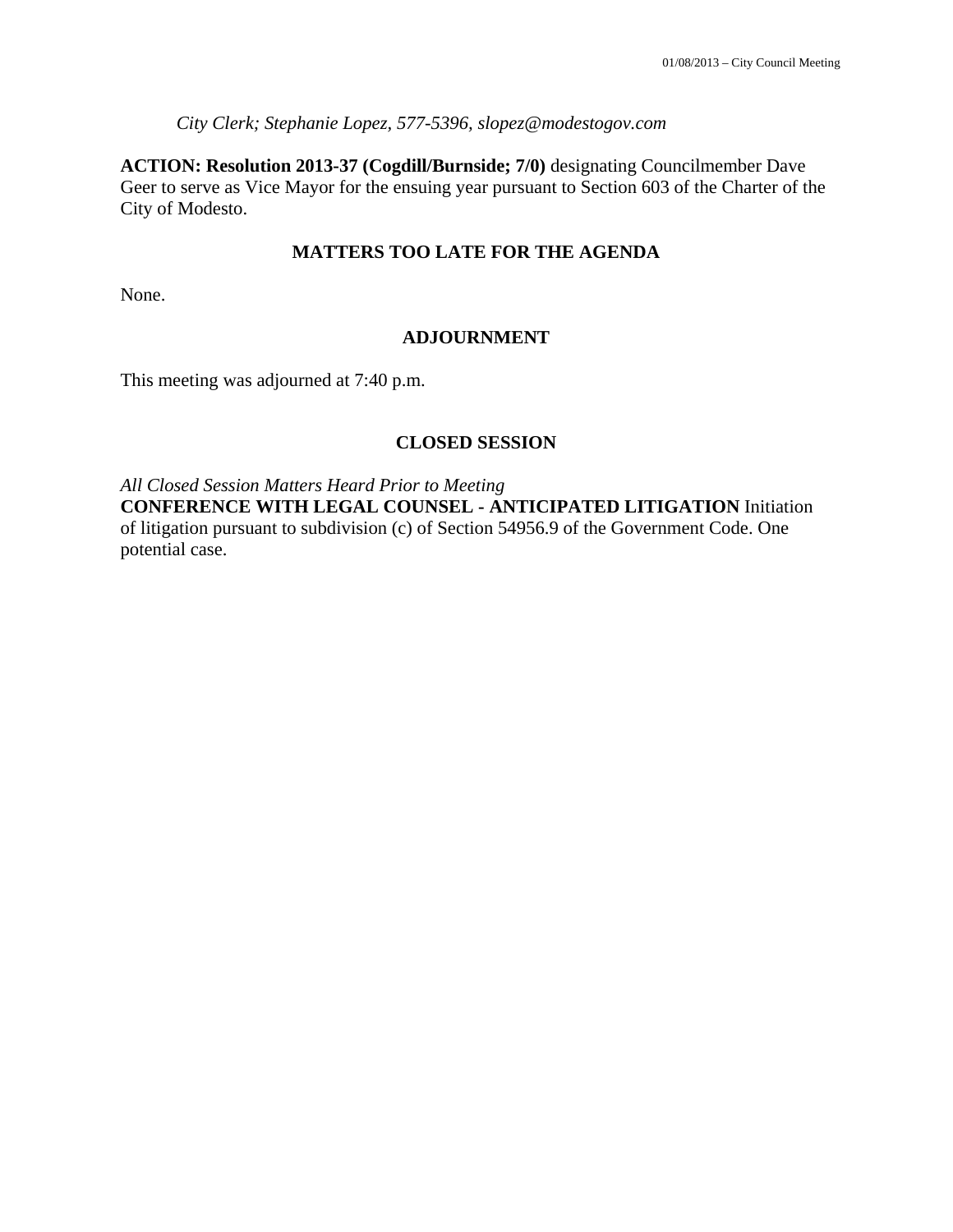# **CONFERENCE WITH LEGAL COUNSEL - EXISTING LITIGATION** One Case

(Pursuant to Section 54956.9(a) of the Government Code) Name of case: Jack Taylor vs. City of Modesto, psi, adjusted by Yourk Risk Services Group; WCAB: ADJ6505327 Claim No: CIEE-07790

# **CONFERENCE WITH LABOR NEGOTIATOR: (Pursuant to Section 54957.6 of the Government Code) - MCEA**

Agency Negotiators: Greg Nyhoff, Joe Lopez and Dania Torres Wong Employee Organization: Modesto City Employees Association

### **CONFERENCE WITH LABOR NEGOTIATOR: (Pursuant to Section 54957.6 of the Government Code) – MCMA**

Agency Negotiators: Greg Nyhoff, Joe Lopez and Dania Torres Wong Employee Organization: Modesto Confidential & Management Association

### **CONFERENCE WITH LABOR NEGOTIATOR: (Pursuant to Section 54957.6 of the Government Code) – MPOA**

Agency Negotiators: Greg Nyhoff, Joe Lopez and Dania Torres Wong Employee Organization: Modesto Police Officers' Association

# **CONFERENCE WITH LABOR NEGOTIATOR: (Pursuant to Section 54957.6 of the Government Code) – MPNSA**

Agency Negotiators: Greg Nyhoff, Joe Lopez and Dania Torres Wong Employee Organization: Modesto Police Non Sworn Association

### **CONFERENCE WITH LABOR NEGOTIATOR: (Pursuant to Section 54957.6 of the Government Code) –MPMA**

Agency Negotiators: Greg Nyhoff, Joe Lopez and Dania Torres Wong Employee Organization: Modesto Police Management Association

# **CONFERENCE WITH LABOR NEGOTIATOR: (Pursuant to Section 54957.6 of the Government Code) - MCFFA**

Agency Negotiators: Greg Nyhoff, Joe Lopez and Dania Torres Wong Employee Organization: Modesto City Firefighters Association

### **CONFERENCE WITH LABOR NEGOTIATOR: (Pursuant to Section 54957.6 of the Government Code) – Unrepresented**

Agency Negotiators: Greg Nyhoff, City Manager Employee Organization: Unrepresented Management and Confidential Employee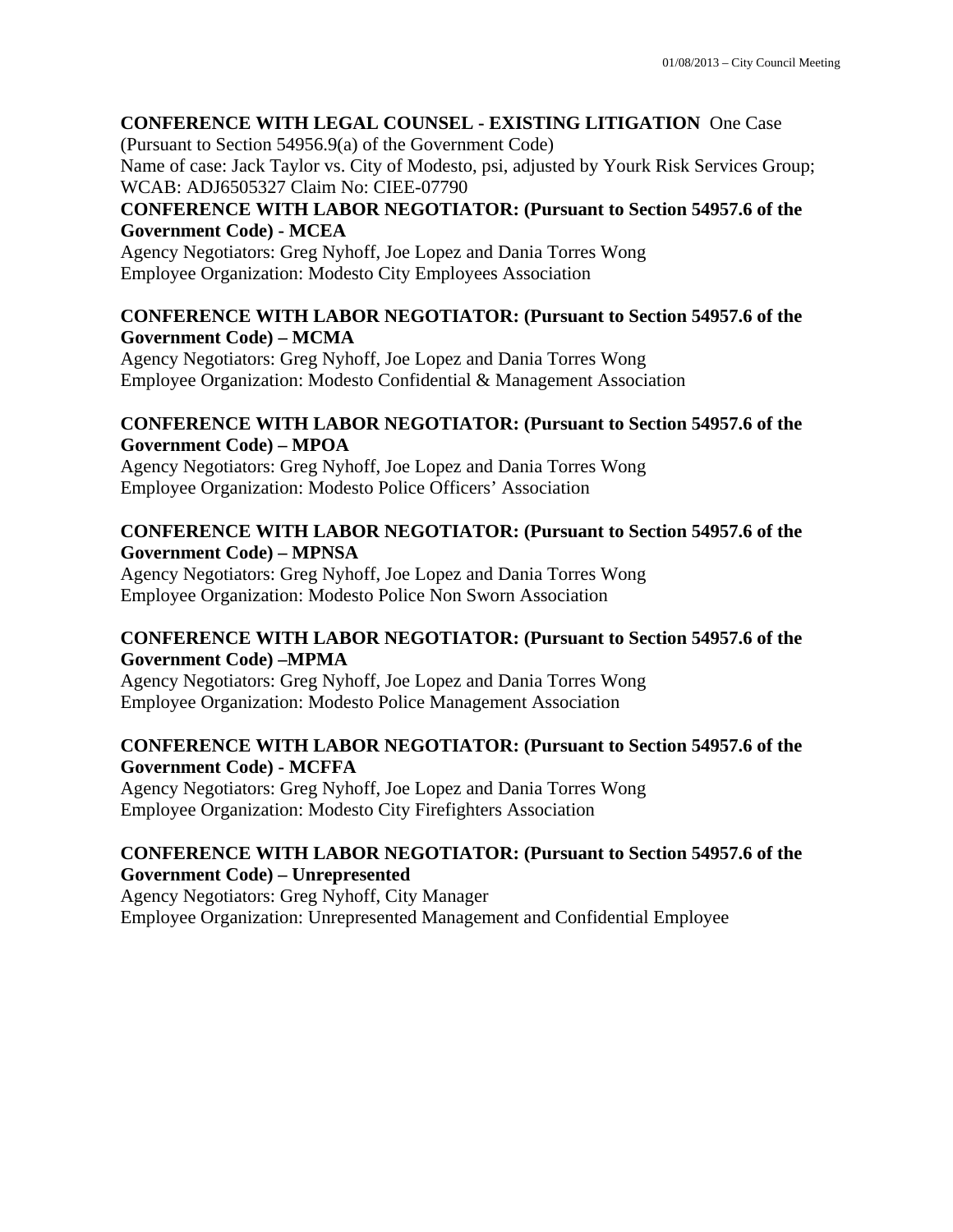# **City of Modesto SAFETY & COMMUNITIES COMMITTEE / COUNCIL WORKSHOP**

# **Second Floor, Room 2005 Tenth Street Place, 1010 10th Street Modesto, California**

### **Wednesday, January 9, 2013, at 5:00 p.m.**

Roll Call Present: Councilmembers Lopez, Geer, Gunderson Absent: None

### **PUBLIC COMMENTS**

None.

### **CONSENT**

An item may be removed from consent and discussed at the request of an audience member or Committee member.

*Removed from Consent* 

1. Consider accepting a report from the Public Arts Task Force recommending Draft Ordinance language regarding public art and receiving direction from the Committee on moving forward.

*Parks, Recreation & Neighborhoods; Julie Hannon, 577-5417, jhannon@modestogov.com* 

**ACTION: Motion (Gunderson/Geer;unan.)** accepting a report from the Public Arts Task Force recommending Draft Ordinance language regarding public art.

*Removed from Consent* 

2. Consider approving staff recommendation to implement at 30 day spacing policy at Modesto Centre Plaza regarding like events and forwarding to Council for approval.

*Parks, Recreation & Neighborhoods; Julie Hannon, 577-5417, jhannon@modestogov.com* 

**ACTION: Motion (Geer/Gunderson;unan.)** approving staff recommendation to implement at 30 day spacing policy at Modesto Centre Plaza regarding like events and forwarding to Council for approval.

### **WRITTEN COMMUNICATIONS**

3. Consider written correspondence from Emerson Drake regarding the City of Modesto's Tin Cup Ordinance. (Funding Source: Not Applicable)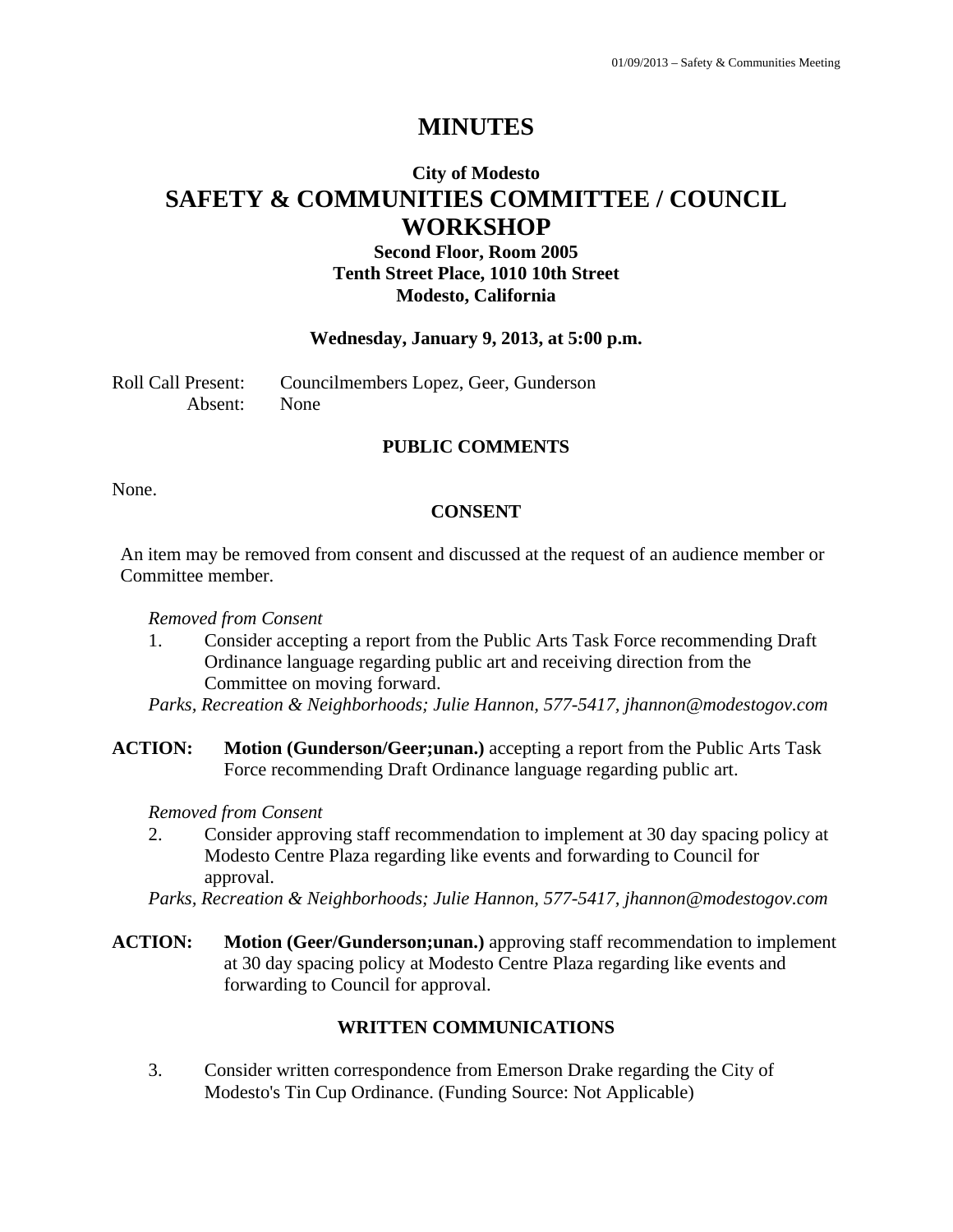*City Clerk; Stephanie Lopez, 577-5396, slopez@modestogov.com* 

**ACTION: Motion (Geer/Gunderson; Lopez no)** directing staff to return to the March Safety & Communities Committee meeting with Ordinance language revisions: \$1,000 for contributions for Councilmember candidates; \$2,000 for contributions for Mayoral candidates.

### **NEW BUSINESS**

4. Consider accepting proposed changes to Ordinance No. 3492-C.S. amending Article 4 of Chapter 1 of Title 4 of the Modesto Municipal Code relating to Entertainment: (i) including a permit exemption (n) fundraisers that are for nonprofit gain and meeting the following requirements: capacity under 399, conducting entire event within the building/structured premises, and not changing the usage of the facility; (ii) allowing a current Business Entertainment Permit holder a one-time 30 day extension for an additional fee of \$525; and (iii) defining a membership composition of the Entertainment Commissioners to include: a business permit holder, a non-profit/special event holder, representatives from an economic establishment that promotes Modesto, at large citizens and a Cultural Commission member; and receiving direction from the Committee on moving forward. (Funding Source: Not Applicable)

*Parks, Recreation & Neighborhoods; Mary Otten, 571-5863, motten@modestogov.com* 

- **ACTION: MOTION (Geer/Gunderson;unan.)** accepting proposed changes to Ordinance No. 3492-C.S. amending Article 4 of Chapter 1 of Title 4 of the Modesto Municipal Code relating to Entertainment: including a permit exemption (n) fundraisers that are for non-profit gain and meeting the following requirements: capacity under 399, conducting entire event within the building/structured premises, and not changing the usage of the facility; allowing a current Business Entertainment Permit holder a one-time 30 day extension for an additional fee of \$525, and forwarding to Council for approval.
- **ACTION: MOTION (Gunderson/Geer;unan.)** accepting proposed changes to Ordinance No. 3492-C.S. amending Article 4 of Chapter 1 of Title 4 of the Modesto Municipal Code relating to Entertainment: defining a membership composition of the Entertainment Commissioners to include: a business permit holder, a nonprofit/special event holder, representatives from an economic establishment that promotes Modesto, at large citizens and a Cultural Commission member and forwarding to Council for approval.
- **ACTION: MOTION (Gunderson/Lopez;Geer no)** accepting proposed change to Committee for terms of four years to two years and return to the March Safety & Communities Committee meeting for further discussion.

### **MATTERS TOO LATE FOR THE AGENDA**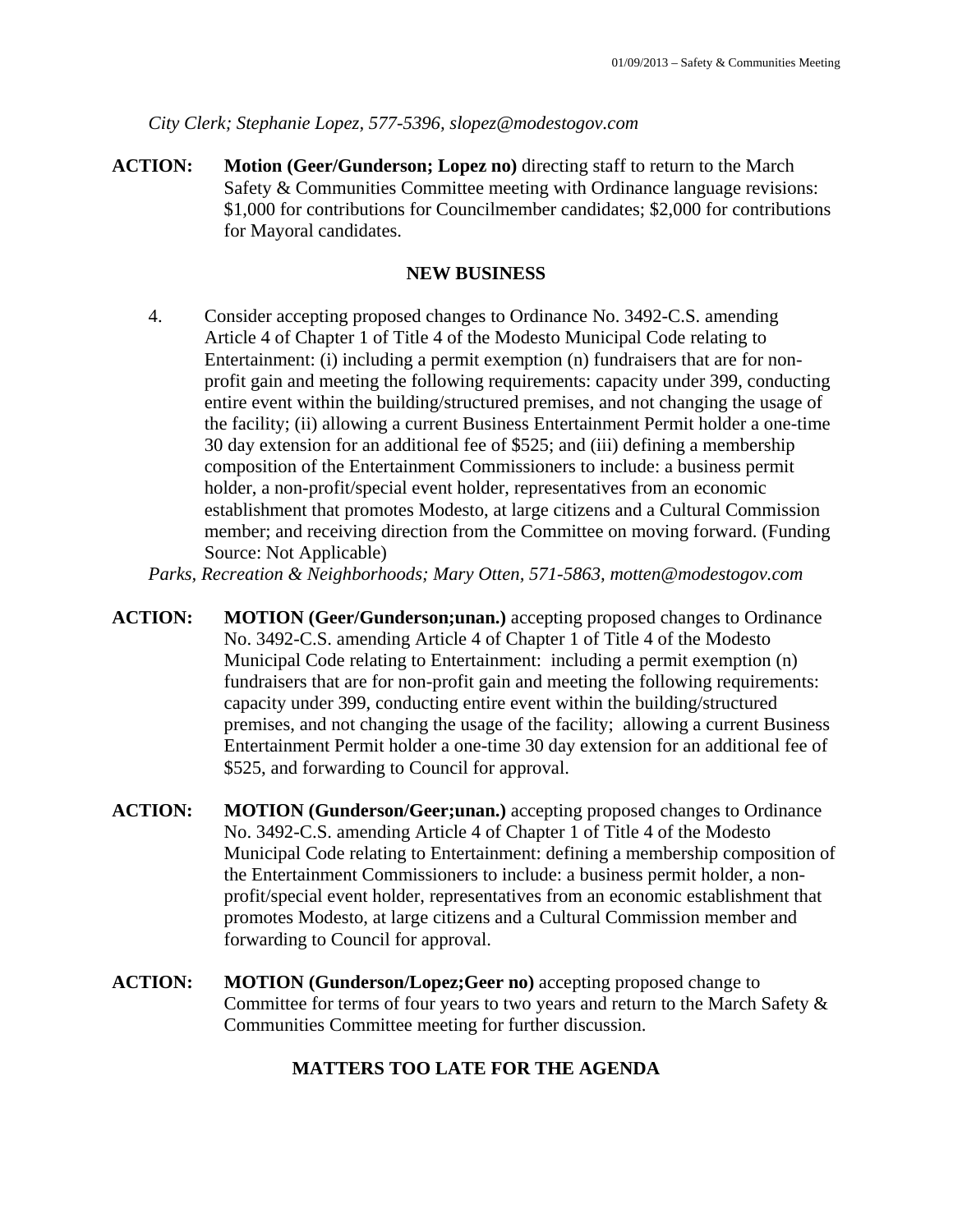None.

# **ADJOURNMENT**

This meeting adjourned at 6:30 p.m.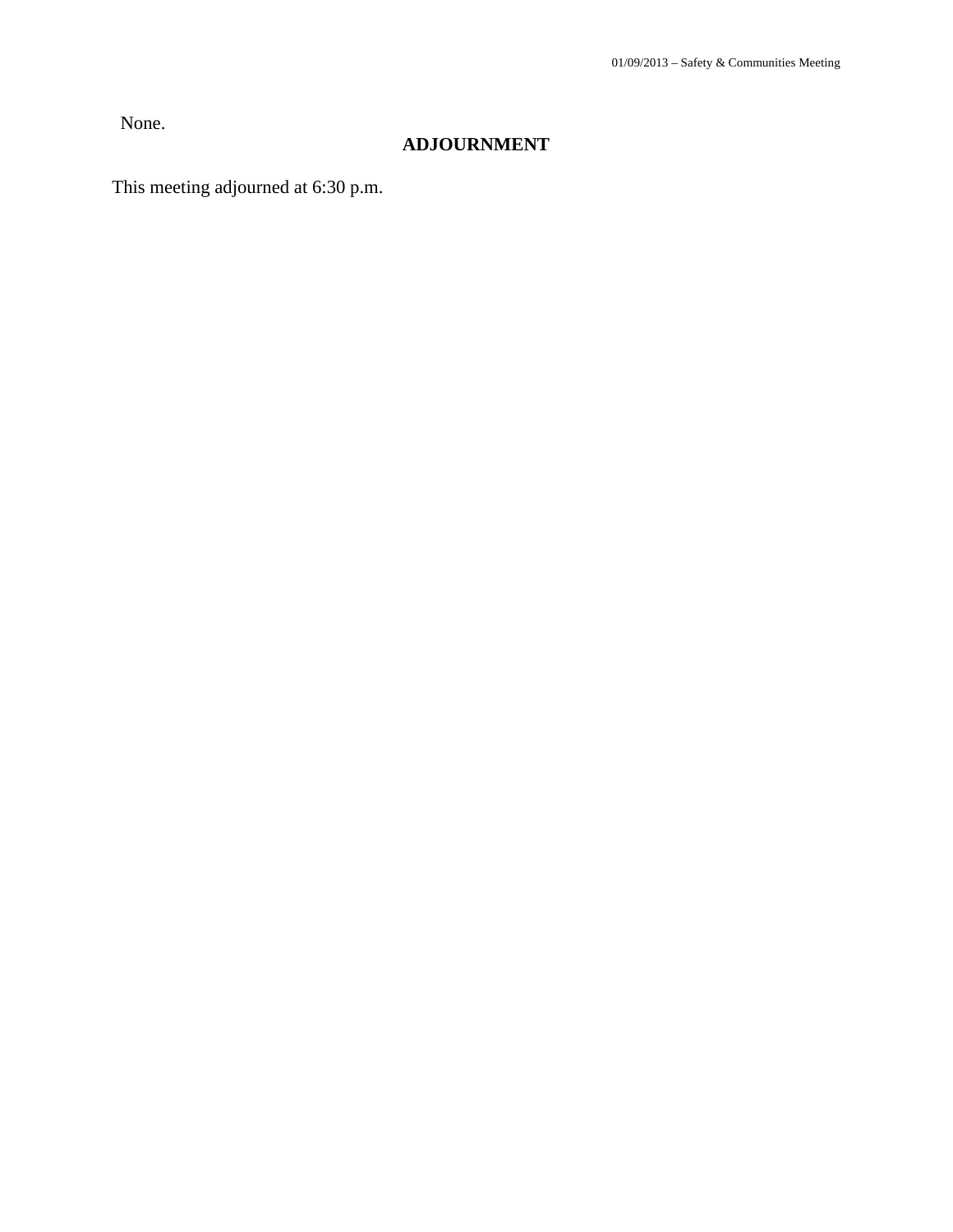# City of Modesto **Special Economic Development Committee/ City Council Workshop Meeting**

### **Second Floor, Conference Room 2005 Tenth Street Place, 1010 10th Street Modesto, California**

#### **Monday, January 14, 2013 at 5:00 p.m.**

Roll Call Present: Councilmembers Burnside, Geer (alternate), and Gunderson (alternate) Absent: Councilmembers Muratore and Cogdill

### **PUBLIC COMMENTS**

Emerson Drake spoke regarding appointments to Boards and Commissions.

#### **CONSENT**

An item may be removed from consent and discussed at the request of an audience member or Committee member.

#### *Removed from Consent*

- 1. Consider recommending appointments to fill two (2) current vacancies on the City of Modesto Housing Rehabilitation Loan Committee. (Funding Source: Not Applicable) *Parks, Recreation & Neighborhoods; Julie Hannon, 577-5417, jhannon@modestogov.com*
- **ACTION: MOTION (Geer/Gunderson;unan.)** appointing Micah Rapier to the City of Modesto Housing Rehabilitation Loan Committee and forwarding to Council for approval; staff is directed to accept applications to fill the remaining vacancy.

*Removed from Consent* 

- 2. Consider accepting a status report of development projects processed by the Community and Economic Development Department for December 2012. (Funding Source: Not Applicable) *Community & Economic Development; Brent Sinclair, 577-5228, hbsinclair@modestogov.com*
- **ACTION: MOTION (Gunderson/Geer;unan.)** accepting a status report of development projects processed by the Community and Economic Development Department for December 2012.

#### **NEW BUSINESS**

3. Consider accepting the Downtown Passenger Rail Station Feasibility Study and forwarding to Council for approval. (Funding Source: Caltrans Community-Based Transportation Planning Grant with Local Transportation Fund match)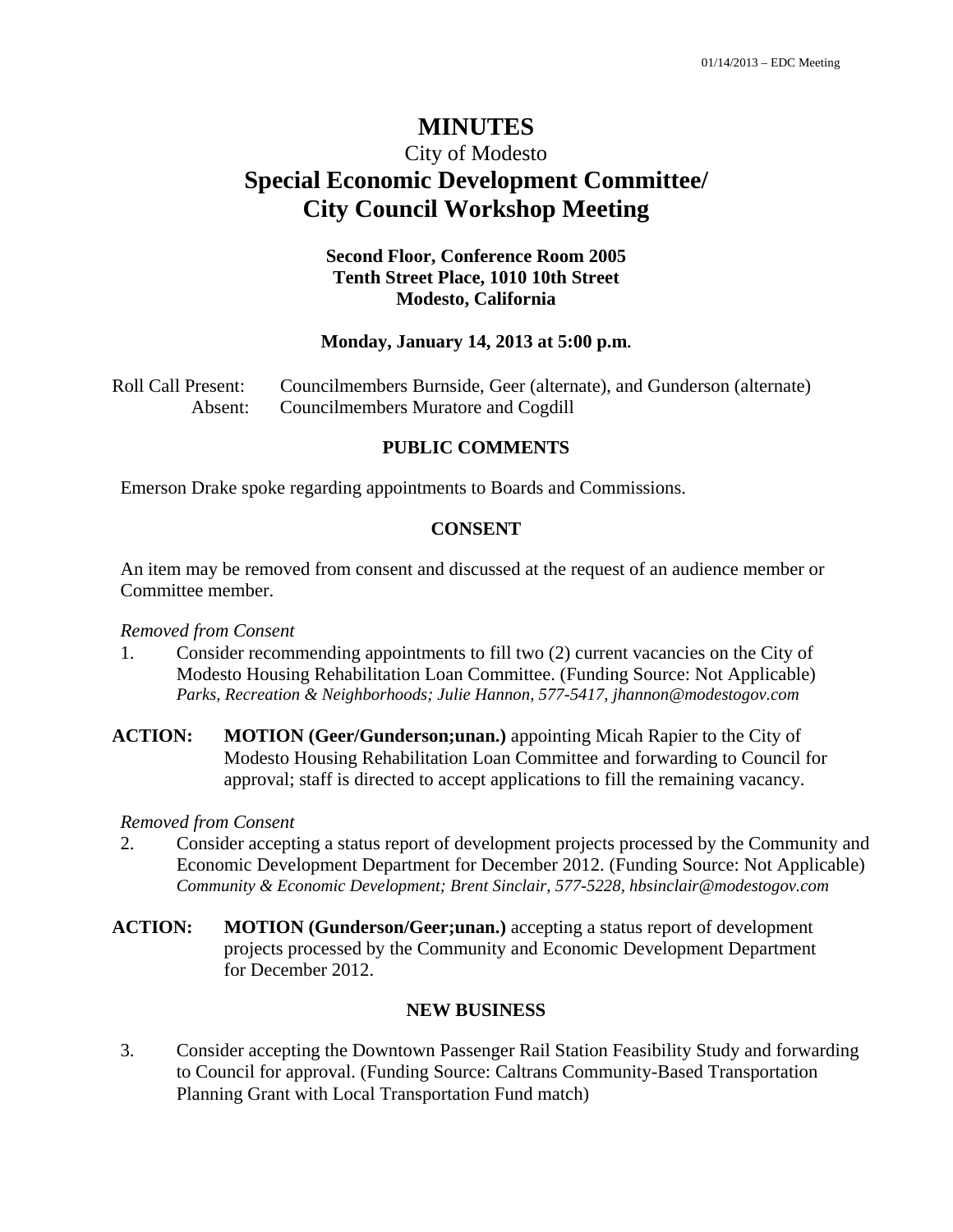*Community & Economic Development; Cindy van Empel, 577-5280, cvanempel@modestogov.com* 

**ACTION: MOTION (Gunderson/Burnside; Geer no)** accepting the Downtown Passenger Rail Station Feasibility Study and forwarding to Council for approval.

# **MATTERS TOO LATE FOR THE AGENDA**

None.

### **ADJOURNMENT**

This meeting adjourned at 5:50 p.m.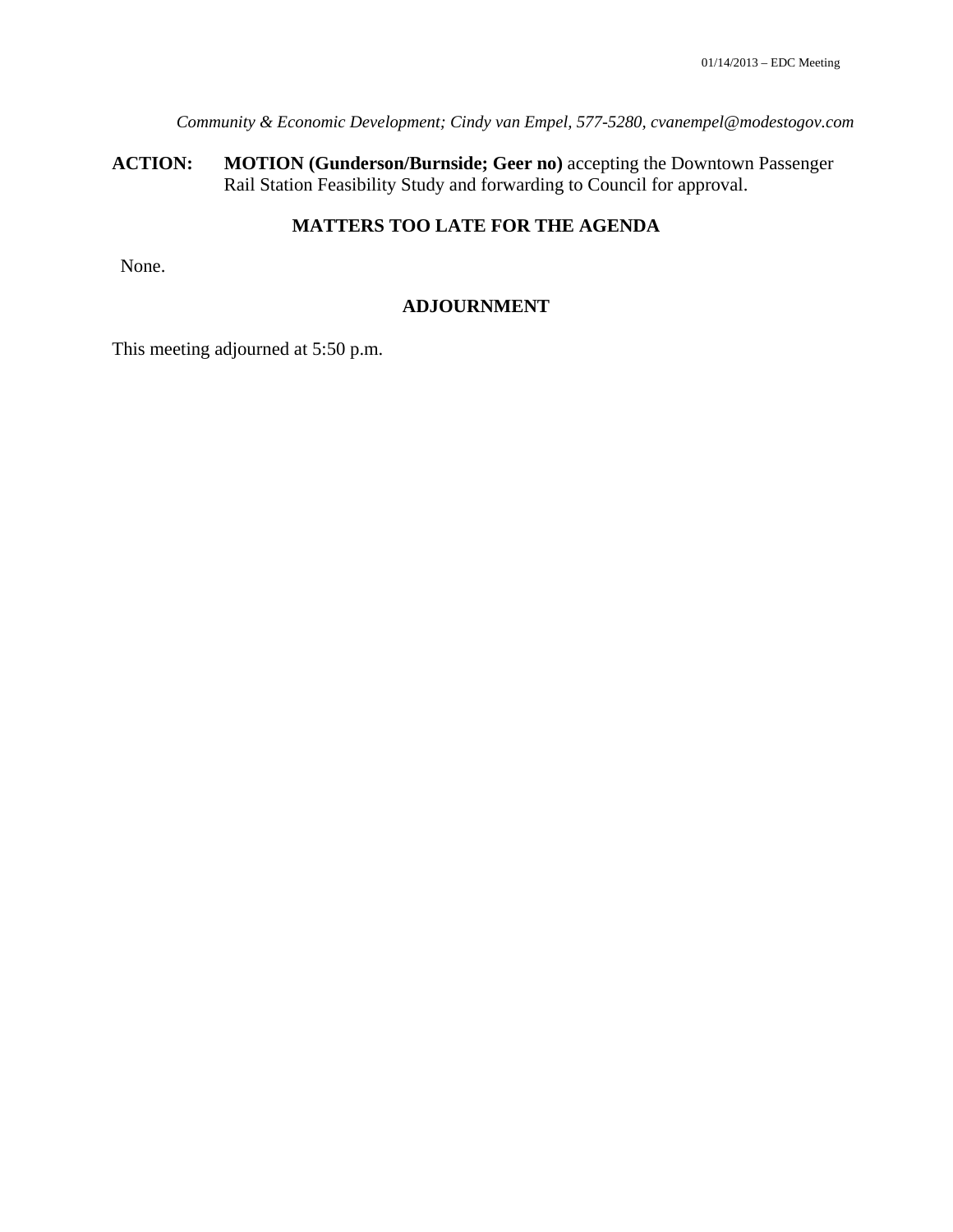# City of Modesto  **CITY COUNCIL MEETING Chambers, Basement Level Tenth Street Place, 1010 10th Street Modesto, California Tuesday January 22, 2013, at 5:30 p.m.**

Roll Call – Present: Councilmembers Burnside, Cogdill, Geer, Gunderson, Lopez, Muratore, Mayor Marsh Absent: None

Pledge of Allegiance to the Flag

Invocation: Jim Applegate, Redeemer Church

City Clerk's Announcements: None

Declaration of Conflicts of Interest: Muratore - Items 3 and 4

Reports from Closed Session: City Attorney Wood reported on Closed Session matters; Closed Session to reconvene after Council meeting

### **ACKNOWLEDGEMENTS AND PRESENTATIONS**

1. Presentation by Carlos Yamzon, Executive Director for StanCOG announcing that the California Transportation Commission (CTC) October 8th, 2013 meeting is scheduled to be held in Modesto. (Funding Source: Not Applicable)  *City Clerk; Stephanie Lopez, 577-5396, slopez@modestogov.com* 

**ACTION:** Presentation was made by Carlos Yamzon, Executive Director for StanCOG announcing that the California Transportation Commission (CTC) October 8th, 2013 meeting is scheduled to be held in Modesto.

2. Presentation by the Information Technology Department acknowledging the City of Modesto as one of the top-ranked local governments in the nation, in the 10th annual Digital Cities Survey. (Funding Source: Not Applicable)  *Information Technology; Bryan Sastokas, 577-5229 , bsastokas@modestogov.com* 

**ACTION:** Presentation was made by the Information Technology Department acknowledging the City of Modesto as one of the top-ranked local governments in the nation, in the 10th annual Digital Cities Survey.

### **MISCELLANEOUS**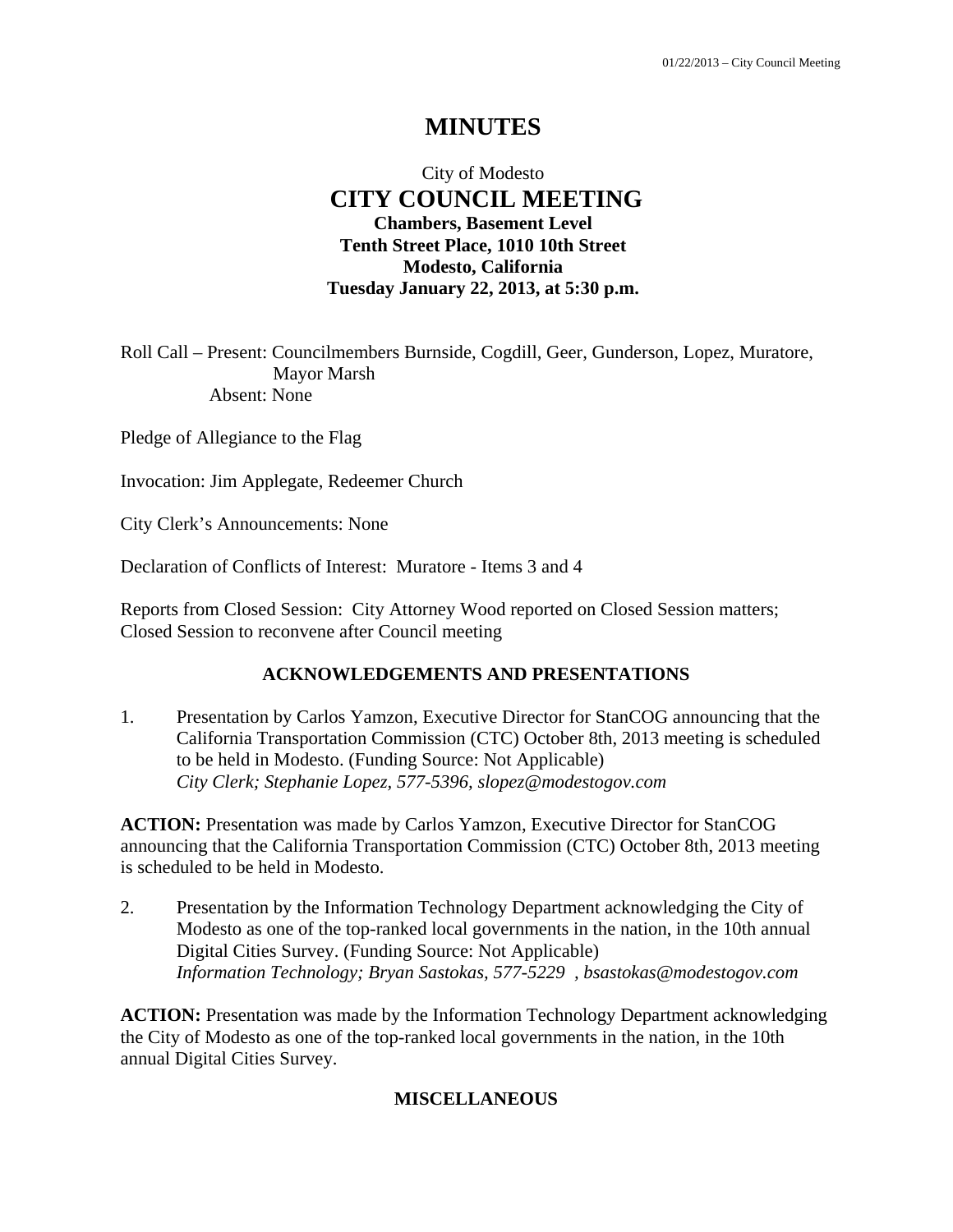### Legislation Appointments **Other**

### *Councilmember Muratore absent due to conflict of interest*

- 3. Consider approving the appointment of Frank Ploof to fill a vacancy on the City of Modesto Citizens' Housing & Community Development Committee. (Funding Source: Not Applicable)
	- Resolution approving the appointment of Frank Ploof to fill a vacancy on the City of Modesto Citizens' Housing & Community Development Committee (CH&CDC) recommended.

*Parks, Recreation & Neighborhoods; Mary Otten, 571-5863 , motten@modestogov.com* 

**ACTION: Resolution 2013-38 (Burnside/Cogdill; majority; Lopez no; Muratore absent due to conflict of interest)** approving the appointment of Frank Ploof to fill a vacancy on the City of Modesto Citizens' Housing & Community Development Committee (CH&CDC).

### *Councilmember Muratore absent due to conflict of interest*

- 4. Consider approving the appointment of Micah Rapier to fill a vacancy on the City of Modesto Housing Rehabilitation and Loan Committee. (Funding Source: Not Applicable)
	- Resolution appointing Micah Rapier to the City of Modesto Housing Rehabilitation and Loan Committee recommended.

*Parks, Recreation, & Neighborhoods; Mary Otten, 571-5863 , motten@modestogov.com* 

**ACTION: Resolution 2013-39 (Cogdill/Burnside; 6/0; Muratore absent due to conflict of interest)** appointing Micah Rapier to the City of Modesto Housing Rehabilitation and Loan Committee.

### **PUBLIC COMMENT PERIOD**

- Ray Pefferini spoke regarding trees in Modesto.
- Karla von Hungen spoke regarding Clean Water Group sues Modesto article in Modesto Bee.
- Susan Evans is concerned about safety on Palm Avenue in Modesto.
- Emerson Drake spoke regarding Modesto Irrigation District, reduction of water, and Salida annexation.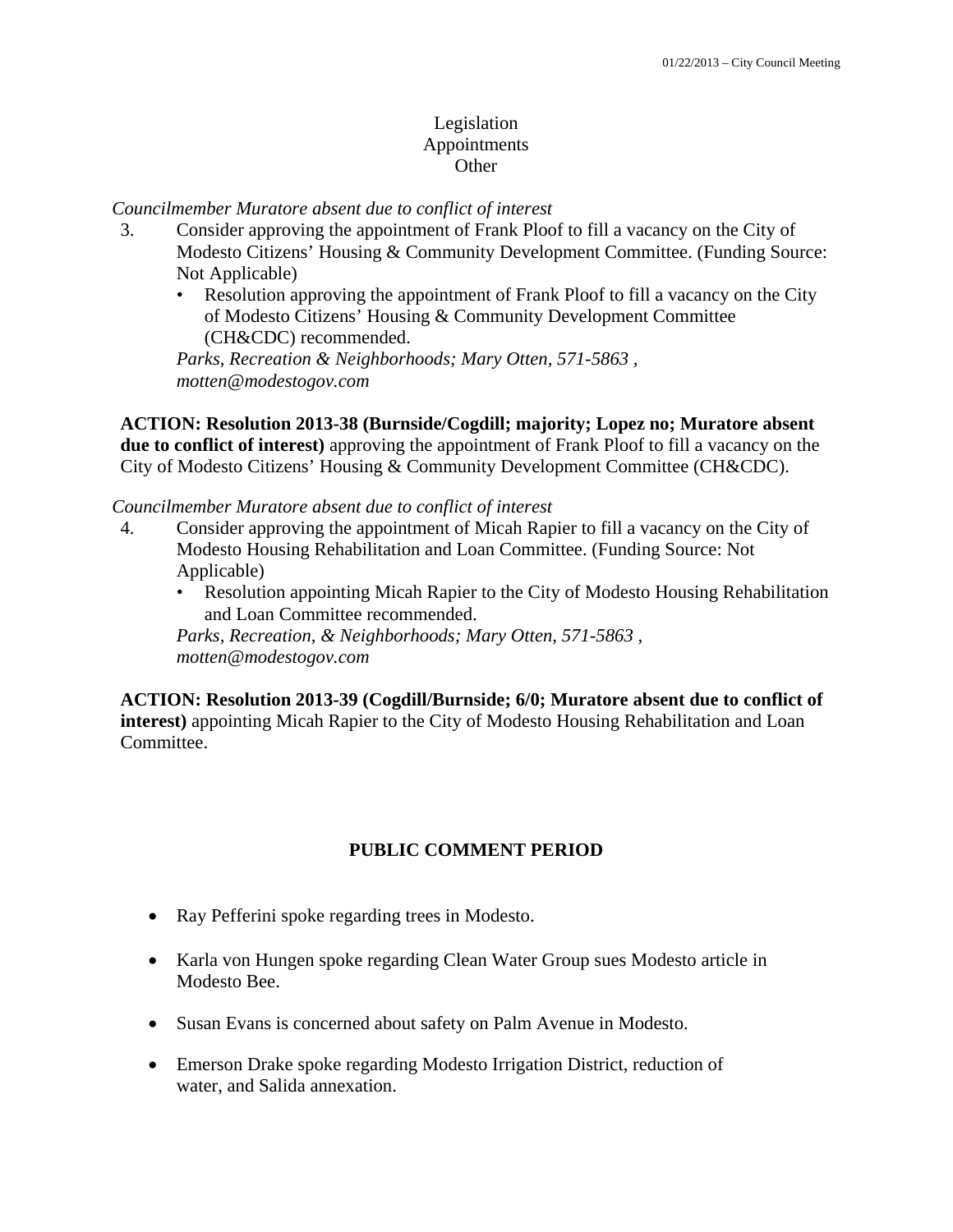Loretta Carhart spoke regarding parking at Modesto Junior College.

### **CONSENT ITEMS – ROLL CALL VOTE REQUIRED: Items 5 through 10 ACTION CONSENT ITEMS 5-10: (Lopez/Muratore;unan.)**

### **CONSENT ITEMS**

An item may be removed from consent and discussed at the request of an audience member or Councilmember.

### Consent

- 5. Consider approving the minutes from the January 8, 2013 City Council meeting. (Funding Source: Not Applicable)
	- Motion approving the minutes from the January 8, 2013 City Council meeting recommended.

*City Clerk; Stephanie Lopez, 577-5396, slopez@modestogov.com* 

**ACTION: Motion (Lopez/Muratore; 7/0)** approving the minutes from the January 8, 2013 City Council meeting.

### Consent

- 6. Consider approving final adoption of **Ordinance No. 3582-C.S.** amending Articles 1 and 2 of Chapter 15 of Title 4 of the Modesto Municipal Code relating to Outdoor Dining. (Funding Source: Not Applicable)
	- Motion approving final adoption of **Ordinance No. 3582-C.S.** amending Articles 1 and 2 of Chapter 15 of Title 4 of the Modesto Municipal Code relating to Outdoor Dining recommended.

*City Clerk; Stephanie Lopez, 577-5396, slopez@modestogov.com* 

**ACTION: Motion (Lopez/Muratore; 7/0)** approving final adoption of **Ordinance No. 3582-C.S.** amending Articles 1 and 2 of Chapter 15 of Title 4 of the Modesto Municipal Code relating to Outdoor Dining.

### Consent

- 7. Consider approving a Fourth Amendment to the Agreement with Dokken Engineering for the preparation of the Plans, Specifications, and Estimates for the State Route 99/Pelandale Avenue Interchange Reconstruction Project in an amount not to exceed \$64,000. (Funding Source: Local Capital Facilities Fees)
	- Resolution approving a Fourth Amendment to the Agreement with Dokken Engineering for the preparation of the Plans, Specifications, and Estimates for the State Route 99/Pelandale Avenue Interchange Reconstruction Project, in an amount not to exceed \$64,000, and authorizing the City Manager, or his designee, to execute the Fourth Amendment recommended.

*Community & Economic Development; Bill Sandhu, 577-5356, bsandhu@modestogov.com*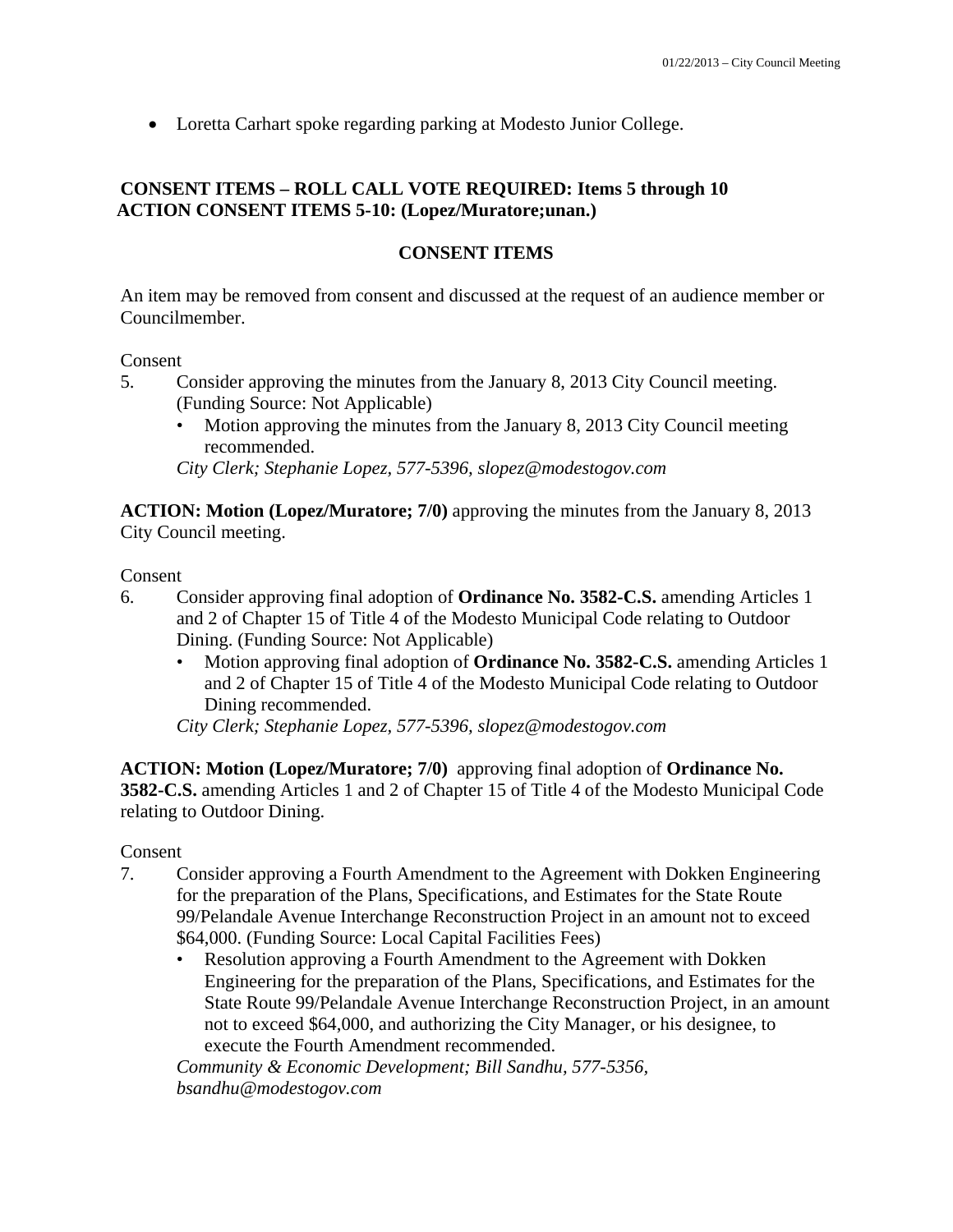**ACTION: Resolution 2013-40 (Lopez/Muratore; 7/0)** approving a Fourth Amendment to the Agreement with Dokken Engineering for the preparation of the Plans, Specifications, and Estimates for the State Route 99/Pelandale Avenue Interchange Reconstruction Project, in an amount not to exceed \$64,000, and authorizing the City Manager, or his designee, to execute the Fourth Amendment.

### Consent

- 8. Consider authorizing the award of bid for the purchase of Cisco SmartNet Maintenance for the Information Technology Department, to Network Dynamics, Inc., Oldsmar, FL, for a three year term for an estimated total cost of \$110,070. (Funding Source: Information Technology)
	- Resolution authorizing the award of bid for the purchase of Cisco SmartNet Maintenance for the Information Technology Department, to Network Dynamics, Oldsmar, FL, for a three year term and authorizing the Purchasing Manager or his designee to issue a purchase order for an estimated total cost of \$110,070 recommended.

*Finance and Information Technology; Meagan M. Torres, 571-5839, mtorres@modestogov.com* 

**ACTION: Resolution 2013-41 (Lopez/Muratore; 7/0)** authorizing the award of bid for the purchase of Cisco SmartNet Maintenance for the Information Technology Department, to Network Dynamics, Oldsmar, FL, for a three year term and authorizing the Purchasing Manager or his designee to issue a purchase order for an estimated total cost of \$110,070.

Consent

- 9. Consider extending the Modesto Area Dial-A-Ride (MADAR) operations agreement with Storer Transit Systems by one year, from June 28, 2013 to June 27, 2014. (Funding Source: Transit Funds)
	- Resolution approving Amendment No. 1 to the Agreement with Storer Transit Services to extend the Modesto Area Dial-A-Ride Agreement through June 27, 2014; and authorizing the City Manager, or his designee, to execute the Amendment recommended.

*Public Works; Fred Cavanah, 577-5298, fcavanah@modestogov.com* 

**ACTION: Resolution 2013-42 (Lopez/Muratore; 7/0)** approving Amendment No. 1 to the Agreement with Storer Transit Services to extend the Modesto Area Dial-A-Ride Agreement through June 27, 2014; and authorizing the City Manager, or his designee, to execute the Amendment.

### Consent

10. Consider: (i) approving an On-Call Appraisal Services agreement with Associated Right of Way Services, Inc., in an annual amount not to exceed \$30,000, (ii) approving an On-Call Appraisal Services agreement with Burchard & Rinehart, in an amount not to exceed \$30,000, (iii) approving an On-Call Appraisal Services agreement with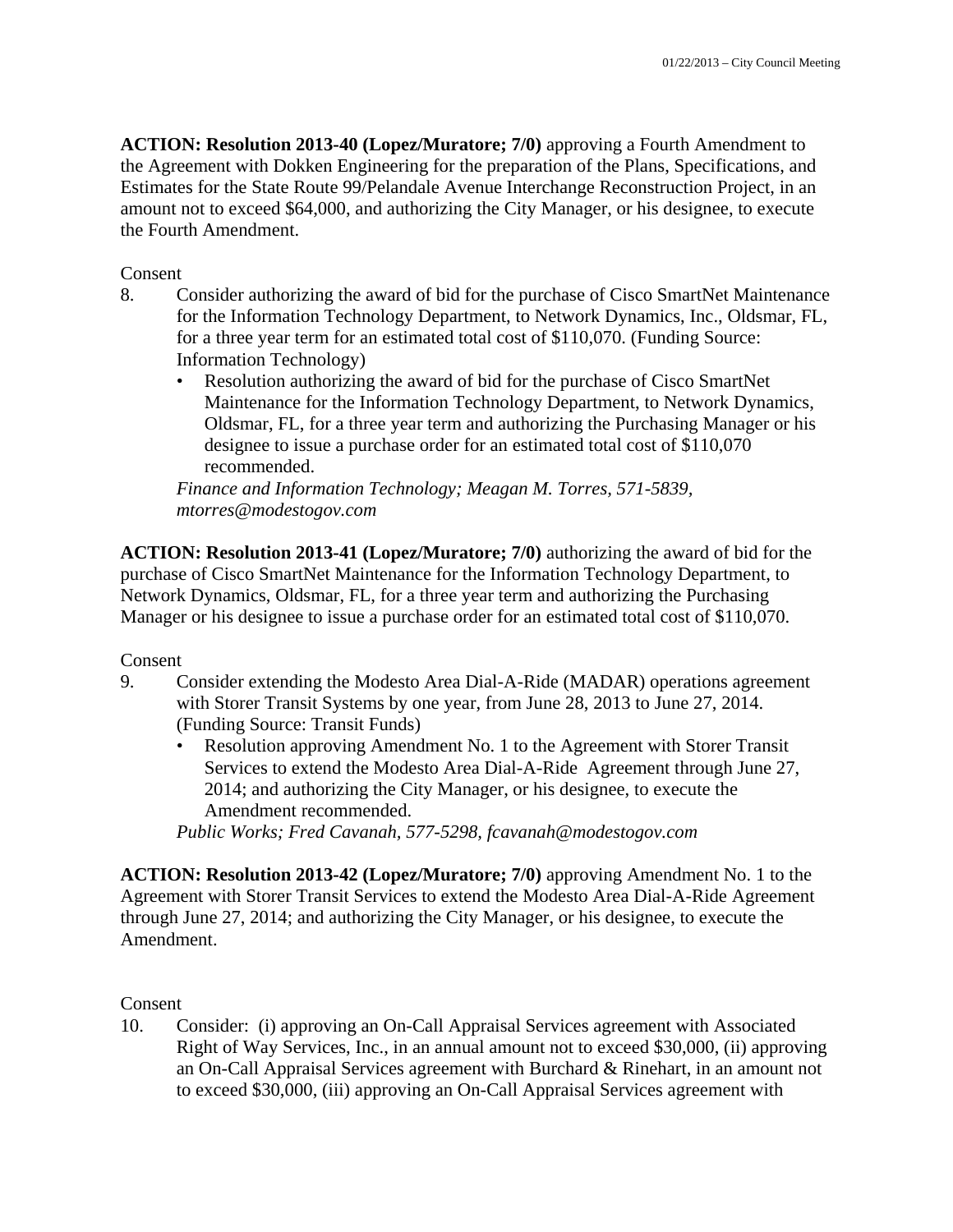Bender Rosenthal, Inc., in an annual amount not to exceed \$30,000, (iv) approving an On-Call Appraisal Services agreement with BC Valu, Inc., in an annual amount not to exceed \$30,000, and (v) approving an On-Call Appraisal Services agreement with Hulberg & Associates, Inc., in an annual amount not to exceed \$30,000. (Total maximum annual expenditure is \$150,000 for all services) (Funding Source: Various Capital Improvement Projects)

- Resolution approving an agreement with Associated Right of Way Services, Inc. for On-Call Appraisal and Consultant Services for Capital Improvement Projects for one year, with two one-year extension options, at the sole discretion of the City, in an amount not to exceed \$30,000 per year, and authorizing the City Manager or his designee, to execute the Agreement, and up to two one-year extension options recommended.
- Resolution approving an agreement with BC Valu, Inc. for On-Call Appraisal and Consultant Services for Capital Improvement Projects for one year, with two oneyear extension options, at the sole discretion of the City, in an amount not to exceed \$30,000 per year, and authorizing the City Manager or his designee, to execute the Agreement, and up to two one-year extension options recommended.
- Resolution approving an agreement with Bender Rosenthal, Inc. for On-Call Appraisal and Consultant Services for Capital Improvement Projects for one year, with two one-year extension options, at the sole discretion of the City, in an amount not to exceed \$30,000 per year, and authorizing the City Manager or his designee, to execute the Agreement, and up to two one-year extension options recommended.
- Resolution approving an agreement with Burchard & Rinehart for On-Call Appraisal and Consultant Services for Capital Improvement Projects for one year, with two one-year extension options, at the sole discretion of the City, in an amount not to exceed \$30,000 per year, and authorizing the City Manager or his designee, to execute the Agreement, and up to two one-year extension options recommended.
- Resolution approving an agreement with Hulberg & Associates, Inc. for On-Call Appraisal and Consultant Services for Capital Improvement Projects for one year, with two one-year extension options, at the sole discretion of the City, in an amount not to exceed \$30,000 per year, and authorizing the City Manager or his designee, to execute the Agreement, and up to two one-year extension options recommended. *Utility Planning and Projects; Jon Yuriar, 577-5399, jyuriar@modestogov.com*

**ACTION: Resolution 2013-43 (Lopez/Muratore; 7/0)** approving an agreement with Associated Right of Way Services, Inc. for On-Call Appraisal and Consultant Services for Capital Improvement Projects for one year, with two one-year extension options, at the sole discretion of the City, in an amount not to exceed \$30,000 per year, and authorizing the City Manager or his designee, to execute the Agreement, and up to two one-year extension options.

**ACTION: Resolution 2013-44 (Lopez/Muratore; 7/0)** approving an agreement with BC Valu, Inc. for On-Call Appraisal and Consultant Services for Capital Improvement Projects for one year, with two one-year extension options, at the sole discretion of the City, in an amount not to exceed \$30,000 per year, and authorizing the City Manager or his designee, to execute the Agreement, and up to two one-year extension options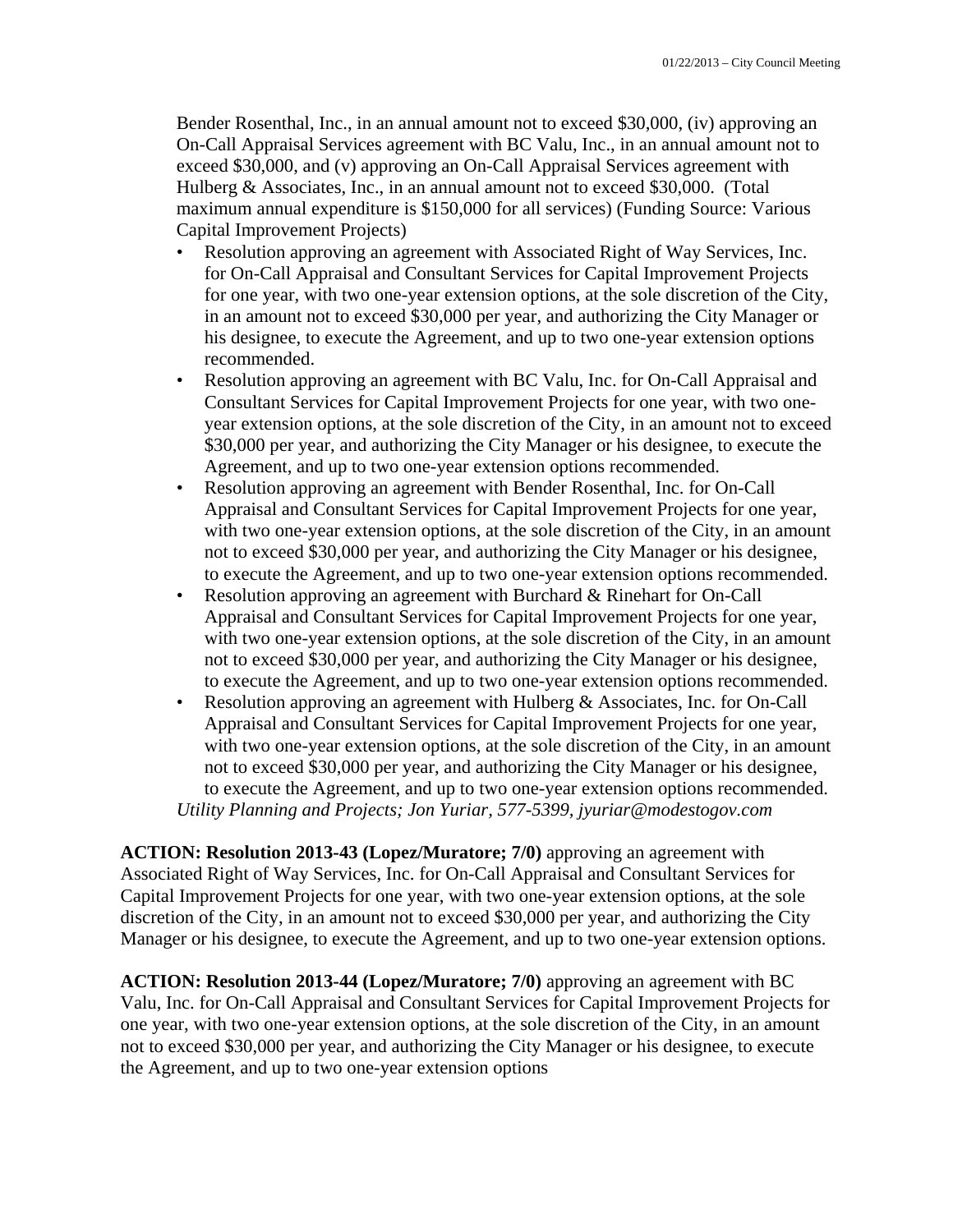**ACTION: Resolution 2013-45 (Lopez/Muratore; 7/0)** approving an agreement with Bender Rosenthal, Inc. for On-Call Appraisal and Consultant Services for Capital Improvement Projects for one year, with two one-year extension options, at the sole discretion of the City, in an amount not to exceed \$30,000 per year, and authorizing the City Manager or his designee, to execute the Agreement, and up to two one-year extension options.

**ACTION: Resolution 2013-46 (Lopez/Muratore; 7/0)** approving an agreement with Burchard & Rinehart for On-Call Appraisal and Consultant Services for Capital Improvement Projects for one year, with two one-year extension options, at the sole discretion of the City, in an amount not to exceed \$30,000 per year, and authorizing the City Manager or his designee, to execute the Agreement, and up to two one-year extension options.

**ACTION: Resolution 2013-47 (Lopez/Muratore; 7/0)** approving an agreement with Hulberg & Associates, Inc. for On-Call Appraisal and Consultant Services for Capital Improvement Projects for one year, with two one-year extension options, at the sole discretion of the City, in an amount not to exceed \$30,000 per year, and authorizing the City Manager or his designee, to execute the Agreement, and up to two one-year extension options.

# **COUNCIL COMMENTS & REPORTS**

None.

# **CITY MANAGER COMMENTS & REPORTS**

None.

# **MATTERS TOO LATE FOR THE AGENDA**

None.

# **ADJOURNMENT**

This meeting was adjourned at 6:06 p.m. and returned to Closed Session.

### **CLOSED SESSION**

*Closed Session Matters Heard Prior to and after Council Meeting*  **CONFERENCE WITH LEGAL COUNSEL - ANTICIPATED LITIGATION**  Initiation of litigation pursuant to subdivision (c) of Section 54956.9 of the Government Code. One potential case.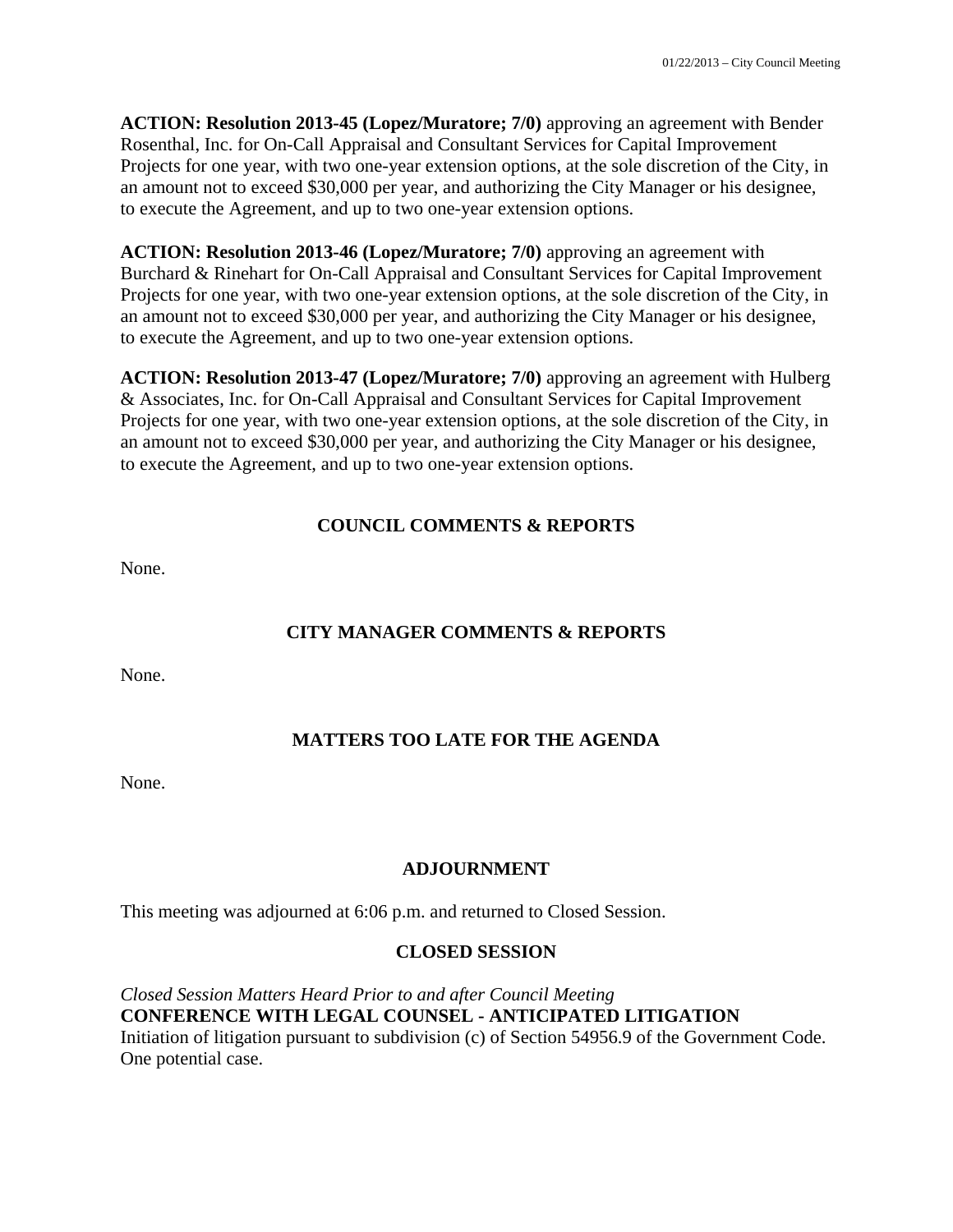# **CONFERENCE WITH LEGAL COUNSEL - EXISTING LITIGATION One Case (Pursuant to Section 54956.9(a) of the Government Code)**

Name of case: Rosa Letona, Natalie Letona and Rosemary Banuelos v. City of Modesto, et al. United States District Court Case No: 1:12-CV-00782-AWI-SAB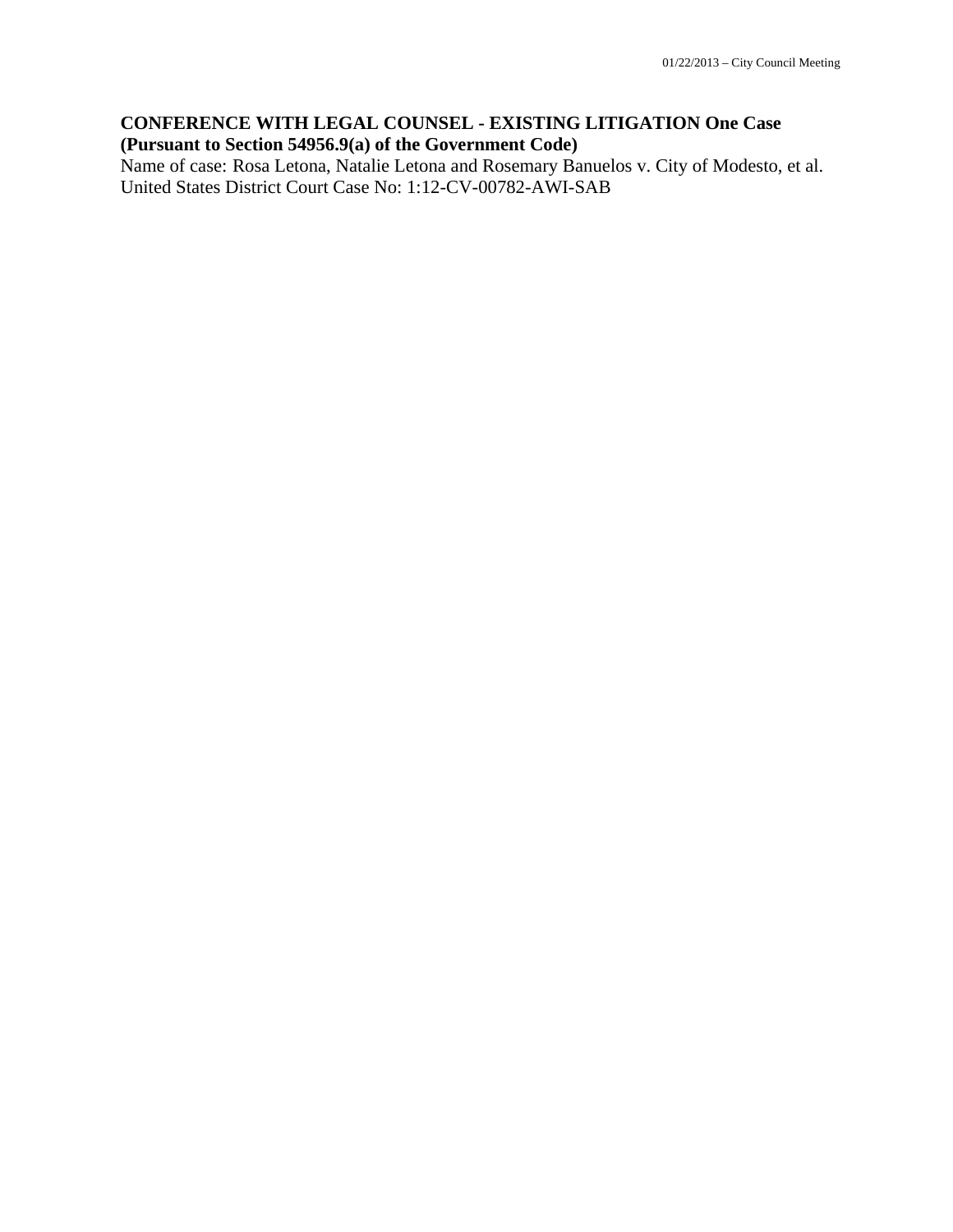# **MINUTES City of Modesto FINANCE COMMITTEE / COUNCIL WORKSHOP**

### **Second Floor, Room 2005 1010 10th Street Modesto, California Monday, January 28, 2013, at 5:00 p.m.**

Roll Call - Present: Councilmembers Dave Cogdill, Jr., Stephanie Burnside and Dave Lopez Absent: None Also Present: Councilmember Dave Geer

### **PUBLIC COMMENTS**

None.

### **CONSENT**

An item may be removed from consent and discussed at the request of an audience member or Committee member.

### **CONSENT ITEMS – ROLL CALL VOTE REQUIRED: Items 1 -3**

Consent

- 1. Consider approving a Custody Agreement with Bank of America for the 2005 Wastewater Revenue Refunding Bonds and forwarding to Council for approval. (Funding Source: Wastewater Fund)  *Finance; Gloriette Genereux, 577-5371, ggenereux@modestogov.com*
- **ACTION: Motion (Lopez/Burnside;unan.)** approving a Custody Agreement with Bank of America for the 2005 Wastewater Revenue Refunding Bonds and forwarding to Council for approval.

#### Consent

- 2. Consider accepting the recommended budget adjustments for January 2013 and forwarding to Council for approval. (Funding Source: Various Funds)  *Finance; Terri Swearingen, 577-5378, tswearingen@modestogov.com*
- **ACTION: Motion (Lopez/Burnside;unan.)** accepting the recommended budget adjustments for January 2013 and forwarding to Council for approval.

#### Consent

3. Consider accepting an informational report regarding the Quarterly Water Meter Installation Program Update. (Funding Source: Not Applicable)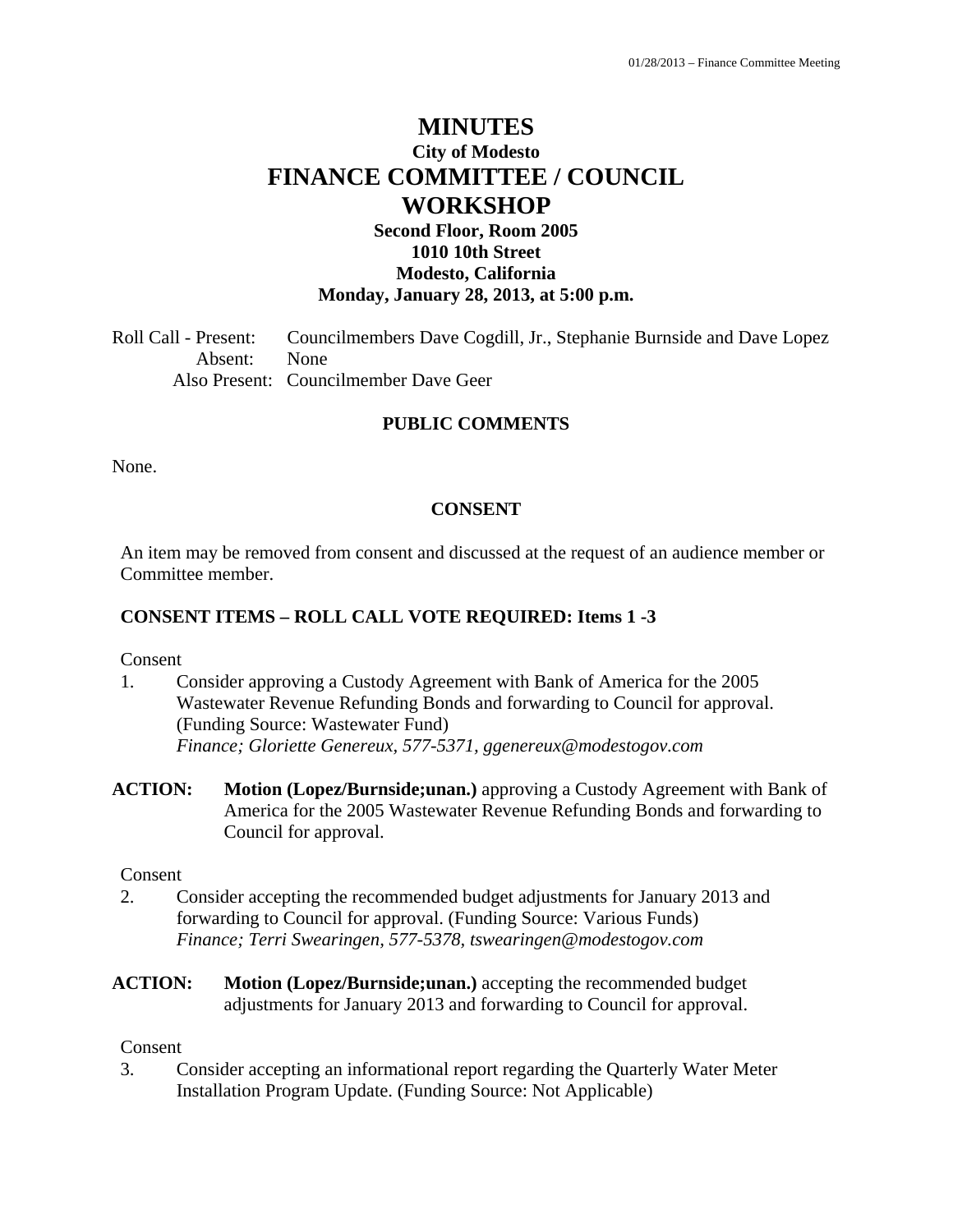*Public Works; Dave Savidge, 342-2217, dsavidge@modestogov.com* 

**ACTION: Motion (Lopez/Burnside;unan.)** accepting an informational report regarding the Quarterly Water Meter Installation Program Update.

### **UNFINISHED BUSINESS**

- 4. Consider accepting an informational report on the City's Golf Fund for Fiscal Year 2012-13 through the month of December 2012. (Funding Source: Not Applicable)  *Parks, Recreation & Neighborhoods; Lisa Forester , 577-6444, lforester@modestogov.com*
- **ACTION: Motion (Burnside/Lopez;unan.)** accepting an informational report on the City's Golf Fund for Fiscal Year 2012-13 through the month of December 2012.

### **NEW BUSINESS**

- 5. Consider approving a new position allocation for Centre Plaza Manager; changing fulltime position allocations at the Centre Plaza and forwarding to Council for approval. (Funding Source: General Fund)  *Parks, Recreation & Neighborhoods and Human Resources; Julie Hannon, 577-5417, jhannon@modestogov.com*
- **ACTION: Motion (Burnside/Lopez;unan.) a**pproving a new position allocation for Centre Plaza Manager; changing full-time position allocations at the Centre Plaza and forwarding to Council for approval.

### **MATTERS TOO LATE FOR THE AGENDA**

None.

### **ADJOURNMENT**

This meeting adjourned at 5:40 p.m.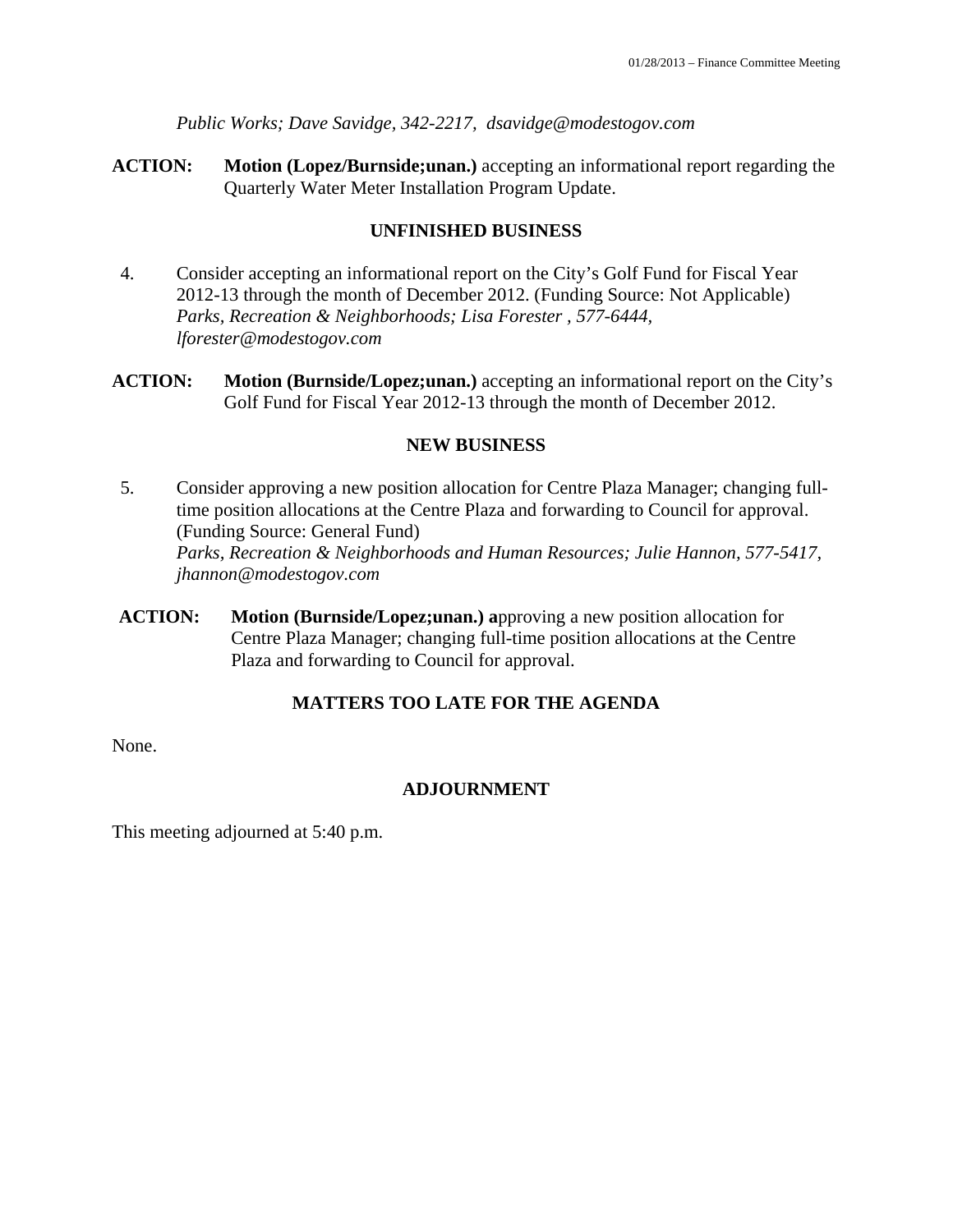# City of Modesto **Special Economic Development Committee/ City Council Workshop Meeting**

### **Sixth Floor, Room 6015 Tenth Street Place, 1010 10th Street Modesto, California**

#### **Tuesday, January 29, 2013 at 4:00 p.m.**

| Roll Call Present: | Councilmembers Burnside and Cogdill |
|--------------------|-------------------------------------|
| Absent:            | Councilmember Muratore              |

- 1. Consider interviewing applicants for one appointment to the City of Modesto Planning Commission and forwarding to City Council for approval. (Funding Source: Not Applicable)  *Community & Economic Development; Patrick Kelly, 577-5268, pkelly@modestogov.com*
- **ACTION: Motion (Cogdill/Burnside; Muratore absent)** appointing Marshall Riddle to the City of Modesto Planning Commission and forwarding to Council for approval.

### **PUBLIC COMMENTS**

None.

### **MATTERS TOO LATE FOR THE AGENDA**

None.

### **ADJOURNMENT**

This meeting adjourned at 6:40 p.m.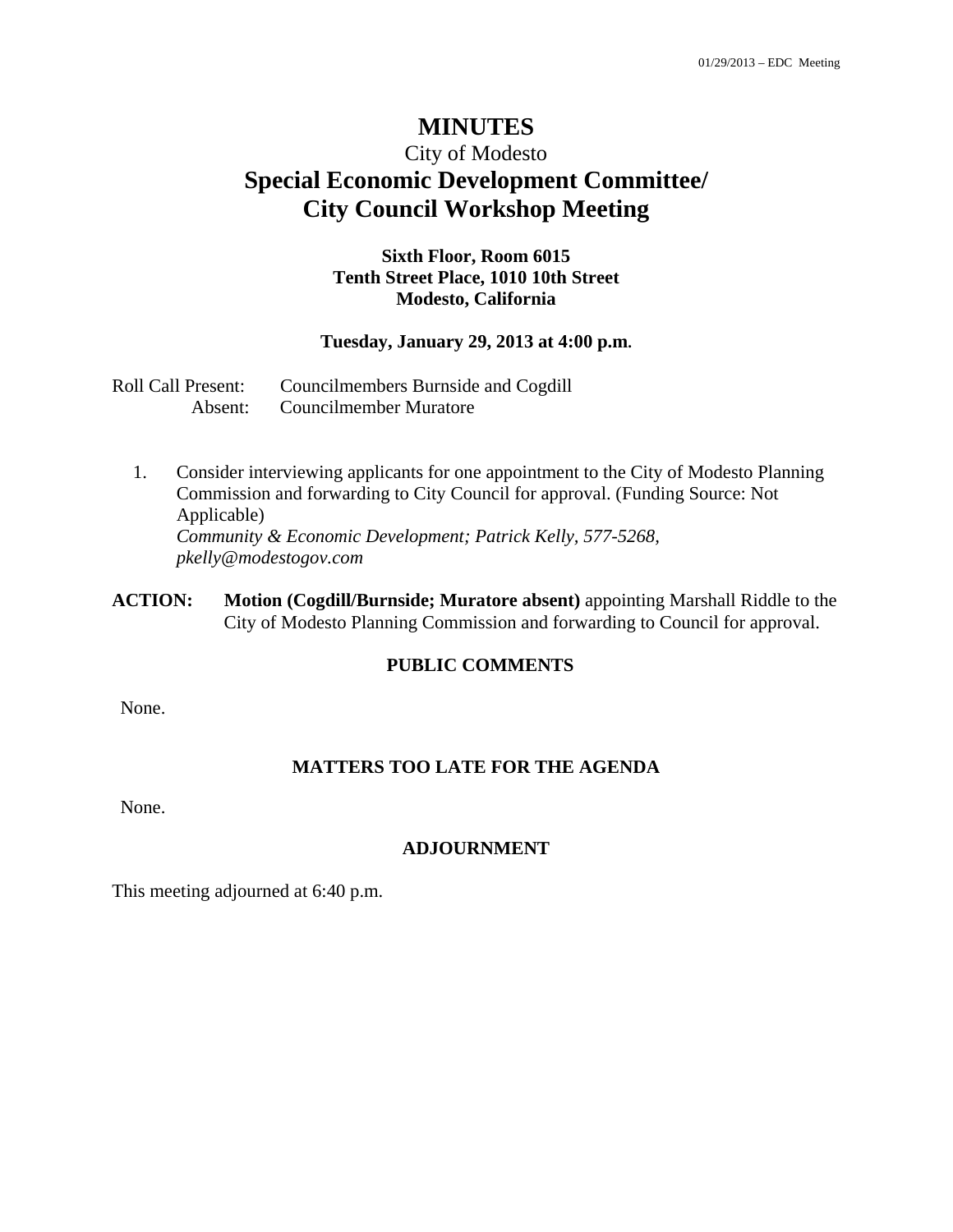# **City of Modesto SAFETY & COMMUNITIES COMMITTEE / COUNCIL WORKSHOP**

**Second Floor, Room 2005 Tenth Street Place, 1010 10th Street Modesto, California** 

### **Monday, February 4, 2013, at 5:00 p.m.**

Roll Call Present: Councilmembers Geer, Gunderson Absent: Councilmember Lopez

### **PUBLIC COMMENTS**

None.

### **NEW BUSINESS**

1. Consider approving a Draft Ordinance adding Article 4 to Chapter 4 of Title 5 of the Municipal Code relating to Disposition of Stray Animals and forwarding to Council for approval. (Funding Source: Not Applicable) *Police; Michael Harris, 572-9550, HarrisM@Modestopd.com* 

**MOTION: (Gunderson/Geer; Lopez absent)** approving a Draft Ordinance adding Article 4 to Chapter 4 of Title 5 of the Municipal Code relating to Disposition of Stray Animals with the following changes: (i) 8 hours to 24 hours; (ii) if owner known, either **release or return to the owner; (iii) include definition of "abandonment"** and forwarding to Council for approval. **Staff is directed to return with more information to Safety & Communities Committee at a future meeting.** 

### **MATTERS TOO LATE FOR THE AGENDA**

None.

### **ADJOURNMENT**

This meeting adjourned at 6:10 p.m.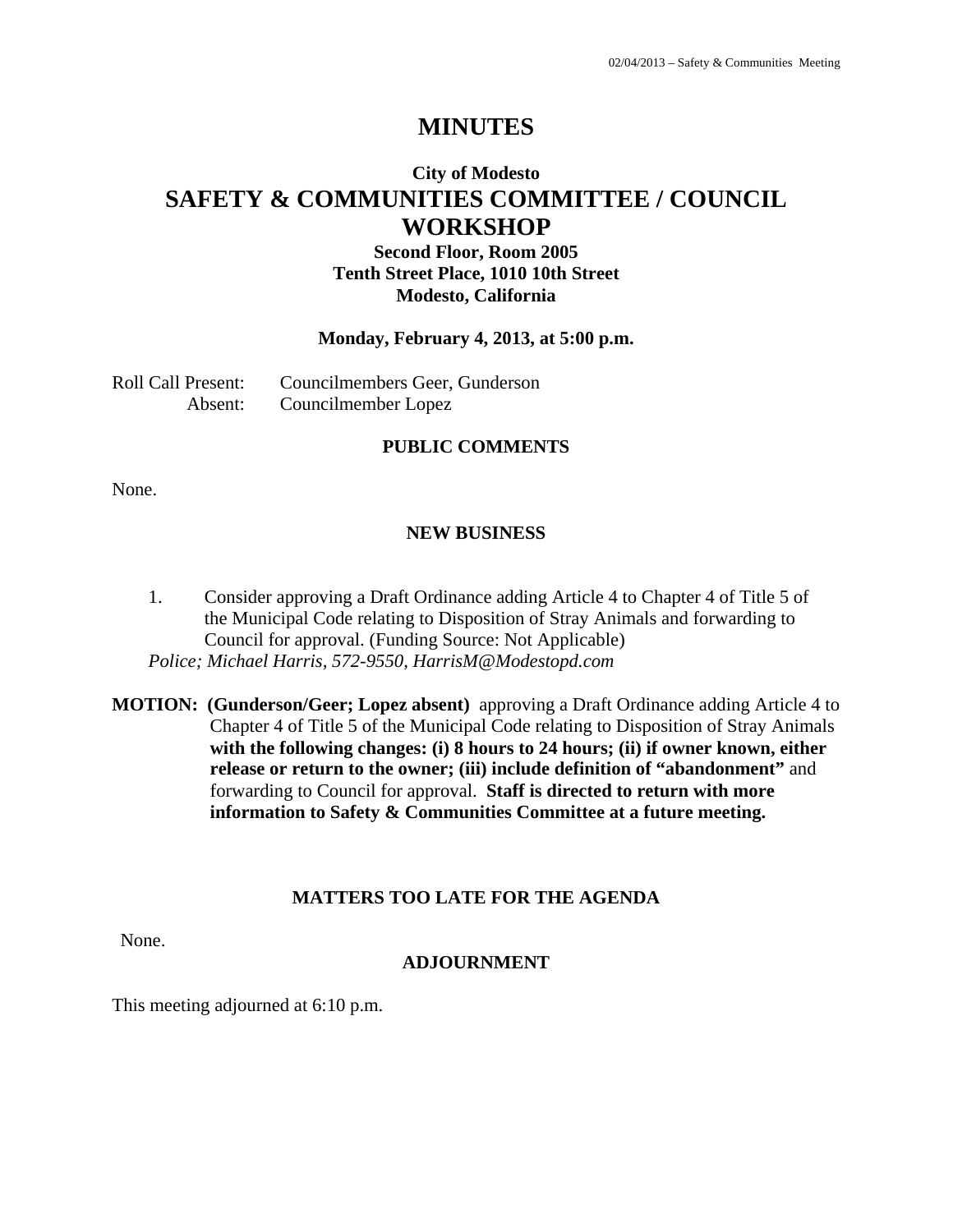# City of Modesto  **CITY COUNCIL MEETING Chambers, Basement Level Tenth Street Place, 1010 10th Street Modesto, California Tuesday February 05, 2013, at 5:30 p.m.**

Roll Call – Present: Councilmembers Burnside, Cogdill, Geer, Gunderson, Lopez, Muratore, Mayor Marsh Absent: None

Pledge of Allegiance to the Flag

Invocation: Michael Douglass, Advancing Vibrant Communities

City Clerk's Announcements: Item 10 - Removed from Consent

Declaration of Conflicts of Interest: Cogdill - Items 11, 12 and 15 Muratore - Items 11 and 12

Reports from Closed Session: No Closed Session matters

### **ACKNOWLEDGEMENTS AND PRESENTATIONS**

1. Presentation by Modesto Sister Cities of elected government officials from Ukraine and overview of the Open World program. (Funding Source: Not Applicable)  *City Clerk; Stephanie Lopez, 577-5396, slopez@modestogov.com* 

**ACTION:** Presentation was made by Adrian Harrell, Modesto Sister Cities, of elected government officials from Ukraine and overview of the Open World program.

2. Presentation of Proclamation proclaiming February 2013 as Black History Month. (Funding Source: Not Applicable)  *City Council; Kathy Espinoza, 571-5597, kespinoza@modestogov.com* 

**ACTION:** Mayor March presented a Proclamation proclaiming February 2013 as Black History Month.

3. Presentation of Proclamation to the Central Catholic High School State Championship Football Team (Funding Source: Not Applicable)  *City Council; Kathy Espinoza, 571-5597, kespinoza@modestogov.com* 

**ACTION:** Mayor Marsh presented a Proclamation to the Central Catholic High School State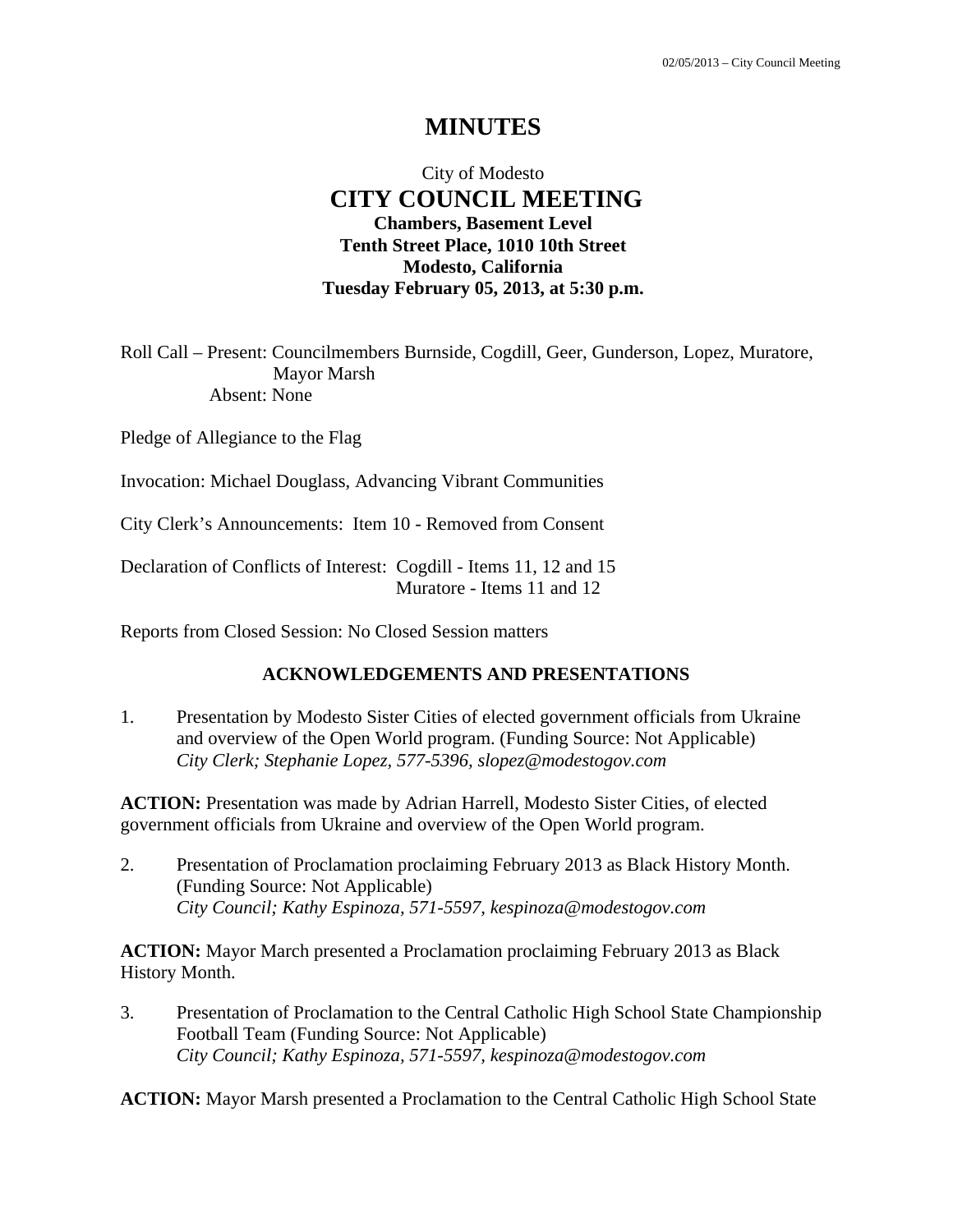Championship Football Team.

4. Presentation by the Public Works Department on wastewater systems programs and accomplishments. (Funding Source: Not Applicable)  *Public Works; Gary DeJesus, 577-6255, gdejesus@modestogov.com* 

**ACTION:** Presentation was made by Gary DeJesus, Public Works Department, on wastewater systems programs and accomplishments.

# **PUBLIC COMMENT PERIOD**

- Mack Wilson, Advocates for Justice, spoke regarding tree, park and water problems in West Modesto.
- Ray Pefferini spoke regarding trees in Modesto.
- Ron Jeske spoke regarding cats in the City of Modesto.
- Loretta Carhart spoke regarding panhandlers and trees in Modesto.
- Sebastian Jones spoke regarding the hiring of African American Police Officers.
- Ricky McGill spoke regarding an altercation at Elliott Alternative High School and having a full-time police officer at the school.
- A citizen spoke regarding garage sale signs being left up around the City of Modesto.
- Emerson Drake spoke regarding the animal Ordinance.

## **CONSENT ITEMS – ROLL CALL VOTE REQUIRED: Items 5 through 13 ACTION CONSENT ITEMS 5-9; 13: (Lopez/Burnside; unan.) ACTION CONSENT ITEMS 11-12: (Lopez/Burnside; unan.; Cogdill, Muratore absent due to conflict of interest)**

# **CONSENT ITEMS**

An item may be removed from consent and discussed at the request of an audience member or Councilmember.

### Consent

- 5. Consider approving the minutes from the January 22, 2013 City Council meeting. (Funding Source: Not Applicable)
	- Motion approving the minutes from the January 22, 2013 City Council meeting recommended.

*City Clerk; Stephanie Lopez, 577-5396, slopez@modestogov.com*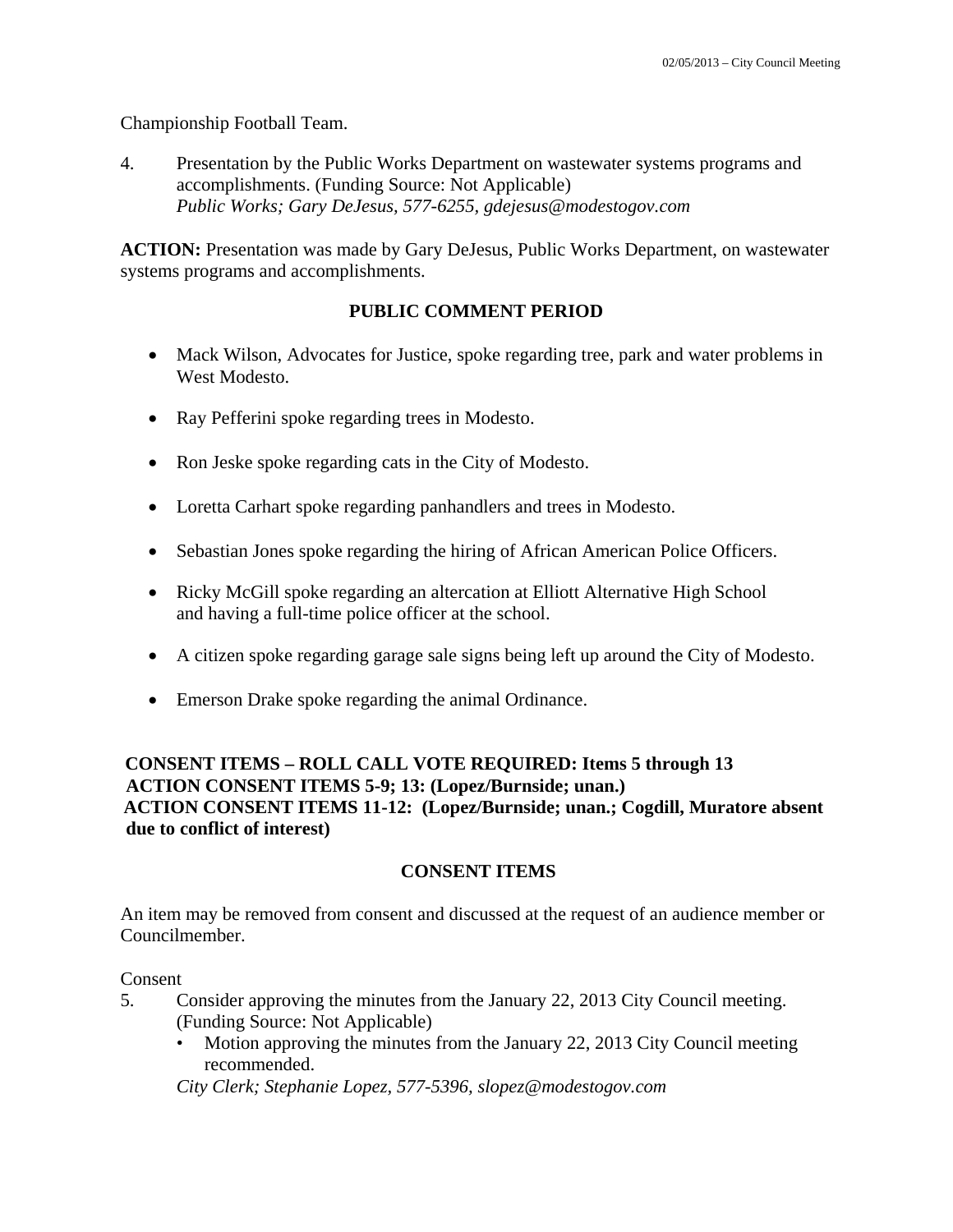**ACTION: Motion (Lopez/Burnside; 7/0)** approving the minutes from the January 22, 2013 City Council meeting.

### Consent

- 6. Consider approving an Agreement to Enter and Construct Improvements with AutoZone, Inc. located at 1901 Prescott Road (Parcels A & B of 47-PM-2, APN: 005- 082-037); and approving an Agreement to Enter and Construct Improvements with Patrick G. Corcoran located at 1901 Prescott Road (Parcel C of 47-PM-2, APN: 005- 082-036) required for the Congestion Mitigation Air Quality (CMAQ) Management CML 5059 (187) - Prescott Road and Plaza Parkway project. (Funding Source: CMAQ Funds)
	- Resolution approving an Agreement to Enter and Construct Improvements with AutoZone, Inc. located at 1901 Prescott Road (Parcels A & B of 47-PM-2, APN: 005-082-037), for the Congestion Mitigation Air Quality (CMAQ) Management CML 5059 (187) – Prescott Road and Plaza Parkway project; and authorizing the City Manager, or his designee, to execute the Agreement and all related documents recommended.
	- Resolution approving an Agreement to Enter and Construct Improvements with Patrick G. Corcoran located at 1901 Prescott Road (Parcel C of 47-PM-2, APN: 005-082-036), for the Congestion Mitigation Air Quality (CMAQ) Management CML 5059 (187) – Prescott Road and Plaza Parkway project; and authorizing the City Manager, or his designee, to execute the Agreement and all related documents recommended.

*Community & Economic Development; Charles Covolo, 571-5537, ccovolo@modestogov.com* 

**ACTION: Resolution 2013-48 (Lopez/Burnside; 7/0)** approving an Agreement to Enter and Construct Improvements with AutoZone, Inc. located at 1901 Prescott Road (Parcels A & B of 47-PM-2, APN: 005-082-037), for the Congestion Mitigation Air Quality (CMAQ) Management CML 5059 (187) – Prescott Road and Plaza Parkway project; and authorizing the City Manager, or his designee, to execute the Agreement and all related documents.

**ACTION: Resolution 2013-49 (Lopez/Burnside; 7/0)** approving an Agreement to Enter and Construct Improvements with Patrick G. Corcoran located at 1901 Prescott Road (Parcel C of 47-PM-2, APN: 005-082-036), for the Congestion Mitigation Air Quality (CMAQ) Management CML 5059 (187) – Prescott Road and Plaza Parkway project; and authorizing the City Manager, or his designee, to execute the Agreement and all related documents.

### Consent

- 7. Consider approving an Agreement with Disability Access Consultant, Inc. (DAC) for \$55,000 to assist in updating the 1992 Self Evaluation and Transition Plan to be in compliance with the requirements of the Americans with Disabilities Act (ADA) 2010 Standards, the California Regulations/Title 24, and other applicable standards. (Funding Source: Community Development Block Grant)
	- Resolution approving an agreement for services between the City of Modesto and Disability Access Consultant, Inc. to assist the City in updating the 1992 Self Evaluation and Transition Plan (in an amount not to exceed \$55,000) and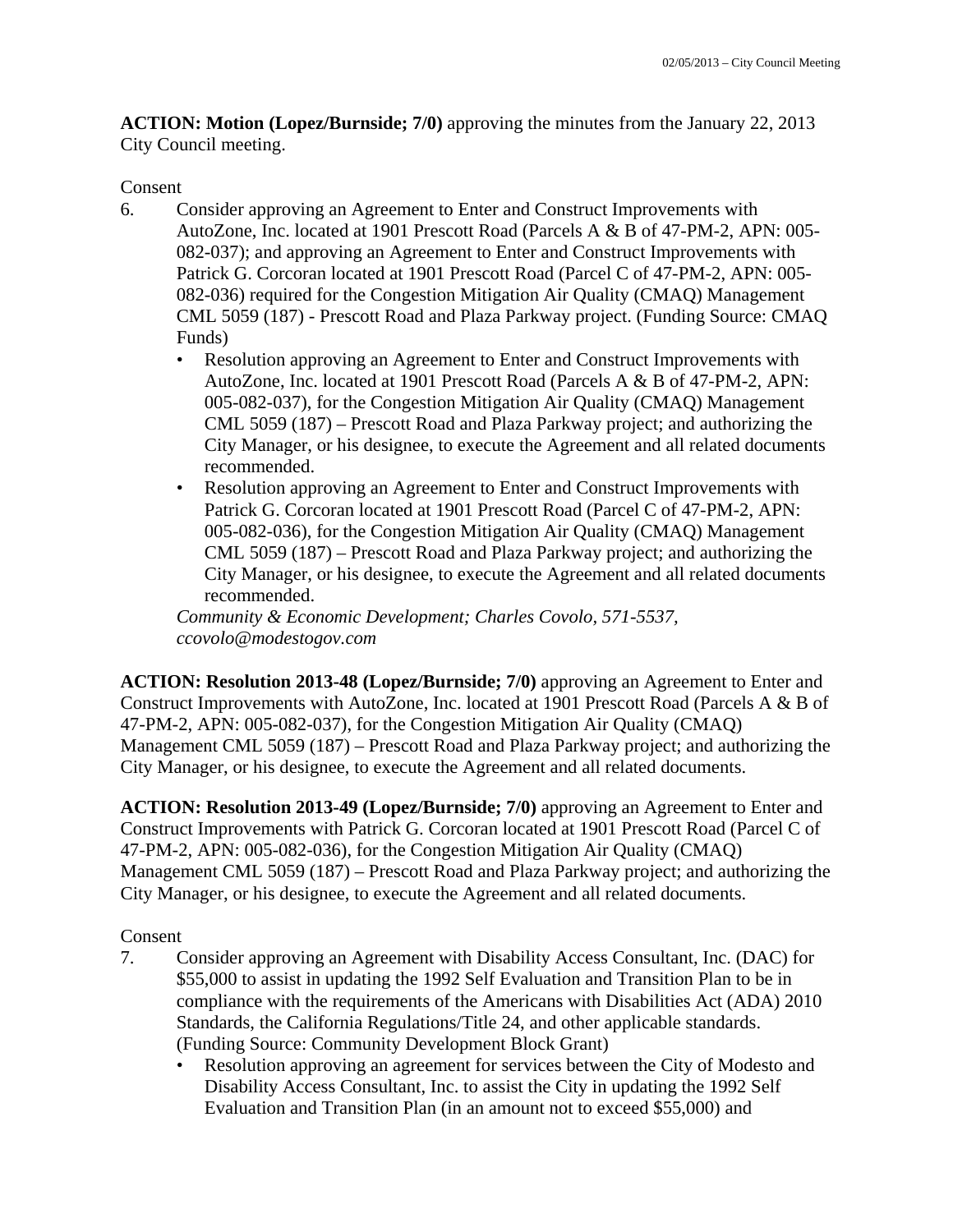authorizing the City Manager, or his designee, to execute the Agreement recommended.

*Community & Economic Development; Paul Liu, 577-5282, pliu@modestogov.com* 

**ACTION: Resolution 2013-50 (Lopez/Burnside; 7/0)** approving an agreement for services between the City of Modesto and Disability Access Consultant, Inc. to assist the City in updating the 1992 Self Evaluation and Transition Plan (in an amount not to exceed \$55,000) and authorizing the City Manager, or his designee, to execute the Agreement.

### Consent

8. Consider accepting the Monthly Investment Report for October, 2012 (Funding Source: Not Applicable)

• Motion accepting the Monthly Investment Report for October, 2012 recommended. *Finance; DeAnna Espinoza, 577-5387, daespinoza@modestogov.com* 

**ACTION: Motion (Lopez/Burnside; 7/0)** accepting the Monthly Investment Report for October, 2012.

Consent

- 9. Consider affirming the City's co-sponsorship of "Earth Day in the Park Festival 2013" at Graceada Park, and allowing the sale of merchandise in the park during the event. (Funding Source: Solid Waste Mangement Enterprise Fund)
	- Resolution affirming on an ongoing basis the Annual Earth Day in the Park Festival at Graceada Park, and allowing the sale of merchandise in the park during the designated event hours for the 24th annual Earth Day in the Park Festival, and all future Annual Earth Day in the Park Festivals co-sponsored by the City of Modesto recommended.

*Parks, Recreation & Neighborhoods; Vicki Rice, 577-5495, Vrice@modestogov.com* 

**ACTION: Resolution 2013-51 (Lopez/Burnside; 7/0)** affirming on an ongoing basis the Annual Earth Day in the Park Festival at Graceada Park, and allowing the sale of merchandise in the park during the designated event hours for the 24th annual Earth Day in the Park Festival, and all future Annual Earth Day in the Park Festivals co-sponsored by the City of Modesto.

### *Removed from Consent; Mayor Marsh and Councilmember Muratore absent*

- 10. Consider implementing a 30-day spacing policy for like events at Modesto Centre Plaza. (Funding Source: Not Applicable)
	- Resolution implementing a 30-day spacing policy between like events held at Centre Plaza recommended.

*Parks, Recreation & Neighborhoods; Julie Hannon, 577-5417, jhannon@modestogov.com* 

**ACTION: Resolution 2013-52 (Cogdill/Gunderson; 4/1; Burnside no, Muratore, Mayor Marsh absent)** implementing a 30-day spacing policy between like events held at Centre Plaza; **staff to return in 6 months with update after the hiring of Modesto Centre Plaza**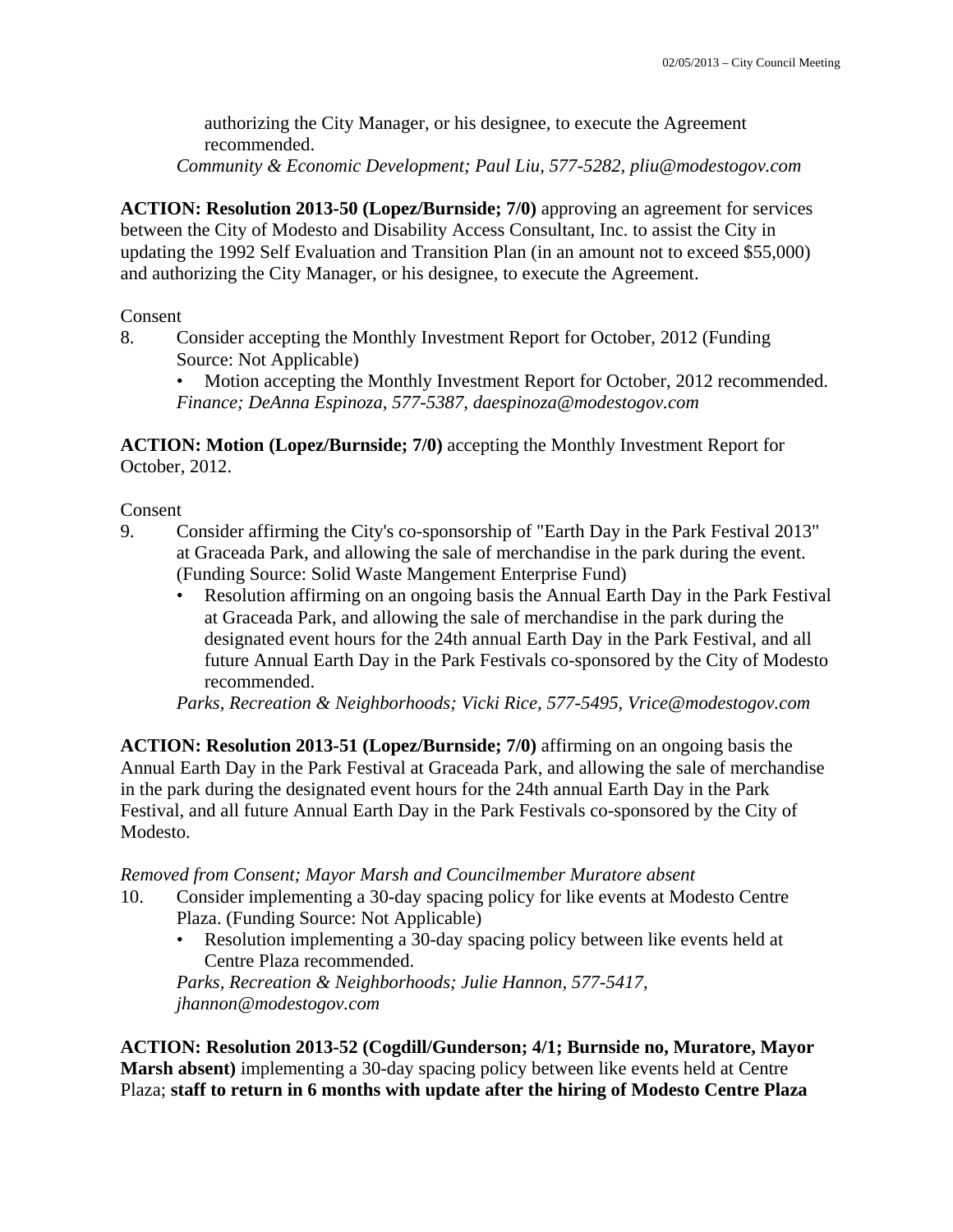## **Manager.**

Consent – *Councilmembers Cogdill and Muratore absent due to conflict of interest* 

- 11. Consider rescinding a Purchase Agreement and all related documents with Chanh Minh Huynh and Suong Tran, in the amount of \$1,650, for the purchase of real property interests at 1013 Empire Avenue for the Empire Avenue Improvement Project for APN: 035-048-014. (Funding Source: CDBG)
	- Resolution rescinding a Purchase Agreement and all related documents with Chanh Minh Huynh and Suong Tran, for a 735 square feet portion for a Temporary Construction Easement, of a 904 square feet portion for a Temporary Construction Easement, of a parcel located at 1013 Empire Avenue (APN 035-048-014), in the amount of \$1,650, for the Empire Avenue Improvement Project, and authorizing the City Manager, or his designee, to rescind the Agreement and all related documents recommended.

*Parks, Recreation & Neighborhoods; Ken Horrillo, 577-5419, khorrillo@modestogov.com* 

**ACTION: Resolution 2013-53 (Lopez/Burnside; 5/0; Cogdill, Muratore absent due to** 

**conflict of interest)** rescinding a Purchase Agreement and all related documents with Chanh Minh Huynh and Suong Tran, for a 735 square feet portion for a Temporary Construction Easement, of a 904 square feet portion for a Temporary Construction Easement, of a parcel located at 1013 Empire Avenue (APN 035-048-014), in the amount of \$1,650, for the Empire Avenue Improvement Project, and authorizing the City Manager, or his designee, to rescind the Agreement and all related documents.

Consent – *Councilmembers Cogdill and Muratore absent due to conflict of interest* 

- 12. Consider approving a right-of-way dedication by the City of Modesto on behalf of the public for streets and public use and right-of-way, for the Empire Avenue Improvement Project. (Funding Source: CDBG)
	- Resolution approving a right-of-way dedication on behalf of the public by the City of Modesto, for dedication of an 882 square feet portion of city-owned parcel located at 805 Empire Avenue (APN 035-048-004) for the Empire Avenue Improvement Project, and authorizing the City Manager, or his designee, to execute the Right Of Way Dedication and all related documents required recommended.
	- Resolution authorizing the City Manager, or his designee, to sign the Certificate of Acceptance for the Right-Of-Way Dedication on behalf of the public of a portion of a city-owned parcel, (APN 035-048-004) to be used for Empire Avenue Improvement Project recommended.

*Parks, Recreation & Neighborhoods; Ken Horrillo, 577-5419, khorrillo@modestogov.com* 

**ACTION: Resolution 2013-54 (Lopez/Burnside; 5/0; Cogdill, Muratore absent due to conflict of interest)** approving a right-of-way dedication on behalf of the public by the City of Modesto, for dedication of an 882 square feet portion of city-owned parcel located at 805 Empire Avenue (APN 035-048-004) for the Empire Avenue Improvement Project, and authorizing the City Manager, or his designee, to execute the Right Of Way Dedication and all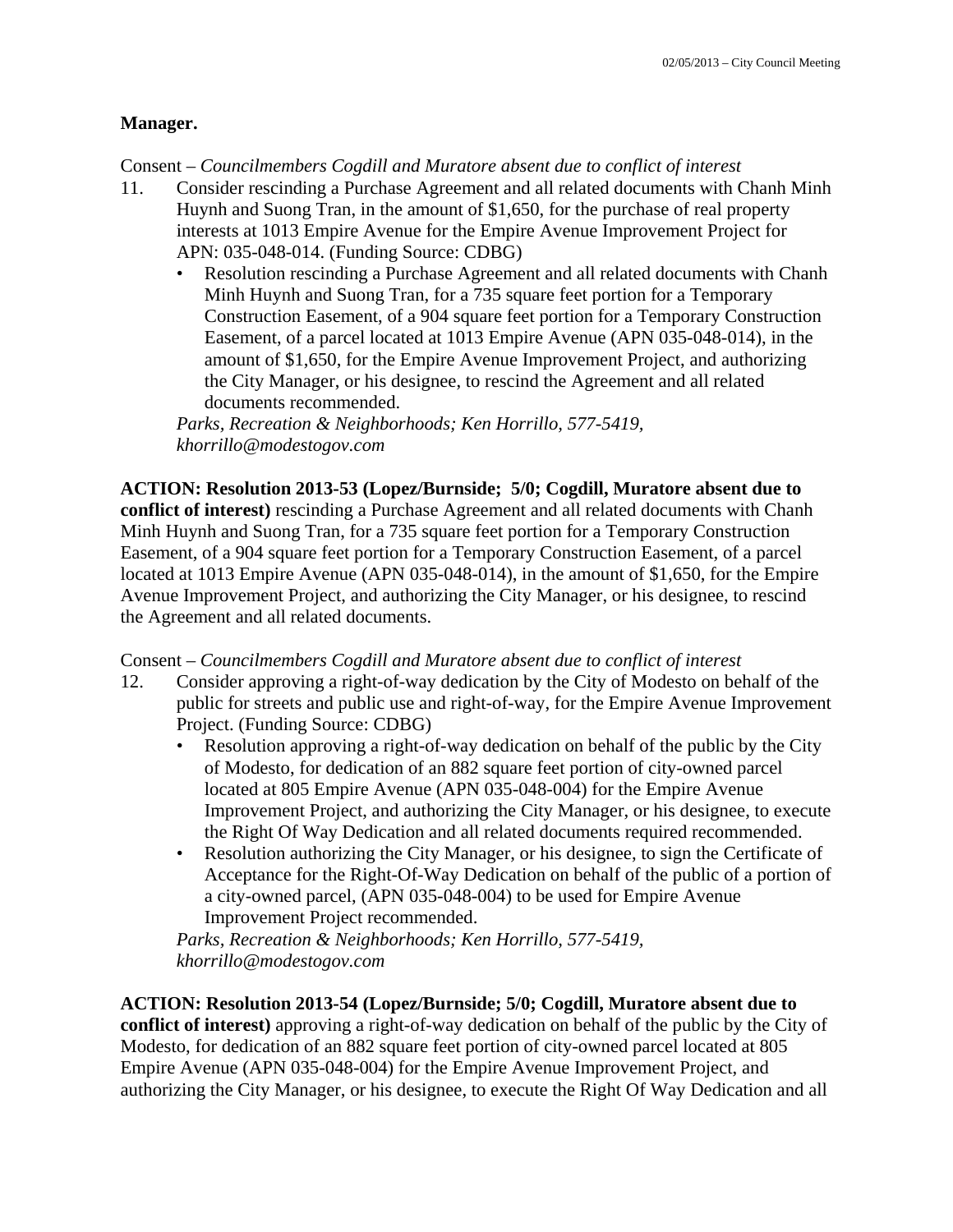related documents required.

**ACTION: Resolution 2013-55 (Lopez/Burnside; 5/0; Cogdill, Muratore absent due to conflict of interest)** authorizing the City Manager, or his designee, to sign the Certificate of Acceptance for the Right-Of-Way Dedication on behalf of the public of a portion of a cityowned parcel, (APN 035-048-004) to be used for Empire Avenue Improvement Project.

### Consent

- 13. Consider (i) approving an Amendment to the Agreement with RMC Water and Environment for additional consultant services to complete the Integrated Regional Water Management Plan (IRWMP) in an amount not to exceed \$166,653; and (ii) approving the First Amendment to the Cost Sharing Agreement between the cities of Ceres, Hughson, Modesto, and Turlock to cover the cost for additional consulting services needed to complete the IRWMP in an amount not to exceed \$169,682. (Funding Source: Water Fund)
	- Resolution approving the Amendment to the Agreement with RMC Water and Environment for additional consultant services to complete the Integrated Regional Water Management Plan in an amount not to exceed \$151,502, plus \$15,151 additional services (if needed) for a maximum total amount of \$166,653, and authorizing the City Manager, or his designee, to execute the Amendment to Agreement recommended.
	- Resolution approving the First Amendment to the Cost Sharing Agreement with the Cities of Ceres, Hughson, Modesto, and Turlock to defray expenses associated with preparation of an Integrated Regional Water Management Plan in amount not to exceed \$169,683, which includes a 2% administrative cost reimbursement, and authorizing the City Manager, or his designee, to execute the First Amendment to the Cost Sharing Agreement recommended.

*Utility Planning and Projects; Jack Bond, 577-5424, Jbond@modestogov.com* 

**ACTION: Resolution 2013-56 (Lopez/Burnside; 7/0)** approving the Amendment to the Agreement with RMC Water and Environment for additional consultant services to complete the Integrated Regional Water Management Plan in an amount not to exceed \$151,502, plus \$15,151 additional services (if needed) for a maximum total amount of \$166,653, and authorizing the City Manager, or his designee, to execute the Amendment to Agreement.

**ACTION: Resolution 2013-57 (Lopez/Burnside; 7/0)** approving the First Amendment to the Cost Sharing Agreement with the Cities of Ceres, Hughson, Modesto, and Turlock to defray expenses associated with preparation of an Integrated Regional Water Management Plan in amount not to exceed \$169,683, which includes a 2% administrative cost reimbursement, and authorizing the City Manager, or his designee, to execute the First Amendment to the Cost Sharing Agreement.

*Mayor Marsh and Councilmember Muratore left meeting at 7:50 p.m.* 

# **COUNCIL COMMENTS & REPORTS**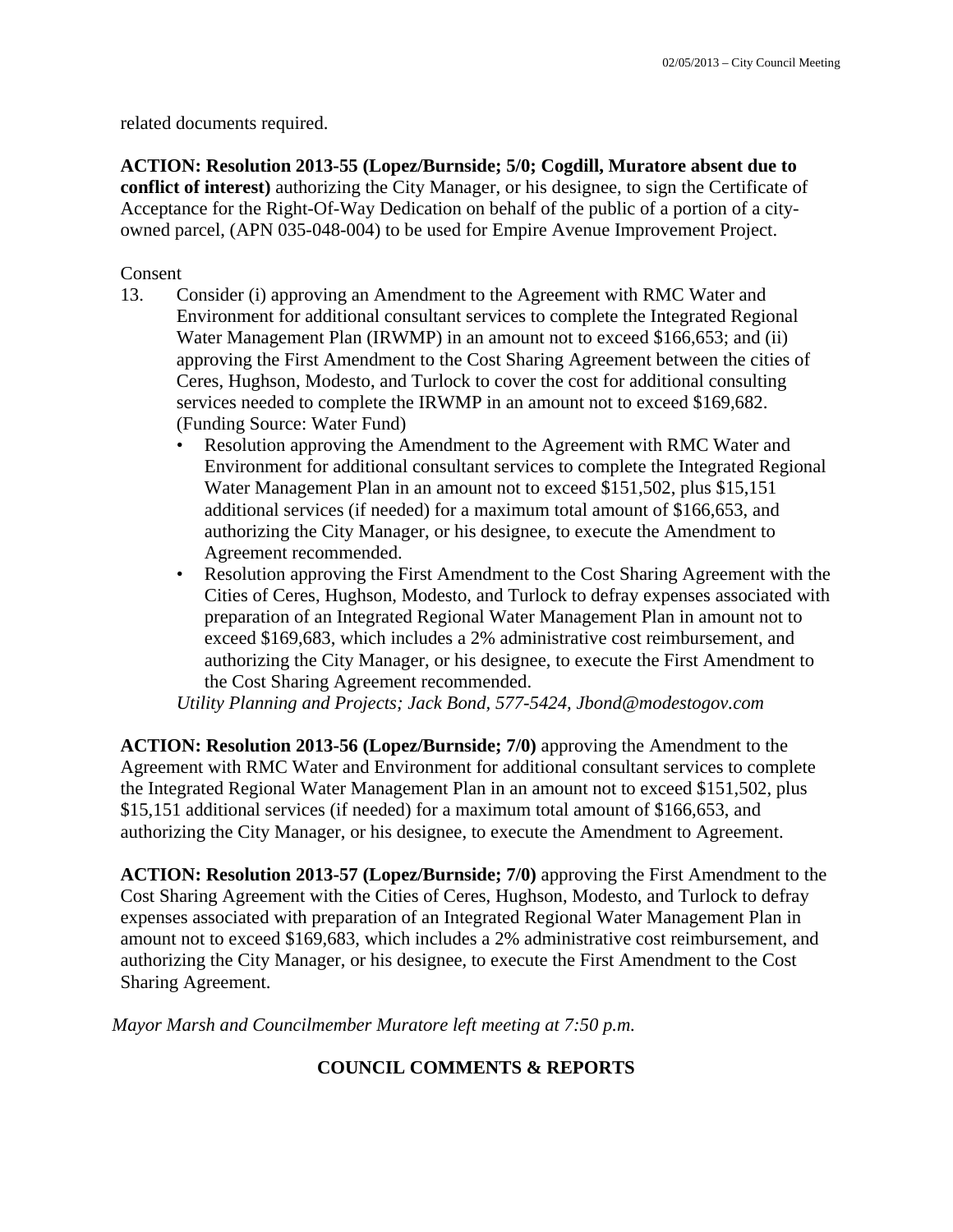None.

# **CITY MANAGER COMMENTS & REPORTS**

None.

### **WRITTEN COMMUNICATIONS**

14. Consider written correspondence from Ms. Juanita Jackson in regards to: (i) City tree ownership; (ii) 1990 House Sewer Line Repair Cost Share Program; (iii) CPS certified contractors; and (iv) Modesto City Electrical Department (Funding Source: Not Applicable)  *City Clerk; Stephanie Lopez, 577-5396, slopez@modestogov.com* 

**ACTION:** City Manager Nyhoff referred this matter to staff and staff will return to Council with an update.

### **HEARINGS**

*Published in the Modesto Bee on January 16, 2013 – Mayor Marsh and Councilmember Muratore absent; Councilmember Cogdill absent due to conflict of interest* 

- 15. Hearing to consider an application by Mr. Franklin Van Konynenburg to rezone a 3.69 acre semi-vacant parcel located at 3724 Dale Road, opposite of Konynenburg Lane, from Low Density Residential Zone, R-1, to Professional Office Zone, P-O. (Funding Source: Not Applicable)
	- Motion introducing an Ordinance amending Section 12-3-8 of the Zoning Map of the City of Modesto to Rezone from Low Density Residential Zone, R-1, to Professional Office Zone, P-O, property located at 3724 Dale Road. (Franklin Van Konynenburg) recommended.
	- Resolution finding that the following subsequent project is within the scope of the project covered by the Modesto Urban Area General Plan Master Environmental Impact Report (SCH 2007072023): Amendment of Section 12-3-8 of the Zoning Map of the City of Modesto to rezone from Low Density Residential Zone, R-1, to Professional Office Zone, P-O, property located at 3724 Dale Road. (Franklin Van Konynenburg) recommended.

*Community & Economic Development; Katharine Martin, 577-5267, kamartin@modestogov.com* 

**ACTION: Motion (Lopez/Gunderson; 4/0; Cogdill absent due to conflict of interest; Muratore, Mayor Marsh absent)** introducing **Ordinance No. 3583-C.S.** amending Section 12-3-8 of the Zoning Map of the City of Modesto to Rezone from Low Density Residential Zone, R-1, to Professional Office Zone, P-O, property located at 3724 Dale Road. (Franklin Van Konynenburg).

**ACTION: Resolution 2013-58 (Lopez/Gunderson; 4/0; Cogdill absent due to conflict of interest; Muratore, Mayor Marsh absent)** finding that the following subsequent project is within the scope of the project covered by the Modesto Urban Area General Plan Master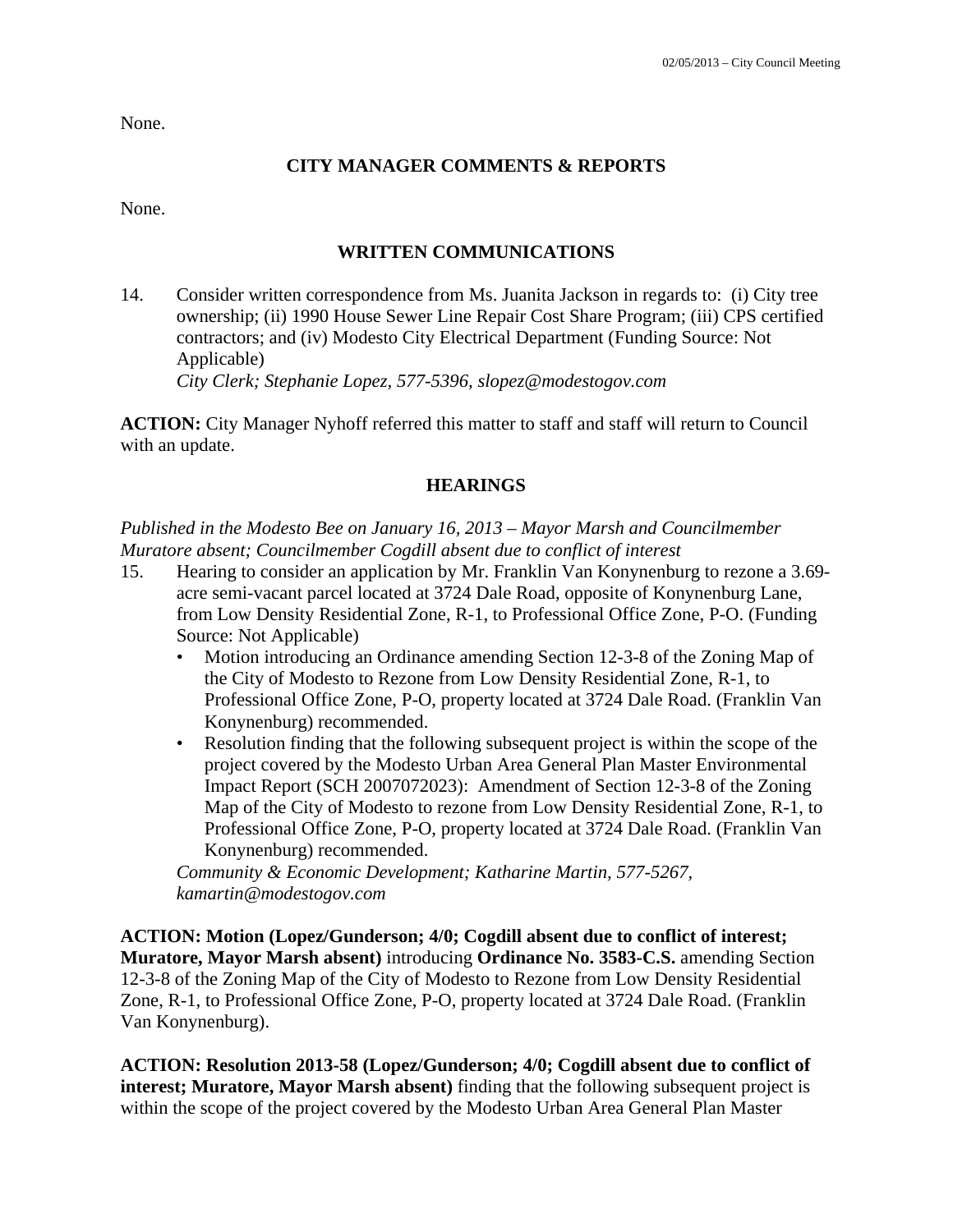Environmental Impact Report (SCH 2007072023): Amendment of Section 12-3-8 of the Zoning Map of the City of Modesto to rezone from Low Density Residential Zone, R-1, to Professional Office Zone, P-O, property located at 3724 Dale Road (Franklin Van Konynenburg).

### **NEW BUSINESS**

- 16. Consider introducing an Ordinance amending Article 4 of Chapter 1 of Title 4 of the Modesto Municipal Code Ordinance No. 3492-C. S relating to Entertainment and approving updated bylaws for the Entertainment Commission related to membership composition. (Funding Source: Not Applicable)
	- Motion introducing an Ordinance Amending Article 4 of Chapter 1 of Title 4 of the Modesto Municipal Code Ordinance No. 3492-C. S relating to Entertainment recommended.
	- Resolution approving Bylaws for the Entertainment Commission related to membership composition recommended.

*Parks, Recreation & Neighborhoods; Mary Otten, 571-5863, motten@modestogov.com* 

**ACTION: Motion (Burnside/Cogdill; 5/0; Muratore, Mayor Marsh absent)** introducing **Ordinance No. 3584-C.S.** amending Article 4 of Chapter 1 of Title 4 of the Modesto Municipal Code Ordinance No. 3492-C. S relating to Entertainment.

**ACTION: Resolution 2013-59** (**Burnside/Cogdill; 5/0; Muratore, Mayor Marsh absent)** approving Bylaws for the Entertainment Commission related to membership composition.

# **MATTERS TOO LATE FOR THE AGENDA**

None.

# **ADJOURNMENT**

This meeting was adjourned at 8:10 p.m.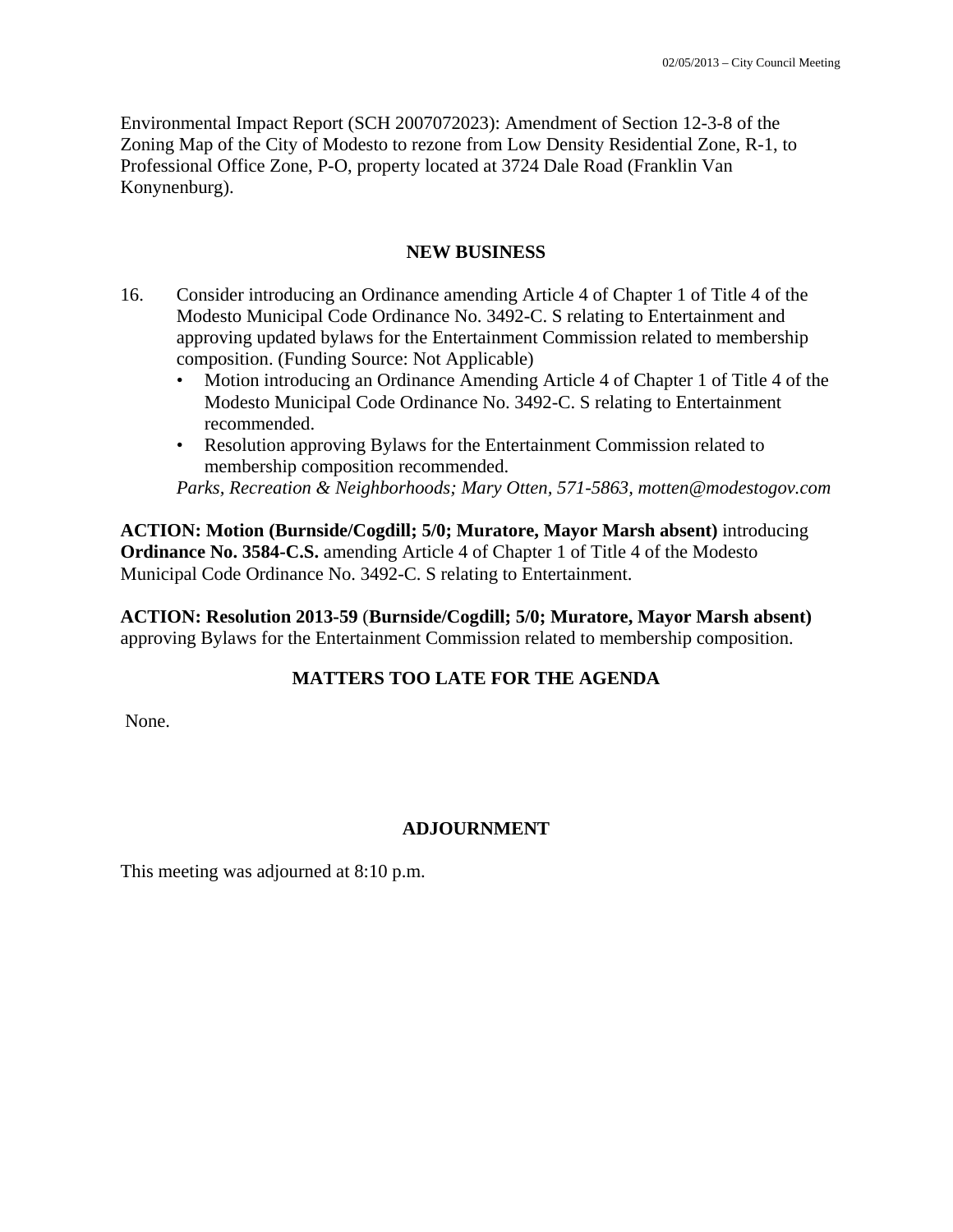# **MINUTES**

# City of Modesto **Special Economic Development Committee/ City Council Workshop Meeting**

## **Second Floor, Conference Room 2005 Tenth Street Place, 1010 10th Street Modesto, California**

#### **Monday, February 11, 2013 at 5:00 p.m.**

| Roll Call Present: | Councilmembers Burnside, Cogdill and Geer (alternate) |
|--------------------|-------------------------------------------------------|
| Absent:            | Councilmember Muratore                                |

### **PUBLIC COMMENTS**

None.

#### **CONSENT ITEMS – ROLL CALL VOTE REQUIRED: There are no Consent Items**

#### **NEW BUSINESS**

- 1. Consider receiving a status report of development projects processed by the Community and Economic Development Department for January 2013. (Funding Source: Not Applicable)  *Community & Economic Development; Brent Sinclair, 577-5228, hbsinclair@modestogov.com*
- **ACTION: Motion (Cogdill/Geer;unan.)** accepting a status report of development projects processed by the Community and Economic Development Department for January 2013.
- 2. Consider recommending the 2013 Urban Growth Review project be deferred to 2015 and forwarding to Council for approval. (Funding Source: General Fund)  *Community & Economic Development; Brad Wall, 577-5273, bwall@modestogov.com*

**ACTION: Motion (Cogdill/Geer;unan.)** recommending the 2013 Urban Growth Review project be deferred to 2015 and forwarding to Council for approval.

### **MATTERS TOO LATE FOR THE AGENDA**

None.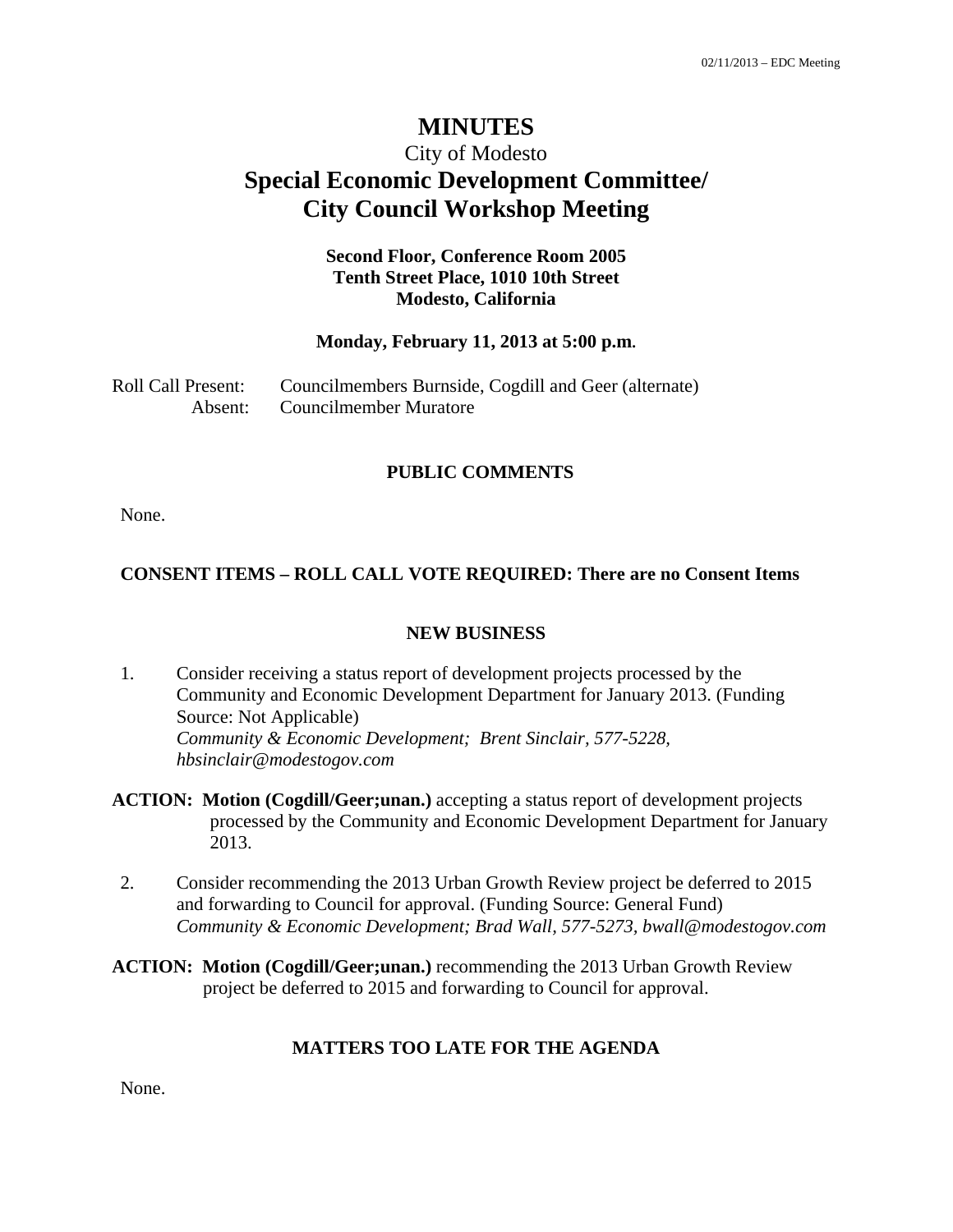# **ADJOURNMENT**

This meeting adjourned at 5:30 p.m.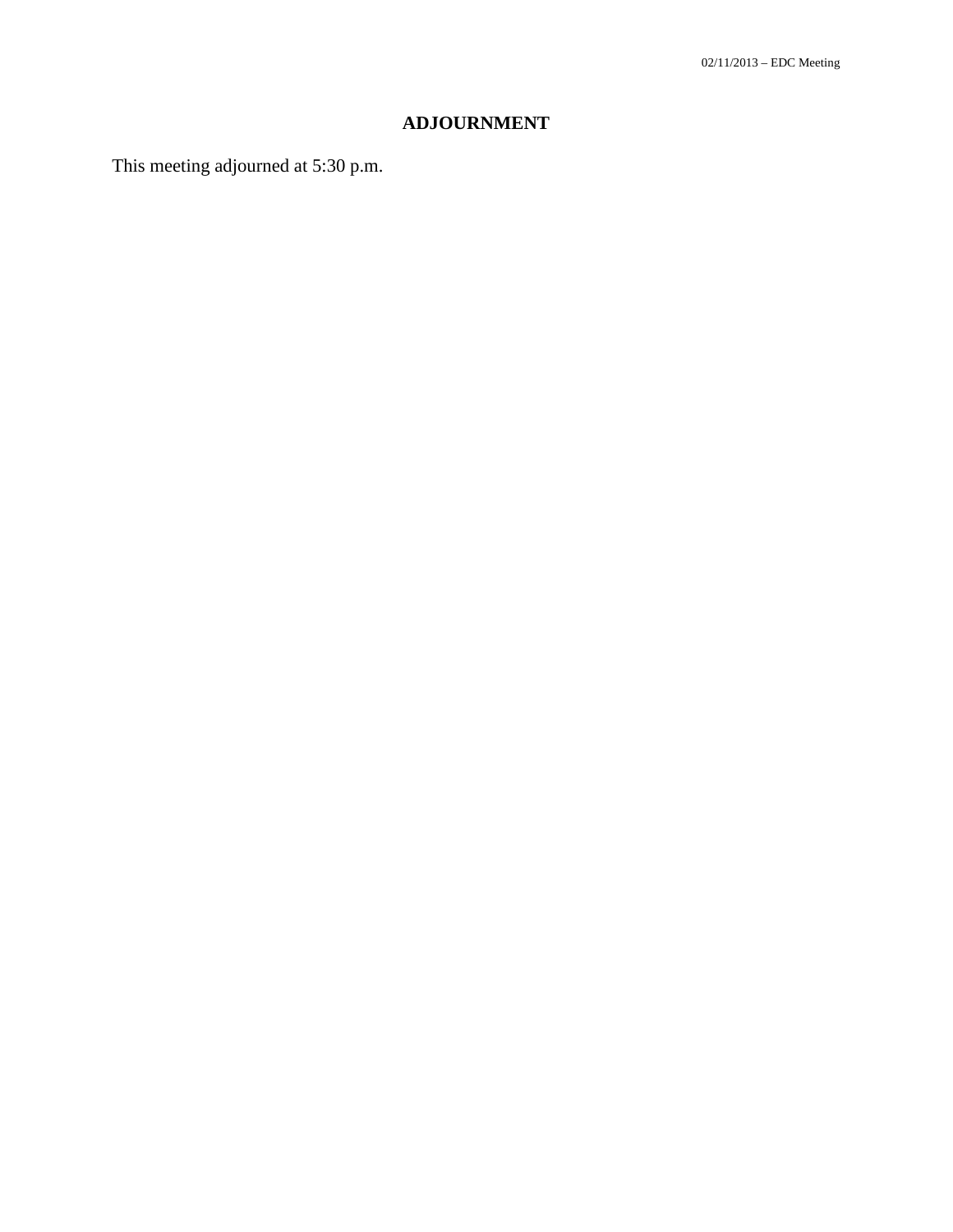# **MINUTES**

# City of Modesto  **CITY COUNCIL MEETING Chambers, Basement Level Tenth Street Place, 1010 10th Street Modesto, California Tuesday February 12, 2013, at 5:30 p.m.**

Roll Call – Present: Councilmembers Burnside, Cogdill, Geer, Gunderson, Lopez, Muratore, Mayor Marsh Absent: None

Pledge of Allegiance to the Flag

Invocation: Jeff Norman, Covenant Church

City Clerk's Announcements: Item 9 - Removed from Consent

Declaration of Conflicts of Interest: Item 6 - Muratore and Cogdill Item 11 – Muratore

Reports from Closed Session: City Attorney Wood reported on Closed Session matters

### **ACKNOWLEDGEMENTS AND PRESENTATIONS**

1. Presentation by the Stanislaus Boys and Girls Club. (Funding Source: Not Applicable)  *City Clerk; Stephanie Lopez, 577-5396, slopez@modestogov.com* 

**ACTION:** Presentation was made by Dave Gianelli regarding the Stanislaus Boys and Girls Club.

2. Presentation by the Modesto Chamber of Commerce to new and growing businesses in Modesto. (Funding Source: Not Applicable)  *Community & Economic Development; Laurie Smith, lsmith@modestogov.com* 

**ACTION:** No reportable action.

3. Presentation of Proclamation to Joe and Michelle Williams proclaiming February 2013 Reconciliation Month. (Funding Source: Not Applicable)  *City Council; Kathy Espinoza, 571-5597, kespinoza@modestogov.com* 

**ACTION:** Mayor Marsh presented a Proclamation to Joe and Michelle Williams proclaiming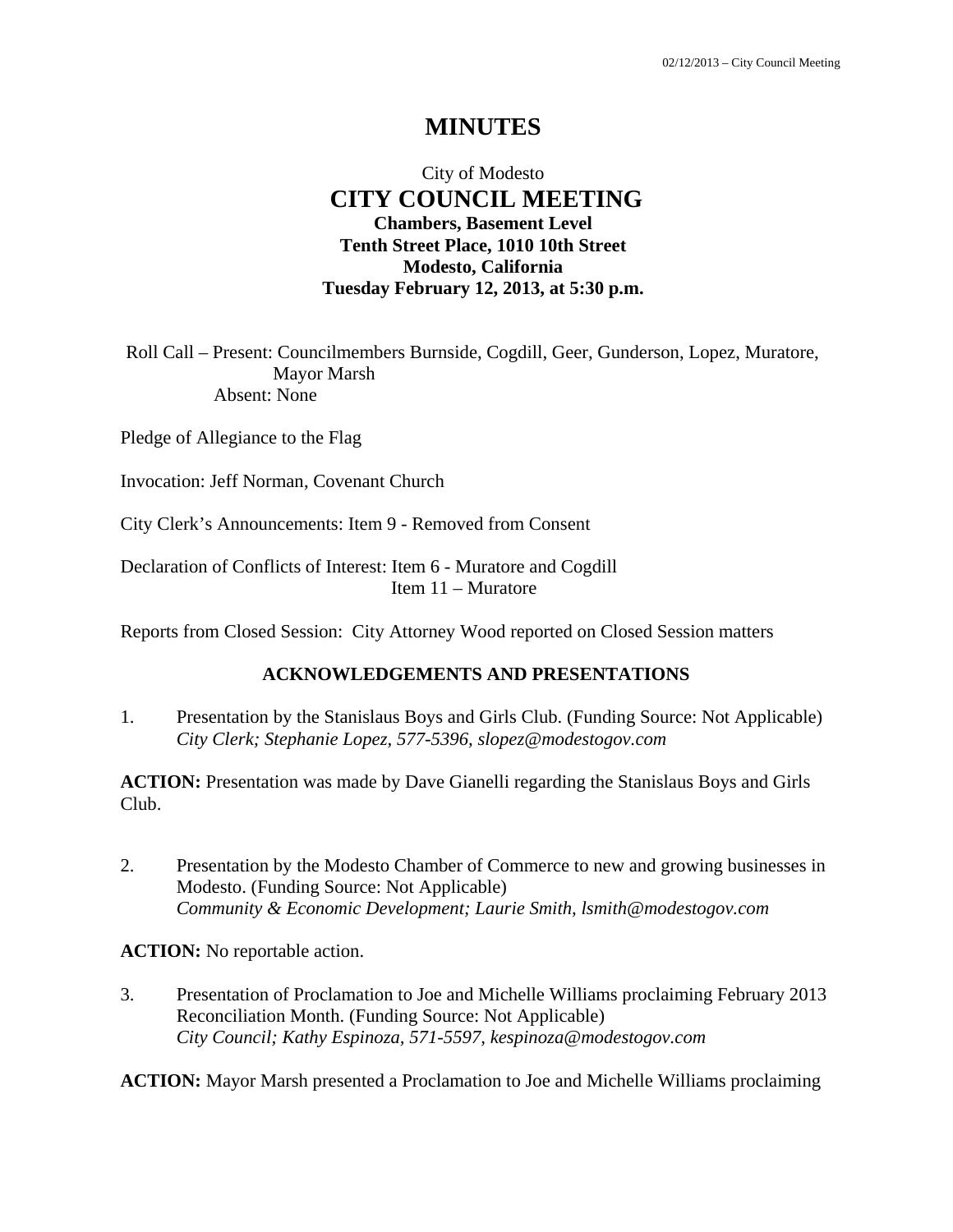February 2013 Reconciliation Month.

# **MISCELLANEOUS**  Legislation Appointments **Other**

- 4. Consider appointing Marshall Riddle to the City of Modesto Planning Commission. (Funding Source: Not Applicable)
	- Resolution appointing Marshall Riddle to the City of Modesto Planning Commission recommended.

*Community & Economic Development ; Patrick Kelly, 577-5267, pkelly@modestogov.com* 

**ACTION: Resolution 2013-60 (Lopez/Gunderson; 7/0)** appointing Marshall Riddle to the City of Modesto Planning Commission.

# **PUBLIC COMMENT PERIOD**

- Tony Madrigal announced Project Prom on April 7, 2013.
- Emerson Drake spoke regarding Modesto Irrigation District, Salida and updating Urban Growth Review Plan.
- Dave Pratt of Ceres spoke regarding stray cats.

# **CONSENT ITEMS – ROLL CALL VOTE REQUIRED ACTION CONSENT ITEMS 5, 7, 8, 10: (Gunderson/Geer;unan.) ACTION CONSENT ITEM 6: (Lopez/Burnside; unan.; Cogdill, Muratore absent due to conflict of interest)**

# **CONSENT ITEMS**

An item may be removed from consent and discussed at the request of an audience member or Councilmember.

Consent

- 5. Consider approving the minutes from the February 5, 2013 City Council meeting. (Funding Source: Not Applicable)
	- Motion approving the minutes from the February 5, 2013 City Council meeting recommended.

*City Clerk; Stephanie Lopez, 577-5396, slopez@modestogov.com*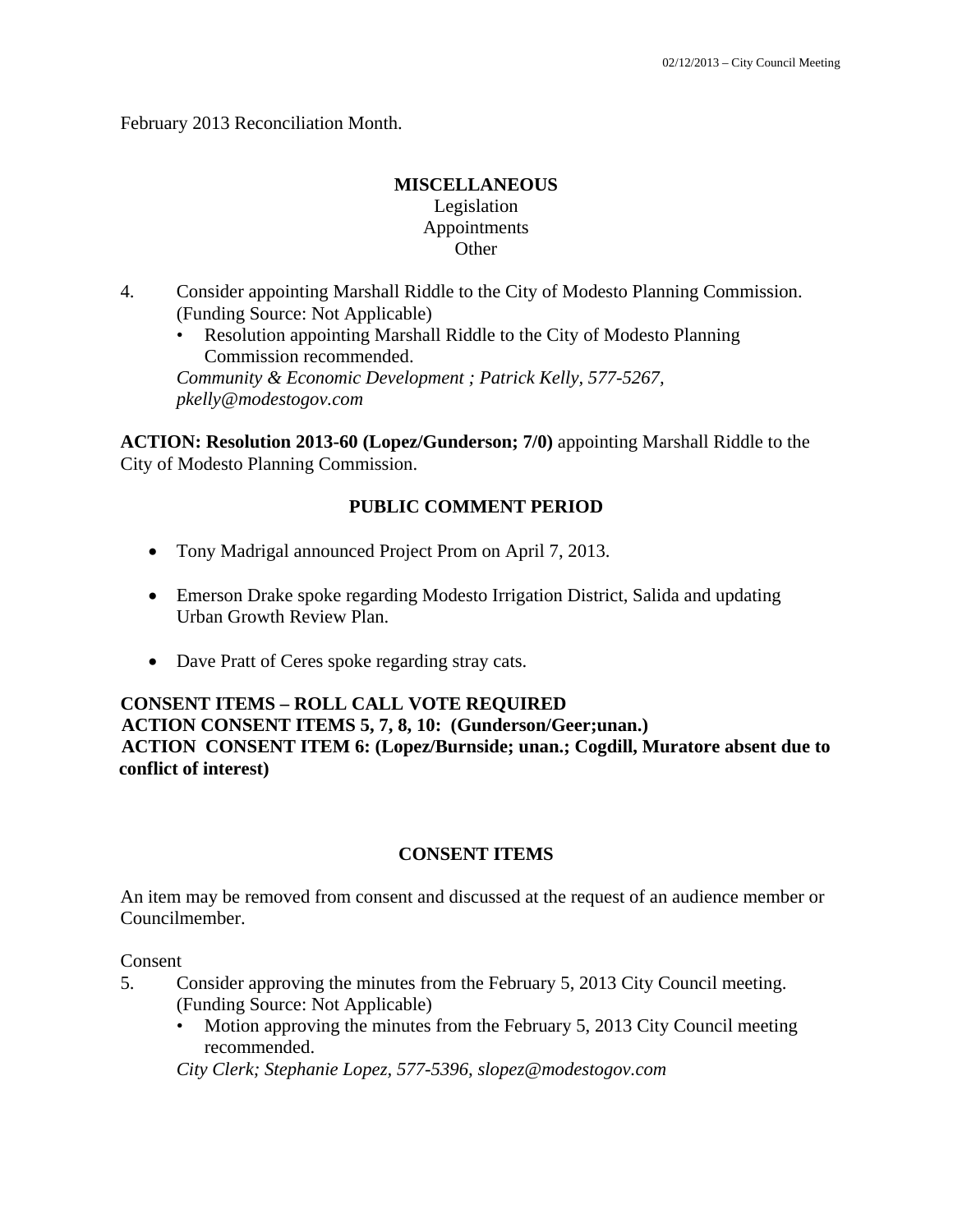**ACTION: Motion (Gunderson/Geer; 7/0)** approving the minutes from the February 5, 2013 City Council meeting.

Consent – *Councilmembers Cogdill and Muratore absent due to conflict of interest* 

- 6. Consider approving final adoption of **Ordinance No. 3583-C.S.** amending Section 12- 3-8 of the Zoning Map of the City of Modesto to Rezone from Low Density Residential Zone, R-1, to Professional Office Zone, P-O, property located at 3724 Dale Road. (Funding Source: Not Applicable)
	- Motion approving final adoption of **Ordinance No. 3583-C.S.** amending Section 12-3-8 of the Zoning Map of the City of Modesto to Rezone from Low Density Residential Zone, R-1, to Professional Office Zone, P-O, property located at 3724 Dale Road recommended.

*City Clerk; Stephanie Lopez, 577-5396, slopez@modestogov.com* 

**ACTION: Motion (Lopez/Burnside; 5/0; Cogdill, Muratore absent due to conflict of interest)** approving final adoption of **Ordinance No. 3583-C.S.** amending Section 12-3-8 of the Zoning Map of the City of Modesto to Rezone from Low Density Residential Zone, R-1, to Professional Office Zone, P-O, property located at 3724 Dale Road.

### Consent

- 7. Consider approving final adoption of **Ordinance No. 3584-C.S.** amending Articles 1 and 2 of Chapter 15 of Title 4 of the Modesto Municipal Code relating to Entertainment. (Funding Source: Not Applicable)
	- Motion approving final adoption of **Ordinance No. 3584-C.S.** amending Articles 1 and 2 of Chapter 15 of Title 4 of the Modesto Municipal Code relating to Entertainment recommended.

*City Clerk; Stephanie Lopez, 577-5396, slopez@modestogov.com* 

**ACTION: Motion (Gunderson/Geer; 7/0)** approving final adoption of **Ordinance No. 3584-C.S.** amending Articles 1 and 2 of Chapter 15 of Title 4 of the Modesto Municipal Code relating to Entertainment.

#### Consent

- 8. Consider accepting the Monthly Investment Report for November, 2012. (Funding Source: Not Applicable)
	- Motion accepting the Monthly Investment Report for November, 2012 recommended.

*Finance; DeAnna Espinoza, 577-5387, daespinoza@modestogov.com* 

**ACTION: Motion (Gunderson/Geer; 7/0)** accepting the Monthly Investment Report for November, 2012.

### *Removed from Consent*

9. Consider amending the Classification Plan to amend the classification of Police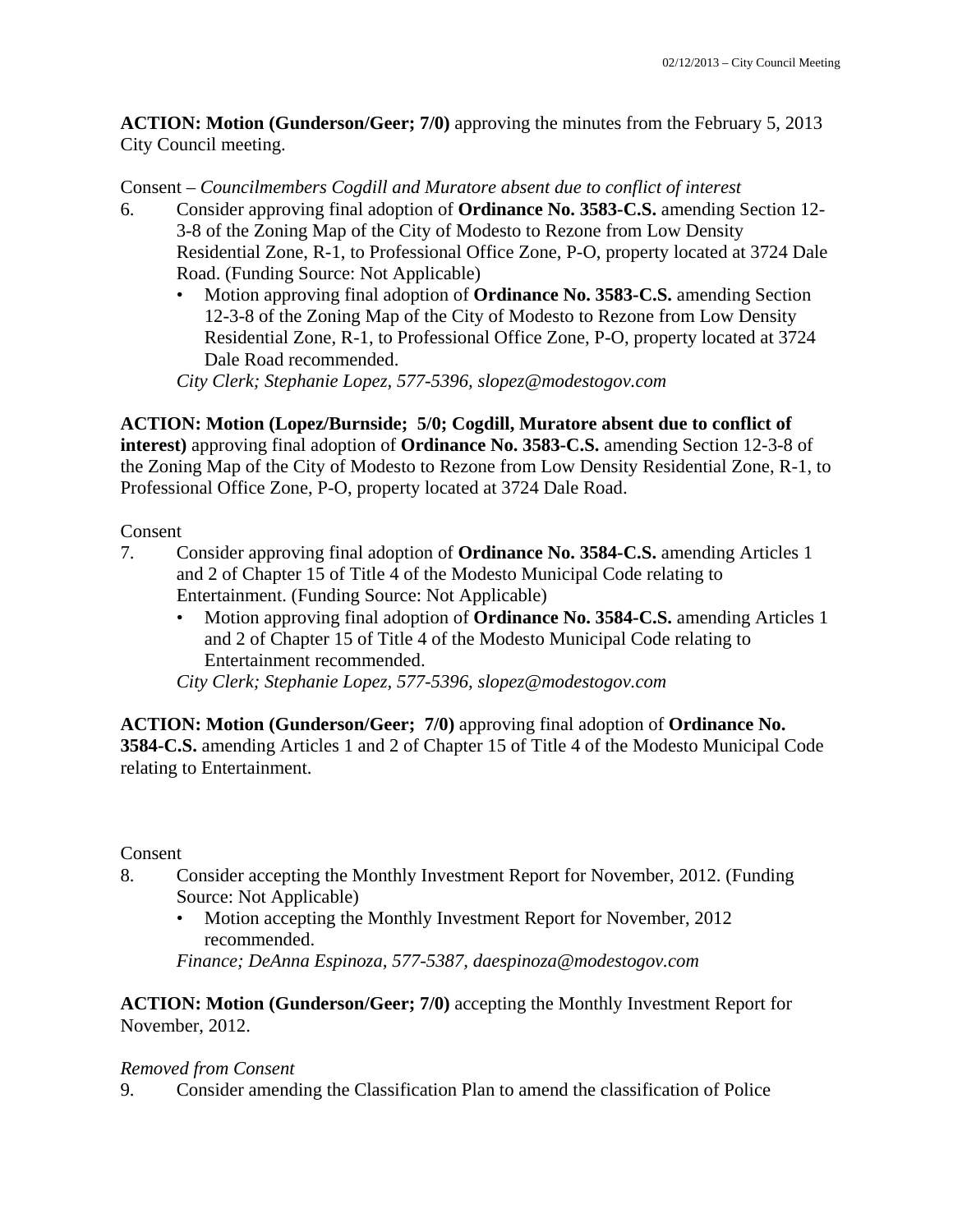Captain. (Funding Source: General Fund)

• Resolution amending the Position Classification Plan for the City of Modesto to amend the minimum qualifications for the classification of Police Captain recommended.

*Human Resources; Joseph Lopez, 571-5126, joelopez@modestogov.com* 

**ACTION: Resolution 2013-61 (Burnside/Cogdill; 7/0)** amending the Position Classification Plan for the City of Modesto to amend the minimum qualifications for the classification of Police Captain.

### **Consent**

- 10. Consider: (i) amending the Classification Plan and Class Range Table for Represented Management and Confidential Non-Sworn Classes to add Centre Plaza Manager at salary range 442; (ii) deleting the classifications of Events Supervisor at salary range 441 and Facilities Supervisor at salary range 435; and (iii) amending the position allocation in the Parks, Recreation and Neighborhoods Department to eliminate one (1) Events Supervisor, eliminate one (1) Facility Supervisor, eliminate one (1) .75 Administrative Analyst II, and add one (1) Centre Plaza Manager allocation to Cost Center 34200. (Funding Source: General Fund)
	- Resolution amending Position Classification Plan for the City of Modesto to create the classification of Centre Plaza Manager and to delete the classifications of Events Supervisor and Facility Supervisor recommended.
	- Resolution amending Exhibit "A" of Resolution No. 2008-683 to revise the Class Range Table for Represented Management and Confidential Non-Sworn Classes to add the salary range for Centre Plaza Manager to salary range 442; and to delete the Events Supervisor from salary range 441 and Facility Supervisor from salary range 435 recommended.
	- Resolution amending the position allocation in the Parks, Recreation and Neighborhoods Department to eliminate one (1) Events Supervisor, eliminate one (1) Facility Supervisor, eliminate one (1) .75 Administrative Analyst II, and add one (1) Centre Plaza Manager allocation to cost center 34200 recommended. *Parks, Recreation & Neighborhoods; Julie Hannon, 577-5417,*

*jhannon@modestogov.com* 

**ACTION: Resolution 2013-62 (Gunderson/Geer; 7/0)** amending Position Classification Plan for the City of Modesto to create the classification of Centre Plaza Manager and to delete the classifications of Events Supervisor and Facility Supervisor.

**ACTION: Resolution 2013-63 (Gunderson/Geer; 7/0)** amending Exhibit "A" of Resolution No. 2008-683 to revise the Class Range Table for Represented Management and Confidential Non-Sworn Classes to add the salary range for Centre Plaza Manager to salary range 442; and to delete the Events Supervisor from salary range 441 and Facility Supervisor from salary range 435.

**ACTION: Resolution 2013-64 (Gunderson/Geer; 7/0)** amending the position allocation in the Parks, Recreation and Neighborhoods Department to eliminate one (1) Events Supervisor,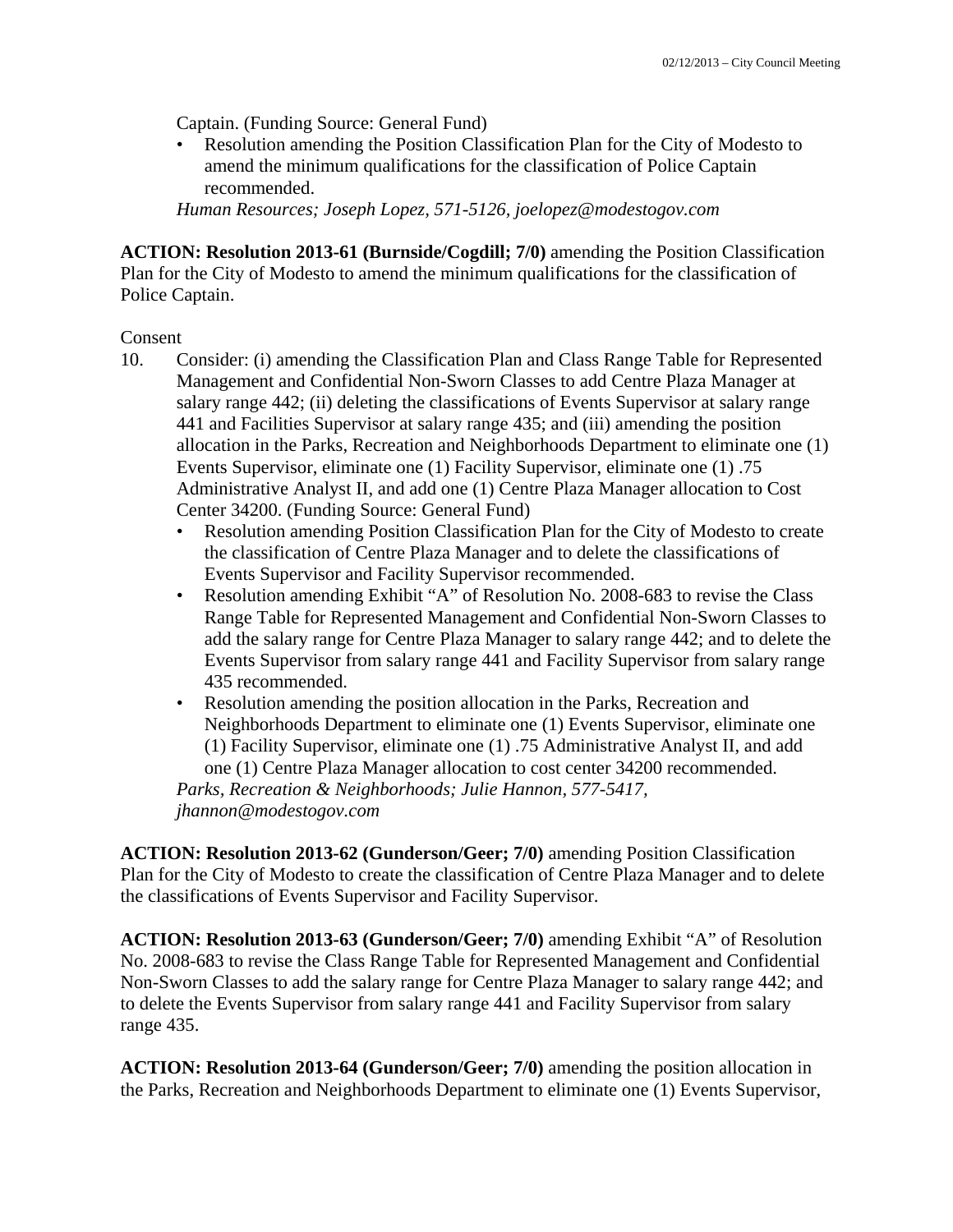eliminate one (1) Facility Supervisor, eliminate one (1) .75 Administrative Analyst II, and add one (1) Centre Plaza Manager allocation to cost center 34200.

### **COUNCIL COMMENTS & REPORTS**

Councilmember Lopez spoke regarding Resolution Run on January 26, 2013.

## **CITY MANAGER COMMENTS & REPORTS**

City Manager announced the spending of the total \$25 million in NSP funds and thanks to Director Julie Hannon and Parks, Recreation & Neighborhoods staff for their hard work.

### **NEW BUSINESS**

*Councilmember Muratore absent due to conflict of interest* 

- 11. Consider accepting the Downtown Passenger Rail Station Feasibility Study. (Funding Source: Caltrans Community-Based Transportation Planning Grant with Local Transportation Fund match)
	- Resolution accepting the Downtown Passenger Rail Station Feasibility Study recommended.
	- Motion nominating a City Council representative for Central Valley Regional Rail Policy Advisory Committee membership recommended.

*Community & Economic Development; Cindy van Empel, 577-5280, cvanempel@modestogov.com* 

**ACTION: Resolution 2013-65 (Cogdill/Lopez; 6/0; Muratore absent due to conflict of interest)** accepting the Downtown Passenger Rail Station Feasibility Study.

**ACTION: Motion (Cogdill/Lopez; 6/0; Muratore absent due to conflict of interest)** nominating Mayor Marsh as the City Council representative for Central Valley Regional Rail Policy Advisory Committee membership.

- 12. Consider authorizing the award of bids for the furnishing of analytical laboratory testing services for the Department of Public Works, Water Division and Wastewater Division, to Alpha Analytical Laboratories, Dublin, CA, BSK Analytical Laboratories, Fresno, CA, FGL Environmental, Santa Paula, CA, Sierra Analytical, Laguna Hills, CA, and TestAmerica Laboratories, Inc., Irvine, CA, for a two (2) year agreement with three (3) one-year extension options at the sole discretion of the City, for an estimated annual cost of \$333,160, and over five (5) years of \$1,665,800. (Funding Source: Water Fund and Sewer Fund)
	- Resolution authorizing the award of bids for the furnishing of analytical laboratory testing services for the Department of Public Works, Water Division and Wastewater Division, to Alpha Analytical Laboratories, Dublin, CA, BSK Analytical Laboratories, Fresno, CA, FGL Environmental, Santa Paula, CA, Sierra Analytical, Laguna Hills, CA, and TestAmerica Laboratories, Inc., Irvine, CA, for a two (2) year agreement with three (3) one-year extension options at the sole discretion of the City, and authorizing the Purchasing Manager, or his designee, to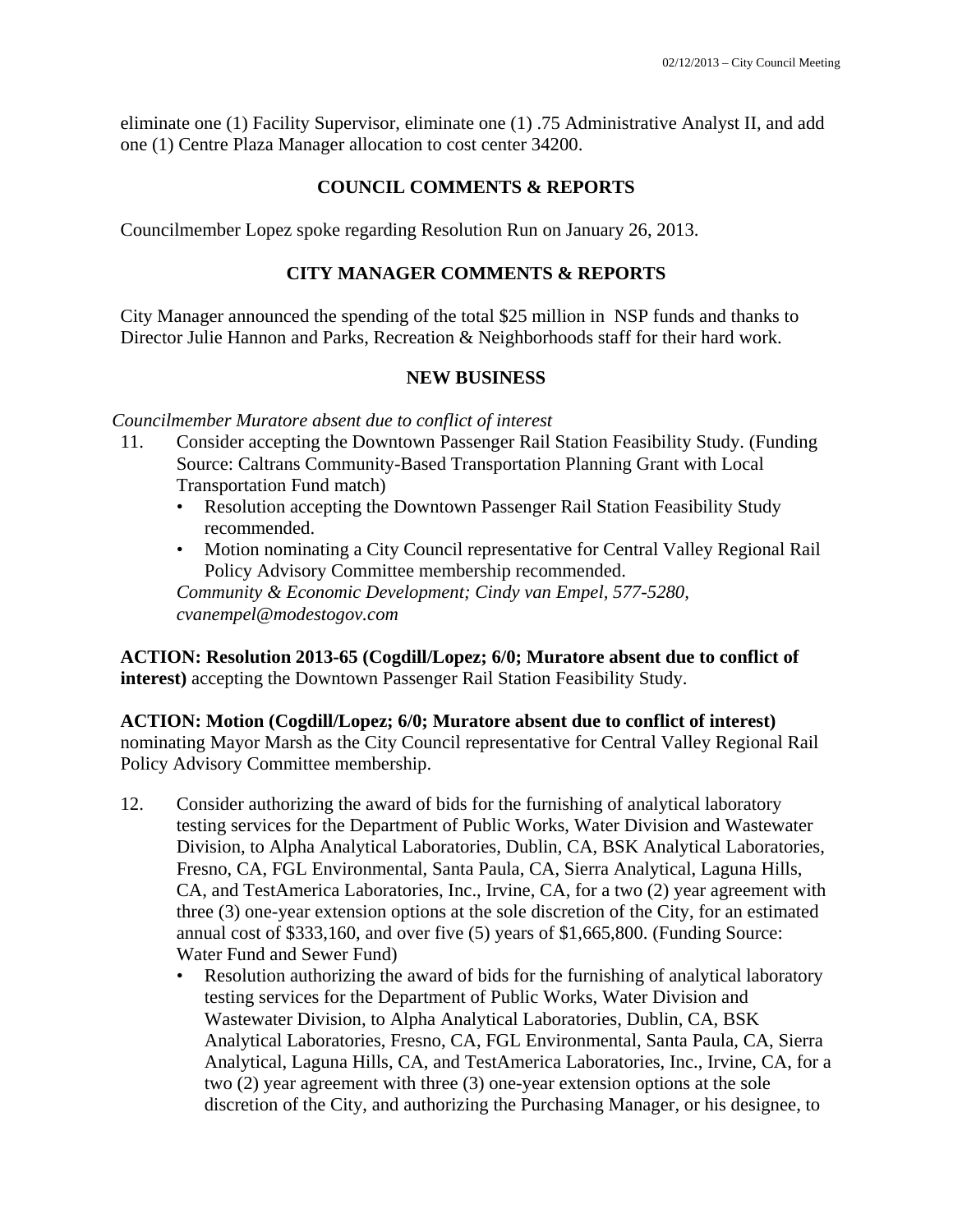issue purchase agreements for an estimated annual cost of \$333,160, and over five (5) years of \$1,665,800 recommended. *Finance and Public Works; Ken Masasso, 577-5420, kmasasso@modestogov.com* 

**ACTION: Resolution 2013-66 (Lopez/Gunderson; 7/0)** authorizing the award of bids for the furnishing of analytical laboratory testing services for the Department of Public Works, Water Division and Wastewater Division, to Alpha Analytical Laboratories, Dublin, CA, BSK Analytical Laboratories, Fresno, CA, FGL Environmental, Santa Paula, CA, Sierra Analytical, Laguna Hills, CA, and TestAmerica Laboratories, Inc., Irvine, CA, for a two (2) year agreement with three (3) one-year extension options at the sole discretion of the City, and authorizing the Purchasing Manager, or his designee, to issue purchase agreements for an estimated annual cost of \$333,160, and over five (5) years of \$1,665,800.

# **MATTERS TOO LATE FOR THE AGENDA**

None.

# **ADJOURNMENT**

This meeting was adjourned at 7:05 p.m.

# **CLOSED SESSION**

*All Closed Session Matters Heard Prior to Meeting*  **CONFERENCE WITH LEGAL COUNSEL - EXISTING LITIGATION**  One Case (Pursuant to Section 54956.9(a) of the Government Code) Name of case: North Modesto Groundwater Alliance v. City of Modesto, et al. Stanislaus County Superior Court Case No: 680381

# **CONFERENCE WITH LEGAL COUNSEL - EXISTING LITIGATION**

One Case (Pursuant to Section 54956.9(a) of the Government Code) Name of case: Stanislaus Food Products Company v. City of Modesto Stanislaus County Superior Court Case No: 670384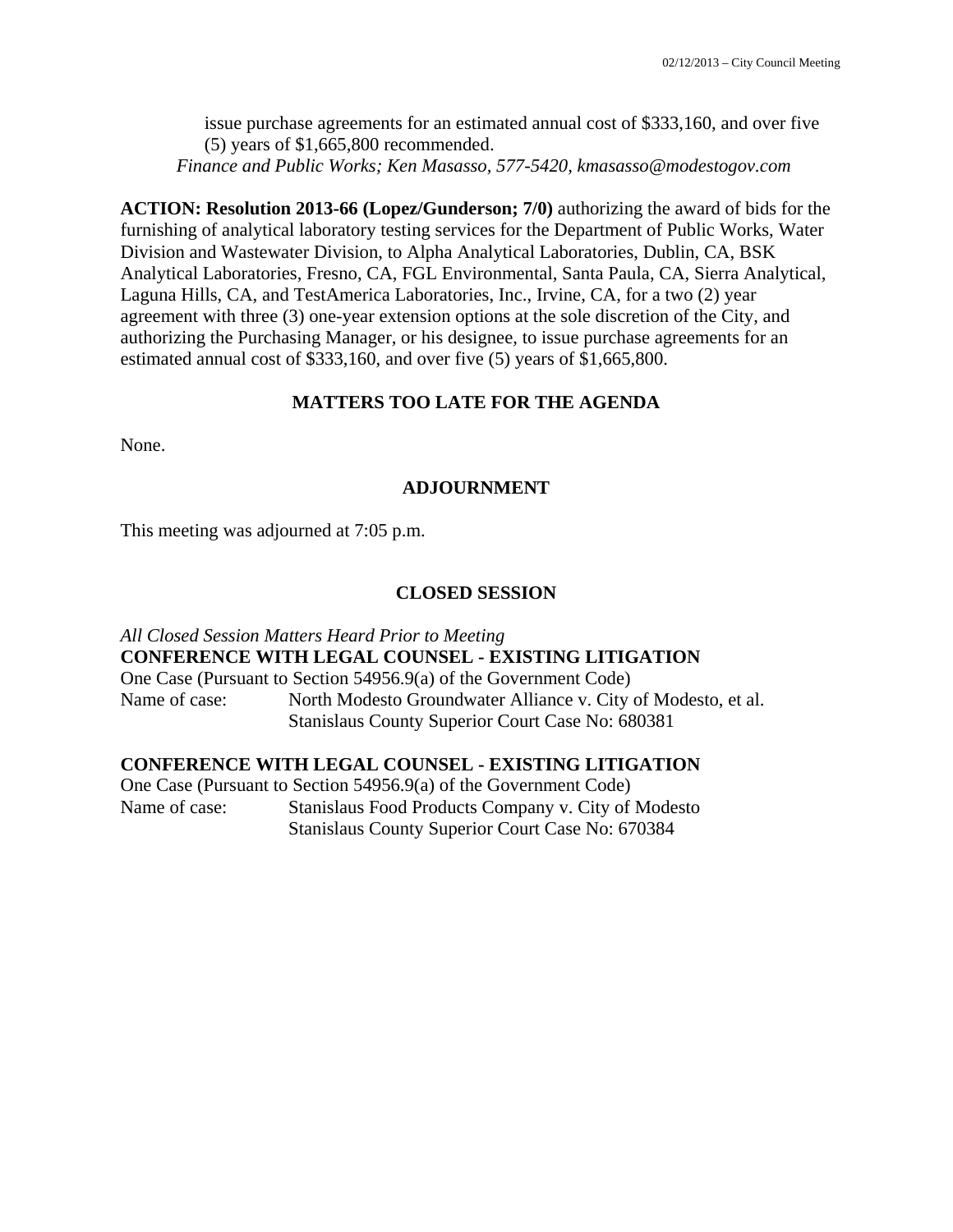### **CONFERENCE WITH LABOR NEGOTIATOR: (Pursuant to Section 54957.6 of the Government Code) - MCEA**

Agency Negotiators: Greg Nyhoff, Joe Lopez and Dania Torres Wong Employee Organization: Modesto City Employees Association

## **CONFERENCE WITH LABOR NEGOTIATOR: (Pursuant to Section 54957.6 of the Government Code) – MCMA**

Agency Negotiators: Greg Nyhoff, Joe Lopez and Dania Torres Wong Employee Organization: Modesto Confidential & Management Association

## **CONFERENCE WITH LABOR NEGOTIATOR: (Pursuant to Section 54957.6 of the Government Code) – MPOA**

Agency Negotiators: Greg Nyhoff, Joe Lopez and Dania Torres Wong Employee Organization: Modesto Police Officers' Association

## **CONFERENCE WITH LABOR NEGOTIATOR: (Pursuant to Section 54957.6 of the Government Code) – MPNSA**

Agency Negotiators: Greg Nyhoff, Joe Lopez and Dania Torres Wong Employee Organization: Modesto Police Non Sworn Association

# **CONFERENCE WITH LABOR NEGOTIATOR: (Pursuant to Section 54957.6 of the Government Code) –MPMA**

Agency Negotiators: Greg Nyhoff, Joe Lopez and Dania Torres Wong Employee Organization: Modesto Police Management Association

# **CONFERENCE WITH LABOR NEGOTIATOR: (Pursuant to Section 54957.6 of the Government Code) - MCFFA**

Agency Negotiators: Greg Nyhoff, Joe Lopez and Dania Torres Wong Employee Organization: Modesto City Firefighters Association

# **CONFERENCE WITH LABOR NEGOTIATOR: (Pursuant to Section 54957.6 of the Government Code) – Unrepresented**

Agency Negotiators: Greg Nyhoff, City Manager Employee Organization: Unrepresented Management and Confidential Employee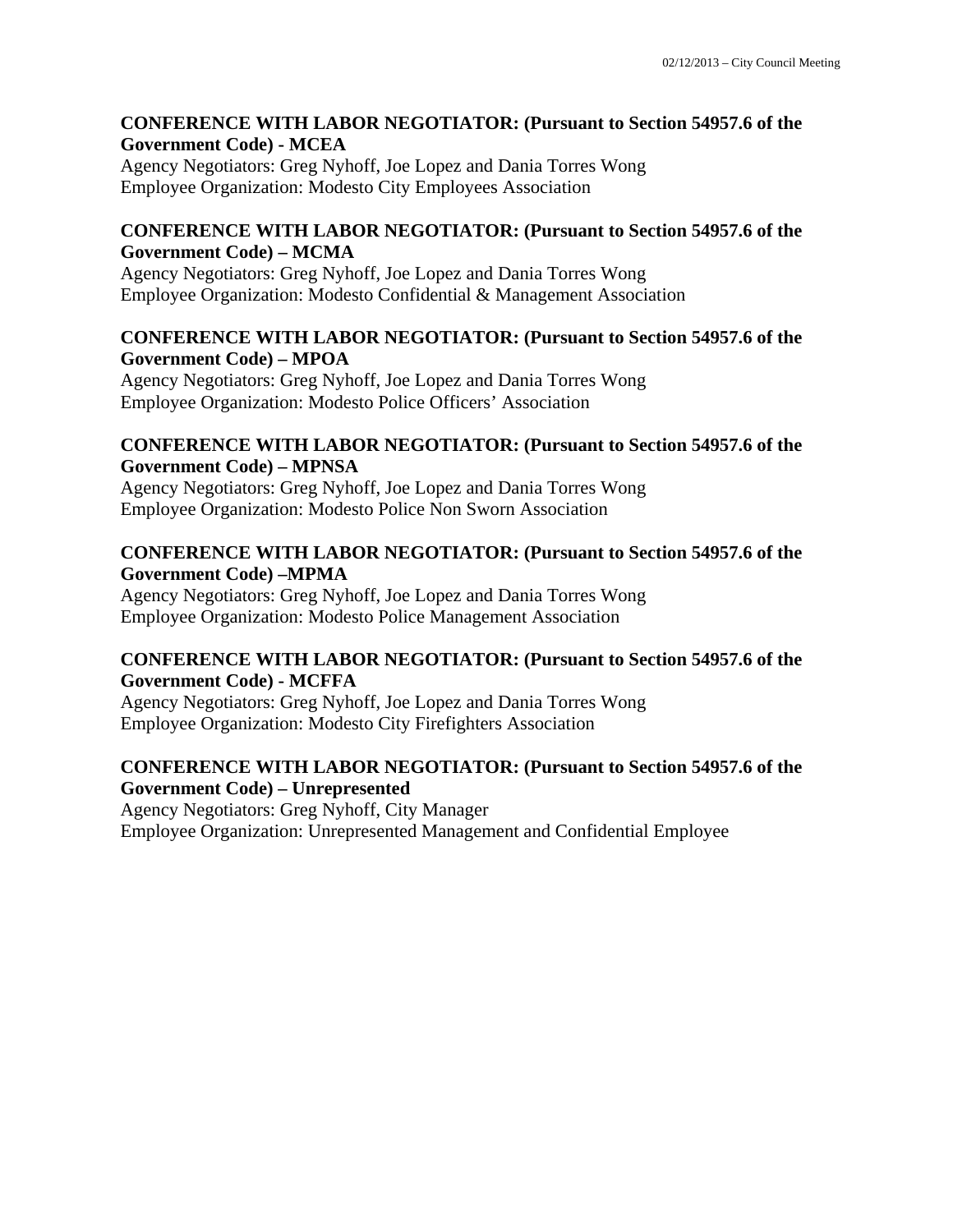# **MINUTES City of Modesto SPECIAL AUDIT COMMITTEE / COUNCIL WORKSHOP**

**Second Floor, Room 2001 Tenth Street Place, 1010 10th Street Modesto, California Thursday, February 14, 2013, at 10:00 a.m.** 

Roll Call Present: Mayor Marsh, Councilmembers Muratore and Geer Absent: None

### **PUBLIC COMMENTS**

None.

#### **NEW BUSINESS**

- 1. Consider accepting an Internal Audit Status Report Update from Moss Adams LLP. (Funding Source: Not Applicable)  *City Manager; Greg Nyhoff, 577-5404, gnyhoff@modestogov.com*
- **ACTION: Motion (Muratore/Geer;unan.)** accepting an Internal Audit Status Report Update from Moss Adams LLP.
- 2. Consider accepting the Auditor's Report on compliance with requirements applicable to the Federal Aviation Passenger Facility Charge (PFC) program and on internal control over compliance, prepared by external auditors Brown and Armstrong, for fiscal year ended June 30, 2012 and forwarding to Council for approval. (Funding Source: Not Applicable)

 *Finance; DeAnna Espinoza , 577-5387, daespinoza@modestogov.com* 

- **ACTION: Motion (Geer/Muratore;unan.)** accepting the Auditor's Report on compliance with requirements applicable to the Federal Aviation Passenger Facility Charge (PFC) program and on internal control over compliance, prepared by external auditors Brown and Armstrong, for fiscal year ended June 30, 2012 and forwarding to Council for approval.
- 3. Consider accepting: (i) the City's Fiscal Year 2011-2012 Comprehensive Annual Financial Report (CAFR) from external auditors Brown and Armstrong; (ii) the Fiscal Year 2011-2012 audited financial statements and audit reports for nine Community Facilities Districts; and (iii) the Fiscal Year 2011-2012 audit reports for various Joint Powers Agencies and other audits as attached to this staff report and forwarding to Council for approval. (Funding Source: Not Applicable)  *Finance; DeAnna Espinoza , 577-5387, despinoza@modestogov.com*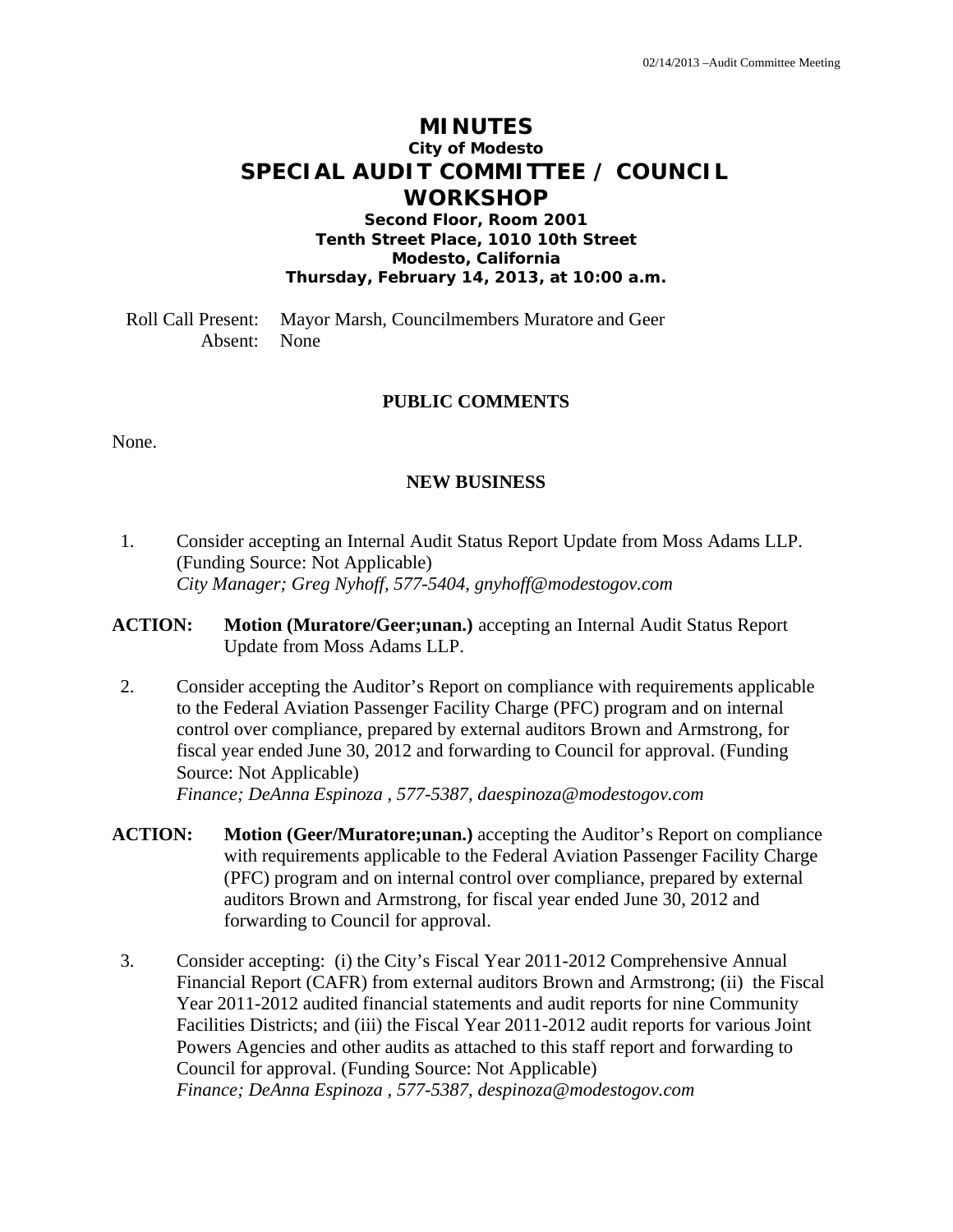**ACTION: Motion (Geer/Muratore;unan.)** accepting: (i) the City's Fiscal Year 2011-2012 Comprehensive Annual Financial Report (CAFR) from external auditors Brown and Armstrong; (ii) the Fiscal Year 2011-2012 audited financial statements and audit reports for nine Community Facilities Districts; and (iii) the Fiscal Year 2011-2012 audit reports for various Joint Powers Agencies and other audits as attached to this staff report and forwarding to Council for approval.

# **MATTERS TOO LATE FOR THE AGENDA**

None

### **ADJOURNMENT**

This meeting adjourned at 11:10 a.m.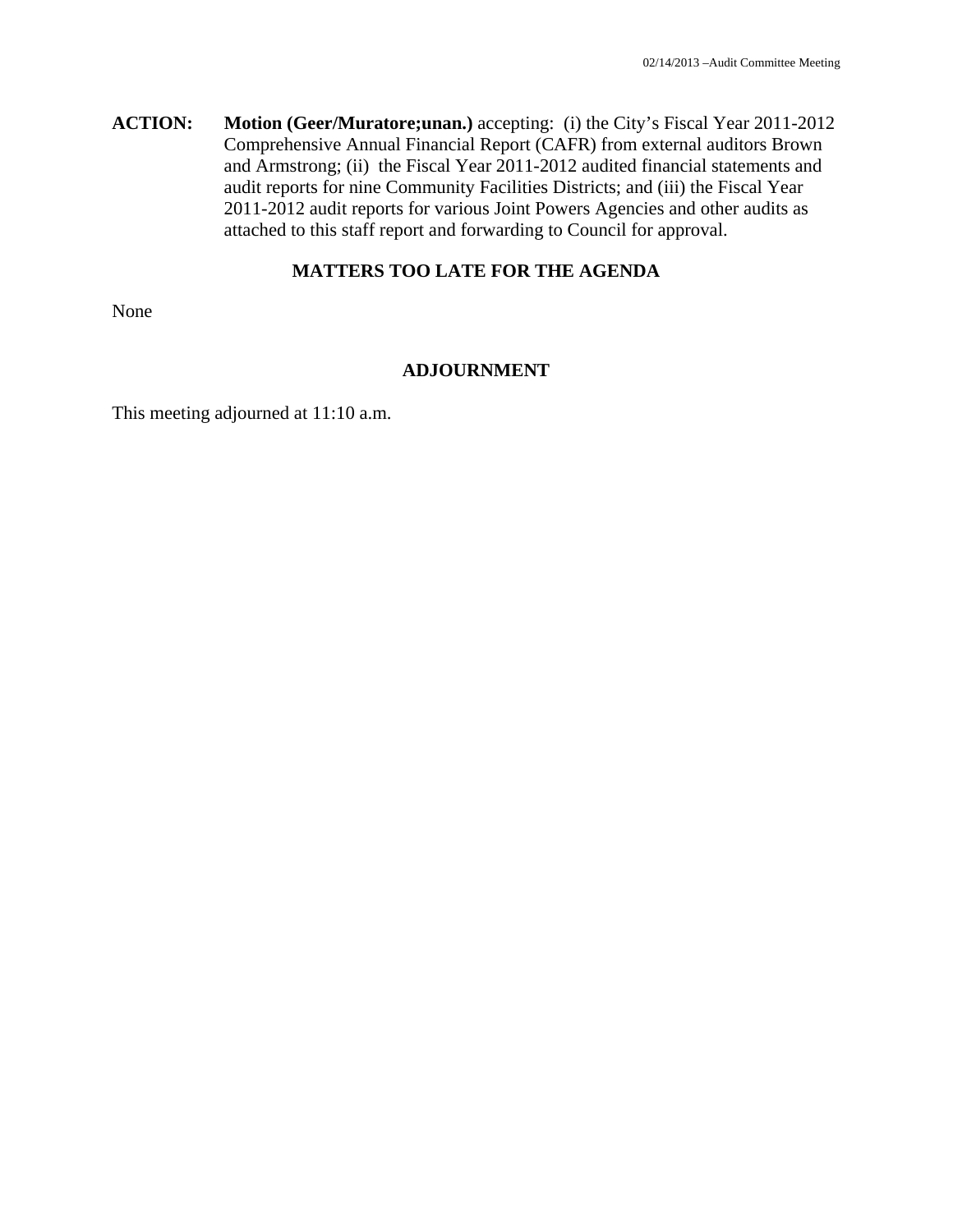# **MINUTES**

# City of Modesto **Special City Council and Planning Commission Meeting: Study Session on Valley Vision Stanislaus**

Chambers, Basement Level Tenth Street Place, 1010 10th Street Modesto, California

# **Tuesday, February 19, 2013 at 5:30 PM**

# **Roll Call – City Council**:

Present: Councilmembers Burnside, Cogdill, Geer, Gunderson, Muratore, Mayor Marsh Absent: Councilmember Lopez

# **Roll Call – Planning Commission**:

Present: Commissioners Ted Brandvold, Steve Carter, Patricia Gillum, Sandra Lucas, Marshall Riddle, Dennis Smith, Chris Tyler

Absent: None

# **PUBLIC COMMENTS**

- Ruby Brawley, Korean War Veterans #316, requested the City Council waive fees for the "Stand Down" event scheduled in September at the American Legion Hall Past #74. Mayor Marsh referred Ms. Brawley to City Manager Greg Nyhoff.
- Emerson Drake spoke regarding recording and archiving of Planning Commission meetings.

# **NEW BUSINESS**

1. Consider the City Council/Planning Commission Study Session on Valley Vision Stanislaus. (Funding Source: Not Applicable) *Community & Economic Development; Patrick Kelly, 577-5268, pkelly@modestogov.com* 

**ACTION:** No reportable action.

# **MATTERS TOO LATE FOR THE AGENDA**

None.

# **ADJOURNMENT**

This meeting adjourned at 7:40 p.m.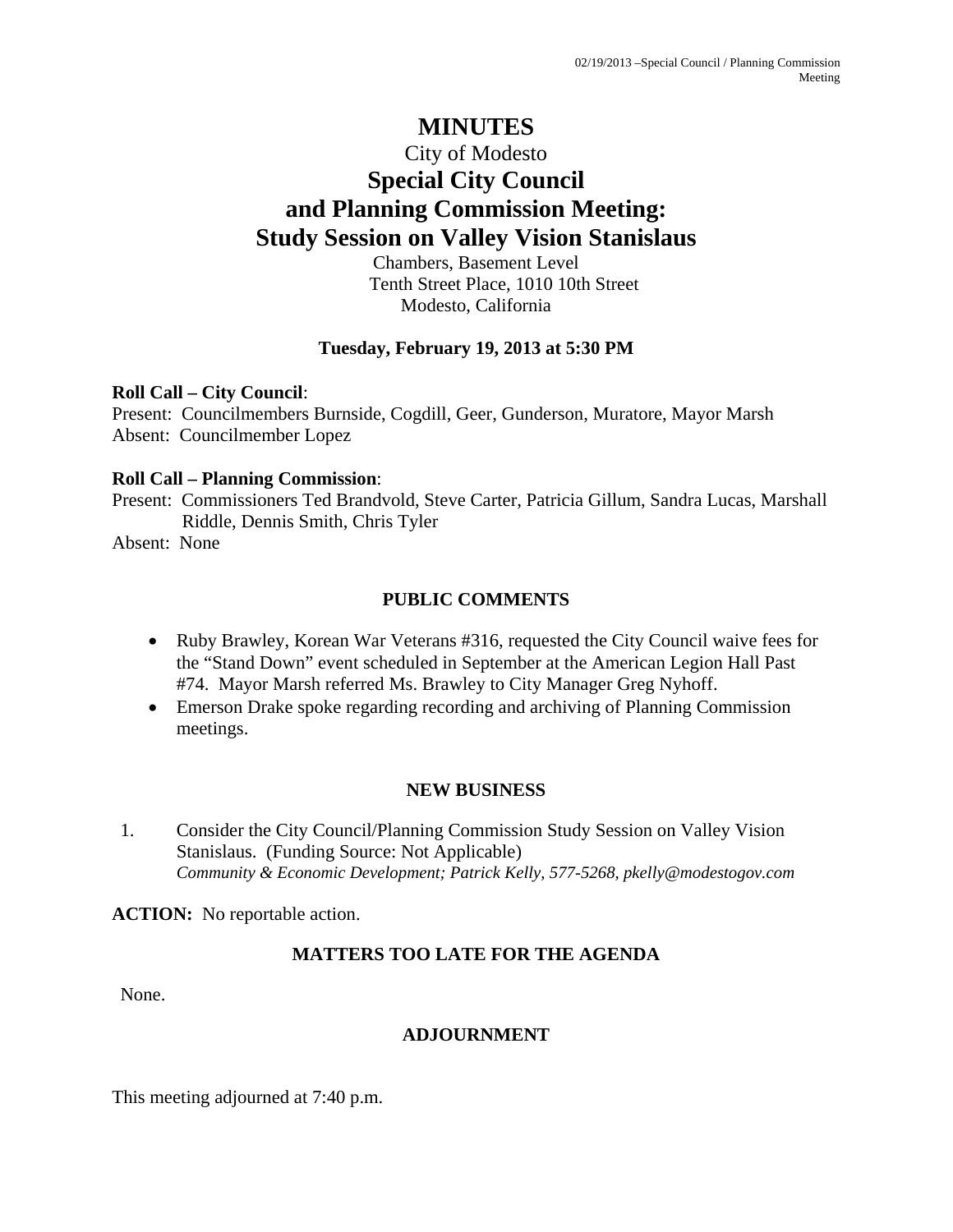# **MINUTES**

# City of Modesto  **City Council Goal Setting Workshop King Kennedy Memorial Center 601 S. Martin Luther King Drive Modesto, CA 95351 Friday, February 22, 2012 Time: 8:30 a.m. – 1:00 p.m.**

Roll Call – Present: Councilmembers Burnside, Cogdill, Geer, Gunderson, Muratore, Mayor Marsh Absent: Councilmember Lopez

# **MAYOR OPENING COMMENTS**

Mayor Marsh made opening comments regarding preparing a path and future to make Modesto better.

### **CITY MANAGER OPENING COMMENTS**

City Manager Greg Nyhoff made opening comments regarding Council's highest priorities for the next 3 years.

### **PUBLIC COMMENT**

- Jenny Kenoyer spoke regarding revitalizing Downtown Modesto and public safety.
- Donna Minighini spoke regarding a need for stronger economic conditions, improvement the job market and Enterprise Zone 40 Benefits extended.
- Tony Madrigal spoke regarding a focus on entrepreneurship, gang prevention and public safety.
- Rickey McGill spoke regarding safety in Modesto, coming up with solutions, and alternatives to violence.

### **NEW BUSINESS**

1. City Council Goal Setting Workshop.

**ACTION:** No reportable action.

### **MATTERS TOO LATE FOR THE AGENDA**

None.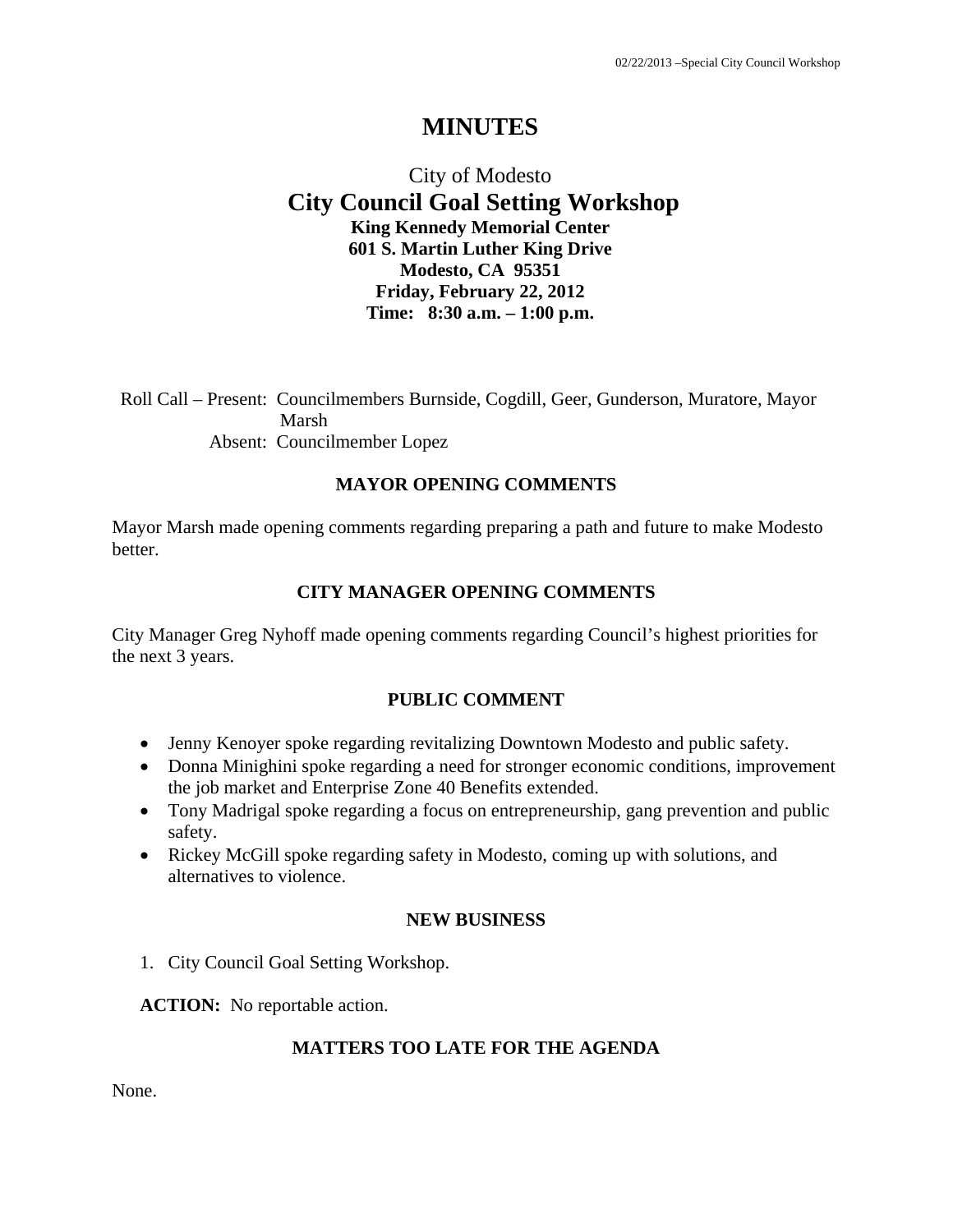# **ADJOURNMENT**

This meeting adjourned at 12:45 p.m.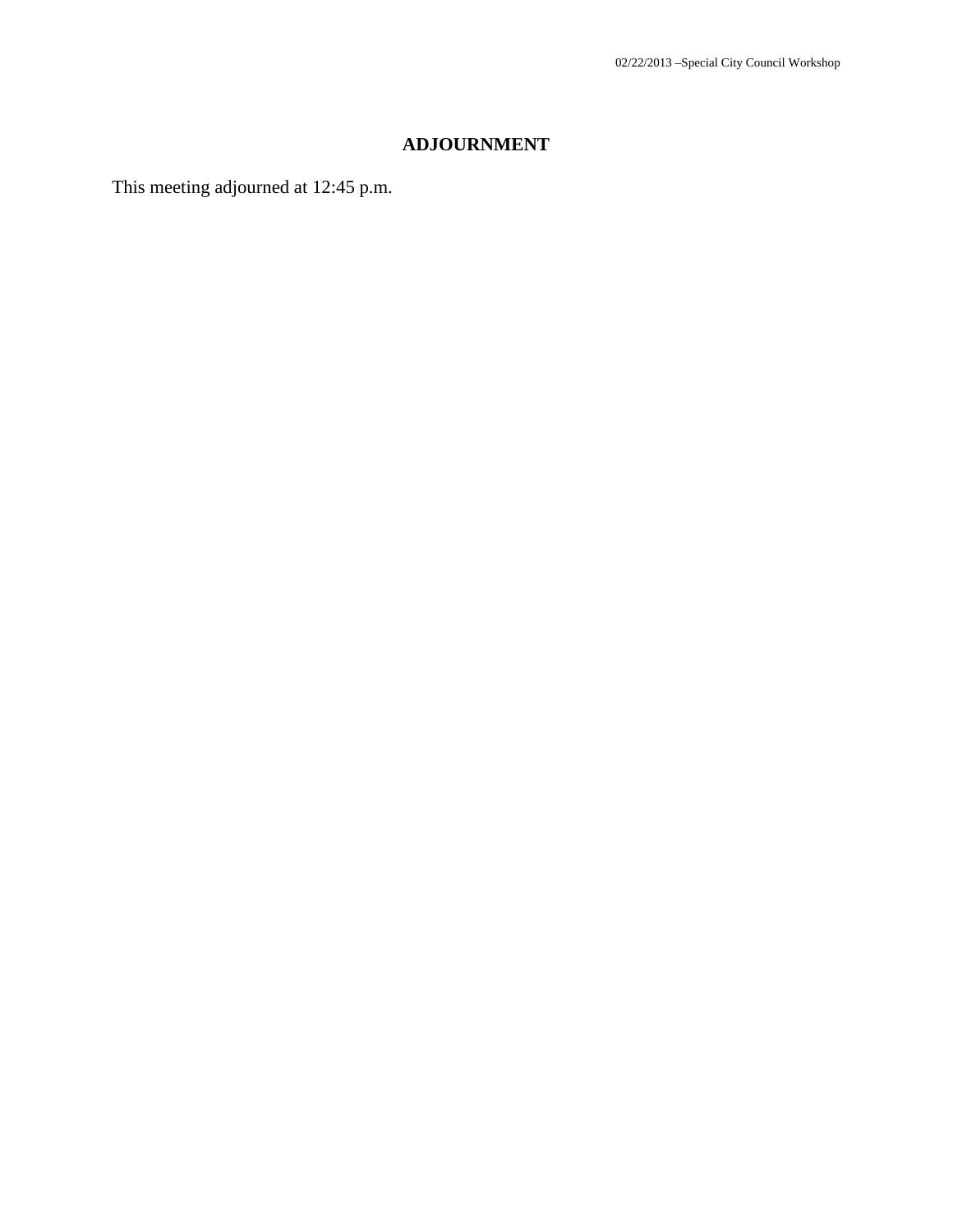# **MINUTES City of Modesto FINANCE COMMITTEE / COUNCIL WORKSHOP**

## **Second Floor, Room 2005 1010 10th Street Modesto, California Monday, February 25, 2013, at 5:00 p.m.**

Roll Call - Present: Councilmembers Dave Cogdill, Jr. and Stephanie Burnside Absent: Councilmember Dave Lopez Also Present: Councilmember Dave Geer (alternate)

### **PUBLIC COMMENTS**

None.

### **CONSENT**

An item may be removed from consent and discussed at the request of an audience member or Committee member.

### **CONSENT ITEMS – ROLL CALL VOTE REQUIRED: Item 1**

#### Consent

- 1. Consider accepting the recommended budget adjustments for February 2013 and forwarding to Council for approval. (Funding Source: Various Funds)  *Finance; Terri Swearingen, 577-5378, tswearingen@modestogov.com*
- **ACTION: Motion (Burnside/Geer;unan.)** accepting the recommended budget adjustments for February 2013 and forwarding to Council for approval.

### **UNFINISHED BUSINESS**

- 2. Consider accepting an informational report on an actuarial analysis of California Public Employees' Retirement System (CalPERS) termination and directing staff on future direction. (Funding Source: Not Applicable)  *Human Resources; Rosemary Harless, 577-5403, rharless@modestogov.com*
- **ACTION: Motion (Geer/Burnside;unan.)** accepting an informational report on an actuarial analysis of California Public Employees' Retirement System (CalPERS) termination and directing staff on future direction.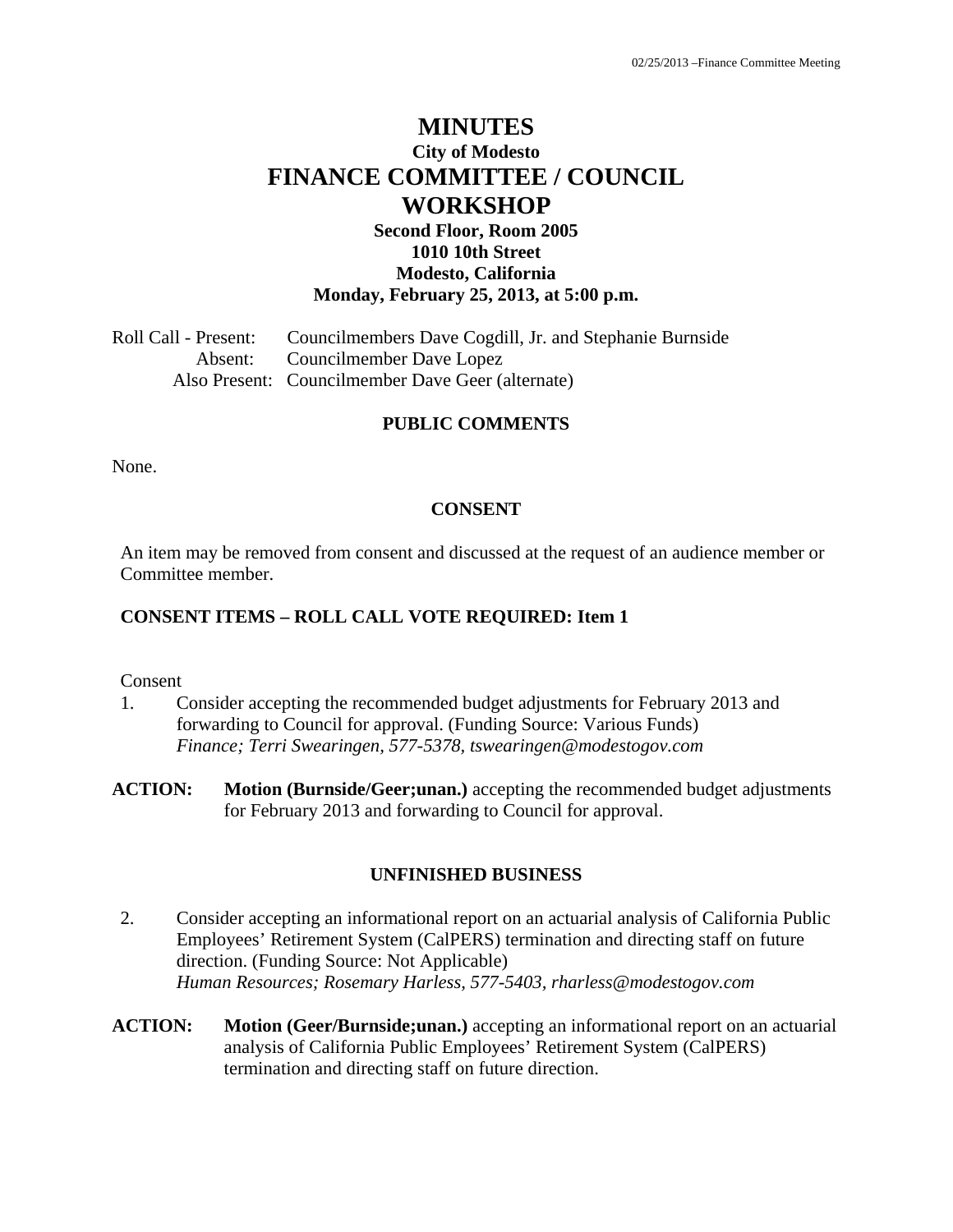3. Consider accepting the annual review of Wastewater Rates, approving staff's recommendation regarding a new five-year Rate Plan, which lowers the rate increases from the existing adopted Rate Plan, and forwarding to Council for approval. (Funding Source: Wastewater Fund)  *Utility Planning and Projects; Rich Ulm, 577-5261, rulm@modestogov.com* 

William E. Hudelson, Chief Financial Officer, on behalf of Stanislaus Food Products, would like to go on the record to respectfully request that the Finance Committee look into whether the Summer Cannery Segregation Line users should be a separate rate class, and have a cost of service study as a separate rate class.

**ACTION:** Motion (Burnside/Geer;unan.) accepting the annual review of Wastewater Rates, **approving Scenario No. 2** regarding a new five-year Rate Plan, which lowers the rate increases from the existing adopted Rate Plan, and forwarding to Council for approval.

### **NEW BUSINESS**

- 4. Consider authorizing the award of a "sole source" procurement banking services contract to Bank of America Merrill Lynch and forwarding to Council for approval. (Funding Source: Various Funds)  *Finance; Gloriette Genereux, 577-5369, ggenereux@modestogov.com*
- **ACTION: Motion (Burnside/Geer;unan.)** authorizing the award of a "sole source" procurement banking services contract to Bank of America Merrill Lynch and forwarding to Council for approval.
- 5. Consider accepting an informational report regarding the mid-year financial status of the General Fund, Golf Fund and Centre Plaza Fund, and consider recommending the proposed budget adjustments to the City Council for consideration and approval. (Funding Source: General Fund, Golf Fund and Centre Plaza Fund)  *Finance; Gloriette Genereux, 577-5369, ggenereux@modestogov.com*
- **ACTION:** Motion (Burnside/Geer; unan.) accepting an informational report regarding the mid-year financial status of the General Fund, Golf Fund and Centre Plaza Fund, and consider recommending the proposed budget adjustments to the City Council for consideration and approval.

# **MATTERS TOO LATE FOR THE AGENDA**

None.

# **ADJOURNMENT**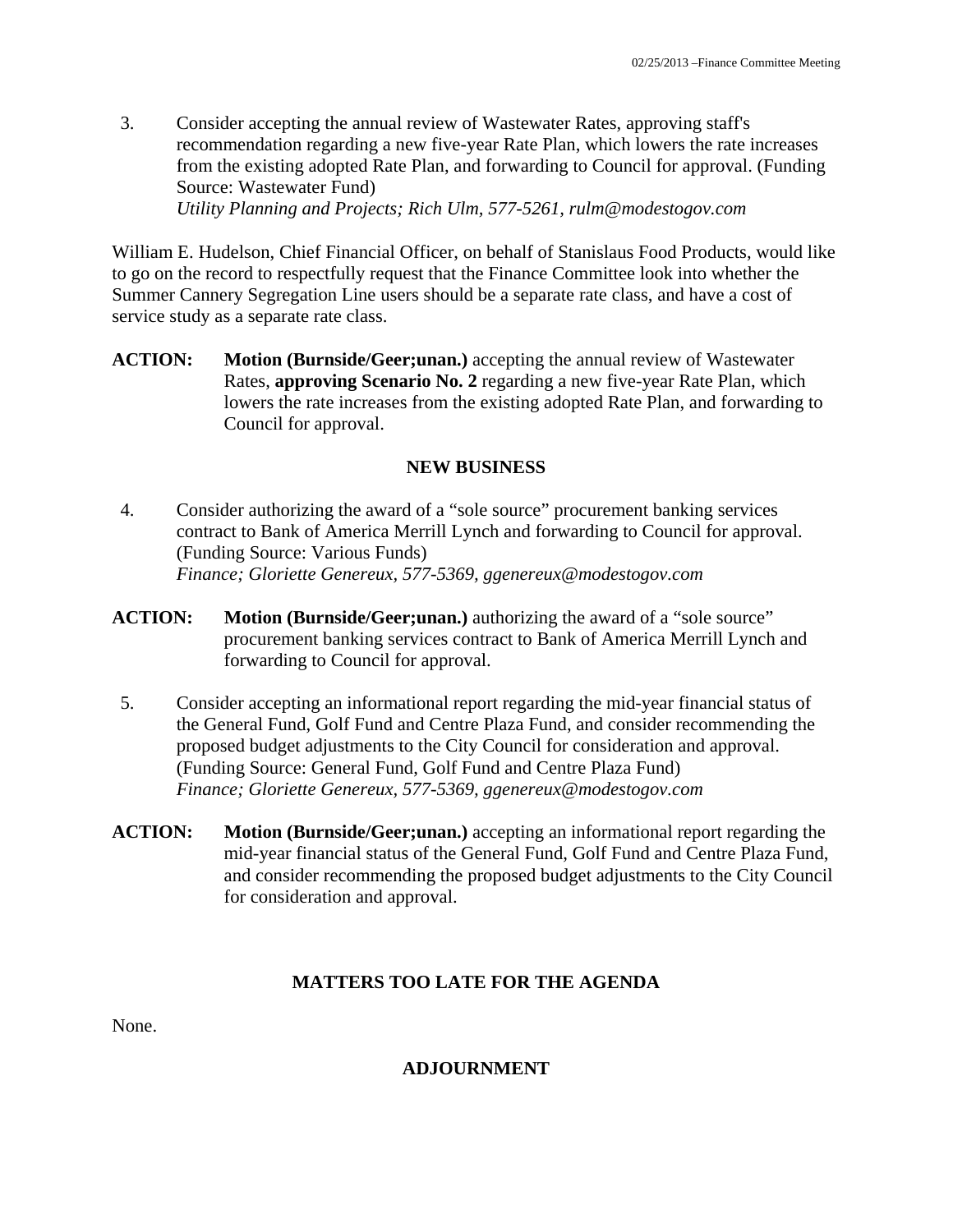This meeting adjourned at 6:30 p.m.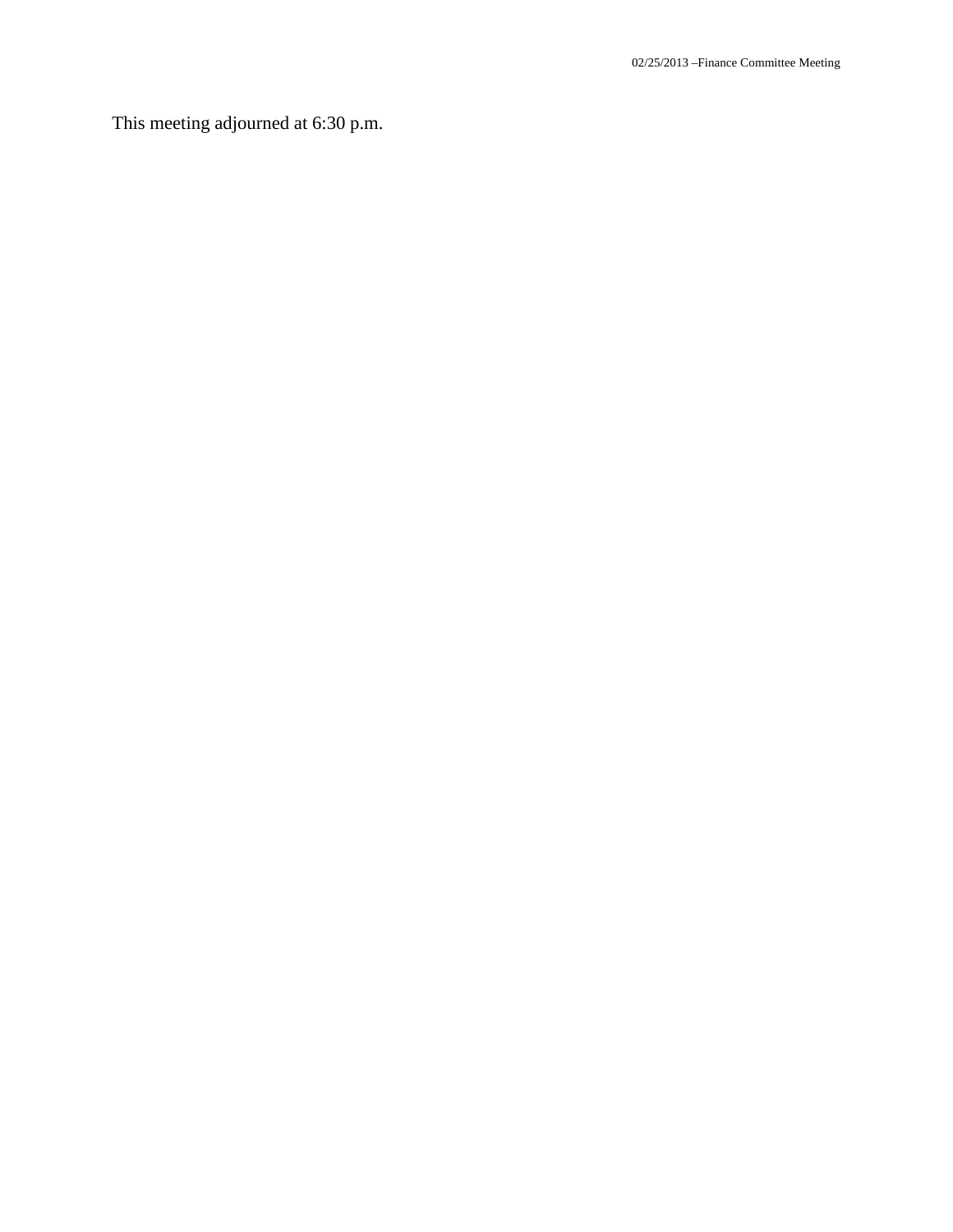# **MINUTES**

# City of Modesto  **CITY COUNCIL MEETING Chambers, Basement Level Tenth Street Place, 1010 10th Street Modesto, California Tuesday February 26, 2013, at 5:30 p.m.**

Roll Call – Present: Councilmembers Burnside, Cogdill, Geer, Gunderson, Lopez, Muratore, Mayor Marsh Absent: None

Pledge of Allegiance to the Flag

Invocation: Chuck Adams, Carpenter's House Church

City Clerk's Announcements: Item 8 - Removed from Consent

Declaration of Conflicts of Interest: Lopez - Items 14 and 19 Muratore – Item 18

Reports from Closed Session: City Attorney Wood reported on Closed Session matters

### **ACKNOWLEDGEMENTS AND PRESENTATIONS**

1. Presentation of Proclamation to Modesto AJAX United Elite 02 Girls Soccer Team. (Funding Source: Not Applicable)  *City Council; Kathy Espinoza, 571-5597, kespinoza@modestogov.com* 

**ACTION:** Mayor Marsh presented a Proclamation to Modesto AJAX United Elite 02 Girls Soccer Team.

2. Presentation by the Parks, Recreation and Neighborhoods Department honoring the North Modesto Kiwanis Club and Sunnyside Farms as presenting sponsors of the 4th Annual Breakfast with Santa. (Funding Source: Not Applicable)  *Parks, Recreation & Neighborhoods; Julie Hannon, 577-5417, jhannon@modestogov.com* 

**ACTION:** Presentation was made by the Parks, Recreation and Neighborhoods Department honoring the North Modesto Kiwanis Club and Sunnyside Farms as presenting sponsors of the 4th Annual Breakfast with Santa.

3. Presentation by the Parks, Recreation and Neighborhoods Department thanking ShadowChase Running Club for partnering with the City of Modesto to present the 3rd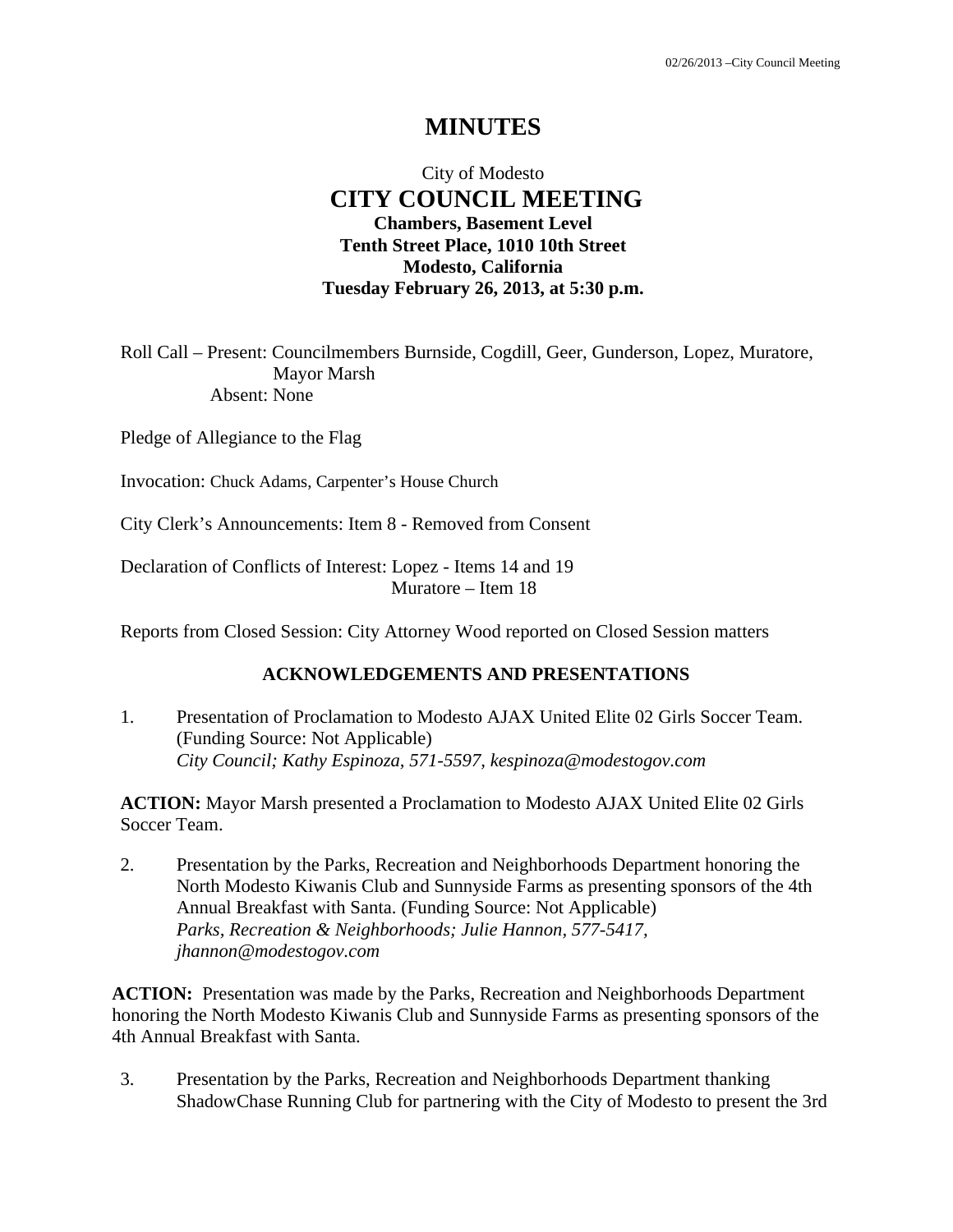Annual Spirit of Giving Run. (Funding Source: Not Applicable)  *Parks, Recreation & Neighborhoods; Julie Hannon, 577-5417, jhannon@modestogov.com* 

**ACTION:** Presentation was made by the Parks, Recreation and Neighborhoods Department thanking ShadowChase Running Club for partnering with the City of Modesto to present the 3rd Annual Spirit of Giving Run.

## **MISCELLANEOUS**  Legislation Appointments

# **Other**

- 4. Consider approving the re-appointment of Brad Morad to the Downtown Improvement District Advisory Board. (Funding Source: Not Applicable)
	- Resolution approving the re-appointment of Brad Morad to the Downtown Improvement District Advisory Board.

*City Council; Kathy Espinoza, 571-5597, kespinoza@modestogov.com* 

**ACTION: Resolution 2013-67 (Lopez/Burnside; 7/0)** approving the re-appointment of Brad Morad to the Downtown Improvement District Advisory Board.

# **PUBLIC COMMENT PERIOD**

- Loretta Carhart spoke regarding watering in Modesto and cars parked wrong way.
- Tony Madrigal spoke regarding Project Prom on Sunday, April 7, 2013.
- Shackelford Elementary PTA representatives spoke regarding safety at the school, would like more patrols, and struggling students.
- Jenny Kenoyer spoke regarding possible public safety tax in November and need for more police officers.

## **CONSENT ITEMS – ROLL CALL VOTE REQUIRED ACTION CONSENT ITEMS 5-7; 9-13; 15-16: (Lopez/Cogdill;unan.) ACTION CONSENT ITEM 14: (Geer/Cogdill; unan.; Lopez absent due to conflict of interest)**

# **CONSENT ITEMS**

An item may be removed from consent and discussed at the request of an audience member or Councilmember.

### Consent

5. Consider approving the minutes from the February 12, 2013 City Council meeting.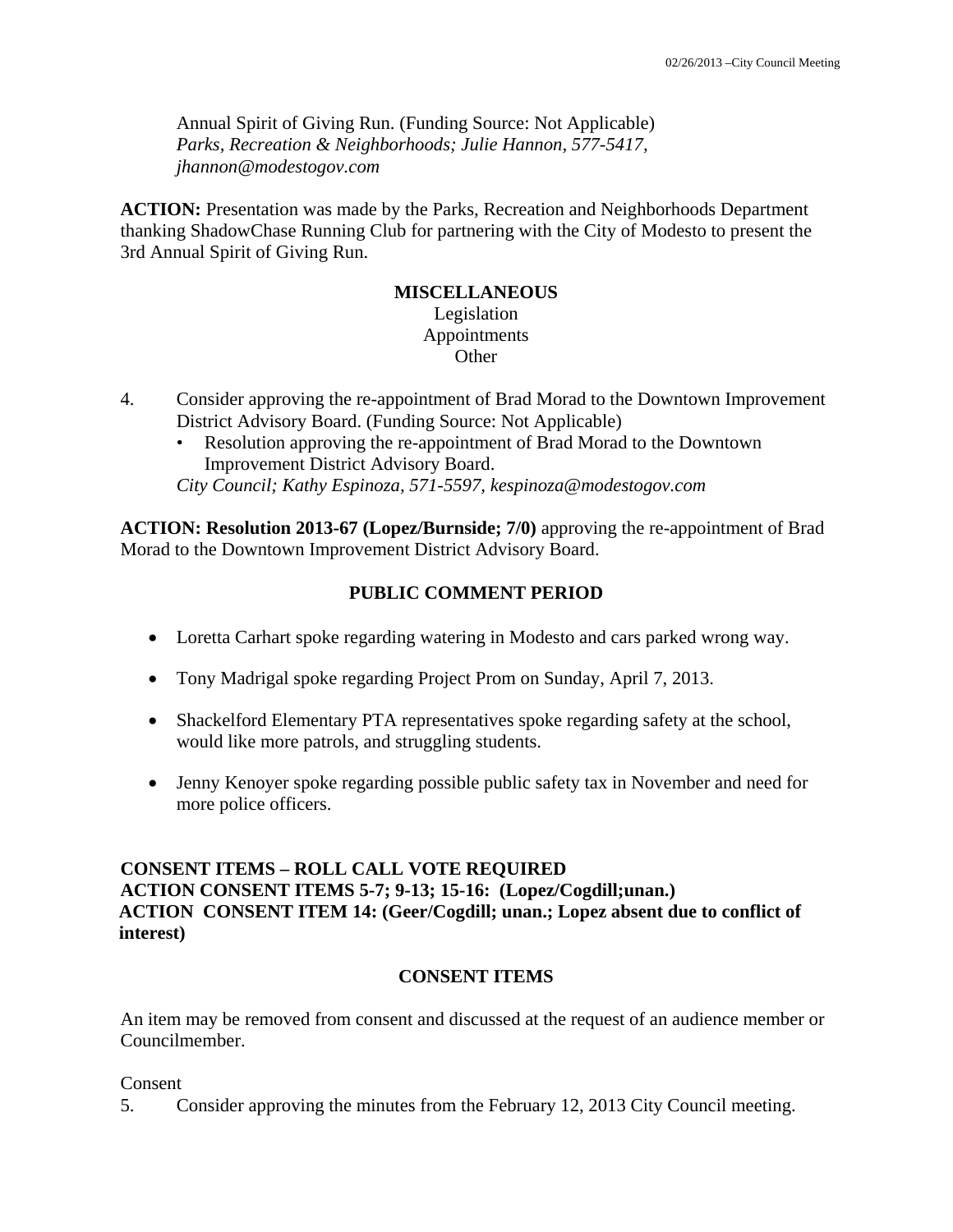(Funding Source: Not Applicable)

• Motion approving the minutes from the February 12, 2013 City Council meeting recommended.

*City Clerk; Stephanie Lopez, 577-5396, slopez@modestogov.com* 

**ACTION: Motion (Lopez/Cogdill; 7/0)** approving the minutes from the February 12, 2013 City Council meeting.

### Consent

- 6. Consider accepting the Quarterly Travel Information for Mayor and Councilmembers, Charter Officers, Deputy City Manager and Department Directors for October, November and December 2012. (Funding Source: Various)
	- Motion accepting the Quarterly Travel Information for Mayor and Councilmembers, Charter Officers, Deputy City Manager and Department Directors for October, November and December, 2012 recommended. *City Manager; Tish Foley, 577-5224, tfoley@modestogov.com*

**ACTION: Motion (Lopez/Cogdill; 7/0)** accepting the Quarterly Travel Information for Mayor and Councilmembers, Charter Officers, Deputy City Manager and Department Directors for October, November and December, 2012.

### Consent

- 7. Consider approving a Contribution Agreement between the County of Stanislaus and the City of Modesto for the construction phase of the Safe Routes to School (SR2S) – Sutter Avenue improvements around James Marshall Elementary School project. (Funding Source: 90% SR2S Grant, 5% City Gas Tax, and 5% County LTF Nonmotorized)
	- Resolution approving a Contribution Agreement between the County of Stanislaus and the City of Modesto for the construction phase of the Safe Routes to School (SR2S) – Sutter Avenue improvements around James Marshall Elementary School project; and authorizing the City Manager, or his designee, to execute all necessary documents recommended.

*Community & Economic Development; Jeffrey Barnes, 577-5468, jbarnes@modestogov.com* 

**ACTION: Resolution 2013-68 (Lopez/Cogdill; 7/0)** approving a Contribution Agreement between the County of Stanislaus and the City of Modesto for the construction phase of the Safe Routes to School (SR2S) – Sutter Avenue improvements around James Marshall Elementary School project; and authorizing the City Manager, or his designee, to execute all necessary documents.

### *Removed from Consent*

8. Consider approving an Outside Service Agreement between the City of Modesto and El Salto Investments for sewer service for the property located at 1728 Donald Street in the Robertson Road Neighborhood, APN: 037-024-014, and authorizing the City Manager, or his designee to execute the agreement. (Funding Source: General Fund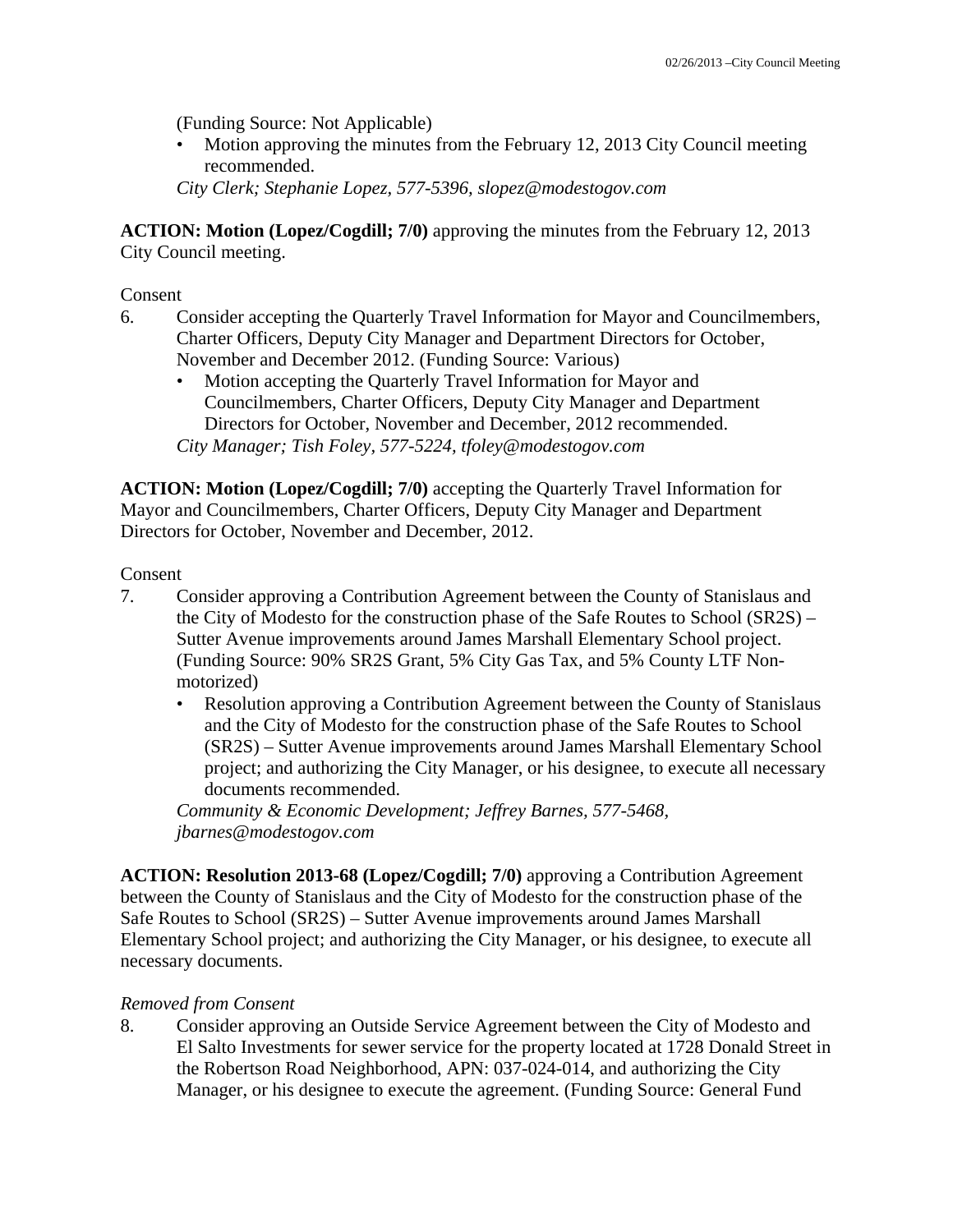and Sewer Fund)

• Resolution approving an Outside Service Agreement between the City of Modesto and El Salto Investments for sewer service for the property located at 1728 Donald Street in the Robertson Road Neighborhood, APN: 037-024-014, and authorizing the City Manager, or his designee to execute the agreement recommended. *Community & Economic Development; Bill Sandhu, 577-5356,* 

*bsandhu@modestogov.com* 

**ACTION: Resolution 2013-69 (Cogdill/Muratore; 7/0)** approving an Outside Service Agreement between the City of Modesto and El Salto Investments for sewer service for the property located at 1728 Donald Street in the Robertson Road Neighborhood, APN: 037-024- 014, and authorizing the City Manager, or his designee to execute the agreement.

Consent

- 9. Consider approving an agreement with Environmental Science Associates for \$143,609 to prepare an Environmental Impact Report for The Marketplace Project and consider adopting a resolution amending the fiscal year 2012-2013 multi-year budget to establish a new multi-year project (1000746) and appropriating \$110,000, funded by Berberian Holdings, LP, for the preparation of an Environmental Impact Report for the Marketplace Project. (Funding Source: Developer Funded)
	- Resolution approving an Agreement for Services between the City of Modesto and Environmental Science Associates for preparation of an Environmental Impact Report for the proposed Marketplace project in an amount not to exceed \$143,609 for the identified scope of services, plus \$14,360.90 for additional services (if needed), for a maximum total amount of \$157,969.90, and authorizing the City Manager to execute the agreement recommended.
	- Resolution amending the fiscal year 2012-2013 multi-year budget to establish a new multi-year project (1000746) and appropriating \$110,000, funded by Berberian Holdings, LP, for the preparation of an Environmental Impact Report for the Marketplace Project recommended.

*Community & Economic Development; David Wage, 577-5302, dwage@modestogov.com* 

**ACTION: Resolution 2013-70 (Lopez/Cogdill; 7/0)** approving an Agreement for Services between the City of Modesto and Environmental Science Associates for preparation of an Environmental Impact Report for the proposed Marketplace project in an amount not to exceed \$143,609 for the identified scope of services, plus \$14,360.90 for additional services (if needed), for a maximum total amount of \$157,969.90, and authorizing the City Manager to execute the agreement.

**ACTION: Resolution 2013-71 (Lopez/Cogdill; 7/0)** amending the fiscal year 2012-2013 multi-year budget to establish a new multi-year project (1000746) and appropriating \$110,000, funded by Berberian Holdings, LP, for the preparation of an Environmental Impact Report for the Marketplace Project.

**Consent**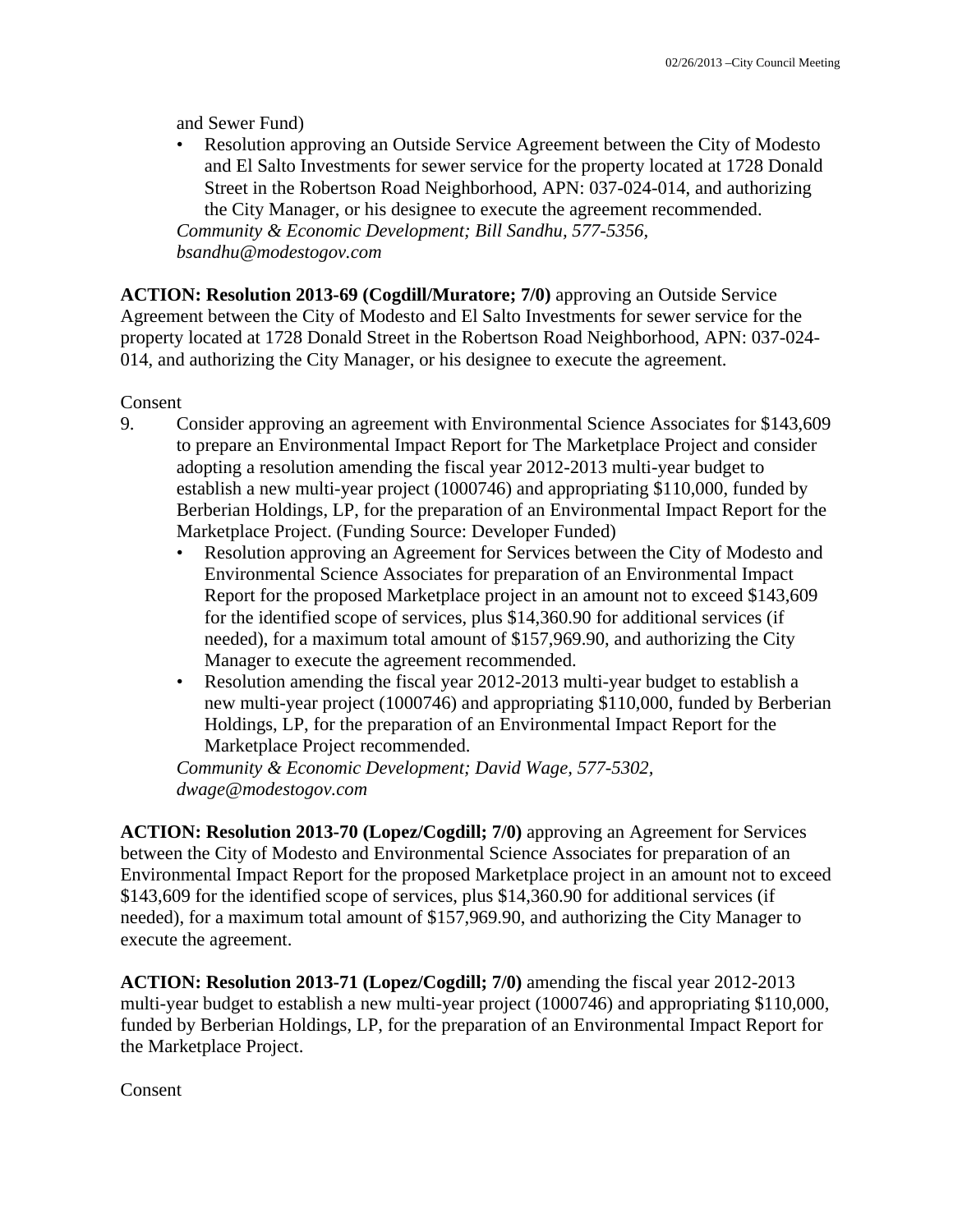- 10. Consider amending: (i) the Fiscal Year 2012-2013 Annual Operating Budget; and (ii) a Position Allocation in the Human Resources Department adopted by the City Council to add back (1) .60 Administrative Office Assistant III (CONF) position which was inadvertently reduced twice as part of the FY 2012-2013 Budget. (Funding Source: Various Funds)
	- Resolution amending the Fiscal Year 2012-2013 Annual Operating Budget recommended.
	- Resolution amending Position Allocation in the Human Resources Department Adopted by the City Council to Add Back (1) .60 Administrative Office Assistant III (CONF) Position which was inadvertently reduced twice as part of the FY 2012- 2013 Budget recommended.

*Finance; Terri Swearingen, 577-5378, tswearingen@modestogov.com* 

**ACTION: Resolution 2013-72 (Lopez/Cogdill; 7/0)** amending the Fiscal Year 2012-2013 Annual Operating Budget.

**ACTION: Resolution 2013-73 (Lopez/Cogdill; 7/0)** amending Position Allocation in the Human Resources Department Adopted by the City Council to Add Back (1) .60 Administrative Office Assistant III (CONF) Position which was inadvertently reduced twice as part of the FY 2012-2013 Budget.

### Consent

- 11. Consider approving a Custody Agreement with Bank of America for the 2005 Wastewater Revenue Refunding Bonds. (Funding Source: Wastewater Fund)
	- Resolution approving a Custody Agreement with Bank of America for the 2005 Wastewater Revenue Refunding Bonds recommended. *Finance; Gloriette Genereux, 577-5371, ggenereux@modestogov.com*

**ACTION: Resolution 2013-74 (Lopez/Cogdill; 7/0)** approving a Custody Agreement with Bank of America for the 2005 Wastewater Revenue Refunding Bonds.

#### Consent

- 12. Consider accepting the Monthly Investment Report for December, 2012. (Funding Source: Not Applicable)
	- Motion accepting the Monthly Investment Report for December, 2012 recommended.

*Finance; DeAnna Espinoza, 577-5387, daespinoza@modestogov.com* 

**ACTION: Motion (Lopez/Cogdill; 7/0)** accepting the Monthly Investment Report for December, 2012.

### Consent

13. Consider: (i) authorizing the award of a sole source procurement for the purchase of updated software and servers to assist with the collection, analysis, and storage of digital evidence for the Modesto Police Department, to Pen Link, Lincoln, NE, for an estimated total cost of \$62,000; and (ii) amending the Adopted 2012/2013 Operating Budget to appropriate funding of an estimated total cost of \$62,000 for updated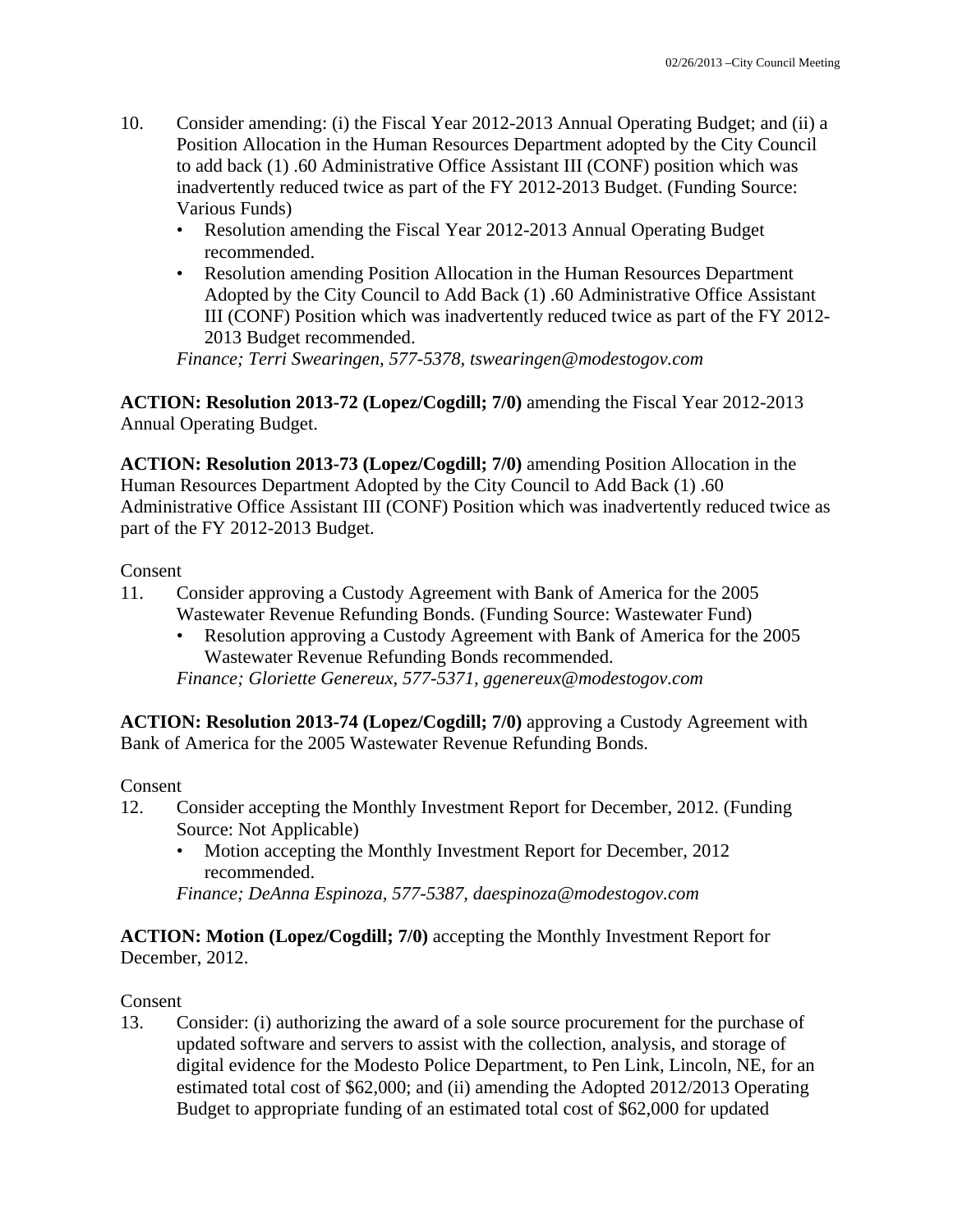software and servers to assist with the collection, analysis, and storage of digital evidence. (Funding Source: Asset Forfeiture)

- Resolution authorizing the award of a sole source procurement for the purchase of updated software and servers to assist with the collection, analysis, and storage of digital evidence for the Modesto Police Department, to Pen Link, Lincoln, NE, and authorizing the Purchasing Manager, or his designee, to issue a purchase order for an estimated total cost of \$62,000 recommended.
- Resolution amending the Adopted 2012/2013 Operating Budget to appropriate funding of an estimated total cost of \$62,000 for the purchase of updated software and servers to assist with the collection, analysis, and storage of digital evidence for the Modesto Police Department recommended.

*Police; Gene Balentine, 572-9505, balentineg@modestopd.com* 

**ACTION: Resolution 2013-75 (Lopez/Cogdill; 7/0)** authorizing the award of a sole source procurement for the purchase of updated software and servers to assist with the collection, analysis, and storage of digital evidence for the Modesto Police Department, to Pen Link, Lincoln, NE, and authorizing the Purchasing Manager, or his designee, to issue a purchase order for an estimated total cost of \$62,000.

**ACTION: Resolution 2013-76 (Lopez/Cogdill; 7/0)** amending the adopted 2012/2013 Operating Budget to appropriate funding of an estimated total cost of \$62,000 for the purchase of updated software and servers to assist with the collection, analysis, and storage of digital evidence for the Modesto Police Department.

Consent – *Councilmember Lopez absent due to conflict of interest* 

- 14. Consider accepting the Wastewater Treatment Capacity Banking Annual Report as required by the Modesto Municipal Code 5-6.910. (Funding Source: Not Applicable)
	- Motion accepting the Wastewater Treatment Capacity Banking Annual Report recommended.

*Public Works; Gary DeJesus, 572-6200, gdejesus@modestogov.com* 

**ACTION: Motion (Geer/Cogdill; 6/0; Lopez absent due to conflict of interest)** accepting the Wastewater Treatment Capacity Banking Annual Report.

### Consent

- 15. Consider authorizing the submission of the City's Local Transportation Fund (LTF) FY 2012/13 claim for other purposes in the amount of \$2,956,074 to the Stanislaus Council of Governments (StanCOG). (Funding Source: StanCOG)
	- Resolution authorizing the submission of the City's Local Transportation Fund (LTF) FY2012/2013 claim in the amount of \$2,956,074 to the Stanislaus Council of Governments (StanCOG) recommended.

*Public Works; Mike Clipper, 571-5118, mclipper@modestogov.com* 

**ACTION: Resolution 2013-77 (Lopez/Cogdill; 7/0)** authorizing the submission of the City's Local Transportation Fund (LTF) FY2012/2013 claim in the amount of \$2,956,074 to the Stanislaus Council of Governments (StanCOG).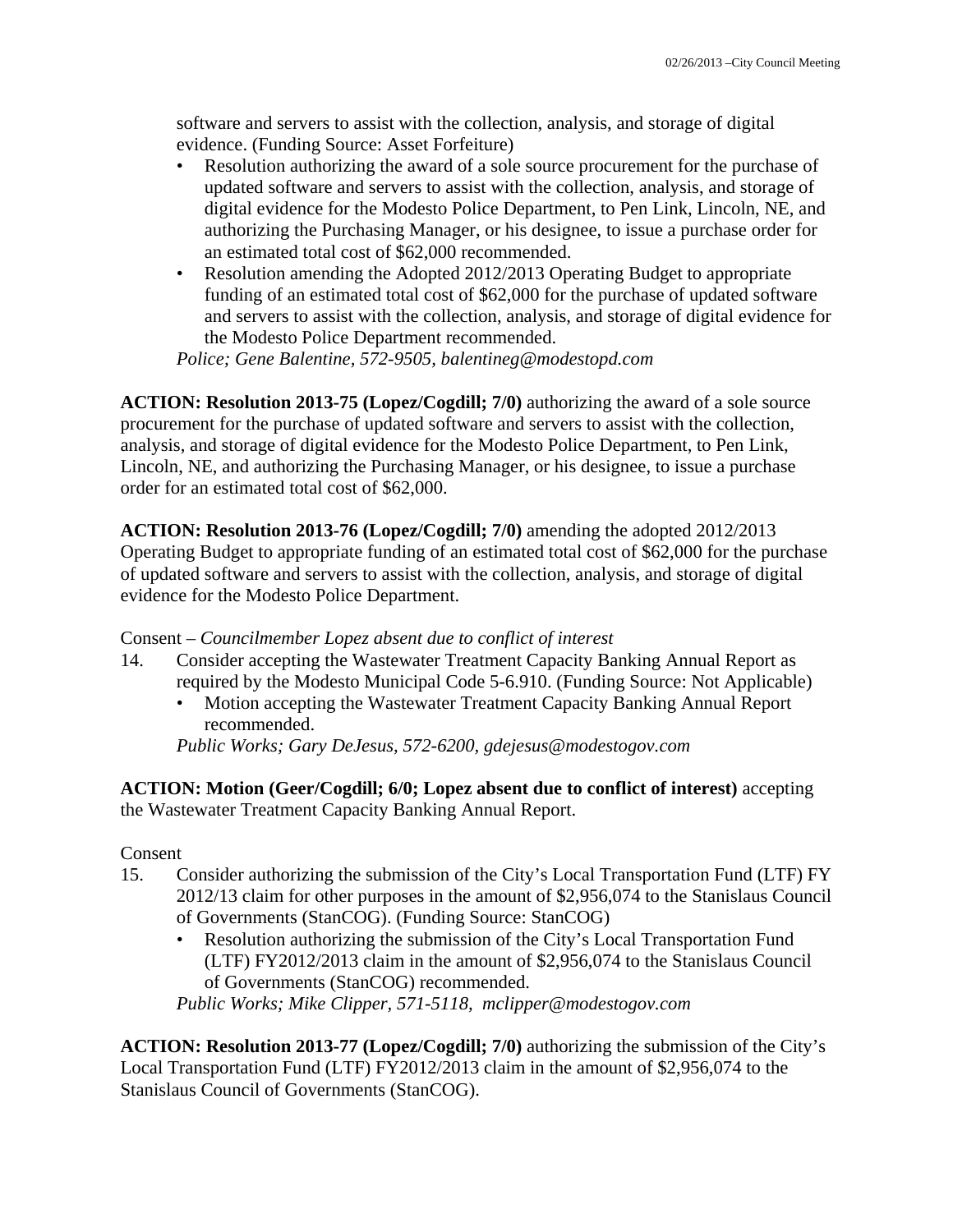Consent

- 16. Consider directing staff to assess the condition and legal implications associated with the assumption of responsibility for the Empire Sanitary District and returning to Council with recommendation. (Funding Source: Wastewater Fund)
	- Resolution directing staff to assess the condition and legal implications associated with the assumption of responsibility for the Empire Sanitary District and return with a recommendation recommended.

*Public Works; Dennis Turner, 341-2934, DTurner@modestogov.com* 

**ACTION: Resolution 2013-78 (Lopez/Cogdill; 7/0)** directing staff to assess the condition and legal implications associated with the assumption of responsibility for the Empire Sanitary District and return with a recommendation.

# **COUNCIL COMMENTS & REPORTS**

Councilmember Burnside thanked City staff for their assistance with Government Day for Leadership Modesto.

Councilmember Gunderson spoke regarding the new mural in downtown Modesto.

Councilmember Lopez spoke regarding possible public safety events in the parks for school children.

Mayor Marsh announced Downtown Summit at Modesto Centre Plaza tomorrow evening.

# **CITY MANAGER COMMENTS & REPORTS**

None.

# **UNFINISHED BUSINESS**

- 17. Consider approving: (i) an implementation agreement between the City of Modesto and the Modesto Police Management Association (MPMA), and authorize the Director of Human Resources and City Manager to take the necessary administrative action to implement the extension agreement; (ii) granting salary changes to Unrepresented Management Sworn Police Captains, rescinding resolution 2012-369; (iii) amending a labor policy for paying and reporting the value of Employer Paid Member Contributions to the California Public Employees' Retirement System (CALPERS) on behalf of employees represented by the Modesto Police Management Association (MPMA); and (iv) amending a labor policy for paying and reporting the value of Employer Paid Member Contributions to the California Public Employees' Retirement System (CALPERS) on behalf of Unrepresented Police safety members. (Funding Source: General Fund and Other Funds)
	- Resolution approving a letter of agreement (LOA) between the City of Modesto and the Modesto Police Management Association (MPMA); and authorizing the Director of Human Resources and City Manager to take the necessary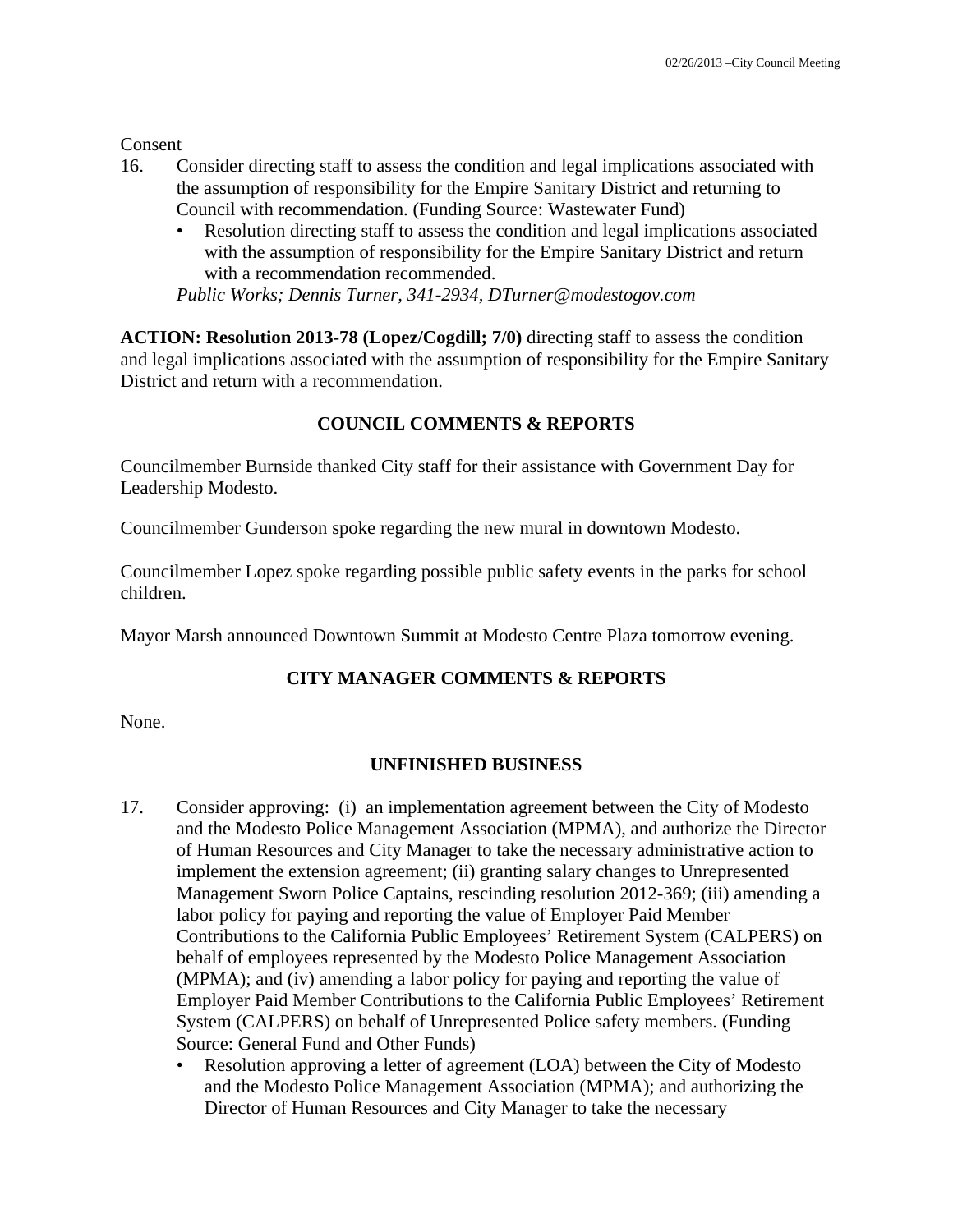administrative action to implement the agreement recommended.

- Resolution granting salary changes to Unrepresented Management Sworn Police Captain and rescinding resolution No. 2012-369 recommended.
- Resolution amending a labor policy for paying and reporting the value of Employer Paid Member Contributions to the California Public Employees' Retirement System (CALPERS) on behalf of employees represented by the Modesto Police Management Association (MPMA) recommended.
- Resolution amending a labor policy for paying and reporting the value of Employer Paid Member Contributions to the California Public Employees' Retirement System (CALPERS) on behalf of Unrepresented Management Police Safety Members recommended.

*Human Resources; Joseph Lopez, 571-5126, joelopez@modestogov.com* 

**ACTION: Resolution 2013-79 (Lopez/Gunderson; 7/0)** approving a letter of agreement (LOA) between the City of Modesto and the Modesto Police Management Association (MPMA); and authorizing the Director of Human Resources and City Manager to take the necessary administrative action to implement the agreement.

**ACTION: Resolution 2013-80 (Lopez/Gunderson; 7/0)** granting salary changes to Unrepresented Management Sworn Police Captain and rescinding resolution No. 2012-369.

**ACTION: Resolution 2013-81 (Lopez/Gunderson; 7/0)** amending a labor policy for paying and reporting the value of Employer Paid Member Contributions to the California Public Employees' Retirement System (CALPERS) on behalf of employees represented by the Modesto Police Management Association (MPMA).

**ACTION: Resolution 2013-82 (Lopez/Gunderson; 7/0)** amending a labor policy for paying and reporting the value of Employer Paid Member Contributions to the California Public Employees' Retirement System (CALPERS) on behalf of Unrepresented Management Police Safety Members.

# **HEARINGS**

*Published in the Modesto Bee on February 11, 2013 – Councilmember Muratore absent due to conflict of interest* 

- 18. Consider approving Capital Facilities Fees (CFF) deferrals and exemptions for Habitat for Humanity, Stanislaus County River Vista Project (formerly Sportsmen Estates), a 21-unit single-family affordable housing development project located at Signature Court, Sunset Avenue, and Roselawn Avenue, and authorizing Habitat for Humanity, Stanislaus County to be issued building permits for approved plans with payment of all required fees, except CFF. CFF Deferral/Exemption Master Agreement with Habitat for Humanity, Stanislaus County to be approved by the City Council at a later date. (Funding Source: )
	- Resolution approving Capital Facilities Fees deferrals and exemptions for Habitat for Humanity, Stanislaus County River Vista Project (formerly Sportsmen Estates)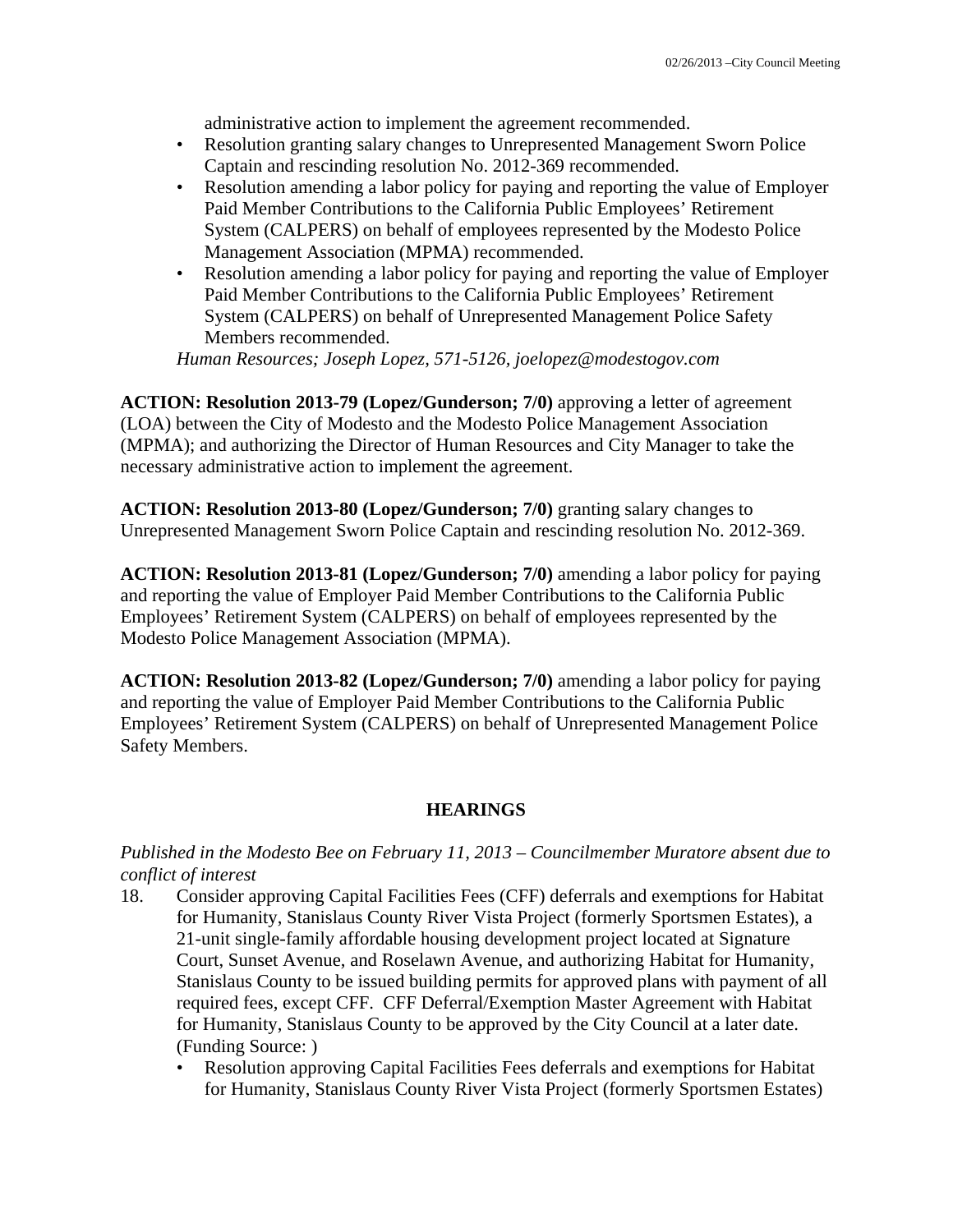located at Signature Court, Sunset Avenue, and Roselawn Avenue. Capital Facilities Fees Deferral/Exemption Master Agreement with Habitat for Humanity, Stanislaus County to be approved by the City Council at a later date recommended.

• Resolution authorizing Habitat for Humanity, Stanislaus County to be issued building permits for approved building plans with payment of all required fees, except Capital Facilities Fees recommended.

*Parks, Recreation & Neighborhoods; Julie Hannon, 577-5417, jhannon@modestogov.com* 

**ACTION: Resolution 2013-83 (Cogdill/Burnside; 6/0; Muratore absent due to conflict of interest)** approving **twenty-one (21)** Capital Facilities Fees exemptions for Habitat for Humanity, Stanislaus County River Vista Project (formerly Sportsmen Estates) located at Signature Court, Sunset Avenue, and Roselawn Avenue. Capital Facilities Fees Exemption Master Agreement with Habitat for Humanity, Stanislaus County to be approved by the City Council at a later date.

### **ACTION: Resolution 2013-84 (Cogdill/Burnside; 6/0; Muratore absent due to conflict of**

**interest)** authorizing Habitat for Humanity, Stanislaus County to be issued building permits for approved building plans with payment of all required fees, except Capital Facilities Fees.

### *Published in the Modesto Bee on February 15, 2013 – Councilmember Lopez absent due to conflict of interest*

- 19. Hearing to consider the appeal of Al Brewer, Harry Solaris, Jean, and Kathy to a Board of Zoning Adjustment (BZA) decision approving a conditional use permit to allow a 19-bed Residential Care Facility located at 831 Maze Boulevard. (Funding Source: Not Applicable)
	- Resolution approving/denying the appeal of Al Brewer, Harry Solaris, Jean, and Kathy to a Board of Zoning Adjustment decision approving a conditional use permit to allow a19-bed Residential Care Facility for women at 831 Maze Boulevard recommended.

*Community & Economic Development; David Wage, 577-5267, dwage@modestogov.com* 

**ACTION: Resolution 2013-85 (Gunderson/Muratore; 6/0; Lopez absent due to conflict of interest)** denying the appeal of Al Brewer, Harry Solaris, Jean, and Kathy (**Kent Nelson)** to a Board of Zoning Adjustment decision approving a conditional use permit to allow a19-bed Residential Care Facility for women at 831 Maze Boulevard **(include: 8 foot fence to be built on west side near spa)**.

# *Published in the Modesto Bee on January 16, 2013*

- 20. Hearing to consider approving a Second Amendment to the Department of Housing  $\&$ Urban Development (HUD) Annual Action Plan (AAP) for Fiscal Year 2012-13. (Funding Source: Community Development Block Grant (CDBG) )
	- Resolution approving a second Amendment to the Department of Housing & Urban Development Annual Action Plan for Fiscal Year 2012-13, and authorizing the City Manager, or his designee, to execute related documents recommended.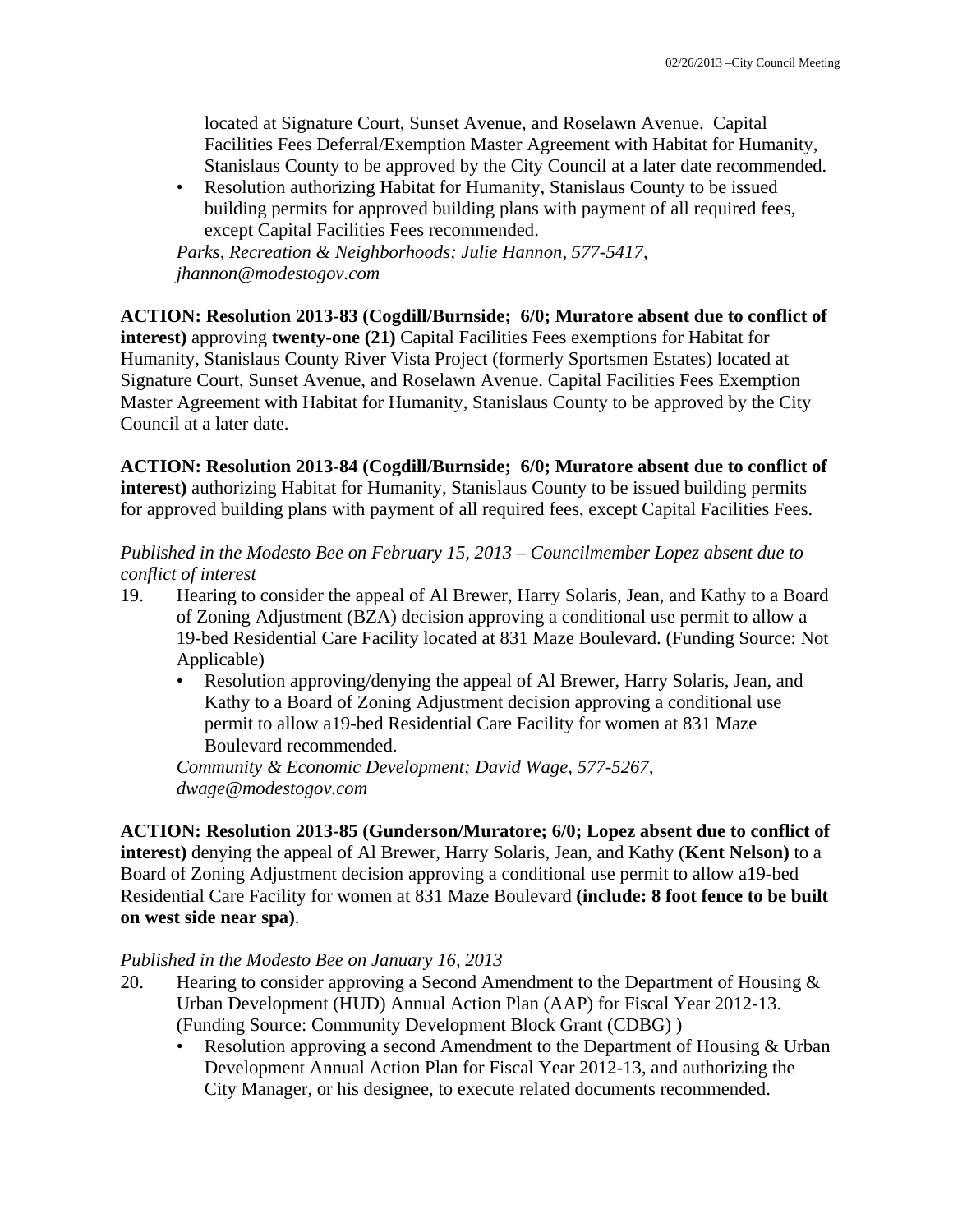• Resolution amending the FY 2012-13 annual operating and capital improvement budgets to reflect the approved amendment to the Annual Action Plan for Fiscal Year 2012-13, and the reallocation of carryover funds as noted in Exhibit A; and authorizing the Director of Finance, or her designee, to take the necessary steps to implement the provisions of this resolution recommended.

*Parks, Recreation & Neighborhoods; Mary Otten, 571-5863, motten@modestogov.com* 

**ACTION: Resolution 2013-86 (Cogdill/Burnside; 7/0)** approving a second Amendment to the Department of Housing & Urban Development Annual Action Plan for Fiscal Year 2012- 13, and authorizing the City Manager, or his designee, to execute related documents.

**ACTION: Resolution 2013-87 (Cogdill/Burnside; 7/0)** amending the FY 2012-13 annual operating and capital improvement budgets to reflect the approved amendment to the Annual Action Plan for Fiscal Year 2012-13, and the reallocation of carryover funds as noted in Exhibit A; and authorizing the Director of Finance, or her designee, to take the necessary steps to implement the provisions of this resolution.

# **MATTERS TOO LATE FOR THE AGENDA**

None.

# **ADJOURNMENT**

This meeting was adjourned at 7:20 p.m.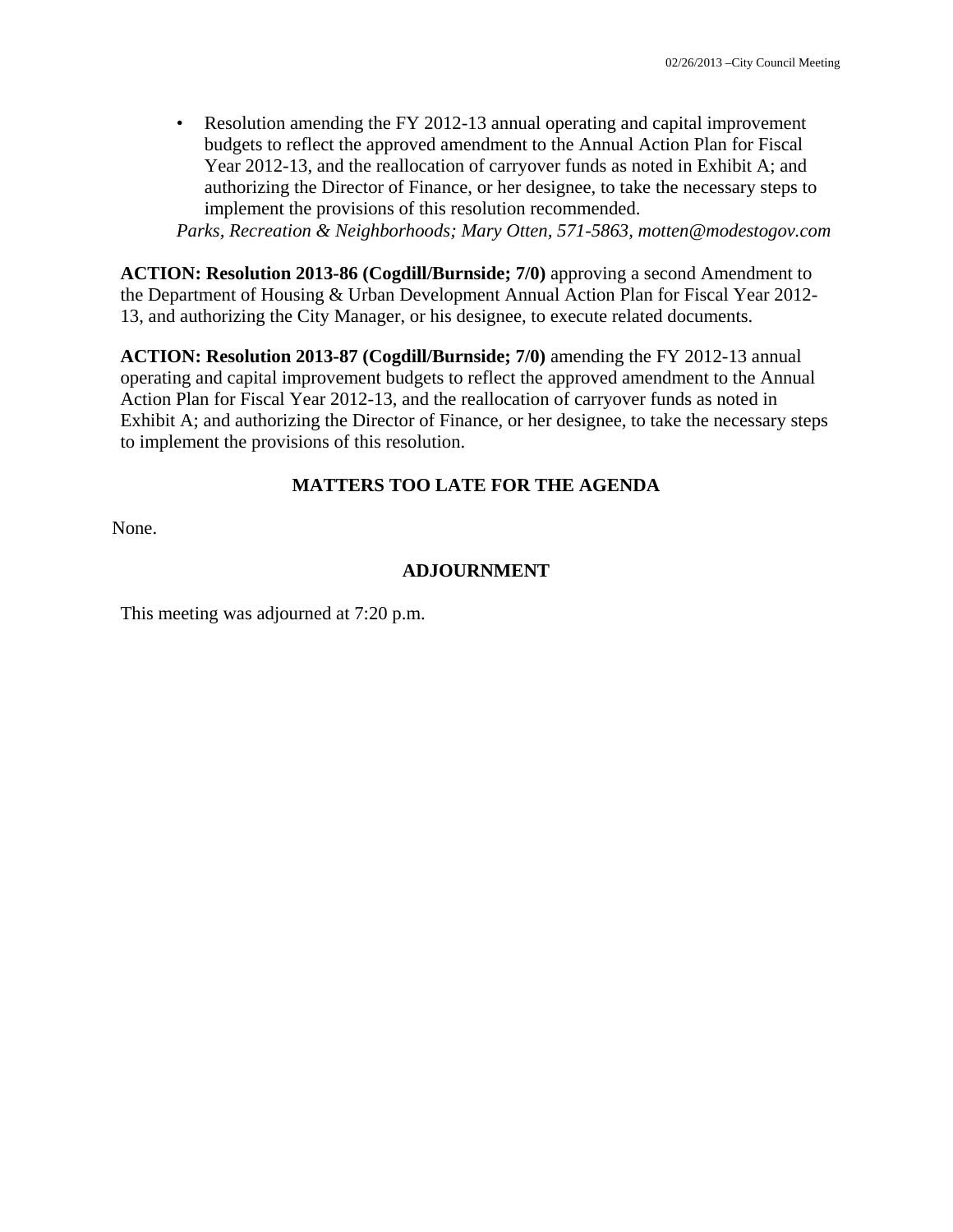### **CLOSED SESSION**

# *All Closed Session Matters Heard Prior to Meeting* **CONFERENCE WITH LEGAL COUNSEL - ANTICIPATED LITIGATION**

Initiation of litigation pursuant to subdivision (c) of Section 54956.9 of the Government Code. One potential case.

### **CONFERENCE WITH REAL PROPERTY NEGOTIATOR:**

(Pursuant to Section 54956.8 of the Government Code)

| 1.<br>Property:                        | Acquisition of fee simple interest and easement interest of real                      |
|----------------------------------------|---------------------------------------------------------------------------------------|
|                                        | property for Oakdale Road/Sylvan Avenue Intersection Improvements Project located at: |
|                                        | 2101 Sylvan Avenue                                                                    |
|                                        | Modesto, CA 95355                                                                     |
|                                        | APN: 065-021-011 (fee acquisition) $-28,718$ sq. feet                                 |
|                                        | (public utility easement) $-10,336$ sq. feet                                          |
|                                        | Parga 3 Ltd, Owner                                                                    |
| <b>Negotiating Parties:</b><br>Modesto | Jaime Guillen, Associated Right of Way Services, Inc., for City of                    |
|                                        | Dean Arakelian/Dave Romano, Property Owners                                           |
|                                        |                                                                                       |
| <b>Under Negotiation:</b>              | Price and terms of purchase/sale of property.                                         |
|                                        | CONFERENCE WITH LEGAL COUNSEL - EXISTING LITIGATION                                   |
|                                        | One Case (Pursuant to Section 54956.9(a) of the Government Code)                      |
| Name of case:                          | Stanislaus Food Products Company v. City of Modesto                                   |
|                                        | Stanislaus County Superior Court Case No: 670384                                      |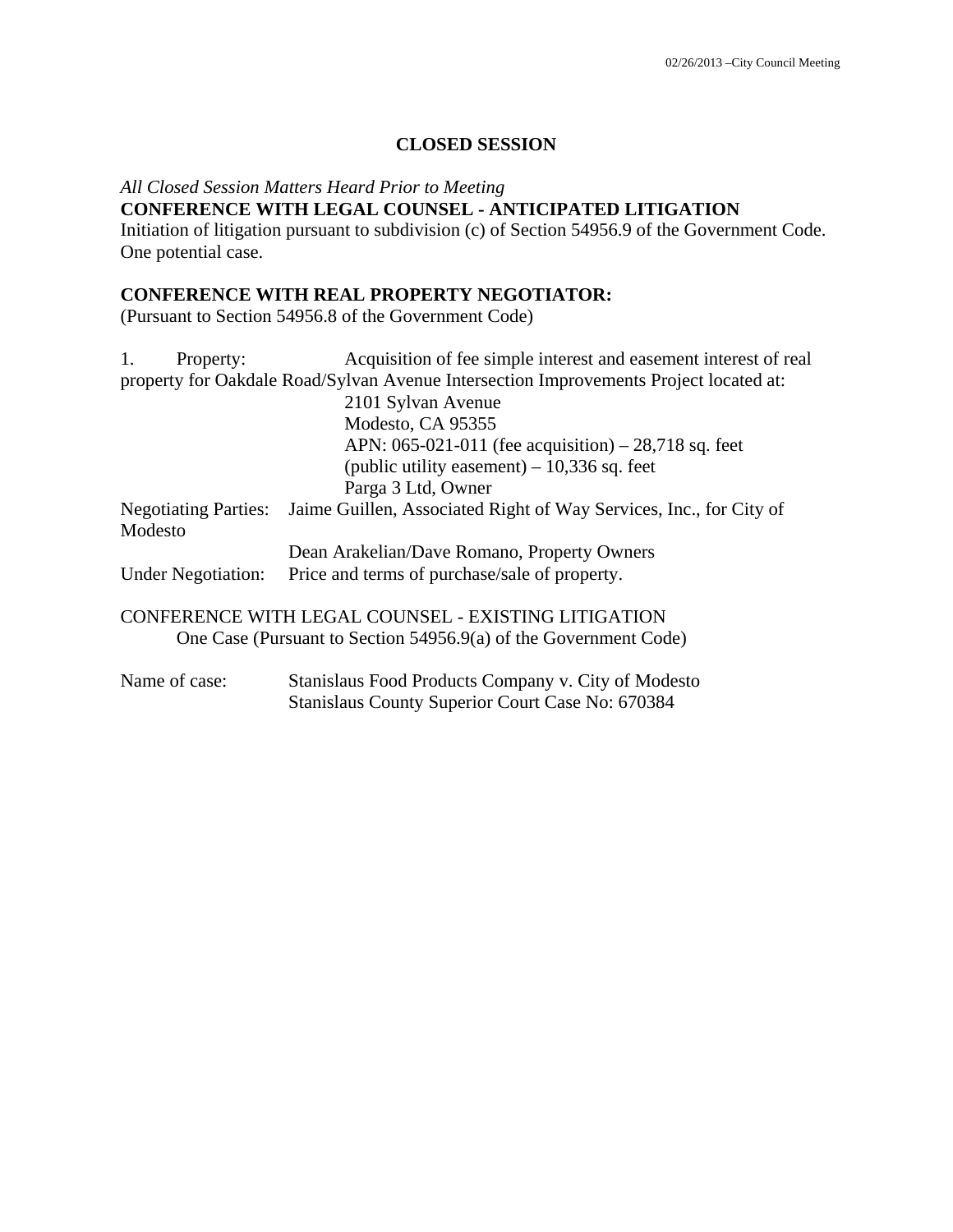# **MINUTES**

# **City of Modesto SAFETY & COMMUNITIES COMMITTEE / COUNCIL WORKSHOP**

# **Second Floor, Room 2005 Tenth Street Place, 1010 10th Street Modesto, California**

### **Monday, March 4, 2013, at 5:00 p.m.**

Roll Call Present: Councilmembers Lopez, Geer, Gunderson Absent: None

### **PUBLIC COMMENTS**

- Theresa Gamboa, Woodland West Neighborhood Association, would like more police patrols in her area.
- Donna Minighini, Del Rio Neighborhood, has noticed an increase in car thefts and crime in her area.
- Earl Brown, Goodwill Industries, spoke regarding collection boxes in town for clothes and household items that are not from a legitimate organization. He wants to raise awareness regarding these collection boxes in communities and Senate Bill 450.

### **CONSENT**

An item may be removed from consent and discussed at the request of an audience member or Committee member.

### *Removed from Consent*

1. Consider accepting the Highway Safety Improvement Program Cycle 5 Grant in the amount of \$553,500.00 for the installation of Emergency Vehicle Pre-emption traffic signal equipment and forwarding to Council for approval. *Community & Economic Development; Jeffrey Barnes, 577-5468, jbarnes@modestogov.com* 

**ACTION: Motion (Geer/Gunderson;unan.)** accepting the Highway Safety Improvement Program Cycle 5 Grant in the amount of \$553,500.00 for the installation of Emergency Vehicle Pre-emption traffic signal equipment and forwarding to Council for approval.

### **UNFINISHED BUSINESS**

2. Consider approving a Draft Ordinance amending Section 2-8.01 of Chapter 8 of Title 2 of The Modesto Municipal Code Relating to Campaign Reform and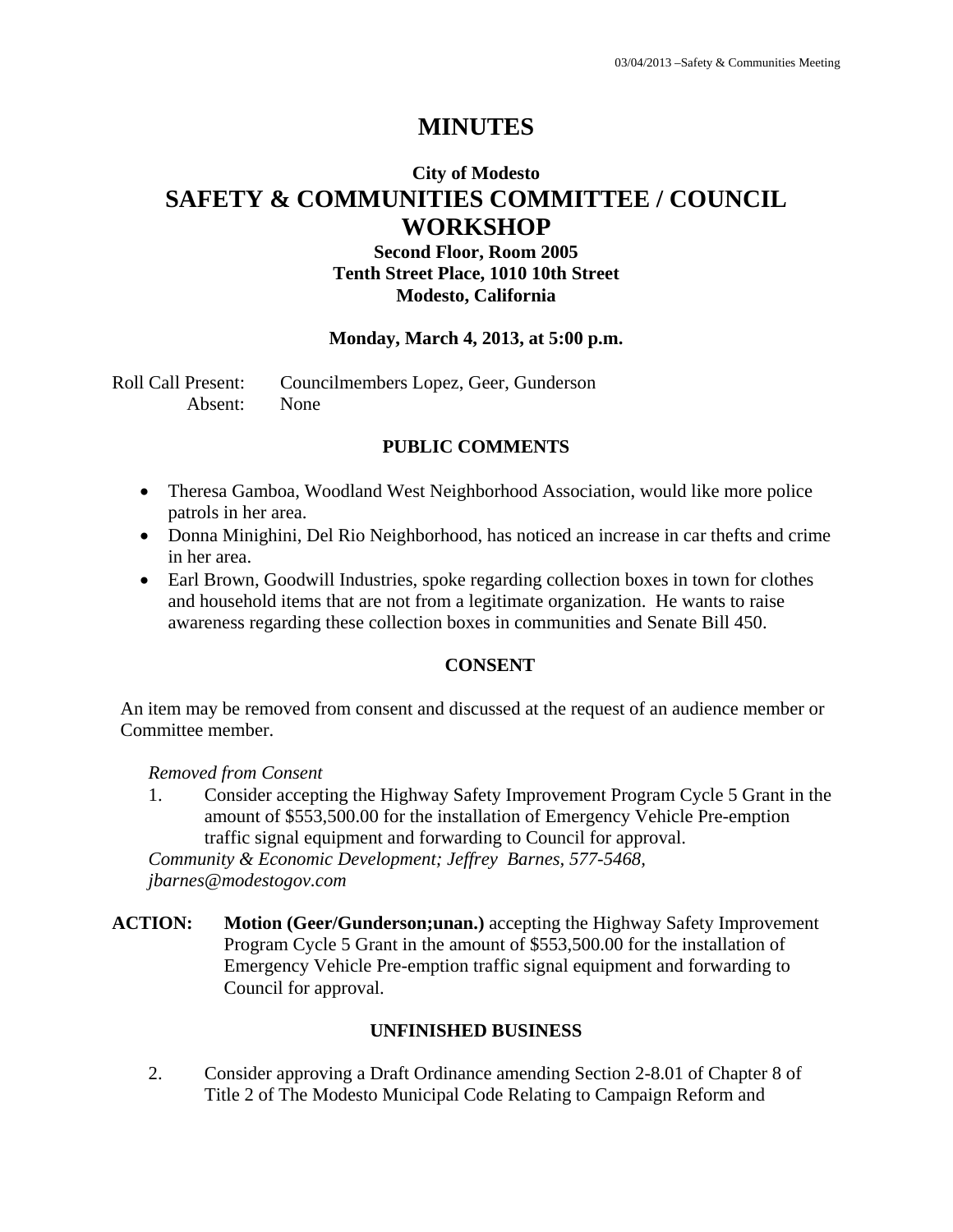forwarding to Council for approval. (Funding Source: Not Applicable) *City Attorney; Susana Alcala Wood, 577-5284, swood@modestogov.com* 

- **ACTION: Motion (Geer/Gunderson; Lopez no)** approving a Draft Ordinance amending Section 2-8.01 of Chapter 8 of Title 2 of The Modesto Municipal Code Relating to Campaign Reform and forwarding to Council for approval
	- 3. Consider a Draft Ordinance Amending Chapter 4 of Title 5 of the Modesto Municipal Code Ordinance No. 4.203 and 4.204 -C. S. relating to leash requirements at municipal Dog Parks and clarifying appeal of City Manager decisions in Vicious Dog hearings and forwarding to Council for approval. (Funding Source: Not Applicable)

*Parks, Recreation & Neighborhoods; Julie Hannon, 577-5417, jhannon@modestogov.com* 

**ACTION: Motion (Gunderson/Geer;unan.)** approving a Draft Ordinance amending Chapter 4 of Title 5 of the Modesto Municipal Code Ordinance No. 4.203 and 4.204 -C. S. relating to leash requirements at municipal Dog Parks and clarifying appeal of City Manager decisions in Vicious Dog hearings and forwarding to Council for approval.

## **NEW BUSINESS**

- 4. Consider accepting an informational report regarding Modesto's Crime Statistics for January through December 2012 as compared to January through December 2011. (Funding Source: Not Applicable) *Police; Gene Balentine, 572-9505, balentineg@modestopd.com*
- **ACTION: Motion (Gunderson/Geer;unan.)** accepting an informational report regarding Modesto's Crime Statistics for January through December 2012 as compared to January through December 2011.

## **COMMITTEE MEMBERS COMMENTS & REPORTS**

Councilmember Gunderson announced that Tim Guerino, Modesto Gospel Mission, will be giving a presentation at the March 12, 2013 Council meeting.

## **MATTERS TOO LATE FOR THE AGENDA**

None.

## **ADJOURNMENT**

This meeting adjourned at 6:16 p.m.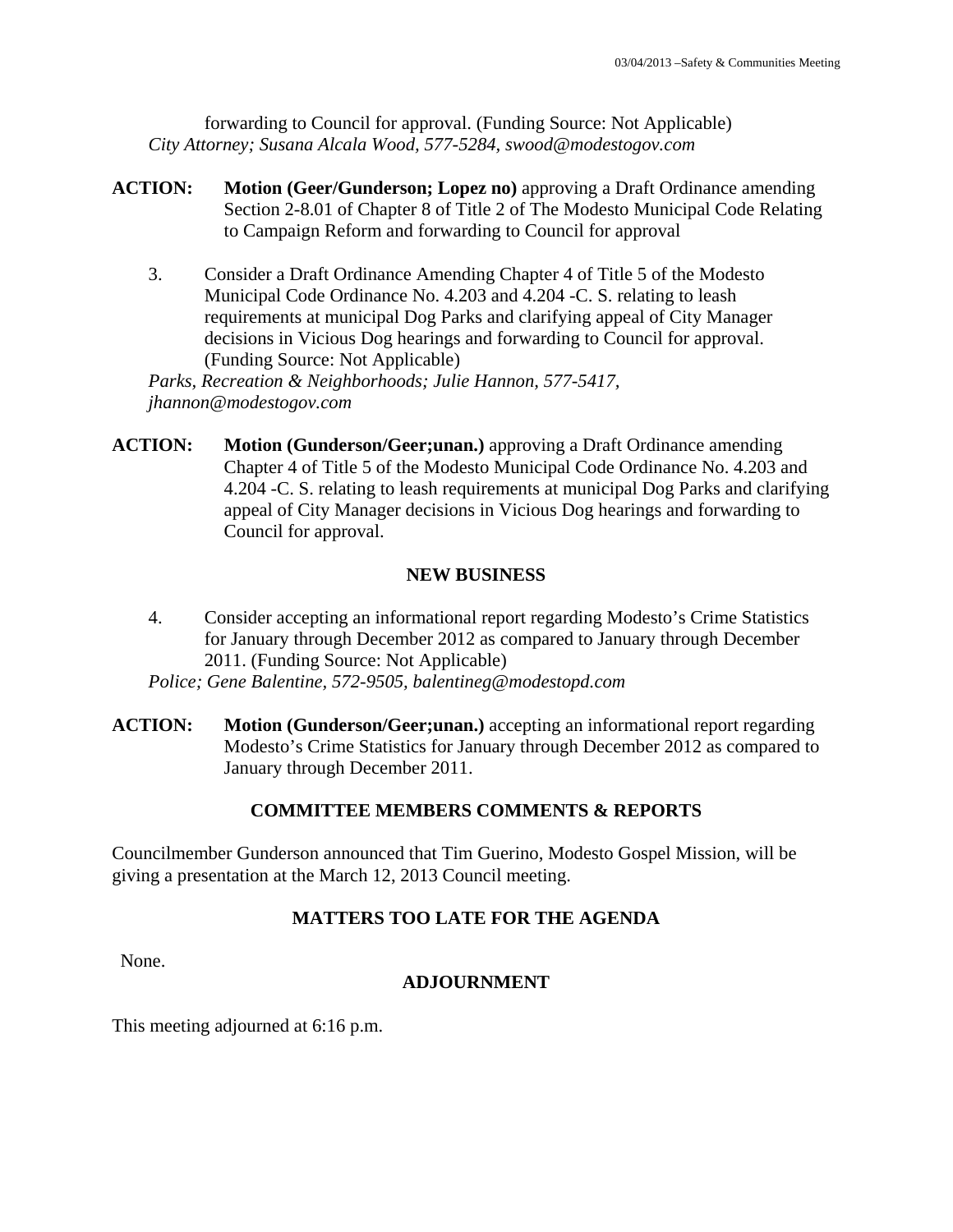# **MINUTES**

## City of Modesto  **CITY COUNCIL MEETING Chambers, Basement Level Tenth Street Place, 1010 10th Street Modesto, California Tuesday March 05, 2013, at 5:30 p.m.**

Roll Call – Present: Councilmembers Burnside, Cogdill, Geer, Gunderson, Lopez, Muratore, Mayor Marsh Absent: None

Pledge of Allegiance to the Flag

Invocation: Jeff Pishney, Big Valley Grace

City Clerk's Announcements: None

Declaration of Conflicts of Interest: Cogdill - Item 2

Reports from Closed Session: City Attorney Wood reported on Closed Session matter

#### **PUBLIC COMMENT PERIOD**

- Tony Madrigal spoke regarding Prosperity for All Business Leadership Forum in Ceres on March 20, 2013 and Project Prom.
- Kent Nicholson spoke in appreciation of Urban Forestry Crew and Dog Park in Modesto.
- Debbie Dyk of Salida spoke regarding the well issue last month and possible annexation of Salida.
- Emerson Drake spoke regarding the well issue in Salida and Ad Hoc Committee meeting.
- Nanette Spyksma spoke regarding possible annexation of Salida.

## **CONSENT ITEMS – ROLL CALL VOTE REQUIRED ACTION CONSENT ITEMS: 1, 3: (Gunderson/Lopez;unan.) ACTION CONSENT ITEM 2: (Lopez/Geer; unan.; Cogdill absent due to conflict of interest)**

## **CONSENT ITEMS**

An item may be removed from consent and discussed at the request of an audience member or Councilmember.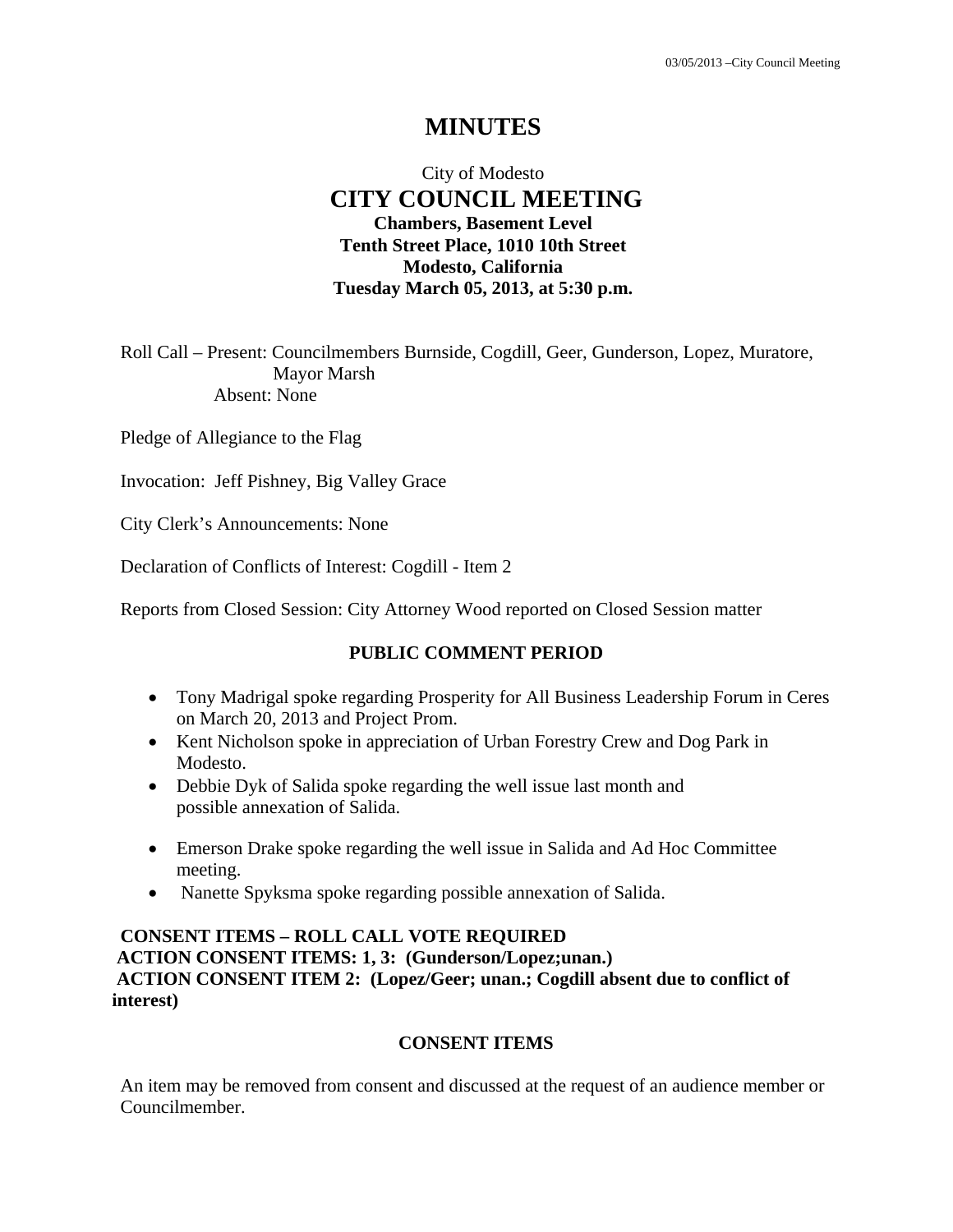Consent

- 1. Consider approving the minutes from the February 26, 2013 City Council meeting. (Funding Source: Not Applicable)
	- Motion approving the minutes from the February 26, 2013 City Council meeting recommended.

*City Clerk; Stephanie Lopez, 577-5396, slopez@modestogov.com* 

**ACTION: Motion (Gunderson/Lopez; 7/0)** approving the minutes from the February 26, 2013 City Council meeting.

Consent – *Councilmember Cogdill absent due to conflict of interest* 

- 2. Consider approving the First Amendment to the Agreement to Construct Improvements and Grant Revocable License between the City of Modesto and Shelter Cove Community Church to grant a two-year time extension for the construction of improvements to provide access to Claratina Avenue and authorizing the City Manager, or designee, to execute the First Amendment to the Agreement. (Funding Source: Not Applicable)
	- Resolution approving the First Amendment to the Agreement to Construct Improvements and Grant Revocable License between Shelter Cove Community Church and the City of Modesto to grant a two-year time extension for the construction of the improvements to provide access to Claratina Avenue and authorizing the City Manager, or designee, to execute the First Amendment to the Agreement recommended.

*Community & Economic Development; Paul Liu, 577-5282, pliu@modestogov.com* 

#### **ACTION: Resolution 2013-88 (Lopez/Geer; 6/0; Cogdill absent due to conflict of interest)**

approving the First Amendment to the Agreement to Construct Improvements and Grant Revocable License between Shelter Cove Community Church and the City of Modesto to grant a two-year time extension for the construction of the improvements to provide access to Claratina Avenue and authorizing the City Manager, or designee, to execute the First Amendment to the Agreement.

#### Consent

- 3. Consider approving: (i) an Agreement for the purchase of retired City of Modesto Police canine, Fritz, by its handler, Officer Inacio; (ii) an Agreement for the purchase of retired City of Modesto Police canine, Bass, by its handler, Officer Miller; and (iii) an Agreement for the purchase of retired City of Modesto Police canine, Pono, by its former handler, Officer Peterson. (Funding Source: General Fund Revenue)
	- Resolution approving an Agreement between the City of Modesto and Officer Frank Inacio for the purchase of retired City of Modesto Police canine, Fritz, and authorizing the City Manager, or his designee, to execute the Agreement recommended.
	- Resolution approving an Agreement between the City of Modesto and Officer Dwight Miller for the purchase of retired City of Modesto Police canine, Bass, and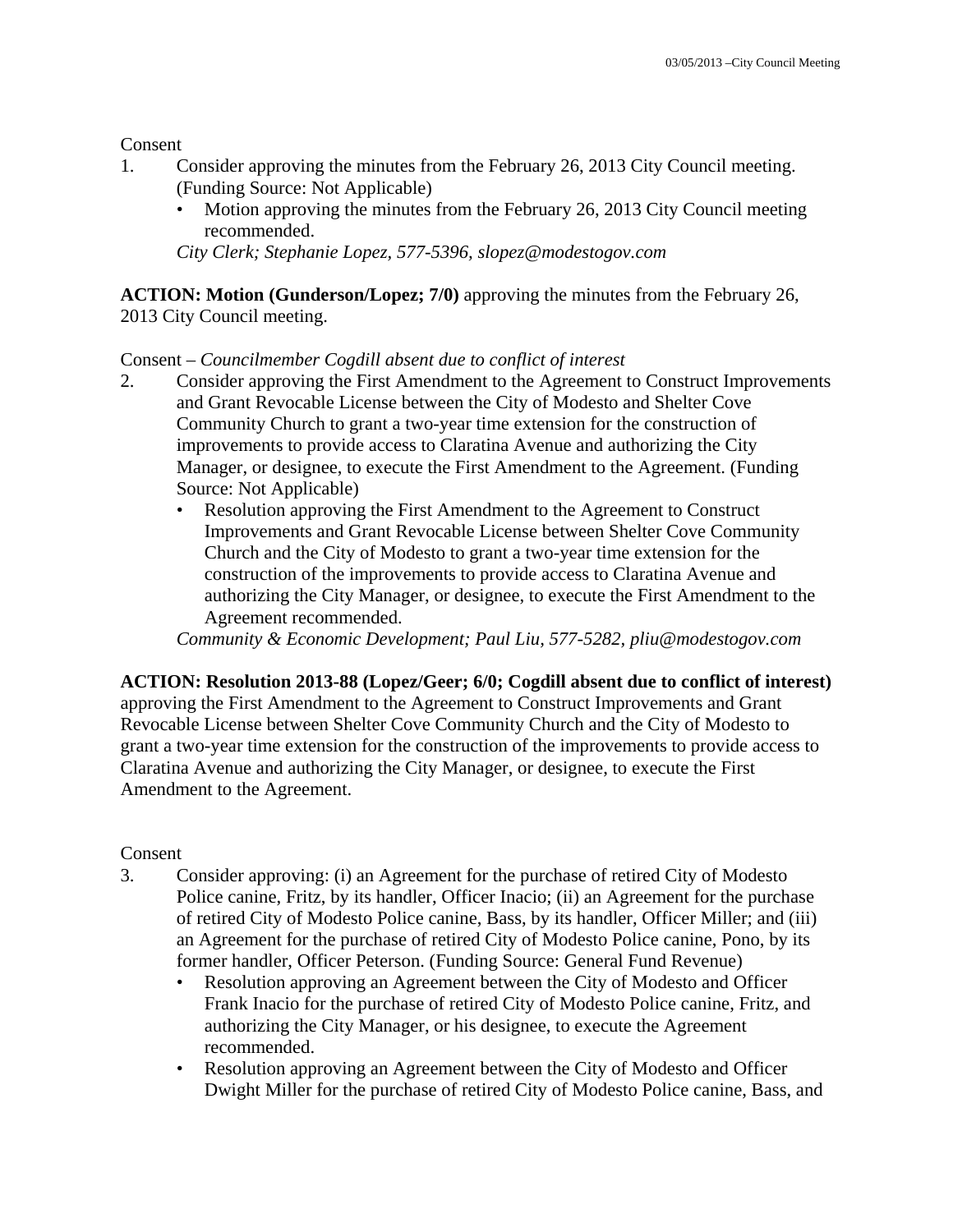authorizing the City Manager, or his designee, to execute the Agreement recommended.

• Resolution approving an Agreement between the City of Modesto and Officer Bradley Peterson for the purchase of retired City of Modesto Police canine, Pono, and authorizing the City Manager, or his designee, to execute the Agreement recommended.

*Police; Rick Armendariz, 572-9612, armendarizr@modestopd.com* 

**ACTION: Resolution 2013-89 (Gunderson/Lopez; 7/0)** approving an Agreement between the City of Modesto and Officer Frank Inacio for the purchase of retired City of Modesto Police canine, Fritz, and authorizing the City Manager, or his designee, to execute the Agreement.

**ACTION: Resolution 2013-90 (Gunderson/Lopez; 7/0)** approving an Agreement between the City of Modesto and Officer Dwight Miller for the purchase of retired City of Modesto Police canine, Bass, and authorizing the City Manager, or his designee, to execute the agreement.

**ACTION: Resolution 2013-91 (Gunderson/Lopez; 7/0)** approving an Agreement between the City of Modesto and Officer Bradley Peterson for the purchase of retired City of Modesto Police canine, Pono, and authorizing the City Manager, or his designee, to execute the Agreement.

## **COUNCIL COMMENTS & REPORTS**

**ACTION:** Councilmember Burnside attended the California Transportation Commission meeting in San Francisco and funding for the Pelandale Interchange project.

**ACTION:** Councilmember Muratore spoke regarding memorial for Tyler Crippen held last weekend.

## **CITY MANAGER COMMENTS & REPORTS**

None.

#### **UNFINISHED BUSINESS**

- 4. Consider authorizing the City Manager, or his designee, to enter into an agreement with the State Water Resources Control Board to receive grant funds and to execute all grant-related documents for the Modesto Area 2 Stormwater to Sanitary Sewer Cross Connection Removal Project – Phase I Garrison Park. (Funding Source: Wastewater Fund)
	- Resolution authorizing the City Manager, or his designee, to enter into an agreement with the State Water Resources Control Board to receive grant funds and to execute all grant-related documents, for the Modesto Area 2 Stormwater to Sanitary Sewer Cross Connection Removal Project – Phase I Garrison Park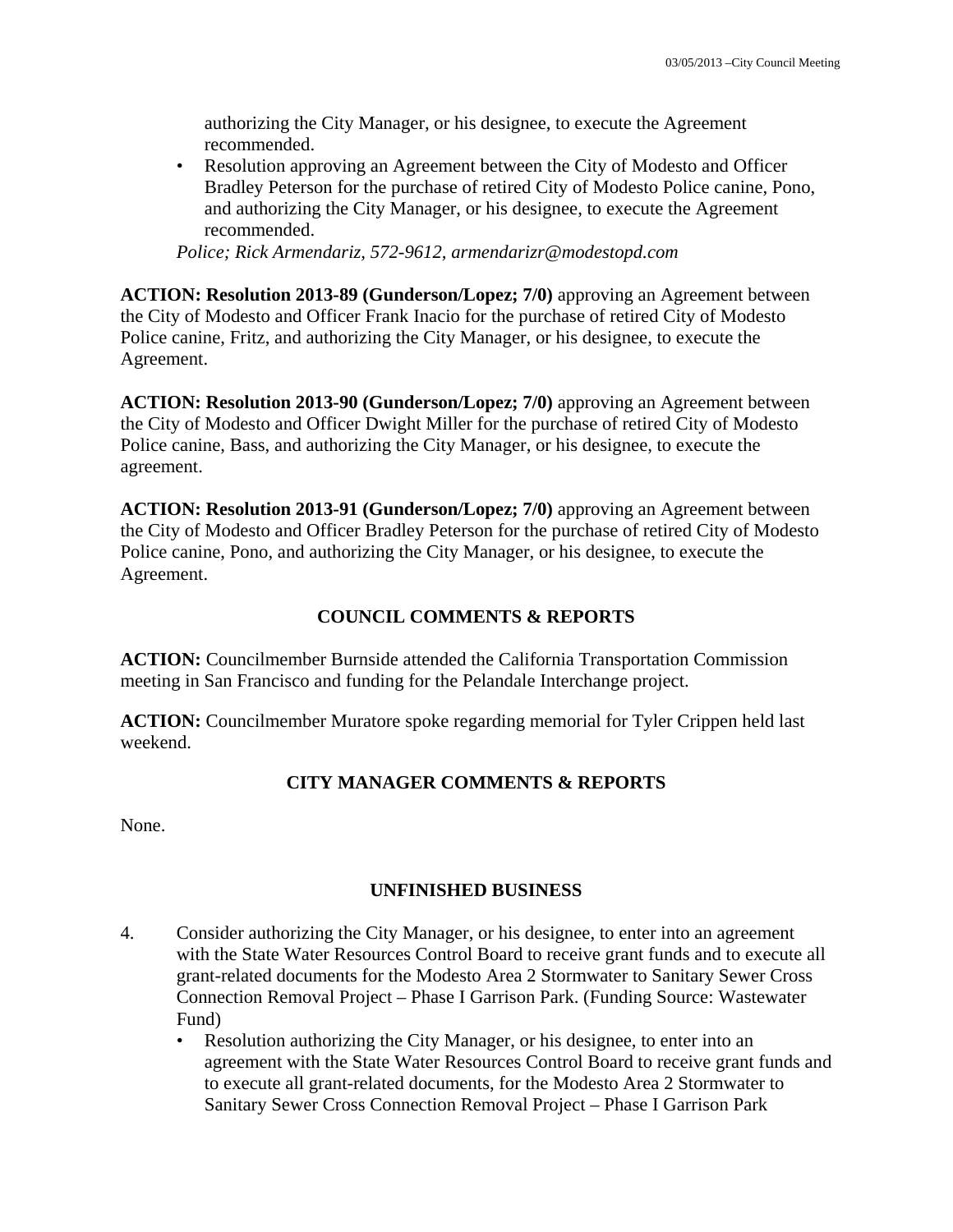recommended.

*Utility Planning and Projects; William Wong, 571-5801, WWong@modestogov.com* 

**ACTION: Resolution 2012-92 (Burnside/Muratore; 7/0)** authorizing the City Manager, or his designee, to enter into an agreement with the State Water Resources Control Board to receive grant funds and to execute all grant-related documents, for the Modesto Area 2 Stormwater to Sanitary Sewer Cross Connection Removal Project – Phase I Garrison Park.

#### **HEARINGS**

*Published in the Modesto Bee on February 20, 2013* 

- 5. Hearing to consider introducing an Ordinance adding Section 5-4.405 to Article 4 of Chapter 4 of Title 5 of the Modesto Municipal Code relating to Disposition of Stray Animals. (Funding Source: Not Applicable)
	- Motion introducing an Ordinance adding Section 5-4.405 to Article 4 of Chapter 4 of Title 5 of the Modesto Municipal Code relating to Disposition of Stray Animals recommended.

*Police; Michael Harris, 572-9550, harrism@modestopd.com* 

**ACTION: Motion (Muratore/Cogdill; 7/0)** introducing **Ordinance No. 3585-C.S.** adding Section 5-4.405 to Article 4 of Chapter 4 of Title 5 of the Modesto Municipal Code relating to Disposition of Stray Animals.

#### **NEW BUSINESS**

- 6. Consider: (i) accepting the transfer of wastewater capacity from Modesto Tallow Company to the City of Modesto in the amount of 6.71 million gallons of flow, 277,172 pounds of Biological Oxygen Demand (BOD), and 90,081 pounds of Total Suspended Solids (TSS), valued at \$999,999 in lieu of a monetary payment; and (ii) accepting the transfer of wastewater capacity ownership at two times the amount due in exchange for a five year usage term. (Funding Source: Wastewater Fund)
	- Resolution (i) accepting the transfer of wastewater capacity from Modesto Tallow Company to the City of Modesto in the amount of 6.71 million gallons of flow, 277,172 pounds of Biological Oxygen Demand (BOD), and 90,081 pounds of Total Suspended Solids (TSS), valued at \$999,999 in lieu of a monetary payment and (ii) accepting the transfer of wastewater capacity ownership at two times the amount due in exchange for a five year usage term recommended.

*Public Works; Gary DeJesus, 577-6200, gdejesus@modestogov.com* 

**ACTION: Resolution 2013-93 (Cogdill/Burnside; 7/0)** accepting (i) the transfer of wastewater capacity from Modesto Tallow Company to the City of Modesto in the amount of 6.71 million gallons of flow, 277,172 pounds of Biological Oxygen Demand (BOD), and 90,081 pounds of Total Suspended Solids (TSS), valued at \$999,999 in lieu of a monetary payment and (ii) the transfer of wastewater capacity ownership at two times the amount due in exchange for a five year usage term.

## **MATTERS TOO LATE FOR THE AGENDA**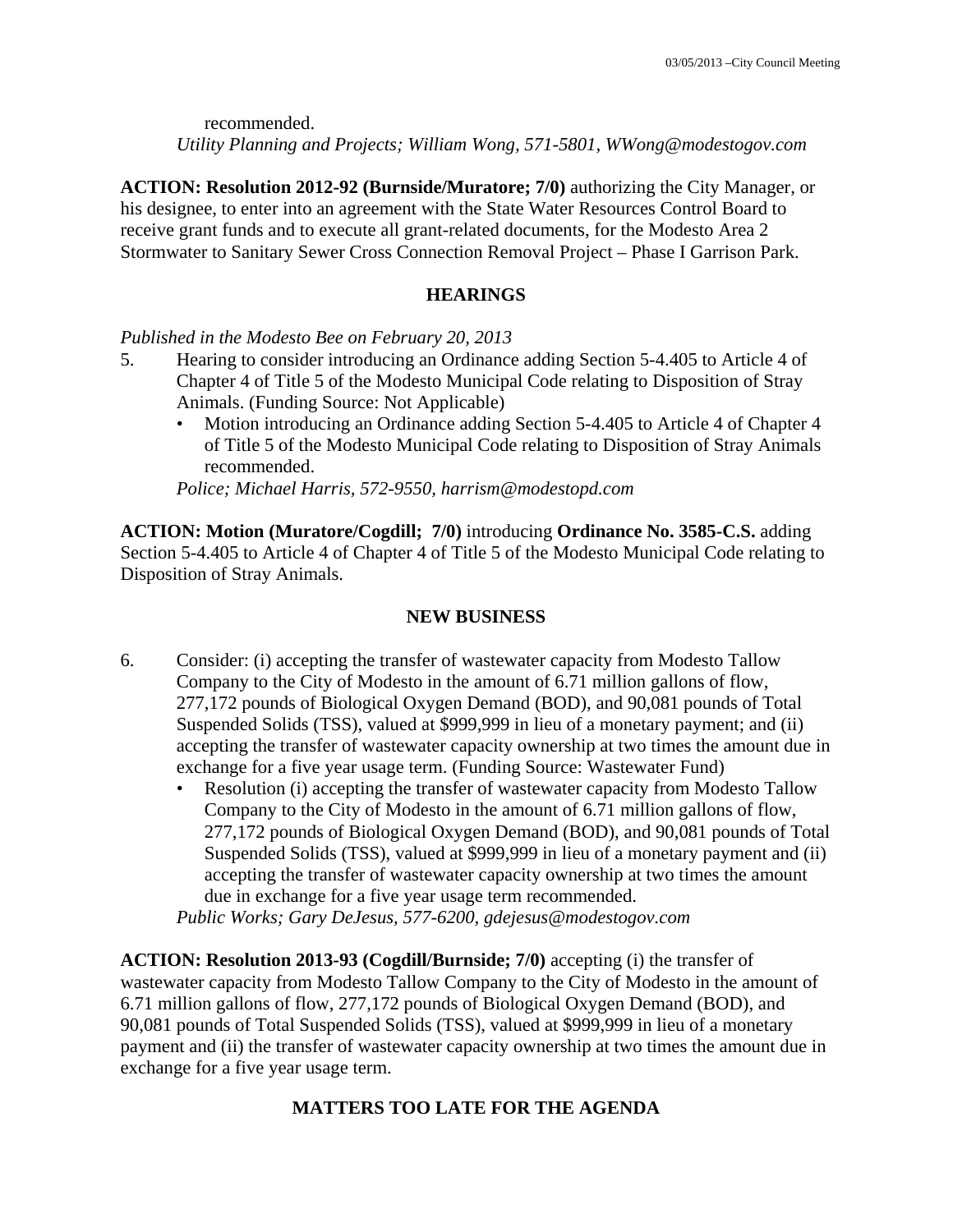None.

#### **ADJOURNMENT**

This meeting was adjourned at 7:30 p.m.

#### **CLOSED SESSION**

*All Closed Session Matters Heard Prior to Meeting*

# **CONFERENCE WITH LEGAL COUNSEL - ANTICIPATED LITIGATION**

Initiation of litigation pursuant to subdivision (c) of Section 54956.9 of the Government Code. One potential case.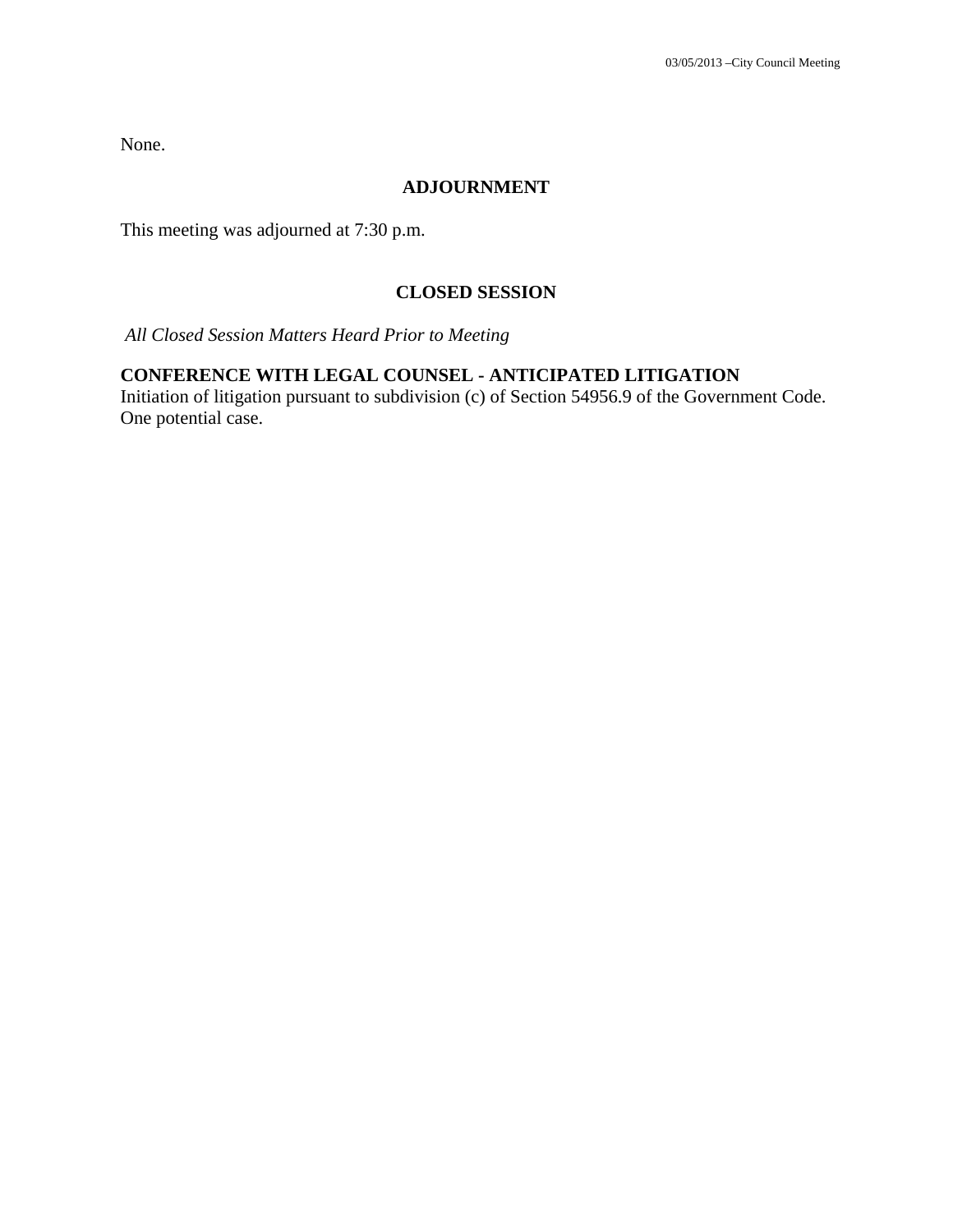## **MINUTES**

# City of Modesto **Special Economic Development Committee/ City Council Workshop Meeting**

## **Second Floor, Conference Room 2005 Tenth Street Place, 1010 10th Street Modesto, California**

#### **Monday, March 11, 2013 at 5:00 p.m.**

| Roll Call Present: | Councilmembers Burnside, Muratore (arrived at 5:07 pm) and Geer |
|--------------------|-----------------------------------------------------------------|
|                    | (alternate)                                                     |
| Absent:            | Councilmember Cogdill                                           |

#### **PUBLIC COMMENTS**

None.

#### **CONSENT ITEMS – ROLL CALL VOTE REQUIRED: Item 1**

#### **CONSENT**

An item may be removed from consent and discussed at the request of an audience member or Committee member.

#### *Removed from Consent*

- 1. Consider accepting a status report of development projects processed by the Community and Economic Development Department for February 2013. (Funding Source: Not Applicable)  *Community & Economic Development; Brent Sinclair, 577-5228, hbsinclair@modestogov.com*
- **ACTION:** Motion (Geer/Burnside; Muratore absent) accepting a status report of development projects processed by the Community and Economic Development Department for February 2013.

#### **NEW BUSINESS**

2. Consider approving: (i) a Sewer Advisory Measure (Measure M vote) relating to the extension of sewer service to the unincorporated area referred to as the "Airport Neighborhood" be scheduled for the November 5, 2013 election; (ii) a comprehensive Sewer Advisory Measure (Measure M vote) for all unincorporated "islands" within the Modesto City limits and not currently served by a sewer district, excluding "island" areas that previously received a Measure M vote, be consolidated with the November 4, 2014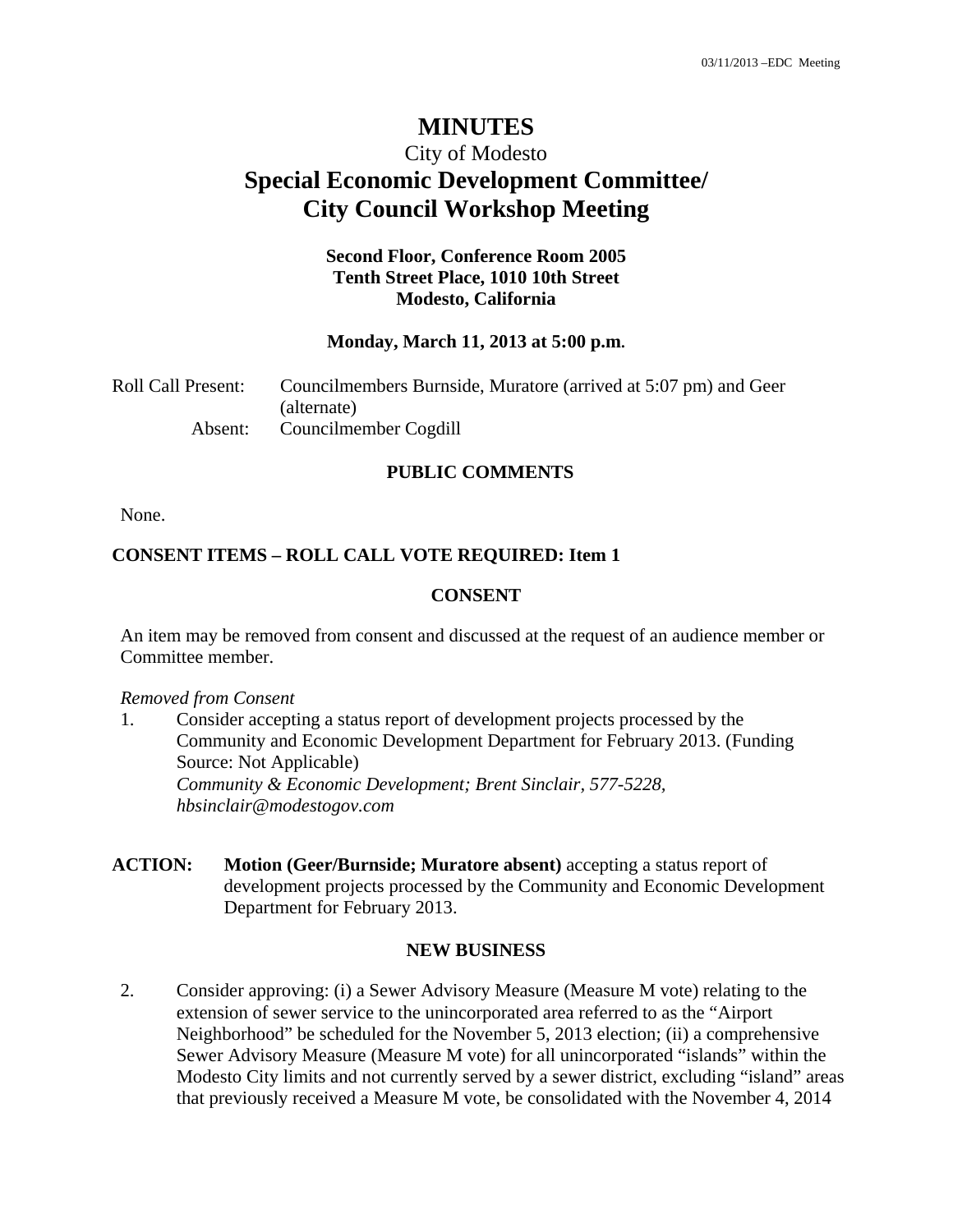election; (iii) that the Policy to implement Measure M be updated in 2014, commensurate with consideration of a comprehensive Measure M vote for the unincorporated island areas; and forwarding to Council for approval. (Funding Source: General Fund)  *Community & Economic Development; Patrick Kelly, 577-5268, pkelly@modestogov.com* 

- **ACTION: Motion (Muratore/Geer;unan.)** approving: (i) a Sewer Advisory Measure (Measure M vote) relating to the extension of sewer service to the unincorporated area referred to as the "Airport Neighborhood" be scheduled for the November 5, 2013 election; (ii) a comprehensive Sewer Advisory Measure (Measure M vote) for all unincorporated "islands" within the Modesto City limits and not currently served by a sewer district, excluding "island" areas that previously received a Measure M vote, be consolidated with the **November 3, 2015** election; (iii) that the Policy to implement Measure M be updated in 2014, commensurate with consideration of a comprehensive Measure M vote for the unincorporated island areas; and forwarding to Council for approval.
- 3. Consider: (i) accepting the Sutter Avenue Primary Treatment Facilities Layout Plan; (ii) authorizing a feasibility study to further evaluate the conclusions identified in the Sutter FLP; (iii) approving a transfer of \$200,000 from Wastewater Reserves to fund the feasibility study and forwarding to Council for approval. (Funding Source: Wastewater Fund)

 *Public Works; Gary DeJesus, 577-6200, gdejesus@modestogov.com* 

**ACTION: Motion (Geer/Muratore;unan.)** (i) accepting the Sutter Avenue Primary Treatment Facilities Layout Plan; (ii) authorizing a feasibility study to further evaluate the conclusions identified in the Sutter FLP; (iii) approving a transfer of \$200,000 from Wastewater Reserves to fund the feasibility study and forwarding to Council for approval.

#### **MATTERS TOO LATE FOR THE AGENDA**

None.

## **ADJOURNMENT**

This meeting adjourned at 5:55 p.m.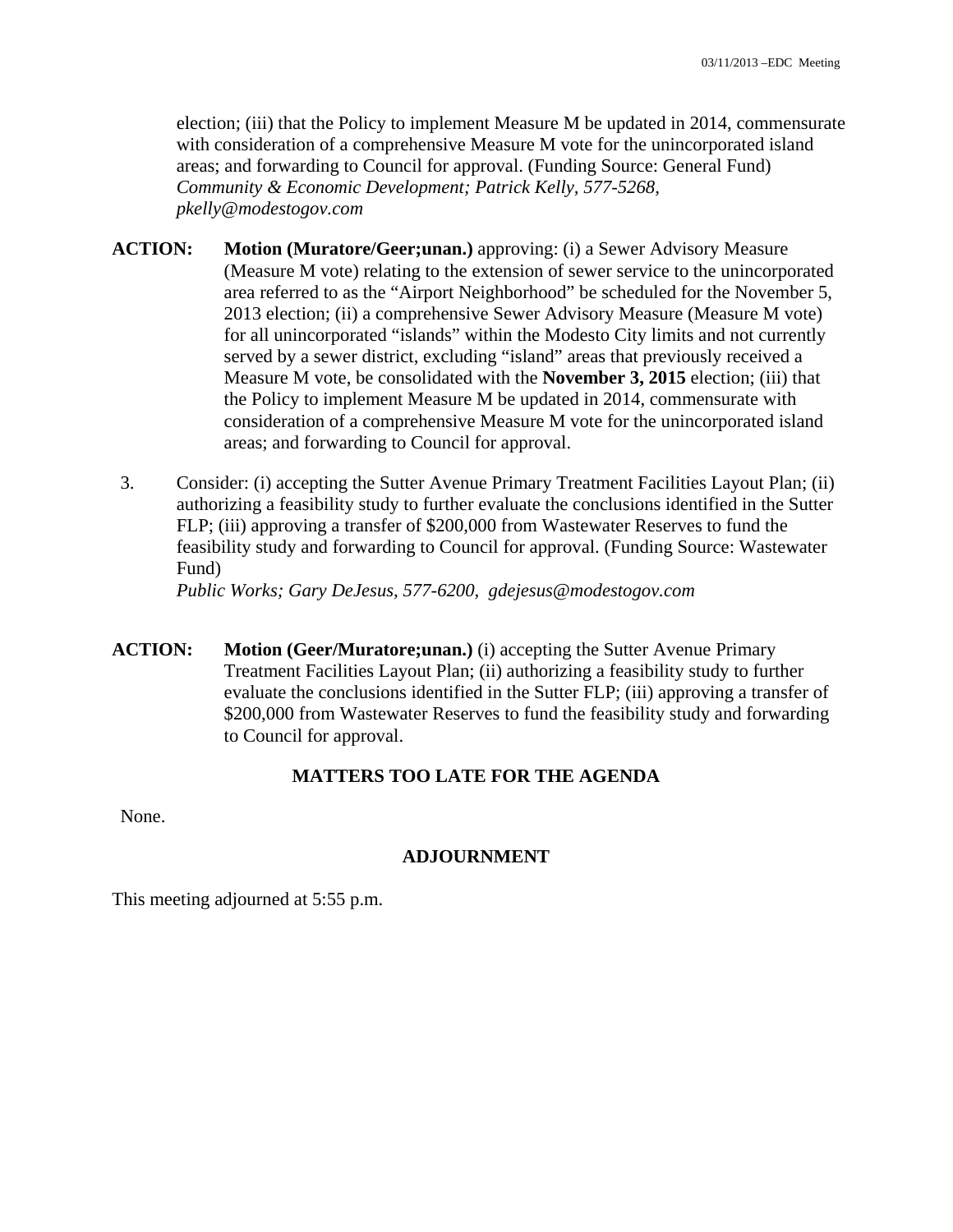# **MINUTES**

## City of Modesto  **CITY COUNCIL MEETING Chambers, Basement Level Tenth Street Place, 1010 10th Street Modesto, California Tuesday March 12, 2013, at 5:30 p.m.**

Roll Call – Present: Councilmembers Burnside, Cogdill, Geer, Gunderson, Lopez, Muratore, Mayor Marsh Absent: None

Pledge of Allegiance to the Flag

Invocation: Ken Sylvia, Youth for Christ

City Clerk's Announcements: Items 3 and 5 - Removed from Consent

Declaration of Conflicts of Interest: Muratore - Item 8

Reports from Closed Session: None

#### **ACKNOWLEDGEMENTS AND PRESENTATIONS**

1. Presentation by Tim Guerino, Turlock Gospel Mission, regarding Day Center. (Funding Source: Not Applicable)  *City Council; John Gunderson, 571-5597, jgunderson@modestogov.com* 

**ACTION:** Presentation was made by Tim Guerino, Turlock Gospel Mission, regarding a possible Day Center in Modesto.

## **PUBLIC COMMENT PERIOD**

- Vernon Price spoke regarding homeless and a possible Day Center in Modesto.
- Ray Pefferini spoke regarding trees in Modesto.
- Joan Rutschow spoke regarding State Water Resources Control Board and overregulation of farmers.
- Tony Madrigal spoke regarding Cesar Chavez event on April 6, 2013 at Maddux Youth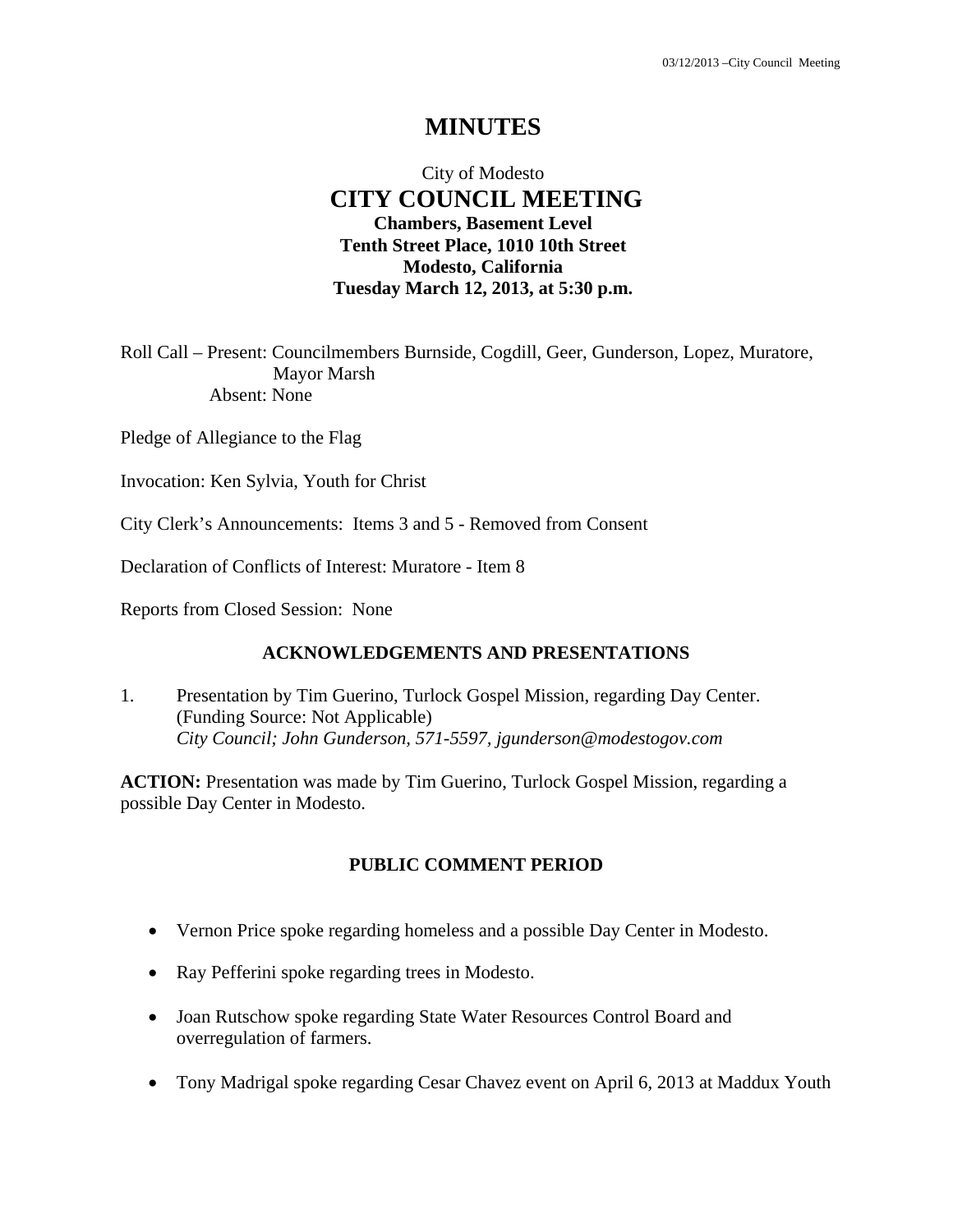Center, Love Modesto event in April and Project Prom.

- Debra Harper spoke regarding homeless and transportation issues in Modesto.
- Nannette Spyksma and another woman spoke regarding possible annexation in Salida.
- Emerson Drake spoke regarding Modesto Tallow item from last week's meeting and crime in Modesto.
- Kurt Abell spoke regarding drinking fountains and benches at Dryden Park; annual golf passes.
- Jim Bonetti spoke regarding well problems in Salida, possible annexation, and drinking fountains.

## **CONSENT ITEMS – ROLL CALL VOTE REQUIRED ACTION CONSENT ITEMS 2, 4, 6: (Lopez/Burnside;unan.) ACTION ITEM: 3: (Burnside/Cogdill;unan.) ACTION ITEM 5: (Burnside/Lopez;unan.)**

## **CONSENT ITEMS**

An item may be removed from consent and discussed at the request of an audience member or Councilmember.

Consent

- 2. Consider approving the minutes from the March 5, 2013 City Council meeting. (Funding Source: Not Applicable)
	- Motion approving the minutes from the March 5, 2013 City Council meeting recommended.

*City Clerk; Stephanie Lopez, 577-5396, slopez@modestogov.com* 

**ACTION: Motion (Lopez/Burnside; 7/0)** approving the minutes from the March 5, 2013 City Council meeting.

## *Removed from Consent*

- 3. Consider approving final adoption of Ordinance No. 3585-C.S. adding Section 5-4.405 to Article 4 of Chapter 4 of Title 5 of the Modesto Municipal Code relating to Disposition of Stray animals. (Funding Source: Not Applicable)
	- Motion approving final adoption of Ordinance 3585-C.S. adding Section 5-4.405 to Article 4 of Chapter 4 of Title 5 of the Modesto Municipal Code relating to Disposition of Stray animals recommended.

*City Clerk; Stephanie Lopez, 577-5397, slopez@modestogov.com* 

**ACTION: Motion (Burnside/Cogdill; 7/0)** approving final adoption of **Ordinance No. 3585-**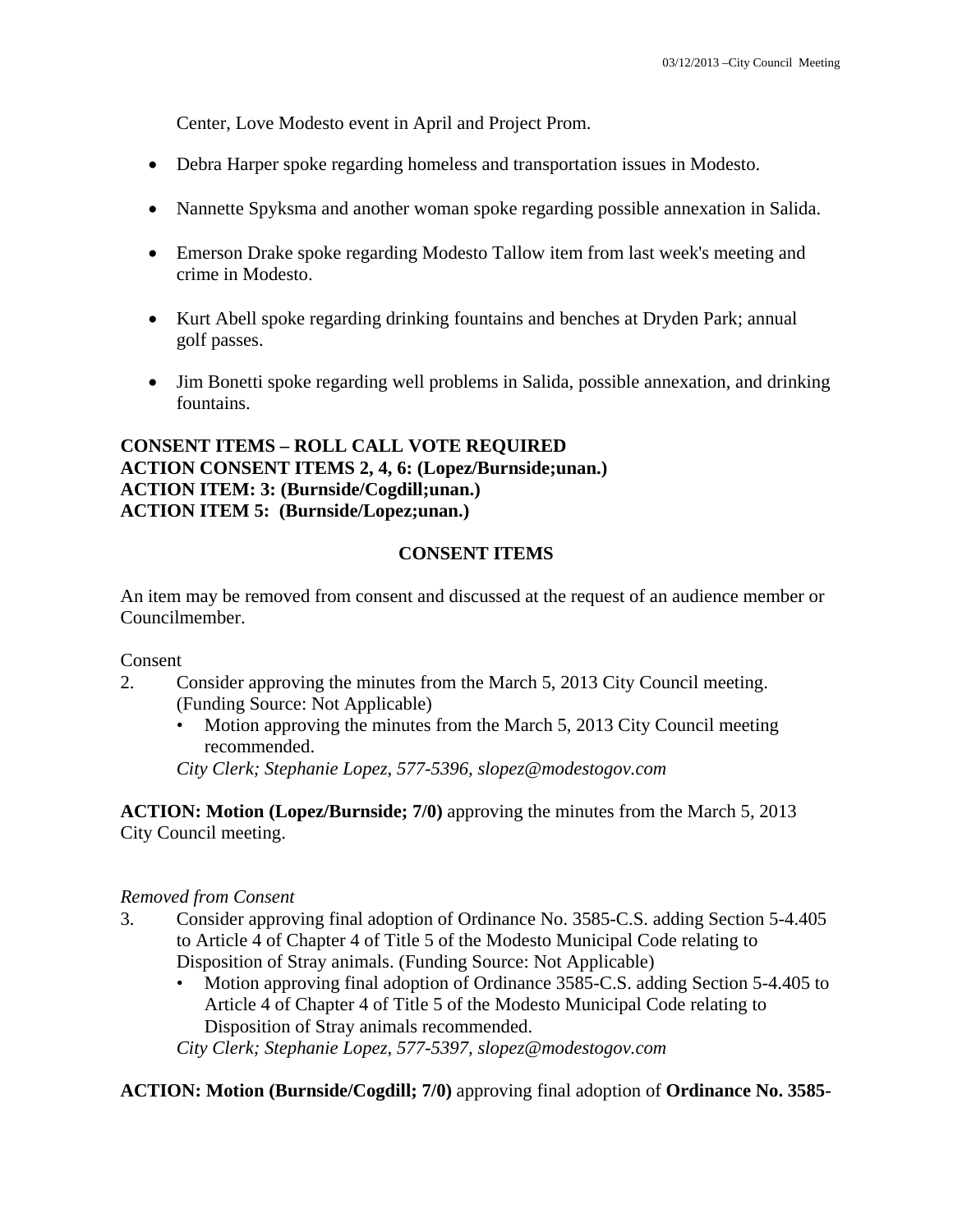**C.S.** adding Section 5-4.405 to Article 4 of Chapter 4 of Title 5 of the Modesto Municipal Code relating to Disposition of Stray animals.

## Consent

- 4. Consider authorizing submittal of a grant application to the State of California Department of Transportation, Division of Transportation Planning (Caltrans), in the amount of \$300,000 from the Community-Based Transportation Planning (CBTP) Grant Program, and committing a local match of approximately \$30,000 to devote to grant-eligible work. (Funding Source: Caltrans Community-Based Transportation Planning Grant Program; General Fund match of approximately \$30,000)
	- Resolution approving submittal of a grant application for the McHenry Avenue Corridor Study to the California Department of Transportation, in the amount of \$300,000 and authorizing the City Manager, or his designee, to execute all necessary grant documents recommended.

*Community & Economic Development; Brad Wall, 577-5273, bwall@modestogov.com* 

**ACTION: Resolution 2013-94 (Lopez/Burnside; 7/0)** approving submittal of a grant application for the McHenry Avenue Corridor Study to the California Department of Transportation, in the amount of \$300,000 and authorizing the City Manager, or his designee, to execute all necessary grant documents.

## *Removed from Consent*

5. Consider accepting the Economic Development Committee recommendation that the 2013 Urban Growth Review be deferred to 2015. (Funding Source: Not Applicable) Motion accepting staff's report and deferring the 2013 UGR to 2015 recommended. *Community & Economic Development; Brad Wall, 577-5273, bwall@modestogov.com* 

**ACTION: Motion (Burnside/Lopez; 7/0)** accepting staff's report and deferring the 2013 UGR to 2015.

#### Consent

- 6. Consider approving the Employment Development Department (EDD) application for elective coverage of disability insurance for employees represented by the Modesto Confidential and Management Association (MCMA); and authorize the City Manager, or designee, to take the necessary administrative action to implement the agreement. (Funding Source: Not Applicable)
	- Resolution approving the Employment Development Department (EDD) application for elective coverage of disability insurance for employees represented by the Modesto Confidential and Management Association (MCMA); and authorize the City Manager, or designee, to take the necessary administrative action to implement the agreement recommended.

*Human Resources; Joseph Lopez, 571-5126, joelopez@modestogov.com* 

**ACTION: Resolution 2013-95 (Lopez/Burnside; 7/0)** approving the Employment Development Department (EDD) application for elective coverage of disability insurance for employees represented by the Modesto Confidential and Management Association (MCMA);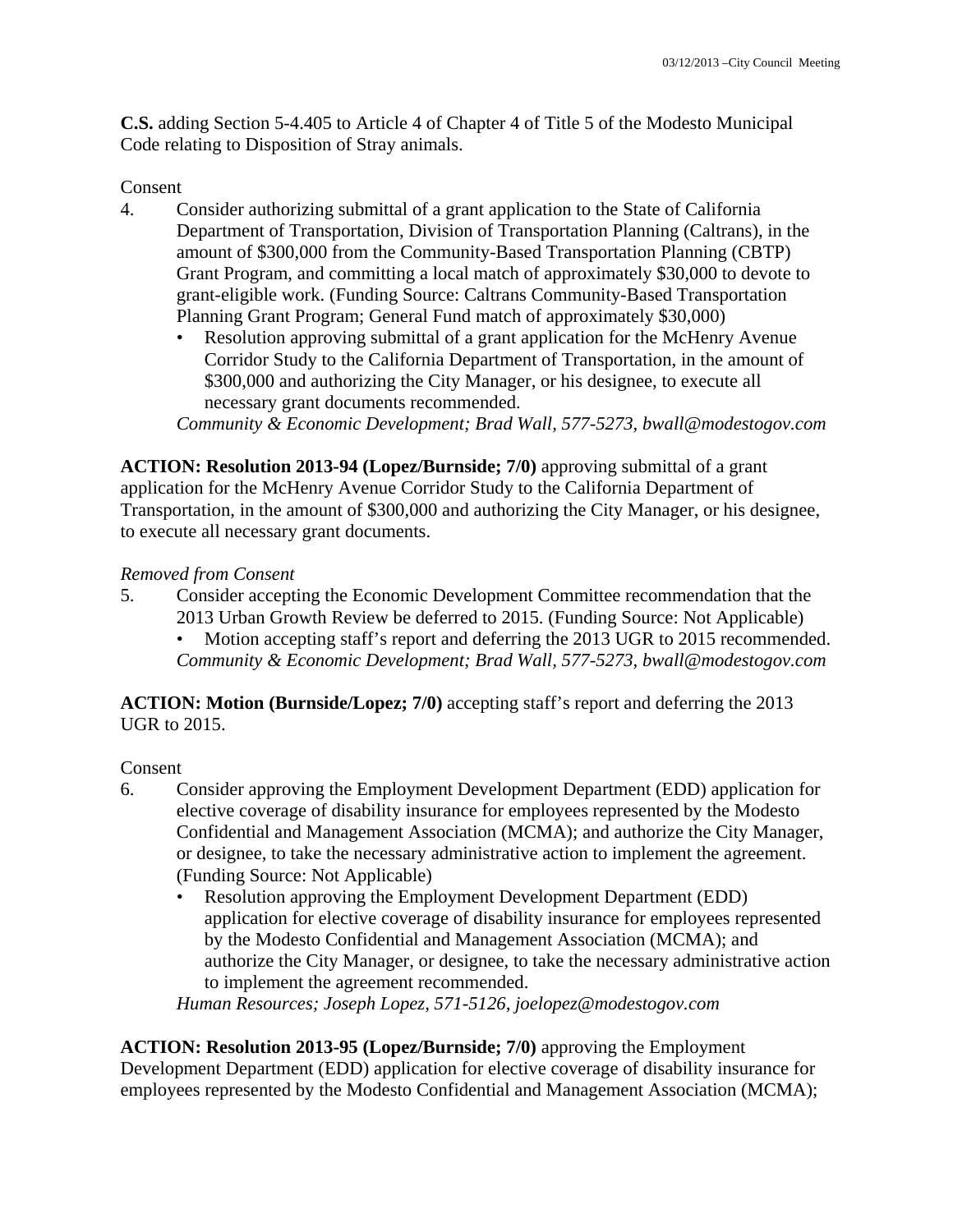and authorize the City Manager, or designee, to take the necessary administrative action to implement the agreement.

## **COUNCIL COMMENTS & REPORTS**

None.

## **CITY MANAGER COMMENTS & REPORTS**

City Manager Nyhoff announced workshops regarding General Plan Amendments: March 18, 6:00 p.m. at Petersen Event Center, 720 12th St; April 15, 2013 at 6:00 p.m. at Davis High School little theater, 1200 W. Rumble Road; and June 3, 2013 at 6:00 p.m. at the King-Kennedy Memorial Center, 601 Martin Luther King Drive.

## **HEARINGS**

## *Published in the Modesto Bee on February 23, 2013*

- 7. Hearing to consider approving changes to various Airport Rates and Fees for specific activities and services at the Modesto City-County Airport, effective April 1, 2013. (Funding Source: Airport Revenue)
	- Resolution approving changes to various Airport Rates and Fees for specific activities and services at the Modesto City-County Airport, and rescinding Council Resolution No. 2009-434 recommended.

*Public Works; Jerome Thiele, 577-5319, jthiele@modestogov.com* 

**ACTION: Resolution 2013-96 (Lopez/Geer; 7/0)** approving changes to various Airport Rates and Fees for specific activities and services at the Modesto City-County Airport, and rescinding Council Resolution No. 2009-434.

*Published in the Modesto Bee on March 1, 2013 – Councilmember Muratore absent due to conflict of interest* 

- 8. Hearing to consider approving a Capital Facilities Fees (CFF) Exemption/Deferral between the City of Modesto and Satellite Affordable Housing Associates, for the Tower Park Senior Housing development, a 50-unit affordable rental senior housing project located at 17th and G Streets in Modesto. (Funding Source: Capital Facility Fees (CFF))
	- Resolution approving a Capital Facilities Fees (CFF) Exemption/Deferral between the City of Modesto and Satellite Affordable Housing Associates, for the Tower Park Senior Housing development located at 17th and G Streets in Modesto, and authorizing staff to finalize the provisions of the Capital Facilities Exemption Agreement recommended.

*Parks, Recreation & Neighborhoods; Carol Averell, 577-5310, caverell@modestogov.com,* 

**ACTION: Resolution 2013-97 (Burnside/Lopez; 6/0; Muratore absent due to conflict of interest)** approving Capital Facilities Fees (CFF) **Exemptions (for all 50 units)** between the City of Modesto and Satellite Affordable Housing Associates, for the Tower Park Senior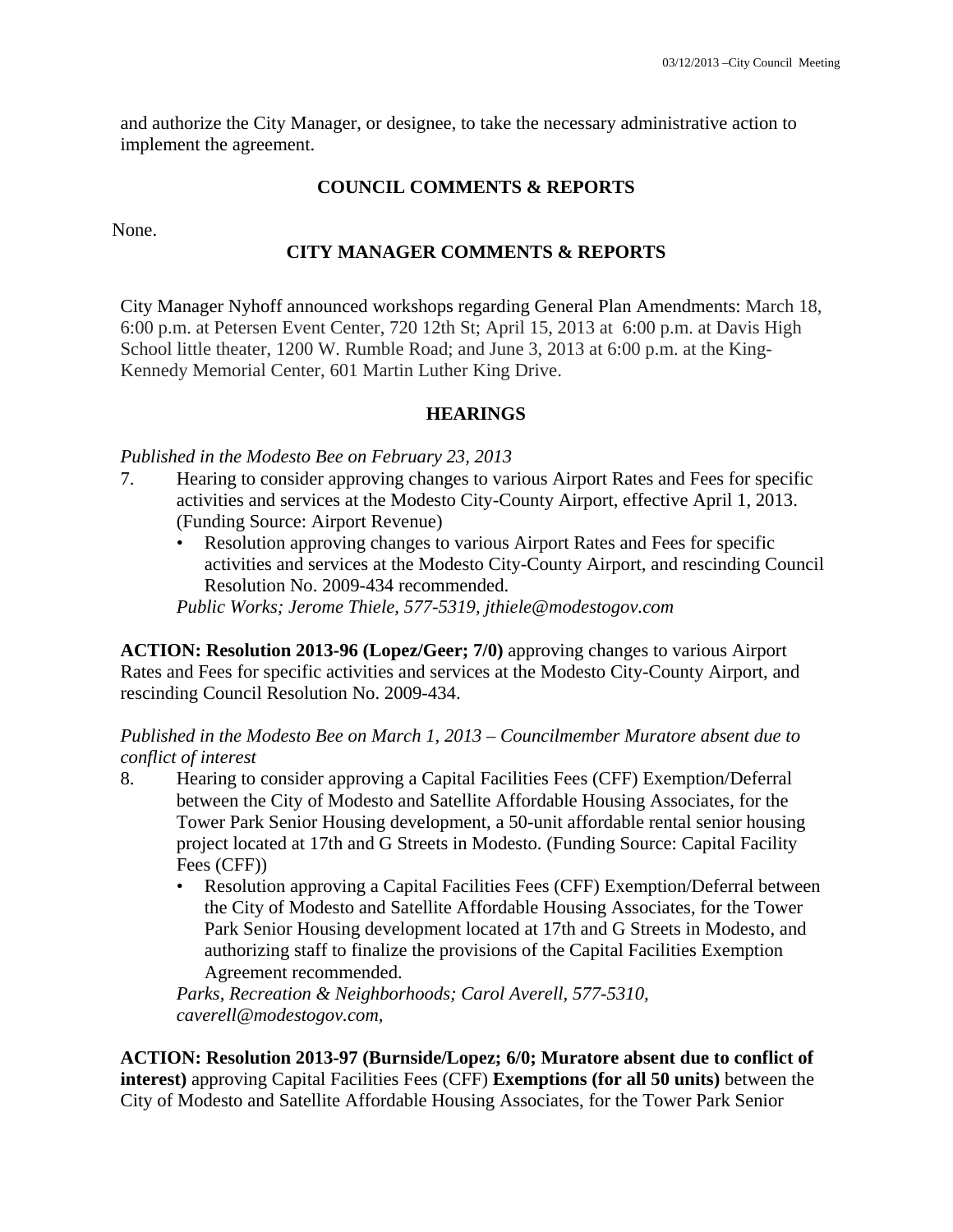Housing development located at 17th and G Streets in Modesto, and authorizing staff to finalize the provisions of the Capital Facilities Exemption Agreement.

## **NEW BUSINESS**

- 9. Consider authorizing the Mayor to sign letter opposing Proposition 7 as drafted related to Prevailing Wages for projects using state funds, and requesting a clarification as to what projects the proposed bill would apply. (Funding Source: Not Applicable)
	- Motion authorizing the Mayor to sign letter opposing Proposition 7 as drafted related to Prevailing Wages for projects using state funds, and requesting a clarification as to what projects the proposed bill would apply recommended. *City Manager; Greg Nyhoff, 577-5224, gnyhoff@modestogov.com*

**ACTION: Motion (Gunderson/Burnside; 7/0) authorizing the Mayor to sign letter to Senator Darrell Steinberg opposing Senate Bill 7.** 

## **MATTERS TOO LATE FOR THE AGENDA**

None.

## **ADJOURNMENT**

This meeting was adjourned at 7:40 p.m.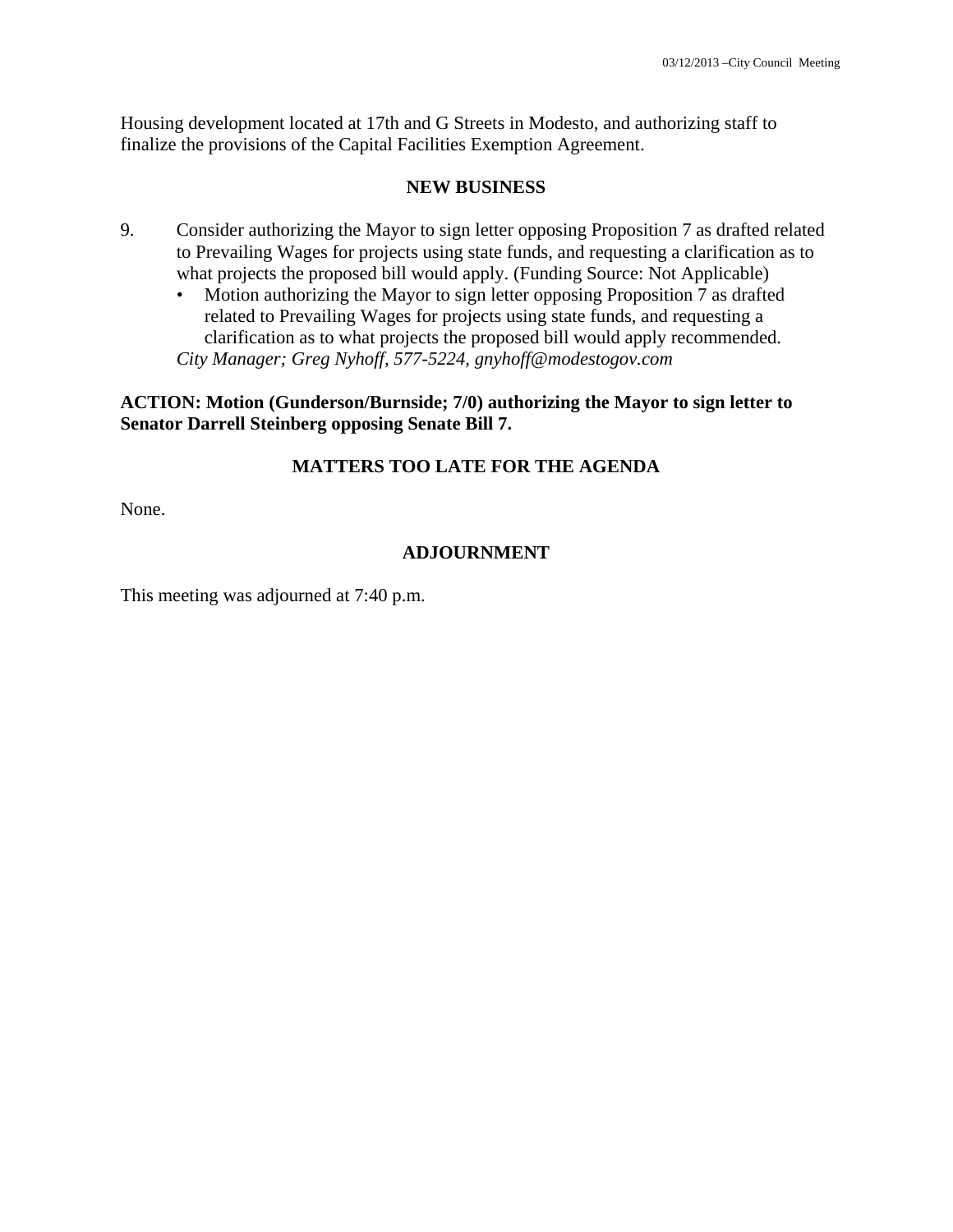# **MINUTES City of Modesto SPECIAL AUDIT COMMITTEE / COUNCIL WORKSHOP**

#### **Second Floor, Room 2005 Tenth Street Place, 1010 10th Street Modesto, California Thursday, March 14, 2013, at 10:00 a.m.**

Roll Call Present: Mayor Marsh, Councilmembers Muratore (left meeting at 10:55 a.m.) and Geer Absent: None

#### **PUBLIC COMMENTS**

None.

#### **UNFINISHED BUSINESS**

- 1. Consider accepting Moss Adams, LLP Internal Audit Status Report as of March 7, 2013. (Funding Source: Not Applicable)  *City Auditor; Tom Krippaehne, (206) 302-6409, Tom.Krippaehne@mossadams.com*
- **ACTION: Motion (Geer/Mayor Marsh; Muratore absent)** accepting Moss Adams, LLP Internal Audit Status Report as of March 7, 2013 and returning for a Council workshop the week of May 21, 2013 to follow-up on recommendations.

#### **NEW BUSINESS**

- 2. Consider accepting the City's Fiscal Year 2011-2012 City of Modesto and Stanislaus Drug Enforcement Agency Single Audit reports and forwarding to Council for approval. (Funding Source: Not Applicable)  *Finance; DeAnna Espinoza, 577-5387, daespinoza@modestogov.com*
- **ACTION: Motion (Muratore/Geer;unan.)** accepting the City's Fiscal Year 2011-2012 City of Modesto and Stanislaus Drug Enforcement Agency Single Audit reports and forwarding to Council for approval.
- 3. Consider accepting the California Department of Finance Office of State Audits and Evaluations audit of the City of Modesto's grants 40719-02 and R81609-0 issued by the California Natural Resources Agency and forwarding to Council for approval. (Funding Source: Not Applicable)  *Parks, Recreation & Neighborhoods; Loren Holt, 571-5573, lholt@modestogov.com*
- **ACTION:** Motion (Muratore/Geer; Muratore absent) accepting the California Department of Finance – Office of State Audits and Evaluations audit of the City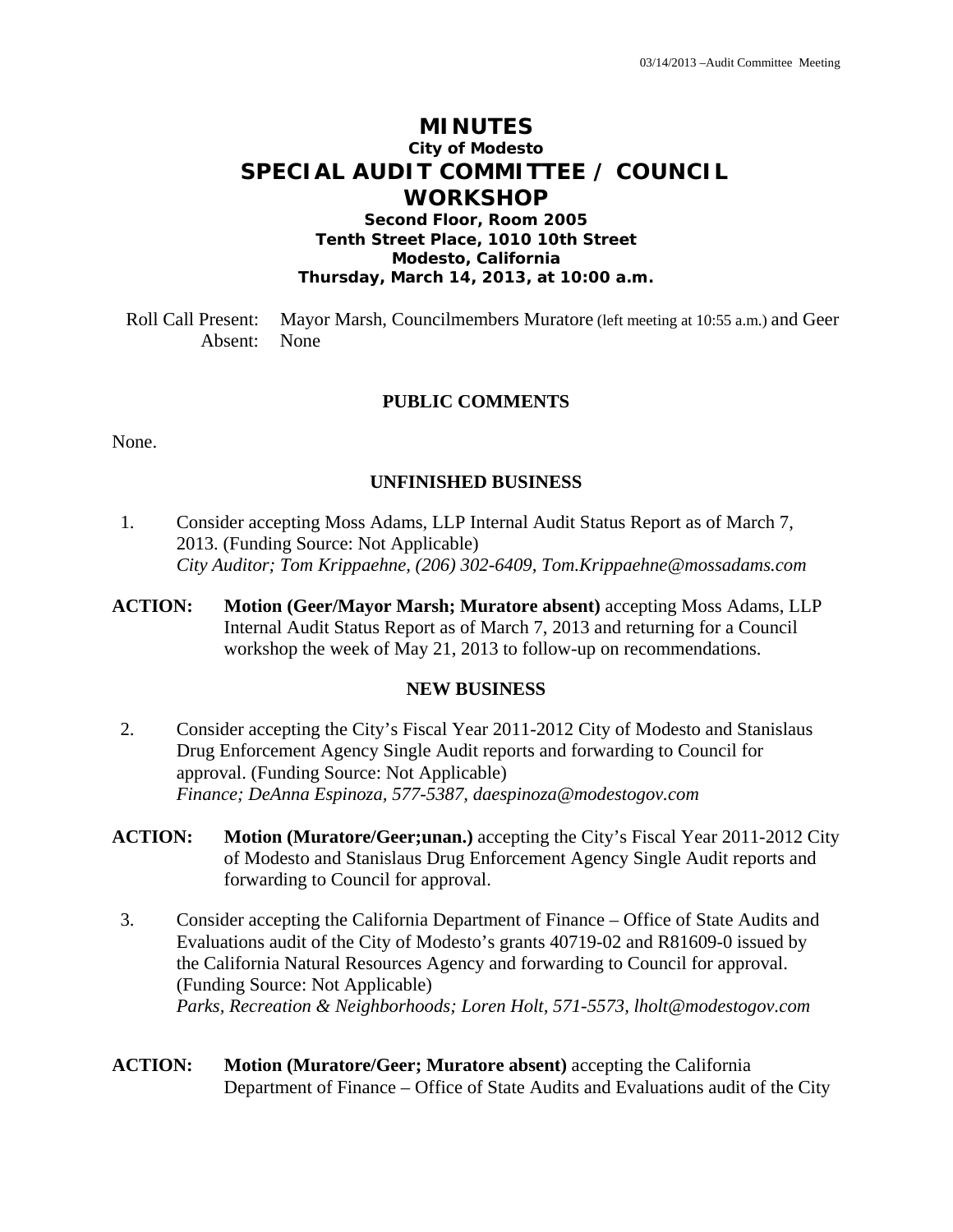of Modesto's grants 40719-02 and R81609-0 issued by the California Natural Resources Agency and forwarding to Council for approval.

# **MATTERS TOO LATE FOR THE AGENDA**

None

## **ADJOURNMENT**

This meeting adjourned at 11:25 a.m.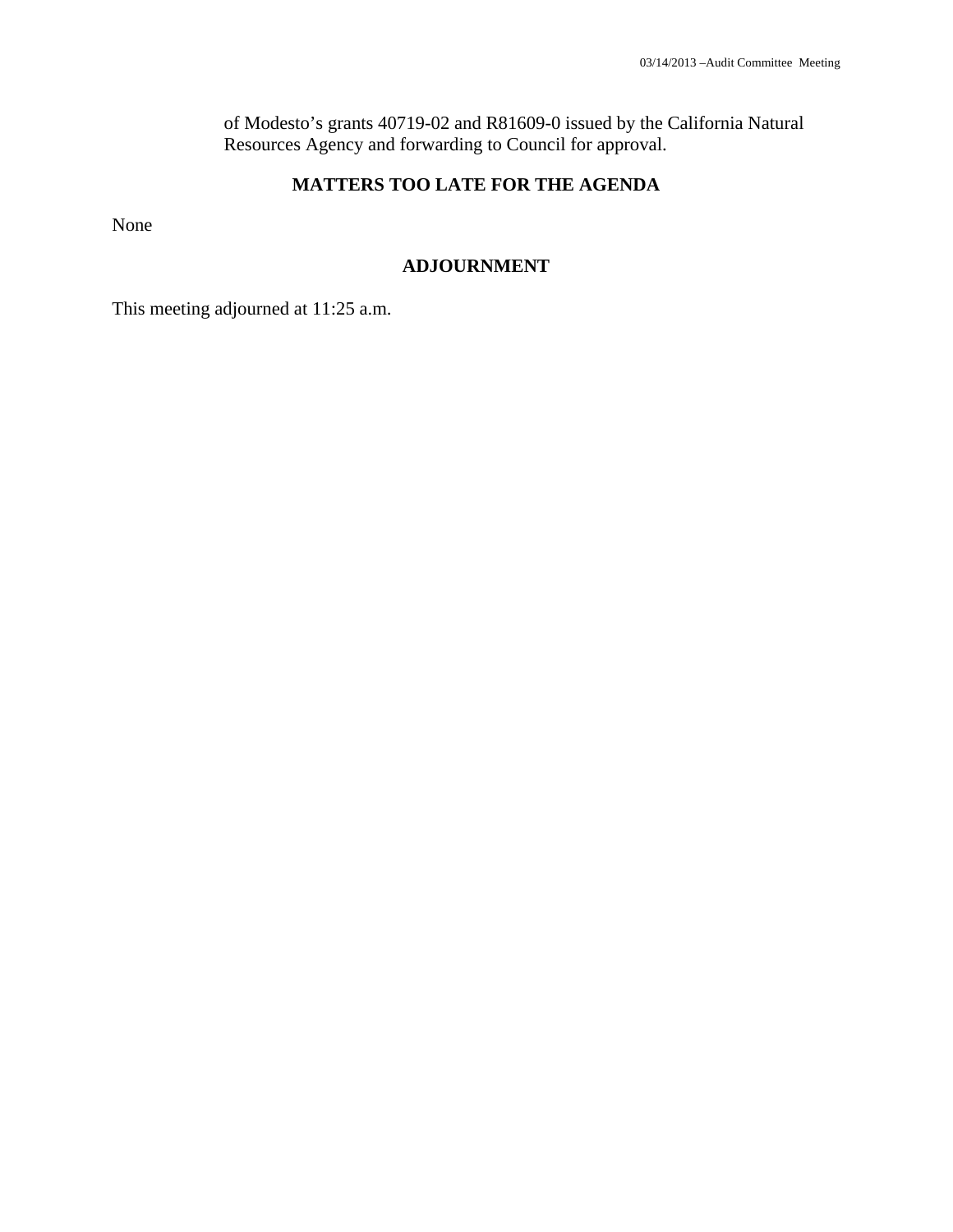# **MINUTES City of Modesto FINANCE COMMITTEE / COUNCIL WORKSHOP**

## **Second Floor, Room 2005 1010 10th Street Modesto, California Monday, March 25, 2013, at 5:00 p.m.**

Roll Call - Present: Councilmembers Dave Cogdill, Jr. and Stephanie Burnside Absent: Councilmember Dave Lopez Also Present: Councilmember Dave Geer (alternate)

#### **PUBLIC COMMENTS**

Emerson Drake spoke regarding golf packages available in the Modesto area.

#### **CONSENT**

An item may be removed from consent and discussed at the request of an audience member or Committee member.

#### **CONSENT ITEMS – ROLL CALL VOTE REQUIRED: Items 1 and 2**

Consent

- 1. Consider approving the monthly budget adjustment report for March 2013 and forwarding to Council for approval. (Funding Source: Various Funds)  *Finance; Terri Swearingen, 577-5378, tswearingen@modestogov.com*
- **ACTION: Motion (Geer/Burnside;unan.)** approving the monthly budget adjustment report for March 2013 and forwarding to Council for approval.

#### Consent

- 2. Consider approving Transit Title VI program ensuring the equitable distribution of transit services and forwarding to Council for approval. *Public Works; Fred Cavanah, 577-5298, fcavanah@modestogov.com*
- **ACTION: Motion (Geer/Burnside;unan.)** approving Transit Title VI program ensuring the equitable distribution of transit services and forwarding to Council for approval.

#### **MATTERS TOO LATE FOR THE AGENDA**

None.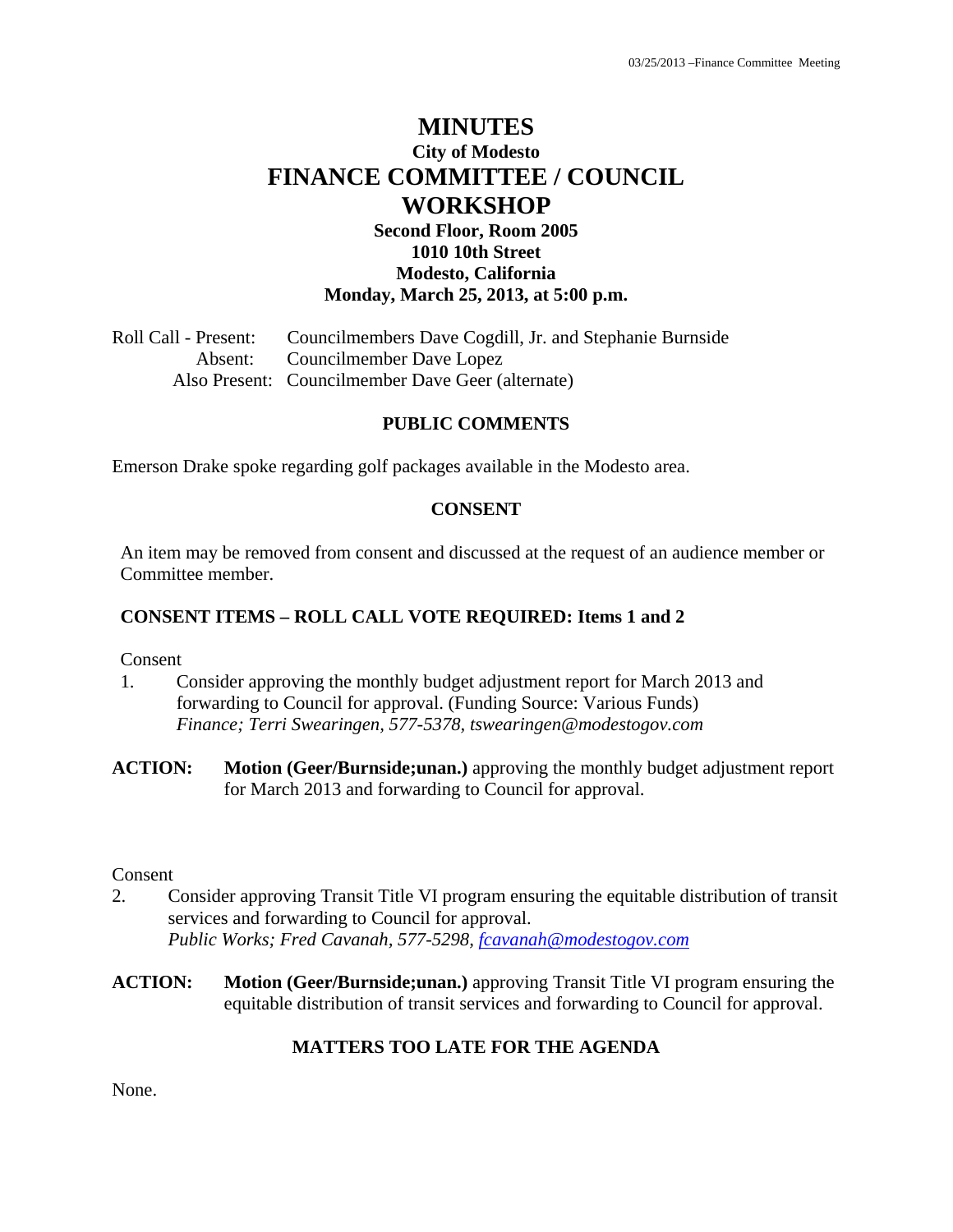## **ADJOURNMENT**

This meeting adjourned at 5:05 p.m.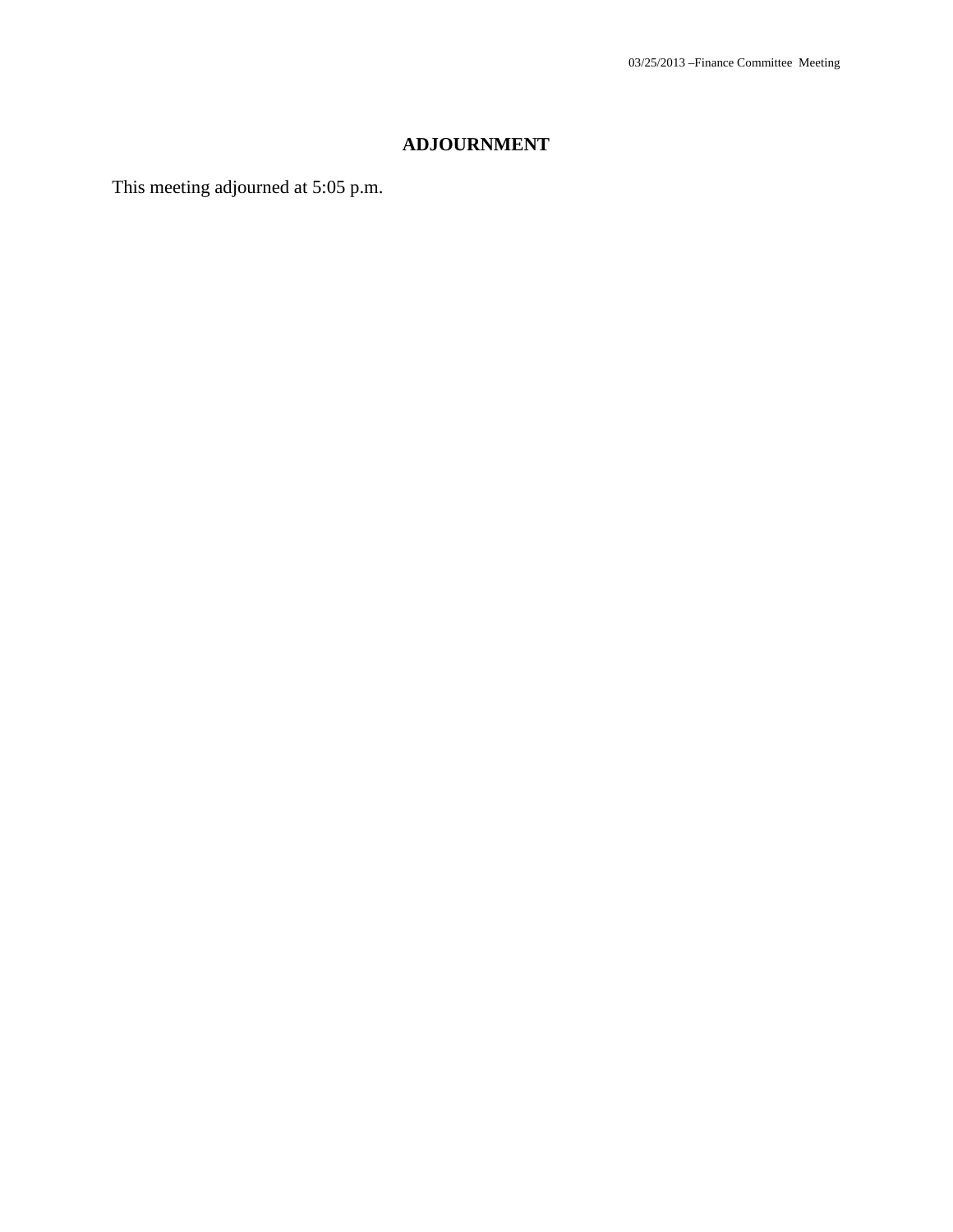# **MINUTES**

## City of Modesto  **CITY COUNCIL MEETING Chambers, Basement Level Tenth Street Place, 1010 10th Street Modesto, California Tuesday March 26, 2013, at 5:30 p.m.**

Roll Call – Present: Councilmembers Burnside, Cogdill, Geer, Gunderson, Lopez, Muratore, Mayor Marsh Absent: None

Pledge of Allegiance to the Flag

Invocation: Jim Applegate, Redeemer Church

City Clerk's Announcements - None

Declaration of Conflicts of Interest: Item 16 – Muratore Item 6 – Burnside, Cogdill, Muratore

Reports from Closed Session: City Attorney Wood reported on Closed Session matters

#### **ACKNOWLEDGEMENTS AND PRESENTATIONS**

1. Presentation by the Modesto Nuts regarding their upcoming season and Opening Day on April 4, 2013. (Funding Source: Not Applicable)  *City Clerk; Stephanie Lopez, 577-5396, slopez@modestogov.com* 

**ACTION:** Presentation was made by Mike Gorassi, Modesto Nuts, regarding their upcoming season and Opening Day on April 4, 2013.

2. Presentation of Proclamation declaring April 26, 2012 as Arbor Day in the City of Modesto (Funding Source: Not Applicable)  *City Council; Kathy Espinoza, 571-5597, kespinoza@modestogov.com* 

**ACTION:** Mayor Marsh presented a proclamation declaring April 26, 2012 as Arbor Day in the City of Modesto.

3. Presentation of Certificates of Recognition for the City of Modesto's Industrial Pretreatment Program. (Funding Source: Not Applicable)  *Public Works; Gary DeJesus, 577-6255, gdejesus@modestogov.com*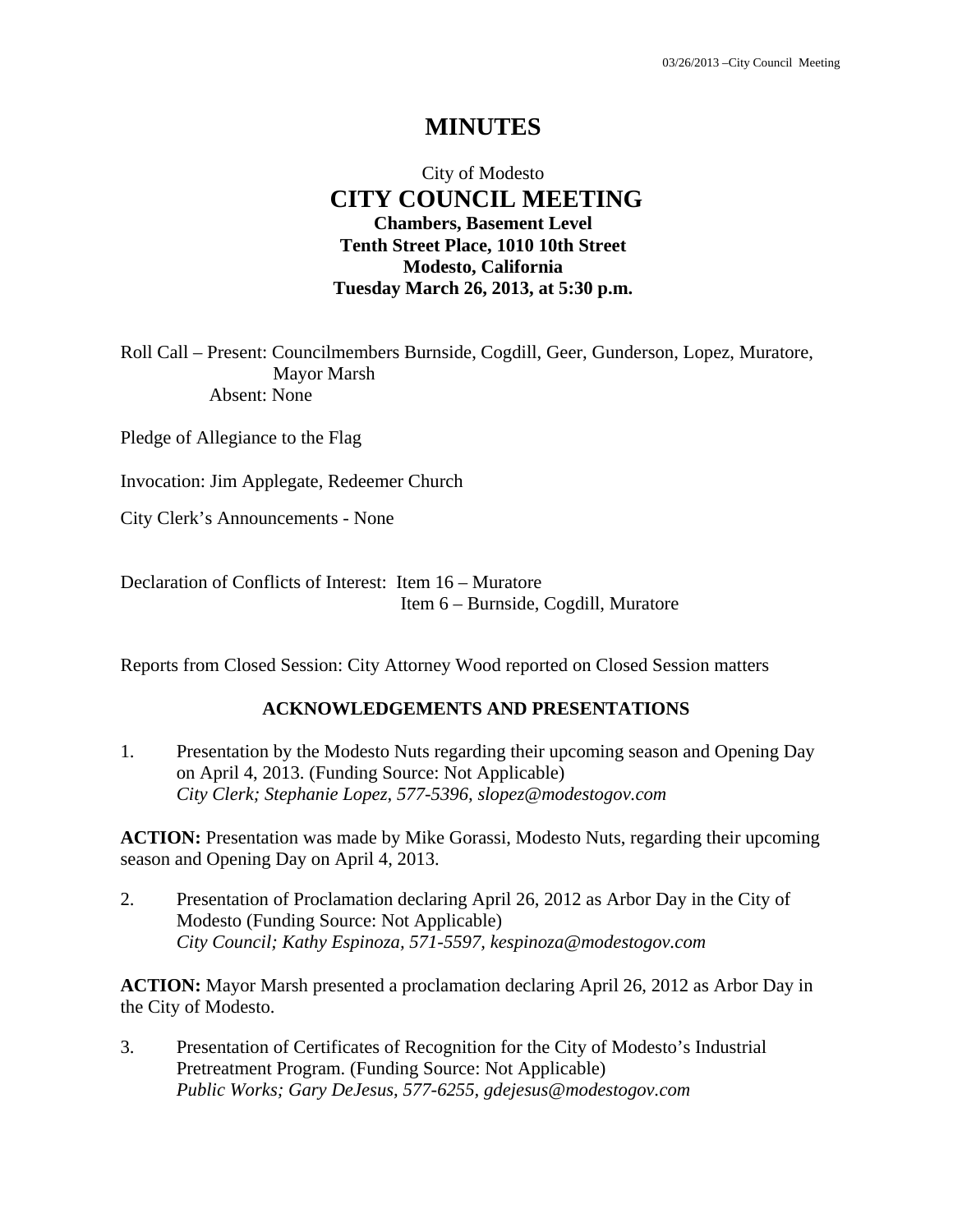**ACTION:** Presentation of Certificates of Recognition for the City of Modesto's Industrial Pretreatment Program: E&J Gallo Winery, Foam Fabricators, Georgia Pacific, International Paper Riverside, and Newly Weds Foods.

## **PUBLIC COMMENT PERIOD**

- Jenny Kenoyer spoke regarding the possible closure of Miller's Place in Modesto.
- Vernon Price spoke regarding homeless in Modesto and Assembly Bill 5 Homeless Bill of Rights; property at 8th and I Streets.
- Tony Madrigal announced April 6, 2013 Cesar Chavez Family Day.
- Kurt Abell spoke regarding golf in Modesto.
- Emerson Drake spoke regarding Modesto Irrigation District, water issues and General Plan Amendment meetings.

## **CONSENT ITEMS – ROLL CALL VOTE REQUIRED**

**ACTION CONSENT ITEMS 4-5, 7-15; 17-20: (Lopez/Muratore;unan.) ACTION CONSENT ITEM 6: (Lopez/Gunderson; unan.; Burnside, Cogdill, Muratore absent due to conflict of interest)** 

**ACTION CONSENT ITEM 16: (Lopez/Gunderson; unan.; Muratore absent due to conflict of interest)** 

## **CONSENT ITEMS**

An item may be removed from consent and discussed at the request of an audience member or Councilmember.

Consent

- 4. Consider approving the minutes from the March 12, 2013 City Council meeting. (Funding Source: Not Applicable)
	- Motion approving the minutes from the March 12, 2013 City Council meeting recommended.

*City Clerk; Stephanie Lopez, 577-5396, slopez@modestogov.com* 

**ACTION: Motion (Lopez/Muratore; 7/0)** approving the minutes from the March 12, 2013 City Council meeting.

Consent

5. Consider requesting from the Stanislaus County Board of Supervisors to Consolidate the City of Modesto General Municipal Election to be held on November 5, 2013,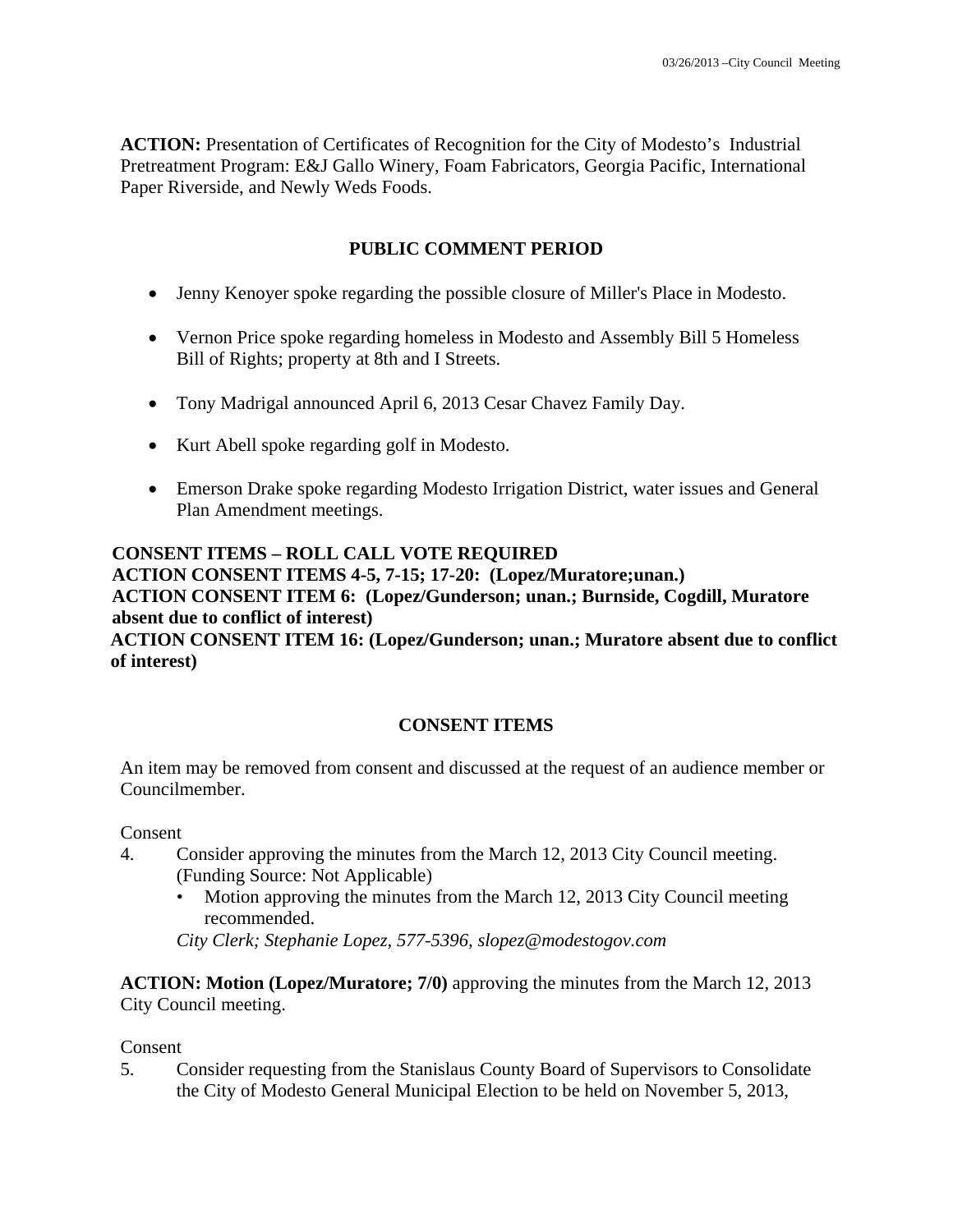requesting the services of the Registrar of Voters, Elections Division of the County of Stanislaus to Conduct the Election on behalf of the City of Modesto and the Modesto City Schools Board. (Funding Source: Elections Fund)

• Resolution of the City of Modesto requesting from the Stanislaus County Board of Supervisors to Consolidate the City of Modesto General Municipal Election to be held on November 5, 2013, requesting the services of the Registrar of Voters, Elections Division of the County of Stanislaus to Conduct the Election on behalf of the City of Modesto and the Modesto City Schools Board recommended. *City Clerk; Stephanie Lopez, 577-5396, slopez@modestogov.com* 

**ACTION: Resolution 2013-98 (Lopez/Muratore; 7/0)** of the City of Modesto requesting from the Stanislaus County Board of Supervisors to Consolidate the City of Modesto General Municipal Election to be held on November 5, 2013, requesting the services of the Registrar of Voters, Elections Division of the County of Stanislaus to Conduct the Election on behalf of the City of Modesto and the Modesto City Schools Board.

Consent- *Councilmembers Burnside, Cogdill, Muratore absent due to conflict of interest* 

- 6. Consider approving one (1) Quitclaim Deed conveying 6,455 square feet of excess land at Beech and Franklin Streets in Modesto to John Robert Christiansen; Ray Wade Christiansen, Trustee of the Ray W. Christiansen Trust established under the Christiansen 2007 Revocable Trust U/I/D June 5, 2007. (Funding Source: Not Applicable)
	- Resolution approving (1) Quitclaim Deed conveying excess land to John Robert Christiansen; Ray Wade Christiansen, Trustee of the Ray W. Christiansen Trust established under the Christiansen 2007 Revocable Trust U/I/D June 5, 2007; David T. Bradford, Trustee of the David T. Bradford Exempt Trust as set forth in the Marion T. Bradford Survivor's Trust U/I/D January 2, 1990; John S. Bradford, Trustee of the John S. Bradford Irrevocable Trust as set forth in the C & M Bradford Irrevocable Trust U/I/D March 20, 1998; John S. Bradford, Trustee of the John S. Bradford Exempt Trust as set forth in Marion T. Bradford Survivor's Trust U/I/D January 2, 1990; and (2) Assignment and Assumption of Sign Location Lease to John Robert Christiansen; Ray Wade Christiansen, Trustee of the Ray W. Christiansen Trust as established under the Christiansen 2007 Revocable Trust U/I/D June 5, 2007; David T. Bradford, Trustee of the David T. Bradford Exempt Trust as set forth in the Marion T. Bradford Survivor's Trust U/I/D January 2, 1990; John S. Bradford, Trustee of the John S. Bradford Irrevocable Trust as set forth in the C & M Bradford Irrevocable Trust U/I/D March 20, 1998; and John S. Bradford, Trustee of the John S. Bradford Exempt Trust as set forth in the Marion T. Bradford Survivor's Trust U/I/D January 2, 1990; and authorizing City Manager, or his designee, to execute the documents recommended.

*City Attorney; Richard Evans, 571-5159, revans@modestogov.com* 

**ACTION: Resolution 2013-99 (Lopez/Gunderson; 5/0; Burnside, Cogdill, Muratore** 

**absent due to conflict of interest)** approving (1) Quitclaim Deed conveying excess land to John Robert Christiansen; Ray Wade Christiansen, Trustee of the Ray W. Christiansen Trust established under the Christiansen 2007 Revocable Trust U/I/D June 5, 2007; David T. Bradford, Trustee of the David T. Bradford Exempt Trust as set forth in the Marion T.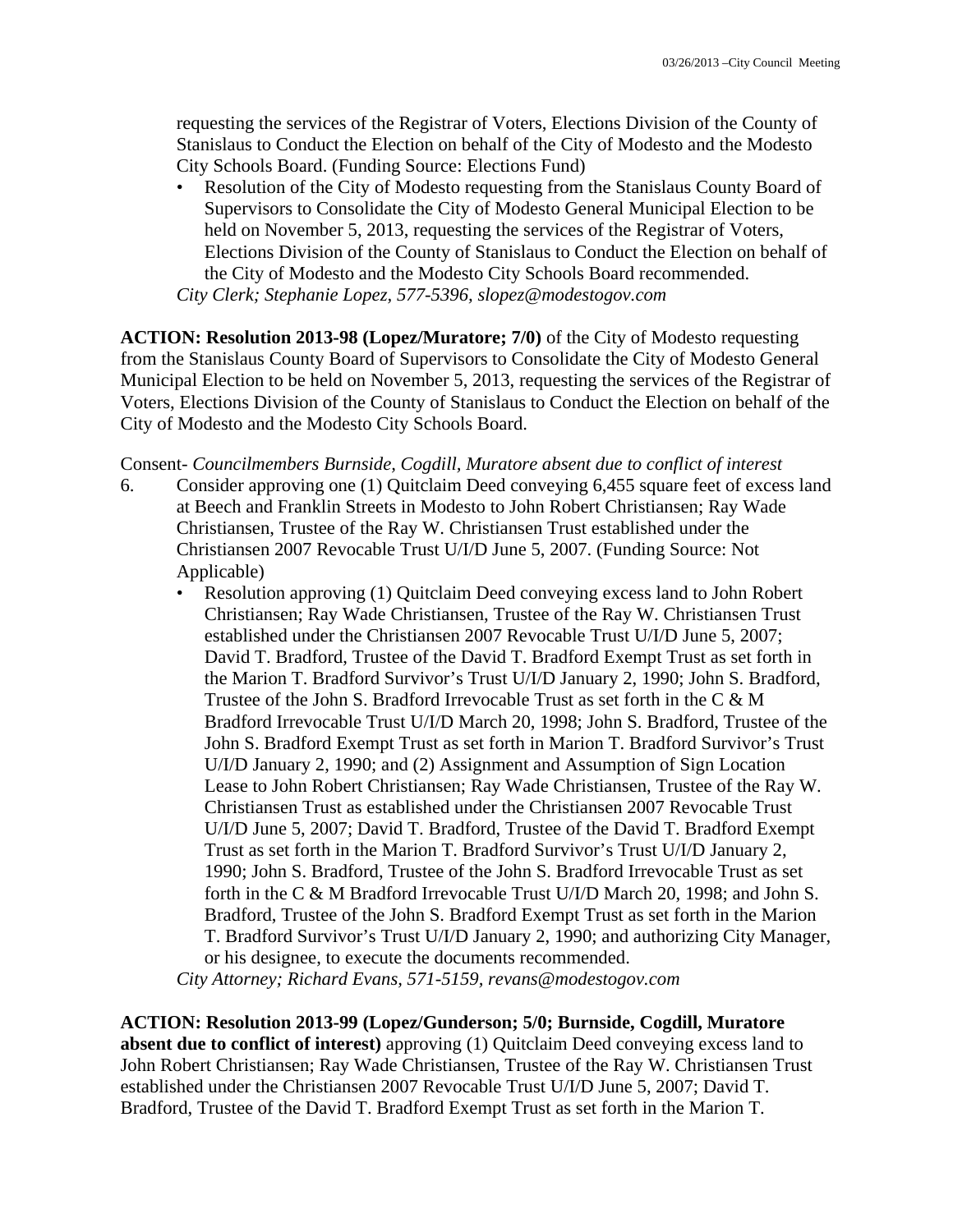Bradford Survivor's Trust U/I/D January 2, 1990; John S. Bradford, Trustee of the John S. Bradford Irrevocable Trust as set forth in the C & M Bradford Irrevocable Trust U/I/D March 20, 1998; John S. Bradford, Trustee of the John S. Bradford Exempt Trust as set forth in Marion T. Bradford Survivor's Trust U/I/D January 2, 1990; and (2) Assignment and Assumption of Sign Location Lease to John Robert Christiansen; Ray Wade Christiansen, Trustee of the Ray W. Christiansen Trust as established under the Christiansen 2007 Revocable Trust U/I/D June 5, 2007; David T. Bradford, Trustee of the David T. Bradford Exempt Trust as set forth in the Marion T. Bradford Survivor's Trust U/I/D January 2, 1990; John S. Bradford, Trustee of the John S. Bradford Irrevocable Trust as set forth in the C & M Bradford Irrevocable Trust U/I/D March 20, 1998; and John S. Bradford, Trustee of the John S. Bradford Exempt Trust as set forth in the Marion T. Bradford Survivor's Trust U/I/D January 2, 1990; and authorizing City Manager, or his designee, to execute the documents.

#### Consent

- 7. Consider approving a Will Serve Letter to connect to the City of Modesto's existing water system, and an Outside Service Agreement between the City of Modesto and G3 Enterprises, Inc. for the property located at 500 South Santa Rosa Avenue, (APN: 035- 054-004). (Funding Source: General Fund and Water Fund)
	- Resolution approving a Will Serve Letter for the property located at 500 South Santa Rosa Avenue, (APN: 035-054-004) to connect to the City of Modesto's existing water system, and authorizing the City Manager, to sign the Will Serve Letter recommended.
	- Resolution approving an Outside Service Agreement between the City of Modesto and G3 Enterprises, Inc., a Delaware corporation for water service for the property located at 500 South Santa Rosa Avenue in Modesto, (APN: 035-054-004) and authorizing the City Manager, or his designee to execute the agreement recommended.

*Community & Economic Development; Bill Sandhu, 577-5356, bsandhu@modestogov.com* 

**ACTION: Resolution 2013-100 (Lopez/Muratore; 7/0)** approving a Will Serve Letter for the property located at 500 South Santa Rosa Avenue, (APN: 035-054-004) to connect to the City of Modesto's existing water system, and authorizing the City Manager, to sign the Will Serve Letter.

**ACTION: Resolution 2013-101 (Lopez/Muratore; 7/0)** approving an Outside Service Agreement between the City of Modesto and G3 Enterprises, Inc., a Delaware corporation for water service for the property located at 500 South Santa Rosa Avenue in Modesto, (APN: 035-054-004) and authorizing the City Manager, or his designee to execute the agreement.

#### Consent

- 8. Consider approving a Will Serve Letter and an Outside Service Agreement for water service for the property located at 4567 Finney Road, Salida, CA (APN: 135-006- 043). (Funding Source: General Fund and Water Fund)
	- Resolution approving a Will Serve Letter for the property located at 4567 Finney Road, (APN: 135-006-043) to connect to the City of Modesto's existing water system, and authorizing the City Manager, or his designee to sign the Will Serve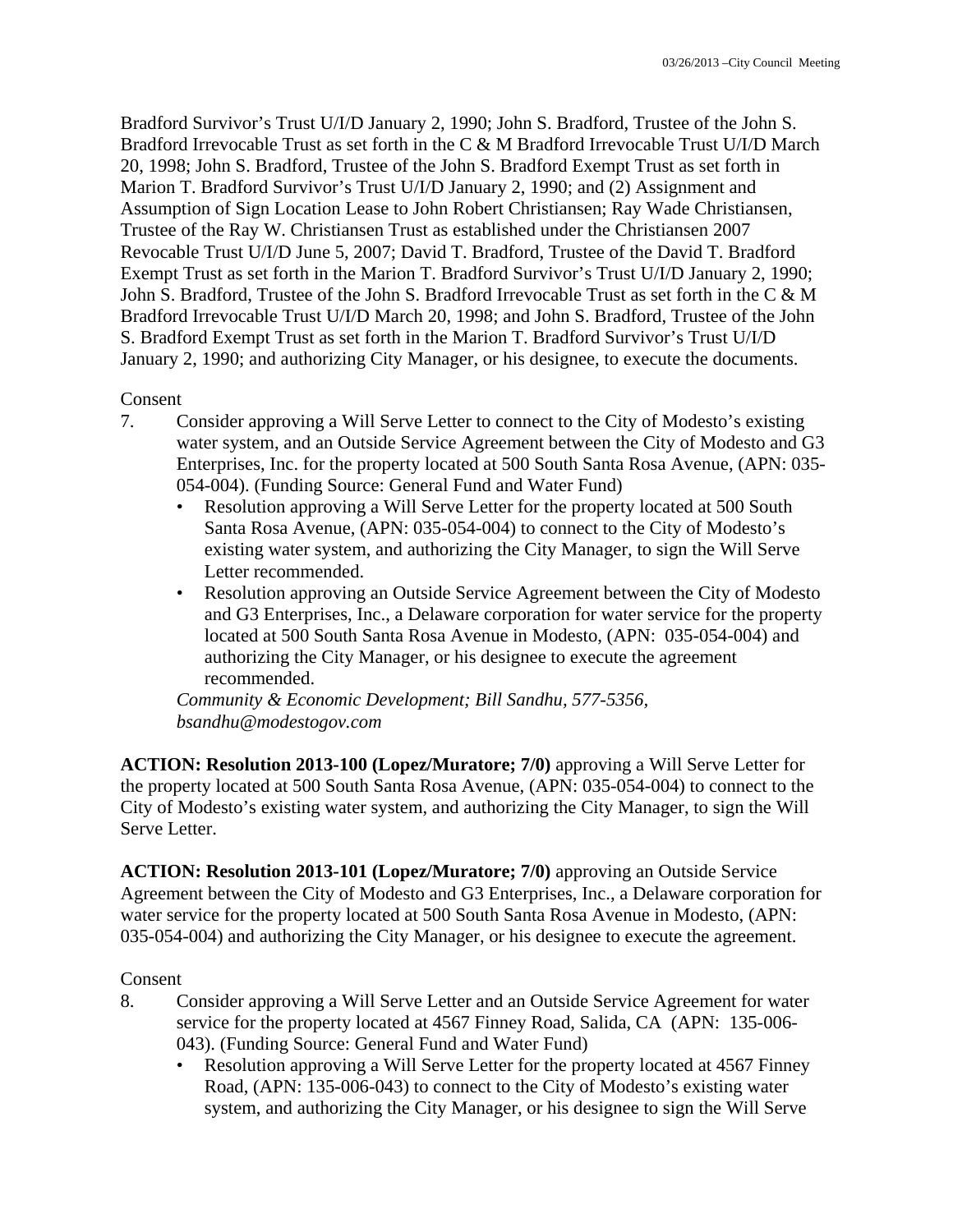Letter recommended.

• Resolution approving an Outside Service Agreement between the City of Modesto and The First Baptist Church of Salida, a corporation, for water service for the property located at 4567 Finney Road in Salida, (APN: 135-06-043) and authorizing the City Manager, or his designee to execute the agreement recommended.

*Community & Economic Development; Bill Sandhu, 577-5356, bsandhu@modestogov.com* 

**ACTION: Resolution 2013-102 (Lopez/Muratore; 7/0)** approving a Will Serve Letter for the property located at 4567 Finney Road, (APN: 135-006-043) to connect to the City of Modesto's existing water system, and authorizing the City Manager, or his designee to sign the Will Serve Letter.

**ACTION: Resolution 2013-103 (Lopez/Muratore; 7/0)** approving an Outside Service Agreement between the City of Modesto and The First Baptist Church of Salida, a corporation, for water service for the property located at 4567 Finney Road in Salida, (APN: 135-06-043) and authorizing the City Manager, or his designee to execute the agreement.

**Consent** 

- 9. Consider approving the second extension of the prequalified consultant list for right of way (ROW) acquisition services for various Capital Improvement Program (CIP) projects for a period of one (1) year. (Funding Source: Various CIP)
	- Resolution approving the 2nd extension of the prequalified consultant list for right of way acquisition services for various Capital Improvement Program projects for a period of one (1) year recommended.

*Community & Economic Development; Charles Covolo, 571-5537, ccovolo@modestogov.com* 

**ACTION: Resolution 2013-104 (Lopez/Muratore; 7/0)** approving the 2nd extension of the prequalified consultant list for right of way acquisition services for various Capital Improvement Program projects for a period of one (1) year.

Consent

- 10. Consider approving the plans and specifications for the project titled, "Street Improvements East of El Vista Elementary School," accepting the bid, and approving a contract with Rolfe Construction in the amount of \$281,043.15. (Funding Source: Safe Route to School Grant)
	- Resolution approving the plans and specifications for the Street Improvements East of El Vista Elementary School project, accepting the bid, and approving a contract with Rolfe Construction, in the amount of \$281,043.15; and authorizing the City Manager or his designee, to execute the agreement recommended.

*Community & Economic Development; Charles Covolo, 571-5537, ccovolo@modestogov.com* 

**ACTION: Resolution 2013-105 (Lopez/Muratore; 7/0)** approving the plans and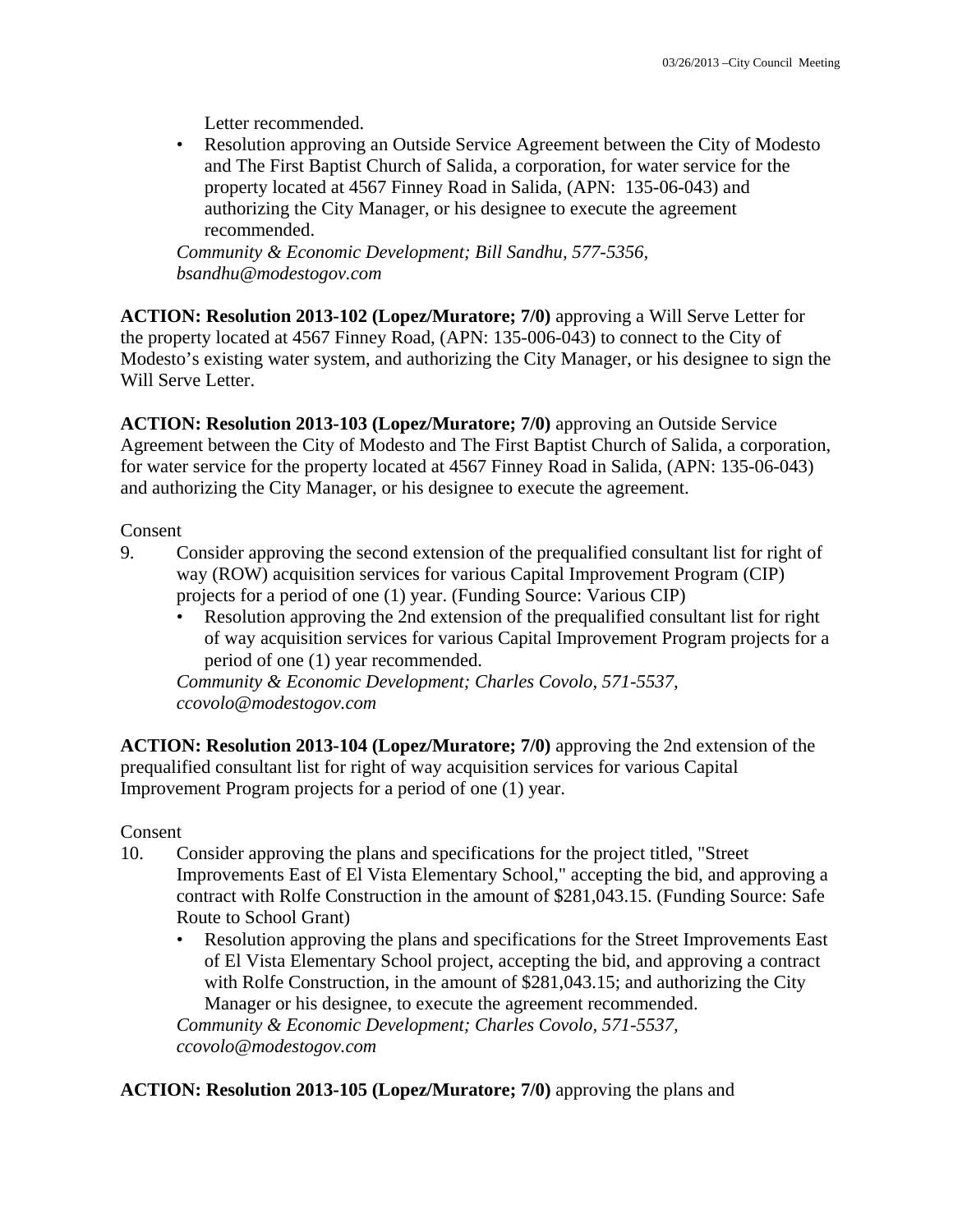specifications for the Street Improvements East of El Vista Elementary School project, accepting the bid, and approving a contract with Rolfe Construction, in the amount of \$281,043.15; and authorizing the City Manager or his designee, to execute the agreement.

#### Consent

- 11. Consider approving the plans and specifications for the project titled, "East Side of Sutter Avenue South of Marshall Street Improvements," accepting the bid, and approving a contract with DSS Company dba Knife River Construction in the amount of \$347,578.50. (Funding Source: Safe Route to School Grant)
	- Resolution approving the plans and specifications for the East Side of Sutter Avenue South of Marshall Street Improvements project, accepting the bid, and approving a contract with DSS Company dba Knife River Construction, in the amount of \$347,578.50; and authorizing the City Manager or his designee, to execute the agreement recommended.

*Community & Economic Development; Charles Covolo, 571-5537, ccovolo@modestogov.com* 

**ACTION: Resolution 2013-106 (Lopez/Muratore; 7/0)** approving the plans and specifications for the East Side of Sutter Avenue South of Marshall Street Improvements project, accepting the bid, and approving a contract with DSS Company dba Knife River Construction, in the amount of \$347,578.50; and authorizing the City Manager or his designee, to execute the agreement.

#### Consent

- 12. Consider approving a Finding of Conformance for the Proposed Two (2) Safe Routes to School Projects: SR2SL 5059 (181) & SR2SL 5059 (182). (Funding Source: Safe Route to School Grant, City of Modesto Gas Tax, County LTF)
	- Resolution finding that the following project is within the scope of the project covered by the Modesto Urban Area General Plan Master Environmental Impact Report (Master EIR) (SCH#2007072023, EA/C&ED 2011-39) Proposed Two (2) Safe Routes to School Projects: SR2SL 5059 (181) & SR2SL 5059 (182) recommended.

*Community & Economic Development; Charles Covolo, 571-5537, ccovolo@modestogov.com* 

**ACTION: Resolution 2013-107 (Lopez/Muratore; 7/0)** finding that the following project is within the scope of the project covered by the Modesto Urban Area General Plan Master Environmental Impact Report (Master EIR) (SCH#2007072023, EA/C&ED 2011-39) Proposed Two (2) Safe Routes to School Projects: SR2SL 5059 (181) & SR2SL 5059 (182).

#### Consent

13. Consider approving staff correspondence to Senator Tom Berryhill, Senator Anthony Cannella, Senator Cathleen Galgiani, Assembly Member Kristin Olsen, and Assembly Member Adam Gray supporting the positive benefits of the Enterprise Zone program in local communities on a statewide economic level, communicating support for Enterprise Zones and opposing any proposal that would threaten their existence. (Funding Source: Not Applicable)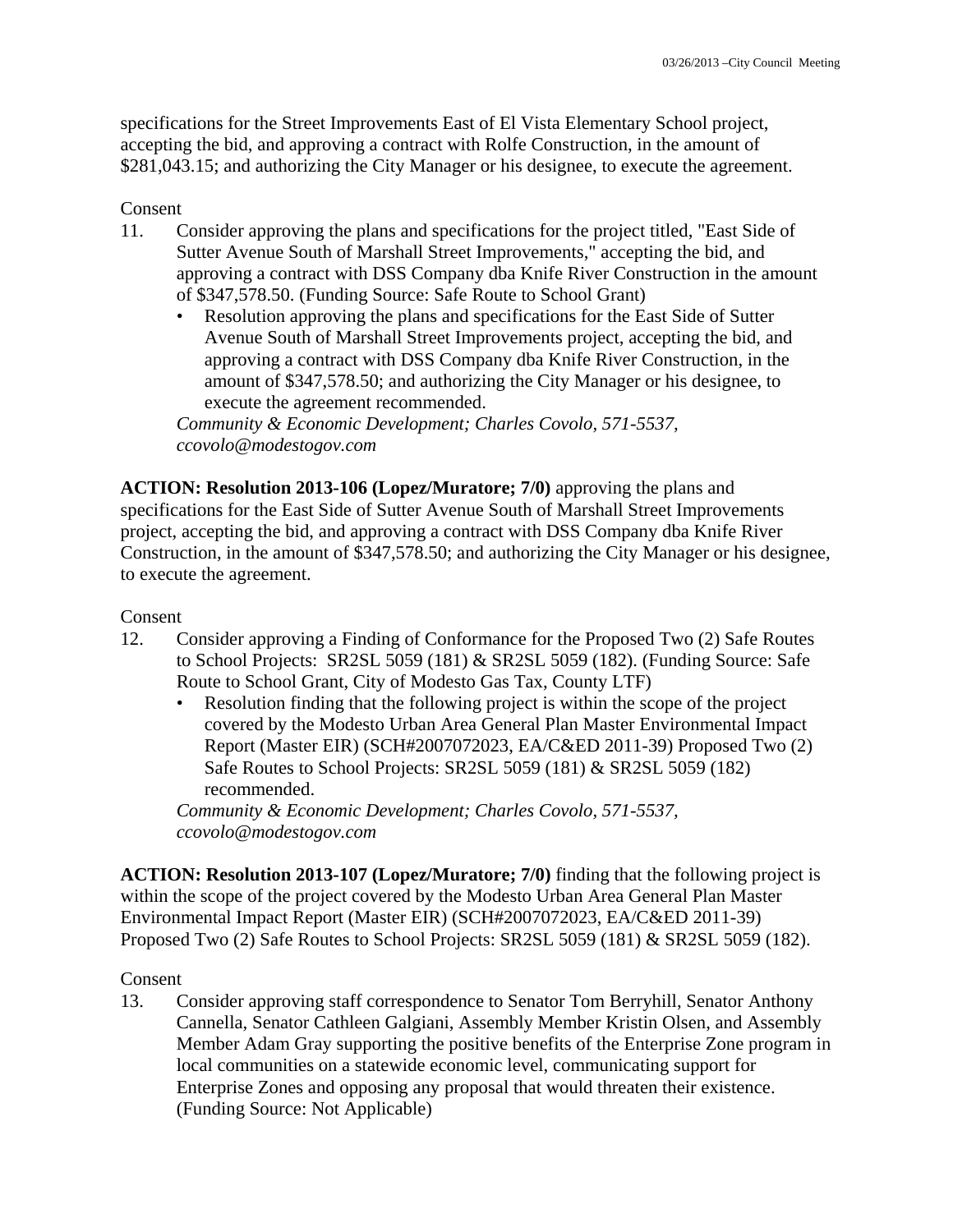• Resolution approving staff correspondence to Senator Tom Berryhill, Senator Anthony Cannella, Senator Cathleen Galgiani, Assembly Member Kristin Olsen, and Assembly Member Adam Gray supporting the positive benefits of the Enterprise Zone program in local communities on a statewide economic level, communicating support for Enterprise Zones and opposing any proposal that would threaten their existence recommended.

*Community & Economic Development; Laurie Smith, 577-5347, lsmith@modestogov.com* 

**ACTION: Resolution 2013-108 (Lopez/Muratore; 7/0)** approving staff correspondence to Senator Tom Berryhill, Senator Anthony Cannella, Senator Cathleen Galgiani, Assembly Member Kristin Olsen, and Assembly Member Adam Gray supporting the positive benefits of the Enterprise Zone program in local communities on a statewide economic level, communicating support for Enterprise Zones and opposing any proposal that would threaten their existence.

## Consent

- 14. Consider authorizing the award of bid for the purchase of two (2) three-quarter ton trucks with utility bodies for the Public Works Department, Water and Wastewater Divisions, through the Fleet Services Division, to San Leandro Ford, San Leandro, CA, for an estimated total cost of \$65,982. (Funding Source: Fleet Replacement Funds)
	- Resolution authorizing the award of bid for the purchase of two (2) three-quarter ton trucks with utility bodies for the Public Works Department, Water and Wastewater Divisions, through the Fleet Services Division, to San Leandro Ford, San Leandro, CA, and authorizing the Purchasing Manager or his designee to issue a purchase order for a total estimated cost of \$65,982 recommended. *Finance and Public Works; Meagan M. Torres, 571-5839, mtorres@modestogov.com*

**ACTION: Resolution 2013-109 (Lopez/Muratore; 7/0)** authorizing the award of bid for the purchase of two (2) three-quarter ton trucks with utility bodies for the Public Works Department, Water and Wastewater Divisions, through the Fleet Services Division, to San Leandro Ford, San Leandro, CA, and authorizing the Purchasing Manager or his designee to issue a purchase order for a total estimated cost of \$65,982.

#### Consent

- 15. Consider introducing an Ordinance amending Chapter 4 of Title 5 of the Modesto Municipal Code Ordinance No. 4.203 and 4.204 -C. S. relating to leash requirements at municipal Dog Parks and clarifying appeal of City Manager decisions in Vicious Dog hearings. (Funding Source: Not Applicable)
	- Motion introducing an Ordinance amending Chapter 4 of Title 5 of the Modesto Municipal Code Ordinance No. 4.203 and 4.204 -C. S. relating to leash requirements at municipal Dog Parks and clarifying appeal of City Manager decisions in Vicious Dog hearings recommended.

*Parks, Recreation & Neighborhoods; Julie Hannon, 577-5417, jhannon@modestogov.com*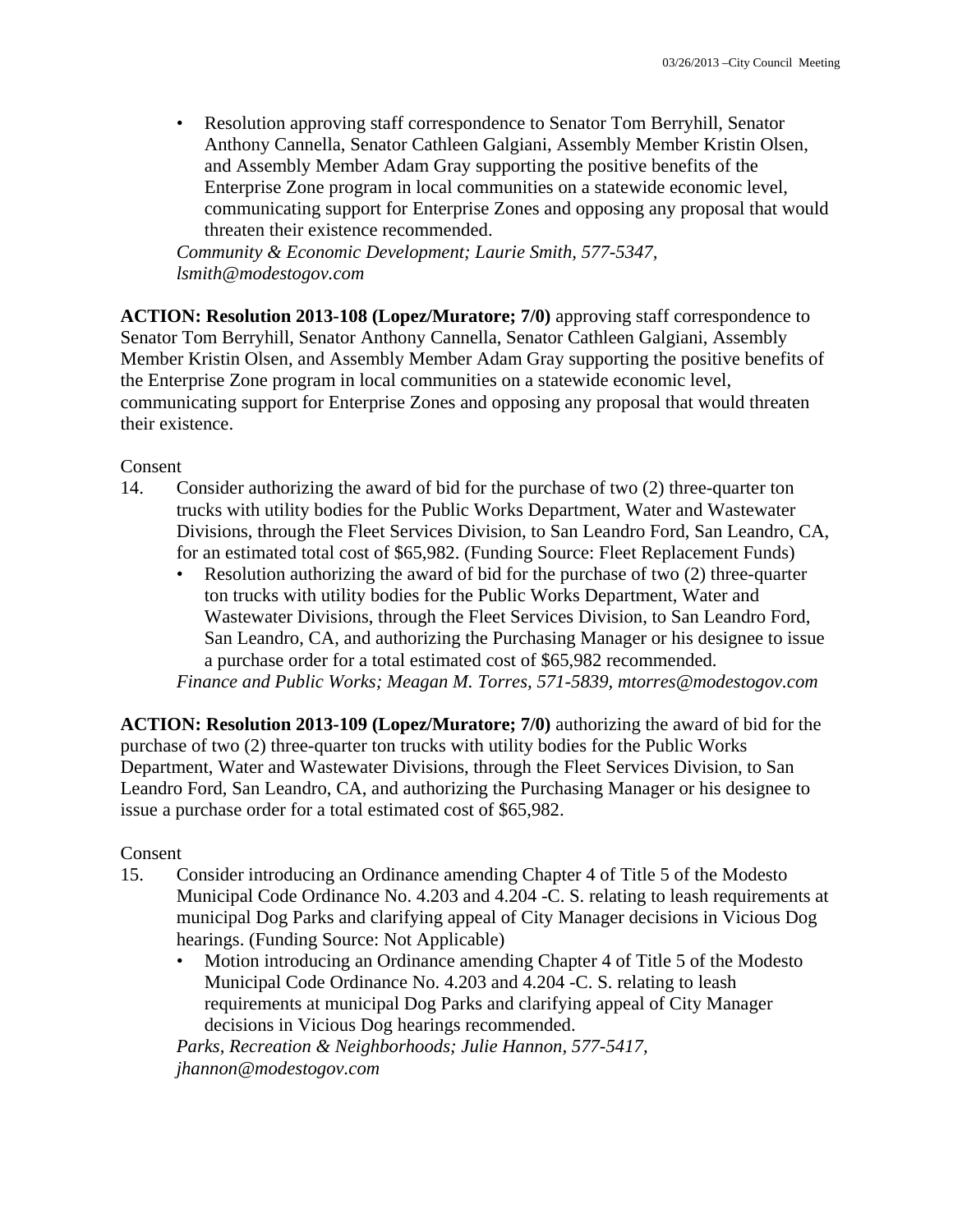**ACTION: Motion (Lopez/Muratore; 7/0)** introducing **Ordinance No. 3586-C.S.** amending Chapter 4 of Title 5 of the Modesto Municipal Code Ordinance No. 4.203 and 4.204 -C. S. relating to leash requirements at municipal Dog Parks and clarifying appeal of City Manager decisions in Vicious Dog hearings.

Consent- *Councilmember Muratore absent due to conflict of interest* 

- 16. Consider approving the transfer of Neighborhood Stabilization Program 1 (NSP1) real property located at 802 Kerr Avenue from the City of Modesto to Stanislaus County Affordable Housing Corporation (STANCO). (Funding Source: NSP1)
	- Resolution approving the sale of real property located at 802 Kerr Avenue from the City of Modesto's Neighborhood Stabilization Program 1 (NSP1) to Stanislaus County Affordable Housing Corporation (STANCO) to be administered as a rental property for NSP eligible tenants in the form of a Loan Agreement for an amount equal to the appraised value of the property and authorizing the City Manager, or his designee, to execute all related documents required to complete the transaction recommended.

*Parks, Recreation & Neighborhoods; Marco Sepulveda, 577-5275, msepulveda@modestogov.com* 

**ACTION: Resolution 2013-110 (Lopez/Gunderson; 6/0; Muratore absent due to conflict of interest)** approving the sale of real property located at 802 Kerr Avenue from the City of Modesto's Neighborhood Stabilization Program 1 (NSP1) to Stanislaus County Affordable Housing Corporation (STANCO) to be administered as a rental property for NSP eligible tenants in the form of a Loan Agreement for an amount equal to the appraised value of the property and authorizing the City Manager, or his designee, to execute all related documents required to complete the transaction.

#### Consent

- 17. Consider approving a passenger conduct policy for the City's Modesto Area Express (MAX) transit system. (Funding Source: Not Applicable)
	- Resolution approving the Passenger Conduct Policy for the City of Modesto Modesto Area Express (MAX) transit system recommended. *Public Works; Fred Cavanah, 577-5298, fcavanah@modestogov.com*

**ACTION: Resolution 2013-111 (Lopez/Muratore; 7/0)** approving the Passenger Conduct Policy for the City of Modesto Modesto Area Express (MAX) transit system.

Consent

- 18. Consider accepting the work by DSS Company, dba Knife River Construction (Knife River), for the Sylvan Avenue Reconstruction project, as complete. (Total construction contract cost is \$1,443,639, with a total project cost of \$1,730,331). (Funding Source: Federal and local transportation funds)
	- Resolution accepting the work by DSS Company dba Knife River Construction for the Sylvan Avenue Reconstruction Project as complete, authorizing the City Clerk to file a Notice of Completion with the Stanislaus County Recorder upon receipt of approved Warranty Bond, and authorizing payment of amounts totaling \$1,443,639 recommended.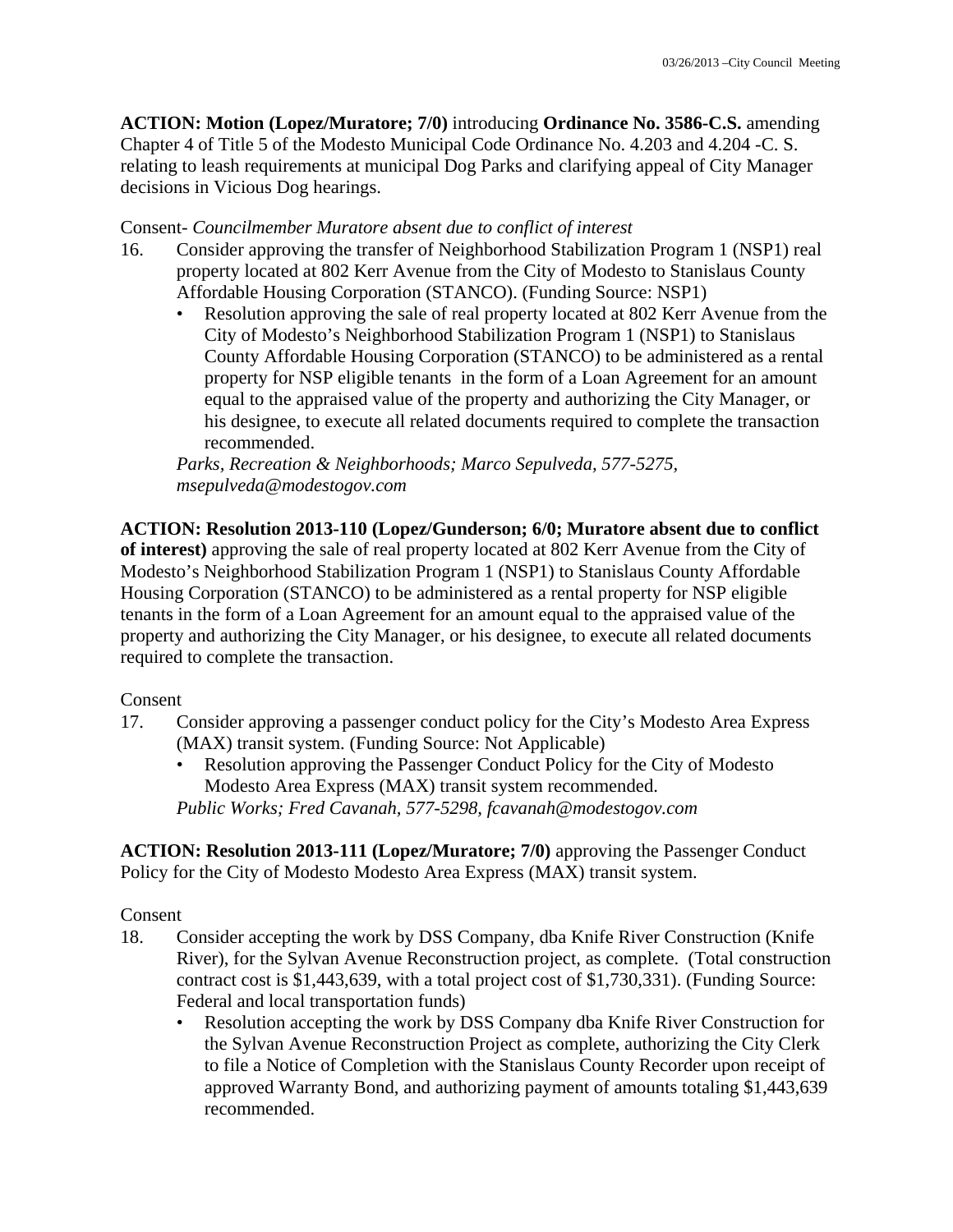*Utility Planning and Projects; Kris Ohlson, 577-5423, kohlson@modestogov.com* 

**ACTION: Resolution 2013-112 (Lopez/Muratore; 7/0)** accepting the work by DSS Company dba Knife River Construction for the Sylvan Avenue Reconstruction Project as complete, authorizing the City Clerk to file a Notice of Completion with the Stanislaus County Recorder upon receipt of approved Warranty Bond, and authorizing payment of amounts totaling \$1,443,639.

## Consent

- 19. Consider accepting the work by Netbuilds, for the Water Quality Control Facility Office Remodel project, as complete. (Total construction contract cost is \$100,274, with a total project cost of \$167,875). (Funding Source: Wastewater Fund)
	- Resolution accepting the work by Netbuilds for the Water Quality Control Facility Office Remodel Project as complete, authorizing the City Clerk to file a Notice of Completion with the Stanislaus County Recorder upon receipt of approved Warranty Bond, and authorizing payment of amounts totaling \$100,274 recommended.

*Utility Planning and Projects; Kris Ohlson, 577-5423, kohlson@modestogov.com* 

**ACTION: Resolution 2013-113 (Lopez/Muratore; 7/0)** accepting the work by Netbuilds for the Water Quality Control Facility Office Remodel Project as complete, authorizing the City Clerk to file a Notice of Completion with the Stanislaus County Recorder upon receipt of approved Warranty Bond, and authorizing payment of amounts totaling \$100,274.

Consent

- 20. Consider: (i) approving the plans and specifications for the Customer Services Counter Improvements project, accepting the bid, and approving a contract with Netbuilds of Marysville, California in the amount of \$156,544; and (ii) amending the Fiscal Year 2012-2013 Capital Improvement Program budget by transferring \$50,670 (\$25,335 from Water Fund Reserves and \$25,335 from the Wastewater Fund Reserves) to fund construction, contingency, and construction administration. (Total estimated cost for the construction portion of the project is \$210,044). (Funding Source: Special Fund for Capital Outlay, Water & Wastewater Funds)
	- Resolution approving the plans and specifications for the Customer Services Counter Improvements project, accepting the bid, and approving a contract with Netbuilds of Marysville, California in the amount of \$156,544, and authorizing the City Manager, or his designee, to execute the contract recommended.
	- Resolution amending the Fiscal Year 2012-2013 Capital Improvement Program budget in the amount of \$50,670 to be transferred into the project (\$25,335 from Water Fund Reserves and \$25,335 from Wastewater Fund Reserves) in order to fully fund construction, contingency, and construction administration for the Customer Services Counter Improvements project recommended.

*Utility Planning and Projects; William Wong, 571-5801, WWong@modestogov.com* 

**ACTION: Resolution 2013-114 (Lopez/Muratore; 7/0)** approving the plans and specifications for the Customer Services Counter Improvements project, accepting the bid, and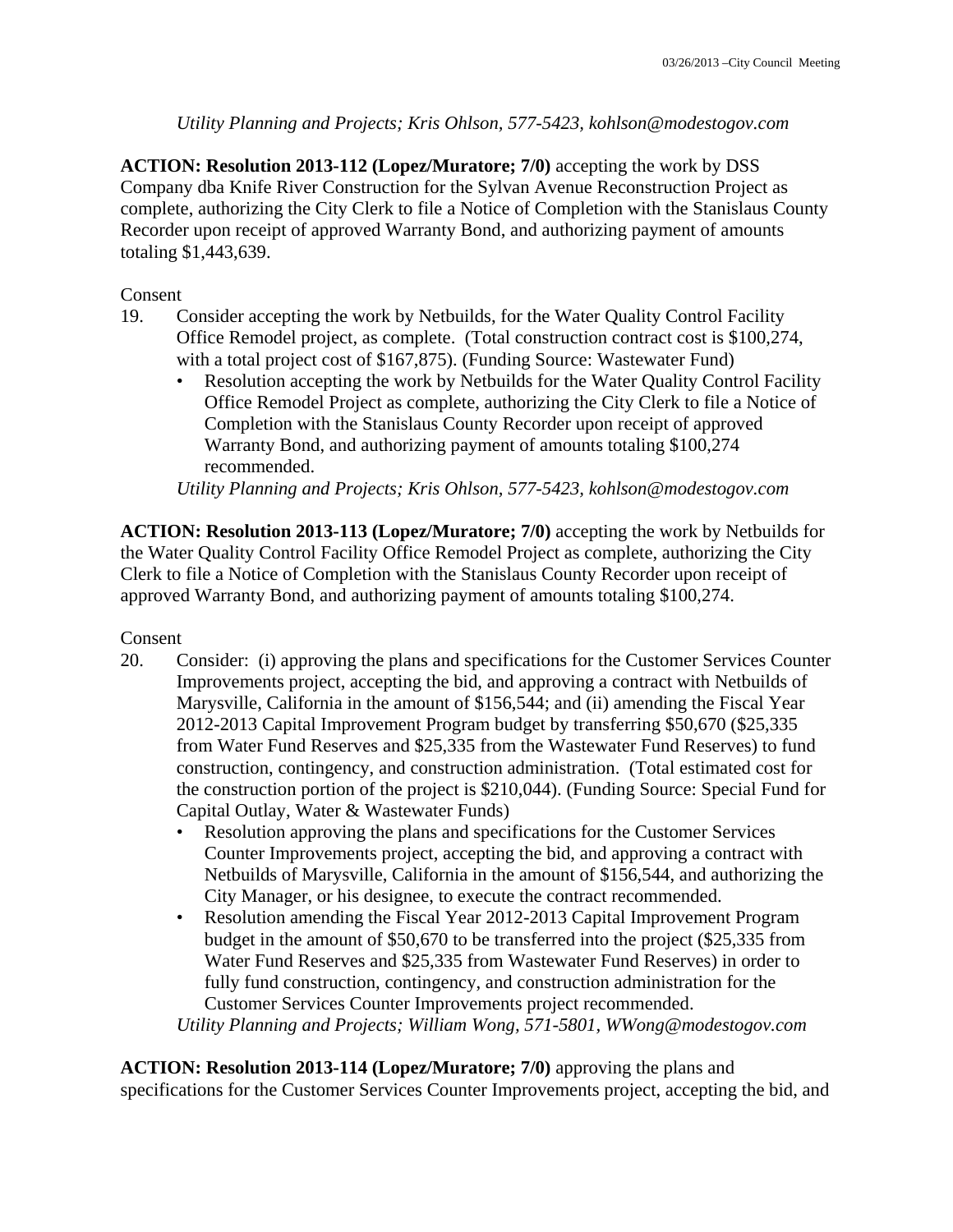approving a contract with Netbuilds of Marysville, California in the amount of \$156,544, and authorizing the City Manager, or his designee, to execute the contract.

**ACTION: Resolution 2013-115 (Lopez/Muratore; 7/0)** amending the Fiscal Year 2012- 2013 Capital Improvement Program budget in the amount of \$50,670 to be transferred into the project (\$25,335 from Water Fund Reserves and \$25,335 from Wastewater Fund Reserves) in order to fully fund construction, contingency, and construction administration for the Customer Services Counter Improvements project.

## **COUNCIL COMMENTS & REPORTS**

Councilmember Lopez spoke regarding Partners in Paint and thanked the 182 volunteers.

Councilmember Burnside spoke regarding StanCOG appointments to Joint Powers Authority appointments of herself and Supervisor Vito Chiesa and the State Route 219/Kiernan Avenue Widening Project Groundbreaking Ceremony today.

## **CITY MANAGER COMMENTS & REPORTS**

City Manager Nyhoff spoke regarding the State Route 219/Kiernan Avenue Widening Project Groundbreaking Ceremony today.

## **UNFINISHED BUSINESS**

- 21. Consider approving the City of Modesto's membership, as a member agency in the North Valley Regional Recycled Water Project Collaborative Partnership, in the Western Recycled Water Coalition (WRWC) for the purpose of obtaining federal and state financial assistance for the construction of the North Valley Regional Recycled Water Program (NVRRWP) in an amount not to exceed \$20,000 annually for the City's share of membership dues. (Funding Source: Wastewater Fund)
	- Resolution approving the City of Modesto's membership, as a member agency in the North Valley Regional Recycled Water Project Collaborative Partnership, in the Western Recycled Water Coalition (WRWC) for the purpose of obtaining federal and state financial assistance for the construction of the North Valley Regional Recycled Water Program (NVRRWP) in an amount not to exceed \$20,000 annually for the City's share of membership dues, and authorize the City Manager, or his designee, to execute the Second Amended and Restated Memorandum of Agreement recommended.

*Utility Planning and Projects; William Wong, 571-5801, WWong@modestogov.com* 

**ACTION: Resolution 2013-116 (Burnside/Gunderson; 7/0)** approving the City of Modesto's membership, as a member agency in the North Valley Regional Recycled Water Project Collaborative Partnership, in the Western Recycled Water Coalition (WRWC) for the purpose of obtaining federal and state financial assistance for the construction of the North Valley Regional Recycled Water Program (NVRRWP) in an amount not to exceed \$20,000 annually for the City's share of membership dues, and authorize the City Manager, or his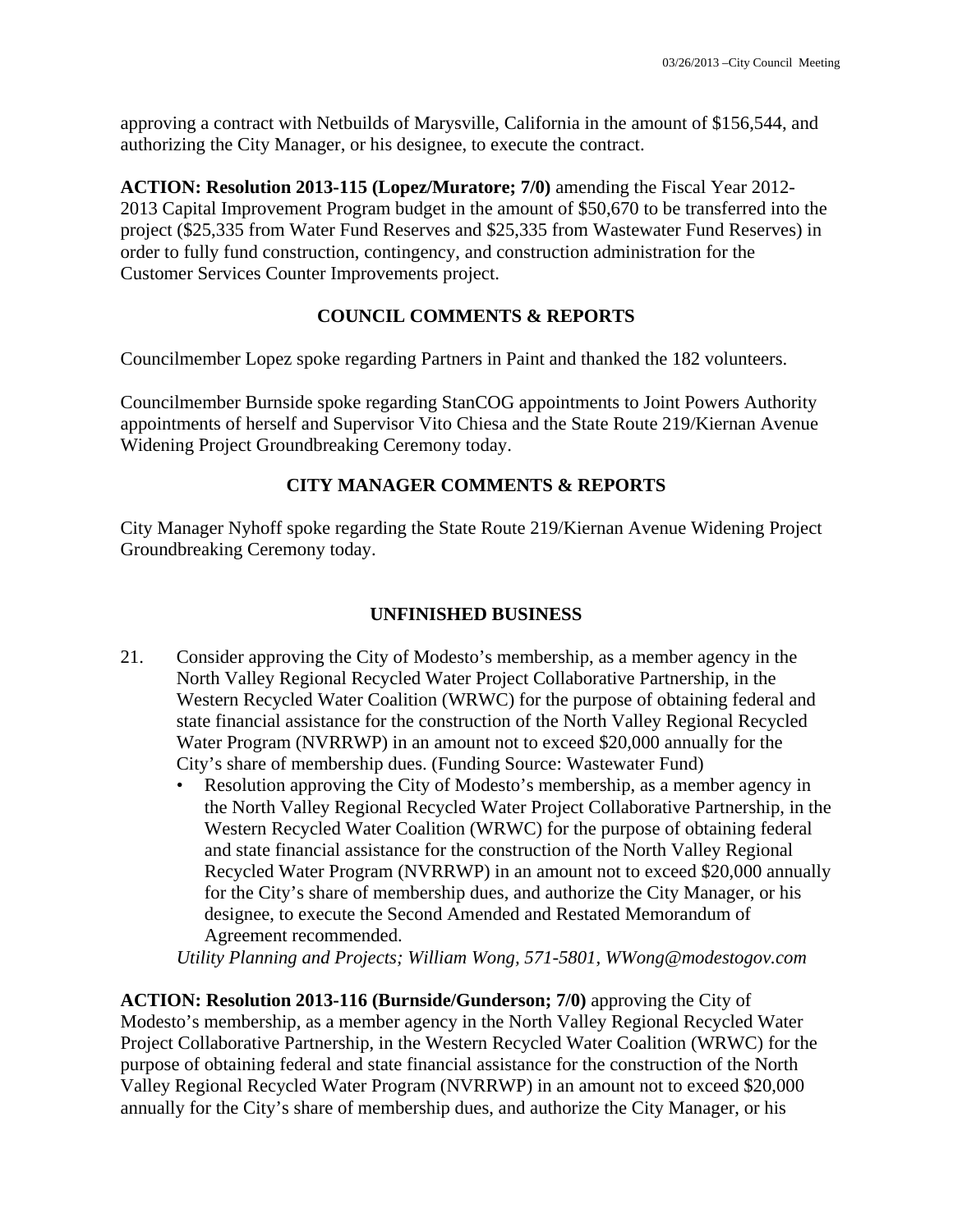designee, to execute the Second Amended and Restated Memorandum of Agreement.

- 22. Consider: (i) approving the plans and specifications for the Jennings Wastewater Treatment Plant Improvements project, accepting the bid, and approving a contract with Koch & Koch, Inc. of Penn Valley, California in the amount of \$889,500; and (ii) amending the Fiscal Year 2012-2013 Capital Improvement Program budget by transferring \$75,590 from Wastewater Fund Reserves into the projects to fund construction, contingency, and construction administration. (Total estimated cost for the construction portion of the project is \$1,134,163). (Funding Source: Wastewater Fund)
	- Resolution approving the plans and specifications for the Jennings Wastewater Treatment Plant Improvements project, accepting the bid, and approving a contract with Koch & Koch, Inc. of Penn Valley, California in the amount of \$889,500, and authorizing the City Manager, or his designee, to execute the contract recommended.
	- Resolution amending the Fiscal Year 2012-2013 Capital Improvement Program budget in the amount of \$75,590 to be transferred into the projects from Wastewater Fund Reserves in order to fully fund construction, contingency, and construction administration for the Jennings Wastewater Treatment Plant Improvements project recommended.

*Utility Planning and Projects; William Wong, 571-5801, WWong@modestogov.com* 

**ACTION: Resolution 20013-117 (Gunderson/Geer; 7/0)** approving the plans and specifications for the Jennings Wastewater Treatment Plant Improvements project, accepting the bid, and approving a contract with Koch & Koch, Inc. of Penn Valley, California in the amount of \$889,500, and authorizing the City Manager, or his designee, to execute the contract.

**ACTION: Resolution 2013-118 (Gunderson/Geer; 7/0)** amending the Fiscal Year 2012- 2013 Capital Improvement Program budget in the amount of \$75,590 to be transferred into the projects from Wastewater Fund Reserves in order to fully fund construction, contingency, and construction administration for the Jennings Wastewater Treatment Plant Improvements project.

#### **NEW BUSINESS**

- 23. Consider awarding a contract to Gillig, LLC, Hayward, CA, for the purchase of eight (8) low floor transit buses for use in the Modesto Area Express (MAX) transit system for an estimated total cost of \$3,759,902. (Funding Source: Transit Funds)
	- Resolution awarding a contract to Gillig, LLC for the purchase of eight (8) low floor transit buses for a total cost of \$3,501,334, not including sales tax, and authorizing the City Manager, or his designee, to execute a purchase agreement in that amount recommended.
	- Resolution amending the FY 12/13 Operating Budget in the amount of \$3,914,402 to fund the purchase of eight (8) low floor transit buses recommended.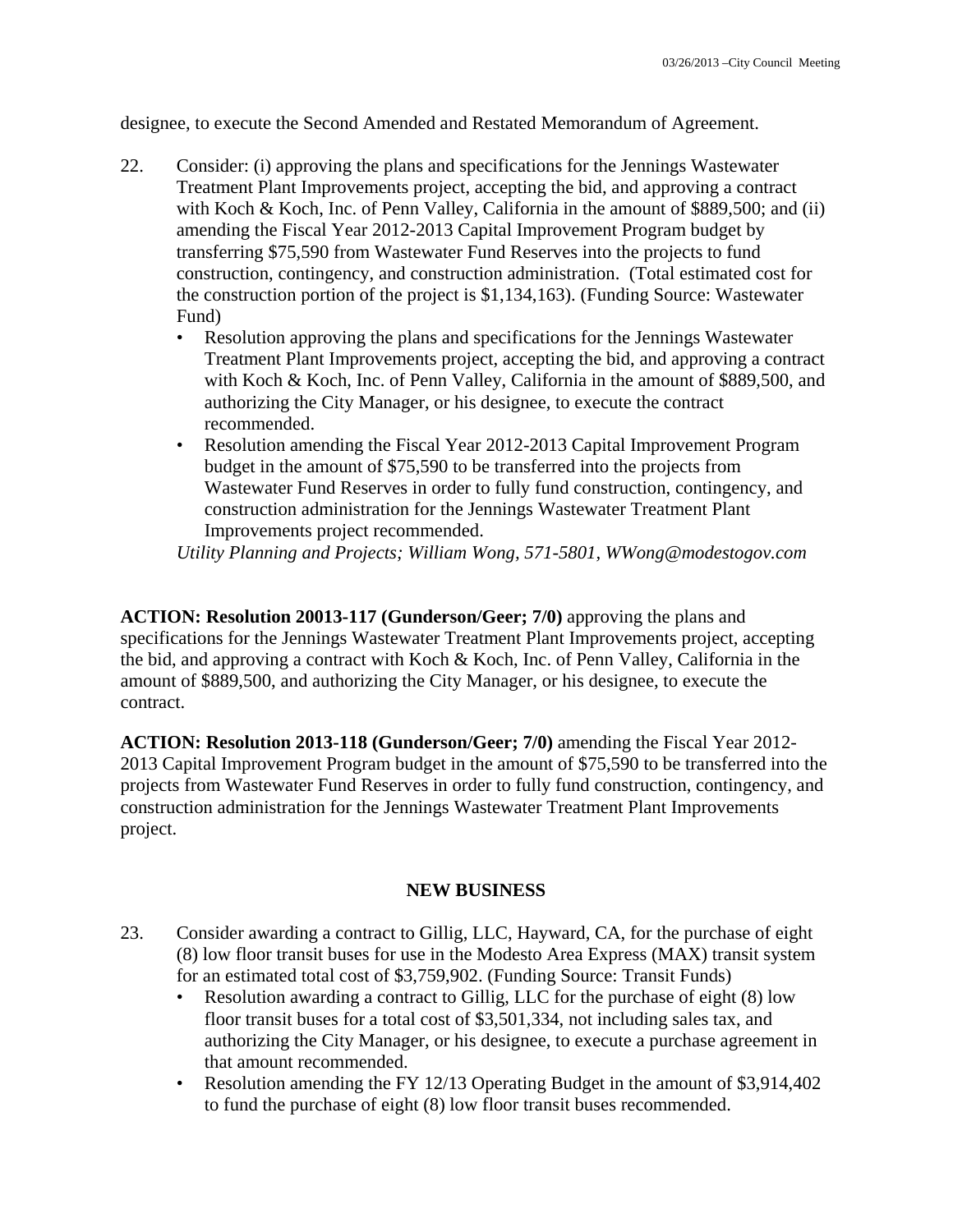## *Public Works; Fred Cavanah, 577-5298, fcavanah@modestogov.com*

A**CTION: Resolution 2013-119 (Lopez/Geer; 7/0)** awarding a contract to Gillig, LLC for the purchase of eight (8) low floor transit buses for a total cost of \$3,501,334, not including sales tax, and authorizing the City Manager, or his designee, to execute a purchase agreement in that amount.

**ACTION: Resolution 2013-120 (Lopez/Geer; 7/0)** amending the FY 12/13 Operating Budget in the amount of \$3,914,402 to fund the purchase of eight (8) low floor transit buses.

- 24. Consider requesting the State Water Resources Control Board reconsider its Draft Substitute Environmental Document, and consider pursuing a comprehensive solution that is consistent with the timing of the overall comprehensive Delta Planning Process, which takes into account the potential impact on hydroelectric energy generation. (Funding Source: Not Applicable)
	- Resolution requesting the State Water Resources Control Board reconsider its Draft Substitute Environmental Document, and consider pursuing a comprehensive solution that is consistent with the timing of the overall comprehensive Delta Planning Process, which takes into account the potential impact on hydroelectric energy generation recommended.

*Utility Planning and Projects; Rich Ulm, 577-5213, rulm@modestogov.com* 

**ACTION: Resolution 2013-121 (Burnside/Lopez; 7/0)** requesting the State Water Resources Control Board reconsider its Draft Substitute Environmental Document, and consider pursuing a comprehensive solution that is consistent with the timing of the overall comprehensive Delta Planning Process, which takes into account the potential impact on hydroelectric energy generation.

- 25. Consider directing staff to prepare an agriculture preservation policy consistent with the Stanislaus LAFCO Agricultural Preservation Policy; or to prepare a mitigation program consistent with the Tivoli Specific Plan EIR, for consideration by the City Council. (Funding Source: General Fund)
	- Motion directing staff to prepare an agriculture preservation policy consistent with the Stanislaus LAFCO Agricultural Preservation Policy; or to prepare a mitigation program consistent with the Tivoli Specific Plan EIR, for consideration by the City Council recommended.

*Community & Economic Development; Patrick Kelly, 577-5268, pkelly@modestogov.com* 

**ACTION: Motion (Cogdill/Lopez; 6/1; Mayor Marsh no) directing staff to prepare Resolutions approving: (i) all land currently annexed within the current City limits (including Tivoli and Kiernan Business Park East) be exempt from any mitigation; and (ii) directing staff to make any future Applicants aware of Stanislaus LAFCO's Agricultural Preservation Policy, make the Applicants aware they will need some type of mitigation policy within their plan, and Applicants will return to City Council for decision whether applicant is ready to move forward to LAFCO.**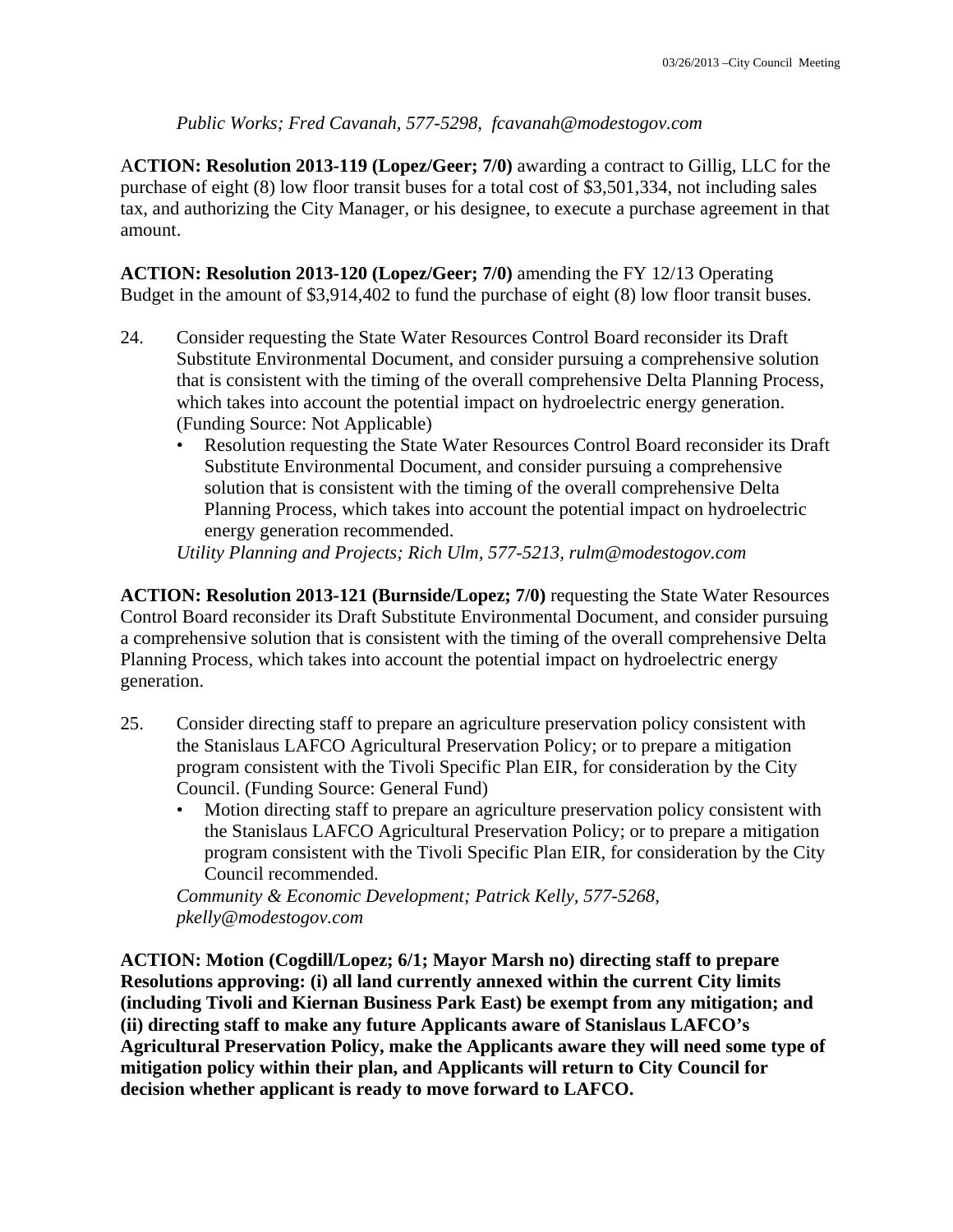#### **MATTERS TOO LATE FOR THE AGENDA**

None.

#### **ADJOURNMENT**

This meeting was adjourned at 8:40 p.m.

#### **CLOSED SESSION**

*All Closed Session Matters Heard Prior to Meeting*  **CONFERENCE WITH LEGAL COUNSEL - EXISTING LITIGATION One Case (Pursuant to Section 54956.9(a) of the Government Code)**  Name of case: Diana Fisher v. City of Modesto, et al. Stanislaus County Superior Court Case No: 660381

#### **CONFERENCE WITH LEGAL COUNSEL - EXISTING LITIGATION**

**One Case (Pursuant to Section 54956.9(a) of the Government Code)**  Name of case: Christiansen, et al v. City of Modesto Stanislaus County Superior Court No. 653915

#### **CONFERENCE WITH LEGAL COUNSEL - POTENTIAL LITIGATION subdivision (b) of Section 54956.9 of the Government Code. One potential case.**

**CONFERENCE WITH LEGAL COUNSEL - EXISTING LITIGATION One Case (Pursuant to Section 54956.9(a) of the Government Code)**  Name of case: Black & Veatch Corporation v. Modesto Irrigation District, et al. United States District Court Case No. 1:11-CV-00695-LJO-SKO

#### **PUBLIC EMPLOYEE DISCIPLINE**

**(Pursuant to Section 54954.5(e) of the Government Code)**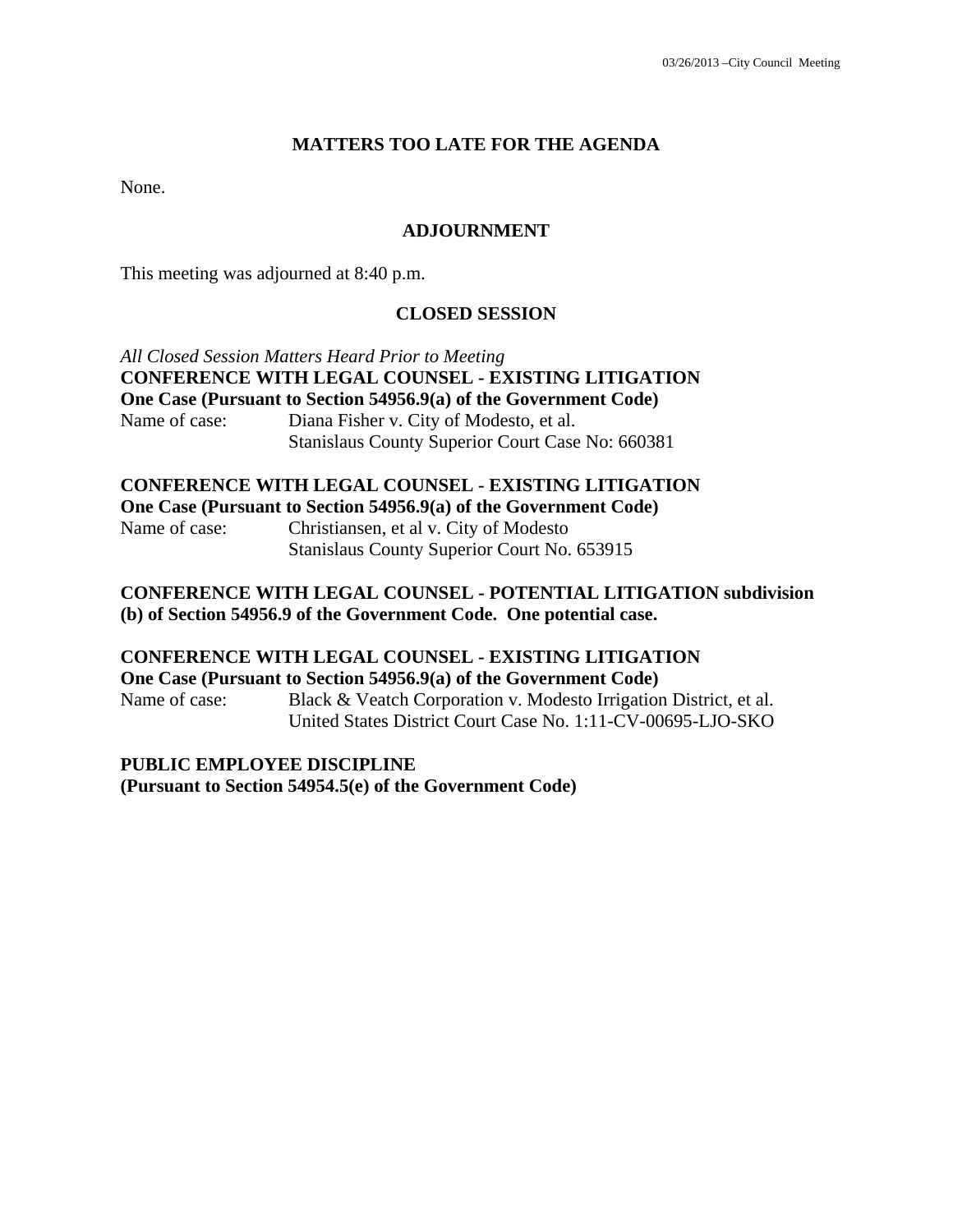# **MINUTES**

# **City of Modesto SAFETY & COMMUNITIES COMMITTEE / COUNCIL WORKSHOP**

**Second Floor, Room 2005 Tenth Street Place, 1010 10th Street Modesto, California** 

#### **Monday, April 8, 2013, at 5:00 p.m.**

Roll Call Present: Councilmembers Lopez, Geer, Gunderson Absent: None

#### **PUBLIC COMMENTS**

None.

#### **NEW BUSINESS**

- 1. Consider approving the applications of: (i) Reliable Medical Transportation to operate as a non-emergency medical transport service in the City of Modesto; (ii) Vantage Transports, Inc. to operate as a non-emergency medical transport service in the City of Modesto; and (iii) Valley Medical Transportation to operate as a nonemergency medical transport service in the City of Modesto and forwarding to Council for approval. (Funding Source: General Fund Revenue) *Police; Joel Broumas, 572-9821, BroumasJ@Modestopd.com*
- **ACTION: Motion (Geer/Gunderson;unan.)** approving the applications of: (i) Reliable Medical Transportation to operate as a non-emergency medical transport service in the City of Modesto; (ii) Vantage Transports, Inc. to operate as a nonemergency medical transport service in the City of Modesto; and (iii) Valley Medical Transportation to operate as a non-emergency medical transport service in the City of Modesto and forwarding to Council for approval.
	- 2. Consider accepting an informational report regarding the 2012/13 CalGRIP (California Gang Reduction, Intervention and Prevention Program) Grant and Project Ceasefire Year 1 progress report. (Funding Source: Not Applicable) *Police; Scott Heller, 342-9129, hellers@modestopd.com*
- **ACTION: Motion (Geer/Gunderson;unan.)** accepting an informational report regarding he 2012/13 CalGRIP (California Gang Reduction, Intervention and Prevention Program) Grant and Project Ceasefire Year 1 progress report.

#### **MATTERS TOO LATE FOR THE AGENDA**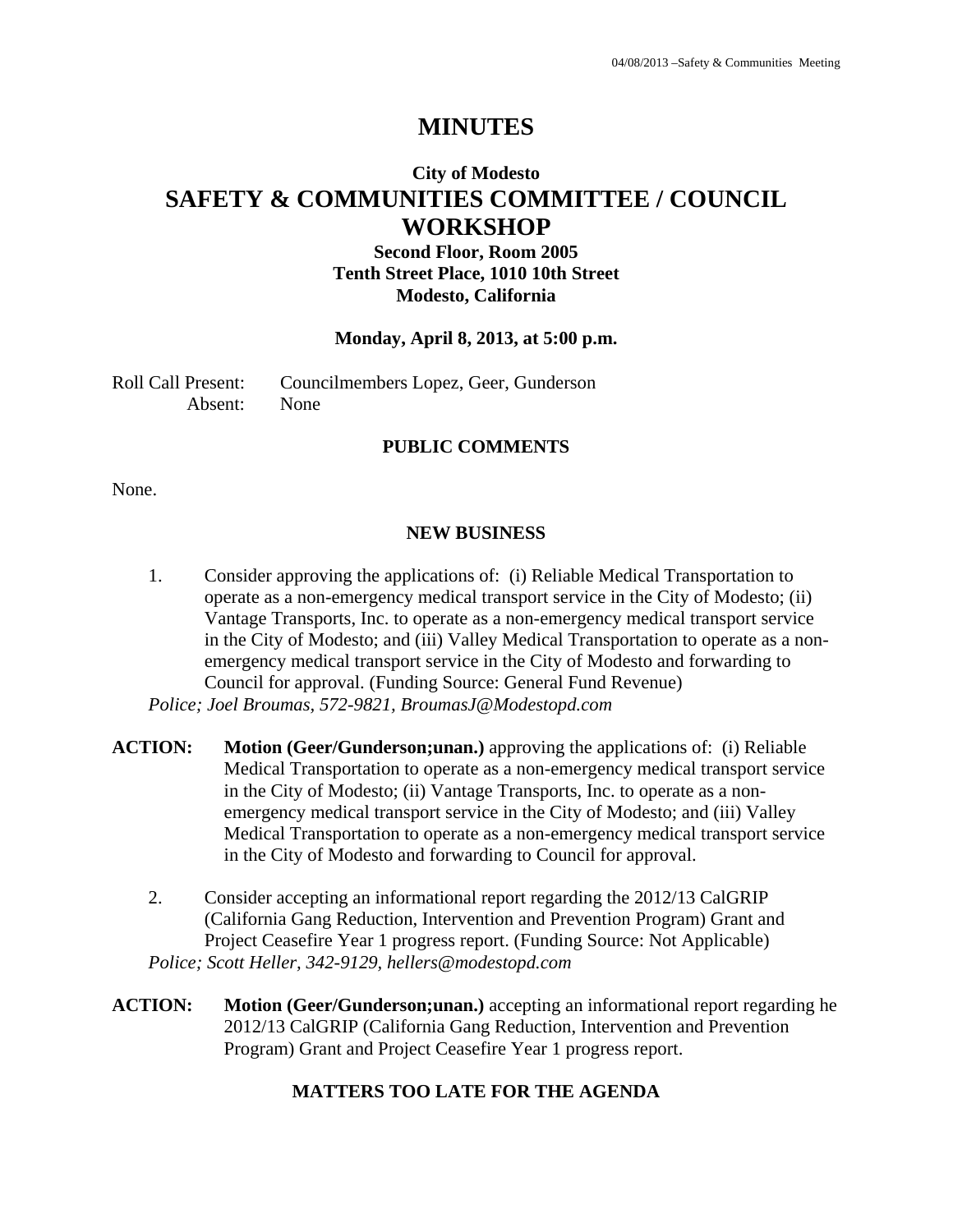None.

# **ADJOURNMENT**

This meeting adjourned at 5:31 p.m.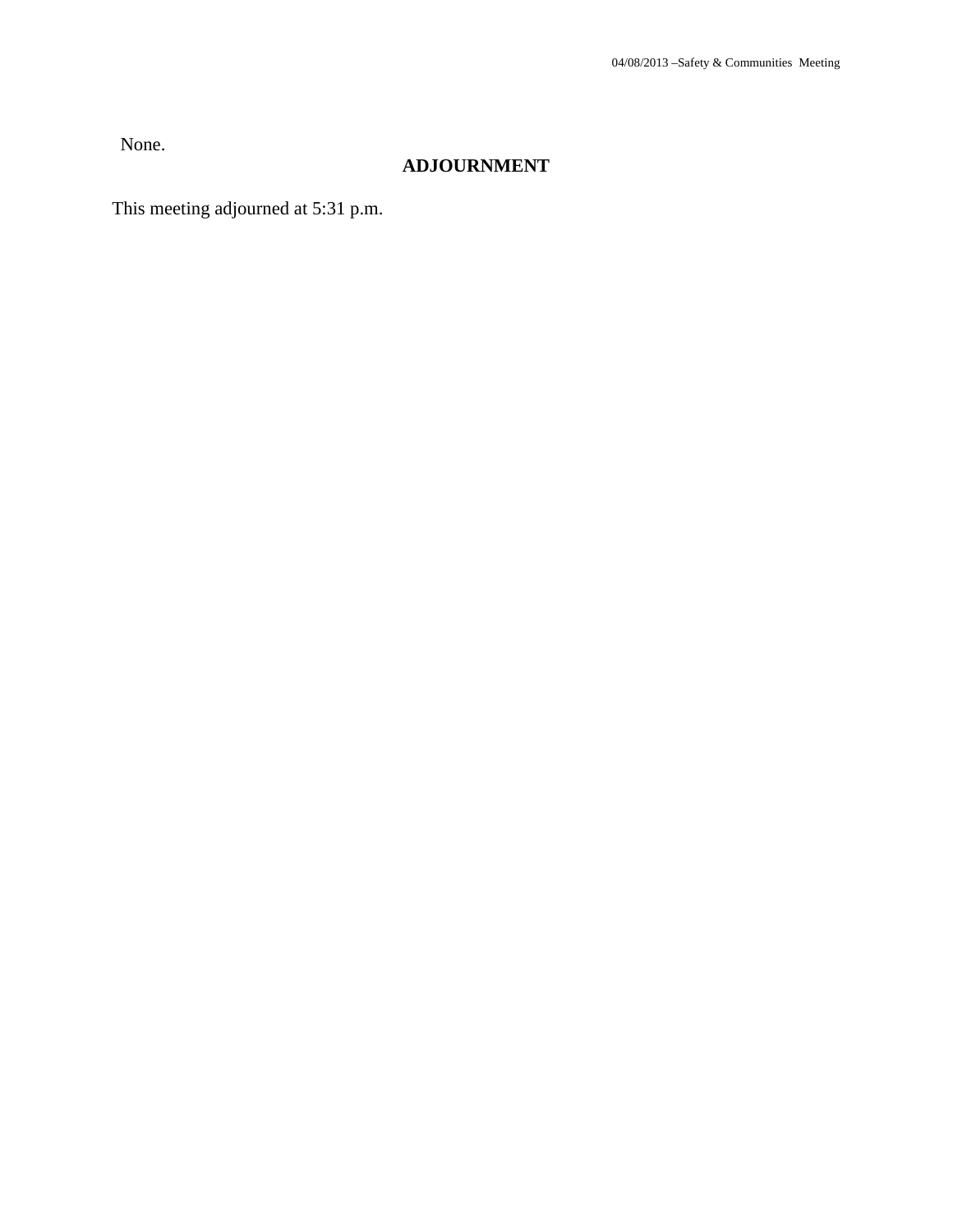# **MINUTES**

## City of Modesto  **CITY COUNCIL MEETING Chambers, Basement Level Tenth Street Place, 1010 10th Street Modesto, California Tuesday April 09, 2013, at 5:30 p.m.**

Roll Call – Present: Councilmembers Burnside, Cogdill, Geer, Gunderson, Lopez, Muratore, Mayor Marsh Absent: None

Pledge of Allegiance to the Flag

Invocation: Jeff Norman, Covenant Church

City Clerk's Announcements: None

Declaration of Conflicts of Interest: None

Reports from Closed Session: Special Counsel Rolly Stevens reported on Closed Session matters

#### **ACKNOWLEDGEMENTS AND PRESENTATIONS**

1. Presentation announcing Earth Day in the Park to be held April 20, 2013 from 10:00 a.m. to 4:00 p.m. at Graceada Park. (Funding Source: Not Applicable)  *Parks, Recreation & Neighborhoods; Vicki Rice , 577-5495, vrice@modestogov.com* 

**ACTION:** Presentation was made by Vicki Rice regarding Earth Day in the Park to be held April 20th from 10:00 a.m. to 4:00 p.m. at Graceada Park.

2. Presentation of Proclamation declaring April 14-20, 2013 as National Library Week. (Funding Source: Not Applicable)  *City Council; Kathy Espinoza, 571-5597, kespinoza@modestogov.com* 

**ACTION:** Mayor Marsh presented a Proclamation declaring April 14-20, 2013 as National Library Week.

3. Presentation regarding Code Enforcement Program and Blight Abatement. (Funding Source: Not Applicable)  *Community & Economic Development; Will Crew, 577-5231, wcrew@modestogov.com*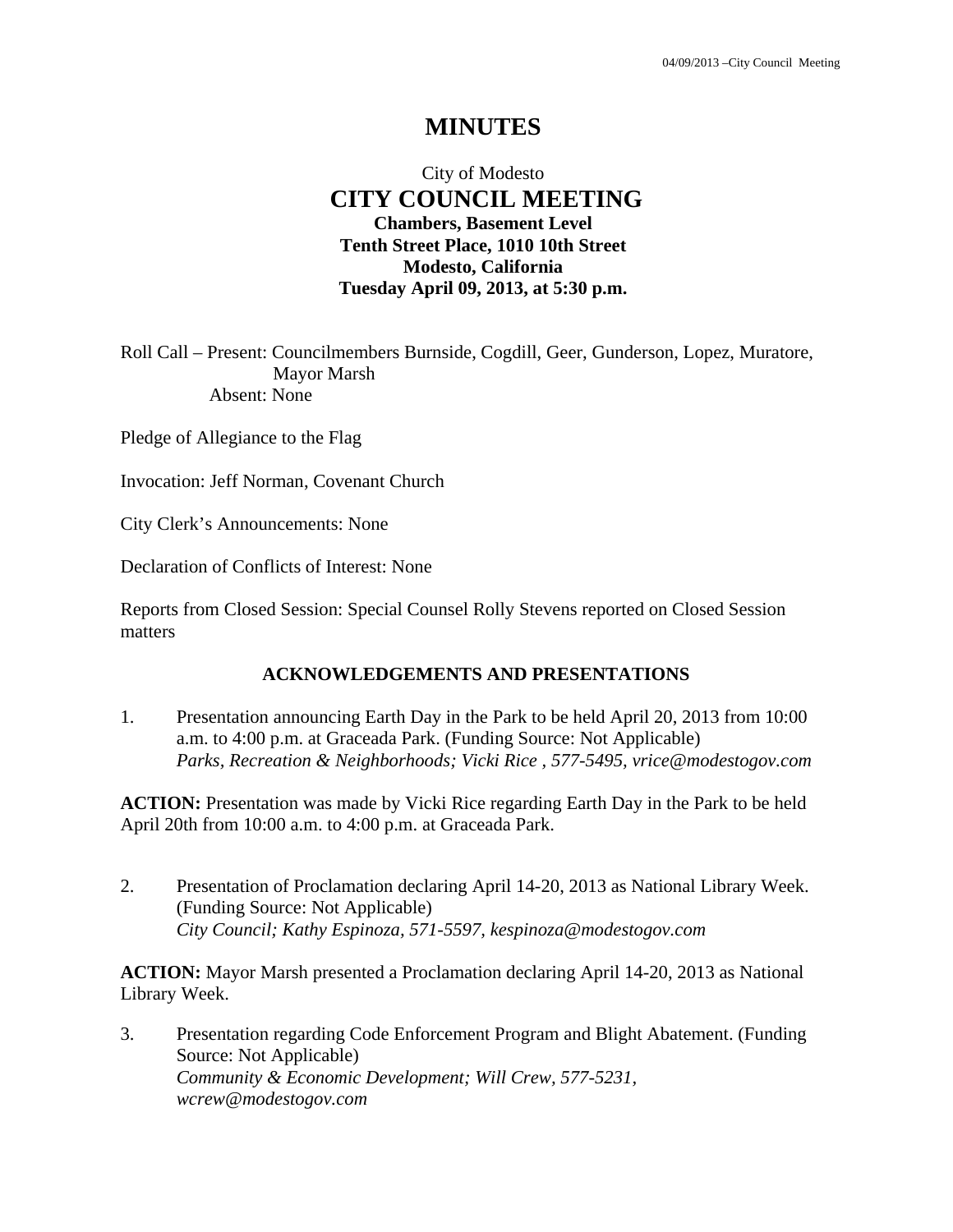ACTION: Presentation was made by Will Crew regarding Code Enforcement Program and Blight Abatement.

## **PUBLIC COMMENT PERIOD**

- Betty Craig concerned about City of Modesto General Plan.
- Karla von Hungen concerned about water shortage in Modesto.
- Jan Etheridge spoke regarding power of eminent domain by StanCOG.
- Jessica Arredondo spoke regarding opening a card room in Modesto.
- Debra Harper spoke regarding filing claims and lawsuits filed in Modesto.
- Vernon Price spoke regarding a Day Center in Modesto and homeless in Modesto.
- Joan Rutschow spoke regarding Water Resources Control Board.
- Emerson Drake spoke regarding the General Plan meeting on April 15, 2013 at Davis High School and Council Workshop on April 10, 2013.

## **CONSENT ITEMS – ROLL CALL VOTE REQUIRED ACTION CONSENT ITEMS 4-14: (Lopez/Gunderson;unan.)**

## **CONSENT ITEMS**

An item may be removed from consent and discussed at the request of an audience member or Councilmember.

## Consent

- 4. Consider approving the minutes from the March 26, 2013 City Council meeting. (Funding Source: Not Applicable)
	- Motion approving the minutes from the March 26, 2013 City Council meeting recommended.

*City Clerk; Stephanie Lopez, 577-5396, slopez@modestogov.com* 

**ACTION: Motion (Lopez/Gunderson; 7/0)** approving the minutes from the March 26, 2013 City Council meeting.

Consent

- 5. Consider approving final adoption of **Ordinance No. 3586-C.S.** amending Chapter 4 of Title 5 of the Modesto Municipal Code Ordinance No. 4.203 and 4.204 -C. S relating to leash requirements at municipal Dog Parks and clarifying appeal of City Manager decisions in Vicious Dog hearings. (Funding Source: Not Applicable)
	- Motion approving the final adoption of Ordinance 3586-C.S. amending Chapter 4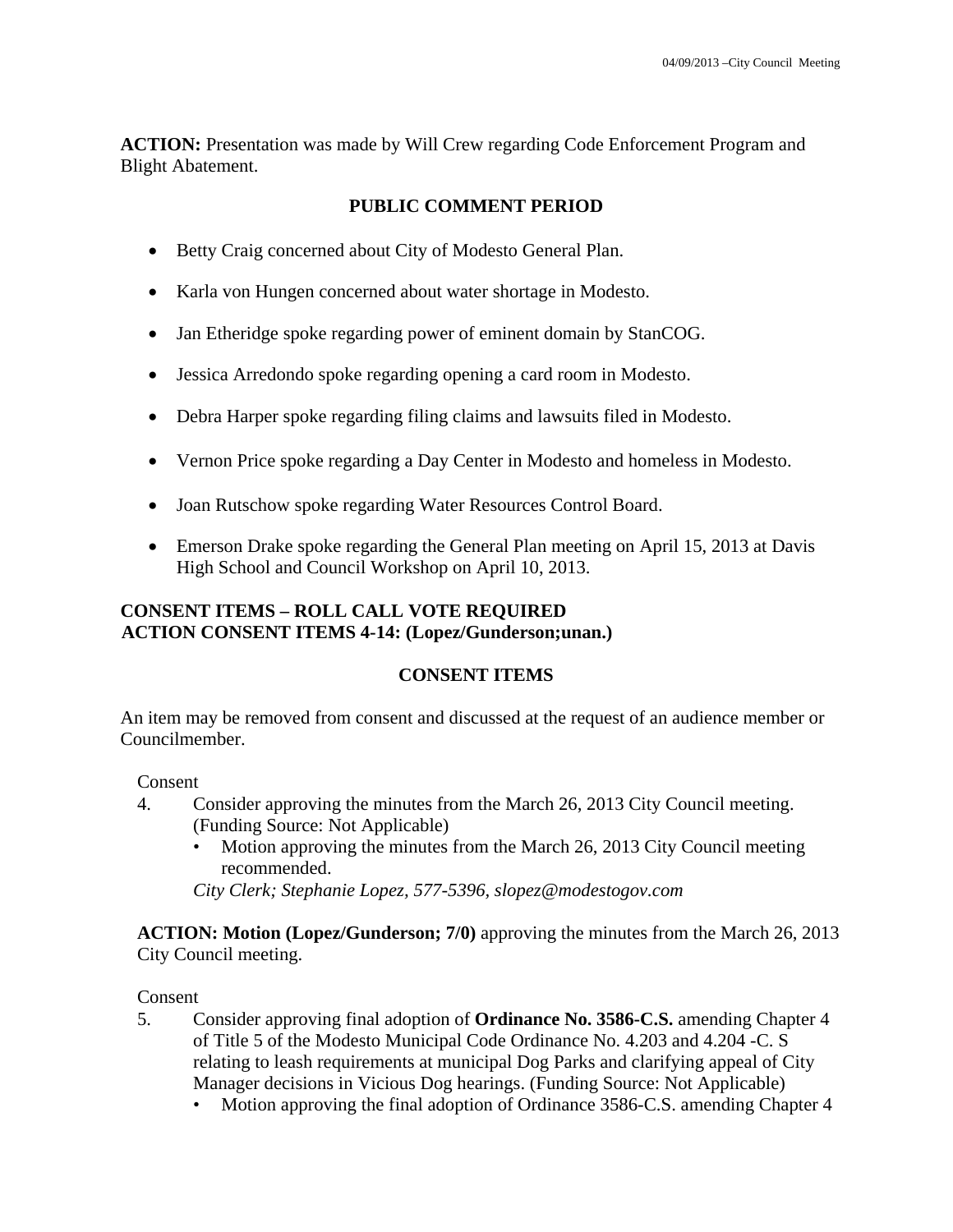of Title 5 of the Modesto Municipal Code Ordinance No. 4.203 and 4.204 -C. S relating to leash requirements at municipal Dog Parks and clarifying appeal of City Manager decisions in Vicious Dog hearings recommended. *City Clerk; Stephanie Lopez, 577-5396, slopez@modestogov.com* 

**ACTION: Motion (Lopez/Gunderson; 7/0)** approving the final adoption of **Ordinance No. 3586-C.S.** amending Chapter 4 of Title 5 of the Modesto Municipal Code Ordinance No. 4.203 and 4.204 -C. S relating to leash requirements at municipal Dog Parks and clarifying appeal of City Manager decisions in Vicious Dog hearings.

#### Consent

- 6. Consider accepting the Second Quarter Update of the City of Modesto Capital Improvement Program for Fiscal Year 2012-13. (Funding Source: Not applicable)
	- Motion accepting the Second Quarter Update of City of Modesto Capital Improvement Program for Fiscal Year 2012-13 recommended. *Community & Economic Development; Tina Rocha, 577-5321, trocha@modestogov.com*

**ACTION: Motion (Lopez/Gunderson; 7/0)** accepting the Second Quarter Update of City of Modesto Capital Improvement Program for Fiscal Year 2012-13.

#### Consent

7. Consider accepting the Monthly Investment Report for January, 2013. (Funding Source: Not Applicable)

• Motion accepting the Monthly Investment Report for January, 2013 recommended. *Finance; DeAnna Espinoza, 577-5387, daespinoza@modestogov.com* 

**ACTION: Motion (Lopez/Gunderson; 7/0)** accepting the Monthly Investment Report for January, 2013.

#### Consent

- 8. Consider authorizing the award of bid for the purchase of sixteen (16) half-ton pick-up trucks for various City Divisions through the Public Works Department, Fleet Services Division, to Albany Ford, Albany, CA, for an estimated total cost of \$380,756. (Funding Source: Fleet Replacement Funds)
	- Resolution authorizing the award of bid for the purchase of sixteen (16) half-ton pick-up trucks for various City Divisions through the Public Works Department, Fleet Services Division, to Albany Ford, Albany, CA and authorizing the Purchasing Manager or his designee to issue a purchase order for a total estimated cost of \$380,756 recommended.

*Finance and Public Works; Meagan M. Torres, 571-5839, mtorres@modestogov.com* 

**ACTION: Resolution 2013-122 (Lopez/Gunderson; 7/0)** authorizing the award of bid for the purchase of sixteen (16) half-ton pick-up trucks for various City Divisions through the Public Works Department, Fleet Services Division, to Albany Ford, Albany, CA and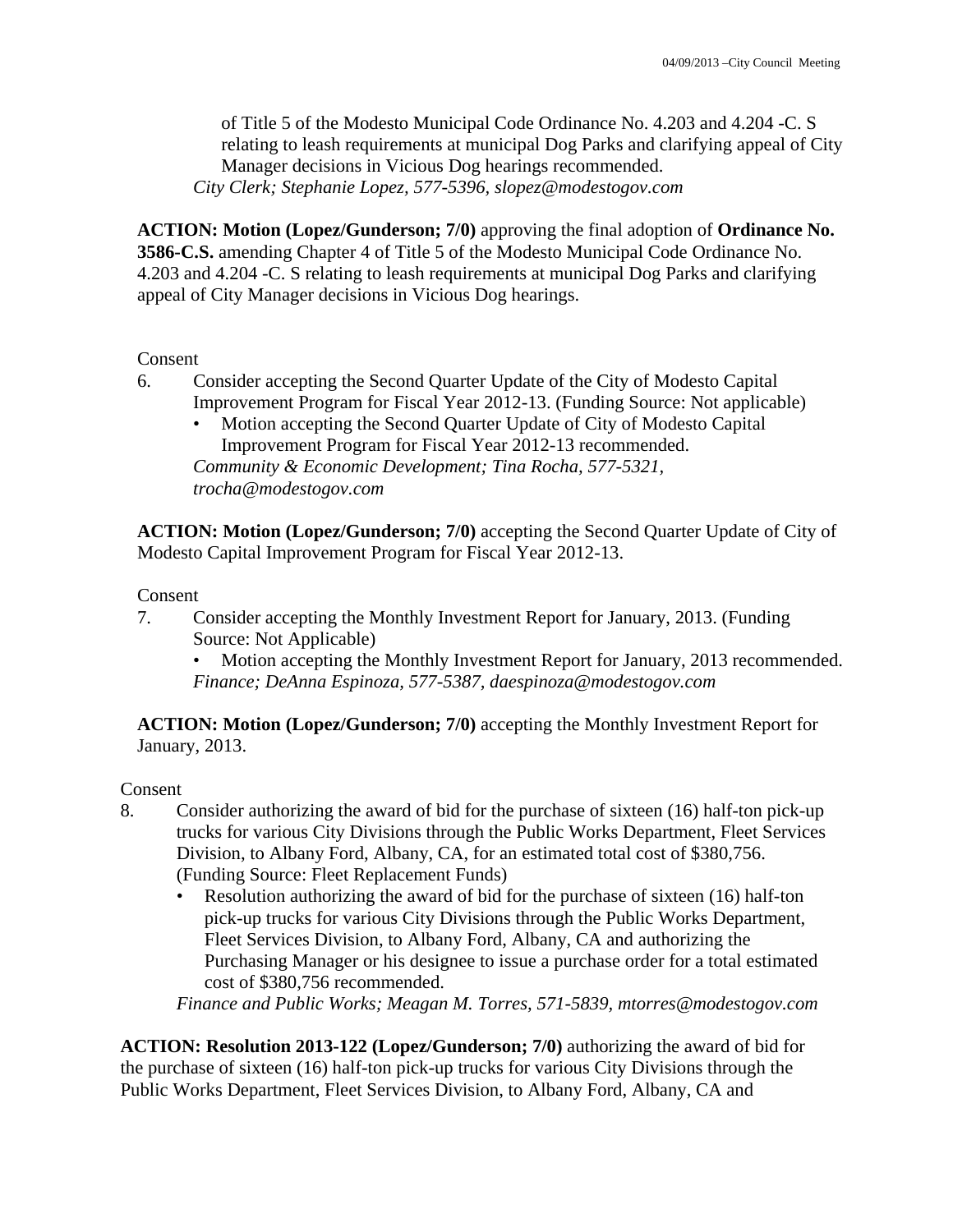authorizing the Purchasing Manager or his designee to issue a purchase order for a total estimated cost of \$380,756.

#### Consent

- 9. Consider: (i) approving a Memorandum of Agreement for the participation in an Electronic Traffic Citation Program in the amount of \$361,800 from the State of California Office of Traffic Safety (OTS) to automate citation processing, and (ii) amending the FY 2012/13 Operating and Multi-Year Budget, estimating annual maintenance expenses and a hosting fee to the City of Modesto Police Department in the amount of approximately \$960 for year one and \$6,060 per year starting at year two. (Funding Source: Traffic Safety Fund)
	- Resolution approving a Memorandum of Agreement between the County of Stanislaus and the City of Modesto for participation in an Electronic Traffic Citation Program in the amount of \$361,800 from the State of California Office of Traffic Safety (OTS) to automate citation processing; and authorizing the City Manager, or his authorized designee, to execute the Memorandum of Agreement and any necessary program documents recommended.
	- Resolution amending the Fiscal Year 2012-2013 Operating and Multi-Year Budget to appropriate expenses in the amount of approximately \$960 for Year One and \$6,060 for Year Two and after related to the State of California Office of Traffic Safety (OTS) Electronic Traffic Citation Program to automate citation processing for annual maintenance expenses and a monthly hosting fee; and authorizing the Director of Finance, or her designee, to implement the provisions of this resolution recommended.

*Police; Scott Blom, 572-9678, bloms@modestopd.com* 

**ACTION: Resolution 2013-123 (Lopez/Gunderson; 7/0)** approving a Memorandum of Agreement between the County of Stanislaus and the City of Modesto for participation in an Electronic Traffic Citation Program in the amount of \$361,800 from the State of California Office of Traffic Safety (OTS) to automate citation processing; and authorizing the City Manager, or his authorized designee, to execute the Memorandum of Agreement and any necessary program documents.

**ACTION: Resolution 2013-124 (Lopez/Gunderson; 7/0)** amending the Fiscal Year 2012- 2013 Operating and Multi-Year Budget to appropriate expenses in the amount of approximately \$960 for Year One and \$6,060 for Year Two and after related to the State of California Office of Traffic Safety (OTS) Electronic Traffic Citation Program to automate citation processing for annual maintenance expenses and a monthly hosting fee; and authorizing the Director of Finance, or her designee, to implement the provisions of this resolution.

#### Consent

10. Consider accepting the California Department of Finance – Office of State Audits and Evaluations audit of the City of Modesto's grants 40719-02 and R81609-0 issued by the California Natural Resources Agency. (Funding Source: Not Applicable)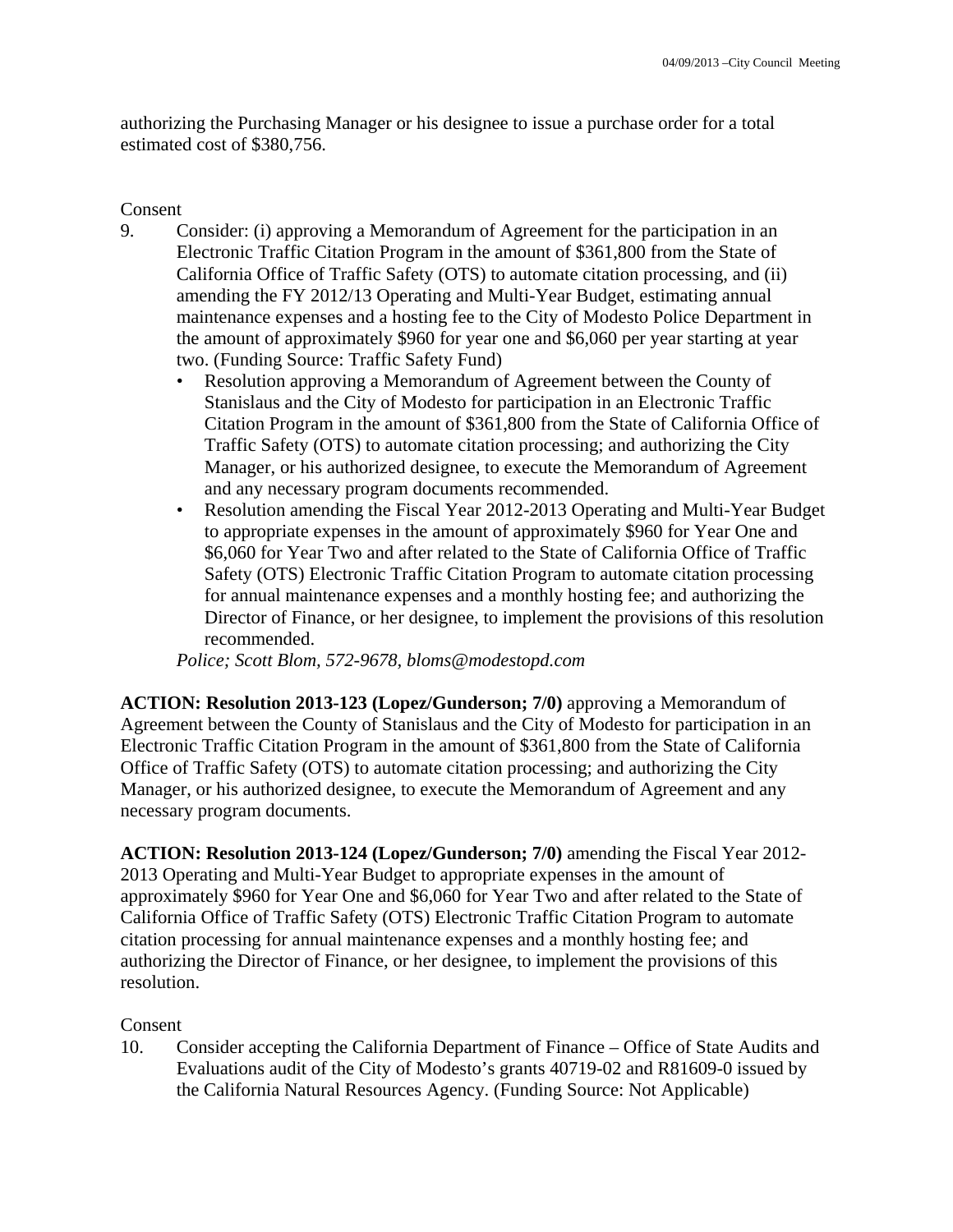• Motion accepting the California Department of Finance – Office of State Audits and Evaluations audit of the City of Modesto's grants 40719-02 and R81609-0 issued by the California Natural Resources Agency recommended. *Parks, Recreation & Neighborhoods; Loren Holt, 571-5573, lholt@modestogov.com* 

**ACTION: Motion (Lopez/Gunderson; 7/0)** accepting the California Department of Finance – Office of State Audits and Evaluations audit of the City of Modesto's grants 40719-02 and R81609-0 issued by the California Natural Resources Agency.

### Consent

- 11. Consider accepting the work by Granite Construction for the Northwest Terminal Apron Reconstruction Project, as complete. (Total construction contract cost is \$532,562, with a total project cost of \$788,153.) (Funding Source: Federal Grant Funds/Passenger Facility Charge Revenue)
	- Resolution accepting the work by Granite Construction for the Northwest Terminal Apron Reconstruction Project as complete, authorizing the City Clerk to file a Notice of Completion with the Stanislaus County Recorder upon receipt of approved Warranty Bond, and authorizing payment of amounts totaling \$532,562 recommended.

*Utility Planning and Projects; Kris Ohlson, 577-5423, kohlson@modestogov.com* 

**ACTION: Resolution 2013-125 (Lopez/Gunderson; 7/0)** accepting the work by Granite Construction for the Northwest Terminal Apron Reconstruction Project as complete, authorizing the City Clerk to file a Notice of Completion with the Stanislaus County Recorder upon receipt of approved Warranty Bond, and authorizing payment of amounts totaling \$532,562.

## Consent

- 12. Consider approving an Agreement with Jerry Haag, Urban Planner for Environmental Services for Wastewater Master Plan (WWMP) Update Master Environmental Impact Report (MEIR) in an amount not to exceed \$61,985. Total estimated cost for this portion of the project is \$66,985. (Funding Source: Wastewater Fund)
	- Resolution approving an agreement with Jerry Haag, Urban Planner for Environmental Services for Wastewater Master Plan Update Master Environmental Impact Report in an amount not to exceed \$56,350 for the identified scope of services, plus \$5,635 for additional services (if needed), for a maximum total amount of \$61,985, and authorizing the City Manager, or his designee, to execute the agreement recommended.

*Utility Planning and Projects; William Wong, 571-5801, WWong@modestogov.com* 

**ACTION: Resolution 2013-126 (Lopez/Gunderson; 7/0)** approving an agreement with Jerry Haag, Urban Planner for Environmental Services for Wastewater Master Plan Update Master Environmental Impact Report in an amount not to exceed \$56,350 for the identified scope of services, plus \$5,635 for additional services (if needed), for a maximum total amount of \$61,985, and authorizing the City Manager, or his designee, to execute the agreement.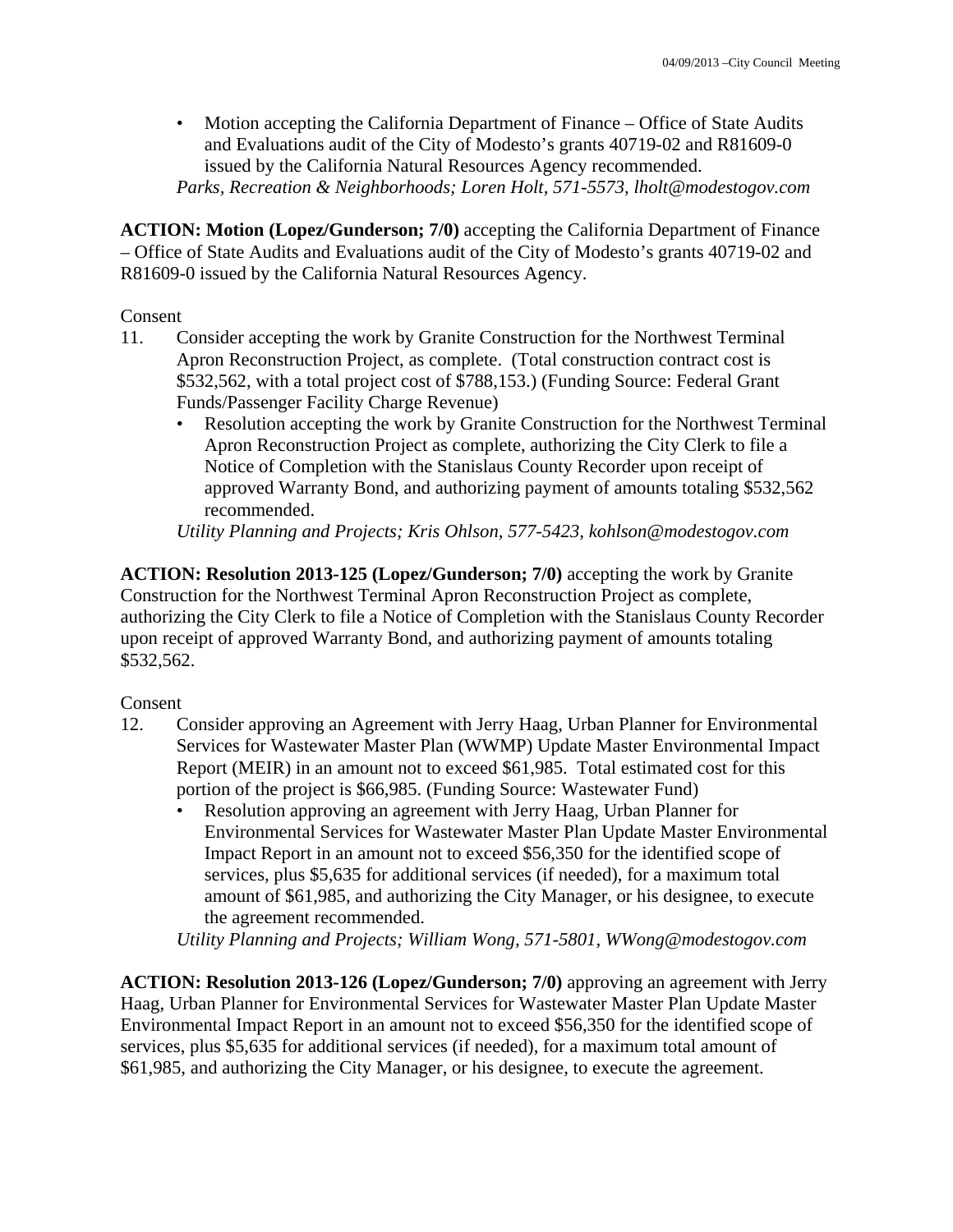Consent

- 13. Consider declaring the City-owned property located at South 7th Street & Pecos Avenue (APN: 038-039-029) as surplus land, and authorizing the City's property agent to proceed with the sale of this property. (Funding Source: Not applicable)
	- Resolution declaring the City-owned property located at South 7th Street & Pecos Avenue (APN: 038-039-029) as surplus property, and authorizing the City's property agent to proceed with the sale of this property; and authorizing the City Manager, or his designee, to execute all necessary sale documents recommended. *Utility Planning and Projects; Jon Yuriar, 577-5399, jyuriar@modestogov.com*

**ACTION: Resolution 2013-127 (Lopez/Gunderson; 7/0)** declaring the City-owned property located at South 7th Street & Pecos Avenue (APN: 038-039-029) as surplus property, and authorizing the City's property agent to proceed with the sale of this property; and authorizing the City Manager, or his designee, to execute all necessary sale documents.

Consent

- 14. Consider approving an Amendment to Agreement with Krazan & Associates, Inc. for Construction Materials Testing Services on various City of Modesto Projects for Fiscal Year (FY) 2012/2013 in the amount of \$18,000, increasing the total contract to an amount not to exceed \$86,800 for FY 2012/2013. (Funding Source: Various CIP projects)
	- Resolution approving an Amendment to Agreement with Krazan & Associates, Inc. for Construction Materials Testing services for various City of Modesto Projects for Fiscal Year 2012/2013 in an amount not to exceed \$86,800, and authorizing the City Manager, or his designee, to execute the Amendment to Agreement recommended.

*Utility Planning and Projects; Kris Ohlson, 577-5423, kohlson@modestogov.com* 

**ACTION: Resolution 2013-128 (Lopez/Gunderson; 7/0)** approving an Amendment to Agreement with Krazan & Associates, Inc. for Construction Materials Testing services for various City of Modesto Projects for Fiscal Year 2012/2013 in an amount not to exceed \$86,800, and authorizing the City Manager, or his designee, to execute the Amendment to Agreement.

## **COUNCIL COMMENTS & REPORTS**

Councilmember Lopez announced Council in the Park at Earth Day on April 20, 2013 at Graceada Park and Council in the Park at the Vintage Faire Mall in June.

## **CITY MANAGER COMMENTS & REPORTS**

City Manager Nyhoff announced Council Workshop scheduled for tomorrow at 3:00 p.m. in B-300 and the April 18, 2013 Community Forum from 5:00 p.m.-7:00 p.m. in the Downtown Plaza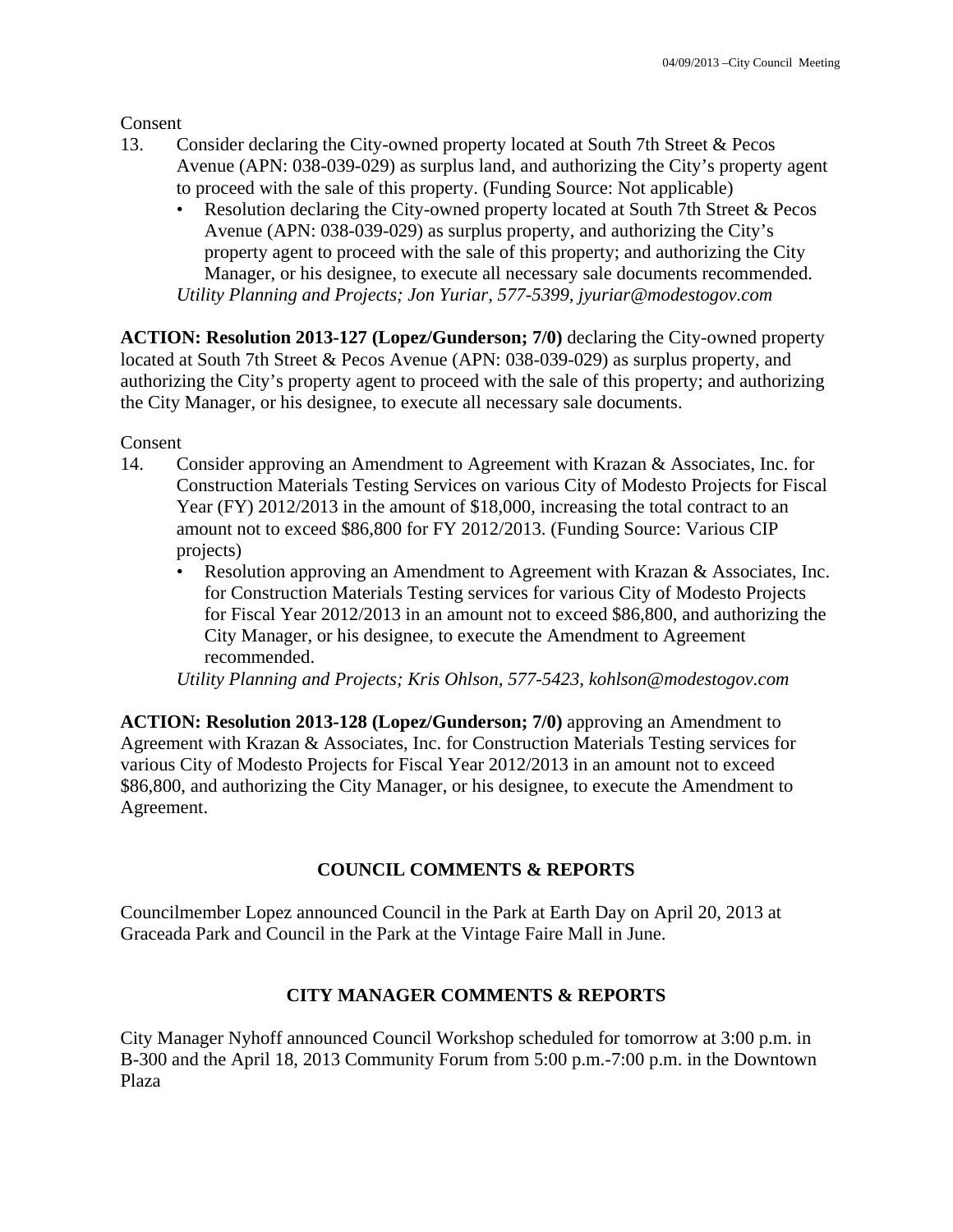## **WRITTEN COMMUNICATIONS**

15. Consider written correspondence from Councilmember John Gunderson regarding citizens requesting air service between Modesto and Los Angeles. (Funding Source: Not Applicable)  *City Council; John Gunderson, 571-5597, jgunderson@modestogov.com* 

**ACTION:** No reportable action.

## **UNFINISHED BUSINESS**

- 16. Consider approving Agricultural Preservation Policy Options pursuant to March 26, 2013 Council direction. (Funding Source: Not Applicable)
	- Resolution approving all land area within the current city limits, including the Tivoli Specific Plan and Kiernan Business Park Specific Plan shall be exempt from any agricultural mitigation requirements recommended.
	- Resolution directing staff to make future project applicants aware of Stanislaus LAFCO's agricultural preservation policy and applicable requirements therein recommended.

*Community & Economic Development ; Patrick Kelly, 577-5268, pkelly@modestogov.com* 

**ACTION: Resolution 2013-129 (Lopez/Cogdill; 6/1; Mayor Marsh no)** approving all land area within the current city limits, including the Tivoli Specific Plan and Kiernan Business Park Specific Plan shall be exempt from any agricultural mitigation requirements.

**ACTION: Resolution 2013-130 (Lopez/Cogdill; 6/1; Mayor Marsh no)** directing staff to make future project applicants aware of Stanislaus LAFCO's agricultural preservation policy and applicable requirements therein.

- 17. Consider accepting the report titled "Evaluation of Wastewater Rates" dated February 2013 and adopting a new five-year Wastewater Rate Plan, which lowers the rate increases from the existing adopted rate plan, beginning in Fiscal Year 2013/14. (Funding Source: Wastewater Fund)
	- Motion accepting the report titled "Evaluation of Wastewater Rates" dated February 2013 recommended.
	- Resolution rescinding Resolution No. 2012-135, and establishing fees for the provision of sewer service and revising the methodology for projection of school wastewater discharge for Fiscal Years 2014 through 2018 recommended. *Utility Planning and Projects; Rich Ulm, 577-5213, rulm@modestogov.com*

**ACTION: Motion (Burnside/Cogdill; 7/0)** accepting the report titled "Evaluation of Wastewater Rates" dated February 2013.

**ACTION: Resolution 2013-131 (Burnside/Cogdill; 7/0)** rescinding Resolution No. 2012- 135, and establishing fees for the provision of sewer service and revising the methodology for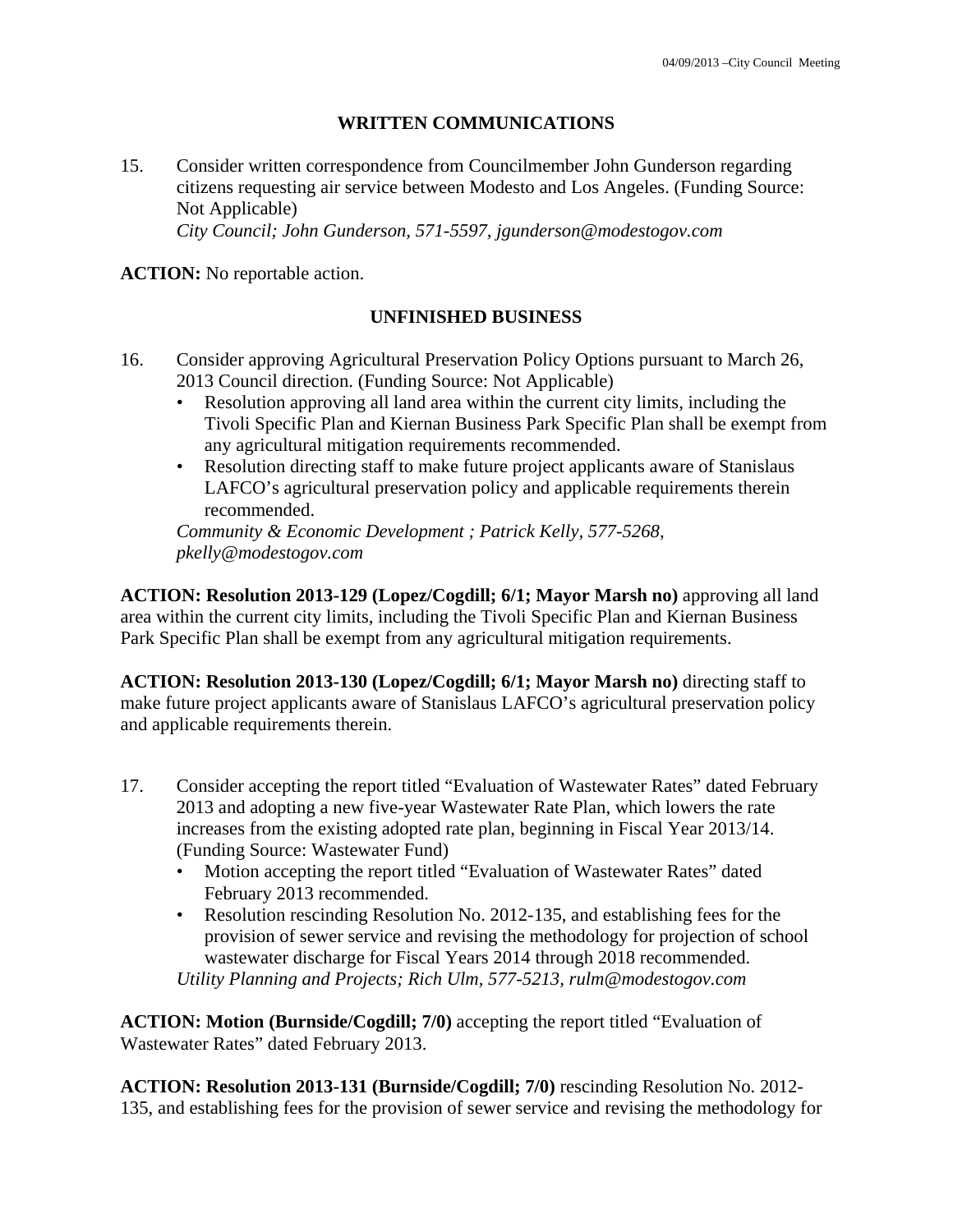projection of school wastewater discharge for Fiscal Years 2014 through 2018.

## **HEARINGS**

#### *Published in the Modesto Bee on March 29, 2013*

- 18. Hearing to consider: (i) finding that the proposed Measure M vote for the Airport Neighborhood is within the scope of the 2008 Urban Area General Plan Master EIR; (ii) directing the City Clerk to submit to the voters at the next regular general election an advisory measure relating to the extension of sewer service to the unincorporated area referred to as the "Airport Neighborhood';" (iii) directing the City Clerk to transmit a copy of the advisory measure to the City Attorney for the purpose of preparing an impartial analysis of said measure for the "Airport Neighborhood; (iv) authorizing the members of the City Council, or any of them, to file written arguments in favor of or in opposition to the advisory measure for the "Airport Neighborhood"; (v) directing Staff to initiate a comprehensive sewer advisory measure (Measure M vote) for all unincorporated "islands" adjacent to the Modesto City limits and not currently served by a sewer district, excluding "island" areas that previously received a Measure M vote, be consolidated with the November 2015 election and (vi) directing Staff to update the Policy to implement Measure M in 2015, commensurate with consideration of a comprehensive Measure M vote for the unincorporated island areas. (Funding Source: General Fund)
	- Resolution finding that the following subsequent project is within the scope of the project covered by the Modesto Urban Area General Plan Master Environmental Impact Report (SCH No. 2007072023): Advisory ballot measure to allow the annexation of the "Airport Neighborhood" to Sewer District No. 1 and extension of sewer service recommended.
	- Resolution directing the City Clerk to submit to the voters at the next regular election an advisory measure relating to the extension of sewer service to the unincorporated area referred to as the "Airport Neighborhood," which is described as the area generally bordered by Hyde Street on the north, Conejo Avenue on the east, Oregon Drive on the south, and Santa Rosa Avenue on the west recommended.
	- Resolution directing the City Clerk to transmit a copy of the advisory measure considering the extension of sewer service to a certain unincorporated area of the Modesto Urban Area General Plan, commonly referred to as the "Airport Neighborhood" or the east portion of "Area 12" as described in the Modesto 2009 Urban Growth Review, generally bordered by Hyde Street on the north, Conejo Avenue on the east, Oregon Drive on the south, and Santa Rosa Avenue on the west, to the City Attorney for the purpose of preparing an impartial analysis of said measure recommended.
	- Resolution authorizing the members of the City Council, or any of them, to file written arguments in favor of or in opposition to the advisory measure relating to the extension of sewer service to a certain area of the Modesto Urban Area General Plan, commonly referred to as the "Airport Neighborhood." recommended.
	- Motion directing Staff to initiate a comprehensive sewer advisory measure (Measure M vote) for all unincorporated "islands" adjacent to the Modesto City limits and not currently served by a sewer district, excluding "island" areas that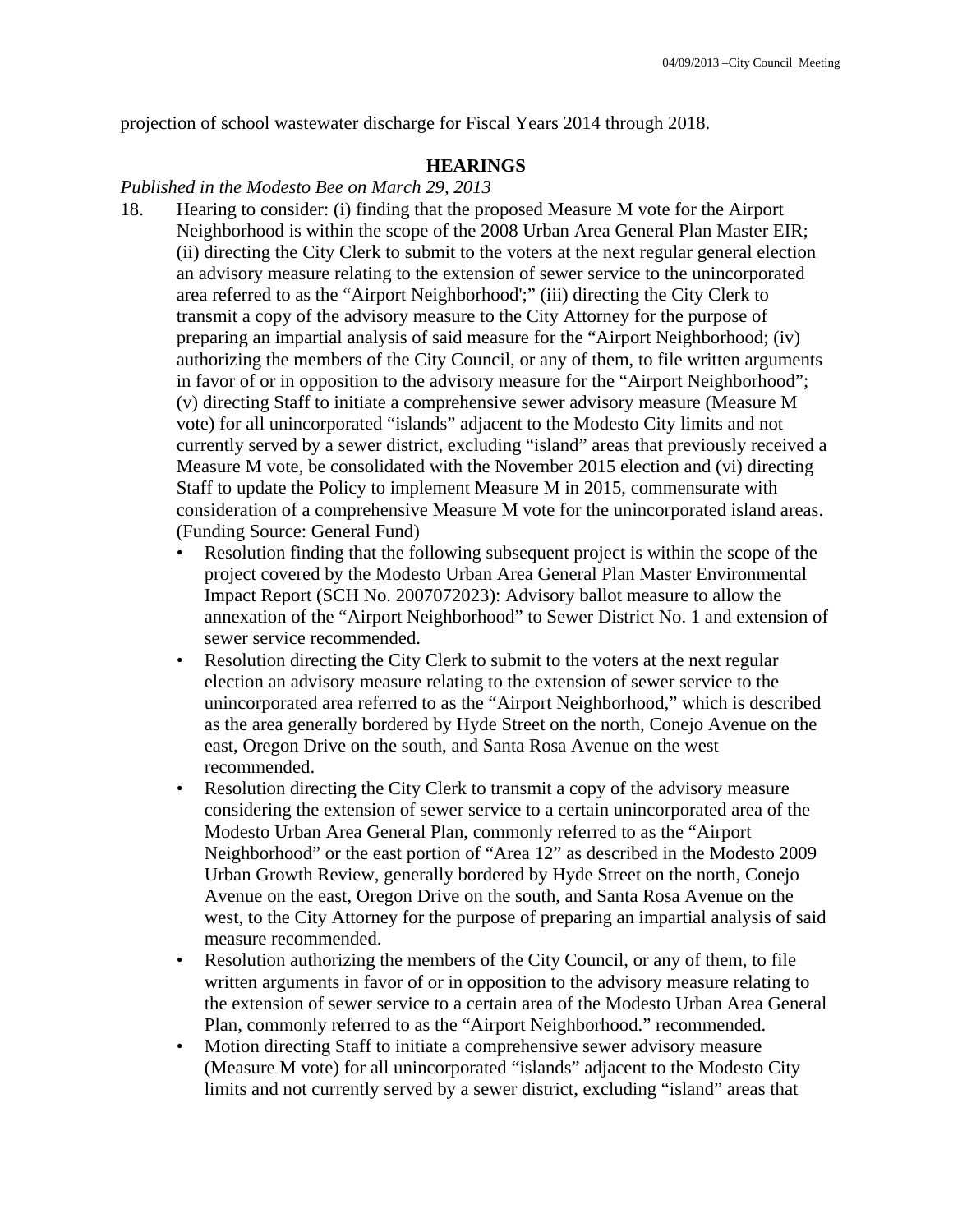previously received a Measure M vote, be consolidated with the November 2015 election recommended.

• Motion directing Staff to update the Policy to implement Measure M in 2015, commensurate with consideration of a comprehensive Measure M vote for the unincorporated island areas recommended.

*Community & Economic Development; Patrick Kelly, 577-5268, pkelly@modestogov.com* 

**ACTION: Resolution 2013-132 (Gunderson/Muratore; 7/0)** finding that the following subsequent project is within the scope of the project covered by the Modesto Urban Area General Plan Master Environmental Impact Report (SCH No. 2007072023): Advisory ballot measure to allow the annexation of the "Airport Neighborhood" to Sewer District No. 1 and extension of sewer service.

**ACTION: Resolution 2013-133 (Gunderson/Muratore; 7/0)** directing the City Clerk to submit to the voters at the next regular election an advisory measure relating to the extension of sewer service to the unincorporated area referred to as the "Airport Neighborhood," which is described as the area generally bordered by Hyde Street on the north, Conejo Avenue on the east, Oregon Drive on the south, and Santa Rosa Avenue on the west.

**ACTION: Resolution 2013-134 (Gunderson/Muratore; 7/0)** directing the City Clerk to transmit a copy of the advisory measure considering the extension of sewer service to a certain unincorporated area of the Modesto Urban Area General Plan, commonly referred to as the "Airport Neighborhood" or the east portion of "Area 12" as described in the Modesto 2009 Urban Growth Review, generally bordered by Hyde Street on the north, Conejo Avenue on the east, Oregon Drive on the south, and Santa Rosa Avenue on the west, to the City Attorney for the purpose of preparing an impartial analysis of said measure.

**ACTION: Resolution 2013-135 (Gunderson/Muratore; 7/0)** authorizing the members of the City Council, or any of them, to file written arguments in favor of or in opposition to the advisory measure relating to the extension of sewer service to a certain area of the Modesto Urban Area General Plan, commonly referred to as the "Airport Neighborhood."

**ACTION: Motion (Geer/Muratore; 7/0)** directing Staff to initiate a comprehensive sewer advisory measure (Measure M vote) for all unincorporated "islands" adjacent to the Modesto City limits and not currently served by a sewer district, excluding "island" areas that previously received a Measure M vote, be consolidated with the November 2015 election.

**ACTION: Motion (Geer/Muratore; 7/0)** directing Staff to update the Policy to implement Measure M in 2015, commensurate with consideration of a comprehensive Measure M vote for the unincorporated island areas.

## *Published in the Modesto Bee on March 29, 2013*

19. Hearing to consider authorizing the selection of Siemens Industry Inc., Building Technologies Division, Hayward, CA as an Energy Services Company (ESCO) to conduct a technical energy audit of selected City facilities and authorizing the City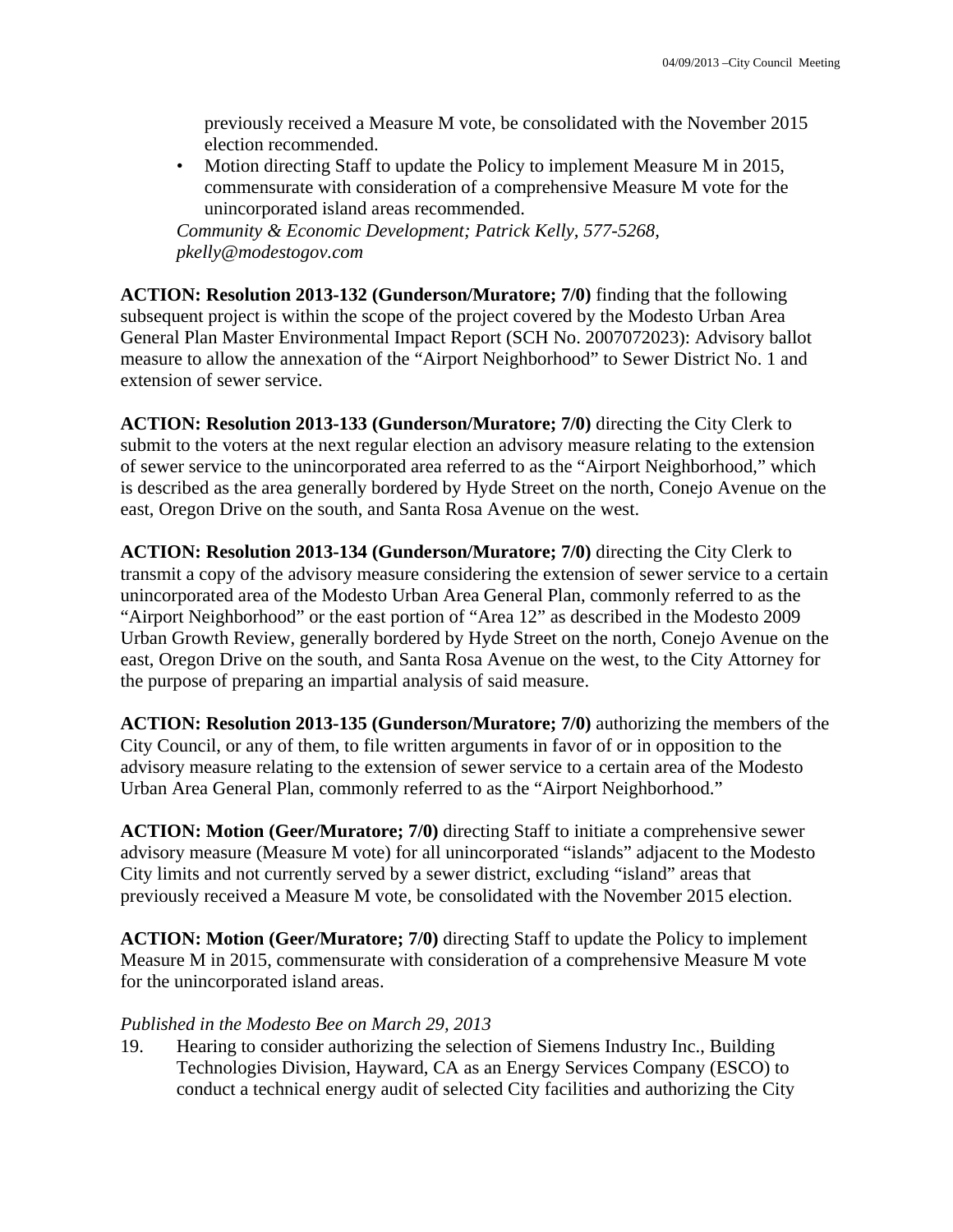Manager to sign a Letter of Intent (LOI) with Siemens in the amount of \$225,000 to conduct a technical and financial audit of City facilities to identify energy savings opportunities which may lead to a long term energy savings contract. (Funding Source: Various Funds)

• Resolution authorizing the selection of Siemens Industry Inc., Building Technologies Division, Hayward, CA as an Energy Service Company (ESCO) to conduct a technical energy audit of selected City facilities to and authorize the City Manager to sign a Letter of Intent (LOI) with Siemens in the amount of \$225,000 to conduct a technical and financial audit of City facilities to identify energy savings opportunities which may lead to a long term energy savings contract recommended.

*Finance; Mark L. Averell, 577-5412, maverell@modestogov.com* 

**ACTION: Resolution 2013-136 (Burnside/Cogdill; 7/0)** authorizing the selection of Siemens Industry Inc., Building Technologies Division, Hayward, CA as an Energy Service Company (ESCO) to conduct a technical energy audit of selected City facilities to and authorize the City Manager to sign a Letter of Intent (LOI) with Siemens in the amount of \$225,000 to conduct a technical and financial audit of City facilities to identify energy savings opportunities which may lead to a long term energy savings contract.

## **NEW BUSINESS**

- 20. Consider accepting: (i) the City's Fiscal Year 2011-2012 Comprehensive Annual Financial Report (CAFR) from external auditors Brown and Armstrong; (ii) the Fiscal Year 2011-2012 audited financial statements and audit reports for nine Community Facilities Districts; and (iii) the Fiscal Year 2011-2012 audit reports for various Joint Powers Agencies. (Funding Source: Not Applicable)
	- Resolution accepting the Fiscal Year 2011-2012 annual audit reports for the City of Modesto, its Community Facilities Districts, and various Joint Powers Agencies recommended.

*Finance; DeAnna Espinoza , 577-5387, despinoza@modestogov.com* 

**ACTION: Resolution 2013-137 (Burnside/Geer; 7/0)** accepting the Fiscal Year 2011-2012 annual audit reports for the City of Modesto, its Community Facilities Districts, and various Joint Powers Agencies.

- 21. Consider accepting the City's Fiscal Year 2011-2012 City of Modesto and Stanislaus Drug Enforcement Agency Single Audit reports and forwarding to Council for approval. (Funding Source: Not Applicable)
	- Resolution accepting the City's Fiscal Year 2011-2012 City of Modesto and Stanislaus Drug Enforcement Agency Single Audit reports recommended. *Finance; DeAnna Espinoza, 577-5387, daespinoza@modestogov.com*

**ACTION: Resolution 2013-138 (Burnside/Geer; 7/0)** accepting the City's Fiscal Year 2011- 2012 City of Modesto and Stanislaus Drug Enforcement Agency Single Audit reports.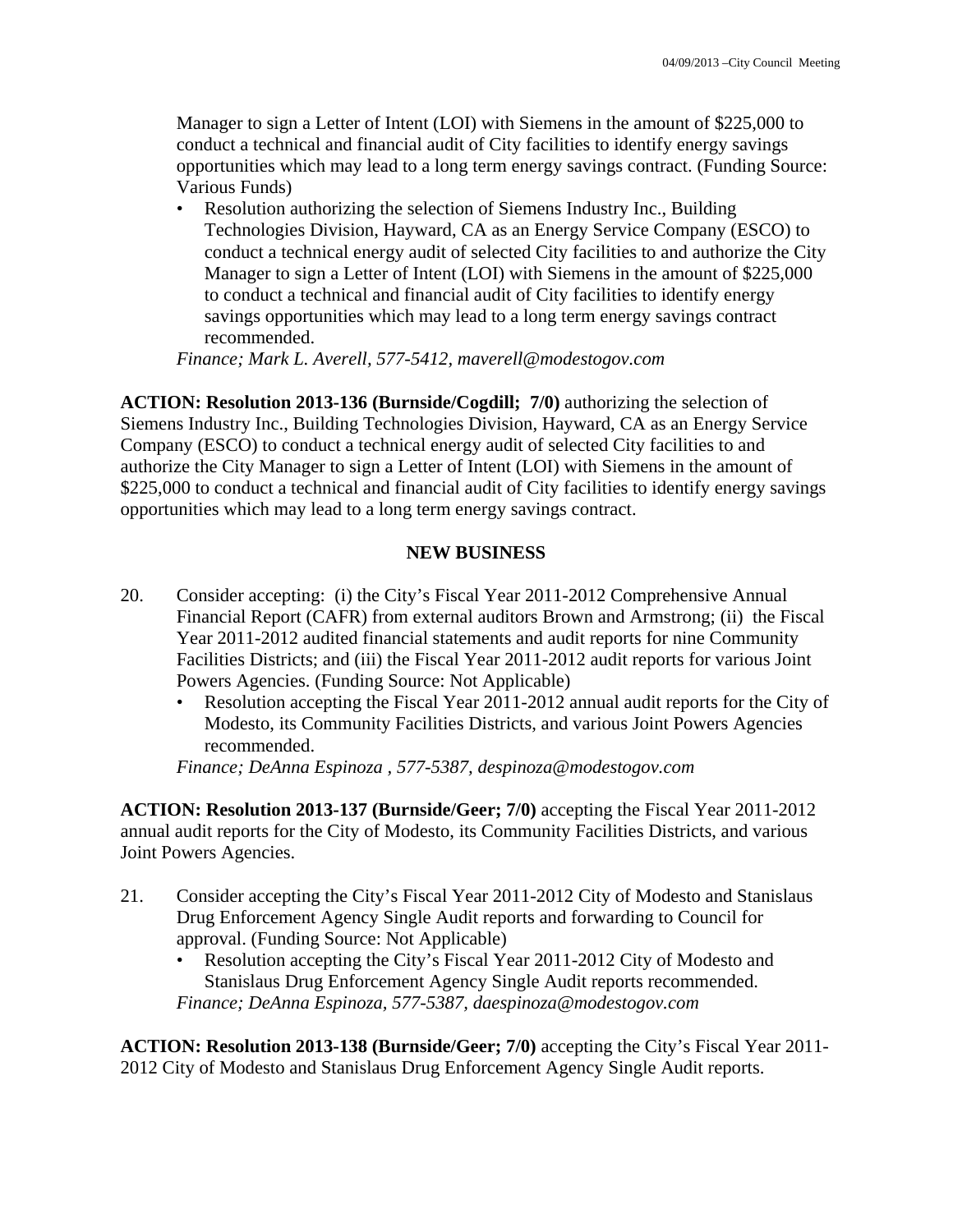- 22. Consider accepting the Auditor's Report on compliance with requirements applicable to the Federal Aviation Passenger Facility Charge (PFC) program and on internal control over compliance, prepared by external auditors Brown and Armstrong, for fiscal year ended June 30, 2012. (Funding Source: Not Applicable)
	- Resolution accepting the Auditor's report on compliance with requirements applicable to the Federal Aviation Passenger Facility Charge (PFC) program and on internal control over compliance for fiscal year ended June 30, 2012 recommended. *Finance; DeAnna Espinoza , 577-5387, daespinoza@modestogov.com*

**ACTION: Resolution 2013-139 (Burnside/Geer; 7/0)** accepting the Auditor's report on compliance with requirements applicable to the Federal Aviation Passenger Facility Charge (PFC) program and on internal control over compliance for fiscal year ended June 30, 2012.

## **MATTERS TOO LATE FOR THE AGENDA**

None.

## **ADJOURNMENT**

This meeting was adjourned at 8:02 p.m.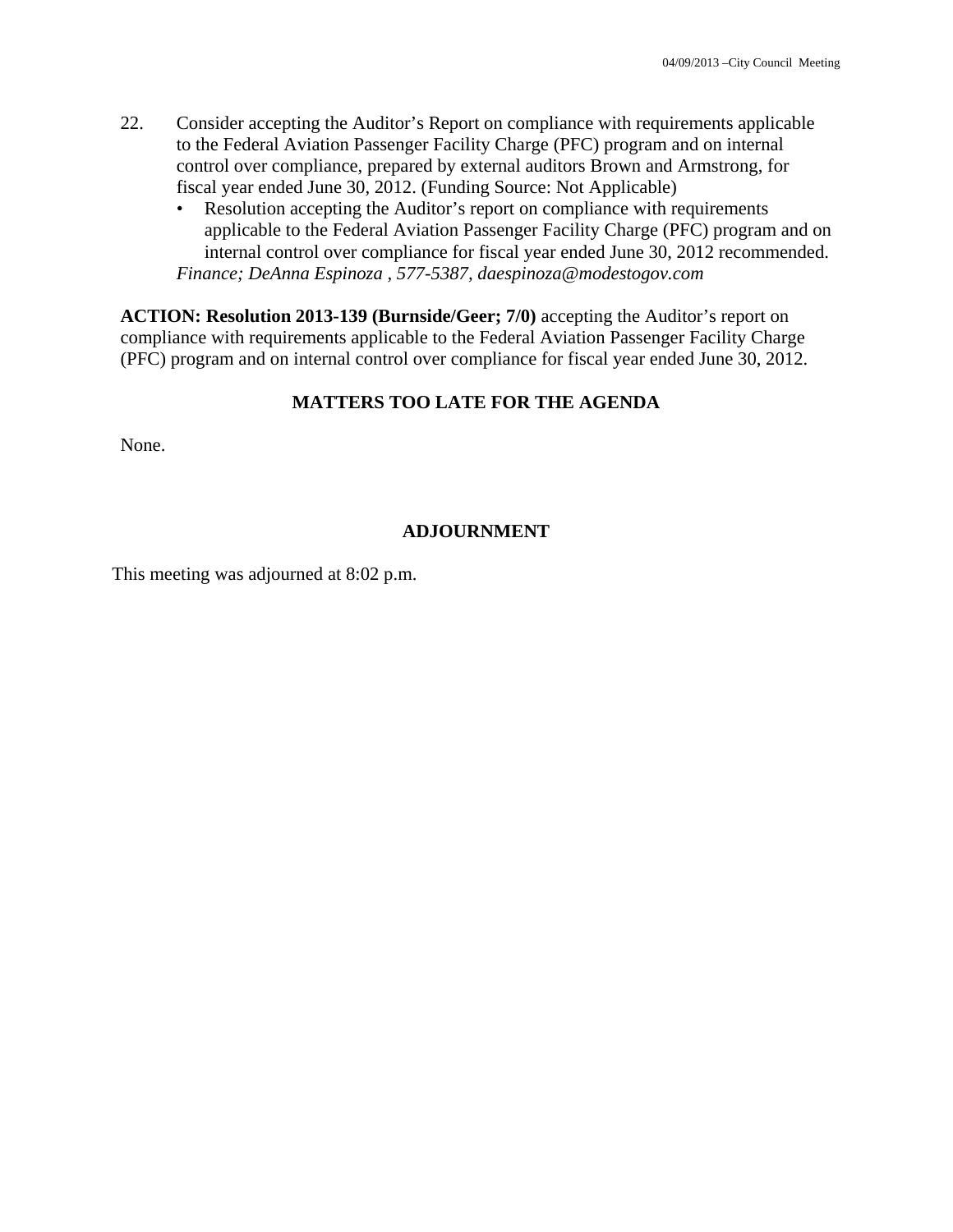## **CLOSED SESSION**

*All Closed Session Matters Heard Prior to Meeting* **CONFERENCE WITH LABOR NEGOTIATOR: (Pursuant to Section 54957.6 of the Government Code) - MCEA** 

Agency Negotiators: Greg Nyhoff, Joe Lopez and Dania Torres Wong Employee Organization: Modesto City Employees Association

## **CONFERENCE WITH LABOR NEGOTIATOR: (Pursuant to Section 54957.6 of the Government Code) – MCMA**

Agency Negotiators: Greg Nyhoff, Joe Lopez and Dania Torres Wong Employee Organization: Modesto Confidential & Management Association

### **CONFERENCE WITH LABOR NEGOTIATOR: (Pursuant to Section 54957.6 of the Government Code) – MPOA**

Agency Negotiators: Greg Nyhoff, Joe Lopez and Dania Torres Wong Employee Organization: Modesto Police Officers' Association

### **CONFERENCE WITH LABOR NEGOTIATOR: (Pursuant to Section 54957.6 of the Government Code) – MPNSA**

Agency Negotiators: Greg Nyhoff, Joe Lopez and Dania Torres Wong Employee Organization: Modesto Police Non Sworn Association

#### **CONFERENCE WITH LABOR NEGOTIATOR: (Pursuant to Section 54957.6 of the Government Code) –MPMA**

Agency Negotiators: Greg Nyhoff, Joe Lopez and Dania Torres Wong Employee Organization: Modesto Police Management Association

## **CONFERENCE WITH LABOR NEGOTIATOR: (Pursuant to Section 54957.6 of the Government Code) - MCFFA**

Agency Negotiators: Greg Nyhoff, Joe Lopez and Dania Torres Wong Employee Organization: Modesto City Firefighters Association

## **CONFERENCE WITH LABOR NEGOTIATOR: (Pursuant to Section 54957.6 of the Government Code) – Unrepresented**

Agency Negotiators: Greg Nyhoff, City Manager Employee Organization: Unrepresented Management and Confidential Employee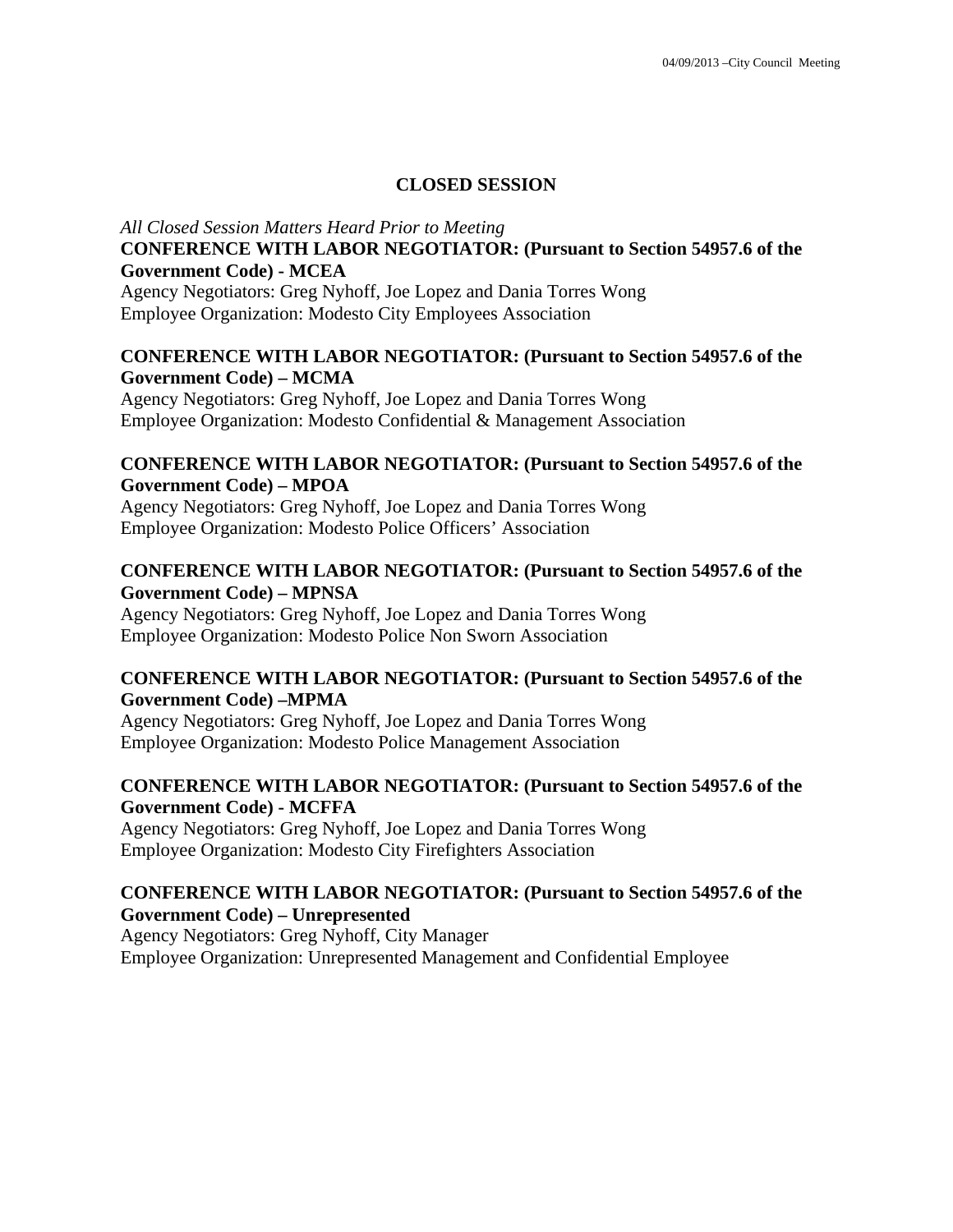## **CONFERENCE WITH REAL PROPERTY NEGOTIATOR:**

(Pursuant to Section 54956.8 of the Government Code)

1. Property: Acquisition of permanent easement and temporary construction easement interests of real property for the Shackelford Crossing Project located at:

Crows Landing Road and Zeff Road

in the City of Modesto.

|                              | APN: 038-022-003                                                | <b>Permanent Easement</b>                                      |
|------------------------------|-----------------------------------------------------------------|----------------------------------------------------------------|
|                              | APN: 038-022-009                                                | $(37,333 \text{ sq. feet})$                                    |
|                              | APN: 038-022-011                                                | <b>Temporary Construction Easement</b>                         |
|                              | APN: 038-022-013                                                | $(78,220 \text{ sq.feet} - \text{grass area})$                 |
|                              |                                                                 | $(40,937 \text{ sq.fect} - \text{not grass area})$             |
|                              | APN: 038-022-014                                                | <b>Temporary Construction Easement</b>                         |
|                              | APN: 038-022-015                                                | $(205 \text{ sq.fect})$                                        |
| <b>Property Owner:</b>       | Southwest Hide Co., and Modesto Holding Co.                     |                                                                |
| <b>Negotiating Parties:</b>  | Jon Yuriar, Property Agent for City of Modesto                  |                                                                |
|                              |                                                                 | Dave Romano, Representative for Southwest Hide Co. and Modesto |
| Holding Co., Property Owners |                                                                 |                                                                |
|                              | Under Negotiation: Price and terms of purchase/sale of property |                                                                |
|                              |                                                                 |                                                                |
|                              |                                                                 |                                                                |

## **CONFERENCE WITH LEGAL COUNSEL - EXISTING LITIGATION**

**One Case (Pursuant to Section 54956.9(a) of the Government Code)** 

Name of case: Glen Carlson, et al., v. City of Modesto, et al. Stanislaus County Superior Court Case No: 670775

## **CONFERENCE WITH LEGAL COUNSEL - EXISTING LITIGATION**

**One Case (Pursuant to Section 54956.9(a) of the Government Code)** 

Name of case: Black & Veatch Corporation v. City of Modesto. United States District Court Fresno Case No. 1:11-CV-00695-LJO-SKO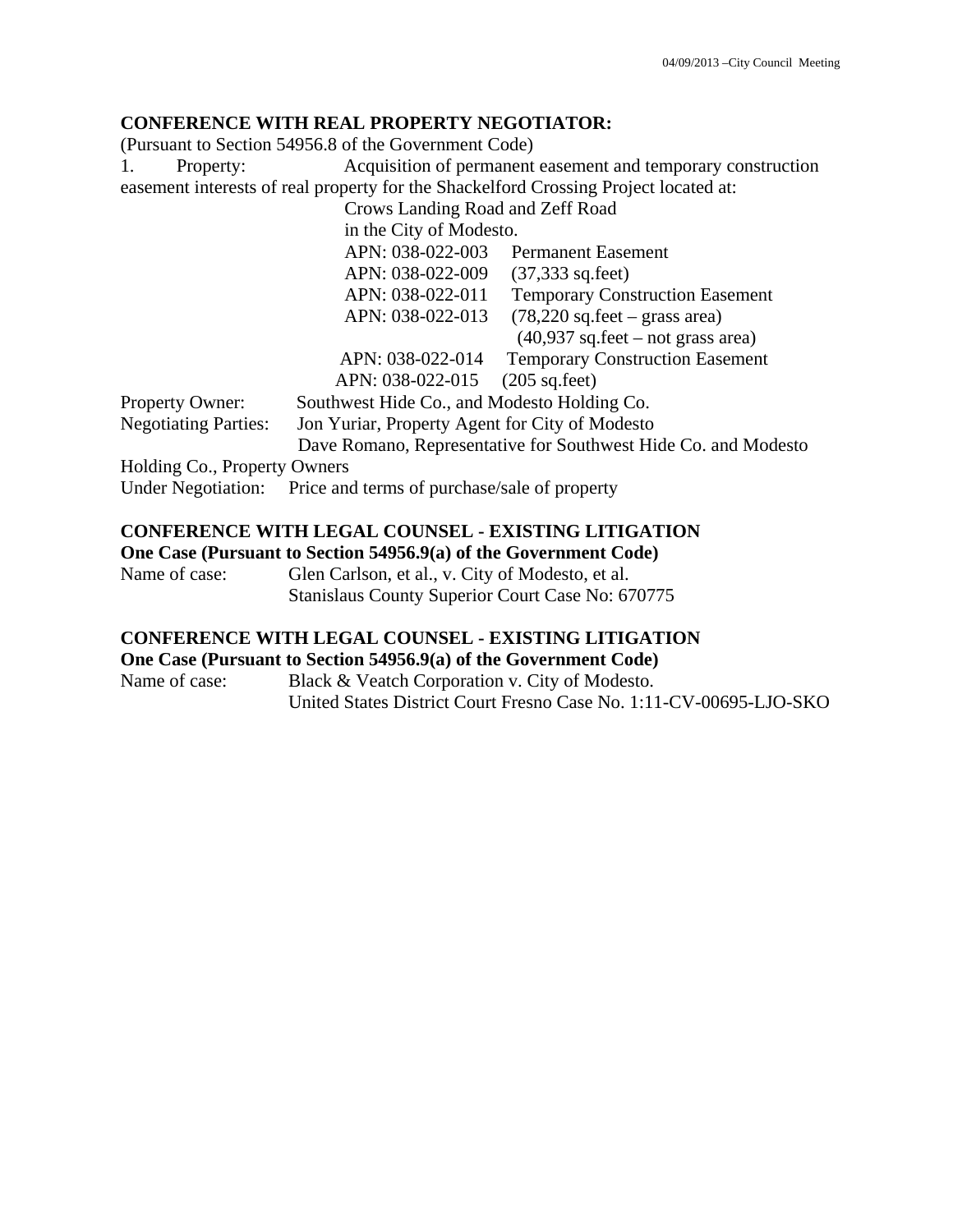# **MINUTES**

## City of Modesto  **City Council Goal Setting Workshop Session II Room B-300, Basement Level Tenth Street, Place, 1010 10th Street Modesto, California Wednesday, April 10, 2013 Time: 3:00 p.m. – 5:00 p.m.**

Roll Call – Present: Councilmembers Burnside (arrived at 4:15 p.m.), Cogdill, Geer, Gunderson, Muratore, Mayor Marsh Absent: Councilmember Lopez

## **MAYOR OPENING COMMENTS**

None.

#### **CITY MANAGER OPENING COMMENTS**

City Manager Greg Nyhoff made opening comments regarding Council's priorities from the February 22, 2013 Council Workshop.

#### **PUBLIC COMMENT**

- Emerson Drake was dismayed by the public turnout at today's meeting.
- Jenny Kenoyer will have some comments at the upcoming Community Forum on April 18, 2013.

#### **NEW BUSINESS**

2. City Council Goal Setting Workshop.

**ACTION:** No reportable action.

## **MATTERS TOO LATE FOR THE AGENDA**

None.

#### **ADJOURNMENT**

This meeting adjourned at 5:00 p.m.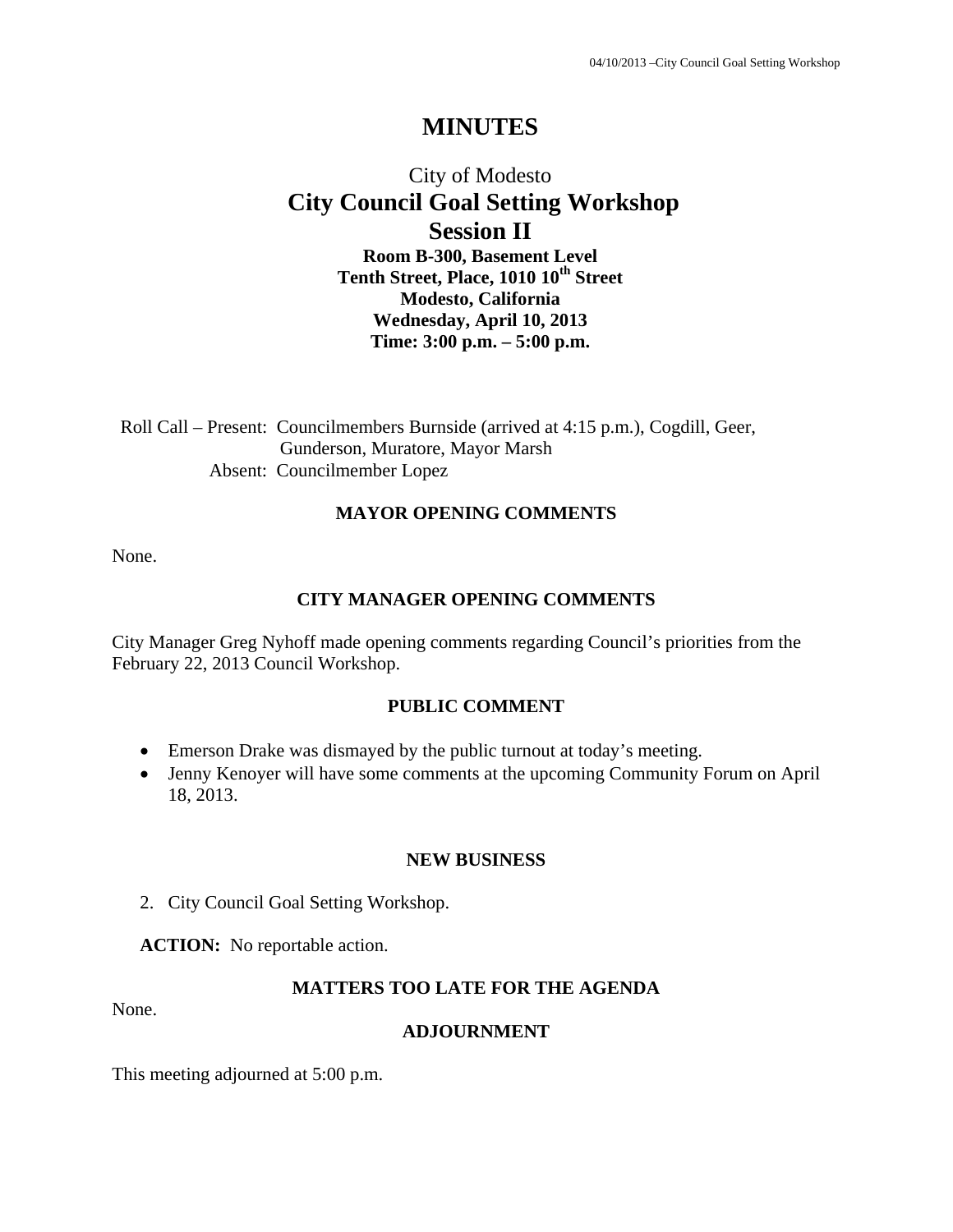# **MINUTES City of Modesto FINANCE COMMITTEE / COUNCIL WORKSHOP**

## **Second Floor, Room 2005 1010 10th Street Modesto, California Monday, April 22, 2013, at 5:00 p.m.**

Roll Call - Present: Councilmembers Stephanie Burnside and Dave Cogdill, Jr. Absent: Councilmember Joe Muratore Also Present: Councilmember Dave Geer (alternate)

#### **PUBLIC COMMENTS**

None.

#### **CONSENT**

An item may be removed from consent and discussed at the request of an audience member or Committee member.

### **CONSENT ITEMS – ROLL CALL VOTE REQUIRED: Item 1**

#### **CONSENT**

An item may be removed from consent and discussed at the request of an audience member or Committee member.

Consent

1. Consider approving the recommended budget adjustments for April 2013 and forwarding to Council for approval. (Funding Source: Various)  *Finance; Terri Swearingen, 577-5378, tswearingen@modestogov.com* 

**ACTION: Motion (Cogdill/Geer;unan.)** approving the recommended budget adjustments for April 2013 and forwarding to Council for approval.

#### **NEW BUSINESS**

2. Consider approving retaining land values for the 2011 Capital Facilities Fees Program at \$150,000 per acre and waiving the Capital Facilities Fees annual inflationary adjustment for Fiscal Year 2013-2014 and forwarding to Council for approval. (Funding Source: Capital Facilities Fees Revenue)  *Community & Economic Development; Tina Rocha, 577-5321, trocha@modestogov.com*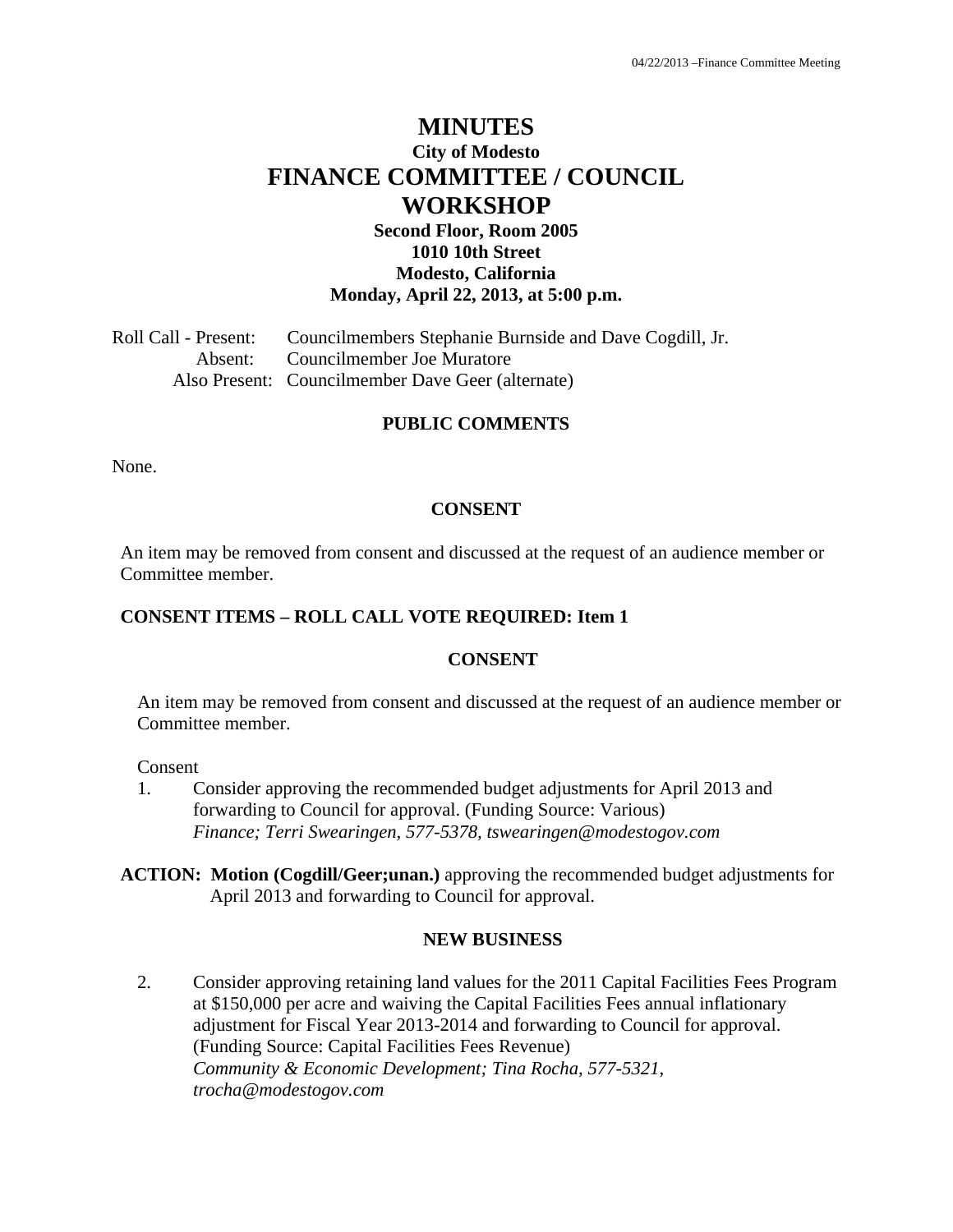- **ACTION: Motion (Cogdill/Geer;unan.)** approving retaining land values for the 2011 Capital Facilities Fees Program at \$150,000 per acre and waiving the Capital Facilities Fees annual inflationary adjustment for Fiscal Year 2013-2014 and forwarding to Council for approval.
	- 3. Consider amending the City of Modesto's Capital Facilities Fees Policies and Procedures, rescinding Resolution Nos. 94-562, 98-27, 99-32, 99-385, 2001-124, 2003- 309, 2004-527, 2004-678, 2005-391, 2006-055, 2008-070, 2010-272, 2010-410, 2011- 105, 2011-106 (Item Nos. 1, 2, 3 and 4) and amending Resolution No. 2011-106 and forwarding to Council for approval. (Funding Source: Capital Facilities Fees Revenue)  *Community & Economic Development; Tina Rocha, 577-5321, trocha@modestogov.com*
- **ACTION: Motion (Geer/Cogdill;unan.)** amending the City of Modesto's Capital Facilities Fees Policies and Procedures, rescinding Resolution Nos. 94-562, 98-27, 99-32, 99- 385, 2001-124, 2003-309, 2004-527, 2004-678, 2005-391, 2006-055, 2008-070, 2010-272, 2010-410, 2011-105, 2011-106 (Item Nos. 1, 2, 3 and 4) and amending Resolution No. 2011-106 and forwarding to Council for approval.
	- 4. Consider approving the annual inflationary adjustment of Development User Fees as identified in the Development User Fee Schedule, per Resolution No. 2011-106 and amended by Resolution No 2011-231 and forwarding to Council for approval. (Funding Source: General Fund Revenue)  *Community & Economic Development; Laurie A. Smith, 577-5347, lsmith@modestogov.com*
- **ACTION: Motion (Cogdill/Geer;unan.)** approving the annual inflationary adjustment of Development User Fees as identified in the Development User Fee Schedule, per Resolution No. 2011-106 and amended by Resolution No 2011-231 and forwarding to Council for approval.
	- 5. Consider accepting an informational report regarding the authority to apply a water rate inflator index based on the Consumer Price Index (CPI). (Funding Source: Not Applicable)  *Finance; Gloriette Genereux, 577-5371, ggenereux@modestogov.com*
- **ACTION: Motion (Cogdill/Geer;unan.)** accepting an informational report regarding the authority to apply a water rate inflator index based on the Consumer Price Index (CPI).
	- 6. Consider recommending to the City Council an amendment to the Classification Plan and Class Range Table for Represented Management and Confidential Non-Sworn Classes to: (i) re-allocate the Administrative Analyst II to MRFA Finance Manager. This position is assigned to MRFA Support Administration – Cost Center 80121 and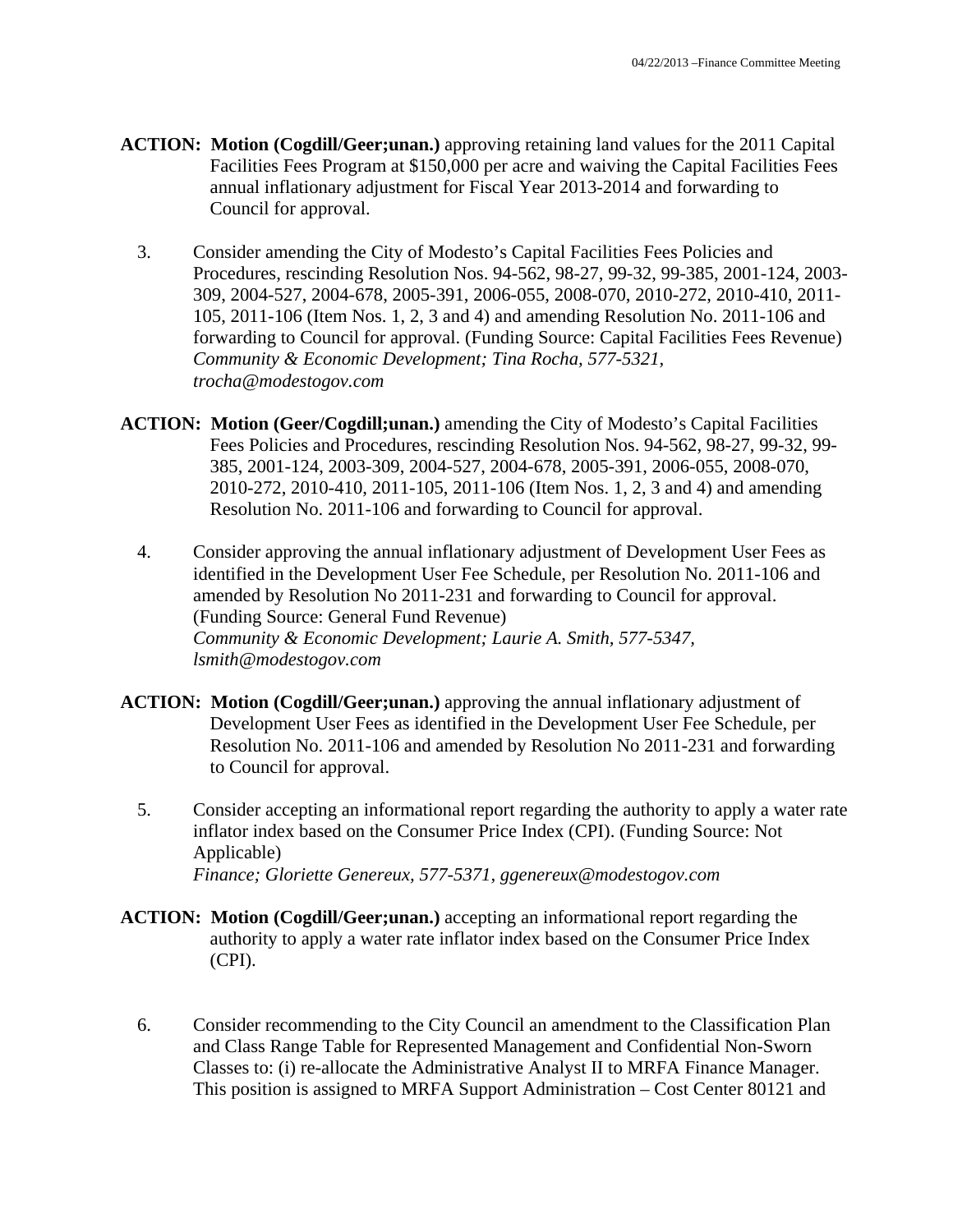forwarding to Council for approval. (Funding Source: General Fund and Other Funds)  *Human Resources; Joseph Lopez, 571-5126, jlopez@modestogov.com* 

**ACTION: Motion (Cogdill/Geer;unan.)** approving an amendment to the Classification Plan and Class Range Table for Represented Management and Confidential Non-Sworn Classes to: (i) re-allocate the Administrative Analyst II to MRFA Finance Manager; (this position is assigned to MRFA Support Administration – Cost Center 80121) and forwarding to Council for approval.

#### **MATTERS TOO LATE FOR THE AGENDA**

None.

#### **ADJOURNMENT**

This meeting adjourned at 5:30 p.m.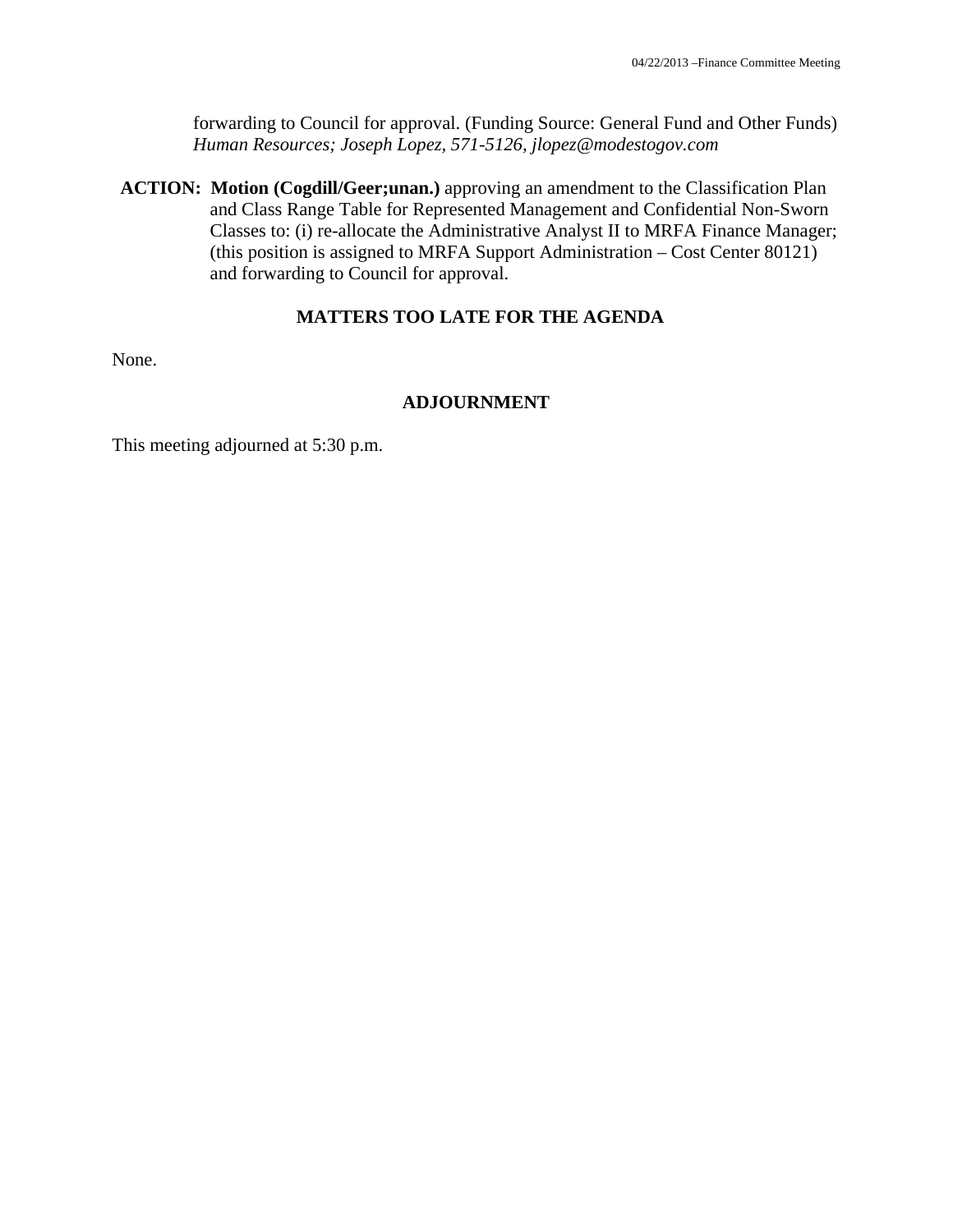# **MINUTES**

## City of Modesto  **CITY COUNCIL MEETING Chambers, Basement Level Tenth Street Place, 1010 10th Street Modesto, California Tuesday April 23, 2013, at 5:30 p.m.**

Roll Call – Present: Councilmembers Burnside, Cogdill, Geer, Gunderson, Lopez, Muratore, Mayor Marsh Absent: None

Pledge of Allegiance to the Flag

Invocation: Chuck Adams, The Carpenter's House

City Clerk's Announcements: Item 19 - Removed from Agenda

Declaration of Conflicts of Interest: Muratore - Items 2, 5 and 20

Reports from Closed Session: City Attorney Wood reported on Closed Session matters

### **ACKNOWLEDGEMENTS AND PRESENTATIONS**

1. Presentation by the Modesto Chamber of Commerce to new and growing businesses in Modesto. (Funding Source: Not Applicable)  *Community & Economic Development ; Laurie Smith, 577-5347, lsmith@modestogov.com* 

**ACTION:** Cecil Russell, President of the Modesto Chamber of Commerce and Mayor Marsh acknowledged Jaunt Adventure Gear and Central Valley Specialty Hospital.

#### **MISCELLANEOUS**

Legislation Appointments **Other** 

*Councilmember Muratore absent due to conflict of interest* 

- 2. Consider approving the appointment of Sandra Lucas to the Citizens Housing and Community Development Committee as the 2013 Planning Commission Representative. (Funding Source: Not Applicable)
	- Resolution approving the appointment of Sandra Lucas as the 2013 Planning Commission representative to the Citizens Housing and Community Development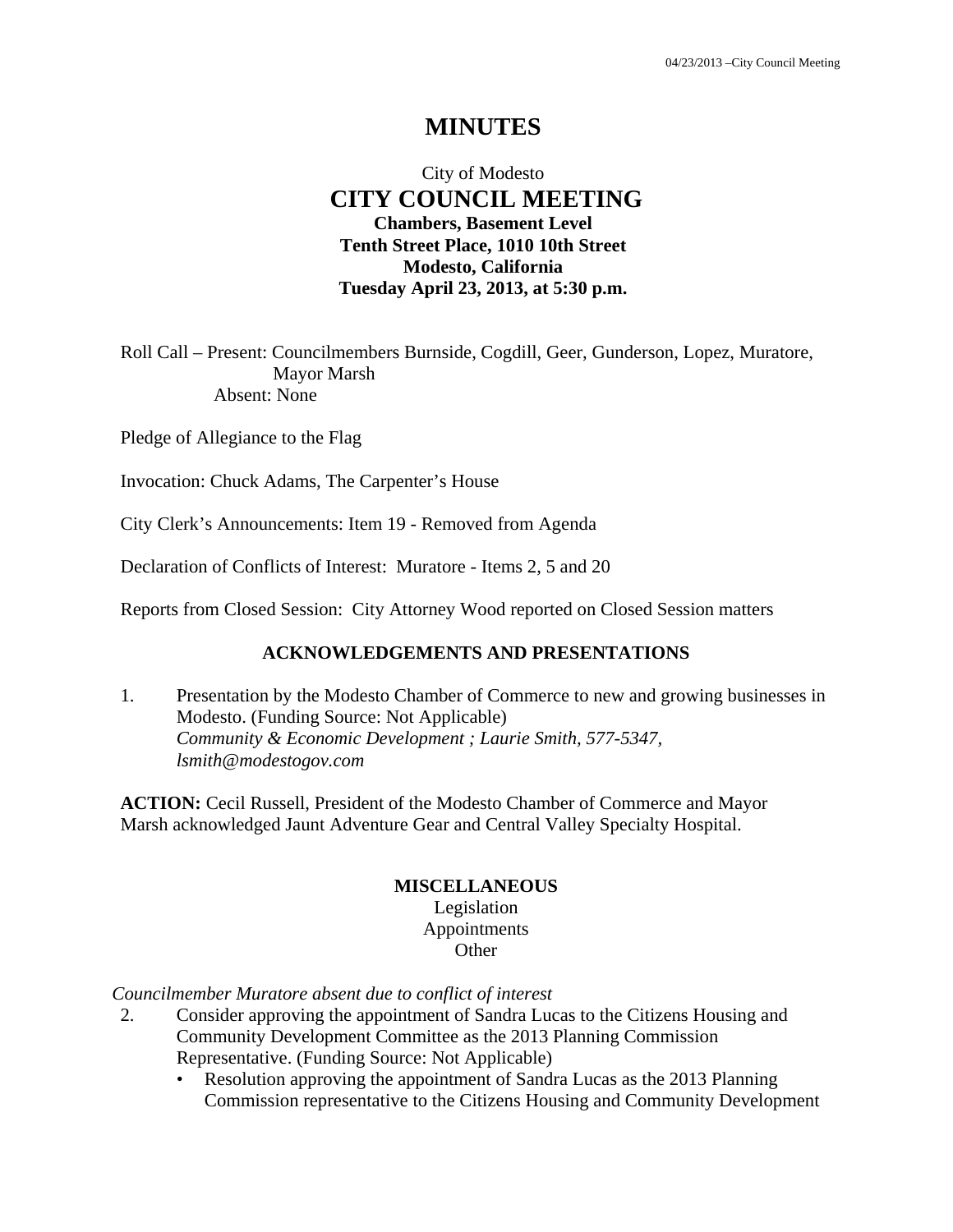Committee recommended. *Community & Economic Development; Patrick Kelly, 577-5268, pkelly@modestogov.com* 

**ACTION: Resolution 2013-140 (Burnside/Cogdill; 6/0; Muratore absent due to conflict of interest)** approving the appointment of Sandra Lucas as the 2013 Planning Commission representative to the Citizens Housing and Community Development Committee.

- 3. Consider approving the re-appointment of Steve Carter to the CIP Taskforce, as the FY13/14 – FY14/15 Planning Commission Representative. (Funding Source: Not Applicable)
	- Resolution approving the re-appointment of Steve Carter as the FY13/14 FY14/15 Planning Commission representative to the CIP Taskforce recommended. *Community & Economic Development; Patrick Kelly, 577-5268, pkelly@modestogov.com*

**ACTION: Resolution 2013-141 (Lopez/Geer; 7/0)** approving the re-appointment of Steve Carter as the FY13/14 – FY14/15 Planning Commission representative to the CIP Taskforce.

- 4. Consider approving the appointment of Dennis Smith to the Board of Zoning Adjustment as the 2013 Planning Commission representative. (Funding Source: Not Applicable)
	- Resolution approving the appointment of Dennis Smith as the 2013 Planning Commission representative to the Board of Zoning Adjustment recommended. *Community & Economic Development; Patrick Kelly, 577-5268, pkelly@modestogov.com*

**ACTION: Resolution 2013-142 (Lopez/Geer; 7/0)** approving the appointment of Dennis Smith as the 2013 Planning Commission representative to the Board of Zoning Adjustment.

*Councilmember Muratore absent due to conflict of interest* 

- 5. Consider approving the appointment of Councilmember Stephanie Burnside as an alternate appointee to the Redevelopment Successor Agency Oversight Board. (Funding Source: Not Applicable)
	- Resolution appointing Councilmember Stephanie Burnside as an alternate appointee to the Redevelopment Successor Agency Oversight Board recommended. *Community & Economic Development; H. Brent Sinclair, 577-5228, hbsinclair@modestogov.com*

**ACTION: Resolution 2013-143 (Lopez/Cogdill; 6/0; Muratore absent due to conflict of interest)** appointing Councilmember Stephanie Burnside as an alternate appointee to the Redevelopment Successor Agency Oversight Board.

## **PUBLIC COMMENT PERIOD**

Adrian Harrell spoke regarding Modesto Sister Cities International.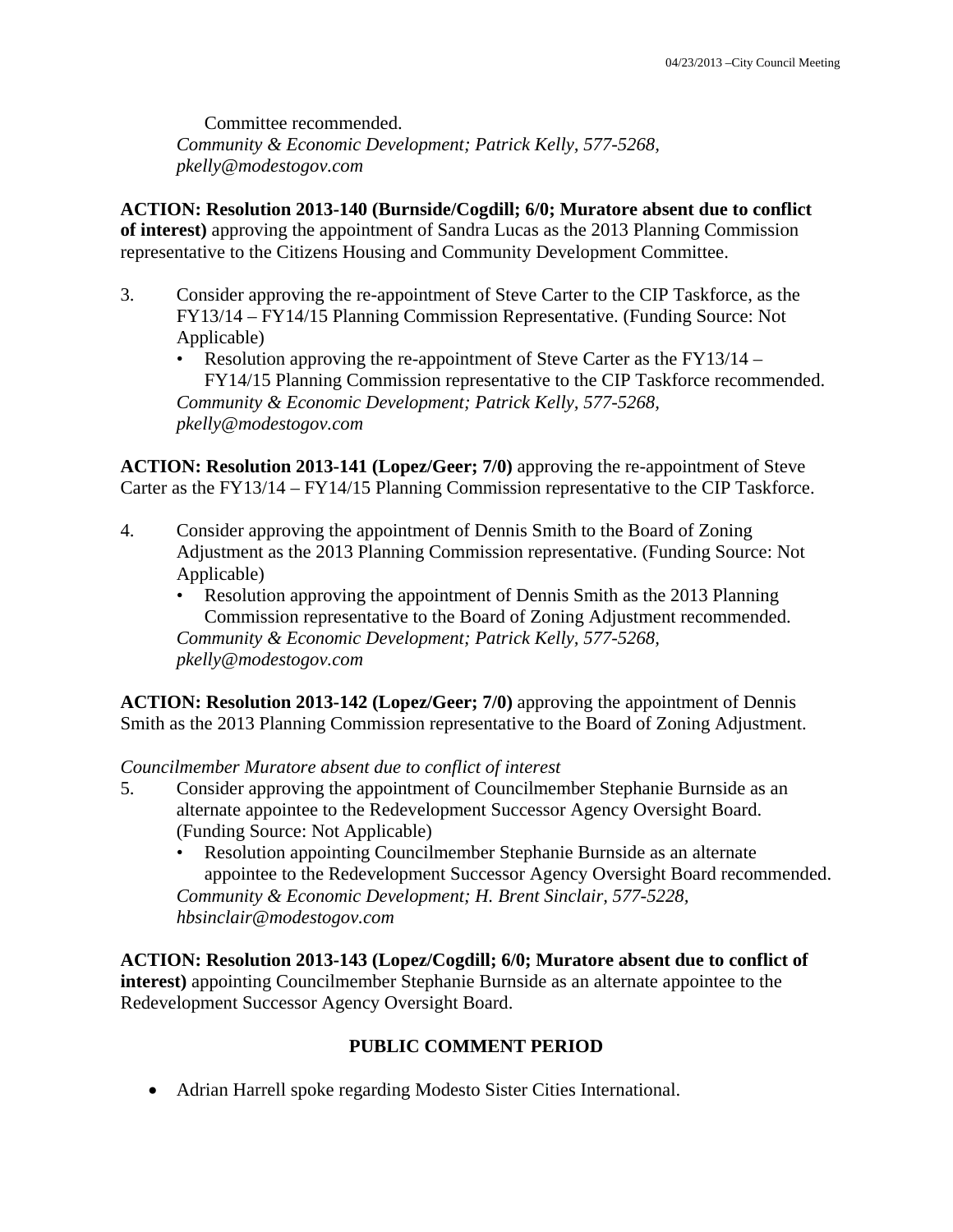- Tony Madrigal requested Council support for Assembly Bill 1080 and Community Forum Safety in South Modesto on April 24, 2013.
- Ryan Schambers spoke regarding basketball hoops on sidewalk and dangers of playing basketball in the streets.
- Vernon Price spoke regarding the homeless in Modesto.
- Reed Smith spoke regarding Modesto Irrigation District and water supply.
- Kurt Abell spoke regarding golf in Modesto and trees at Dryden Golf Course.
- Emerson Drake spoke regarding the ag mitigation issue discussed at a previous Council meeting and City of Modesto logo.

## **CONSENT ITEMS – ROLL CALL VOTE REQUIRED ACTION CONSENT ITEMS 6-18; 21-27: (Lopez/Burnside; unan.) ACTION CONSENT ITEM 20: (Lopez/Burnside; unan.; Muratore absent due to conflict of interest)**

## **CONSENT ITEMS**

An item may be removed from consent and discussed at the request of an audience member or Councilmember.

Consent

- 6. Consider approving the minutes from the April 9, 2013 City Council meeting. (Funding Source: Not Applicable)
	- Motion approving the minutes from the April 9, 2013 City Council meeting.

*City Clerk; Stephanie Lopez, 577-5396, slopez@modestogov.com* 

**ACTION: Motion (Lopez/Burnside; 7/0)** approving the minutes from the April 9, 2013 City Council meeting.

## Consent

- 7. Consider directing staff to prepare and file the 2013-2014 Annual Engineer's Report for Landscape Maintenance Assessment District No. 1. (Funding Source: Landscape Maintenance Assessment District No. 1)
	- Resolution directing staff to prepare and file the 2013-2014 Annual Engineer's Report for Landscape Maintenance Assessment District No. 1 recommended. *Community & Economic Development; Tina Rocha, 577-5321, trocha@modestogov.com*

**ACTION: Resolution 2013-144 (Lopez/Burnside; 7/0)** directing staff to prepare and file the 2013-2014 Annual Engineer's Report for Landscape Maintenance Assessment District No. 1.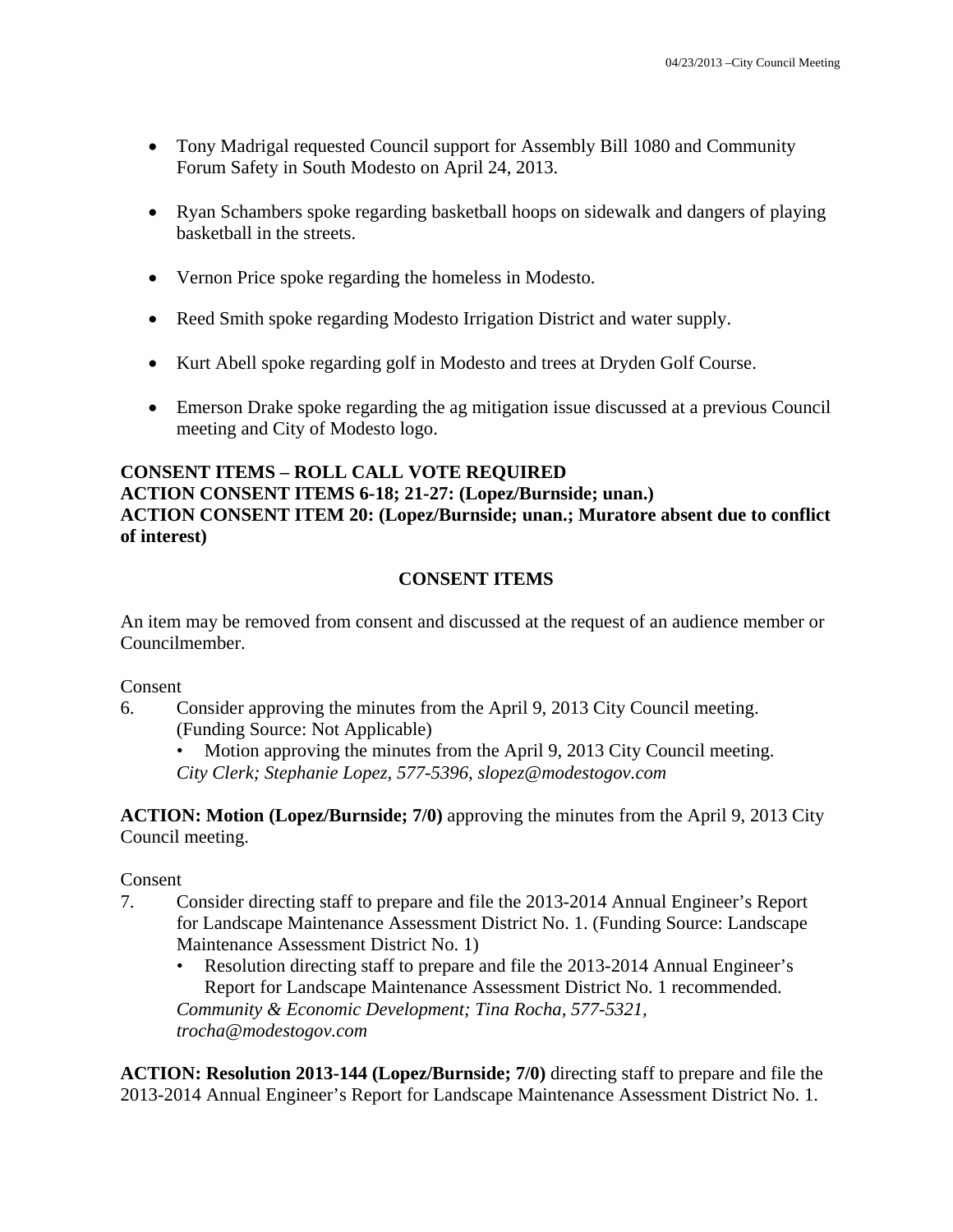**Consent** 

- 8. Consider directing staff to prepare and file the 2013-2014 Annual Engineer's Report for Landscape Maintenance Assessment District No. 2. (Funding Source: Landscape Maintenance Assessment District No. 2)
	- Resolution directing staff to prepare and file the 2013-2014 Annual Engineer's Report for Landscape Maintenance Assessment District No. 2 recommended. *Community & Economic Development; Tina Rocha, 577-5321, trocha@modestogov.com*

**ACTION: Resolution 2013-145 (Lopez/Burnside; 7/0)** directing staff to prepare and file the 2013-2014 Annual Engineer's Report for Landscape Maintenance Assessment District No. 2.

Consent

- 9. Consider directing staff to prepare and file the 2013-2014 Annual Engineer's Report for the Shackelford Landscape and Lighting District. (Funding Source: Shackelford Landscape and Lighting District)
	- Resolution directing staff to prepare and file the 2013-2014 Annual Engineer's Report for the Shackelford Landscape and Lighting District recommended. *Community & Economic Development; Tina Rocha, 577-5321, trocha@modestogov.com*

**ACTION: Resolution 2013-146 (Lopez/Burnside; 7/0)** directing staff to prepare and file the 2013-2014 Annual Engineer's Report for the Shackelford Landscape and Lighting District.

Consent

- 10. Consider accepting the Third Quarter Update of the City of Modesto Capital Improvement Program for Fiscal Year 2012-13. (Funding Source: Not applicable)
	- Motion accepting the Third Quarter Update of City of Modesto Capital Improvement Program for Fiscal Year 2012-13 recommended.

*Community & Economic Development; Tina Rocha, 577-5321, trocha@modestogov.com* 

**ACTION: Motion (Lopez/Burnside; 7/0)** accepting the Third Quarter Update of City of Modesto Capital Improvement Program for Fiscal Year 2012-13.

Consent

- 11. Consider approving a prequalified vendor list for plan checking and surveying services to assist the City with review and approval of various development related projects. (Funding Source: General Fund)
	- Resolution approving a prequalified vendor list for plan checking of improvement plans and surveying plans recommended.

*Community & Economic Development; Dan England, 571-5589, dengland@modestogov.com* 

**ACTION: Resolution 2013-147 (Lopez/Burnside; 7/0)** approving a prequalified vendor list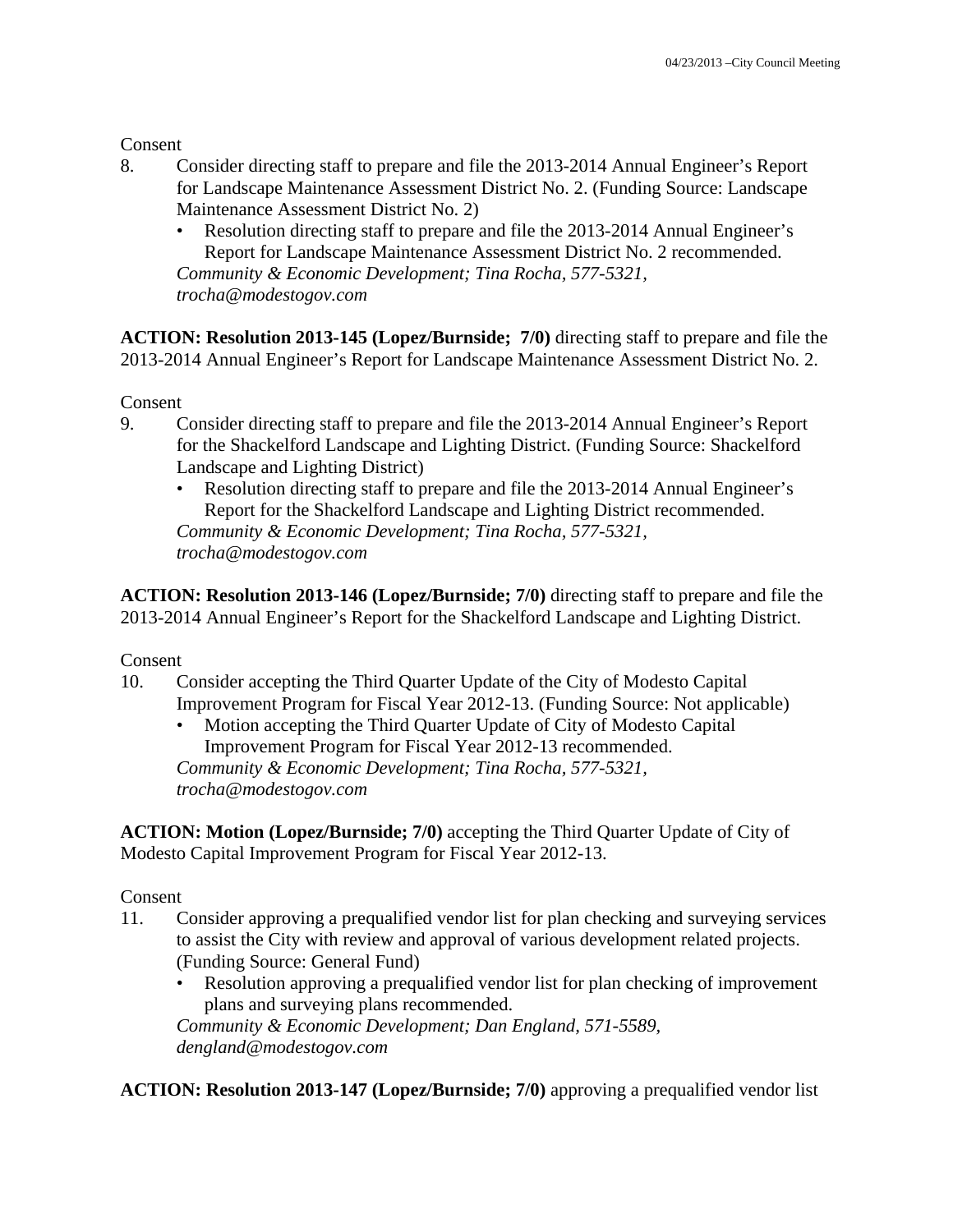for plan checking of improvement plans and surveying plans.

### Consent

- 12. Consider reimbursing Modesto Irrigation District in the amount of \$61,928.92 per the Agreement Related to the Relocation of Electric Utility Poles for additional expenses that occurred at the southeast corner of Dale Road and Snyder Avenue and the northwest corner of Oakdale Road and Sylvan Avenue required for the Congestion Mitigation Air Quality (CMAQ) Management CML 5059 (149) - Right Turn Lanes (4) Intersections project. (Funding Source: CIP Federal Funded Congestion Mitigation and Air Quality Improvement Program (CMAQ) and Streets CFF Local Match)
	- Resolution authorizing the City Manager, or his designee, to reimburse Modesto Irrigation District \$61,928.92 per the Agreement Related to the Relocation of Electric Utility Poles for additional expenses which occurred at the southeast corner of Dale Road and Snyder Ave and the northwest corner of Oakdale Road and Sylvan Avenue required for the Congestion Mitigation Air Quality (CMAQ) Management CML 5059 (149)) - Right Turn Lanes (4) Intersections project recommended.

*Community & Economic Development; Charles Covolo, 571-5537, ccovolo@modestogov.com* 

**ACTION: Resolution 2013-148 (Lopez/Burnside; 7/0)** authorizing the City Manager, or his designee, to reimburse Modesto Irrigation District \$61,928.92 per the Agreement Related to the Relocation of Electric Utility Poles for additional expenses which occurred at the southeast corner of Dale Road and Snyder Ave and the northwest corner of Oakdale Road and Sylvan Avenue required for the Congestion Mitigation Air Quality (CMAQ) Management CML 5059 (149)) - Right Turn Lanes (4) Intersections project.

## Consent

- 13. Consider accepting the Highway Safety Improvement Program (HSIP) Cycle 5 Grant in the amount of \$553,500.00 for the installation of Emergency Vehicle Pre-emption traffic signal equipment; and authorizing the City Manager, or his designee, to execute all necessary documents. (Funding Source: HSIP Grant and General Fund-Local Match)
	- Resolution accepting the Highway Safety Improvement Program Cycle 5 Grant in the amount of \$553,500.00 for the installation of Emergency Vehicle Pre-emption traffic signal equipment; and authorizing the City Manager, or his designee, to execute all necessary documents recommended.

*Community & Economic Development; Jeffrey L. Barnes, 577-5468, jbarnes@modestogov.com* 

**ACTION: Resolution 2013-149 (Lopez/Burnside; 7/0)** accepting the Highway Safety Improvement Program Cycle 5 Grant in the amount of \$553,500.00 for the installation of Emergency Vehicle Pre-emption traffic signal equipment; and authorizing the City Manager, or his designee, to execute all necessary documents.

**Consent**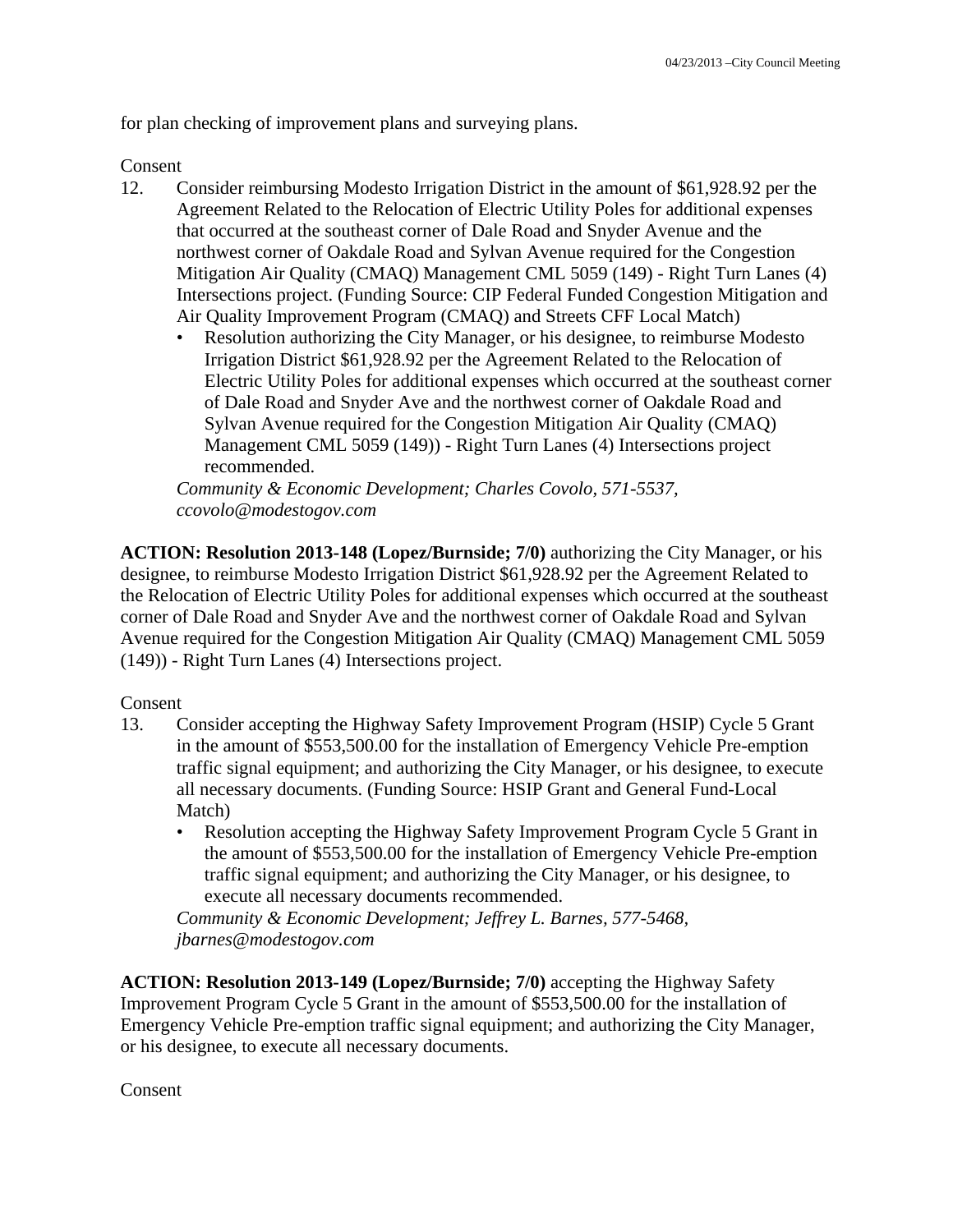- 14. Consider authorizing the award of proposal for the furnishing of Street Outreach Services/Ceasefire Intake Coordinator for the Modesto Police Department to Youth for Christ Central Valley, Modesto, CA, for an estimated cost of \$50,000. (Funding Source: Grants Reimbursed)
	- Resolution authorizing the award of proposal for the furnishing of Street Outreach Services/Ceasefire Intake Coordinator for the Modesto Police Department to Youth for Christ Central Valley, Modesto, CA, and authorizing the Purchasing Manager, or his designee, to issue a purchase agreement for an estimated cost of \$50,000 recommended.

*Finance; Ken Masasso, 577-5420, kmasasso@modestogov.com* 

**ACTION: Resolution 2013-150 (Lopez/Burnside; 7/0)** authorizing the award of proposal for the furnishing of Street Outreach Services/Ceasefire Intake Coordinator for the Modesto Police Department to Youth for Christ Central Valley, Modesto, CA, and authorizing the Purchasing Manager, or his designee, to issue a purchase agreement for an estimated cost of \$50,000.

#### Consent

- 15. Consider accepting the Monthly Budget Adjustment Report for February and March 2013. (Funding Source: Various Funds)
	- Resolution amending the Fiscal Year 2012-2013 Annual Operating Budget recommended.

*Finance; Terri Swearingen, 577-5378, tswearingen@modestogov.com* 

**ACTION: Resolution 2013-151 (Lopez/Burnside; 7/0)** amending the Fiscal Year 2012-2013 Annual Operating Budget.

Consent

- 16. Consider: (i) accepting an informational report regarding the mid-year financial status of the General Fund, Golf Fund and Centre Plaza Fund, and (ii) amending the Fiscal Year 2012-2013 Annual Operating Budget. (Funding Source: General Fund, Golf Fund and Centre Plaza Fund)
	- Resolution amending the Fiscal Year 2012-2013 Annual Operating Budget recommended.
	- Resolution accepting the Informational Mid-Year Budget Report for Fiscal Year 2012-2013 for the City of Modesto General Fund, Golf Fund and Centre Plaza Fund recommended.

*Finance; Steve Christensen, 577-5390, schristensen@modestogov.com* 

**ACTION: Resolution 2013-152 (Lopez/Burnside; 7/0)** amending the Fiscal Year 2012-2013 Annual Operating Budget.

**ACTION: Resolution 2013-153 (Lopez/Burnside; 7/0)** accepting the Informational Mid-Year Budget Report for Fiscal Year 2012-2013 for the City of Modesto General Fund, Golf Fund and Centre Plaza Fund.

**Consent**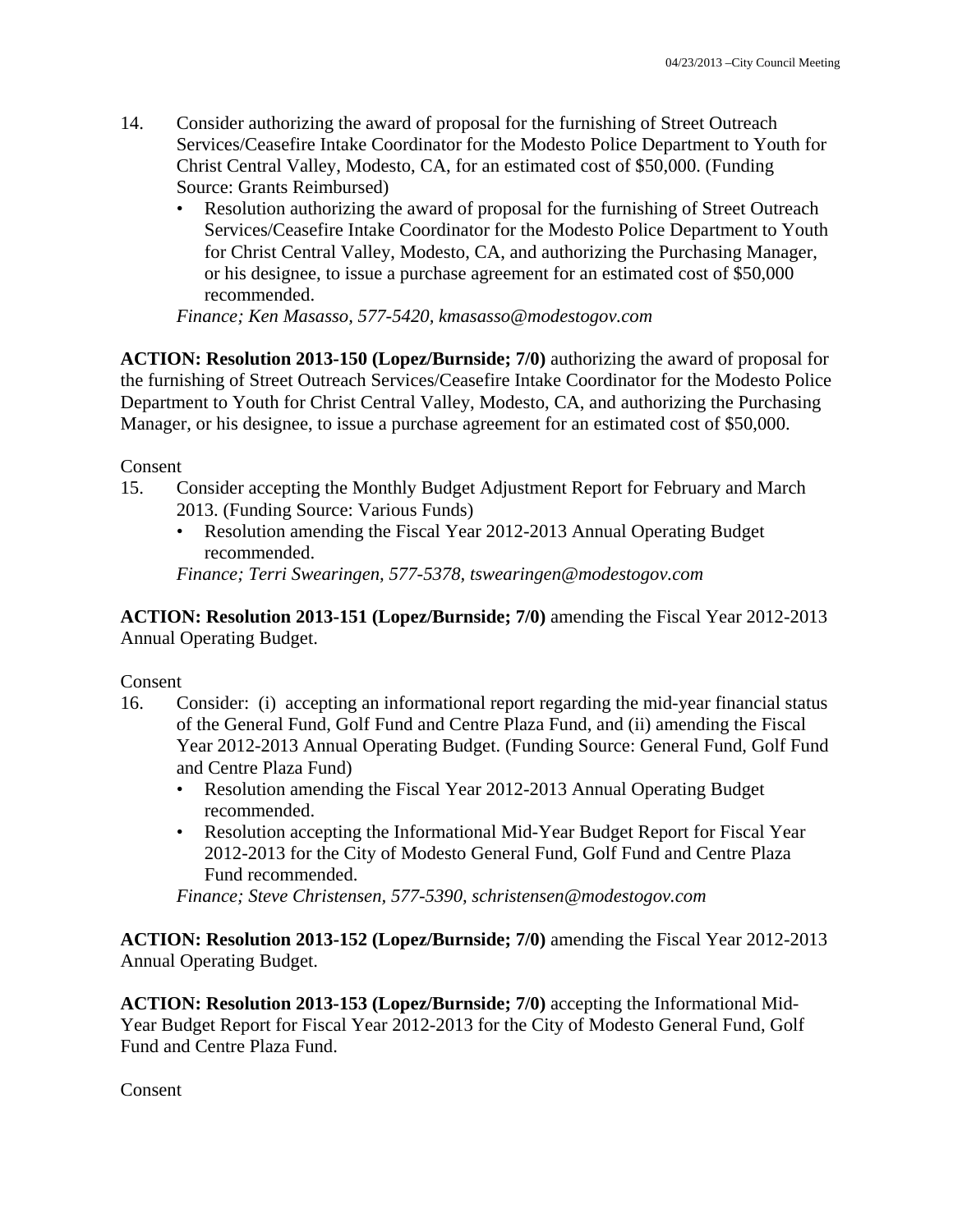- 17. Consider accepting a Bicycle Transportation Account (BTA) grant in the amount of \$884,936 and amending the FY2012-2013 Capital Improvement Program project Virginia Corridor Phase VI (100308) budget in order to fully fund the project. (Funding Source: BTA, CMAQ)
	- Resolution accepting a Bicycle Transportation Account (BTA) grant in the amount of \$884,936, authorizing the City Manager, or his designee, to execute all documents relating to this grant and authorizing the Finance Director, or her designee, to amend the FY2012-2013 Capital Improvement Program project Virginia Corridor Phase VI (100308) budget in order to fully fund the project recommended.

*Parks, Recreation & Neighborhoods; Loren Holt, 571-5573, lholt@modestogov.com* 

**ACTION: Resolution 2013-154 (Lopez/Burnside; 7/0)** accepting a Bicycle Transportation Account (BTA) grant in the amount of \$884,936, authorizing the City Manager, or his designee, to execute all documents relating to this grant and authorizing the Finance Director, or her designee, to amend the FY2012-2013 Capital Improvement Program project Virginia Corridor Phase VI (100308) budget in order to fully fund the project.

## Consent

- 18. Consider accepting the work by BC Construction for the Senior Center ADA Upgrades project as complete. (Total construction contract cost is \$205,363.51 with a total project cost of \$262,583.79.) (Funding Source: CDBG and CDBG-R)
	- Resolution accepting the work by BC Construction for the Senior Center ADA Upgrades project as complete, authorizing the City Clerk to file a Notice of Completion with the Stanislaus County Recorder upon receipt of approved Bond, and authorizing final payment in accordance with the contract recommended. *Parks, Recreation & Neighborhoods; Ken Horrillo, 577-5419, khorrillo@modestogov.com*

**ACTION: Resolution 2013-155 (Lopez/Burnside; 7/0)** accepting the work by BC Construction for the Senior Center ADA Upgrades project as complete, authorizing the City Clerk to file a Notice of Completion with the Stanislaus County Recorder upon receipt of approved Bond, and authorizing final payment in accordance with the contract.

#### *Removed from Agenda*

- 19. Consider accepting the work by Empire & Associates, Inc. dba Sprinturf for the purchase and installation of synthetic turf at Mary E. Grogan Community Park, as complete. (Total purchase contract cost is \$1,016,260.46.) (Funding Source: Parks CFF, Village One CFD, California Integrated Waste Management Board)
	- Resolution accepting the work by Empire  $\&$  Associates, Inc. dba Sprinturf for the purchase and installation of synthetic turf at Mary E. Grogan Community Park as complete, authorizing the City Clerk to file a Notice of Completion with the Stanislaus County Recorder upon receipt of approved Warranty Insurance Policy, and authorizing payments totaling \$1,016,260.46 recommended.

*Parks, Recreation & Neighborhoods; Loren Holt, 571-5573, lholt@modestogov.com*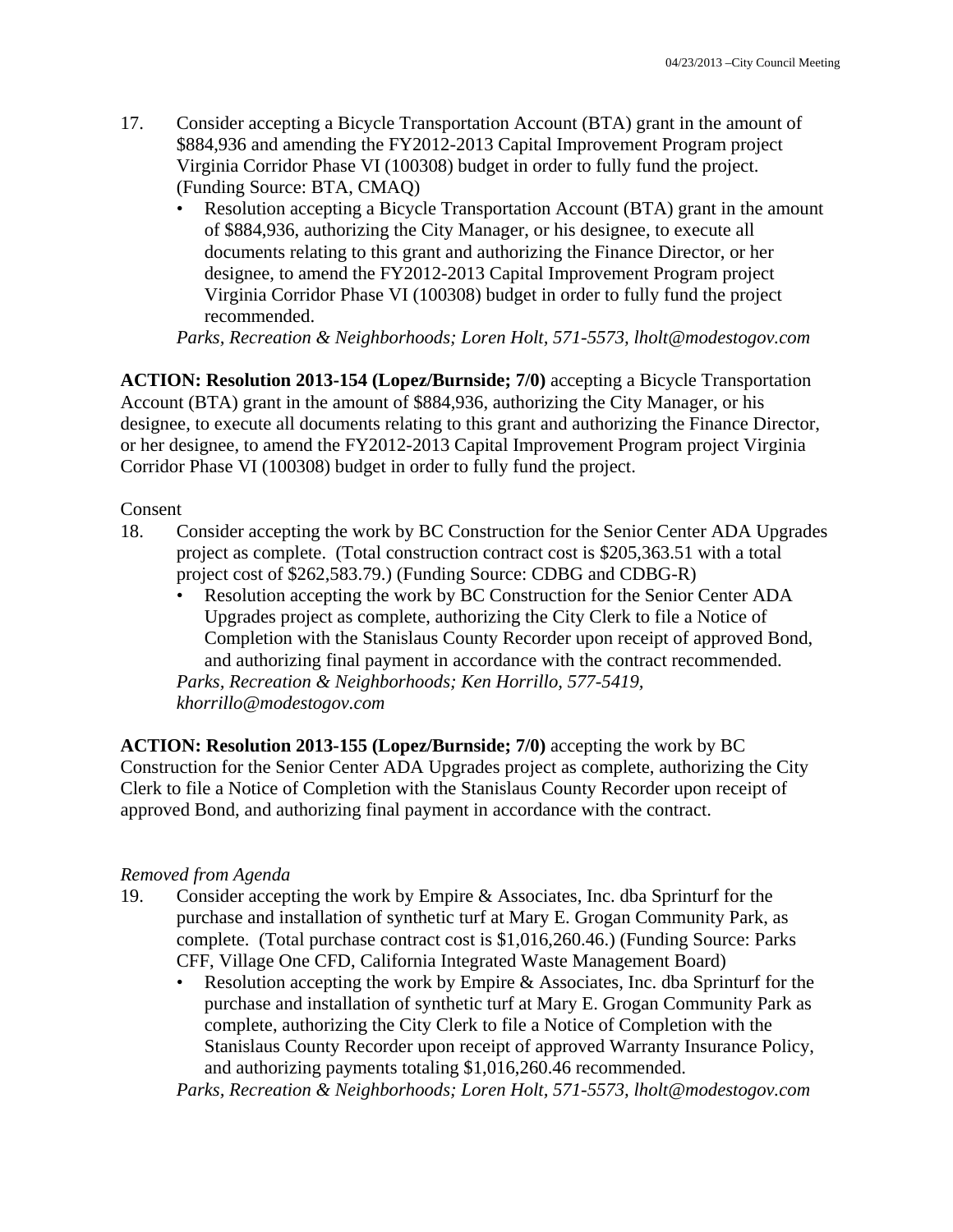### ACTION: Removed from Agenda.

Consent – *Councilmember Muratore absent due to conflict of interest* 

- 20. Consider accepting the work by Pantano Excavating, Inc. dba Pantano for the Demolition Water Tower at 17th & G Project as complete. (Total construction contract cost is \$34,890 with a total project cost of \$54,950.57.) (Funding Source: Community Development Block Grant (CDBG))
	- Resolution accepting the work by Pantano Excavating, Inc. dba Pantano Demolition for the Water Tower removal project as complete and authorizing the City Clerk to file a Notice of Completion with the Stanislaus County Recorder upon receipt of approved Bond recommended.

*Parks, Recreation & Neighborhoods; Ken Horrillo, 577-5419, khorrillo@modestogov.com* 

## **ACTION: Resolution 2013-156 (Lopez/Burnside; 6/0; Muratore absent due to conflict of**

**interest)** accepting the work by Pantano Excavating, Inc. dba Pantano Demolition for the Water Tower removal project as complete and authorizing the City Clerk to file a Notice of Completion with the Stanislaus County Recorder upon receipt of approved Bond.

#### Consent

- 21. Consider accepting the work by JHK Construction, Inc. of Escalon and Barham, Inc. dba BC Construction, of Ceres for the Senior Citizens Center Energy Efficiency Project – HVAC/Roof Replacement Project as complete. (Total construction contract cost is \$229,015.36, with a total project cost of \$273,658.61.) (Funding Source: Community Development Block Grant-Recovery– CDBGR)
	- Resolution accepting the work by JHK Construction, Inc. Escalon for the Senior Citizens Center Energy Efficiency Project – HVAC/Roof Replacement Project as complete and authorizing the City Clerk to file a Notice of Completion with the Stanislaus County Recorder upon receipt of approved Bond recommended.
	- Resolution accepting the work by Barham, Inc. dba BC Construction, of Ceres for the Senior Citizens Center Energy Efficiency Project – HVAC/Roof Replacement Project as complete and authorizing the City Clerk to file a Notice of Completion with the Stanislaus County Recorder upon receipt of approved Bond recommended. *Parks, Recreation & Neighborhoods; Ken Horrillo, 577-5419,*

*khorrillo@modestogov.com* 

**ACTION: Resolution 2013-157 (Lopez/Burnside; 7/0)** accepting the work by JHK Construction, Inc. Escalon for the Senior Citizens Center Energy Efficiency Project – HVAC/Roof Replacement Project as complete and authorizing the City Clerk to file a Notice of Completion with the Stanislaus County Recorder upon receipt of approved Bond.

**ACTION: Resolution 2013-158 (Lopez/Burnside; 7/0)** accepting the work by Barham, Inc. dba BC Construction, of Ceres for the Senior Citizens Center Energy Efficiency Project – HVAC/Roof Replacement Project as complete and authorizing the City Clerk to file a Notice of Completion with the Stanislaus County Recorder upon receipt of approved Bond.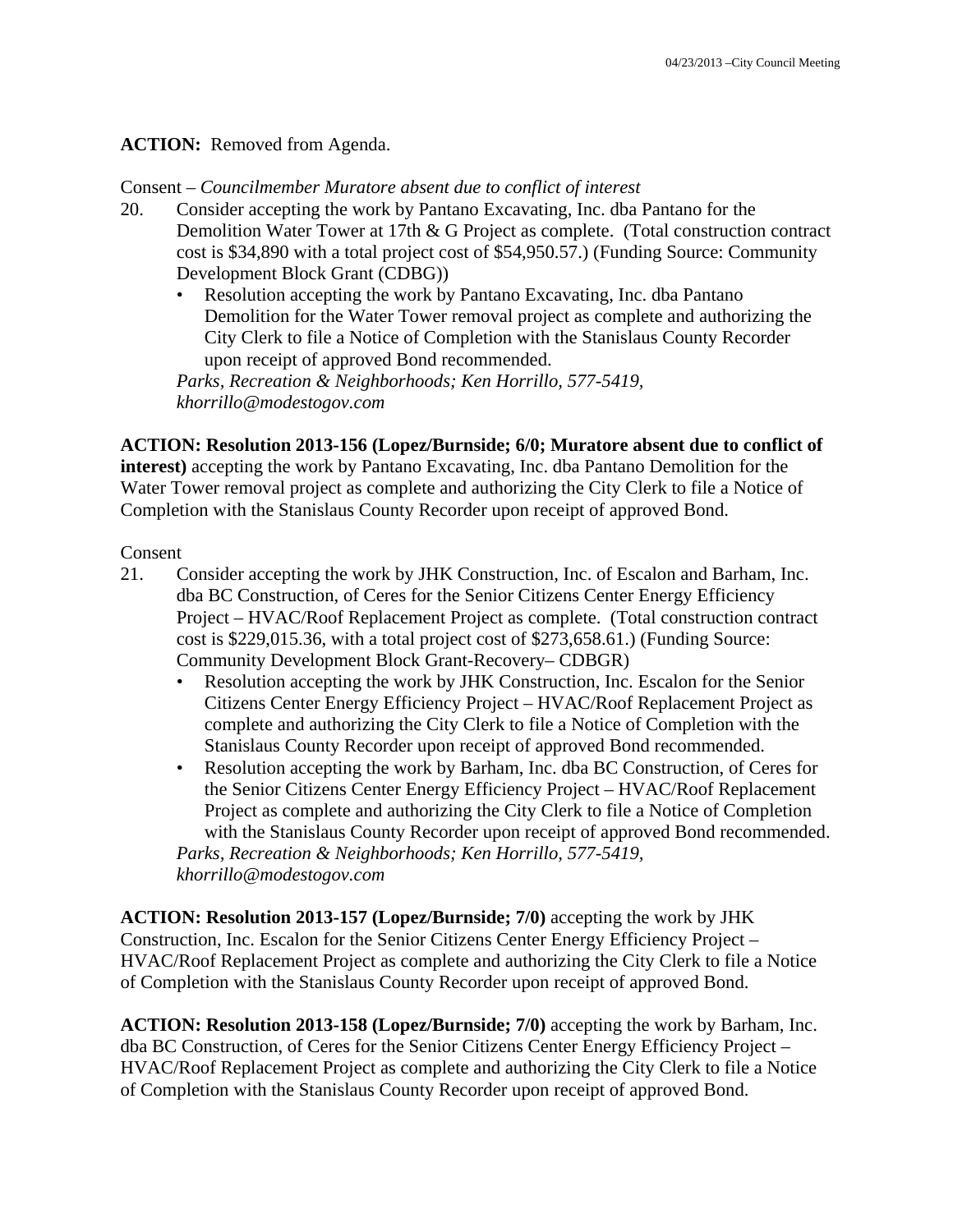**Consent** 

- 22. Consider approving a housing set aside loan reassignment for the property located at 1305 N. Rosemore Avenue to a new low-income family, and the new loan be recorded in first position, as was required for the current loan. (Funding Source: Redevelopment Housing Set Aside Fund now the City of Modesto as the Housing Successor Agency to the Redevelopment Agency of the City of Modesto))
	- Resolution approving a loan reassignment for the property located at 1305 N. Rosemore Avenue, from Samantha Berryhill to Cecilia Gonzalez and Jerry Anderson who are qualified to participate in the program, required that the new loan is recorded in first position, as it is currently recorded and authorizing the City Manager, or his designee, to sign loan reassignment documents on behalf of the City of Modesto as the Housing Successor Agency to the Redevelopment Agency of the City of Modesto recommended.

*Parks, Recreation & Neighborhoods; Carol A. Averell, 577-5310, caverell@modestogov.com* 

**ACTION: Resolution 2013-159 (Lopez/Burnside; 7/0)** approving a loan reassignment for the property located at 1305 N. Rosemore Avenue, from Samantha Berryhill to Cecilia Gonzalez and Jerry Anderson who are qualified to participate in the program, required that the new loan is recorded in first position, as it is currently recorded and authorizing the City Manager, or his designee, to sign loan reassignment documents on behalf of the City of Modesto as the Housing Successor Agency to the Redevelopment Agency of the City of Modesto.

Consent

- 23. Consider authorizing the reduction in retention from five percent (5%) to zero percent (0%) in Capital Improvement Program project Tuolumne River Regional Park Gateway Phase 1.3 (100703). (Funding Source: Habitat Conservation Fund)
	- Resolution authorizing the elimination of the five percent (5%) retention in Capital Improvement Program project Tuolumne River Regional Park Gateway Phase 1.3 (100709) recommended.

*Parks, Recreation & Neighborhoods; Loren Holt, 571-5573, lholt@modestogov.com* 

**ACTION: Resolution 2013-160 (Lopez/Burnside; 7/0)** authorizing the elimination of the five percent (5%) retention in Capital Improvement Program project Tuolumne River Regional Park Gateway Phase 1.3 (100709).

Consent

- 24. Consider accepting the Anti-Drug Abuse (ADA) Enforcement Team Program Grant from the Board of State and Community Corrections (BSCC) for the Stanislaus Drug Enforcement Agency (SDEA), in the amount of \$251,372, to combat major drug trafficking and manufacturing. (Funding Source: Federal Grant – SDEA ADA)
	- Resolution accepting the Anti-Drug Abuse (ADA) Program Grant from the Board of State and Community Corrections (BSCC), in the amount of \$251,372, for the Stanislaus Drug Enforcement Agency (SDEA), to combat major drug trafficking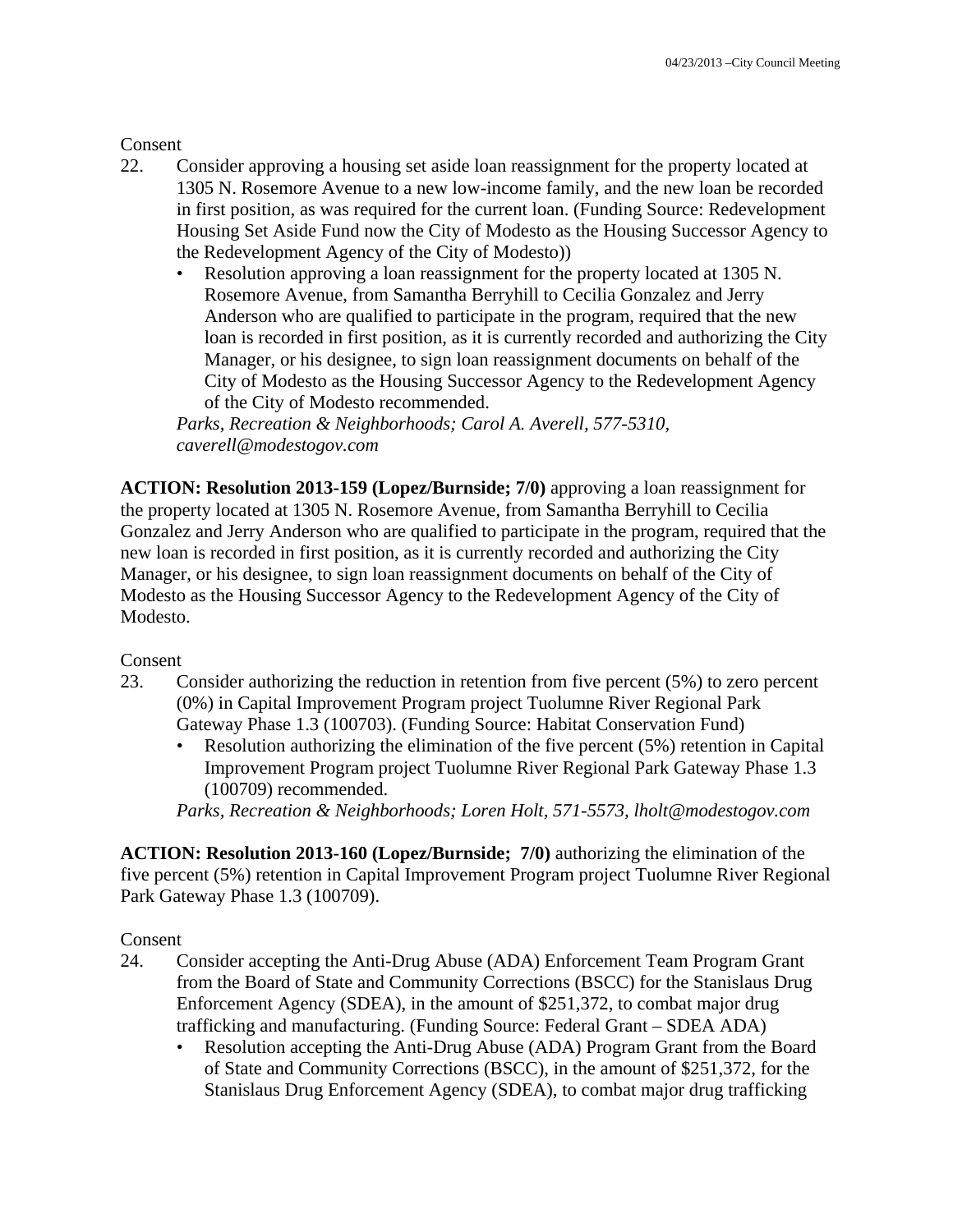and manufacturing; and authorizing the City Manager, or his designee, to execute the necessary program documents recommended.

• Resolution amending the SDEA Fiscal Year 2012/2013 Multi-Year and Operating Budgets to appropriate revenues and expenditures of \$251,372 from the Board of State and Community Corrections (BSCC) for the Stanislaus Drug Enforcement Agency to combat major drug trafficking and manufacturing; and authorizing the Finance Director, or her designee, to implement the provisions of this resolution recommended.

*Police; Clint Raymer, 558-6300, raymerc@modestopd.com* 

**ACTION: Resolution 2013-161 (Lopez/Burnside; 7/0)** accepting the Anti-Drug Abuse (ADA) Program Grant from the Board of State and Community Corrections (BSCC), in the amount of \$251,372, for the Stanislaus Drug Enforcement Agency (SDEA), to combat major drug trafficking and manufacturing; and authorizing the City Manager, or his designee, to execute the necessary program documents.

**ACTION: Resolution 2013-162 (Lopez/Burnside; 7/0)** amending the SDEA Fiscal Year 2012/2013 Multi-Year and Operating Budgets to appropriate revenues and expenditures of \$251,372 from the Board of State and Community Corrections (BSCC) for the Stanislaus Drug Enforcement Agency to combat major drug trafficking and manufacturing; and authorizing the Finance Director, or her designee, to implement the provisions of this resolution.

#### Consent

- 25. Consider approving a Lease Agreement with Roger Alan McElroy for the Modesto Police Department Property and Evidence Building located at 1124 F Street, Modesto, California. (Funding Source: General Fund)
	- Resolution approving a Lease Agreement between the City of Modesto and Roger Alan McElroy for the property located at 1124 F Street, Modesto, California, for the Police Department's Property and Evidence Building, for the amount of \$3,300 per month; and authorizing the City Manager, or his designee, to execute the Lease Agreement recommended.

*Police; Rick Armendariz, 652-1820, armendarizr@modestopd.com* 

**ACTION: Resolution 2013-163 (Lopez/Burnside; 7/0)** approving a Lease Agreement between the City of Modesto and Roger Alan McElroy for the property located at 1124 F Street, Modesto, California, for the Police Department's Property and Evidence Building, for the amount of \$3,300 per month; and authorizing the City Manager, or his designee, to execute the Lease Agreement.

#### Consent

- 26. Consider approving the Transit Services Title VI Program, which ensures the equitable distribution of public transit benefits regardless of race, color or national origin in compliance with rules established by the Federal Transit Administration. (Funding Source: Transit funds)
	- Resolution approving the City of Modesto Transit Services Title VI Program recommended.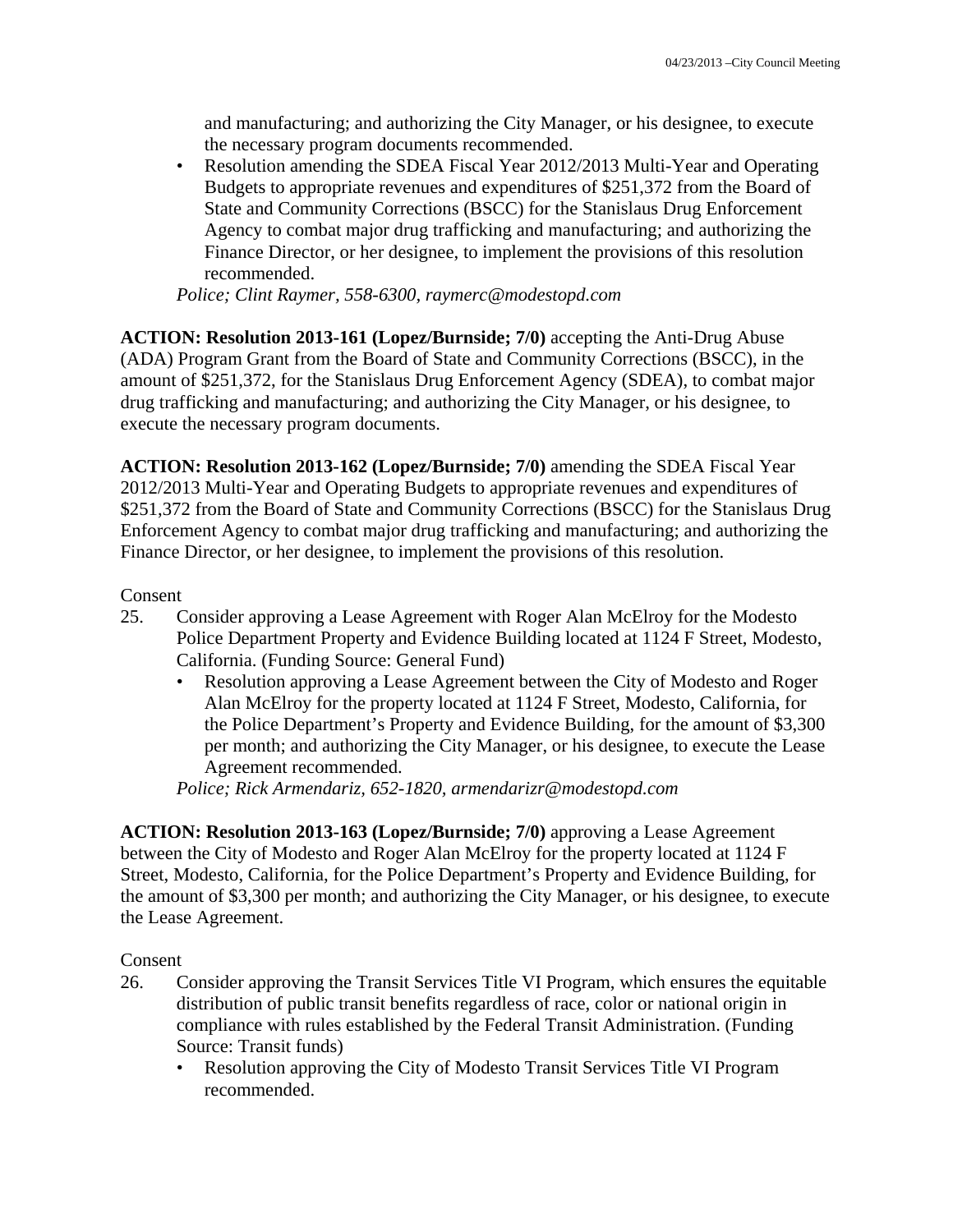*Public Works; Fred Cavanah, 577-5298, fcavanah@modestogov.com* 

**ACTION: Resolution 2013-164 (Lopez/Burnside; 7/0)** approving the City of Modesto Transit Services Title VI Program.

Consent

- 27. Consider accepting the work by Conco-West, Inc., for the Jennings Wastewater Treatment Plant Potable Water Supply Project, as complete. (Total construction contract cost is \$333,417, with a total project cost of \$695,415.) (Funding Source: Wastewater Fund)
	- Resolution accepting the work by Conco-West, Inc. for the Jennings Wastewater Treatment Plant Potable Water Supply Project as complete, authorizing the City Clerk to file a Notice of Completion with the Stanislaus County Recorder upon receipt of approved Warranty Bond, and authorizing payment of amounts totaling \$333,417 recommended.

*Utility Planning and Projects; Kris Ohlson, 577-5423, kohlson@modestogov.com* 

**ACTION: Resolution 2013-165 (Lopez/Burnside; 7/0)** accepting the work by Conco-West, Inc. for the Jennings Wastewater Treatment Plant Potable Water Supply Project as complete, authorizing the City Clerk to file a Notice of Completion with the Stanislaus County Recorder upon receipt of approved Warranty Bond, and authorizing payment of amounts totaling \$333,417.

## **COUNCIL COMMENTS & REPORTS**

Councilmember Burnside commended staff for the Community Forum on Thursday, April 20, 2013 and Chamber of Commerce letter with City of Modesto logo.

Councilmember Geer spoke regarding the water supply.

Councilmember Muratore spoke regarding Earth Day last weekend.

Councilmember Lopez spoke regarding Love Modesto on April 27, 2013.

## **CITY MANAGER COMMENTS & REPORTS**

None.

#### **NEW BUSINESS**

28. Consider: (i) accepting the Sutter Avenue Primary Treatment Facilities Layout Plan (Sutter FLP); (ii) authorizing staff to proceed with a Wastewater Treatment Facility Relocation Study to further evaluate the conclusions identified in the Sutter FLP at an estimated cost of \$200,000, and (iii) creating a new Capital Improvement Program Project 100644- Wastewater Treatment Facility Relocation Study, and amending the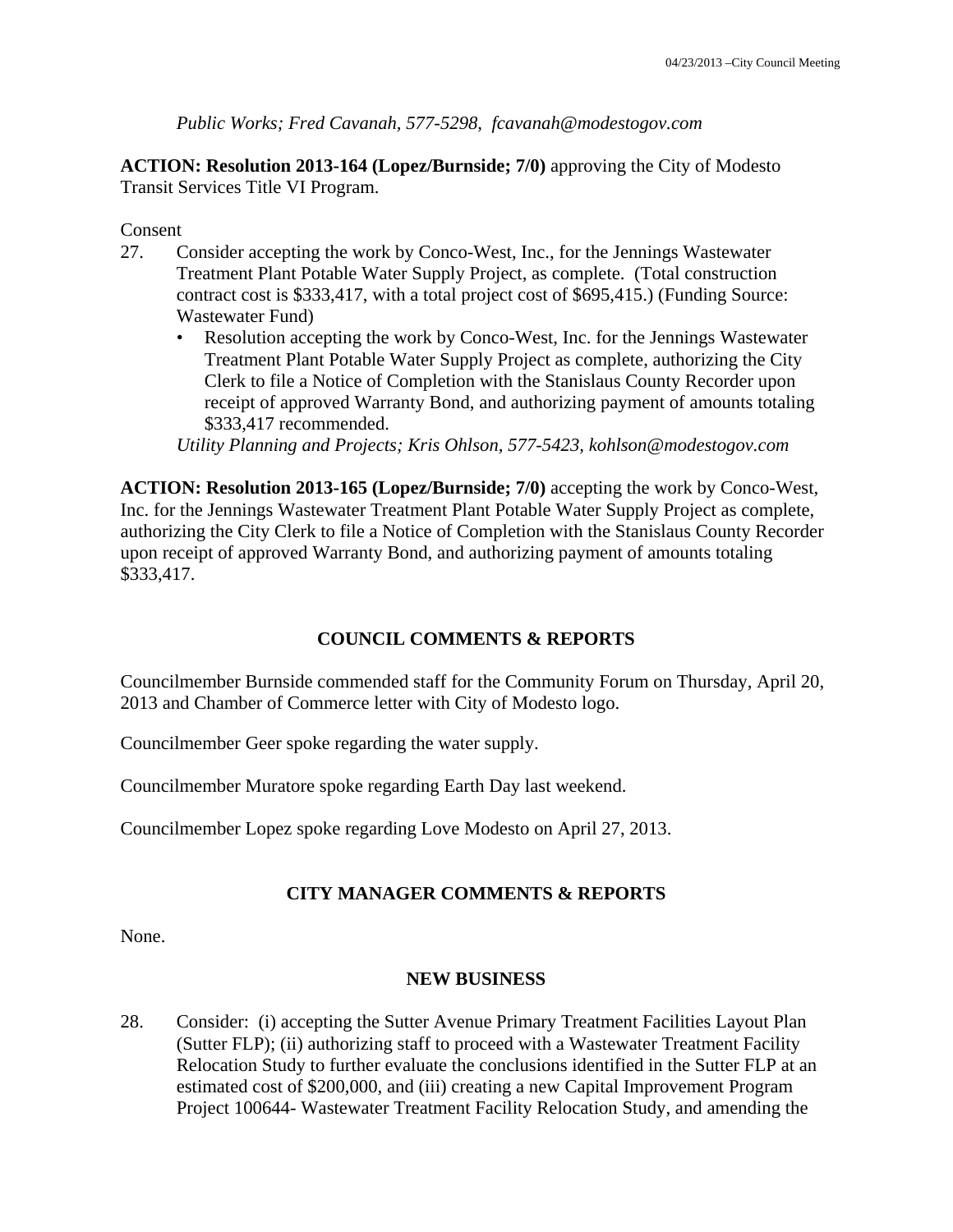Fiscal Year 2012-2013 Capital Improvement Program budget by transferring \$200,000 from Wastewater Fund Reserves into the project. (Funding Source: Wastewater fund)

- Motion accepting the Sutter Avenue Primary Treatment Facilities Layout Plan recommended.
- Resolution authorizing staff to proceed with a Wastewater Treatment Facility Relocation Study to further evaluate the conclusions identified in the Sutter FLP at an estimated cost of \$200,000 recommended.
- Resolution creating a new Capital Improvement Program Project 100644 Wastewater Treatment Facility Relocation Study, and amending the Fiscal Year 2012-2013 Capital Improvement Program budget in the amount of \$200,000 from Wastewater Reserves to fund the project recommended.

*Public Works and Utility Planning and Projects; Gary DeJesus, 577-6200, gdejesus@modestogov.com* 

**ACTION: Motion (Burnside/Cogdill; 7/0)** accepting the Sutter Avenue Primary Treatment Facilities Layout Plan recommended. Resolution authorizing staff to proceed with a Wastewater Treatment Facility Relocation Study to further evaluate the conclusions identified in the Sutter FLP at an estimated cost of \$200,000.

**ACTION: Resolution 2013-166 (Burnside/Cogdill; 7/0)** authorizing staff to proceed with a Wastewater Treatment Facility Relocation Study to further evaluate the conclusions identified in the Sutter FLP at an estimated cost of \$200,000.

**ACTION: Resolution 2013-167 (Burnside/Cogdill; 7/0)** creating a new Capital Improvement Program Project 100644 - Wastewater Treatment Facility Relocation Study, and amending the Fiscal Year 2012-2013 Capital Improvement Program budget in the amount of \$200,000 from Wastewater Reserves to fund the project.

- 29. Consider directing staff to seek Planning Commission and Economic Development Committee direction, regarding a proposed Residential Urban Limit (RUL) Initiative. (Funding Source: Not Applicable)
	- Motion directing staff to seek Planning Commission and Economic Development Committee direction, regarding a proposed Residential Urban Limit Line, at their May 6 and June 3 regular meetings, respectively recommended. *Community & Economic Development; Patrick Kelly, 577-5268, pkelly@modestogov.com*

**ACTION: Motion (Gunderson/Mayor Marsh; Geer, Lopez,Burnside,Cogdill - no)** directing staff to seek Planning Commission and Economic Development Committee direction regarding a proposed Residential Urban Limit Line, at their May 6 and June 3 regular meetings, respectively, **and placing a Measure on the November 5, 2013 election. (MOTION FAILED)** 

**ACTION: Motion (Lopez/Geer; 7/0)** directing staff to seek Planning Commission and Economic Development Committee direction, regarding a proposed Residential Urban Limit Line, at their May 6 and June 3 regular meetings, respectively.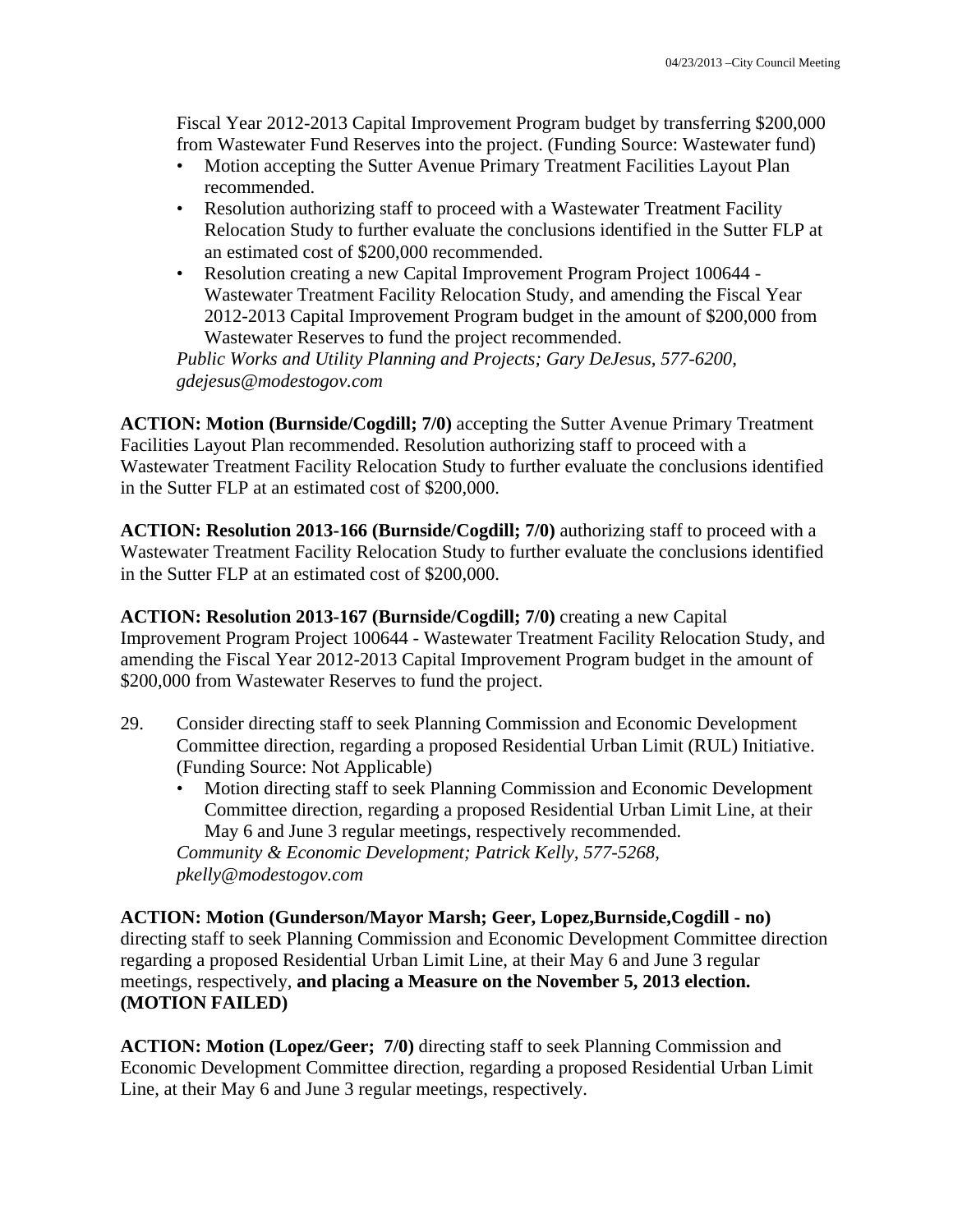- 30. Consider approving City of Modesto Progress Report on Work Performed Under the Direction of the Audit Committee. (Funding Source: Not Applicable)
	- Motion approving City of Modesto Progress Report on Work Performed Under the Direction of the Audit Committee recommended.

*City Auditor; Tom Krippaehne, (206) 302-6409, Tom.Krippaehne@mossadams.com* 

**ACTION: Motion (Burnside/Geer; 7/0)** approving City of Modesto Progress Report on Work Performed Under the Direction of the Audit Committee.

## **MATTERS TOO LATE FOR THE AGENDA**

None.

#### **ADJOURNMENT**

This meeting was adjourned at 10:00 p.m.

#### **CLOSED SESSION**

*All Closed Session Matters Heard Prior to Meeting*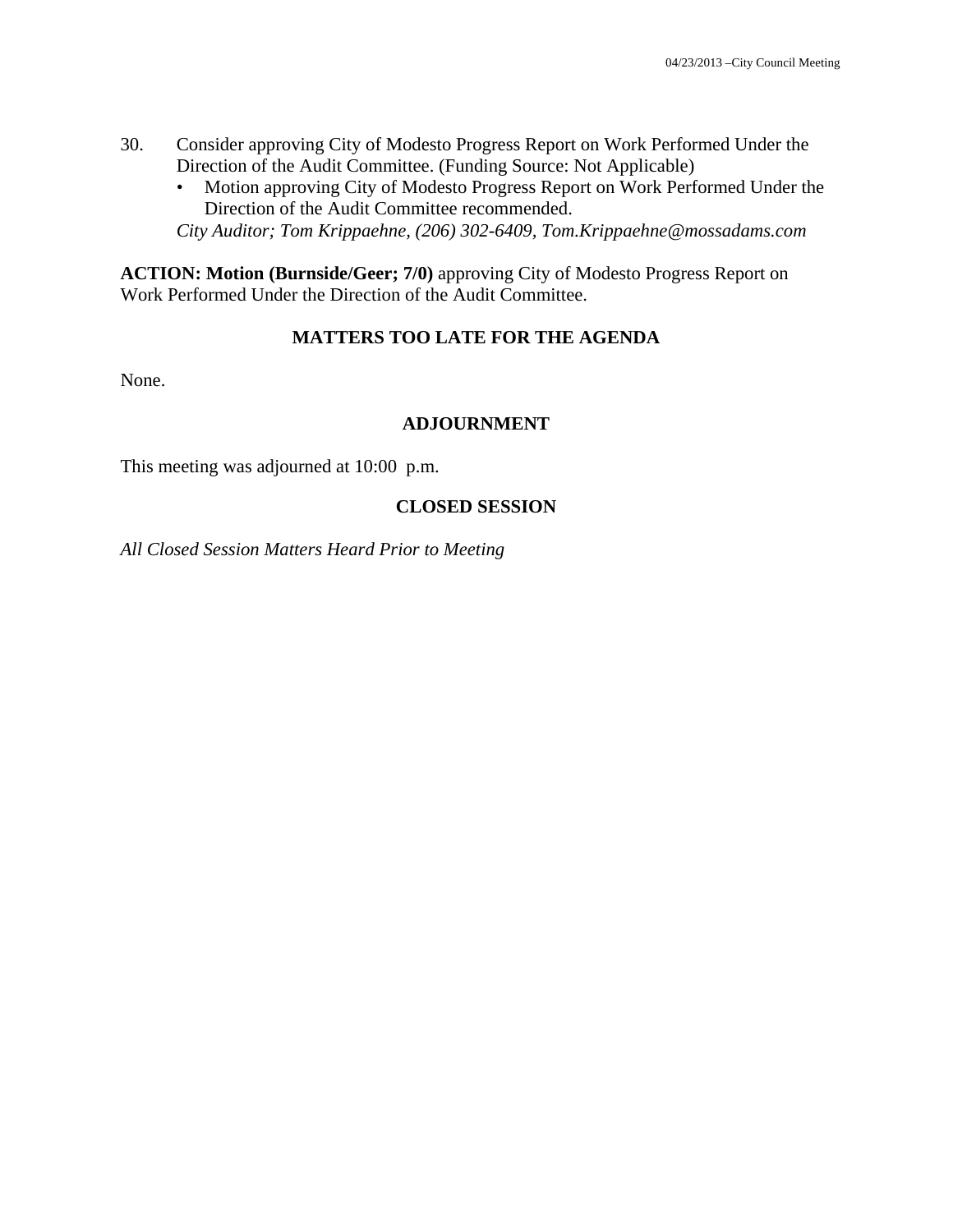## **CONFERENCE WITH LABOR NEGOTIATOR: (Pursuant to Section 54957.6 of the Government Code) - MCEA**

Agency Negotiators: Greg Nyhoff, Joe Lopez and Dania Torres Wong Employee Organization: Modesto City Employees Association

## **CONFERENCE WITH LABOR NEGOTIATOR: (Pursuant to Section 54957.6 of the Government Code) – MCMA**

Agency Negotiators: Greg Nyhoff, Joe Lopez and Dania Torres Wong Employee Organization: Modesto Confidential & Management Association

## **CONFERENCE WITH LABOR NEGOTIATOR: (Pursuant to Section 54957.6 of the Government Code) – MPOA**

Agency Negotiators: Greg Nyhoff, Joe Lopez and Dania Torres Wong Employee Organization: Modesto Police Officers' Association

## **CONFERENCE WITH LABOR NEGOTIATOR: (Pursuant to Section 54957.6 of the Government Code) – MPNSA**

Agency Negotiators: Greg Nyhoff, Joe Lopez and Dania Torres Wong Employee Organization: Modesto Police Non Sworn Association

## **CONFERENCE WITH LABOR NEGOTIATOR: (Pursuant to Section 54957.6 of the Government Code) –MPMA**

Agency Negotiators: Greg Nyhoff, Joe Lopez and Dania Torres Wong Employee Organization: Modesto Police Management Association

## **CONFERENCE WITH LABOR NEGOTIATOR: (Pursuant to Section 54957.6 of the Government Code) - MCFFA**

Agency Negotiators: Greg Nyhoff, Joe Lopez and Dania Torres Wong Employee Organization: Modesto City Firefighters Association

## **CONFERENCE WITH LABOR NEGOTIATOR: (Pursuant to Section 54957.6 of the Government Code) – Unrepresented**

Agency Negotiators: Greg Nyhoff, City Manager Employee Organization: Unrepresented Management and Confidential Employee

## **CONFERENCE WITH LEGAL COUNSEL - EXISTING LITIGATION One Case**

(Pursuant to Section 54956.9(a) of the Government Code) Name of case: Goddard v. State of California, et al. Stanislaus County Superior Court Case No: 659261

## **CONFERENCE WITH LEGAL COUNSEL - EXISTING LITIGATION One Case**

(Pursuant to Section 54956.9(a) of the Government Code) Name of case: City of Modesto v. County of Stanislaus, et al Stanislaus County Superior Court Case No: 683887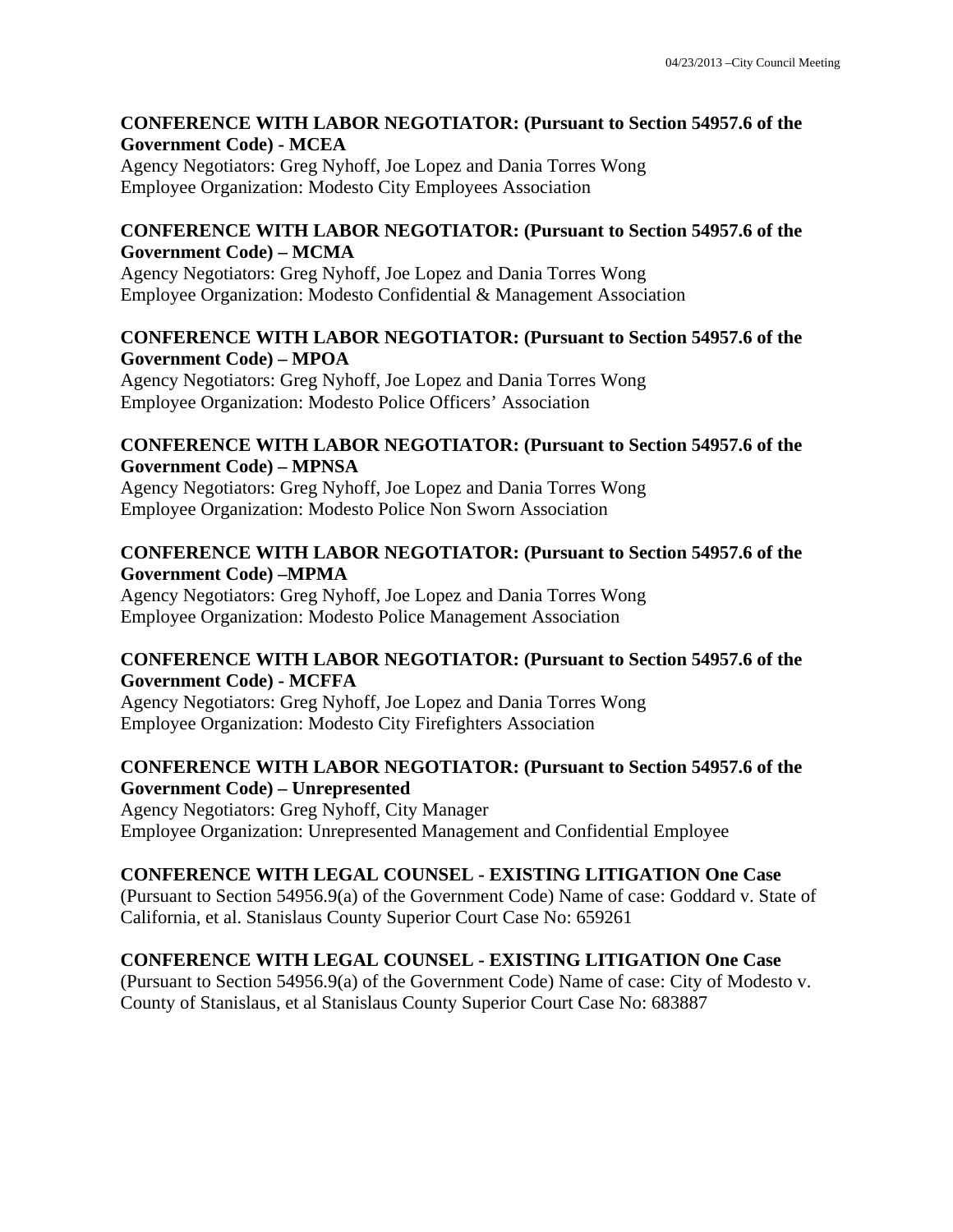## **MINUTES**

# City of Modesto **Special Economic Development Committee/ City Council Workshop Meeting**

## **Second Floor, Conference Room 2005 Tenth Street Place, 1010 10th Street Modesto, California**

#### **Monday, May 1, 2013 at 5:00 p.m.**

| <b>Roll Call Present:</b> | Councilmembers Cogdill and Muratore |
|---------------------------|-------------------------------------|
| Absent:                   | Councilmember Burnside              |

#### **PUBLIC COMMENTS**

None.

#### **CONSENT ITEMS – ROLL CALL VOTE REQUIRED: Item 1**

#### **CONSENT**

An item may be removed from consent and discussed at the request of an audience member or Committee member.

#### *Removed from Consent*

- 1. Consider accepting a status report of development projects processed by the Community and Economic Development Department for March and April 2013. (Funding Source: Not Applicable)  *Community & Economic Development; Brent Sinclair, 577-5228, hbsinclair@modestogov.com*
- **ACTION: Motion (Muratore/Cogdill; Burnside absent)** accepting a status report of development projects processed by the Community and Economic Development Department for March and April 2013.

## **NEW BUSINESS**

2. Consider approving the reappointment of Duwayne Stenger to the Equal Opportunity/Disability Commission for a four-year term to expire January 1, 2017 and forwarding to Council for approval. (Funding Source: Not Applicable)  *Human Resources; Scott Kasper, 577-5238, skasper@modestogov.com*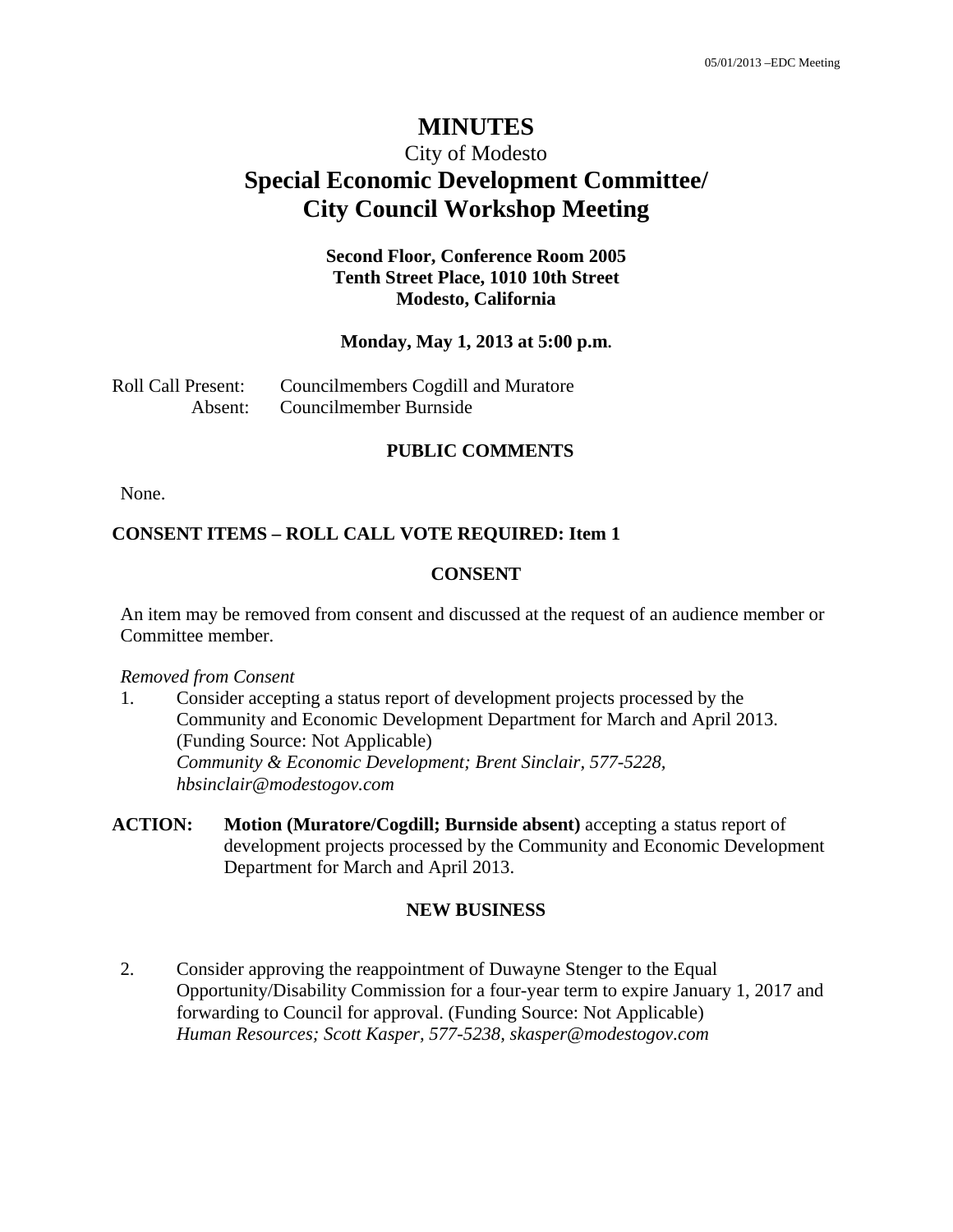**ACTION: Motion (Muratore/Cogdill; Burnside absent)** approving the reappointment of Duwayne Stenger to the Equal Opportunity/Disability Commission for a four-year term to expire January 1, 2017 and forwarding to Council for approval.

## **MATTERS TOO LATE FOR THE AGENDA**

None.

## **ADJOURNMENT**

This meeting adjourned at 5:05 p.m.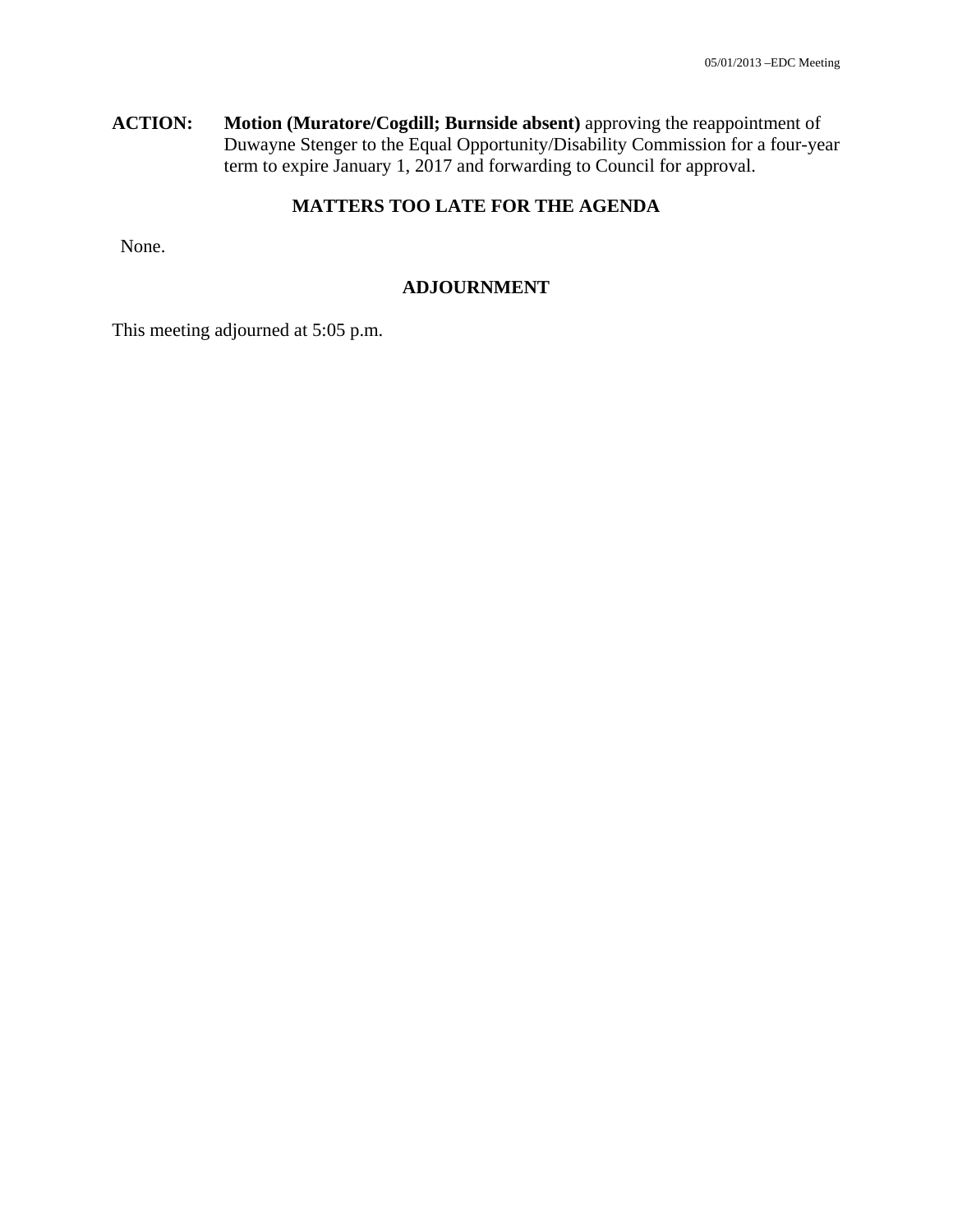# **MINUTES**

## City of Modesto  **CITY COUNCIL MEETING Chambers, Basement Level Tenth Street Place, 1010 10th Street Modesto, California Tuesday May 07, 2013, at 5:30 p.m.**

Roll Call – Present: Councilmembers Burnside, Cogdill, Geer, Gunderson, Lopez, Muratore, Mayor Marsh Absent: None

Pledge of Allegiance to the Flag

Invocation: Jon Byron, Big Valley Grace

City Clerk's Announcements: Item 13 - Removed from Agenda

Reports from Closed Session: City Attorney Wood reported on Closed Session matters; City Attorney Wood also reported a Matter too Late for the Agenda – Closed Session item:

**Motion (Lopez/Cogdill;unan.;Burnside,Muratore absent)** approving: **CONFERENCE WITH LEGAL COUNSEL - ANTICIPATED LITIGATION** Initiation of litigation pursuant to subdivision (c) of Section 54956.9 of the Government Code. One potential case.

## **ACKNOWLEDGEMENTS AND PRESENTATIONS**

1. Presentation of Proclamation to the Stanislaus County Commission on Aging proclaiming May as Older Americans Month. (Funding Source: Not Applicable)  *City Council; Kathy Espinoza, 571-5597, kespinoza@modestogov.com* 

**ACTION:** Mayor Marsh presented a Proclamation to the Stanislaus County Commission on Aging proclaiming May as Older Americans Month.

2. Presentation of Proclamation to the Stanislaus County Asthma Coalition proclaiming May 2013 Asthma Awareness Month. (Funding Source: Not Applicable)  *City Council; Kathy Espinoza, 571-5597, kespinoza@modestogov.com* 

**ACTION:** Mayor Marsh presented a Proclamation to the Stanislaus County Asthma Coalition proclaiming May 2013 Asthma Awareness Month.

3. Presentation of Proclamation to Salvation Army proclaiming May 13-19, 2013 National Salvation Army Week. (Funding Source: Not Applicable)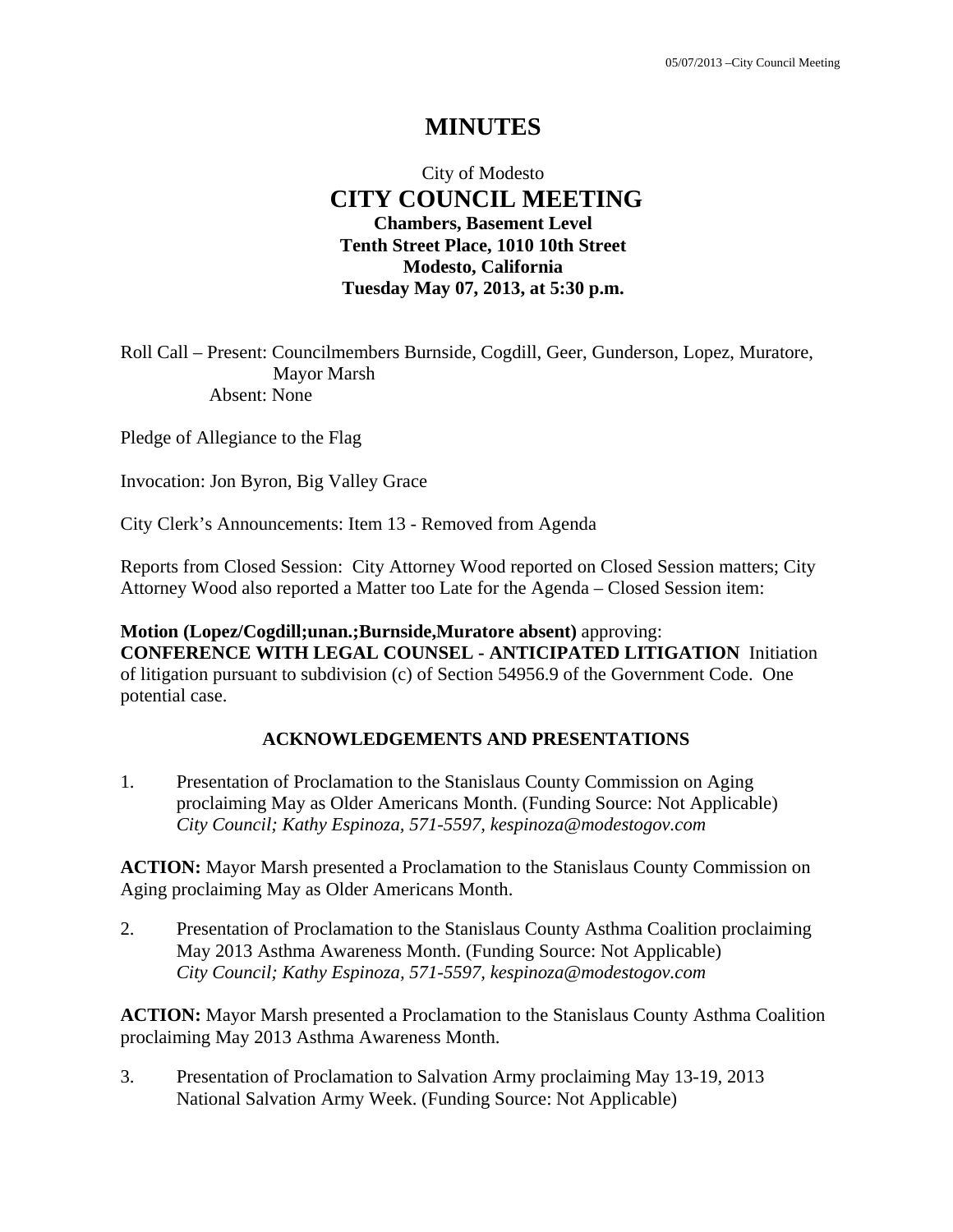*City Council; Kathy Espinoza, 571-5597, kespinoza@modestogov.com* 

**ACTION:** Mayor Marsh presented a Proclamation to the Salvation Army proclaiming May 13-19, 2013 National Salvation Army Week.

## **MISCELLANEOUS**  Legislation Appointments **Other**

*Councilmember Muratore absent due to conflict of interest* 

- 4. Consider accepting the resignation of Lee Hedgepeth from the City of Modesto Citizens' Housing and Community Development Committee. (Funding Source: Not Applicable)
	- Resolution accepting with regret the resignation of Lee Hedgepeth from the City of Modesto Citizens' Housing and Community Development Committee recommended.

*Parks, Recreation & Neighborhoods; Julie Hannon, 577-5417, jhannon@modestogov.com* 

**ACTION: Resolution 2013-168 (Lopez/Burnside; 6/0; Muratore absent due to conflict of interest)** accepting with regret the resignation of Lee Hedgepeth from the City of Modesto Citizens' Housing and Community Development Committee.

## **PUBLIC COMMENT PERIOD**

- Emerson Drake spoke regarding the Town Hall Meeting last Saturday at Gregori High School in Salida, Latino Community Roundtable meeting on Thursday, and 5 Measures from 2009 election.
- Loretta Carhart spoke regarding the poor condition of sidewalks in Modesto. Mayor Marsh directed Ms. Carhart to Public Works Director Dennis Turner.

## **CONSENT ITEMS – ROLL CALL VOTE REQUIRED ACTION CONSENT ITEMS 5-12: (Lopez/Cogdill; unan.)**

#### **CONSENT ITEMS**

An item may be removed from consent and discussed at the request of an audience member or Councilmember.

Consent

- 5. Consider approving the minutes from the April 23, 2013 City Council meeting. (Funding Source: Not Applicable)
	- Motion approving the minutes from the April 23, 2013 City Council meeting. *City Clerk; Stephanie Lopez, 577-5396, slopez@modestogov.com*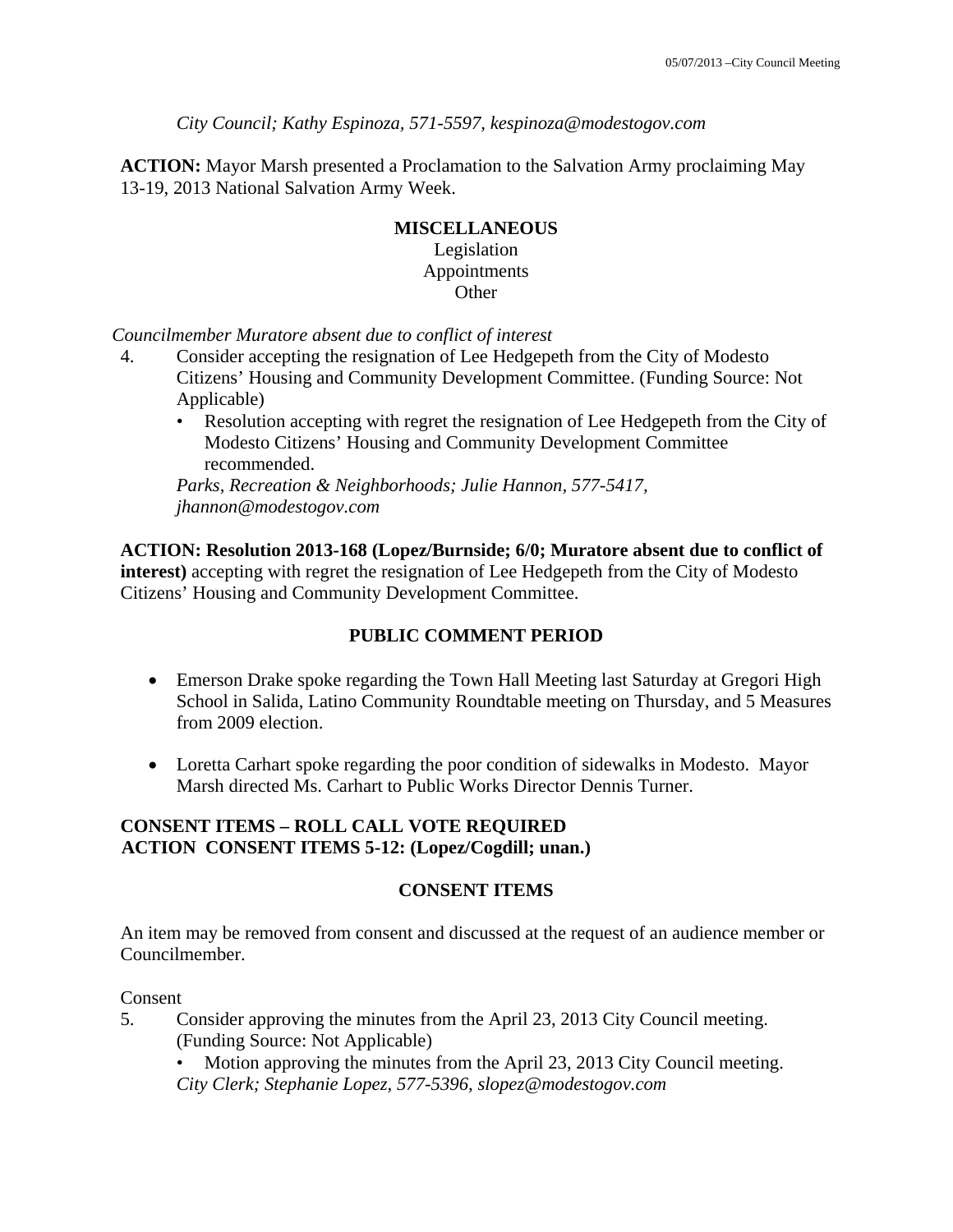**ACTION: Motion (Lopez/Cogdill; 7/0)** approving the minutes from the April 23, 2013 City Council.

## Consent

- 6. Consider approving retaining land values for the 2011 Capital Facilities Fees Program at \$150,000 per acre and waiving the Capital Facilities Fees annual inflationary adjustment for Fiscal Year 2013-2014. (Funding Source: Capital Facilities Fees Revenue)
	- Resolution retaining the land values for the 2011 Capital Facilities Fees Program at \$150,000 per acre, and waiving the Capital Facilities Fees annual inflationary adjustment for Fiscal Year 2013-14 recommended.

*Community & Economic Development; Tina Rocha, 577-5321, trocha@modestogov.com* 

**ACTION: Resolution 2013-169 (Lopez/Cogdill; 7/0)** retaining the land values for the 2011 Capital Facilities Fees Program at \$150,000 per acre, and waiving the Capital Facilities Fees annual inflationary adjustment for Fiscal Year 2013-14.

Consent

- 7. Consider approving the annual inflationary adjustment of certain Development User Fees as identified in the Development User Fee Schedule, per Resolution No. 2011-106 and amended by Resolution No. 2011-231. (Funding Source: General Fund Revenue)
	- Resolution approving the annual inflationary adjustment of certain User Development Fees as identified in the Development User Fee schedule per Resolution No. 2011-106 and amended by Resolution No 2011-231 recommended. *Community & Economic Development; Laurie A. Smith, 577-5347, lsmith@modestogov.com*

**ACTION: Resolution 2013-170 (Lopez/Cogdill; 7/0)** approving the annual inflationary adjustment of certain User Development Fees as identified in the Development User Fee schedule per Resolution No. 2011-106 and amended by Resolution No 2011-231.

Consent

- 8. Consider approving a Water Will Serve Letter and an Outside Service Agreement for the property located at 5301 Yosemite Blvd and authorizing the City Manager or his designee to execute the Outside Service Agreement for water connection. (Funding Source: General Fund and Water Fund)
	- Resolution approving a Will Serve Letter for the property located at 5301 Yosemite Blvd. (APN: 133-014-023) to connect to the City of Modesto's existing water system, and authorizing the City Manager, or his designee to sign the Will Serve Letter recommended.
	- Resolution approving an Outside Service Agreement between the City of Modesto and Guillermo G. Ochoa for water service for the property located at 5301 Yosemite Blvd, in Empire (APN: 133-014-023) and authorizing the City Manager, or his designee to execute the agreement recommended.

*Community & Economic Development; Bill Sandhu, 577-5356,*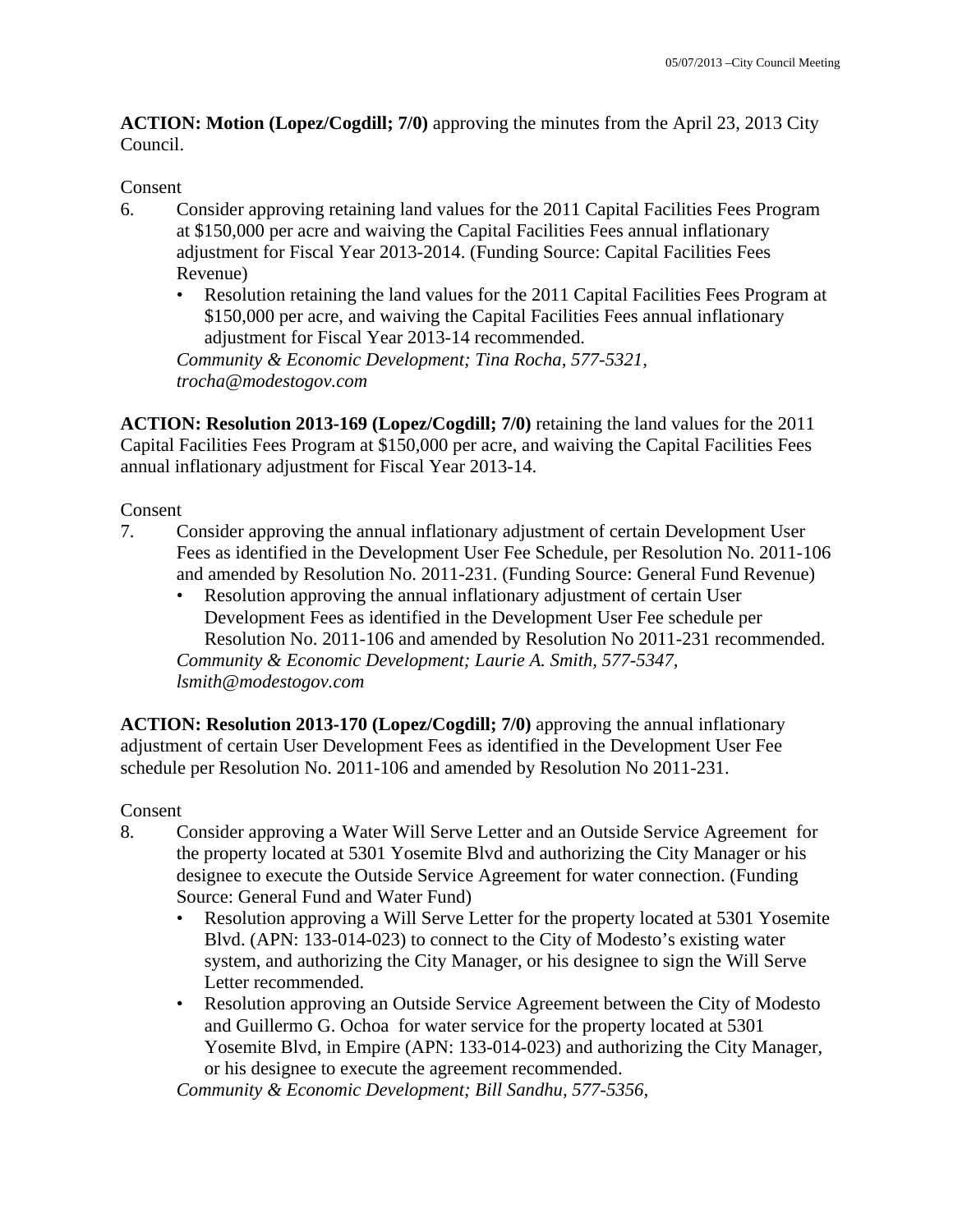### *bsandhu@modestogov.com*

**ACTION: Resolution 2013-171 (Lopez/Cogdill; 7/0)** approving a Will Serve Letter for the property located at 5301 Yosemite Blvd. (APN: 133-014-023) to connect to the City of Modesto's existing water system, and authorizing the City Manager, or his designee to sign the Will Serve Letter.

**ACTION: Resolution 2013-172 (Lopez/Cogdill; 7/0)** approving an Outside Service Agreement between the City of Modesto and Guillermo G. Ochoa for water service for the property located at 5301 Yosemite Blvd, in Empire (APN: 133-014-023) and authorizing the City Manager, or his designee to execute the agreement.

Consent

- 9. Consider rejecting all bids for the purchase of shelters for chlorination systems for the Public Works Department, Water Division, and authorize the Purchasing Manager to re-issue formal Request for Bids (RFB) for the purchase of shelters for chlorination systems. (Funding Source: Water Fund Capital Project)
	- Resolution authorizing the rejection of all bids for the purchase of shelters for chlorination systems for the Public Works Department, Water Division and authorizing the Purchasing Manager to re-issue formal Request for Bids for the purchase of shelters for chlorination systems recommended.

*Finance and Public Works; Meagan M. Torres, 571-5839, mtorres@modestogov.com* 

**ACTION: Resolution 2013-173 (Lopez/Cogdill; 7/0)** authorizing the rejection of all bids for the purchase of shelters for chlorination systems for the Public Works Department, Water Division and authorizing the Purchasing Manager to re-issue formal Request for Bids for the purchase of shelters for chlorination systems.

#### Consent

- 10. Consider authorizing the award of bid for the purchase of a Bobcat Compact Loader for the Public Works Department, Water Division through the Fleet Services Division, by "accessing the terms" of a competitively bid contract with the National Joint Powers Alliance, to Clark Equipment Company, West Fargo, ND, for an estimated total cost of \$94,445. (Funding Source: Fleet Replacement Fund)
	- Resolution authorizing the award of bid for the purchase of a Bobcat Compact Loader for the Public Works Department, Water Division through the Fleet Services Division, by "accessing the terms" of a competitively bid contract with the National Joint Powers Alliance (NJPA) to Clark Equipment Company, West Fargo, ND and authorizing the Purchasing Manager, or his designee, to issue a purchase order for an estimated total cost of \$94,445 recommended.

*Finance and Public Works; Meagan M. Torres, 571-5839, mtorres@modestogov.com* 

**ACTION: Resolution 2013-174 (Lopez/Cogdill; 7/0)** authorizing the award of bid for the purchase of a Bobcat Compact Loader for the Public Works Department, Water Division through the Fleet Services Division, by "accessing the terms" of a competitively bid contract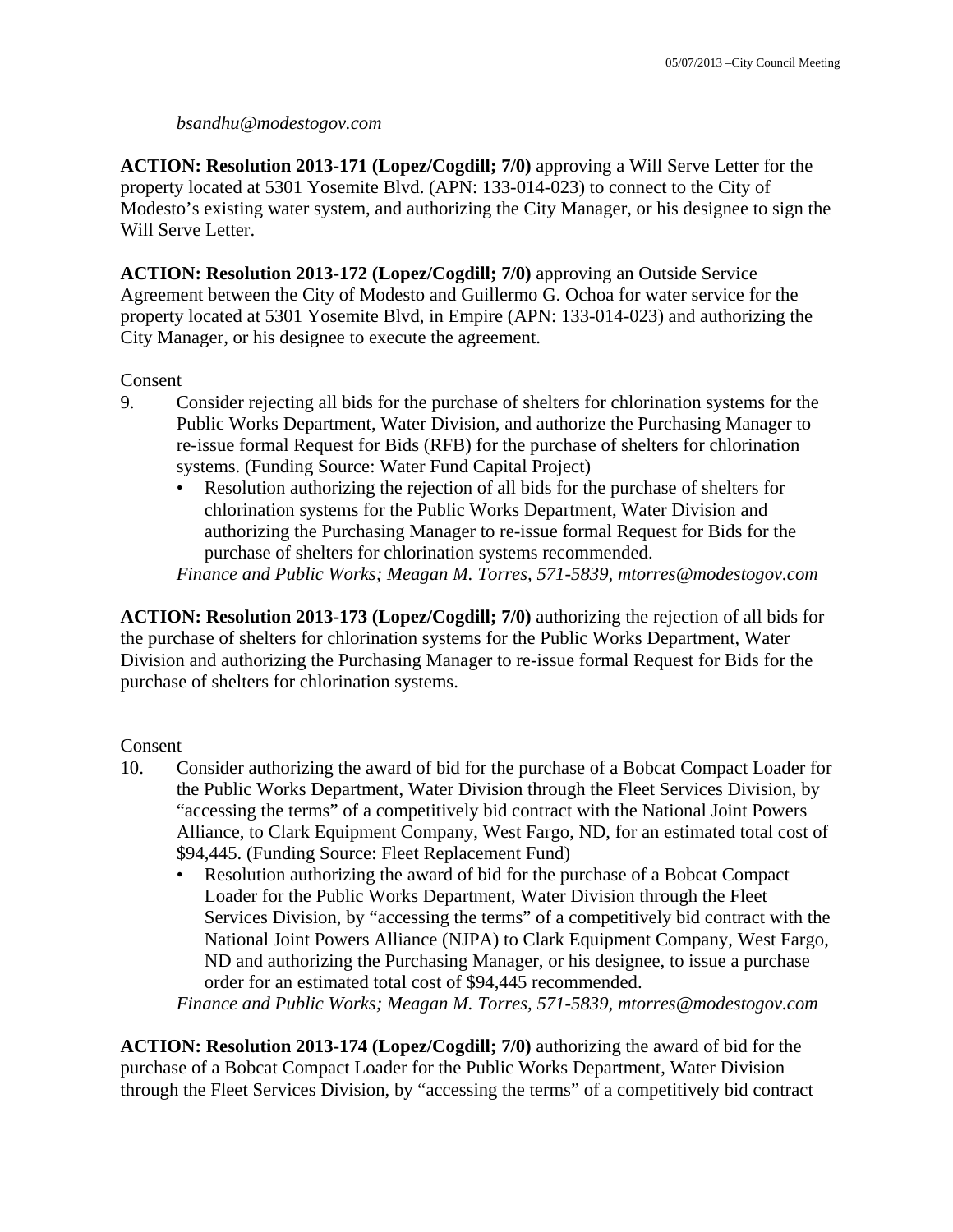with the National Joint Powers Alliance (NJPA) to Clark Equipment Company, West Fargo, ND and authorizing the Purchasing Manager, or his designee, to issue a purchase order for an estimated total cost of \$94,445.

## Consent

- 11. Consider authorizing the award of bid for the purchase of two (2) Altec Aerial Bucket Trucks for the Community Economic and Development Division, Traffic and Electrical Section through the Public Works Department, Fleet Services Division, by "accessing the terms" of a competitively bid contract with the National Joint Powers Alliance, to Altec Industries, Birmingham, AL, for an estimated total cost of \$272,780. (Funding Source: Fleet Replacement Fund)
	- Resolution authorizing the award of bid for the purchase of two (2) Altec Aerial Bucket Trucks for the Community Economic and Development Division, Traffic and Electrical Section through the Public Works Department Fleet Services Division, by "accessing the terms" of a competitively bid contract with the National Joint Powers Alliance (NJPA) to Altec Industries, Birmingham, AL and authorizing the Purchasing Manager, or his designee, to issue a purchase order for an estimated total cost of \$272,780 recommended.

*Finance and Public Works; Meagan M. Torres, 571-5839, mtorres@modestogov.com* 

**ACTION: Resolution 2013-175 (Lopez/Cogdill; 7/0)** authorizing the award of bid for the purchase of two (2) Altec Aerial Bucket Trucks for the Community Economic and Development Division, Traffic and Electrical Section through the Public Works Department Fleet Services Division, by "accessing the terms" of a competitively bid contract with the National Joint Powers Alliance (NJPA) to Altec Industries, Birmingham, AL and authorizing the Purchasing Manager, or his designee, to issue a purchase order for an estimated total cost of \$272,780.

#### Consent

- 12. Consider accepting the work by Empire & Associates, Inc. dba Sprinturf for the purchase and installation of synthetic turf at Mary E. Grogan Community Park, as complete. (Total purchase contract cost is \$1,016,260.46.) (Funding Source: Parks CFF, Village One CFD, California Integrated Waste Management Board)
	- Resolution accepting the work by Empire & Associates, Inc. dba Sprinturf for the purchase and installation of synthetic turf at Mary E. Grogan Community Park as complete, authorizing the City Clerk to file a Notice of Completion with the Stanislaus County Recorder upon receipt of approved Warranty Insurance Policy, and authorizing payments totaling \$1,016,260.46 recommended.

*Parks, Recreation & Neighborhoods; Loren Holt, 571-5573, lholt@modestogov.com* 

**ACTION: Resolution 2013-176 (Lopez/Cogdill; 7/0)** accepting the work by Empire & Associates, Inc. dba Sprinturf for the purchase and installation of synthetic turf at Mary E. Grogan Community Park as complete, authorizing the City Clerk to file a Notice of Completion with the Stanislaus County Recorder upon receipt of approved Warranty Insurance Policy, and authorizing payments totaling \$1,016,260.46.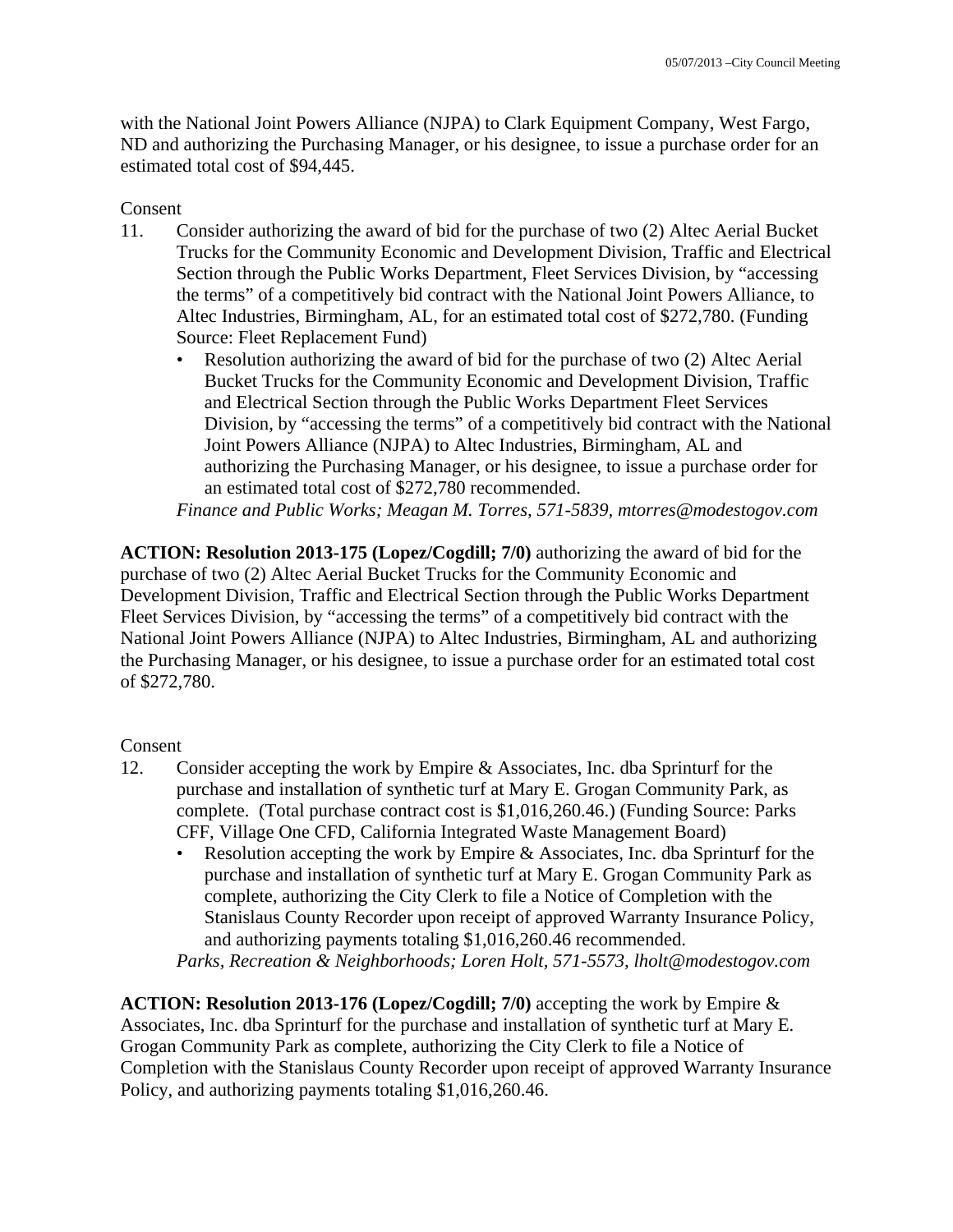#### *Removed from Agenda*

- 13. Consider approving an Airport Lease Agreement with Budget Rent A Car System, Inc. as a Car Rental Concession at the Modesto City-County Airport effective May 8, 2013. (Funding Source: Airport Revenue Account )
	- Resolution approving an Airport Lease Agreement with, Budget Rent A Car System, Inc. as a Car Rental Concession at the Modesto City-County Airport effective May 8, 2013, and authorizing the City Manager, or his designee, to execute the Agreement recommended.

*Public Works; Jerome Thiele, 577-5319, jthiele@modestgov.com* 

ACTION: Item Removed from Agenda.

## **COUNCIL COMMENTS & REPORTS**

None

## **CITY MANAGER COMMENTS & REPORTS**

None

## **HEARINGS**

#### *Published in the Modesto Bee on April 26, 2013*

- 14. Hearing to consider amending the City of Modesto's Capital Facilities Fees Policies and Procedures, rescinding Resolution Nos. 94-562, 98-27, 99-32, 99-385, 2001-124, 2003-309, 2004-527, 2004-678, 2005-391, 2006-055, 2008-070, 2010-272, 2010-410, 2011-105, 2011-106 (Item Nos. 1, 2, 3 and 4) and amending Resolution No. 2011-106. (Funding Source: Capital Facilities Fees Funds)
	- Resolution amending the City of Modesto's Capital Facilities Fees Policies and Procedures, rescinding Resolution Nos. 94-562, 98-27, 99-32, 99-385, 2001-124, 2003-309, 2004-527, 2004-678, 2005-391, 2006-055, 2008-070, 2010-272, 2010- 410, 2011-105, 2011-106 (Item Nos. 1, 2, 3 and 4) and amending Resolution No. 2011-106. (Funding: Capital Facilities Fees Funds) recommended. *Community & Economic Development; Tina Rocha, 577-5321, trocha@modestogov.com*

**ACTION: Resolution 2013-177 (Cogdill/Lopez; 7/0)** amending the City of Modesto's Capital Facilities Fees Policies and Procedures, rescinding Resolution Nos. 94-562, 98-27, 99- 32, 99-385, 2001-124, 2003-309, 2004-527, 2004-678, 2005-391, 2006-055, 2008-070, 2010- 272, 2010-410, 2011-105, 2011-106 (Item Nos. 1, 2, 3 and 4), amending Resolution No. 2011- 106, **and allowing 60% level for CHDO's (Community Housing Development Organization) while still allowing case by case flexibility.**

## *Published in the Modesto Bee on April 5, 2013-Councilmember Muratore absent due to conflict of interest*

15. Hearing to consider approving the City of Modesto's Draft Annual Action Plan for Fiscal Year 2013-14 includes recommended allocations for Public Service and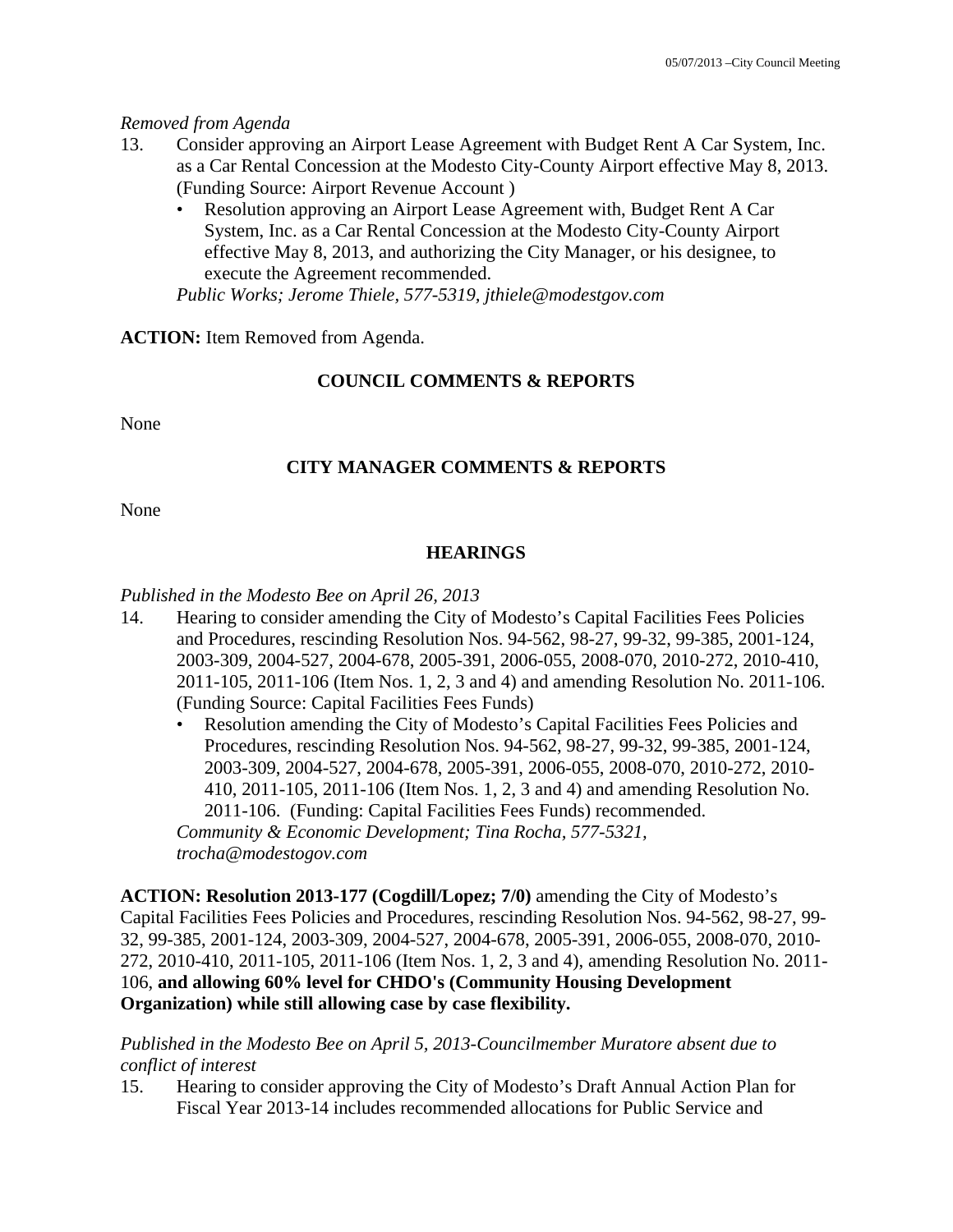Emergency Solutions grants and authorize submission of the AAP to the U.S. Department of Housing and Urban Development for use of the funds identified in the Plan. (Funding Source: Community Development Block Grants, HOME Investment Partnerships Program, and Emergency Solutions Grants))

- Resolution approving the City of Modesto Fiscal Year 2013-2014 U.S. Department of Housing and Urban Development Annual Action Plan for the use of the Community Development Block Grant (CDBG), HOME Investment Partnerships Program (HOME), and Emergency Solutions Grant (ESG) funds; authorizing submission of an application to the U.S. Department of Housing and Urban Development pertaining to the Fiscal Year 2013-2014 Annual Action Plan; and authorizing the City Manager, or his designee, to sign the required certifications and documents for submittal to the United States Department of Housing and Urban Development recommended.
- Resolution approving the allocation of funding in the amount of \$256,880 in Community Development Block Grant Public Service Grants (CDBG) and \$160,725 in Emergency Solutions Grants (ESG); and authorizing the City Manager, or his designee, to execute the Agreements recommended.

*Parks, Recreation & Neighborhoods; Jody Christiansen, 342-4707, mjchristiansen@modestogov.com* 

## **ACTION: Resolution 2013-178 (Lopez/Geer; 6/0; Muratore absent due to conflict of**

**interest)** approving the City of Modesto Fiscal Year 2013-2014 U.S. Department of Housing and Urban Development Annual Action Plan for the use of the Community Development Block Grant (CDBG), HOME Investment Partnerships Program (HOME), and Emergency Solutions Grant (ESG) funds; authorizing submission of an application to the U.S. Department of Housing and Urban Development pertaining to the Fiscal Year 2013-2014 Annual Action Plan; and authorizing the City Manager, or his designee, to sign the required certifications and documents for submittal to the United States Department of Housing and Urban Development.

**ACTION: Resolution 2013-179 (Lopez/Geer; 6/0; Muratore absent due to conflict of interest)** approving the allocation of funding in the amount of \$256,880 in Community Development Block Grant Public Service Grants (CDBG) and \$160,725 in Emergency Solutions Grants (ESG); and authorizing the City Manager, or his designee, to execute the Agreements.

#### *Published in the Modesto Bee on April 20, 2013*

- 16. Hearing to consider: (i) the application of Reliable Medical Transportation to operate as a non-emergency medical transport service in the City of Modesto; (ii) the application of Vantage Transports, Inc. to operate as a non-emergency medical transport service in the City of Modesto; and (iii) the application of Valley Medical Transportation to operate as a non-emergency medical transport service in the City of Modesto. (Funding Source: General Fund Revenue)
	- Resolution authorizing the issuance of a permit to Reliable Medical Transportation for non-emergency medical transport in the City of Modesto recommended.
	- Resolution authorizing the issuance of a permit to Vantage Transports, Inc. for nonemergency medical transport in the City of Modesto recommended.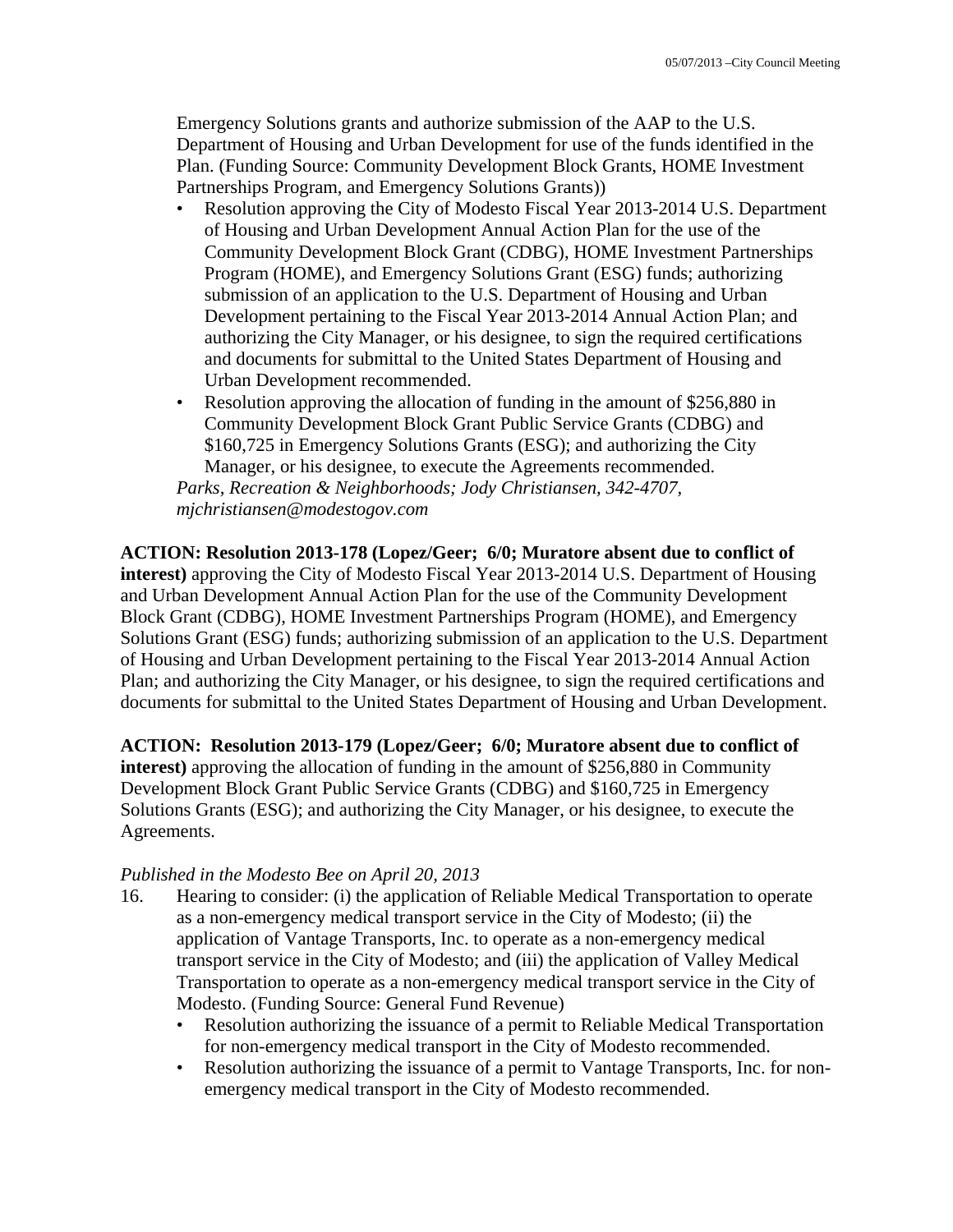• Resolution authorizing the issuance of a permit to Valley Medical Transportation for non-emergency medical transport in the City of Modesto recommended. *Police; Joel Broumas, 572-9821, BroumasJ@Modestopd.com* 

**ACTION: Resolution 2013-180 (Gunderson/Cogdill; 7/0)** authorizing the issuance of a permit to Reliable Medical Transportation for non-emergency medical transport in the City of Modesto.

**ACTION: Resolution 2013-181 (Gunderson/Cogdill; 7/0)** authorizing the issuance of a permit to Vantage Transports, Inc. for non-emergency medical transport in the City of Modesto.

**ACTION: Resolution 2013-182 (Gunderson/Cogdill; 7/0)** authorizing the issuance of a permit to Valley Medical Transportation for non-emergency medical transport in the City of Modesto.

## **MATTERS TOO LATE FOR THE AGENDA**

**Motion (Lopez/Cogdill;unan.;Burnside,Muratore absent)** approving: **CONFERENCE WITH LEGAL COUNSEL - ANTICIPATED LITIGATION** Initiation of litigation pursuant to subdivision (c) of Section 54956.9 of the Government Code. One potential case.

## **ADJOURNMENT**

This meeting was adjourned at 6:34 p.m.

## **CLOSED SESSION**

All Closed Session matters heard prior to meeting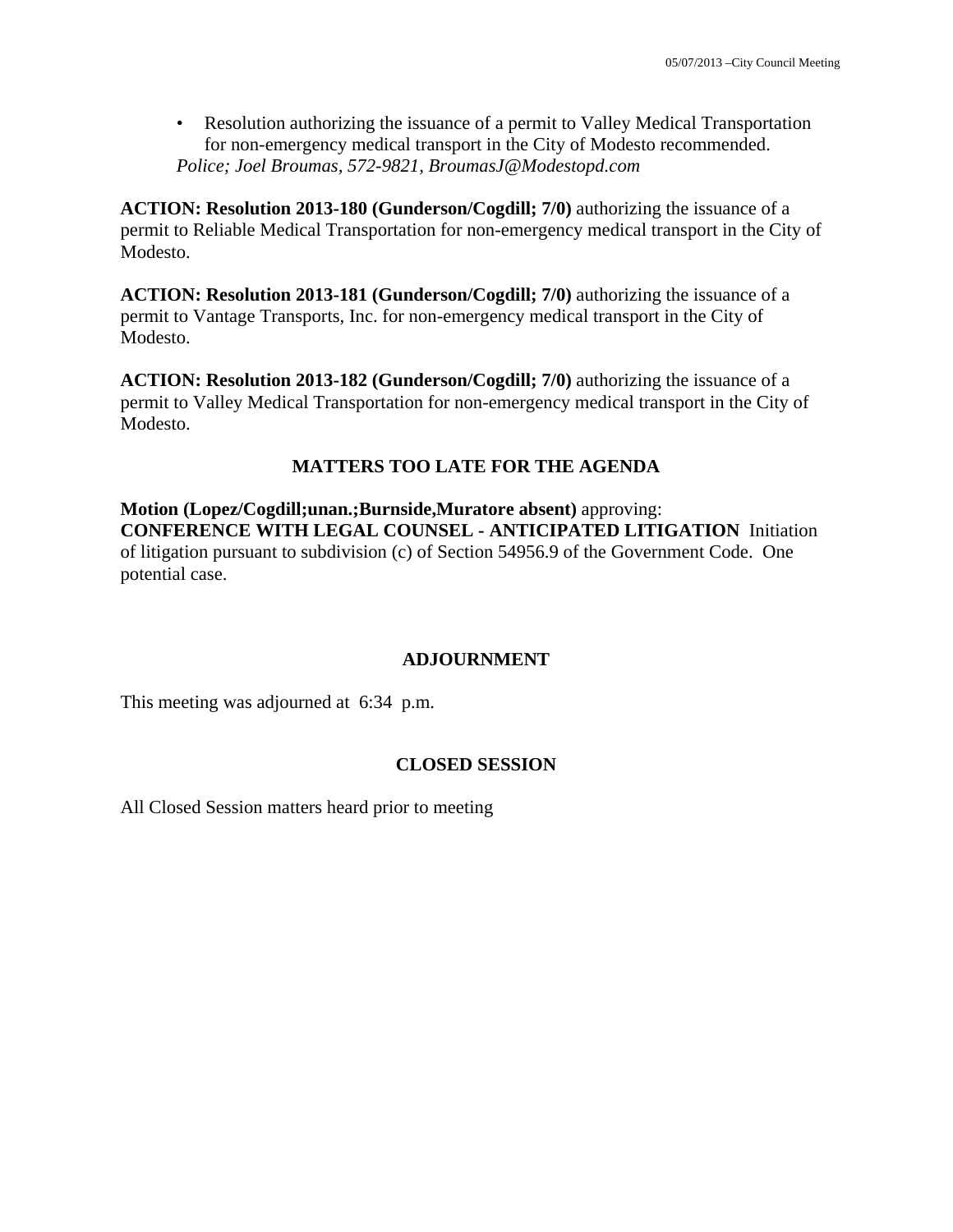### **CONFERENCE WITH LABOR NEGOTIATOR: (Pursuant to Section 54957.6 of the Government Code) - MCEA**

Agency Negotiators: Greg Nyhoff, Joe Lopez and Dania Torres Wong Employee Organization: Modesto City Employees Association

## **CONFERENCE WITH LABOR NEGOTIATOR: (Pursuant to Section 54957.6 of the Government Code) – MCMA**

Agency Negotiators: Greg Nyhoff, Joe Lopez and Dania Torres Wong Employee Organization: Modesto Confidential & Management Association

## **CONFERENCE WITH LABOR NEGOTIATOR: (Pursuant to Section 54957.6 of the Government Code) – MPOA**

Agency Negotiators: Greg Nyhoff, Joe Lopez and Dania Torres Wong Employee Organization: Modesto Police Officers' Association

## **CONFERENCE WITH LABOR NEGOTIATOR: (Pursuant to Section 54957.6 of the Government Code) – MPNSA**

Agency Negotiators: Greg Nyhoff, Joe Lopez and Dania Torres Wong Employee Organization: Modesto Police Non Sworn Association

## **CONFERENCE WITH LABOR NEGOTIATOR: (Pursuant to Section 54957.6 of the Government Code) –MPMA**

Agency Negotiators: Greg Nyhoff, Joe Lopez and Dania Torres Wong Employee Organization: Modesto Police Management Association

## **CONFERENCE WITH LABOR NEGOTIATOR: (Pursuant to Section 54957.6 of the Government Code) - MCFFA**

Agency Negotiators: Greg Nyhoff, Joe Lopez and Dania Torres Wong Employee Organization: Modesto City Firefighters Association

## **CONFERENCE WITH LABOR NEGOTIATOR: (Pursuant to Section 54957.6 of the Government Code) – Unrepresented**

Agency Negotiators: Greg Nyhoff, City Manager Employee Organization: Unrepresented Management and Confidential Employee

## **CONFERENCE WITH LEGAL COUNSEL - EXISTING LITIGATION**

One Case (Pursuant to Section 54956.9(a) of the Government Code) Name of case: Stanislaus Food Products Company v. City of Modesto Stanislaus County Superior Court Case No: 670384

**CONFERENCE WITH LEGAL COUNSEL - ANTICIPATED LITIGATION** Initiation of litigation pursuant to subdivision (c) of Section 54956.9 of the Government Code. One potential case.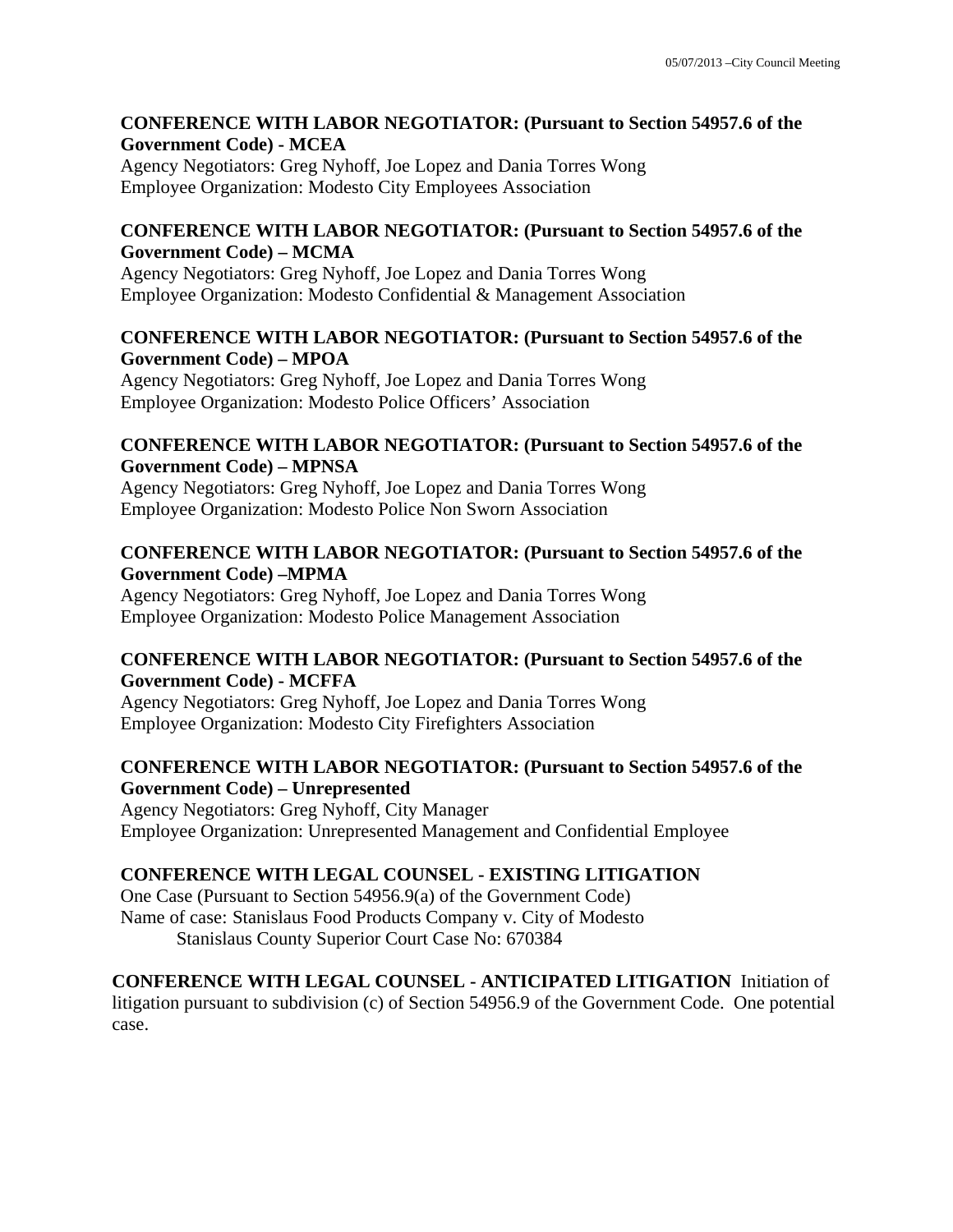## **MINUTES City of Modesto FINANCE COMMITTEE / COUNCIL WORKSHOP**

## **Chambers, Basement Level 1010 10th Street Modesto, California Monday, May 13, 2013 at 1:30 p.m.**

Roll Call - Present: Councilmembers Stephanie Burnside and Dave Cogdill, Jr. Absent: Councilmember Joe Muratore Also Present: Councilmember Dave Geer (alternate)

#### **PUBLIC COMMENTS**

None.

#### **PRESENTATIONS**

1. Informational Presentation regarding Internal Charging Methods (Funding Source: Not Applicable )  *Finance; Steve Christensen, 577-5390, schristensen@modestogov.com* 

**ACTION:** No reportable action.

#### **NEW BUSINESS**

- 2. Consider amending the Classification Plan to amend the class specification for Traffic Operations Engineer and forwarding to Council for approval. (Funding Source: Not Applicable)  *Human Resources; Joseph Lopez, 571-5126, jlopez@modestogov.com*
- **ACTION: Motion (Cogdill/Geer; unan.)** approving an amendment to the Classification Plan to amend the class specification for Traffic Operations Engineer and forwarding to Council for approval.
	- 3. Consider amending the Position Allocation in the Finance Department to be included as part of the FY 13/14 budget to: (i) delete two Accounting Technician allocations in Cost Center 12110; and to (ii) add one Financial Analyst I/II allocation to Cost Center 12110, and to (iii) add one Account Clerk II allocation to Cost Center 12110 and forwarding to Council for approval. (Funding Source: General Fund)  *Human Resources; Joseph Lopez, 571-5126, jlopez@modestogov.com*
- **ACTION: Motion (Cogdill/Geer; unan.)** approving an amendment to the Position Allocation in the Finance Department to be included as part of the FY 13/14 budget to: (i)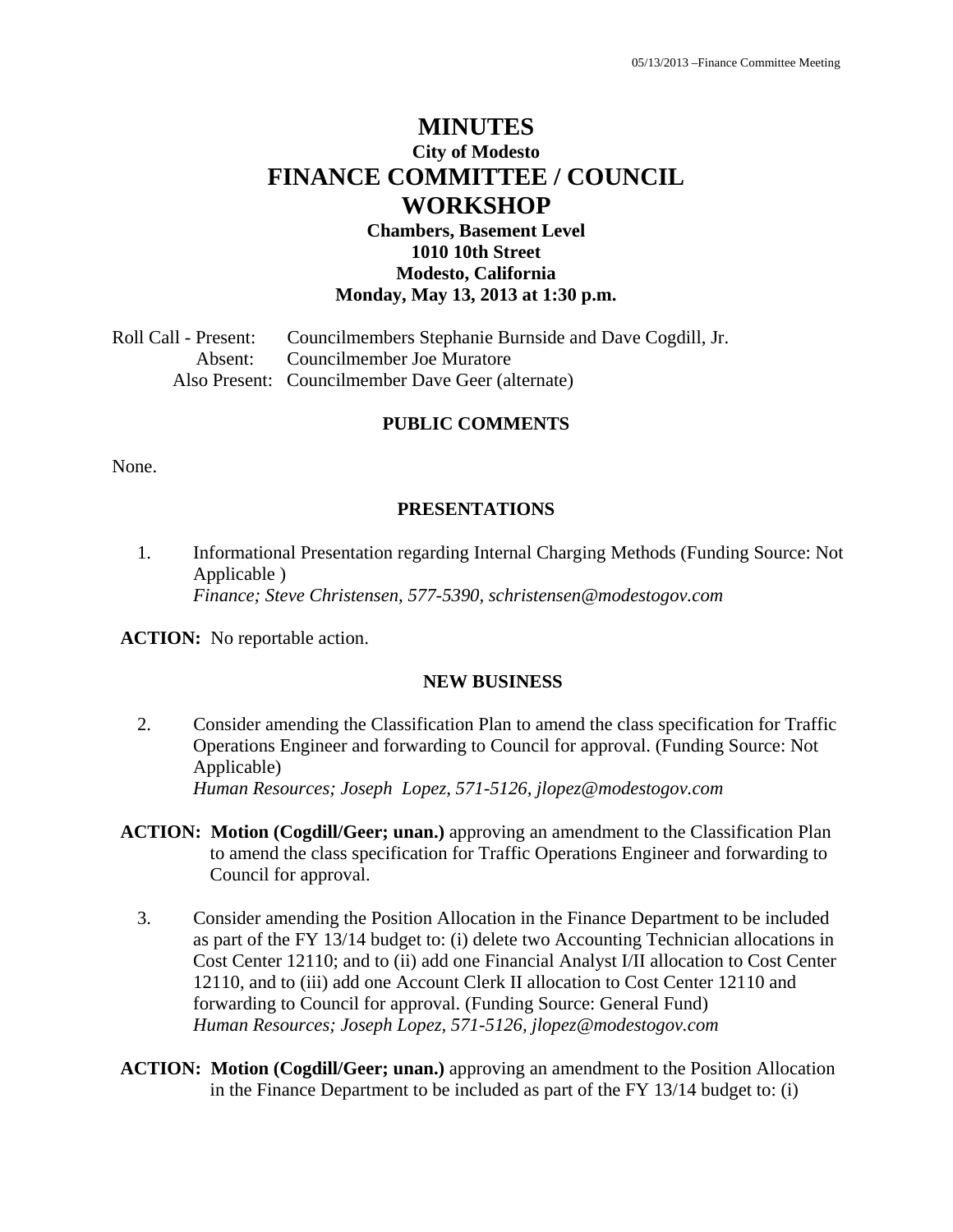delete two Accounting Technician allocations in Cost Center 12110; and to (ii) add one Financial Analyst I/II allocation to Cost Center 12110, and to (iii) add one Account Clerk II allocation to Cost Center 12110 and forwarding to Council for approval.

- 4. Consider amending the Classification Plan and Class Range Table for Represented Management and Confidential Non-Sworn Classes to: (i) delete the Police Facilities Coordinator position; and (ii) review of the study recommendation for the Police Community Services Officer II position and forwarding to Council for approval. (Funding Source: General Fund)  *Human Resources; Joseph Lopez, 571-5126, jlopez@modestogov.com*
- **ACTION: Motion (Cogdill/Geer; unan.)** approving an amendment to the Classification Plan and Class Range Table for Represented Management and Confidential Non-Sworn Classes to: (i) delete the Police Facilities Coordinator position; and (ii) review of the study recommendation for the Police Community Services Officer II position and forwarding to Council for approval.
	- 5. Consider amending the Classification Plan and Class Range Table for Represented Management and Confidential Non-Sworn Classes to: (i) delete the Police Facilities Coordinator position; and (ii) review of the study recommendation for the Police Community Services Officer II position and forwarding to Council for approval. (Funding Source: General Fund)  *Human Resources; Joseph Lopez, 571-5126, jlopez@modestogov.com*
- **ACTION: Motion (Cogdill/Geer; unan.)** approving an amendment to the Classification Plan and Class Range Table for Represented Management and Confidential Non-Sworn Classes to: (i) delete the Police Facilities Coordinator position; and (ii) review of the study recommendation for the Police Community Services Officer II position and forwarding to Council for approval.
	- 6. Consider amending the Classification Plan and Class Range Tables for Represented Management and Confidential Non-Sworn Classes and Unrepresented Management and Confidential Non-Sworn Classes to: (i) amend the class specifications for Risk Manager and Risk and Loss Control Coordinator; (ii) amend the salary range for Risk Manager from salary range 2444 to salary range 2439, and to amend the salary range for Risk and Loss Control Coordinator from salary range 431 to salary range 437; (iii) amend the class range table for Represented Management and Confidential Non-Sworn to delete the Risk and Loss Control Coordinator and forwarding to Council for approval. (Funding Source: Insurance Administration Fund)  *Human Resources; Joseph Lopez, 577-5126, joelopez@modestogov.com*
- **ACTION: Motion (Cogdill/Geer; unan.)** approving an amendment to the Classification Plan and Class Range Tables for Represented Management and Confidential Non-Sworn Classes and Unrepresented Management and Confidential Non-Sworn Classes to: (i) amend the class specifications for Risk Manager and Risk and Loss Control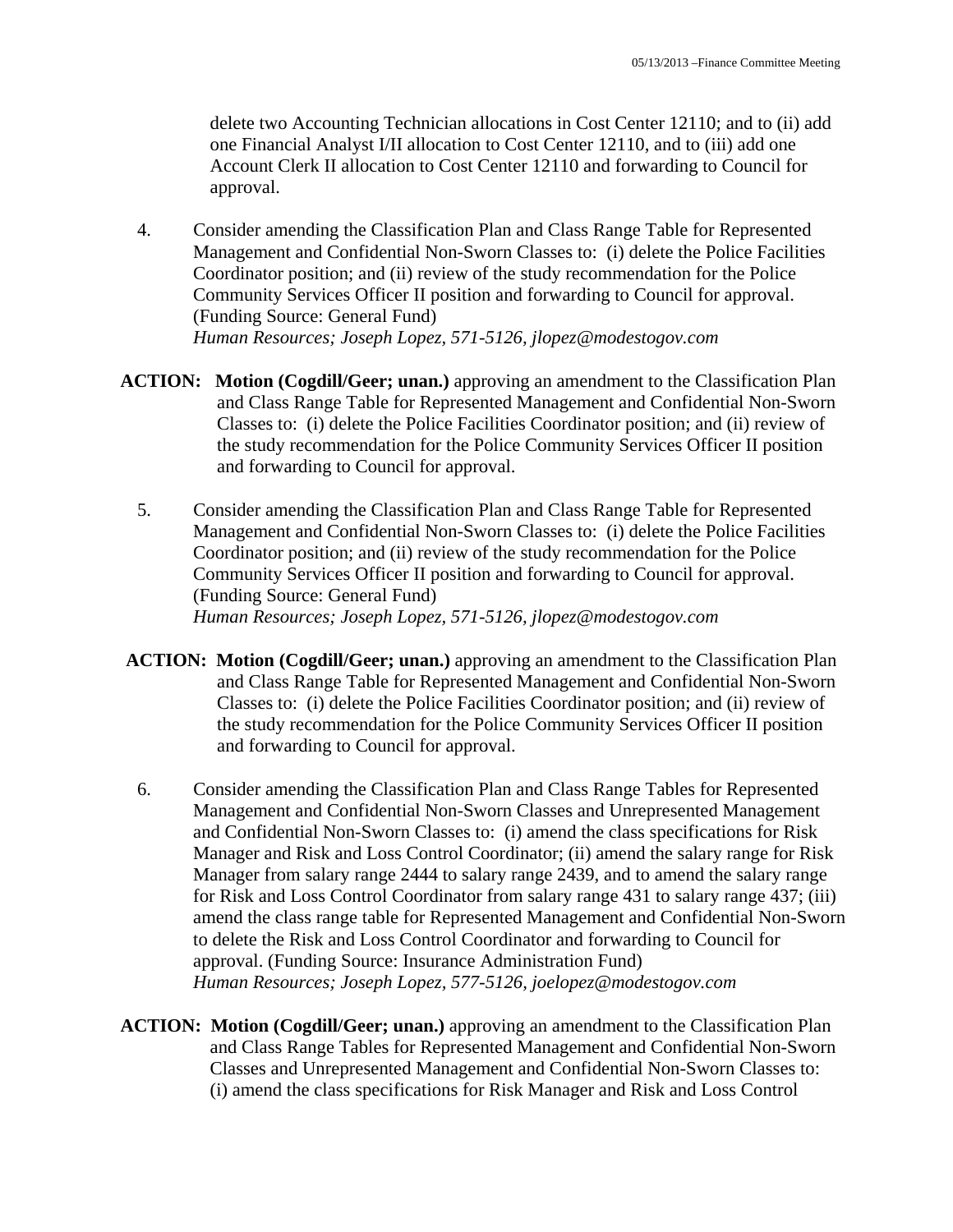Coordinator; (ii) amend the salary range for Risk Manager from salary range 2444 to salary range 2439, and to amend the salary range for Risk and Loss Control Coordinator from salary range 431 to salary range 437; (iii) amend the class range table for Represented Management and Confidential Non-Sworn to delete the Risk and Loss Control Coordinator and forwarding to Council for approval.

- 7. Consider amending the Classification Plan and Class Range Table for Represented Management and Confidential Non-Sworn Classes to (i) amend the class specification for Environmental Regulatory Compliance Administrator at a salary range 440 to Environmental Regulatory Compliance Manager at salary range 442 (Cost Center 54110); (ii) amend the class specification for Environmental and Water Quality Laboratory Supervisor at salary range 436 to Laboratory Supervisor at salary range 438 (Cost Center 54117); (iv) change the salary range for Wastewater Collections Manager from salary range 441 to salary range 442 (Cost Center 54210) and forwarding to Council for approval. (Funding Source: Wastewater Fund)  *Human Resources; Joseph Lopez, 571-5126, jlopez@modestogov.com*
- **ACTION: Motion (Cogdill/Geer; unan.)** approving amendment to the Classification Plan and Class Range Tables for Represented Management and Confidential Non-Sworn Classes and Unrepresented Management and Confidential Non-Sworn Classes to: (i) amend the class specifications for Risk Manager and Risk and Loss Control Coordinator; (ii) amend the salary range for Risk Manager from salary range 2444 to salary range 2439, and to amend the salary range for Risk and Loss Control Coordinator from salary range 431 to salary range 437; (iii) amend the class range table for Represented Management and Confidential Non-Sworn to delete the Risk and Loss Control Coordinator and forwarding to Council for approval.
	- 8. Consider an amendment to the Classification Plan and Class Range Table for Represented Management and Confidential Non-Sworn Classes to (i) amend and retitle the classification of Principal Systems Engineer to Principal Information Technology Administrator; (ii) amend the class specification for Information Technology Manager; iii) reallocate the Principal Software Analyst to Information Technology Manager (Cost Center 07210), (iv) reallocate a Principal Systems Engineer at salary range 442 to Principal Information Technology Administrator at salary range 446 (Cost Center 07410), and (v) delete the classifications of Principal Software Analyst and Deputy Chief Information Officer and forwarding to Council for approval. (Funding Source: Information Technology Internal Service Fund)  *Human Resources; Joseph Lopez, 571-5126, jlopez@modestogov.com*
- **ACTION: Motion (Cogdill/Geer; unan.)** approving an amendment to the Classification Plan and Class Range Table for Represented Management and Confidential Non-Sworn Classes to (i) amend and retitle the classification of Principal Systems Engineer to Principal Information Technology Administrator; (ii) amend the class specification for Information Technology Manager; iii) reallocate the Principal Software Analyst to Information Technology Manager (Cost Center 07210), (iv) reallocate a Principal Systems Engineer at salary range 442 to Principal Information Technology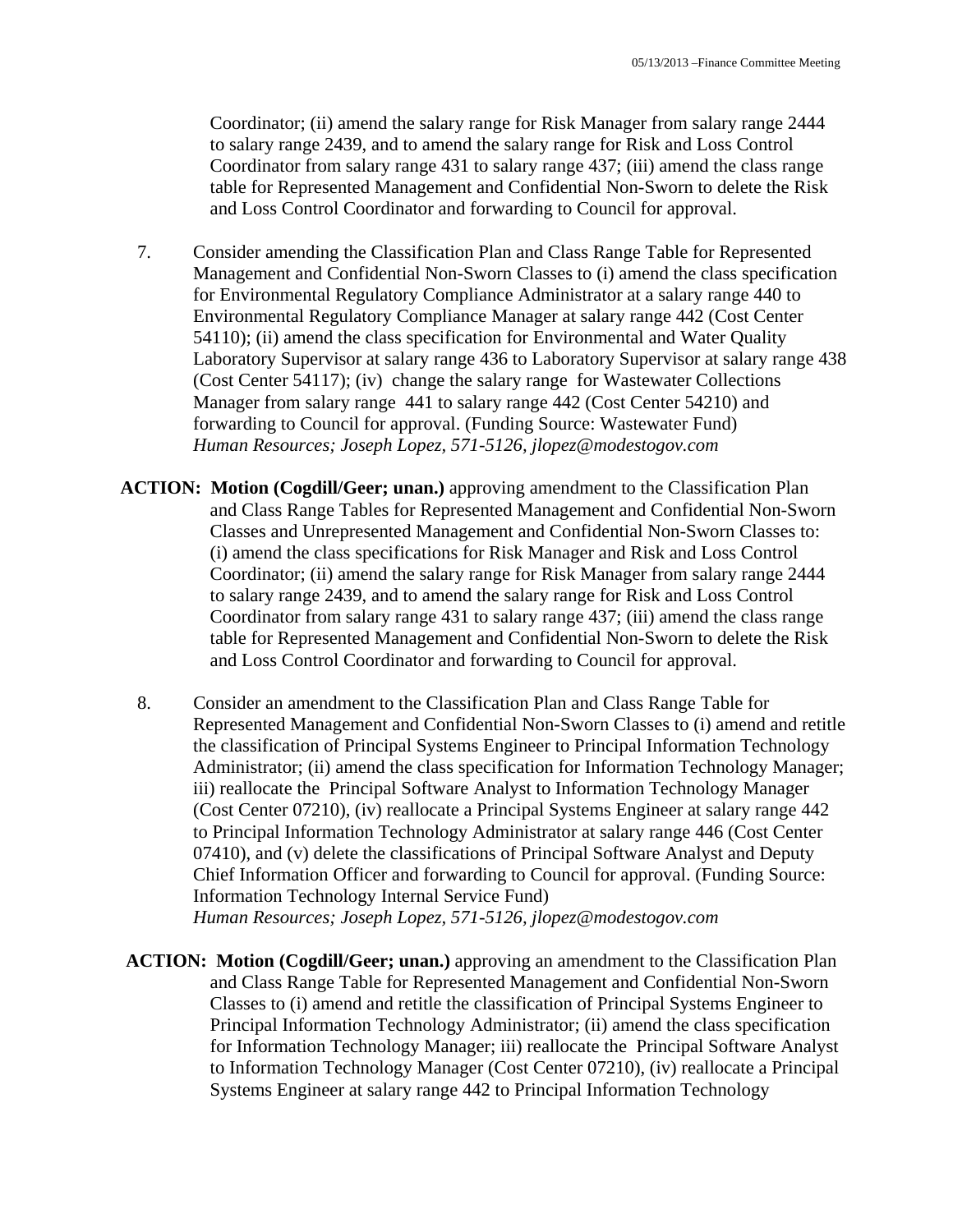Administrator at salary range 446 (Cost Center 07410), and (v) delete the classifications of Principal Software Analyst and Deputy Chief Information Officer and forwarding to Council for approval.

9. Consider amending the Position Allocation in the Utility Planning & Projects Department to be included as part of the FY 13/14 budget to: (i) delete one Senior Administrative Office Assistant (confidential) allocation in Cost Center 42300; and to (ii) add one Administrative Services Technician II (confidential) allocation to Cost Center 42300 and forwarding to Council for approval. (Funding Source: Wastewater Fund)

 *Human Resources; Joseph Lopez, 571-5126, joelopez@modestogov.com* 

**ACTION: Motion (Cogdill/Geer; unan.)** approving an amendment to the Position Allocation in the Utility Planning & Projects Department to be included as part of the FY 13/14 budget to: (i) delete one Senior Administrative Office Assistant (confidential) allocation in Cost Center 42300; and to (ii) add one Administrative Services Technician II (confidential) allocation to Cost Center 42300 and forwarding to Council for approval.

### **MATTERS TOO LATE FOR THE AGENDA**

None.

#### **ADJOURNMENT**

This meeting adjourned at 2:16 p.m.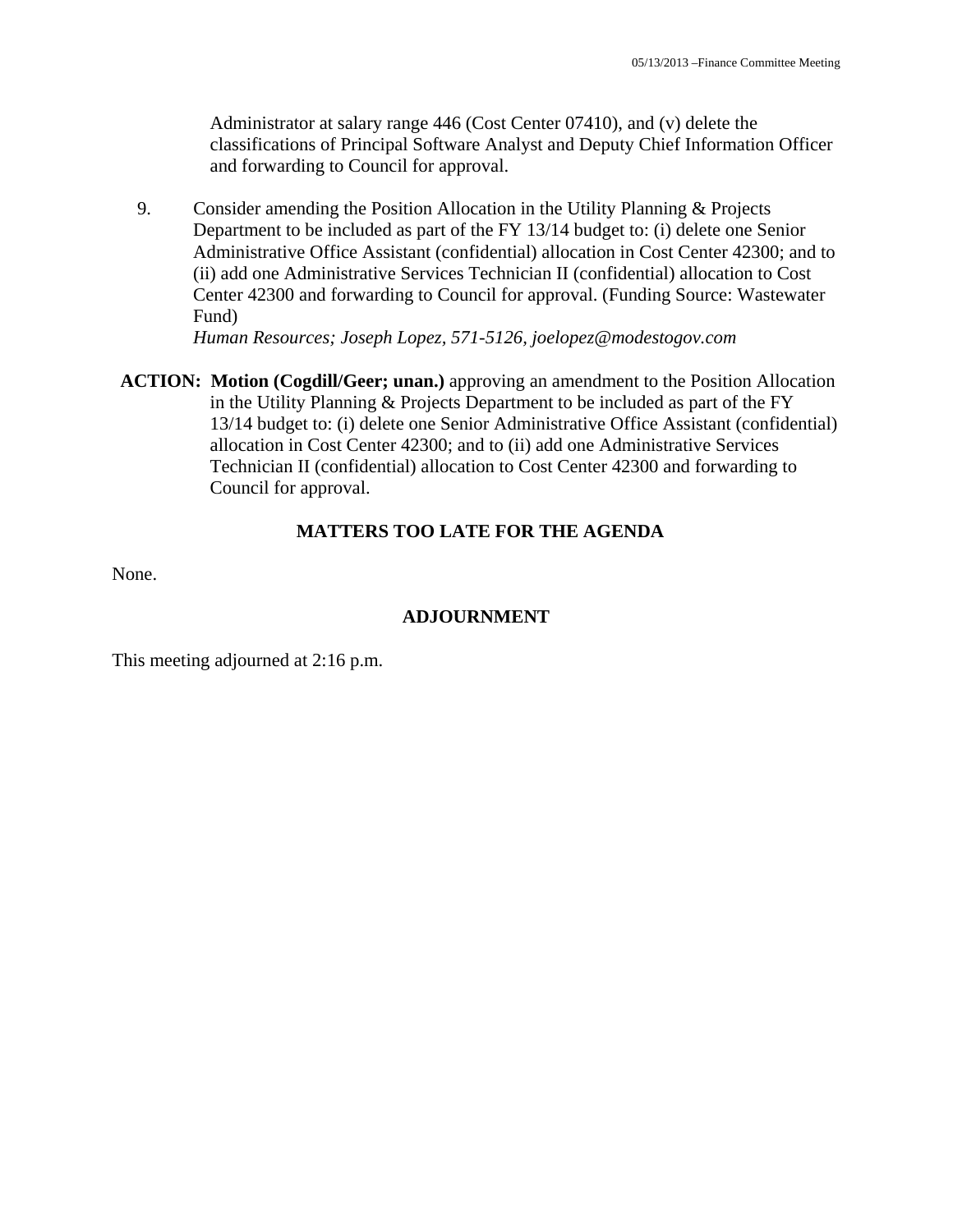## **MINUTES**

## **City of Modesto SAFETY & COMMUNITIES COMMITTEE / COUNCIL WORKSHOP**

## **Second Floor, Room 2005 Tenth Street Place, 1010 10th Street Modesto, California**

#### **Monday, May 13, 2013, at 5:00 p.m.**

Roll Call Present: Councilmembers Geer, Gunderson Absent: Councilmember Lopez

### **PUBLIC COMMENTS**

Jessica Arredondo and Fernando Arredondo spoke regarding opening a card room in the City of Modesto and were directed to the Safety & Communities Committee to request an Ordinance be drafted allowing card rooms in Modesto. The Committee directed this matter to the City Attorney and Community & Economic Development Director to return with staff report and Draft Ordinance at the next Safety & Communities Committee meeting in June.

#### **NEW BUSINESS**

- 1. Consider approving an Injury and Illness Prevention Program as required by California Code of Regulations, Title 8, Section 2303 and forwarding to Council for approval. (Funding Source: Not Applicable) *Human Resources; Beverly Jensen, 577-5446, bjensen@modestogov.com*
- **ACTION: Motion (Gunderson/Geer; Lopez absent)** approving an Injury and Illness Prevention Program as required by California Code of Regulations, Title 8, Section 2303 and forwarding to Council for approval.

## **MATTERS TOO LATE FOR THE AGENDA**

None.

## **ADJOURNMENT**

This meeting adjourned at 5:45 p.m.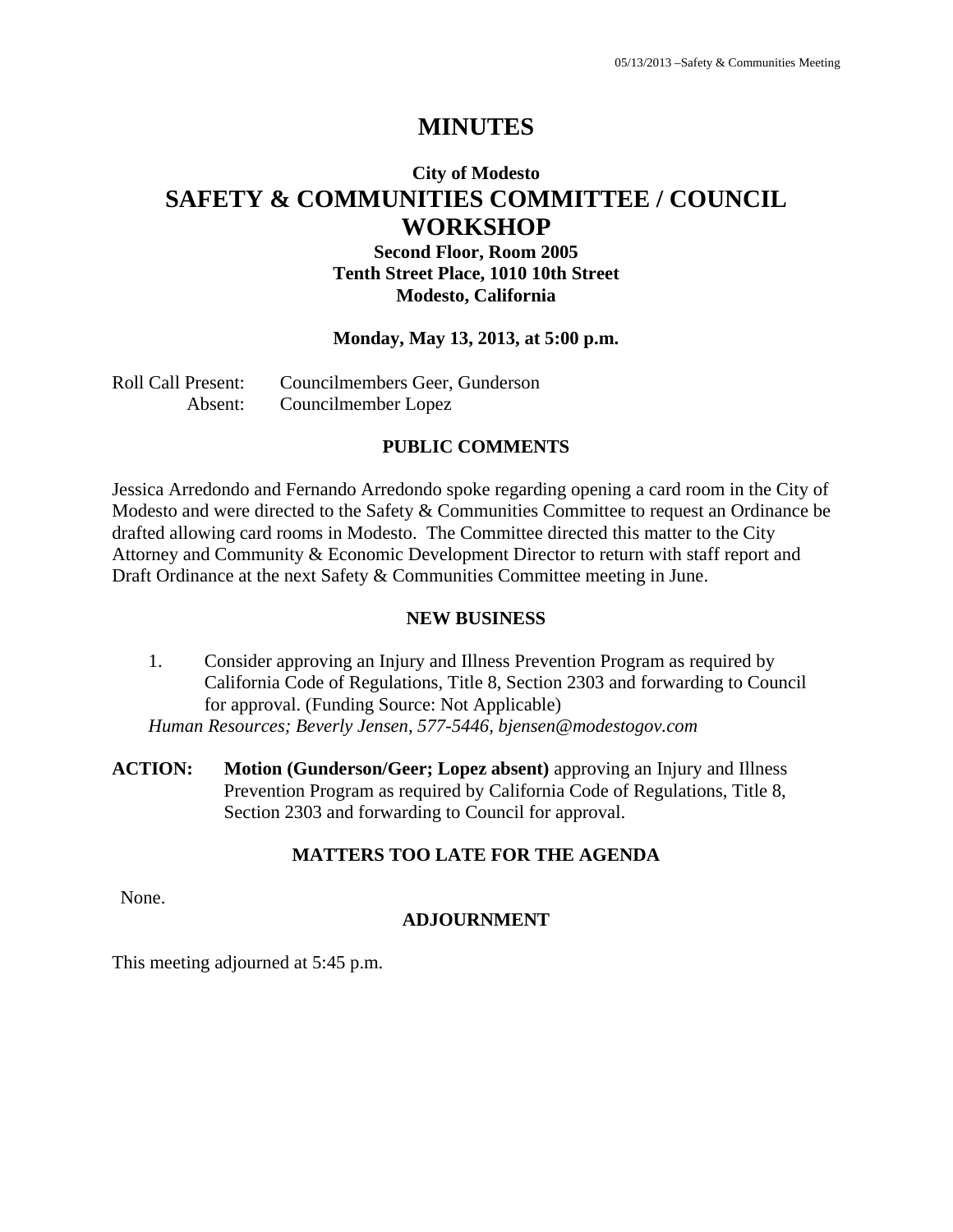## **MINUTES**

## City of Modesto  **CITY COUNCIL MEETING Chambers, Basement Level Tenth Street Place, 1010 10th Street Modesto, California Tuesday May 14, 2013, at 5:30 p.m.**

Roll Call – Present: Councilmembers Burnside, Cogdill, Geer, Gunderson, Lopez, Muratore, Mayor Marsh Absent: None

Pledge of Allegiance to the Flag

Invocation: Dan Navarra, Trinity United Presbyterian Church

City Clerk's Announcements: None

Declaration of Conflicts of Interest: None

Reports from Closed Session: City Attorney Wood reported on Closed Session matters

#### **ACKNOWLEDGEMENTS AND PRESENTATIONS**

1. Presentation of Proclamation declaring May 19-25, 2013 as National Public Works Week. (Funding Source: Not Applicable)  *Public Works; Dennis Turner, 341-2906, dturner@modestogov.com* 

**ACTION:** Mayor Marsh presented a Proclamation to Public Works Director Dennis Turner declaring May 19-25, 2013 as National Public Works Week.

2. Presentation of the Phase 2 BNR/Tertiary Wastewater Treatment Project Update. (Funding Source: Not Applicable)  *Utility Planning & Projects; Richard Ulm, 342-4570, jpratt@modestogov.com* 

**ACTION:** Utility Planning and Projects Director Rich Ulm presented an update on the Phase 2 BNR/Tertiary Wastewater Treatment Project Update.

3. Presentation by the Modesto Chamber of Commerce to new and growing businesses in Modesto. (Funding Source: Not Applicable)  *Community & Economic Development ; Laurie Smith, 577-5347, lsmith@modestogov.com* 

**ACTION:** Cecil Russell, President of the Modesto Chamber of Commerce and Mayor Marsh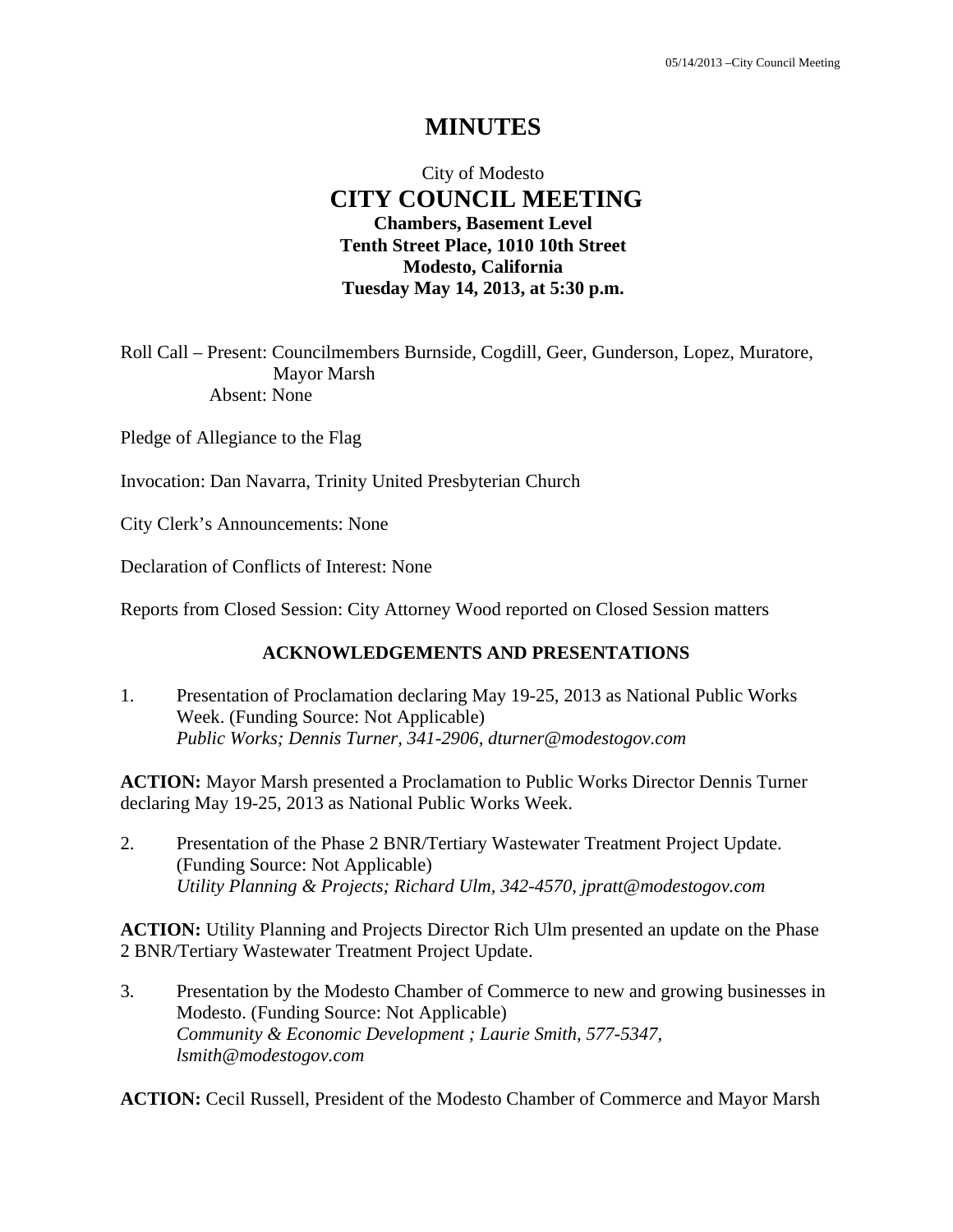acknowledged Stanislaus Green Team businesses: Dittos of Modesto, Schneider Electric, Cal-Green Recycling and McCoy's Industrial Tire.

## **PUBLIC COMMENT PERIOD**

- Ryan Schambers spoke regarding Council campaign contribution limits.
- Jenny Kenoyer spoke regarding a day drop in center for the homeless and the homeless in downtown Modesto.
- Emerson Drake spoke regarding Latino Community Roundtable meeting last week.

## **CONSENT ITEMS – ROLL CALL VOTE REQUIRED ACTION CONSENT ITEMS 4-11: (Lopez/Gunderson;unan.)**

## **CONSENT ITEMS**

An item may be removed from consent and discussed at the request of an audience member or Councilmember.

#### Consent

- 4. Consider approving the minutes from the May 7, 2013 Council meeting. (Funding Source: Not Applicable)
	- Motion approving the minutes from the May 7, 2013 Council meeting. *City Clerk; Stephanie Lopez, 577-5396, slopez@modestogov.com*

**ACTION: Motion (Lopez/Gunderson; 7/0)** approving the minutes from the May 7, 2013 Council meeting.

#### Consent

- 5. Consider accepting the Quarterly Travel Information for Mayor and Councilmembers, Charter Officers, Deputy City Manager and Department Directors for January, February and March 2013. (Funding Source: Not Applicable)
	- Motion accepting the Quarterly Travel Information for Mayor and Councilmembers, Charter Officers, Deputy City Manager and Department Directors for January, February and March 2013.

*City Manager; Greg Nyhoff , 577-5404, gnyhoff@modestogov.com* 

**ACTION: Motion (Lopez/Gunderson; 7/0)** accepting the Quarterly Travel Information for Mayor and Councilmembers, Charter Officers, Deputy City Manager and Department Directors for January, February and March 2013.

## **Consent**

6. Consider approving authorized staff that approves deposits and withdrawals of money into/from the Local Agency Investment Fund. (Funding Source: Not Applicable)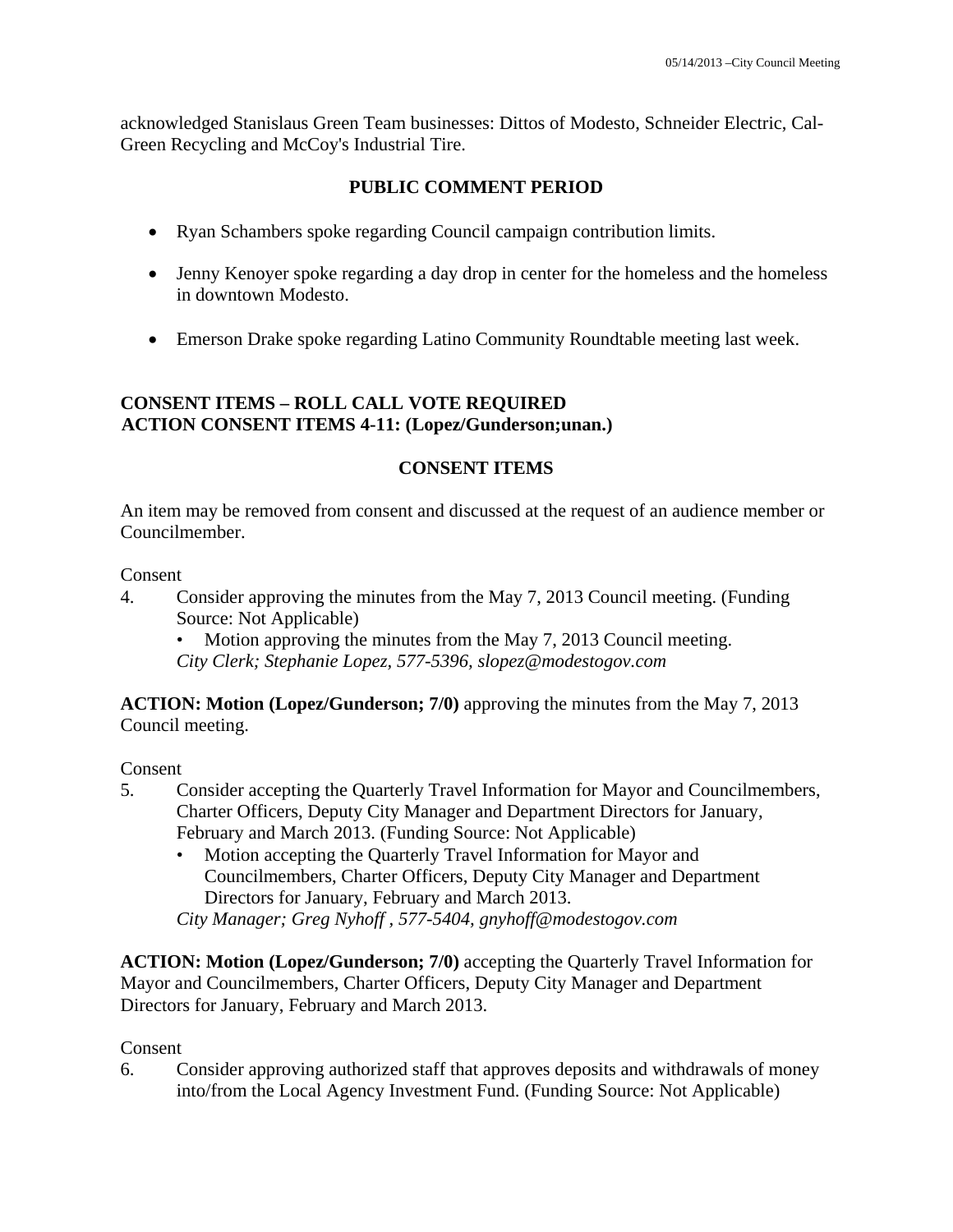• Resolution to replace authorized staff that approve deposits and withdrawals of money into/from the Local Agency Investment Fund. *Finance; DeAnna Espinoza, 577-5387, daespinoza@modestogov.com* 

**ACTION: Resolution 2013-183 (Lopez/Gunderson; 7/0)** to replace authorized staff that approve deposits and withdrawals of money into/from the Local Agency Investment Fund.

Consent

7. Consider accepting the Monthly Investment Report for February, 2013 (Funding Source: Not Applicable)

• Motion accepting the Monthly Investment Report for February, 2013.

*Finance; DeAnna Espinoza, 577-5387, daespinoza@modestogov.com* 

**ACTION: Motion (Lopez/Gunderson; 7/0)** accepting the Monthly Investment Report for February, 2013.

#### Consent

8. Consider accepting the Monthly Budget Adjustment Report for May 2013. (Funding Source: Various)

• Resolution amending the Fiscal Year 2012-2013 Annual Operating Budget. *Finance; Terri Swearingen, 577-5378, tswearingen@modestogov.com* 

**ACTION: Resolution 2013-184 (Lopez/Gunderson; 7/0)** amending the Fiscal Year 2012- 2013 Annual Operating Budget.

Consent

- 9. Consider amending the Classification Plan and Class Range Table for Represented Management and Confidential Non-Sworn Classes to: (i) re-allocate the Administrative Analyst II position to MRFA Finance Manager. (This position is assigned to MRFA Support Administration – Cost Center 80121) (Funding Source: General Fund)
	- Resolution amending the Classification Plan and Class Range Table for Represented Management and Confidential Non-Sworn Classes to re-allocate the Administrative Analyst II to MRFA Finance Manager. *Human Resources; JoAnn Weberg, 577-5490, jweberg@modestogov.com*

**ACTION: Resolution 2013-185 (Lopez/Gunderson; 7/0)** amending the Classification Plan and Class Range Table for Represented Management and Confidential Non-Sworn Classes to re-allocate the Administrative Analyst II position to MRFA Finance Manager.

Consent

10. Consider authorizing the Purchasing Manager to purchase Dell computer workstation replacements, technology hardware/software products and services through Dell Marketing L.P for Fiscal Year 2012- 2013, by accessing the terms of the Western State Contract Alliance contract number B27160 in the amount not to exceed \$621,413.26; and amending the Fiscal Year 2012-2013 Information Technology Operating budget to appropriate \$400,000 from the Information Technology Fund Reserves. (Funding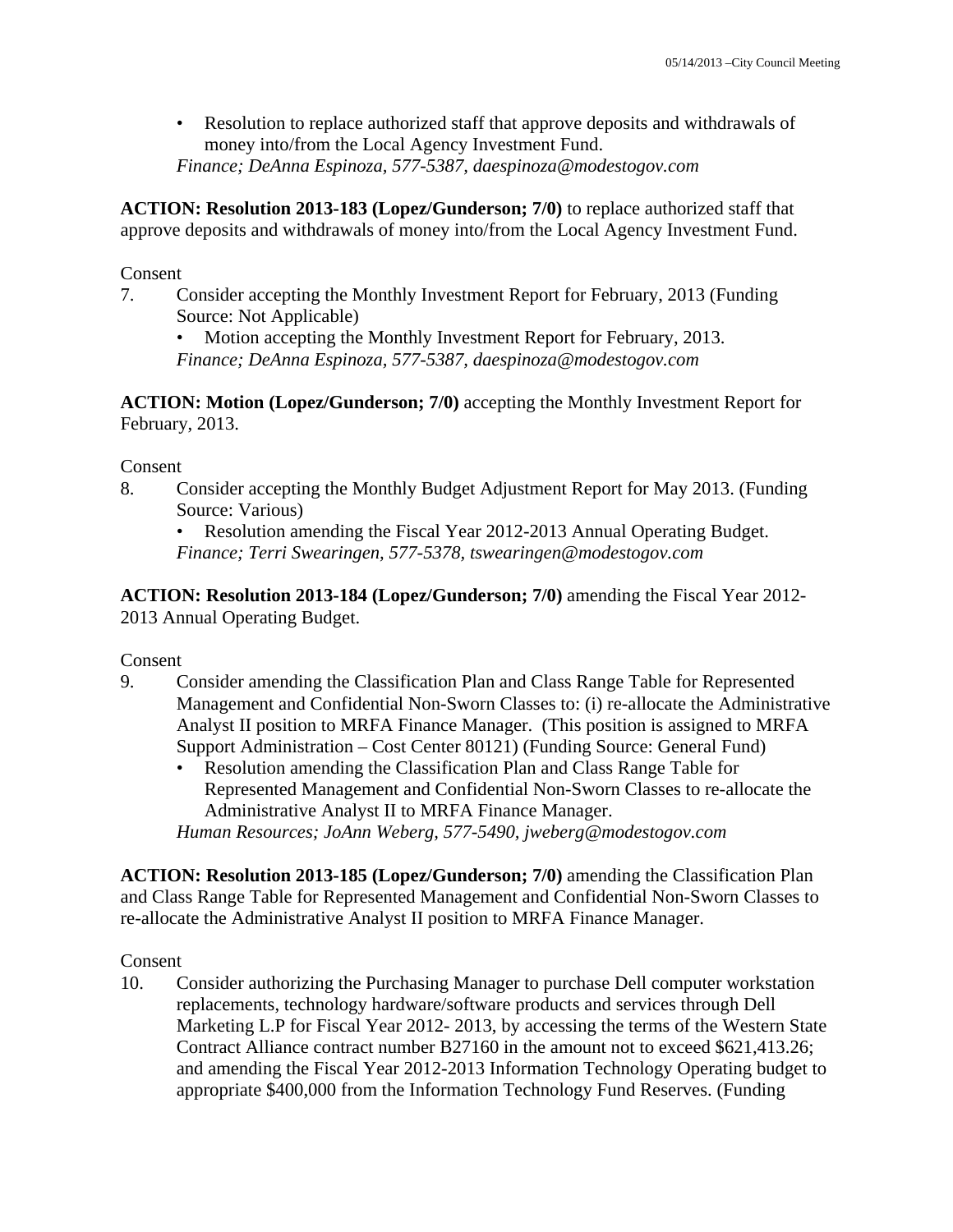Source: Information Technology Fund)

- Resolution authorizing the Purchasing Manager to purchase Dell computer workstation replacements, technology hardware/software products and services through Dell Marketing L.P for Fiscal Year 2012- 2013, by accessing the terms of the Western State Contract Alliance (WSCA) contract number B27160 in the amount not to exceed \$621,413.26.
- Resolution amending the Fiscal Year 2012-2013 Information Technology Operating budget to appropriate \$400,000 from the Information Technology Fund Reserves.

*Information Technology; Kevin Harless, 571-5593, kharless@modestogov.com* 

**ACTION: Resolution 2013-186 (Lopez/Gunderson; 7/0)** authorizing the Purchasing Manager to purchase Dell computer workstation replacements, technology hardware/software products and services through Dell Marketing L.P for Fiscal Year 2012- 2013, by accessing the terms of the Western State Contract Alliance (WSCA) contract number B27160 in the amount not to exceed \$621,413.26.

**ACTION: Resolution 2013-187 (Lopez/Gunderson; 7/0)** amending the Fiscal Year 2012- 2013 Information Technology Operating budget to appropriate \$400,000 from the Information Technology Fund Reserves.

#### Consent

- 11. Consider approving the submittal of grant applications to the Federal Transit Administration for: (i) Modesto's formula allocation of federal transit funds in the amount of \$4,302,621; and (ii) Federal Congestion Mitigation and Air Quality funds in the amount of \$1,658,833. (Funding Source: Revenue from FTA)
	- Resolution approving submittal of a grant application to the Federal Transit Administration (FTA) requesting \$4,302,621in FTA Section 5307 funds.
	- Resolution approving submittal of a grant application to the Federal Transit Administration (FTA) requesting \$1,658,833 FTA Congestion Mitigation and Air Quality (CMAQ) funds.

*Public Works; Fred Cavanah, 577-5298, fcavanah@modestogov.com* 

**ACTION: Resolution 2013-188 (Lopez/Gunderson; 7/0)** approving submittal of a grant application to the Federal Transit Administration (FTA) requesting \$4,302,621in FTA Section 5307 funds.

**ACTION: Resolution 2013-189 (Lopez/Gunderson; 7/0)** approving submittal of a grant application to the Federal Transit Administration (FTA) requesting \$1,658,833 FTA Congestion Mitigation and Air Quality (CMAQ) funds.

*Councilmember Lopez left meeting at 6:05 p.m.* 

## **COUNCIL COMMENTS & REPORTS**

Councilmember Burnside thanked the Public Works Department and public safety employees; she also acknowledged Gary Hinshaw, Modesto Regional Fire Authority Chief, who will be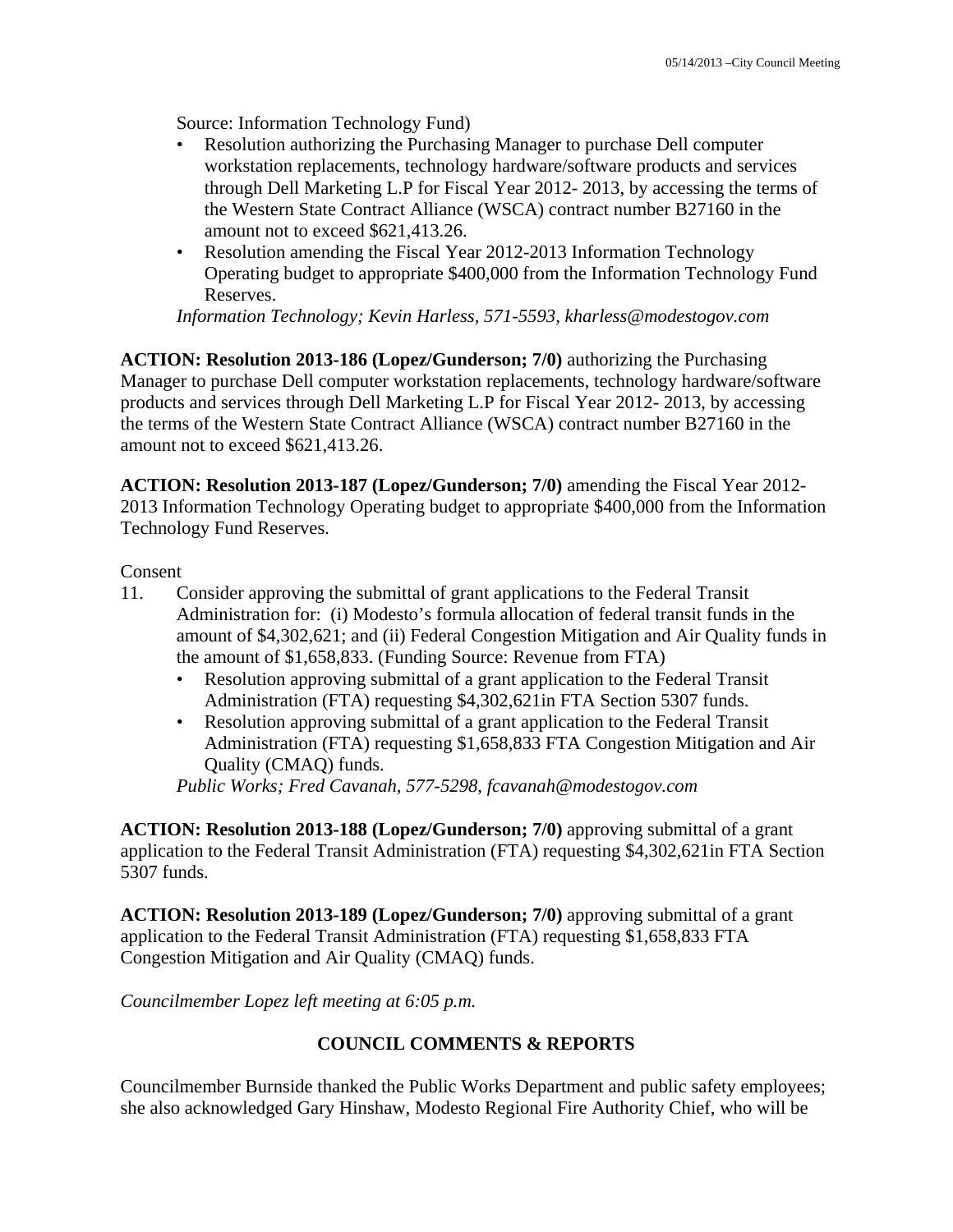retiring.

## **CITY MANAGER COMMENTS & REPORTS**

City Manager Nyhoff announced Finance Committee budget meetings next week.

## **UNFINISHED BUSINESS**

#### *Councilmember Lopez absent*

- 12. Consider approving an Agreement between the Parks, Recreation and Neighborhoods Department and the Modesto Youth Soccer Association for the operation and use of the Mary E. Grogan Community Park Soccer Complex. (Funding Source: )
	- Resolution approving an Agreement between the Parks, Recreation and Neighborhoods Department (PRND) and the Modesto Youth Soccer Association (MYSA) for the operation and use of the Mary E. Grogan Community Park Soccer Complex.
	- Resolution modifying the FY2012-2013 position allocation in PRND to add 1.0 FTE Maintenance Worker II in cost center 35160; include the addendum for the Mary E. Grogan Community Park proposed budget in the City of Modesto proposed FY2013-2014 budget.

*Parks, Recreation & Neighborhoods; Julie Hannon, 577-5417, jhannon@modestogov.com* 

**ACTION: Resolution 2013-190 (Cogdill/Geer; 6/0; Lopez absent)** approving an Agreement between the Parks, Recreation and Neighborhoods Department (PRND) and the Modesto Youth Soccer Association (MYSA) for the operation and use of the Mary E. Grogan Community Park Soccer Complex.

**ACTION: Resolution 2013-191 (Cogdill/Gunderson; 6/0; Lopez absent)** modifying the FY2012-2013 position allocation in PRND to add 1.0 FTE Maintenance Worker II in cost center 35160; include the addendum for the Mary E. Grogan Community Park proposed budget in the City of Modesto proposed FY2013-2014 budget.

## **NEW BUSINESS**

## *Councilmember Lopez absent*

- 13. Consider approving a Resolution of Support for proposed Senate Bill 450 introduced by Senator Kathleen Galgiani (Coauthor: Assembly Member Kristin Olsen) that would authorize local governments to provide civil immunity to property owners in the removal of unattended collection boxes placed on the property without property owner consent. (Funding Source: Not Applicable)
	- Resolution of support for proposed Senate Bill 450 introduced by Senator Kathleen Galgiani (Coauthor: Assembly Member Kristin Olsen) that would authorize local governments to provide civil immunity to property owners in the removal of unattended collection boxes placed on the property without property owner consent.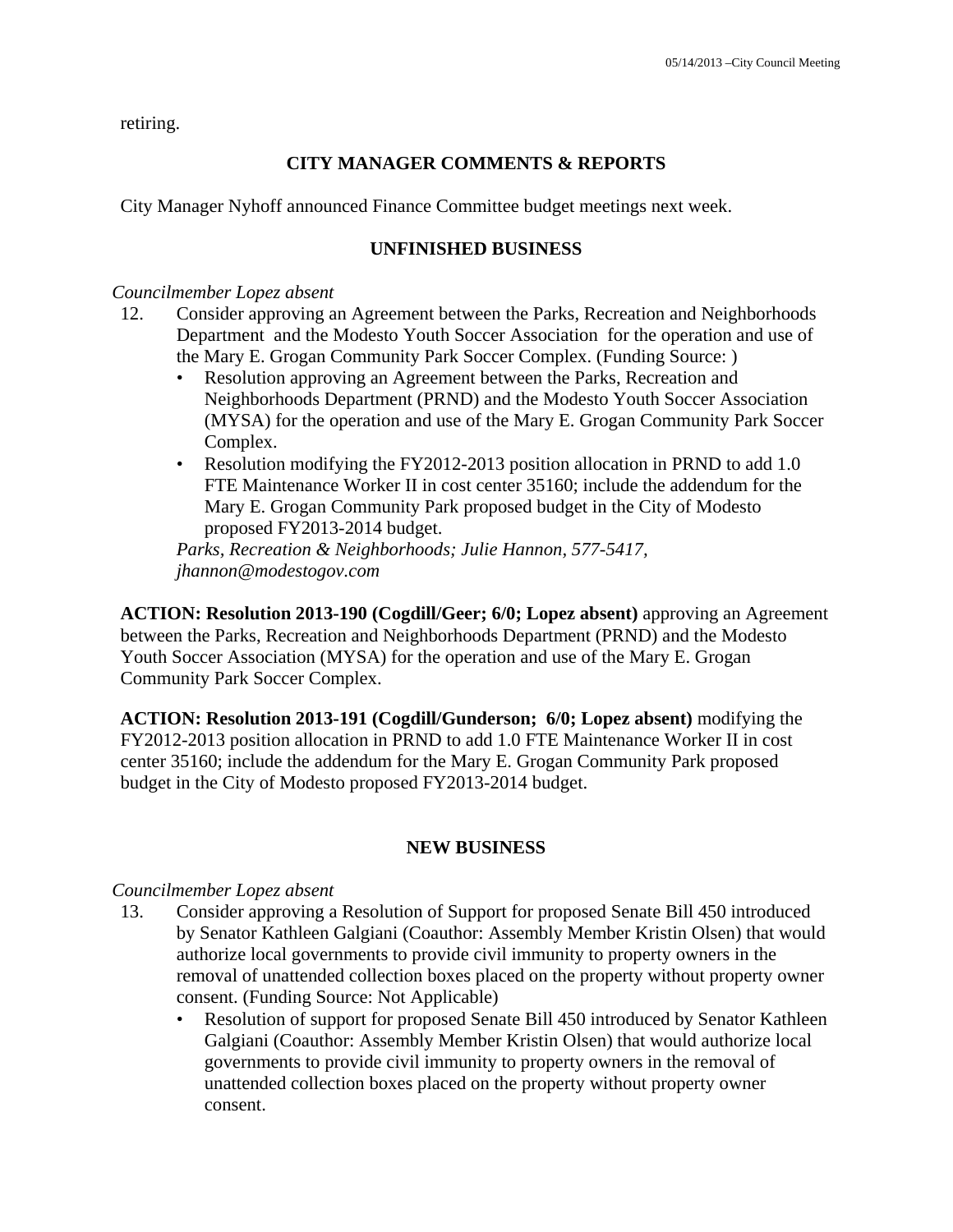*Community & Economic Development; Patrick Kelly, 577-5267, pkelly@modestogov.com* 

**ACTION: Motion (Muratore/Cogdill; 6/0; Lopez absent)** endorsing a convenient solution to remove **collection** boxes **deposited** on **private** property without **the property owner's** permission. (*Motion language amended by City Attorney after meeting*)

#### *Councilmember Lopez absent*

- 14. Consider approving the installation of Walk of Fame sidewalk markers along the designated Modesto Historic Graffiti Cruise Route. (Funding Source: Private Donations, CED Operating Budget)
	- Resolution approving the installation of Historic Cruise Walk of Fame Markers along the designated Modesto Historic Graffiti Cruise Route. *Community & Economic Development; Laurie Smith, 577-5347, lsmith@modestogov.com*

**ACTION: Resolution 2013-192 (Burnside/Muratore; 6/0; Lopez absent)** approving the installation of Historic Cruise Walk of Fame Markers along the designated Modesto Historic Graffiti Cruise Route.

## **MATTERS TOO LATE FOR THE AGENDA**

None

#### **ADJOURNMENT**

This meeting was adjourned at 7:00 p.m.

#### **CLOSED SESSION**

*All Closed Session Matters Heard Prior to Meeting* **CONFERENCE WITH LEGAL COUNSEL - EXISTING LITIGATION One Case (Pursuant to Section 54956.9(a) of the Government Code)**  Name of case: Stanislaus Food Products Company v. City of Modesto Stanislaus County Superior Court Case No: 670384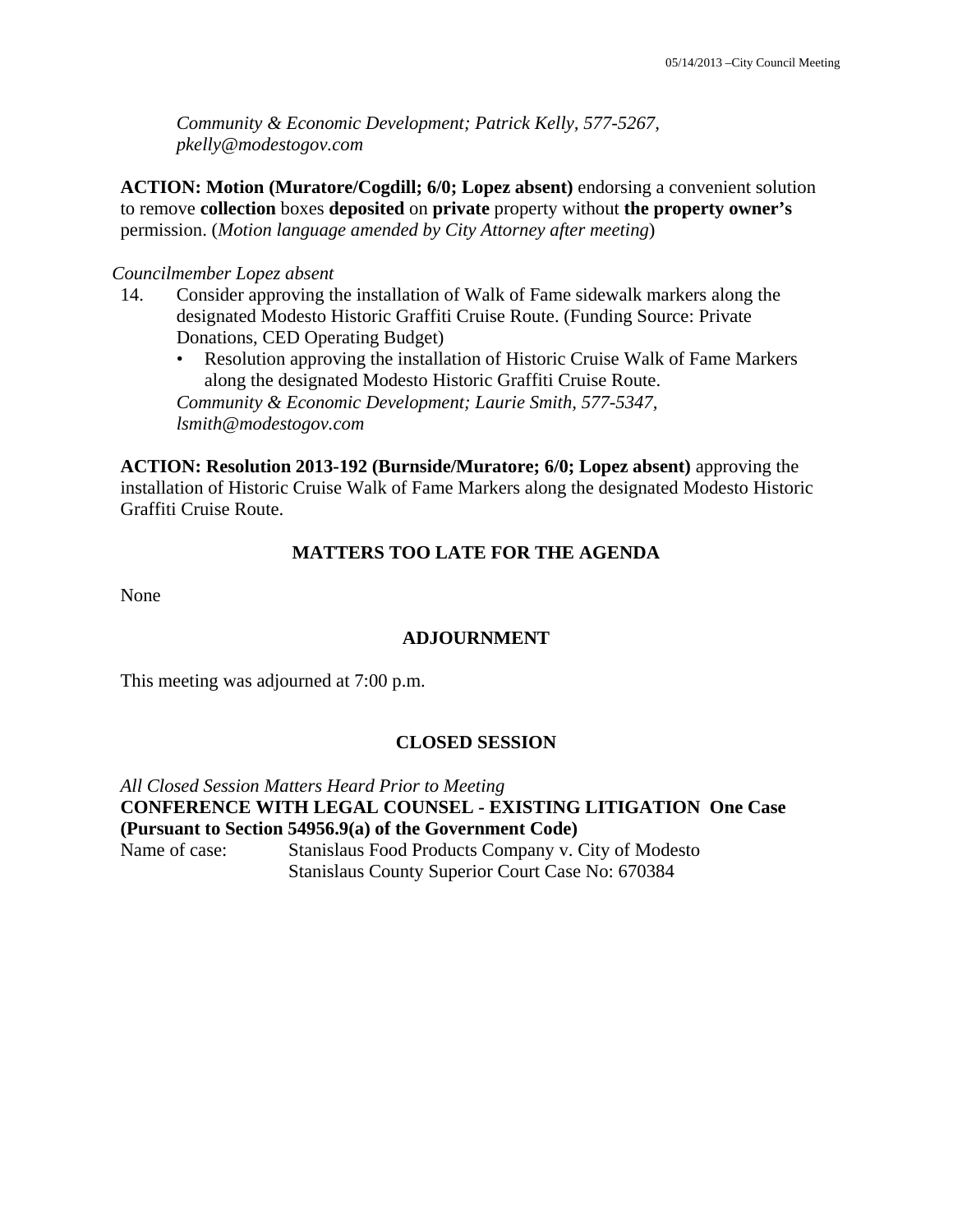## **MINUTES**

# City of Modesto **Special Finance Committee Meetings/ Special City Council Workshop Meetings**

Chambers, Basement Level

*Tenth Street Place, 1010 10th Street*

Modesto, California

### **BUDGET WORKSHOPS MONDAY – MAY 20, 2013 AT 9:00 AM**

Roll Call Present: Councilmembers Stephanie Burnside, Dave Cogdill, Jr., and Joe Muratore Absent: None Also Present: Councilmembers Dave Geer, John Gunderson, Mayor Garrad Marsh

#### **PUBLIC COMMENT PERIOD**

#### **Three minute time limit per speaker**

None.

#### **NEW BUSINESS**

Mayor Opening Comments

Mayor Garrad Marsh gave opening comments.

Budget Overview

City Manager Greg Nyhoff gave an overview of the budget process, report and presentation.

- o Accomplishments and Opportunities
- o Budget Picture
- o City-Wide Budget (FY 2013-14 Operating Expense by Fund Type \$344 Million)
- o General Fund Overview (FY 2013-2013 Prior to Mayor's Recommendation)
- o Mayor's Recommendation to Balance the Budget for FY 2013-2014
- o FY 2013-2014 Budgeted General Fund Revenues
- o Historic General Fund Revenues
- o FY 2013-2014 Mayor's Proposed General Fund Expenditures
- o Proforma
- o Water and Wastewater Funds
- o Service Level Deficiencies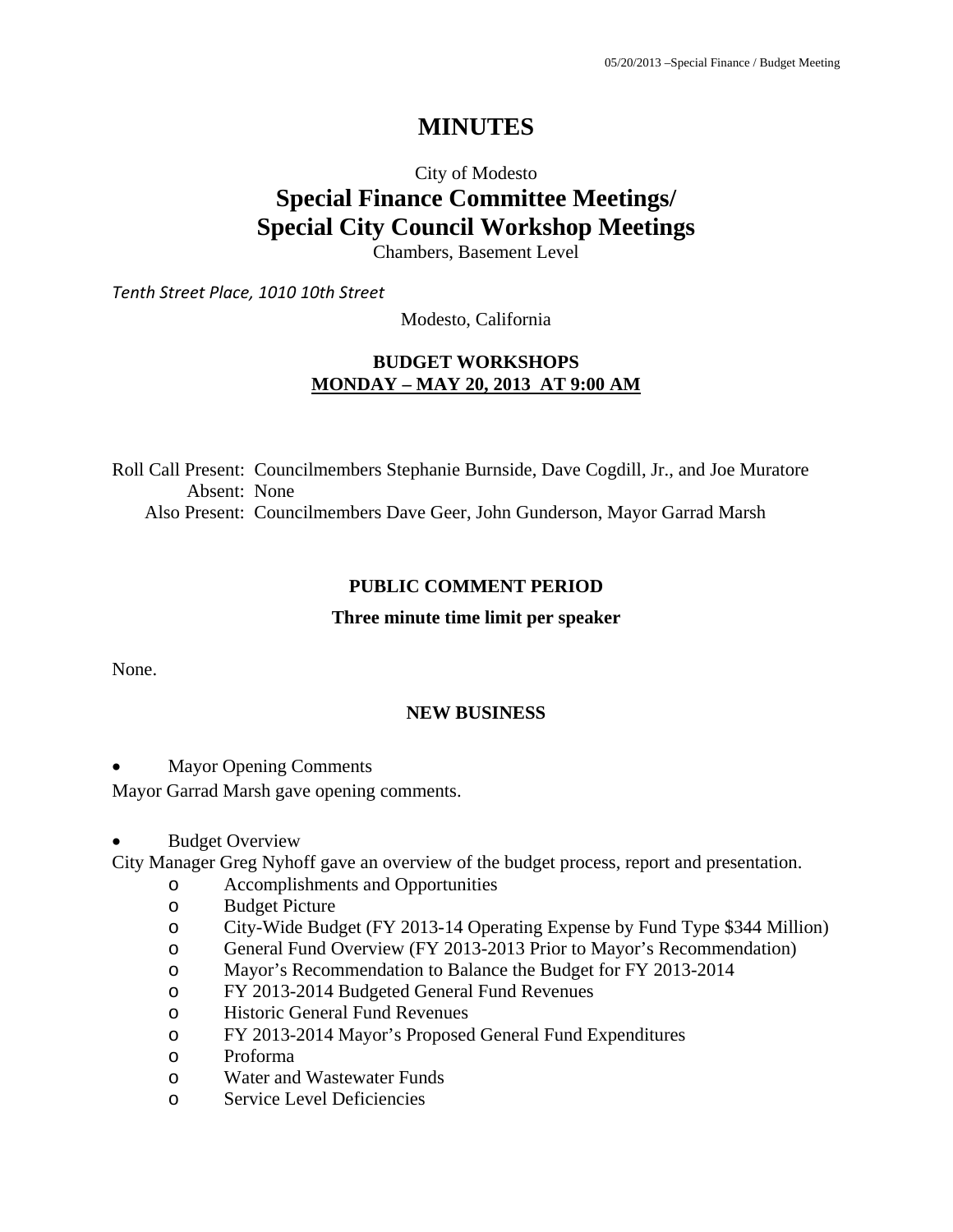- o History of Funded Positions
- o Challenges Ahead
- o Worker's Compensation Financials
- o Worker's Compensation Fund History and Projection
- o Employee Benefits Fund History and Projection

#### **Department Presentations:**

1. City Clerk's Office

City Clerk Stephanie Lopez gave report and presentation:

- o Department Overview
- o Organizational Chart
- o Proposed FY 2013-14 General Fund
- o Historic Department Expenses
- o Accomplishments and Highlights
- o Departmental Challenges
- o Enhancement
- 2. City Attorney's Office

City Attorney Susana Alcala Wood gave report and presentation:

- o Direct Support of Council Priority Goals;
- o Services Provided;
- o Comparison with other Cities;
- o Areas of Practice;
- o Citywide Program Services
- o Organizational Chart Comparisons
- o 3% Enhancement Requested
- 3, 4 and 5. City Manager, City Auditor, City Council

Deputy City Manager Dee Williams-Ridley gave report and presentation:

- o City Council Priorities; City Council General Fund Overview
- o City Auditor Priorities; City Auditor General Fund Overview
- o City Manager Priorities; City Manager General Fund Overview
- 6. Human Resources

Director Joe Lopez gave report and presentation

- o Overview of Department
- o Department Staffing
- o Staff Reductions Over Time
- o Volunteer Efforts
- o Proposed FY 12-14 General Fund Expense by Division
- o Historic Department Admin Expenses
- o General Liability Financials
- o Worker's Compensation Financials
- o Employee Benefits Financials
- o Accomplishments and Highlights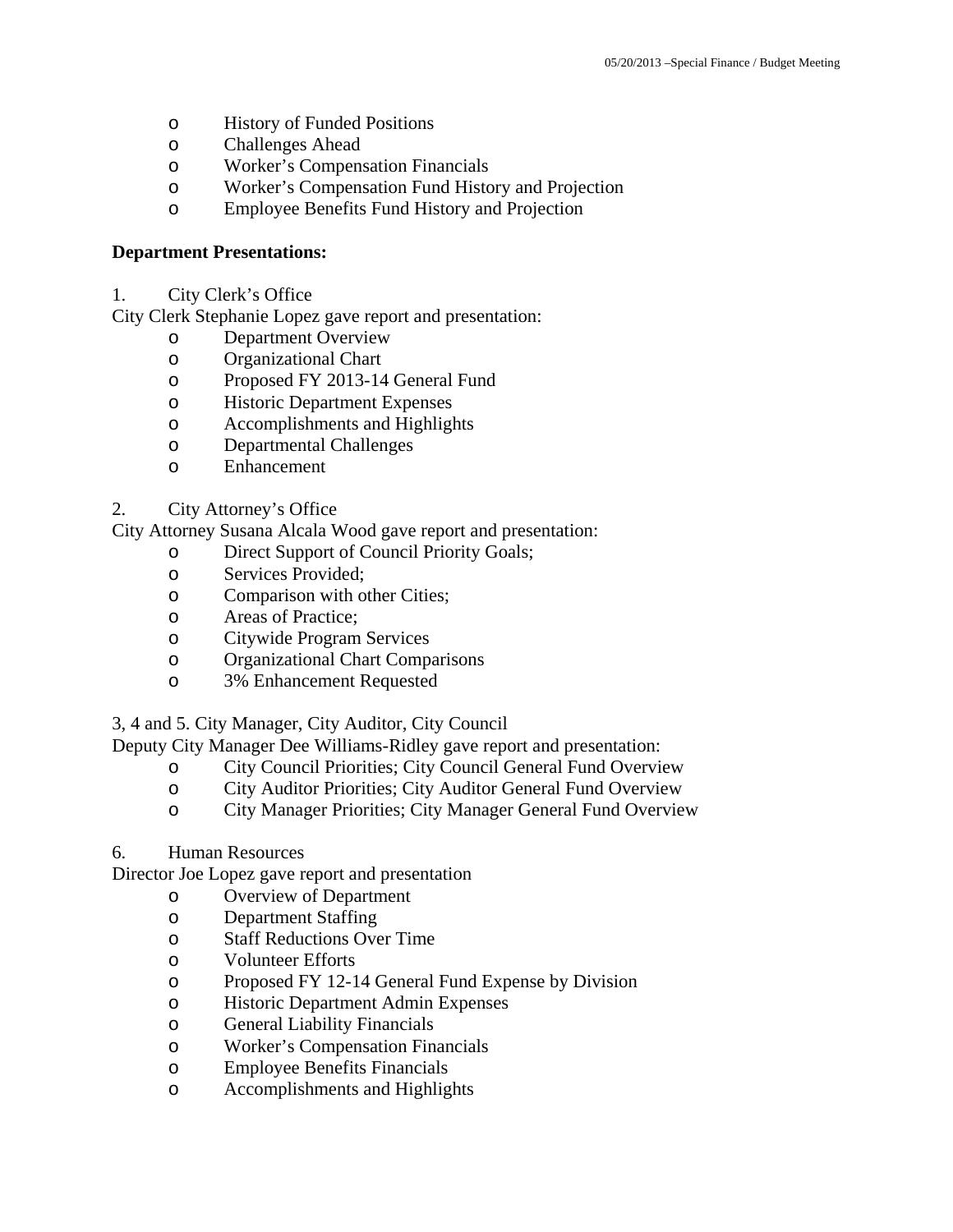- o Impact of Mayor's Proposed Reductions
- o Challenges

*Recess at 10:40 a.m. Reconvened at 10:52 a.m.* 

7. Finance

Director Gloriette Genereaux gave report and presentation:

- o Overview of Finance Department
- o Department Staffing
- o Department Staffing Levels General Fund
- o Staff Reductions
- o Volunteer Efforts in Finance
- o Finance Budget Summary Proposed FY2013-14 Budget by Division and by Fund
- 8. Community and Economic Development

Director Brent Sinclair gave report and presentation:

- o Department Overview
- o Staffing Reductions Over Time
- o Volunteer Efforts
- o General Fund Expenses & Revenues
- o Proposed Operating Budget Cost Recovery
- o Accomplishments
- o Unmet Needs
- o Departmental Challenges

*Recess at 12:15 p.m. Reconvened at 1:30 p.m.* 

9. Parks, Recreation and Neighborhoods

Director Julie Hannon gave report and presentation:

- o Proposed General Fund Expenses FY2013-2014 by Division
- o PRN Department Overview Position Summary
- o Administration Programs and Services
- o Administration Budget Summary
- o Volunteers/Partnerships
- o Programs and Services
- o Planning and Development Budget Summary
- o Vision
- o Programs and Services
- o Recreation Budget Summary
- o Recreation Activities and Services
- o Historical Properties Programs and Services
- o Historical Properties Budget Summary
- o Historical Properties Past and Future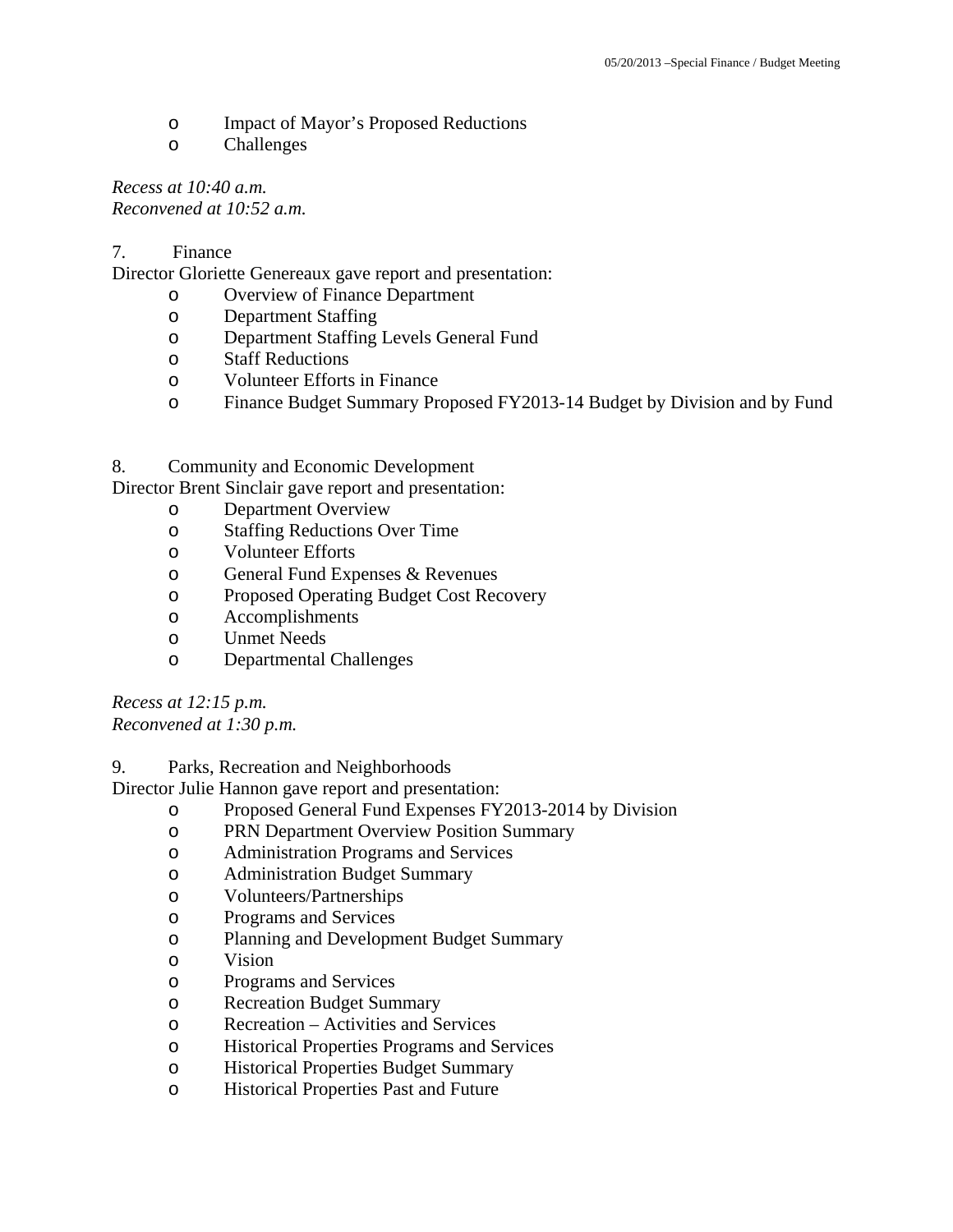- o Community Forestry Programs and Services
- o Community Forestry Budget Summary
- o Community Forestry Then and Now
- o Parks Operations Programs and Services
- o Parks Operations Budget Summary
- o Park Operations Bringing Beauty to Parks
- o Centre Plaza Programs and Services
- o Centre Plaza Budget Summary
- o Centre Plaza Hosting Events Large and Small
- o Solid Waste Programs, Services and Budget
- o Solid Waste Budget Summary
- o Solid Waste Residential and Commercial Rates
- o Impact of Mayor's Recommended Reductions
- o Reorganization
- o Departmental Challenges
- 10. Police Department
- Chief Galen Carroll gave report and presentation:
	- o Department Overview
	- o Staffing Levels
	- o Volunteers and Interns
	- o 5 Year General Fund Expense History Including FY2013-2014 Proposed Budget
	- o Proposed FY2013-2014 Expense by Division
	- o Proposed FY2013-2014 Expense by Program
	- o Mayor's Proposed Budget Reductions
	- o Impacts of Mayor's Proposed Reductions
	- o 2012 in Review
	- o SDEA Seized
	- o Departmental Challenges

#### 11. Information Technology

Director Bryan Sastokas gave report and presentation:

- o Department Overview
- o Staffing History
- o Proposed Budget
- o Expense Budget History
- o Proposed Expenses by Program
- o Funding Sources
- o Technology Enhancements for Strategic Goals
- o Departmental Challenges
- o Departmental Opportunities

## **MATTERS TOO LATE FOR THE AGENDA**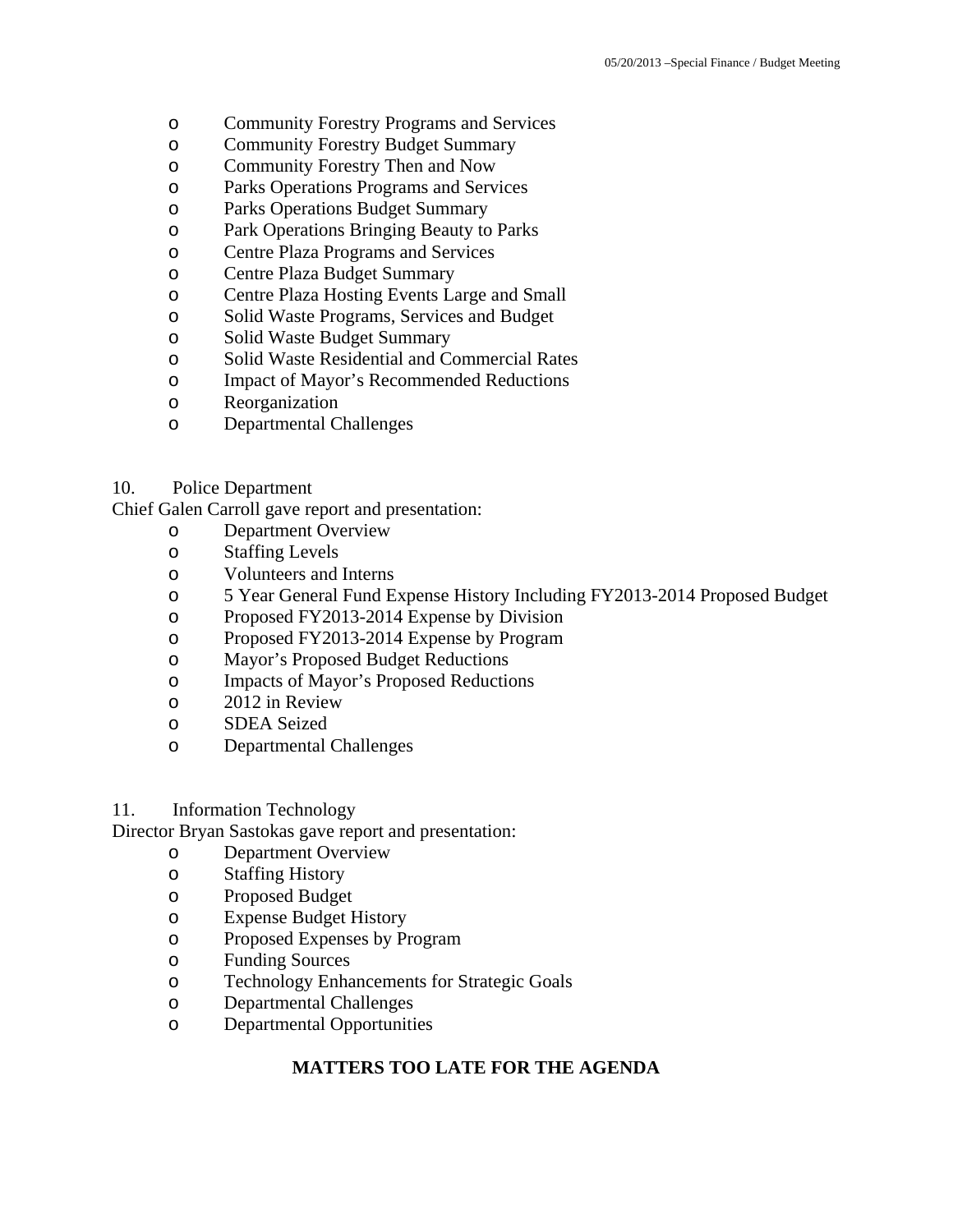## **Motion (Cogdill/Muratore;unan.) adding item for tomorrow's (May 21, 2013) Special Finance Committee Meetings/Special City Council Workshop Meetings:**

 **Department Presentations (continued) 12. Modesto Regional Fire Authority** 

## **ADJOURNMENT**

This meeting adjourned at 2:40 p.m.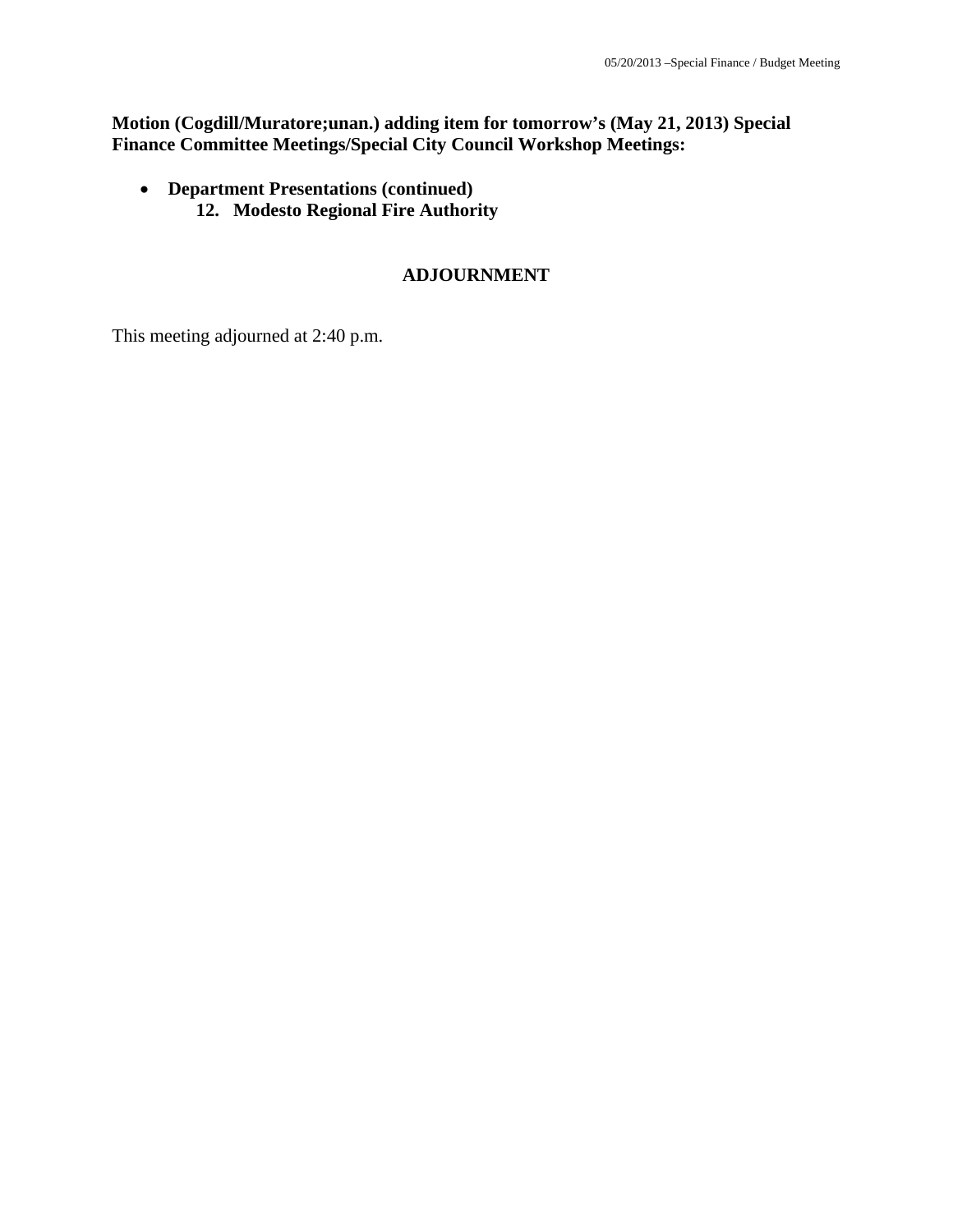Being the hour of 5:00 pm, the meeting was called to order by Council Member Burnside.

## **I. ROLL CALL**

Council Member Burnside and Muratore present; Council member Cogdill absent.

Commissioners Brandvold, Carter, Lucas, Smith, and Tyler present; Commissioners Gillum and Riddle absent.

## **II. CAPITAL IMPROVEMENT PROGRAM, FY 2013-2014**

### **Motion/Action** (Approved)

It was moved by Council Member Muratore, seconded by Council Member Burnside, and carried by majority (Burnside, Muratore, ayes; none, noes; Cogdill, absent; None, recused) that the Finance Committee recommends to the City Council approval of the FY 2013-14 CIP Budget.

### **Motion/Action** (Approved)

It was moved by Commission Brandvold, seconded by Commissioner Carter, and carried by majority (Brandvold, Carter, Lucas, Smith, Tyler, ayes; none, noes; Gillum, Riddle, absent; None, recused) that the Planning Commission approve A RESOLUTION OF THE PLANNING COMMISSION OF THE CITY OF MODESTO FINDING THE FISCAL YEAR 2013-2014 CAPITAL IMPROVEMENT PROGRAM IN CONFORMANCE WITH THE MODESTO URBAN AREA GENERAL PLAN PURSUANT TO SECTION 65401 OF THE GOVERNMENT CODE (CITY OF MODESTO)

## **VII. ORAL COMMUNICATIONS**

None.

## **VIII. MATTERS TOO LATE FOR THE AGENDA**

None.

## IX. **ADJOURNMENT**

The meeting was adjourned at 5:40 pm.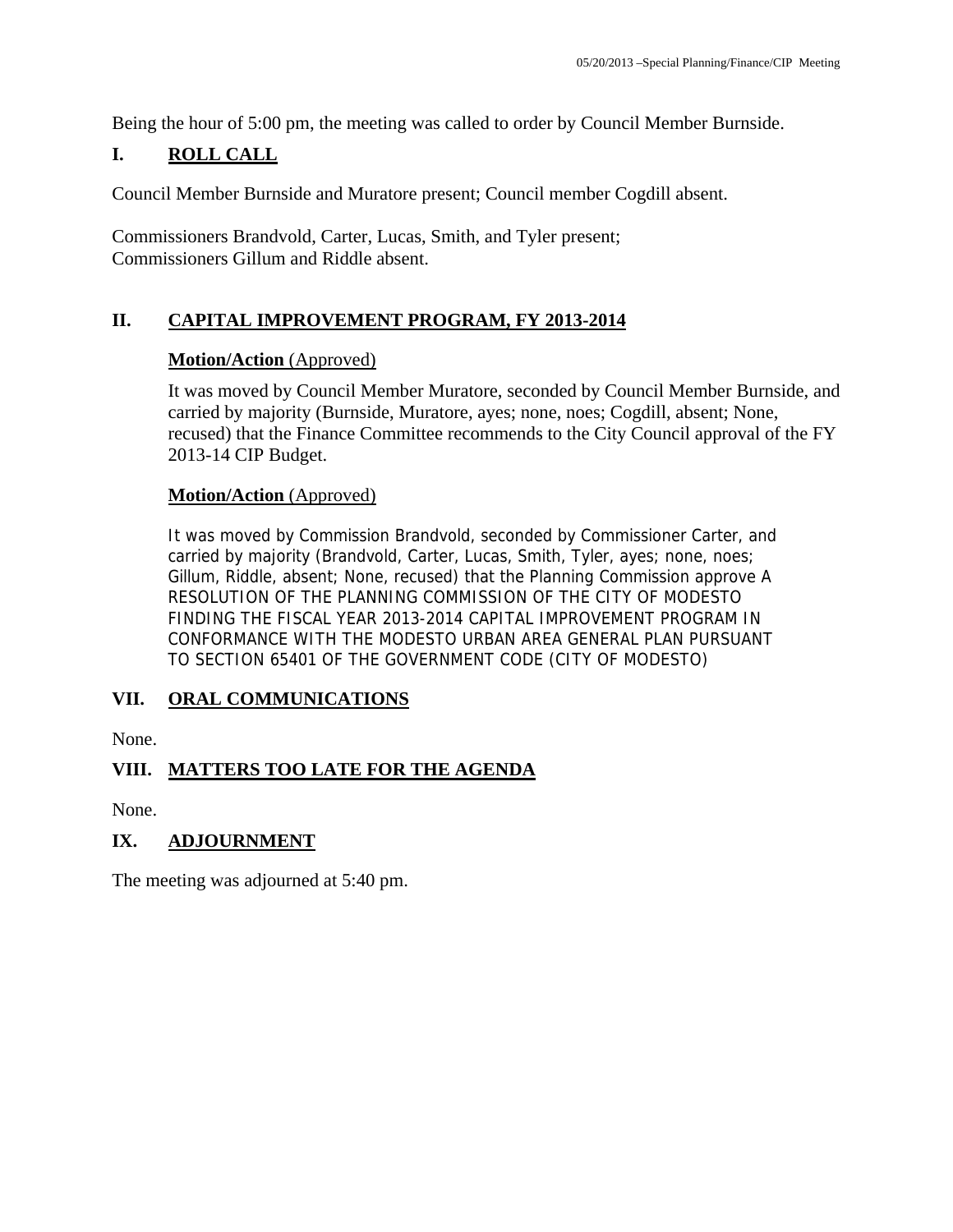## **MINUTES**

# City of Modesto **Special Finance Committee Meetings/ Special City Council Workshop Meetings**

Chambers, Basement Level

*Tenth Street Place, 1010 10th Street*

Modesto, California

### **BUDGET WORKSHOPS TUESDAY – MAY 21, 2013 AT 9:00 AM**

Roll Call Present: Councilmembers Stephanie Burnside, Dave Cogdill, Jr., and Joe Muratore Absent: None

Also Present: Councilmember Dave Geer

#### **PUBLIC COMMENT PERIOD**

#### **Three minute time limit per speaker**

None.

#### **NEW BUSINESS**

Department Presentations (Continued)

12. Utilities (Public Works and Utilities, Planning & Projects)

• Water

Public Works Director Dennis Turner gave report and presentation:

- o Water Fund Overview
- o Water Fund Enhancements
- o Water Fund Challenges and Opportunities
- Wastewater

Utility Planning & Projects Director Rich Ulm gave report and presentation:

- o Wastewater Fund Overview
- o Wastewater Rates
- o Wastewater Challenges and Opportunities
- Storm Drain

Public Works Director Dennis Turner gave report and presentation:

o Storm Drain Fund Overview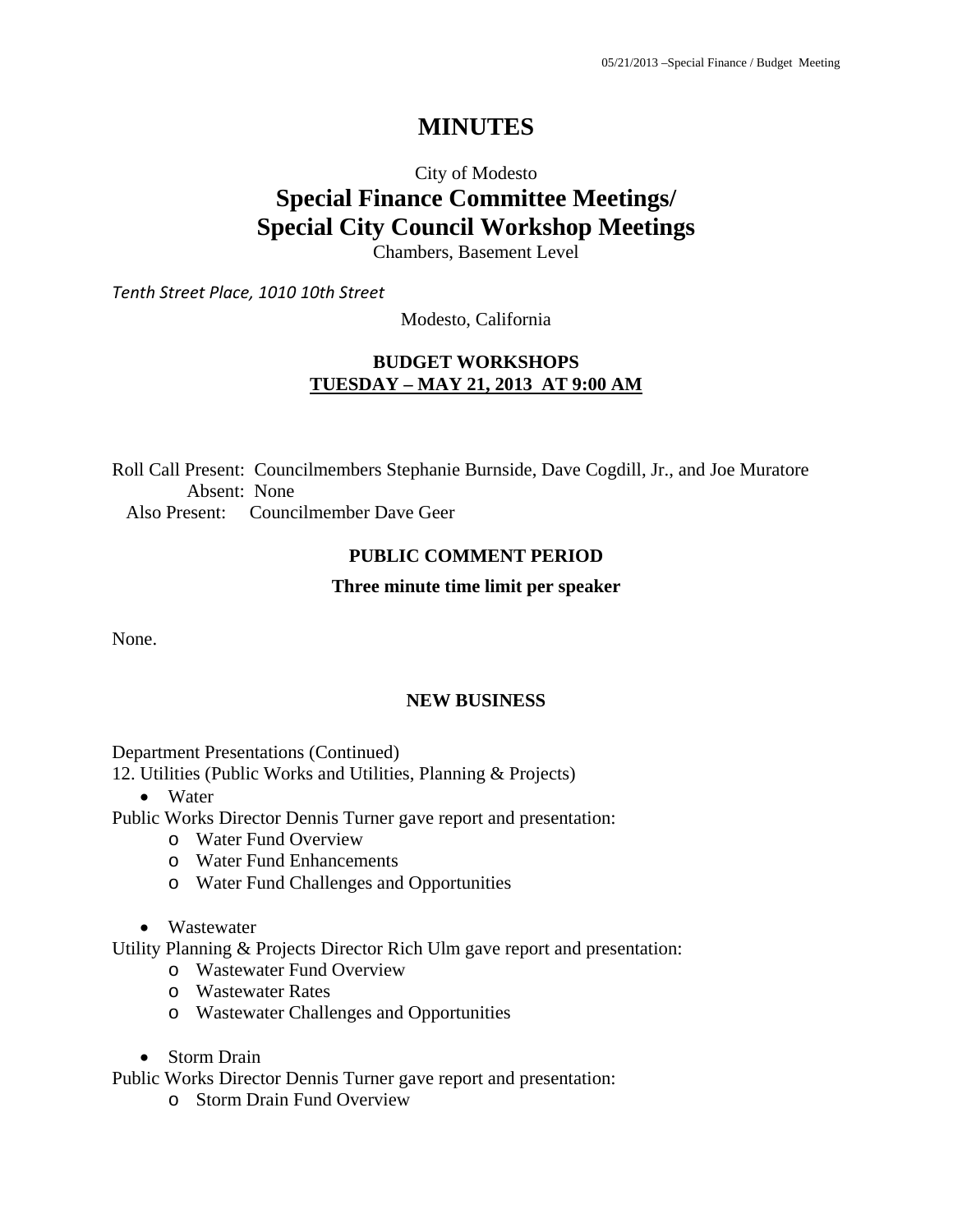- o Program Highlights
- o Storm Drain Challenges and Opportunities
- Utility Planning and Projects

Utility Planning & Projects Director Rich Ulm gave report and presentation:

- o Department Overview
- o Program Highlights
- o Program Enhancements
- o UP&P Challenges and Opportunities

#### 13. Transportation

Public Works Director Dennis Turner gave report and presentation:

- Fleet
	- o Fund Overview
	- o Department Highlights
	- o Challenges
	- o Organizational Charts
	- o Volunteer Efforts
- Transit
	- o Fund Overview
	- o Department Highlights
	- o Departmental Challenges
	- o Organizational Charts
	- o Transit Expense Detail
	- o Expense/Revenue Detail
- Parking
	- o Fund Overview
	- o Department Highlights
	- o Challenges
	- o Organizational Charts
	- o Expense/Revenue Detail
	- o Parking Fund Reserve
- Airport
	- o Fund Overview
	- o Department Highlights
	- o Departmental Challenges
	- o Organizational Chart
	- o Volunteer Efforts
	- o Expense/Revenue Detail

*Recess at 10:35 a.m. Reconvened at 10:48 a.m.*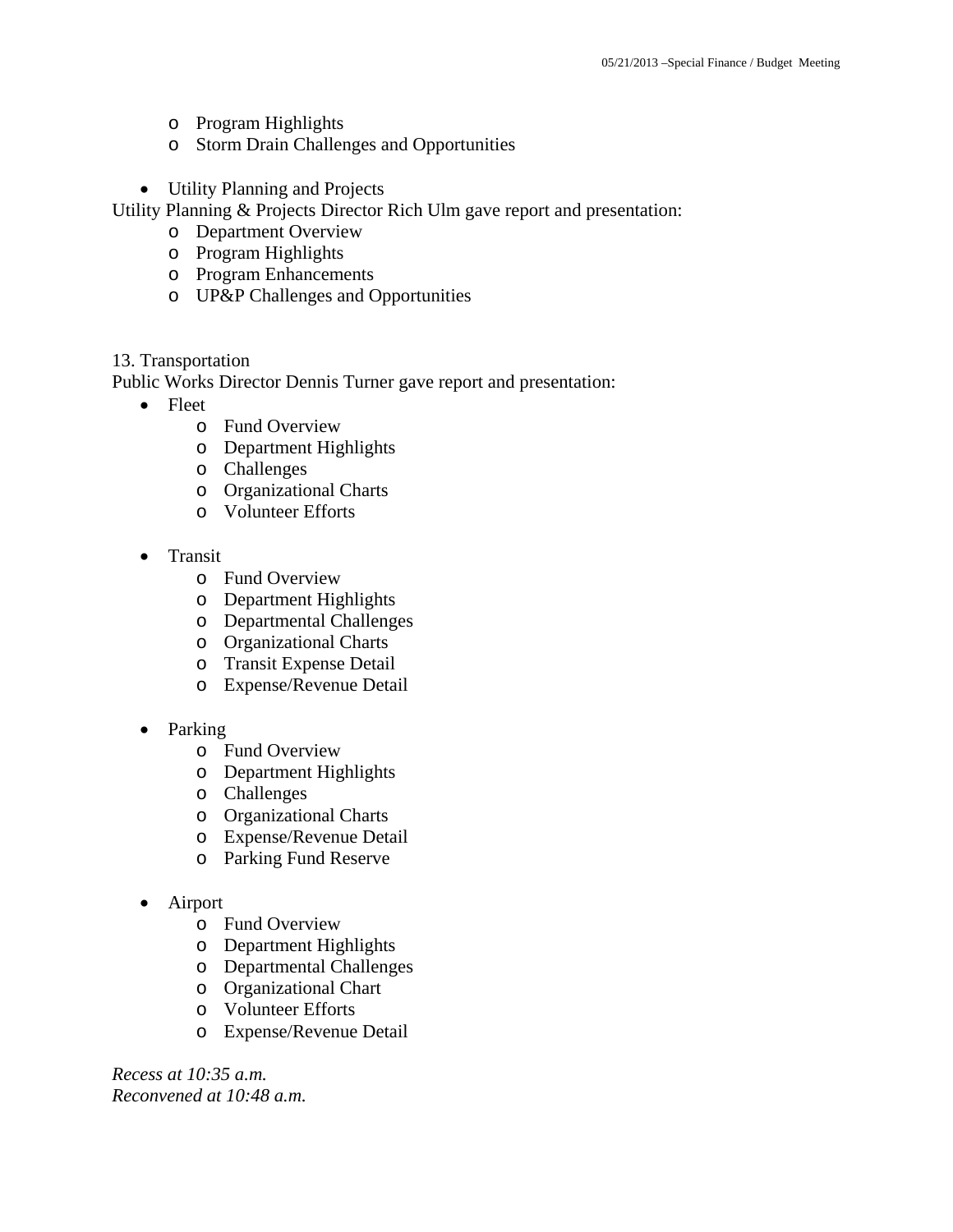14. Surface Transportation Fund

Parks Recreation & Neighborhoods Director Julie Hannon gave report and presentation:

- o Fund Overview
- o Fund Highlights
- o Organizational Charts
- o Proposed Fiscal Year 2014 Expense by Program

Public Works Director Dennis Turner gave report and presentation:

- o Projected Fiscal Year 2014 Revenue
- o Future of the Surface Transportation Plan
- o Enhancements
- o Council Priorities
- Audit Report Recommendation Responses

Deputy City Manager Dee Williams-Ridley gave report and presentation:

- o Background
- o Brief Recap Overarching Themes
- o Recommendations
- o Report Corrections
- o Action Items
- o Action Deferred
- o Already in Progress
- o Not Recommended
- o Next Steps
- Strategic Plan Update

Deputy City Manager Dee Williams-Ridley gave report and presentation:

- o Community Forum
- o Community Survey
- o Will return to June 4, 2013 Council Meeting for Adoption

*Recess at 12:10 p.m. Reconvened at 1:32 p.m.* 

• Reports Back on Unanswered Questions

None.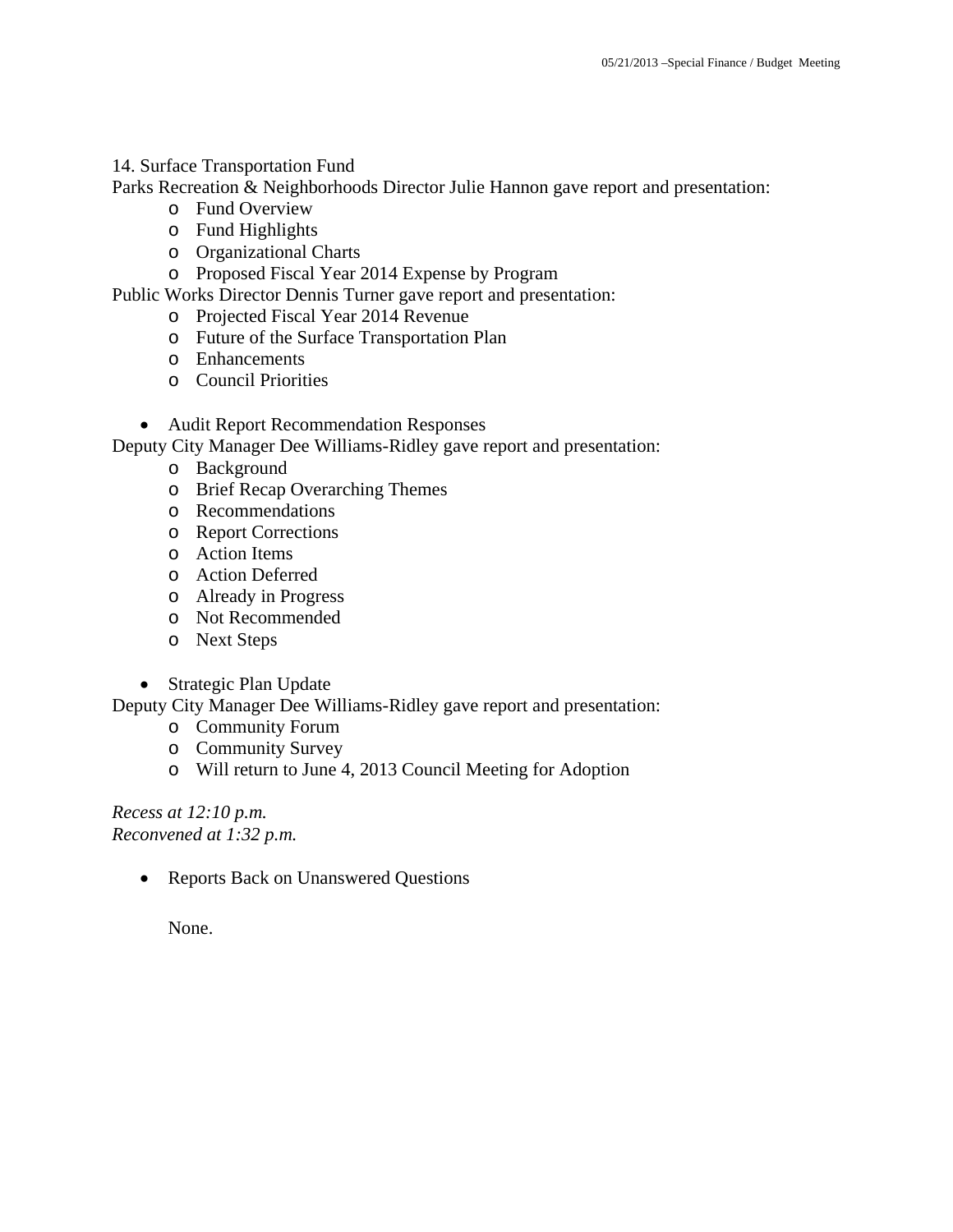## **MATTERS TOO LATE FOR THE AGENDA**

Department Presentation (continued):

15. Modesto Regional Fire Authority

Fire Chief Gary Hinshaw and Fire Division Chief Dale Skiles gave report and presentation:

- o Overview Process of the 2013/2014 Budget Process
- o November 29, 2013 Service Level Workshop
- o Budget Forecast
	- o Identifying Current Levels of Service
	- o Outline Capital Needs
	- o List Increased Levels of Service
- o Influencing Factors

### **NEW BUSINESS** (continued)

- Final Deliberations
	- o Recommendations for Enhancements and Reductions
		- Budget and Financial Analysis Manager Steve Christiansen presented:
			- Mayor's Accepted Reductions/Enhancements
				- o City Clerk
				- o Human Resources
				- o Finance
				- o Community and Economic Development
				- o Parks, Recreation & Neighborhoods
				- o Police

Mayor's Accepted Reductions/Enhancements (General Fund Not Accepted and Non-General Fund Not Accepted)

**ACTION: Motion** (**Muratore/Cogdill;2/1; Burnside no)** approving and forwarding to Council the proposed Fiscal Year 2013-2014 budget.

## **ADJOURNMENT**

This meeting adjourned at 2:52 p.m.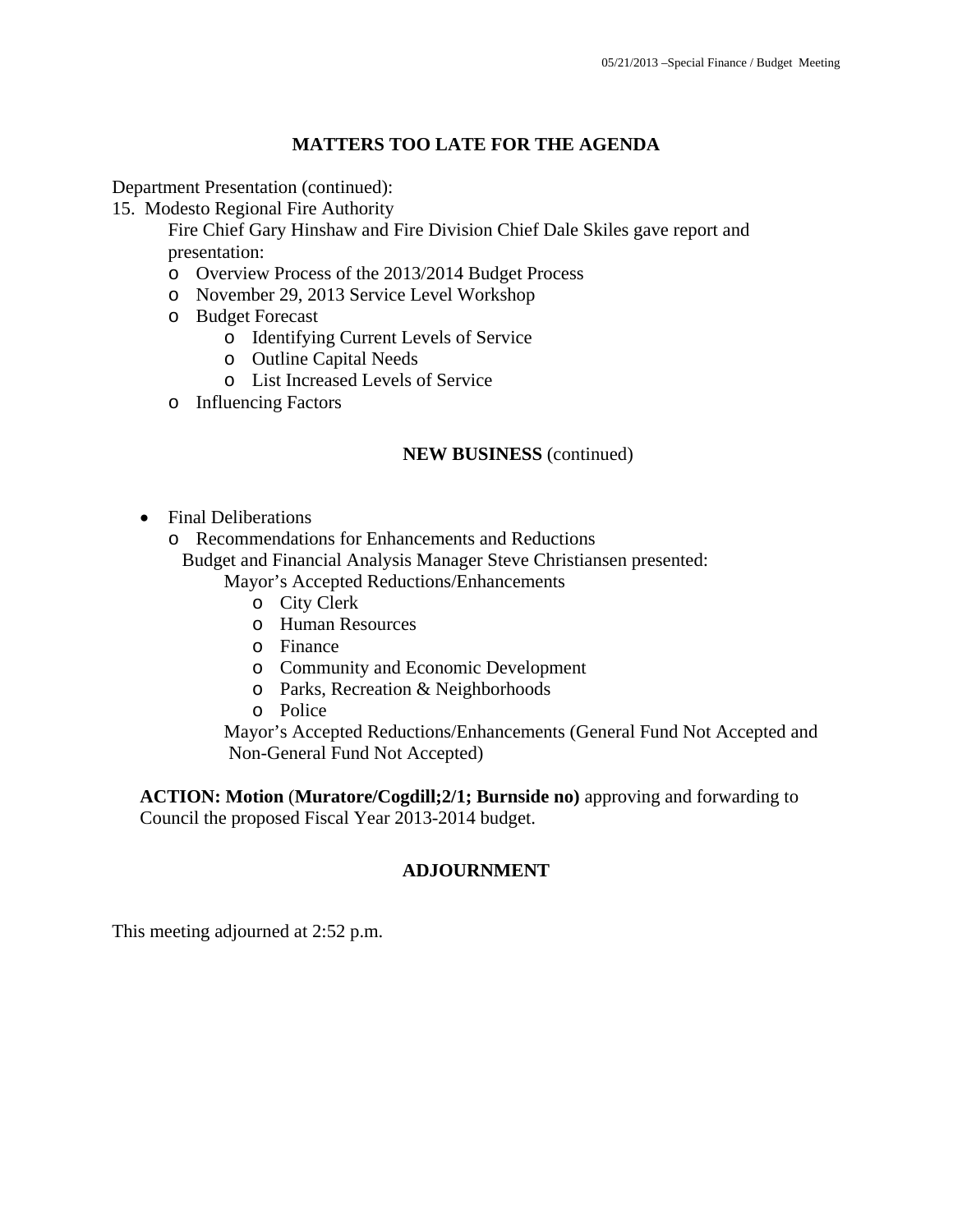## **MINUTES**

## City of Modesto  **CITY COUNCIL MEETING Chambers, Basement Level Tenth Street Place, 1010 10th Street Modesto, California Tuesday May 28, 2013, at 5:30 p.m.**

Roll Call – Present: Councilmembers Burnside, Cogdill, Geer, Gunderson, Lopez, Muratore, Mayor Marsh Absent: None

Pledge of Allegiance to the Flag

Invocation: Chuck Adams, Carpenter's House

City Clerk's Announcements: Item 7 Removed from Consent

Declaration of Conflicts of Interest: Item 13 – Cogdill

Reports from Closed Session: City Attorney Wood reported on Closed Session matters

#### **ACKNOWLEDGEMENTS AND PRESENTATIONS**

1. Presentation by the Modesto Chamber of Commerce and the Land Use & Transportation Committee entitled "Pathway to job Growth." (Funding Source: Not Applicable)  *City Clerk; Stephanie Lopez, 577-5396, slopez@modestogov.com* 

**ACTION:** Presentation was made by the Modesto Chamber of Commerce and the Land Use & Transportation Committee entitled "Pathway to Job Growth." Mayor Marsh referred this item to the Planning Commission.

*Recess at 7:30 p.m. Reconvened at 7:43 p.m.* 

#### **PUBLIC COMMENT PERIOD**

- Ryan Schambers spoke regarding homeless in parks. Mayor Marsh referred him to Parks, Recreation & Neighborhoods Director Julie Hannon.
- Robert Stanford thanked Councilmember Gunderson for his support of the arts.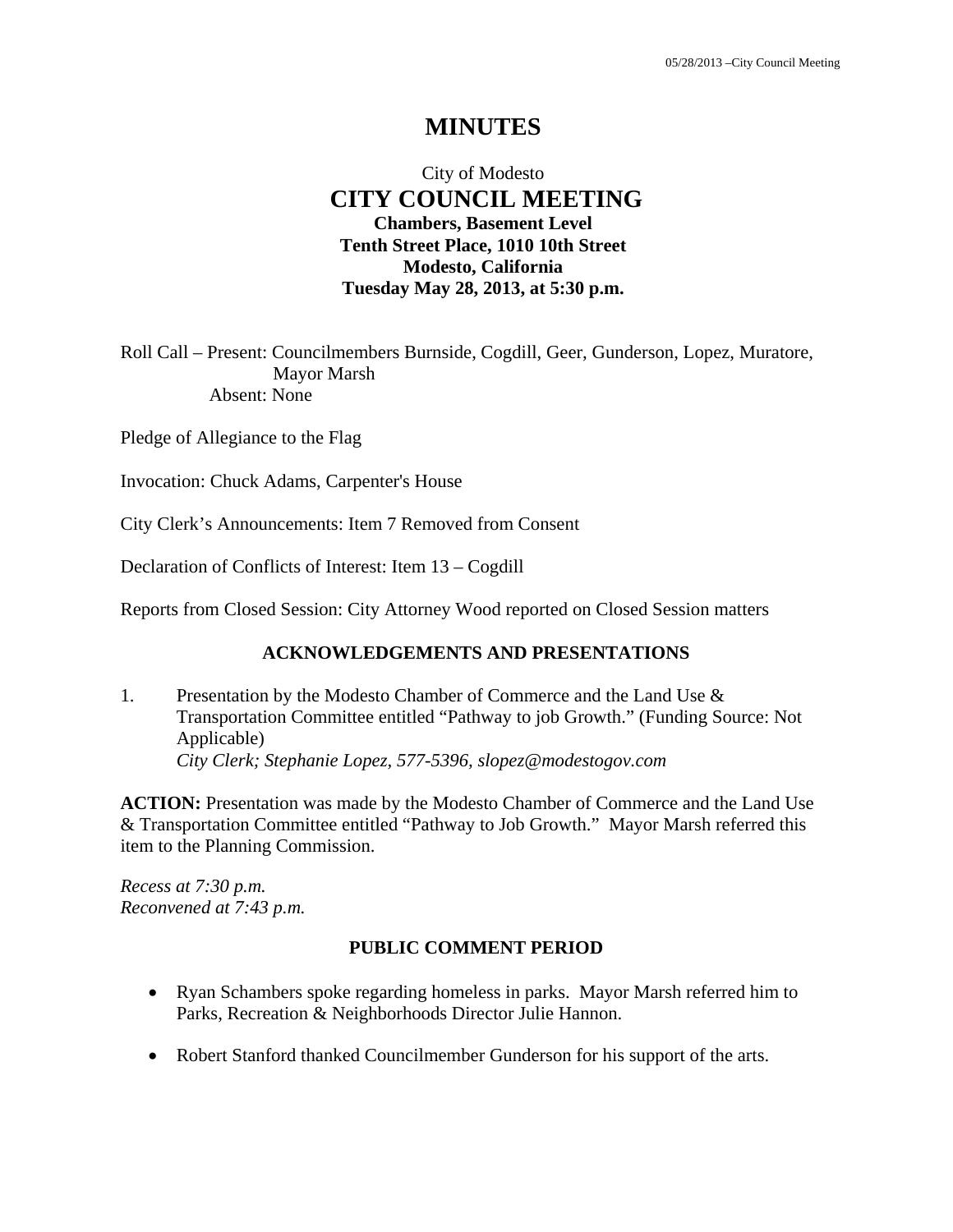Emerson Drake spoke regarding Planning Commission meeting last week.

## **CONSENT ITEMS – ROLL CALL VOTE REQUIRED ACTION CONSENT ITEMS 2-6; 8-12: (Lopez/Burnside;unan.) ACTION CONSENT ITEM 13: (Lopez/Burnside;unan.; Cogdill absent due to conflict of interest)**

### **CONSENT ITEMS**

An item may be removed from consent and discussed at the request of an audience member or Councilmember.

Consent

2. Consider approving the minutes from the May 14, 2013 Council meeting. (Funding Source: Not Applicable)

• Motion approving the minutes from the May 14, 2013 Council meeting. *City Clerk; Stephanie Lopez, 577-5396, slopez@modestogov.com* 

**ACTION: Motion (Lopez/Burnside; 7/0)** approving the minutes from the May 14, 2013 Council meeting.

**Consent** 

- 3. Consider approving a Public Utility Easement Agreement granted to the City of Modesto by Modesto Irrigation District to allow all public utilities to place facilities within the City's roadway at a portion crossing Lateral No. 6. (Funding Source: Not applicable)
	- Resolution approving a Public Utility Easement Agreement granted to the City of Modesto by Modesto Irrigation District to Allow all public utilities to place facilities within the City's roadway at a portion crossing Lateral No. 6, and authorizing the City Manager, or his designee to execute the agreement. *Community & Economic Development; Bill Sandhu, 577-5356,*

*bsandhu@modestogov.com* 

**ACTION: Resolution 2013-193 (Lopez/Burnside; 7/0)** approving a Public Utility Easement Agreement granted to the City of Modesto by Modesto Irrigation District to Allow all public utilities to place facilities within the City's roadway at a portion crossing Lateral No. 6, and authorizing the City Manager, or his designee to execute the agreement.

#### Consent

- 4. Consider approving an Agreement consenting to a common use with Modesto Irrigation District for utilization of an easement across Lateral No. 6 to construct a road crossing and utilities for the purpose of the Mana Wagner Development project at two locations; Bangs Avenue/Mana Parkway, and Bangs Avenue/American Avenue. (Funding Source: Not applicable)
	- Resolution approving an agreement consenting to common use with the Modesto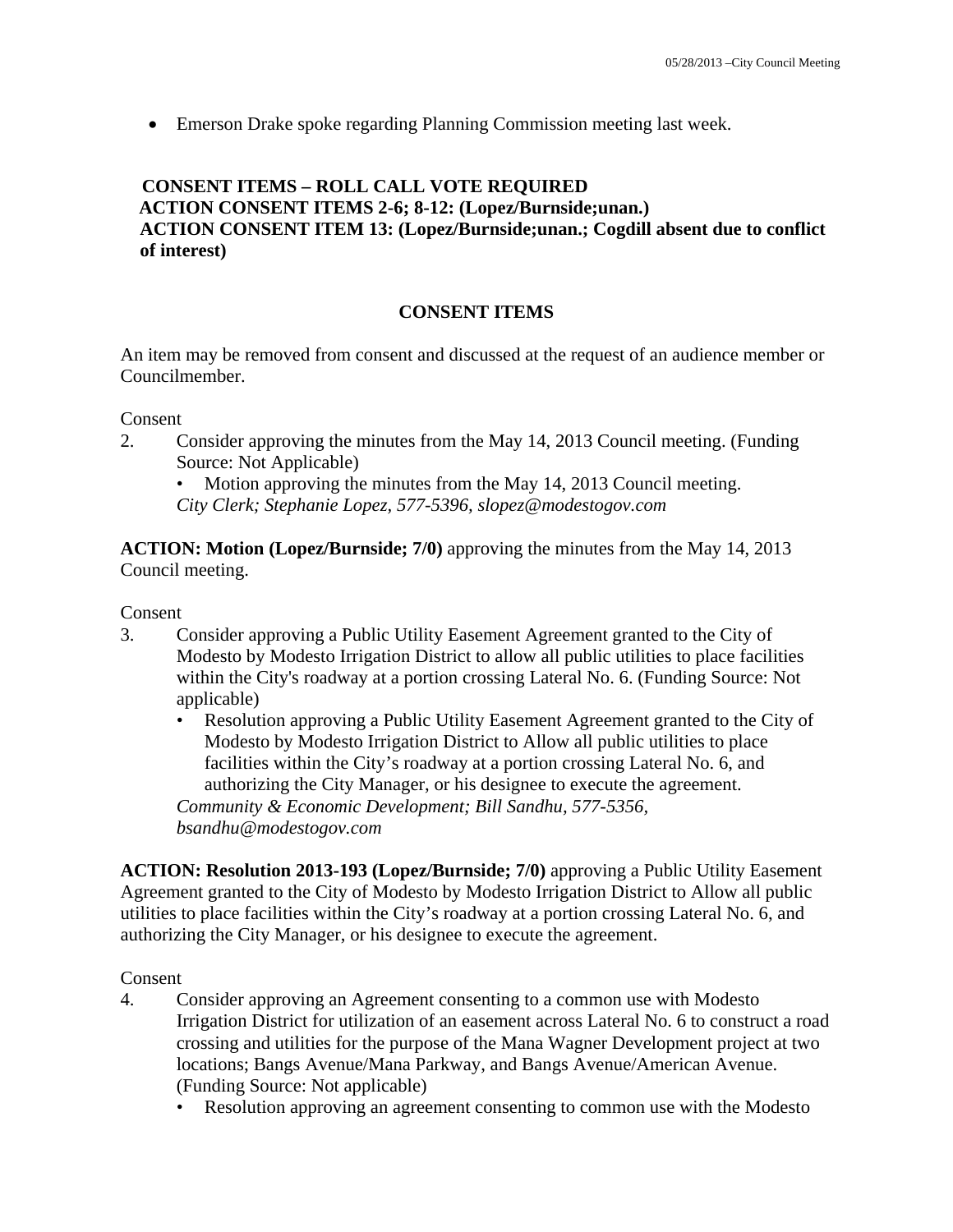Irrigation District (MID) for utilizing an easement across Lateral No. 6 to construct a road crossing and utilities for the purpose of the Mana Wagner development project, and authorizing the City manager or his designee to execute the agreement. *Community & Economic Development; Bill Sandhu, 577-5356, bsandhu@modestogov.com* 

**ACTION: Resolution 2013-194 (Lopez/Burnside; 7/0)** approving an agreement consenting to common use with the Modesto Irrigation District (MID) for utilizing an easement across Lateral No. 6 to construct a road crossing and utilities for the purpose of the Mana Wagner development project, and authorizing the City manager or his designee to execute the agreement.

#### Consent

- 5. Consider authorizing the award of bid for the purchase of three (3) three-quarter ton pick-up trucks for various City Divisions through the Public Works Department, Fleet Services Division, to Downtown Ford, Sacramento, CA, for an estimated total cost of \$88,365. (Funding Source: Fleet Replacement Funds)
	- Resolution authorizing the award of bid for the purchase of three (3) three-quarter ton pick-up trucks for various City Divisions through the Public Works Department, Fleet Services Division, to Downtown Ford, Sacramento, CA and authorizing the Purchasing Manager or his designee to issue a purchase order for a total estimated cost of \$88,365.

*Finance and Public Works; Meagan M. Torres, 571-5839, mtorres@modestogov.com* 

**ACTION: Resolution 2013-195 (Lopez/Burnside; 7/0)** authorizing the award of bid for the purchase of three (3) three-quarter ton pick-up trucks for various City Divisions through the Public Works Department, Fleet Services Division, to Downtown Ford, Sacramento, CA and authorizing the Purchasing Manager or his designee to issue a purchase order for a total estimated cost of \$88,365.

#### Consent

- 6. Consider accepting the Monthly Investment Report for March, 2013. (Funding Source: Not Applicable)
	- Motion accepting the Monthly Investment Report for March, 2013. *Finance; DeAnna Espinoza, 577-5387, daespinoza@modestogov.com*

### **ACTION: Motion (Lopez/Burnside; 7/0)** accepting the Monthly Investment Report for March, 2013.

#### *Removed from Consent*

- 7. Consider accepting an informational report concerning the application of a 2.3% water rate inflator index by the Director of Finance pursuant to the authority granted by the City Council by Resolution No. 2009-299. (Funding Source: Water Fund)
	- Resolution accepting an informational report concerning the application of a 2.3% water rate inflator index by the Director of Finance pursuant to the authority granted by the City Council by Resolution No. 2009-299.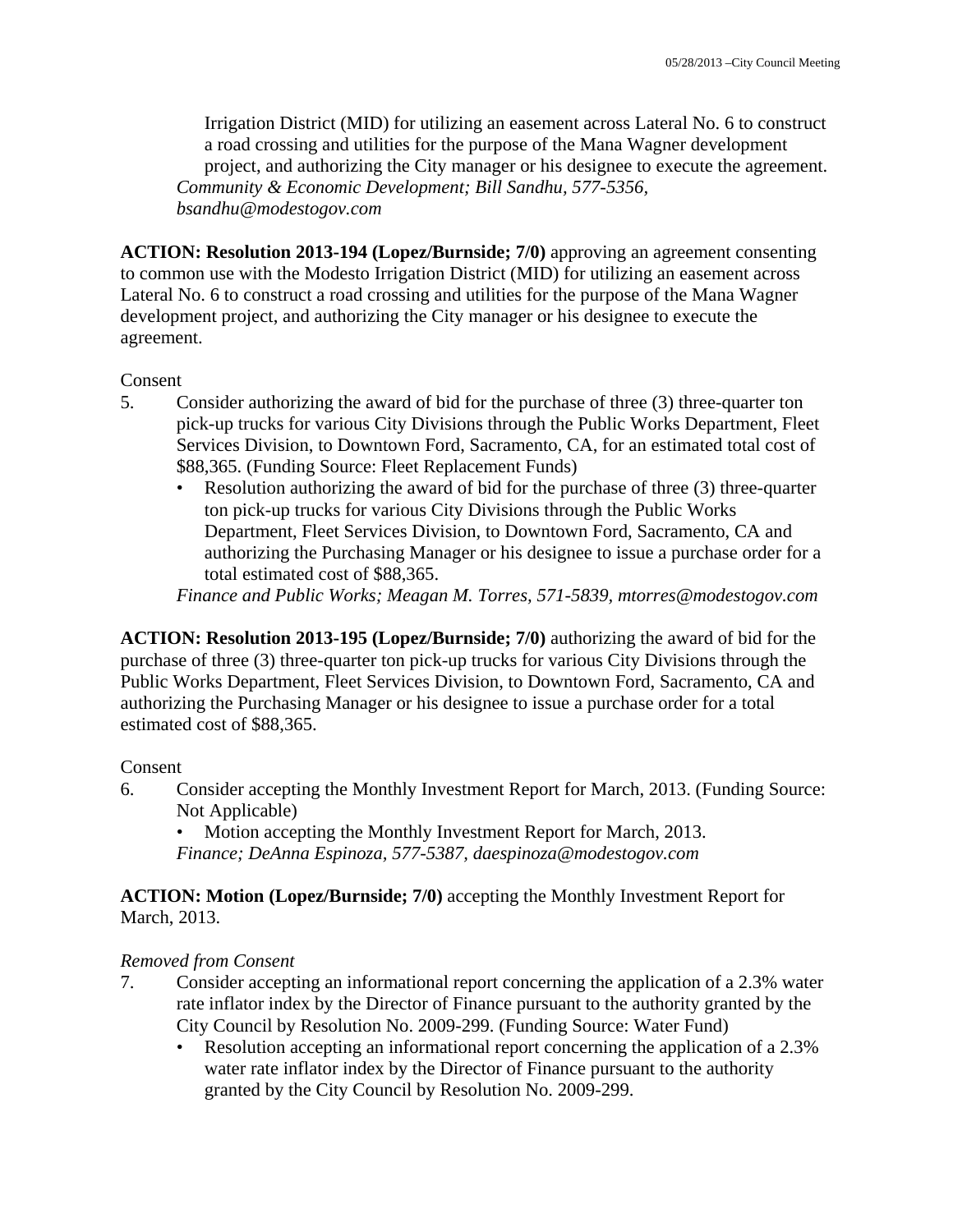### *Finance; Gloriette Genereux, 577-5371, ggenereux@modestogov.com*

**ACTION: Resolution 2013-196 (Lopez/Muratore; 7/0)** accepting an informational report concerning the application of a 2.3% water rate inflator index by the Director of Finance pursuant to the authority granted by the City Council by Resolution No. 2009-299.

### Consent

- 8. Consider authorizing the award of bid for the purchase of variable frequency drive units for the Department of Public Works, Water Division and Wastewater Division, to Wille Electric Supply Co., Inc., Modesto, CA, for a two (2) year agreement with three (3) one-year extension options at the sole discretion of the City, for an estimated annual cost of \$103,614, and over five (5) years of \$518,070. (Funding Source: Water Fund and Wastewater Fund)
	- Resolution authorizing the award of bid for the purchase of variable frequency drive units for the Department of Public Works, Water Division and Wastewater Division, to Wille Electric Supply Co., Inc., Modesto, CA, for a two (2) year agreement with three (3) one-year extension options at the sole discretion of the City, and authorizing the Purchasing Manager, or his designee, to issue a purchase agreement for an estimated annual cost of \$103,614, and over five (5) years of \$518,070.

*Finance and Public Works; Ken Masasso, 577-5420, kmasasso@modestogov.com* 

**ACTION: Resolution 2013-197 (Lopez/Burnside; 7/0)** authorizing the award of bid for the purchase of variable frequency drive units for the Department of Public Works, Water Division and Wastewater Division, to Wille Electric Supply Co., Inc., Modesto, CA, for a two (2) year agreement with three (3) one-year extension options at the sole discretion of the City, and authorizing the Purchasing Manager, or his designee, to issue a purchase agreement for an estimated annual cost of \$103,614, and over five (5) years of \$518,070.

#### Consent

- 9. Consider approving a lease between the City of Modesto and Horizon Towers LLC for the placement of a cellular tower at the Chapman Road Storm Basin. (Funding Source: Non Applicable)
	- Resolution approving a five (5) year lease agreement between the City of Modesto and Horizon Towers LLC for a Cellular Tower Site to be located on a portion of the Chapman Road Storm Basin, with five (5), five (5)-year options to extend the lease, and authorizing the city manager, or his designee, to execute the lease agreement.

*Parks, Recreation & Neighborhoods; Andy Johnson, 571-5582, ajohnson@modestogov.com* 

**ACTION: Resolution 2013-198 (Lopez/Burnside; 7/0)** approving a five (5) year lease agreement between the City of Modesto and Horizon Towers LLC for a Cellular Tower Site to be located on a portion of the Chapman Road Storm Basin, with five (5), five (5)-year options to extend the lease, and authorizing the city manager, or his designee, to execute the lease agreement.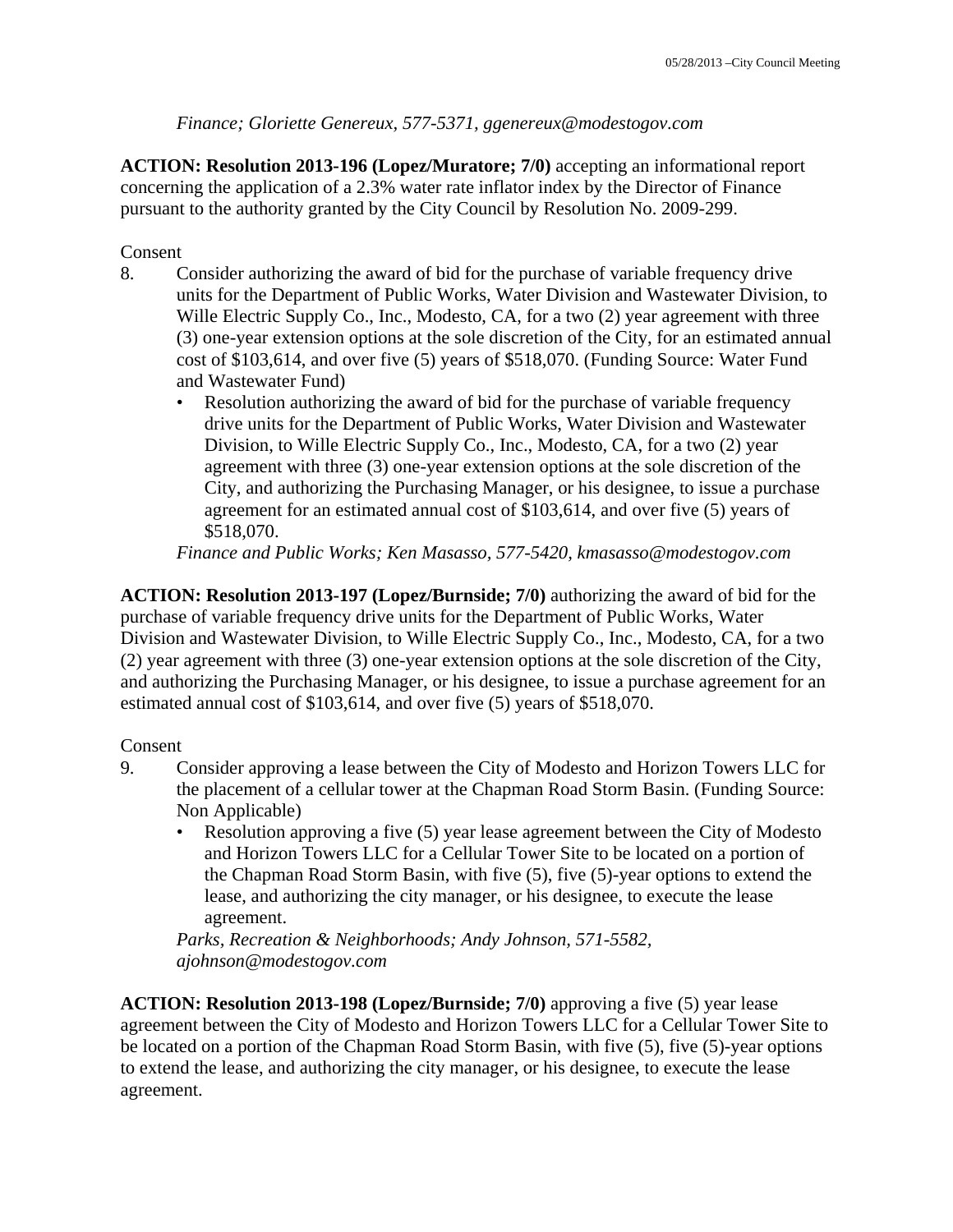**Consent** 

- 10. Consider approving the termination of the 1992 Joint Exercise of Powers Agreement between the Cities of Ceres, Hughson, Modesto, Turlock, Delhi County Water District, Denair Community Services District, Hilmar County Water District, and Keyes Community Services District related to the Drinking Water Supply Project. (Funding Source: not applicable)
	- Resolution approving the termination of the 1992 Joint Exercise of Powers Agreement between the Cities of Ceres, Hughson, Modesto, Turlock, Delhi County Water District, Denair Community Services District, Hilmar County Water District, and Keyes Community Services District related to the Drinking Water Supply Project.

*Utility Planning and Projects; Rich Ulm, 577-5261, rulm@modestogov.com* 

**ACTION: Resolution 2013-199 (Lopez/Burnside; 7/0)** approving the termination of the 1992 Joint Exercise of Powers Agreement between the Cities of Ceres, Hughson, Modesto, Turlock, Delhi County Water District, Denair Community Services District, Hilmar County Water District, and Keyes Community Services District related to the Drinking Water Supply Project.

### Consent

- 11. Consider accepting the work by Harris Builders, Inc., for the Tuolumne River Regional Park Gateway – Phase 1.3 Trails Project, as complete. (Total construction contract cost is \$412,650, with a total project cost of \$455,506). (Funding Source: Habitat Conservation Fund and Parks Capital Facility Fees)
	- Resolution accepting the work by Harris Builders, Inc. for the Tuolumne River Regional Park Gateway – Phase 1.3 Trails Project as complete, authorizing the City Clerk to file a Notice of Completion with the Stanislaus County Recorder upon receipt of approved Warranty Bond, and authorizing payment of amounts totaling \$412,650.

*Utility Planning and Projects; Kris Ohlson, 577-5423, kohlson@modestogov.com* 

**ACTION: Resolution 2013-200 (Lopez/Burnside; 7/0)** accepting the work by Harris Builders, Inc. for the Tuolumne River Regional Park Gateway – Phase 1.3 Trails Project as complete, authorizing the City Clerk to file a Notice of Completion with the Stanislaus County Recorder upon receipt of approved Warranty Bond, and authorizing payment of amounts totaling \$412,650.

Consent

- 12. Consider approving a one-year Agreement with Krazan & Associates Inc., to perform Construction Materials Testing Services for various Capital Improvement projects for FY 2013/2014, with two (2) one-year extension options at the sole discretion of City, in an amount not-to-exceed \$91,800 in the first year, \$91,800 in the second year, and \$92,500 in the third year. (Funding Source: Various CIP Projects)
	- Resolution approving a one-year Agreement for Testing Services with Krazan & Associates Inc., to perform Construction Materials Testing Services for various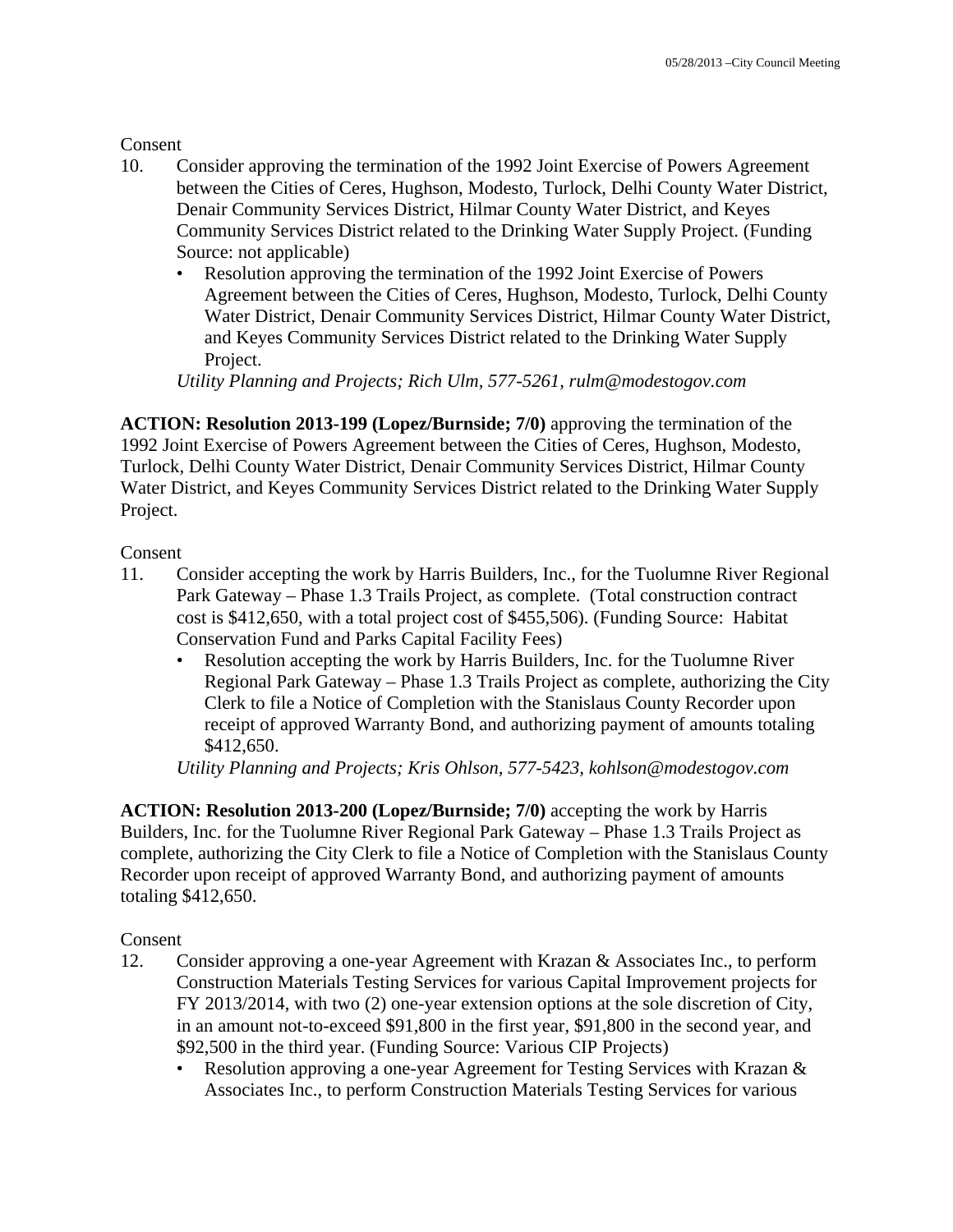Capital Improvement projects to be constructed during the 2013/2014 fiscal year, with two  $(2)$  one-year extension options, at the sole discretion of City, in an amount not-to-exceed \$91,800 in the first year, \$91,800 in the second year and \$92,500 in the third year; and authorizing the City Manager, or his designee, to execute the Agreement.

*Utility Planning and Projects; Kris Ohlson, 577-5423, kohlson@modestogov.com* 

**ACTION: Resolution 2013-201 (Lopez/Burnside; 7/0)** approving a one-year Agreement for Testing Services with Krazan & Associates Inc., to perform Construction Materials Testing Services for various Capital Improvement projects to be constructed during the 2013/2014 fiscal year, with two (2) one-year extension options, at the sole discretion of City, in an amount not-to-exceed \$91,800 in the first year, \$91,800 in the second year and \$92,500 in the third year; and authorizing the City Manager, or his designee, to execute the Agreement.

#### Consent – *Councilmember Cogdill absent due to conflict of interest*

- 13. Consider accepting the work by DSS Company, dba Knife River Construction, for the Empire Avenue Street Improvements from Hillside Drive to Monterey Avenue project, as complete. (Total construction contract cost is \$366,404, with a total project cost of \$691,805) (Funding Source: Community Development Block Grant (CDBG) and Revolving Loan (RLF) funding)
	- Resolution accepting the work by DSS Company dba Knife River Construction for the Empire Avenue Street Improvements from Hillside Drive to Monterey Avenue Project as complete, authorizing the City Clerk to file a Notice of Completion with the Stanislaus County Recorder upon receipt of approved Warranty Bond, and authorizing payment of amounts totaling \$366,404.

*Utility Planning and Projects; Rob Christensen, 577-5423, rchristensen@modestogov.com* 

**ACTION: Resolution 2013-202 (Lopez/Burnside; 6/0; Cogdill absent due to conflict of interest)** accepting the work by DSS Company dba Knife River Construction for the Empire Avenue Street Improvements from Hillside Drive to Monterey Avenue Project as complete, authorizing the City Clerk to file a Notice of Completion with the Stanislaus County Recorder upon receipt of approved Warranty Bond, and authorizing payment of amounts totaling \$366,404.

#### **COUNCIL COMMENTS & REPORTS**

None

#### **CITY MANAGER COMMENTS & REPORTS**

None

#### **NEW BUSINESS**

14. Consider amending Section 2-8.01 of Chapter 8 of Title 2 of the Modesto Municipal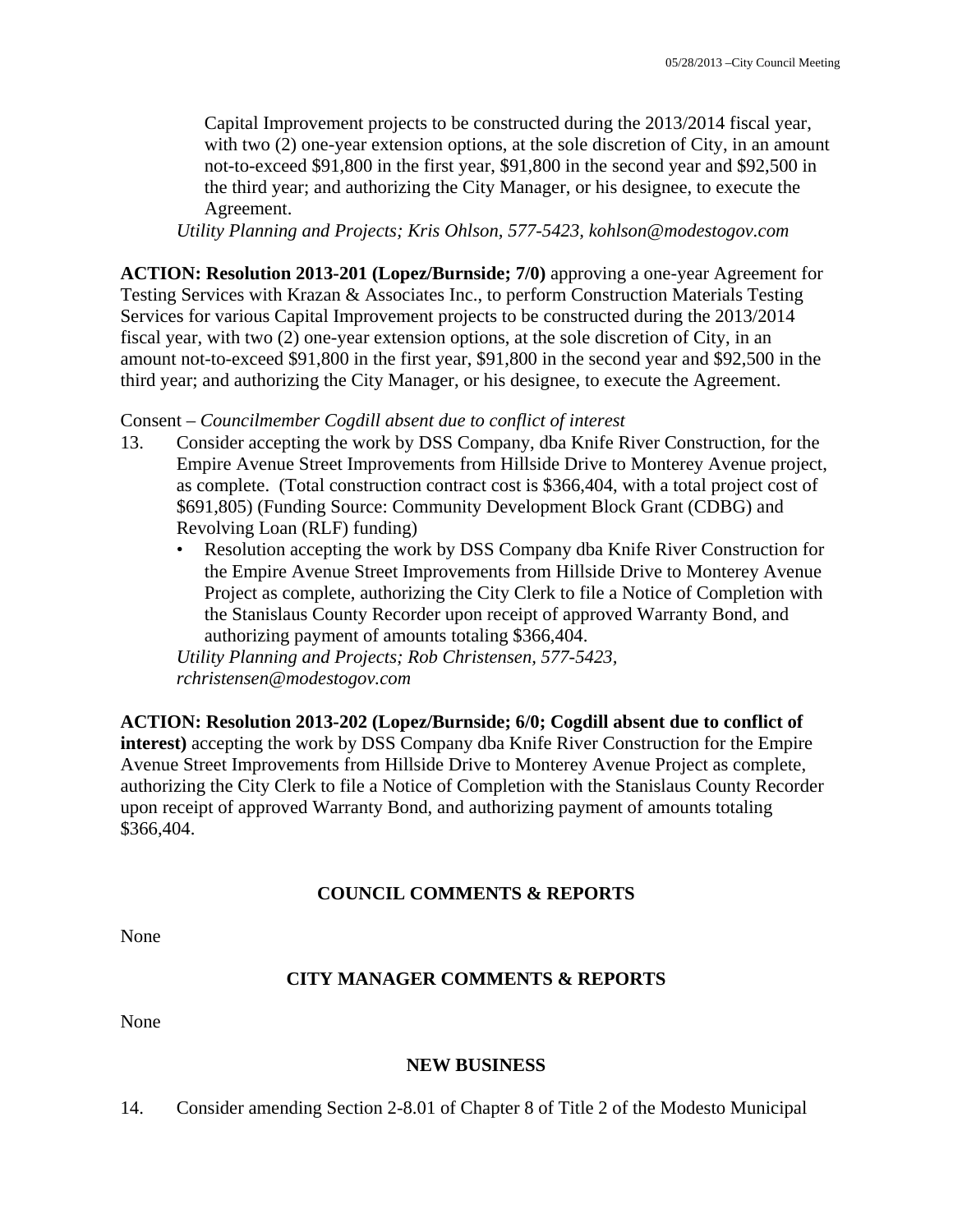Code Relating to Campaign Reform. (Funding Source: Not Applicable)

• Motion approving or denying a request to introduce an Ordinance Amending Section 2-8.01 of Chapter 8 of Title 2 of the Modesto Municipal Code Relating to Campaign Reform.

*City Attorney; Susana Alcala Wood, 577-5284, swood@modestogov.com* 

**ACTION: Motion (Gunderson/Geer; Mayor Marsh yes; Lopez, Muratore, Burnside, Cogdill no) introducing** an Ordinance amending Section 2-8.01 of Chapter 8 of Title 2 of the Modesto Municipal Code Relating to Campaign Reform. **(MOTION FAILED)** 

#### **MATTERS TOO LATE FOR THE AGENDA**

None

#### **ADJOURNMENT**

This meeting was adjourned at 9:04 p.m.

#### **CLOSED SESSION**

*All Closed Session Matters Heard prior to Meeting* 

#### **CONFERENCE WITH REAL PROPERTY NEGOTIATOR: (Pursuant to Section 54956.8 of the Government Code)**

1. Property: City owned water system components located in and near Waterford and Hickman Negotiating Parties: Dennis Turner, Public Works Director City of Waterford, Potential Buyer

Under Negotiation: Price and terms of sale of City water system property.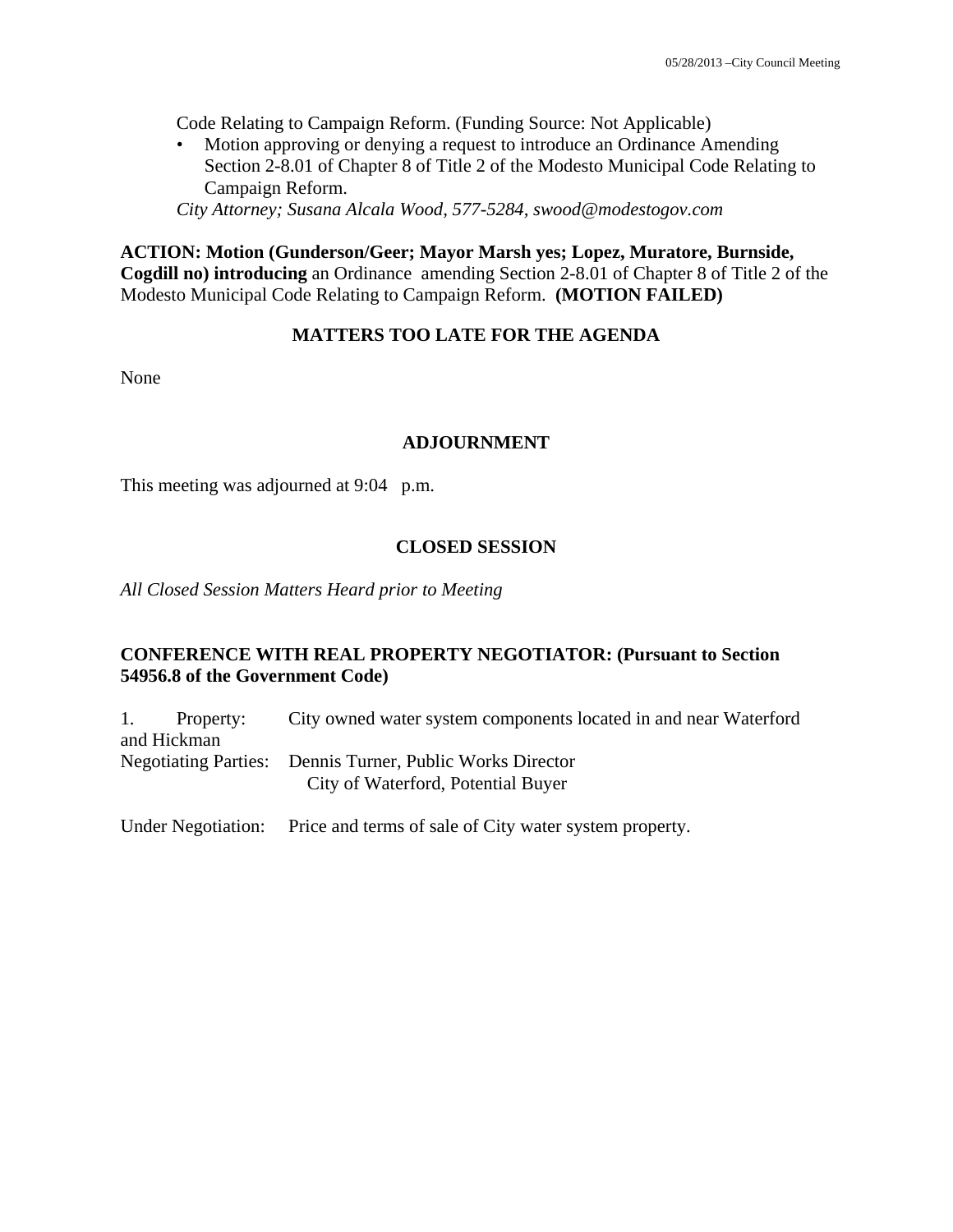## **CONFERENCE WITH REAL PROPERTY NEGOTIATOR: (Pursuant to Section 54956.8 of the Government Code)**

Property: Purchase of the following properties located within the block of 10th and 9th streets; G and H streets: APN: 106-42-005 Property Owner: Rugani, Gina et al TRS APN: 106-42-006 Property Owner: G&K Enterprises LLC APN: 106-42-007 Property Owner: Silva, Helen L TRS et al APN: 106-42-012 Property Owner: G&K Enterprises LLC APN: 106-42-011 Property Owner: Mote, Curtis W. APN: 106-42-010 Property Owner: Gervasoni, Gary C. & Gervasoni, Myrna Property: Sale of fee interest of real property of the following properties located within the block of 10th and 9th streets; G and H streets: APN: 106-042-001 Property Owner: Modesto RDA (Successor) APN: 106-042-002 Property Owner: Modesto RDA (Successor) APN: 106-042-003 Property Owner: Modesto RDA (Successor) APN: 106-042-004 Property Owner: Modesto RDA (Successor) APN: 106-42-005 Property Owner: Rugani, Gina et al TRS APN: 106-42-006 Property Owner: G&K Enterprises LLC APN: 106-42-007 Property Owner: Silva, Helen L TRS et al APN: 106-42-012 Property Owner: G&K Enterprises LLC APN: 106-42-011 Property Owner: Mote, Curtis W. APN: 106-42-010 Property Owner: Gervasoni, Gary C. & Gervasoni, Myrna APN: 106-042-013 Property Owner: City of Modesto Property: Sale of property at the southeast corner of 9th and I streets APN: 105-042-013 Property Owner: City of Modesto Negotiating parties: Brent Sinclair, Director of Community & Economic Development Under negotiation: Purchase and sale of properties for the Superior Court Site Project

Attest:

Stephanie Lopez, City Clerk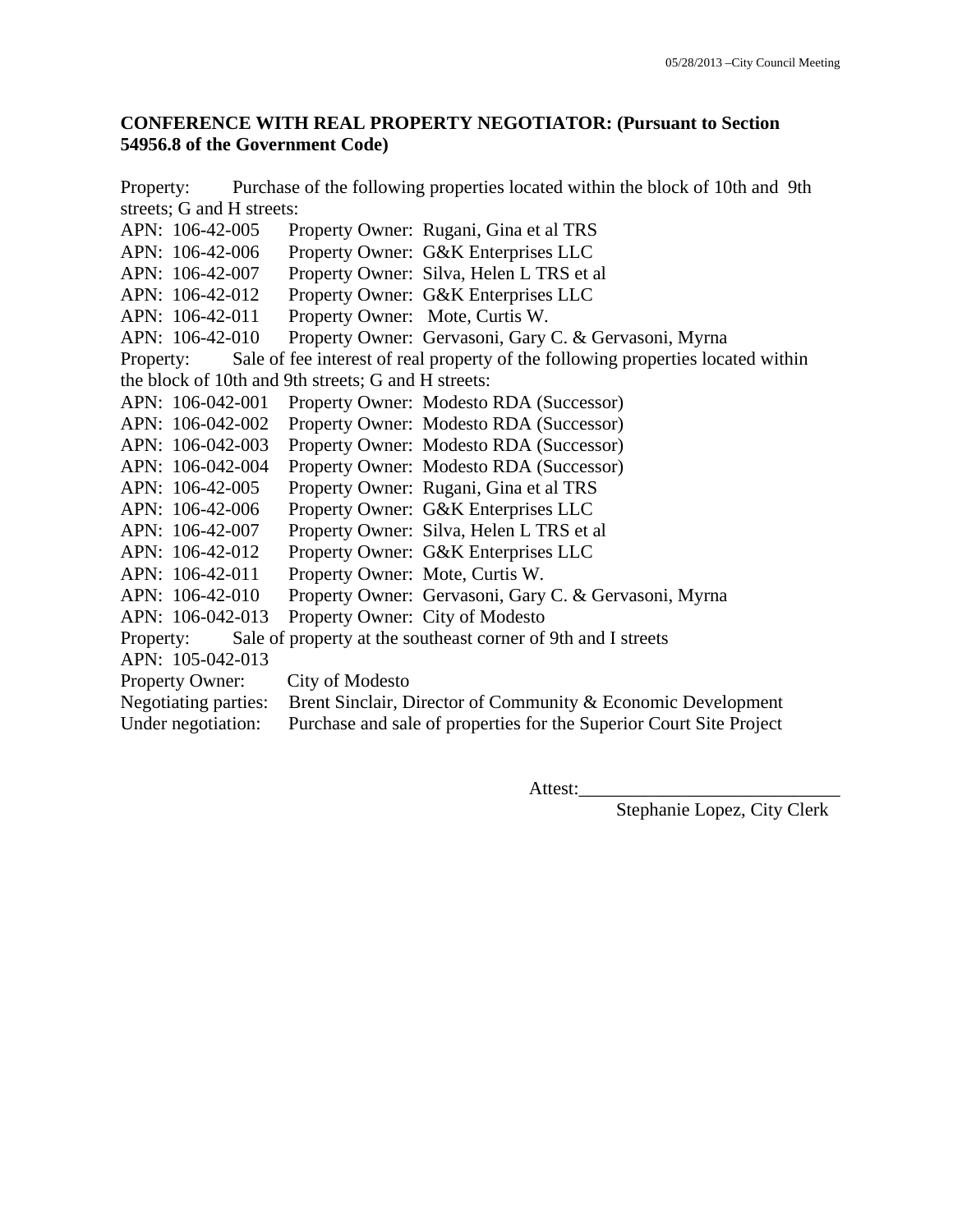## **MINUTES**

## City of Modesto  **CITY COUNCIL MEETING Chambers, Basement Level Tenth Street Place, 1010 10th Street Modesto, California Tuesday June 04, 2013, at 5:30 p.m.**

Roll Call – Present: Councilmembers Burnside, Cogdill, Geer, Gunderson, Lopez, Muratore, Mayor Marsh Absent: None

Pledge of Allegiance to the Flag

Invocation: Jeff Norman, Modesto Covenant

City Clerk's Announcements: None

Declaration of Conflicts of Interest: None

Reports from Closed Session: City Attorney Wood reported on the Closed Session matter

#### **ACKNOWLEDGEMENTS AND PRESENTATIONS**

1. Presentation of Mayor's Top Teens Scholarship and Farewell. (Funding Source: Not Applicable)  *City Manager; Dee Williams-Ridley, 571-5809, dwilliams-ridley@modestogov.com* 

**ACTION:** Presentation of Mayor's Top Teens Scholarship and Farewell was made.

#### **MISCELLANEOUS**

Legislation Appointments **Other** 

- 2. Consider approving the reappointment of Duwayne Stenger to the Equal Opportunity/Disability Commission for a four-year term to expire January 1, 2017. (Funding Source: Not Applicable)
	- Resolution approving the reappointment of Duwayne Stenger to the Equal Opportunity/Disability Commission for a four-year term to expire January 1, 2017. *Human Resources; Scott Kasper, 577-5238, skasper@modestogov.com*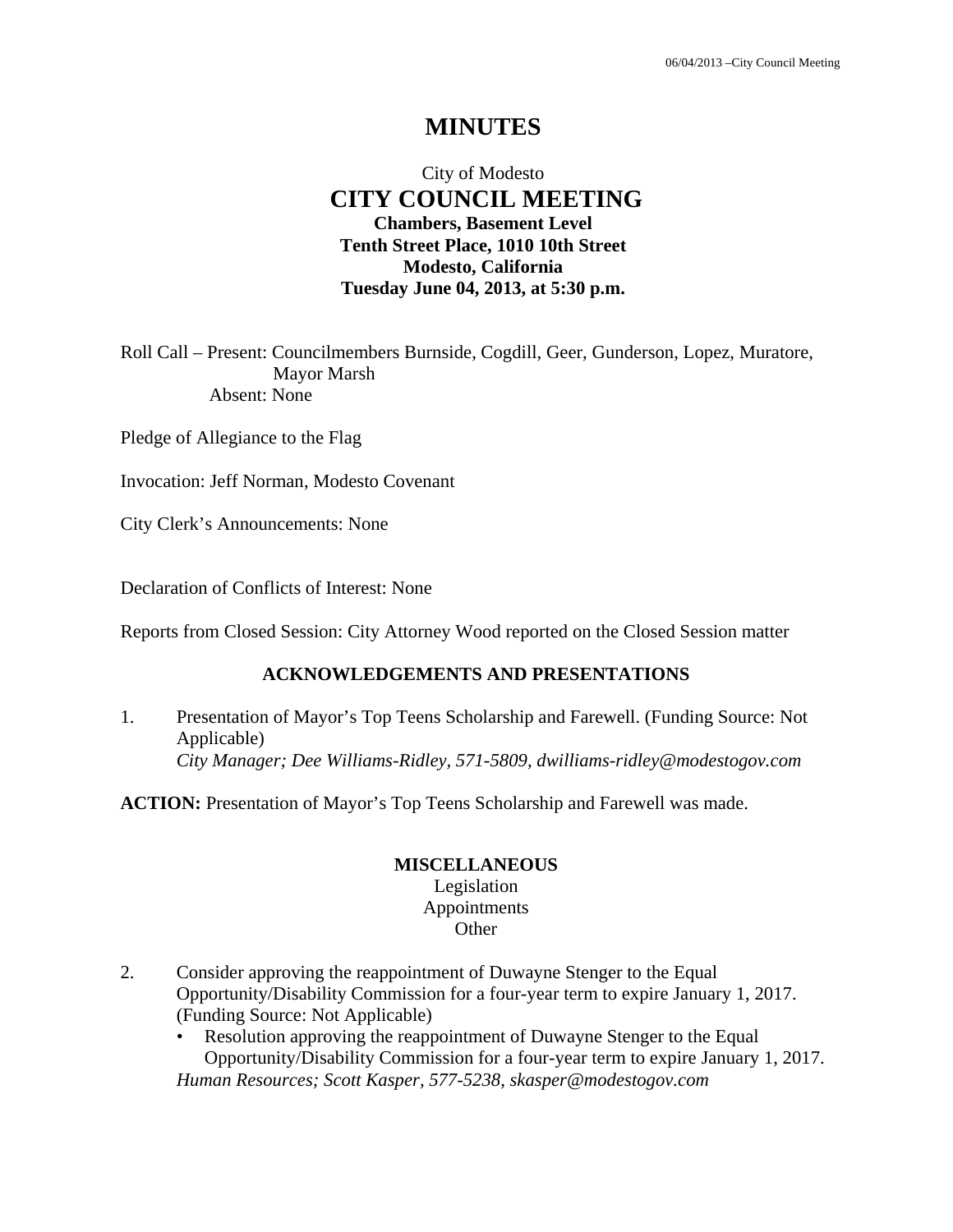**ACTION: Resolution 2013-203 (Cogdill/Muratore; 7/0)** approving the reappointment of Duwayne Stenger to the Equal Opportunity/Disability Commission for a four-year term to expire January 1, 2017.

## **PUBLIC COMMENT PERIOD**

- Vernon Price spoke regarding homeless in Modesto Beard Brook Park.
- Ryan Schambers spoke regarding problems with trees in Modesto. Mayor Marsh referred him to Julie Hannon, Parks, Recreation & Neighborhoods Director.
- Tony Madrigal spoke regarding the General Plan Amendment Update meeting yesterday at the King-Kennedy Center and pedestrian safety.
- Joan Rutschow spoke regarding May 29, 2013 Modesto Bee editorial from Brad Barker regarding the Chamber of Commerce Presentation at last week's meeting.
- Carmen Sabatino spoke regarding the homeless in Modesto.
- Emerson Drake spoke regarding independent expenditures in elections.

## **CONSENT ITEMS – ROLL CALL VOTE REQUIRED ACTION CONSENT ITEMS 3-6: (Lopez/Gunderson;unan.)**

## **CONSENT ITEMS**

An item may be removed from consent and discussed at the request of an audience member or Councilmember.

#### Consent

3. Consider approving the minutes from the May 28, 2013 City Council meeting. (Funding Source: Not Applicable)

Motion approving the minutes from the May 28, 2013 City Council meeting. *City Clerk; Stephanie Lopez, 577-5396, slopez@modestogov.com* 

**ACTION: Motion (Lopez/Gunderson; 7/0)** approving the minutes from the May 28, 2013 City Council meeting.

Consent

- 4. Consider approving an Injury and Illness Prevention Program as required by California Code of Regulations, Title 8, Section 2303. (Funding Source: Not Applicable)
	- Resolution approving an Injury and Illness Prevention Program (IIPP) as required by California Code of Regulations, Title 8, Section 2303.

*Human Resources; Beverly Jensen, 577-5446, bjensen@modestogov.com* 

**ACTION: Resolution 2013-204 (Lopez/Gunderson; 7/0)** approving an Injury and Illness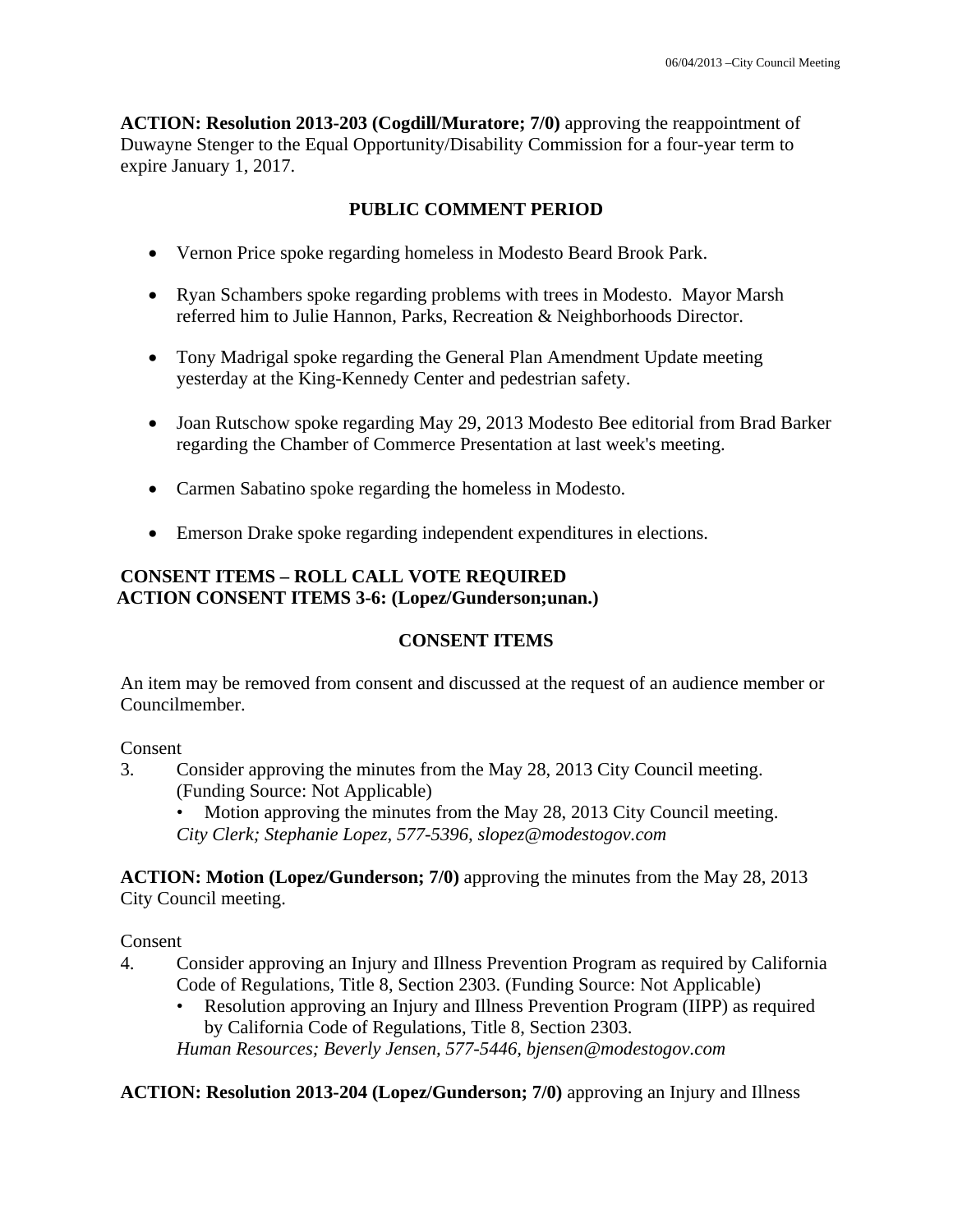Prevention Program (IIPP) as required by California Code of Regulations, Title 8, Section 2303.

### Consent

- 5. Consider accepting a grant in the amount of \$40,000 from the U.S. Department of Justice Drug Enforcement Agency for the Stanislaus Drug Enforcement Agency (SDEA); and amending the SDEA Fiscal Year 2012/13 multi-year operating budget to include this new revenue. (Funding Source: Federal Grants/DCESP)
	- Resolution accepting the California Marijuana Eradication Grant from the U.S. Department of Justice Drug Enforcement Administration in the amount of \$40,000 for the Stanislaus County Drug Enforcement Agency; and authorizing the City Manager, or his designee, to execute all necessary grant documents.
	- Resolution amending the Stanislaus Drug Enforcement Agency's Fiscal Year 2011/12 Multi-Year Operating Budget estimating revenue in the amount of \$40,000 from the U.S. Department of Justice Drug Enforcement Administration Marijuana Eradication Grant.

*Police; Clint Raymer, 558-6300, raymerc@modestopd.com* 

**ACTION: Resolution 2013-205 (Lopez/Gunderson; 7/0)** accepting the California Marijuana Eradication Grant from the U.S. Department of Justice Drug Enforcement Administration in the amount of \$40,000 for the Stanislaus County Drug Enforcement Agency; and authorizing the City Manager, or his designee, to execute all necessary grant documents.

**ACTION: Resolution 2013-206 (Lopez/Gunderson; 7/0)** amending the Stanislaus Drug Enforcement Agency's Fiscal Year 2011/12 Multi-Year Operating Budget estimating revenue in the amount of \$40,000 from the U.S. Department of Justice Drug Enforcement Administration Marijuana Eradication Grant.

#### Consent

- 6. Consider accepting the Brenden Mann Foundation Grant, in the amount of \$50,000, to support the continued operations of the Downtown Bike Patrol for added security in the downtown area of Modesto. (Funding Source: 1341 Grants - Operations Grants Reimbursed)
	- Resolution accepting the Brenden Mann Foundation Grant, in the amount of \$50,000, to support the continued operation of the Downtown Bike Patrol for added security in the downtown area of Modesto; and authorizing the City Manager, or his designee, to execute all necessary program documents.
	- Resolution amending the Fiscal Year 2012/2013 Multi-Year and Operating Budgets to appropriate revenues and expenditures of \$50,000 from the Brenden Mann Foundation for Downtown Bike Patrol; and authorizing the Finance Director, or her designee, to implement the provisions of this resolution.

*Police; Michael Harris, 572-9550, HarrisM@Modestopd.com* 

**ACTION: Resolution 2013-207 (Lopez/Gunderson; 7/0)** accepting the Brenden Mann Foundation Grant, in the amount of \$50,000, to support the continued operation of the Downtown Bike Patrol for added security in the downtown area of Modesto; and authorizing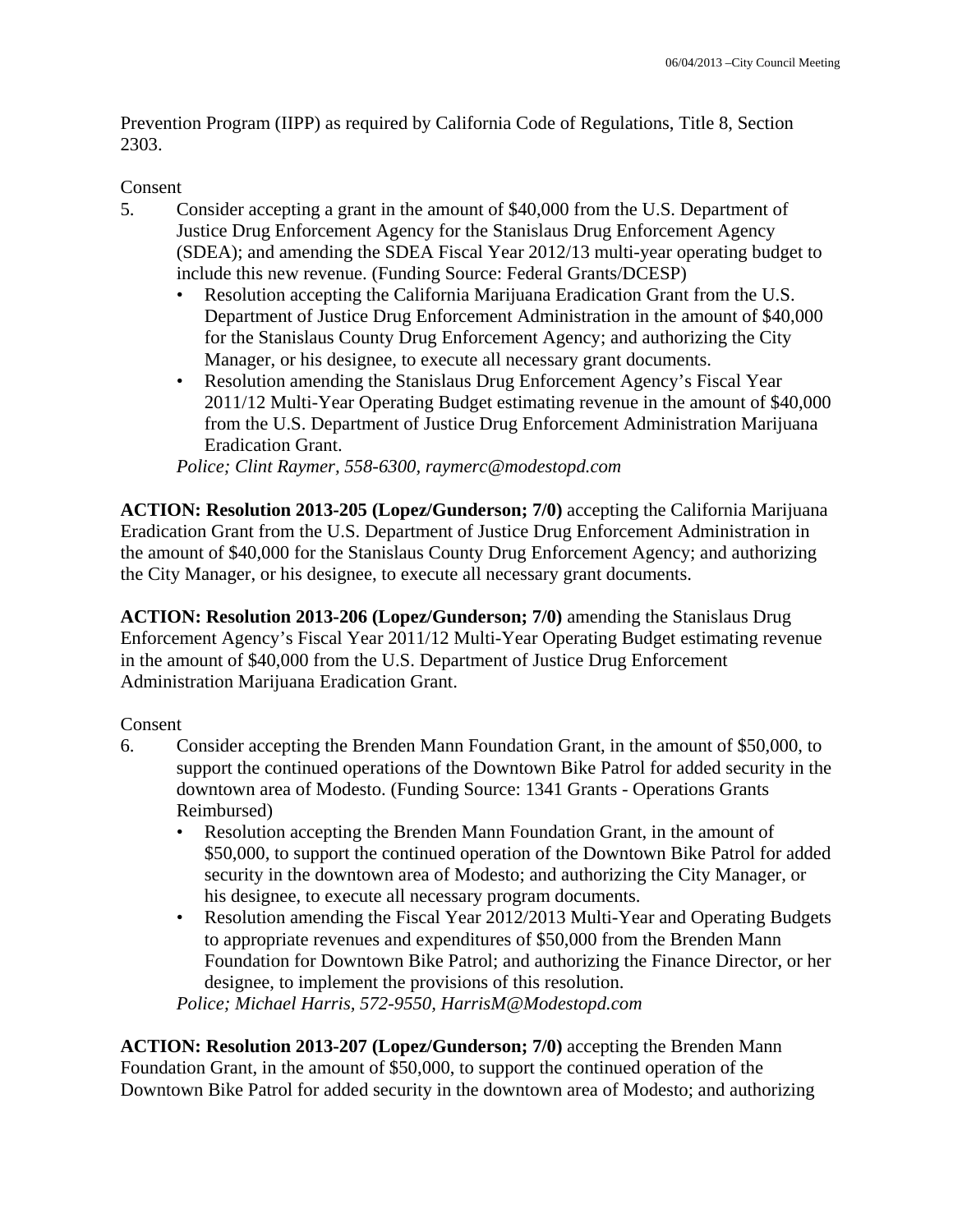the City Manager, or his designee, to execute all necessary program documents.

**ACTION: Resolution 2013-208 (Lopez/Gunderson; 7/0)** amending the Fiscal Year 2012/2013 Multi-Year and Operating Budgets to appropriate revenues and expenditures of \$50,000 from the Brenden Mann Foundation for Downtown Bike Patrol; and authorizing the Finance Director, or her designee, to implement the provisions of this resolution.

## **COUNCIL COMMENTS & REPORTS**

Councilmember Cogdill thanked Parks, Recreation & Neighborhoods for their hard work at the Mary Grogan Park ceremonies last weekend.

Councilmember Gunderson spoke regarding Council in the Mall last weekend.

Councilmember Geer spoke regarding San Joaquin Valley Regional Air Control meeting and the replacement of electric lawnmowers; contact (209) 557-6400.

## **CITY MANAGER COMMENTS & REPORTS**

City Manager announced Graffiti Weekend next weekend in Modesto.

#### **NEW BUSINESS**

- 7. Consider accepting an oral report by the Lew Edwards Group on the City of Modesto's Community Survey Results. (Funding Source: Not Applicable)
	- Motion accepting an oral report by the Lew Edwards Group on the City of Modesto's Community Survey Results. *City Manager; Greg Nyhoff , 577-5404, gnyhoff@modestogov.com*

**ACTION: Motion (Burnside/Muratore; 7/0)** accepting an oral report by the Lew Edwards Group on the City of Modesto's Community Survey Results.

#### **MATTERS TOO LATE FOR THE AGENDA**

None.

#### **ADJOURNMENT**

This meeting was adjourned at 7:45 p.m.

#### **CLOSED SESSION**

*All Closed Session Matters Heard Prior to Meeting*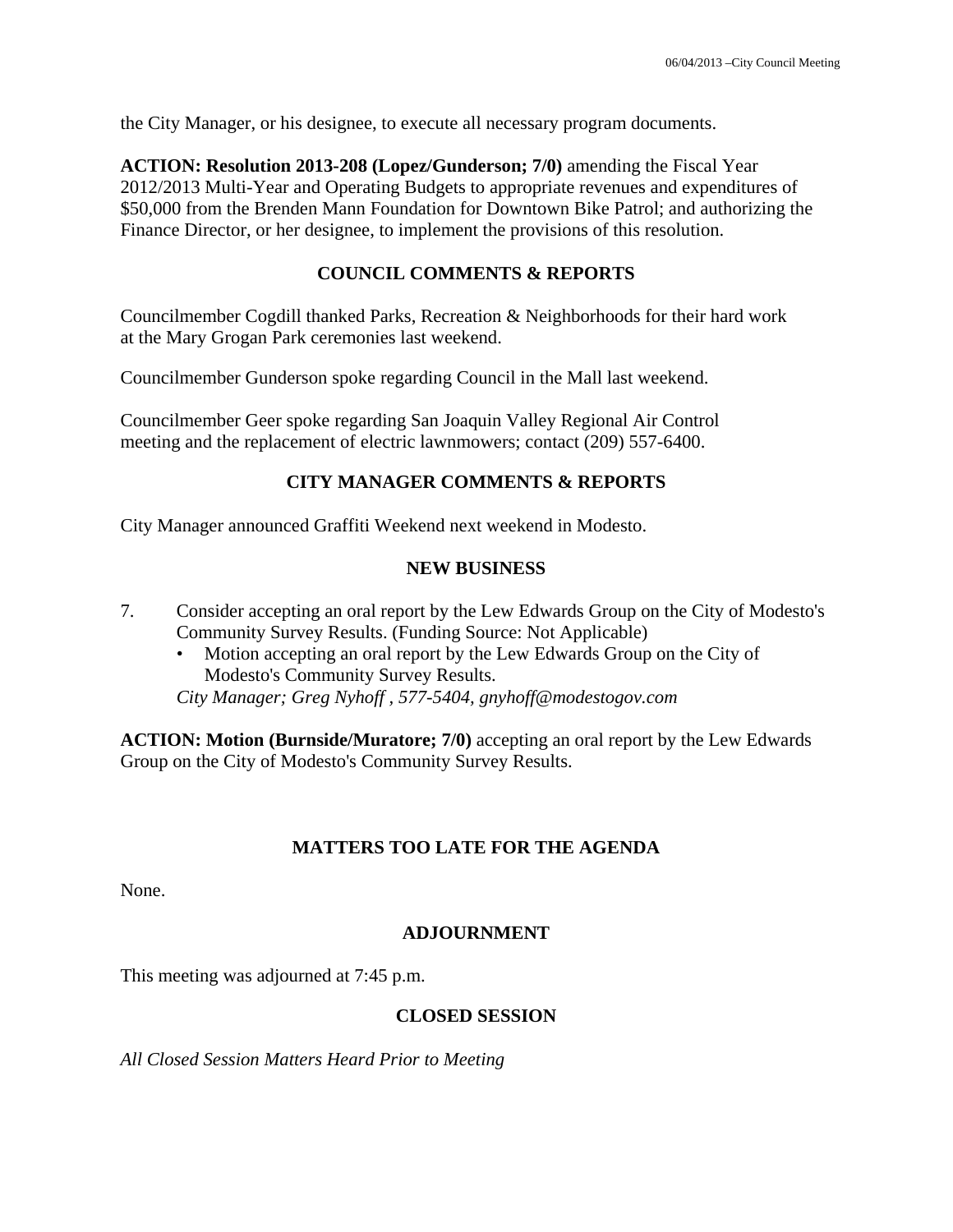## **CONFERENCE WITH REAL PROPERTY NEGOTIATOR: (Pursuant to Section 54956.8 of the Government Code)**

| 1.                          | Property:                 | APN: 038-039-029                                  |
|-----------------------------|---------------------------|---------------------------------------------------|
|                             |                           | Located at 7th St. & Pecos Avenue                 |
|                             |                           | Modesto CA 95351                                  |
|                             | For Sale:                 | One Surplus Parcel of 33,548 sq. ft.              |
| <b>Negotiating Parties:</b> |                           | Jon Yuriar, Property Agent for City of Modesto    |
|                             |                           | Modesto Livestock, Potential Buyer                |
|                             | <b>Under Negotiation:</b> | Price and terms of sale of City surplus property. |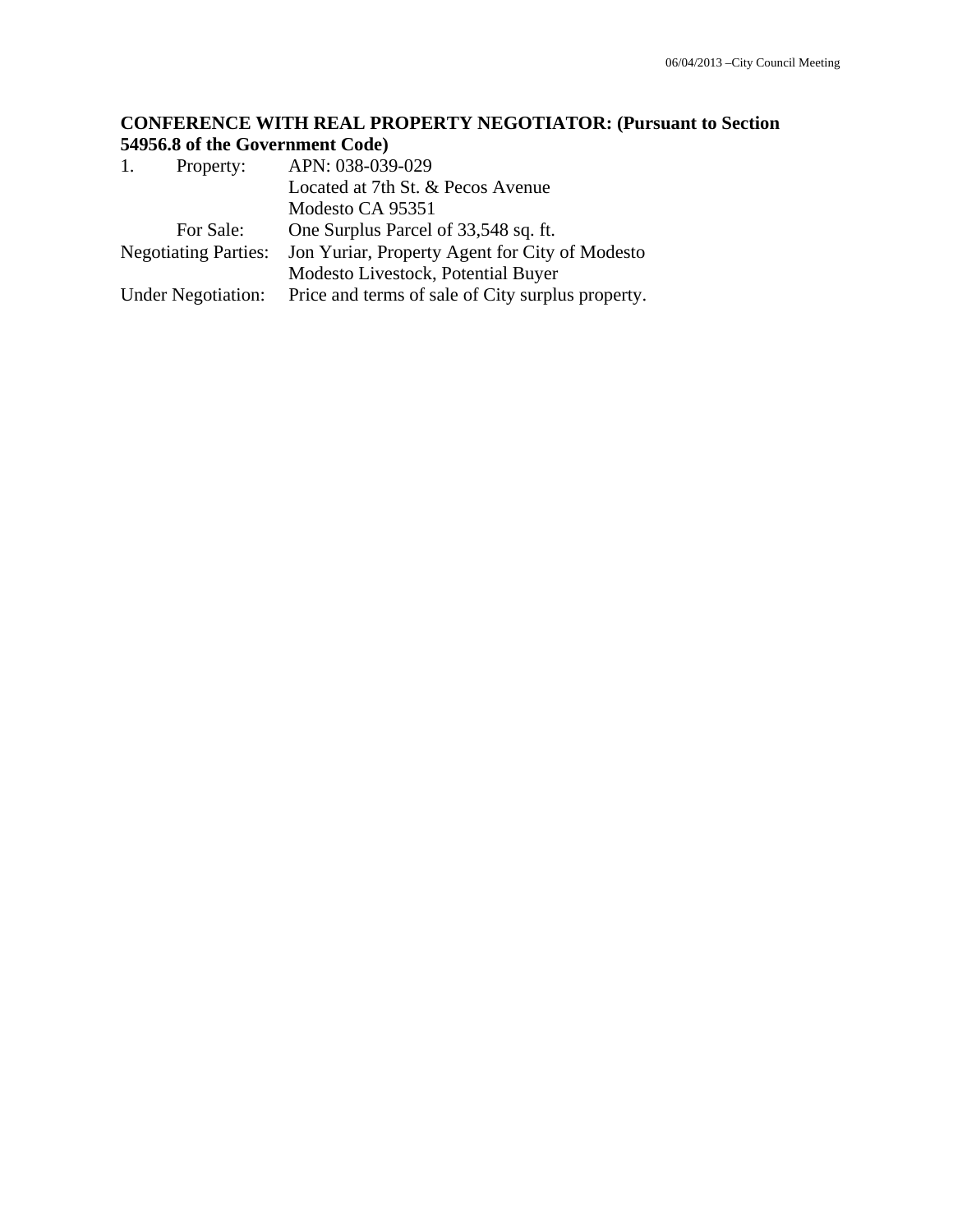# **MINUTES**

# **City of Modesto ECONOMIC DEVELOPMENT COMMITTEE / COUNCIL WORKSHOP**

#### **Chambers, Basement Level Tenth Street Place, 1010 10th Street Modesto, California**

#### **Wednesday June 05, 2013, at 5:00 p.m.**

Roll Call: Present: Dave Cogdill, Jr., Stephanie Burnside, Dave Geer (alternate) Absent: Joe Muratore

*Council has not delegated directive or final approval authority to the Committees. Committee actions are recommendations to the full City Council, not final decisions on an issue. This meeting is also noticed as a City Council workshop.* 

#### **PUBLIC COMMENTS**

None.

#### **MISCELLANEOUS**

1. Consider appointing Susan ("Susie") Fagundes to the Downtown Improvement District Advisory Board and forwarding to Council for approval. (Funding Source: Not Applicable)  *City Clerk; Stephanie Lopez, 577-5396, slopez@modestogov.com* 

**ACTION: Motion (Burnside/Geer;unan.)** appointing Susan ("Susie") Fagundes to the Downtown Improvement District Advisory Board and forwarding to Council for approval.

2. Consider approving an appointment to fill one vacancy on the Equal Opportunity/Disability Commission created by a completed term and expiration of one Commissioner and forwarding to Council for approval. (Funding Source: Not Applicable)  *Human Resources; Scott Kasper, 577-5238, skasper@modestogov.com* 

**ACTION:** Motion (Geer/Burnside;unan.) continuing matter to next Economic Development Committee meeting in August.

#### **CONSENT ITEMS – ROLL CALL VOTE REQUIRED: Items 3 through 5**

#### **CONSENT**

An item may be removed from consent and discussed at the request of an audience member or Committee member.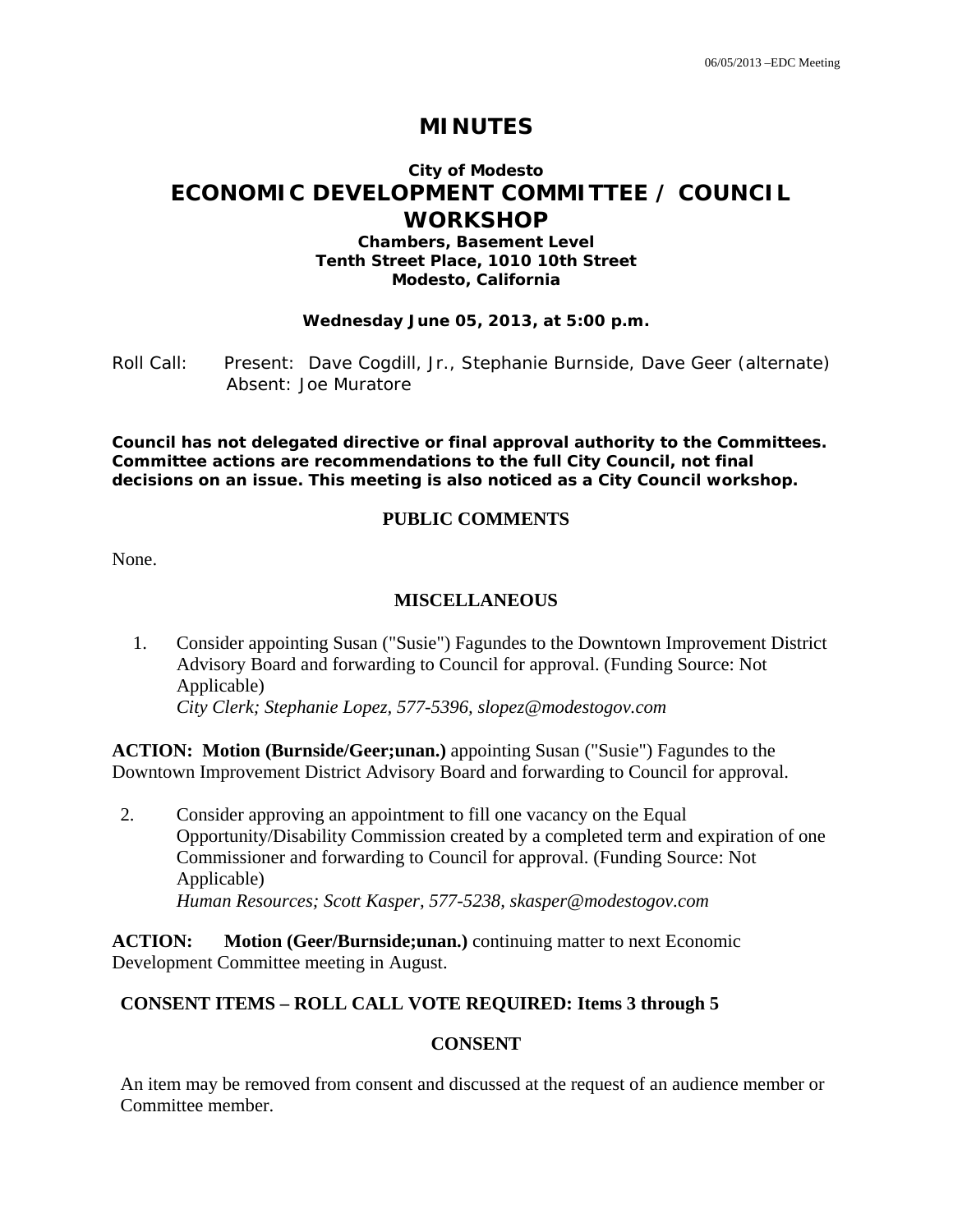Consent

3. Consider accepting a status report of development projects processed by the Community and Economic Development Department for May 2013. (Funding Source: Not Applicable)  *Community & Economic Development; Brent Sinclair, 577-5228, hbsinclair@modestogov.com* 

**ACTION: Motion (Burnside/Geer;unan.)** accepting a status report of development projects processed by the Community and Economic Development Department for May 2013.

Consent

4. Consider approving the boundaries of the Targeted Employment Area for the Stanislaus County Enterprise Zone; supporting the updating of the boundaries and direct the Stanislaus Economic Development and Workforce Alliance, as the Zone Administrator, to submit the application to the California State Department of Housing and Community Development; and forwarding to Council for approval. (Funding Source: Not Applicable)  *Community & Economic Development; Laurie Smith, 577-5437, lsmith@modestogov.com* 

**ACTION: Motion (Geer/Burnside;unan.)** approving the boundaries of the Targeted Employment Area for the Stanislaus County Enterprise Zone; supporting the updating of the boundaries and direct the Stanislaus Economic Development and Workforce Alliance, as the Zone Administrator, to submit the application to the California State Department of Housing and Community Development; and forwarding to Council for approval.

Consent

5. Consider approving the expansion of the Stanislaus County Enterprise Zone by approximately 134.45 acres in the unincorporated area of Stanislaus County and 190.78 acres in the City of Modesto for a total of 325.23 acres; and direct the Stanislaus Economic Development and Workforce Alliance, as the Zone Administrator, to submit the written requests and required documentation to the California Department of Housing & Community Development for Enterprise Zone expansion and forwarding to Council approval. (Funding Source: General Fund)

 *Community & Economic Development; Laurie Smith, 577-5347, lsmith@modestogov.com* 

**ACTION: Motion (Burnside/Geer;unan.)** approving the expansion of the Stanislaus County Enterprise Zone by approximately 134.45 acres in the unincorporated area of Stanislaus County and 190.78 acres in the City of Modesto for a total of 325.23 acres; and direct the Stanislaus Economic Development and Workforce Alliance, as the Zone Administrator, to submit the written requests and required documentation to the California Department of Housing & Community Development for Enterprise Zone expansion and forwarding to Council for approval.

## **NEW BUSINESS**

6. Consider accepting a report on an economic development incentive program for downtown, providing direction to staff and forwarding to Council for approval. (Funding Source: General Fund)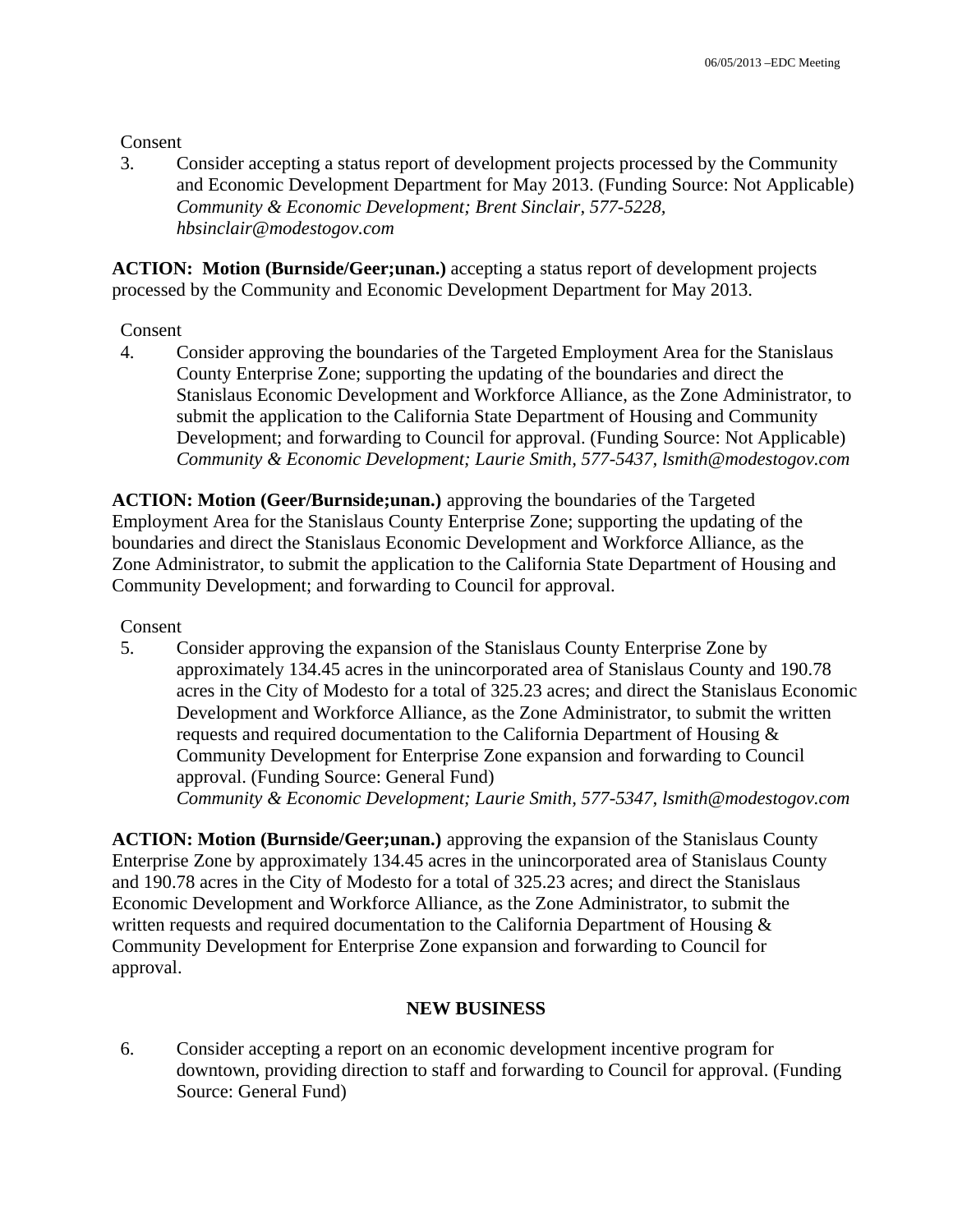*Community & Economic Development ; Josh Bridegroom, 571-5540, jbridegroom@modestogov.com* 

**ACTION: (Motion Burnside/Geer;unan.) directing staff to return to the next Economic Development Committee meeting in August with further information: examples of business incentives for downtown; cost analysis; breakdown of all downtown businesses for mill tax exemption; last City program with incentives for facades** 

7. Consider approving a draft a letter of support to the City of Waterford for a community separator / "greenbelt" between the City of Modesto and the City of Waterford and forwarding to Council for approval. (Funding Source: General Fund)  *Community & Economic Development; Patrick Kelly, 577-5268, pkelly@modestogov.com* 

**ACTION: Motion (Burnside/Geer;unan.)** approving a draft a letter of support to the City of Waterford for a community separator / "greenbelt" between the City of Modesto and the City of Waterford and forwarding to Council for approval.

8. Consider approving (i) a proposed Residential Urban Limit initiative and provide a recommendation by motion, to the City Council; and (ii) Planning Commission recommendation that the City Council appoint a task force comprising interest groups to explore ways to protect agriculture and vital water recharge basins, develop plans for an economic corridor and incentivize infill development and that this task force be integral to the adoption of the General Plan Amendment. (Funding Source: Not Applicable)  *Community & Economic Development; Patrick Kelly, 577-5268, pkelly@modestogov.com* 

**ACTION: Motion (Burnside/Geer;unan.) directing staff to hold a Special Economic Development Committee workshop for July, with notices to be sent to stakeholders involved, for the purpose of resolving Residential Urban Limit issue for purposes of integrating into the General Plan** 

#### **MATTERS TOO LATE FOR THE AGENDA**

None

#### **ADJOURNMENT**

Meeting adjourned at 7:30 p.m.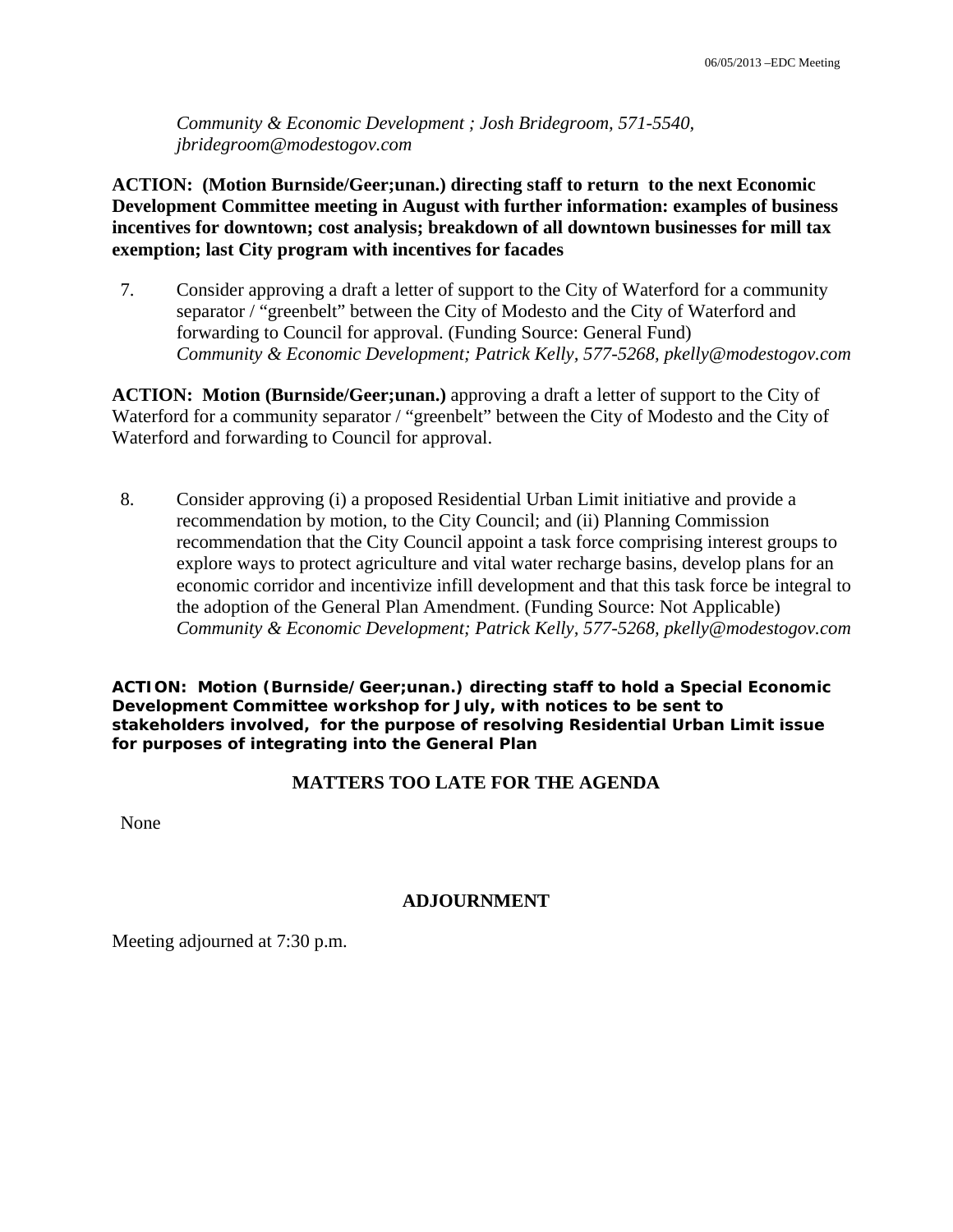# **MINUTES**

# **City of Modesto SAFETY & COMMUNITIES COMMITTEE / COUNCIL WORKSHOP**

## **Second Floor, Room 2005 Tenth Street Place, 1010 10th Street Modesto, California**

#### **Monday, June 10, 2013, at 5:00 p.m.**

Roll Call Present: Councilmembers Lopez, Geer, Gunderson Absent: None

### **PUBLIC COMMENTS**

None.

1. Consider accepting a report regarding research on the regulation of gambling establishments within the City of Modesto, as well as research on the allowance of any gambling house, billiard parlor, or card room as a means of earning profit through the practice of gambling pursuant to City of Modesto Municipal Code section 4-1.702, and the State of California Moratorium effective through January, 1, 2020. (Funding Source: Not Applicable)

*City Attorney; Susana Alcala Wood, 577-5284, swood@modestogov.com* 

- **ACTION: Motion (Gunderson/Geer;unan.)** accepting a report regarding research on the regulation of gambling establishments within the City of Modesto, as well as research on the allowance of any gambling house, billiard parlor, or card room as a means of earning profit through the practice of gambling pursuant to City of Modesto Municipal Code section 4-1.702, and the State of California Moratorium effective through January, 1, 2020.
	- 2. Consider approving removal of the bollards at 10th and J Streets and 10th and K Streets to allow vehicular access to this section of 10th Street and forwarding to Council for approval. (Funding Source: General Fund, Surface Transportation Fund)

*Community & Economic Development ; Josh Bridegroom, 571-5540, jbridegroom@modestogov.com* 

**ACTION: Motion (Geer/Gunderson;unan.)** approving removal of the bollards at 10th and J Streets and 10th and K Streets to allow vehicular access to this section of 10th Street and forwarding to Council for approval.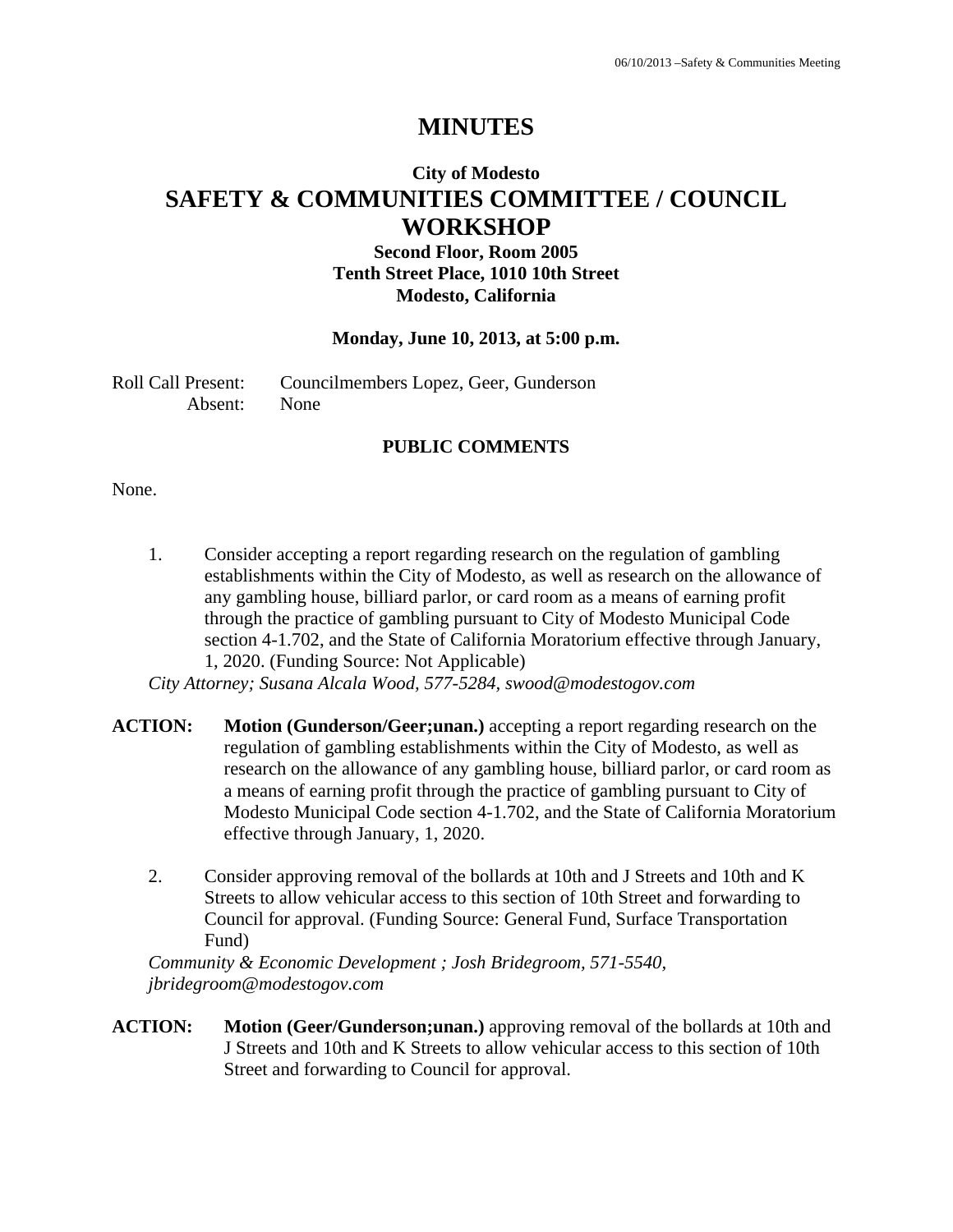- 3. Consider an informational report regarding a Best Practices Study for Modesto on Stanislaus Regional 911. (Funding Source: General Fund) *Police; Rick Armendariz, 342-6142, armendarizr@modestopd.com*
- **ACTION: Motion (Geer/Gunderson;unan.)** accepting an informational report regarding a Best Practices Study for Modesto on Stanislaus Regional 911.

#### **WRITTEN COMMUNICATIONS**

4. Consider a written communication from Ryan Schambers prohibiting basketball hoops from being placed on the sidewalk or the curb. (Funding Source: ) *City Clerk; Stephanie Lopez, 577-5396, slopez@modestogov.com* 

**ACTION:** No reportable action.

### **MATTERS TOO LATE FOR THE AGENDA**

None.

#### **ADJOURNMENT**

This meeting adjourned at 6:30 p.m.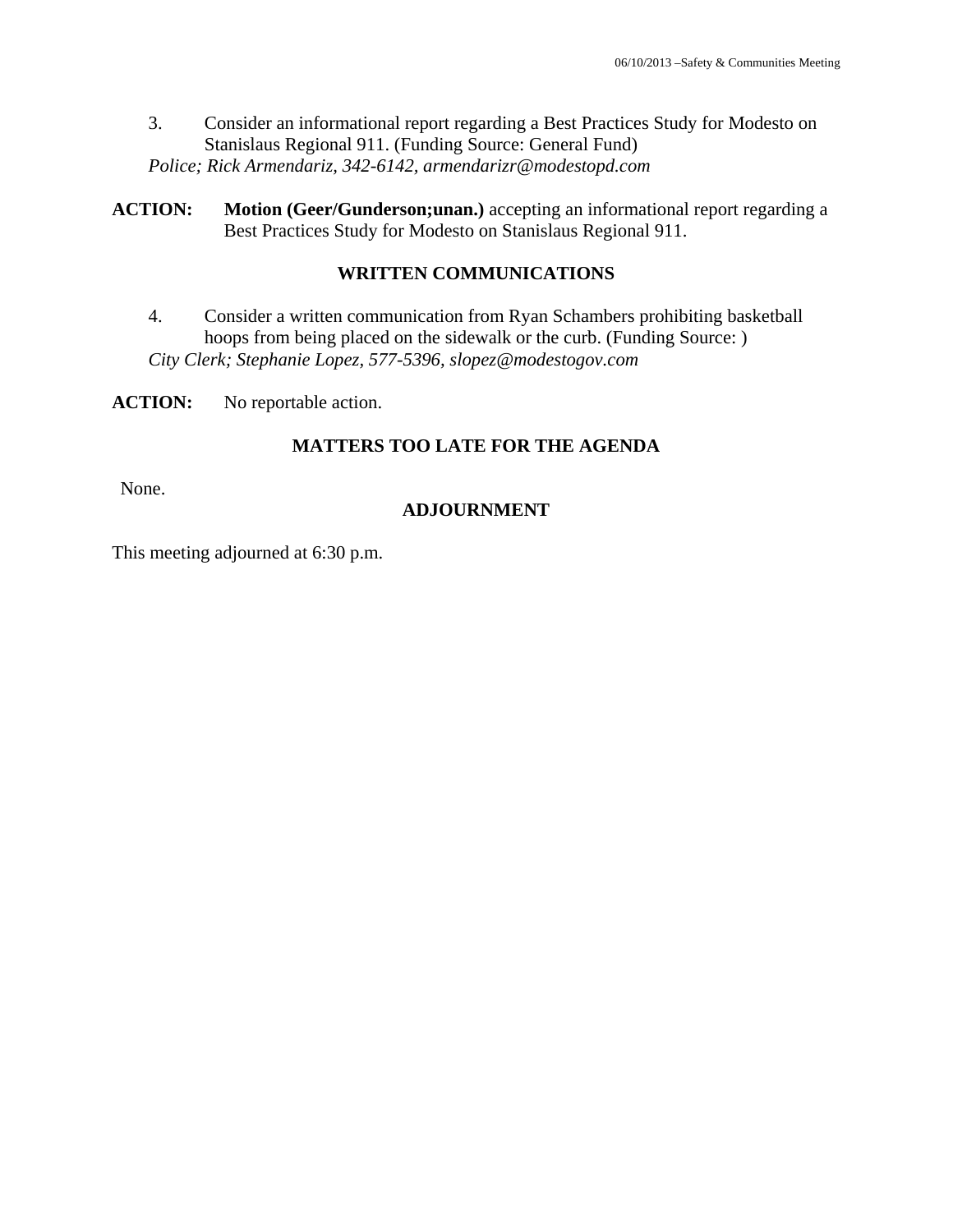# **MINUTES**

## City of Modesto  **CITY COUNCIL MEETING Chambers, Basement Level Tenth Street Place, 1010 10th Street Modesto, California Tuesday June 11, 2013, at 5:30 p.m.**

Roll Call – Present: Councilmembers Burnside, Cogdill, Geer, Gunderson, Lopez, Muratore, Mayor Marsh Absent: None

Pledge of Allegiance to the Flag

Invocation: Michael Douglass, Advancing Vibrant Communities

City Clerk's Announcements: None

Declaration of Conflicts of Interest: Item 17 - Burnside, Geer

Item 20 – Miscellaneous (Burnside, Cogdill, Geer,

Gunderson, Lopez, Muratore)

Reports from Closed Session: City Attorney Wood reported on Closed Session matters

#### **ACKNOWLEDGEMENTS AND PRESENTATIONS**

1. Presentation introducing Lincoln Ellis, Chief Professional Officer, Boys & Girls Club of Stanislaus County. (Funding Source: Not Applicable)  *City Clerk; Stephanie Lopez, 577-5396, slopez@modestogov.com* 

**ACTION:** Presentation introducing Lincoln Ellis, Chief Professional Officer, Boys & Girls Club of Stanislaus County.

2. Presentation of Proclamation to the U.S. Army in honor of their 238th year of service to the Nation. (Funding Source: Not Applicable)  *City Council; Kathy Espinoza, 571-5597, kespinoza@modestogov.com* 

**ACTION:** Mayor Marsh presented a Proclamation to the U.S. Army in honor of their 238th year of service to the Nation.

3. Presentation of Proclamation to Society for Handicapped Children and Adults proclaiming June Disabilities Awareness Month. (Funding Source: Not Applicable)  *City Council; Kathy Espinoza, 571-5597, kespinoza@modestogov.com*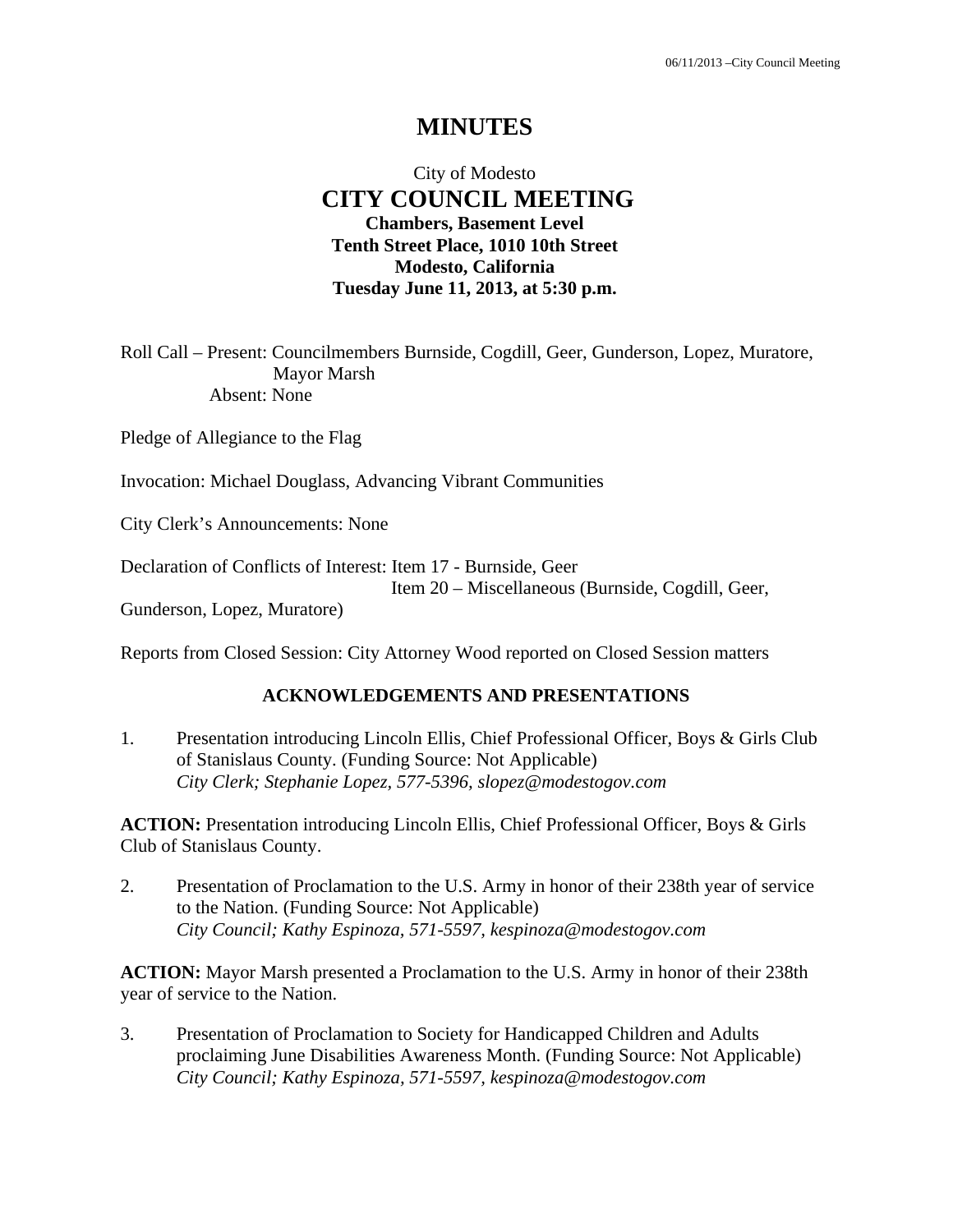**ACTION:** Mayor Marsh presented a Proclamation to Society for Handicapped Children and Adults proclaiming June Disabilities Awareness Month.

4. Presentation by the Modesto Chamber of Commerce to new and growing businesses in Modesto. (Funding Source: Not Applicable)  *Community & Economic Development ; Laurie Smith, 577-5347, lsmith@modestogov.com* 

**ACTION:** Cecil Russell, President of the Modesto Chamber of Commerce and Mayor Marsh acknowledged Crown Designs - T's & Tops and Castle Real Estate.

## **PUBLIC COMMENT PERIOD**

 Tony Madrigal announced the Latino Community Roundtable Backpack Drive & Free Giveaway.

## **CONSENT ITEMS – ROLL CALL VOTE REQUIRED ACTION CONSENT ITEMS 5-16; 19: (Lopez/Burnside;unan.) ACTION CONSENT ITEM 17: (Lopez/Cogdill;unan.;Burnside, Geer absent due to conflict of interest)**

## **CONSENT ITEMS**

An item may be removed from consent and discussed at the request of an audience member or Councilmember.

Consent

5. Consider approving the minutes from the June 4, 2013 City Council meeting. (Funding Source: Not Applicable)

• Motion approving the minutes from the June 4, 2013 City Council meeting. *City Clerk; Stephanie Lopez, 577-5396, slopez@modestogov.com* 

**ACTION: Motion (Lopez/Burnside; 7/0)** approving the minutes from the June 4, 2013 City Council meeting.

- 6. Consider approving judicial foreclosure of delinquent special taxes in CFD Nos. 2003- 1 (Fairview Village) and 2004-1 (Village One #2) pursuant to the Mello-Roos Community Facilities Act of 1982 and ordering that the Stanislaus County Tax Collector be credited with those taxes. (Funding Source: CFD No. 2003-1 (Fairview Village) and CFD No. 2004-1 (Village One #2) Special Facilities Tax Revenues)
	- Resolution of the City Council of the City of Modesto, acting as the governing body of all its Community Facilities Districts, to order judicial foreclosure of delinquent special taxes pursuant to the Mello-Roos Community Facilities Act of 1982 and to order that the Stanislaus County Tax Collector be credited with those taxes.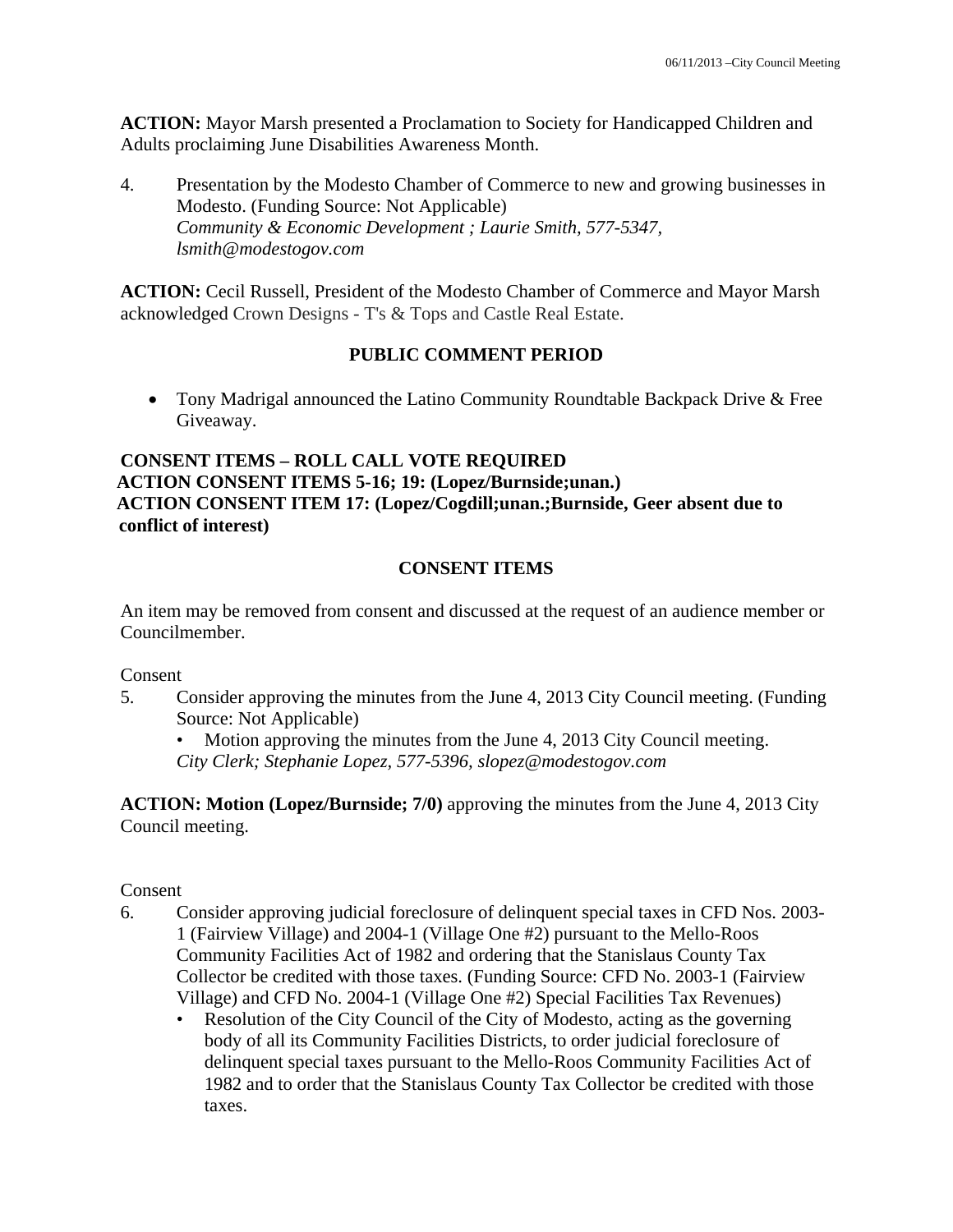*Community & Economic Development; Tina Rocha, 577-5321, trocha@modestogov.com* 

**ACTION: Resolution 2013-209 (Lopez/Burnside; 7/0)** of the City Council of the City of Modesto, acting as the governing body of all its Community Facilities Districts, to order judicial foreclosure of delinquent special taxes pursuant to the Mello-Roos Community Facilities Act of 1982 and to order that the Stanislaus County Tax Collector be credited with those taxes.

#### Consent

- 7. Consider approving the 2013-14 Engineer's Annual Report for Landscape Maintenance Assessment District No. 1 for Dry Creek Meadows Subdivisions Nos. 1-6, and setting a public hearing on August 7, 2013, to consider the levy and collection of assessments within Landscape Maintenance Assessment District No. 1. (Funding Source: Landscape Maintenance Assessment District No. 1)
	- Motion accepting the 2013-14 Annual Engineer's Report for Landscape Maintenance Assessment District No. 1 for Dry Creek Meadows Subdivisions Nos. 1 through 6.
	- Resolution of Intention to Levy and Collect Assessments for Landscape Maintenance Assessment District No. 1 for Dry Creek Meadows Subdivisions Nos. 1 through 6, and setting a public hearing on August 7, 2013, to consider the levy and collection of assessments within Landscape Maintenance Assessment District No. 1.

*Community & Economic Development; Tina Rocha, 577-5321, trocha@modestogov.com* 

**ACTION: Motion (Lopez/Burnside; 7/0)** accepting the 2013-14 Annual Engineer's Report for Landscape Maintenance Assessment District No. 1 for Dry Creek Meadows Subdivisions Nos. 1 through 6.

**ACTION: Resolution 2013-210 (Lopez/Burnside; 7/0)** of Intention to Levy and Collect Assessments for Landscape Maintenance Assessment District No. 1 for Dry Creek Meadows Subdivisions Nos. 1 through 6, and setting a public hearing on August 7, 2013, to consider the levy and collection of assessments within Landscape Maintenance Assessment District No. 1.

- 8. Consider approving the 2013-14 Engineer's Annual Report for Landscape Maintenance Assessment District No. 2 for Dry Creek Meadows Subdivisions Nos. 7-10, Creekwood Meadows Subdivision, and Yosemite Meadows Subdivision, and setting a public hearing on August 7, 2013, to consider the levy and collection of assessments within Landscape Maintenance Assessment District No. 2. (Funding Source: Landscape Maintenance Assessment District No. 2)
	- Motion accepting the 2013-14 Annual Engineer's Report for Landscape Maintenance Assessment District No. 2 for Dry Creek Meadows Subdivisions Nos. 7-10, Creekwood Meadows Subdivision, and Yosemite Meadows Subdivision.
	- Resolution of Intention to Levy and Collect Assessments for Landscape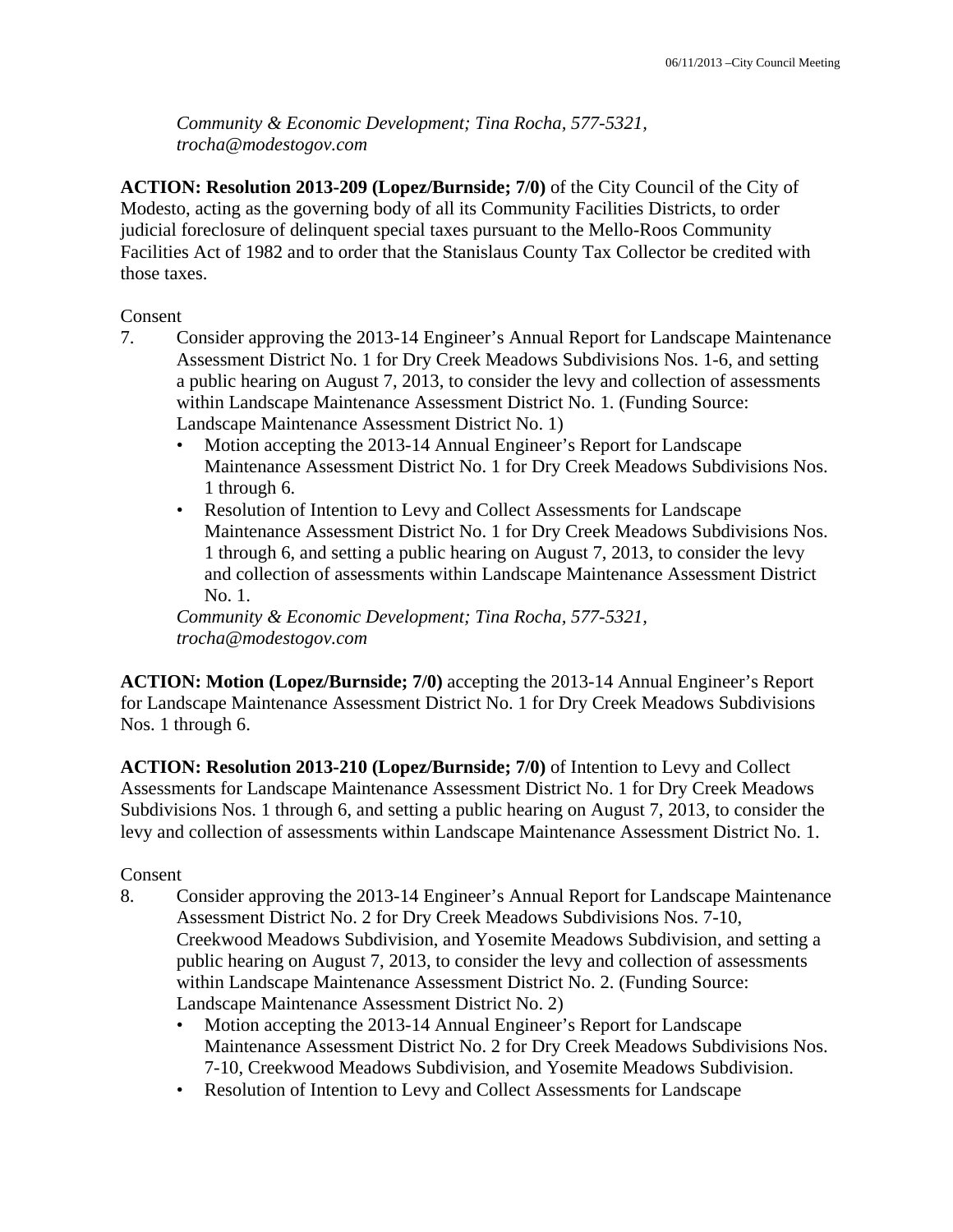Maintenance Assessment District No. 2 for Dry Creek Meadows Subdivisions Nos. 7-10, Creekwood Meadows Subdivision, and Yosemite Meadows Subdivision, and setting a public hearing on August 7, 2013 to consider the levy and collection of assessments within Landscape Maintenance Assessment District No. 2. *Community & Economic Development; Tina Rocha, 577-5321, trocha@modestogov.com* 

**ACTION: Motion (Lopez/Burnside; 7/0)** accepting the 2013-14 Annual Engineer's Report for Landscape Maintenance Assessment District No. 2 for Dry Creek Meadows Subdivisions Nos. 7-10, Creekwood Meadows Subdivision, and Yosemite Meadows Subdivision.

**ACTION: Resolution 2013-211 (Lopez/Burnside; 7/0)** of Intention to Levy and Collect Assessments for Landscape Maintenance Assessment District No. 2 for Dry Creek Meadows Subdivisions Nos. 7-10, Creekwood Meadows Subdivision, and Yosemite Meadows Subdivision, and setting a public hearing on August 7, 2013 to consider the levy and collection of assessments within Landscape Maintenance Assessment District No. 2.

Consent

- 9. Consider approving the 2013-14 Engineer's Annual Report for the Shackelford Landscape and Lighting District, and setting a public hearing on August 7, 2013, to consider the levy and collection of assessments within the Shackelford Landscape and Lighting District. (Funding Source: Shackelford Landscape and Lighting District)
	- Motion accepting the 2013-14 Annual Engineer's Report for the Shackelford Landscape and Lighting District.
	- Resolution of Intention to Levy and Collect Assessments for the Shackelford Landscape and Lighting District, and setting a public hearing on the proposed assessments to be held on August 7, 2013.

*Community & Economic Development; Tina Rocha, 577-5321, trocha@modestogov.com* 

**ACTION: Motion (Lopez/Burnside; 7/0)** accepting the 2013-14 Annual Engineer's Report for the Shackelford Landscape and Lighting District.

**ACTION: Resolution 2013-212 (Lopez/Burnside; 7/0)** of Intention to Levy and Collect Assessments for the Shackelford Landscape and Lighting District, and setting a public hearing on the proposed assessments to be held on August 7, 2013.

- 10. Consider: (i) approving the appointment of members to the Capital Improvement Program Task Force; and (ii) commending Ronald Jeske for his service as the Capital Improvement Program Task Force Citizen Member from December 9, 2008 through June 30, 2013. (Funding Source: Not applicable.)
	- Resolution approving the Capital Improvement Program Task Force for the period July 1, 2013 through June 30, 2014.
	- Resolution commending Ronald Jeske for his service as the Capital Improvement Program Task Force Citizen Member from December 9, 2008 through June 30,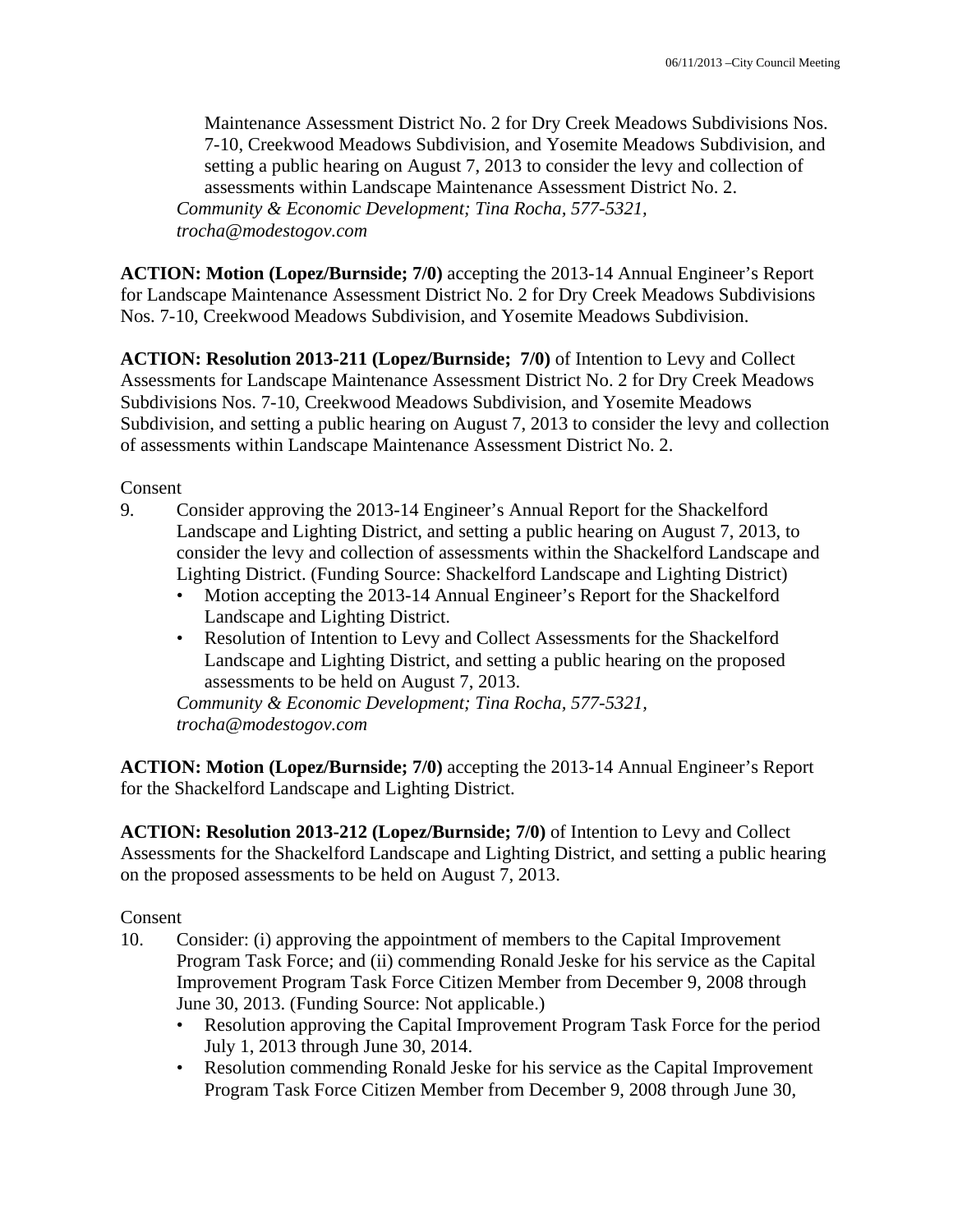2013. *Community & Economic Development; Tina Rocha, 577-5321, trocha@modestogov.com* 

**ACTION: Resolution 2013-213 (Lopez/Burnside; 7/0)** approving the Capital Improvement Program Task Force for the period July 1, 2013 through June 30, 2014.

**ACTION: Resolution 2013-214 (Lopez/Burnside; 7/0)** commending Ronald Jeske for his service as the Capital Improvement Program Task Force Citizen Member from December 9, 2008 through June 30, 2013.

#### Consent

- 11. Consider approving the expansion of the Stanislaus County Enterprise Zone by approximately 134.45 acres in the unincorporated area of Stanislaus County and 190.78 acres in the City of Modesto for a total of 325.23 acres; and direct the Stanislaus Economic Development and Workforce Alliance, as the Zone Administrator, to submit the written requests and required documentation to the California Department of Housing & Community Development for Enterprise Zone expansion approval. (Funding Source: General Fund)
	- Resolution approving the expansion of the Stanislaus County Enterprise Zone by approximately 134.45 acres in the unincorporated area of Stanislaus County and 190.78 acres in the City of Modesto for a total of 325.23 acres; and direct the Stanislaus Economic Development and Workforce Alliance, as the Zone Administrator, to submit the written requests and required documentation to the California Department of Housing & Community Development for Enterprise Zone expansion approval.

*Community & Economic Development; Laurie Smith, 577-5347, lsmith@modestogov.com* 

**ACTION: Resolution 2013-215 (Lopez/Burnside; 7/0)** approving the expansion of the Stanislaus County Enterprise Zone by approximately 134.45 acres in the unincorporated area of Stanislaus County and 190.78 acres in the City of Modesto for a total of 325.23 acres; and direct the Stanislaus Economic Development and Workforce Alliance, as the Zone Administrator, to submit the written requests and required documentation to the California Department of Housing & Community Development for Enterprise Zone expansion approval.

- 12. Consider approving the boundaries of the Targeted Employment Area for the Stanislaus County Enterprise Zone; supporting the updating of the boundaries and directing the Stanislaus Economic Development and Workforce Alliance, as the Zone Administrator, to submit the application to the California State Department of Housing and Community Development. (Funding Source: Not Applicable)
	- Resolution approving the boundaries of the Targeted Employment Area for the Stanislaus County Enterprise Zone; supporting the updating of the boundaries and directing the Stanislaus Economic Development and Workforce Alliance, as the Zone Administrator, to submit the application to the California State Department of Housing and Community Development recommended.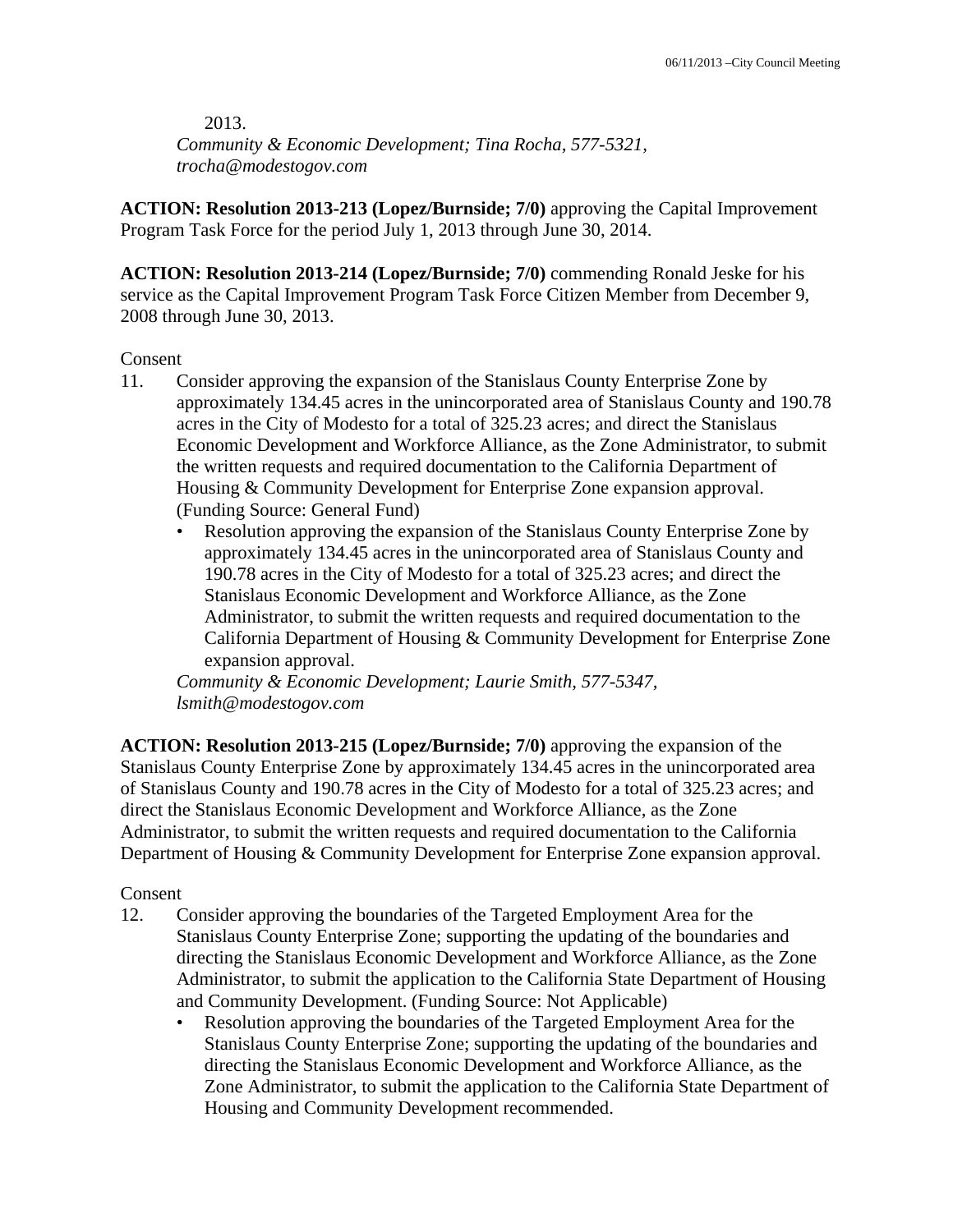*Community & Economic Development; Laurie A. Smith, 577-5347, lsmith@modestogov.com* 

**ACTION: Resolution 2013-216 (Lopez/Burnside; 7/0)** approving the boundaries of the Targeted Employment Area for the Stanislaus County Enterprise Zone; supporting the updating of the boundaries and directing the Stanislaus Economic Development and Workforce Alliance, as the Zone Administrator, to submit the application to the California State Department of Housing and Community.

#### Consent

- 13. Consider approving the 2013-2014 Fiscal Year Appropriation Limit, including the price and population factors to be used in the calculation. (Funding Source: Not Applicable)
	- Resolution establishing the calculation for the appropriation limit for the Fiscal Year 2013-2014 annual budget.

*Finance; Terri Swearingen, 577-5369, tswearingen@modestogov.com* 

**ACTION: Resolution 2013-217 (Lopez/Burnside; 7/0)** establishing the calculation for the appropriation limit for the Fiscal Year 2013-2014 annual budget.

Consent

- 14. Consider authorizing the award of bid for the purchase of ballistic vests for the Police Department to LC Action Police Supply, San Jose, CA, for a two (2) year agreement with three (3) one-year extension options at the sole discretion of the City, for an estimated annual cost of \$48,733, and over five (5) years of \$243,665. (Funding Source: Police Support Services)
	- Resolution authorizing the award of bid for the purchase of ballistic vests for the Police Department to LC Action Police Supply, San Jose, CA, for a two (2) year agreement, with three (3) one-year extension options at the sole discretion of the City, and authorizing the Purchasing Manager, or his designee, to issue a purchase agreement for an estimated annual cost of \$48,733, and if all options are exercised, for a total cost over five (5) years of \$243,665.

*Finance and Police; Ken Masasso, 577-5420, kmasasso@modestogov.com* 

**ACTION: Resolution 2013-218 (Lopez/Burnside; 7/0)** authorizing the award of bid for the purchase of ballistic vests for the Police Department to LC Action Police Supply, San Jose, CA, for a two (2) year agreement, with three (3) one-year extension options at the sole discretion of the City, and authorizing the Purchasing Manager, or his designee, to issue a purchase agreement for an estimated annual cost of \$48,733, and if all options are exercised, for a total cost over five (5) years of \$243,665.

#### Consent

15. Consider approving amendments to: (i) the Classification Plan, (ii) Class Range Table for Represented Management and Confidential Non-Sworn Classes, (iii) Class Range Table for Unrepresented Management and Confidential Non-Sworn Classes and (iv) Position Allocation as proposed in the Fiscal Year 13/14 Operating Budget. (Funding Source: General Fund, Insurance-Administration Fund, Information Technology Fund,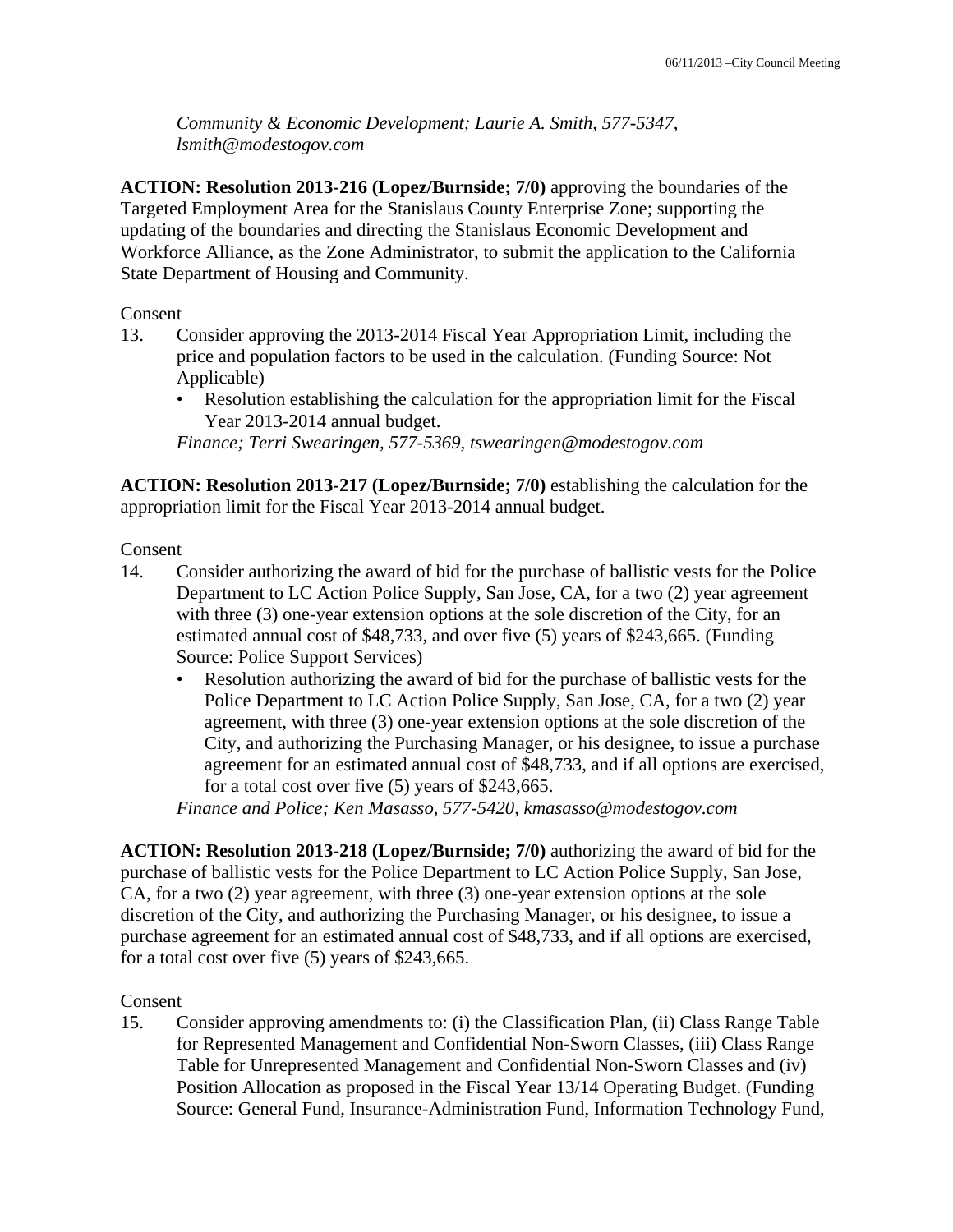and Sewer Operations Fund)

- Resolution amending the Classification Plan as stated in Resolution No. 2008-681.
- Resolution amending Exhibit "A" of Resolution No. 2008-683 to revise the Class Range Table for Represented Management and Confidential Non-Sworn Classes.
- Resolution amending Exhibit "A" of Resolution No. 2012-369 to revise the Class Range Table for Unrepresented Management and Confidential Non-Sworn Classes to delete the classification of Deputy Chief Information Officer at salary range 2452 and to change the Risk Manager from salary range 2444 to salary range 2439.
- Resolution amending the Position Allocation for Fiscal Year 13/14 as adopted in the Operating Budget.

*Human Resources; Joseph Lopez, 571-5126, joelopez@modestogov.com* 

**ACTION: Resolution 2013-219 (Lopez/Burnside; 7/0)** amending the Classification Plan as stated in Resolution No. 2008-681.

**ACTION: Resolution 2013-220 (Lopez/Burnside; 7/0)** amending Exhibit "A" of Resolution No. 2008-683 to revise the Class Range Table for Represented Management and Confidential Non-Sworn Classes.

**ACTION: Resolution 2013-221 (Lopez/Burnside; 7/0)** amending Exhibit "A" of Resolution No. 2012-369 to revise the Class Range Table for Unrepresented Management and Confidential Non-Sworn Classes to delete the classification of Deputy Chief Information Officer at salary range 2452 and to change the Risk Manager from salary range 2444 to salary range 2439.

**ACTION: Resolution 2013-222 (Lopez/Burnside; 7/0)** amending the Position Allocation for Fiscal Year 13/14 as adopted in the Operating Budget.

#### Consent

- 16. Consider accepting the work by Certified Coatings Company for the Clarifier Coating Rehabilitation Project as complete. (The total contract cost is \$317,362.) (Funding Source: Wastewater Operations)
	- Resolution accepting the work by Certified Coatings Company for the Clarifier Coating Rehabilitation as complete, authorizing the City Clerk to file a Notice of Completion with the Stanislaus County Recorder upon receipt of approved Warranty Bond and authorizing payment of amounts totaling \$317,362. *Public Works; Gary DeJesus, 577-6200, gdejesus@modestogov.com*

**ACTION: Resolution 2013-223 (Lopez/Burnside; 7/0)** accepting the work by Certified Coatings Company for the Clarifier Coating Rehabilitation as complete, authorizing the City Clerk to file a Notice of Completion with the Stanislaus County Recorder upon receipt of approved Warranty Bond and authorizing payment of amounts totaling \$317,362.

## Consent – *Councilmembers Burnside and Geer absent due to conflict of interest*

17. Consider accepting the work by Socal Pacific Construction Corporation, for the Sanitary Lift Station Lining Rehabilitation Project, as complete. Total construction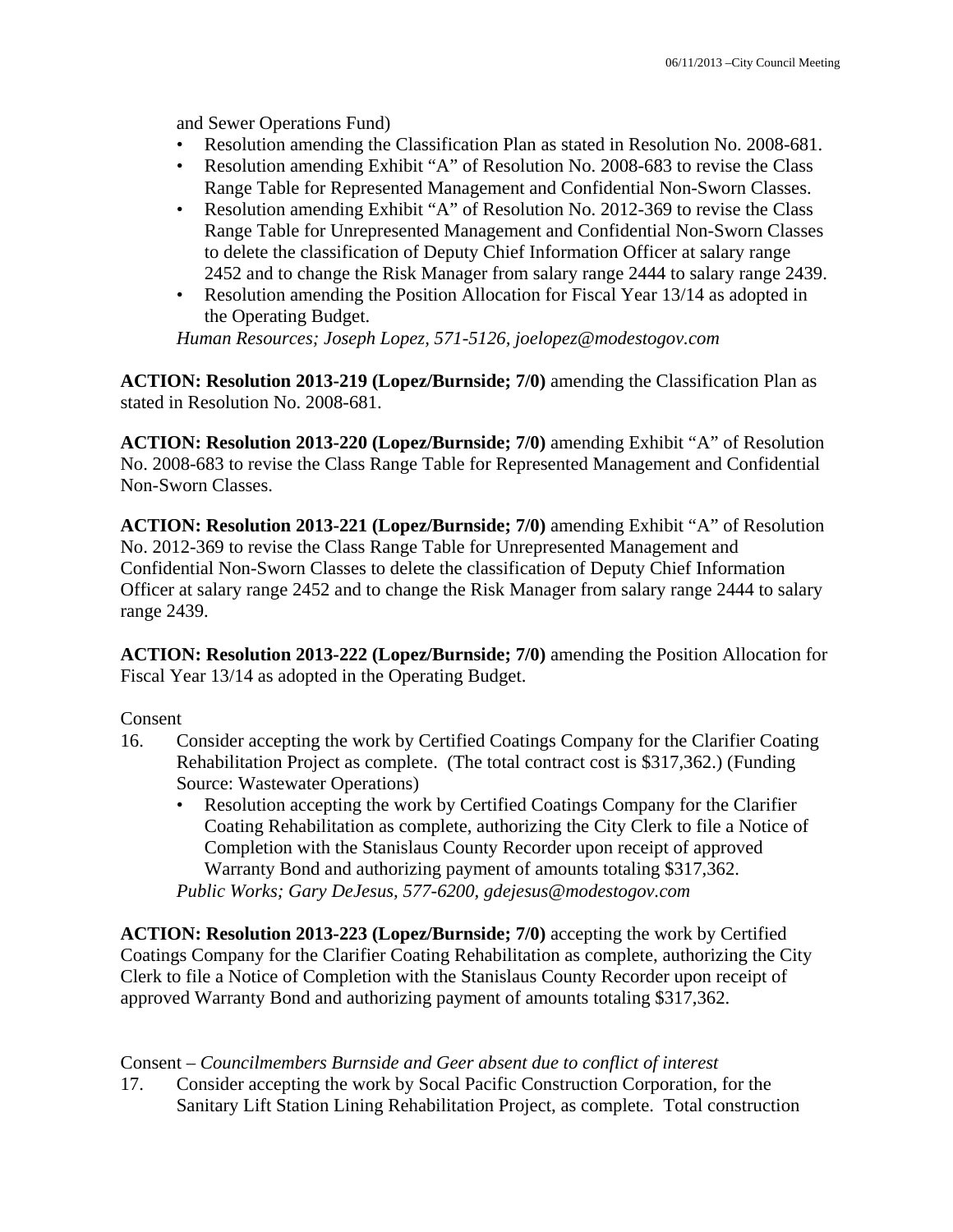contract cost is \$173,719, with a total project cost of \$228,257. (Funding Source: Wastewater Fund)

• Resolution accepting the work by Socal Pacific Construction Corporation for the Sanitary Lift Station Lining Rehabilitation Project as complete, authorizing the City Clerk to file a Notice of Completion with the Stanislaus County Recorder upon receipt of approved Warranty Bond, and authorizing payment of amounts totaling \$173,719.

*Utility Planning and Projects; Rob Christensen, 577-5423, rchristensen@modestogov.com* 

**ACTION: Resolution 2013-224 (Lopez/Cogdill; 5/0; Burnside, Geer absent due to conflict of interest)** accepting the work by Socal Pacific Construction Corporation for the Sanitary Lift Station Lining Rehabilitation Project as complete, authorizing the City Clerk to file a Notice of Completion with the Stanislaus County Recorder upon receipt of approved Warranty Bond, and authorizing payment of amounts totaling \$173,719.

Consent

- 18. Consider accepting an informational report on the annual inflationary adjustment for Water Connection Fees and Wastewater Capacity Charges. (Funding Source: Not applicable)
	- Motion accepting the informational report on the annual inflationary adjustment for Water Connection Fees and Wastewater Capacity Charges.

*Utility Planning and Projects; Rich Ulm, 577-5213, rulm@modestogov.com* 

**ACTION: Motion (Lopez/Burnside; 7/0)** accepting the informational report on the annual inflationary adjustment for Water Connection Fees and Wastewater Capacity Charges.

## **COUNCIL COMMENTS & REPORTS**

Mayor Marsh announced Graffiti Weekend last weekend, Grand Marshal George Lucas, and thanks to Modesto Kiwanis and citizens of Modesto.

Councilmember Dave Lopez thanked everyone involved in the Graffiti Weekend in Modesto.

Councilmember Geer asked the Mayor to call for a Special Council meeting next week regarding the community survey results; after Council discussion, this item will be heard at the June 25, 2013 meeting.

# **CITY MANAGER COMMENTS & REPORTS**

None

## **HEARINGS**

## *Published in the Modesto Bee on May 31, 2013*

19. Hearing to consider approving adjustments to the maximum rate schedule for City residential, commercial, and industrial solid waste collection services, to become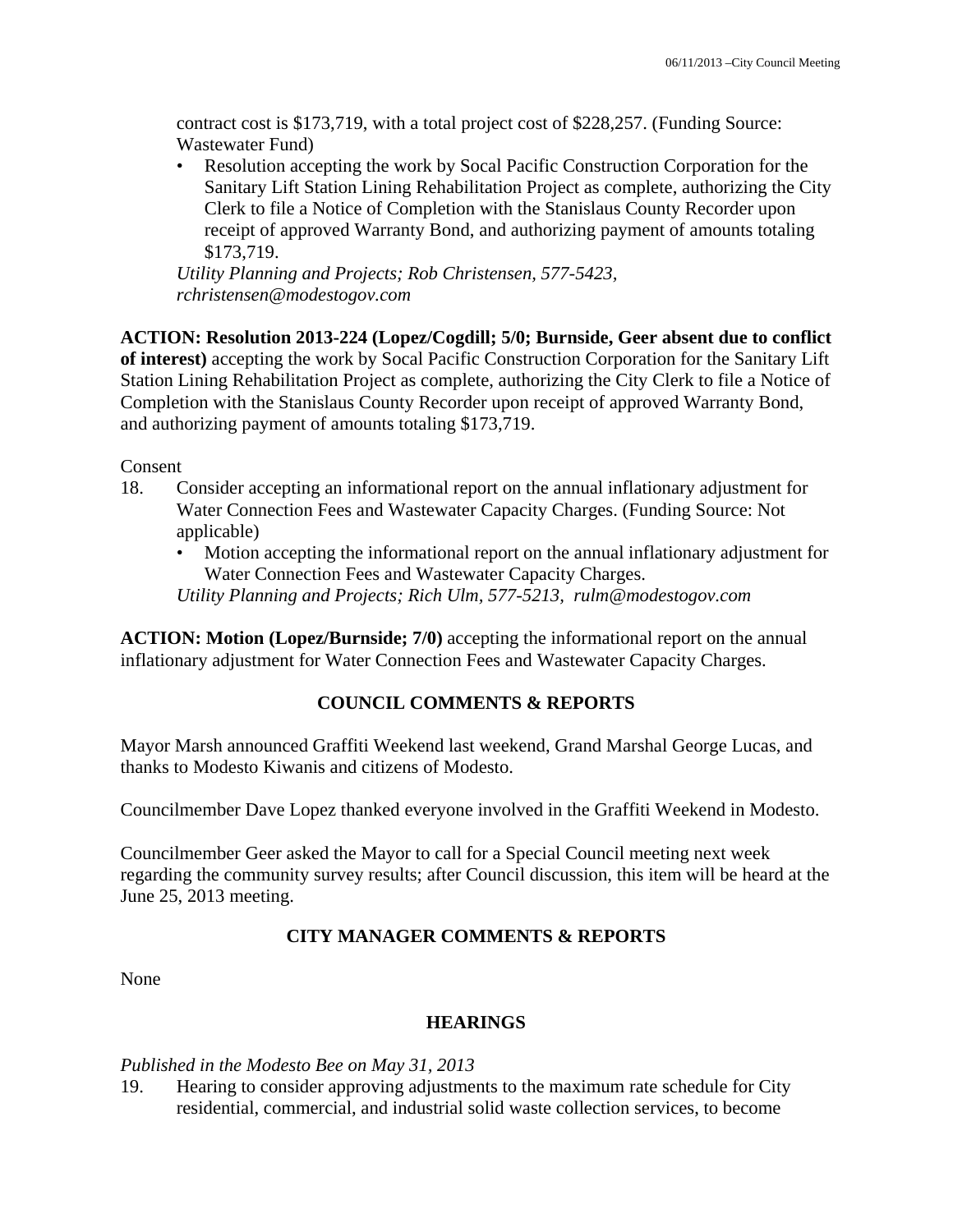effective July 1, 2013, and rescinding Resolution 2012-267. (Funding Source: Not Applicable)

• Resolution approving adjustments to the maximum rate schedule for City residential, commercial, and industrial solid waste collection services, to become effective July 1, 2013, including fuel cost; and rescinding Resolution No. 2012- 267.

*Parks, Recreation & Neighborhoods; Jocelyn Reed, 577-5492, jreed@modestogov.com* 

**ACTION: Resolution 2013-225 (Burnside/Lopez; 7/0)** approving adjustments to the maximum rate schedule for City residential, commercial, and industrial solid waste collection services, to become effective July 1, 2013, including fuel cost; and rescinding Resolution No. 2012-267.

## *Published in the Modesto Bee on May 26, 2013*

- 20. Hearing to consider approving the Proposed Fiscal Year 2013-2014 Operating Budget and Capital Improvement Program for the City of Modesto. (Funding Source: Not Applicable)
	- Motion introducing an Ordinance approving the FY 2013-2014 Proposed Operating Budget and Capital Improvement Program Budget for the City of Modesto.
	- Resolution approving the Budget Goals and Budget Principles as outlined in the Mayor's Budget Message and recommended by the Finance Committee as part of the Fiscal Year 2013-2014 budget development process.
	- Resolution amending the FY 2013-2014 Position Allocation to modify the position allocation for Parks, Recreation and Neighborhoods Department for its reorganization as part of the addendum to the FY 2013-2014 City of Modesto Operating Budget shown in Exhibit 5.

*Finance; Steve Christensen, 577-5369, schristensen@modestogov.com* 

**ACTION: Motion (Geer/Lopez; 5/2; Burnside, Cogdill no)** introducing **Ordinance No. 3587-C.S.** approving the FY 2013-2014 Proposed Operating Budget and Capital Improvement Program Budget for the City of Modesto.

## **ACTION: Motion (Lopez/Burnside; 6/0; Cogdill absent due to conflict of interest)**

approving the FY 2013-2014 Capital Improvement Program Budget for the City of Modesto.

Upgrade Traffic Signals 2010

# **ACTION: Motion (Lopez/Gunderson; 6/0; Muratore absent due to conflict of interest)**

approving the FY 2013-2014 Capital Improvement Program Budget for the City of Modesto.

- Agricultural Wells Community Parks
- FY 11 San Sewer Collection System Replacement
- North Meter Installation East Modesto
- Strengthen & Replace La Loma Water Mains

## **ACTION:** M**otion (Lopez/Gunderson; 6/0; Burnside absent due to conflict of interest)**

approving the FY 2013-2014 Capital Improvement Program Budget for the City of Modesto.

• New Bus Maintenance Facility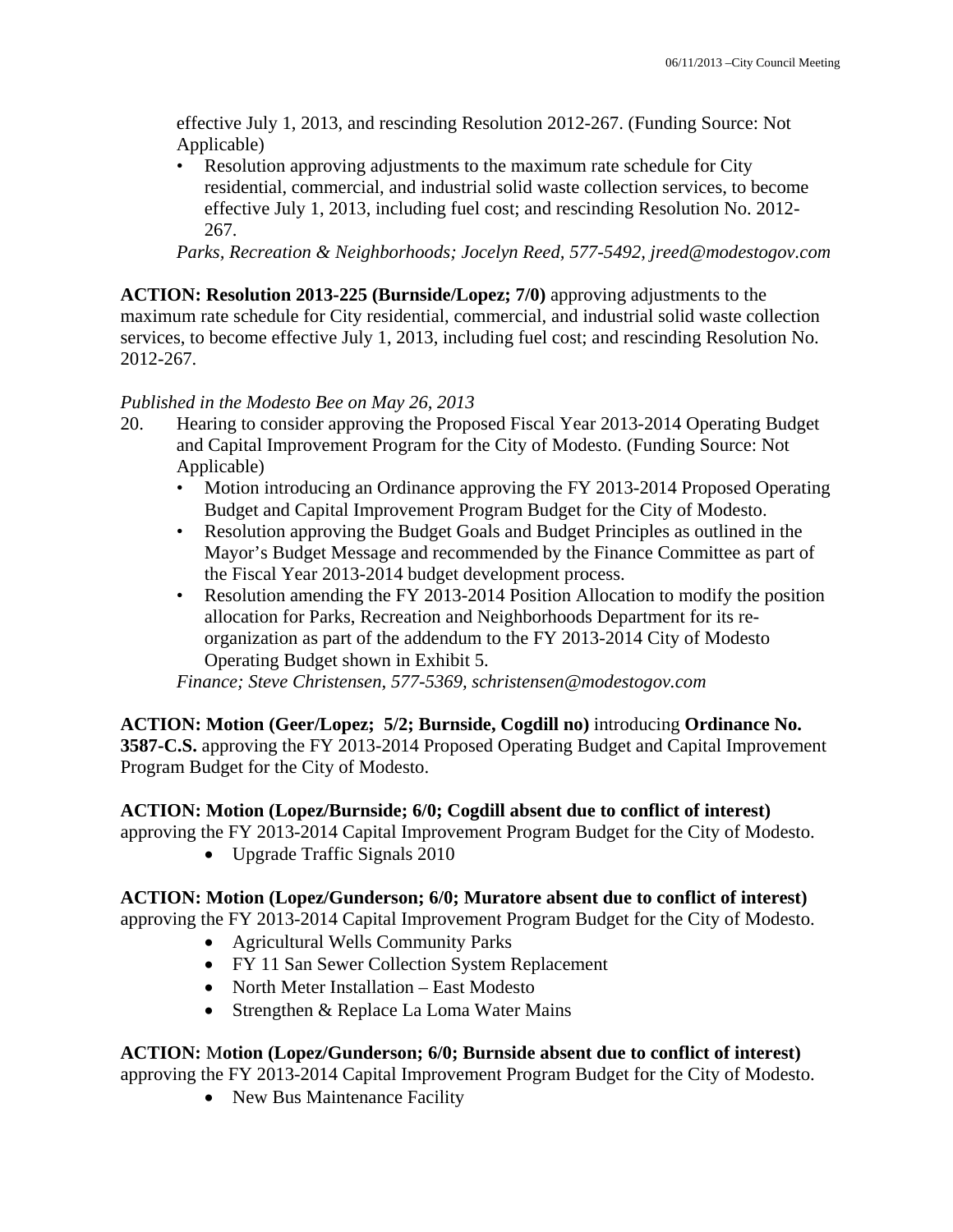- Fleet Maintenance Facility
- $\bullet$  9<sup>th</sup> Street Storm Drainage Facility
- State Route 132 West Express Way
- Lift Station Generators
- Corporation Yard Paving

**ACTION: Motion (Lopez/Geer; 4/0; Burnside, Gunderson, Muratore absent due to conflict of interest)** approving the FY 2013-2014 Capital Improvement Program Budget for the City of Modesto.

Residential Meter Installation – North Modesto

**ACTION:** M**otion (Lopez/Muratore; 4/0; Burnside, Cogdill, Geer absent due to conflict of interest)** approving the FY 2013-2014 Capital Improvement Program Budget for the City of Modesto.

Residential Meter Installation – Central Modesto

ACTION: **Motion (Lopez/Gunderson; 5/0; Burnside, Geer absent due to conflict of interest)** approving the FY 2013-2014 Capital Improvement Program Budget for the City of Modesto.

• Lift Station Coating Rehabilitation

#### **ACTION: Motion (Lopez/Burnside; 6/0; Geer absent due to conflict of interest)**

approving the FY 2013-2014 Capital Improvement Program Budget for the City of Modesto.

• Emerald Sub-Trunk E-6

**ACTION: Motion (Lopez/Gunderson; 5/0; Cogdill, Muratore absent due to conflict of interest)** approving the FY 2013-2014 Capital Improvement Program Budget for the City of Modesto.

- F Street Trunk
- Airport Neighborhood Community Center

**ACTION: Resolution 2013-226 (Lopez/Gunderson; 7/0)** approving the Budget Goals and Budget Principles as outlined in the Mayor's Budget Message and recommended by the Finance Committee as part of the Fiscal Year 2013-2014 budget development process.

**ACTION: Resolution 2013-227 (Lopez/Gunderson; 7/0)** amending the FY 2013-2014 Position Allocation to modify the position allocation for Parks, Recreation and Neighborhoods Department for its re-organization as part of the addendum to the FY 2013-2014 City of Modesto Operating Budget shown in Exhibit 5.

## **NEW BUSINESS**

21. Consider authorizing the submission of the Transportation Development Act Transit Claim for Fiscal Year 2013-2014 to the Stanislaus Council of Governments in the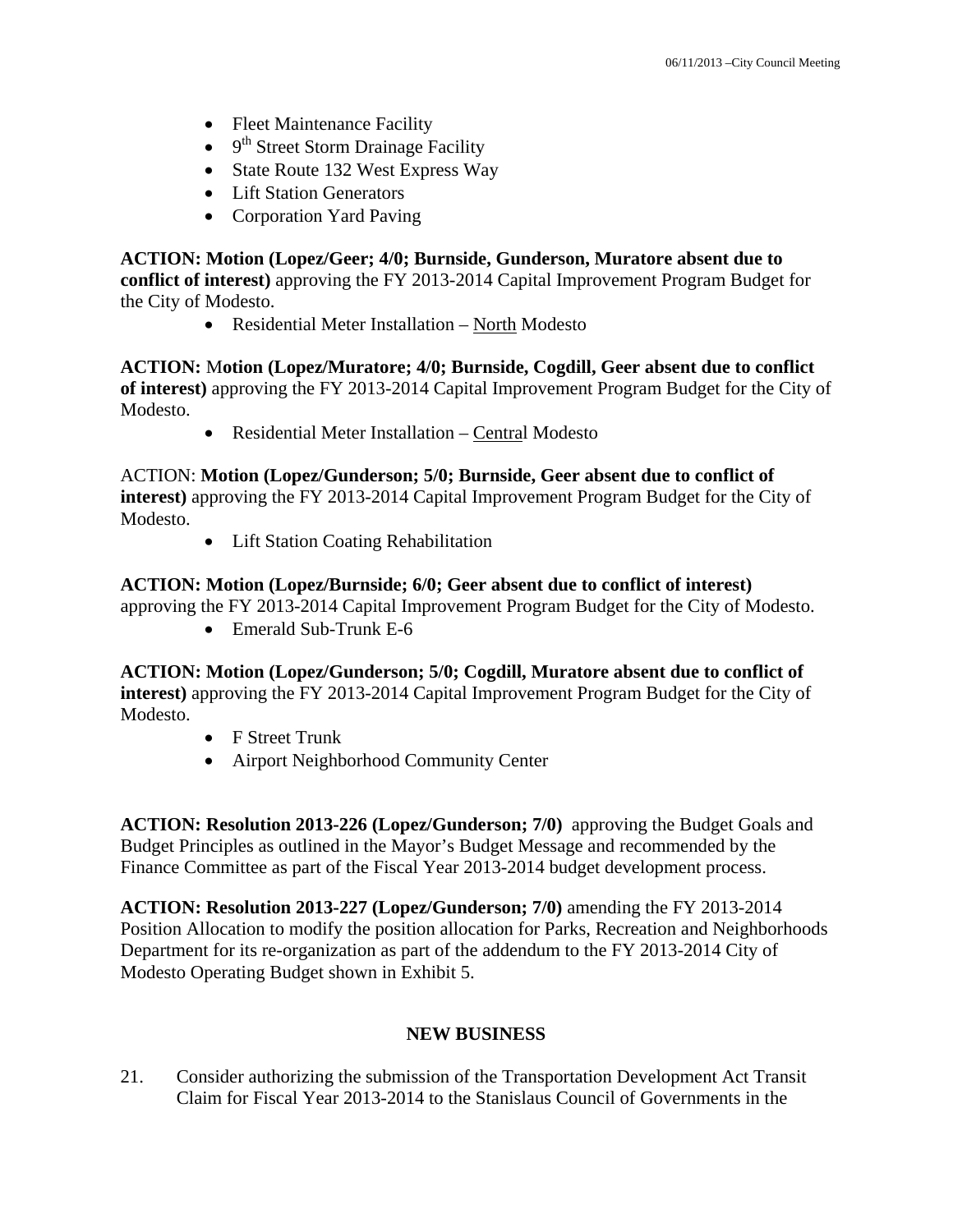amount of \$7,286,725. (Funding Source: TDA Revenue)

• Resolution authorizing submission of the City's Transportation Development Act Transit Claim for Fiscal Year 2013-2014 to the Stanislaus Council of Governments (StanCOG) in the amount of \$7,286,725.

*Public Works; Fred Cavanah, 577-5298, fcavanah@modestogov.com* 

**ACTION: Resolution 2013-228 (Burnside/Muratore; 7/0)** authorizing submission of the City's Transportation Development Act Transit Claim for Fiscal Year 2013-2014 to the Stanislaus Council of Governments (StanCOG) in the amount of \$7,286,725.

## **MATTERS TOO LATE FOR THE AGENDA**

None

### **ADJOURNMENT**

This meeting was adjourned at 7:00 p.m.

### **CLOSED SESSION**

*All Closed Session Matters Heard Prior to Meeting.*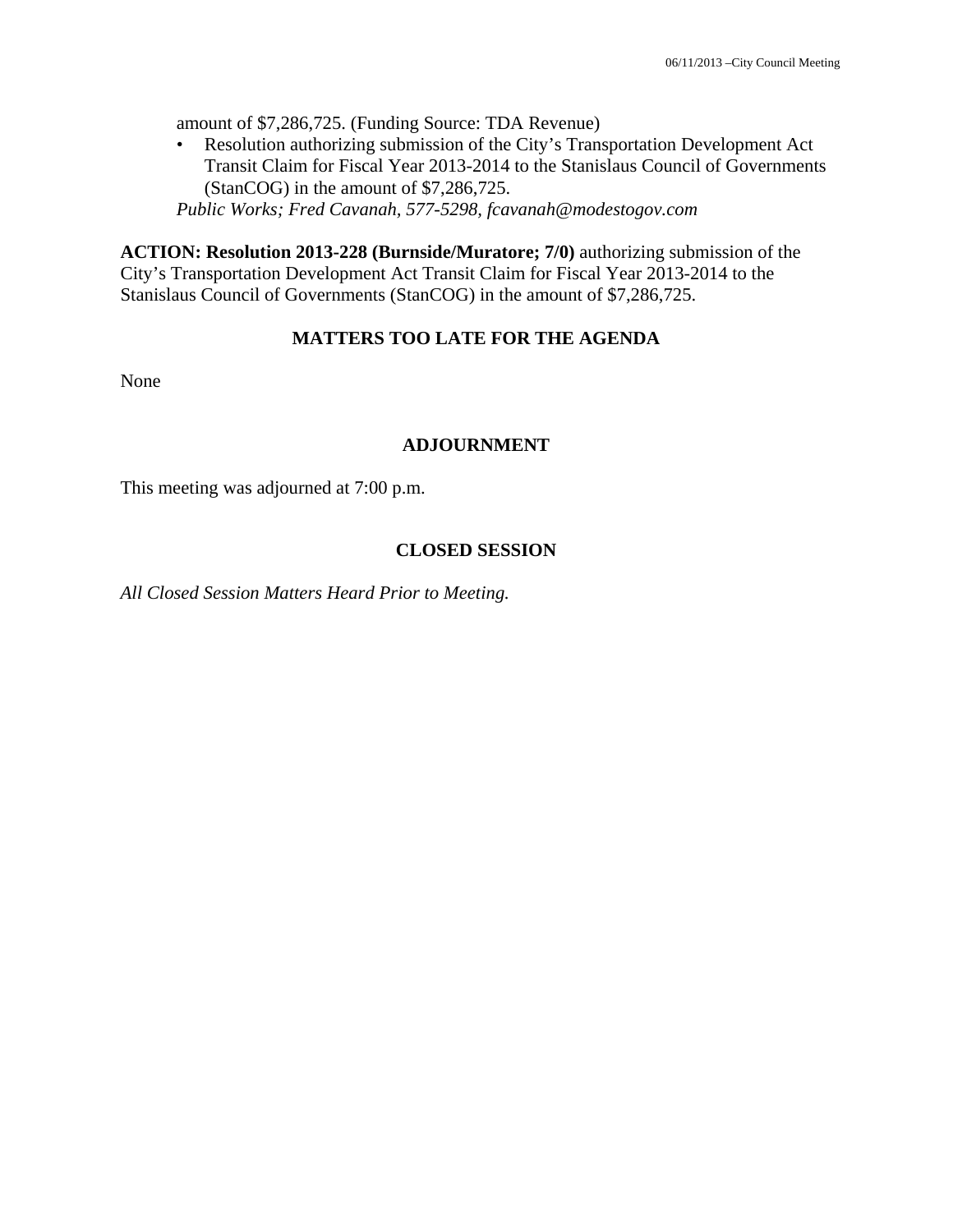CONFERENCE WITH LABOR NEGOTIATOR: (Pursuant to Section 54957.6 of the Government Code) - MCEA Agency Negotiators: Greg Nyhoff, Joe Lopez and Dania Torres Wong Employee Organization: Modesto City Employees Association

CONFERENCE WITH LABOR NEGOTIATOR: (Pursuant to Section 54957.6 of the Government Code) – MCMA Agency Negotiators: Greg Nyhoff, Joe Lopez and Dania Torres Wong Employee Organization: Modesto Confidential & Management Association

CONFERENCE WITH LABOR NEGOTIATOR: (Pursuant to Section 54957.6 of the Government Code) – MPOA Agency Negotiators: Greg Nyhoff, Joe Lopez and Dania Torres Wong Employee Organization: Modesto Police Officers' Association

CONFERENCE WITH LABOR NEGOTIATOR: (Pursuant to Section 54957.6 of the Government Code) – MPNSA Agency Negotiators: Greg Nyhoff, Joe Lopez and Dania Torres Wong Employee Organization: Modesto Police Non Sworn Association

CONFERENCE WITH LABOR NEGOTIATOR: (Pursuant to Section 54957.6 of the Government Code) –MPMA Agency Negotiators: Greg Nyhoff, Joe Lopez and Dania Torres Wong Employee Organization: Modesto Police Management Association

CONFERENCE WITH LABOR NEGOTIATOR: (Pursuant to Section 54957.6 of the Government Code) - MCFFA Agency Negotiators: Greg Nyhoff, Joe Lopez and Dania Torres Wong Employee Organization: Modesto City Firefighters Association

CONFERENCE WITH LABOR NEGOTIATOR: (Pursuant to Section 54957.6 of the Government Code) – Unrepresented Agency Negotiators: Greg Nyhoff, City Manager Employee Organization: Unrepresented Management and Confidential Employee

CONFERENCE WITH LEGAL COUNSEL - ANTICIPATED LITIGATION Initiation of litigation pursuant to subdivision (c) of Section 54956.9 of the Government Code. One potential case.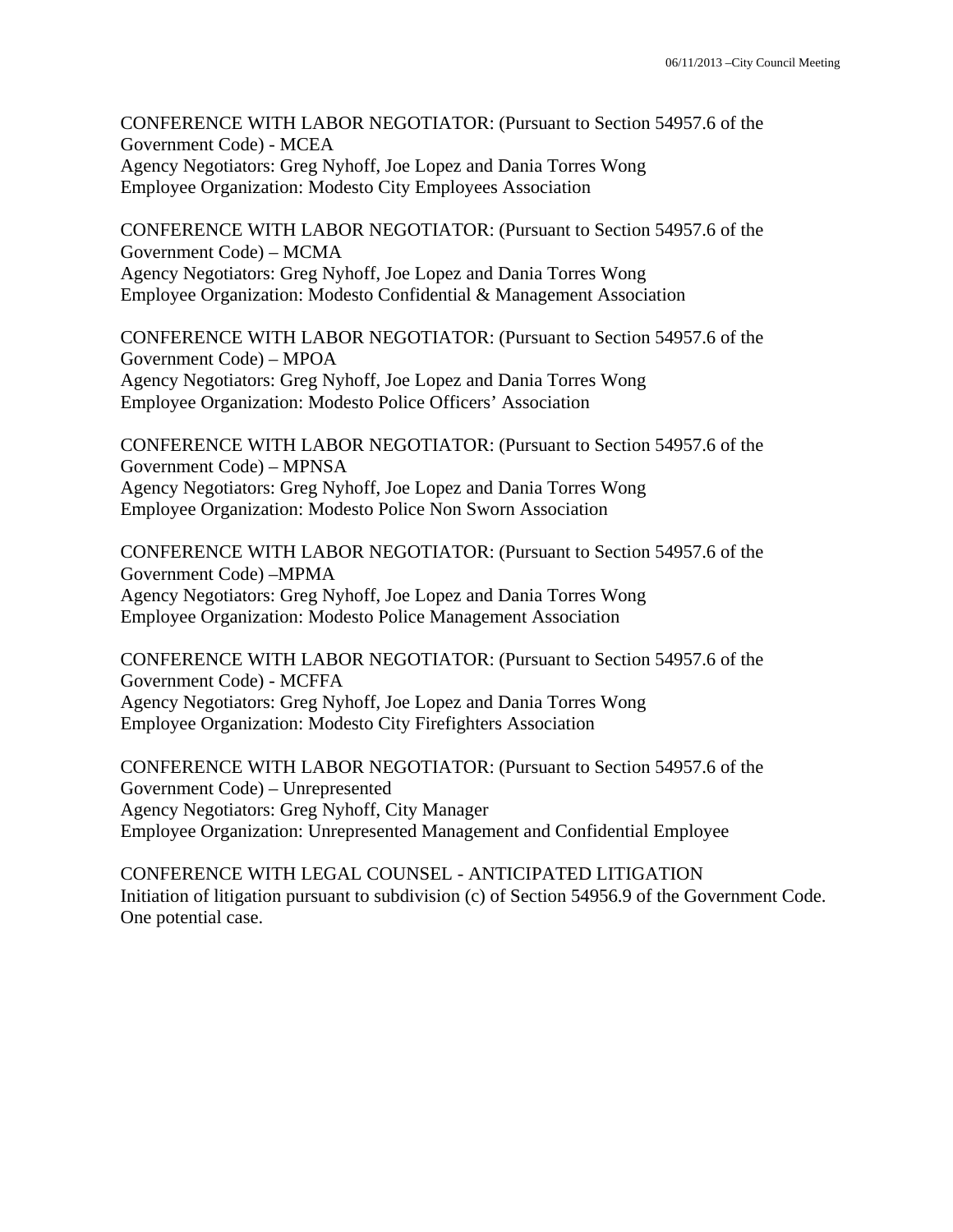# **MINUTES City of Modesto SPECIAL AUDIT COMMITTEE / COUNCIL WORKSHOP**

**Second Floor, Room 2005 Tenth Street Place, 1010 10th Street Modesto, California Wednesday, June 19, 2013, at 10:00 a.m.** 

Roll Call Present: Mayor Marsh, Councilmember Geer Absent: Councilmember Muratore

### **PUBLIC COMMENTS**

None.

#### **UNFINISHED BUSINESS**

- 1. Consider accepting: (i) an Internal Audit Status Report Update including recommended Fiscal Year 2013-2014 Audit Plan; (ii) the Police Staffing and Scheduling Final Report from Moss Adams LLP; and (iii) forwarding to Council for approval. (Funding Source: Not Applicable)  *City Auditor; Tom Krippaehne, (206) 302-6409, Tom.Krippaehne@mossadams.com*
- **ACTION: Motion (Geer/Mayor Marsh; Muratore absent)** accepting: (i) an Internal Audit Status Report Update including recommended Fiscal Year 2013-2014 Audit Plan; (ii) the Police Staffing and Scheduling Final Report from Moss Adams LLP; and (iii) forwarding to Council for approval.

#### **MATTERS TOO LATE FOR THE AGENDA**

None.

## **ADJOURNMENT**

This meeting adjourned at 10:45 a.m.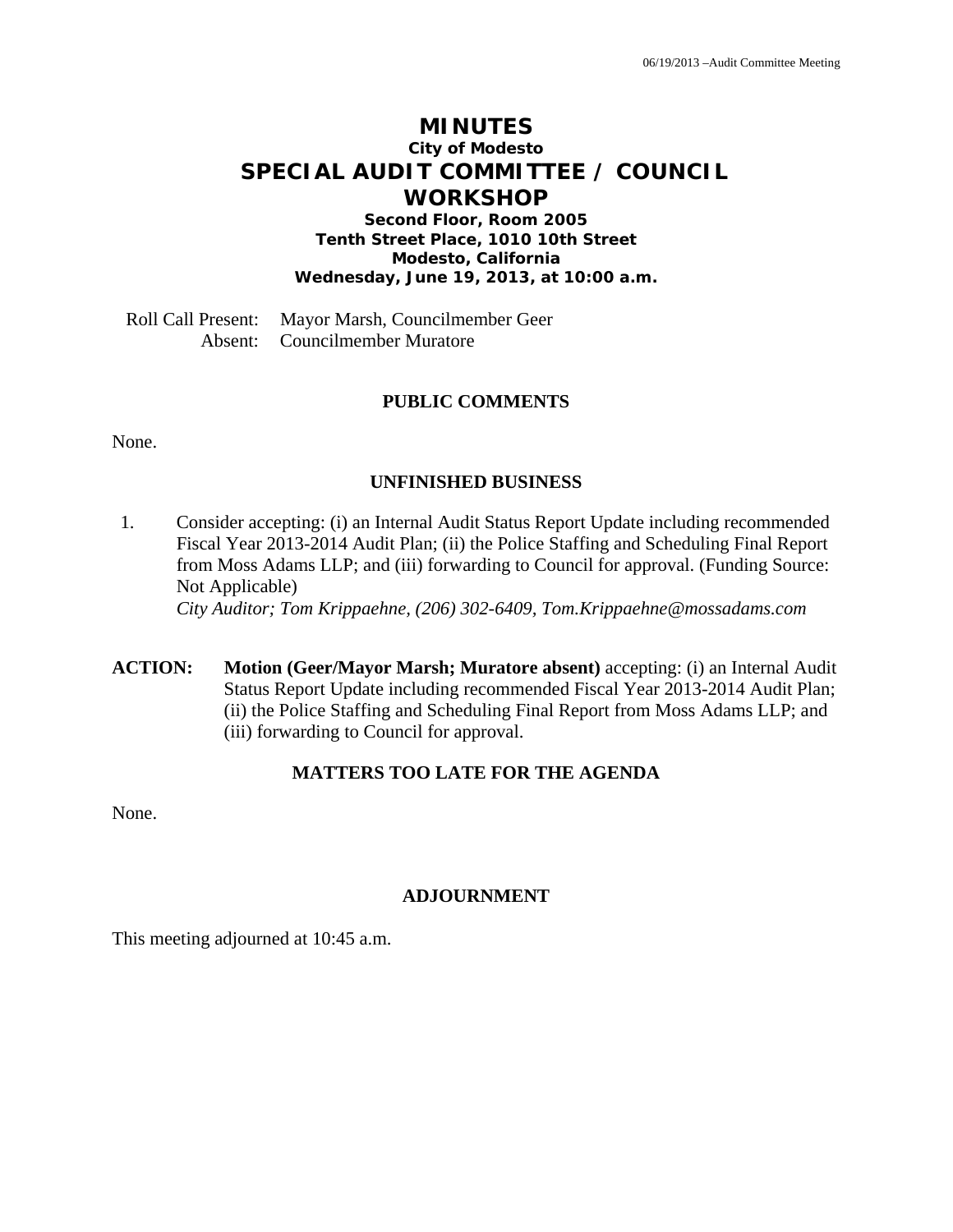# **MINUTES City of Modesto FINANCE COMMITTEE / COUNCIL WORKSHOP**

## **Second Floor, Room 2005 1010 10th Street Modesto, California Monday, June 24, 2013, at 5:00 p.m.**

Roll Call - Present: Councilmembers Stephanie Burnside, Dave Cogdill, Jr. and Joe Muratore Absent: None

#### **PUBLIC COMMENTS**

None.

#### **CONSENT**

An item may be removed from consent and discussed at the request of an audience member or Committee member.

#### **CONSENT ITEMS – ROLL CALL VOTE REQUIRED: Item 1**

#### **CONSENT**

An item may be removed from consent and discussed at the request of an audience member or Committee member.

#### Consent

- 1. Consider approving the recommended budget adjustments for June 2013 and forwarding to Council for approval. (Funding Source: Various)  *Finance; Terri Swearingen, 577-5378, tswearingen@modestogov.com*
- **ACTION: Motion (Cogdill/Muratore;unan.)** approving the recommended budget adjustments for April 2013 and forwarding to Council for approval.

#### **UNFINISHED BUSINESS**

2. Consider approving a Memorandum of Understanding between the Parks, Recreation and Neighborhoods Department and the Public Works Department for the transfer of the 65 acre site occupied by the new Compost facility at 7007 Jennings Road, Modesto, California, from the Wastewater Fund 4210 to the Compost Fund 4890. The total estimated cost of the transfer of the site is \$1,140,000, to be repaid plus accrued interest over a 30 year period and forwarding to Council for approval. (Funding Source: Compost Fund 4890)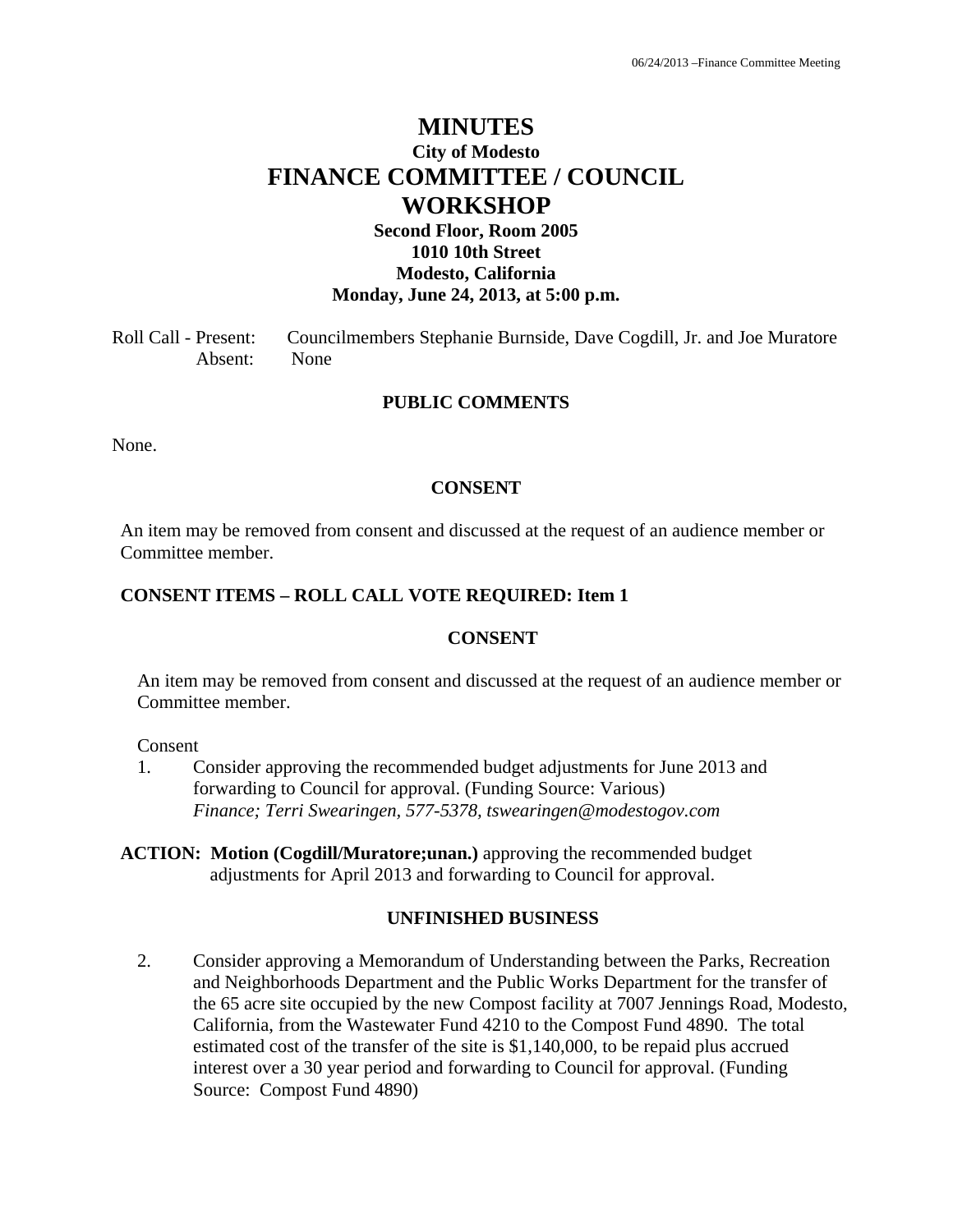*Parks, Recreation & Neighborhoods; Jocelyn Reed, 577-5492, jreed@modestogov.com* 

**ACTION: Motion (Muratore/Cogdill;unan.)** approving a Memorandum of Understanding between the Parks, Recreation and Neighborhoods Department and the Public Works Department for the transfer of the 65 acre site occupied by the new Compost facility at 7007 Jennings Road, Modesto, California, from the Wastewater Fund 4210 to the Compost Fund 4890. The total estimated cost of the transfer of the site is \$1,140,000, to be repaid plus accrued interest over a 30 year period and forwarding to Council for approval.

#### **NEW BUSINESS**

- 3. Consider accepting an informational report: (i) to summarize the refunding opportunity of the Community Facilities District No. 2004-1 (Village One #2) Special Tax Bonds, Series 2006 ("2006 Bonds"); (ii) providing an overview of the District, financing process and estimated financing results; and (iii) forwarding the proposed bond refunding proposal to the City Council for approval. (Funding Source: CFD No. 2004- 1 (Village One #2) Special Tax Bonds)  *CED and Finance Department; Tina Rocha, 577-5321, trocha@modestogov.com*
- **ACTION: Motion (Cogdill/Muratore;unan.)** accepting an informational report: (i) to summarize the refunding opportunity of the Community Facilities District No. 2004-1 (Village One #2) Special Tax Bonds, Series 2006 ("2006 Bonds"); (ii) providing an overview of the District, financing process and estimated financing results; and (iii) forwarding the proposed bond refunding proposal to the City Council for approval.
	- 4. Consider accepting an informational report to summarize the refunding opportunity of the Modesto Irrigation District Financing Authority Domestic Water Project Bonds, Series 1998D and forwarding to Council for approval. (Funding Source: MID 1998D Bonds)

 *Finance; Gloriette Genereux, 577-5371, ggenereux@modestogov.com* 

- **ACTION: Motion (Muratore/Cogdill;unan.)** accepting an informational report to summarize the refunding opportunity of the Modesto Irrigation District Financing Authority Domestic Water Project Bonds, Series 1998D and forwarding to Council for approval.
- **ACTION: Motion (Cogdill/Muratore;unan.)** accepting an informational report to summarize the refunding opportunity of the Modesto Irrigation District Financing Authority Domestic Water Project Bonds, Series 1998D and forwarding to Council for approval.
	- 5. Consider approving the contract for administrative services through ICMA-RC for a three year period, to include an administrative allowance of \$135,000 annually and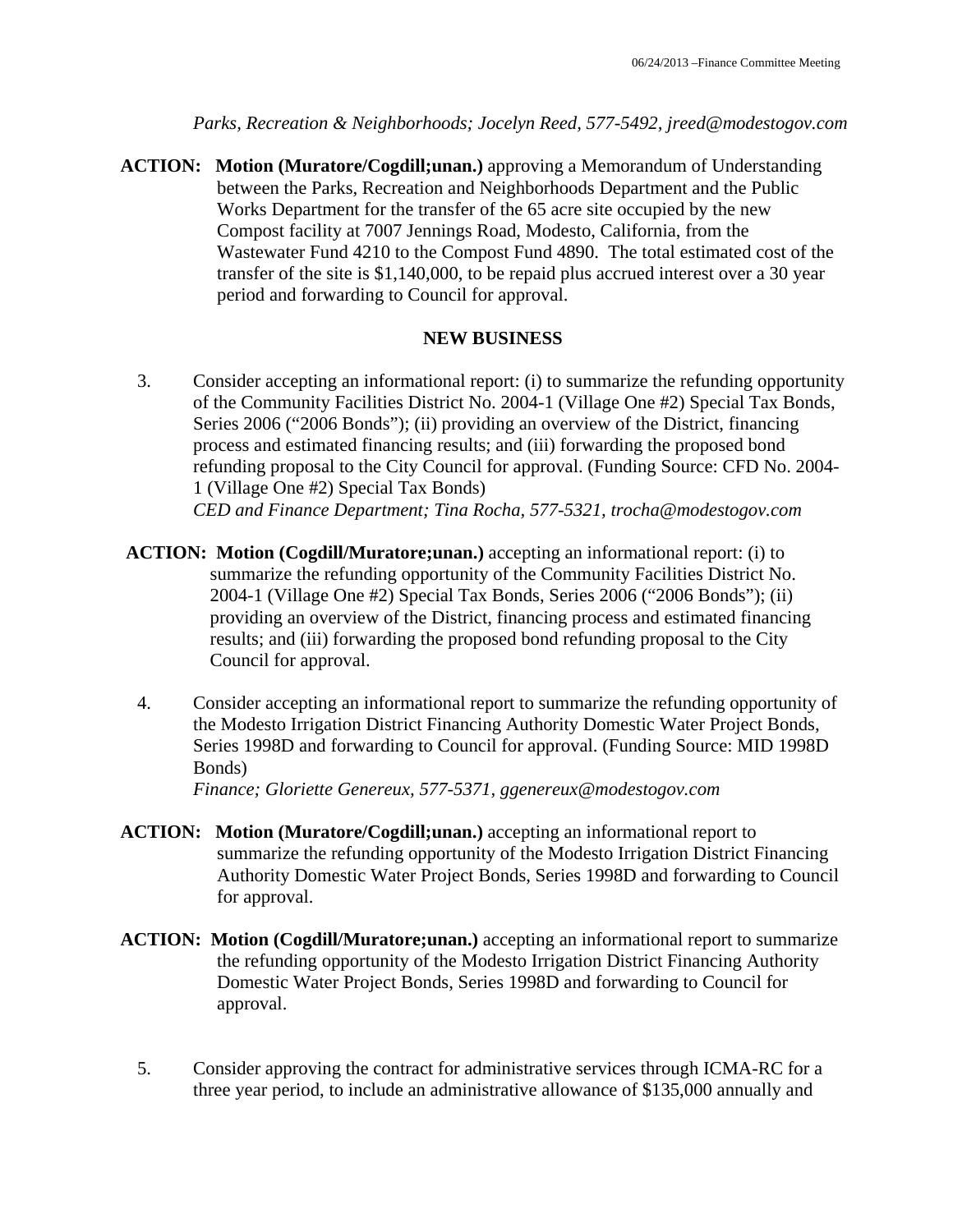forwarding to Council for approval. (Funding Source: Not Applicable)  *Human Resources; Rosemary Harless, 577-5403, rharless@modestogov.com* 

- **ACTION: Motion (Cogdill/Muratore;unan.)** approving the contract for administrative services through ICMA-RC for a three year period, to include an administrative allowance of \$135,000 annually and forwarding to Council for approval.
	- 6. Consider amending the Classification Plan and Class Range Table for Represented Management and Confidential Non-Sworn Classes to: (i) add the new classification of MRFA Information Technology Technician; (ii) add the MRFA Information Technology Technician to salary range 422; (iii) re-allocate the vacant Administrative Analyst II to MRFA Information Technology Technician; and (iv) forwarding to Council for approval. (This position is assigned to MRFA Support Administration – Cost Center 80122.) (Funding Source: General Fund)  *Human Resources; Joseph Lopez, 571-5126, joelopez@modestogov.com*
- **ACTION: Motion (Cogdill/Muratore;unan.)** amending the Classification Plan and Class Range Table for Represented Management and Confidential Non-Sworn Classes to: (i) add the new classification of MRFA Information Technology Technician; (ii) add the MRFA Information Technology Technician to salary range 422; (iii) re-allocate the vacant Administrative Analyst II to MRFA Information Technology Technician; and (iv) forwarding to Council for approval.
	- 7. Consider accepting an informational report on additional proposed reduction options to the Fiscal year 2013-2014 Mayor's Proposed General Fund Operating Budget. (Funding Source: General Fund)  *Finance; Gloriette Genereux, 577-5371, ggenereux@modestogov.com*
- **ACTION: Motion (Cogdill/Muratore; Burnside no)** accepting an informational report on additional proposed reduction options to the Fiscal year 2013-2014 Mayor's Proposed General Fund Operating Budget.

## **MATTERS TOO LATE FOR THE AGENDA**

None.

#### **ADJOURNMENT**

This meeting adjourned at 6:25 p.m.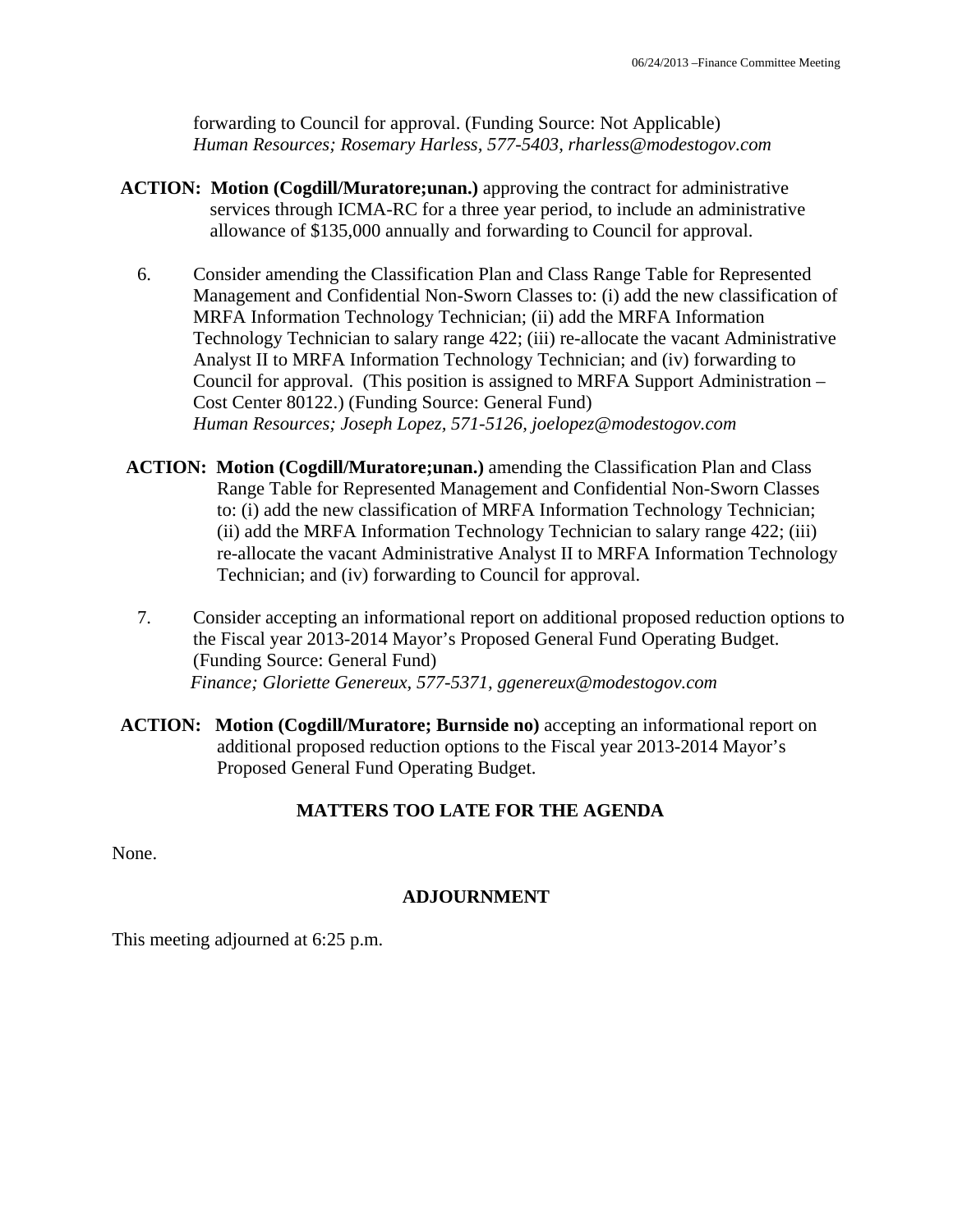# **MINUTES**

## City of Modesto  **CITY COUNCIL MEETING Chambers, Basement Level Tenth Street Place, 1010 10th Street Modesto, California Tuesday June 25, 2013, at 5:30 p.m.**

Roll Call – Present: Councilmembers Burnside, Cogdill, Geer, Gunderson, Lopez, Muratore, Mayor Marsh Absent: None

Pledge of Allegiance to the Flag

Invocation: Darryl Fair, Renaissance Christian Center

City Clerk's Announcements: None

Declaration of Conflicts of Interest: Item 8 – Muratore, Cogdill

Reports from Closed Session: City Attorney Wood reported on Closed Session matters.

#### **MISCELLANEOUS**

Legislation Appointments **Other** 

- 1. Consider accepting the resignation of Don Borgwardt and Alexandra J. Hoffmann from the City of Modesto Housing and Rehabilitation Loan Committee. (Funding Source: Not Applicable)
	- Resolution accepting with regret the resignation of Don Borgwardt from the City of Modesto Housing Rehabilitation Loan Committee.
	- Resolution accepting with regret the resignation of Alexandra J. Hoffman from the City of Modesto Housing Rehabilitation Loan Committee.

*Parks, Recreation & Neighborhoods; Julie Hannon, 577-5417, jhannon@modestogov.com* 

**ACTION: Resolution 2013-229 (Lopez/Gunderson; 7/0)** accepting with regret the resignation of Don Borgwardt from the City of Modesto Housing Rehabilitation Loan Committee.

**ACTION: Resolution 2013-230 (Lopez/Gunderson; 7/0)** accepting with regret the resignation of Alexandra J. Hoffman from the City of Modesto Housing Rehabilitation Loan Committee.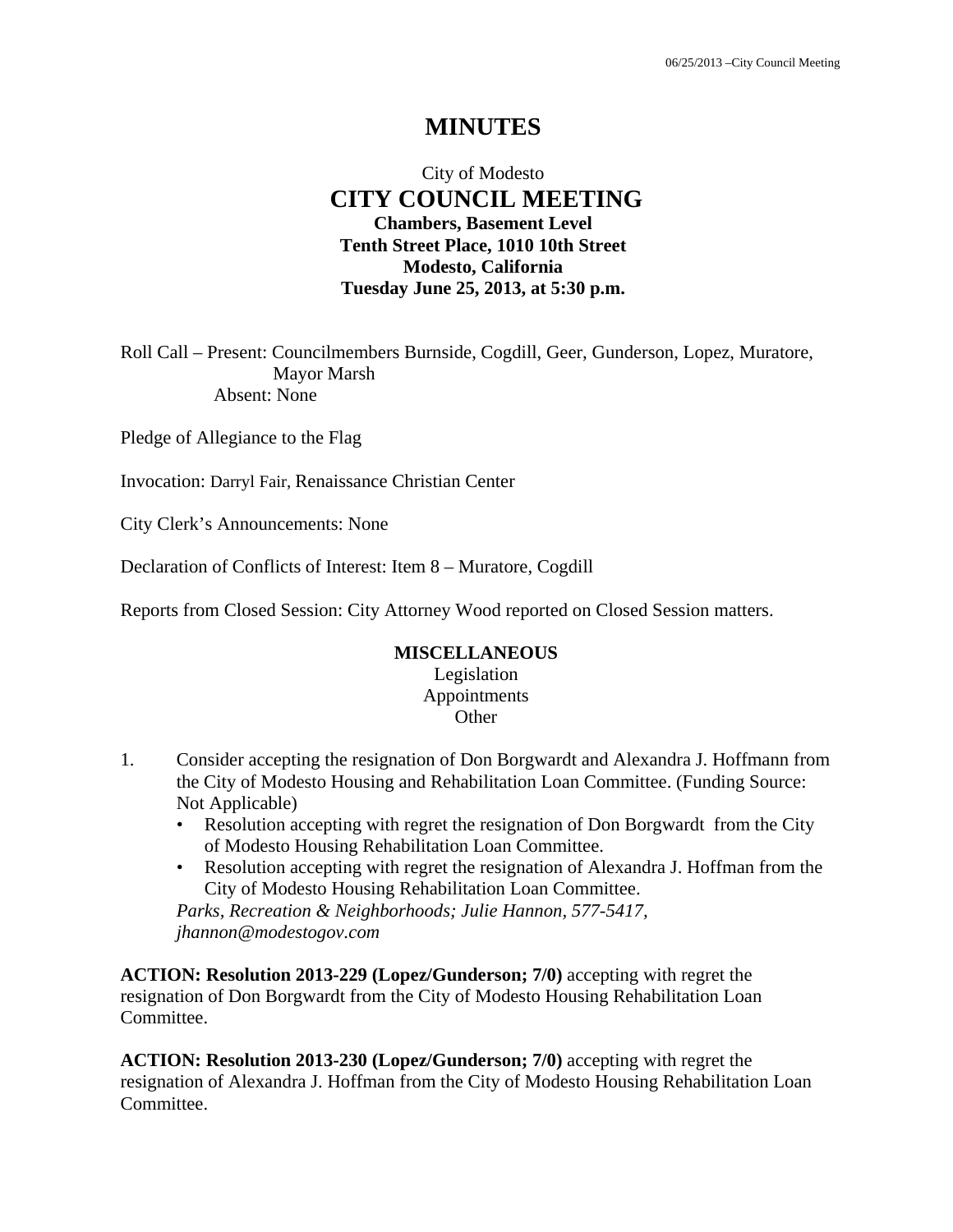## **PUBLIC COMMENT PERIOD**

- Debra Harper spoke regarding transportation in the City of Modesto.
- Ray Pefferini spoke regarding trees in the City of Modesto.
- Jenny Kenoyer spoke regarding a performance at The Flower Studio and recognizing businesses in Modesto.
- Joan Rutschow spoke regarding water issues and Water Advisory Committee.
- Kurt Abell spoke regarding the City Golf Advisory Committee meeting last week and marketing of golf in the City of Modesto.
- Emerson Drake spoke regarding the Downtown Plaza area and parking garage fee after 6:00 p.m.
- Loretta Carhart spoke regarding buses in the City of Modesto.

## **CONSENT ITEMS – ROLL CALL VOTE REQUIRED ACTION CONSENT ITEMS 2-7, 9-11: (Lopez/Muratore;unan.) ACTION CONSENT ITEM 8: (Lopez/Burnside; unan.; Cogdill, Muratore absent due to conflict of interest)**

## **CONSENT ITEMS**

An item may be removed from consent and discussed at the request of an audience member or Councilmember.

#### Consent

- 2. Consider approving the minutes from the June 11, 2013 City Council meeting. (Funding Source: Not Applicable)
	- Motion approving the minutes from the June 11, 2013 City Council meeting. *City Clerk; Stephanie Lopez, 577-5396, slopez@modestogov.com*

**ACTION: Motion (Lopez/Muratore; 7/0)** approving the minutes from the June 11, 2013 City Council meeting.

- 3. Consider appointing a voting delegate for the 2013 League of California Cities Annual Conference to be held in Sacramento, CA on September 18-20, 2013. (Funding Source: Not Applicable)
	- Motion approving Mayor Garrad Marsh as a voting delegate for the 2013 League of California Cities Annual Conference to be held in Sacramento, CA on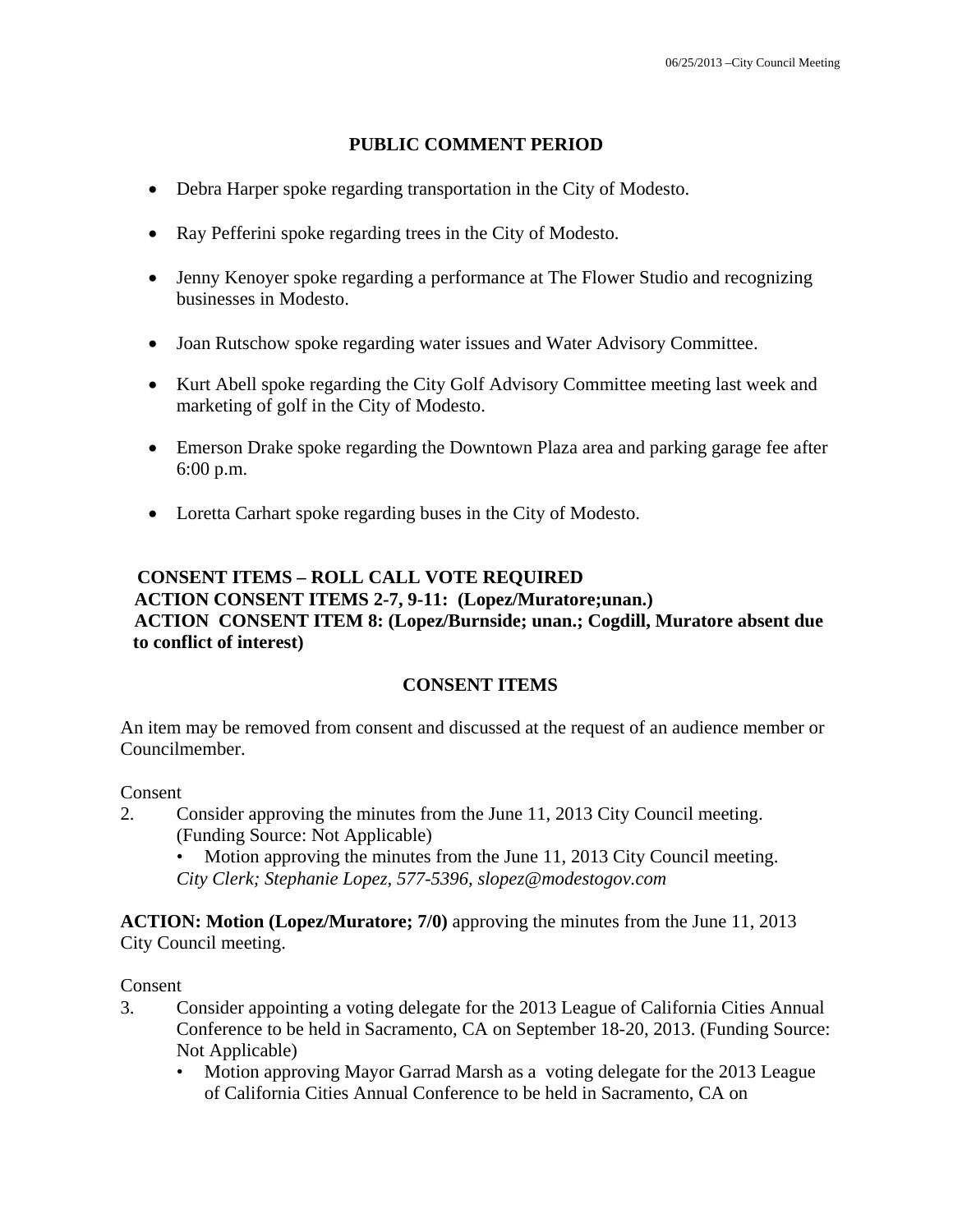September 18-20, 2013. *City Clerk; Stephanie Lopez, 577-5396, slopez@modestogov.com* 

**ACTION: Motion (Lopez/Muratore; 7/0)** approving Mayor Garrad Marsh as a voting delegate for the 2013 League of California Cities Annual Conference to be held in Sacramento, CA on September 18-20, 2013.

## Consent

- 4. Consider approving an agreement for the acquisition of right of way for a portion of real property at 2701 Kodiak Drive between Roselle Avenue and Oakdale Road at Lincoln Oak Drive, Assessor's Parcel Number 077-009-042; and authorizing the City Manager, or his designee, to execute all necessary documents. (Funding Source: Surface Transportation Funds)
	- Resolution accepting an agreement for the acquisition of right of way for a portion of real property at 2701 Kodiak Drive between Roselle Avenue and Oakdale Road at Lincoln Oak Drive, Assessor's Parcel Number 077-009-042; and authorizing the City Manager, or his designee, to execute all necessary documents.

*Community & Economic Development; Jeffrey Barnes, 577-5214, jbarnes@modestogov.com* 

**ACTION: Resolution 2013-231 (Lopez/Muratore; 7/0)** accepting an agreement for the acquisition of right of way for a portion of real property at 2701 Kodiak Drive between Roselle Avenue and Oakdale Road at Lincoln Oak Drive, Assessor's Parcel Number 077-009- 042; and authorizing the City Manager, or his designee, to execute all necessary documents.

#### Consent

5. Consider accepting the Monthly Investment Report for April, 2013. (Funding Source: Not Applicable)

• Motion accepting the Monthly Investment Report for April, 2013.

*Finance; DeAnna Espinoza, 577-5387, daespinoza@modestogov.com* 

**ACTION: Motion (Lopez/Muratore; 7/0)** accepting the Monthly Investment Report for April, 2013.

#### Consent

- 6. Consider approving an agreement between the County of Stanislaus and the City of Modesto to provide certain services, programs or assistance for the development of the Airport Neighborhood Urban Greening Master Plan. (Funding Source: Urban Greening Grant Program)
	- Resolution approving an Agreement between the County of Stanislaus and the City of Modesto to provide certain services, programs or assistance for the development of the Airport Neighborhood Urban Greening Master Plan.

*Parks, Recreation & Neighborhoods; Loren Holt, 571-5573, lholt@modestogov.com* 

**ACTION: Resolution 2013-232 (Lopez/Muratore; 7/0)** approving an Agreement between the County of Stanislaus and the City of Modesto to provide certain services, programs or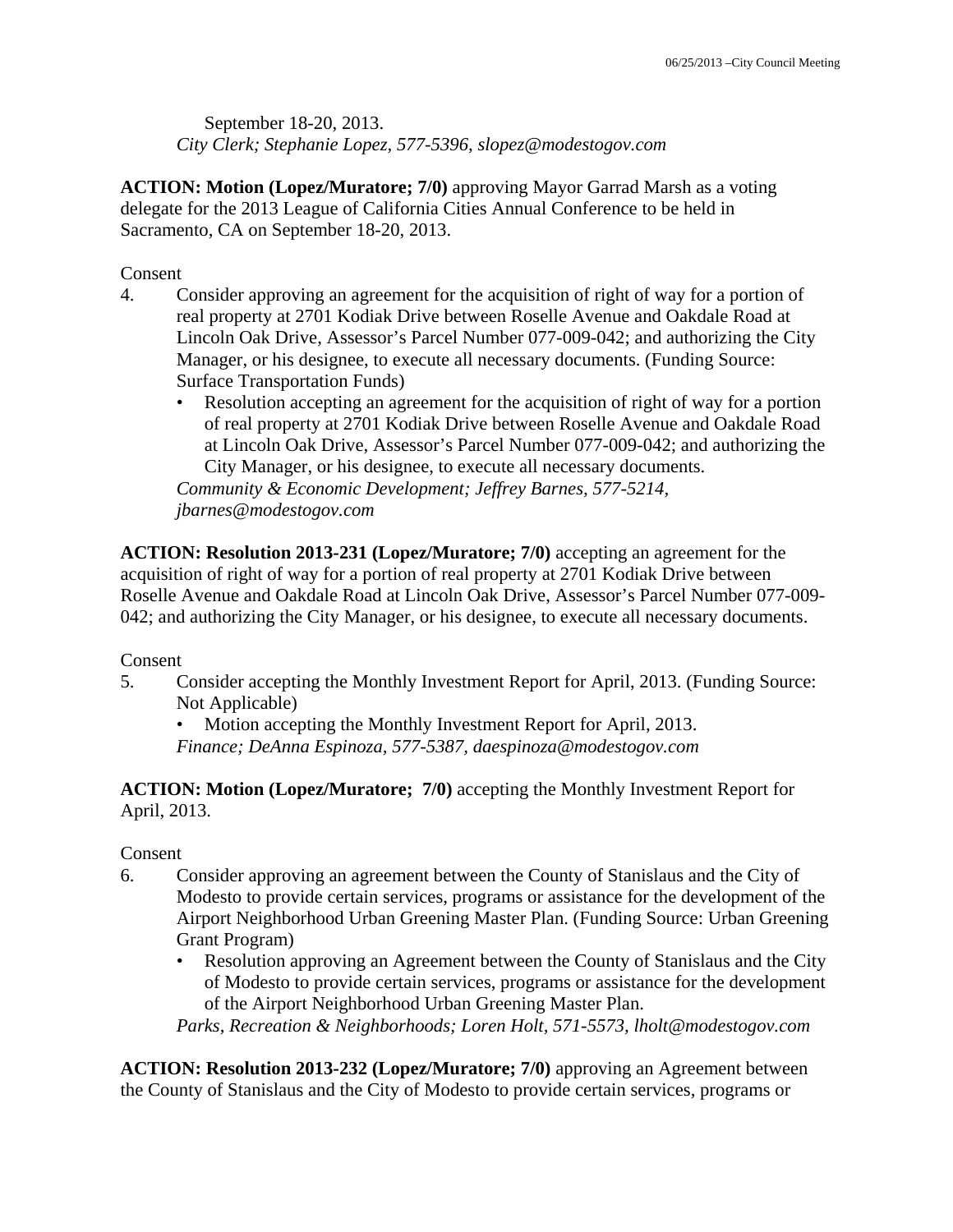assistance for the development of the Airport Neighborhood Urban Greening Master Plan.

### Consent

- 7. Consider: (i) approving plans and specifications for the Renovation of Tennis Courts at Modesto High School project; (ii) accepting the bid; and (iii) approving an Agreement with Doug Ross, Inc. dba Central Valley Asphalt, of Lindsay, CA, in the amount of \$159,965.95. (Funding Source: Parks Fund)
	- Resolution (i) approving plans and specifications for the Renovation of Tennis Courts at Modesto High School project, (ii) accepting the bid, and (iii) approving an Agreement with Doug Ross, Inc. dba Central Valley Asphalt, of Lindsay, CA, in the amount of \$159,965.95, and authorizing the City Manager, or his designee, to execute the contract.

*Parks, Recreation & Neighborhoods; Loren Holt, 571-5573, lholt@modestogov.com* 

**ACTION: Resolution 2013-233 (Lopez/Muratore; 7/0)** (i) approving plans and specifications for the Renovation of Tennis Courts at Modesto High School project, (ii) accepting the bid, and (iii) approving an Agreement with Doug Ross, Inc. dba Central Valley Asphalt, of Lindsay, CA, in the amount of \$159,965.95, and authorizing the City Manager, or his designee, to execute the contract.

Consent – *Councilmembers Cogdill and Muratore absent due to conflict of interest* 

- 8. Consider accepting the work by Harris Builders, Inc., of Hilmar, CA for the Airport Neighborhood Community Center as complete. (Total construction contract cost is \$354,683.01 with a total project cost of \$438,000.00.) (Funding Source: CDBG, CDBGR and NSP1)
	- Resolution accepting the work by Harris Builders, Inc., of Hilmar, CA for the Airport Neighborhood Community Center as complete, authorizing the City Clerk to file a Notice of Completion with the Stanislaus County Recorder upon receipt of approved Bond, and authorizing final payment in accordance with the contract.

*Parks, Recreation & Neighborhoods; Ken Horrillo, 577-5419, khorrillo@modestogov.com* 

**ACTION: Resolution 2013-234 (Lopez/Burnside; 5/0; Cogdill, Muratore absent due to conflict of interest)** accepting the work by Harris Builders, Inc., of Hilmar, CA for the Airport Neighborhood Community Center as complete, authorizing the City Clerk to file a Notice of Completion with the Stanislaus County Recorder upon receipt of approved Bond, and authorizing final payment in accordance with the contract.

#### Consent

9. Consider approving a Lease Agreement with New Cingular Wireless PCS, LLC, a Delaware Limited Liability Company (an entity of AT&T, Inc.), for an initial term of five (5) years with three (3) additional five-year (5) renewal terms, for installation of cellular telephone equipment at the Sutter Avenue Wastewater Treatment Facility. (Funding Source: Misc. Lease)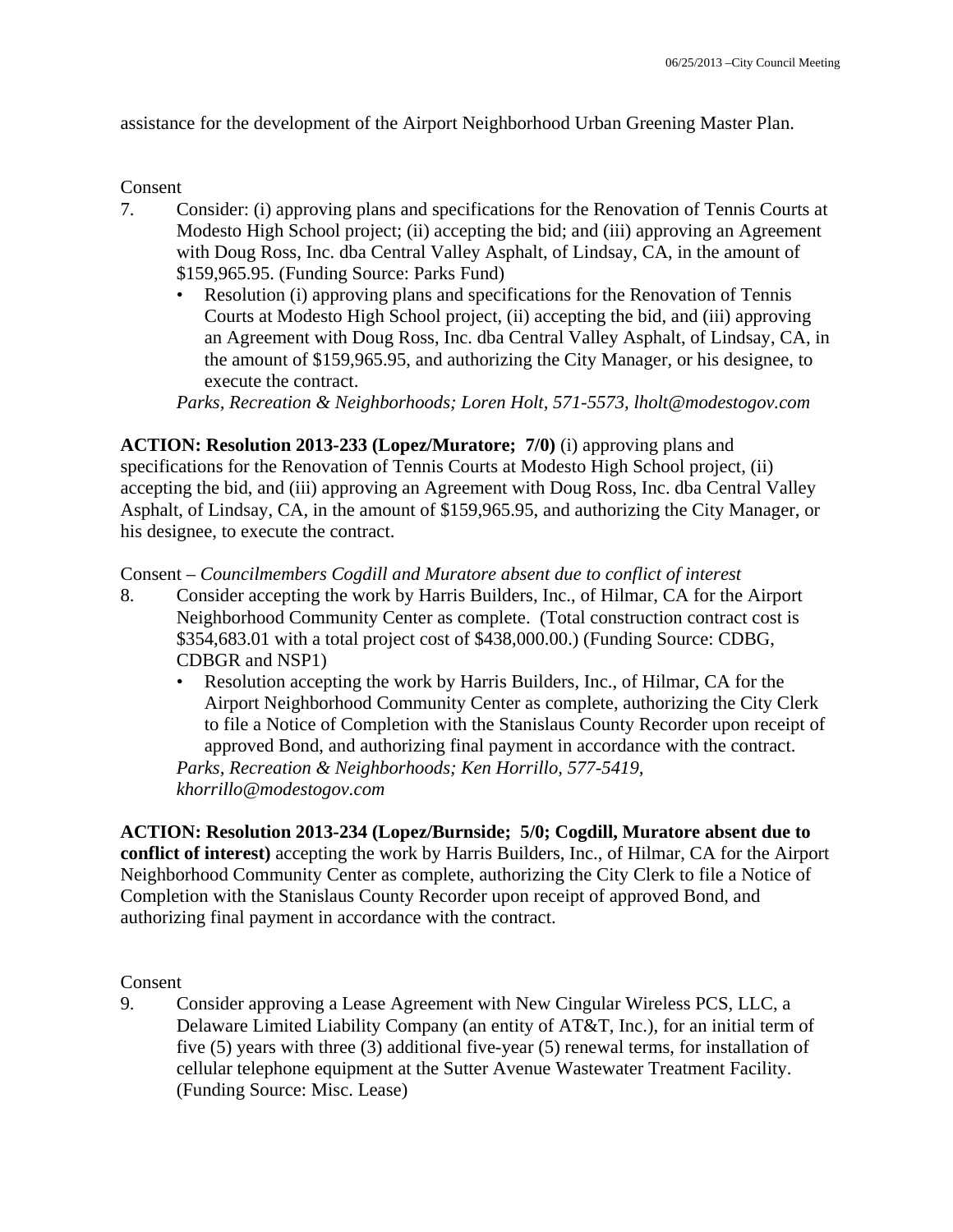• Resolution approving a Lease Agreement with New Cingular Wireless PCS, LLC, a Delaware Limited Liability Company, for an initial term of five (5) years with three (3) additional five-year (5) renewal terms, for installation of cellular telephone equipment at the Sutter Avenue Wastewater Treatment Facility and authorizing the City Manager, or his designee, to execute the Lease Agreement and Memorandum of Lease.

*Public Works; Jon Yuriar, 577-5399, jyuriar@modestogov.com* 

**ACTION: Resolution 2013-235 (Lopez/Muratore; 7/0)** approving a Lease Agreement with New Cingular Wireless PCS, LLC, a Delaware Limited Liability Company, for an initial term of five (5) years with three (3) additional five-year (5) renewal terms, for installation of cellular telephone equipment at the Sutter Avenue Wastewater Treatment Facility and authorizing the City Manager, or his designee, to execute the Lease Agreement and Memorandum of Lease.

#### Consent

- 10. Consider: (i) accepting the Digester Evaluation Report dated January 2009 as Preliminary Design Report equivalent for the Sutter Treatment Plant Improvements project as complete; and (ii) authorizing an accelerated selection process for design services in lieu of the standard Request for Qualifications (RFQ)/Request for Proposals (RFP) selection process and approving an Agreement with Carollo Engineers, Inc. (Carollo) for Design Services for Sutter Treatment Plant Improvements in an amount not to exceed \$192,290. (Total estimated cost for this portion of the project is \$215,290.) (Funding Source: Wastewater Fund)
	- Resolution accepting the Digester Evaluation Report dated January 2009 as Preliminary Design Report equivalent for the Sutter Treatment Plant Improvements project as complete.
	- Resolution authorizing an accelerated selection process in lieu of the standard Request for Qualifications (RFQ)/Request for Proposals (RFP) selection process and approving an agreement with Carollo Engineers, Inc. (Carollo) for Design Services for Sutter Treatment Plant Improvements project in an amount not to exceed \$174,809 for the identified scope of services, plus \$17,481 for additional services (if needed), for a maximum total amount of \$192,290, and authorizing the City Manager, or his designee, to execute the agreement.

*Utility Planning and Projects; Jesse Franco, 571-5175, jfranco@modestogov.com* 

**ACTION: Resolution 2013-236 (Lopez/Muratore; 7/0)** accepting the Digester Evaluation Report dated January 2009 as Preliminary Design Report equivalent for the Sutter Treatment Plant Improvements project as complete.

**ACTION: Resolution 2013-237 (Lopez/Muratore; 7/0)** authorizing an accelerated selection process in lieu of the standard Request for Qualifications (RFQ)/Request for Proposals (RFP) selection process and approving an agreement with Carollo Engineers, Inc. (Carollo) for Design Services for Sutter Treatment Plant Improvements project in an amount not to exceed \$174,809 for the identified scope of services, plus \$17,481 for additional services (if needed),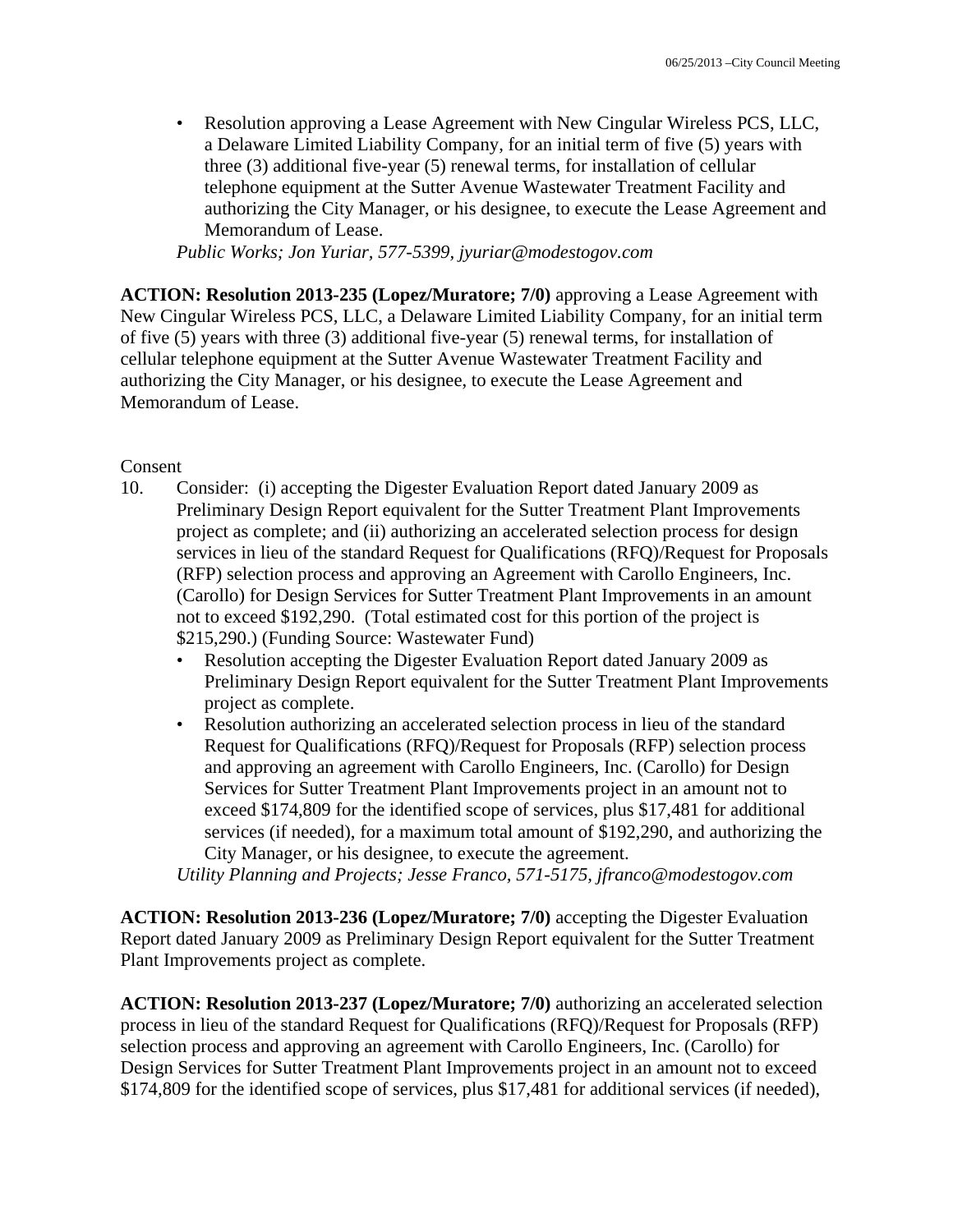for a maximum total amount of \$192,290, and authorizing the City Manager, or his designee, to execute the agreement.

#### Consent

- 11. Consider authorizing the sole source procurement of peroxide regenerated iron-sulfide control testing by US Peroxide, of Atlanta, GA, for three months, for an estimated total cost of \$56,222. (Funding Source: Wastewater Fund)
	- Resolution authorizing the sole source procurement of peroxide regenerated ironsulfide control testing by US Peroxide, of Atlanta, GA, for three months, for an estimated total cost of \$56,222, and authorizing the Purchasing Manager, or his designee, to issue a purchase order for an estimated total cost of \$56,222. *Utility Planning and Projects; Jesse Franco, 571-5175, jfranco@modestogov.com*

**ACTION: Resolution 2013-238 (Lopez/Muratore; 7/0)** authorizing the sole source procurement of peroxide regenerated iron-sulfide control testing by US Peroxide, of Atlanta, GA, for three months, for an estimated total cost of \$56,222, and authorizing the Purchasing Manager, or his designee, to issue a purchase order for an estimated total cost of \$56,222.

## **COUNCIL COMMENTS & REPORTS**

Councilmember Lopez spoke regarding the opening of Jeremy Affeldt Junior Giants Field last Friday and thanked Parks, Recreation & Neighborhoods staff.

## **CITY MANAGER COMMENTS & REPORTS**

## **WRITTEN COMMUNICATIONS**

12. Consider a written communication from Vernon Price regarding the homeless. (Funding Source: Not Applicable)  *City Clerk; Stephanie Lopez, 577-5396, slopez@modestogov.com* 

**ACTION:** No reportable action.

## **UNFINISHED BUSINESS**

- 13. Consider approving final adoption of Ordinance No. 3587-C.S. approving the FY 2013-2014 Proposed Operating Budget and Capital Improvement Program Budget for the City of Modesto. (Funding Source: Not Applicable)
	- Motion approving final adoption of Ordinance No. 3587-C.S. approving the FY 2013-2014 Proposed Operating Budget and Capital Improvement Program Budget for the City of Modesto.

*City Clerk; Stephanie Lopez, 577-5396, slopez@modestogov.com* 

## **ACTION: Motion (Muratore/Lopez;6/1; Burnside no)** approving final adoption of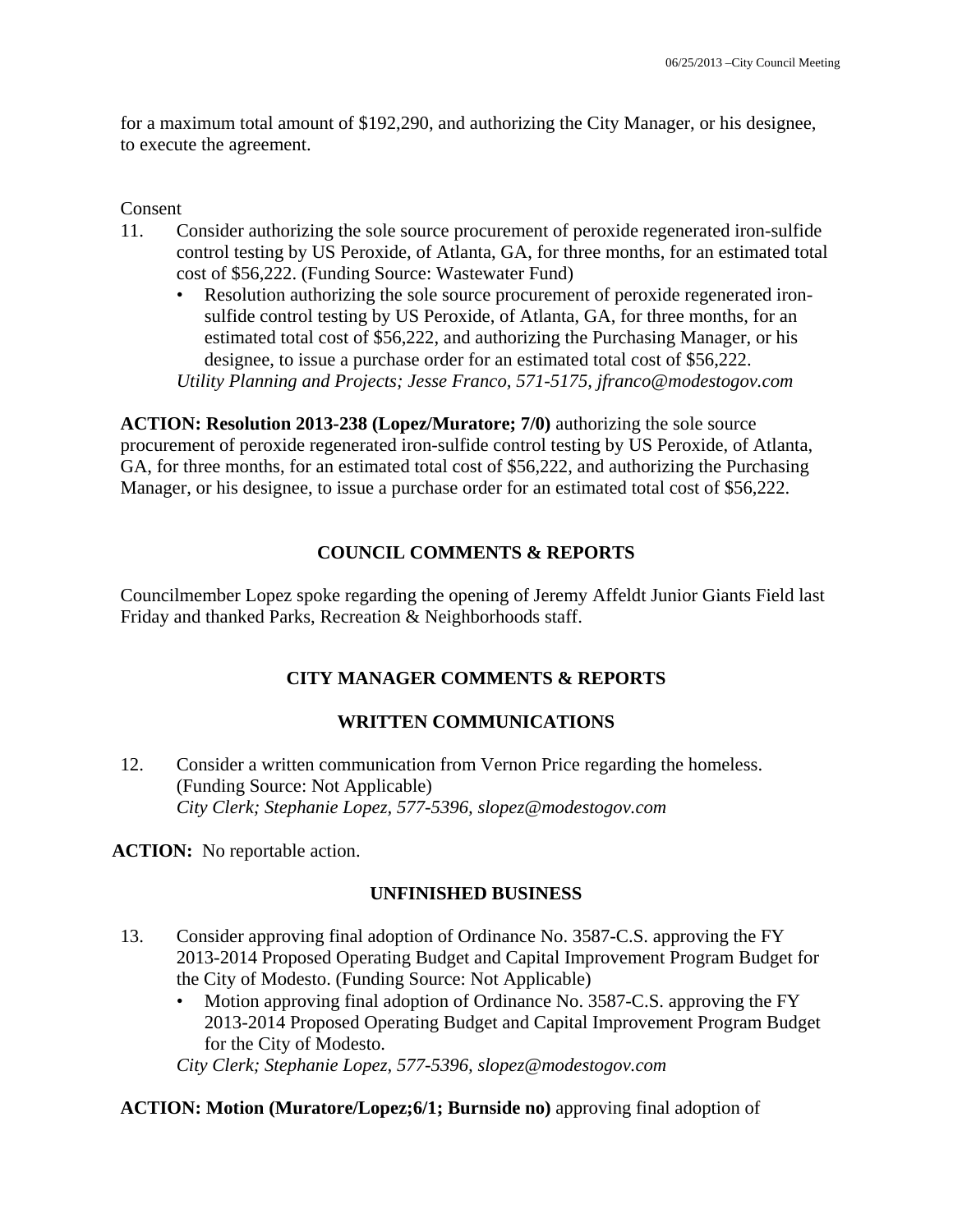**Ordinance No. 3587-C.S.** approving the FY 2013-2014 Proposed Operating Budget for the City of Modesto.

**ACTION: Motion (Muratore/Lopez;7/0)** approving final adoption of **Ordinance No. 3587- C.S.** approving the FY 2013-2014 Proposed Capital Improvement Program Budget for the City of Modesto.

**ACTION: Motion (Cogdill/Gunderson; 5/2; Muratore, Burnside no) accepting the Mayor's additional proposed reductions to the FY 2013-2014 General Fund Operating Budget and directing staff to prepare appropriate budget adjustment for adoption by Council on July 9, 2013.** 

- 14. Consider requesting the City Manager and City Attorney prepare and present to Council appropriate documents for consideration at the July 9, 2013 Council meeting relating to either a (i) General Purpose One (1) Cent; Or (ii) a Half (1/2) Cent Public Safety Sales Tax Ballot Measure for the November 5, 2013 Municipal Election. (Funding Source: General Fund)
	- Motion requesting the City Manager and City Attorney prepare and present to Council appropriate documents for consideration at the July 9, 2013 Council meeting relating to either (i) a General Purpose One (1) Cent; or (ii) a Half (1/2) Cent Public Safety Sales Tax Ballot Measure for the November 5, 2013 Municipal Election.

*Finance; Gloriette Genereux, 577-5371 , ggenreux@modestogov.com* 

**ACTION: Motion (Muratore/Lopez; 5/2; Burnside, Geer no)** requesting the City Manager and City Attorney prepare and present to Council appropriate documents for consideration at the July 9, 2013 Council meeting relating **to a General Purpose One (1) Cent Sales Tax Ballot Measure for the November 5, 2013 Municipal Election with a 6 year sunset, elimination of half-cent of the sales tax if a future County-wide road tax measure passed, creation of a Citizens Oversight Committee, and preparing a Resolution which includes how funds will be used.** 

**ACTION: Motion (Burnside/Geer; 7/0) approving Citizens Oversight Committee with 11 members: half of Committee members with one year term; half of Committee with two year term; 7 members appointed by Councilmembers.** 

## **MATTERS TOO LATE FOR THE AGENDA**

None.

#### **ADJOURNMENT**

This meeting was adjourned at 8:25 p.m.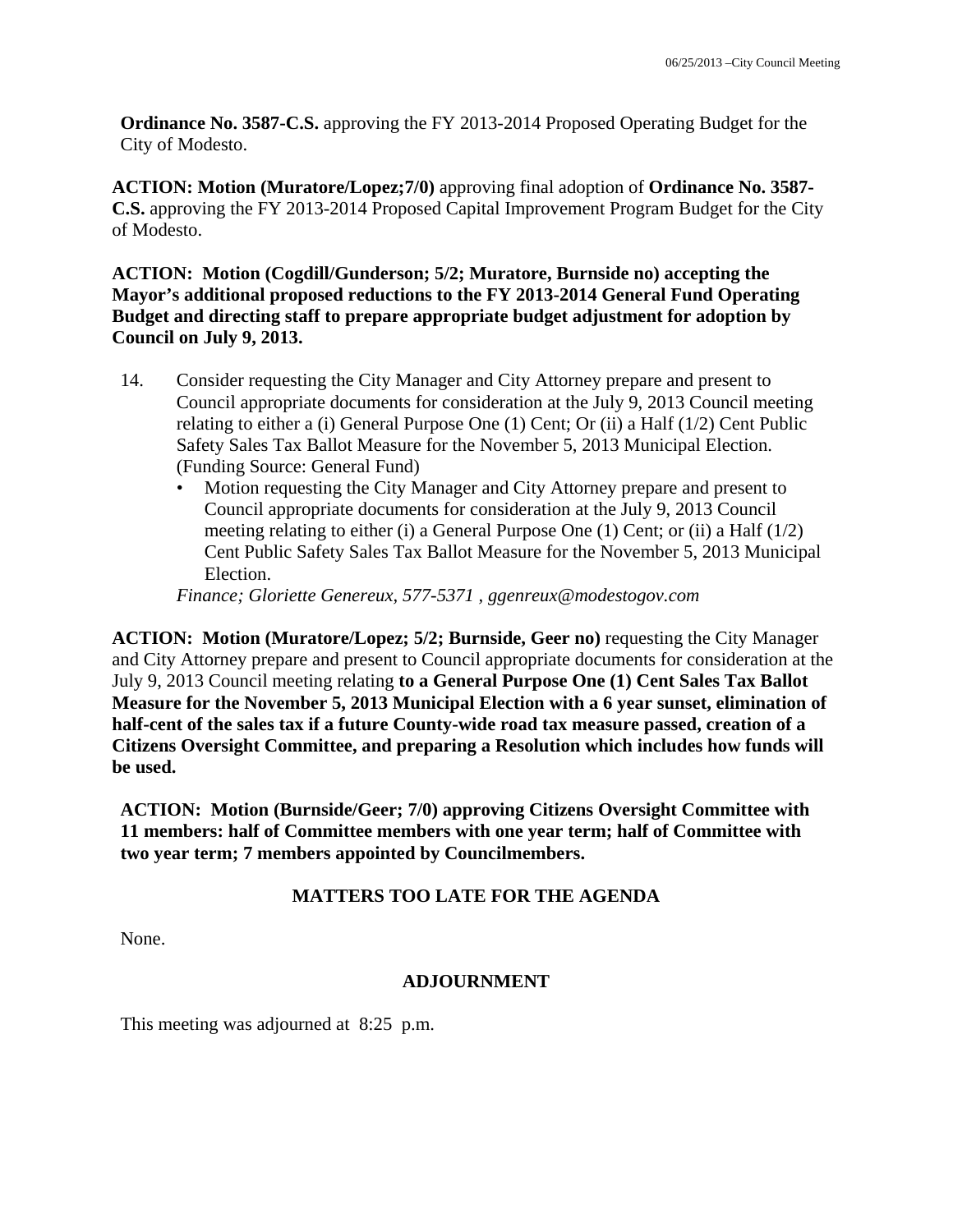## **CLOSED SESSION**

#### *All Closed Session Matters Heard Prior to Meeting*  **CONFERENCE WITH LABOR NEGOTIATOR: (Pursuant to Section 54957.6 of the Government Code) - MCEA**

Agency Negotiators: Greg Nyhoff, Joe Lopez and Dania Torres Wong Employee Organization: Modesto City Employees Association

## **CONFERENCE WITH LABOR NEGOTIATOR: (Pursuant to Section 54957.6 of the Government Code) – MCMA**

Agency Negotiators: Greg Nyhoff, Joe Lopez and Dania Torres Wong Employee Organization: Modesto Confidential & Management Association

### **CONFERENCE WITH LABOR NEGOTIATOR: (Pursuant to Section 54957.6 of the Government Code) – MPOA**

Agency Negotiators: Greg Nyhoff, Joe Lopez and Dania Torres Wong Employee Organization: Modesto Police Officers' Association

## **CONFERENCE WITH LABOR NEGOTIATOR: (Pursuant to Section 54957.6 of the Government Code) – MPNSA**

Agency Negotiators: Greg Nyhoff, Joe Lopez and Dania Torres Wong Employee Organization: Modesto Police Non Sworn Association

## **CONFERENCE WITH LABOR NEGOTIATOR: (Pursuant to Section 54957.6 of the Government Code) –MPMA**

Agency Negotiators: Greg Nyhoff, Joe Lopez and Dania Torres Wong Employee Organization: Modesto Police Management Association

## **CONFERENCE WITH LABOR NEGOTIATOR: (Pursuant to Section 54957.6 of the Government Code) - MCFFA**

Agency Negotiators: Greg Nyhoff, Joe Lopez and Dania Torres Wong Employee Organization: Modesto City Firefighters Association

## **CONFERENCE WITH LABOR NEGOTIATOR: (Pursuant to Section 54957.6 of the Government Code) – Unrepresented**

Agency Negotiators: Greg Nyhoff, City Manager Employee Organization: Unrepresented Management and Confidential Employee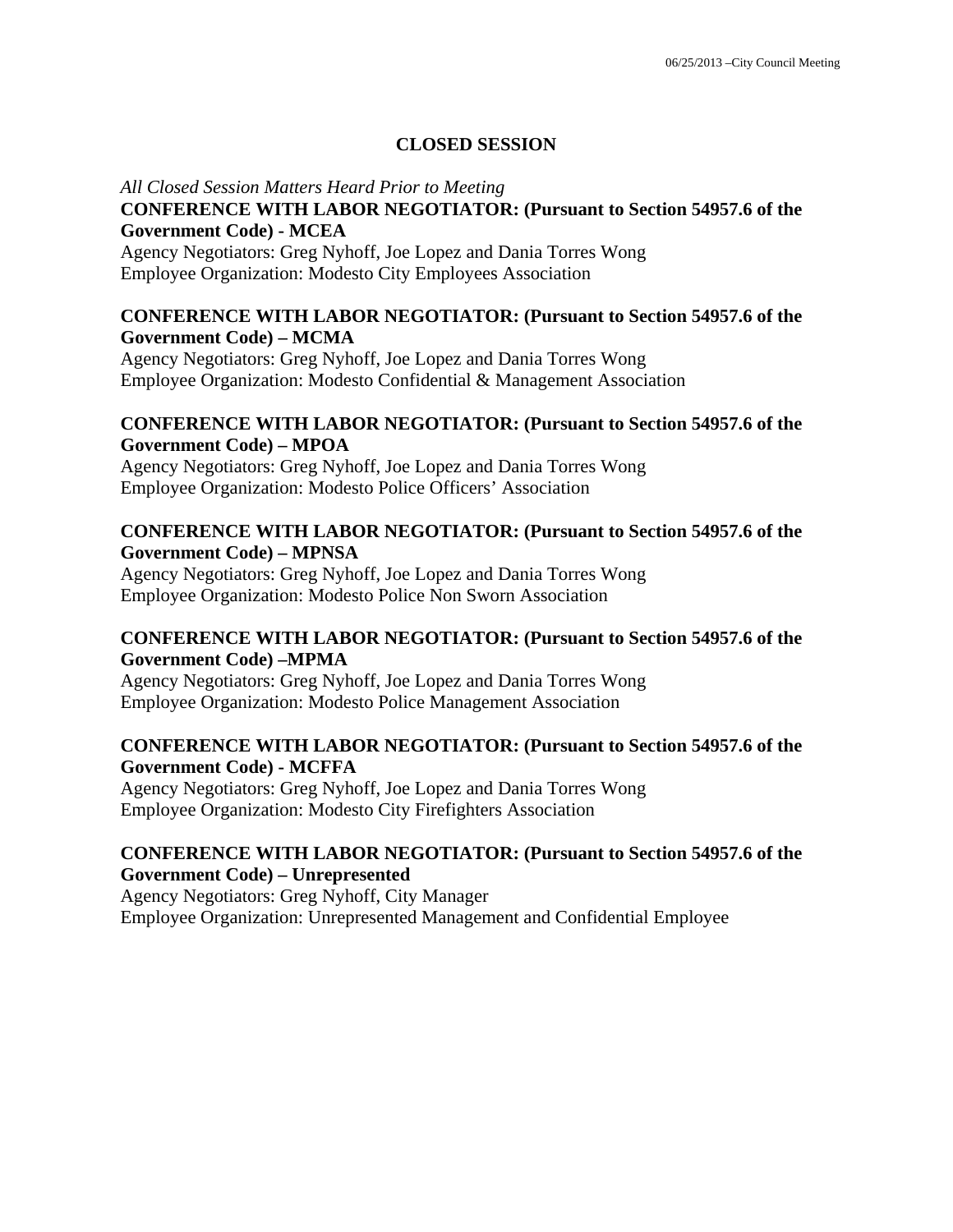# **MINUTES**

## City of Modesto  **CITY COUNCIL MEETING Chambers, Basement Level Tenth Street Place, 1010 10th Street Modesto, California Tuesday July 02, 2013, at 5:30 p.m.**

Roll Call – Present: Councilmembers Burnside, Cogdill, Geer, Gunderson, Lopez, Muratore, Mayor Marsh Absent: None

Pledge of Allegiance to the Flag

Invocation: Marvin Jacobo, Youth for Christ

City Clerk's Announcements: Item 5 - Removed from Consent

Declaration of Conflicts of Interest: None

Reports from Closed Session: City Attorney Wood reported on Closed Session matters

#### **MISCELLANEOUS**

Legislation Appointments **Other** 

- 1. Consider appointing Susan ("Susie") Fagundes to the Downtown Improvement District Advisory Board. (Funding Source: Not Applicable)
	- Resolution approving the appointment of Susan ("Susie") Fagundes to the Downtown Improvement District Advisory Board for a three-year term to expire January 1, 2016.

*City Clerk; Stephanie Lopez, 577-5396, slopez@modestogov.com* 

**ACTION: Resolution 2013-239 (Lopez/Burnside; 7/0)** approving the appointment of Susan ("Susie") Fagundes to the Downtown Improvement District Advisory Board for a three-year term to expire January 1, 2016.

#### **PUBLIC COMMENT PERIOD**

 Dave Pratt spoke regarding comments from last week's Council meeting and possible tax measure.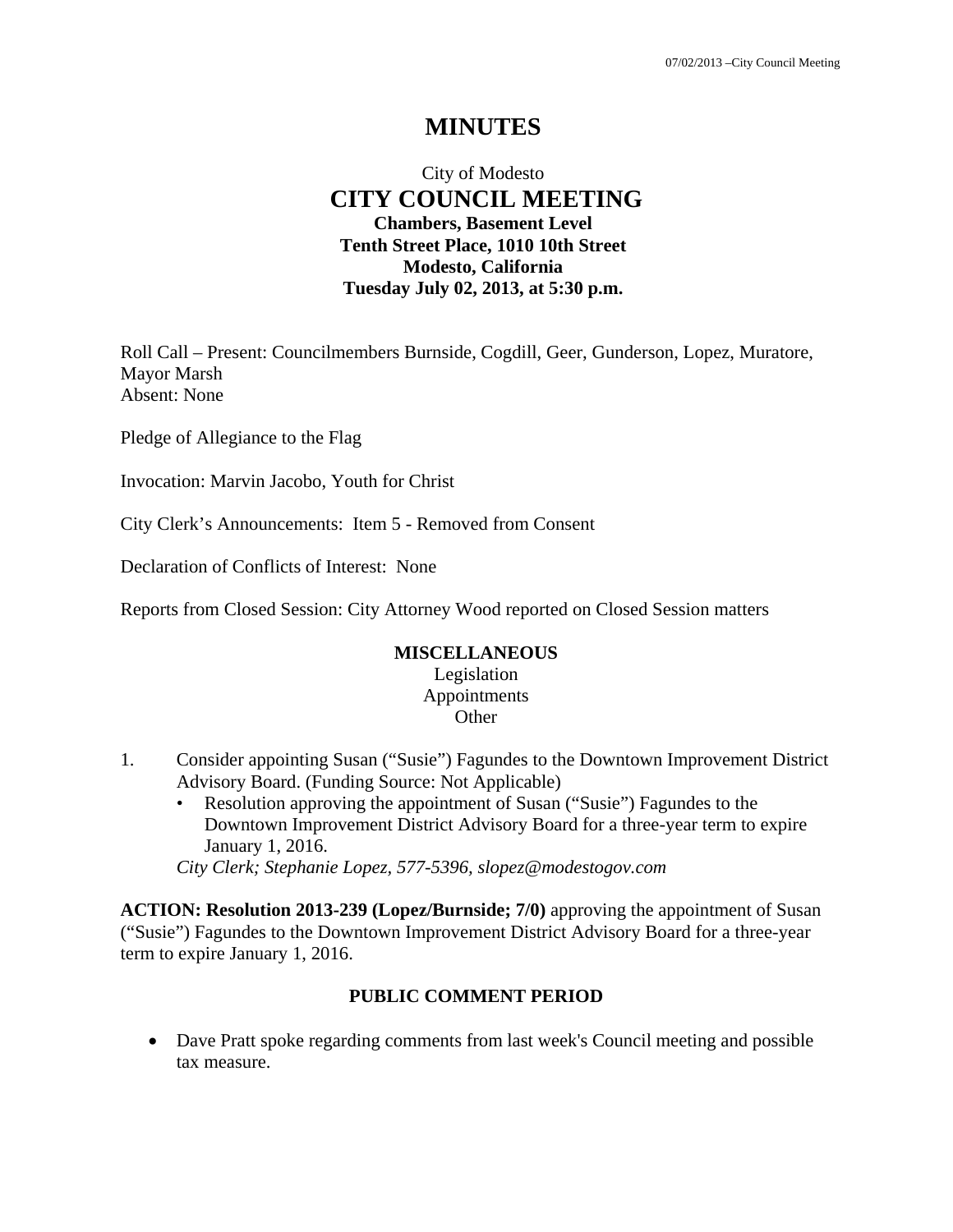- Ray Newman announced the Stand Down Fundraiser.
- Emerson Drake spoke regarding Presentation by the Chamber of Commerce on farmland.
- Tony Madrigal spoke regarding Backpack Drive and Giveaway by the Latino Community Roundtable.

## **CONSENT ITEMS – ROLL CALL VOTE REQUIRED ACTION CONSENT ITEMS 2-4; 6-7: (Lopez/Cogdill; unan.) ACTION CONSENT ITEM 5: (Geer/Lopez; unan.)**

### **CONSENT ITEMS**

An item may be removed from consent and discussed at the request of an audience member or Councilmember.

Consent

2. Consider approving the minutes from the June 25, 2013 City Council meeting. (Funding Source: Not Applicable)

Motion approving the minutes from the June 25, 2013 City Council meeting. *City Clerk; Stephanie Lopez, 577-5396, slopez@modestogov.com* 

**ACTION: Motion (Lopez/Cogdill; 7/0)** approving the minutes from the June 25, 2013 City Council meeting.

Consent

- 3. Consider amending the Classification Plan and Class Range Table for Represented Management and Confidential Non-Sworn Classes to: (i) add the new classification of MRFA Information Technology Technician; (ii) add the MRFA Information Technology Technician to salary range 422; (iii) re-allocate the vacant Administrative Analyst II to MRFA Information Technology Technician. (This position is assigned to MRFA Support Administration – Cost Center 80122.) (Funding Source: General Fund)
	- Resolution amending the Classification Plan for the City of Modesto to create the classification of MRFA Information Technology Technician.
	- Resolution amending Exhibit "A" of Resolution No. 2008-683, to revise the Class Range Table for Represented Management and Confidential Non-Sworn Classes to add MRFA Information Technology Technician to salary range 422. *Human Resources; Joseph Lopez, 571-5126, joelopez@modestogov.com*

**ACTION: Resolution 2013-240 (Lopez/Cogdill; 7/0)** amending the Classification Plan for the City of Modesto to create the classification of MRFA Information Technology Technician.

**ACTION: Resolution 2013-241 (Lopez/Cogdill; 7/0)** amending Exhibit "A" of Resolution No. 2008-683, to revise the Class Range Table for Represented Management and Confidential Non-Sworn Classes to add MRFA Information Technology Technician to salary range 422.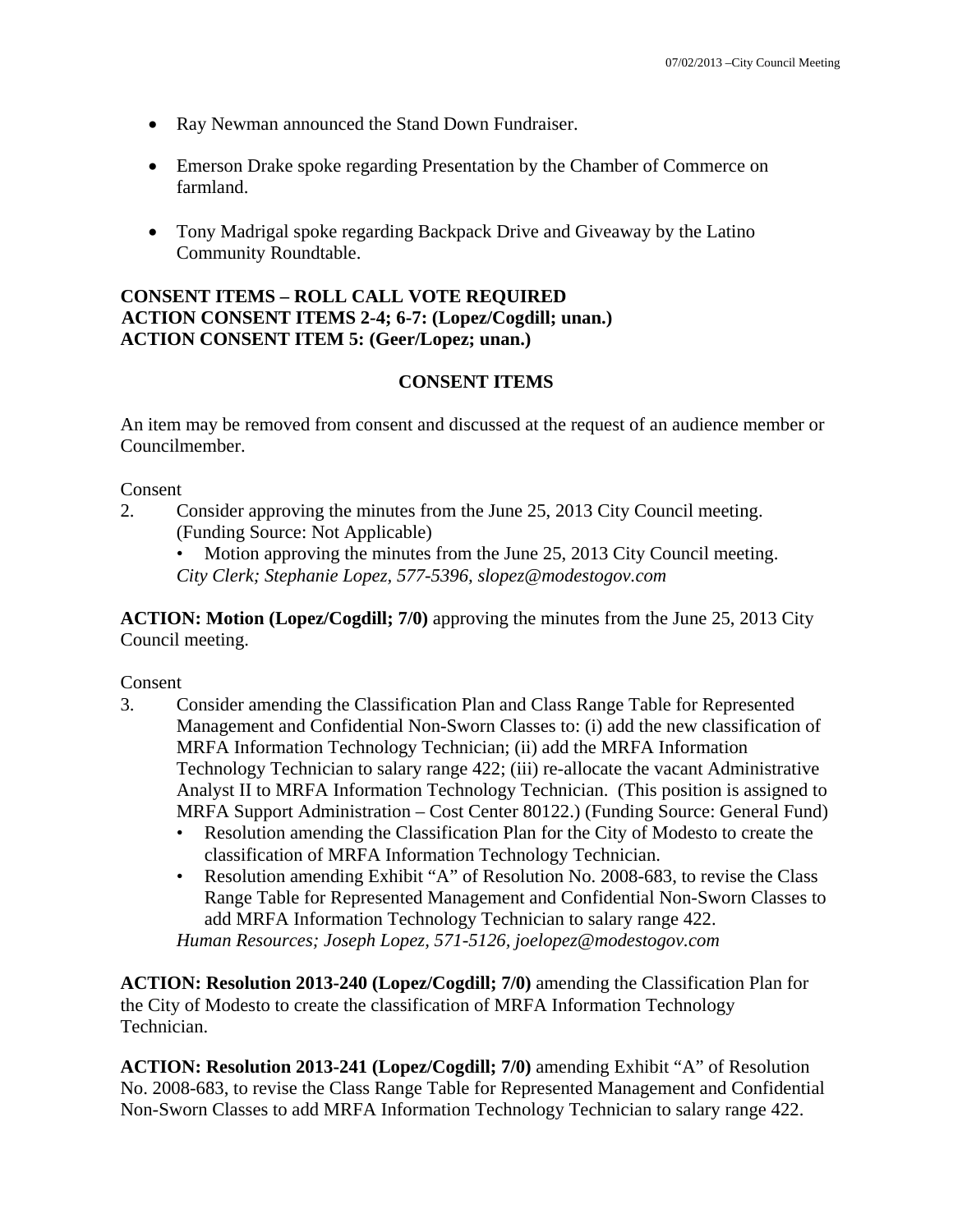### **Consent**

- 4. Consider authorizing the award of contract for the purchase and installation of a Liebert Uninterruptible Power Supply for the Modesto Police Department through the Information Technology Department, to EDP Environments, Inc., Rancho Cordova, CA, for an estimated total cost of \$110,438. (Funding Source: MPD Outside Services and IT – Equipment Replacement Funds)
	- Resolution authorizing the award of contract for the purchase and installation of a Liebert Uninterruptible Power Supply for the Modesto Police Department through the Information Technology Department, to EDP Environments, Inc., Rancho Cordova, CA, and authorizing the City Manager or his designee to issue an agreement for an estimated total cost of \$110,438.

*Finance and Information Technology; Meagan Torres, 571-5839, mtorres@modestogov.com* 

**ACTION: Resolution 2013-242 (Lopez/Cogdill; 7/0)** authorizing the award of contract for the purchase and installation of a Liebert Uninterruptible Power Supply for the Modesto Police Department through the Information Technology Department, to EDP Environments, Inc., Rancho Cordova, CA, and authorizing the City Manager or his designee to issue an agreement for an estimated total cost of \$110,438.

### *Removed from Consent*

- 5. Consider authorizing the award of bid for the purchase of seven (7) BMW 1200 RT-P Police Motorcycles for the Modesto Police Department through the Public Works Department, Fleet Services Division, to Cycle Specialties, Modesto, CA, for an estimated total cost of \$195,454. (Funding Source: Fleet Replacement Funds)
	- Resolution authorizing the award of bid for the purchase of seven (7) BMW 1200 RT- Police Motorcycles for Modesto Police Department through the Public Works Department, Fleet Services Division, to Cycle Specialties, Inc., Modesto, CA and authorizing the Purchasing Manager or his designee to issue a purchase order for a total estimated cost of \$195,454.

*Finance and Public Works; Meagan Torres, 571-5839, mtorres@modestogov.com* 

**ACTION: Resolution 2013-243 (Geer/Lopez; 7/0)** authorizing the award of bid for the purchase of seven (7) BMW 1200 RT- Police Motorcycles for Modesto Police Department through the Public Works Department, Fleet Services Division, to Cycle Specialties, Inc., Modesto, CA and authorizing the Purchasing Manager or his designee to issue a purchase order for a total estimated cost of \$195,454.

- 6. Consider approving a Memorandum of Agreement between the County of Stanislaus and the City of Modesto for a joint application for funding in the amount of \$138,905 through the Edward Byrne Justice Assistance Grant (JAG) Formula Program. (Funding Source: Special Revenue Grant)
	- Resolution approving a Memorandum of Agreement between the County of Stanislaus and the City of Modesto for the Edward Byrne Memorial Justice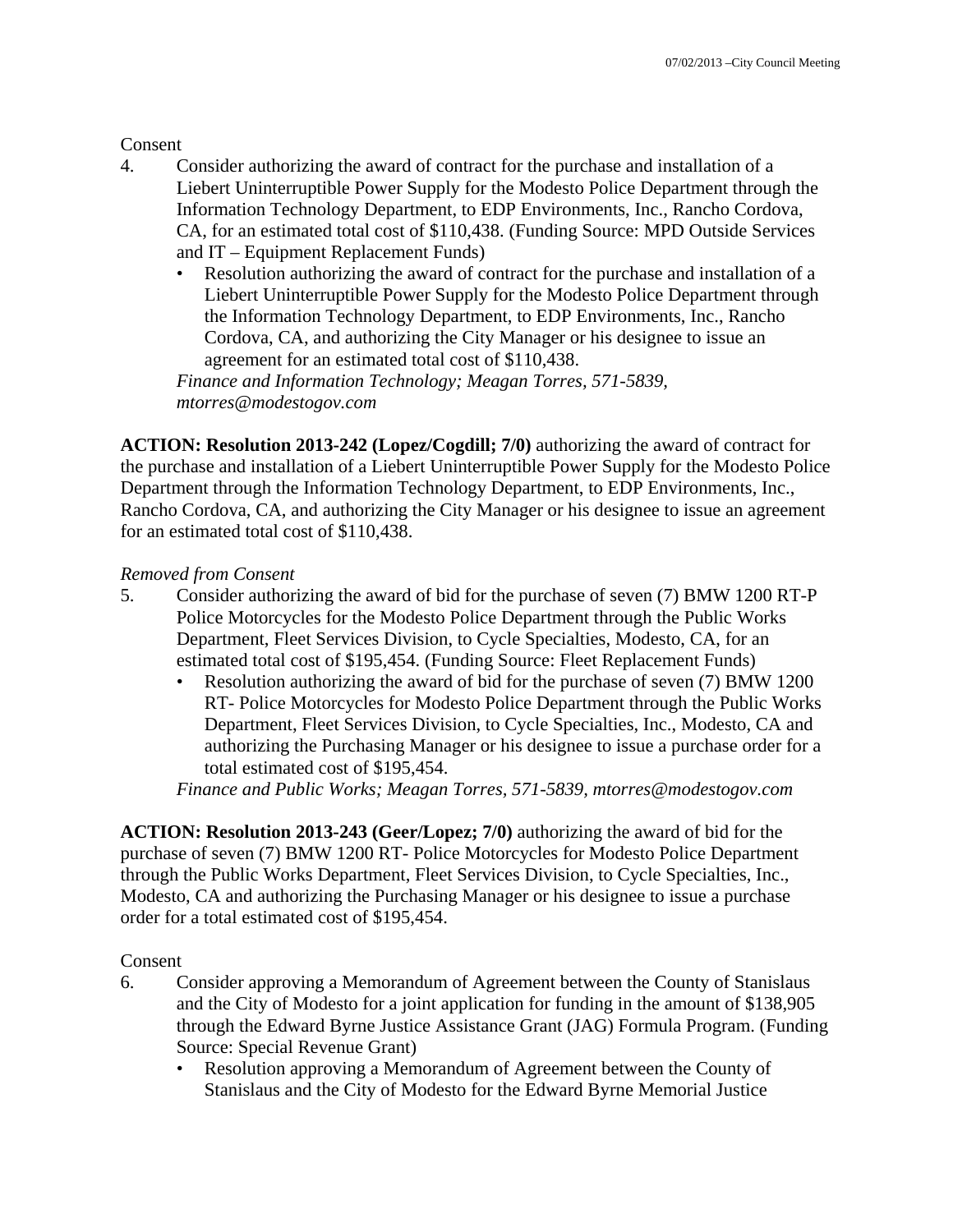Assistance Grant (JAG) Formula Program Fiscal Year 2013 Local Solicitation authorizing a joint application with the County of Stanislaus; and authorizing the City Manager, or his designee, to execute the Memorandum of Agreement. *Police; Galen Carroll, 572-9501, carrollg@modestopd.com* 

**ACTION: Resolution 2013-244 (Lopez/Cogdill; 7/0)** approving a Memorandum of Agreement between the County of Stanislaus and the City of Modesto for the Edward Byrne Memorial Justice Assistance Grant (JAG) Formula Program Fiscal Year 2013 Local Solicitation authorizing a joint application with the County of Stanislaus; and authorizing the City Manager, or his designee, to execute the Memorandum of Agreement.

#### Consent

- 7. Consider: (i) approving an Agreement with West Yost Associates, Inc. for Professional Engineering Services for City's Wastewater Treatment Vulnerability Assessment in an amount not to exceed \$168,161; and (ii) amending the Fiscal Year 2013-2014 Operating Budget by transferring \$188,161 into the account from Wastewater Fund Reserves to fund the agreement, including support by City staff. (Total estimated cost for this portion of the project is \$188,161) (Funding Source: Wastewater Fund)
	- Resolution approving an agreement with West Yost Associates, Inc. (West Yost) for Professional Engineering Services for City's Wastewater Treatment Vulnerability Assessment in an amount not to exceed \$152,874 for the identified scope of services, plus \$15,287 for additional services (if needed), for a maximum total amount of \$168,161, and authorizing the City Manager, or his designee, to execute the agreement.
	- Resolution amending the Fiscal Year 2013-2014 Operating Budget in the amount of \$188,161 to be transferred into the account from Wastewater Fund Reserves in order to fully fund an agreement with West Yost Associates, Inc. for Professional Engineering Services, including support by City staff for the City's Wastewater Treatment Vulnerability Assessment.

*Utility Planning and Projects; William Wong, 571-5801, WWong@modestogov.com* 

**ACTION: Resolution 2013-245 (Lopez/Cogdill; 7/0)** approving an agreement with West Yost Associates, Inc. (West Yost) for Professional Engineering Services for City's Wastewater Treatment Vulnerability Assessment in an amount not to exceed \$152,874 for the identified scope of services, plus \$15,287 for additional services (if needed), for a maximum total amount of \$168,161, and authorizing the City Manager, or his designee, to execute the agreement.

**ACTION: Resolution 2013-246 (Lopez/Cogdill; 7/0)** amending the Fiscal Year 2013-2014 Operating Budget in the amount of \$188,161 to be transferred into the account from Wastewater Fund Reserves in order to fully fund an agreement with West Yost Associates, Inc. for Professional Engineering Services, including support by City staff for the City's Wastewater Treatment Vulnerability Assessment.

## **COUNCIL COMMENTS & REPORTS**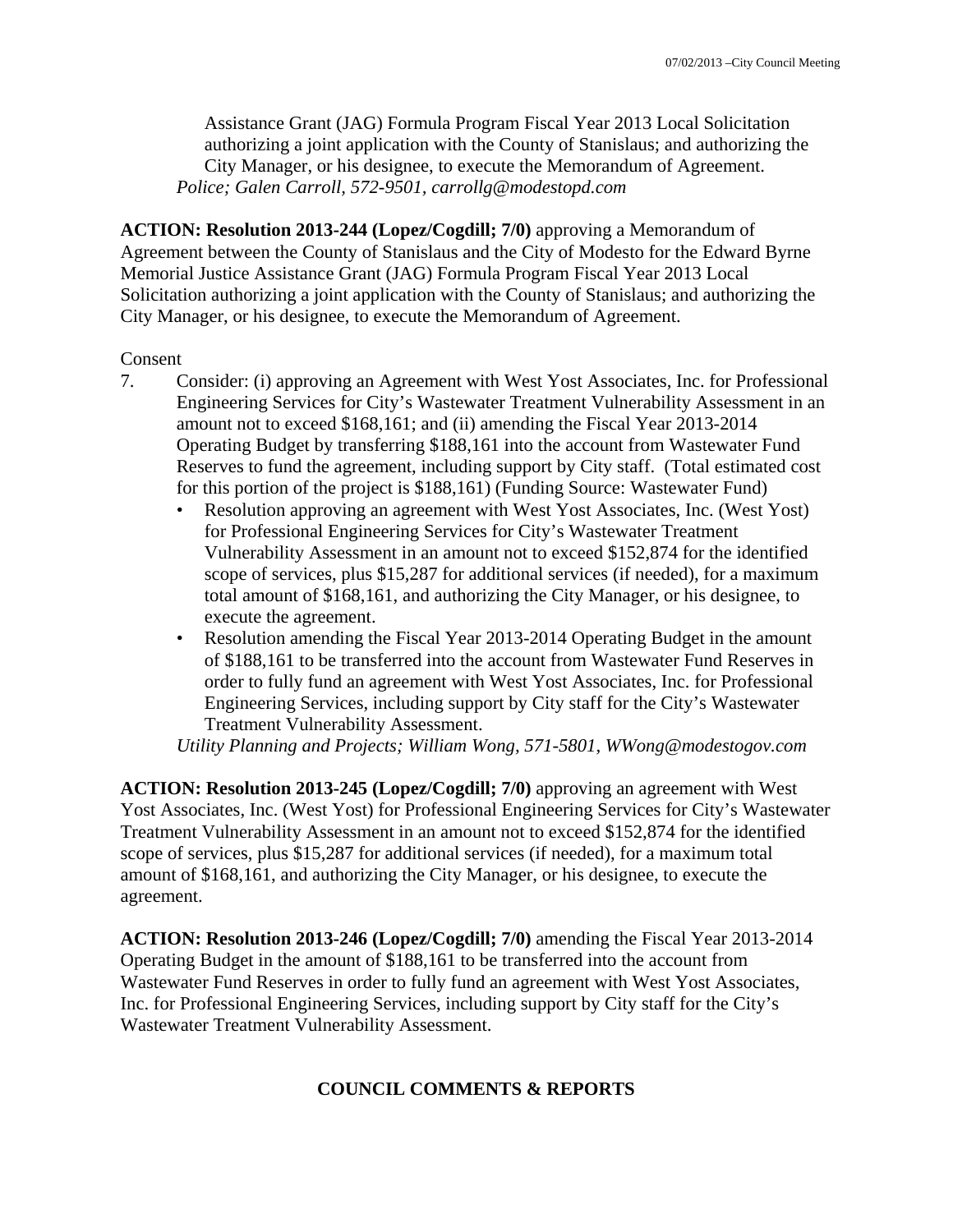Mayor Marsh announced the Fourth of July Parade on Thursday.

## **CITY MANAGER COMMENTS & REPORTS**

Deputy City Manager Dee Williams-Ridley spoke regarding problems with the HVAC system at 10th Street Place and thanked staff for their assistance.

### **NEW BUSINESS**

- 8. Consider: (i) accepting an informational report on participatory budgeting, and a plan for developing spending priorities and budget reductions; and (ii) directing staff to report back with a comprehensive spending and reduction plan at the September 10, 2013 Council Meeting. (Funding Source: General Fund)
	- Motion (i) accepting an informational report on participatory budgeting, and a plan for developing spending priorities and budget reductions; and (ii) directing staff to report back with a comprehensive spending and reduction plan at the September 10, 2013 Council Meeting

*Finance; Gloriette Genereux, 577-5371, ggenereux@modestogov.com* 

**ACTION: Motion (Cogdill/Gunderson; 7/0)** (i) accepting an informational report on participatory budgeting, and a plan for developing spending priorities and budget reductions; and (ii) directing staff to report back with a comprehensive spending and reduction plan at the September 10, 2013 Council Meeting

- 9. Consider authorizing the sole source procurement of banking services from Bank of America Merrill Lynch for an estimated annual cost of approximately \$92,000 and authorizing the City Manager to enter into a two (2) year agreement with three (3) oneyear extension options. (Funding Source: Various Funds)
	- Resolution authorizing the sole source procurement of banking services from Bank of America Merrill Lynch for an estimated annual cost of approximately \$92,000 and authorizing the City Manager to enter into a two (2) year agreement with three (3) one-year extension options.

*Finance; Gloriette Genereux, 577-5371, ggenereux@modestogov.com* 

**ACTION: Resolution 2013-247 (Burnside/Gunderson; 7/0)** authorizing the sole source procurement of banking services from Bank of America Merrill Lynch for an estimated annual cost of approximately \$92,000 and authorizing the City Manager to enter into a two (2) year agreement with three (3) one-year extension options.

## **MATTERS TOO LATE FOR THE AGENDA**

None.

## **ADJOURNMENT**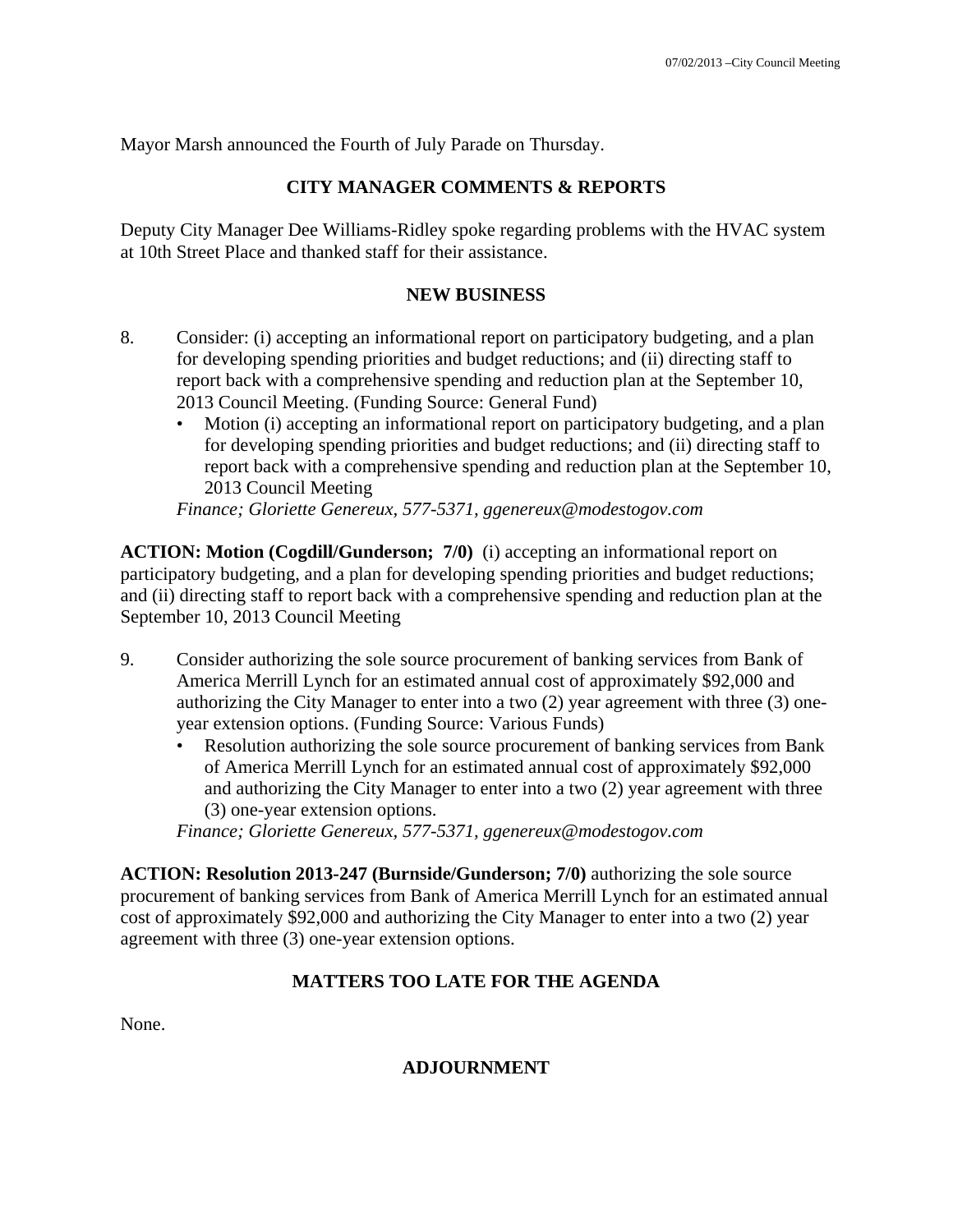This meeting was adjourned at 7:10 p.m.

## **CLOSED SESSION**

*All Closed Session Matters Heard Prior to Meeting* 

### **CONFERENCE WITH LABOR NEGOTIATOR: (Pursuant to Section 54957.6 of the Government Code) - MCEA**

Agency Negotiators: Greg Nyhoff, Joe Lopez and Dania Torres Wong Employee Organization: Modesto City Employees Association

### **CONFERENCE WITH LABOR NEGOTIATOR: (Pursuant to Section 54957.6 of the Government Code) – MCMA**

Agency Negotiators: Greg Nyhoff, Joe Lopez and Dania Torres Wong Employee Organization: Modesto Confidential & Management Association

### **CONFERENCE WITH LABOR NEGOTIATOR: (Pursuant to Section 54957.6 of the Government Code) – MPOA**

Agency Negotiators: Greg Nyhoff, Joe Lopez and Dania Torres Wong Employee Organization: Modesto Police Officers' Association

### **CONFERENCE WITH LABOR NEGOTIATOR: (Pursuant to Section 54957.6 of the Government Code) – MPNSA**

Agency Negotiators: Greg Nyhoff, Joe Lopez and Dania Torres Wong Employee Organization: Modesto Police Non Sworn Association

### **CONFERENCE WITH LABOR NEGOTIATOR: (Pursuant to Section 54957.6 of the Government Code) –MPMA**

Agency Negotiators: Greg Nyhoff, Joe Lopez and Dania Torres Wong Employee Organization: Modesto Police Management Association

### **CONFERENCE WITH LABOR NEGOTIATOR: (Pursuant to Section 54957.6 of the Government Code) - MCFFA**

Agency Negotiators: Greg Nyhoff, Joe Lopez and Dania Torres Wong Employee Organization: Modesto City Firefighters Association

## **CONFERENCE WITH LABOR NEGOTIATOR: (Pursuant to Section 54957.6 of the Government Code) – Unrepresented**

Agency Negotiators: Greg Nyhoff, City Manager Employee Organization: Unrepresented Management and Confidential Employee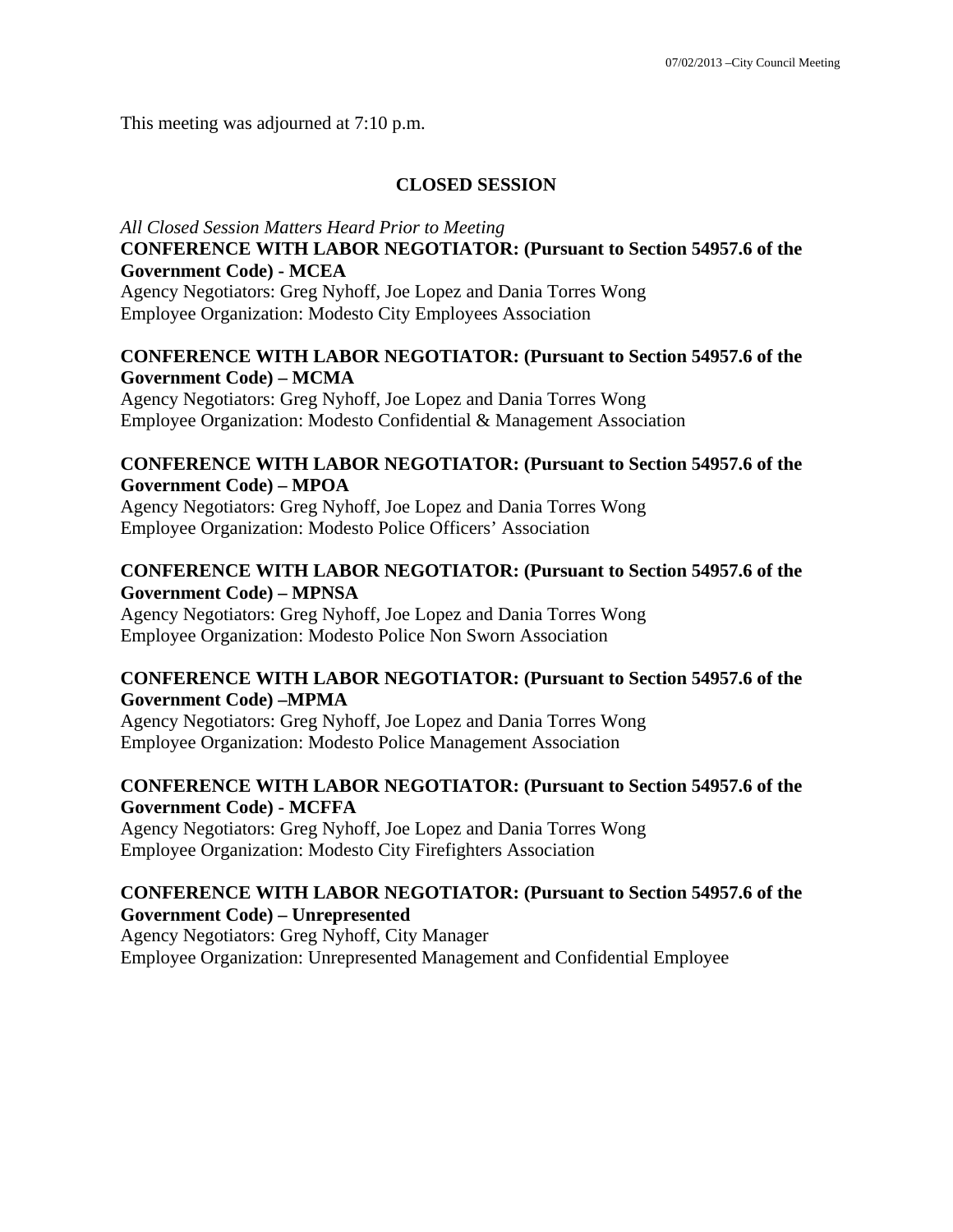# **MINUTES**

## City of Modesto  **CITY COUNCIL MEETING Chambers, Basement Level Tenth Street Place, 1010 10th Street Modesto, California Tuesday July 09, 2013, at 5:30 p.m.**

Roll Call – Present: Councilmembers Burnside, Cogdill, Geer, Gunderson, Lopez, Muratore, Mayor Marsh Absent: None

Pledge of Allegiance to the Flag

Invocation: Ken Sylvia, Youth for Christ

City Clerk's Announcements: None

Declaration of Conflicts of Interest

Reports from Closed Session: City Attorney Wood reported on Closed Session matters; Closed Session to reconvene after Council meeting.

#### **ACKNOWLEDGEMENTS AND PRESENTATIONS**

1. Presentation of Proclamation declaring August 6, 2013, as "National Night Out" in the City of Modesto. (Funding Source: Not Applicable)  *City Council; Kathy Espinoza, 571-5597, kespinoza@modestogov.com* 

**ACTION:** Mayor Marsh presented a Proclamation to Chief Carroll declaring August 6, 2013, as "National Night Out" in the City of Modesto.

#### **PUBLIC COMMENT PERIOD**

- Carmen Sabatino spoke regarding Modesto City Schools contract with Modesto Police Department.
- Adrienne Harrell, Modesto Sister Cities International, introduced 5 students in summer exchange in Kurume, Japan.
- Emerson Drake spoke regarding disclosure of paid lobbyists before meetings.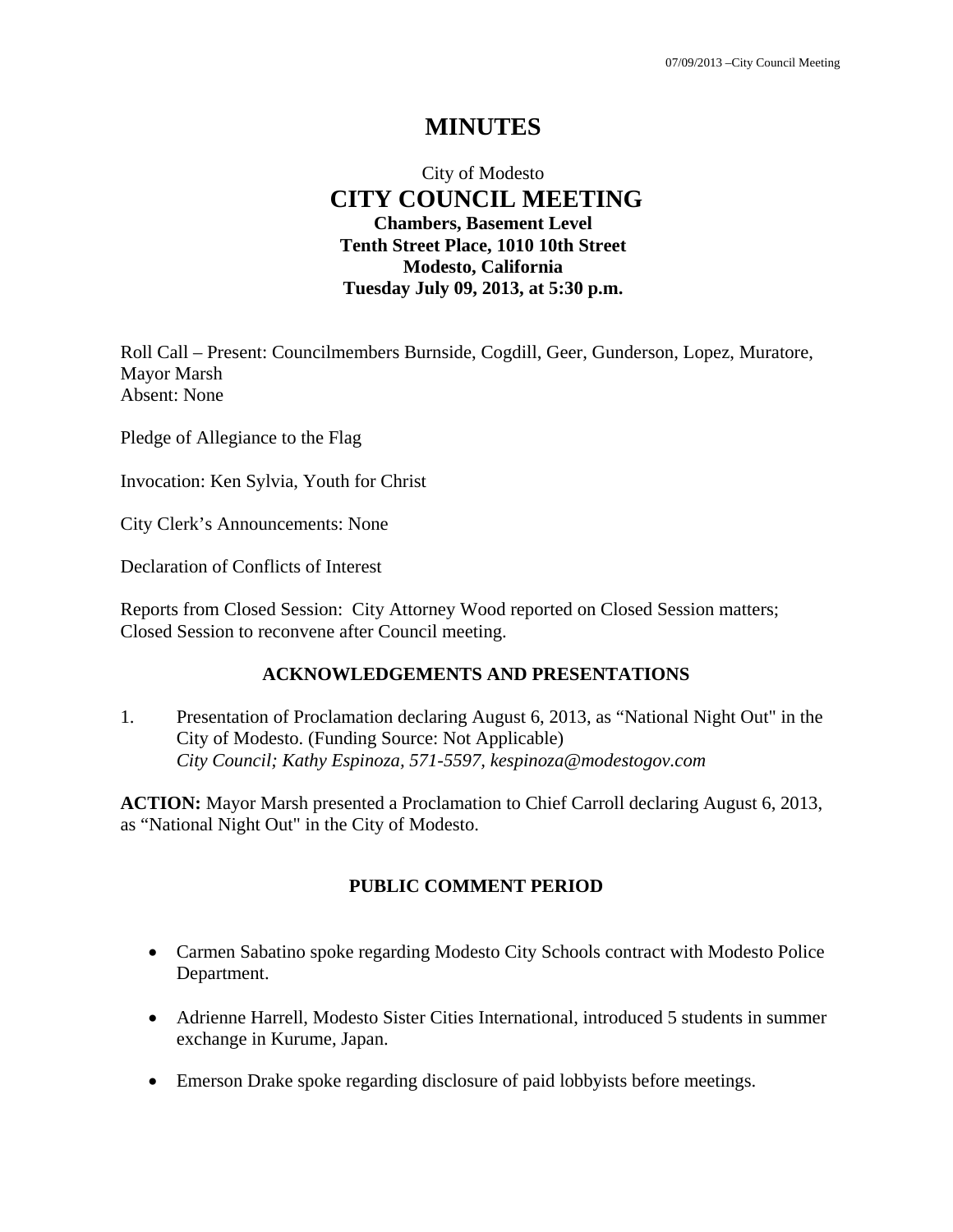## **CONSENT ITEMS – ROLL CALL VOTE REQUIRED ACTION CONSENT ITEMS 2-10: (Gunderson/Geer;unan.)**

## **CONSENT ITEMS**

An item may be removed from consent and discussed at the request of an audience member or Councilmember.

### Consent

2. Consider approving the minutes from the July 2, 2013 City Council meeting. (Funding Source: Not Applicable)

• Motion approving the minutes from the July 2, 2013 City Council meeting. *City Clerk; Stephanie Lopez, 577-5396, slopez@modestogov.com* 

**ACTION: Motion (Gunderson/Geer; 7/0)** approving the minutes from the July 2, 2013 City Council meeting.

Consent

- 3. Consider rejecting the bid for the Roselle and Merle Intersection Project, and authorizing City staff to re-advertise the project at a future date. (Funding Source: Village One #2 CFD Tax)
	- Resolution rejecting all bids for the Roselle and Merle Intersection Project, and authorizing City staff to re-advertise the project.

*Community & Economic Development; Vickey Dion, 571-5542, vdion@modestogov.com* 

**ACTION: Resolution 2013-248 (Gunderson/Geer; 7/0)** rejecting all bids for the Roselle and Merle Intersection Project, and authorizing City staff to re-advertise the project.

## Consent

- 4. Consider appointing the Modesto Regional Fire Authority Chief or Acting Chief as a voting alternate Commissioner in place of the Fire Chief of the City of Modesto on the Modesto-Ceres Fire Protection Agency Commission. (Funding Source: Not Applicable)
	- Resolution appointing the Modesto Regional Fire Authority Chief or Acting Chief as a voting alternate Commissioner in place of the Fire Chief of the City of Modesto on the Modesto-Ceres Fire Protection Agency Commission. *Finance; Gloriette Genereux, 577-5371, ggenereux@modestogov.com*

**ACTION: Resolution 2013-249 (Gunderson/Geer; 7/0)** appointing the Modesto Regional Fire Authority Chief or Acting Chief as a voting alternate Commissioner in place of the Fire Chief of the City of Modesto on the Modesto-Ceres Fire Protection Agency Commission.

## Consent

5. Consider accepting the monthly adjustment report for June 2013 and amending the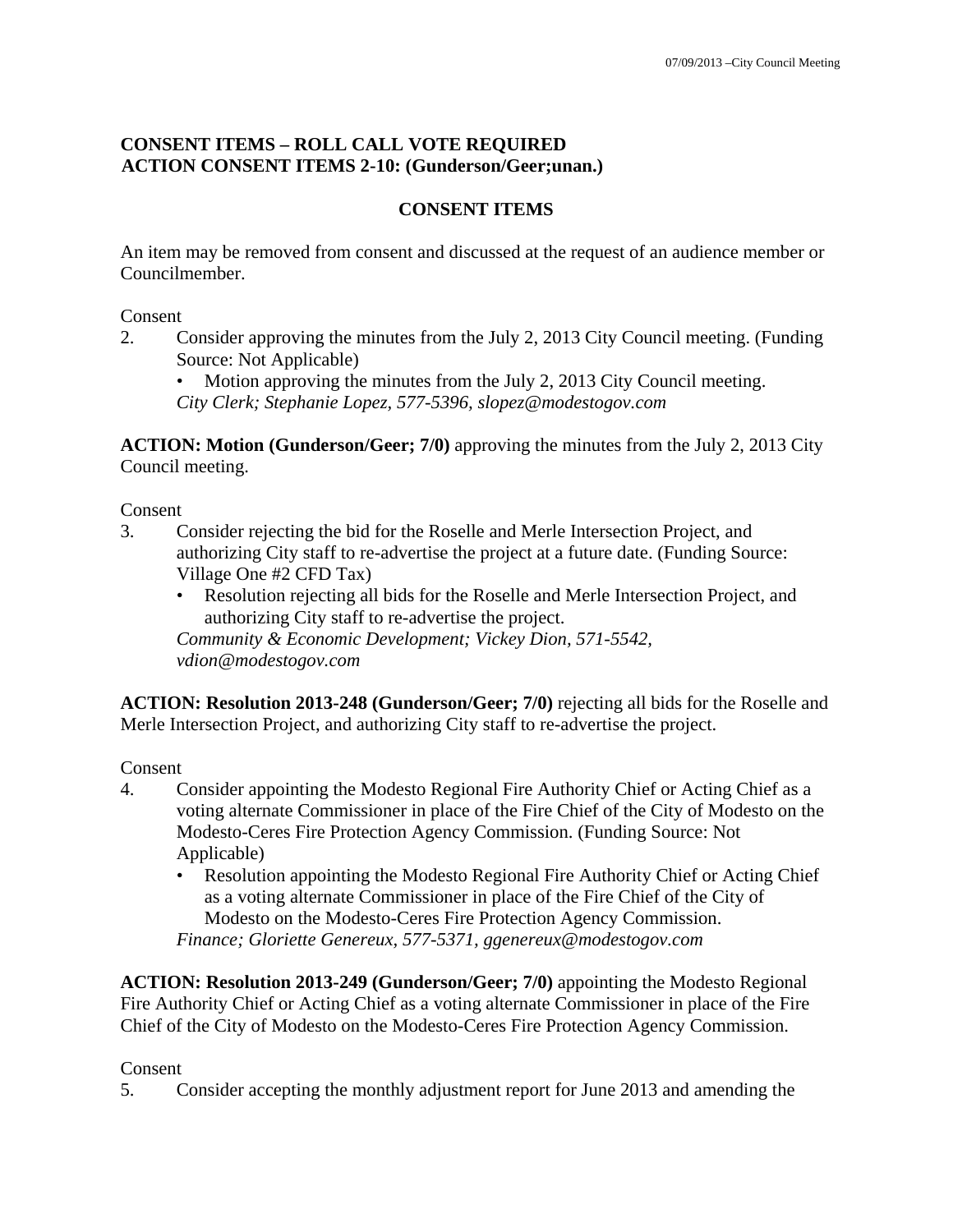Fiscal Year 2012-13 Annual Operating Budget. (Funding Source: Various )

• Resolution amending the Fiscal Year 2012-2013 Annual Operating Budget. *Finance; Terri Swearingen, 577-5378, tswearingen@modestogov.com* 

**ACTION: Resolution 2013-250 (Gunderson/Geer; 7/0)** amending the Fiscal Year 2012- 2013 Annual Operating Budget.

### Consent

- 6. Consider authorizing the award of a sole source procurement for the purchase of an Iteris Video Detection System for the Community and Economic Development Department, Electrical Division, to Iteris, Inc., Santa Ana, CA, for an estimated total cost of \$40,464, and authorizing the City Manager to accept \$26,666 as trade-in value on various camera equipment towards the purchase of said equipment. (Funding Source: Surface Transportation fund)
	- Resolution authorizing the award of a sole source procurement for the purchase of an Iteris Video Detection System for the Community and Economic Development Department, Electrical Division, to Iteris, Inc., Santa Ana, CA, for an estimated total cost of \$40,464, authorizing the City Manager, or his designee, to accept \$26,666 as trade-in value on various camera equipment towards the purchase of said equipment, and authorizing the Purchasing Manager, or his designee, to issue a purchase order.

*Finance; Ken Masasso, 577-5420, kmasasso@modestogov.com* 

**ACTION: Resolution 2013-251 (Gunderson/Geer; 7/0)** authorizing the award of a sole source procurement for the purchase of an Iteris Video Detection System for the Community and Economic Development Department, Electrical Division, to Iteris, Inc., Santa Ana, CA, for an estimated total cost of \$40,464, authorizing the City Manager, or his designee, to accept \$26,666 as trade-in value on various camera equipment towards the purchase of said equipment, and authorizing the Purchasing Manager, or his designee, to issue a purchase order.

## Consent

- 7. Consider authorizing the award of a sole source procurement for the purchase of a Rayco Stump Grinder for the Parks, Recreation and Neighborhoods Department, Forestry Division through the Public Works Department, Fleet Services Division, to JCB of Sacramento, CA, for an estimated total cost of \$57,768. (Funding Source: Fleet Replacement Funds)
	- Resolution authorizing the award of a sole source procurement for the purchase of a Rayco Stump Grinder for the Parks, Recreation and Neighborhoods Department, Forestry Division through the Public Works Department, Fleet Services Division, to JCB of Sacramento, CA, and authorizing the Purchasing Manager or his designee to issue a purchase order for a total estimated cost of \$57,768.

*Finance and Public Works; Meagan Torres, 571-5839, mtorres@modestogov.com* 

**ACTION: Resolution 2013-252 (Gunderson/Geer; 7/0)** authorizing the award of a sole source procurement for the purchase of a Rayco Stump Grinder for the Parks, Recreation and Neighborhoods Department, Forestry Division through the Public Works Department, Fleet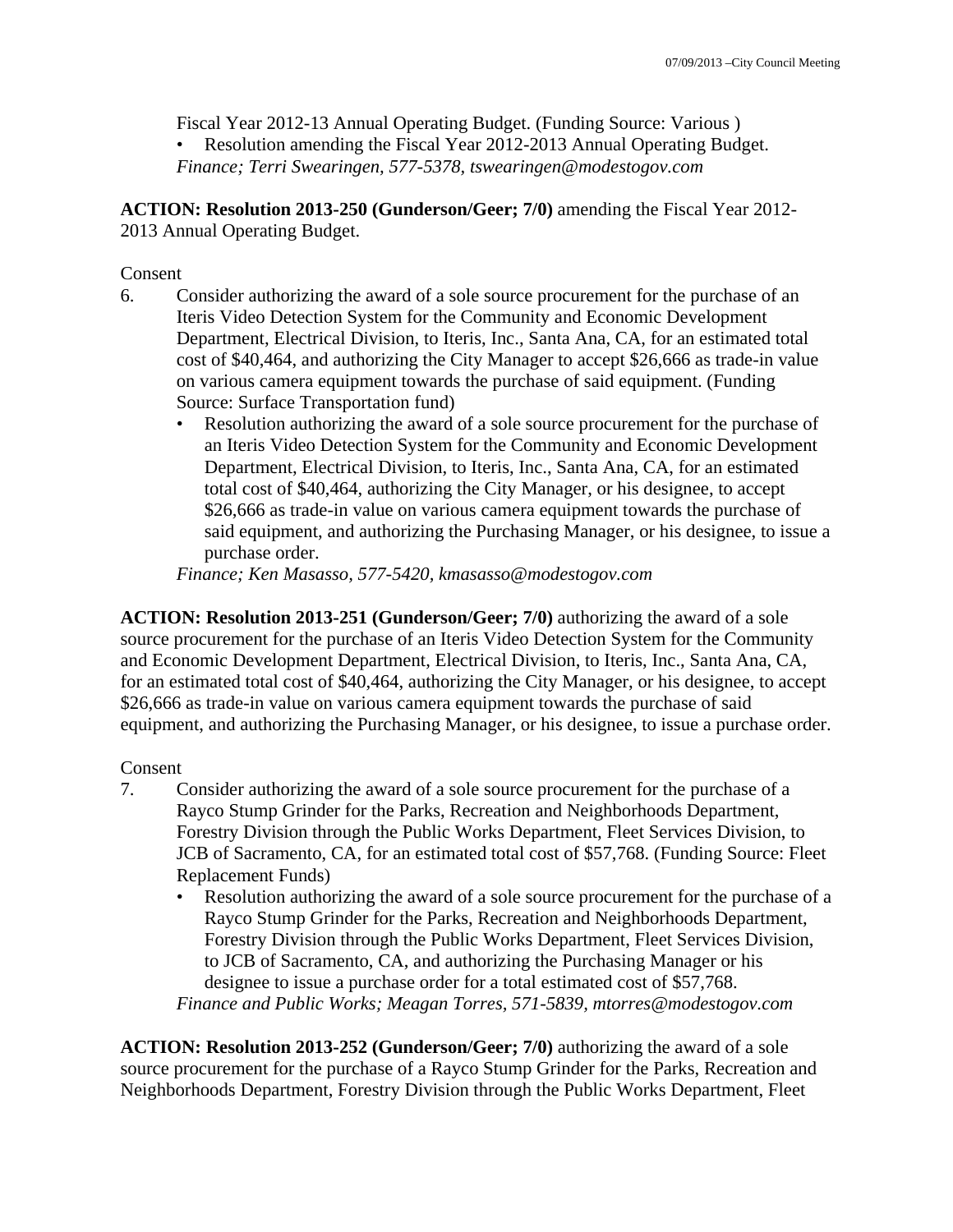Services Division, to JCB of Sacramento, CA, and authorizing the Purchasing Manager or his designee to issue a purchase order for a total estimated cost of \$57,768.

Consent

- 8. Consider approving an Entertainment Permit for X-Fest Modesto 2013 as outlined by the City of Modesto Ordinance No. 3492-C.S. (Funding Source: General Fund)
	- Resolution approving an Entertainment Permit for X-Fest Modesto 2013 as outlined by the City of Modesto Ordinance No. 3492-C.S. and authorizing the Permit Administrator to execute the Entertainment Special Event Permit and all related documents.

*Parks, Recreation & Neighborhoods; Scott Humphries, 571-5506, shumphries@modestogov.com* 

**ACTION: Resolution 2013-253 (Gunderson/Geer; 7/0)** approving an Entertainment Permit for X-Fest Modesto 2013 as outlined by the City of Modesto Ordinance No. 3492-C.S. and authorizing the Permit Administrator to execute the Entertainment Special Event Permit and all related documents.

Consent

- 9. Consider approving a contract with TASER International, Inc., Scottsdale, AZ for video storage system and maintenance for the Modesto Police Department's TASER Axon Flex camera system for three years, for a cost of \$197,017. (Funding Source: General Fund)
	- Resolution approving a Contract with TASER International, Inc., Scottsdale, AZ for video storage system and maintenance for the Modesto Police Department's TASER Axon Flex camera system for three years, in the amount of \$197,017, and authorizing the City Manager, or his designee, to execute the Contract. *Police; Andy Schlenker, 342-6179, schlenkera@modestopd.com*

**ACTION: Resolution 2013-254 (Gunderson/Geer; 7/0)** approving a Contract with TASER International, Inc., Scottsdale, AZ for video storage system and maintenance for the Modesto Police Department's TASER Axon Flex camera system for three years, in the amount of \$197,017, and authorizing the City Manager, or his designee, to execute the Contract.

Consent

- 10. Consider accepting the work by Goodland Landscape Construction, Inc., of Tracy, CA, for the Mary E. Grogan Community Park – Phase I project, as complete. Total construction contract cost is \$8,238,966, with a total project cost of \$9,464,321 (Funding Source: Village One CFD, Parks CFF and Parks Funds)
	- Resolution accepting the work by Goodland Landscape Construction, Inc. for the Mary E. Grogan Community Park – Phase I Project as complete, authorizing the City Clerk to file a Notice of Completion with the Stanislaus County Recorder upon receipt of approved Warranty Bond, and authorizing payment of amounts totaling \$8,238,966.

*Utility Planning and Projects; Rob Christensen, 577-5423, rchristensen@modestogov.com*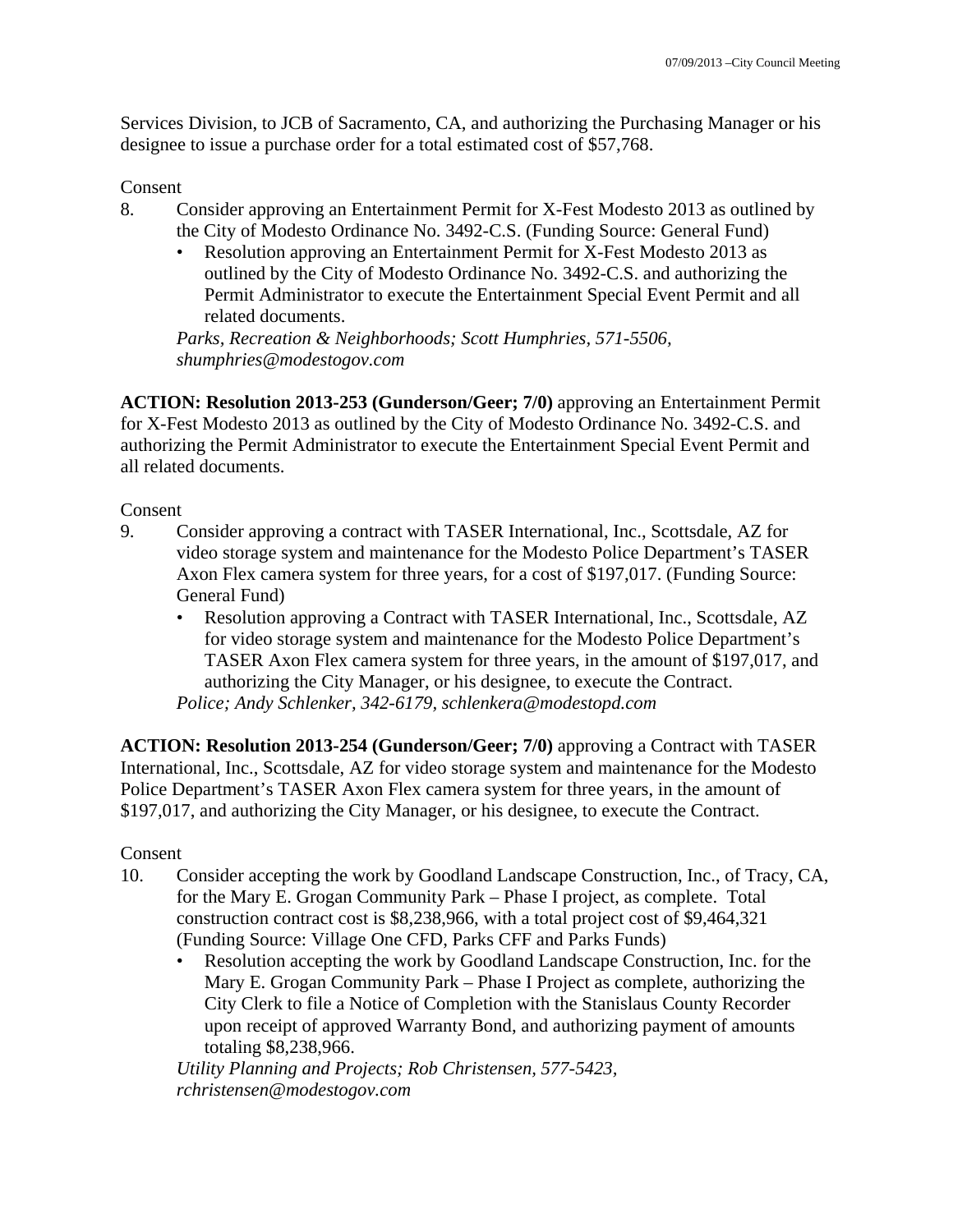**ACTION: Resolution 2013-255 (Gunderson/Geer; 7/0)** accepting the work by Goodland Landscape Construction, Inc. for the Mary E. Grogan Community Park – Phase I Project as complete, authorizing the City Clerk to file a Notice of Completion with the Stanislaus County Recorder upon receipt of approved Warranty Bond, and authorizing payment of amounts totaling \$8,238,966.

## **COUNCIL COMMENTS & REPORTS**

Councilmember Gunderson spoke regarding disposition of 500 City of Modesto computers.

City Councilmember Burnside spoke regarding Modesto Regional Fire Authority EMS Consortium Partnership, retirement of Fire Chief Gary Hinshaw, and the MRFA Honor Guard attendance at the funeral of 19 firefighters in Arizona last week.

## **CITY MANAGER COMMENTS & REPORTS**

None.

## **UNFINISHED BUSINESS**

- 11. Consider approving the issuance of Refunding Revenue Bonds by the Modesto Irrigation District Financing Authority related to the refinancing of the Modesto Irrigation District Domestic Water Project Refunding Revenue Bonds, Series 1998D used to construct the Domestic Water Treatment and Delivery System of the Modesto Irrigation District. (Funding Source: Water Fund)
	- Resolution approving the issuance of Refunding Revenue Bonds by the Modesto Irrigation District Financing Authority related to the refinancing of the Modesto Irrigation District Domestic Water Project Refunding Revenue Bonds, Series 1998D used to construct the Domestic Water Treatment and Delivery System of the Modesto Irrigation District.

*Finance; Gloriette Genereux, 577-5371 , ggenereux@modestogov.com* 

**ACTION: Resolution 2013-256 (Cogdill/Burnside; 7/0)** approving the issuance of Refunding Revenue Bonds by the Modesto Irrigation District Financing Authority related to the refinancing of the Modesto Irrigation District Domestic Water Project Refunding Revenue Bonds, Series 1998D used to construct the Domestic Water Treatment and Delivery System of the Modesto Irrigation District.

- 12. Consider approving a Memorandum of Understanding between the Parks, Recreation and Neighborhoods Department and the Public Works Department for the transfer of the 65 acre site occupied by the new Compost facility at 7001 Jennings Road, Modesto, California, from the Wastewater Fund 4210 to the Compost Fund 4890. (Funding Source: Funding Source: Compost Fund 4890)
	- Resolution approving a Memorandum of Understanding between the Public Works Department and the Parks, Recreation, and Neighborhoods Department for the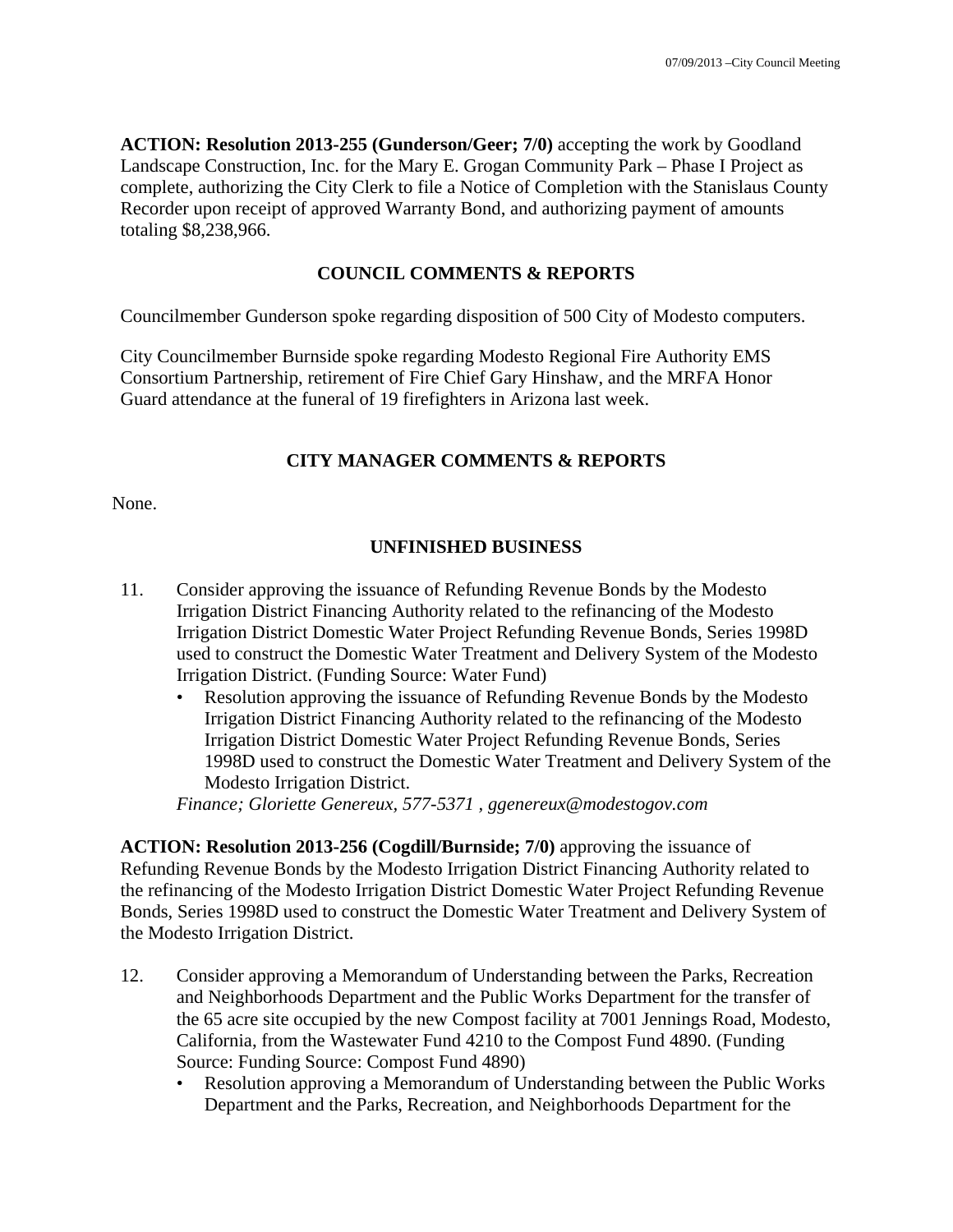transfer of a capital asset (new compost facility site, 7001 Jennings Road) from the Wastewater Treatment Enterprise Fund 4210 to the Compost Enterprise Fund 4890 *Parks, Recreation & Neighborhoods; Jocelyn Reed, 577-5492, jreed@modestogov.com* 

**ACTION: Resolution 2013-257 (Lopez/Geer; 7/0)** approving a Memorandum of Understanding between the Public Works Department and the Parks, Recreation, and Neighborhoods Department for the transfer of a capital asset (new compost facility site, 7001 Jennings Road) from the Wastewater Treatment Enterprise Fund 4210 to the Compost Enterprise Fund 4890

- 13. Consider: (i) adopting a Finding of Conformance for the Replacement of Hahn and Emerald Lift Stations projects; and (ii) approving the plans and specifications for the Emerald Lift Station Rehabilitation, accepting the bid, and approving a contract with Aztec Consultants of San Ramon, California in the amount of \$2,690,000. (Total estimated cost for the construction portion of the project is \$3,200,591) (Funding Source: Wastewater Fund)
	- Resolution finding that the following project is within the scope of the project covered by the Modesto Wastewater Master Plan Master Environmental Impact Report (MEIR) (SCH#2006052076) and General Plan Master EIR (SCH# 2007072023): Replacement of Hahn and Emerald Lift Stations.
	- Resolution approving the plans and specifications for the Emerald Lift Station Rehabilitation, accepting the bid, and approving a contract with Aztec Consultants of San Ramon, California in the amount of \$2,690,000, and authorizing the City Manager, or his designee, to execute the contract.

*Utility Planning and Projects; Jesse Franco, 571-5175, jfranco@modestogov.com* 

**ACTION: Resolution 2013-258 (Geer/Muratore; 7/0)** finding that the following project is within the scope of the project covered by the Modesto Wastewater Master Plan Master Environmental Impact Report (MEIR) (SCH#2006052076) and General Plan Master EIR (SCH# 2007072023): Replacement of Hahn and Emerald Lift Stations.

**ACTION: Resolution 2013-259 (Geer/Muratore; 7/0)** approving the plans and specifications for the Emerald Lift Station Rehabilitation, accepting the bid, and approving a contract with Aztec Consultants of San Ramon, California in the amount of \$2,690,000, and authorizing the City Manager, or his designee, to execute the contract.

## **HEARINGS**

#### *Published in the Modesto Bee on June 29, 2013*

14. Hearing to consider approving the Woodglen Specific Plan to provide for the future development of 533 residences north of Pelandale Avenue, east of Carver Road, south of Bangs Avenue and west of Tully Road, approving a Facilities Master Plan and Infrastructure Financing Plan providing for the design and funding of infrastructure to serve the area, prezoning the site to Prezone Specific Plan (P-SP) to establish the authority for future development of the area, authorizing the initiation of an annexation application to LAFCO, and certifying an environmental impact report related to the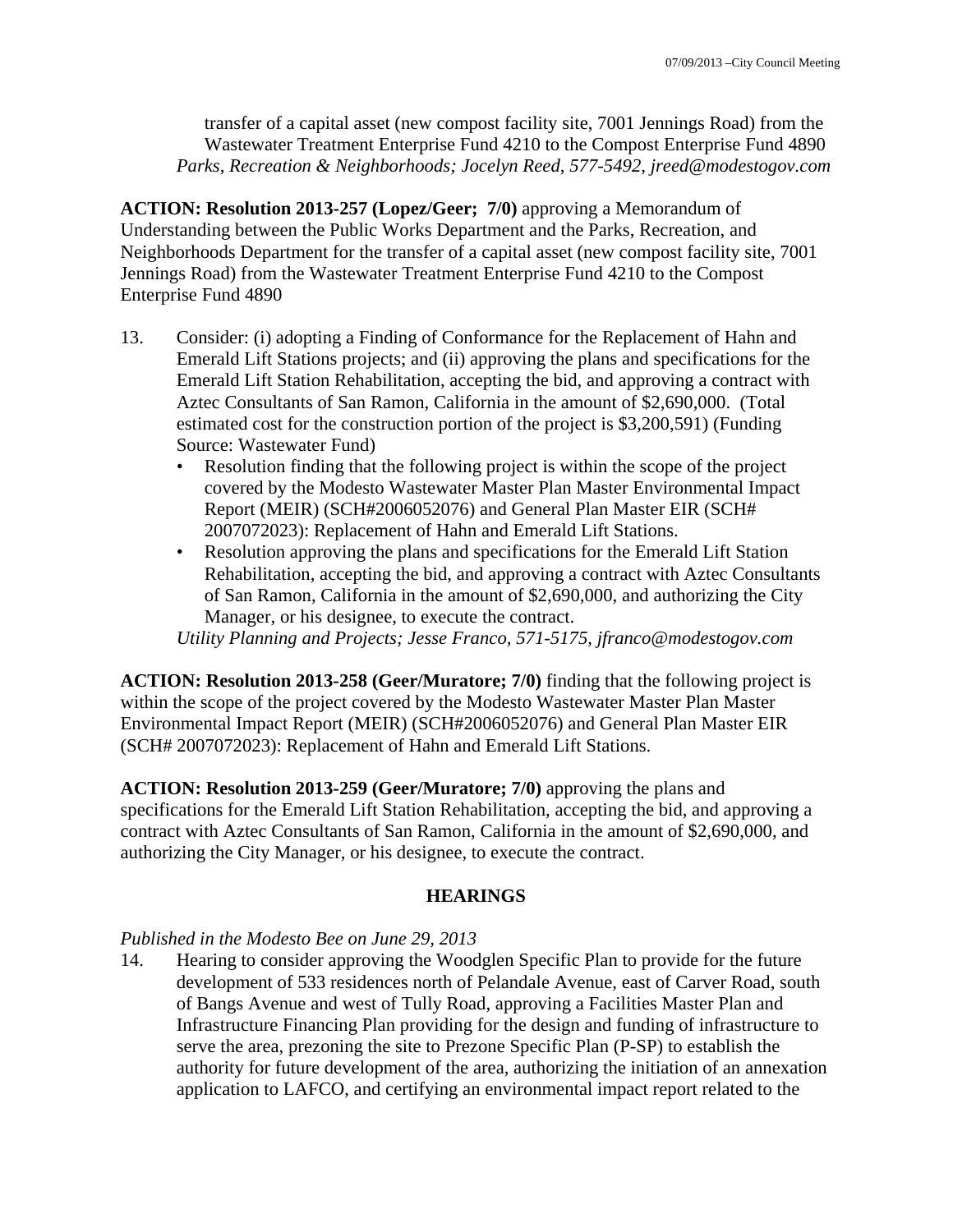above-described project. (Funding Source: Economic Development/ Strategic Planning Fund)

- Resolution making certain findings concerning mitigation measures, adopting a Mitigation Monitoring and Reporting Program, making findings concerning alternatives, adopting a statement of overriding considerations, and certifying the Final Environmental Impact Report for the Woodglen Specific Plan project (SCH No. 2007042087) (Fitzpatrick Homes)
- Resolution approving the Woodglen Specific Plan for the development of approximately 72 net acres located north of Pelandale Avenue, east of Carver Road, south of Bangs Avenue and west of Tully Road (Fitzpatrick Homes)
- Motion introducing an Ordinance amending Section 6-3-9 of the zoning map of the City of Modesto to Prezone to Specific Plan (P-SP) Zone, property located north of Pelandale Avenue, east of Carver Road, south of Bangs Avenue and west of Tully Road (Fitzpatrick Homes)
- Resolution authorizing application to the Stanislaus Local Agency Formation Commission to annex approximately 80 gross acres of property located north of Pelandale Avenue, east of Carver Road, south of Bangs Avenue and west of Tully Road, to the City of Modesto (Owner Initiated –Uninhabited) (Fitzpatrick Homes)
- Resolution approving the Woodglen Specific Plan Facilities Master Plan and Infrastructure Finance Plan for the infrastructure necessary to support the development of approximately 80 gross acres located north of Pelandale Avenue, east of Carver Road, south of Bangs Avenue, and west of Tully Road (Fitzpatrick Homes)

*Community & Economic Development; Josh Bridegroom, 571-5540, Jbridegroom@modestogov.com* 

**ACTION: Resolution 2013-260 (Cogdill/Burnside; 7/0)** making certain findings concerning mitigation measures, adopting a Mitigation Monitoring and Reporting Program, making findings concerning alternatives, adopting a statement of overriding considerations, and certifying the Final Environmental Impact Report for the Woodglen Specific Plan project (SCH No. 2007042087) (Fitzpatrick Homes).

**ACTION: Resolution 2013-261 (Cogdill/Burnside; 7/0)** approving the Woodglen Specific Plan for the development of approximately 72 net acres located north of Pelandale Avenue, east of Carver Road, south of Bangs Avenue and west of Tully Road (Fitzpatrick Homes).

**ACTION: Motion (Cogdill/Burnside; 7/0)** introducing **Ordinance No. 3588-C.S.** amending Section 6-3-9 of the zoning map of the City of Modesto to Prezone to Specific Plan (P-SP) Zone, property located north of Pelandale Avenue, east of Carver Road, south of Bangs Avenue and west of Tully Road (Fitzpatrick Homes).

**ACTION: Resolution 2013-262 (Cogdill/Burnside; 7/0)** authorizing application to the Stanislaus Local Agency Formation Commission to annex approximately 80 gross acres of property located north of Pelandale Avenue, east of Carver Road, south of Bangs Avenue and west of Tully Road, to the City of Modesto (Owner Initiated –Uninhabited) (Fitzpatrick Homes).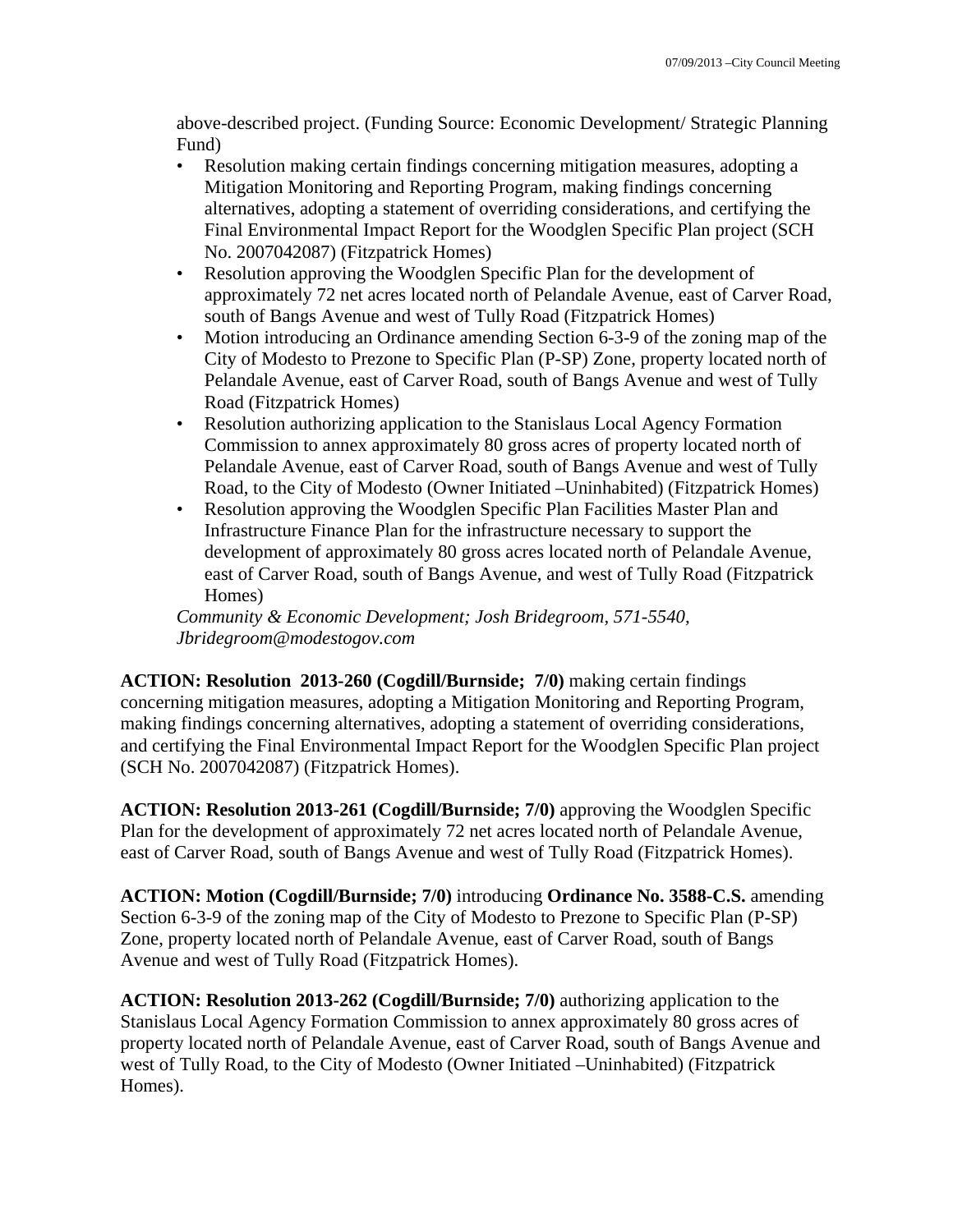**ACTION: Resolution 2013-263 (Cogdill/Burnside; 7/0)** approving the Woodglen Specific Plan Facilities Master Plan and Infrastructure Finance Plan for the infrastructure necessary to support the development of approximately 80 gross acres located north of Pelandale Avenue, east of Carver Road, south of Bangs Avenue, and west of Tully Road (Fitzpatrick Homes)

### *Recess at 7:42 p.m. Reconvened at 7:54 p.m.*

#### *Published in the Modesto Bee on June 29, 2013*

- 15. Hearing to consider: (i) adopting a resolution calling for a measure to be placed on the November 5, 2013, election ballot for the purpose of submitting to the electors of the City of Modesto a ballot measure amending the Modesto Municipal Code relating to transactions and use tax; (ii) adopting a resolution directing the City Clerk to transmit a copy of the ballot measure entitled "City of Modesto Public Safety/Essential Services" to the City Attorney for the purpose of preparing an impartial analysis of said measure; and (iii) adopting a resolution authorizing the members of the City Council, or any of them, to file written arguments in favor of or in opposition to the ballot measure entitled "City of Modesto Public Safety/Essential Services." (Funding Source: General Fund)
	- Resolution calling for a measure to be placed on the November 5, 2013, election ballot for the purpose of submitting to the electors of the City of Modesto a ballot measure amending the Modesto Municipal Code relating to transactions and use tax.
	- Resolution directing the City Clerk to transmit a copy of the ballot measure entitled "City of Modesto Public Safety/Essential Services" to the City Attorney for the purpose of preparing an impartial analysis of said measure.
	- Resolution authorizing the members of the City Council, or any of them, to file written arguments in favor of or in opposition to the ballot measure entitled "City of Modesto Public Safety/Essential Services."

*Finance; Gloriette Genereux, 577-5371, ggenereux@modestogov.com* 

**ACTION: Resolution 2013-264 (Geer/Lopez; 7/0)** calling for a measure to be placed on the November 5, 2013, election ballot for the purpose of submitting to the electors of the City of Modesto a ballot measure amending the Modesto Municipal Code relating to transactions and use tax.

**ACTION: Resolution 2013-265 (Geer/Lopez; 7/0)** directing the City Clerk to transmit a copy of the ballot measure entitled "City of Modesto Public Safety/Essential Services" to the City Attorney for the purpose of preparing an impartial analysis of said measure.

**ACTION: Resolution 2013-266 (Geer/Lopez; 7/0)** authorizing the members of the City Council, or any of them, to file written arguments in favor of or in opposition to the ballot measure entitled "City of Modesto Public Safety/Essential Services."

## **NEW BUSINESS**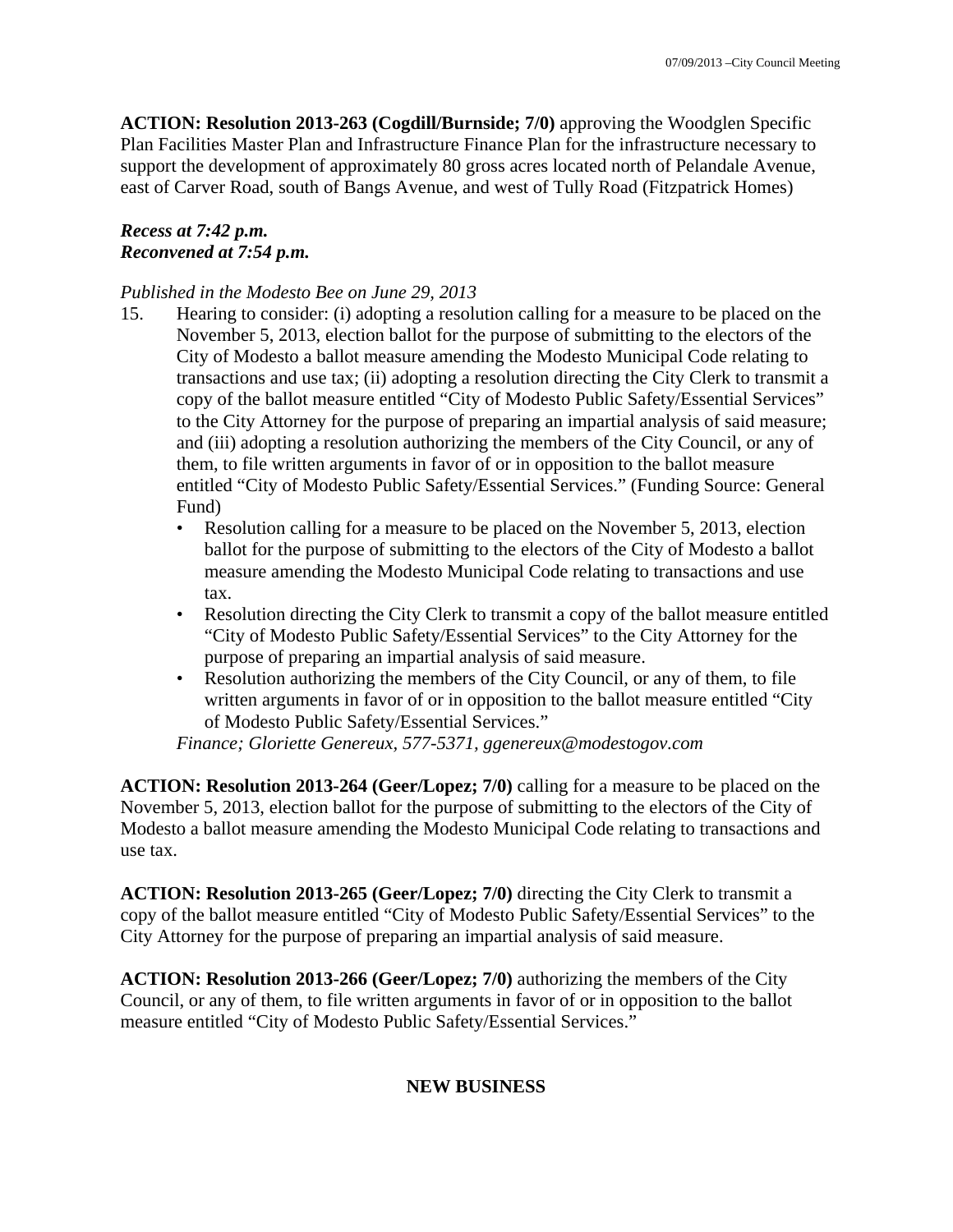- 16. Consider accepting: (i) the Patrol Officer Staffing and Scheduling Final Report; and (ii) a presentation regarding the Patrol Officer Report and recommended FY 13-14 Audit Plan for contract renewal. (Funding Source: Not Applicable)
	- Motion accepting: (i) the Patrol Officer Staffing and Scheduling Final Report; and (ii) a presentation regarding the Patrol Officer Report and recommended FY 13-14 Audit Plan for contract renewal.

*City Auditor; Tom Krippaehne, (206) 302-6409, Tom.Krippaehne@mossadams.com* 

**ACTION: Motion (Burnside/Muratore; 7/0)** accepting: (i) the Patrol Officer Staffing and Scheduling Final Report; and (ii) a presentation regarding the Patrol Officer Report and recommended FY 13-14 Audit Plan for contract renewal.

- 17. Consider authorizing: (i) the issuance of City of Modesto Community Facilities District No. 2004-1 (Village One #2) 2013 Special Tax Refunding bonds, in an aggregate principal amount not to exceed \$34,000,000; (ii) the execution and delivery of an Indenture, a Bond Purchase Agreement, a Continuing Disclosure Agreement and an Escrow Agreement; (iii) the distribution of an Official Statement in connection therewith; and (iv) the execution of necessary documents and certificates and related actions. (Funding Source: CFD No. 2004-1 (Village One #2) Special Tax Bonds)
	- Resolution Authorizing the Issuance of City of Modesto Community Facilities District No. 2004-1 (Village One #2) 2013 Special Tax Refunding bonds, in an aggregate principal amount of not to exceed \$34,000,000, Authorizing the Execution and Delivery of an Indenture, a Bond Purchase Agreement, a Continuing Disclosure Agreement and an Escrow Agreement, Authorizing the Distribution of an Official Statement in Connection Therewith and Authorizing the Execution of Necessary Documents and Certificates and Related Actions.

*Community & Economic Development ; Tina Rocha, 577-5321, trocha@modestogov.com* 

**ACTION: Resolution 2013-267 (Cogdill/Gunderson; 7/0)** authorizing the Issuance of City of Modesto Community Facilities District No. 2004-1 (Village One #2) 2013 Special Tax Refunding bonds, in an aggregate principal amount of not to exceed \$34,000,000, Authorizing the Execution and Delivery of an Indenture, a Bond Purchase Agreement, a Continuing Disclosure Agreement and an Escrow Agreement, Authorizing the Distribution of an Official Statement in Connection Therewith and Authorizing the Execution of Necessary Documents and Certificates and Related Actions.

18. Consider: (i) declaring as surplus from July 1, 2013 through June 30, 2014 the following items: recovered stolen and/or seized property accumulated by the Police Department, property accumulated by the City, and surplus City vehicles and equipment and authorizing the Purchasing Division to sell same by sealed bid, consignment, public auction, online auction, as scrap, or donate to an eligible nonprofit  $501(c)(3)$  organization if the items cannot be sold, and (ii) introduction of an ordinance amending Title 8, Chapter 3 of the Modesto Municipal Code (MMC) to include procedures governing the disposition of surplus personal property. (Funding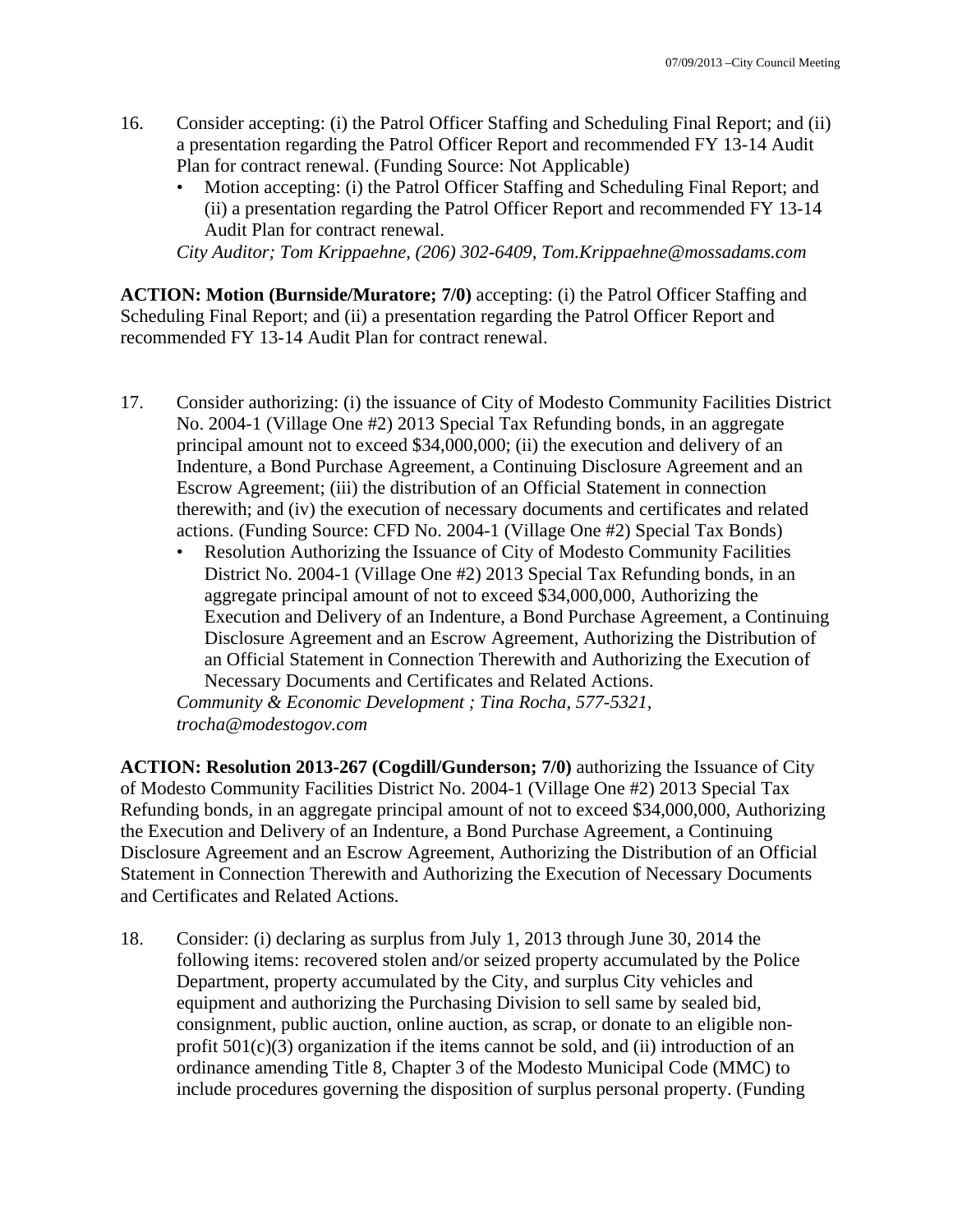Source: Various Funds)

- Resolution declaring as surplus from July 1, 2013 through June 30, 2014 the following items: excess property accumulated by the City and surplus City vehicles and equipment and authorizing the Purchasing Division to sell same by sealed bid, consignment, public auction, online auction, as scrap, or donate to an eligible nonprofit 501(c)(3) organization if the items cannot be sold.
- Motion introducing ordinance amending Title 8, Chapter 3 of the Modesto Municipal Code (MMC) to include procedures governing the disposition of surplus personal property.

*Finance; Mark Averell, 577-5412, maverell@modestogov.com* 

**ACTION: Resolution 2013-268 (Muratore/Lopez; 7/0)** declaring as surplus from July 1, 2013 through June 30, 2014 the following items: excess property accumulated by the City and surplus City vehicles and equipment and authorizing the Purchasing Division to sell same by sealed bid, consignment, public auction, online auction, as scrap, or donate to an eligible nonprofit 501(c)(3) organization if the items cannot be sold.

**ACTION: Motion (Muratore/Lopez; 7/0)** introducing **Ordinance No. 3589-C.S.** amending Title 8, Chapter 3 of the Modesto Municipal Code (MMC) to include procedures governing the disposition of surplus personal property.

## **MATTERS TOO LATE FOR THE AGENDA**

None

## **ADJOURNMENT**

This meeting was adjourned at 9:45 p.m. and returned to Closed Session.

## **CLOSED SESSION**

*Closed Session Matters Heard Prior To and After Council meeting* **CONFERENCE WITH LEGAL COUNSEL - EXISTING LITIGATION One Case (Pursuant to Section 54956.9(a) of the Government Code)**  Name of case: City of Modesto v. Kimberly M. Kuppens Stanislaus County Superior Court Case No. 663732

**CONFERENCE WITH LEGAL COUNSEL - ANTICIPATED LITIGATION Initiation of litigation pursuant to subdivision (c) of Section 54956.9 of the Government Code.** One potential case.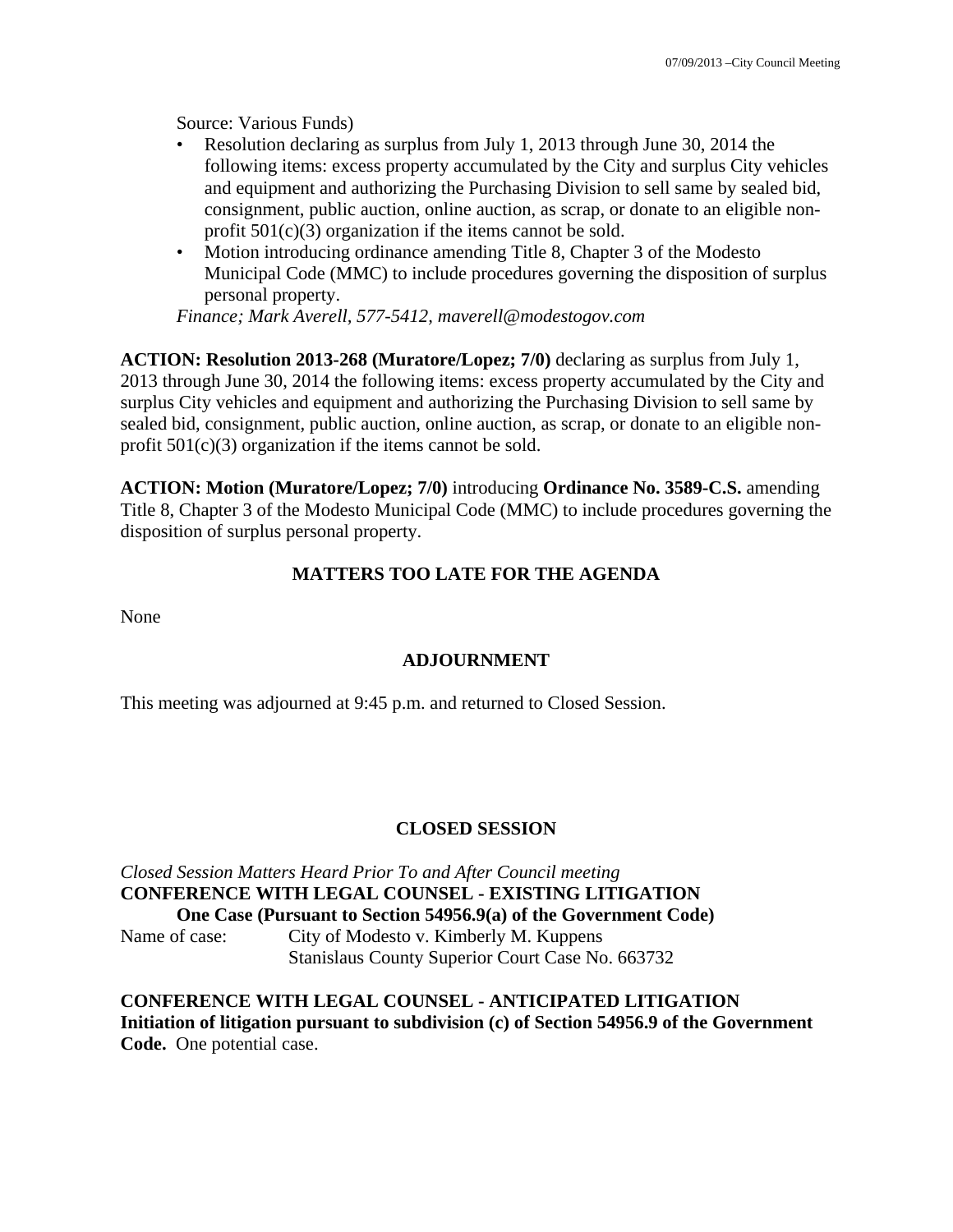## **CONFERENCE WITH LEGAL COUNSEL - EXISTING LITIGATION One Case (Pursuant to Section 54956.9(a) of the Government Code)**

Name of case: California Sportfishing Protection v. City of Modesto USDC Case No. 1:12-CV-02027-LJO-SKO

#### **CONFERENCE WITH REAL PROPERTY NEGOTIATOR: (Pursuant to Section 54956.8 of the Government Code)**

1. Property: City owned water system components located in and near Waterford and Hickman

Negotiating Parties: Dennis Turner, Public Works Director

City of Waterford, Potential Buyer

Under Negotiation: Price and terms of sale of City water system property.

### **CONFERENCE WITH LEGAL COUNSEL - EXISTING LITIGATION One Case (Pursuant to Section 54956.9(a) of the Government Code)**

Name of case: City of Modesto v. County of Stanislaus, et al Stanislaus County Superior Court Case No: 683887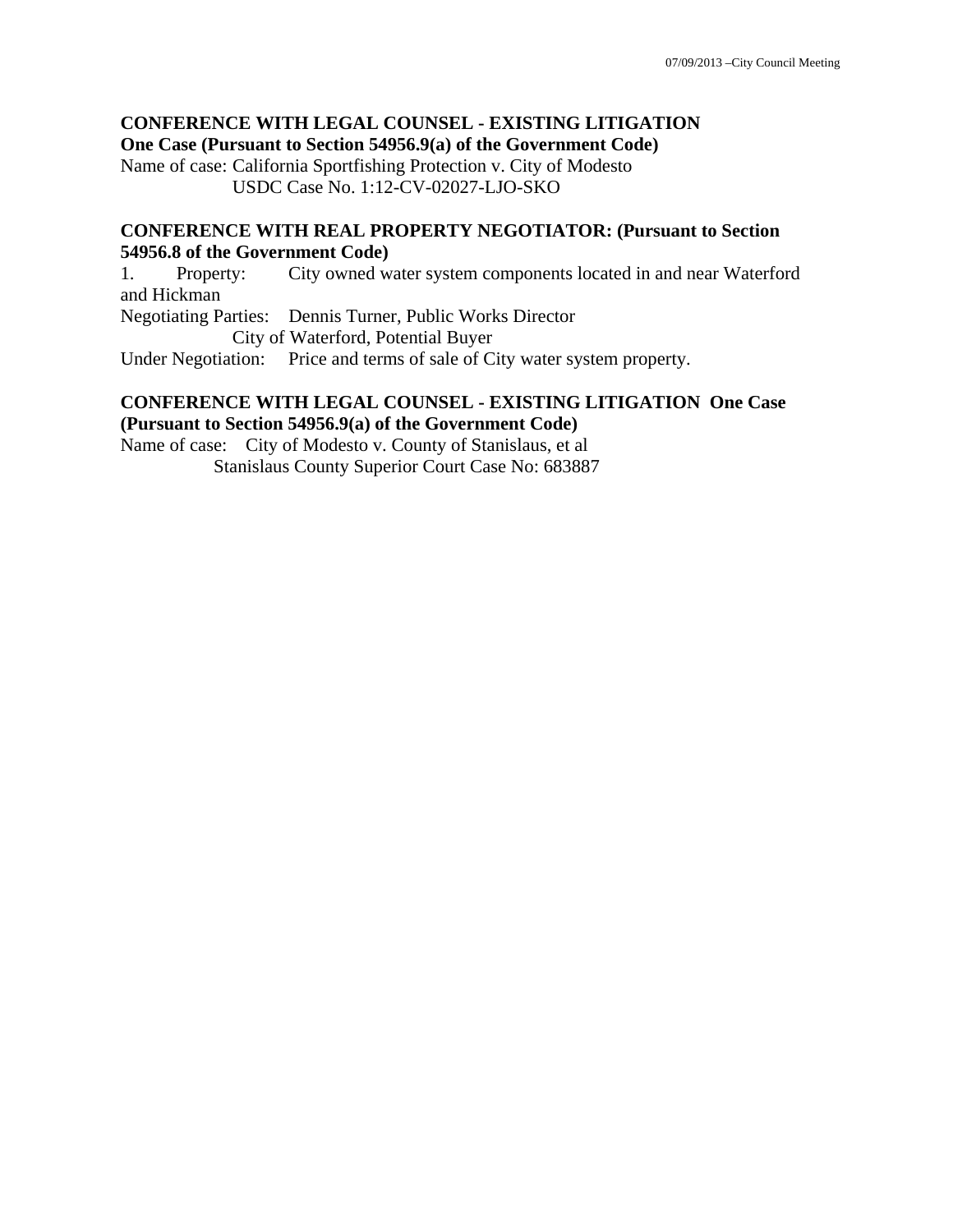# **MINUTES**

# **City of Modesto SPECIAL ECONOMIC DEVELOPMENT COMMITTEE / COUNCIL WORKSHOP Basement Council Chambers**

#### **Tenth Street Place, 1010 10th Street Modesto, California**

#### **Wednesday July 10, 2013, at 5:00 p.m.**

Roll Call Present: Councilmembers Stephanie Burnside, Dave Cogdill, Jr. and Joe Muratore Absent: None.

#### **PUBLIC COMMENTS**

None.

### **UNFINISHED BUSINESS**

1. Consider a proposed Residential Urban Limit (RUL) initiative and provide a recommendation by motion, to the City Council. (Funding Source: Not Applicable)  *Community & Economic Development; Patrick Kelly, 577-5267, pkelly@modestogov.com* 

**ACTION: Motion (Burnside/Muratore;unan.)** approving forwarding to Council for consideration the placement of a proposed Residential Urban Limit (RUL) ballot initiative that also includes the review of Measures A and M on the next Regular Election; and directing staff to include this item at the August 7, 2013 Council meeting.

### **MATTERS TOO LATE FOR THE AGENDA**

None.

## **ADJOURNMENT**

This meeting was adjourned at 6:30 p.m.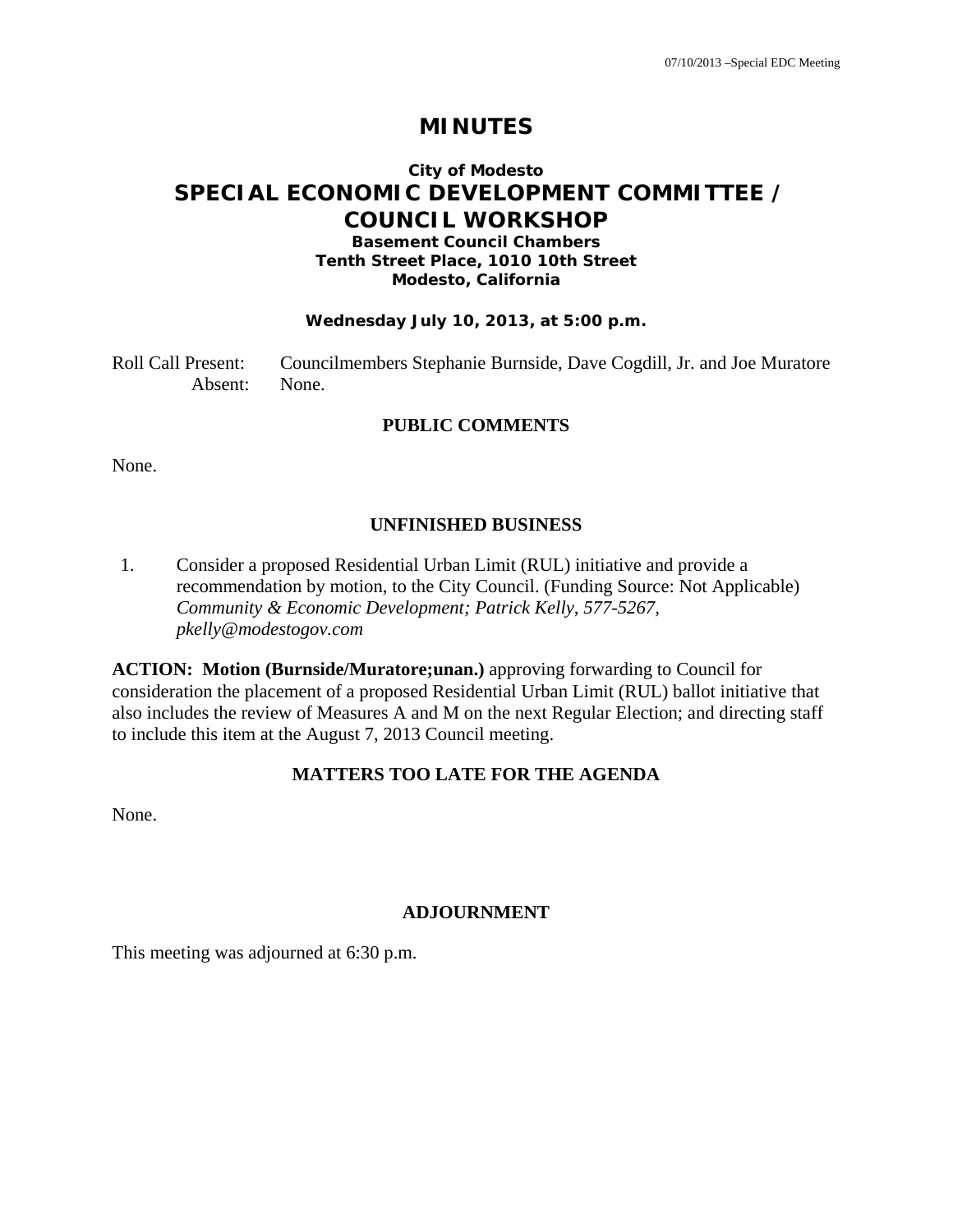# **MINUTES**

# **City of Modesto SPECIAL ECONOMIC DEVELOPMENT COMMITTEE / COUNCIL WORKSHOP**

#### **Second Floor, Room 2005 Tenth Street Place, 1010 10th Street Modesto, California**

#### **Monday, August 5, 2013, at 5:00 p.m.**

Roll Call Present: Councilmembers Cogdill, Muratore, and Geer (Alternate) Absent: Councilmember Burnside

#### **PUBLIC COMMENTS**

None.

#### **MISCELLANEOUS**

1. Consider approving an appointment to fill one vacancy on the Equal Opportunity/Disability Commission created by a completed term and expiration of one Commissioner and forwarding to Council for approval. (Funding Source: Not Applicable)  *Human Resources; Scott Kasper, 577-5238, skasper@modestogov.com* 

**ACTION: Motion (Geer/Muratore;unan.)** approving the appointment of Brenda Thames to the Equal Opportunity/Disability Commission created by a completed term and expiration of one Commissioner and forwarding to Council for approval.

### **CONSENT ITEMS – ROLL CALL VOTE REQUIRED: Item 2**

#### **CONSENT**

An item may be removed from consent and discussed at the request of an audience member or Committee member.

Consent – *Councilmember Muratore absent due to conflict of interest* 

2. Consider approving the Third Amendment to Agreement with SCS Engineers, Inc. for Site Assessment and Development of Methane Gas Mitigation and Monitoring Plan for the Carpenter Road Landfill vendors and forwarding to Council for approval. (Funding Source: Carpenter Road Landfill Fund)  *Parks, Recreation & Neighborhoods; Jocelyn Reed, 577-5492, jreed@modestogov.com* 

**ACTION: Motion (Geer/Cogdill;Muratore absent due to conflict of interest)** approving the Third Amendment to Agreement with SCS Engineers, Inc. for Site Assessment and Development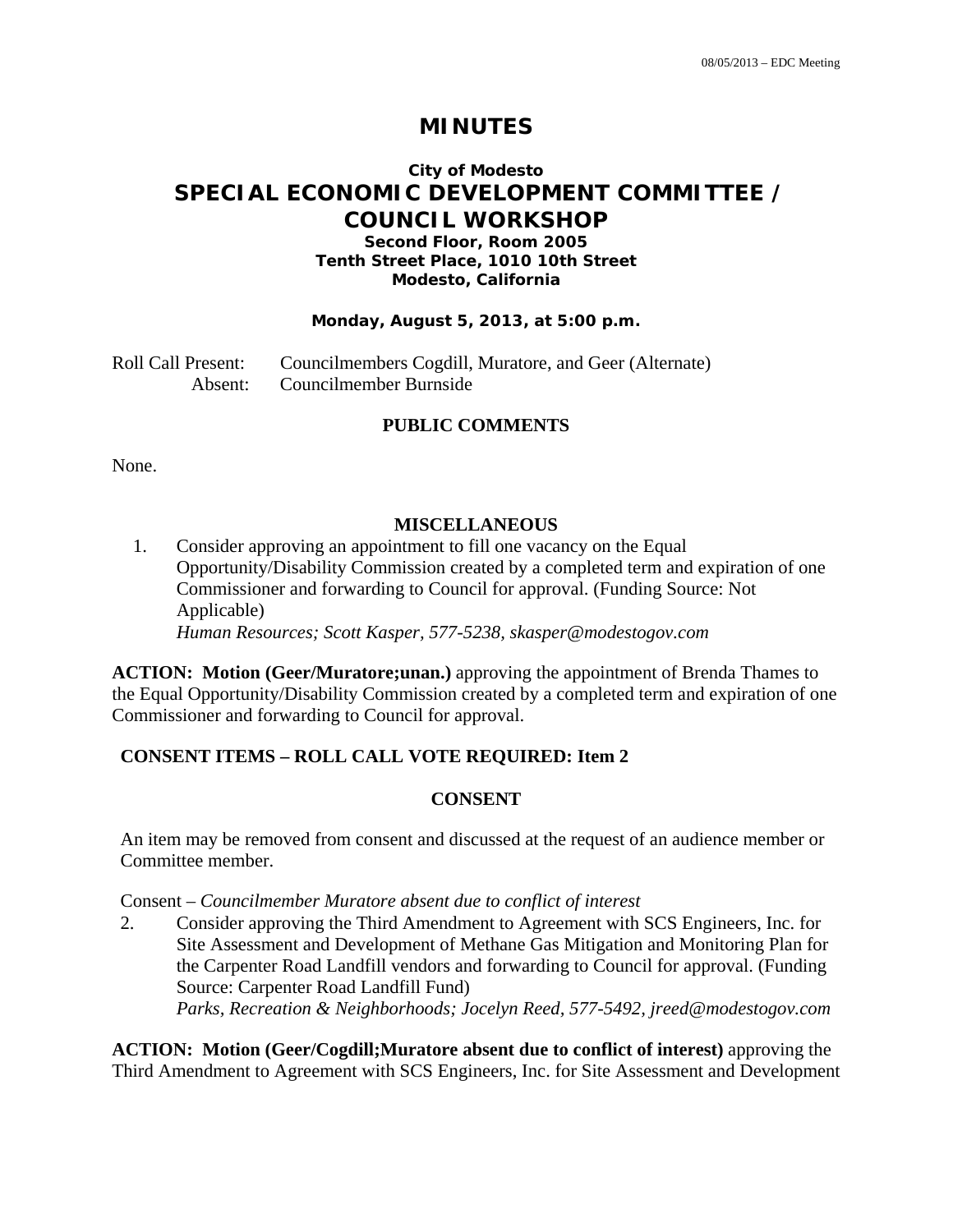of Methane Gas Mitigation and Monitoring Plan for the Carpenter Road Landfill vendors and forwarding to Council for approval.

## **UNFINISHED BUSINESS**

3. Consider accepting a report on Quiet Zone Diagnostic Team Meetings and provide direction to staff regarding continued work on this effort. (Funding Source: Not Applicable)  *Community & Economic Development; Cindy van Empel, 577-5280, cvanempel@modestogov.com* 

**ACTION: Motion (Muratore/Geer;unan.)** accepting a report on Quiet Zone Diagnostic Team Meetings, directing staff to seek grants to support offsetting grants, and forwarding to Council for approval.

## **NEW BUSINESS**

4. Consider amending the Modesto Municipal Code to address mobile food vendors and forwarding to Council for approval. (Funding Source: General Fund)  *Community & Economic Development; Paul Liu, 577-5282, pliu@modestogov.com* 

**ACTION: Motion (Muratore/Geer;unan.)** directing staff to amend the Modesto Municipal Code by preparing a Draft Ordinance to address mobile food vendors and return to the Committee with examples for review.

5. Consider accepting status reports of development projects processed by the Community and Economic Development Department for June and July 2013. (Funding Source: Not Applicable)  *Community & Economic Development; Brent Sinclair, 577-5228, hbsinclair@modestogov.com*

**ACTION: Motion (Muratore/Geer;unan.)** accepting status reports of development projects processed by the Community and Economic Development Department for June and July 2013.

6. Consider accepting a report on an economic development incentive program for downtown, providing direction to staff and forwarding to Council for approval. (Funding Source: Not Applicable)  *Community & Economic Development; Josh Bridegroom, 571-5540, Jbridegroom@modestogov.com* 

**ACTION: Motion (Muratore/Geer;unan.)** accepting a report on an economic development incentive program for downtown, providing direction to staff and forwarding to Council for approval.

# **MATTERS TOO LATE FOR THE AGENDA**

None.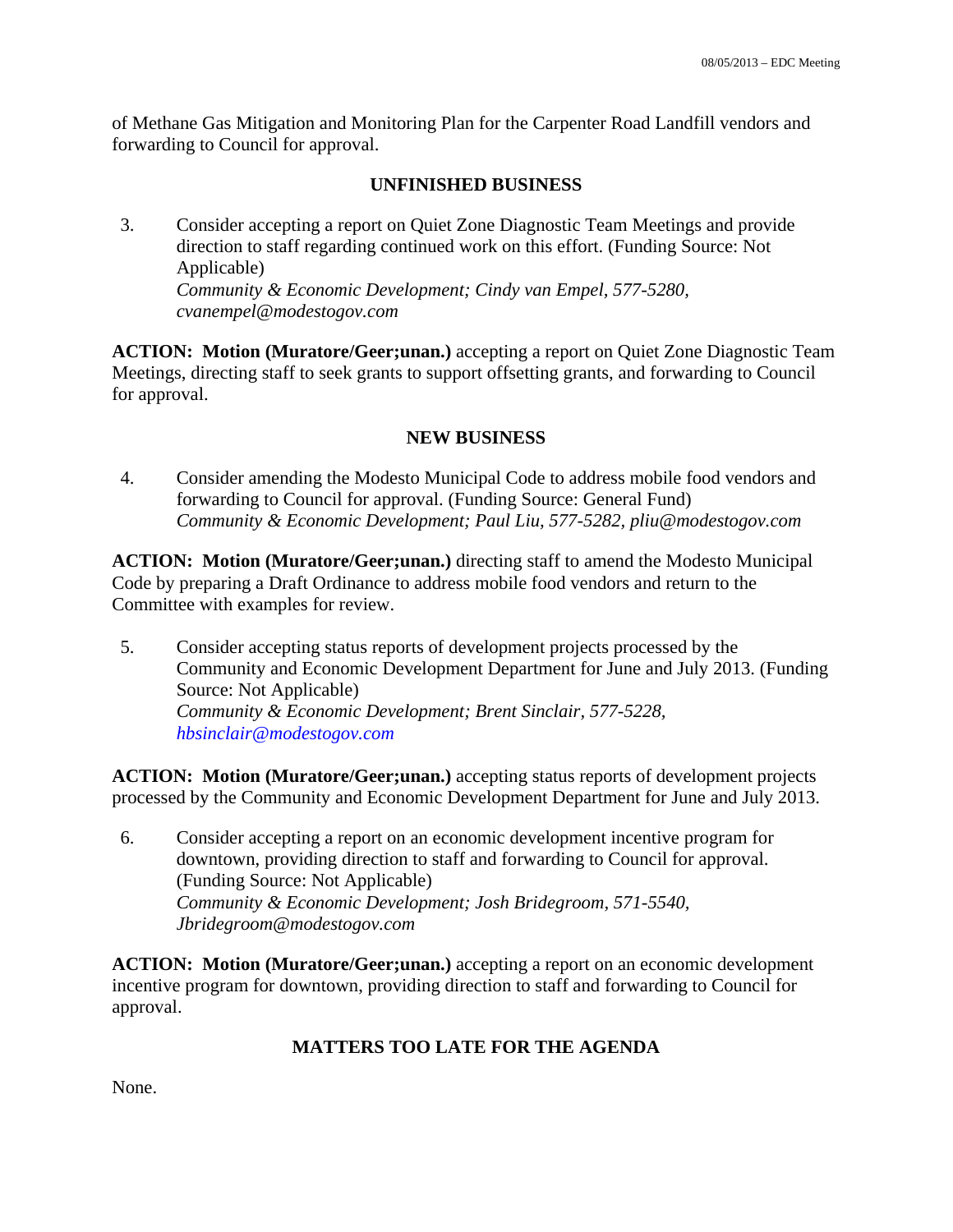# **ADJOURNMENT**

This meeting was adjourned at 7:06 p.m.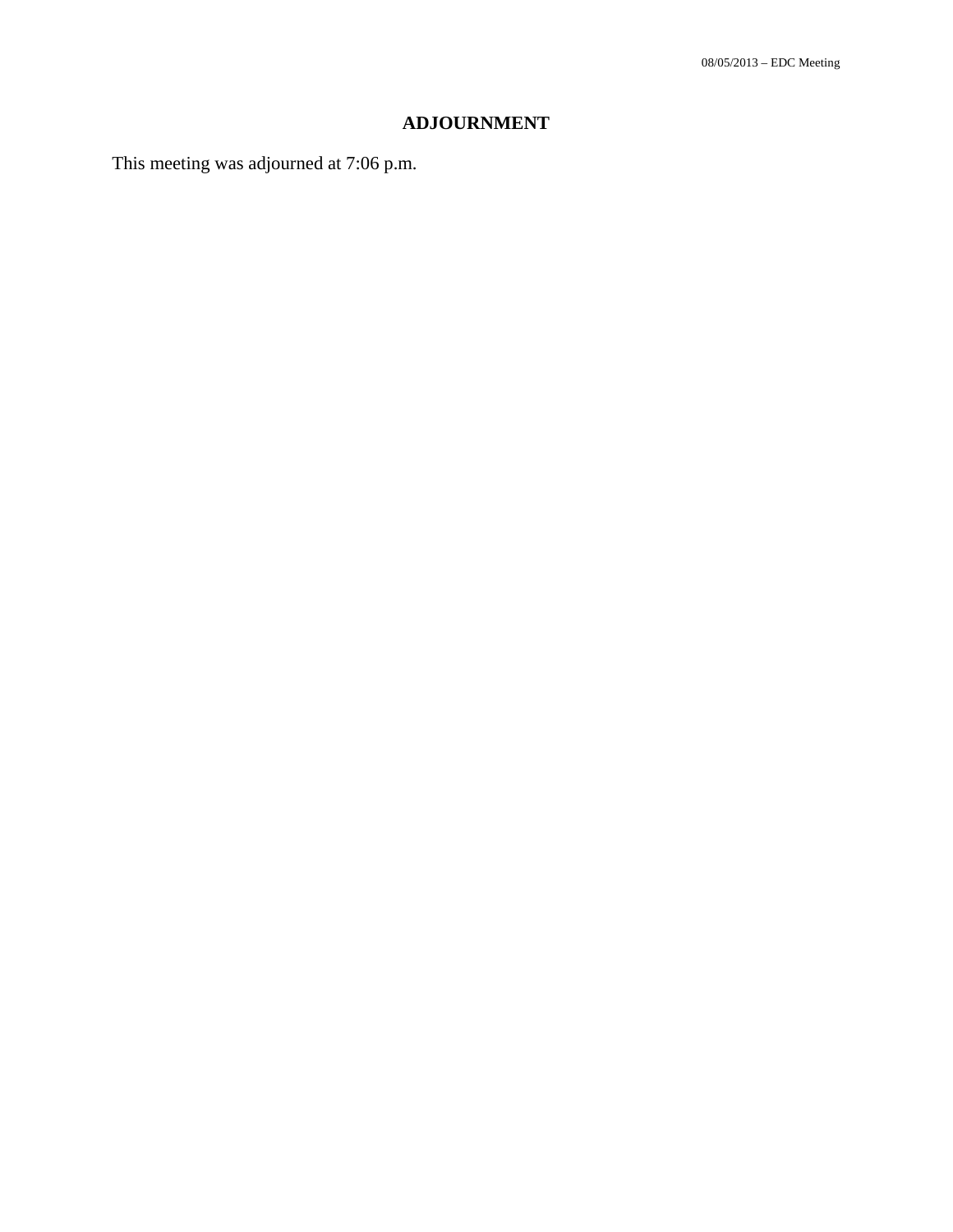# **MINUTES**

# City of Modesto  **CITY COUNCIL MEETING Chambers, Basement Level Tenth Street Place, 1010 10th Street Modesto, California Wednesday August 07, 2013, at 5:30 p.m.**

Roll Call – Present: Councilmembers Burnside, Cogdill, Geer, Gunderson, Lopez, Muratore, Mayor Marsh Absent: None

Pledge of Allegiance to the Flag

Invocation: Darryl Fair, Renaissance Christian Center

City Clerk's Announcements: None

Declaration of Conflicts of Interest: Muratore – Items 6, 12, 13 and 14

Reports from Closed Session: Mayor Marsh reported Closed Session Matters -Performance Evaluations: City Manager, City Attorney, City Clerk; Closed Session to reconvene after Council meeting

#### **PUBLIC COMMENT PERIOD**

- Susan Mendieta Beasley announced the International Festival on October 5, 2013 at Modesto Junior College East Campus.
- Oralia Ornelias announced the 4th Annual Hy-Lond Health Care Hot August Nights on August 16, 2013 at 1900 Coffee Road.
- Emerson Drake spoke regarding the General Plan Amendment meeting on August 19, 2013 and commented on the Chamber of Commerce.

**CONSENT ITEMS – ROLL CALL VOTE REQUIRED ACTION CONSENT ITEMS 1-5; 7-11; 15-20: (Lopez/Gunderson;unan.) ACTION CONSENT ITEMS 6, 12-14: (Lopez/Gunderson; unan.; Councilmember Muratore absent due to conflict of interest)** 

## **CONSENT ITEMS**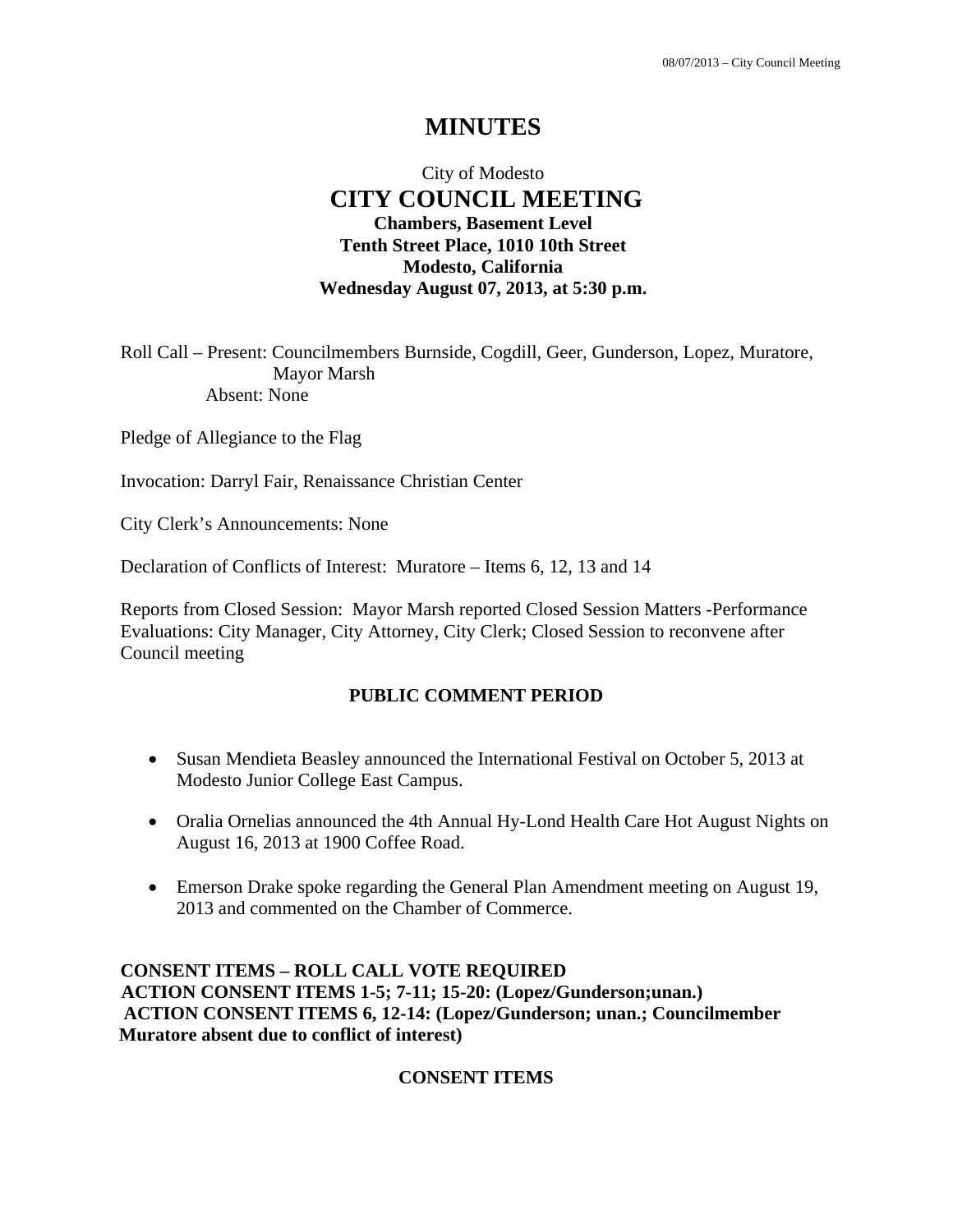An item may be removed from consent and discussed at the request of an audience member or Councilmember.

### Consent

1. Consider approving the minutes from the July 9, 2013 City Council meeting. (Funding Source: Not Applicable)

Motion approving the minutes from the July 9, 2013 City Council meeting. *City Clerk; Stephanie Lopez, 577-5396, slopez@modestogov.com* 

**ACTION: Motion (Lopez/Gunderson; 7/0)** approving the minutes from the July 9, 2013 City Council meeting.

Consent

- 2. Consider approving final adoption of Ordinance No. 3588-C.S. amending Section 6-3- 9 of the zoning map of the City of Modesto to Prezone to Specific Plan (P-SP) Zone, property located north of Pelandale Avenue, east of Carver Road, south of Bangs Avenue and west of Tully Road (Fitzpatrick Homes). (Funding Source: Not Applicable)
	- Motion approving final adoption of Ordinance No. 3588-C.S. amending Section 6- 3-9 of the zoning map of the City of Modesto to Prezone to Specific Plan (P-SP) Zone, property located north of Pelandale Avenue, east of Carver Road, south of Bangs Avenue and west of Tully Road (Fitzpatrick Homes).

*City Clerk; Stephanie Lopez, 577-5396, slopez@modestogov.com* 

**ACTION: Motion (Lopez/Gunderson; 7/0)** approving final adoption of **Ordinance No. 3588-C.S.** amending Section 6-3-9 of the zoning map of the City of Modesto to Prezone to Specific Plan (P-SP) Zone, property located north of Pelandale Avenue, east of Carver Road, south of Bangs Avenue and west of Tully Road (Fitzpatrick Homes).

## Consent

- 3. Consider approving final adoption of Ordinance No. 3589-C.S. amending Title 8, Chapter 3 of the Modesto Municipal Code (MMC) to include procedures governing the disposition of surplus personal property. (Funding Source: Not Applicable)
	- Motion approving final adoption of Ordinance No. 3589-C.S. amending Title 8, Chapter 3 of the Modesto Municipal Code (MMC) to include procedures governing the disposition of surplus personal property.

*City Clerk; Stephanie Lopez, 577-5396, slopez@modestogov.com* 

**ACTION: Motion (Lopez/Gunderson; 7/0)** approving final adoption of **Ordinance No. 3589-C.S.** amending Title 8, Chapter 3 of the Modesto Municipal Code (MMC) to include procedures governing the disposition of surplus personal property.

## Consent

4. Consider approving an amendment to the Memorandum of Understanding between the County of Stanislaus and the City of Modesto relating to capital costs and disposition of the Finch Road Animal Shelter property; and authorizing the City Manager, or his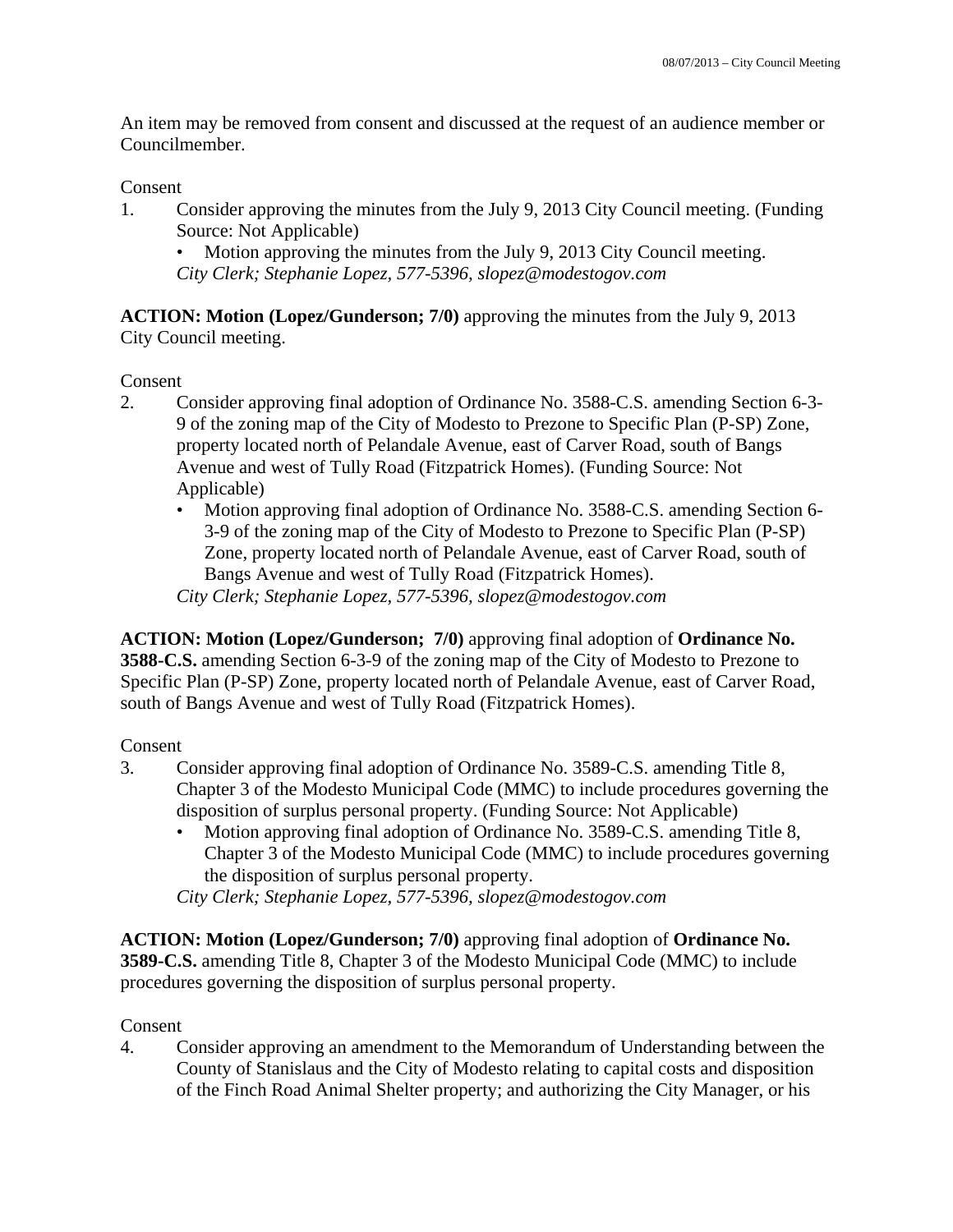designee, to execute the amendment. (Funding Source: General Fund)

• Resolution approving an amendment to the Memorandum of Understanding between the County of Stanislaus and the City of Modesto relating to capital costs and disposition of the Finch Road Animal Shelter property; and authorizing the City Manager, or his designee, to execute the amendment.

*City Manager; Dee Williams-Ridley, 571-5809, dwilliams-ridley@modestogov.com* 

**ACTION: Resolution 2013-269 (Lopez/Gunderson; 7/0)** approving an amendment to the Memorandum of Understanding between the County of Stanislaus and the City of Modesto relating to capital costs and disposition of the Finch Road Animal Shelter property; and authorizing the City Manager, or his designee, to execute the amendment.

#### Consent

- 5. Consider approving a water Will Serve Letter, and an Outside Service Agreement for the property located at 4207 Bangs Avenue and authorizing the City Manager or his designee to execute the Outside Service Agreement for water connection. (Funding Source: General Fund and Water Fund)
	- Resolution approving a Will Serve Letter for the property located at 4207 Bangs Avenue (APN: 135-043-008) to connect to the City of Modesto's existing water system, and authorizing the City Manager, or his designee to sign the Will Serve Letter.
	- Resolution approving an Outside Service Agreement between the City of Modesto and 4207 Bangs Avenue, LLC, a California Limited Liability Company for water service for the property located at 4207 Bangs Avenue (APN: 135-043-008) and authorizing the City Manager, or his designee to execute the agreement. *Community & Economic Development; Bill Sandhu, 577-5356,*

*bsandhu@modestogov.com* 

**ACTION: Resolution 2013-270 (Lopez/Gunderson; 7/0)** approving a Will Serve Letter for the property located at 4207 Bangs Avenue (APN: 135-043-008) to connect to the City of Modesto's existing water system, and authorizing the City Manager, or his designee to sign the Will Serve Letter.

**ACTION: Resolution 2013-271 (Lopez/Gunderson; 7/0)** approving an Outside Service Agreement between the City of Modesto and 4207 Bangs Avenue, LLC, a California Limited Liability Company for water service for the property located at 4207 Bangs Avenue (APN: 135-043-008) and authorizing the City Manager, or his designee to execute the agreement.

#### Consent – *Councilmember Muratore absent due to conflict of interest*

- 6. Consider accepting the public improvements for the Hope Village Subdivision, owned by Habitat for Humanity located at the eastern end of Houser Lane; authorizing the City Clerk to file a Notice of Completion, and to release securities upon expiration of statutory periods. (Funding Source: Not applicable)
	- Resolution accepting the public improvements for the Hope Village Subdivision located at the eastern end of Houser Lane, and Authorizing the City Clerk to file a Notice of Completion, and to release securities upon expiration of statutory periods. *Community & Economic Development; Dan England, 571-5589,*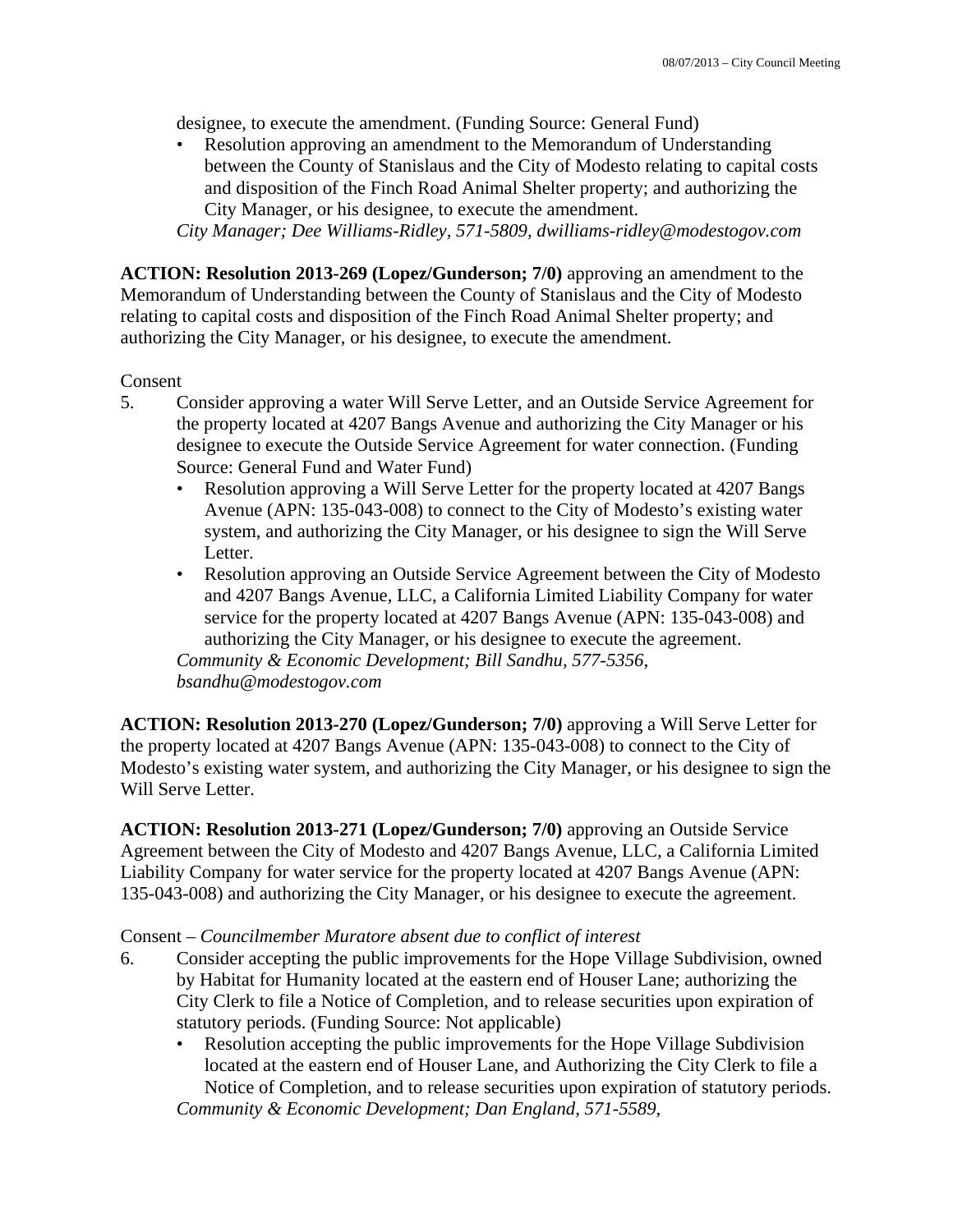### *dengland@modestogov.com*

**ACTION: Resolution 2013-272 (Lopez/Gunderson; 6/0; Muratore absent due to conflict of interest)** accepting the public improvements for the Hope Village Subdivision located at the eastern end of Houser Lane, and Authorizing the City Clerk to file a Notice of Completion, and to release securities upon expiration of statutory periods.

## Consent

- 7. Consider amending an Agreement Related to Relocation of Electric Utility Poles with Modesto Irrigation District in the amount of \$116,000.00 for the relocation of Modesto Irrigation District facilities located within the limits of the State Route 99 / Pelandale Avenue Interchange Reconstruction project (Funding Source: Local Capital Facilities Fees)
	- Resolution amending an Agreement Related to Relocation of Electric Utility Poles with Modesto Irrigation District in the amount of \$116,000.00 for the relocation of Modesto Irrigation District facilities located within the limits of the State Route 99 / Pelandale Avenue Interchange Reconstruction Project, and authorizing the City Manager, or his designee, to execute the Amendment.

*Community & Economic Development; Charles Covolo, 571-5537, ccovolo@modestogov.com* 

**ACTION: Resolution 2013-273 (Lopez/Gunderson; 7/0)** amending an Agreement Related to Relocation of Electric Utility Poles with Modesto Irrigation District in the amount of \$116,000.00 for the relocation of Modesto Irrigation District facilities located within the limits of the State Route 99 / Pelandale Avenue Interchange Reconstruction Project, and authorizing the City Manager, or his designee, to execute the Amendment.

#### Consent

- 8. Consider approving a Third Amendment to the Agreement with Dokken Engineering for additional Construction Support Services not included in the original Agreement for the Carpenter Road Bridge Seismic Retrofit Project in an amount not to exceed \$20,678.23, for a maximum total Agreement amount of \$518,872.66. (Funding Source: Federal Funds and State Prop. 1B funds)
	- Resolution approving a Third Amendment to Agreement with Dokken Engineering, Inc. for additional Construction Support Services for the Carpenter Road Bridge Seismic Retrofit Project in an amount not to exceed \$20,678.23, for a maximum total amount of \$518,872.66, and authorizing the City Manager, or his designee, to execute the Third Amendment to the Agreement.

*Community & Economic Development; Vickey Dion, 571-5542, vdion@modestogov.com* 

**ACTION: Resolution 2013-274 (Lopez/Gunderson; 7/0)** approving a Third Amendment to Agreement with Dokken Engineering, Inc. for additional Construction Support Services for the Carpenter Road Bridge Seismic Retrofit Project in an amount not to exceed \$20,678.23, for a maximum total amount of \$518,872.66, and authorizing the City Manager, or his designee, to execute the Third Amendment to the Agreement.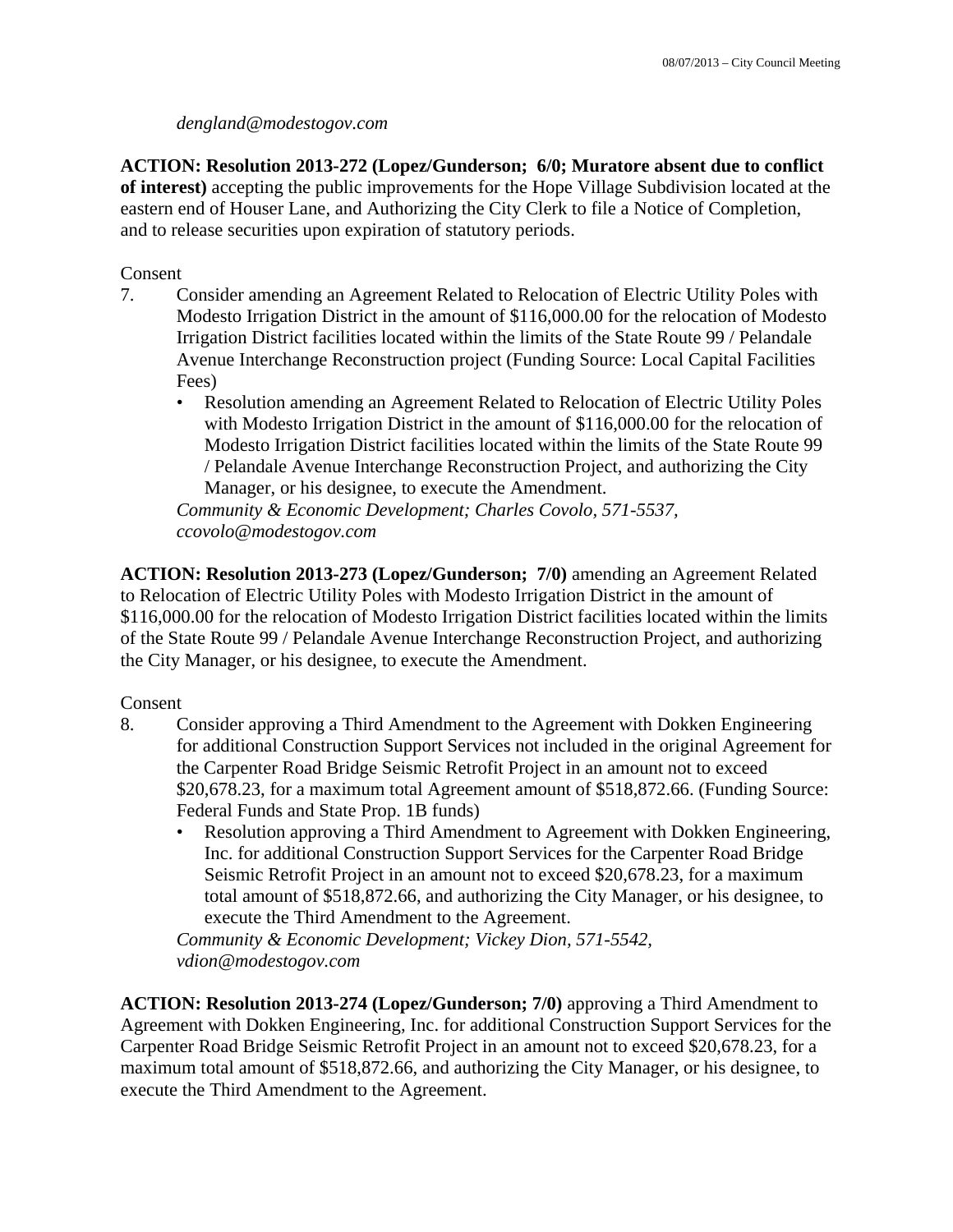### **Consent**

9. Consider accepting the Monthly Investment Report for May 2013. (Funding Source: Not Applicable)

• Motion accepting the Monthly Investment Report for May 2013. *Finance; DeAnna Espinoza, 577-5387, daespinoza@modestogov.com* 

### **ACTION: Motion (Lopez/Gunderson; 7/0)** accepting the Monthly Investment Report for May 2013.

## **Consent**

- 10. Consider authorizing the award of bids for the furnishing of well rehabilitation services for the Department of Public Works, Water Division, to Zim Industries, Inc., Fresno, CA, as "primary" contractor and Roadrunner Drilling & Pump Co., Inc., Woodland, CA, as "secondary" contractor, for a two (2) year agreement with three (3) one-year extension options at the sole discretion of the City, for an estimated annual cost of \$103,100, and over five (5) years of \$515,500. (Funding Source: Water Fund)
	- Resolution authorizing the award of bids for the furnishing of well rehabilitation services for the Department of Public Works, Water Division, to Zim Industries, Inc., Fresno, CA, as "primary" contractor and Roadrunner Drilling & Pump Co., Inc., Woodland, CA, as "secondary" contractor, for a two (2) year agreement with three (3) one-year extension options at the sole discretion of the City, and authorizing the Purchasing Manager, or his designee, to issue purchase agreements for an estimated annual cost of \$103,100, and over five (5) years of \$515,500. *Finance and Public Works; Ken Masasso, 577-5420, kmasasso@modestogov.com*

**ACTION: Resolution 2013-275 (Lopez/Gunderson; 7/0)** authorizing the award of bids for the furnishing of well rehabilitation services for the Department of Public Works, Water Division, to Zim Industries, Inc., Fresno, CA, as "primary" contractor and Roadrunner Drilling & Pump Co., Inc., Woodland, CA, as "secondary" contractor, for a two (2) year agreement with three (3) one-year extension options at the sole discretion of the City, and authorizing the Purchasing Manager, or his designee, to issue purchase agreements for an estimated annual cost of \$103,100, and over five (5) years of \$515,500.

## **Consent**

- 11. Consider approving an agreement with International City Management Association Retirement Corporation (ICMA-RC) for administrative services and investments of City employees' 401(a), 457 deferred compensation plans, IRA plans, and RHS plans for a three year period; and authorizing the City Manager, or his designee, to execute the agreement. (Funding Source: Not Applicable)
	- Resolution approving an agreement with International City Management Association Retirement Corporation (ICMA-RC) for administrative services and investments of City employees' 401(a), 457 deferred compensation plans, IRA plans, and RHS plans for a three year period; and authorizing the City Manager, or his designee, to execute the agreement.

*Human Resources; Rosemary Harless, 577-5403, rharless@modestogov.com*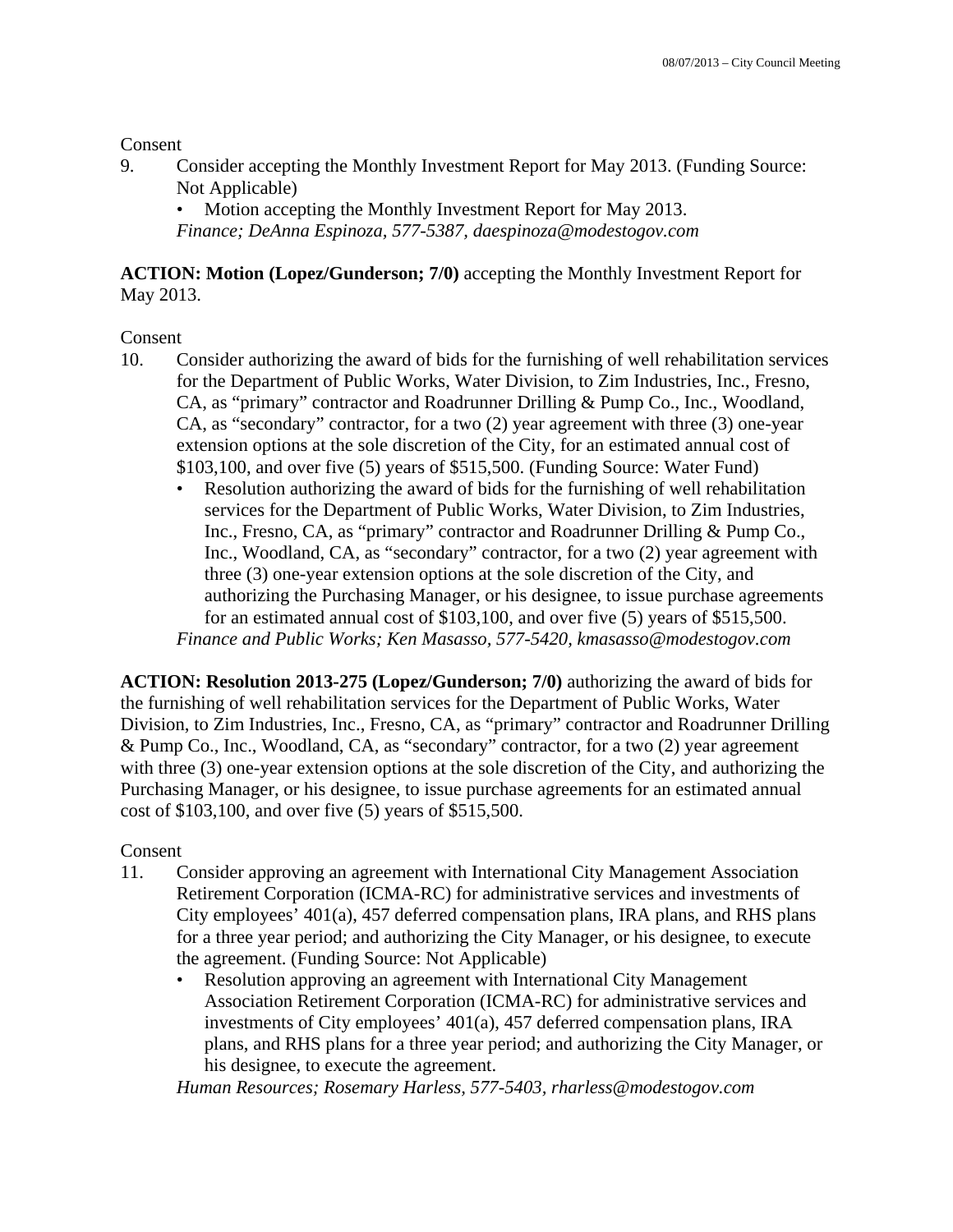**ACTION: Resolution 2013-276 (Lopez/Gunderson; 7/0)** approving an agreement with International City Management Association Retirement Corporation (ICMA-RC) for administrative services and investments of City employees' 401(a), 457 deferred compensation plans, IRA plans, and RHS plans for a three year period; and authorizing the City Manager, or his designee, to execute the agreement.

#### Consent – *Councilmember Muratore absent due to conflict of interest*

- 12. Consider approving the third Amendment to an Agreement with SCS Engineers, Inc. for Site Assessment and Development of Methane Gas Mitigation and Monitoring Plan for the Carpenter Road Landfill. (Funding Source: Carpenter Road Landfill Fund)
	- Resolution authorizing the City Manager to execute the Third Amendment to the Task-based agreement with SCS Engineers for the Site Assessment and development of a Methane Gas Mitigation and Monitoring Plan for the closed Carpenter Road Landfill in an amount not-to-exceed \$290,500, bringing the total not-to-exceed contract amount to \$832,000.

*Parks, Recreation & Neighborhoods; Jocelyn Reed, 577-5492, jreed@modestogov.com* 

### **ACTION: Resolution 2013-277 (Lopez/Gunderson; 6/0; Muratore absent due to conflict**

**of interest)** authorizing the City Manager to execute the Third Amendment to the Task-based agreement with SCS Engineers for the Site Assessment and development of a Methane Gas Mitigation and Monitoring Plan for the closed Carpenter Road Landfill in an amount not-toexceed \$290,500, bringing the total not-to-exceed contract amount to \$832,000.

#### Consent – *Councilmember Muratore absent due to conflict of interest*

- 13. Consider approving the Neighborhood Stabilization Program 2 (NSP2) Loan Modification Agreements for Trinity Ventures RE, II (Funding Source: NSP2)
	- Resolution approving the NSP2 Loan Modification Agreements for Trinity Ventures RE, II and authorizing the City Manager, or his designee, to sign all related documents.

*Parks, Recreation & Neighborhoods; Marco Sepulveda, 577-5275, msepulveda@modestogov.com* 

**ACTION: Resolution 2013-278 (Lopez/Gunderson; 6/0; Muratore absent due to conflict of interest)** approving the NSP2 Loan Modification Agreements for Trinity Ventures RE, II and authorizing the City Manager, or his designee, to sign all related documents.

#### Consent – *Councilmember Muratore absent due to conflict of interest*

- 14. Consider approving a HOME Investment Partnerships Program (HOME) Agreement between the City of Modesto and The Housing Authority of the County of Stanislaus (HACS) in the amount of \$612,960, for the construction of Downey Terrace Senior Housing, an 11-unit affordable rental senior housing project located at 412 and 416 Downey Avenue in Modesto, and amending the Fiscal Year 2013-2014 Operating and Multi-Year budgets for HOME Investment Partnerships Program. (Funding Source: HOME)
	- Resolution approving a HOME Investment Partnerships (HOME) Agreement between the City of Modesto and Housing Authority of the County of Stanislaus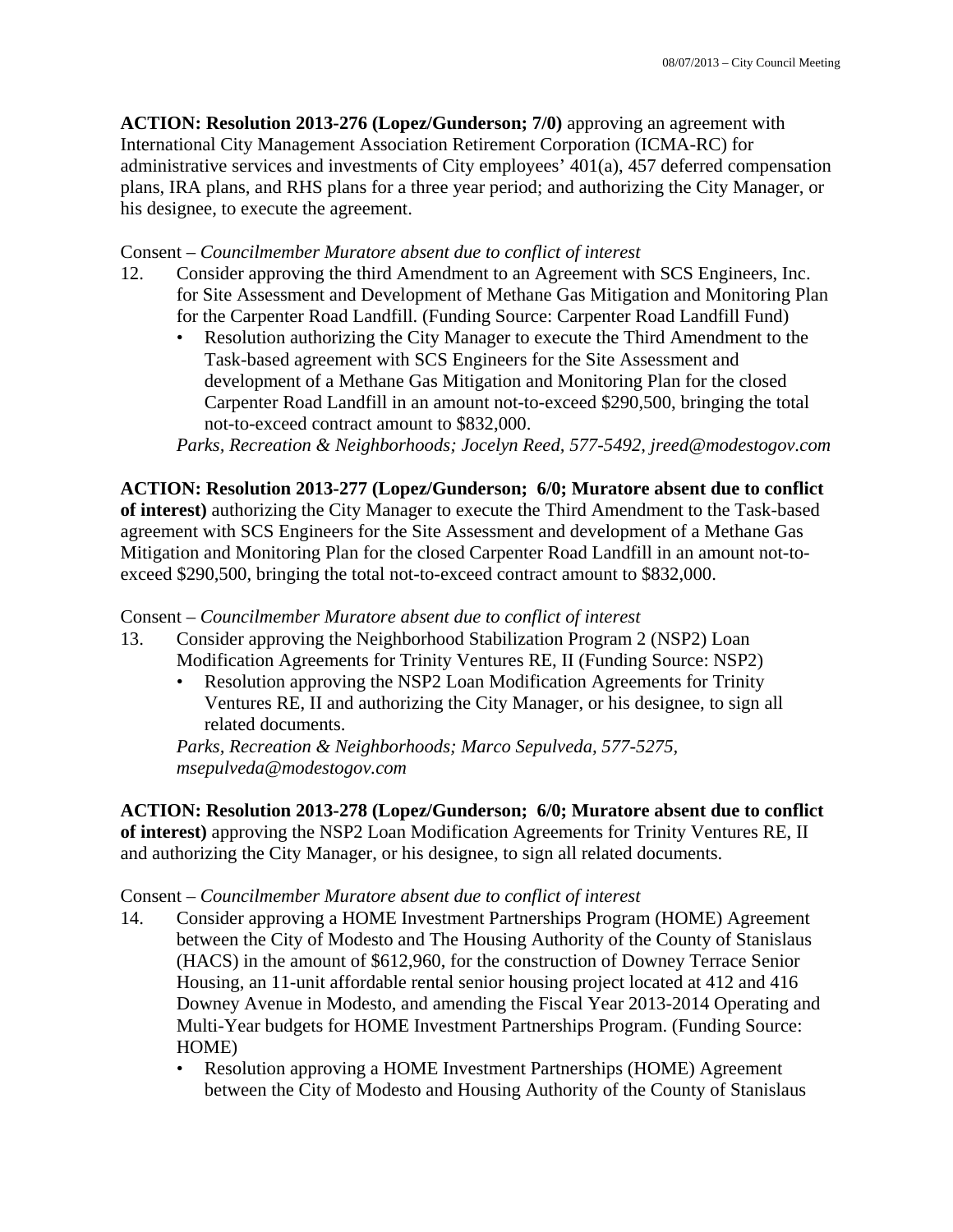(HACS) in the amount of \$612,960, for the construction of Downey Terrace Senior Housing project located at 412 and 416 Downey Avenue in Modesto, and authorizing the City Manager, or his designee, to execute the agreements and related documents.

• Resolution amending the Fiscal Year 2013-2014 Operating and Multi-Year budgets for HOME Investment Partnerships Program (HOME) projects as reported in the Integrated Disbursement & Information System (IDIS) and authorizing the Director of Finance, or her designee, to take the necessary steps to implement the provisions of this resolution.

*Parks, Recreation & Neighborhoods; Carol A. Averell, 577-5310, caverell@modestogov.com* 

**ACTION: Resolution 2013-279 (Lopez/Gunderson; 6/0; Muratore absent due to conflict of interest)** approving a HOME Investment Partnerships (HOME) Agreement between the City of Modesto and Housing Authority of the County of Stanislaus (HACS) in the amount of \$612,960, for the construction of Downey Terrace Senior Housing project located at 412 and 416 Downey Avenue in Modesto, and authorizing the City Manager, or his designee, to execute the agreements and related documents.

**ACTION: Resolution 2013-280 (Lopez/Gunderson; 6/0; Muratore absent due to conflict of interest)** amending the Fiscal Year 2013-2014 Operating and Multi-Year budgets for HOME Investment Partnerships Program (HOME) projects as reported in the Integrated Disbursement & Information System (IDIS) and authorizing the Director of Finance, or her designee, to take the necessary steps to implement the provisions of this resolution.

Consent

- 15. Consider accepting a Target Grant totaling \$1,000 to provide funding for printing of multiple safety informational brochures for 2013 National Night Out. (Funding Source: General Fund Grant Revenue)
	- Resolution accepting a Target grant totaling \$1,000 to provide funding for printing of multiple safety informational brochures for 2013 National Night Out; and authorizing the City Manager, or his designee, to execute the necessary grant documents.
	- Resolution amending the Fiscal Year 2013-14 Operating Budget to appropriate revenues and expenditures of \$1,000 from a Target grant to provide funding for printing of multiple safety informational brochures for 2013 National Night Out; and authorizing the Finance Director, or her designee, to implement the provisions of this resolution.

*Police; Galen L. Carroll, 572-9501, carrollg@modestopd.com* 

**ACTION: Resolution 2013-281 (Lopez/Gunderson; 7/0)** accepting a Target grant totaling \$1,000 to provide funding for printing of multiple safety informational brochures for 2013 National Night Out; and authorizing the City Manager, or his designee, to execute the necessary grant documents.

**ACTION: Resolution 2013-282 (Lopez/Gunderson; 7/0)** amending the Fiscal Year 2013-14 Operating Budget to appropriate revenues and expenditures of \$1,000 from a Target grant to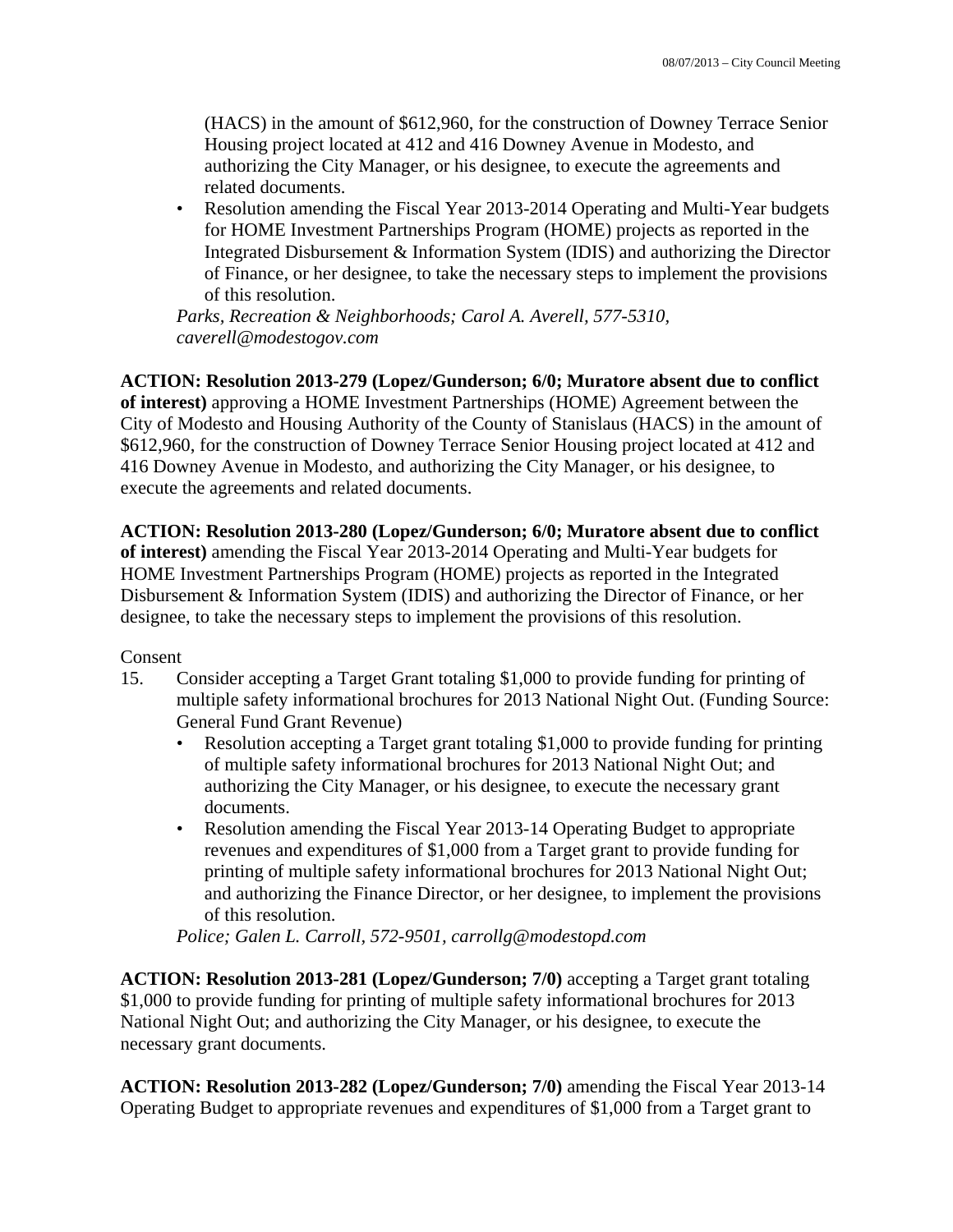provide funding for printing of multiple safety informational brochures for 2013 National Night Out; and authorizing the Finance Director, or her designee, to implement the provisions of this resolution.

### Consent

- 16. Consider approving the 2011 Guidance Manual for Development Stormwater Quality Control Measures. (Funding Source: Stormwater Fund)
	- Resolution approving the 2011 Guidance Manual for Development Stormwater Quality Control Measures.

*Public Works; Gary DeJesus, 577-6200, gdejesus@modestogov.com* 

**ACTION: Resolution 2013-283 (Lopez/Gunderson; 7/0)** approving the 2011 Guidance Manual for Development Stormwater Quality Control Measures.

Consent

- 17. Consider accepting the work by Ross F. Carroll, Inc. of Oakdale, CA, for the Street Improvements Northbound (NB) McHenry Avenue to Eastbound (EB) Briggsmore Avenue project, as complete. (Total construction contract cost is \$297,475, with a total project cost of \$554,404.) (Funding Source: CIP-Federal Funded Congestion Mitigation and Air Quality Improvement Program (CMAQ) and Streets CFF Local Match)
	- Resolution accepting the work by Ross F. Carroll, Inc., for the Street Improvements NB McHenry Avenue to EB Briggsmore Avenue Project as complete, authorizing the City Clerk to file a Notice of Completion with the Stanislaus County Recorder upon receipt of approved Warranty Bond, and authorizing payment of amounts totaling \$297,475.

*Utility Planning and Projects; Rob Christensen, 577-5423, rchristensen@modestogov.com* 

**ACTION: Resolution 20134-284 (Lopez/Gunderson; 7/0)** accepting the work by Ross F. Carroll, Inc., for the Street Improvements NB McHenry Avenue to EB Briggsmore Avenue Project as complete, authorizing the City Clerk to file a Notice of Completion with the Stanislaus County Recorder upon receipt of approved Warranty Bond, and authorizing payment of amounts totaling \$297,475.

## Consent

- 18. Consider: (i) authorizing the Director of Utility Planning and Projects to issue change orders on the 2012 Sanitary Sewer Collection System Replacement project in the total amount of \$108,434 (15.7% of the original contract price); and (ii) amending the Fiscal Year 2013-2014 Capital Improvements Program budget by transferring \$39,434 from Wastewater Reserves to fully fund the required change orders. (Total estimated construction costs pertaining to the Rolfe Construction contract are estimated at \$799,724.) (Funding Source: Wastewater Fund)
	- Resolution authorizing the Director of Utility Planning and Projects to issue change orders on the 2012 Sanitary Sewer Collection System Replacement project in the total amount of \$108,434 (15.7% of the original contract price).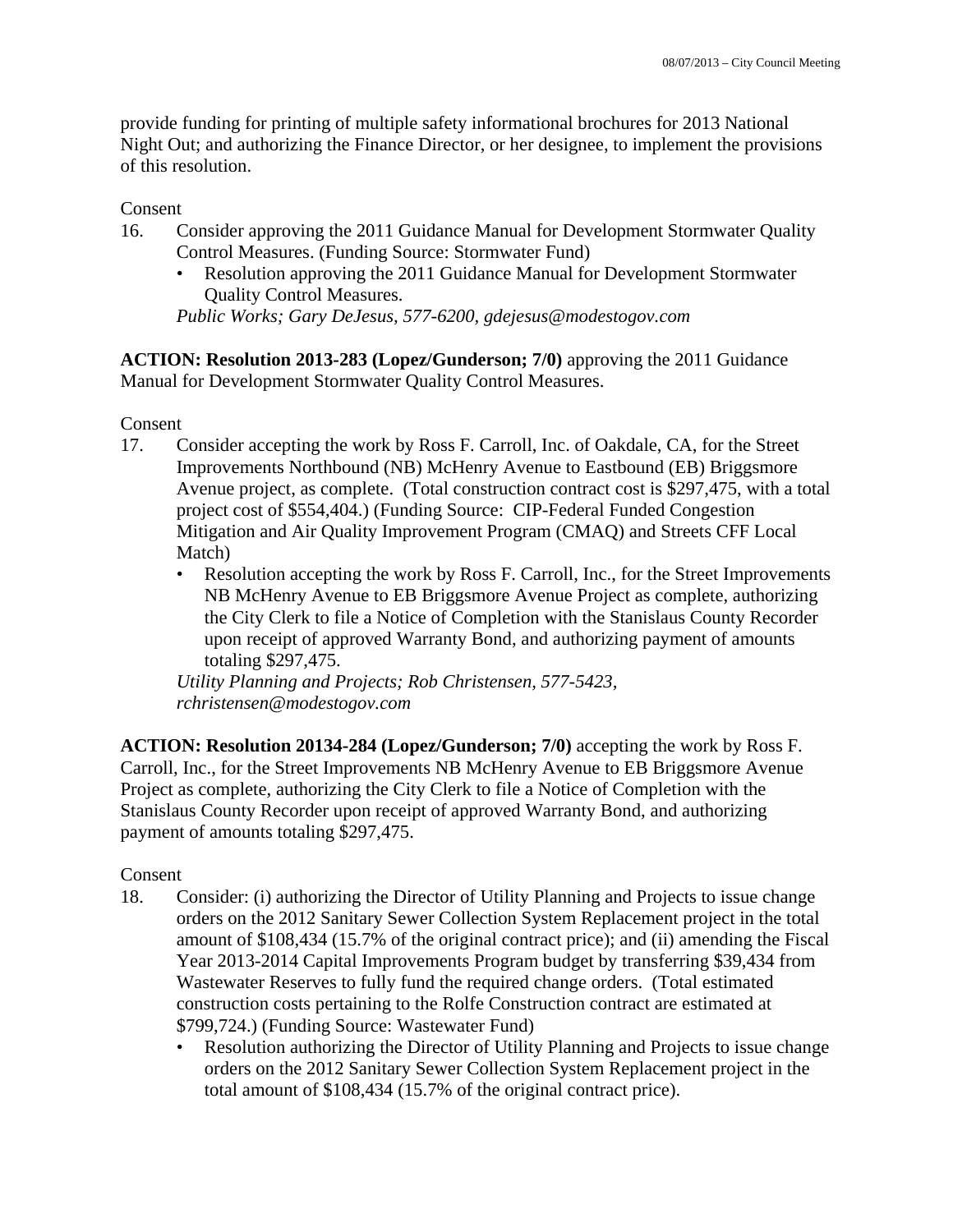• Resolution amending the Fiscal Year 2013-2014 Capital Improvement Program budget in the amount of \$39,434 to be transferred from Wastewater Reserve funds in order to fully fund required change orders for the 2012 Sanitary Sewer Collection System Replacement Project.

*Utility Planning and Projects; Rob Christensen, 577-5423, rchristensen@modestogov.com* 

**ACTION: Resolution 2013-285 (Lopez/Gunderson; 7/0)** authorizing the Director of Utility Planning and Projects to issue change orders on the 2012 Sanitary Sewer Collection System Replacement project in the total amount of \$108,434 (15.7% of the original contract price).

**ACTION: Resolution 2013-286 (Lopez/Gunderson; 7/0)** amending the Fiscal Year 2013- 2014 Capital Improvement Program budget in the amount of \$39,434 to be transferred from Wastewater Reserve funds in order to fully fund required change orders for the 2012 Sanitary Sewer Collection System Replacement Project.

#### Consent

- 19. Consider approving the sale of City-owned surplus real property located at South 7th Street & Pecos Avenue (APN: 038-039-029). (Funding Source: Not applicable)
	- Resolution approving the sale of City-owned surplus real property located at South 7th Street & Pecos Avenue (APN: 038-039-029), and authorizing the City Manager, or his designee, to execute all necessary sale documents. *Utility Planning and Projects; Jon Yuriar, 577-5399, jyuriar@modestogov.com*

**ACTION: Resolution 2013-287 (Lopez/Gunderson; 7/0)** approving the sale of City-owned surplus real property located at South 7th Street & Pecos Avenue (APN: 038-039-029), and authorizing the City Manager, or his designee, to execute all necessary sale documents.

## Consent

- 20. Consider: (i) accepting the work by Teichert Construction, of Stockton, CA, for the Virginia Corridor Phase V – Briggsmore Overcrossing project, as complete; and (ii) amending the Fiscal Year 2013-2014 Capital Improvements Program budget by transferring \$78,000 from Parks Recreation & Neighborhood Air Quality Capital Fee funds to fund construction administration. (Total construction contract cost is \$3,655,962, with a total project cost of \$4,928,150.) (Funding Source: Federal Grants, CFF)
	- Resolution accepting the work by Teichert Construction for the Virginia Corridor Phase V – Briggsmore Overcrossing Project as complete, authorizing the City Clerk to file a Notice of Completion with the Stanislaus County Recorder upon receipt of approved Warranty Bond, and authorizing payment of amounts totaling \$3,655,962.
	- Resolution amending the Fiscal Year 2013-2014 Capital Improvement Program budget in the amount of \$78,000 to be transferred from Parks Recreation & Neighborhood Air Quality Capital Fee funds in order to fully fund construction administration for the Virginia Corridor Phase V – Briggsmore Overcrossing Project.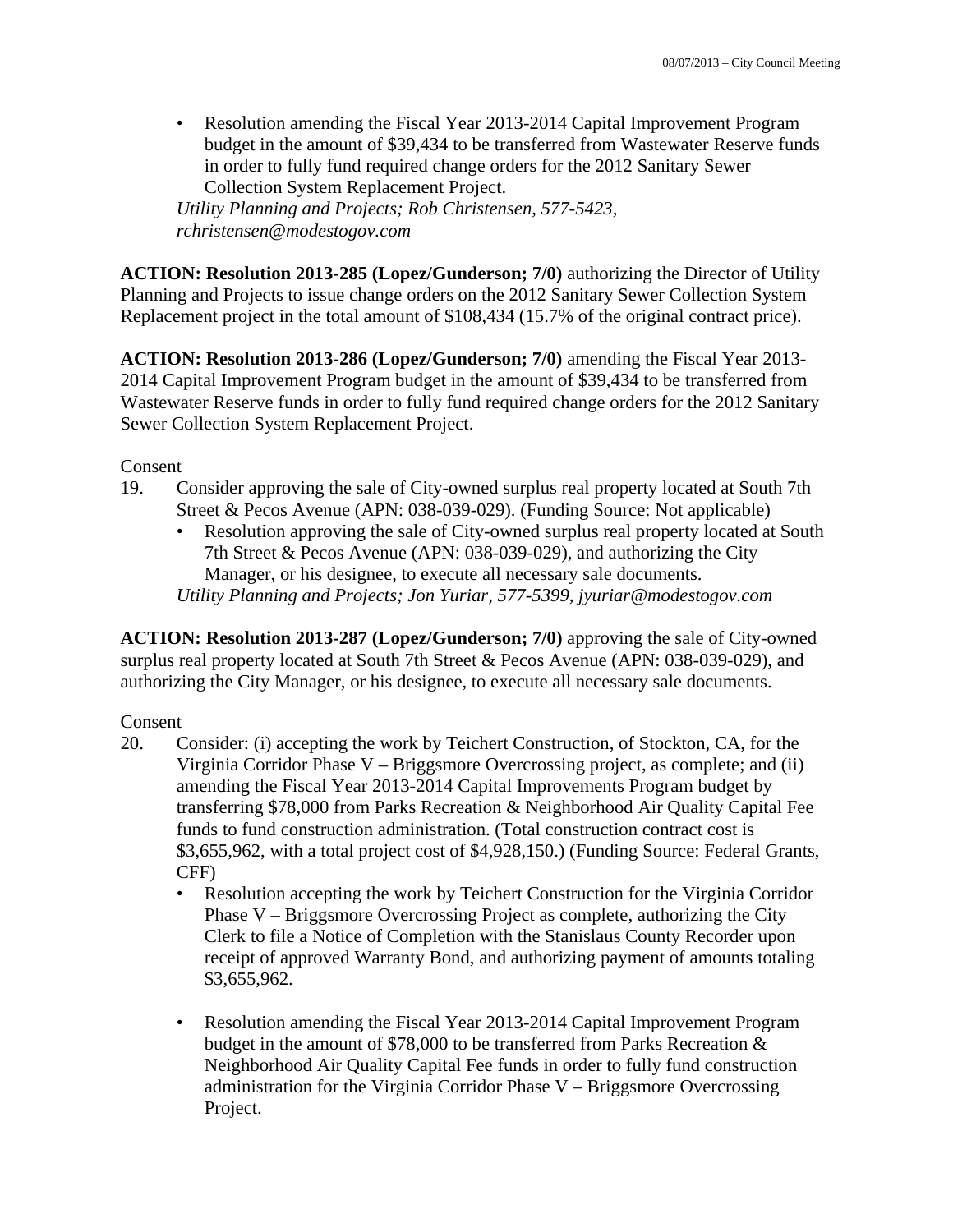*Utility Planning and Projects; Rob Christensen, 577-5423, rchristensen@modestogov.com* 

**ACTION: Resolution 2013-288 (Lopez/Gunderson; 7/0)** accepting the work by Teichert Construction for the Virginia Corridor Phase V – Briggsmore Overcrossing Project as complete, authorizing the City Clerk to file a Notice of Completion with the Stanislaus County Recorder upon receipt of approved Warranty Bond, and authorizing payment of amounts totaling \$3,655,962.

**ACTION: Resolution 2013-289 (Lopez/Gunderson; 7/0)** amending the Fiscal Year 2013- 2014 Capital Improvement Program budget in the amount of \$78,000 to be transferred from Parks Recreation & Neighborhood Air Quality Capital Fee funds in order to fully fund construction administration for the Virginia Corridor Phase V – Briggsmore Overcrossing Project.

## **COUNCIL COMMENTS & REPORTS**

Councilmember Burnside thanked everyone for their support during the recent loss of her father.

Councilmember Muratore thanked Sgt. Ciccarelli, the Modesto Police Department and the citizens of Modesto for their participation at National Night Out last night.

Councilmember Geer thanked Lt. Dave Van Diemen, the Modesto Police Department, and the citizens of Modesto for their participation at National Night Out last night.

## **CITY MANAGER COMMENTS & REPORTS**

City Manager Nyhoff thanked Chief Carroll, the Modesto Police Department and citizens for their participation at National Night Out last night.

## **UNFINISHED BUSINESS**

- 21. Consider: (i) approving the plans and specifications for the Oakdale Road Rehabilitation Project, accepting the bid, and approving a contract with DSS Company dba Knife River Construction of Stockton, California in the amount of \$1,528,928.85; and (ii) amending the Fiscal Year 2013-2014 Capital Improvement Proram budget by transferring \$168,736 to fund construction, contingency, and construction administration. (Total estimated cost for this portion of the project is \$1,804,136.05) (Funding Source: Federal, Local Transportation and Storm Drain Funds)
	- Resolution approving the plans and specifications for the Oakdale Road Rehabilitation project, accepting the bid, and approving a contract with DSS Company dba Knife River Construction of Stockton, California in the amount of \$1,528,928.85, and authorizing the City Manager, or his designee, to execute the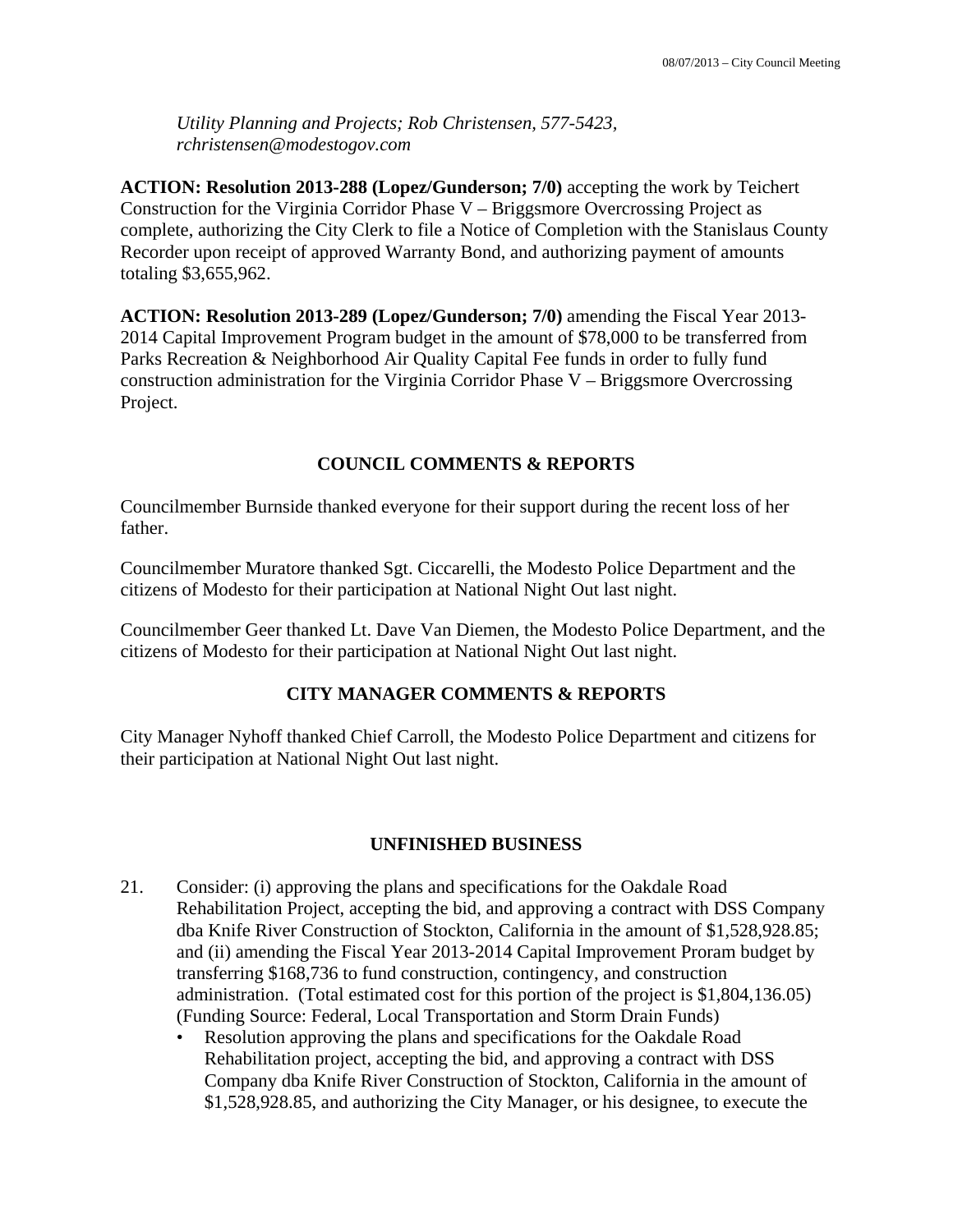contract.

• Resolution amending the Fiscal Year 2013-2014 Capital Improvement Program budget in the amount of \$168,736 to be transferred into the project from Storm Drain Fund Reserves in order to fully fund construction, contingency and construction administration for the Oakdale Road Rehabilitation project.

*Community & Economic Development; Phillip Soares, 577-5258, psoares@modestogov.com* 

**ACTION: Resolution 2013-290 (Lopez/Cogdill; 7/0)** approving the plans and specifications for the Oakdale Road Rehabilitation project, accepting the bid, and approving a contract with DSS Company dba Knife River Construction of Stockton, California in the amount of \$1,528,928.85, and authorizing the City Manager, or his designee, to execute the contract.

**ACTION: Resolution 2013-291 (Lopez/Cogdill; 7/0)** amending the Fiscal Year 2013-2014 Capital Improvement Program budget in the amount of \$168,736 to be transferred into the project from Storm Drain Fund Reserves in order to fully fund construction, contingency and construction administration for the Oakdale Road Rehabilitation project.

- 22. Consider a recommendation by the Economic Development Committee (EDC) for the Residential Urban Limit Proposal (RUL Proposal) to be reviewed and considered with the General Plan Amendment process currently underway, and to place a RUL ballot initiative that also includes the review of Measures A and M on the next Regular Election. (Funding Source: Not Applicable)
	- Motion directing that the Residential Urban Limit Proposal be reviewed and considered with the General Plan Amendment process currently underway.
	- Motion considering the placement of a Residential Urban Limit ballot initiative that also includes the review of the continued need for the requirement of Advisory elections pursuant to the Charter required Measures A and M on the next Regular Election.

*Community & Economic Development; Patrick Kelly, 577-5268, pkelly@modestogov.com* 

**ACTION: Motion (Cogdill/Gunderson; majority; Burnside no)** directing that the Residential Urban Limit Proposal be reviewed and considered with the General Plan Amendment process currently underway and placement of the Residential Urban Limit (RUL) ballot initiative on the next Regular Election on June 3, 2014.

**ACTION: Motion (Gunderson/Muratore;unan.)** directing staff to review the Charter required provisions of Measures A and M.

## **HEARINGS**

## *Published in the Modesto Bee on July 28, 2013*

23. Hearing to consider the Fiscal Year 2013-14 annual assessment for Landscape Maintenance Assessment District No. 1 for Dry Creek Meadows Subdivisions Nos. 1- 6. (Funding Source: Landscape Maintenance Assessment District No. 1)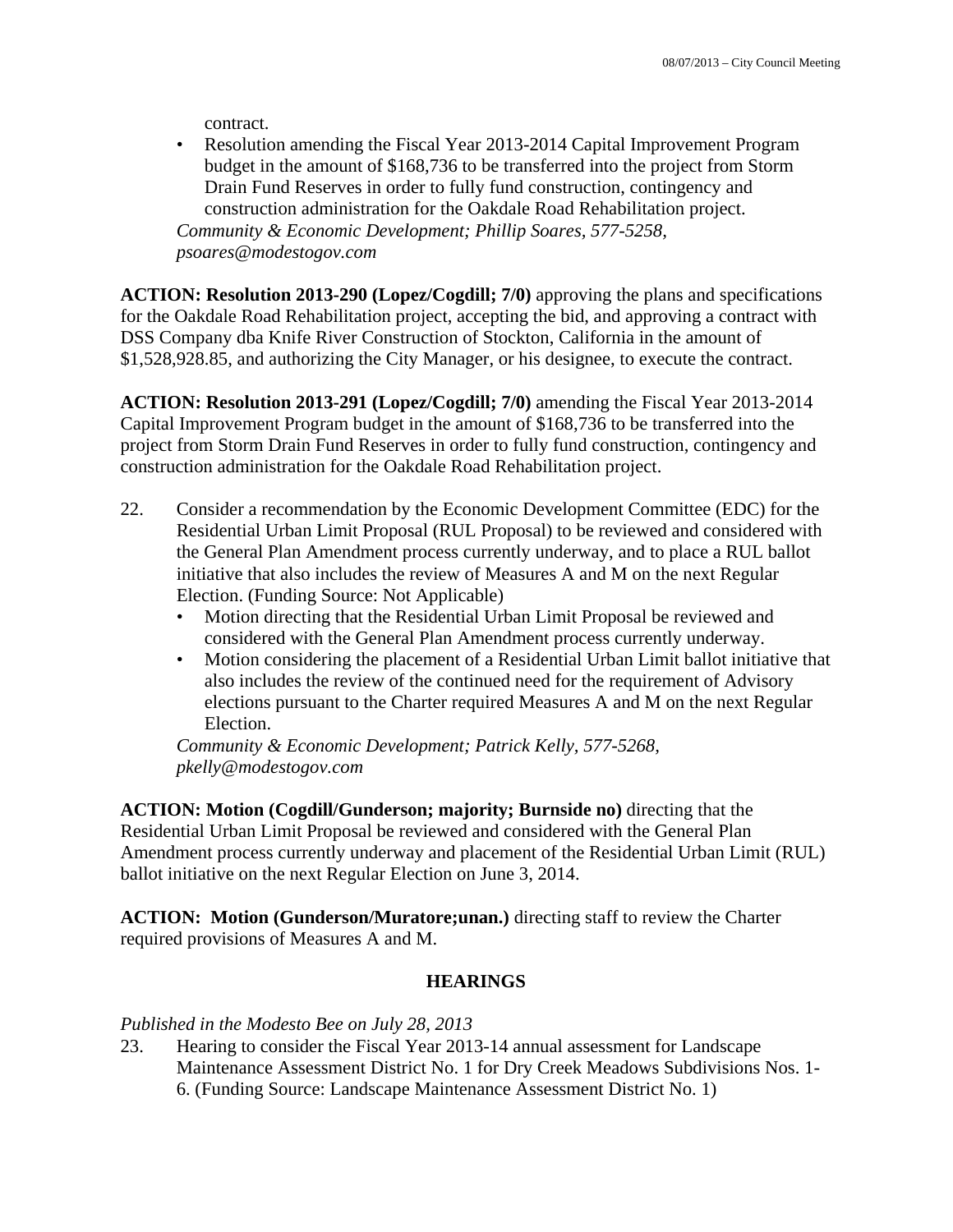• Resolution confirming the Fiscal Year 2013-14 diagram and assessment, and ordering the levy and collection of charges within Landscape Maintenance Assessment District No. 1 for Dry Creek Meadows Subdivisions Nos. 1-6. *Community & Economic Development; Tina Rocha, 577-5321, trocha@modestogov.com* 

**ACTION: Resolution 2013-292 (Lopez/Cogdill; 7/0)** confirming the Fiscal Year 2013-14 diagram and assessment, and ordering the levy and collection of charges within Landscape Maintenance Assessment District No. 1 for Dry Creek Meadows Subdivisions Nos. 1-6.

### *Published in the Modesto Bee on July 28, 2013*

- 24. Hearing to consider the Fiscal Year 2013-14 annual assessment for Landscape Maintenance Assessment District No. 2 for Dry Creek Meadows Subdivisions Nos. 7- 10, Creekwood Meadows Subdivision, and Yosemite Meadows Subdivision Units 1 &
	- 2. (Funding Source: Landscape Maintenance Assessment District No. 2)
	- Resolution confirming the Fiscal Year 2013-14 diagram and assessment, and ordering the levy and collection of charges within Landscape Maintenance Assessment District No. 2 for Dry Creek Meadows Subdivisions Nos. 7-10, Creekwood Meadows Subdivision and Yosemite Meadows Subdivision Units 1 & 2.

*Community & Economic Development; Tina Rocha, 577-5321, trocha@modestogov.com* 

**ACTION: Resolution 2013-293 (Cogdill/Muratore; 7/0)** confirming the Fiscal Year 2013- 14 diagram and assessment, and ordering the levy and collection of charges within Landscape Maintenance Assessment District No. 2 for Dry Creek Meadows Subdivisions Nos. 7-10, Creekwood Meadows Subdivision and Yosemite Meadows Subdivision Units 1 & 2.

#### *Published in the Modesto Bee on July 28, 2013*

- 25. Hearing to consider the Fiscal Year 2013-14 annual assessment for the Shackelford Landscape and Lighting District. (Funding Source: Shackelford Landscape and Lighting District)
	- Resolution confirming the Fiscal Year 2013-14 diagram and assessment, and ordering the levy and collection of charges within the Shackelford Landscape and Lighting District.

*Community & Economic Development; Tina Rocha, 577-5321, trocha@modestogov.com* 

**ACTION: Resolution 2013-294 (Gunderson/Geer; 7/0)** confirming the Fiscal Year 2013-14 diagram and assessment, and ordering the levy and collection of charges within the Shackelford Landscape and Lighting District.

# **MATTERS TOO LATE FOR THE AGENDA**

None.

## **ADJOURNMENT**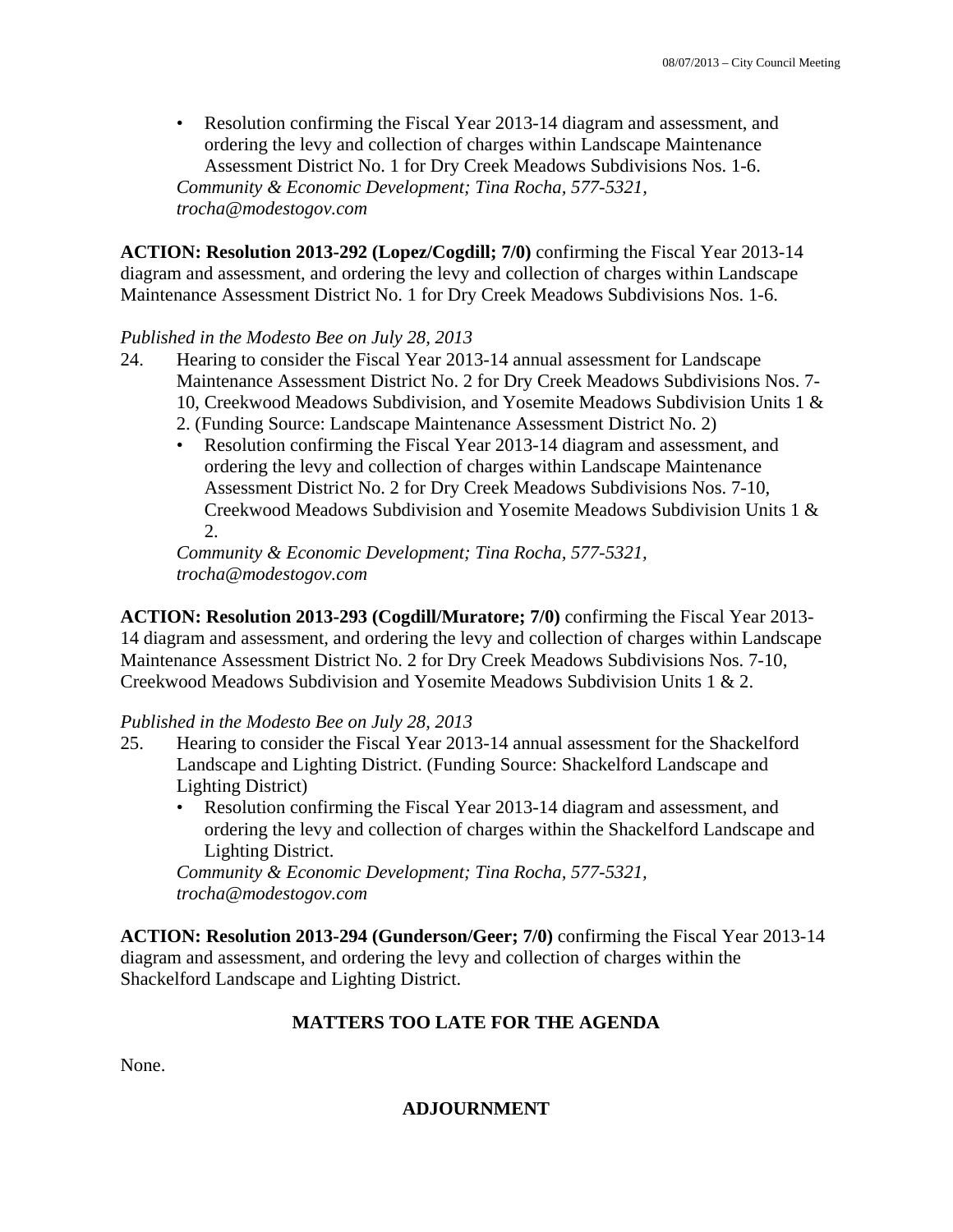This meeting was adjourned at 7:25 p.m. and returned to Closed Session.

#### **CLOSED SESSION**

*Closed Session matters heard prior to and after Council meeting* **PUBLIC EMPLOYEE PERFORMANCE EVALUATION (Pursuant to Section 54957(b)(1) of the Government Code)**  Title: City Manager City Attorney City Clerk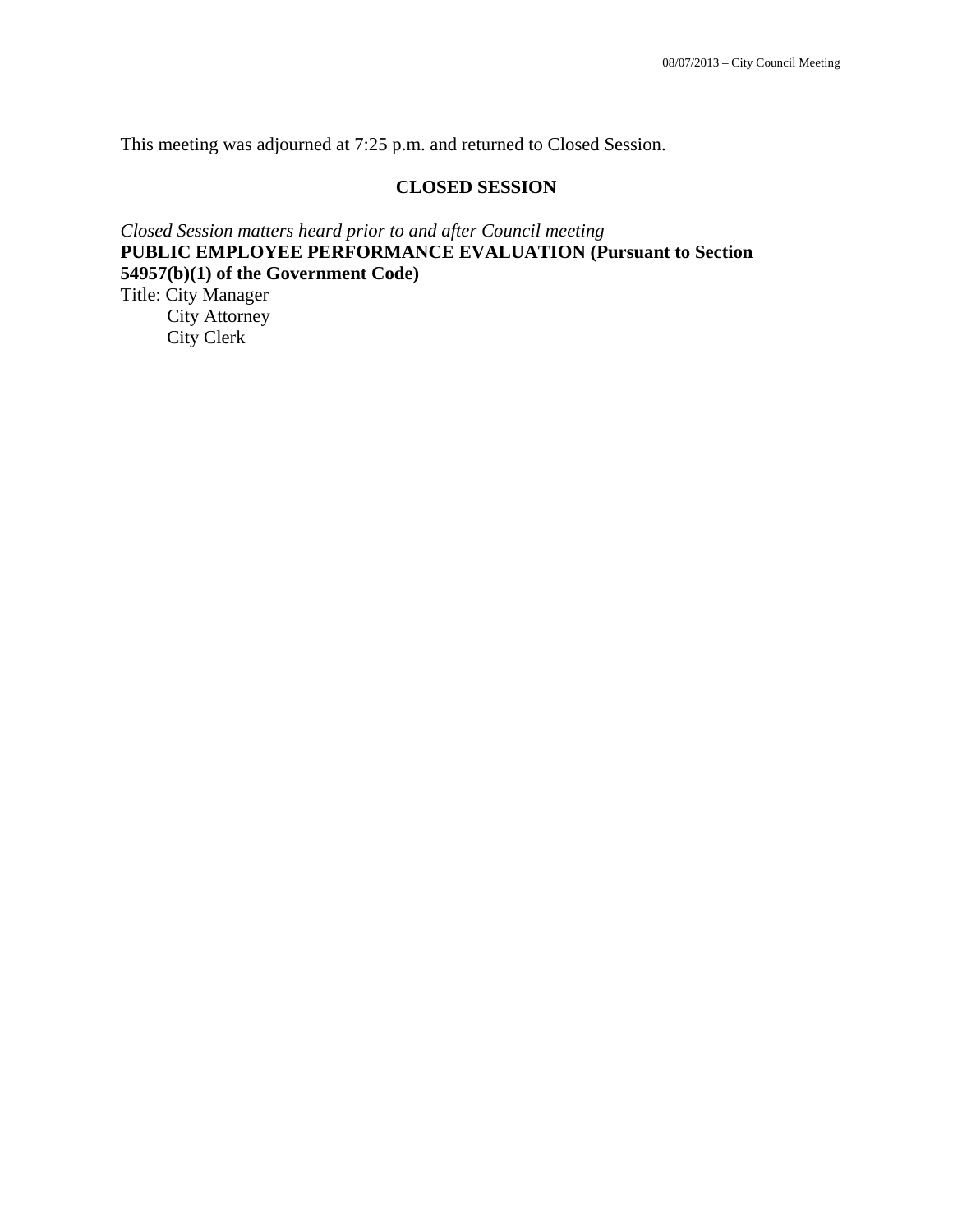# **MINUTES**

# **City of Modesto SAFETY & COMMUNITIES COMMITTEE / COUNCIL WORKSHOP**

**Second Floor, Room 2005 Tenth Street Place, 1010 10th Street Modesto, California** 

#### **Monday, August 12, 2013, at 5:00 p.m.**

Roll Call Present: Councilmembers Lopez, Geer, Gunderson Absent: None

#### **PUBLIC COMMENTS**

None.

#### **CONSENT ITEMS – ROLL CALL VOTE REQUIRED: Item 1**

#### **CONSENT**

An item may be removed from consent and discussed at the request of an audience member or Committee member.

Consent

1. Consider accepting the Public Health Goals Report. *Public Works; Jim Burch, 342-2203, jburch@modestogov.com* 

**ACTION: Motion (Gunderson/Geer;unan.)** accepting the Public Health Goals Report.

#### **NEW BUSINESS**

2. Consider approving a list of public safety and quality of life spending options to be included in a resolution of intent in the event voters approve a one (1) cent sales tax ballot measure and forwarding to Council for approval. (Funding Source: General Fund)

*Police; Galen Carroll, 572-9501, CarrollG@Modestopd.com* 

**ACTION: Motion (Gunderson/Geer;unan.)** approving a list of public safety and quality of life spending options to be included in a resolution of intent in the event voters approve a one (1) cent sales tax ballot measure (**\$1.4 million-tree trimming; \$150,000–Park Partners (improve Park Facilities); and** \$**432,000-Re-Green Our Parks)** and forwarding to Council for approval.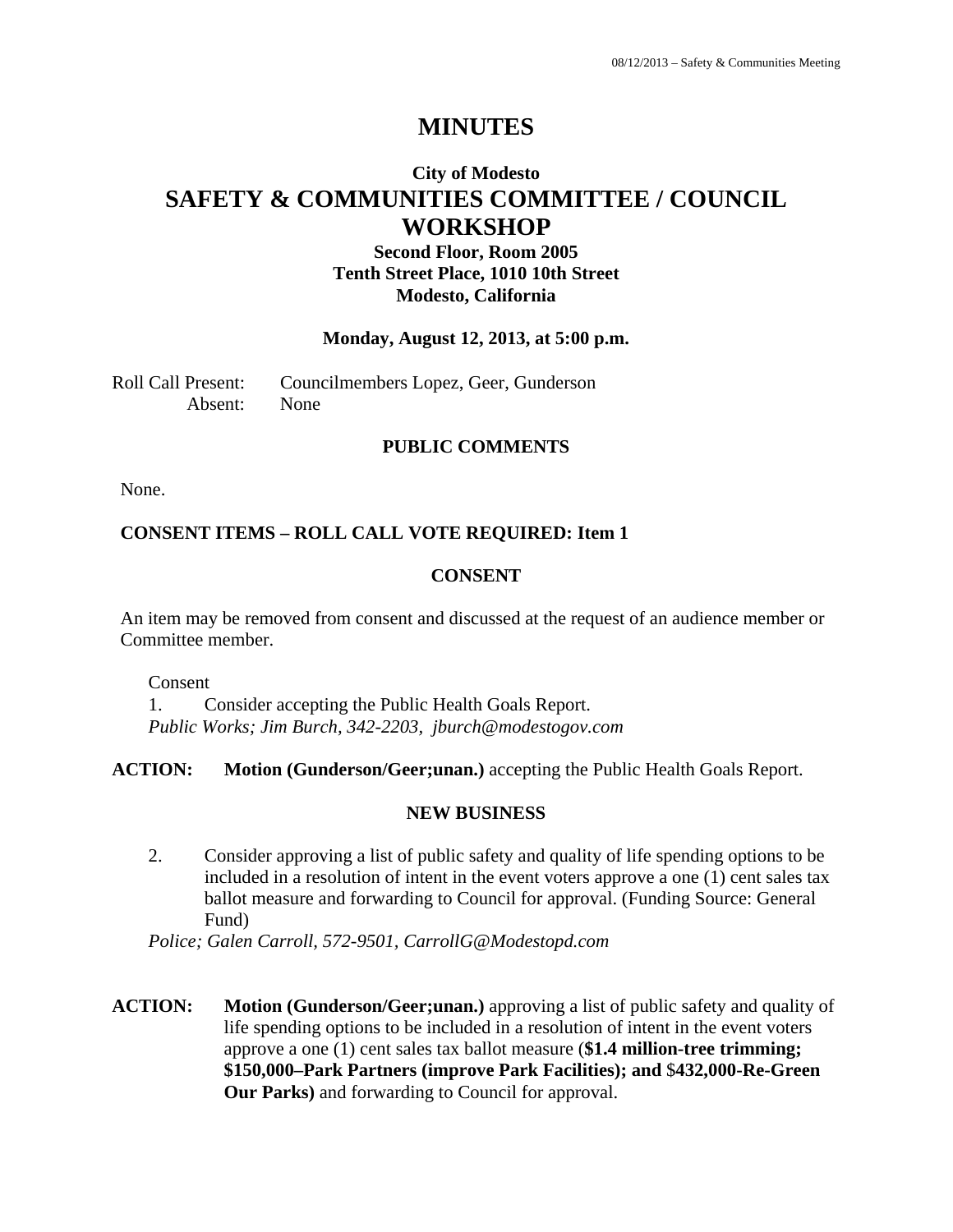# **MATTERS TOO LATE FOR THE AGENDA**

None.

# **ADJOURNMENT**

This meeting adjourned at 7:02 p.m.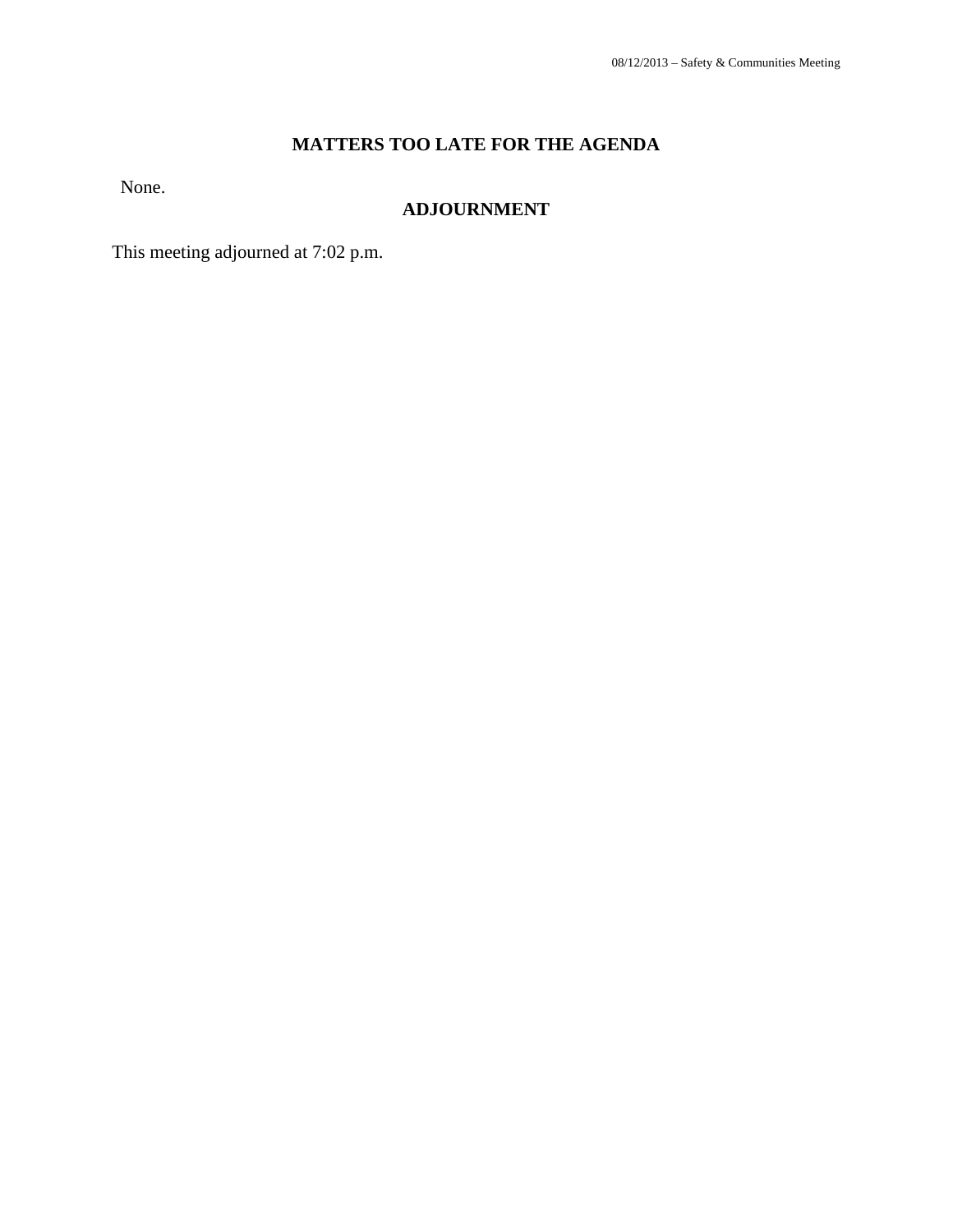# **MINUTES**

# City of Modesto  **CITY COUNCIL MEETING Chambers, Basement Level Tenth Street Place, 1010 10th Street Modesto, California Tuesday August 13, 2013, at 5:30 p.m.**

Roll Call – Present: Councilmembers Burnside, Cogdill, Geer, Gunderson, Lopez, Muratore, Mayor Marsh Absent: None

Pledge of Allegiance to the Flag

Invocation: Jim Applegate, Redeemer

City Clerk's Announcements: None

Declaration of Conflicts of Interest: Muratore - Item 12

Reports from Closed Session: City Attorney Wood reported on Closed Session matters

#### **ACKNOWLEDGEMENTS AND PRESENTATIONS**

1. Presentation of an update of the waterline replacement project by Jim Burch, Public Works Water Division. (Funding Source: Not Applicable)  *Public Works; Jim Burch, 342-2203, jburch@modestogov.com* 

**ACTION:** Jim Burch, Public Works Water Division presented an update regarding the waterline replacement project.

2. Presentation by the Modesto Chamber of Commerce to new and growing businesses in Modesto. (Funding Source: Not Applicable)  *Community & Economic Development ; Laurie Smith, 577-5347, lsmith@modestogov.com* 

**ACTION:** Cecil Russell, President of the Modesto Chamber of Commerce, acknowledged Massage Envy, Stanislaus County Partners in Health, and Standiford Place Gracious Retirement Living.

#### **PUBLIC COMMENT PERIOD**

Ray Pefferini spoke regarding the tree program in the City of Modesto.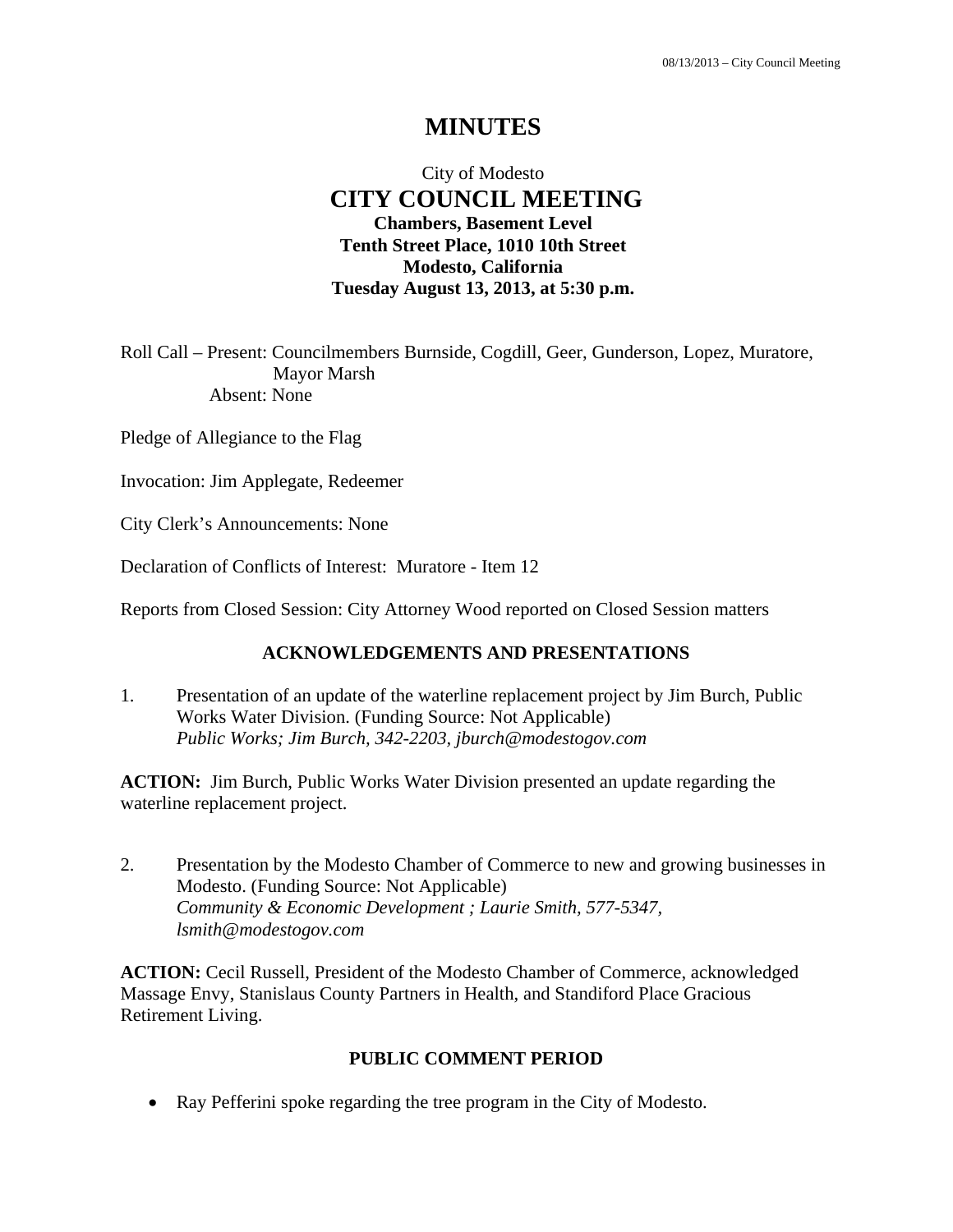- Joan Rutschow spoke regarding the Chamber of Commerce Pathway to Job Growth.
- Tony Madrigal announced the 1st Annual Cactus Festival.
- Emerson Drake spoke regarding a Village 1 article from September 2002.
- Loretta Carhart spoke regarding closure of business at 4:30 pm and the Airport District.
- A citizen spoke regarding gang members in the City of Modesto and the needs of Modesto.

### **CONSENT ITEMS – ROLL CALL VOTE REQUIRED ACTION CONSENT ITEMS 3-11: (Burnside/Lopez;unan.)**

#### **CONSENT ITEMS**

An item may be removed from consent and discussed at the request of an audience member or Councilmember.

#### Consent

3. Consider approving the minutes from the August 7, 2013 City Council meeting. (Funding Source: Not Applicable)

Motion approving the minutes from the August 7, 2013 City Council meeting. *City Clerk; Stephanie Lopez, 577-5396, slopez@modestogov.com* 

**ACTION: Motion (Burnside/Lopez; 7/0)** approving the minutes from the August 7, 2013 City Council meeting.

#### Consent

- 4. Consider approving Amendment Number Two to the Master Agreement for auditing services between the City of Modesto and Moss-Adams, LLP in an amount not to exceed \$150,000. (Funding Source: General Fund)
	- Resolution approving Amendment Number Two to the Master Agreement for auditing services between the City of Modesto and Moss-Adams, LLP in an amount not to exceed \$150,000.

*City Auditor; Tom Krippaehne, (206) 302-6409, Tom.Krippaehne@mossadams.com* 

**ACTION: Resolution 2013-295 (Burnside/Lopez; 7/0)** approving Amendment Number Two to the Master Agreement for auditing services between the City of Modesto and Moss-Adams, LLP in an amount not to exceed \$150,000.

#### Consent

5. Consider accepting the Quarterly Travel Information for Mayor and Councilmembers, Charter Officers, Deputy City Manager and Department Directors for April, May and June 2013. (Funding Source: Various)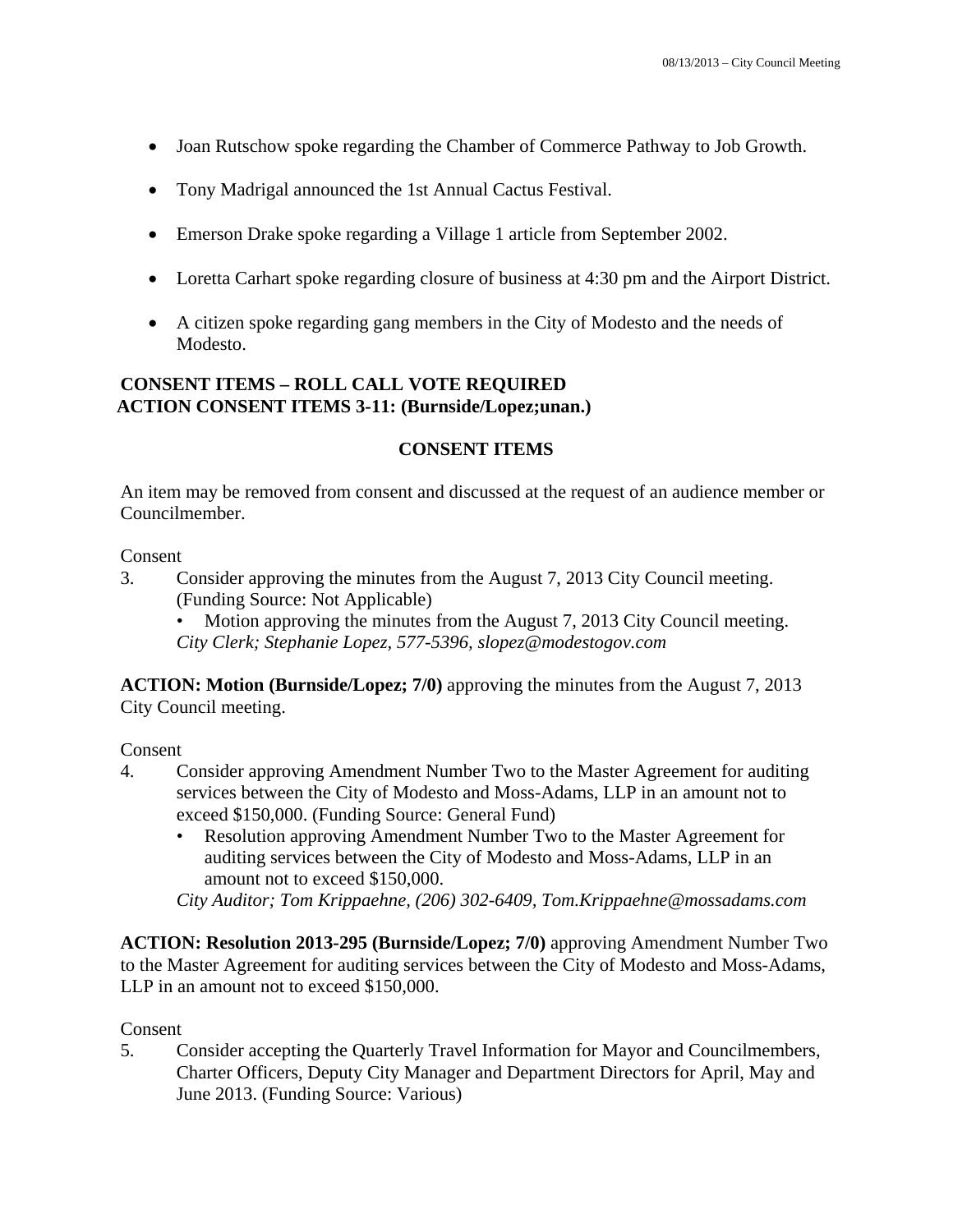• Motion accepting the Quarterly Travel Information for Mayor and Councilmembers, Charter Officers, Deputy City Manager and Department Directors for April, May and June 2013. *City Manager; Tish Foley, 577-5224, tfoley@modestogov.com* 

**ACTION: Motion (Burnside/Lopez; 7/0)** accepting the Quarterly Travel Information for Mayor and Councilmembers, Charter Officers, Deputy City Manager and Department Directors for April, May and June 2013.

#### Consent

- 6. Consider approving a Water Will Serve Letter and Outside Service Agreement for the property located at 4530 Leckron Road, and authorizing the City Manager, or his designee, to sign the Will Serve Letter and execute the Outside Service Agreement for water connection. (Funding Source: General Fund and Water Fund)
	- Resolution approving a Will Serve Letter for the property located at 4530 Leckron Road, Modesto (APN: 009-018-046) to connect to the City of Modesto's existing water system, and authorizing the City Manager, or his designee, to sign the Will Serve Letter.
	- Resolution approving an Outside Service Agreement between the City of Modesto and Pacific Southwest Container Inc., for an upgrade to the water service from a 2 inch to a 4-inch service for the property located at 4530 Leckron Road in Modesto, (APN: 009-018-046) and authorizing the City Manager, or his designee to execute the agreement.

*Community & Economic Development ; Bill Sandhu, 577-5356, bsandhu@modestogov.com* 

**ACTION: Resolution 2013-296 (Burnside/Lopez; 7/0)** approving a Will Serve Letter for the property located at 4530 Leckron Road, Modesto (APN: 009-018-046) to connect to the City of Modesto's existing water system, and authorizing the City Manager, or his designee, to sign the Will Serve Letter.

**ACTION: Resolution 2013-297 (Burnside/Lopez; 7/0)** approving an Outside Service Agreement between the City of Modesto and Pacific Southwest Container Inc., for an upgrade to the water service from a 2-inch to a 4-inch service for the property located at 4530 Leckron Road in Modesto, (APN: 009-018-046) and authorizing the City Manager, or his designee to execute the agreement.

#### Consent

- 7. Consider authorizing the award of bid for the furnishing of bio-solids removal and land application services for the Department of Public Works, Wastewater Division, to Synagro-WWT, Inc., Suisun City, CA, for a two (2) year agreement with three (3) oneyear extension options at the sole discretion of the City, for an estimated annual cost of \$100,050, and over five (5) years of \$500,250. (Funding Source: Sewer Fund)
	- Resolution authorizing the award of bid for the furnishing of bio-solids removal and land application services for the Department of Public Works, Wastewater Division, to Synagro-WWT, Inc., Suisun City, CA, for a two (2) year agreement with three (3) one-year extension options at the sole discretion of the City, and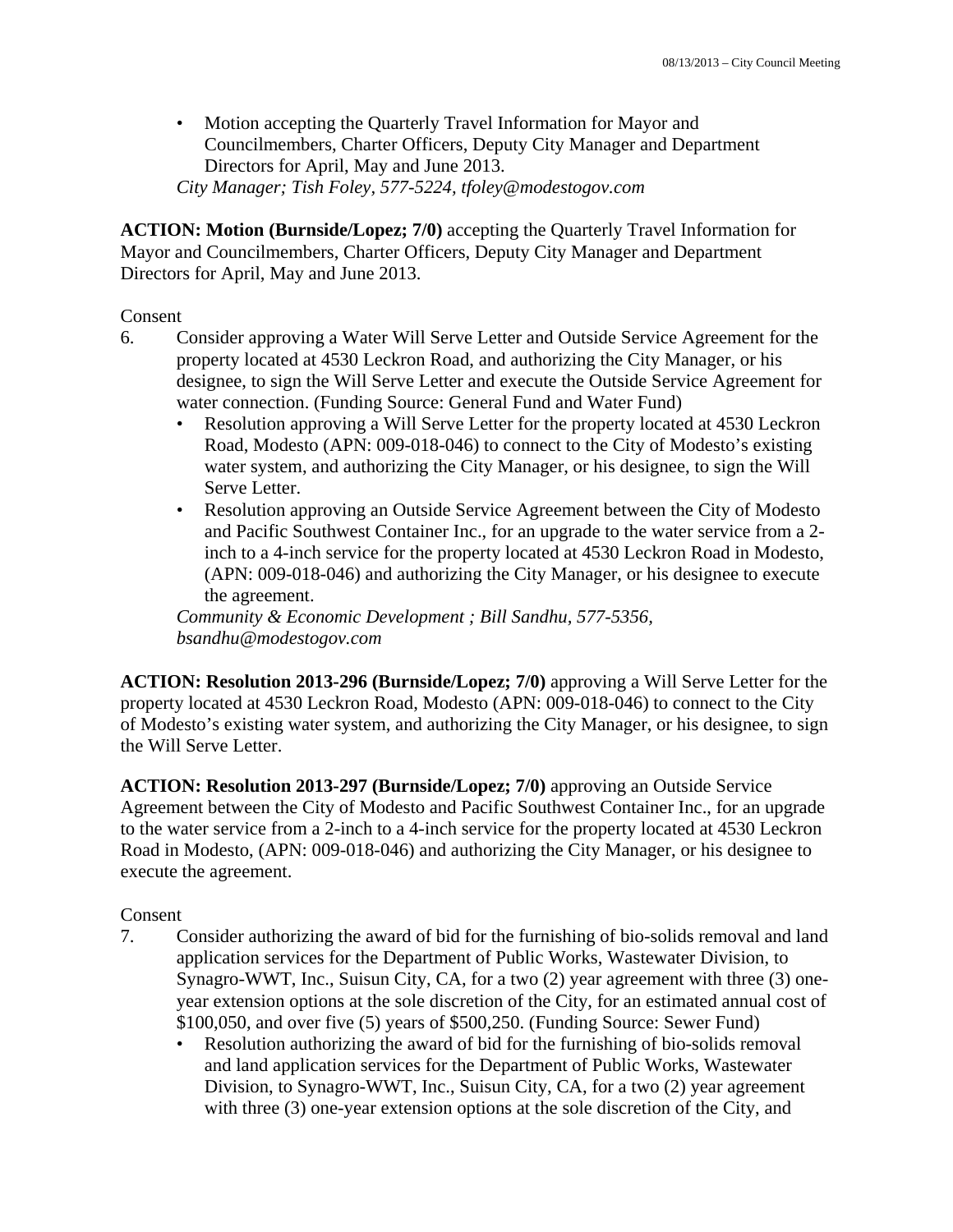authorizing the Purchasing Manager, or his designee, to issue a purchase agreement for an estimated annual cost of \$100,050, and over five (5) years of \$500,250. *Finance and Public Works; Ken Masasso, 577-5420, kmasasso@modestogov.com* 

**ACTION: Resolution 2013-298 (Burnside/Lopez; 7/0)** authorizing the award of bid for the furnishing of bio-solids removal and land application services for the Department of Public Works, Wastewater Division, to Synagro-WWT, Inc., Suisun City, CA, for a two (2) year agreement with three (3) one-year extension options at the sole discretion of the City, and authorizing the Purchasing Manager, or his designee, to issue a purchase agreement for an estimated annual cost of \$100,050, and over five (5) years of \$500,250.

### Consent

- 8. Consider approving submittal of a grant application to the Federal Transit Administration for Congestion Mitigation and Air Quality funds in the amount of \$1,587,719. (Funding Source: Revenue from FTA)
	- Resolution approving submittal of a grant application to the Federal Transit Administration (FTA) requesting \$1,587,719 in Congestion Mitigation and Air Quality (CMAQ) funds and rescinding Resolution No. 2013-189. *Public Works; Fred Cavanah, 577-5298, fcavanah@modestogov.com*

**ACTION: Resolution 2013-299 (Burnside/Lopez; 7/0)** approving submittal of a grant application to the Federal Transit Administration (FTA) requesting \$1,587,719 in Congestion Mitigation and Air Quality (CMAQ) funds and rescinding Resolution No. 2013-189.

Consent

- 9. Consider approving submittal of a New Alternative Fuel Vehicle grant application to the San Joaquin Valley Air Pollution Control District, Public Benefits Grant Program for grant funding in the amount of \$135,000 for the purchase of nine (9) Zero Emission Vehicles. (Funding Source: Grant Funding and Fleet Replacement Funds)
	- Resolution approving the submittal of a grant application to the San Joaquin Valley Air Pollution Control District (SJVAPCD) requesting \$135,000 in Public Benefit Grants Program, New Alternative Fuel Vehicle Purchase funds, authorizing the City Manager, or his designee, to execute all grant-related documents and enter in to an agreement to receive the grant funds (if awarded).

*Public Works; Steve Fischio , 342-2222, sfischio@modestogov.com* 

**ACTION: Resolution 2013-300 (Burnside/Lopez; 7/0)** approving the submittal of a grant application to the San Joaquin Valley Air Pollution Control District (SJVAPCD) requesting \$135,000 in Public Benefit Grants Program, New Alternative Fuel Vehicle Purchase funds, authorizing the City Manager, or his designee, to execute all grant-related documents and enter in to an agreement to receive the grant funds (if awarded).

#### Consent

10. Consider approving a Second Amendment to Agreement with Harris & Associates, Inc. for Construction Management Services of the Carpenter Road Bridge Seismic Retrofit project in the amount of \$201,811.58, for a maximum total agreement amount of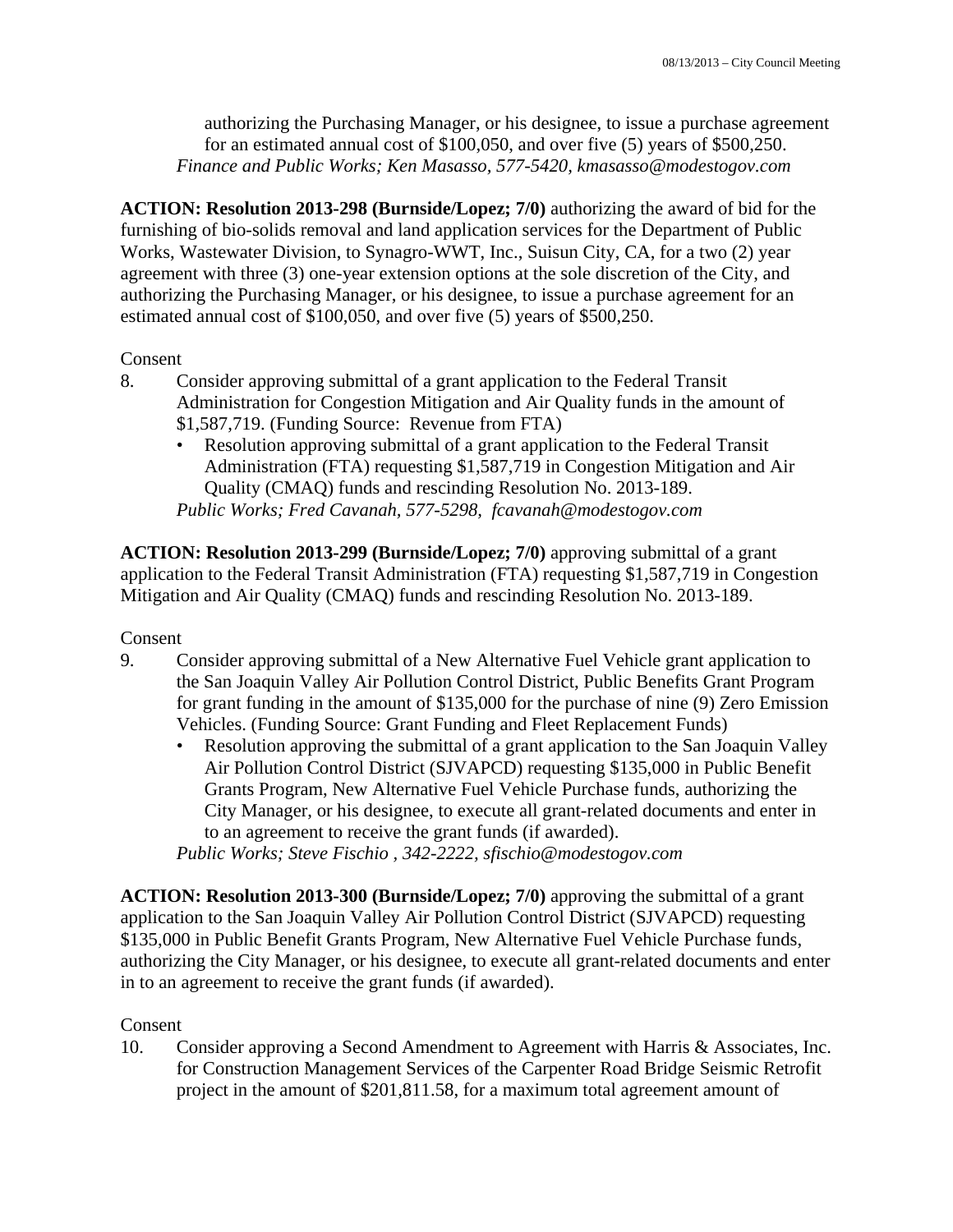\$1,288,217.58. (Funding Source: Federal Funds and State Prop. 1B Funds)

• Resolution approving a Second Amendment to Agreement with Harris & Associates, Inc. for Construction Management Services of the Carpenter Road Bridge Seismic Retrofit project at an additional cost of \$ 201,811.58 to the original agreement, for a maximum total agreement amount of \$1,288,217.58, and authorizing the City Manager, or his designee, to execute the Second Amendment to Agreement.

*Utility Planning and Projects; Rob Christensen, 577-5423, rchristensen@modestogov.com* 

**ACTION: Resolution 2013-301 (Burnside/Lopez; 7/0)** approving a Second Amendment to Agreement with Harris & Associates, Inc. for Construction Management Services of the Carpenter Road Bridge Seismic Retrofit project at an additional cost of \$ 201,811.58 to the original agreement, for a maximum total agreement amount of \$1,288,217.58, and authorizing the City Manager, or his designee, to execute the Second Amendment to Agreement.

## **COUNCIL COMMENTS & REPORTS**

Councilmember Geer spoke regarding an autocross event at the Crows Landing Naval Air Station.

# **CITY MANAGER COMMENTS & REPORTS**

None

# **WRITTEN COMMUNICATIONS**

- 11. Consider written correspondence from Ms. Jenny Kenoyer regarding the crosswalk on I Street and Downey. (Funding Source: Not Applicable)  *City Clerk; Stephanie Lopez, 577-5396, slopez@modestogov.com*
- ACTION: Ms. Kenoyer was referred to Safety & Communities Committee.

# **NEW BUSINESS**

## *Councilmember Muratore absent due to conflict of interest*

- 12. Consider directing staff to remove the bollards at 10th and J Streets and at 10th and K Streets and install the necessary traffic control devices to provide for vehicular access. (Funding Source: General Fund, Surface Transportation Fund)
	- Resolution authorizing the removal the bollards on 10th Street between J and K Streets and installation of the traffic controls necessary for vehicular access and report back to the City Council one year from the date of reopening regarding the effects on business sales and building vacancy rates recommended. *Community & Economic Development; Josh Bridegroom, 571-5540, jbridegroom@modestogov.com*

**ACTION: Resolution 2013-302 (Lopez/Gunderson; 4/2; Burnside,Cogdill no; Muratore**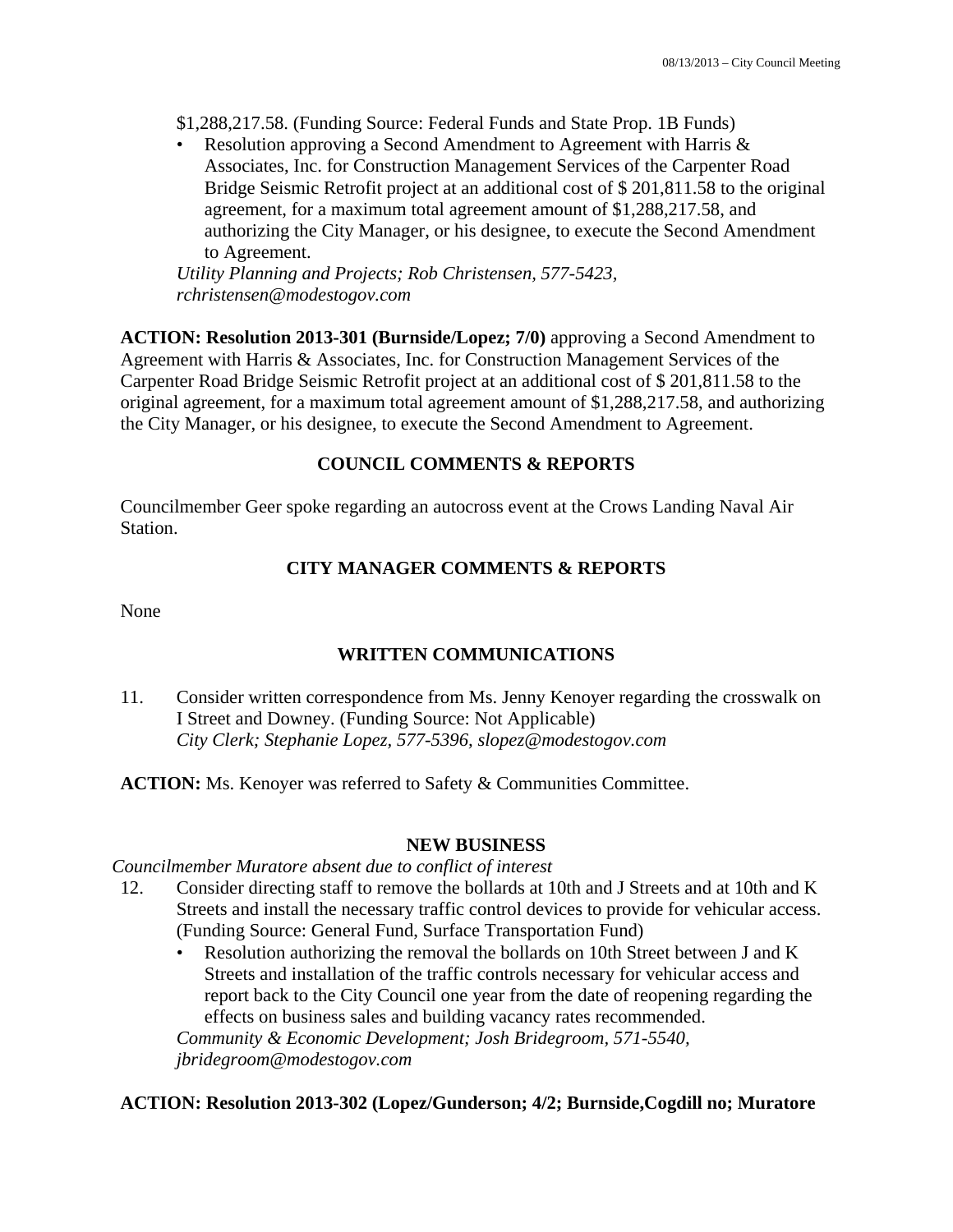**absent due to conflict of interest)** authorizing the removal the bollards on 10th Street between J and K Streets and installation of the traffic controls necessary for vehicular access and report back to the City Council one year from the date of reopening regarding the effects on business sales and building vacancy rates.

- 13. Consider approving a recommendation by the Economic Development Committee approving a letter of support to the City of Waterford for a community separator/"greenbelt" between the City of Modesto and the City of Waterford with final agreement following adoption of the General Plan Amendment. (Funding Source: Not Applicable)
	- Motion approving a letter of support to the City of Waterford for a community separator/ "greenbelt" between the City of Modesto and the City of Waterford with final agreement following adoption of the General Plan Amendment. *Community & Economic Development; Patrick Kelly, 577-5268, pkelly@modestogov.com*

**ACTION: Motion (Cogdill/Burnside; 7/0)** approving a letter of support to the City of Waterford for a community separator/ "greenbelt" between the City of Modesto and the City of Waterford with final agreement following adoption of the General Plan Amendment.

# **MATTERS TOO LATE FOR THE AGENDA**

None.

## **ADJOURNMENT**

This meeting was adjourned at 8:15 p.m.

## **CLOSED SESSION**

#### *All Closed Session Matters Heard Prior to Meeting*

**CONFERENCE WITH LEGAL COUNSEL - EXISTING LITIGATION One Case (Pursuant to Section 54956.9(a) of the Government Code)**  Name of case: North Modesto Groundwater Alliance v. City of Modesto/Del Rio Tank Stanislaus County Superior Court Case No. 680381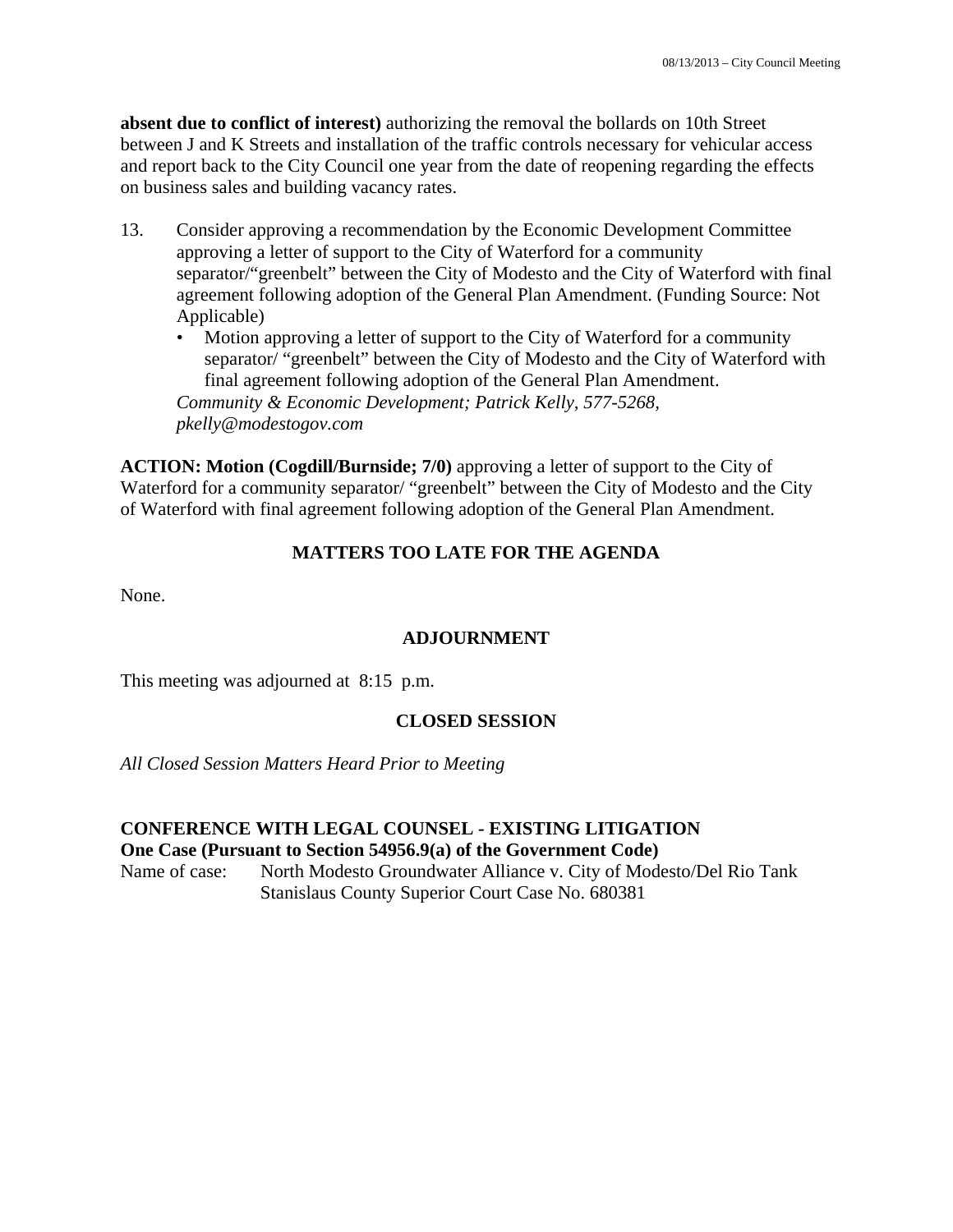#### **CONFERENCE WITH REAL PROPERTY NEGOTIATOR: (Pursuant to Section 54956.8 of the Government Code)**

Property: Purchase of the following properties located within the block of 10th and 9th streets; G and H streets:

| APN: 106-42-005                     | Property Owner: Rugani, Gina Et Al TRS                              |
|-------------------------------------|---------------------------------------------------------------------|
| APN: 106-42-006                     | Property Owner: G&K Enterprises LLC                                 |
| APN: 106-42-007                     | Property Owner: Silva, Helen L TRS Et Al                            |
| APN: 106-42-012                     | Property Owner: G&K Enterprises LLC                                 |
| APN: 106-42-011                     | Property Owner: Mote, Curtis W.                                     |
| APN: 106-42-010                     | Property Owner: Gervasoni, Gary C. & Gervasoni, Myrna               |
|                                     | Negotiating Parties: Paul Draper, for property owners.              |
| Brent Sinclair, for City of Modesto |                                                                     |
|                                     | Under Negotiation: Price and Terms of the acquisition and property. |
|                                     |                                                                     |

#### **CONFERENCE WITH REAL PROPERTY NEGOTIATOR: (Pursuant to Section 54956.8 of the Government Code)**

1. Property: City owned water system components located in and near Waterford and Hickman

Negotiating Parties: Rich Ulm, Acting Public Works Director

City of Waterford, Potential Buyer

Under Negotiation: Price and terms of sale of City water system property.

# **CONFERENCE WITH LEGAL COUNSEL - THREATENED LITIGATION Exposure to litigation pursuant to subdivision (b) of Section 54956.9 of the Government**

**Code.** One potential case.

#### **CONFERENCE WITH LEGAL COUNSEL - THREATENED LITIGATION**

Exposure to litigation pursuant to subdivision (b) of Section 54956.9 of the Government Code. One potential case.

## **CONFERENCE WITH LABOR NEGOTIATOR:**

#### **(Pursuant to Section 54957.6 of the Government Code) – MPNSA**

Negotiator: Joseph P. Lopez, Director of Human Resources Agency Negotiators: Allyson Hauck, Esq., Renne Sloan Holtzman Sakai, LLP Employee Organization: Modesto Police Non Sworn Association

## **CONFERENCE WITH LEGAL COUNSEL - EXISTING LITIGATION**

#### **One Case (Pursuant to Section 54956.9(a) of the Government Code)**

Name of case: City of Modesto v. County of Stanislaus, Lauren Klein, et al. Stanislaus County Superior Court Case No: 683887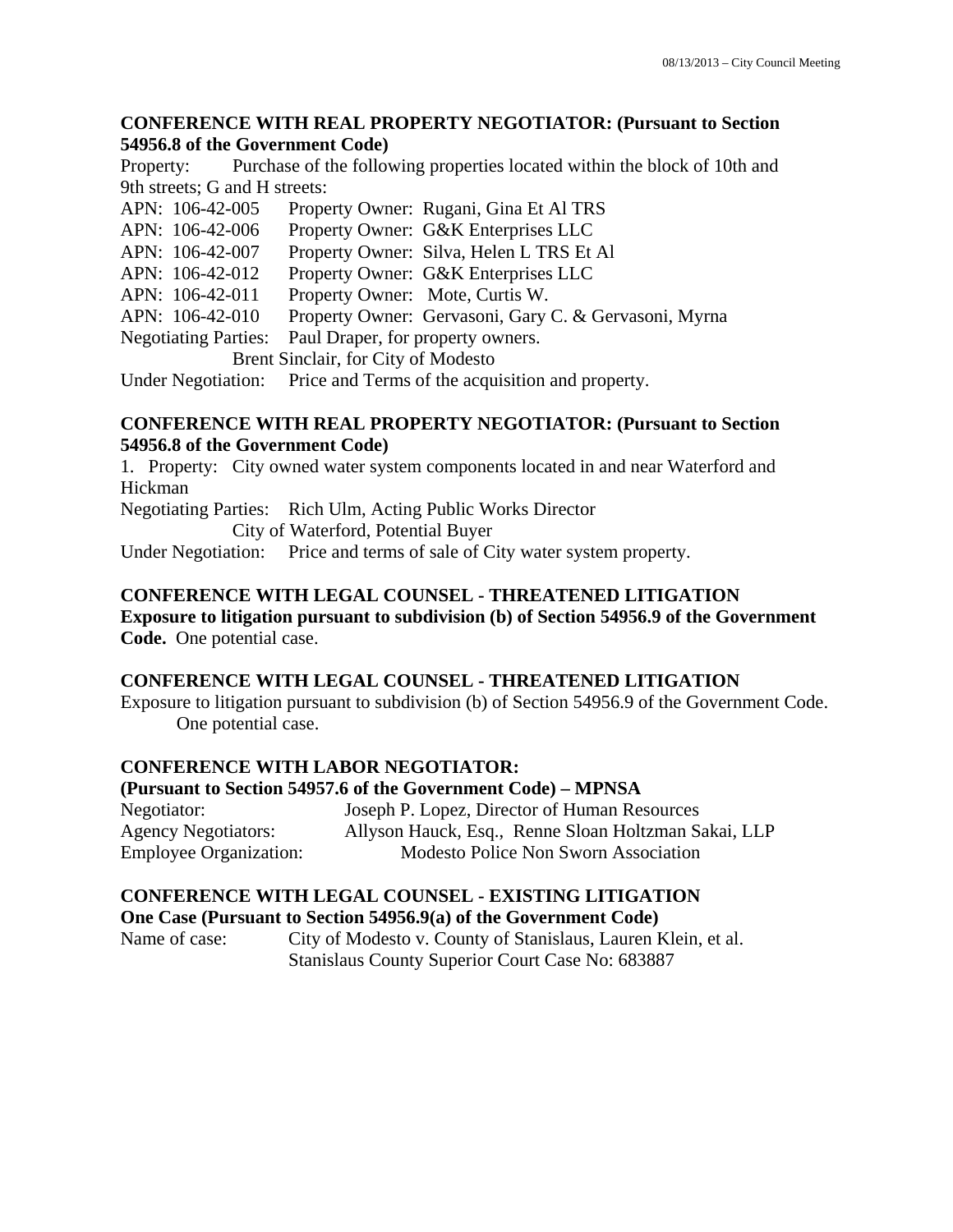# **MINUTES City of Modesto SPECIAL FINANCE COMMITTEE / COUNCIL WORKSHOP**

## **Second Floor, Room 2008 1010 10th Street Modesto, California Thursday, August 15, 2013, at 3:00 p.m.**

Roll Call - Present: Councilmembers Burnside, Cogdill, and Geer (arrived at 3:11 p.m.) Absent: Councilmember Muratore

#### **PUBLIC COMMENTS**

None.

#### **NEW BUSINESS**

1. Consider approving a list of: (i) Funding Options to strengthen City governance through establishing reserve levels and funding for participatory budgeting projects, to be included in a resolution of intent, in the event voters approve a 1 cent sales tax ballot measure; and a list of (ii) Budget Reduction Strategies for consideration in the FY14/15 General Fund Operating Budget, in the event the voters do not approve a 1 cent sales tax ballot measure and forwarding to Council for approval. (Funding Source: General Fund)  *Finance; Gloriette Genereux, 577-5371, ggenereux@modestogov.com* 

**ACTION: Motion (Cogdill/Geer; unan.)** approving a list of Funding Options to strengthen City governance through establishing reserve levels **(10%)** and funding for participatory budgeting projects, to be included in a resolution of intent, in the event voters approve a 1 cent sales tax ballot measure and forwarding to Council for approval; **Budget Reduction options to be on hold until after the November 5, 2013 election.** 

#### **MATTERS TOO LATE FOR THE AGENDA**

None.

#### **ADJOURNMENT**

This meeting adjourned at 4:00 p.m.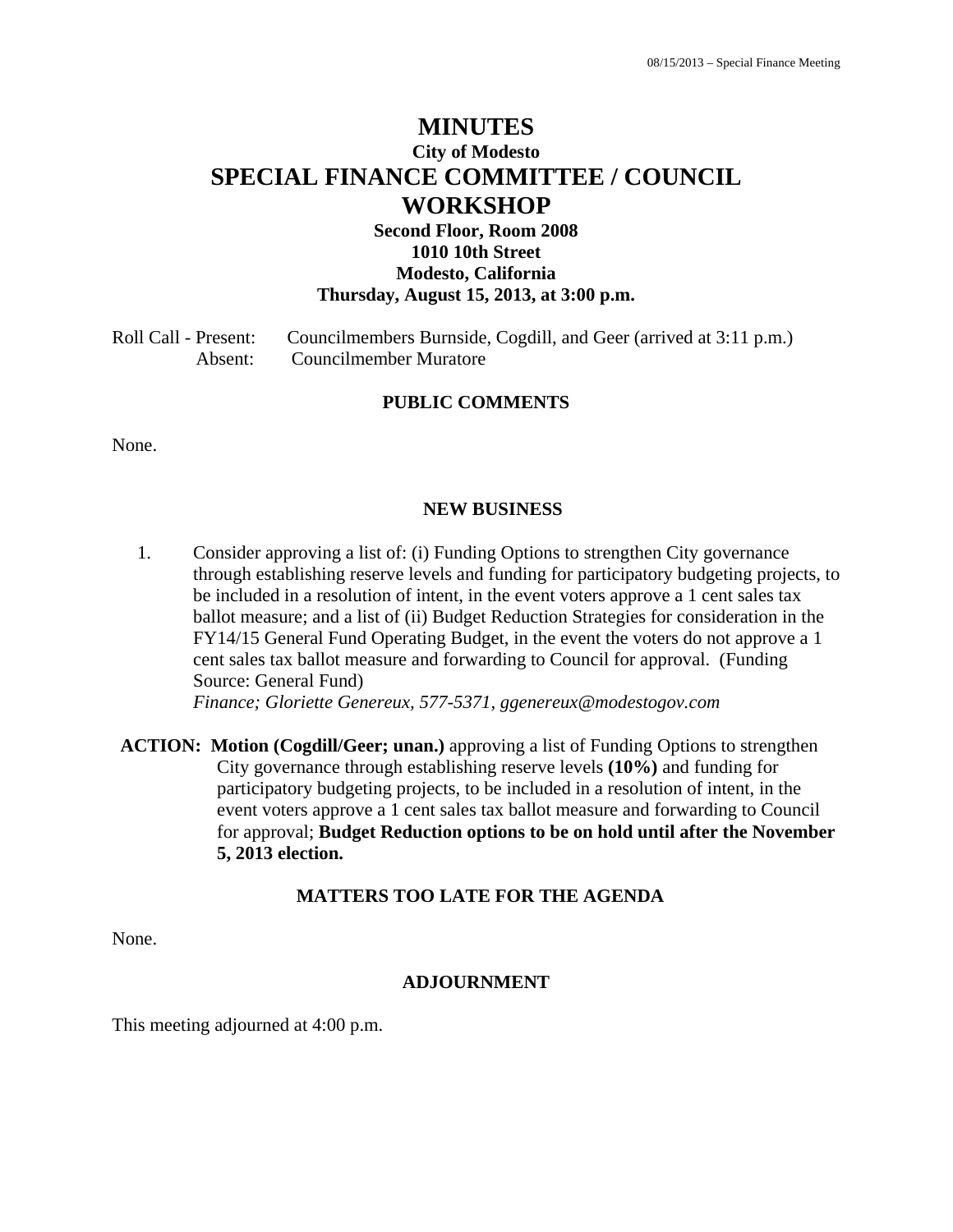# **MINUTES**

# **City of Modesto SPECIAL ECONOMIC DEVELOPMENT COMMITTEE / COUNCIL WORKSHOP**

#### **Second Floor, Room 2008 Tenth Street Place, 1010 10th Street Modesto, California**

#### **Thursday, August 15, 2013, at 1:00 p.m.**

Roll Call Present: Councilmembers Cogdill, Burnside, and Geer (Alternate) Absent: Councilmember Muratore

#### **PUBLIC COMMENTS**

None.

*Councilmember Geer left at 1:48 p.m.* 

#### **NEW BUSINESS**

1. Consider approving a list of economic development/job creation and infrastructure options to be included in a funding resolution of intent in the event voters approve a one (1) cent sales tax ballot measure and forwarding to Council for approval. (Funding Source: General Fund)  *Community & Economic Development; Brent Sinclair, 577-5418, hbsinclair@modestogov.com* 

**ACTION: Motion (Burnside/Cogdill; Muratore absent)** approving a list of economic development/job creation and infrastructure options **(including an additional Marketing position in the amount of \$150,000**) to be included in a funding resolution of intent in the event voters approve a one (1) cent sales tax ballot measure and forwarding to Council for approval.

#### **MATTERS TOO LATE FOR THE AGENDA**

None.

## **ADJOURNMENT**

This meeting was adjourned at 2:53 p.m.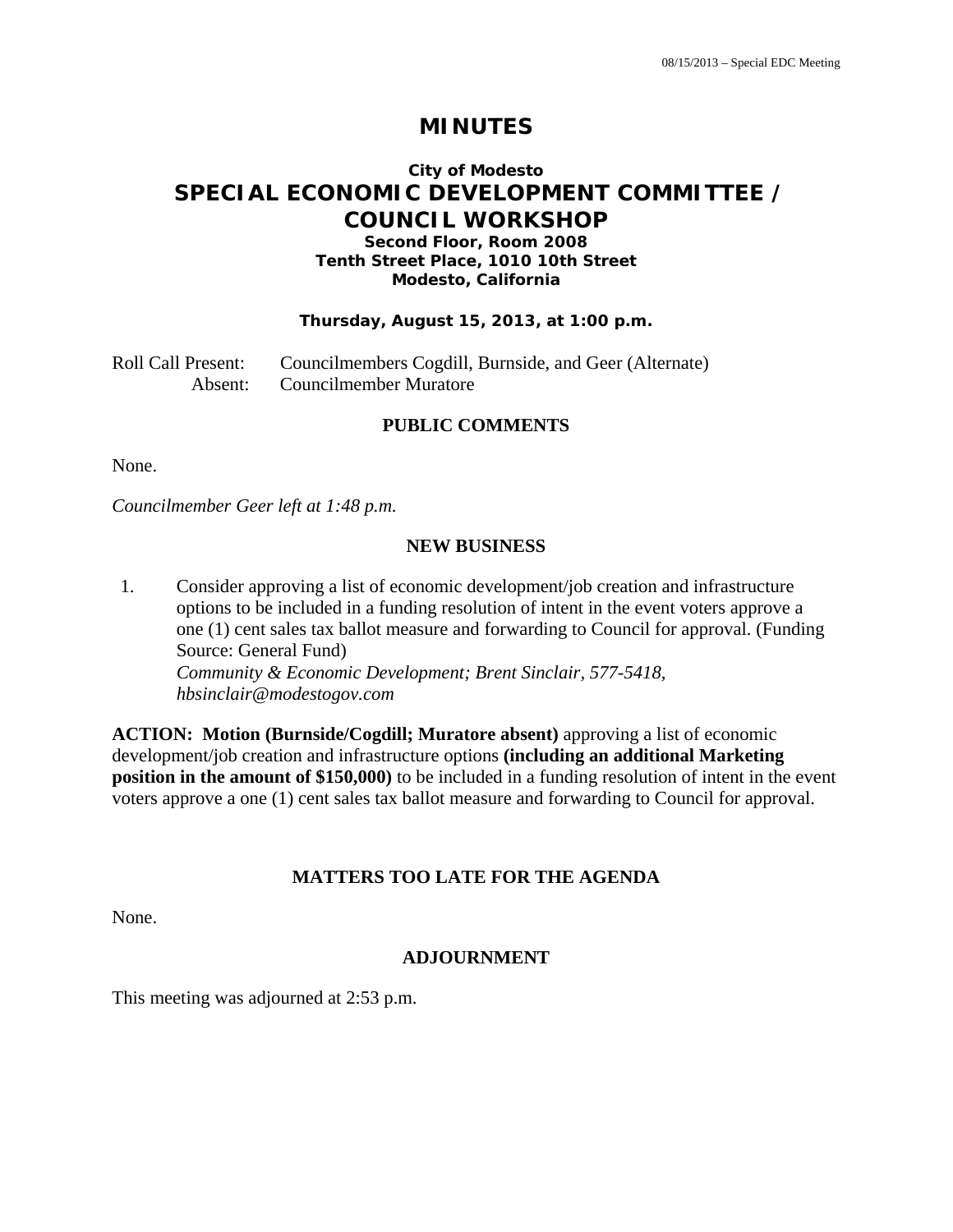## **MINUTES City of Modesto FINANCE COMMITTEE / COUNCIL WORKSHOP Second Floor, Room 2005**

## **1010 10th Street Modesto, California Tuesday, August 27, 2013, at 5:00 p.m.**

Roll Call - Present: Councilmembers Stephanie Burnside, Dave Cogdill, Jr. and Joe Muratore Absent: None

#### **PUBLIC COMMENTS**

Mayor Marsh provided a handout to the Finance Committee for a Multi-Year Budget (for 3 years) – " Optimistic General Fund Long Range Financial Forecast – Updated as of August 2013"; he advised the Committee the multi- year budget will be an on-going process.

Jeff Christiansen, Sierra Golf Management, spoke regarding Item No. 5 which was removed from the Agenda and options for the City of Modesto.

#### **CONSENT**

An item may be removed from consent and discussed at the request of an audience member or Committee member.

#### **CONSENT ITEMS – ROLL CALL VOTE REQUIRED: Item 1**

#### Consent

- 1. Consider approving the Monthly Budget Adjustment Report for August of 2013, and forwarding to Council for final approval. (Funding Source: Various )  *Finance; Terri L Swearingen, 577-5378, tswearingen@modestogov.com*
- **ACTION: Motion (Cogdill/Muratore;unan.)** approving the Monthly Budget Adjustment Report for August of 2013, and forwarding to Council for final approval.

#### **UNFINISHED BUSINESS**

2. Consider approving funding options to be included in a resolution of intent, in the event voters approve a 1% sales tax ballot measure and forwarding to Council for approval. (Funding Source: General Fund)  *Finance; Gloriette Genereux, 577-5371, ggenereux@modestogov.com*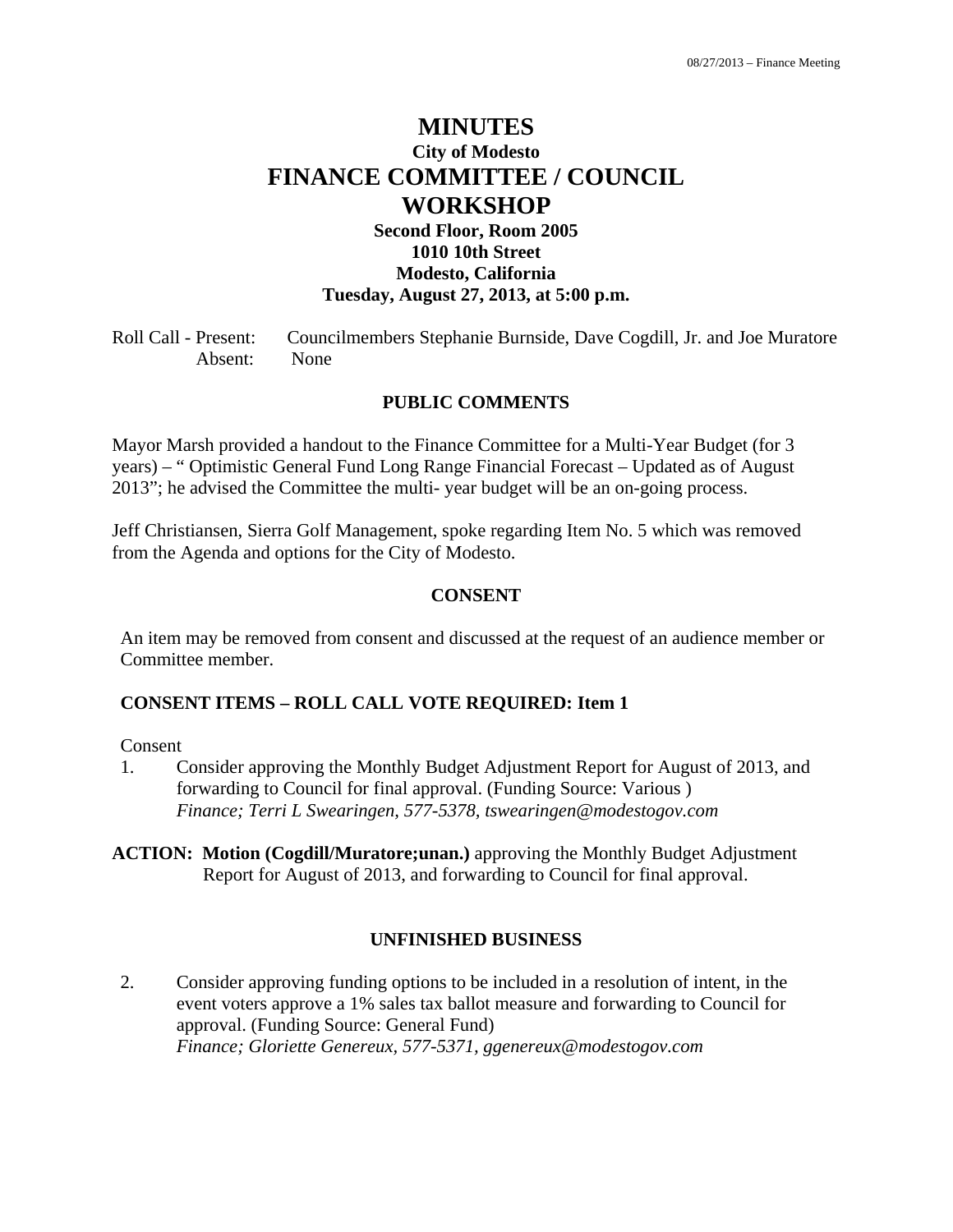**ACTION: Motion (Cogdill/Burnside; Muratore absent)** approving funding options to be included in a resolution of intent, in the event voters approve a 1% sales tax ballot measure and forwarding to Council for approval.

#### **NEW BUSINESS**

- 3. Consider approving the revised Debt Management Policy and forwarding to Council for approval. (Funding Source: Not Applicable)  *Finance; Gloria Garza, 577-5219, ggarza@modestogov.com*
- **ACTION: Motion (Muratore/Cogdill;unan.)** approving the revised Debt Management Policy and forwarding to Council for approval.
- 4. Consider approving the revised Investment Policy and forwarding to Council for approval. (Funding Source: Not Applicable)  *Finance; Gloria Garza, 577-5219, ggarza@modestogov.com*
- **ACTION: Motion (Cogdill/Muratore;unan.)** approving the revised Investment Policy and forwarding to Council for approval.

*Removed from Agenda* 

5. Consider reviewing options for future management of Dryden and Creekside Golf Courses and a recommendation that the City move forward with Option 2, an amendment to the existing ValleyCrest, Inc. contract. (Funding Source: Golf Fund)  *Parks, Recreation & Neighborhoods; Lisa Forester, 577-6444, lforester@modestogov.com* 

**ACTION:** This item was removed from the Agenda.

*Councilmember Muratore left meeting at 6:08 p.m.* 

## **MATTERS TOO LATE FOR THE AGENDA**

None.

## **ADJOURNMENT**

This meeting adjourned at 6:34 p.m.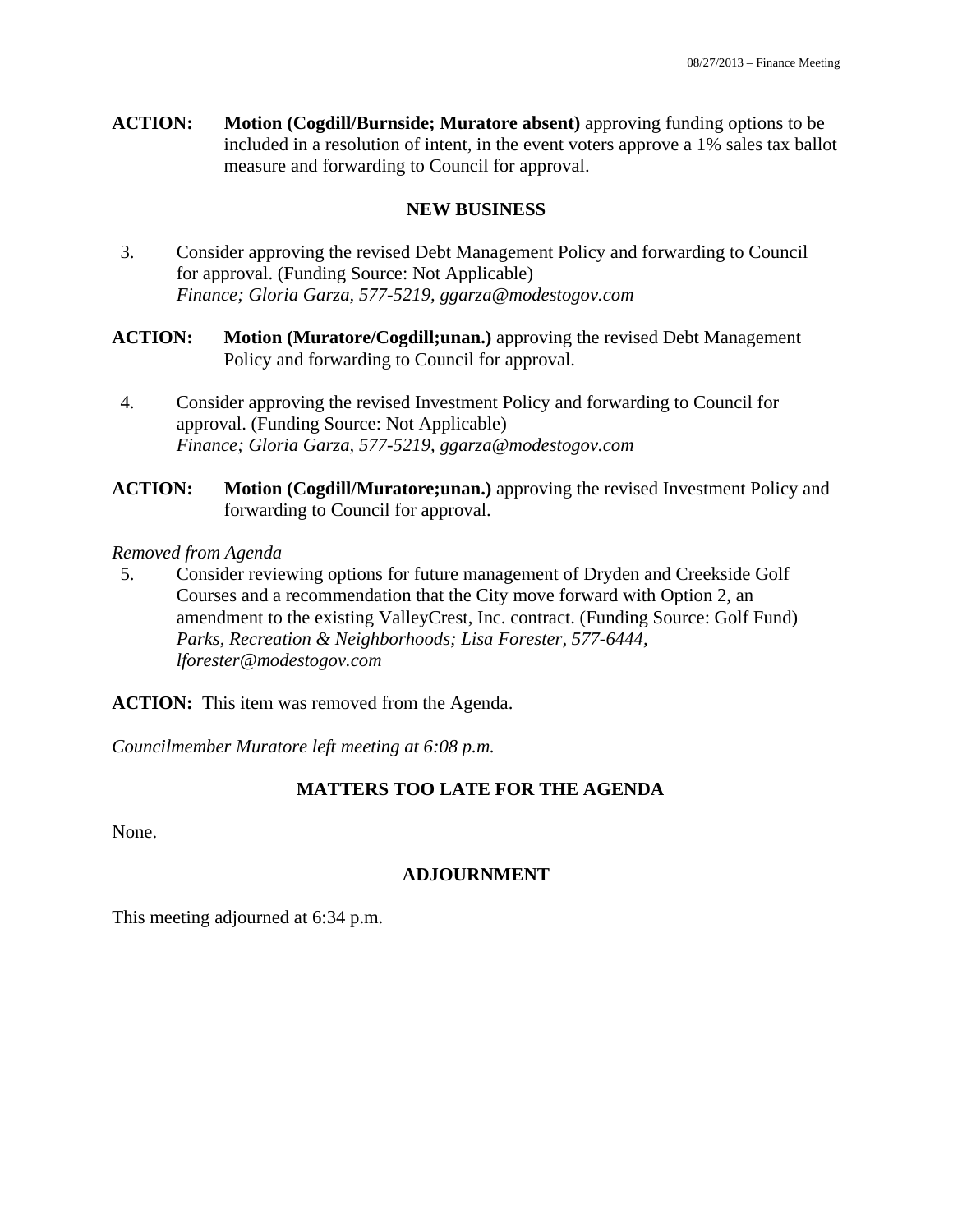# **MINUTES**

## City of Modesto  **CITY COUNCIL MEETING Chambers, Basement Level Tenth Street Place, 1010 10th Street Modesto, California Tuesday September 03, 2013, at 5:30 p.m.**

Roll Call – Present: Councilmembers Burnside, Cogdill, Geer, Gunderson, Lopez, Muratore, Mayor Marsh Absent: None

Pledge of Allegiance to the Flag

Invocation: Rick Fritzemeier, Youth for Christ

City Clerk's Announcements: Item 5 - Removed from Consent

Declaration of Conflicts of Interest: Muratore – Item 5

Reports from Closed Session: City Attorney Wood reported on Closed Session matters

#### **MISCELLANEOUS**

Legislation Appointments **Other** 

- 1. Consider appointing Brenda Thames to the Equal Opportunity/Disability Commission for a four-year term to expire January 1, 2017. (Funding Source: Not Applicable)
	- Resolution appointing Brenda Thames to the Equal Opportunity/Disability Commission.

*Human Resources; Scott Kasper, 577-5238, skasper@modestogov.com* 

**ACTION: Resolution 2013-303 (Lopez/Muratore; 7/0)** appointing Brenda Thames to the Equal Opportunity/Disability Commission.

#### **PUBLIC COMMENT PERIOD**

- Ron Jeske spoke regarding the Chamber of Commerce presentations for new and incoming businesses; would like comparison of expanding businesses and the job scene in Modesto.
- Emerson Drake spoke regarding the August 15, 2013 Special Finance Committee Meeting.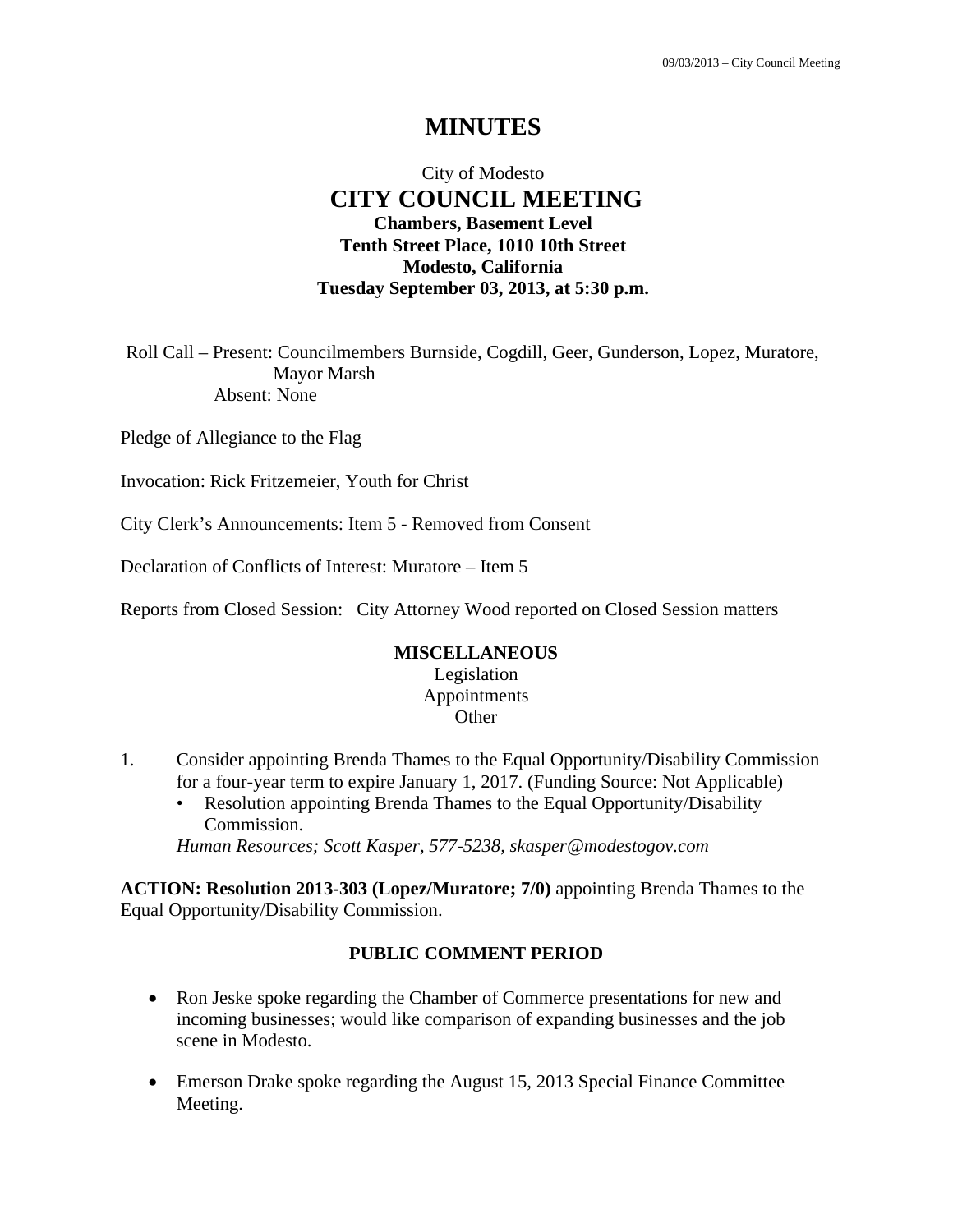### **CONSENT ITEMS – ROLL CALL VOTE REQUIRED ACTION CONSENT ITEMS 2-4; 6-14: (Lopez/Muratore;unan.) ACTION CONSENT ITEM 5: (Cogdill/Lopez; majority; Gunderson no; Muratore absent due to conflict of interest**

## **CONSENT ITEMS**

An item may be removed from consent and discussed at the request of an audience member or Councilmember.

#### Consent

2. Consider approving the minutes from the August 13, 2013 City Council meeting. (Funding Source: Not Applicable)

Motion approving the minutes from the August 13, 2013 City Council meeting. *City Clerk; Stephanie Lopez, 577-5396, slopez@modestogov.com* 

**ACTION: Motion (Lopez/Muratore; 7/0)** approving the minutes from the August 13, 2013 City Council meeting.

#### Consent

- 3. Consider accepting the Fourth Quarter Update of the City of Modesto Capital Improvement Program for Fiscal Year 2012-13. (Funding Source: Not Applicable)
	- Motion accepting the Fourth Quarter Update of City of Modesto Capital Improvement Program for Fiscal Year 2012-13. *Community & Economic Development; Tina Rocha, 577-5321,*

*trocha@modestogov.com* 

**ACTION: Motion (Lopez/Muratore; 7/0)** accepting the Fourth Quarter Update of City of Modesto Capital Improvement Program for Fiscal Year 2012-13.

#### Consent

- 4. Consider authorizing the sole source contract with Synergetic Consulting, Reno, Nevada, for the development of a customizable web application for the Building Safety & Neighborhood Preservation Division, and authorizing the City Manager, or his designee, to execute a contract for an estimated total cost of \$36,000. (Funding Source: General Fund)
	- Resolution authorizing the sole source contract with Synergetic Consulting, Reno, Nevada, for the development of a customizable web application for the Building Safety & Neighborhood Preservation Division, and authorizing the City Manager, or his designee, to execute a contract for an estimated total cost of \$36,000. *Community & Economic Development; Jim Mack, 577-5242, jmack@modestogov.com*

**ACTION: Resolution 2013-304 (Lopez/Muratore; 7/0)** authorizing the sole source contract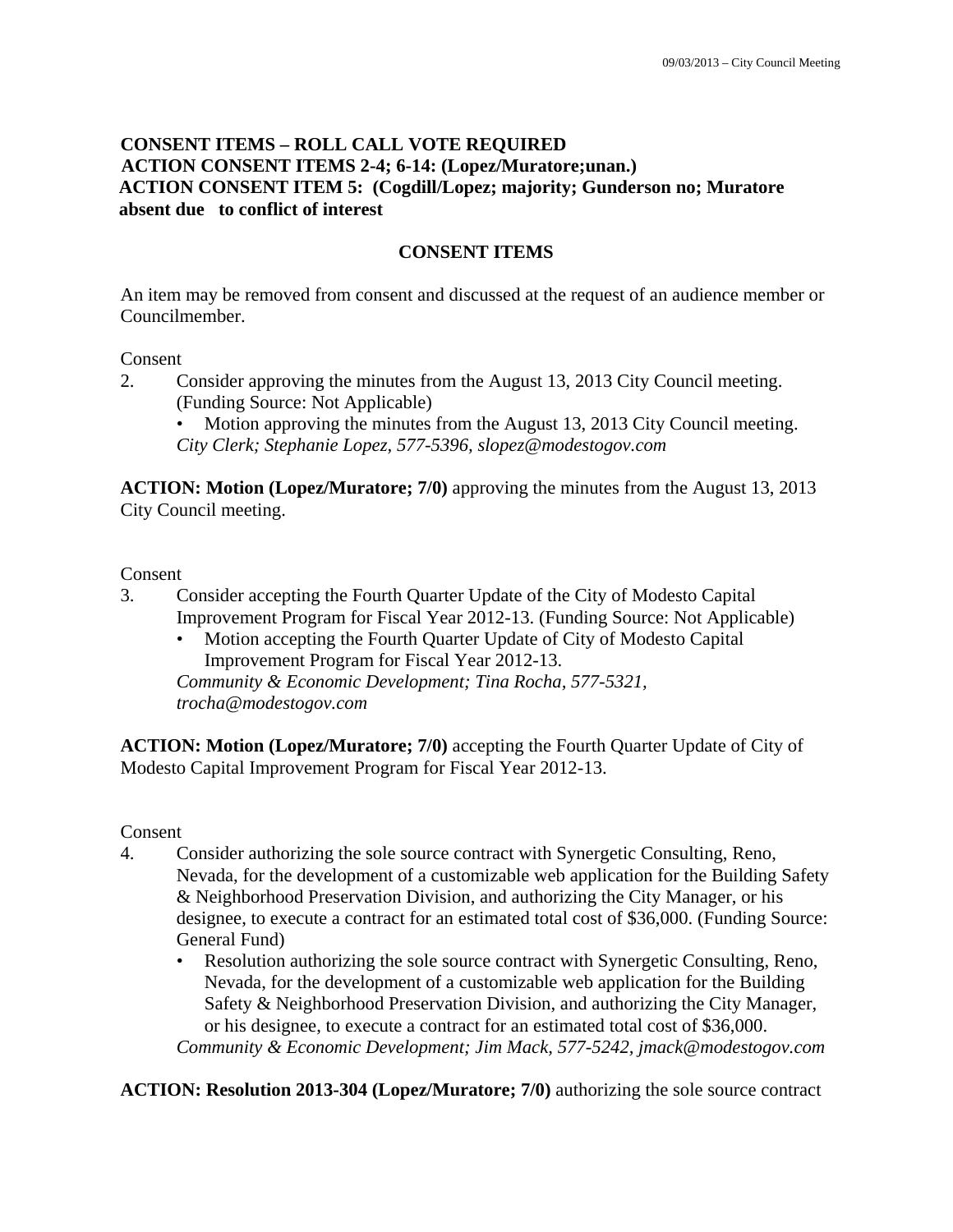with Synergetic Consulting, Reno, Nevada, for the development of a customizable web application for the Building Safety & Neighborhood Preservation Division, and authorizing the City Manager, or his designee, to execute a contract for an estimated total cost of \$36,000.

*Removed from Consent; Councilmember Muratore absent due to conflict of interest* 

- 5. Consider authorizing the City Manager, or his designee, to execute a consultant agreement with Centerra Capital to work on the behalf of the City of Modesto for the acquisition of property between 9th and 10th Streets and G and H Streets for the proposed Superior Court of California, Stanislaus County Project. (Funding Source: General Fund)
	- Resolution authorizing the City Manager, or his designee, to execute a consultant agreement with Centerra Capital to work on the behalf of the City of Modesto for the acquisition of property between Ninth and 10th Streets and G and H Streets for the proposed Superior Court of California, Stanislaus County Project. *Community & Economic Development; Laurie Smith, 577-5347, lsmith@modestogov.com*

**ACTION: Resolution 2013-305 (Cogdill/Lopez; 5/2; Gunderson no; Muratore absent due to conflict of interest)** authorizing the City Manager, or his designee, to execute a consultant agreement with Centerra Capital to work on the behalf of the City of Modesto for the acquisition of property between Ninth and 10th Streets and G and H Streets for the proposed Superior Court of California, Stanislaus County Project.

#### Consent

- 6. Consider approving the Will Serve Letter and Outside Service Agreements for water and sewer connections for the property located at 720 Glenn Avenue. (Funding Source: General Fund, Sewer and Water Funds)
	- Resolution approving a Will Serve Letter for the property located at 720 Glenn Avenue, APN: 056-045-015 to connect to the City of Modesto existing water system, and authorizing the City manager, or his designee to sign the Will Serve letter.
	- Resolution approving an Outside Service Agreement between the City of Modesto and Jose Jesus Tejeda and Herminia V. Tejeda, husband and wife as joint tenants for water service for the property located at 720 Glenn Avenue, (APN: 056-045- 015) and authorizing the City Manager, or his designee, to execute the Agreement.
	- Resolution approving an Outside Service Agreement between the City of Modesto and Jose Jesus Tejeda and Herminia V. Tejeda, husband and wife as joint tenants for sewer service for the property located 720 Glenn Avenue in the Bret Harte District, Modesto, (APN: 056-045-015); and authorizing the City Manager, or his designee, to execute the agreement.

*Community & Economic Development; Bill Sandhu, 577-5356, bsandhu@modestogov.com* 

**ACTION: Resolution 2013-306 (Lopez/Muratore; 7/0)** approving a Will Serve Letter for the property located at 720 Glenn Avenue, APN: 056-045-015 to connect to the City of Modesto existing water system, and authorizing the City manager, or his designee to sign the Will Serve letter.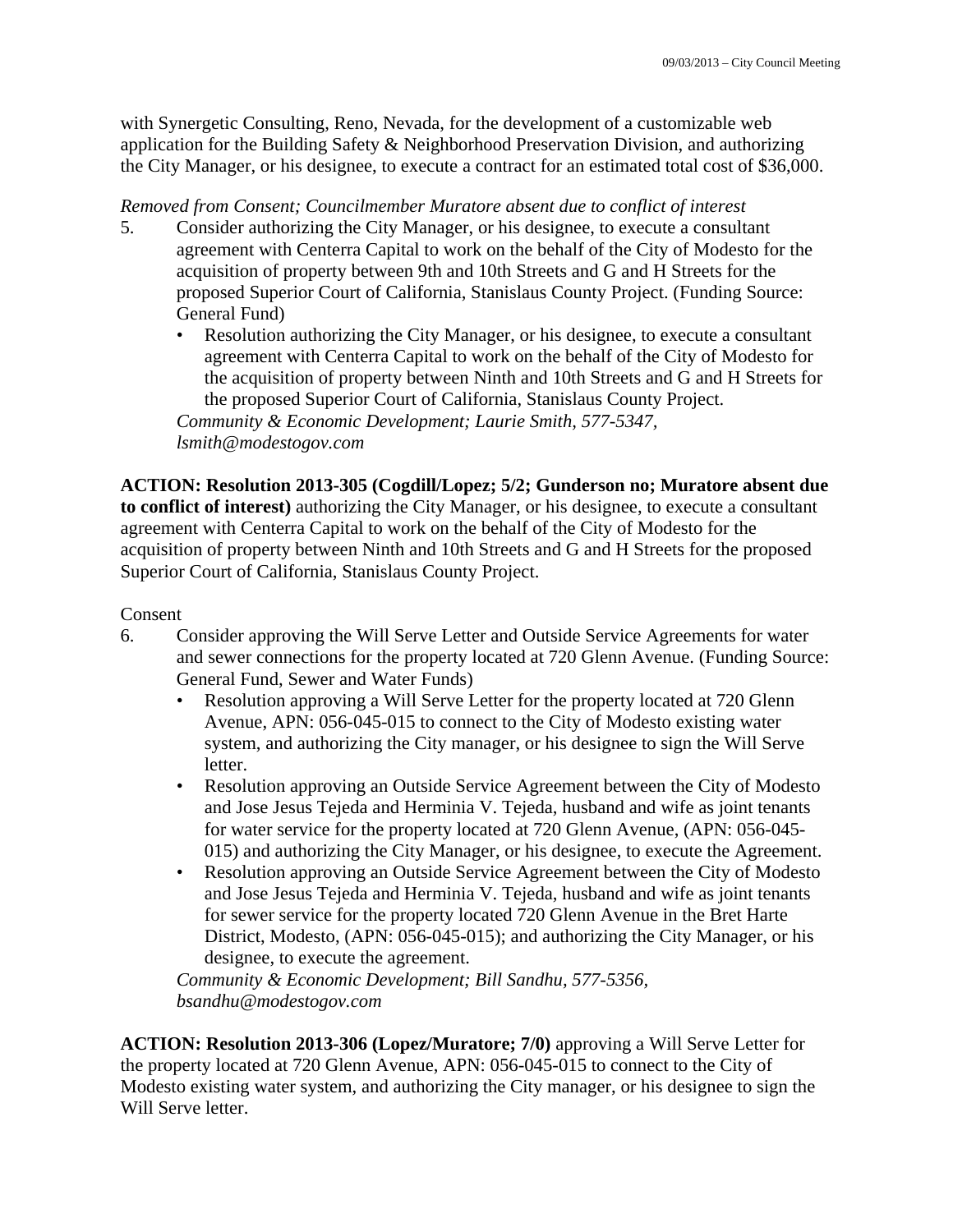**ACTION: Resolution 2013-308 (Lopez/Muratore; 7/0)** approving an Outside Service Agreement between the City of Modesto and Jose Jesus Tejeda and Herminia V. Tejeda, husband and wife as joint tenants for sewer service for the property located 720 Glenn Avenue in the Bret Harte District, Modesto, (APN: 056-045-015); and authorizing the City Manager, or his designee, to execute the agreement.

**ACTION: Resolution 2013-307 (Lopez/Muratore; 7/0)** approving an Outside Service Agreement between the City of Modesto and Jose Jesus Tejeda and Herminia V. Tejeda, husband and wife as joint tenants for water service for the property located 720 Glenn Avenue in the Bret Harte District, Modesto, (APN: 056-045-015); and authorizing the City Manager, or his designee, to execute the agreement.

Consent

- 7. Consider accepting the Monthly Budget Adjustment Report for August 2013 and amending Fiscal Year 2012-2013 and Fiscal Year 2013-2014 Annual Operating Budgets. (Funding Source: Various )
	- Resolution amending the Fiscal Year 2012-2013 and Fiscal Year 2013-2014 Annual Operating Budgets.

*Finance; Terri Swearingen, 577-5378, tswearingen@modestogov.com* 

**ACTION: Resolution 2013-309 (Lopez/Muratore; 7/0)** amending the Fiscal Year 2012- 2013 and Fiscal Year 2013-2014 Annual Operating Budgets.

Consent

- 8. Consider rejecting the bid for the purchase of a truck with service body for the Public Works Department, Water Division through the Fleet Services Division, and authorize the Purchasing Manager to re-issue formal Request for Bids (RFB) for the purchase of a truck with service body. (Funding Source: Fleet Replacement)
	- Resolution authorizing the rejection of the bid for the purchase of a truck with service body for the Public Works Department, Water Division, through the Fleet Services Division and authorize the Purchasing Manager to re-issue formal Request for Bids (RFB) for the purchase of a truck with service body. *Finance and Public Works; Meagan Torres, 571-5839, mtorres@modestogov.com*

**ACTION: Resolution 2013-310 (Lopez/Muratore; 7/0)** authorizing the rejection of the bid for the purchase of a truck with service body for the Public Works Department, Water Division, through the Fleet Services Division and authorize the Purchasing Manager to re-

issue formal Request for Bids (RFB) for the purchase of a truck with service body.

#### Consent

9. Consider authorizing the award of bid for the furnishing of CL2 Gas Chlorine in one ton cylinders for the Public Works Department, Wastewater Division, to Sierra Chemical Company, Sparks, NV, for a two (2) year agreement with three (3) one-year extension options at the sole discretion of the City, for an estimated annual cost of \$75,005 and over five (5) years of \$375,025. (Funding Source: Wastewater Operations)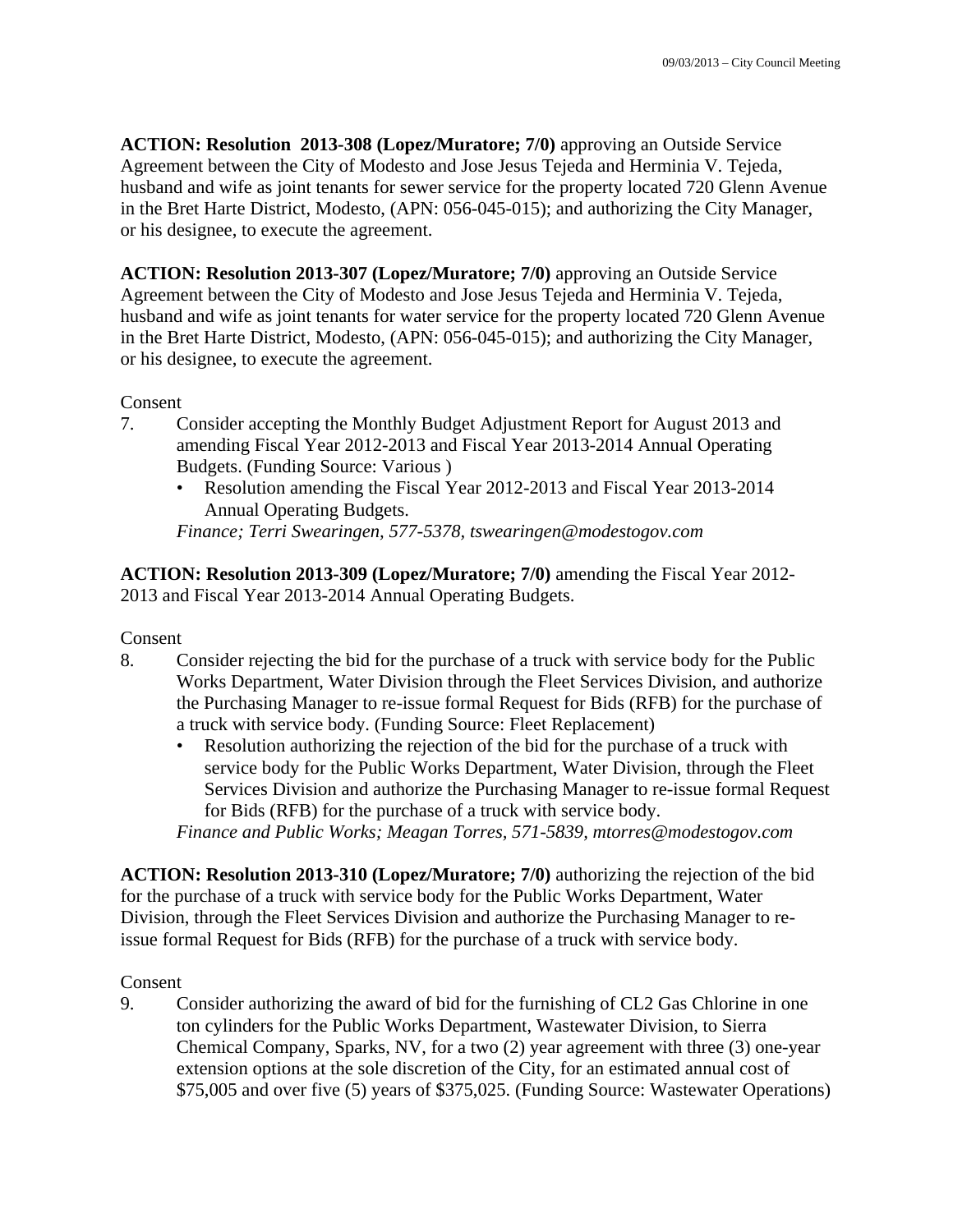• Resolution authorizing the award of bid for the furnishing of CL2 Gas Chlorine in one ton cylinders for the Public Works Department, Wastewater Division, to Sierra Chemical Company, Sparks, NV, for a two (2) year agreement with three (3) oneyear extension options at the sole discretion of the City, and authorizing the Purchasing Manager, or his designee, to issue a purchase agreement for an estimated annual cost of \$75,005, and over five (5) years of \$375,025. *Finance and Public Works; Meagan Torres, 571-5839, mtorres@modestogov.com* 

**ACTION: Resolution 2013-311 (Lopez/Muratore; 7/0)** authorizing the award of bid for the furnishing of CL2 Gas Chlorine in one ton cylinders for the Public Works Department, Wastewater Division, to Sierra Chemical Company, Sparks, NV, for a two (2) year agreement with three (3) one-year extension options at the sole discretion of the City, and authorizing the Purchasing Manager, or his designee, to issue a purchase agreement for an estimated annual cost of \$75,005, and over five (5) years of \$375,025.

#### Consent

- 10. Consider approving a contract extension with Gilton Resource Recovery/Transfer Facility, Inc., Modesto, CA, for the furnishing of green waste receiving and transfer services for the Parks, Recreation, and Neighborhoods Department, Solid Waste Division for an initial one year agreement with two (2) one-year extension options at the sole discretion of the City, for an estimated annual cost of \$60,000, and over three (3) years of \$180,000. (Funding Source: Green Waste Fund)
	- Resolution authorizing a contract extension with Gilton Resource Recovery/Transfer Facility, Inc., Modesto, CA, for the furnishing of green waste receiving and transfer services for the Parks, Recreation, and Neighborhoods, Solid Waste Division for an initial one year agreement with two (2) one-year extension options at the sole discretion of the City, and authorizing the Purchasing Manager, or his designee, to issue a purchase agreement for an estimated annual cost of \$60,000, and over three (3) years of \$180,000.

*Finance and Parks, Recreation & Neighborhoods; Meagan M. Torres, 571-5839, mtorres@modestogov.com* 

**ACTION: Resolution 2013-312 (Lopez/Muratore; 7/0)** authorizing a contract extension with Gilton Resource Recovery/Transfer Facility, Inc., Modesto, CA, for the furnishing of green waste receiving and transfer services for the Parks, Recreation, and Neighborhoods, Solid Waste Division for an initial one year agreement with two (2) one-year extension options at the sole discretion of the City, and authorizing the Purchasing Manager, or his designee, to issue a purchase agreement for an estimated annual cost of \$60,000, and over three (3) years of \$180,000.

#### Consent

- 11. Consider accepting the work by Knife River Construction, of Stockton, CA, for the Hilltop Area Strengthen and Replace Water System project as complete. (Total construction contract cost is \$1,005,397, with a total project cost of \$1,195,814) (Funding Source: Water Fund - CIP)
	- Resolution accepting the work by Knife River Construction, for the Hilltop Area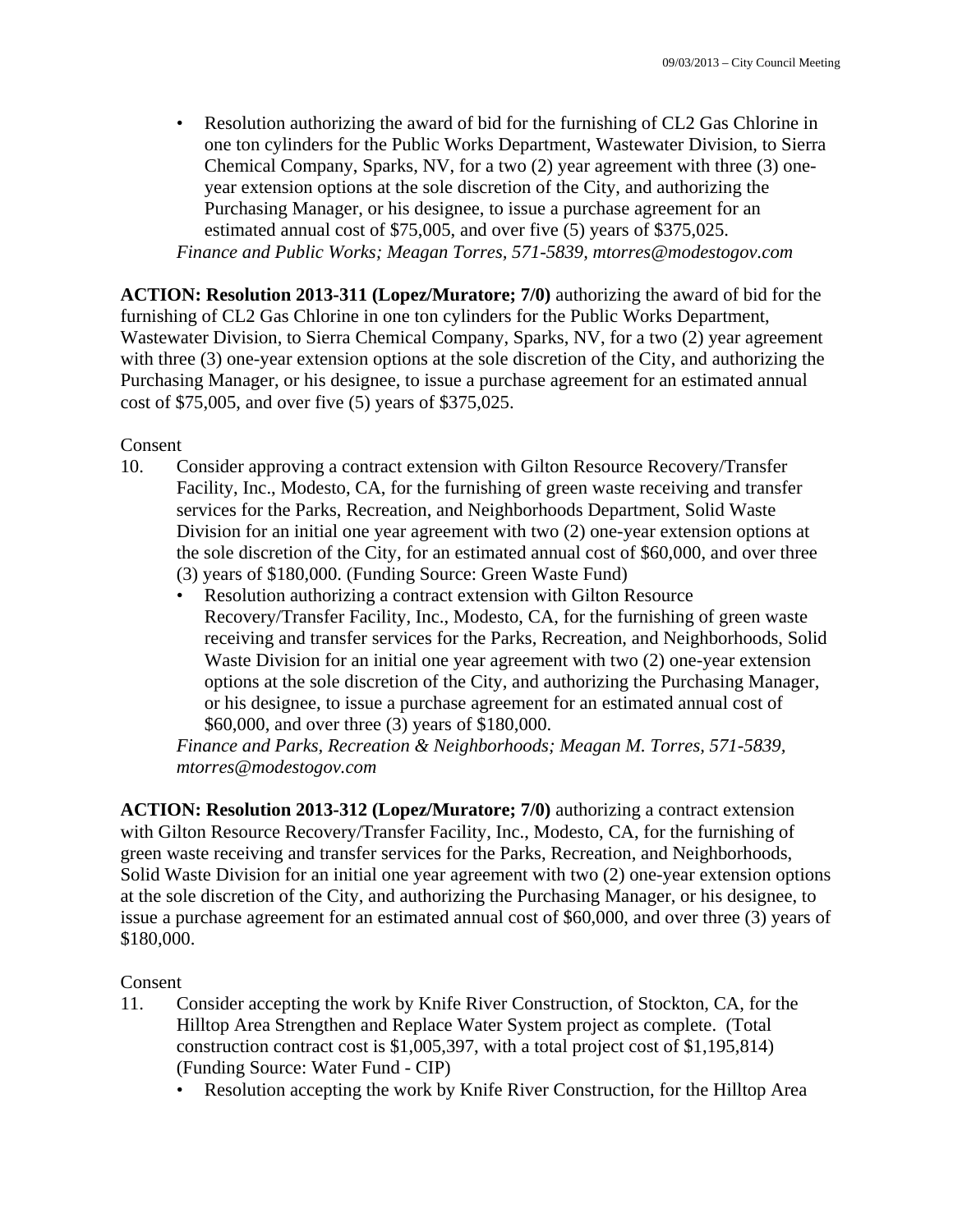Strengthen and Replace Water System Project as complete, authorizing the City Clerk to file a Notice of Completion with the Stanislaus County Recorder upon receipt of approved Warranty Bond, and authorizing payment of amounts totaling \$1,005,397.

*Utility Planning and Projects; Rob Christensen, 577-5423, rchristensen@modestogov.com* 

**ACTION: Resolution 2013-313 (Lopez/Muratore; 7/0)** accepting the work by Knife River Construction, for the Hilltop Area Strengthen and Replace Water System Project as complete, authorizing the City Clerk to file a Notice of Completion with the Stanislaus County Recorder upon receipt of approved Warranty Bond, and authorizing payment of amounts totaling \$1,005,397.

#### Consent

- 12. Consider approving the prequalified consultant list for Civil Engineering Services for various Capital Improvement Program (CIP) projects for a period of one year, with the possibility of two additional one-year extensions at the written approval of the Department Director. (Funding Source: Various CIPs)
	- Resolution approving the prequalified consultant list, consisting of DF Engineering, Inc., NorthStar Engineering Group, Inc., and O'Dell Engineering, for Civil Engineering Services for various Capital Improvement Program (CIP) projects for a period of one year, with the possibility of two additional one-year extensions at the written approval of the Department Director.

*Utility Planning and Projects; Kris Ohlson, 571-5869, kohlson@modestogov.com* 

**ACTION: Resolution 2013-314 (Lopez/Muratore; 7/0)** approving the prequalified consultant list, consisting of DF Engineering, Inc., NorthStar Engineering Group, Inc., and O'Dell Engineering, for Civil Engineering Services for various Capital Improvement Program (CIP) projects for a period of one year, with the possibility of two additional one-year extensions at the written approval of the Department Director.

#### Consent

- 13. Consider approving the prequalified consultant list for as-needed Engineering Design Services for Water, Wastewater, and Storm Drain Capital Improvement Program (CIP) projects for a period of three years, with the possibility of two additional one-year extensions at the written approval of the Department Director. (Funding Source: Various Water, Wastewater, and Storm Drain CIPs)
	- Resolution approving the prequalified consultant list, consisting of Brown  $\&$ Caldwell, Carollo Engineering, Inc., CH2M Hill, HDR Engineering, Hydro Science, NV5, Stantec Consulting Services, Inc., and West Yost Associates, Inc. for As-needed Engineering Design Services for Water, Wastewater, and Storm Drain Capital Improvement Program (CIP) projects for a period of three years, with the possibility of two additional one-year extensions at the written approval of the Department Director.

*Utility Planning and Projects; Jesse Franco, 571-5175, jfranco@modestogov.com*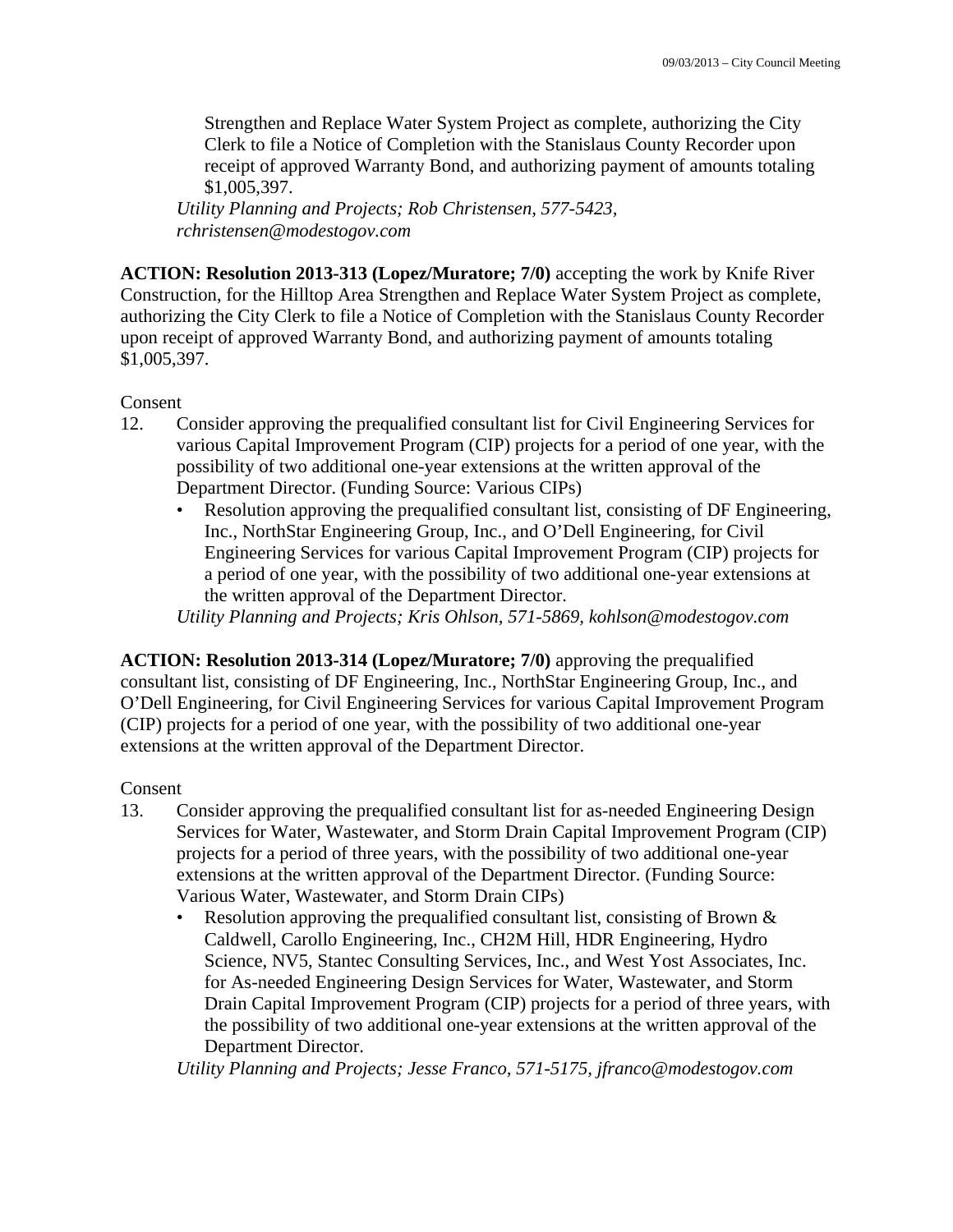**ACTION: Resolution 2013-315 (Lopez/Muratore; 7/0)** approving the prequalified consultant list, consisting of Brown & Caldwell, Carollo Engineering, Inc., CH2M Hill, HDR Engineering, Hydro Science, NV5, Stantec Consulting Services, Inc., and West Yost Associates, Inc. for As-needed Engineering Design Services for Water, Wastewater, and Storm Drain Capital Improvement Program (CIP) projects for a period of three years, with the possibility of two additional one-year extensions at the written approval of the Department Director.

#### Consent

- 14. Consider: (i) authorizing the sole source procurement of Trimble Survey GPS Equipment by California Survey and Drafting Supply, of Sacramento, CA, for an estimated total cost of \$54,198; (ii) amending the Fiscal Year 2013-2014 Operating Budget by creating a new sub-fund and expense budget to fund the survey equipment procurement; and (iii) amending the Fiscal Year 2013-2014 Operating Budget by creating a no-interest loan in the amount of \$54,198 from the Water Fund to the newly created sub-fund to fully fund the survey equipment procurement. (Funding Source: Water Fund Reserves, Various Capital Improvement Projects)
	- Resolution authorizing the sole source procurement of Trimble Survey GPS Equipment by California Survey and Drafting Supply, of Sacramento, CA, for an estimated total cost of \$54,198, and authorizing the Purchasing Manager, or his designee, to issue a purchase order for an estimated total cost of \$54,198.
	- Resolution amending the Fiscal Year 2013-14 Operating Budget to create the new Capital Improvement Support - Survey GPS Replacement Fund and appropriate funds for the expense budget within the new cost center (42021) in the amount of \$54,198, for the purchase of new survey equipment.
	- Resolution amending the Fiscal Year 2013-2014 Operating Budget to create a nointerest loan from the Water Fund to the new Capital Improvement Support - Survey Equipment Replacement Fund to be repaid with a sum of \$54,198 , within five years,, at an annual interest rate of 2.88%, from revenues received in the new survey equipment sub-fund.

*Utility Planning and Projects; Rob Christensen, 577-5423, rchristensen@modestogov.com* 

**ACTION: Resolution 2013-316 (Lopez/Muratore; 7/0)** authorizing the sole source procurement of Trimble Survey GPS Equipment by California Survey and Drafting Supply, of Sacramento, CA, for an estimated total cost of \$54,198, and authorizing the Purchasing Manager, or his designee, to issue a purchase order for an estimated total cost of \$54,198.

**ACTION: Resolution 2013-317 (Lopez/Muratore; 7/0)** amending the Fiscal Year 2013-14 Operating Budget to create the new Capital Improvement Support - Survey GPS Replacement Fund and appropriate funds for the expense budget within the new cost center (42021) in the amount of \$54,198, for the purchase of new survey equipment.

**ACTION: Resolution 2013-318 (Lopez/Muratore; 7/0)** amending the Fiscal Year 2013- 2014 Operating Budget to create a no-interest loan from the Water Fund to the new Capital Improvement Support - Survey Equipment Replacement Fund to be repaid with a sum of \$54,198 , within five years,, at an annual interest rate of 2.88%, from revenues received in the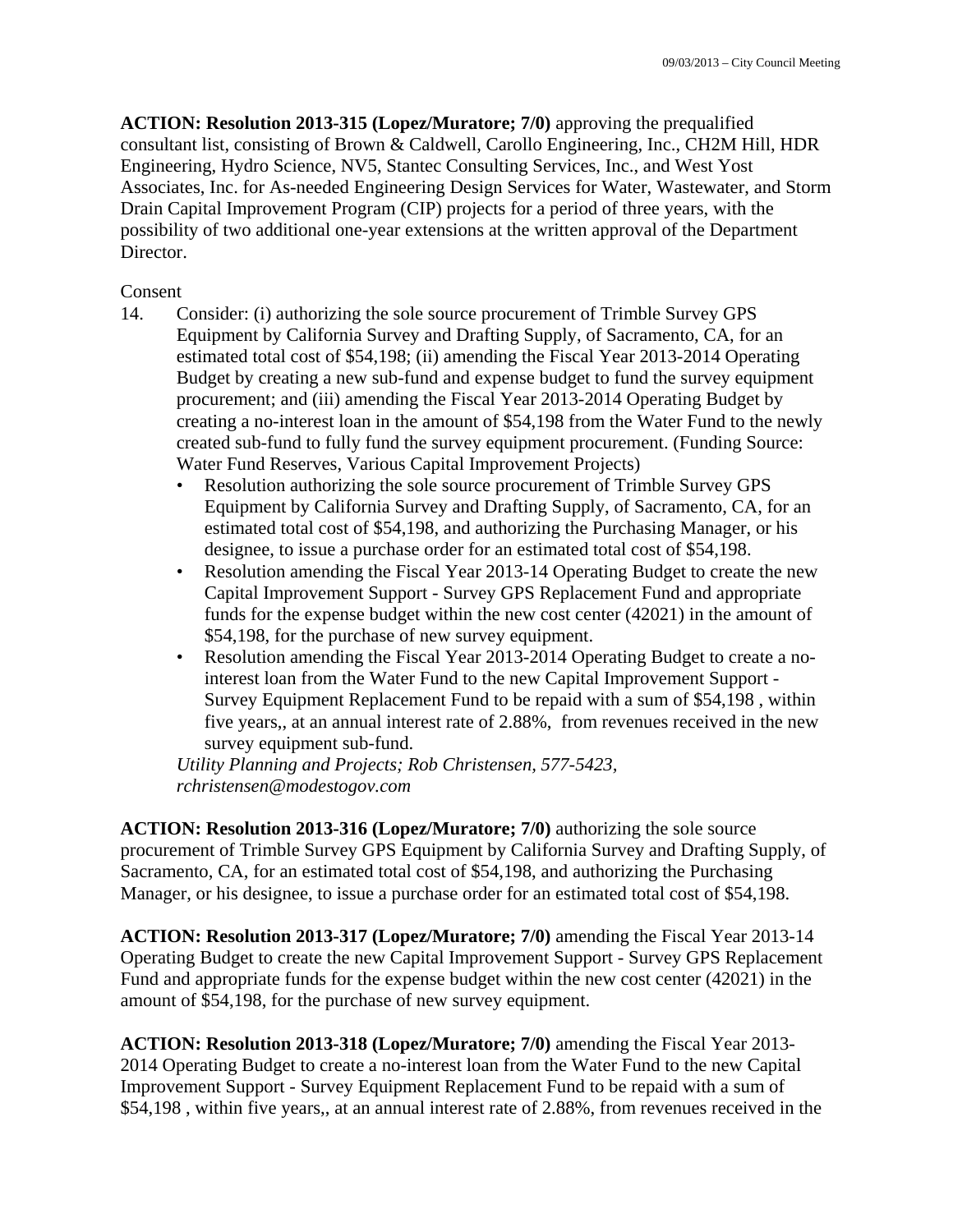new survey equipment sub-fund.

#### **COUNCIL COMMENTS & REPORTS**

Councilmember Burnside spoke regarding San Joaquin Valley Voice trip to Washington, DC next week; she will be phoning in for next Tuesday's Council meeting.

#### **CITY MANAGER COMMENTS & REPORTS**

None

#### **HEARINGS**

#### *Published in the Modesto Bee on August 24, 2013*

- 15. Hearing to consider Findings and Recommendations of Fact-finding Panel and Resolution by the City of Modesto adopting imposed terms and conditions of employment for employees in the Modesto Police **and Fire** Non-Sworn Association (MPNSA) and amending a labor policy for paying and reporting the value of Employer Paid Member Contributions to the California Public Employee's Retirement System (CALPERS) on behalf of employee's represented by the Modesto Police and Fire Non-Sworn Association (MPNSA) (Funding Source: General Fund)
	- Resolution adopting imposed terms and conditions of employment for employees in the Modesto Police **and Fire** Non-Sworn Association (MPNSA). These terms and conditions reflect the terms of the Tentative Agreement (TA) reached at the bargaining table by the parties, but not ratified by MPNSA, as well as the terms and conditions of employment recommended by the majority of the Fact-finding panel.
	- Resolution amending a labor policy for paying and reporting the value of Employer Paid Member Contributions to the California Public Employee's Retirement System (CALPERS) on behalf of employee's represented by the Modesto Police and Fire Non-Sworn Association (MPNSA).

*Human Resources; Joseph Lopez, 571-5126, joelopez@modestogov.com* 

**ACTION: Resolution 2013-319 (Burnside/Cogdill; 6/1; Lopez no)** adopting imposed terms and conditions of employment for employees in the Modesto Police **and Fire** Non-Sworn Association (MPNSA). These terms and conditions reflect the terms of the Tentative Agreement (TA) reached at the bargaining table by the parties, but not ratified by MPNSA, as well as the terms and conditions of employment recommended by the majority of the Factfinding panel.

**ACTION: Resolution 2013-320 (Burnside/Cogdill; 6/1; Lopez no)** amending a labor policy for paying and reporting the value of Employer Paid Member Contributions to the California Public Employee's Retirement System (CALPERS) on behalf of employee's represented by the Modesto Police and Fire Non-Sworn Association (MPNSA).

#### **NEW BUSINESS**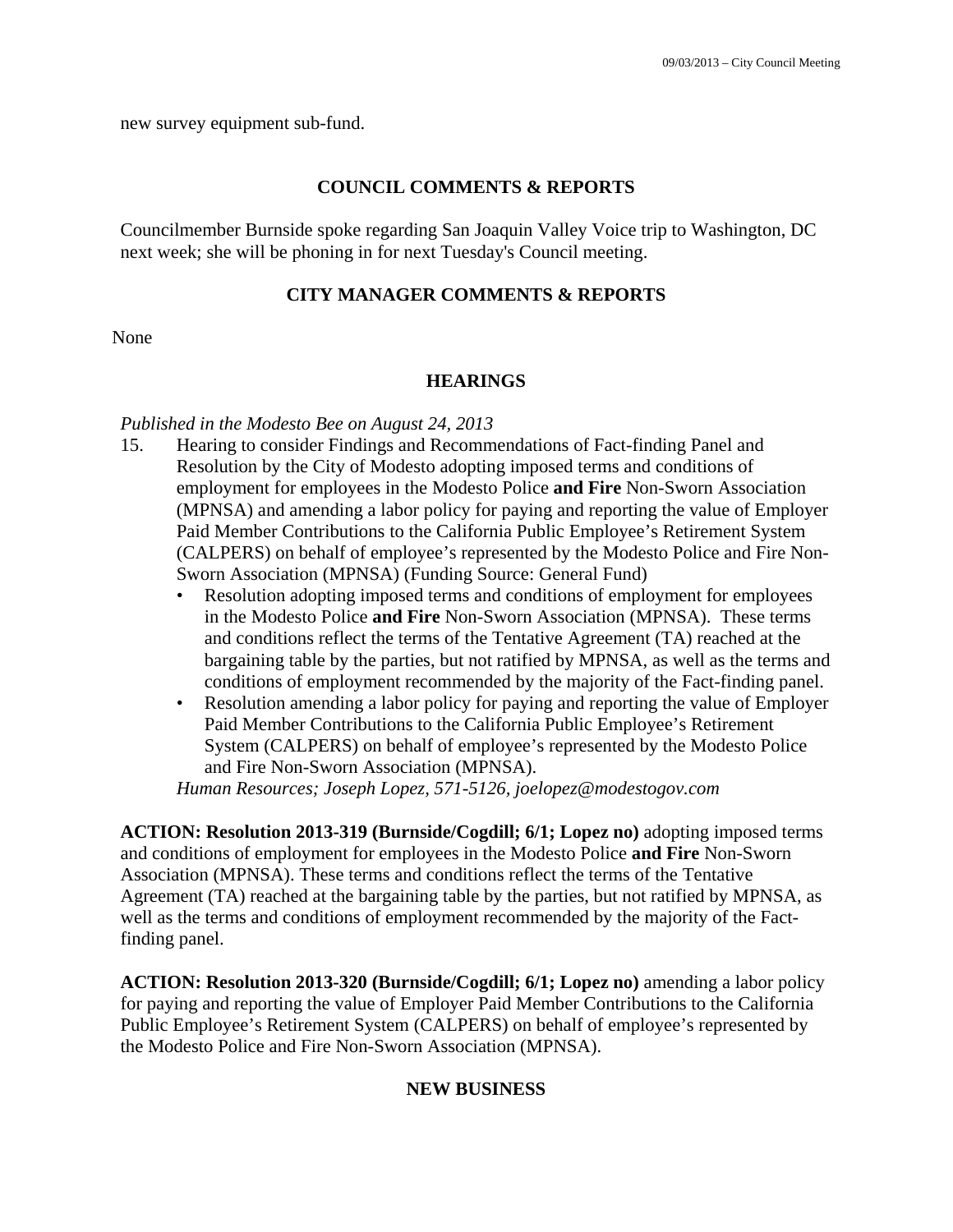- 16. Consider approving an application by JWG McHenry, LLC for vehicular access to Claratina Avenue for a proposed auto dealership/retail development. (Funding Source: Not Applicable)
	- Resolution granting access to Claratina Avenue, property located at the southwest corner of McHenry Avenue and Claratina Avenue. (JWG McHenry, LLC)
	- Resolution finding that the following subsequent project is within the scope of the project covered by the Modesto Urban Area General Plan Master Environmental Impact Report (SCH No. 2007072023): Claratina Avenue Automotive Dealerships (JWG McHenry, LLC)

*Community & Economic Development; David Wage, 577-5267, dwage@modestogov.com* 

**ACTION: Resolution 2013-321 (Burnside/Lopez; 7/0)** granting access to Claratina Avenue, property located at the southwest corner of McHenry Avenue and Claratina Avenue. (JWG McHenry, LLC).

**ACTION: Resolution 2013-322 (Burnside/Lopez; 7/0)** finding that the following subsequent project is within the scope of the project covered by the Modesto Urban Area General Plan Master Environmental Impact Report (SCH No. 2007072023): Claratina Avenue Automotive Dealerships (JWG McHenry, LLC).

17. Consider accepting the Annual Investment Report for Fiscal Year 2012-13. (Funding Source: Not Applicable)

Motion accepting the Annual Investment Report for the 2012-13 fiscal year. *Finance; DeAnna Espinoza, 577-5387, daespinoza@modestogov.com* 

**ACTION: Motion (Burnside/Lopez; 7/0)** accepting the Annual Investment Report for the 2012-13 fiscal year.

## **MATTERS TOO LATE FOR THE AGENDA**

None

## **ADJOURNMENT**

This meeting was adjourned at 7:03 p.m.

## **CLOSED SESSION**

*All Closed Session Matters Heard Prior to Meeting*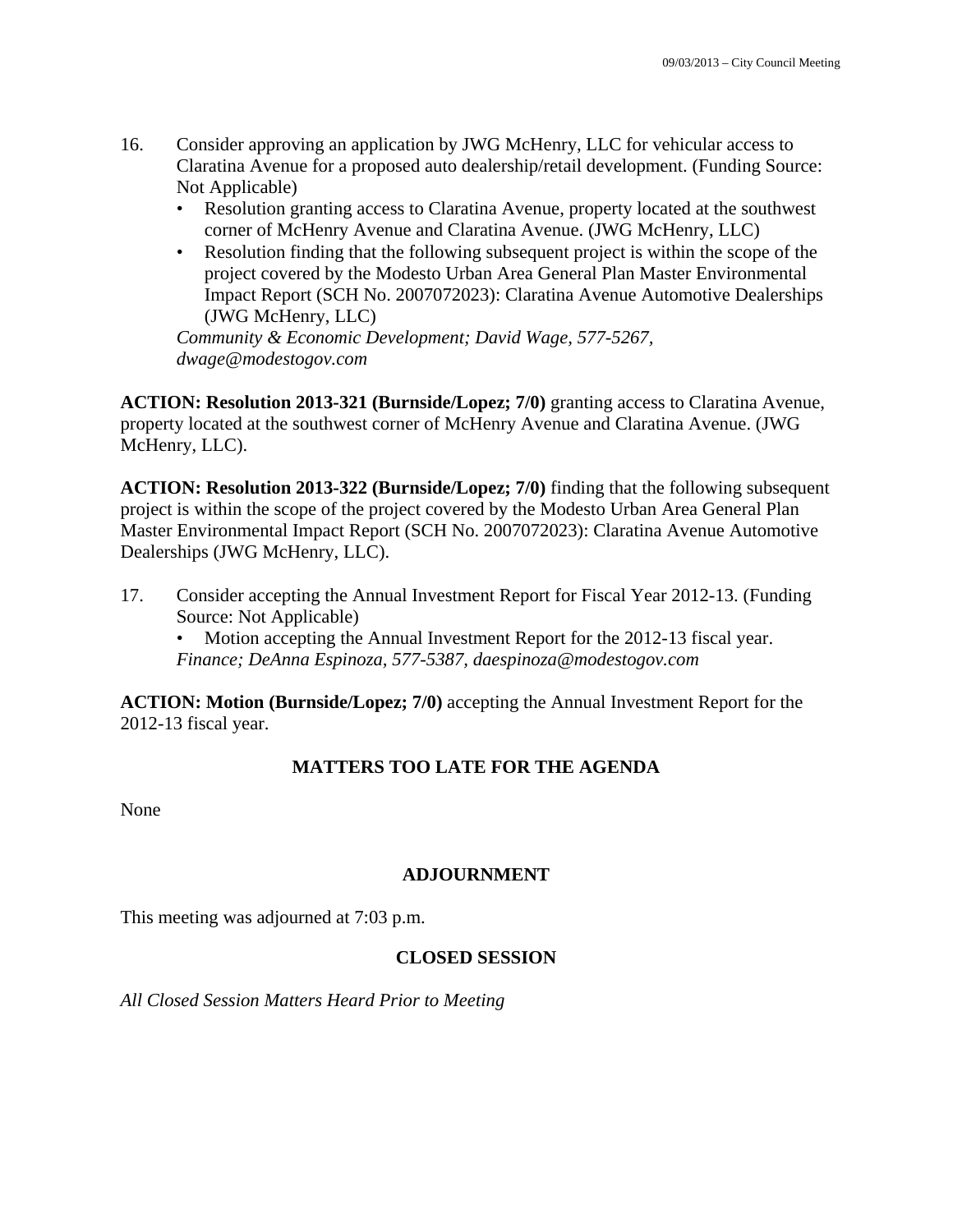#### **CONFERENCE WITH LEGAL COUNSEL - EXISTING LITIGATION One Case (Pursuant to Section 54956.9(a) of the Government Code)**

Name of case(s): Richard Baker v. City of Modesto. California Workers Compensation Appeals Board Nos. ADJ8845171, ADJ8464296, ADJ8384227, ADJ7995067,

STK114450 and STK98853

## **CONFERENCE WITH LEGAL COUNSEL - EXISTING LITIGATION**

#### **One Case (Pursuant to Section 54956.9(a) of the Government Code)**

Name of case: Stanislaus Food Products Company v. City of Modesto Stanislaus County Superior Court Case No: 670384

#### **CONFERENCE WITH REAL PROPERTY NEGOTIATOR: (Pursuant to Section 54956.8 of the Government Code)**

Property: Purchase of the following properties located within the block of 10th and 9th streets; G and H streets:

APN: 106-42-005 Property Owner: Rugani, Gina Et Al TRS

APN: 106-42-006 Property Owner: G&K Enterprises LLC

APN: 106-42-007 Property Owner: Silva, Helen L TRS Et Al

APN: 106-42-012 Property Owner: G&K Enterprises LLC

APN: 106-42-011 Property Owner: Mote, Curtis W.

APN: 106-42-010 Property Owner: Gervasoni, Gary C. & Gervasoni, Myrna

Negotiating Parties: Paul Draper, for property owners.

Brent Sinclair, for City of Modesto

Under Negotiation: Price and Terms of the acquisition and property.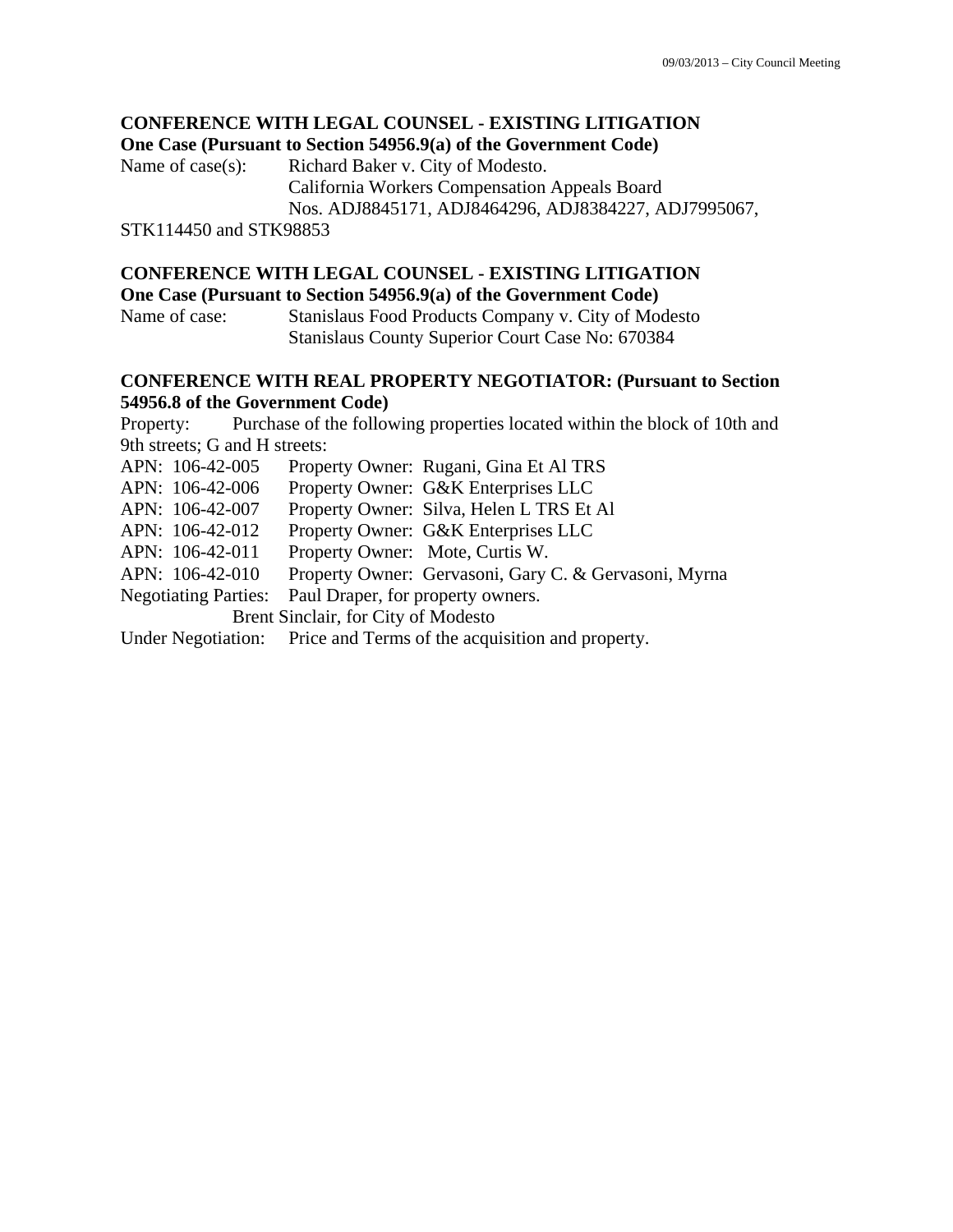#### **CONFERENCE WITH LABOR NEGOTIATOR: (Pursuant to Section 54957.6 of the Government Code) - MCEA**

Agency Negotiators: Greg Nyhoff, Joe Lopez and Dania Torres Wong Employee Organization: Modesto City Employees Association

### **CONFERENCE WITH LABOR NEGOTIATOR: (Pursuant to Section 54957.6 of the Government Code) – MCMA**

Agency Negotiators: Greg Nyhoff, Joe Lopez and Dania Torres Wong Employee Organization: Modesto Confidential & Management Association

## **CONFERENCE WITH LABOR NEGOTIATOR: (Pursuant to Section 54957.6 of the Government Code) – MPOA**

Agency Negotiators: Greg Nyhoff, Joe Lopez and Dania Torres Wong Employee Organization: Modesto Police Officers' Association

## **CONFERENCE WITH LABOR NEGOTIATOR: (Pursuant to Section 54957.6 of the Government Code) – MPNSA**

Agency Negotiators: Greg Nyhoff, Joe Lopez and Dania Torres Wong Employee Organization: Modesto Police Non Sworn Association

## **CONFERENCE WITH LABOR NEGOTIATOR: (Pursuant to Section 54957.6 of the Government Code) –MPMA**

Agency Negotiators: Greg Nyhoff, Joe Lopez and Dania Torres Wong Employee Organization: Modesto Police Management Association

## **CONFERENCE WITH LABOR NEGOTIATOR: (Pursuant to Section 54957.6 of the Government Code) - MCFFA**

Agency Negotiators: Greg Nyhoff, Joe Lopez and Dania Torres Wong Employee Organization: Modesto City Firefighters Association

## **CONFERENCE WITH LABOR NEGOTIATOR: (Pursuant to Section 54957.6 of the Government Code) – Unrepresented**

Agency Negotiators: Greg Nyhoff, City Manager Employee Organization: Unrepresented Management and Confidential Employee

## **CONFERENCE WITH LEGAL COUNSEL - EXISTING LITIGATION**

**One Case (Pursuant to Section 54956.9(a) of the Government Code)**  Name of case: City of Modesto v. Kimberly M. Kuppens Stanislaus County Superior Court Case No. 663732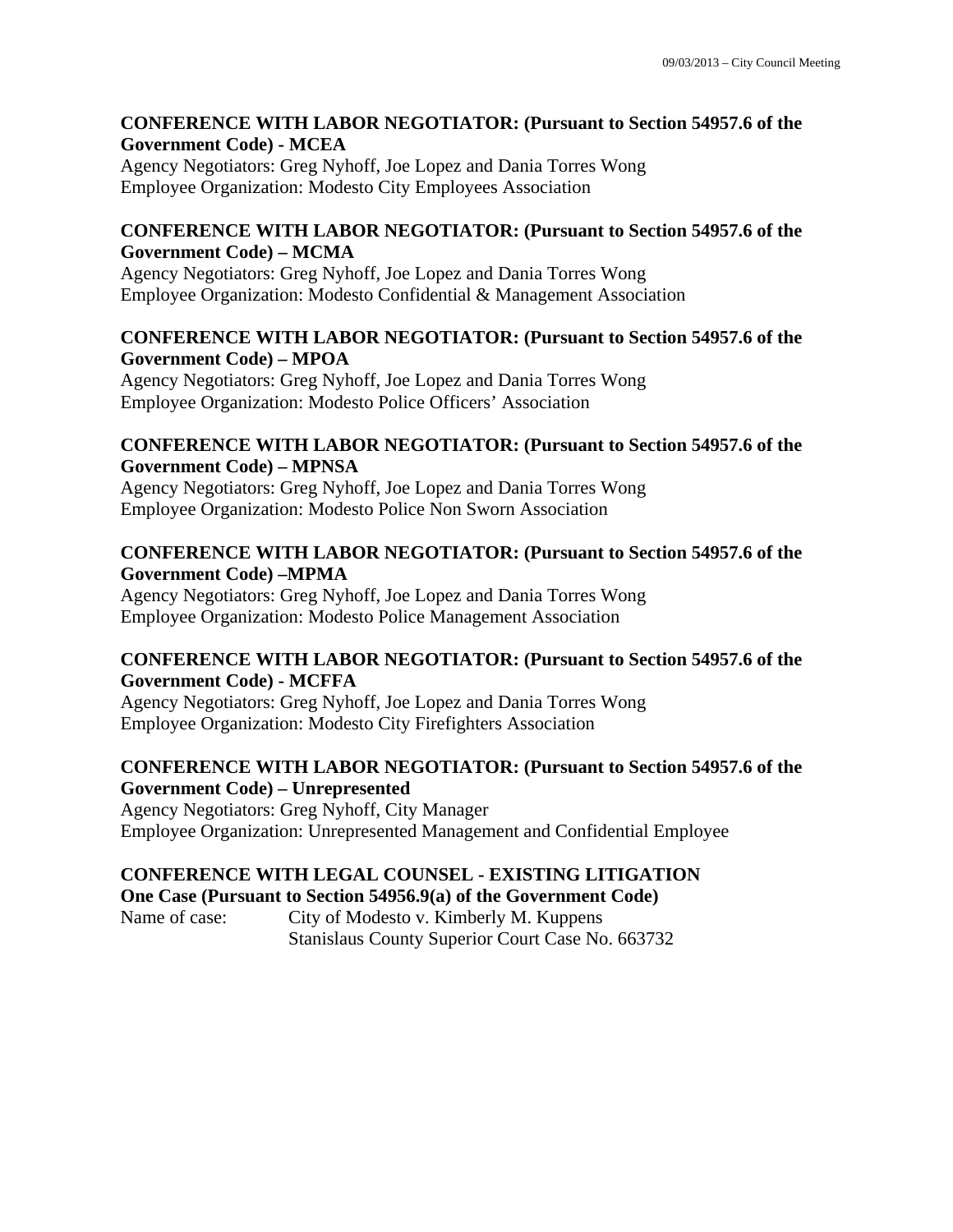## **MINUTES**

## **City of Modesto SPECIAL ECONOMIC DEVELOPMENT COMMITTEE / COUNCIL WORKSHOP**

#### **Second Floor, Room 2005 Tenth Street Place, 1010 10th Street Modesto, California**

#### **Wednesday, September 4, 2013, at 5:00 p.m.**

Roll Call Present: Councilmembers Cogdill, Burnside, and Muratore Absent: None Also Present: Councilmember Dave Geer

#### **PUBLIC COMMENTS**

None.

#### **MISCELLANEOUS**

1. Consider approving appointments to fill two (2) vacancies on the City of Modesto Board of Building Appeals and forwarding to Council for approval. (Funding Source: Not Applicable)  *Community & Economic Development; Jim Mack, 577-5242, jmack@modestogov.com* 

**ACTION: Motion (Muratore/Burnside; unan.)** approving appointments of Jon Rodriguez and Richard Dalton to fill two (2) vacancies on the City of Modesto Board of Building Appeals and forwarding to Council for approval.

#### **CONSENT ITEMS – ROLL CALL VOTE REQUIRED: Item 2**

#### **CONSENT**

An item may be removed from consent and discussed at the request of an audience member or Committee member.

Consent

2. Consider approving the Protected-Permissive Traffic Signals report for 2012. (Funding Source: Gas Tax)  *Community & Economic Development; Jeff Barnes, 577-5468, Jbarnes@modestogov.com* 

**ACTION: Motion (Burnside/Muratore;unan.)** approving the Protected-Permissive Traffic Signals report for 2012

#### **NEW BUSINESS**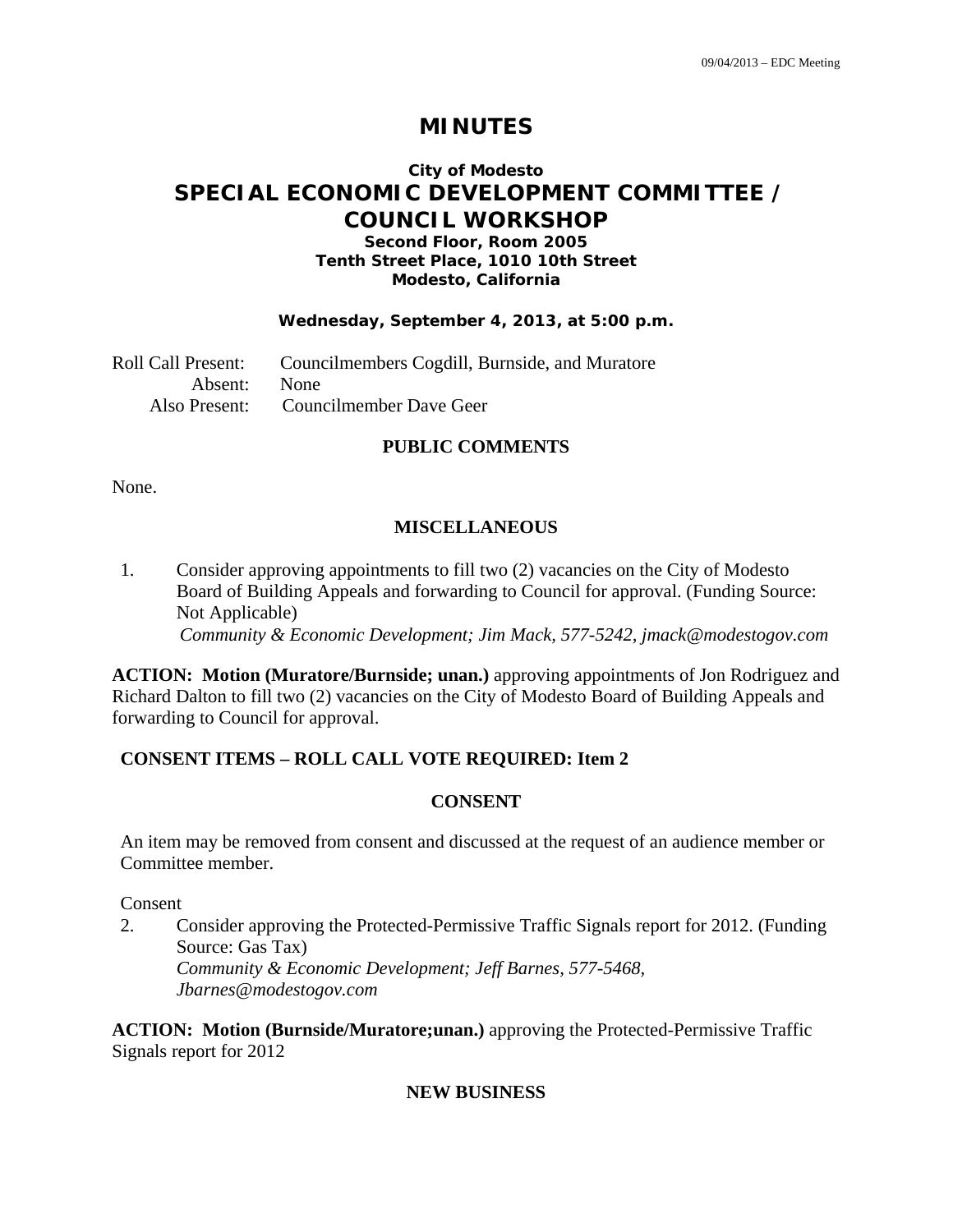3. Consider accepting a status report of development projects processed by the Community and Economic Development Department for August 2013. (Funding Source: Not Applicable)  *Community & Economic Development; Brent Sinclair, 577-5228, bsinclair@modestogov.com* 

**ACTION: Motion (Burnside/Muratore;unan.)** accepting a status report of development projects processed by the Community and Economic Development Department for August 2013.

4. Consider approving the concept of the City of Modesto hosting a "SuperKart 2014 Super Regional Qualifying Event" to be held on August 1-3 of 2014 and direct staff to return to City Council with a completed contract for consideration. (Funding Source: Sponsorships)  *Parks, Recreation & Neighborhoods; Andy Johnson, 571-5582, ajohnson@modestogov.com* 

**ACTION: Motion (Burnside/Muratore;unan.)** approving the concept of the City of Modesto hosting a "SuperKart 2014 Super Regional Qualifying Event" to be held on August 1-3 of 2014 and directing staff to return to City Council with a completed contract for consideration.

## **MATTERS TOO LATE FOR THE AGENDA**

None.

#### **ADJOURNMENT**

This meeting was adjourned at 6:02 p.m.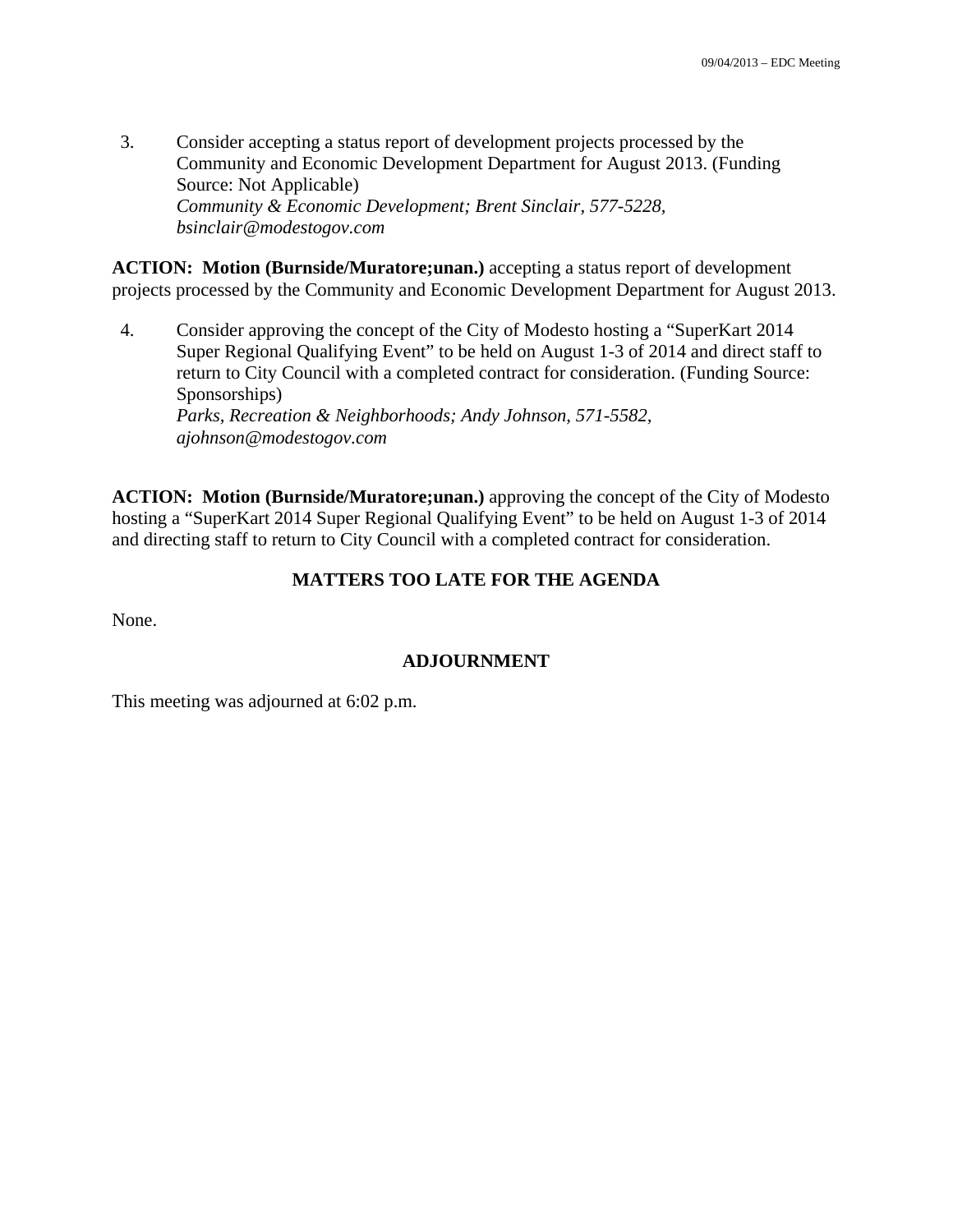# **MINUTES**

## **City of Modesto SAFETY & COMMUNITIES COMMITTEE / COUNCIL WORKSHOP**

**Second Floor, Room 2005 Tenth Street Place, 1010 10th Street Modesto, California** 

#### **Monday September 09, 2013, at 5:00 p.m.**

Roll Call Present: Councilmembers Lopez, Geer, Gunderson Absent: None

#### **PUBLIC COMMENTS**

None.

## **CONSENT ITEMS – ROLL CALL VOTE REQUIRED: None**

#### **NEW BUSINESS**

1. Consider approving recommendations from the Modesto Police Department regarding the requirement of installation of Anti-theft Devices on transfer of ownership of certain vehicles; provide direction to staff regarding preparation of an ordinance enacting such a requirement for City Council consideration. (Funding Source: Not Applicable)

*Police; Galen Carroll, 572-9501, carrollg@modestopd.com* 

**ACTION: Motion (Geer/Gunderson;unan.)** approving recommendations from the Modesto Police Department regarding the requirement of installation of Anti-theft Devices on transfer of ownership of certain vehicles; provide direction to staff regarding preparation of an ordinance enacting such a requirement for City Council consideration

2. Consider accepting an informational report regarding Modesto's Crime Statistics for January through June 2013, as compared to January through June 2012. (Funding Source: Not Applicable)

*Police; Joel Broumas, 572-9821, BroumasJ@Modestopd.com* 

**ACTION: Motion (Gunderson/Geer;unan.)** accepting an informational report regarding Modesto's Crime Statistics for January through June 2013, as compared to January through June 2012.

## **MATTERS TOO LATE FOR THE AGENDA**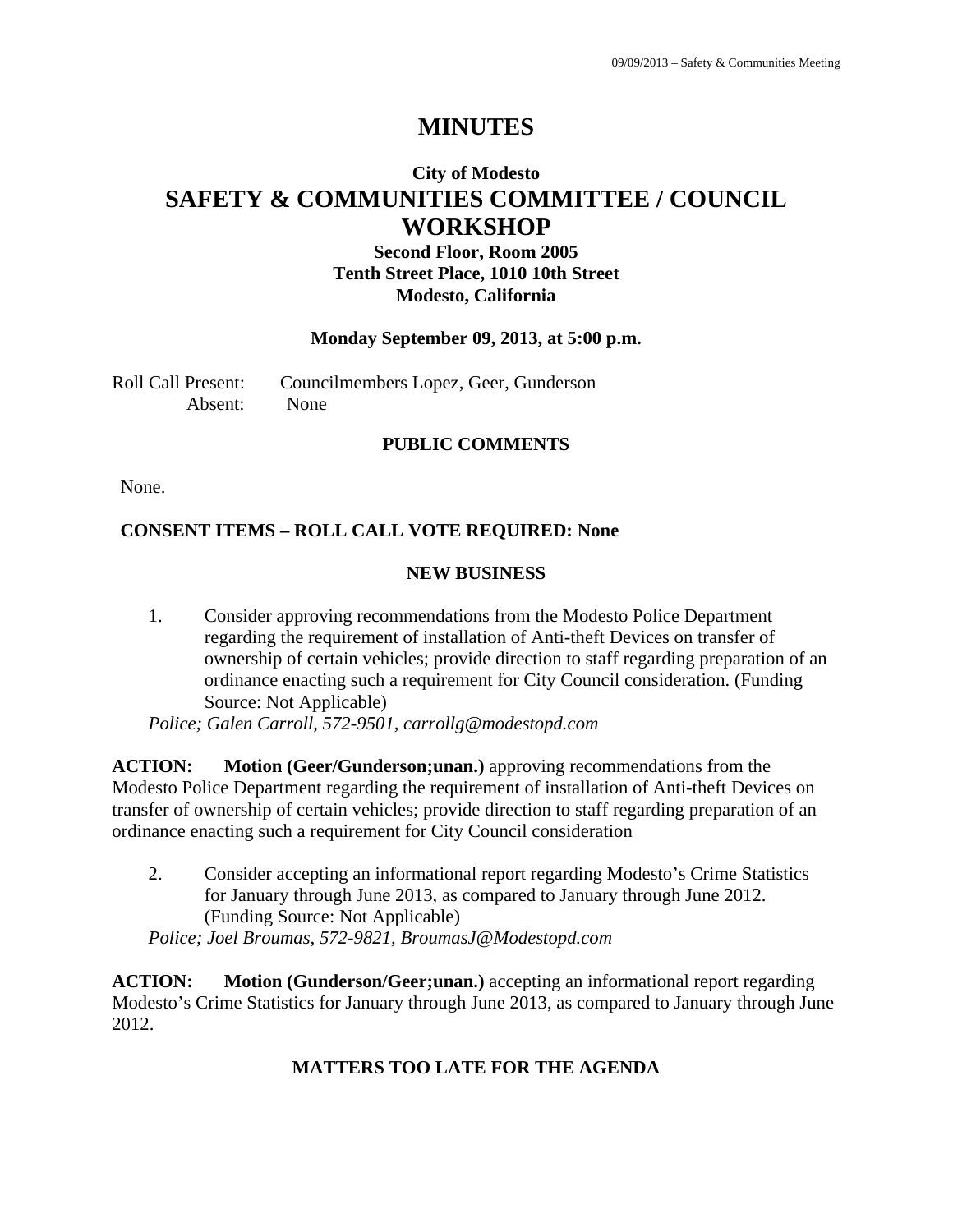None.

## **ADJOURNMENT**

This meeting adjourned at 5:30 p.m.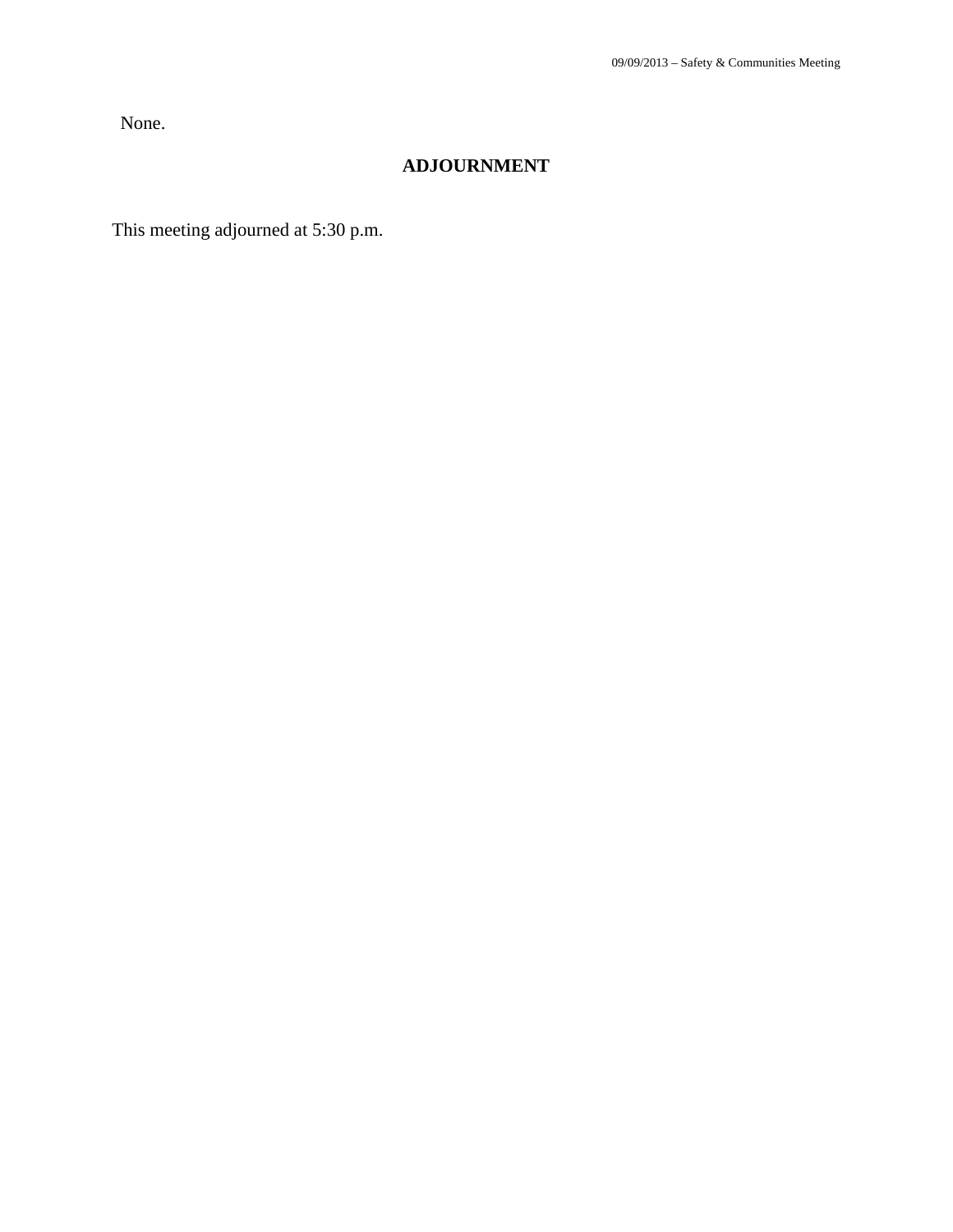# **MINUTES**

## City of Modesto  **CITY COUNCIL MEETING\* Chambers, Basement Level Tenth Street Place, 1010 10th Street Modesto, California Tuesday September 10, 2013, at 5:30 p.m.**

Roll Call – Present: Councilmembers \*Burnside, Cogdill, Geer, Gunderson, Lopez, Mayor Marsh Absent: Councilmember Muratore

Pledge of Allegiance to the Flag

Invocation: Michael Douglass, Advancing Vibrant Communities

City Clerk's Announcements: Item 6 - continued to September 24, 2013

Declaration of Conflicts of Interest: Cogdill – Item 9

Reports from Closed Session: City Attorney Wood reported on Closed Session matter

## **ACKNOWLEDGEMENTS AND PRESENTATIONS**

1. Presentation of the City of Modesto's Annual Business Recycling Awards on Tuesday, September 17, 2013. (Funding Source: Not Applicable)  *Parks, Recreation & Neighborhoods; Vicki Rice , 577-5495, vrice@modestogov.com* 

**ACTION:** Presentation of the City of Modesto's Annual Business Recycling Awards on Tuesday, September 17, 2013 were awarded to: Boyett Petroleum, Center for Human Services, Community Business College, Habitat for Humanity, Modesto Junk Company, Community Hospice, Memorial Medical Center, DoubleTree By Hilton Modesto, and United Cerebral Palsy.

## **PUBLIC COMMENT PERIOD**

- James Dietrich spoke regarding the article in Modesto Bee about KART racing.
- Ron Jeske spoke regarding the recent opening of the street in front of 10th Street Plaza.
- Jenny Kenoyer spoke regarding Archway Commons project.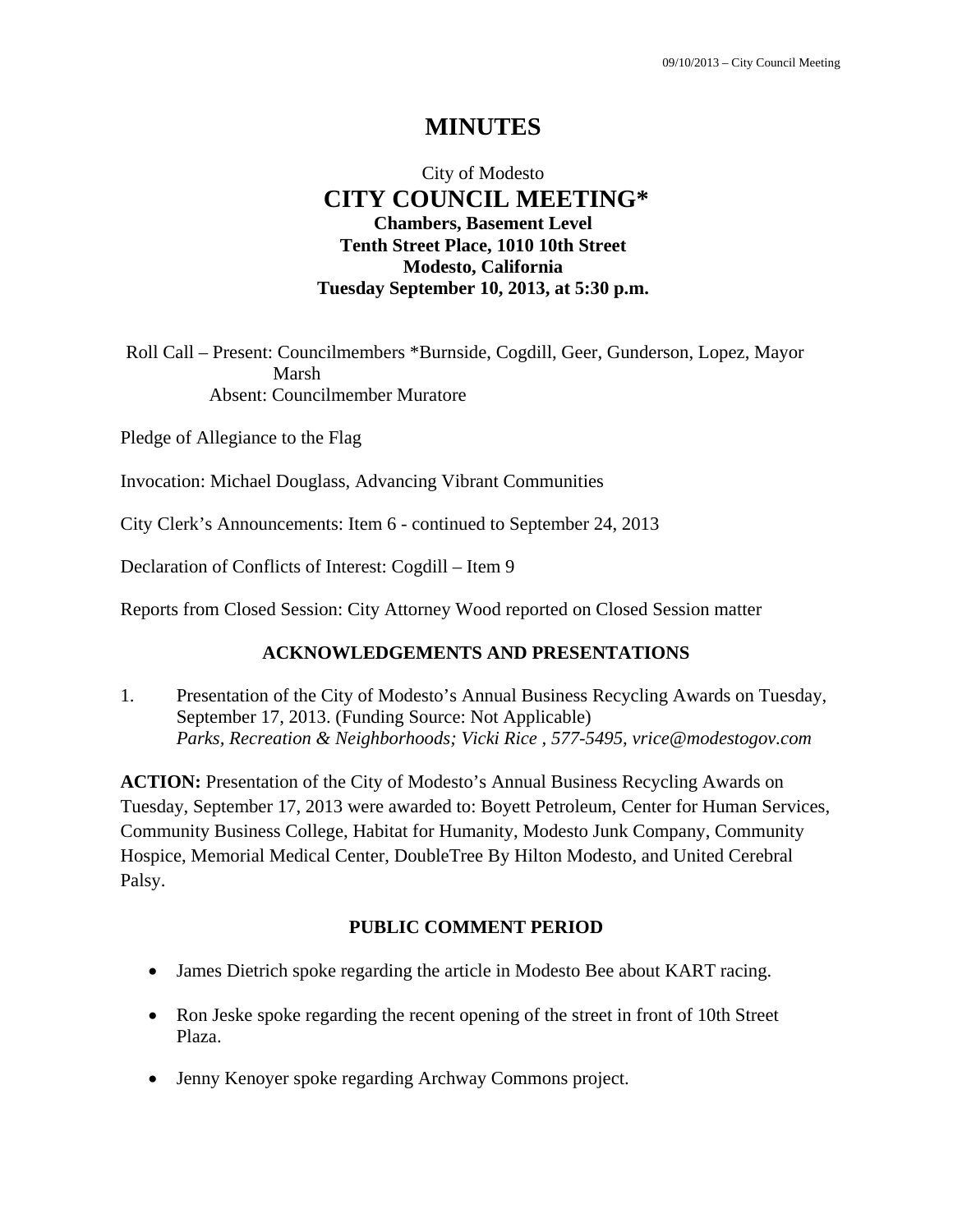- Carmen Sabatino spoke regarding Measures V and X campaign and insert in utility billing.
- Rickey McGill spoke regarding bringing more business downtown and parking in Modesto.
- Emerson Drake spoke regarding August 15, 2013 Finance Committee meeting and upcoming Planning Commission meeting.
- Loretta Carhart spoke regarding land near the golf course.

## **CONSENT ITEMS – ROLL CALL VOTE REQUIRED ACTION CONSENT ITEMS 2-5; 7: (Lopez/Gunderson;unan.;Muratore absent)**

## **CONSENT ITEMS**

An item may be removed from consent and discussed at the request of an audience member or Councilmember.

Consent

2. Consider approving the minutes from the September 3, 2013 City Council meeting. (Funding Source: Not Applicable)

Motion approving the minutes from the September 3, 2013 City Council meeting. *City Clerk; Stephanie Lopez, 577-5396, slopez@modestogov.com* 

**ACTION: Motion (Lopez/Gunderson; 6/0; Muratore absent)** approving the minutes from the September 3, 2013 City Council meeting.

Consent

- 3. Consider approving an annual retail advertising contract with the Modesto Bee (McClatchy Newspaper Group). (Funding Source: Various Funds)
	- Resolution approving an annual retail advertising contract with the Modesto Bee (McClatchy Newspaper Group); and authorizing the City Manager, or his designee, to execute the contract.

*Finance; Mark Averell, 577-5412, maverell@modestogov.com* 

**ACTION: Resolution 2013-323 (Lopez/Gunderson; 6/0; Muratore absent)** approving an annual retail advertising contract with the Modesto Bee (McClatchy Newspaper Group); and authorizing the City Manager, or his designee, to execute the contract.

Consent

4. Consider: (i) accepting the 2014 Selective Traffic Enforcement Program (STEP) Grant in the amount of approximately \$179,515 from the Office of Traffic Safety (OTS); and (ii) amending the FY 2013/14 Operating and Multi-Year Budget, estimating revenue in the amount of \$179,515 for the STEP Grant. (Funding Source: 1341 Grants - Operations Grants Reimbursed)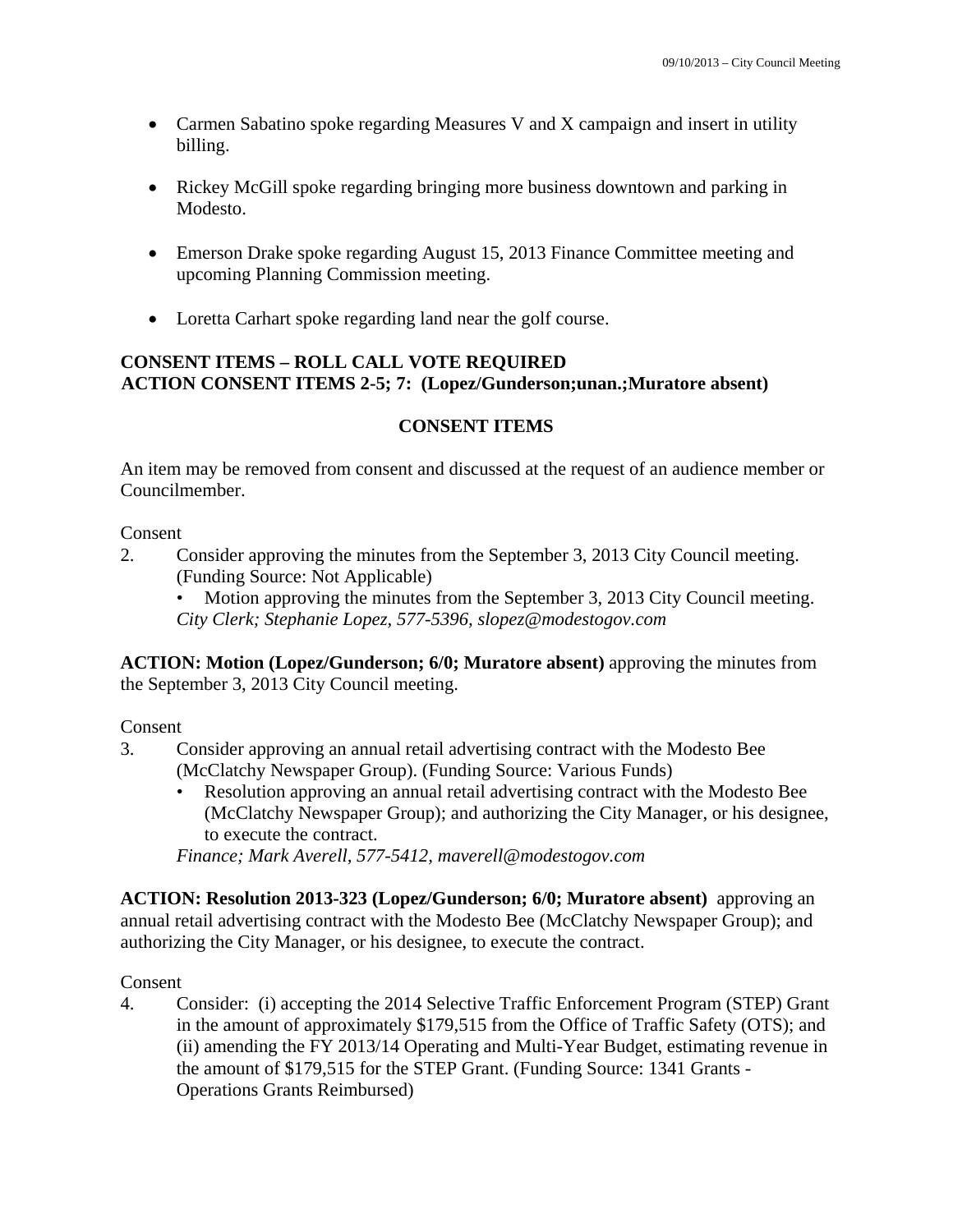- Resolution accepting the 2014 Selective Traffic Enforcement Program Grant in the amount of approximately \$179,515 from the Office of Traffic Safety to increase enforcement for speed, DUI, and other special traffic enforcement operations; and authorizing the City Manager, or his authorized designee, to execute the necessary documents.
- Resolution amending the FY 2013-2014 Operating and Multi-Year Budget to appropriate revenue and expenses in the amount of \$179,515 related to the Selective Traffic Enforcement Program Grant to Increase Enforcement for Speed, DUI, and Other Special Traffic Enforcement Operations. *Police; Jeramy Young, 342-6179, youngj@modestopd.com*

**ACTION: Resolution 2013-324 (Lopez/Gunderson; 6/0; Muratore absent)** accepting the 2014 Selective Traffic Enforcement Program Grant in the amount of approximately \$179,515 from the Office of Traffic Safety to increase enforcement for speed, DUI, and other special traffic enforcement operations; and authorizing the City Manager, or his authorized designee, to execute the necessary documents.

**ACTION: Resolution 2013-325 (Lopez/Gunderson; 6/0; Muratore absent)** amending the FY 2013-2014 Operating and Multi-Year Budget to appropriate revenue and expenses in the amount of \$179,515 related to the Selective Traffic Enforcement Program Grant to Increase Enforcement for Speed, DUI, and Other Special Traffic Enforcement Operations.

#### Consent

- 5. Consider authorizing the award of a sole source procurement for the purchase of Kronos Telestaff scheduling software for the Modesto Police Department, to Kronos, Irvine, CA, for an estimated total cost of \$83,510.00. (Funding Source: Grants-Police)
	- Resolution authorizing the sole source procurement for the purchase of Kronos Telestaff scheduling software for the Modesto Police Department, to Kronos, Irvine, CA, and authorizing the Purchasing Manager, or his designee, to issue a purchase order for an estimated total cost of \$ \$83,510.00.

*Police; Galen Carroll, 572-9501, carrollg@modestopd.com* 

**ACTION: Resolution 2013-326 (Lopez/Gunderson; 6/0; Muratore absent)** authorizing the sole source procurement for the purchase of Kronos Telestaff scheduling software for the Modesto Police Department, to Kronos, Irvine, CA, and authorizing the Purchasing Manager, or his designee, to issue a purchase order for an estimated total cost of \$ \$83,510.00.

#### *Continued to September 24, 2013 Council Meeting*

- 6. Consider approving an Amendment to the current lease agreement between the City of Modesto and The Hertz Corporation for the rental car business location at the Modesto City-County Airport. (Funding Source: Not Applicable )
	- Resolution approving an Amendment to the current lease agreement between the City of Modesto and The Hertz Corporation

*Public Works; Jerome Thiele, 577-5319, jthiele@modestogov.com* 

**ACTION:** Continued to September 24, 2013 Council meeting.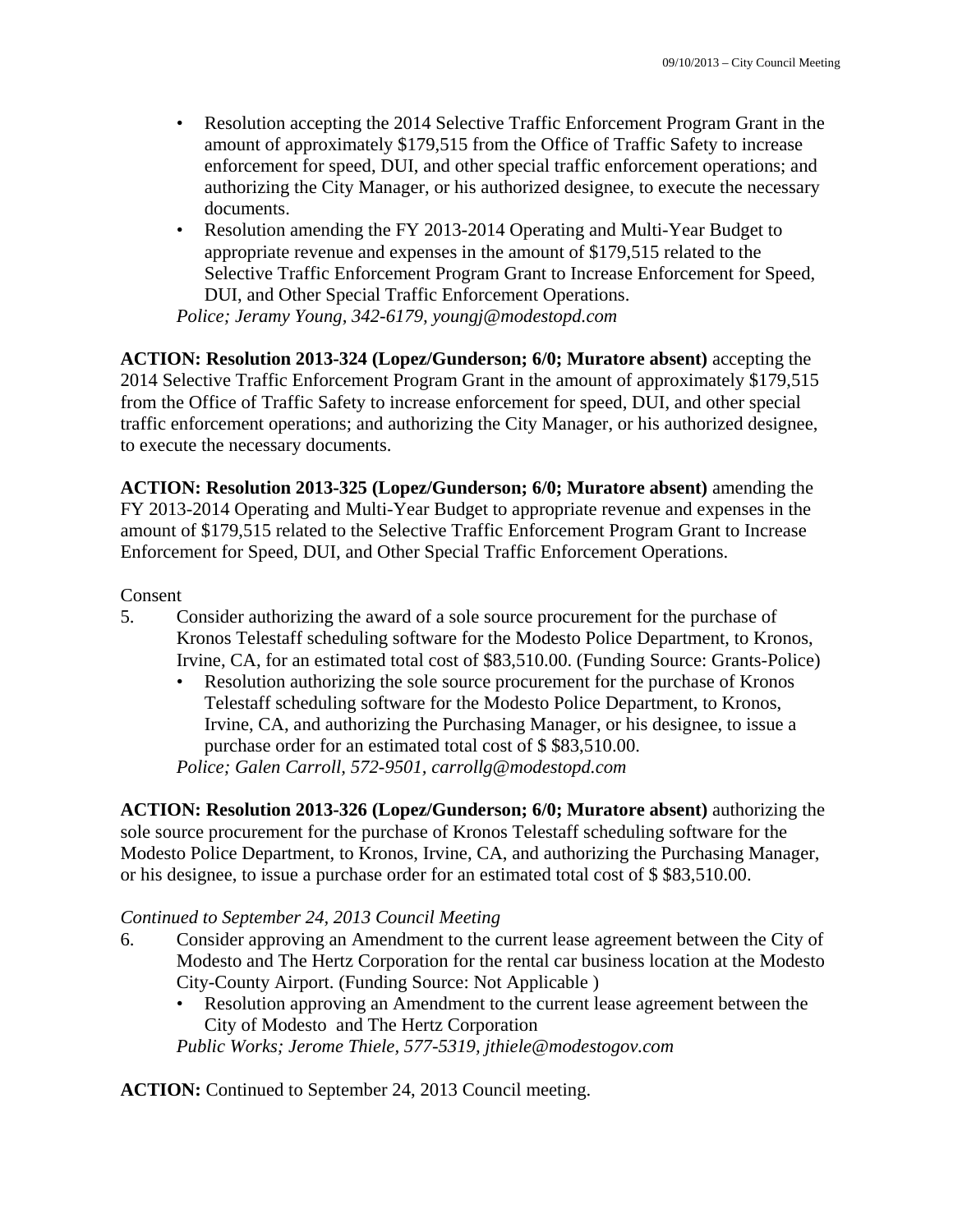Consent

- 7. Consider approving: (i) a Disadvantaged Business Enterprise (DBE) program for the City's Airport and the Transit system; and (ii) a goal of 1% DBE participation in federally funded transit system contracts for the period ending September 30, 2014. (Funding Source: Not applicable )
	- Resolution approving the City of Modesto Disadvantaged Business Enterprise program for FTA and FAA assisted projects.
	- Resolution approving the Transit system Disadvantaged Business Enterprise goal of 1% for the period ending September 30, 2014.

*Public Works; Fred Cavanah, 577-5298, fcavanah@modestogov.com* 

**ACTION: Resolution 2013-327 (Lopez/Gunderson; 6/0; Muratore absent)** approving the City of Modesto Disadvantaged Business Enterprise program for FTA and FAA assisted projects.

**ACTION: Resolution 2013-328 (Lopez/Gunderson; 6/0; Muratore absent)** approving the Transit system Disadvantaged Business Enterprise goal of 1% for the period ending September 30, 2014.

## **COUNCIL COMMENTS & REPORTS**

Councilmember Lopez spoke regarding September 6, 2013 Movies at Mancini; Council in the Park on October 19, 2013 at Sherwood Park in District 5.

Mayor Marsh announced that Councilmember Burnside is in Washington, DC representing the City of Modesto.

Councilmember Gunderson spoke regarding the letter from Centerra Capital received today.

## **CITY MANAGER COMMENTS & REPORTS**

City Manager Nyhoff spoke regarding the letter from Centerra Capital; Centerra will not move forward with the Consultant Agreement approved at last week's Council meeting.

## **UNFINISHED BUSINESS**

- 8. Consider approving a resolution establishing funding priorities related to a 1% Transactions and Use Tax placed before the voters on the November 5, 2013 General Election Ballot. (Funding Source: General Fund)
	- Resolution establishing funding priorities related for a 1% Transactions and Use Tax placed before the voters of the City on the November 5, 2013 General Election Ballot.

*Finance; Gloriette Genereux, 577-5371, ggenereux@modestogov.com* 

## **ACTION: Resolution 2013-329 (Cogdill/Lopez; 6/0; Muratore absent)** establishing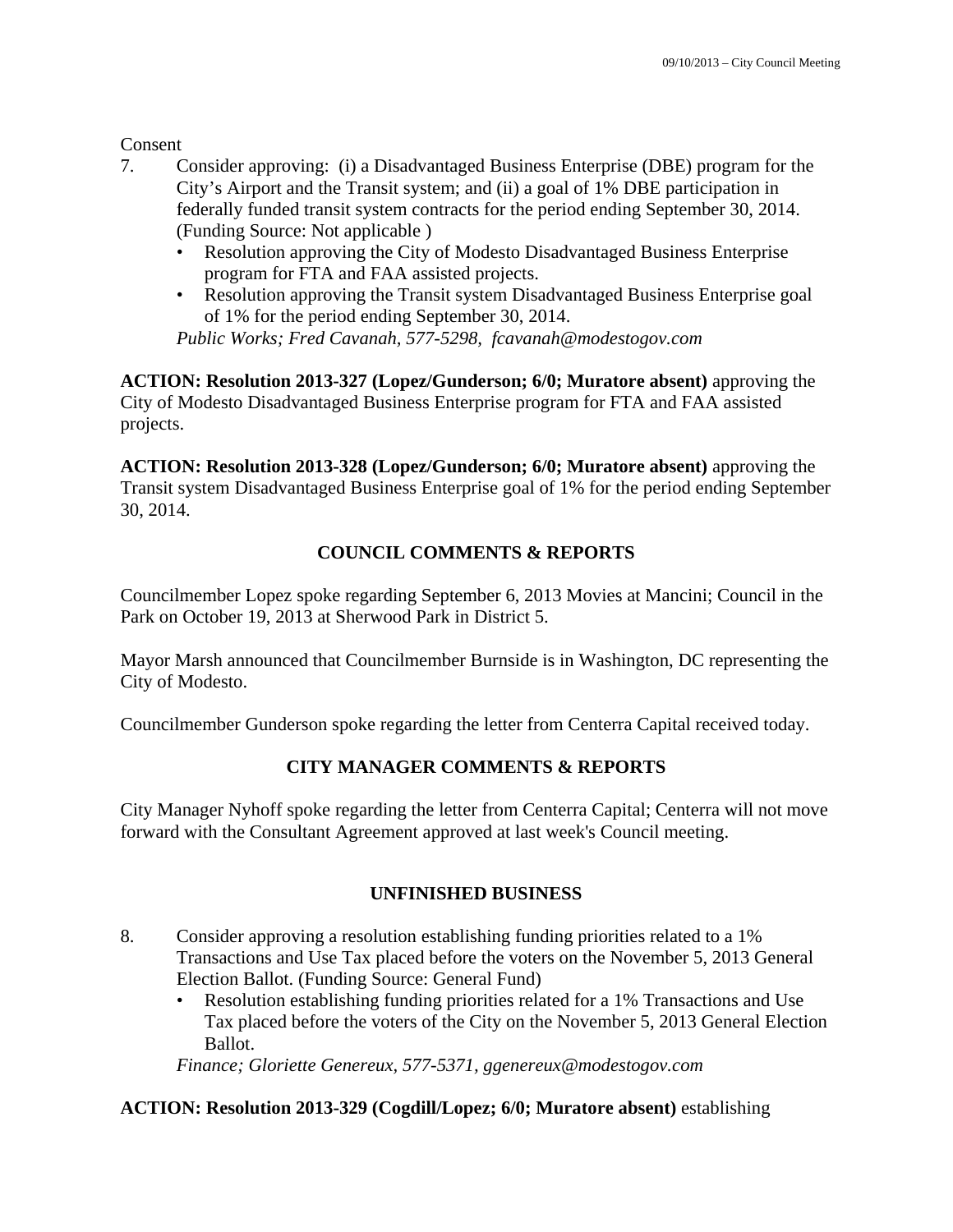funding priorities related for a 1% Transactions and Use Tax placed before the voters of the City on the November 5, 2013 General Election Ballot.

## **HEARINGS**

*Published in the Modesto Bee on August 21, 2013 – Councilmember Cogdill absent due to conflict of interest* 

- 9. Hearing to consider vacating an alley located at the northeast corner of G Street and Sierra Drive, 629 Second Street. (Funding Source: General Fund - Fire Administration (0100-18110))
	- Resolution vacating an alley located at the northeast corner of G Street and Sierra Drive, 629 Second Street.
	- Resolution finding that the following subsequent project is within the scope of the project covered by the Modesto Urban Area General Plan Master Environmental Impact Report (SCH No. 2007072023): Vacation of an alley located at the northeast corner of G Street and Sierra Drive, 629 Second Street (City of Modesto) *Community & Economic Development; David Wage, 577-5267, dwage@modestogov.com*

**ACTION: Resolution 2013-330 (Lopez/Gunderson; 5/0; Muratore absent; Cogdill absent due to conflict of interest)** vacating an alley located at the northeast corner of G Street and Sierra Drive, 629 Second Street.

**ACTION: Resolution 2013-331 (Lopez/Gunderson; 5/0; Muratore absent; Cogdill absent due to conflict of interest)** finding that the following subsequent project is within the scope of the project covered by the Modesto Urban Area General Plan Master Environmental Impact Report (SCH No. 2007072023): Vacation of an alley located at the northeast corner of G Street and Sierra Drive, 629 Second Street (City of Modesto).

## **MATTERS TOO LATE FOR THE AGENDA**

None

## **ADJOURNMENT**

This meeting was adjourned at 7:34 p.m.

## **CLOSED SESSION**

*All Closed Session Matters Heard Prior to Meeting* **CONFERENCE WITH LEGAL COUNSEL - EXISTING LITIGATION One Case** (Pursuant to Section 54956.9(a) of the Government Code) Name of case: *Scott Ussery v. County of Stanislaus*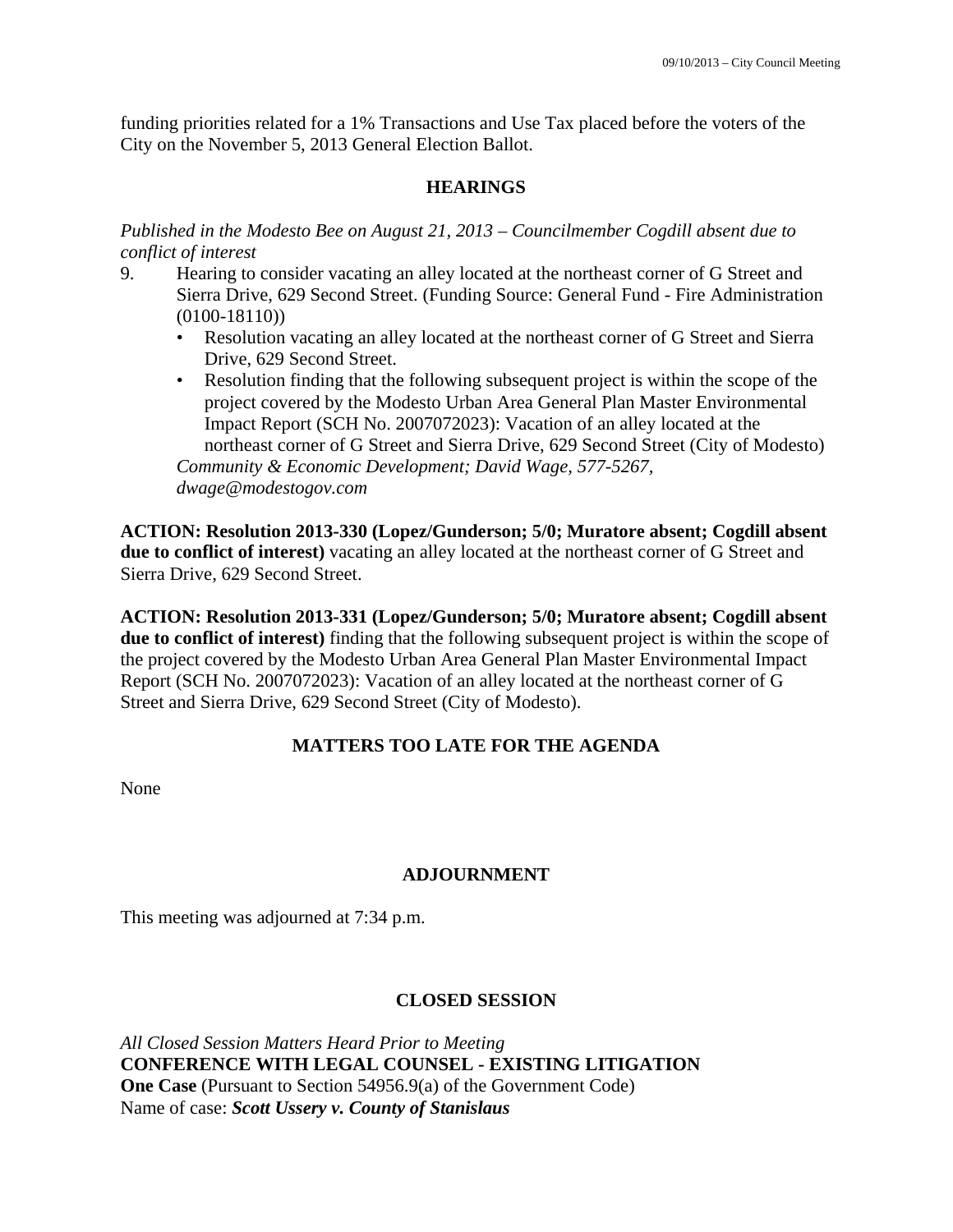Stanislaus County Superior Court Case No. 662273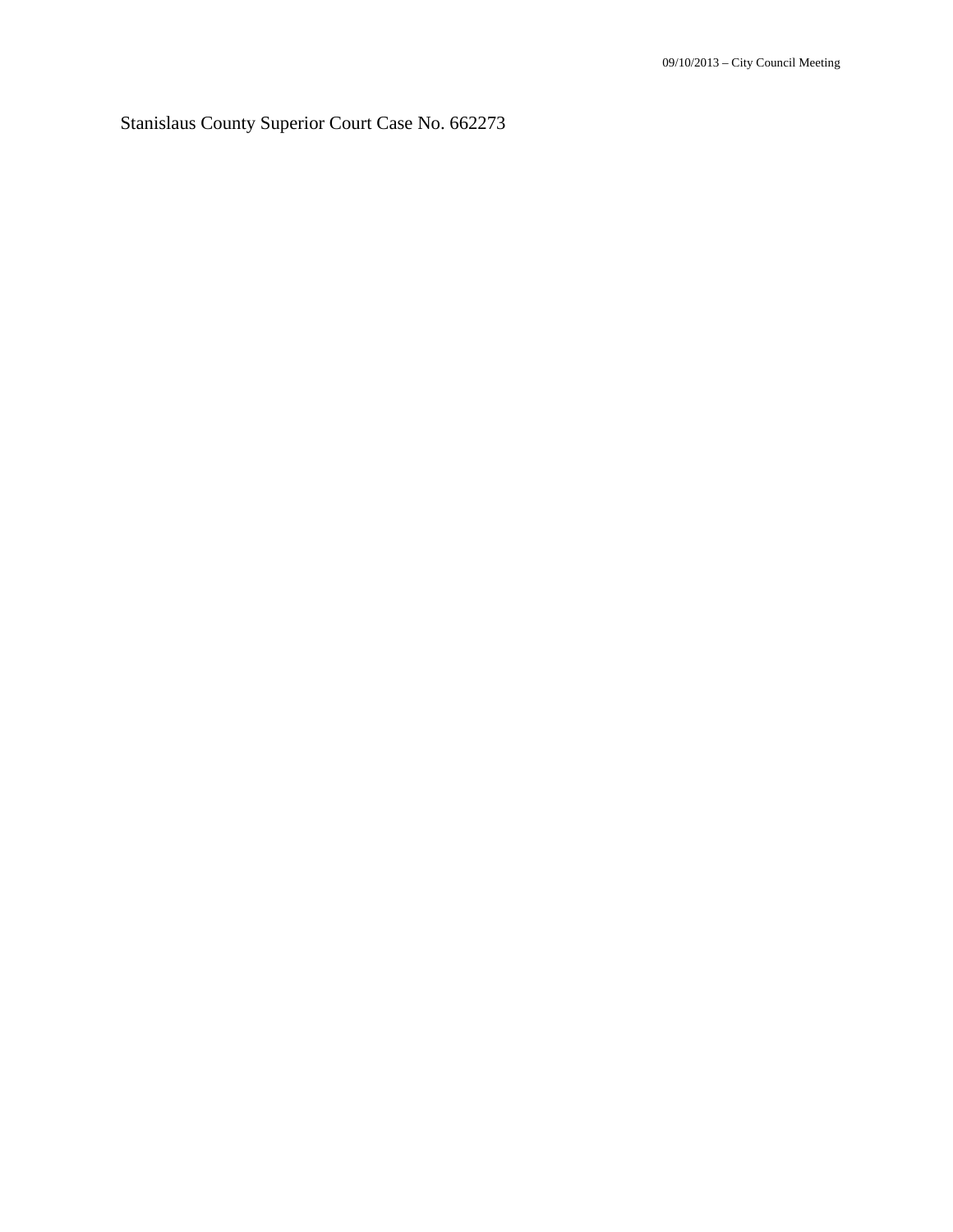# **MINUTES City of Modesto SPECIAL FINANCE COMMITTEE / COUNCIL WORKSHOP**

## **Second Floor, Room 2005 1010 10th Street Modesto, California Monday, September 23, 2013, at 5:00 p.m.**

Roll Call - Present: Councilmembers Burnside, Muratore Absent: Councilmember Cogdill

#### **PUBLIC COMMENTS**

None.

#### **NEW BUSINESS**

1. Consider: (i) awarding a contract to KemperSports, Northbrook, IL for golf management services at Creekside Golf Course and Dryden Golf Course for a two year period and authorize the City Manager to execute the agreement; (ii) extending the current agreement with ValleyCrest, Inc. until October 2015 to coincide with the expiration of the new golf management contract at Creekside and Dryden Park Golf Course; and (iii) funding a .75 Administrative Analyst II position in the Golf Fund to oversee the new golf management contract as well as existing golf agreements and forwarding to Council for approval. (Funding Source: Golf Fund)  *Parks, Recreation & Neighborhoods; Lisa Forester, 577-6444, lforester@modestogov.com* 

**ACTION: Motion (Muratore/Burnside; Cogdill absent)** (i) awarding a contract to KemperSports, Northbrook, IL for golf management services at Creekside Golf Course and Dryden Golf Course for a two year period and authorize the City Manager to execute the agreement; (ii) extending the current agreement with ValleyCrest, Inc. until October 2015 to coincide with the expiration of the new golf management contract at Creekside and Dryden Park Golf Course; and (iii) funding a .75 Administrative Analyst II position in the Golf Fund to oversee the new golf management contract as well as existing golf agreements and forwarding to Council for approval.

#### **MATTERS TOO LATE FOR THE AGENDA**

None.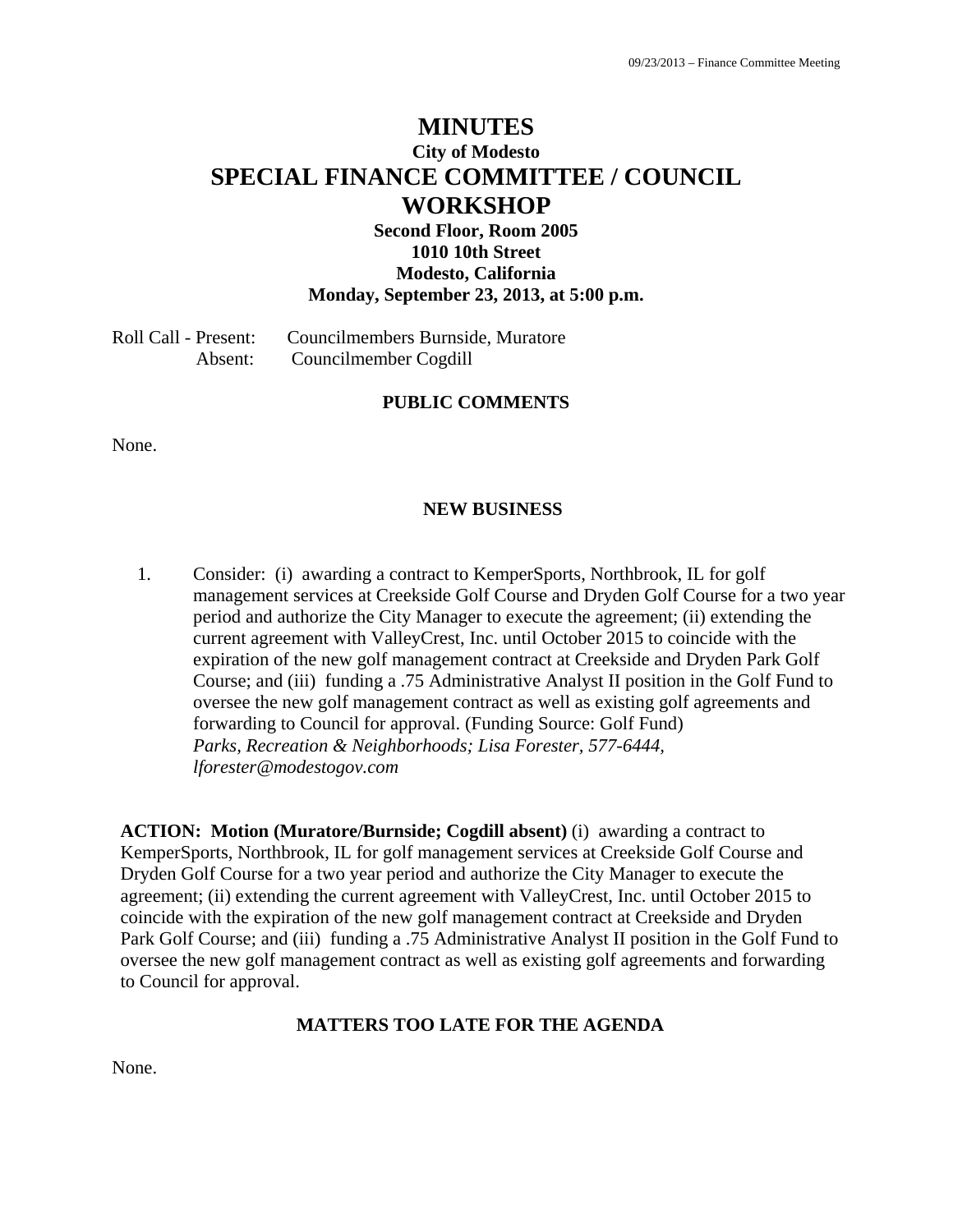## **ADJOURNMENT**

This meeting adjourned at 5:25 p.m.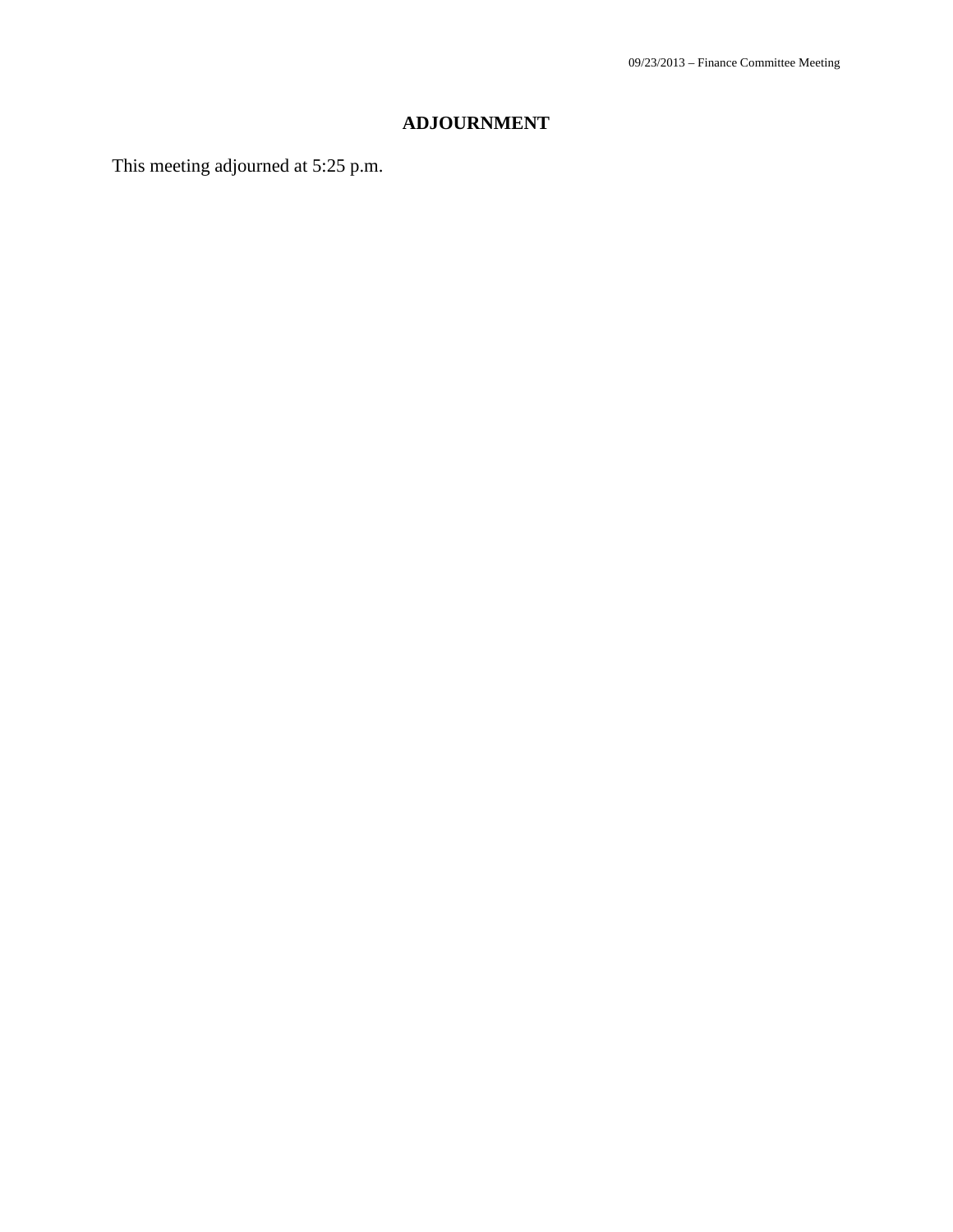# **MINUTES**

## City of Modesto  **CITY COUNCIL MEETING Chambers, Basement Level Tenth Street Place, 1010 10th Street Modesto, California Tuesday September 24, 2013, at 5:30 p.m.**

Roll Call – Present: Councilmembers Burnside, Cogdill, Gunderson, Lopez, Muratore, Mayor Marsh Absent: Councilmember Geer

Pledge of Allegiance to the Flag

Invocation: Chuck Adams, The Carpenter's House

City Clerk's Announcements: Item 21 - Removed from the Agenda

Declaration of Conflicts of Interest: None

Reports from Closed Session: Special Advisory Counsel Stevens reported on Closed Session matters

#### **ACKNOWLEDGEMENTS AND PRESENTATIONS**

1. Presentation of Proclamation to the Equal Opportunity/Disability Commission and Human Relations Commission proclaiming October 2013 as Disability Awareness Month. (Funding Source: Not Applicable)  *City Council; Kathy Espinoza, 571-5597, kespinoza@modestogov.com* 

**ACTION:** Mayor Marsh announced a Proclamation to the Equal Opportunity/Disability Commission and Human Relations Commission proclaiming October 2013 as Disability Awareness Month.

2. Presentation of Proclamation declaring September 30 - October 4, 2013 as Cultural Diversity Awareness Week. (Funding Source: Not Applicable)  *City Council; Kathy Espinoza, 571-5597, kespinoza@modestogov.com* 

**ACTION:** Mayor Marsh announced a Proclamation declaring September 30 - October 4, 2013 as Cultural Diversity Awareness Week.

3. Presentation regarding MID Domestic Water Project Refunding Revenue Bonds, Series 2013G. (Funding Source: Not Applicable)  *Finance; Gloriette Genereux, 577-5371 , ggenereux@modestogov.com*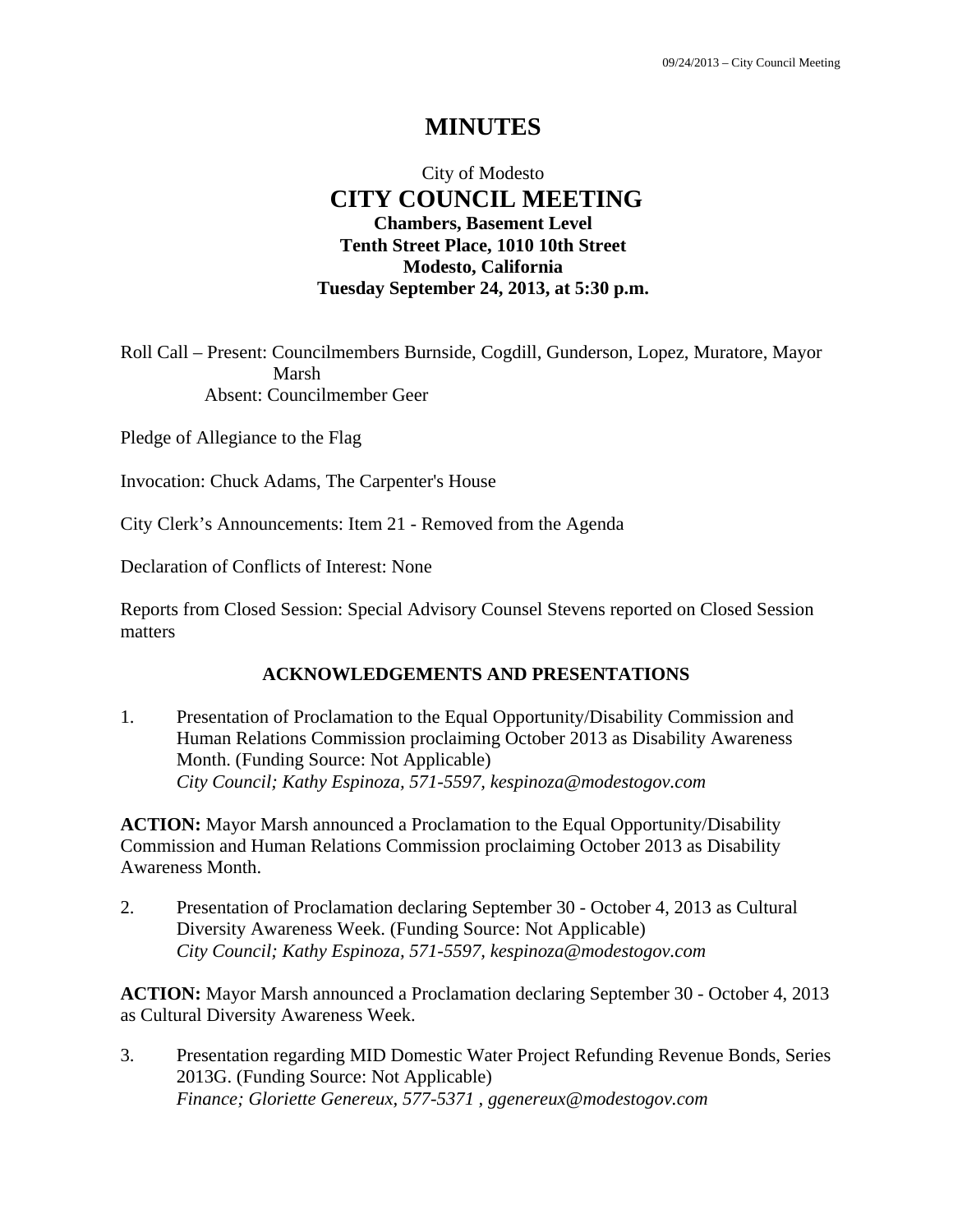**ACTION:** Peter Miller, Public Financial Management, gave a presentation regarding MID Domestic Water Project Refunding Revenue Bonds, Series 2013G.

## **PUBLIC COMMENT PERIOD**

- Ray Pefferini spoke regarding trees in Modesto.
- Karla Von Hungen spoke regarding the Courthouse project negotiations.
- Vernon Price spoke regarding homeless in Modesto.
- A citizen spoke regarding jobs in Modesto.
- Emerson Drake spoke regarding developers in the City of Modesto and the Modesto Irrigation District.
- Jennifer Machado spoke regarding the camping Ordinance.

## **CONSENT ITEMS – ROLL CALL VOTE REQUIRED ACTION CONSENT ITEMS 4-16: (Lopez/Burnside;unan.; Geer absent)**

## **CONSENT ITEMS**

An item may be removed from consent and discussed at the request of an audience member or Councilmember.

#### Consent

4. Consider approving the minutes from the September 10, 2013 City Council meeting. (Funding Source: Not Applicable)

Motion approving the minutes from the September 10, 2013 City Council meeting. *City Clerk; Stephanie Lopez, 577-5396, slopez@modestogov.com* 

**ACTION: Motion (Lopez/Burnside; 6/0; Geer absent)** approving the minutes from the September 10, 2013 City Council meeting.

## Consent

- 5. Consider approving the Outside Service Agreement for sewer connection for the property located at 1501 Inyo Avenue. (Funding Source: General Fund and Sewer Fund)
	- Resolution approving an Outside Service Agreement between the City of Modesto and Arturo Aguilar Mondragon and Maria Elena Cortes Villasenor, husband and wife as joint tenants for sewer service for the property located 1501 Inyo Avenue in the Bret Harte District, Modesto, (APN: 056-045-015); and authorizing the City Manager, or his designee, to execute the agreement.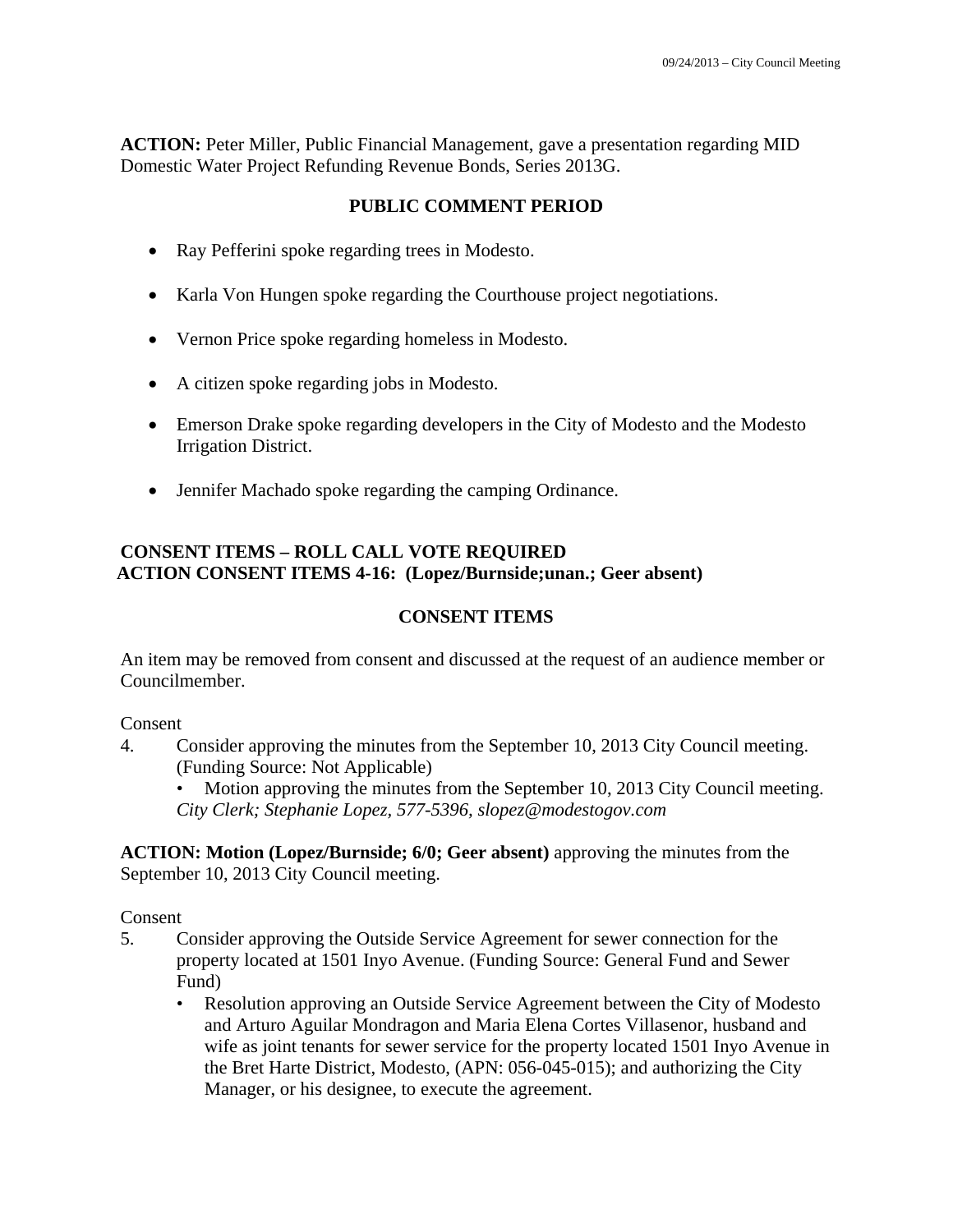*Community & Economic Development; Bill Sandhu, 577-5356, bsandhu@modestogov.com* 

**ACTION: Resolution 2013-332 (Lopez/Burnside; 6/0; Geer absent)** approving an Outside Service Agreement between the City of Modesto and Arturo Aguilar Mondragon and Maria Elena Cortes Villasenor, husband and wife as joint tenants for sewer service for the property located 1501 Inyo Avenue in the Bret Harte District, Modesto, (APN: 056-045-015); and authorizing the City Manager, or his designee, to execute the agreement.

#### Consent

- 6. Consider approving the Mayor's additional proposed reductions to the FY 2013-2014 General Fund Operating Budget and amending the FY 2013-14 General Fund Operating Budget and Position Allocation, as accepted at the June 25th, 2013 Council Meeting to implement these additional reductions. (Funding Source: General Fund)
	- Resolution amending the FY 2013-2014 General Fund Operating Budget to implement the Mayor's additional proposed reductions to various departments within the General Fund resulting in additional savings of \$565,673 as shown in Exhibit A.
	- Resolution amending the FY 2013-2014 Position Allocation to implement the Mayor's additional proposed reductions to modify the Position Allocation for the City Manager's Office, Human Resources, and Community and Economic Development Department to eliminate a total of 3.0 positions as identified in Exhibit A

*Finance; Steve Christensen, 577-5390, schristensen@modestogov.com* 

**ACTION: Resolution 2013-333 (Lopez/Burnside; 6/0; Geer absent)** amending the FY 2013-2014 General Fund Operating Budget to implement the Mayor's additional proposed reductions to various departments within the General Fund resulting in additional savings of \$565,673 as shown in Exhibit A.

**ACTION: Resolution 2013-334 (Lopez/Burnside; 6/0; Geer absent)** amending the FY 2013-2014 Position Allocation to implement the Mayor's additional proposed reductions to modify the Position Allocation for the City Manager's Office, Human Resources, and Community and Economic Development Department to eliminate a total of 3.0 positions as identified in Exhibit A

#### Consent

- 7. Consider accepting the Monthly Investment Report for July 2013. (Funding Source: Various Funds)
	- Motion accepting the Monthly Investment Report for July 2013. *Finance; Gloria Garza, 577-5219, ggarza@modestogov.com*

**ACTION: Motion (Lopez/Burnside; 6/0; Geer absent)** accepting the Monthly Investment Report for July 2013.

Consent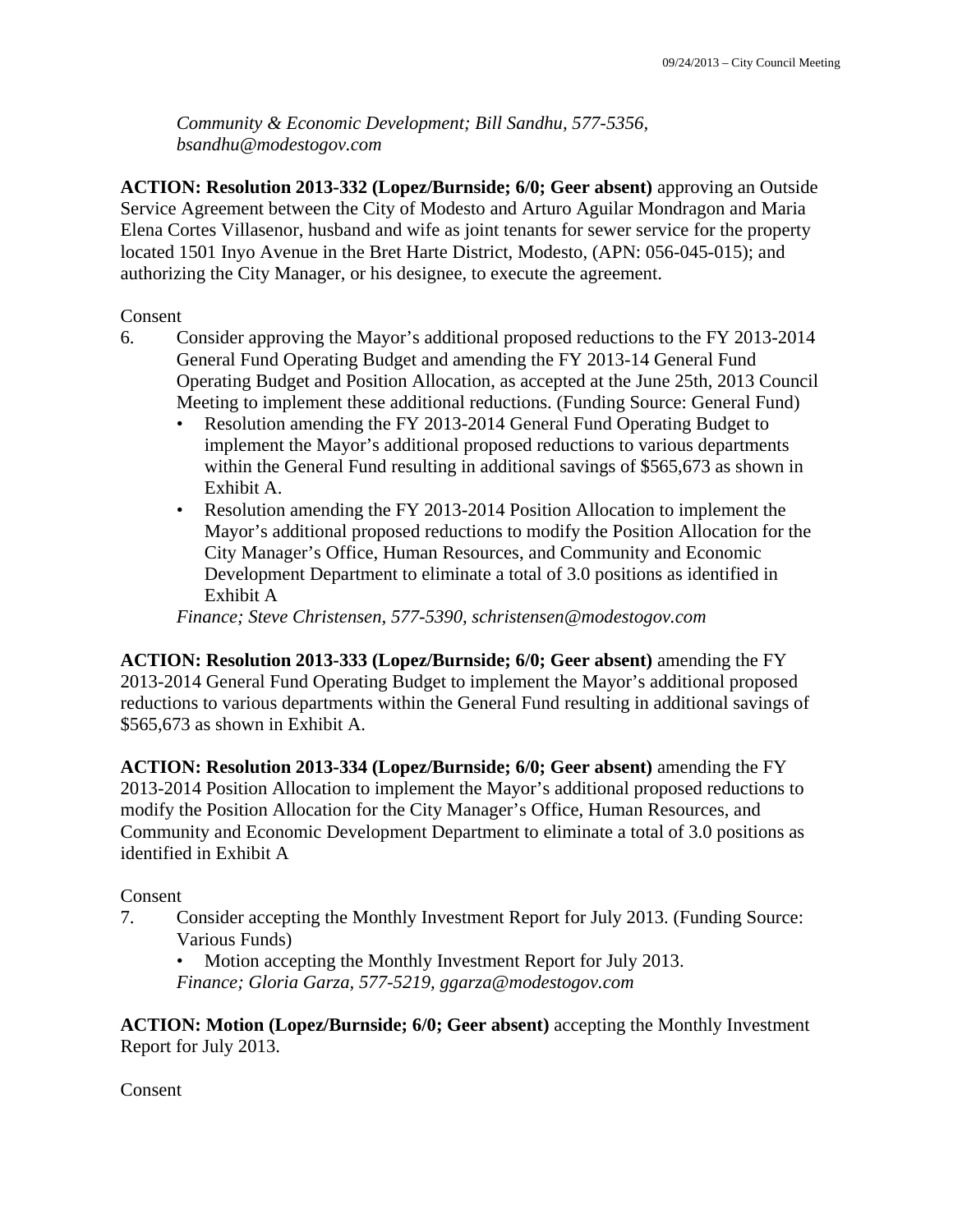- 8. Consider authorizing the award of bid for the painting of water well and tank site services for the Department of Public Works, Water Division, to D.C. Vient, Inc., Modesto, CA, for a two (2) year agreement with three (3) one-year extension options at the sole discretion of the City, for an estimated annual cost of \$38,000, and over five (5) years of \$190,000. (Funding Source: Water Fund)
	- Resolution authorizing the award of bid for the painting of water well and tank site services for the Department of Public Works, Water Division, to D.C. Vient, Inc., Modesto, CA, for a two (2) year agreement with three (3) one-year extension options at the sole discretion of the City, and authorizing the Purchasing Manager, or his designee, to issue a purchase agreement for an estimated annual cost of \$38,000, and over five (5) years of \$190,000.

*Finance and Public Works; Ken Masasso, 577-5420, kmasasso@modestogov.com* 

**ACTION: Resolution 2013-335 (Lopez/Burnside; 6/0; Geer absent)** authorizing the award of bid for the painting of water well and tank site services for the Department of Public Works, Water Division, to D.C. Vient, Inc., Modesto, CA, for a two (2) year agreement with three (3) one-year extension options at the sole discretion of the City, and authorizing the Purchasing Manager, or his designee, to issue a purchase agreement for an estimated annual cost of \$38,000, and over five (5) years of \$190,000.

#### Consent

- 9. Consider authorizing the Purchasing Manager to issue purchase agreements for server equipment replacements, software, services and licensing through various hardware and software manufacturers for the Information Technology Department (ITD) throughout Fiscal Year 2013-2014 for an estimated cost not to exceed \$410,000; and amending the Fiscal Year 2013-2014 Information Technology Operating budget to appropriate \$410,000 from the Information Technology Reserves. (Funding Source: Information Technology Fund)
	- Resolution authorizing the Purchasing Manager to issue purchasing agreements for server equipment replacements, software, services and licensing through various hardware and software manufacturers for the Information Technology Department (ITD) throughout Fiscal Year 2013-2014 for an estimated cost not to exceed \$410,000.00
	- Resolution amending the Fiscal Year 2013-2014 Information Technology Operating budget to appropriate \$410,000.00 from the Information Technology Fund Reserves

*Information Technology; Kevin Harless, 571-5593, kharless@modestogov.com* 

**ACTION: Resolution 2013-336 (Lopez/Burnside; 6/0; Geer absent)** authorizing the Purchasing Manager to issue purchasing agreements for server equipment replacements, software, services and licensing through various hardware and software manufacturers for the Information Technology Department (ITD) throughout Fiscal Year 2013-2014 for an estimated cost not to exceed \$410,000.00.

**ACTION: Resolution 2013-337 (Lopez/Burnside; 6/0; Geer absent)** amending the Fiscal Year 2013-2014 Information Technology Operating budget to appropriate \$410,000.00 from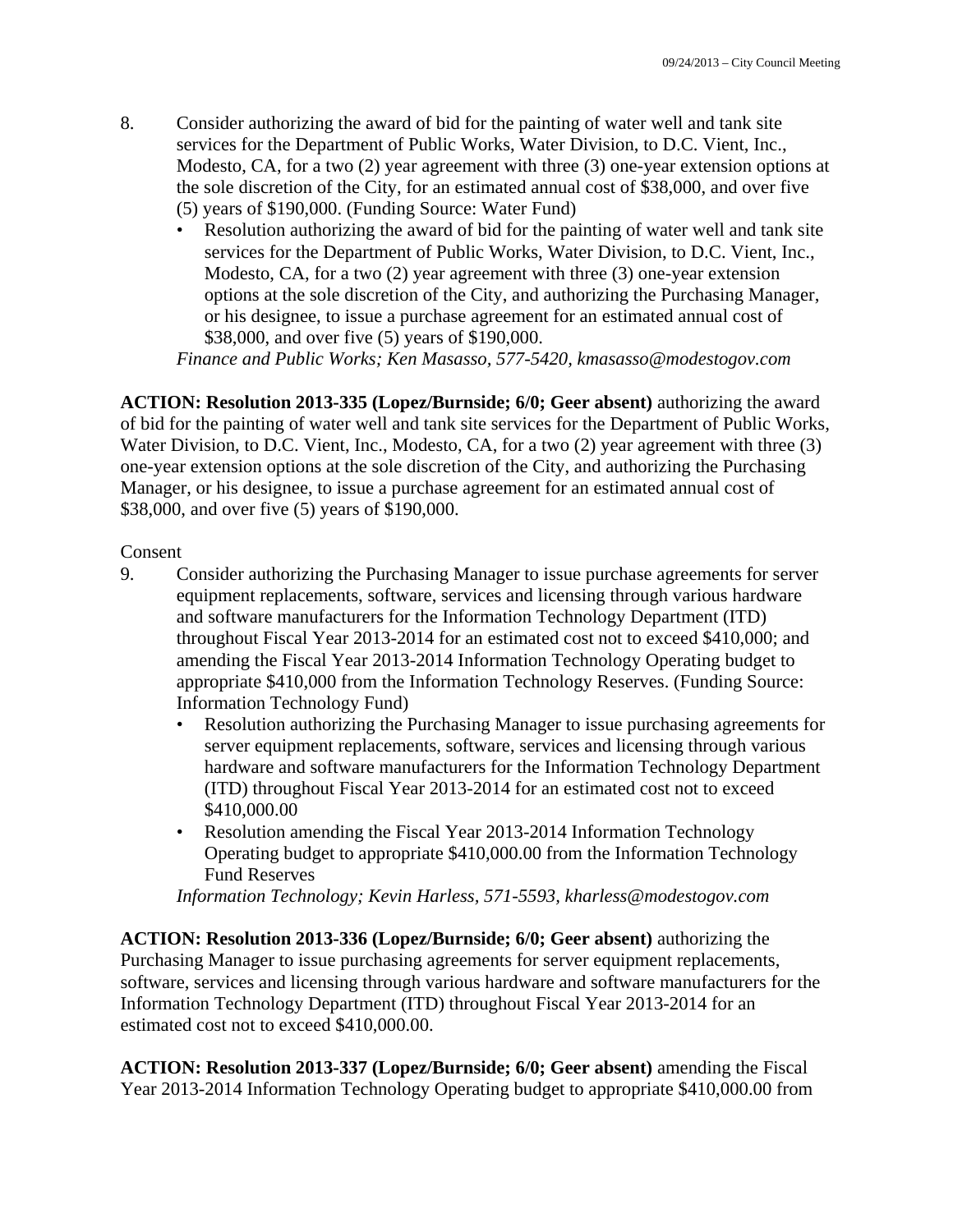the Information Technology Fund Reserves

#### Consent

- 10. Consider authorizing the Purchasing Manager to issue purchase agreements for maintenance contracts/support agreements throughout Fiscal Year 2013-14 for the "sole source" procurement of various hardware and software maintenance support agreements from hardware and software manufacturers for the Information Technology Department for an estimated annual cost not to exceed \$1,033,344. (Funding Source: Information Technology Repair and Maintenance Funds)
	- Resolution authorizing the Purchasing Manager to issue purchasing agreements for the sole source procurement of various hardware and software maintenance /support agreements throughout Fiscal Year 2013-2014 From hardware and software manufacturers for the Information Technology Department, for an estimated annual cost not to exceed \$1,033,344

*Information Technology; Bryan Sastokas, 577-5229, bsastokas@modestogov.com* 

**ACTION: Resolution 2013-338 (Lopez/Burnside; 6/0; Geer absent)** authorizing the Purchasing Manager to issue purchasing agreements for the sole source procurement of various hardware and software maintenance /support agreements throughout Fiscal Year 2013- 2014 from hardware and software manufacturers for the Information Technology Department, for an estimated annual cost not to exceed \$1,033,344.

#### Consent

- 11. Consider: (i) accepting the Office of Traffic Safety (OTS) Sobriety Checkpoint Grant Program in the amount of \$93,788.00 for overtime to conduct sobriety checkpoints; and (ii) amending the FY 2013/14 Operating and Multi-Year Budget, estimating revenue in the amount of \$93,788.00 for Sobriety Checkpoint Grant Program. (Funding Source: Grants - Operations Grants Reimbursed)
	- Resolution accepting a grant in the amount of \$93,788 from the Office of Traffic Safety Sobriety Checkpoint Grant Program, to conduct sobriety checkpoints; and authorizing the City Manager, or his designee, to execute the necessary program documents.
	- Resolution amending the Multi-Year 2013/2014 Operating Budget to appropriate revenues and expenditures of \$93,788 to conduct sobriety checkpoints. *Police; Jeramy Young, 572-9664, youngj@modestopd.com*

**ACTION: Resolution 2013-339 (Lopez/Burnside; 6/0; Geer absent)** accepting a grant in the amount of \$93,788 from the Office of Traffic Safety Sobriety Checkpoint Grant Program, to conduct sobriety checkpoints; and authorizing the City Manager, or his designee, to execute the necessary program documents.

**ACTION: Resolution 2013-340 (Lopez/Burnside; 6/0; Geer absent)** amending the Multi-Year 2013/2014 Operating Budget to appropriate revenues and expenditures of \$93,788 to conduct sobriety checkpoints.

Consent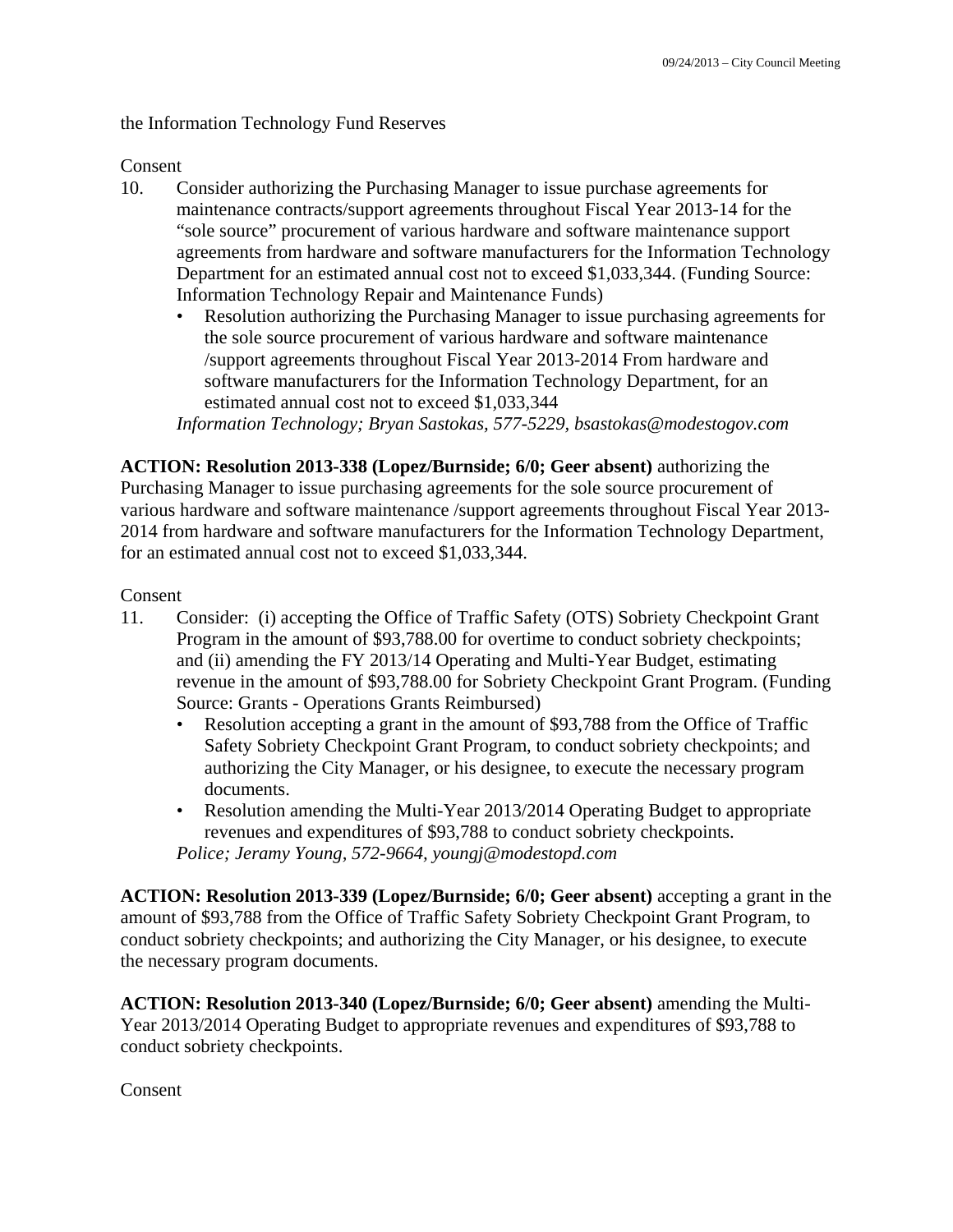- 12. Consider accepting the Edward Byrne Memorial Justice Assistance Grant (JAG), for a joint award with the County of Stanislaus and the City of Modesto, in the amount of \$138,905. (Funding Source: Operation Grants Reimbursed)
	- Resolution accepting the Edward Byrne Memorial Justice Assistance Grant, for a joint award with the County of Stanislaus and the City of Modesto in the amount of \$138,905; and authorizing the City Manager, or his designee, to execute the necessary grant documents.
	- Resolution amending the Multi-Year 2013/2014 Operating Budget, estimating revenue of \$104,118 from the Edward Byrne Memorial Justice Assistance Grant Program, and appropriating funds.

*Police; Galen Carroll, 572-9501, carrollg@modestopd.com* 

**ACTION: Resolution 2013-341 (Lopez/Burnside; 6/0; Geer absent)** accepting the Edward Byrne Memorial Justice Assistance Grant, for a joint award with the County of Stanislaus and the City of Modesto in the amount of \$138,905; and authorizing the City Manager, or his designee, to execute the necessary grant documents.

**ACTION: Resolution 2013-342 (Lopez/Burnside; 6/0; Geer absent)** amending the Multi-Year 2013/2014 Operating Budget, estimating revenue of \$104,118 from the Edward Byrne Memorial Justice Assistance Grant Program, and appropriating funds.

#### Consent

- 13. Consider approving two agreements with Kimley-Horn and Associates, Inc. (KHA) to provide design and planning services for: (i) Drainage Study in an amount not to exceed \$65,000 and (ii) Airfield Electrical Systems Study and Signage/Marking Plan in an amount not to exceed \$160,000. (Funding Source: Federal Grant Funds/Passenger Facility Charges)
	- Resolution approving an agreement with Kimley-Horn and Associates to provide design and planning services for an Airport Drainage Study for the Modesto City-County Airport in an amount not to exceed \$65,000.00.
	- Resolution approving an agreement with Kimley-Horn and Associates to provide design and planning services for an Airfield Electrical Systems Study and Signage and Marking Plan for the Modesto City-County Airport in an amount not to exceed \$160,000.00 .

*Public Works; Jerome Thiele, 577-5319, jthiele@modestogov.com* 

**ACTION: Resolution 2013-343 (Lopez/Burnside; 6/0; Geer absent)** approving an agreement with Kimley-Horn and Associates to provide design and planning services for an Airport Drainage Study for the Modesto City-County Airport in an amount not to exceed \$65,000.00.

**ACTION: Resolution 2013-344 (Lopez/Burnside; 6/0; Geer absent)** approving an agreement with Kimley-Horn and Associates to provide design and planning services for an Airfield Electrical Systems Study and Signage and Marking Plan for the Modesto City-County Airport in an amount not to exceed \$160,000.00.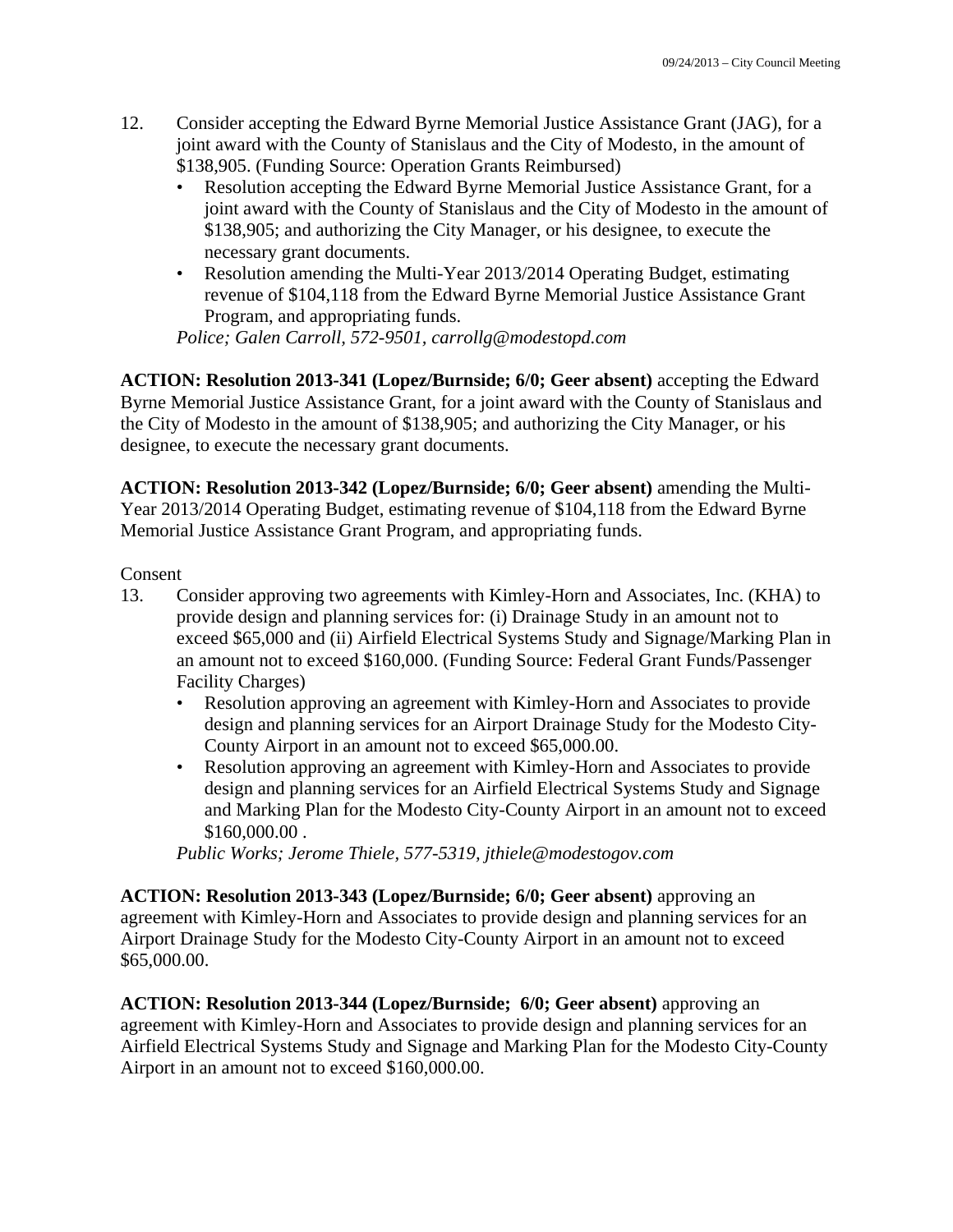Consent

- 14. Consider accepting a Federal Airport Improvement Program Grant Offer for \$120,000 from the Federal Aviation Administration (FAA) for Wildlife Hazard Assessments. (Funding Source: Federal Grant Funds/Passenger Facility Charges)
	- Resolution accepting a Federal Airport Improvement Program Grant Offer for \$120,000 from the Federal Aviation Administration (FAA) for Wildlife Hazard Assessments.

*Public Works; Jerome Thiele, 577-5319, jthiele@modestogov.com* 

**ACTION: Resolution 2013-345 (Lopez/Burnside; 6/0; Geer absent)** accepting a Federal Airport Improvement Program Grant Offer for \$120,000 from the Federal Aviation Administration (FAA) for Wildlife Hazard Assessments.

Consent

- 15. Consider approving an Amendment to the current lease agreement between the City of Modesto and The Hertz Corporation for the rental car business location at the Modesto City-County Airport. (Funding Source: Not Applicable )
	- Resolution approving an Amendment to the current lease agreement between the City of Modesto and The Hertz Corporation

*Public Works; Jerome Thiele, 577-5319, jthiele@modestogov.com* 

**ACTION: Resolution 2013-346 (Lopez/Burnside; 6/0; Geer absent)** approving an Amendment to the current lease agreement between the City of Modesto and The Hertz Corporation.

Consent

16. Consider supporting the Water Infrastructure Finance and Innovation Act. (Funding Source: Not Applicable)

• Resolution supporting the Water Infrastructure Finance and Innovation Act. *Utility Planning and Projects; Rich Ulm, 577-5261, rulm@modestogov.com* 

**ACTION: Resolution 2013-347 (Lopez/Burnside; 6/0; Geer absent)** supporting the Water Infrastructure Finance and Innovation Act.

## **COUNCIL COMMENTS & REPORTS**

City Councilmember Gunderson attended the League of California Cities meeting in Sacramento last week.

Mayor Marsh and Councilmember Burnside also spoke regarding attending the League of California Cities Conference in Sacramento; Councilmember Burnside attended One Voice trip in Washington, D.C.

Councilmember Lopez spoke regarding Council in the Park on October 26, 2013 at Sherwood Park.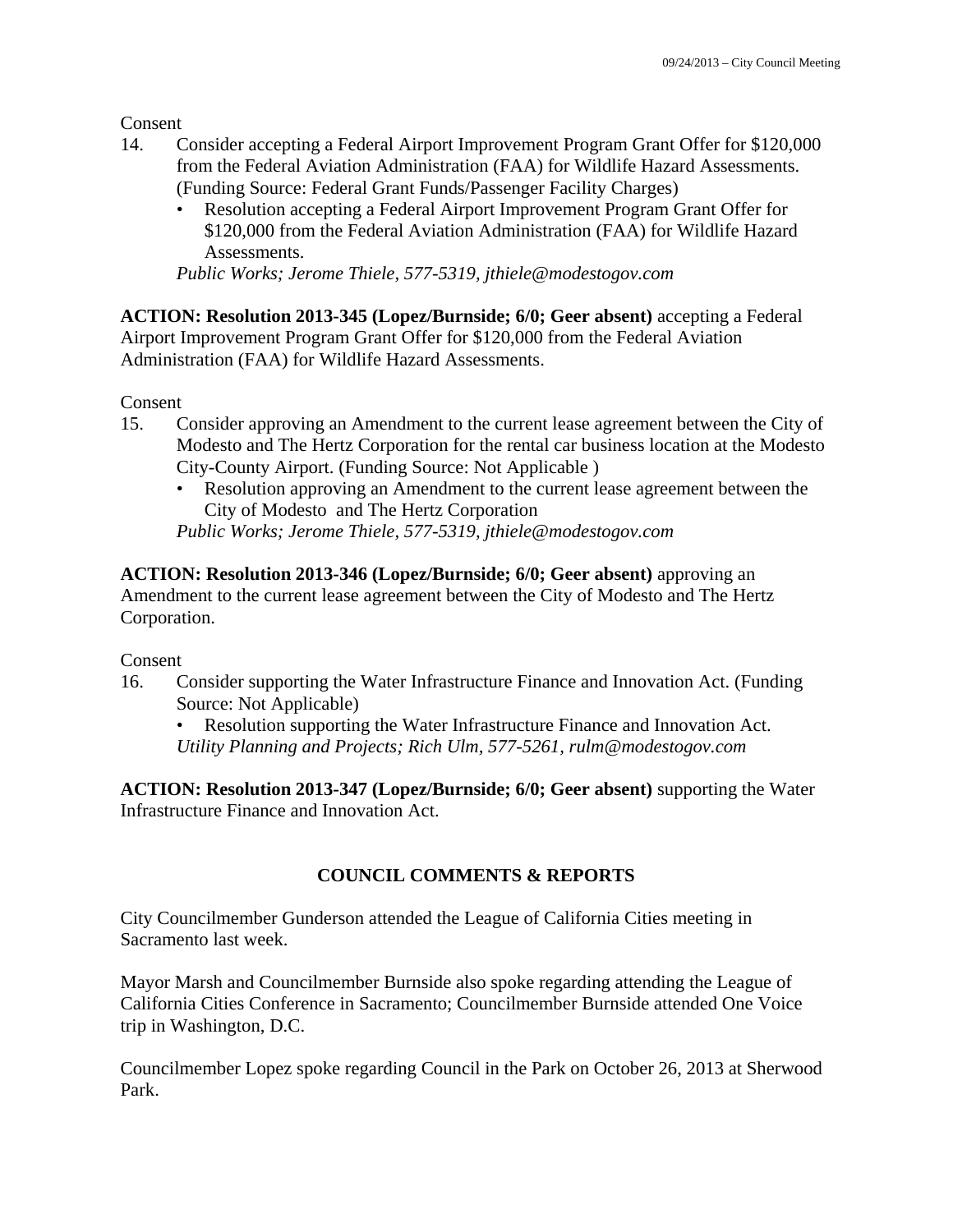## **CITY MANAGER COMMENTS & REPORTS**

City Manager Nyhoff and Chief Carroll recognized Modesto Police Officers receiving a Medal of Valor honor from Governor Jerry Brown.

## **WRITTEN COMMUNICATIONS**

17. Consider a letter from Persike Benefit Solutions regarding The Lew Edwards Group public opinion survey. (Funding Source: Not Applicable)  *City Clerk; Stephanie Lopez, 577-5396, slopez@modestogov.com* 

ACTION: City Manager Nyhoff acknowledged Mr. Persike's request.

18. Consider a letter from Mr. Jason David regarding CBD Medicinal Marijuana. (Funding Source: Not Applicable)  *City Clerk; Stephanie Lopez, 577-5396, slopez@modestogov.com* 

**ACTION:** Councilmember Lopez referred Mr. David to the November Safety & Communities Committee.

#### **HEARINGS**

*Published in the Modesto Bee on August 25, 2013* 

- 19. Hearing to consider the request of the Ashby Park Neighborhood Watch Committee to close Oxford Way at its intersection with Sunrise Avenue to pedestrian traffic. (Funding Source: Applicant funding for the street closure and the Surface Transportation Fund for removal of the crosswalk)
	- Resolution to close Oxford Way at its intersection with Sunrise Avenue to Pedestrian Traffic.

*Community & Economic Development; Katharine Martin, 577-5465, kamartin@modestogov.com* 

**ACTION: Resolution 2013-348 (Muratore/Cogdill; 6/0; Geer absent)** to close Oxford Way at its intersection with Sunrise Avenue to Pedestrian Traffic.

## *Published in the Modesto Bee on August 20, 2013*

- 20. Hearing to consider approving the submission of the City of Modesto Consolidated Annual Performance and Evaluation Report (CAPER) for Fiscal Year 2012-2013 to the U.S. Department of Housing and Urban Development (HUD), and authorizing the City Manager, or his designee, to execute all related documents. (Funding Source: CDBG, HOME, ESG)
	- Resolution approving the submission of the City of Modesto Consolidated Annual Performance and Evaluation Report for Fiscal Year 2012-2013 to the U.S. Department of Housing and Urban Development, and authorizing the City Manager, or his designee, to execute all related documents.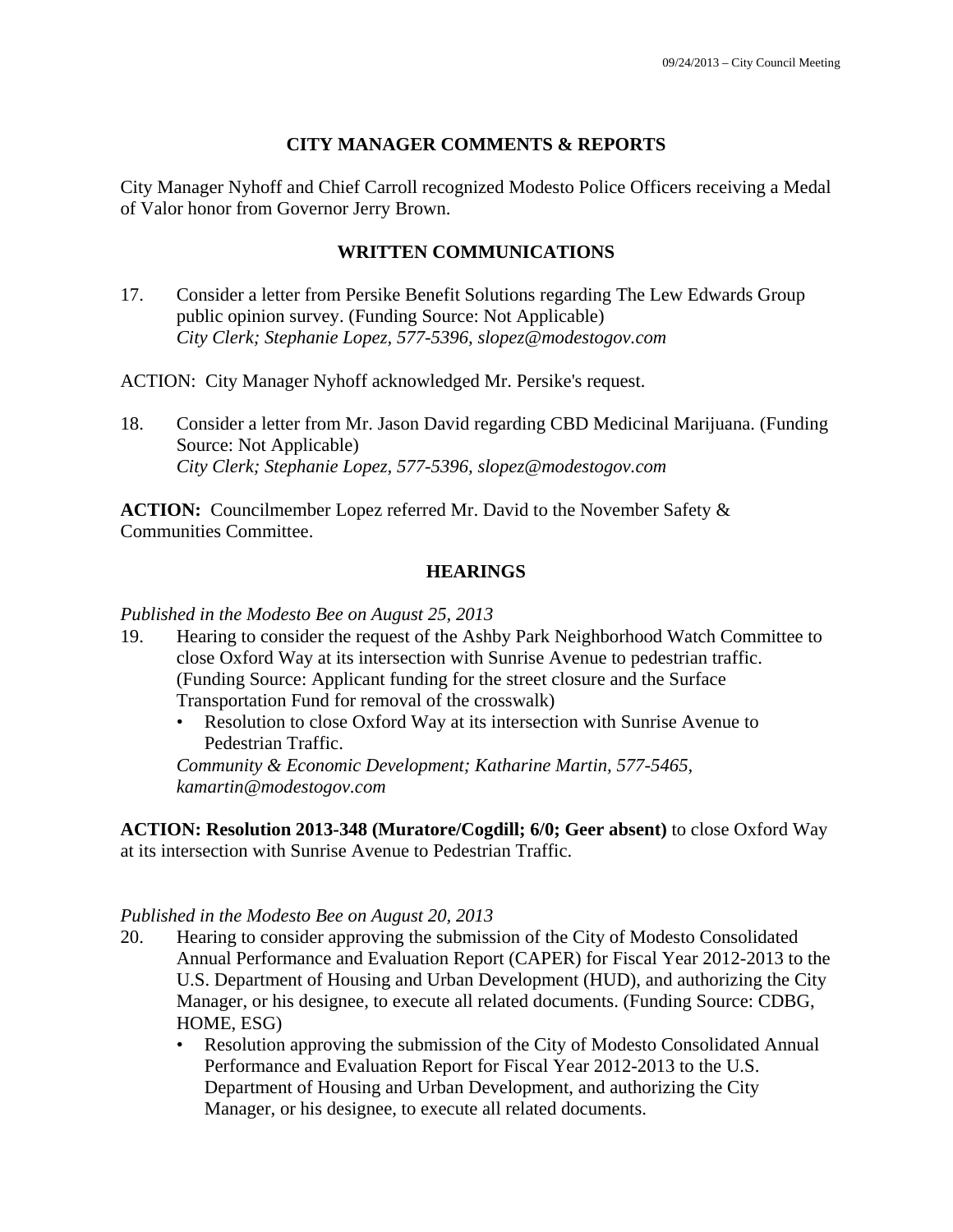*Parks, Recreation & Neighborhoods; Jody Christiansen, 342-4707, mjchristiansen@modestogov.com* 

**ACTION: Resolution 2013-349 (Cogdill/Gunderson; 5/0; Geer, Lopez absent)** approving the submission of the City of Modesto Consolidated Annual Performance and Evaluation Report for Fiscal Year 2012-2013 to the U.S. Department of Housing and Urban Development, and authorizing the City Manager, or his designee, to execute all related documents.

#### **NEW BUSINESS**

#### *Removed from Agenda*

- 21. Consider amending the Classification Plan and Class Range Table for Executive Management to: (i) add the new classification of Director of Utilities; and (ii) add the Director of Utilities to salary range 1431. (Funding Source: Enterprise Fund)
	- Resolution amending the Classification Plan for the City of Modesto to create the classification of Director of Utilities.
	- Resolution amending Exhibit "C" of Resolution No. 2012-370, to revise the Class Range Table for Executive Management to add Director of Utilities to salary range 1431.

*Human Resources; Joseph Lopez, 571-5126, joelopez@modestogov.com* 

**ACTION:** Removed from the Agenda.

- 22. Consider approving a contract between the City of Modesto and SuperKart! USA to host the 2014 Pro Tour SummerNationals on August 1-3 of 2014. (Funding Source: Sponsorships)
	- Resolution approving a contract between the City of Modesto and SuperKart! USA to host the 2014 Pro Tour SummerNationals on August 1-3 of 2014.

*Parks, Recreation & Neighborhoods; Andy Johnson, 571-5582, ajohnson@modestogov.com* 

**ACTION: Resolution 2013-350 (Cogdill/Lopez; 6/0; Geer absent)** approving a contract between the City of Modesto and SuperKart! USA to host the 2014 Pro Tour SummerNationals on August 1-3 of 2014.

## **MATTERS TOO LATE FOR THE AGENDA**

None.

#### **ADJOURNMENT**

This meeting was adjourned at 7:43 p.m.

#### **CLOSED SESSION**

*All Closed Session Matters Heard Prior to Meeting*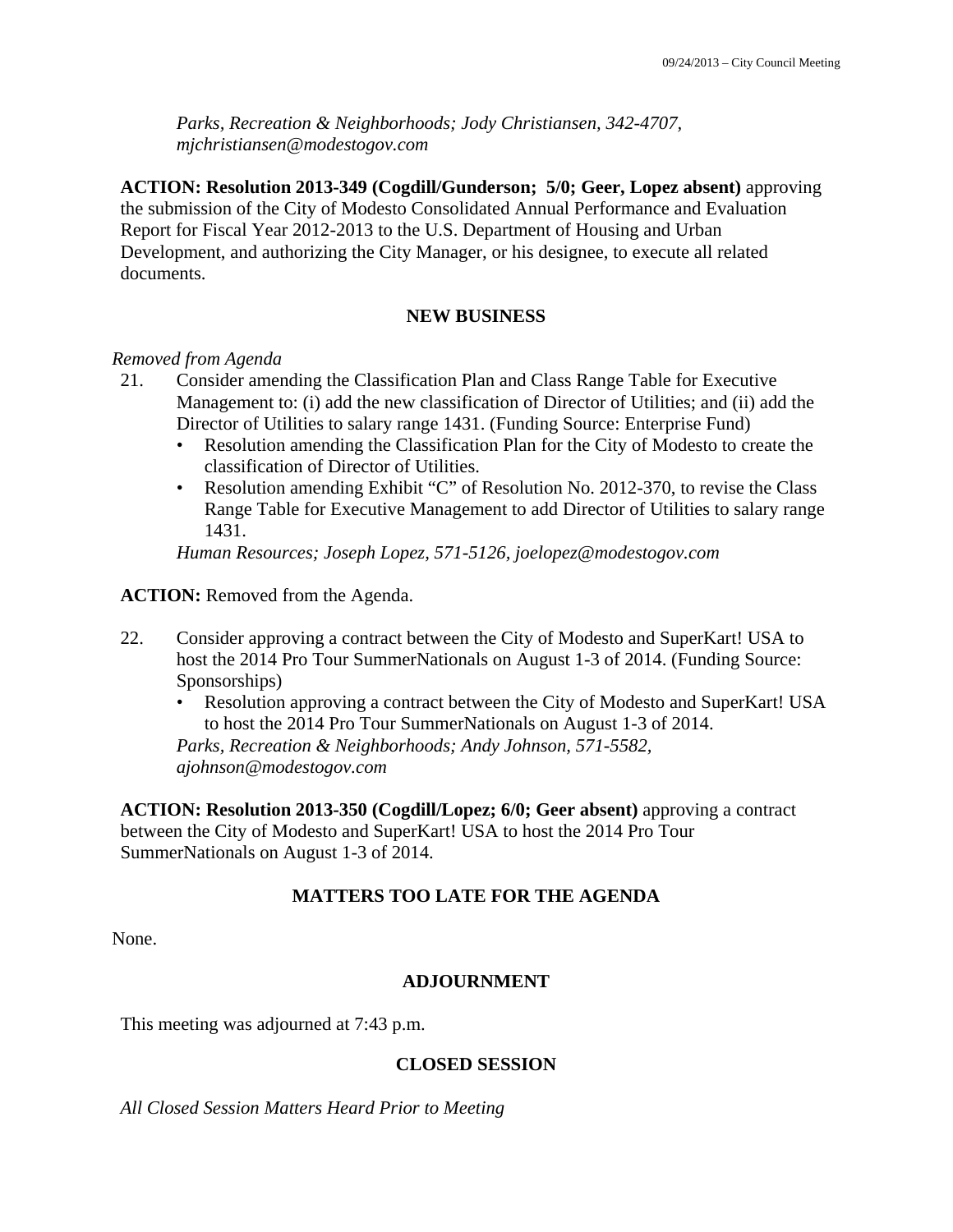#### **CONFERENCE WITH LEGAL COUNSEL - EXISTING LITIGATION One Case (Pursuant to Section 54956.9(a) of the Government Code)**

Name of case: City of Modesto v. Bank of America, et al. Financial Industry Regulatory Authority Case No. 12-00478

### **CONFERENCE WITH LABOR NEGOTIATOR: (Pursuant to Section 54957.6 of the Government Code) - MCEA**

Agency Negotiators: Greg Nyhoff, Joe Lopez and Dania Torres Wong Employee Organization: Modesto City Employees Association

### **CONFERENCE WITH LABOR NEGOTIATOR: (Pursuant to Section 54957.6 of the Government Code) – MCMA**

Agency Negotiators: Greg Nyhoff, Joe Lopez and Dania Torres Wong Employee Organization: Modesto Confidential & Management Association

## **CONFERENCE WITH LABOR NEGOTIATOR: (Pursuant to Section 54957.6 of the Government Code) – MPOA**

Agency Negotiators: Greg Nyhoff, Joe Lopez and Dania Torres Wong Employee Organization: Modesto Police Officers' Association

## **CONFERENCE WITH LABOR NEGOTIATOR: (Pursuant to Section 54957.6 of the Government Code) – MPNSA**

Agency Negotiators: Greg Nyhoff, Joe Lopez and Dania Torres Wong Employee Organization: Modesto Police Non Sworn Association

## **CONFERENCE WITH LABOR NEGOTIATOR: (Pursuant to Section 54957.6 of the Government Code) –MPMA**

Agency Negotiators: Greg Nyhoff, Joe Lopez and Dania Torres Wong Employee Organization: Modesto Police Management Association

## **CONFERENCE WITH LABOR NEGOTIATOR: (Pursuant to Section 54957.6 of the Government Code) - MCFFA**

Agency Negotiators: Greg Nyhoff, Joe Lopez and Dania Torres Wong Employee Organization: Modesto City Firefighters Association

### **CONFERENCE WITH LABOR NEGOTIATOR: (Pursuant to Section 54957.6 of the Government Code) – Unrepresented**

Agency Negotiators: Greg Nyhoff, City Manager Employee Organization: Unrepresented Management and Confidential Employee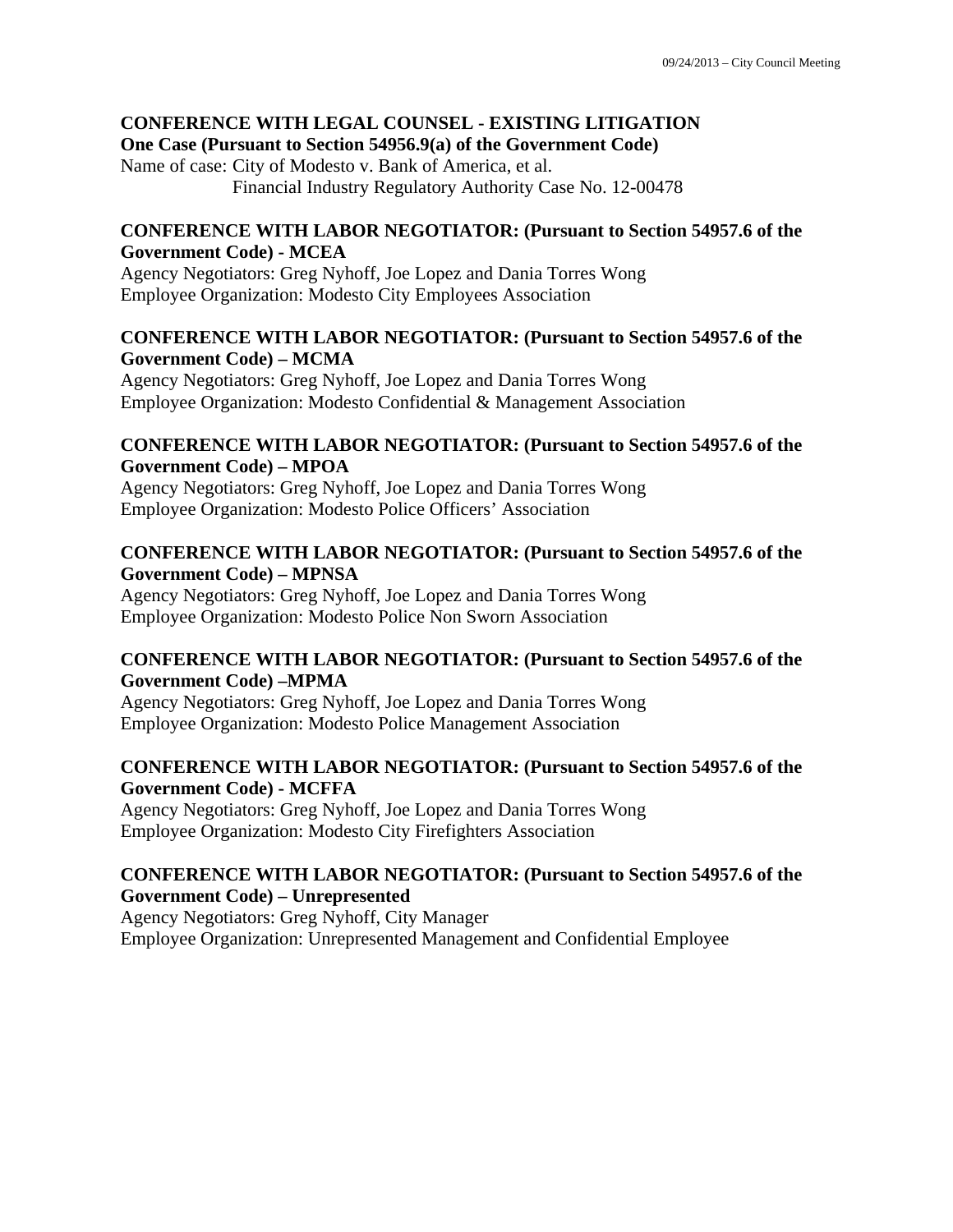## **CONFERENCE WITH REAL PROPERTY NEGOTIATOR:**

#### **(Pursuant to Section 54956.8 of the Government Code)**

Property: Purchase of the following properties located within the block of 10th and 9th streets; G and H streets:

| APN: 106-42-005             | Property Owner: Rugani, Gina Et Al TRS                |
|-----------------------------|-------------------------------------------------------|
| APN: 106-42-006             | Property Owner: G&K Enterprises LLC                   |
| APN: 106-42-007             | Property Owner: Silva, Helen L TRS Et Al              |
| APN: 106-42-012             | Property Owner: G&K Enterprises LLC                   |
| APN: 106-42-011             | Property Owner: Mote, Curtis W.                       |
| APN: 106-42-010             | Property Owner: Gervasoni, Gary C. & Gervasoni, Myrna |
| <b>Negotiating Parties:</b> | Greg Nyhoff, for City of Modesto                      |
|                             | Brent Sinclair, for City of Modesto                   |
| <b>Under Negotiation:</b>   | Price and Terms of the acquisition and property.      |

## **PUBLIC EMPLOYEE EMPLOYMENT**

**(Pursuant to Sections 54954.4 and 54957 of the Government Code)**  Title: City Attorney

### **CONFERENCE WITH LEGAL COUNSEL - EXISTING LITIGATION One Case (Pursuant to Section 54956.9(a) of the Government Code)**

Name of case: Modesto Irrigation District v. City of Modesto Stanislaus County Superior Court Case No. 2001607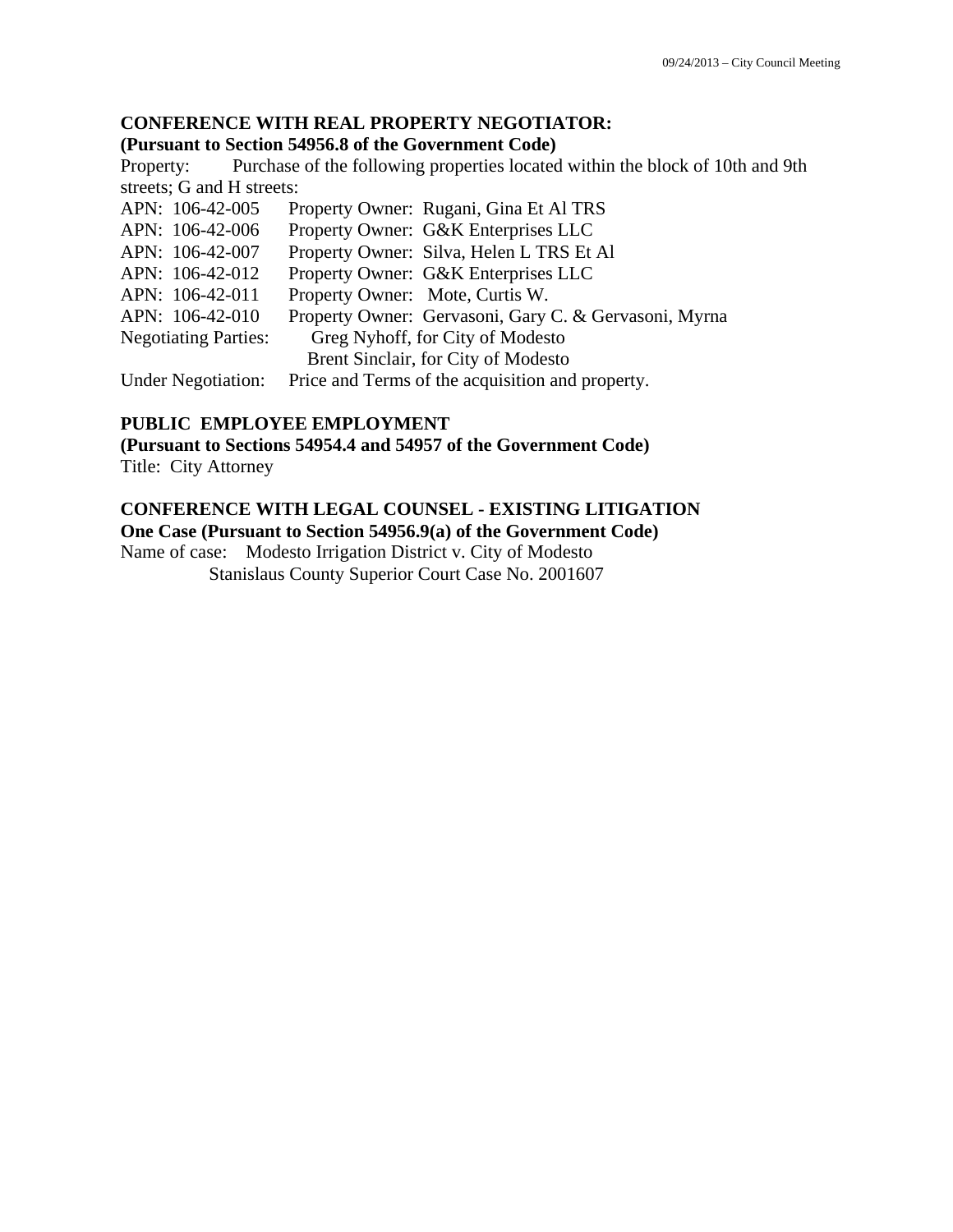# **MINUTES**

## City of Modesto  **CITY COUNCIL MEETING Chambers, Basement Level Tenth Street Place, 1010 10th Street Modesto, California Tuesday October 01, 2013, at 5:30 p.m.**

Roll Call – Present: Councilmembers Burnside, Cogdill, Geer, Lopez, Muratore, Mayor Marsh Absent: Councilmember Gunderson

Pledge of Allegiance to the Flag

Invocation: Darryl Fair, Renaissance Christian Center

City Clerk's Announcements

Declaration of Conflicts of Interest: Muratore – Item 4.

Reports from Closed Session: City Attorney Wood reported on Closed Session matters

## **ACKNOWLEDGEMENTS AND PRESENTATIONS**

1. Presentation by Bryan Sastokas, City of Modesto Chief Information Officer, announcing that October is National Cyber Security Awareness Month. (Funding Source: Not Applicable)  *Information Technology; Bryan Sastokas, 577-5331, bsastokas@modestogov.com* 

ACTION: Bryan Sastokas, City of Modesto Chief Information Officer, gave a presentation regarding Cyber Security and announced that October is National Cyber Security Awareness Month.

#### **PUBLIC COMMENT PERIOD**

- Ron Jeske shared a positive story about his son-in-law, Jon Olsen.
- Joan Rutschow spoke regarding the MID candidates and read quotes from the candidates reported in the Modesto Bee.
- Emerson Drake spoke regarding the City of Modesto invocations, the Courthouse project and the LAFCO meeting that was held last week.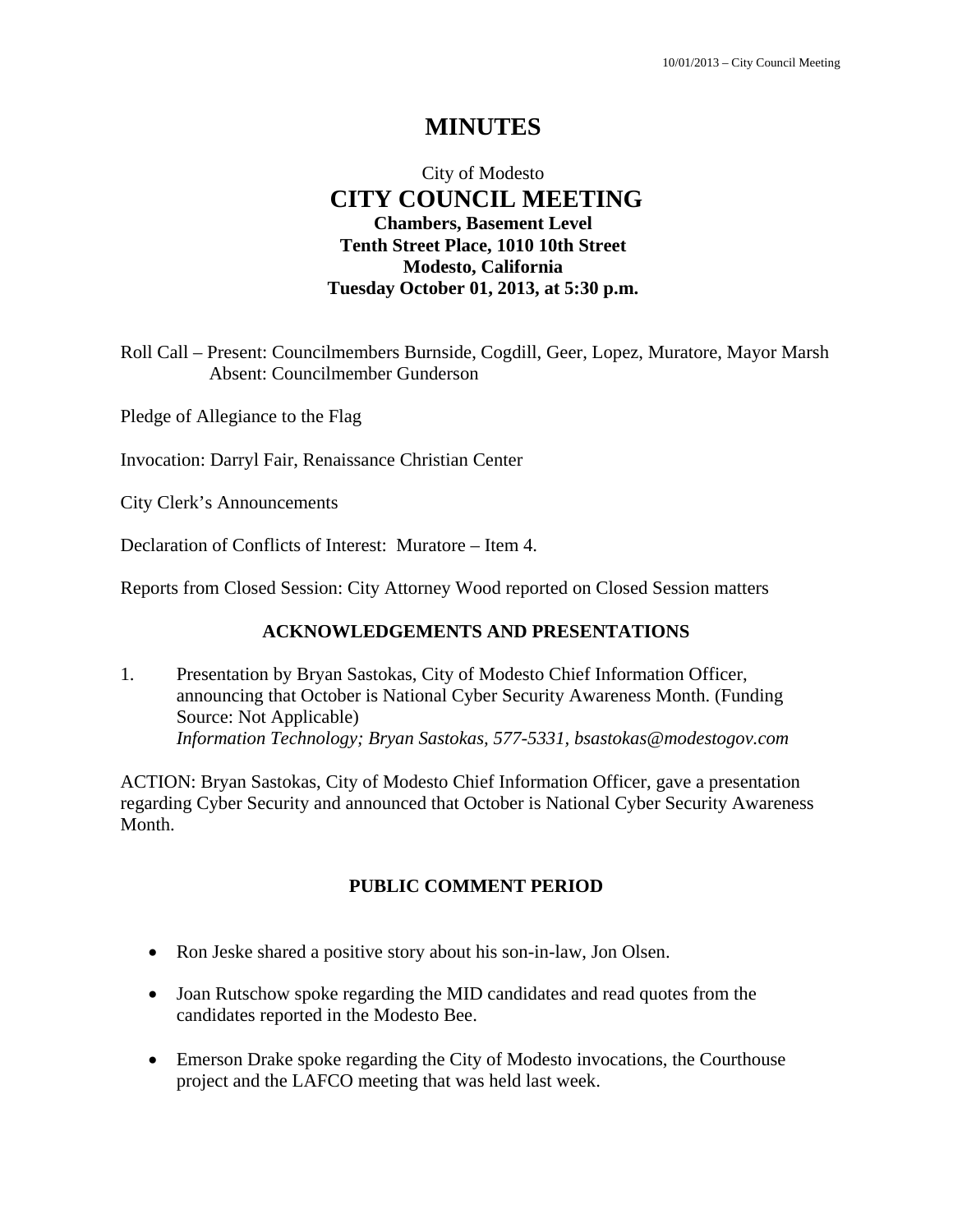## **CONSENT ITEMS – ROLL CALL VOTE REQUIRED**

## **ACTION CONSENT ITEMS 2-3; 5-9: (Lopez/Geer 6/0; Gunderson absent) ACTION CONSENT ITEM 4 (Lopez/Geer; majority; Gunderson absent; Muratore absent due to conflict of interest)**

## **CONSENT ITEMS**

An item may be removed from consent and discussed at the request of an audience member or Councilmember.

Consent

2. Consider approving the minutes from the September 24, 2013 City Council meeting. (Funding Source: Not Applicable)

• Motion approving the minutes from the September 24, 2013 City Council meeting *City Clerk; Stephanie Lopez, 577-5396, slopez@modestogov.com* 

**ACTION: Motion (Lopez/Geer 6/0; Gunderson absent)** approving the minutes from the September 24, 2013 City Council meeting.

#### Consent

- 3. Consider approving a Legal Services Agreement with Curtis Wright, Esq., of Silver & Wright, LLP, for the handling of Receivership Enforcement on Behalf of the City of Modesto. (Funding Source: Legal Services Account)
	- Resolution approving a Legal Services Agreement with Curtis Wright, Esq., of Silver & Wright, LLP, for the handling of Receivership matters on behalf of the City of Modesto.

*City Attorney; Tara M. Davis, 577-5284, tmdavis@modestogov.com* 

**ACTION: Resolution 2013-351 (Lopez/Geer 6/0; Gunderson absent)** approving a Legal Services Agreement with Curtis Wright, Esq., of Silver & Wright, LLP, for the handling of Receivership matters on behalf of the City of Modesto.

#### *Muratore Conflict of Interest*

Consent

- 4. Consider approving the Will Serve Letters and Outside Service Agreements for water and sewer connection for the property located at 649 Paradise Road (APN: 030-023- 012). (Funding Source: General Fund and Sewer and Water Funds)
	- Resolution approving a Will Serve Letter for the property located at 649 Paradise Road, APN: 030-023-012 to connect to the City of Modesto existing water system, and authorizing the City Manager, or his designee, to sign the Will Serve letter.
	- Resolution approving a Will Serve Letter for the property located at 649 Paradise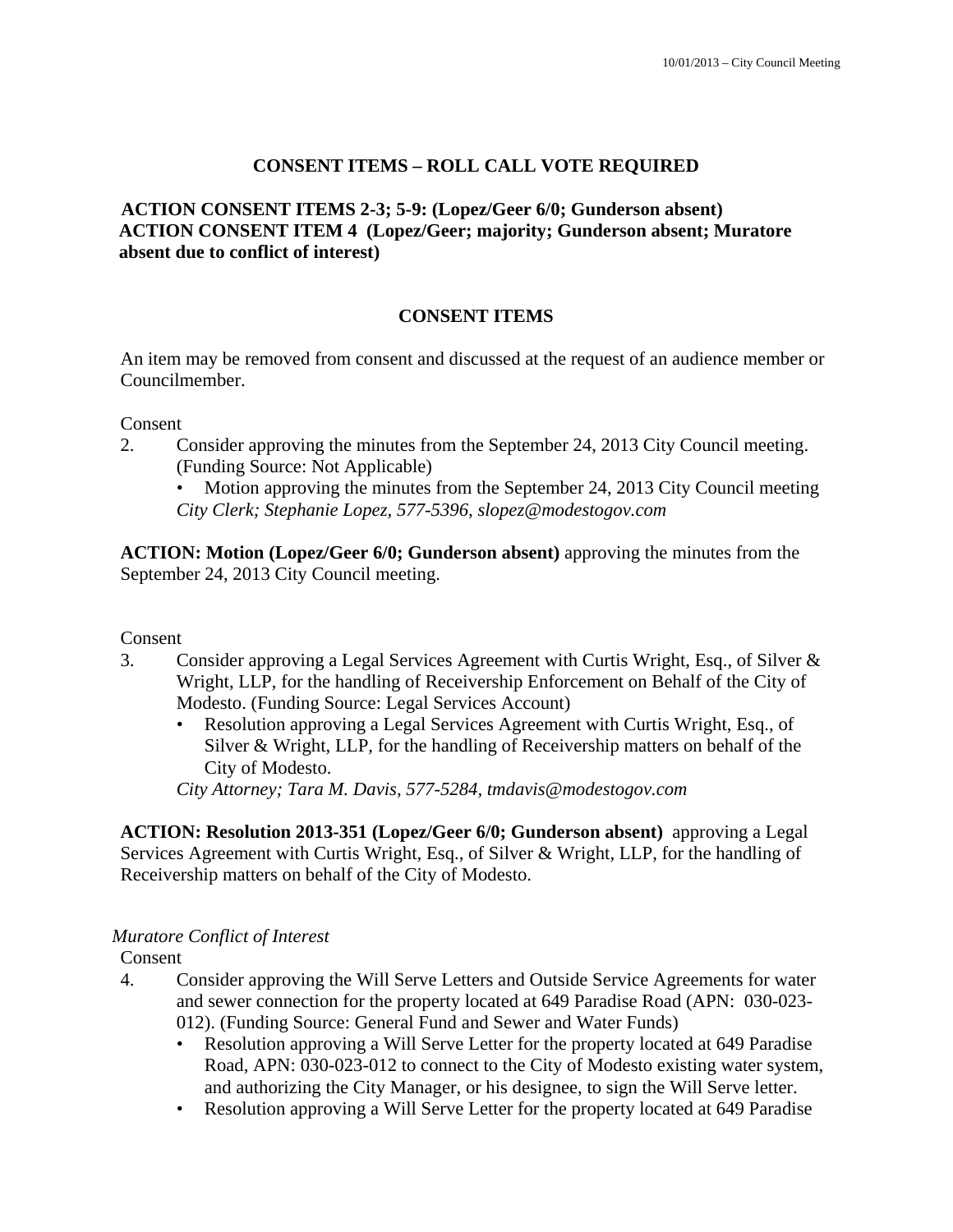Road, APN: 030-023-012 to connect to the City of Modesto existing sewer system, and authorizing the City Manager, or his designee, to sign the Will Serve letter.

- Resolution approving an Outside Service Agreement between the City of Modesto and Hong Phe, Sangley Prak, Meng Prak, Hav Neang, and Bunleang Vin for water service for the property located at 649 Paradise Road, APN: 030-023-012 and authorizing the City Manager, or his designee, to execute the Agreement.
- Resolution approving an Outside Service Agreement between the City of Modesto and Hong Phe, Sangley Prak, Meng Prak, Hav Neang, and Bunleang Vin for sewer Service For the property located at 649 Paradise Road, APN: 030-023-012 and Authorizing the City Manager, or his designee, to execute the Agreement.

*Community & Economic Development; Bill Sandhu, 577-5356, bsandhu@modestogov.com* 

**ACTION: Resolution 2013-352 (Lopez/Geer 5/0; Gunderson absent; Muratore absent due to conflict of interest)** approving a Will Serve Letter for the property located at 649 Paradise Road, APN: 030-023-012 to connect to the City of Modesto existing water system, and authorizing the City Manager, or his designee, to sign the Will Serve letter.

**ACTION: Resolution 2013-353 (Lopez/Geer 5/0; Gunderson absent; Muratore absent due to conflict of interest)** approving a Will Serve Letter for the property located at 649 Paradise Road, APN: 030-023-012 to connect to the City of Modesto existing sewer system, and authorizing the City Manager, or his designee, to sign the Will Serve letter.

**ACTION: Resolution 2013-354 (Lopez/Geer 5/0; Gunderson absent; Muratore absent due to conflict of interest)** approving an Outside Service Agreement between the City of Modesto and Hong Phe, Sangley Prak, Meng Prak, Hav Neang, and Bunleang Vin for water service for the property located at 649 Paradise Road, APN: 030-023-012 and authorizing the City Manager, or his designee, to execute the Agreement.

**ACTION: Resolution 2013-355 (Lopez/Geer 5/0; Gunderson absent; Muratore absent due to conflict of interest)** approving an Outside Service Agreement between the City of Modesto and Hong Phe, Sangley Prak, Meng Prak, Hav Neang, and Bunleang Vin for sewer Service For the property located at 649 Paradise Road, APN: 030-023-012 and Authorizing the City Manager, or his designee, to execute the Agreement.

#### Consent

- 5. Consider authorizing the award of bids for the furnishing of asphalt and emulsified asphalt material for the Department of Public Works, Streets Division, to George Reed, Inc., Modesto, CA, as "primary" contractor and Calaveras Materials Inc., Hughson, CA, as "secondary" contractor, for a one year agreement with four (4) one-year extension options at the sole discretion of the City, for an estimated historical annual cost of \$500,000, and over five (5) years of \$2,500,000. (Funding Source: Various)
	- Resolution authorizing the award of bids for the furnishing of asphalt and emulsified asphalt material for the Department of Public Works, Streets Division, to George Reed, Inc., Modesto, CA, as "primary" contractor and Calaveras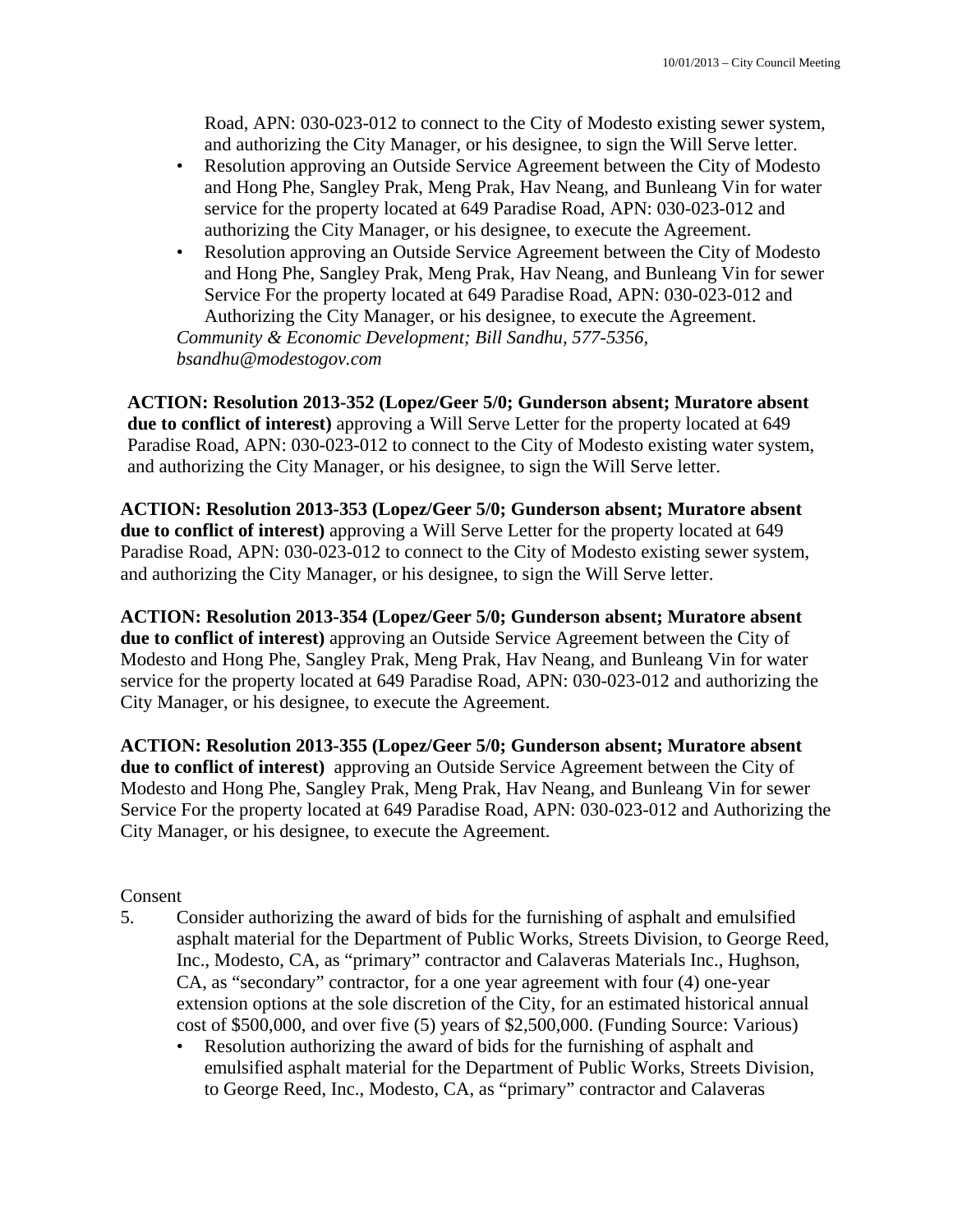Materials, Inc., Hughson, CA, as "secondary" contractor, for a one year agreement with four (4) one-year extension options at the sole discretion of the City, and authorizing the Purchasing Manager, or his designee, to issue purchase agreements for an estimated historical annual cost of \$500,000, and over five (5) years of \$2,500,000.

*Finance and Public Works; Meagan M. Torres, 571-5839, mtorres@modestogov.com* 

**ACTION: Resolution 2013-356 (Lopez/Geer 6/0; Gunderson absent**) authorizing the award of bids for the furnishing of asphalt and emulsified asphalt material for the Department of Public Works, Streets Division, to George Reed, Inc., Modesto, CA, as "primary" contractor and Calaveras Materials, Inc., Hughson, CA, as "secondary" contractor, for a one year agreement with four (4) one-year extension options at the sole discretion of the City, and authorizing the Purchasing Manager, or his designee, to issue purchase agreements for an estimated historical annual cost of \$500,000, and over five (5) years of \$2,500,000.

#### Consent

- 6. Consider approving an agreement for the purchase of retired City of Modesto Police canine, Chuck, by its handler, Officer Daniel Phillips. (Funding Source: General Fund Revenue)
	- Resolution approving an Agreement between the City of Modesto and Officer Daniel Phillips for the purchase of retired City of Modesto Police canine, Chuck, and authorizing the City Manager, or his designee, to execute the Agreement. *Police; Rick Armendariz, 572-9612, armendarizr@modestopd.com*

**ACTION: Resolution 2013-357 (Lopez/Geer 6/0; Gunderson absent**) approving an Agreement between the City of Modesto and Officer Daniel Phillips for the purchase of retired City of Modesto Police canine, Chuck, and authorizing the City Manager, or his designee, to execute the Agreement.

#### Consent

- 7. Consider approving agreements with: (i) Commercial Architecture, Inc. for On-call Architectural Services, in an amount not to exceed \$45,000 per year; (ii) Miller-Pezzoni & Associates, Inc. for On-call Electrical Engineering Services in an amount not to exceed \$75,000 per year; (iii) Nexus Engineering for On-call Mechanical Engineering Services in an amount not to exceed \$45,000 per year; (iv) Lionakis for On-call Structural Engineering Services in an amount not to exceed \$45,000 per year; and (v) Kleinfelder West, Inc. for On-call Geotechnical Engineering Services in an amount not to exceed \$45,000 per year. (Funding Source: Various CIP Projects)
	- Resolution approving an agreement with Commercial Architecture, Inc. (Commercial Architecture) for On-call Architectural Services for various City projects for one year, with two one-year extension options, at the sole discretion of the City, in an amount not to exceed \$45,000 per year, and authorizing the City Manager, or his designee, to execute the agreement, and up to two one-year extension options.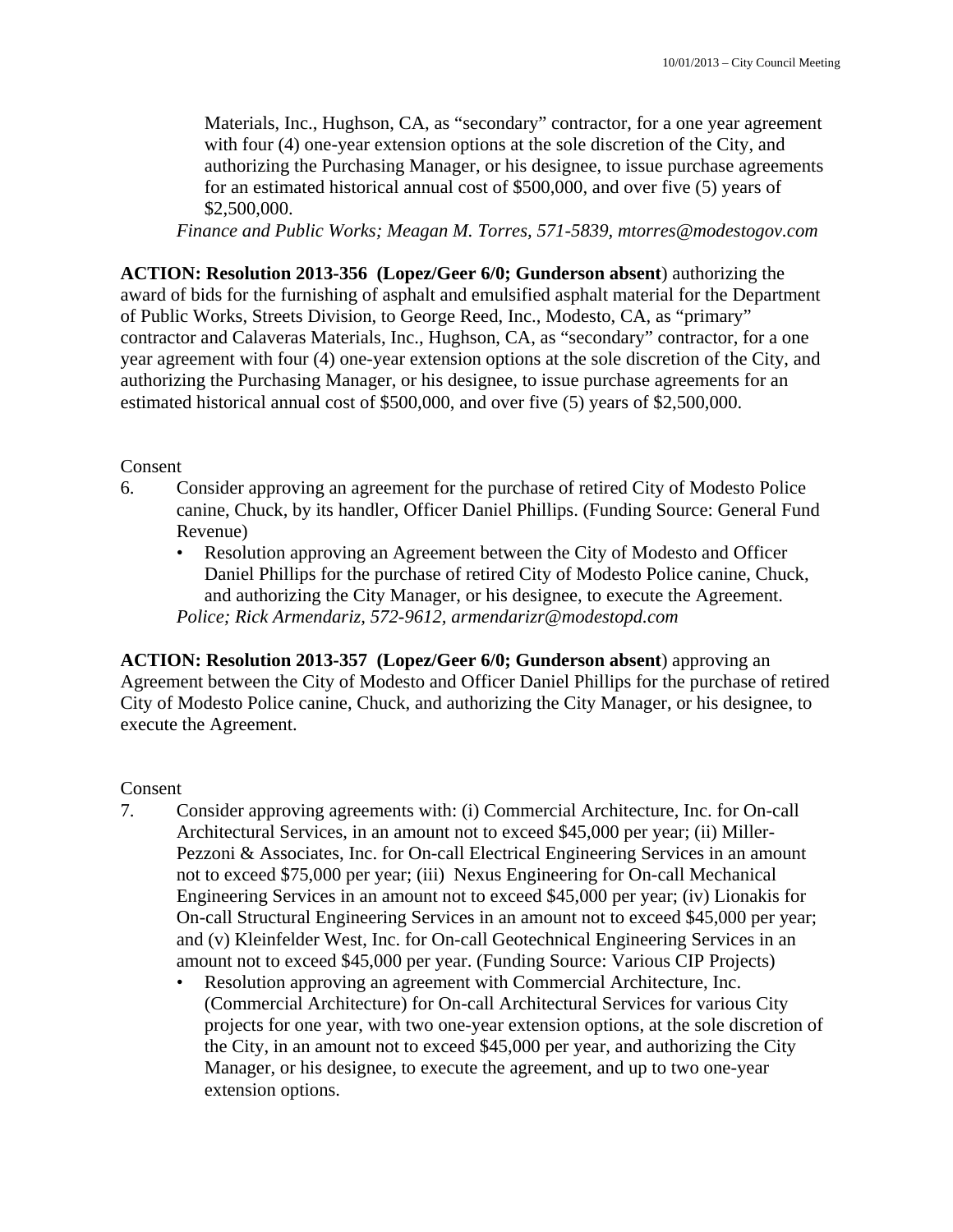- Resolution approving an agreement with Miller-Pezzoni & Associates, Inc. (Miller-Pezzoni) for On-call Electrical Engineering Services for various City projects for one year, with two one-year extension options, at the sole discretion of the City, in an amount not to exceed \$75,000 per year, and authorizing the City Manager, or his designee, to execute the agreement, and up to two one-year extension options.
- Resolution approving an agreement with Nexus Engineering (Nexus) for On-call Mechanical Engineering Services for various City projects for one year, with two one-year extension options, at the sole discretion of the City, in an amount not to exceed \$45,000 per year, and authorizing the City Manager, or his designee, to execute the agreement, and up to two one-year extension options.
- Resolution approving an agreement with Lionakis for On-call Structural Engineering Services for various City projects for one year, with two one-year extension options, at the sole discretion of the City, in an amount not to exceed \$45,000 per year, and authorizing the City Manager, or his designee, to execute the agreement, and up to two one-year extension options.
- Resolution approving an agreement with to Kleinfelder West, Inc. (Kleinfelder) for On-call Geotechnical Engineering Services for various City projects for one year, with two one-year extension options, at the sole discretion of the City, in an amount not to exceed \$45,000 per year, and authorizing the City Manager, or his designee, to execute the agreement, and up to two one-year extension options.

*Utility Planning and Projects; Kris Ohlson, 571-5869, kohlson@modestogov.com* 

**ACTION: Resolution 2013-358 (Lopez/Geer 6/0; Gunderson absent**) approving an agreement with Commercial Architecture, Inc. (Commercial Architecture) for On-call Architectural Services for various City projects for one year, with two one-year extension options, at the sole discretion of the City, in an amount not to exceed \$45,000 per year, and authorizing the City Manager, or his designee, to execute the agreement, and up to two oneyear extension options.

**ACTION: Resolution 2013-359 (Lopez/Geer 6/0; Gunderson absent**) approving an agreement with Miller-Pezzoni & Associates, Inc. (Miller-Pezzoni) for On-call Electrical Engineering Services for various City projects for one year, with two one-year extension options, at the sole discretion of the City, in an amount not to exceed \$75,000 per year, and authorizing the City Manager, or his designee, to execute the agreement, and up to two oneyear extension options.

**ACTION: Resolution 2013-360 (Lopez/Geer 6/0; Gunderson absent**) approving an agreement with Nexus Engineering (Nexus) for On-call Mechanical Engineering Services for various City projects for one year, with two one-year extension options, at the sole discretion of the City, in an amount not to exceed \$45,000 per year, and authorizing the City Manager, or his designee, to execute the agreement, and up to two one-year extension options.

**ACTION: Resolution 2013-361 (Lopez/Geer 6/0; Gunderson absent**) approving an agreement with Lionakis for On-call Structural Engineering Services for various City projects for one year, with two one-year extension options, at the sole discretion of the City, in an amount not to exceed \$45,000 per year, and authorizing the City Manager, or his designee, to execute the agreement, and up to two one-year extension options.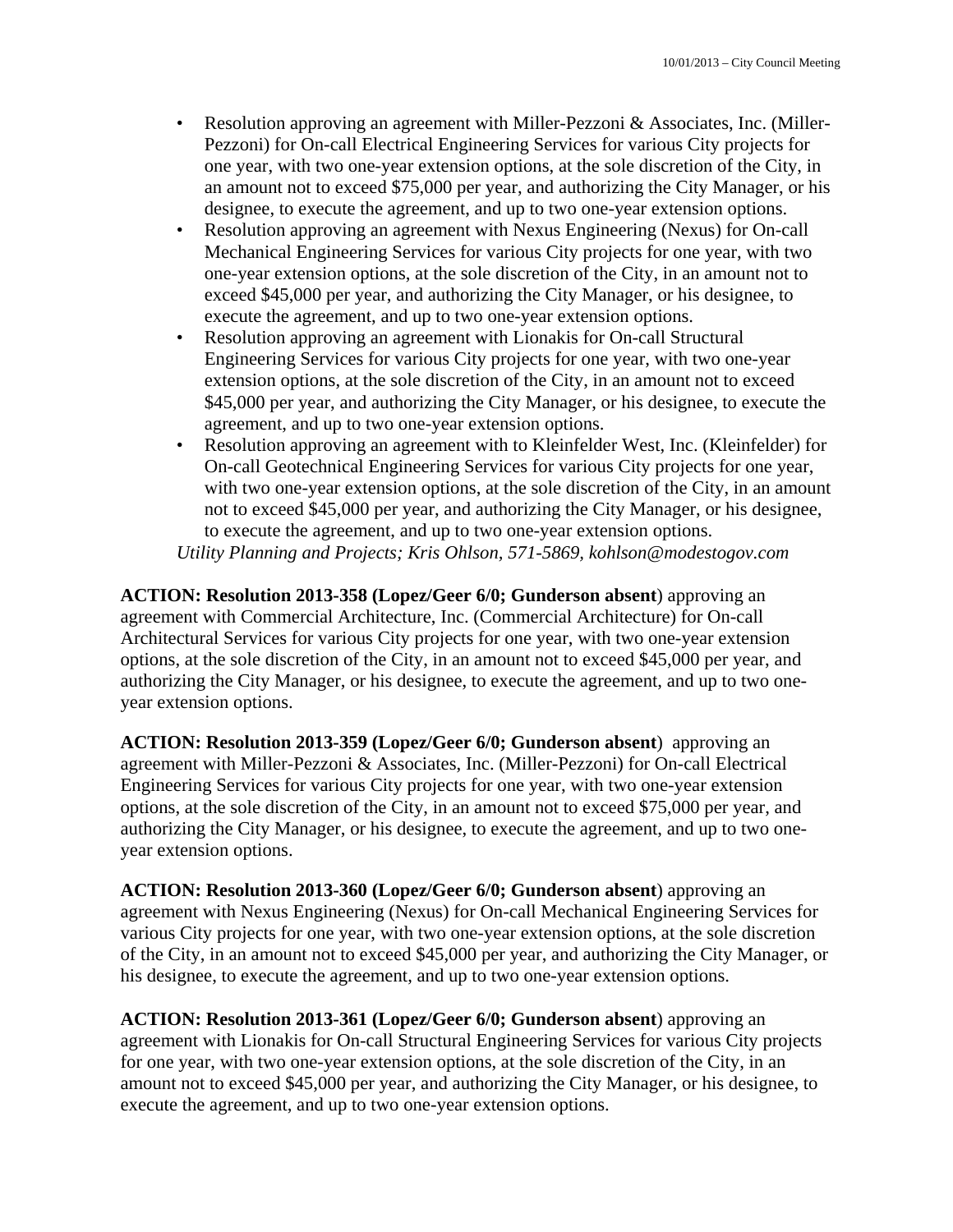**ACTION: Resolution 2013-362 (Lopez/Geer 6/0; Gunderson absent**) approving an agreement with to Kleinfelder West, Inc. (Kleinfelder) for On-call Geotechnical Engineering Services for various City projects for one year, with two one-year extension options, at the sole discretion of the City, in an amount not to exceed \$45,000 per year, and authorizing the City Manager, or his designee, to execute the agreement, and up to two one-year extension options.

#### Consent

- 8. Consider accepting the work by Allen A. Waggoner Construction, Inc. of Ripon, California for the Emerald & Maze Storm Drain Project as complete. (Total construction contract cost is \$188,925, with a total project cost of \$258,617.) (Funding Source: Storm Drain Fund)
	- Resolution accepting the work by Allen A. Waggoner Construction, Inc., for the Emerald & Maze Storm Drain Project as complete, authorizing the City Clerk to file a Notice of Completion with the Stanislaus County Recorder upon receipt of approved Warranty Bond, and authorizing payment of amounts totaling \$188,925. *Utility Planning and Projects; Rob Christensen, 577-5423, rchristensen@modestogov.com*

**ACTION: Resolution 2013-363 (Lopez/Geer 6/0; Gunderson absent**) accepting the work by Allen A. Waggoner Construction, Inc., for the Emerald & Maze Storm Drain Project as complete, authorizing the City Clerk to file a Notice of Completion with the Stanislaus County Recorder upon receipt of approved Warranty Bond, and authorizing payment of amounts totaling \$188,925.

#### Consent

- 9. Consider accepting the work by Netbuilds of Marysville, California for the Customer Services Counter Improvements Project as complete. (Total construction contract cost is \$173,360, with a total project cost of \$261,417.) (Funding Source: Special Fund for Capital Outlay, Water & Wastewater Funds)
	- Resolution accepting the work by Netbuilds, for the Customer Services Counter Improvements Project as complete, authorizing the City Clerk to file a Notice of Completion with the Stanislaus County Recorder upon receipt of approved Warranty Bond, and authorizing payment of amounts totaling \$173,360. *Utility Planning and Projects; Rob Christensen, 577-5423,*

*rchristensen@modestogov.com* 

**ACTION: Resolution 2013-364 (Lopez/Geer 6/0; Gunderson absent**) accepting the work by Netbuilds, for the Customer Services Counter Improvements Project as complete, authorizing the City Clerk to file a Notice of Completion with the Stanislaus County Recorder upon receipt of approved Warranty Bond, and authorizing payment of amounts totaling \$173,360.

## **COUNCIL COMMENTS & REPORTS**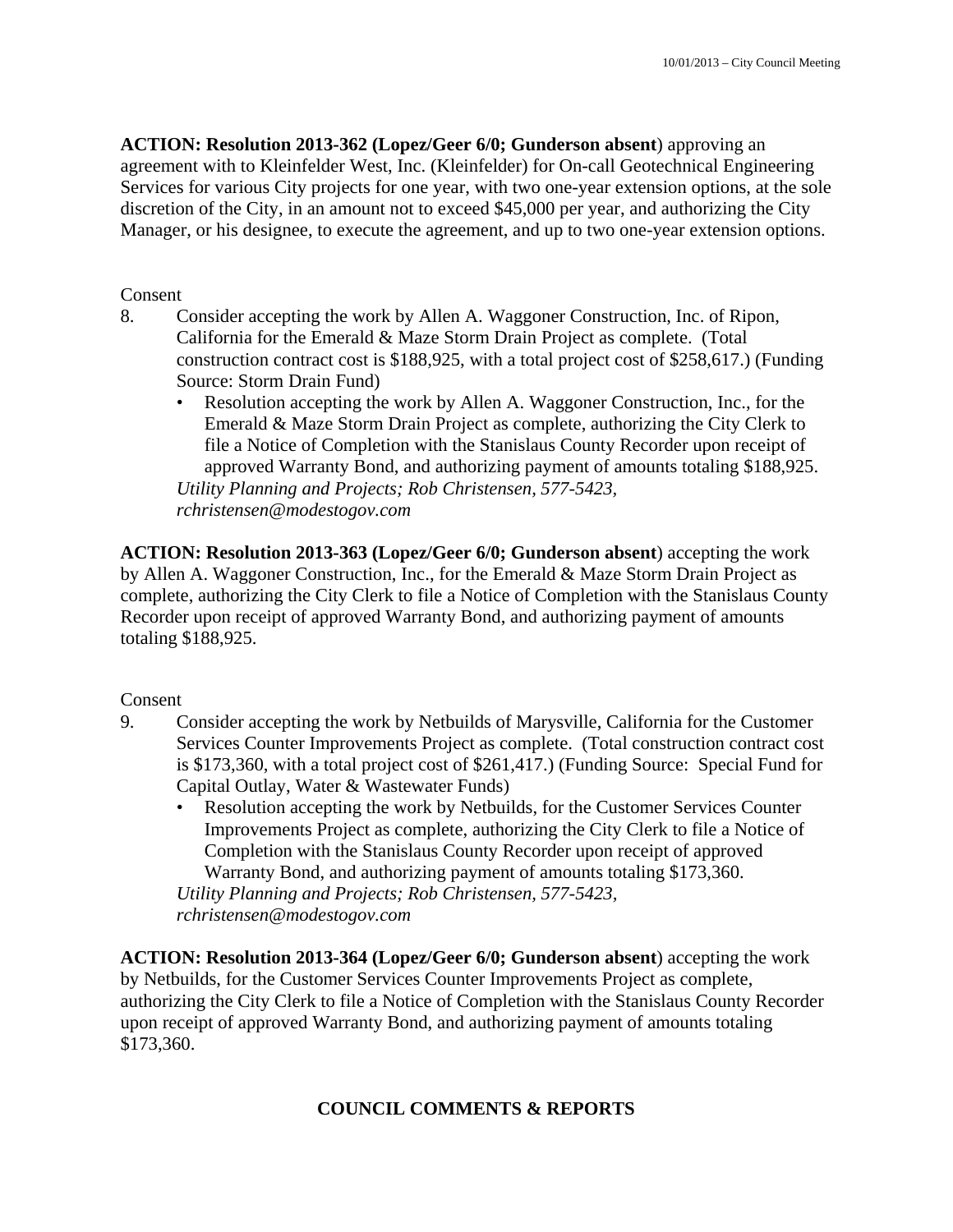Councilmember Geer reported on his recent trip to Modesto's Sister City, Khmelnitsky Ukraine. He was treated very well and was invited to a Sister City's Convention and met with delegations from Russia, Poland, Serbia, Moldova and the Ukraine. The Sister City Program is important to the City and allows Modesto to make contact with others in the business community.

Mayor Marsh thanked Councilmember Geer for representing the City in Khmelnitsky.

### **CITY MANAGER COMMENTS & REPORTS**

None

### **WRITTEN COMMUNICATIONS**

10. Consider a letter dated September 23, 2013 from Persike Benefit Solutions regarding The Lew Edwards Group public opinion survey. (Funding Source: Not Applicable)  *City Clerk; Stephanie Lopez, 577-5396, slopez@modestogov.com* 

**ACTION:** No reportable action.

## **HEARINGS**

#### *Published in the Modesto Bee on September 21, 2013*

- 11. Hearing to consider: (i) accepting the Fiscal Year 2012-13 Annual Report of Securities Held for Future Improvements and making findings related to each security on file; (ii) approving the creation of a new Multi-Year Fund 3510 to be used solely for projects to be funded by Securities Held for Future Improvements; and (iii) amending the Fiscal Year 2013-14 Multi-Year Budget, creating three (3) Multi-Year Projects within Fund 3510 and appropriating cash deposits currently held for the three (3) projects. (Funding Source: Developer Deposits)
	- Resolution accepting the Fiscal Year 2012-13 Annual Report of Securities Held for Future Improvements, and making findings related to each security on file.
	- Resolution approving the creation of a new Multi-Year Fund 3510 to be used solely for projects to be funded by Securities Held for Future Improvements.
	- Resolution amending the Fiscal Year 2013-14 Multi-Year Budget, creating three (3) Multi-Year Projects within Fund 3510 and appropriating cash deposits currently held for the three (3) projects.

*Community & Economic Development; Tina Rocha, 577-5321, trocha@modestogov.com* 

**ACTION: Resolution 2013-365 (Lopez/Burnside 6/0; Gunderson absent**) accepting the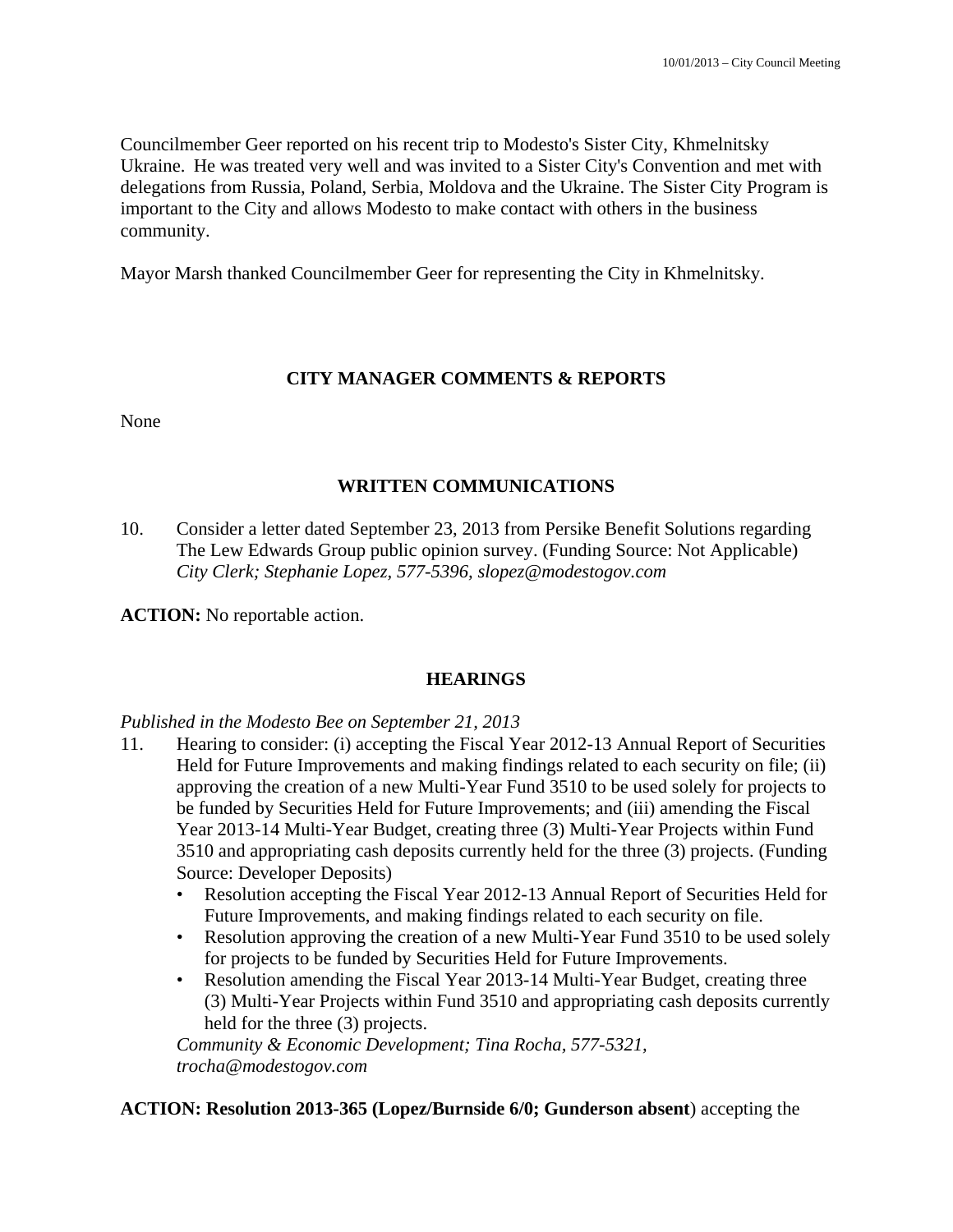Fiscal Year 2012-13 Annual Report of Securities Held for Future Improvements, and making findings related to each security on file.

**ACTION: Resolution 2013-366 (Lopez/Burnside 6/0; Gunderson absent**) approving the creation of a new Multi-Year Fund 3510 to be used solely for projects to be funded by Securities Held for Future Improvements.

**ACTION: Resolution 2013-367 (Lopez/Burnside 6/0; Gunderson absent**) amending the Fiscal Year 2013-14 Multi-Year Budget, creating three (3) Multi-Year Projects within Fund 3510 and appropriating cash deposits currently held for the three (3) projects.

## **NEW BUSINESS**

- 12. Consider: (i) authorizing staff to negotiate a contract with KemperSports, Northbrook, IL for Golf Management Services at Creekside Golf Course and Dryden Golf Course for a two Year Period; (ii) extending the current agreement with ValleyCrest, Inc. until October 2015 with a \$50,000 per year costs savings; (iii) funding a .75 Administrative Analyst II position in the Golf Fund to oversee the new golf management contract as well as existing golf agreements. (Funding Source: Golf Fund)
	- Resolution authorizing staff to negotiate a contract with KemperSports, Northbrook, IL for golf management services at Creekside Golf Course and Dryden Golf Course for a two year period.
	- Resolution extending the current agreement with ValleyCrest, Inc. until October 2015.
	- Resolution funding a .75 Administrative Analyst II position in the Golf Fund to oversee the new golf management contract as well as existing golf agreements. *Parks, Recreation & Neighborhoods; Julie Hannon, 577-5417 , jhannon@modestogov.com*

**ACTION: Resolution 2013-368 (Lopez/Burnside 6/0; Gunderson absent**) authorizing staff to negotiate a contract with KemperSports, Northbrook, IL for golf management services at Creekside Golf Course and Dryden Golf Course for a two year period. .

**ACTION: Resolution 2013-369 (Lopez/Burnside 6/0; Gunderson absent**) extending the current agreement with ValleyCrest, Inc. until October 2015.

**ACTION: Resolution 2013-370 (Lopez/Burnside 6/0; Gunderson absent**) funding a .75 Administrative Analyst II position in the Golf Fund to oversee the new golf management contract as well as existing golf agreements.

## **MATTERS TOO LATE FOR THE AGENDA**

## **ADJOURNMENT**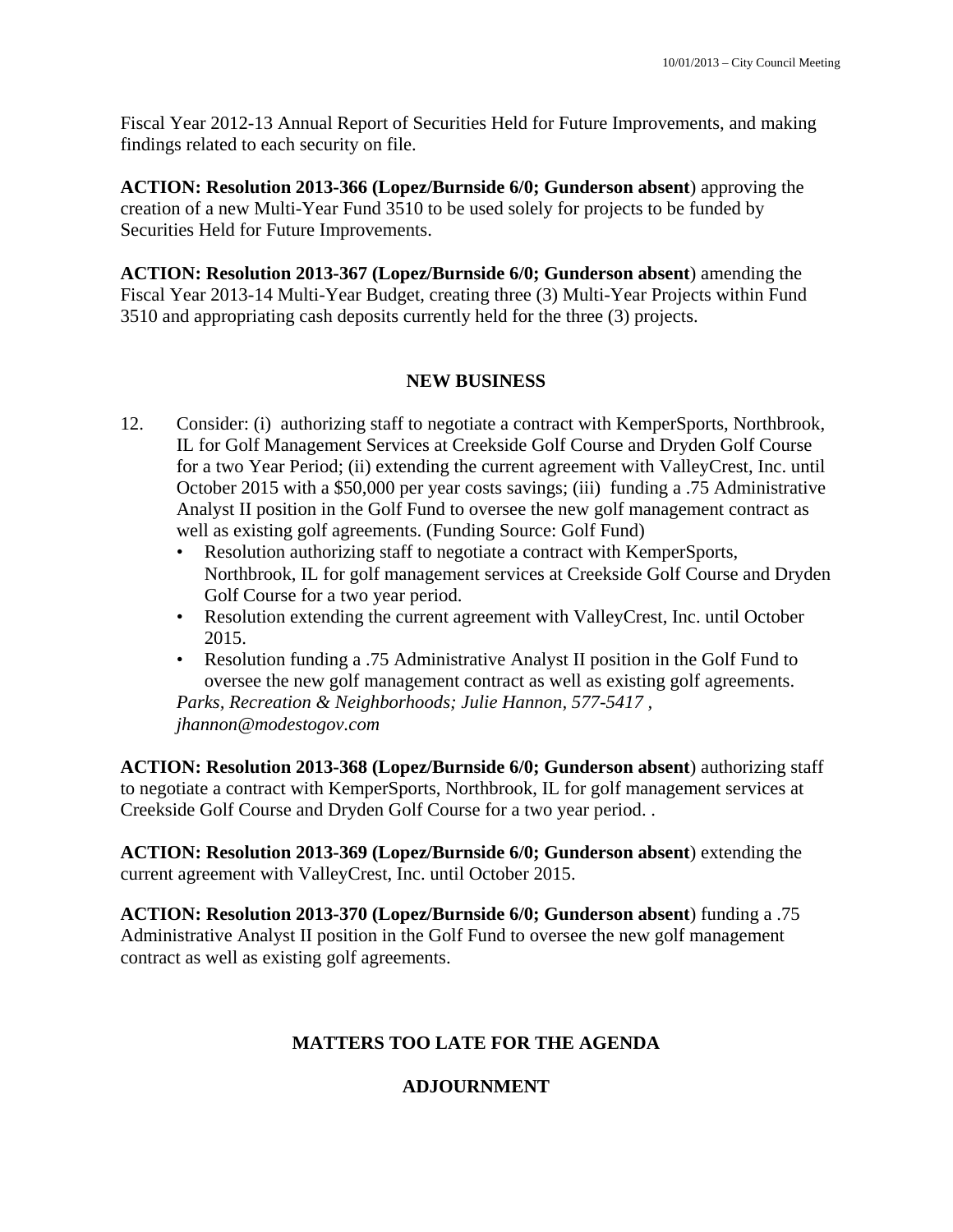**ACTION:** This meeting was adjourned at 7:00 p.m.

#### **CLOSED SESSION**

*Closed Session matters heard prior to meeting.*  **CONFERENCE WITH LEGAL COUNSEL - EXISTING LITIGATION One Case** (Pursuant to Section 54956.9(a) of the Government Code) Name of case: *City of Modesto v. Okada Brothers* Stanislaus County Superior Court Case No. 675831

#### **CONFERENCE WITH LEGAL COUNSEL - EXISTING LITIGATION One Case**

(Pursuant to Section 54956.9(a) of the Government Code) Name of case: *City of Modesto v. County of Stanislaus, Lauren Klein, et al.*  Stanislaus County Superior Court Case No. 683887

#### **CONFERENCE WITH LEGAL COUNSEL - EXISTING LITIGATION**

**One Case (Pursuant to Section 54956.9(a) of the Government Code)**  Name of case: Modesto Irrigation District v. City of Modesto Stanislaus County Superior Court Case No. 2001607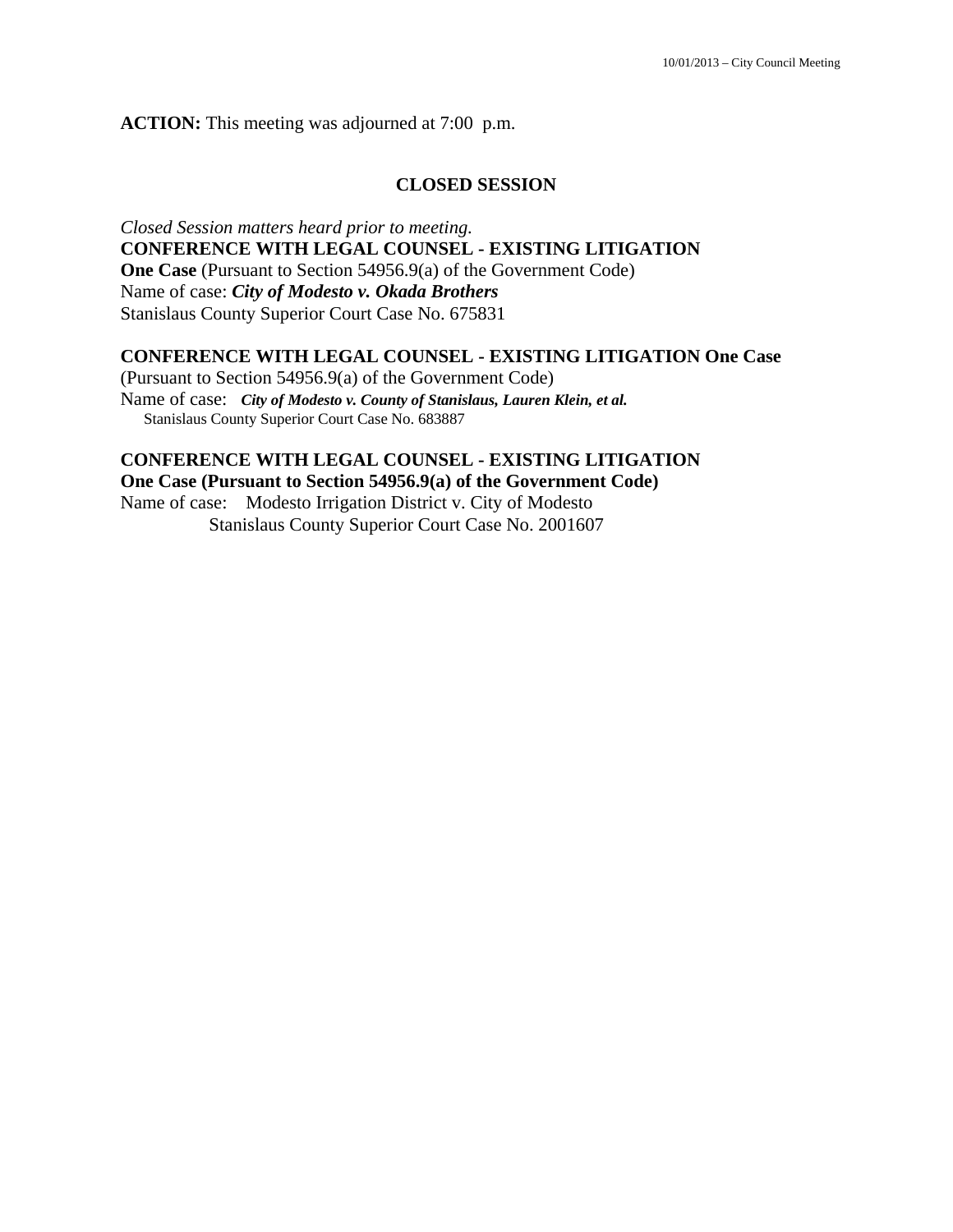## **MINUTES**

## City of Modesto  **CITY COUNCIL MEETING Chambers, Basement Level Tenth Street Place, 1010 10th Street Modesto, California Tuesday October 08, 2013, at 5:30 p.m.**

Roll Call – Present: Councilmembers Burnside, Cogdill, Geer, Gunderson, Lopez, Muratore, Mayor Marsh Absent: None

Pledge of Allegiance to the Flag

Invocation: Jim Applegate, Redeemer

City Clerk's Announcements: Item 5 removed from the Agenda

Declaration of Conflicts of Interest: None

Reports from Closed Session: City Attorney Wood reported on Closed Session matters; Closed Session to reconvene after Council meeting

#### **PUBLIC COMMENT PERIOD**

- Rick Dalton spoke regarding proposed employee three tier rate structure for health insurance and retirees.
- Vernon Price spoke regarding homeless in the City of Modesto.
- Jenny Kenoyer spoke regarding Measure X and Oversight Committee.
- Ed Persike spoke regarding a Public Records Act request for the public opinion survey, Measure X and property negotiations.
- Joan Rutschow, Edith James and Georgianna MacDonald spoke regarding a Public Records Act request for the public opinion survey and Measure X.
- Emerson Drake spoke regarding the League of Women Voters City Council Candidate Forum on September 30, 2013.
- Kurt Abell spoke regarding visitors to the City of Modesto from Australia.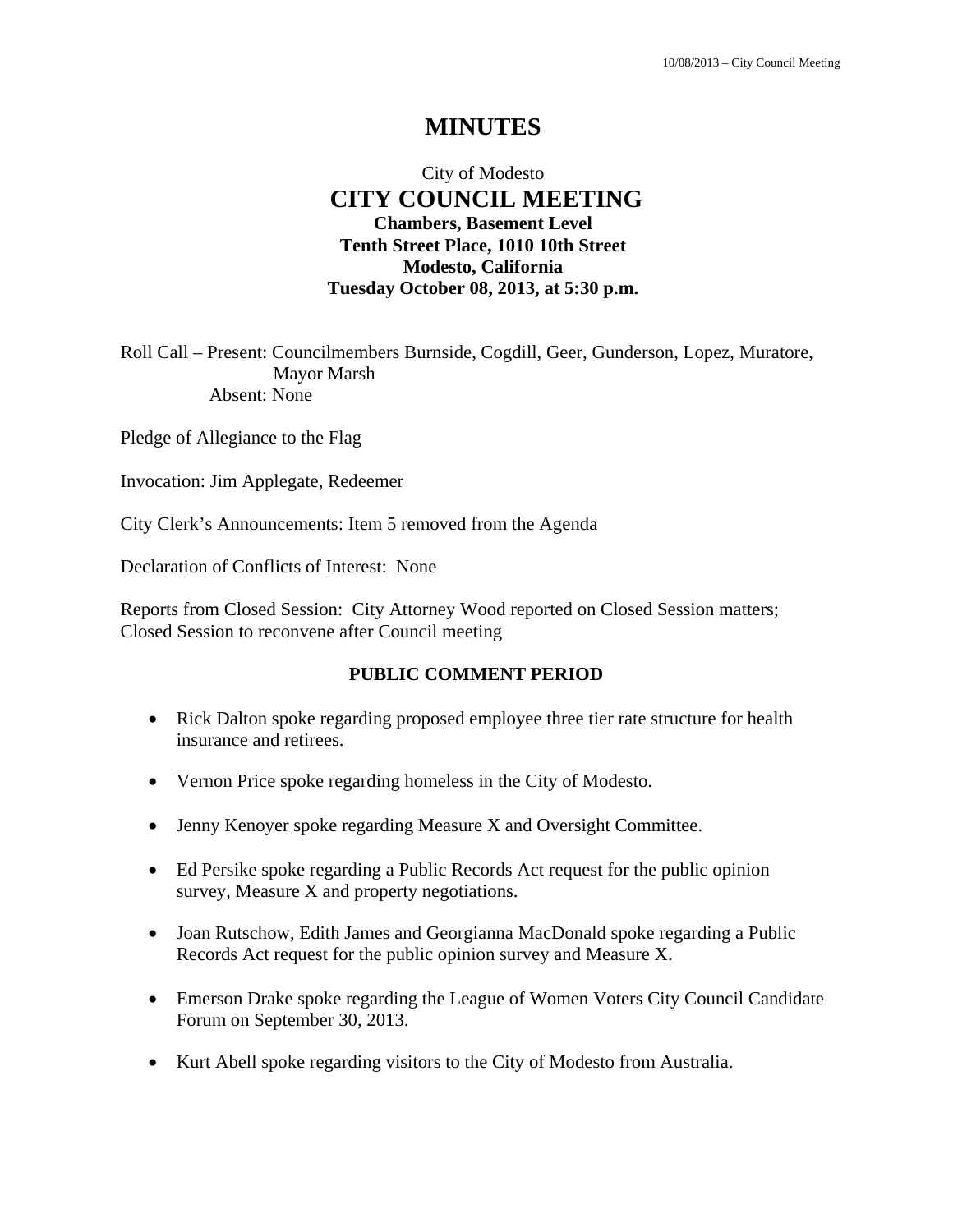## **CONSENT ITEMS – ROLL CALL VOTE REQUIRED ACTION CONSENT ITEMS 1-3: (Lopez/Burnside;unan.)**

### **CONSENT ITEMS**

An item may be removed from consent and discussed at the request of an audience member or Councilmember.

Consent

1. Consider approving the minutes from the October 1, 2013 City Council meeting. (Funding Source: Not Applicable)

Motion approving the minutes from the October 1, 2013 City Council meeting. *City Clerk; Stephanie Lopez, 577-5396, slopez@modestogov.com* 

**ACTION: Motion (Lopez/Burnside; 7/0)** approving the minutes from the October 1, 2013 City Council meeting.

Consent

- 2. Consider authorizing the award of bids for the purchase of janitorial paper products for the Parks, Recreation and Neighborhoods Department, Building Services Division, to Central Sanitary Supply, Modesto, CA, and Randik Paper, Modesto, CA, for a oneyear agreement with four (4) one-year extension options at the sole discretion of the City, for an estimated annual cost of \$39,300, and over five (5) years of \$196,500. (Funding Source: Building Services Fund)
	- Resolution authorizing the award of bids for the purchase of janitorial paper products for the Parks, Recreation and Neighborhoods Department, Building Services Division, to Central Sanitary Supply, Modesto, CA, and Randik Paper, Modesto, CA, for a one-year agreement with four (4) one-year extension options at the sole discretion of the City, and authorizing the Purchasing Manager, or his designee, to issue purchase agreements for an estimated annual cost of \$39,300, and over five (5) years of \$196,500.

*Finance and Parks, Recreation & Neighborhoods; Ken Masasso, 577-5420, kmasasso@modestogov.com* 

**ACTION: Resolution 2013-371 (Lopez/Burnside; 7/0)** authorizing the award of bids for the purchase of janitorial paper products for the Parks, Recreation and Neighborhoods Department, Building Services Division, to Central Sanitary Supply, Modesto, CA, and Randik Paper, Modesto, CA, for a one-year agreement with four (4) one-year extension options at the sole discretion of the City, and authorizing the Purchasing Manager, or his designee, to issue purchase agreements for an estimated annual cost of \$39,300, and over five (5) years of \$196,500.

#### Consent

3. Consider authorizing the Purchasing Manager to purchase GameTime play equipment for Sipherd Neighborhood Park by accessing the terms of the US Communities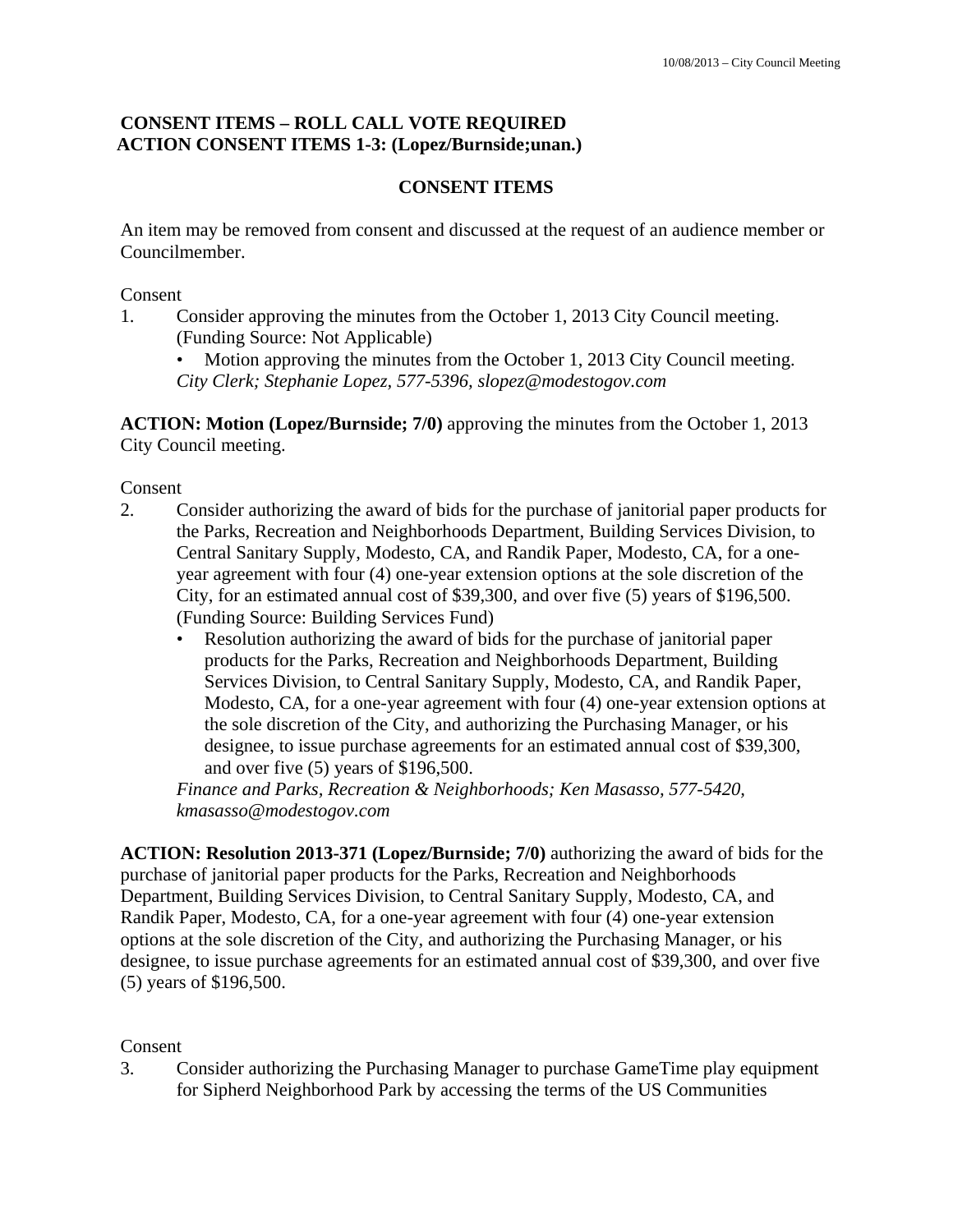agreement with GameTime (Funding Source: CDBG)

• Resolution authorizing the award of bid for the purchase of playground equipment for the Parks, Recreation and Neighborhoods Department by accessing the terms of a competitively bid agreement through GameTime, Novato, CA and authorizing the Purchasing Manager, or his designee, to issue a purchase order for a total cost of \$52,288.92.

*Parks, Recreation & Neighborhoods; Loren Holt, 571-5573, lholt@modestogov.com* 

**ACTION: Resolution 2013-372 (Lopez/Burnside; 7/0)** authorizing the award of bid for the purchase of playground equipment for the Parks, Recreation and Neighborhoods Department by accessing the terms of a competitively bid agreement through GameTime, Novato, CA and authorizing the Purchasing Manager, or his designee, to issue a purchase order for a total cost of \$52,288.92.

## **COUNCIL COMMENTS & REPORTS**

Councilmember Lopez spoke regarding October 26, 2013 Council in the Park and the Pelandale Interchange Project; he thanked Councilmember Burnside.

Councilmember Burnside spoke regarding the California Transportation Commission, CalTrans Executive Directors and reception last night.

Mayor Marsh spoke regarding Modesto becoming a self-help City for the Pelandale Interchange Project and the California Transportation Commission.

Councilmember Gunderson spoke regarding his attendance at the Conference on Childhood Obesity Prevention in Baltimore, Maryland.

## **CITY MANAGER COMMENTS & REPORTS**

City Manager Nyhoff spoke regarding \$6 million refinancing bonds and funding of \$43 million for the Pelandale Interchange Project.

## **UNFINISHED BUSINESS**

- 4. Consider: (i) authorizing the City Manager to execute all documents related to a Management Agreement with KemperSports for the Golf Operations at Dryden and Creekside Golf Courses in the amount of \$00.00 for a period from October 14, 2013 through October 31, 2015; and (ii) approving a start-up operating budget for the period of October 14, 2013 through December 31, 2013 and amend the Fiscal Year 2013-14 operating budget in the amount not to exceed \$115,000. (Funding Source: Golf Fund)
	- Resolution authorizing the City Manager to execute all documents related to a Management Agreement with KemperSports for the Golf Operations at Dryden and Creekside Golf Courses.
	- Resolution approving a start-up budget, for the period between October 14, and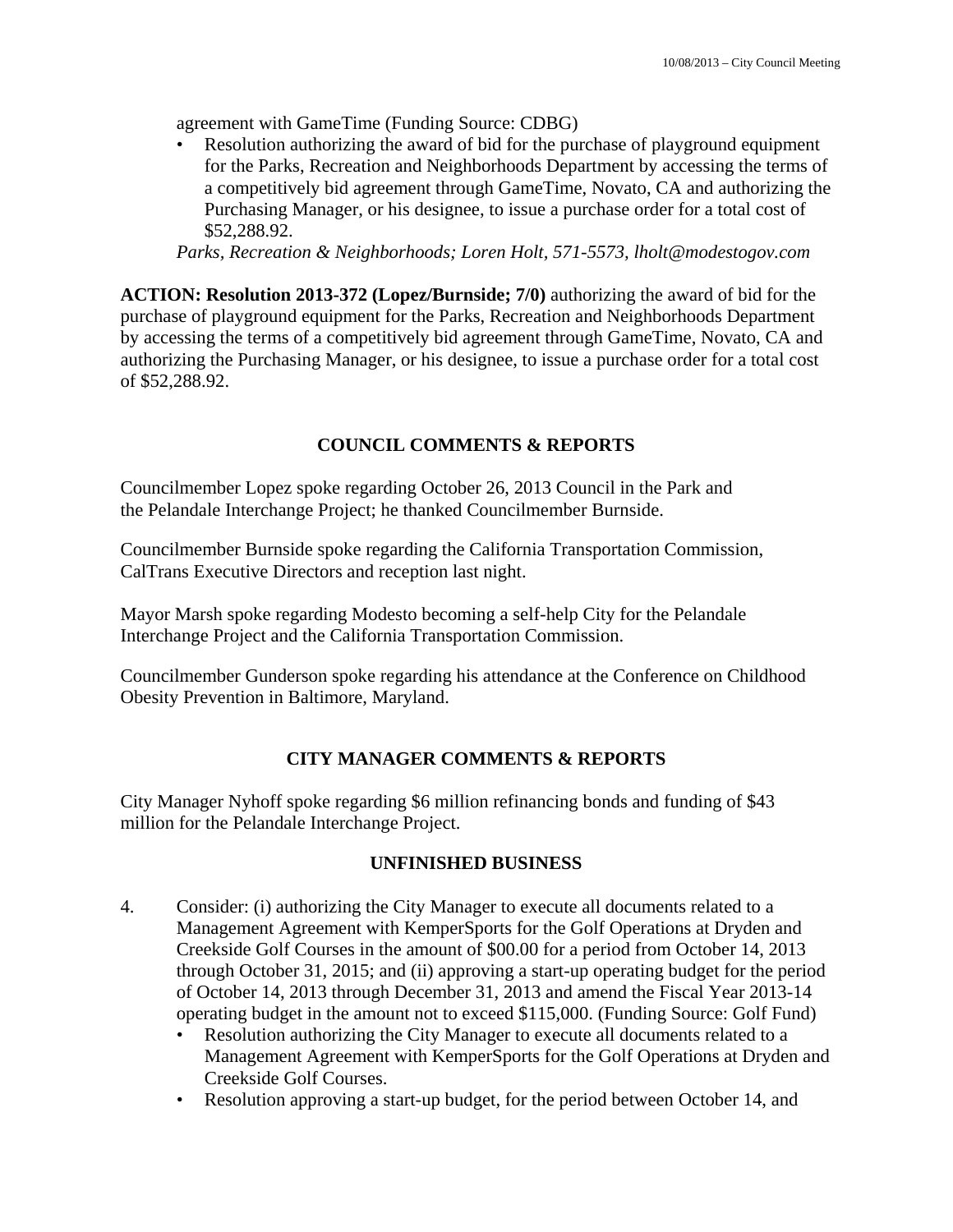December 31, 2013, and amend the Fiscal Year 2013-14 operating budget in the amount not to exceed \$115,000. *Parks, Recreation & Neighborhoods; Julie Hannon, 577-5417, jhannon@modestogov.com* 

**ACTION: Resolution 2013-373 (Burnside/Lopez; 7/0)** authorizing the City Manager to execute all documents related to a Management Agreement with KemperSports for the Golf Operations at Dryden and Creekside Golf Courses.

**ACTION: Resolution 2013-374 (Burnside/Lopez; 7/0)** approving a start-up budget, for the period between October 14, and December 31, 2013, and amend the Fiscal Year 2013-14 operating budget in the amount not to exceed \$115,000.

## **NEW BUSINESS**

*Removed from Agenda* 

- 5. Consider authorizing the City Manager or designee to enter into agreements with the City's Labor Organizations to implement a three tier rate structure for health insurance; and if necessary, to negotiate with employee groups regarding the implementation details of the these changes (Funding Source: General Fund)
	- Resolution authorizing the City Manager or designee to enter into agreements with the City's Labor Organizations; MCMA, MCEA, MPMA, MPOA, and MPNSA, to implement a three tier rate structure for health insurance; and, if necessary, to negotiate with employee groups regarding the implementation details of these changes.

*Human Resources; Joseph Lopez, 571-5126, joelopez@modestogov.com* 

**ACTION:** Item removed from the Agenda.

## **MATTERS TOO LATE FOR THE AGENDA**

None.

## **ADJOURNMENT**

This meeting was adjourned at 6:46 p.m. and returned to Closed Session

## **CLOSED SESSION**

*Closed Session Matters Heard Prior to and after Council Meeting*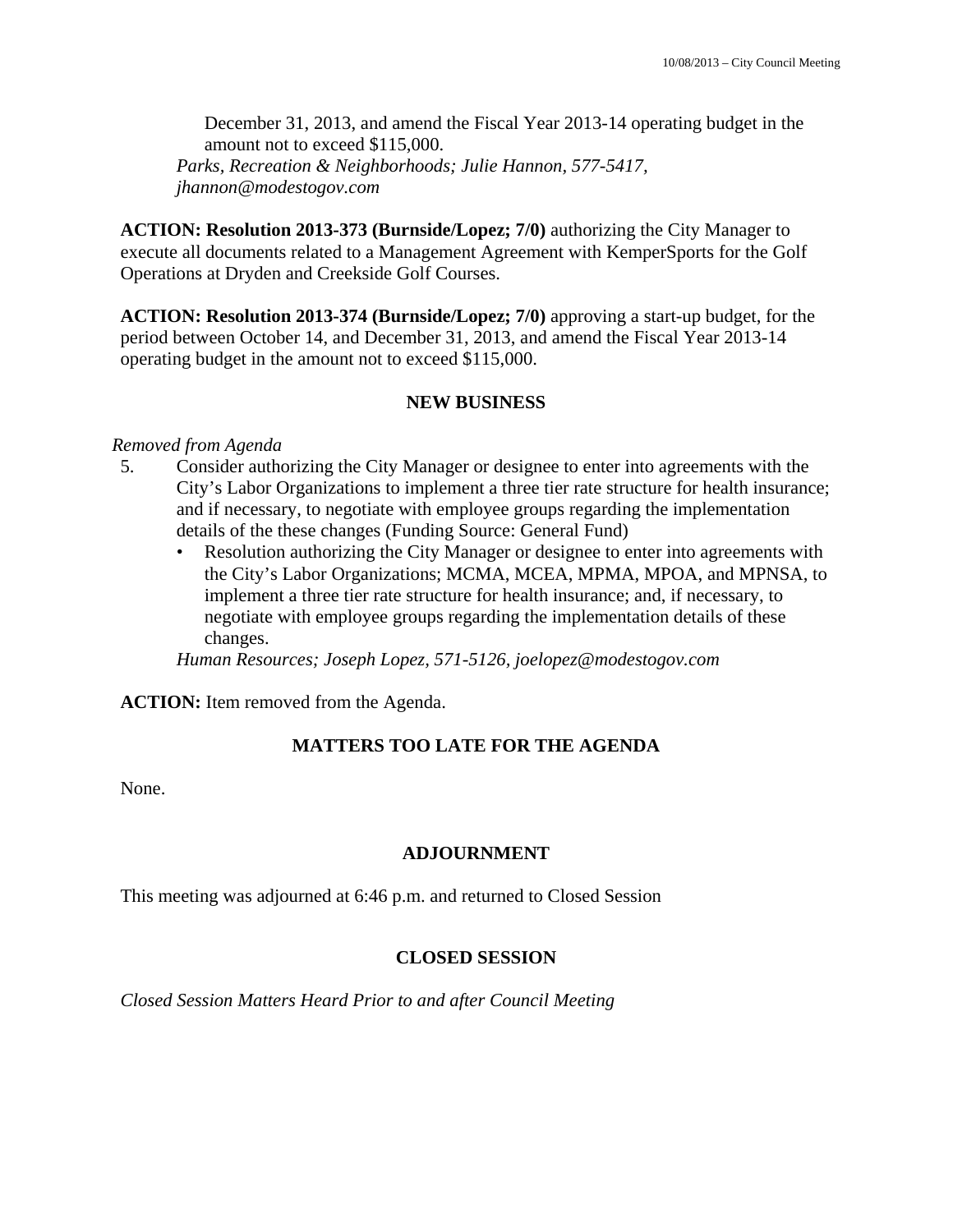# **CONFERENCE WITH REAL PROPERTY NEGOTIATOR:**

### **(Pursuant to Section 54956.8 of the Government Code)**

Property: Purchase of the following properties located within the block of 10th and 9th streets; G and H streets:

APN: 106-42-005 Property Owner: Rugani, Gina et al TRS APN: 106-42-006 Property Owner: G&K Enterprises LLC

APN: 106-42-007 Property Owner: Silva, Helen L TRS et al

APN: 106-42-012 Property Owner: G&K Enterprises LLC

APN: 106-42-011 Property Owner: Mote, Curtis W.

APN: 106-42-010 Property Owner: Gervasoni, Gary C. & Gervasoni, Myrna

Negotiating Parties: Greg Nyhoff, for City of Modesto

 Brent Sinclair, for City of Modesto Under Negotiation: Price and Terms of the acquisition and property.

## **CONFERENCE WITH LEGAL COUNSEL - EXISTING LITIGATION**

 **One Case (Pursuant to Section 54956.9(a) of the Government Code)** 

Name of case: Joshua Mordoff v. Det. James Rokaitis and Modesto Police Department et al. United States District Court Case No. 1:11-CV-1039-AWI-DLB

## **CONFERENCE WITH LEGAL COUNSEL - EXISTING LITIGATION**

 **One Case (Pursuant to Section 54956.9(a) of the Government Code)**  Name of case: Nina Ruiz v. Officer Douglas Ridenour, City of Modesto

Stanislaus County Superior Court Case No. 684733

## **CONFERENCE WITH LEGAL COUNSEL - ANTICIPATED LITIGATION**

**Initiation of litigation pursuant to subdivision (c) of Section 54956.9 of the Government Code.** One potential case.

#### **CONFERENCE WITH LEGAL COUNSEL - EXISTING LITIGATION One Case (Pursuant to Section 54956.9(a) of the Government Code)**

Name of case: Modesto Irrigation District v. City of Modesto Stanislaus County Superior Court Case No. 2001607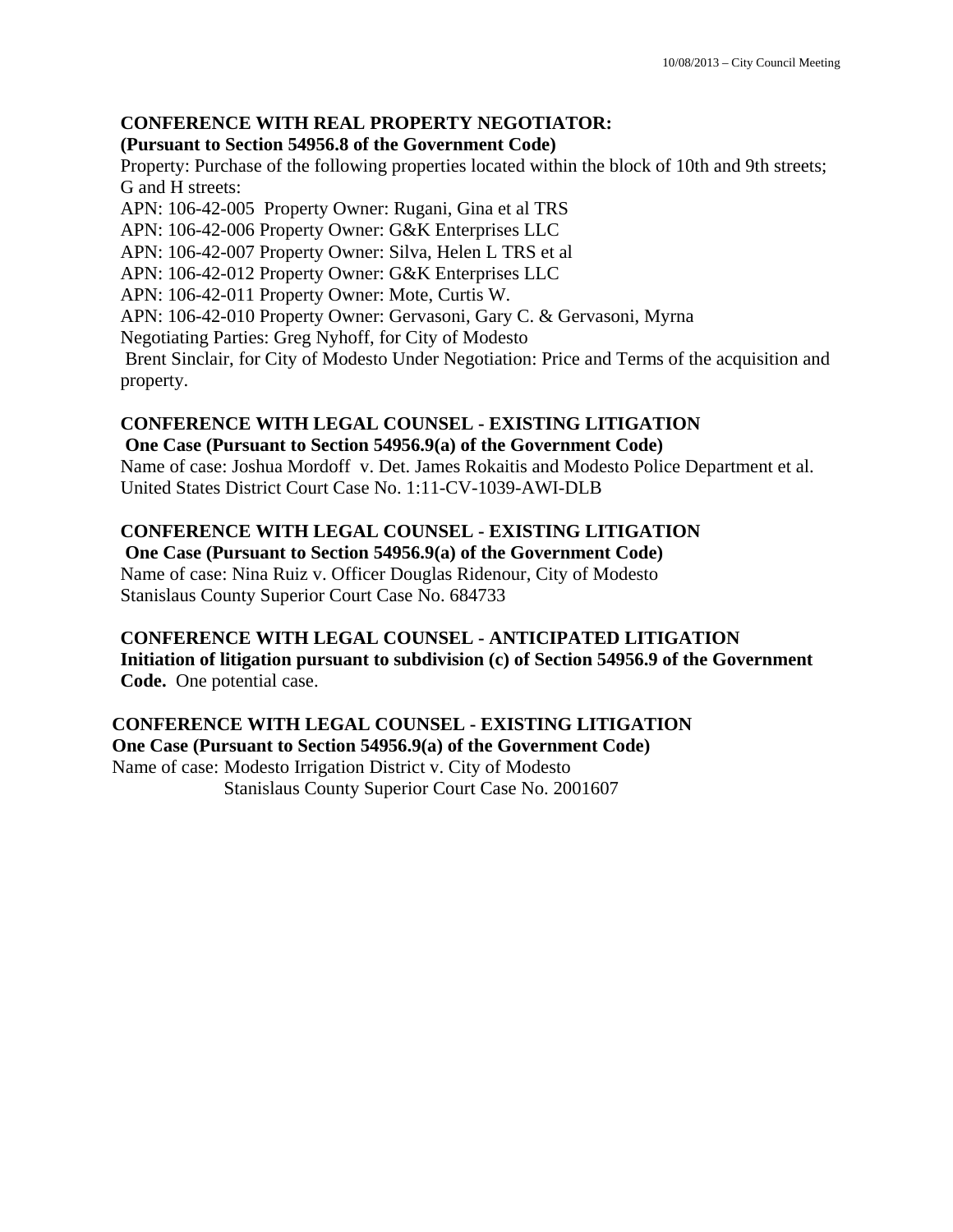#### **CONFERENCE WITH LABOR NEGOTIATOR: (Pursuant to Section 54957.6 of the Government Code) - MCEA**

Negotiator: Joe Lopez Agency Negotiators: Allyson Hauck, Esq.

Employee Organization: Modesto City Employees Association

## **CONFERENCE WITH LABOR NEGOTIATOR:**

**(Pursuant to Section 54957.6 of the Government Code) – MCMA**  Negotiator: Joe Lopez Agency Negotiators: Allyson Hauck, Esq. Employee Organization: Modesto Confidential & Management Association

## **CONFERENCE WITH LABOR NEGOTIATOR:**

#### **(Pursuant to Section 54957.6 of the Government Code) – MPOA**

Negotiator: Joe Lopez Agency Negotiators: Allyson Hauck, Esq. Employee Organization: Modesto Police Officers' Association

#### **CONFERENCE WITH LABOR NEGOTIATOR:**

#### **(Pursuant to Section 54957.6 of the Government Code) – MPNSA**

| Negotiator:                   | Joe Lopez                            |
|-------------------------------|--------------------------------------|
| <b>Agency Negotiators:</b>    | Allyson Hauck, Esq.                  |
| <b>Employee Organization:</b> | Modesto Police Non Sworn Association |

#### **CONFERENCE WITH LABOR NEGOTIATOR:**

#### **(Pursuant to Section 54957.6 of the Government Code) –MPMA**

Negotiator: Joe Lopez Agency Negotiators: Allyson Hauck, Esq. Employee Organization: Modesto Police Management Association

#### **CONFERENCE WITH LABOR NEGOTIATOR:**

#### **(Pursuant to Section 54957.6 of the Government Code) - MCFFA**

| Negotiator:                   | Joe Lopez                                    |
|-------------------------------|----------------------------------------------|
| <b>Agency Negotiators:</b>    | Allyson Hauck, Esq.                          |
| <b>Employee Organization:</b> | <b>Modesto City Firefighters Association</b> |

#### **CONFERENCE WITH LABOR NEGOTIATOR:**

#### **(Pursuant to Section 54957.6 of the Government Code) – Unrepresented**

| Negotiator:                | Joe Lopez           |
|----------------------------|---------------------|
| <b>Agency Negotiators:</b> | Allyson Hauck, Esq. |

| <b>Employee Organization:</b> | <b>Unrepresented Management and Confidential Employees</b> |
|-------------------------------|------------------------------------------------------------|
|                               |                                                            |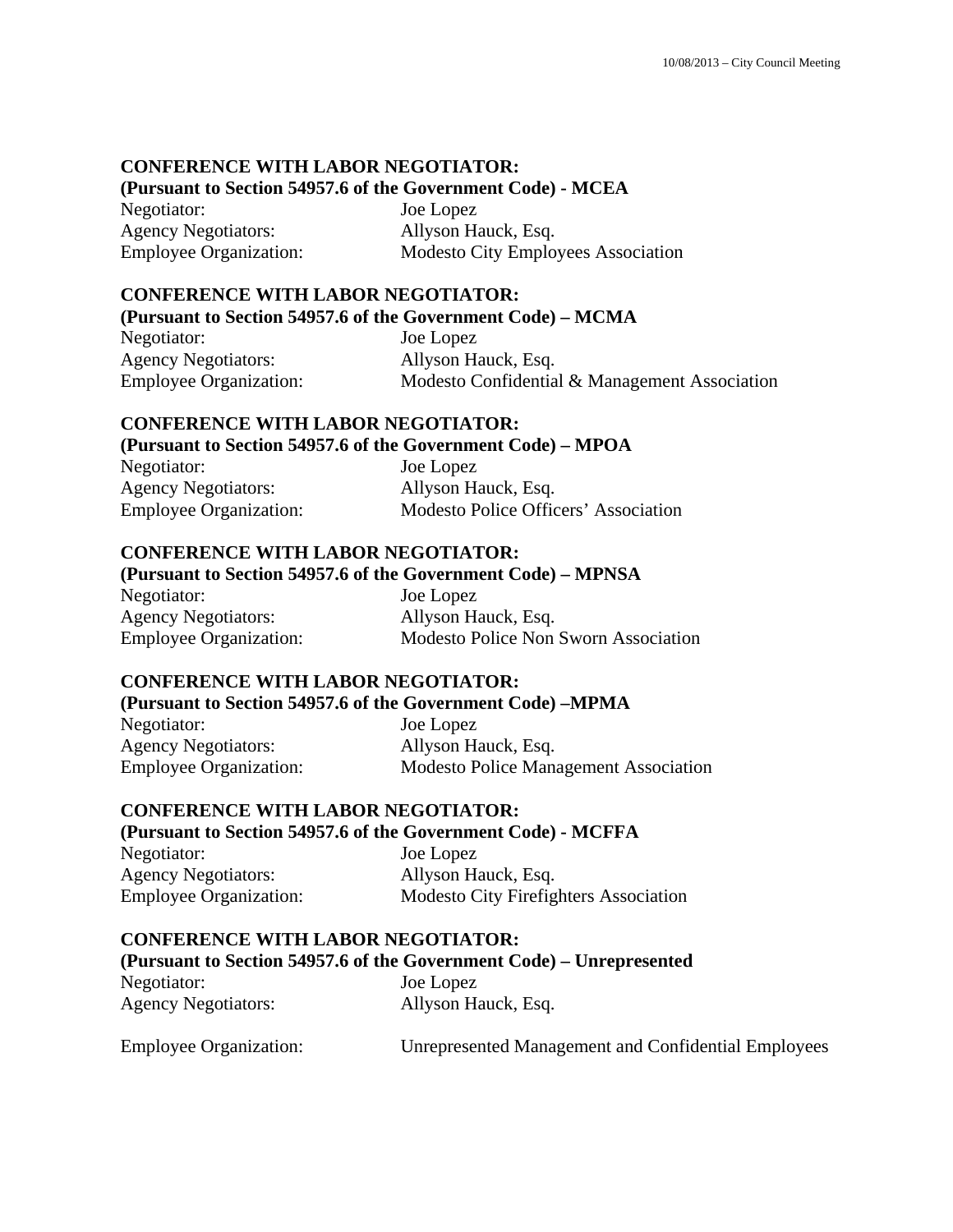**PUBLIC EMPLOYEE EMPLOYMENT (Pursuant to Sections 54954.4 and 54957 of the Government Code)**  Title: Interim City Attorney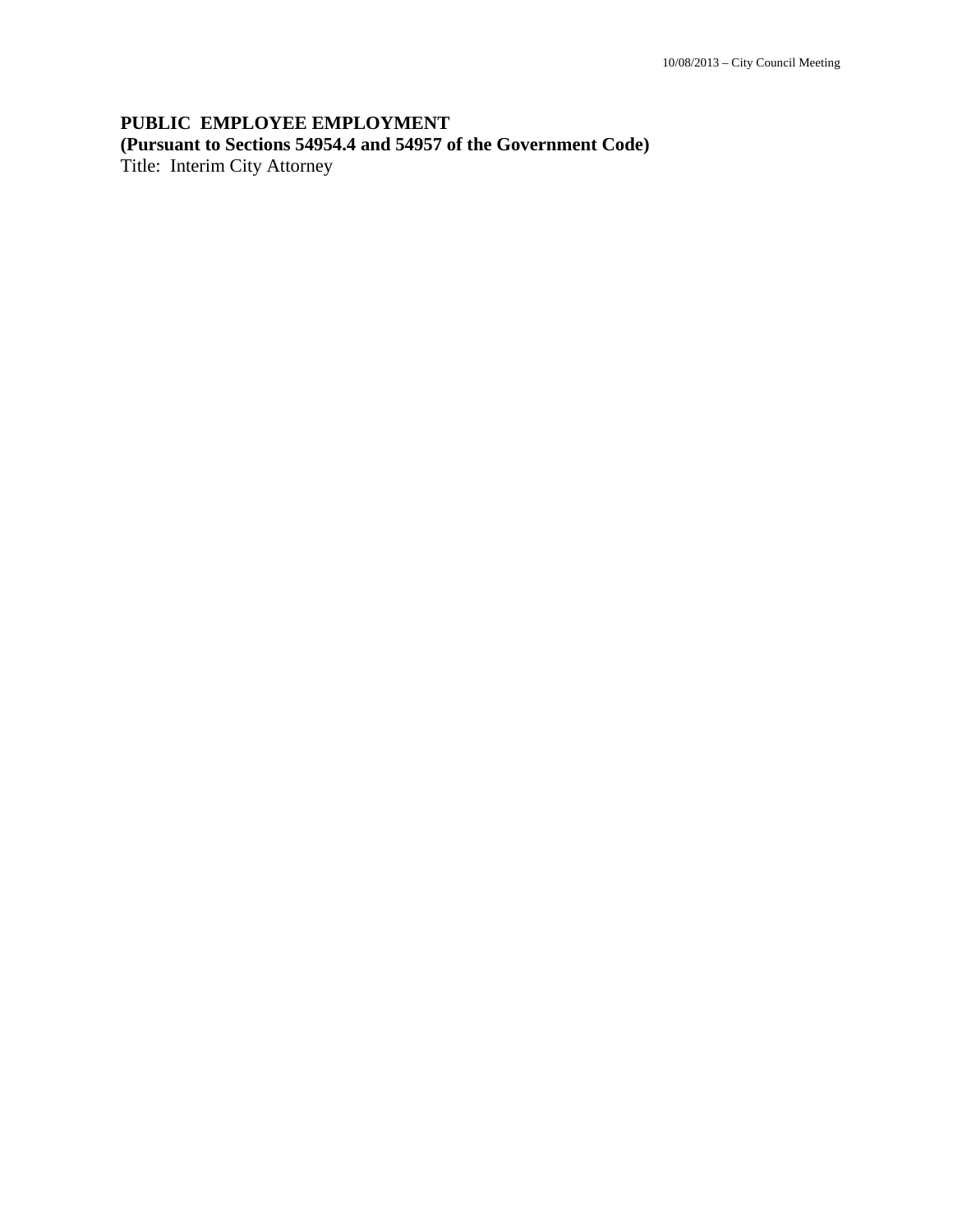# **MINUTES**

## **City of Modesto SAFETY & COMMUNITIES COMMITTEE / COUNCIL WORKSHOP**

## **Second Floor, Room 2005 Tenth Street Place, 1010 10th Street Modesto, California**

### **Monday October 14, 2013, at 5:00 p.m.**

Roll Call Present: Councilmembers Geer and Gunderson Absent: Councilmember Lopez

### **PUBLIC COMMENTS**

None.

## **MISCELLANEOUS**

1. Consider recommending appointments to fill current vacancies on the City of Modesto Entertainment Commission and forwarding to Council for approval. (Funding Source: Not Applicable) *Parks, Recreation & Neighborhoods; Mary Otten, 571-5863, motten@modestogov.com* 

**ACTION: Motion (Gunderson/Geer; Lopez absent)** recommending the following appointments: (i) Chris Ricci (one business permit holder); (ii) Susanna Mendieta Beasley (one non-profit/special event holder); (iii) Bart Barringer, DID Director (one of two representatives from the Board of Directors of an economic/tourist establishment that promotes Modesto) and forward to Council for approval. The Safety & Communities Committer will interview for the following positions: (i) one remaining representative from the Board of Directors of an economic/tourist establishment that promotes Modesto and (ii) two alternates to be non-permit holders.

#### **CONSENT ITEMS: None**

#### **NEW BUSINESS**

2. Consider amending the City of Modesto Plumbing, Electrical, Mechanical and Building Codes and adopting by Reference the 2010 California Plumbing, Electrical, Mechanical and Building Codes and Repealing all Other Ordinances and Parts of the Ordinances in conflict therewith and forwarding to Council for approval. (Funding Source: Not Applicable)

*Community & Economic Development; Jim Mack, 577-5242, jmack@modestogov.com*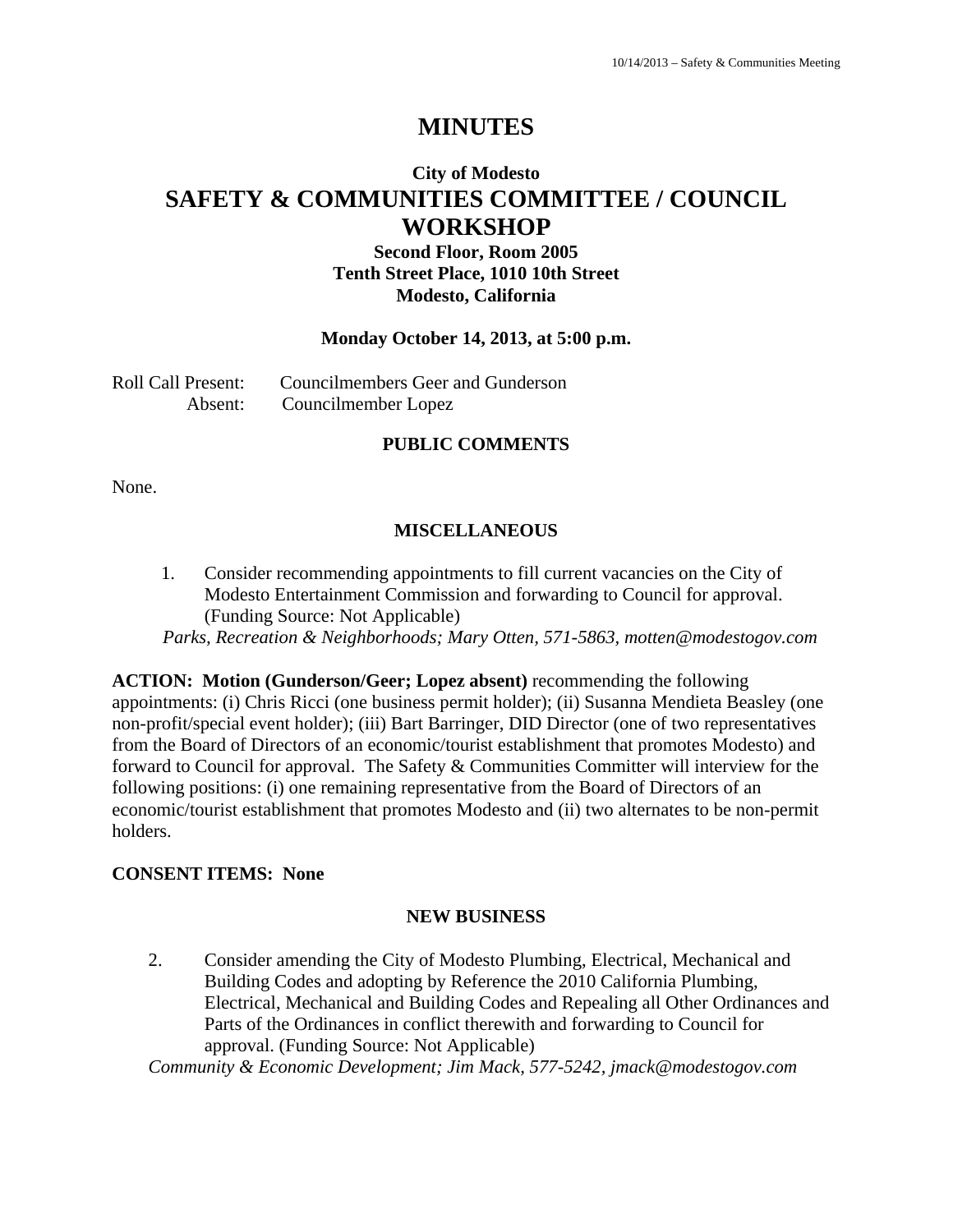**ACTION: Motion (Gunderson/Geer; Lopez absent)** amending the City of Modesto Plumbing, Electrical, Mechanical and Building Codes and adopting by Reference the 2010 California Plumbing, Electrical, Mechanical and Building Codes and Repealing all Other Ordinances and Parts of the Ordinances in conflict therewith and forwarding to Council for approval.

3. Consider accepting a staff report for crosswalk improvements on Downey Avenue at I Street, and providing staff with direction on course of action. (Funding Source: Not Applicable)

*Community & Economic Development; Jeff Barnes, 577-5468, Jbarnes@modestogov.com* 

**ACTION: Motion (Gunderson/Geer; Lopez absent)** directing staff to move forward with: (i) installation of pedestrian warning signs as shown on Exhibit C at a cost of \$425 for the interim; and (ii) the installation of a rapid flashing beacon system as shown on Exhibit D at a cost of \$40,000 (obtain funding); and forwarding to Council for approval.

## **MATTERS TOO LATE FOR THE AGENDA**

None.

## **ADJOURNMENT**

This meeting adjourned at 6:00 p.m.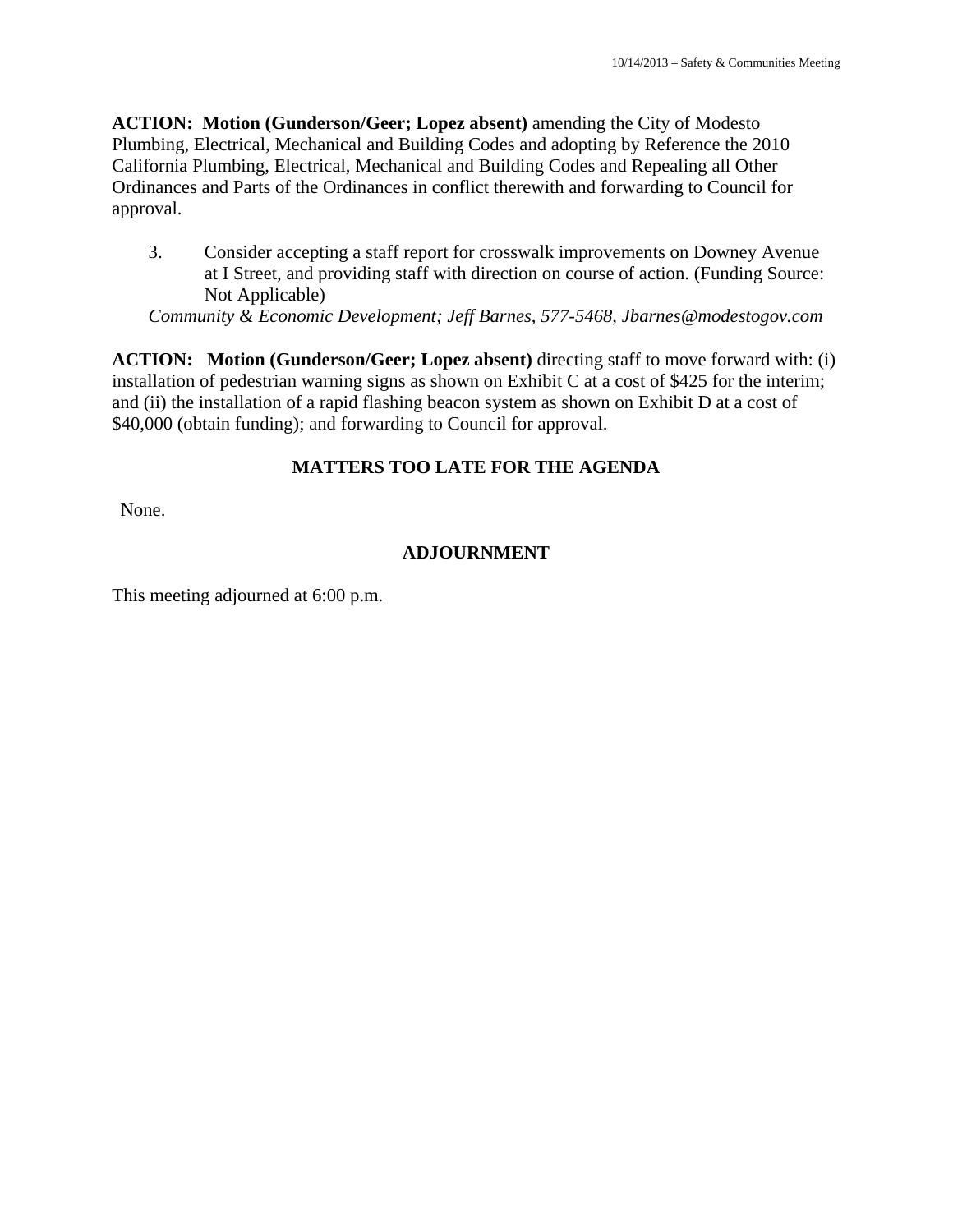## **MINUTES City of Modesto SPECIAL AUDIT COMMITTEE / COUNCIL WORKSHOP**

**Second Floor, Room 2001 Tenth Street Place, 1010 10th Street Modesto, California Tuesday, October 15, 2013, at 10:00 a.m.** 

Roll Call Present: Mayor Marsh, Councilmembers Muratore and Geer Absent: None

#### **PUBLIC COMMENTS**

None.

#### **UNFINISHED BUSINESS**

1. Consider accepting an Internal Audit Status Report Update from Moss Adams LLP as of October 9, 2013. (Funding Source: Not Applicable)  *City Auditor; Tom Krippaehne, (206) 302-6409, Tom.Krippaehne@mossadams.com* 

ACTION: No reportable action.

#### **MATTERS TOO LATE FOR THE AGENDA**

None.

#### **ADJOURNMENT**

This meeting adjourned at 10:15 a.m.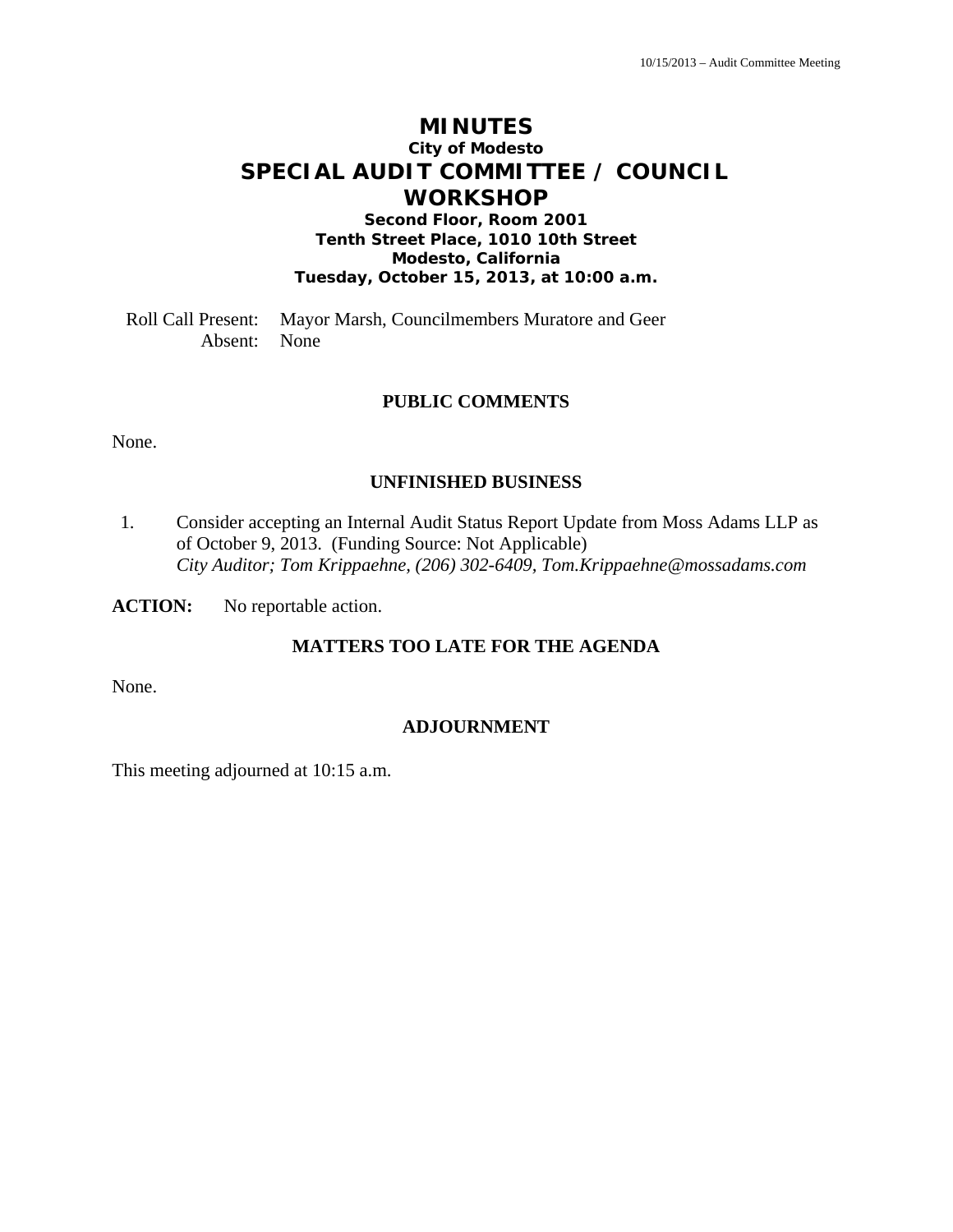## **MINUTES**

## City of Modesto  **CITY COUNCIL MEETING Chambers, Basement Level Tenth Street Place, 1010 10th Street Modesto, California Tuesday October 22, 2013, at 5:30 p.m.**

Roll Call – Present: Councilmembers Burnside, Cogdill, Geer, Gunderson, Lopez, Muratore, Mayor Marsh Absent: None

Pledge of Allegiance to the Flag

Invocation: Michael Schiefelbein , College Avenue Church, UCC

City Clerk's Announcements: Item 9 - Removed from Consent Item 5 and Public Finance Authority Item B - to be heard after Consent

Declaration of Conflicts of Interest: Cogdill - Item 4; Muratore Items 13 and 14

Reports from Closed Session: City Attorney Wood reported on Closed Session matters

#### **PUBLIC COMMENT PERIOD**

- Ray Perfferini spoke regarding trees in Modesto.
- Vernon Price spoke regarding the homeless and mentally ill in Modesto.
- Alfredo Gonzales spoke regarding being homeless in Modesto.
- Ron Jeske spoke regarding Measure X tax on the November 5, 2013 election.
- Rickey McGill spoke regarding opening a police academy in the City of Modesto.
- Danny Gottlieb spoke regarding the May 2013 utility bill insert regarding the City's budget and public relations.
- Jenny Kenoyer spoke regarding finding the homeless a location to stay during the day.
- Loretta Carhart spoke regarding homeless and vandals in the City of Modesto.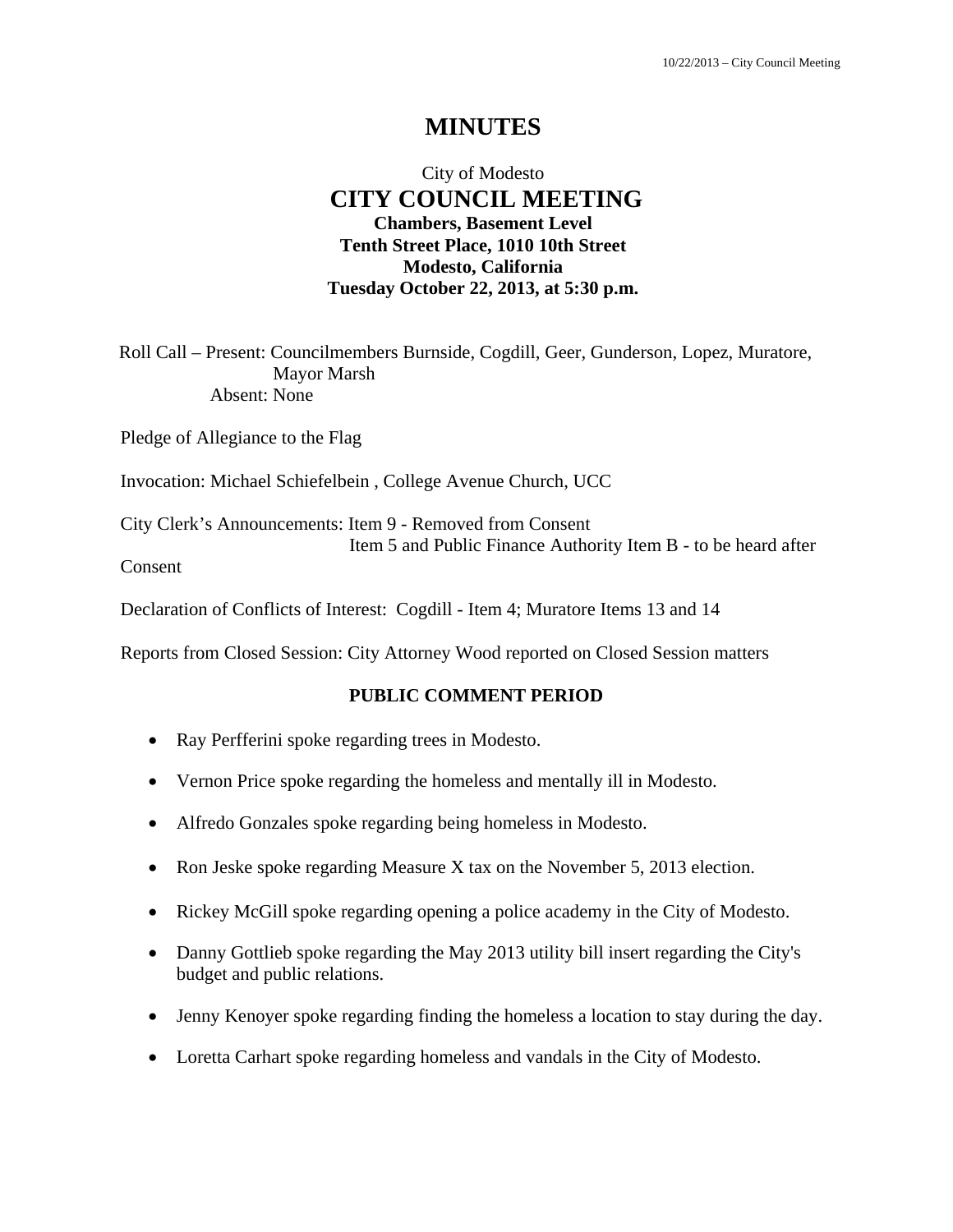Jennifer Machado spoke regarding the homeless and recycling in Modesto.

## **CONSENT ITEMS – ROLL CALL VOTE REQUIRED ACTION CONSENT ITEMS 1-3; 5-11 (Lopez/Burnside;unan.) ACTION CONSENT ITEM 4: (Lopez/Muratore; unan.; Cogdill absent due to conflict of interest)**

### **ACTION ITEM 9: (Gunderson/Geer;unan.)**

### **CONSENT ITEMS**

An item may be removed from consent and discussed at the request of an audience member or Councilmember.

#### Consent

1. Consider approving the minutes from the October 8, 2013 City Council meeting. (Funding Source: Not Applicable)

• Motion approving the minutes from the October 8, 2013 City Council meeting. *City Clerk; Stephanie Lopez, 577-5396, slopez@modestogov.com* 

**ACTION: Motion (Lopez/Burnside; 7/0)** approving the minutes from the October 8, 2013 City Council meeting.

#### Consent

2. Consider approving the 2014 City Council Meeting Calendar. (Funding Source: Not Applicable)

• Resolution approving the 2014 City Council Meeting Calendar. *City Clerk; Stephanie Lopez, 577-5396, slopez@modestogov.com* 

**ACTION: Resolution 2013-375 (Lopez/Burnside; 7/0)** approving the 2014 City Council Meeting Calendar.

#### Consent

3. Consider approving the Protected-Permissive Traffic Signals Report for 2012. (Funding Source: Surface Transportation Fund)

• Resolution approving the Protected-Permissive Traffic Signals Report for 2012. *Community & Economic Development; Jeff Barnes, 577-5468, jbarnes@modestogov.com* 

**ACTION: Resolution 2013-376 (Lopez/Burnside; 7/0)** approving the Protected-Permissive Traffic Signals Report for 2012.

#### Consent – *Councilmember Cogdill absent due to conflict of interest*

4. Consider reimbursing Quik Stop Inc. in the amount of \$81,223.63 for the relocation assistance and purchase of inventory, removal of fuel tanks, demolition, testing and cleanup expenses within the limits of the State Route 99/Pelandale Avenue Interchange Reconstruction project. (Funding Source: Local Capital Facilities Fees)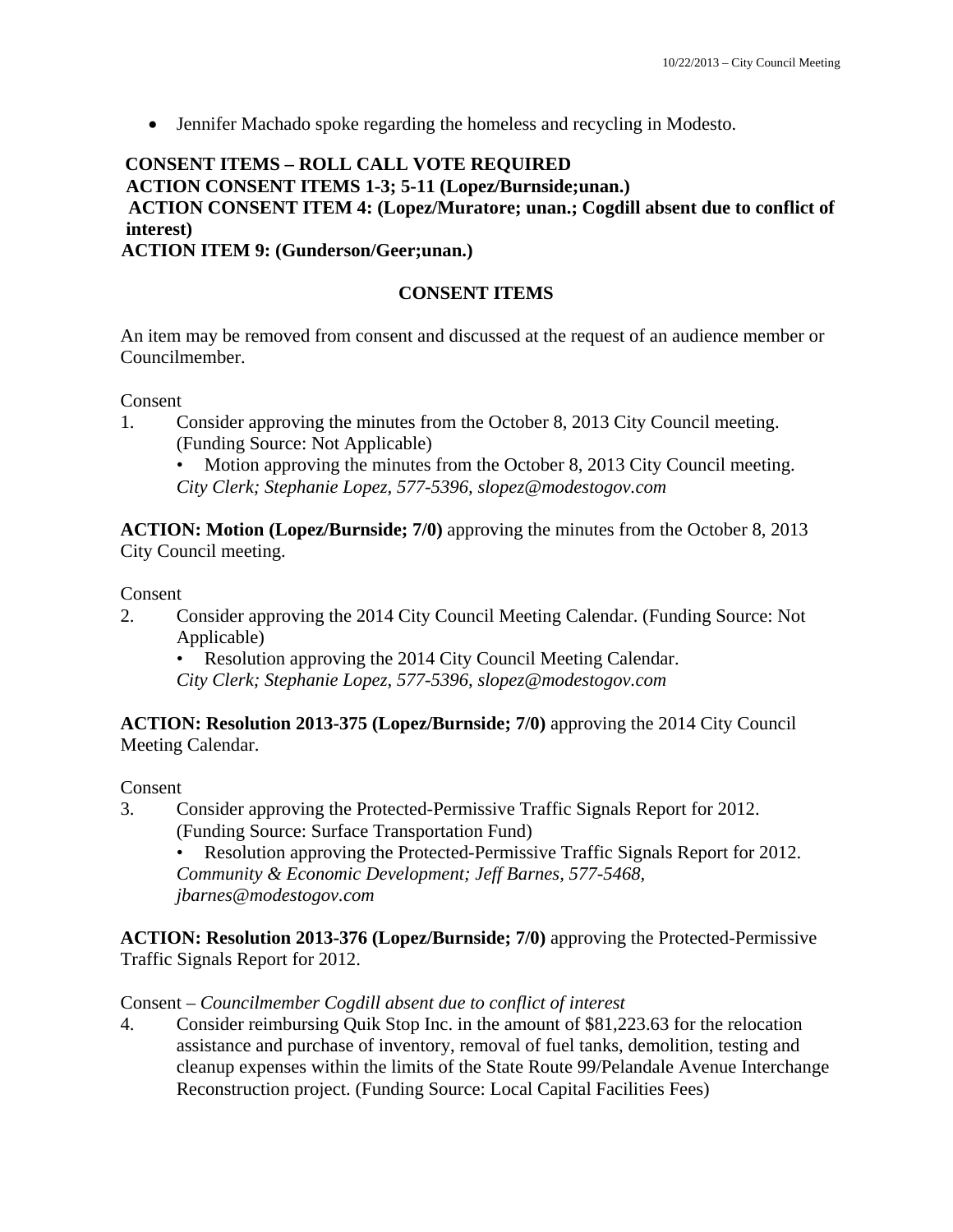• Resolution approving a reimbursement to Quik Stop Inc. in the amount of \$81,223.63, for the relocation assistance and purchase of inventory, removal of fuel tanks, demolition, testing and cleanup expenses within the limits of the State Route 99/Pelandale Avenue Interchange Reconstruction project.

*Community & Economic Development; Bill Sandhu, 577-5356, bsandhu@modestogov.com* 

## **ACTION: Resolution 2013-377 (Lopez/Muratore; 6/0; Cogdill absent due to conflict of**

**interest)** approving a reimbursement to Quik Stop Inc. in the amount of \$81,223.63, for the relocation assistance and purchase of inventory, removal of fuel tanks, demolition, testing and cleanup expenses within the limits of the State Route 99/Pelandale Avenue Interchange Reconstruction project.

### Consent

5. Consider accepting the Monthly Investment Report for August 2013. (Funding Source: Finance)

• Motion accepting the Monthly Investment Report for August 2013.

*Finance; Gloria Garza, 577-5219, ggarza@modestogov.com* 

**ACTION: Motion (Lopez/Burnside; 7/0)** accepting the Monthly Investment Report for August 2013.

#### Consent

- 6. Consider authorizing the award of contract for SB-90 Mandate-Reimbursement Claims Processing Services for the Finance Department, to MGT of America, Inc., Sacramento, CA, for a two (2) year initial term with three (3) one-year extension options at the sole discretion of the City for an estimated annual cost of \$12,500 and a five (5) year estimated cost of \$ 62,500. (Funding Source: General Fund Non-Departmental SB-90 Mandated Cost Recovery)
	- Resolution authorizing the award of contract for SB-90 State Mandates-Reimbursement Claims Processing Services for the Finance Department, to MGT of America, Inc., Sacramento, CA, for a two (2) year initial term with three (3) oneyear extension options at the sole discretion of the City for an estimated annual cost of \$12,500 and a five (5) year estimated cost of \$ 62,500 and authorizing the City Manager or his designee to execute the contract.

*Finance; Mark Averell, 577-5412, maverell@modestogov.com* 

**ACTION: Resolution 2013-378 (Lopez/Burnside; 7/0)** authorizing the award of contract for SB-90 State Mandates-Reimbursement Claims Processing Services for the Finance Department, to MGT of America, Inc., Sacramento, CA, for a two (2) year initial term with three (3) one-year extension options at the sole discretion of the City for an estimated annual cost of \$12,500 and a five (5) year estimated cost of \$ 62,500 and authorizing the City Manager or his designee to execute the contract.

## Consent

7. Consider authorizing the City Manager to negotiate and execute an agreement with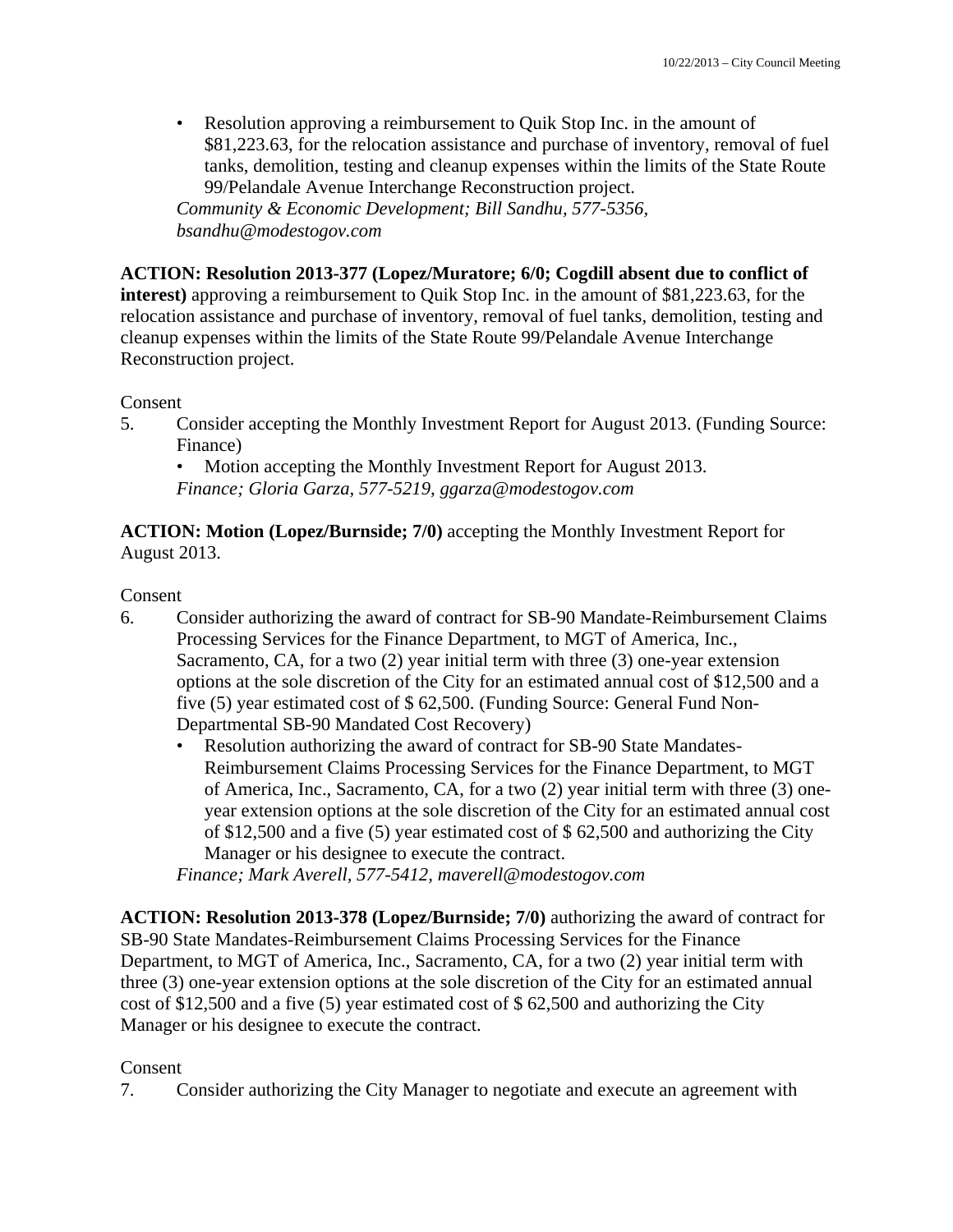Meyers, Nave, Riback, Silver & Wilson ("Meyers Nave"), a professional law firm, to provide interim City Attorney services for the City, and appoint Adam Lindgren as interim City Attorney, effective November 9, 2013. (Funding Source: General Fund)

• Resolution authorizing the City Manager to negotiate and execute an agreement with Meyers, Nave, Riback, Silver & Wilson ("Meyers Nave"), a professional law firm, to provide interim City Attorney services for the City, and appoint Adam Lindgren as interim City Attorney.

*Human Resources; Joseph Lopez, 571-5126 , joelopez@modestogov.com* 

**ACTION: Resolution 2013-379 (Lopez/Burnside; 7/0)** authorizing the City Manager to negotiate and execute an agreement with Meyers, Nave, Riback, Silver & Wilson ("Meyers Nave"), a professional law firm, to provide interim City Attorney services for the City, and appoint Adam Lindgren as interim City Attorney.

Consent

- 8. Consider approving the expenditure plan for the FY 2013/2014 State Supplemental Law Enforcement Services Fund (SLESF) allocation of at least \$100,000 for police overtime, training, technology, and equipment. (Funding Source: 1340 Grants - Operation Block Grants)
	- Resolution accepting the Supplemental Law Enforcement Grant, in the amount of at least \$100,000, from the State Supplemental Law Enforcement Services Fund for police overtime, training, technology, and equipment; and authorizing the City Manager, or his designee, to execute the necessary program documents.
	- Resolution amending the Fiscal Year 2013/2014 Multi-Year Budget to appropriate revenues and expenditures of at least \$100,000 for the City of Modesto's allocation from the State Supplemental Law Enforcement Services Fund; and authorizing the Finance Director of Finance, or her designee, to implement the provisions of this resolution.

*Police; Galen Carroll, 572-9501, carrollg@modestopd.com* 

**ACTION: Resolution 2013-380 (Lopez/Burnside; 7/0)** accepting the Supplemental Law Enforcement Grant, in the amount of at least \$100,000, from the State Supplemental Law Enforcement Services Fund for police overtime, training, technology, and equipment; and authorizing the City Manager, or his designee, to execute the necessary program documents.

**ACTION: Resolution 2013-381 (Lopez/Burnside; 7/0)** amending the Fiscal Year 2013/2014 Multi-Year Budget to appropriate revenues and expenditures of at least \$100,000 for the City of Modesto's allocation from the State Supplemental Law Enforcement Services Fund; and authorizing the Finance Director of Finance, or her designee, to implement the provisions of this resolution.

## *Removed from Consent*

- 9. Consider approving the sale of Wastewater Capacity from the Economic Incentive Wastewater Treatment Capacity Bank to Flowers Baking Co. of Modesto, LLC as specified in Modesto Municipal Code 5-6.909(a) at the 1999 allocation rate for the capacity banking charges. (Funding Source: Wastewater Fund)
	- Resolution approving the sale of Wastewater Capacity from the Capacity Bank to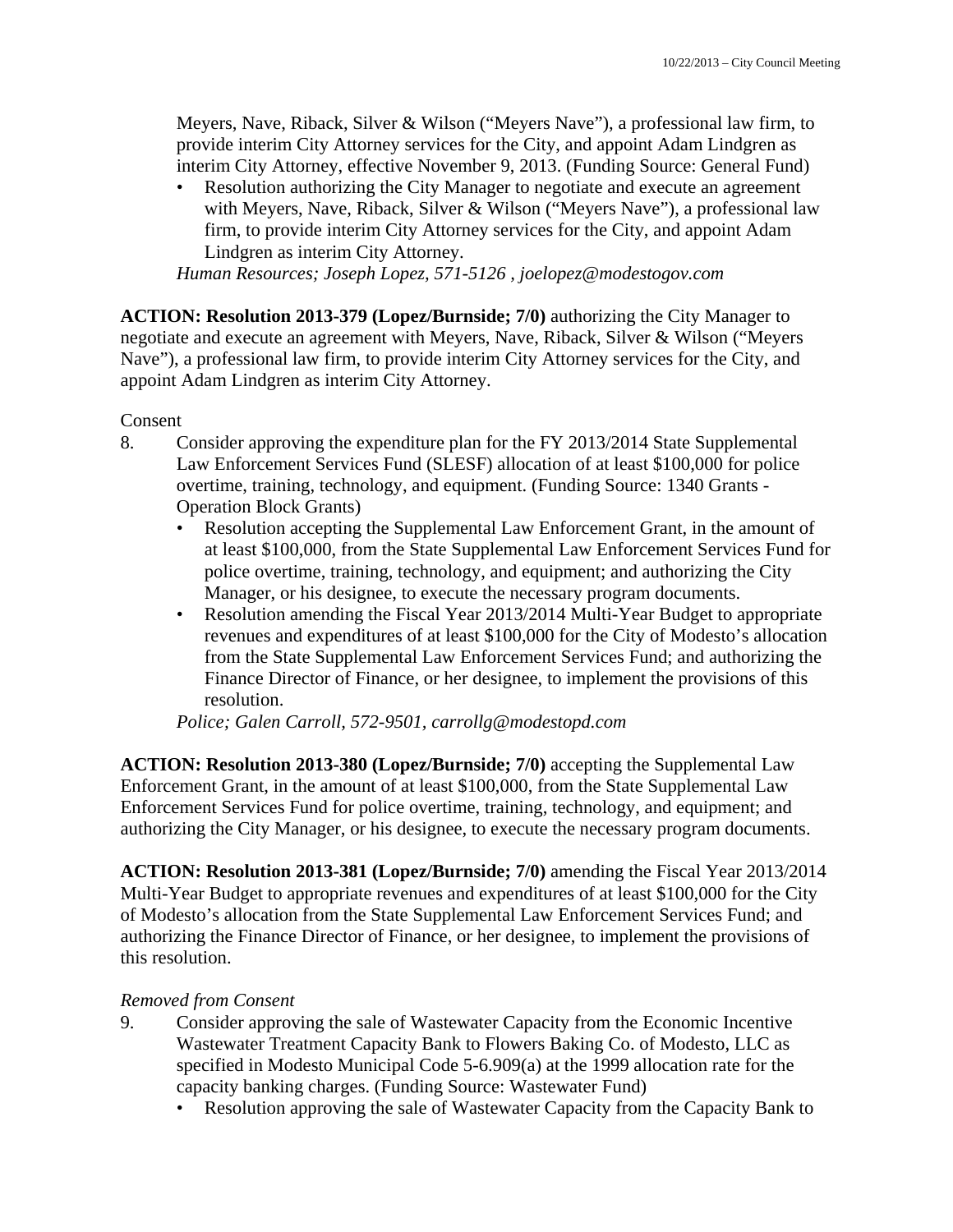Flowers Baking Co., as specified in Modesto Municipal Code 5-6.909(a) at the 1999 allocation rate for the capacity banking charges. *Public Works; Gary DeJesus, 577-6200, gdejesus@modestogov.com* 

**ACTION: Resolution 2013-382 (Gunderson/Geer; 7/0)** approving the sale of Wastewater Capacity from the Capacity Bank to Flowers Baking Co., as specified in Modesto Municipal Code 5-6.909(a) at the 1999 allocation rate for the capacity banking charges.

Consent

- 10. Consider accepting the work by HPS Mechanical, Inc. of Bakersfield, California, for the Primary Outfall Rehabilitation Project – Phase III as complete. (Total construction contract cost is \$2,330,664, with a total project cost of \$2,607,630.) (Funding Source: Wastewater Fund)
	- Resolution accepting the work by HPS Mechanical, Inc., for the Primary Outfall Rehabilitation Project – Phase III as complete, authorizing the City Clerk to file a Notice of Completion with the Stanislaus County Recorder upon receipt of approved Warranty Bond, and authorizing payment of amounts totaling \$2,330,664.

*Utility Planning and Projects; Rob Christensen, 577-5423, rchristensen@modestogov.com* 

**ACTION: Resolution 2013-383 (Lopez/Burnside; 7/0)** accepting the work by HPS Mechanical, Inc., for the Primary Outfall Rehabilitation Project – Phase III as complete, authorizing the City Clerk to file a Notice of Completion with the Stanislaus County Recorder upon receipt of approved Warranty Bond, and authorizing payment of amounts totaling \$2,330,664.

## Consent

- 11. Consider accepting the work by Doug Ross, Inc., dba Central Valley Asphalt, of Lindsay, CA, for the renovation of Tennis Courts at Modesto High School Project as complete. (Total construction contract cost is \$162,183, with a total project cost of \$190,660.) (Funding Source: Parks Fund)
	- Resolution accepting the work by Doug Ross, Inc., dba: Central Valley Asphalt, for the renovation of Tennis Courts at Modesto High School Project as complete, authorizing the City Clerk to file a Notice of Completion with the Stanislaus County Recorder upon receipt of approved Warranty Bond, and authorizing payment of amounts totaling \$162,183.

*Utility Planning and Projects; Rob Christensen, 577-5423, rchristensen@modestogov.com* 

**ACTION: Resolution 2013-384 (Lopez/Burnside; 7/0)** accepting the work by Doug Ross, Inc., dba: Central Valley Asphalt, for the renovation of Tennis Courts at Modesto High School Project as complete, authorizing the City Clerk to file a Notice of Completion with the Stanislaus County Recorder upon receipt of approved Warranty Bond, and authorizing payment of amounts totaling \$162,183.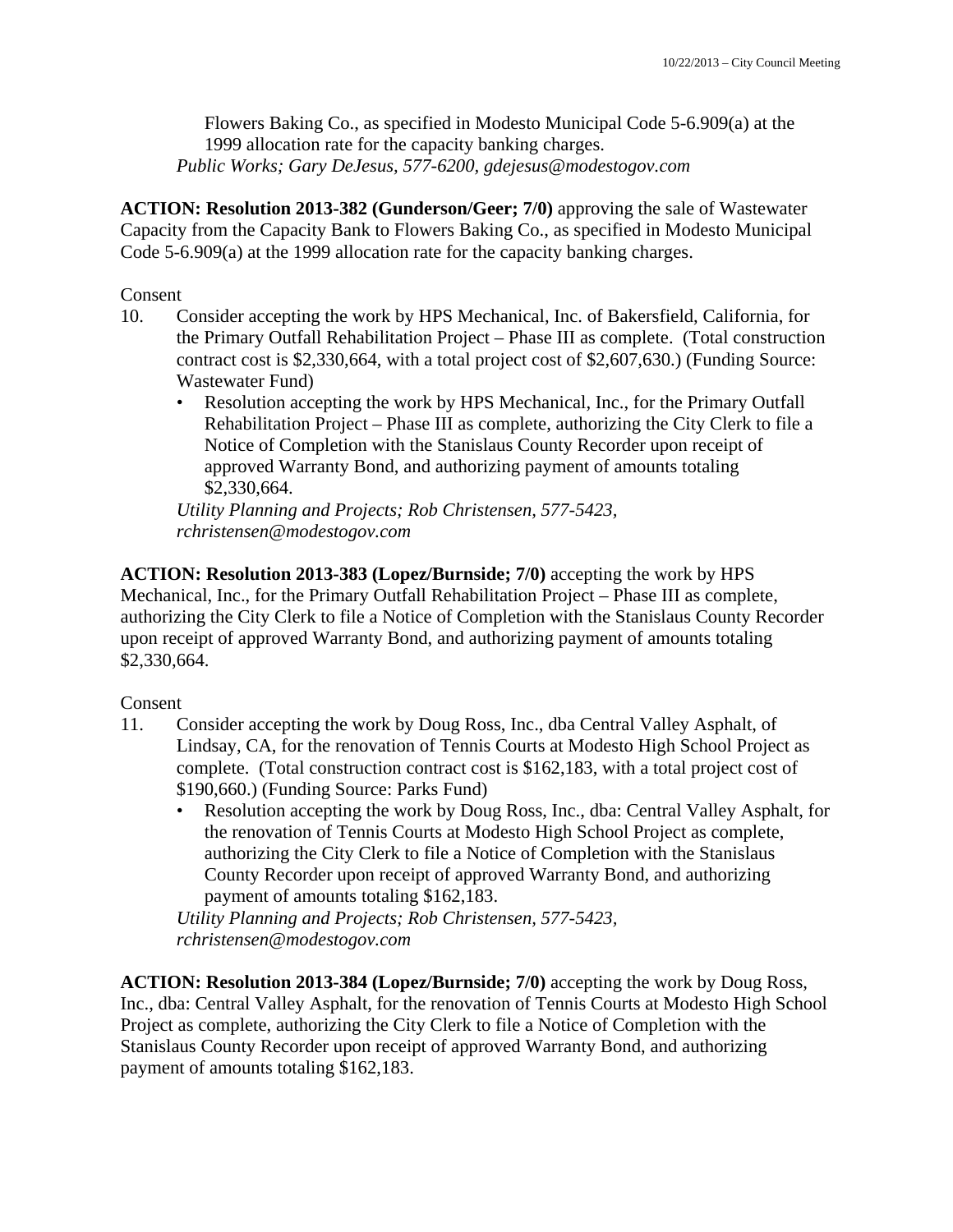### **COUNCIL COMMENTS & REPORTS**

Councilmember Lopez announced Council in the Park on October 26, 2013 from 10:00 a.m. - 12:00 p.m. at Sherwood Park.

Councilmember Geer thanked Mayor Marsh and Councilmember Lopez for attending the groundbreaking ceremony at the Helen White Memorial Trial this afternoon; he also thanked Parks, Recreation & Neighborhoods Director Julie Hannon and her staff for their great work.

## **CITY MANAGER COMMENTS & REPORTS**

None.

### **HEARINGS**

*Published in the Modesto Bee on October 6, 2013* 

- 12. Hearing to consider adding Chapter 13 to Title 3 of the Modesto Municipal Code relating to Anti-theft Device Installation Required Prior to the Transfer of Ownership of Certain Vehicles. (Funding Source: Not Applicable)
	- Motion introducing an Ordinance adding Chapter 13 to Title 3 of the Modesto Municipal Code relating to Anti-theft Device Installation Required Prior to the Transfer of Ownership of Certain Vehicles.

*Police; Galen Carroll, 572-9501, carrollg@modestopd.com* 

**ACTION: Motion (Lopez/Geer; 7/0)** introducing **Ordinance No. 3590-C.S.** adding Chapter 13 to Title 3 of the Modesto Municipal Code relating to Anti-theft Device Installation Required Prior to the Transfer of Ownership of Certain Vehicles.

#### **NEW BUSINESS**

*Councilmember Muratore absent due to conflict of interest* 

- 13. Consider approving the Modesto Redevelopment Successor Agency Long Range Property Management Plan. (Funding Source: Redevelopment Successor Agency Fund)
	- Resolution approving the Long Range Property Management Plan of the Modesto Redevelopment Successor Agency pursuant to Health and Safety Code Section 34191.5.

*Community & Economic Development; Laurie Smith, 577-5341, lsmith@modestogov.com* 

**ACTION: Resolution 2013-385 (Gunderson/Geer; 6/0; Muratore absent due to conflict of interest)** approving the Long Range Property Management Plan of the Modesto Redevelopment Successor Agency pursuant to Health and Safety Code Section 34191.5.

#### *Councilmember Muratore absent due to conflict of interest*

14. Consider a presentation by the Community & Economic Development Department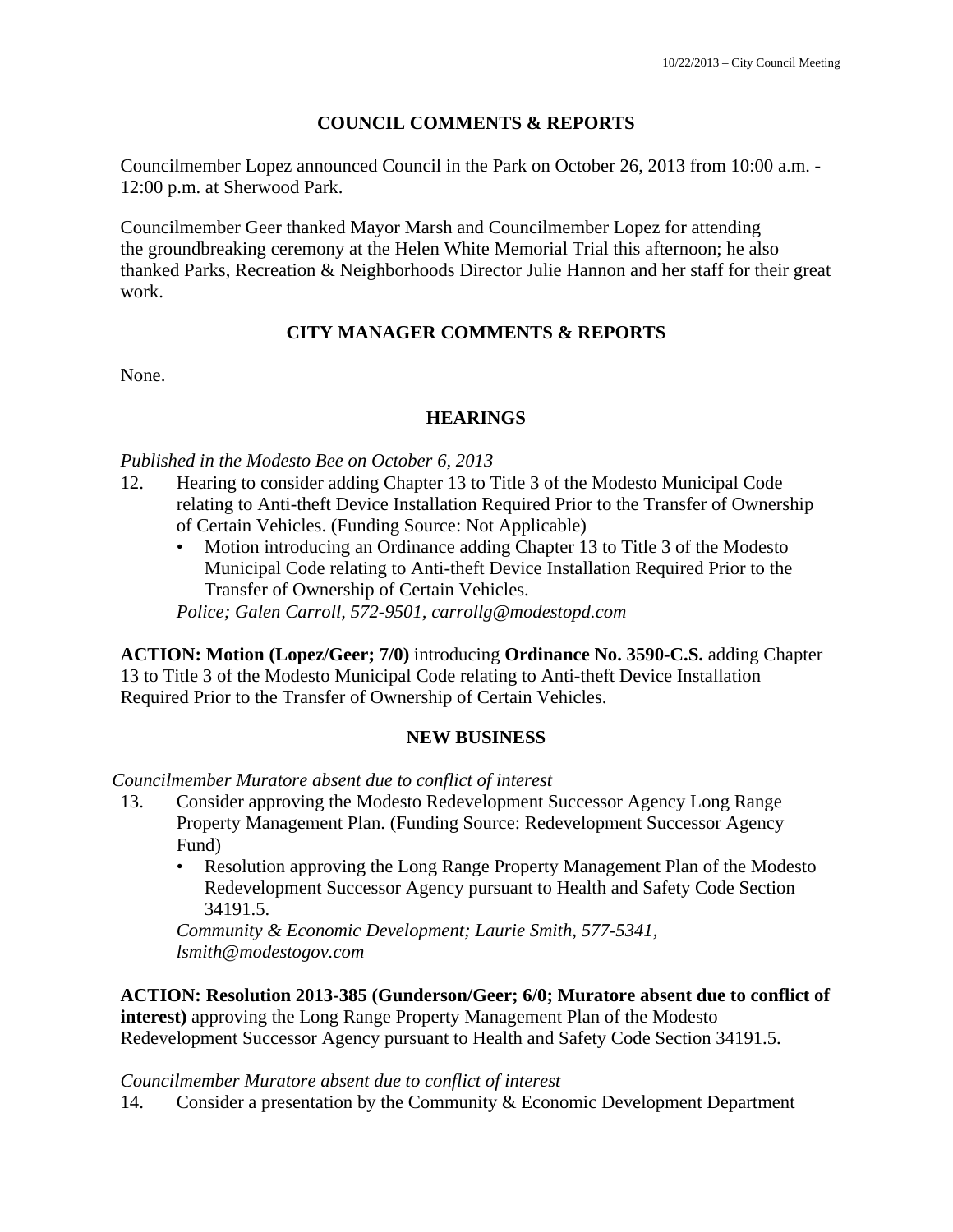regarding the 10th Street Vision for Modesto. (Funding Source: Not Applicable) • None.

*Community & Economic Development; Brent Sinclair, 577-5228, hbrentsinclair@modestogov.com* 

**ACTION:** No Action Taken.

*Recess at 7:11 p.m. Reconvened at 7:16 p.m.* 

- 15. Consider authorizing a 90 day extension of the irrevocable direct pay Letter of Credit (LOC) with Bank of America supporting General Fund's Lease Revenue Refunding Bonds, Series 2008 (Bonds). (Funding Source: General Fund)
	- Resolution authorizing a 90 day extension of the irrevocable direct pay Letter of Credit (LOC) with Bank of America supporting General Fund's Lease Revenue Refunding Bonds, Series 2008 (Bonds).

*Finance; Gloriette Genereux, 577-5371, ggenereux@modestogov.com* 

**ACTION: Resolution 2013-386 (Lopez/Burnside; 7/0)** authorizing a 90 day extension of the irrevocable direct pay Letter of Credit (LOC) with Bank of America supporting General Fund's Lease Revenue Refunding Bonds, Series 2008 (Bonds).

## **MATTERS TOO LATE FOR THE AGENDA**

None.

## **ADJOURNMENT**

This meeting was adjourned at 9:05 p.m.

## **CLOSED SESSION**

*All Closed Session Matters Heard Prior to Meeting*

#### **CONFERENCE WITH LEGAL COUNSEL – EXISTING LITIGATION One Case (Pursuant to Section 54956.9(a) of the Government Code)**

*City of Modesto v. County of Stanislaus, Lauren Klein, et al.*  Stanislaus County Superior Court Case No. 683887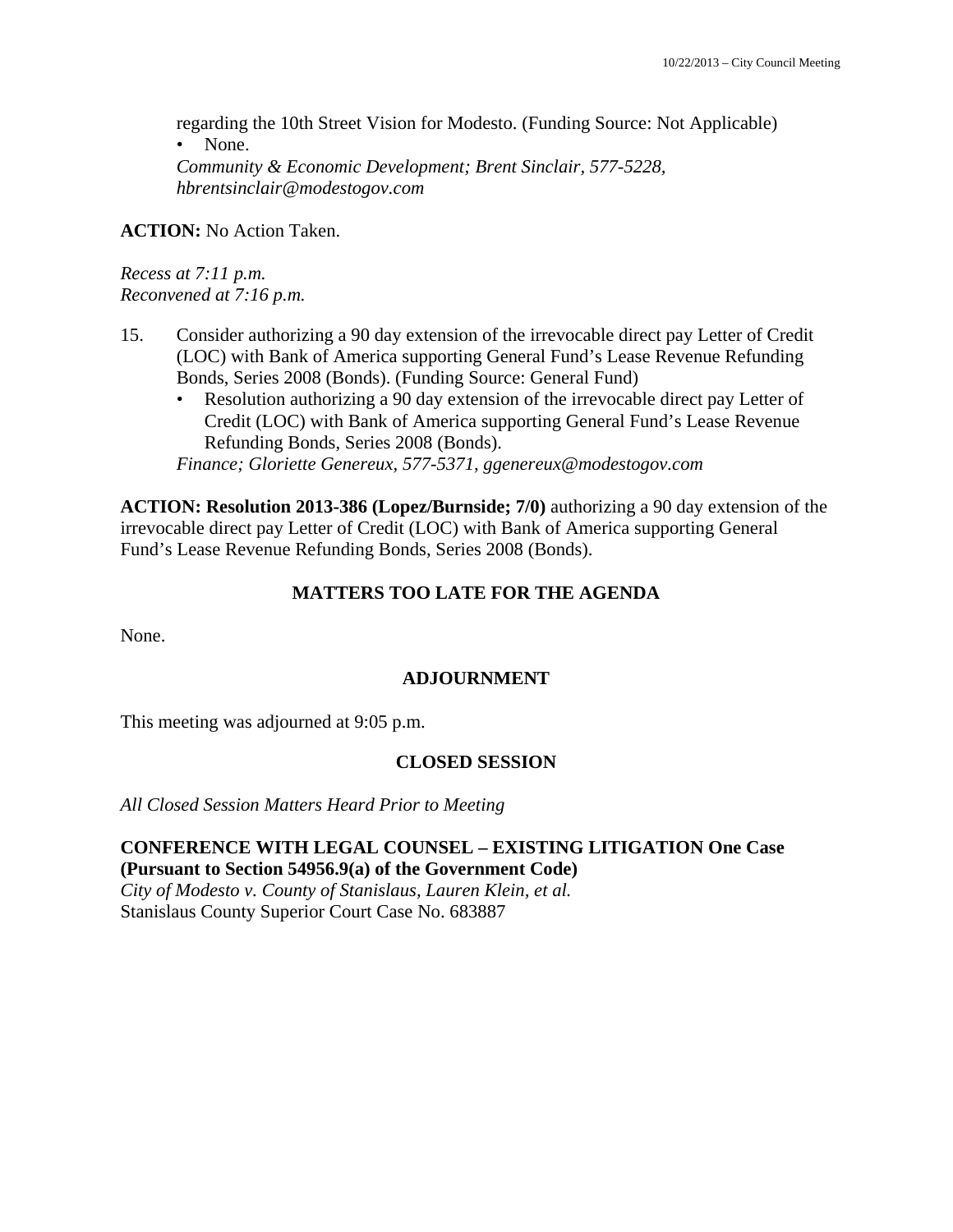## **CONFERENCE WITH REAL PROPERTY NEGOTIATOR:**

### **(Pursuant to Section 54956.8 of the Government Code)**

Property: Purchase of the following properties located within the block of 10th and 9th streets; G and H streets:

APN: 106-42-005 Property Owner: Rugani, Gina et al TRS

APN: 106-42-006 Property Owner: G&K Enterprises LLC

APN: 106-42-007 Property Owner: Silva, Helen L TRS et al

APN: 106-42-012 Property Owner: G&K Enterprises LLC

APN: 106-42-011 Property Owner: Mote, Curtis W.

APN: 106-42-010 Property Owner: Gervasoni, Gary C. & Gervasoni, Myrna

Negotiating Parties: Greg Nyhoff, for City of Modesto

 Brent Sinclair, for City of Modesto Under Negotiation: Price and Terms of the acquisition and property.

## **PUBLIC EMPLOYEE EMPLOYMENT**

**(Pursuant to Sections 54954.4 and 54957 of the Government Code)**  Title: Interim City Attorney

#### **CONFERENCE WITH LEGAL COUNSEL - EXISTING LITIGATION One Case (Pursuant to Section 54956.9(a) of the Government Code)**

Name of case: City of Modesto v. Okada Brothers Stanislaus County Superior Court Case No. 675831

# **CONFERENCE WITH LEGAL COUNSEL - EXISTING LITIGATION One Case**

## **(Pursuant to Section 54956.9(a) of the Government Code)**

Name of case: Modesto Irrigation District v. City of Modesto Stanislaus County Superior Court Case No. 2001607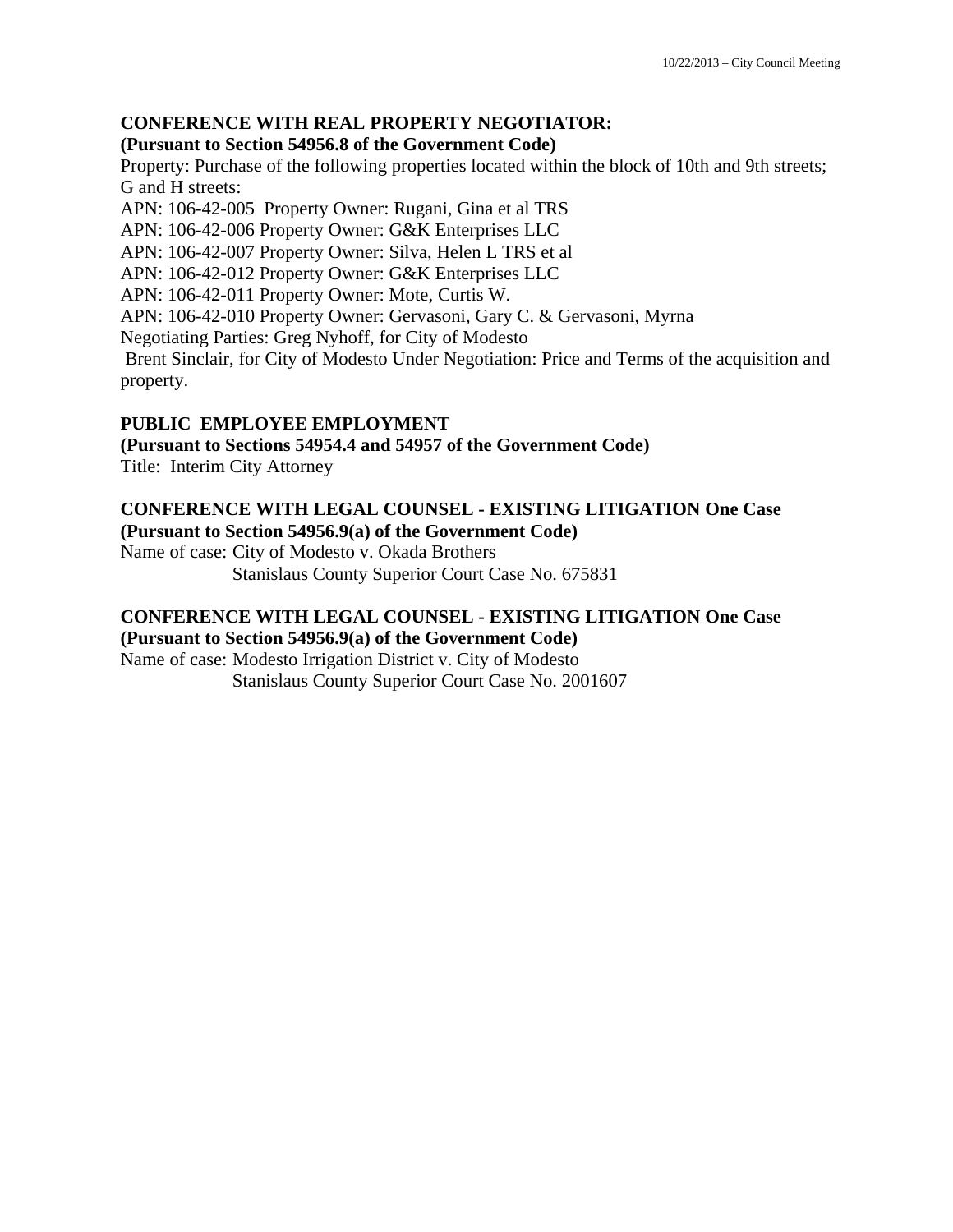## **MINUTES City of Modesto SPECIAL FINANCE COMMITTEE / COUNCIL WORKSHOP**

## **Second Floor, Room 2005 1010 10th Street Modesto, California Monday, October 28, 2013, at 5:00 p.m.**

Roll Call - Present: Councilmembers Cogdill, Muratore Absent: Councilmember Burnside

#### **PUBLIC COMMENTS**

None.

#### **CONSENT ITEMS – ROLL CALL VOTE REQUIRED: Item 1**

#### **CONSENT**

Consent

1. Consider approving the recommended budget adjustments to the FY2012-13 and FY2013-14 Operating Budget and forwarding to Council for approval. (Funding Source: Various)  *Finance; Terri Swearingen, 577-5378, tswearingen@modestogov.com* 

**ACTION: Motion (Muratore/Cogdill;unan.; Burnside absent)** approving the recommended budget adjustments to the FY2012-13 and FY2013-14 Operating Budget and forwarding to Council for approval.

#### **MATTERS TOO LATE FOR THE AGENDA**

None.

#### **ADJOURNMENT**

This meeting adjourned at 5:06 p.m.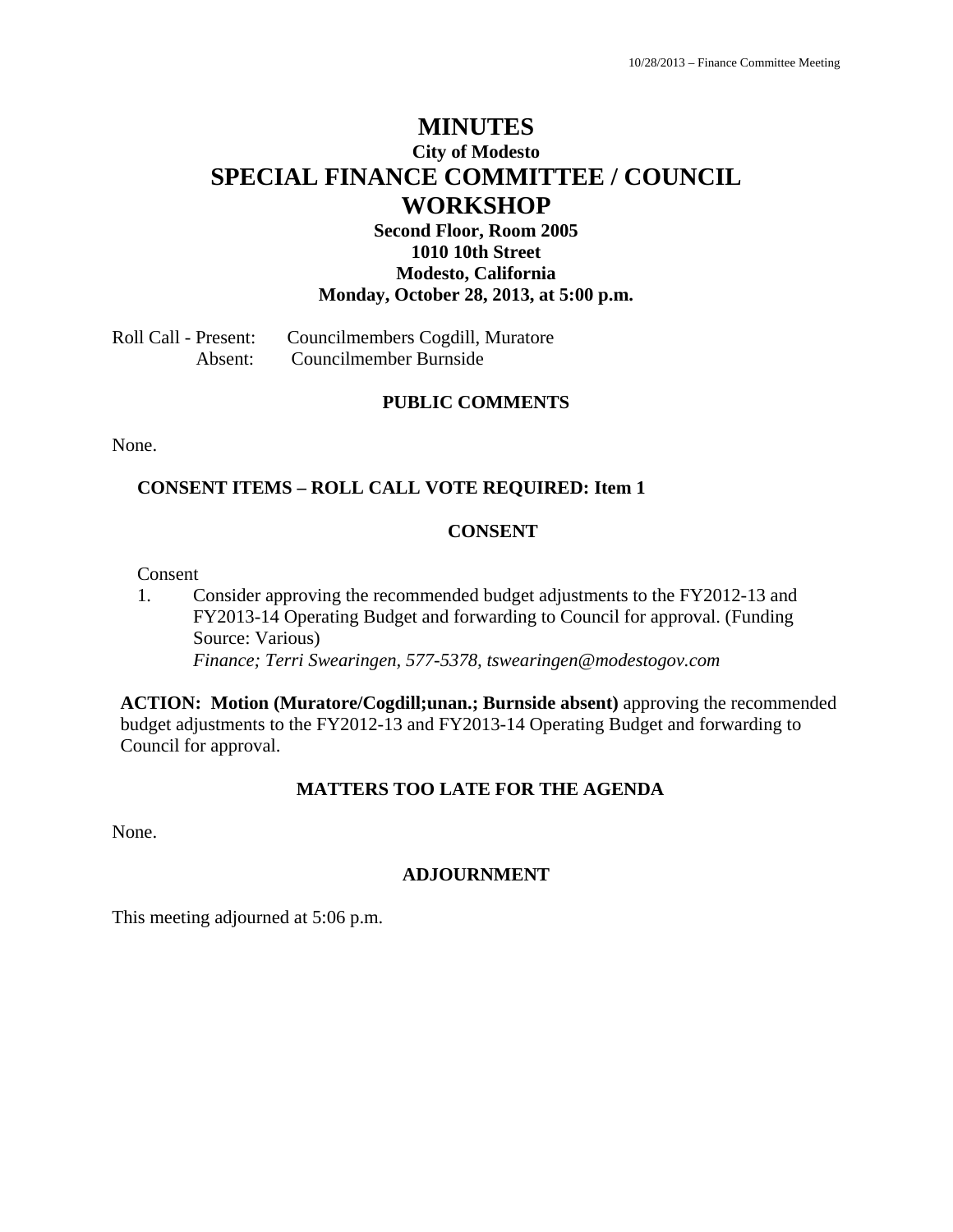#### **MINUTES**

**City of Modesto SPECIAL ECONOMIC DEVELOPMENT COMMITTEE / COUNCIL WORKSHOP Second Floor, Room 2005 Tenth Street Place, 1010 10th Street Modesto, California** 

**Monday, November 4, 2013, at 5:00 p.m.** 

Roll Call Present: Councilmembers Cogdill, Burnside, and Muratore

Absent: None

Also Present: Councilmember Dave Geer

#### **PUBLIC COMMENTS**

None.

#### **MISCELLANEOUS**

1. Consider approving: (i) the reappointment of Dennis Smith to the City of Modesto Planning Commission; and (ii) prospective candidates for appointment to fill one vacancy on the Modesto Planning Commission and forwarding to Council for approval. (Funding Source: Not Applicable)  *Community & Economic Development; Patrick Kelly, 577-5268, pkelly@modestogov.com*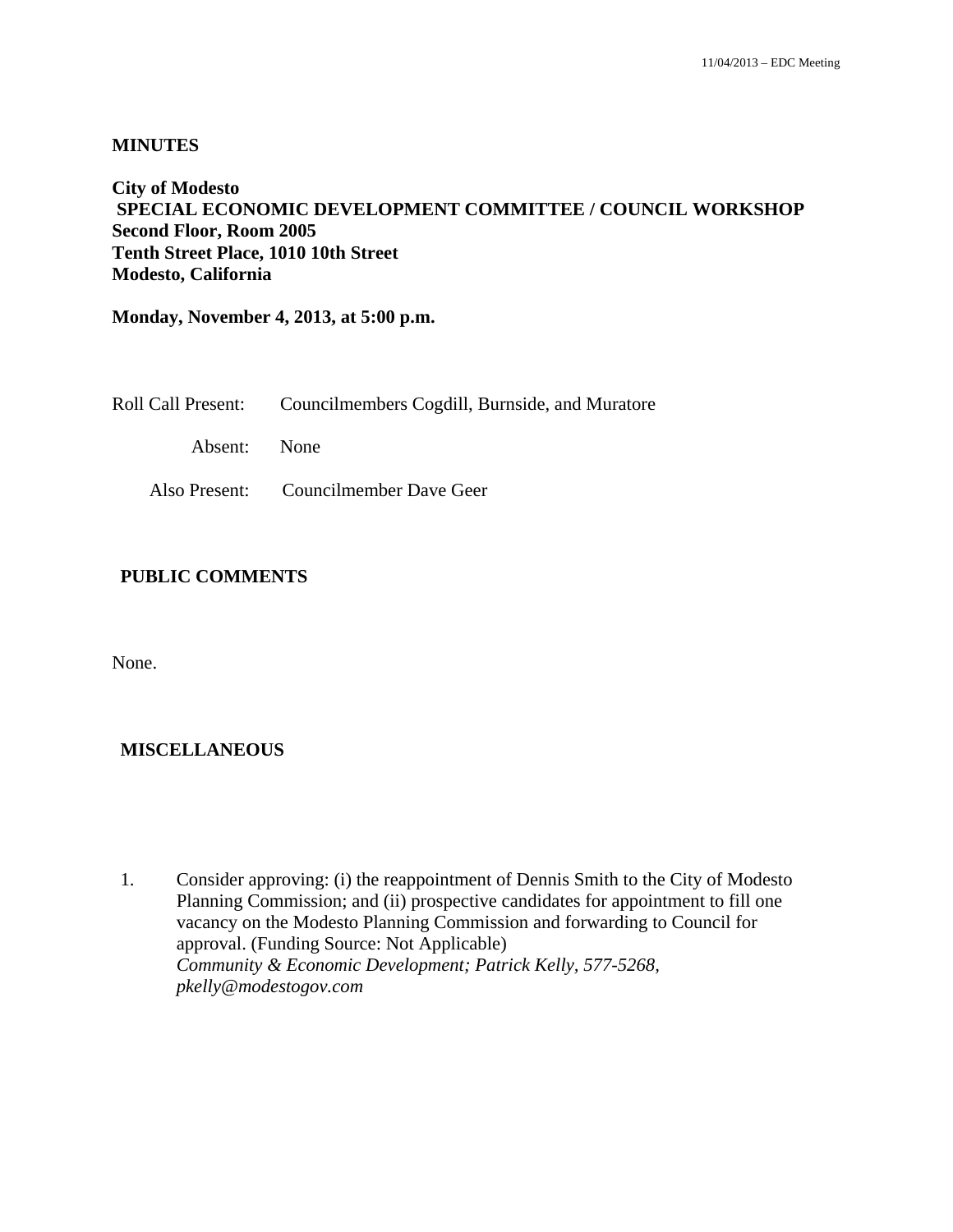**ACTION: Motion (Burnside/Muratore;unan.)** approving the reappointment of Dennis Smith to the City of Modesto Planning Commission; appointing Mani Grewal to fill one vacancy on the Modesto Planning Commission; and forwarding to Council for approval.

2. Consider approving prospective candidates for appointment to fill two vacancies on the City of Modesto Board of Zoning Adjustment and forwarding to Council for approval. (Funding Source: Not Applicable)  *Community & Economic Development; Patrick Kelly, 577-5268, pkelly@modestogov.com* 

**ACTION: Motion (Muratore/Burnside;unan.)** approving the appointment of Jeff Morris to fill one of two vacancies on the City of Modesto Board of Zoning Adjustment and forwarding to Council for approval.

**ACTION: Motion (Muratore/Burnside;unan.)** directing staff to offer the remaining vacancy first to Vladamir Rodriguez and then to Carmen Morad and forwarding to Council for approval.

3. Consider approving an appointment to fill one vacancy on the Equal Opportunity/Disability Commission created by the resignation of Commissioner Bruce Merchant and forwarding to Council for approval. (Funding Source: Not Applicable)  *Human Resources; Scott Kasper, 577-5238, skasper@modestogov.com* 

**ACTION: Motion (Muratore/Burnside;unan.)** appointing Jon Rodriguez to fill one vacancy on the Equal Opportunity/Disability Commission and forwarding to Council for approval

## **MATTERS TOO LATE FOR THE AGENDA**

None.

## **ADJOURNMENT**

This meeting was adjourned at 6:15 p.m.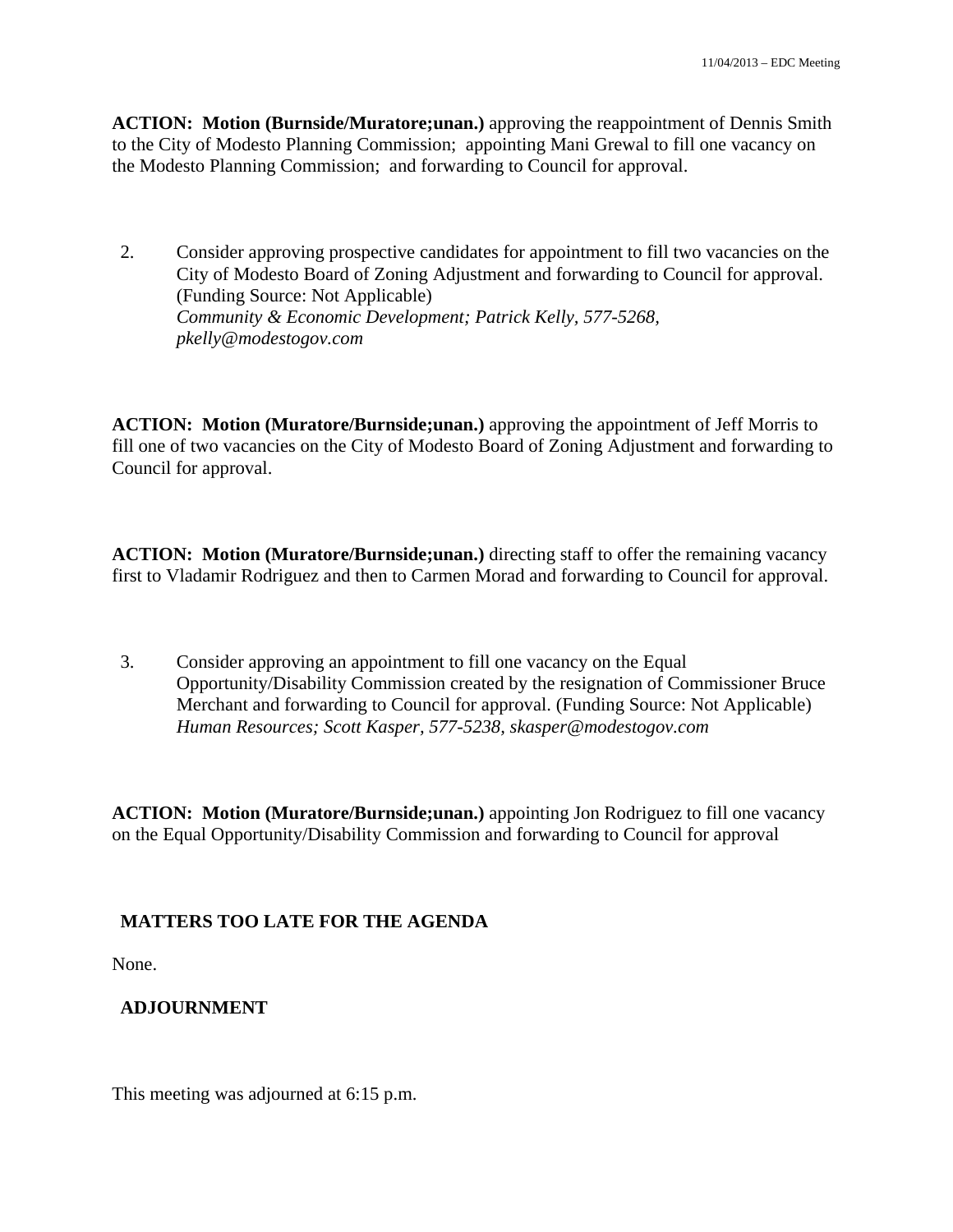# **MINUTES**

## City of Modesto  **SPECIAL CITY COUNCIL MEETING Chambers, Basement Level Tenth Street Place, 1010 10th Street Modesto, California Wednesday November 06, 2013, at 5:30 p.m.**

Roll Call – Present: Councilmembers Burnside, Cogdill, Geer, Gunderson, Lopez, Muratore, Mayor Marsh Absent: None

Pledge of Allegiance to the Flag

Invocation: Marty Villa, Youth for Christ

City Clerk's Announcements: City Clerk Lopez reminder - Candidate and Committee election signs need to be removed by November 15, 2013

Declaration of Conflicts of Interest: Cogdill - Items 6 and 14

Mayor Marsh introduced Interim City Attorney Adam Lindgren

Reports from Closed Session: Interim City Attorney Adam Lindgren reported on the Closed Session matter

## **ACKNOWLEDGEMENTS AND PRESENTATIONS**

1. Presentation by Adrian Harrell, Modesto Sister Cities International and introduction of students visiting from Modesto's Sister City Khmelnitsky, Ukraine. (Funding Source: Not Applicable)  *City Clerk; Stephanie Lopez, 577-5396, slopez@modestogov.com* 

**ACTION:** Presentation by Adrian Harrell, Modesto Sister Cities International and introduction of students visiting from Modesto's Sister City Khmelnitsky, Ukraine.

#### **PUBLIC COMMENT PERIOD**

• Joan Rutschow spoke regarding the Courthouse property negotiations.

**CONSENT ITEMS – ROLL CALL VOTE REQUIRED ACTION CONSENT ITEMS 2-5; 7-11: (Lopez/Burnside;unan.) ACTION ITEM 6: (Lopez/Burnside; Cogdill absent due to conflict of interest)**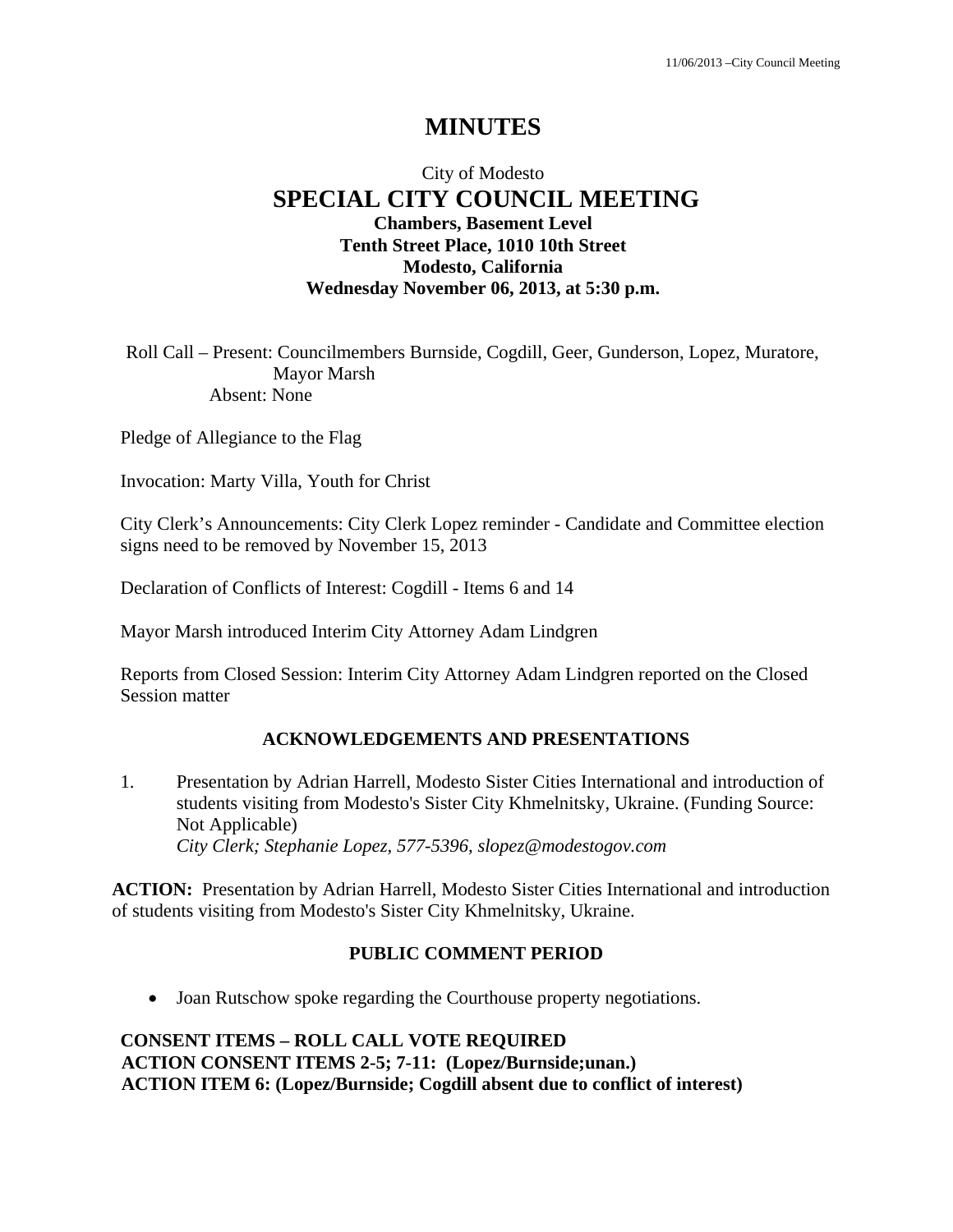## **CONSENT ITEMS**

An item may be removed from consent and discussed at the request of an audience member or Councilmember.

Consent

- 2. Consider approving the minutes from the October 22, 2013 City Council meeting. (Funding Source: Not Applicable)
	- Motion approving the minutes from the October 22, 2013 City Council meeting. *City Clerk; Stephanie Lopez, 577-5396, slopez@modestogov.com*

**ACTION: Motion (Lopez/Burnside; 7/0)** approving the minutes from the October 22, 2013 City Council meeting.

Consent

- 3. Consider approving final adoption of Ordinance No. 3590-C.S. adding Chapter 13 to Title 3 of the Modesto Municipal Code relating to Anti-theft Device Installation Required Prior to the Transfer of Ownership of Certain Vehicles. (Funding Source: Not Applicable)
	- Motion approving final adoption of Ordinance No. 3590-C.S. adding Chapter 13 to Title 3 of the Modesto Municipal Code relating to Anti-theft Device Installation Required Prior to the Transfer of Ownership of Certain Vehicles.

*City Clerk; Stephanie Lopez, 577-5396, slopez@modestogov.com* 

**ACTION: Motion (Lopez/Burnside; 7/0)** approving final adoption of **Ordinance No. 3590- C.S.** adding Chapter 13 to Title 3 of the Modesto Municipal Code relating to Anti-theft Device Installation Required Prior to the Transfer of Ownership of Certain Vehicles.

Consent

- 4. Consider accepting the public improvements by Longs Drugs Stores California L.L.C. for the CVS/Pharmacy at McHenry Village located at 1700 McHenry. (Funding Source: Surface Transportation Fund)
	- Resolution accepting the public improvements by Longs Drug Stores California L.L.C. for the CVS/ Pharmacy at McHenry Village located at 1700 McHenry, and Authorizing the City Clerk to file a Notice of Completion, and to release securities upon expiration of statutory periods.

*Community & Economic Development; Daniel England, 571-5589, dengland@modestogov.com* 

**ACTION: Resolution 2013-387 (Lopez/Burnside; 7/0)** accepting the public improvements by Longs Drug Stores California L.L.C. for the CVS/ Pharmacy at McHenry Village located at 1700 McHenry, and Authorizing the City Clerk to file a Notice of Completion, and to release securities upon expiration of statutory periods.

## Consent

5. Consider approving a pre-qualified on-call consultant list for geotechnical engineering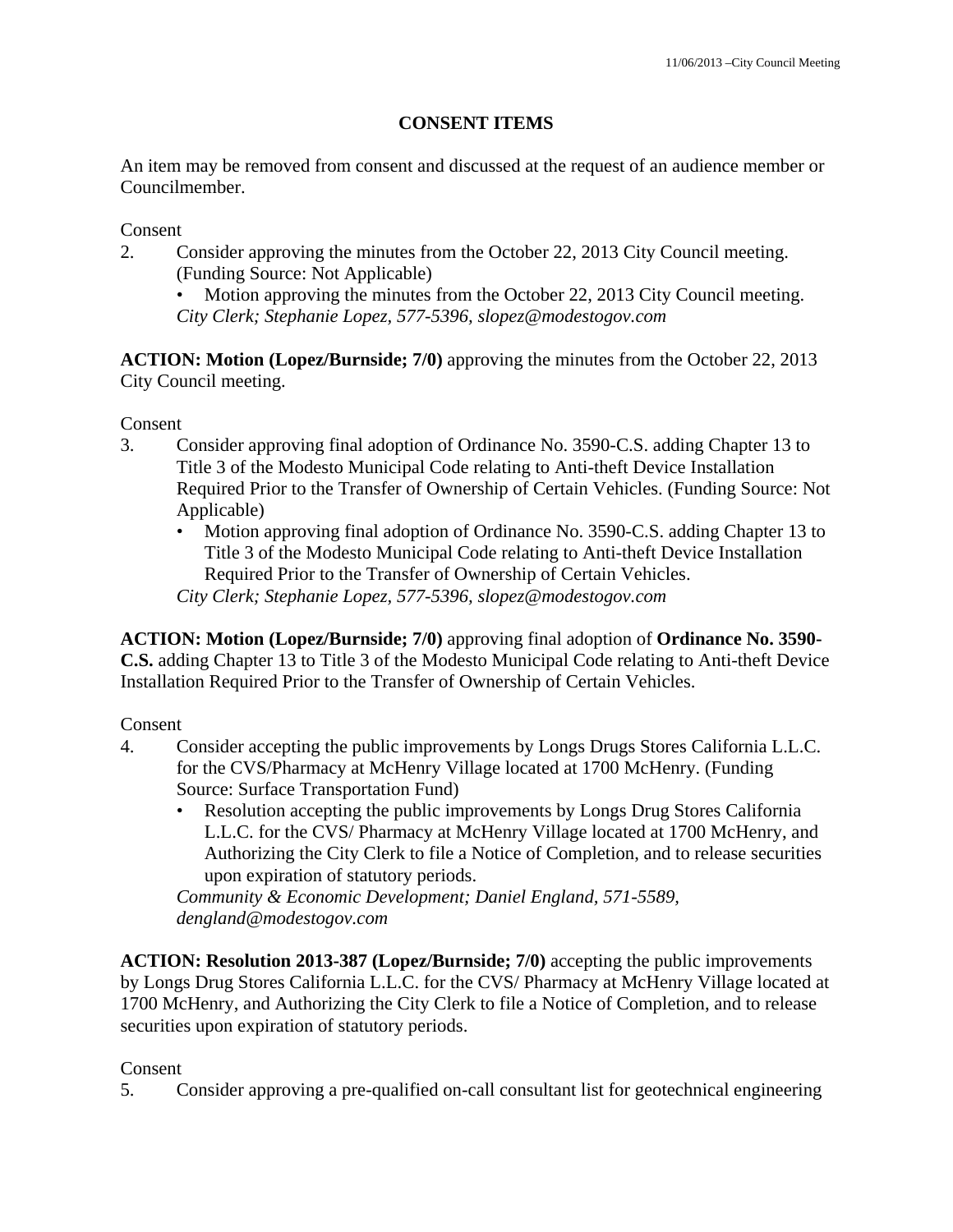services for various Capital Improvement Projects. (Funding Source: Various State, Local and Federal)

• Resolution approving a prequalified on-call consultant list for geotechnical engineering services for various capital improvement projects. *Community & Economic Development; Charles Covolo, 571-5537, ccovolo@modestogov.com* 

**ACTION: Resolution 2013-388 (Lopez/Burnside; 7/0)** approving a prequalified on-call consultant list for geotechnical engineering services for various capital improvement projects.

### Consent-*Councilmember Cogdill absent due to conflict of interest*

- 6. Consider approving an agreement with Dokken Engineering for design support during construction of the State Route (SR) 99/Pelandale Interchange Reconstruction Project in an amount not to exceed \$200,000. (Funding Source: SR 99 Proposition 1B Bond Savings)
	- Resolution approving an Agreement with Dokken Engineering for design support during construction of the State Route (SR) 99 / Pelandale Avenue Interchange Reconstruction Project in the amount of \$200,000; and authorizing the City Manager, or his designee, to execute the Agreement.

*Community & Economic Development; Bill Sandhu, 577-5356, bsandhu@modestogov.com* 

### **ACTION: Resolution 2013-389 (Lopez/Burnside; 6/0; Cogdill absent due to conflict of**

**interest)** approving an Agreement with Dokken Engineering for design support during construction of the State Route (SR) 99/Pelandale Avenue Interchange Reconstruction Project in the amount of \$200,000; and authorizing the City Manager, or his designee, to execute the Agreement.

#### Consent

- 7. Consider authorizing the award of a sole source procurement for the purchase of Chesterton seals and related parts for the Public Works Department, Wastewater Division, to Pan Pacific Supply Company, Concord, CA, for a two year agreement with three (3) one-year extension options at the sole discretion of the City, for an estimated annual cost of \$75,000, and over five (5) years of \$375,000. (Funding Source: Water and Wastewater Division Repair and Maintenance Services)
	- Resolution authorizing the award of a sole source procurement for the purchase of Chesterton seals and related parts for the Public Works Department, Wastewater Division, to Pan Pacific Supply Company, Concord, CA, for a two year agreement with three (3) one-year extension options at the sole discretion of the City, and authorizing the Purchasing Manager, or his designee, to issue a purchase agreement for an estimated annual cost of \$75,000, and over five (5) years of \$375,000.

*Finance and Public Works; Meagan Torres, 571-5839, mtorres@modestogov.com* 

**ACTION: Resolution 2013-390 (Lopez/Burnside; 7/0)** authorizing the award of a sole source procurement for the purchase of Chesterton seals and related parts for the Public Works Department, Wastewater Division, to Pan Pacific Supply Company, Concord, CA, for a two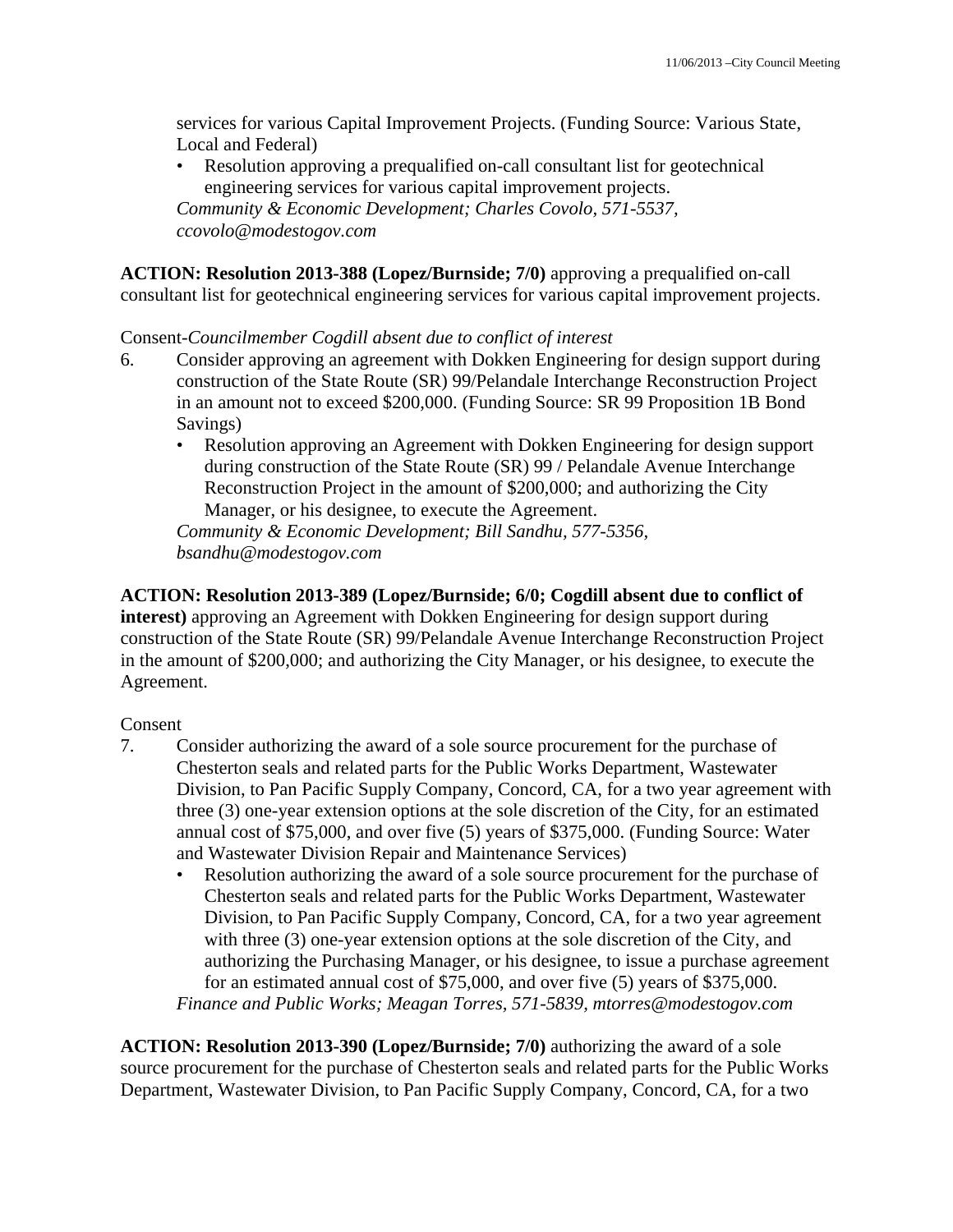year agreement with three (3) one-year extension options at the sole discretion of the City, and authorizing the Purchasing Manager, or his designee, to issue a purchase agreement for an estimated annual cost of \$75,000, and over five (5) years of \$375,000.

#### Consent

- 8. Consider accepting the title for one new Pierce Velocity fire engine from the Modesto Regional Fire Authority upon delivery, in response to the request made by the Modesto Regional Fire Authority Board of Directors. (Funding Source: Not Applicable)
	- Resolution approving the transfer of title for one Pierce Velocity fire engine to the City of Modesto from the Modesto Regional Fire Authority.

*Fire; Randall Bradley, 552-3600, RBradley@modestorfa.org,* 

**ACTION: Resolution 2013-391 (Lopez/Burnside; 7/0)** approving the transfer of title for one Pierce Velocity fire engine to the City of Modesto from the Modesto Regional Fire Authority.

#### Consent

- 9. Consider: (i) accepting the AB 109 funds from the State of California, Board of State and Community Corrections, for a minimum of \$541,473; (ii) amending the Multi-Year 2013/2014 Operating Budget to appropriate revenues and expenditures of at least \$541,473; (iii) authorizing the award of sole source procurement for the purchase of crime analysis and software for the Modesto Police Department, to The Omega Group, San Diego, California, for an estimated total cost of \$76,853; and (iv) authorizing the award of sole source procurement for the purchase of resource allocation software to Corona Solutions for an estimated total cost of \$22,300. (Funding Source: Grants-Police)
	- Resolution accepting the AB 109 funds from the State of California, Board of State and Community Corrections (BSCC), for a minimum of \$541,473 for police overtime, specialized training, equipment, and technology; and authorizing the City Manager, or his designee, to execute the necessary program documents.
	- Resolution amending the Multi-Year 2013/2014 Operating Budget to appropriate revenues and expenditures of at least \$541,473 for the City of Modesto's AB 109 allocation from the State of California, Board of State and Community Corrections (BSCC); and authorizing the Director of Finance, or her designee, to implement the provisions of this resolution.
	- Resolution authorizing the award of sole source procurement for the purchase of crime analysis and software for the Modesto Police Department, to The Omega Group, San Diego, California, and authorizing the City Manager, or his designee, to execute any applicable contract/agreement for an estimated total cost of \$76,853.
	- Resolution authorizing the award of sole source procurement for the purchase of resource allocation software for the Modesto Police Department, to Corona Solutions, Denver, Colorado, and authorizing the City Manager, or his designee, to execute any applicable contract/agreement for an estimated total cost of \$22,300. *Police; Galen Carroll, 572-9501, carrollg@modestopd.com*

**ACTION: Resolution 2013-392 (Lopez/Burnside; 7/0)** accepting the AB 109 funds from the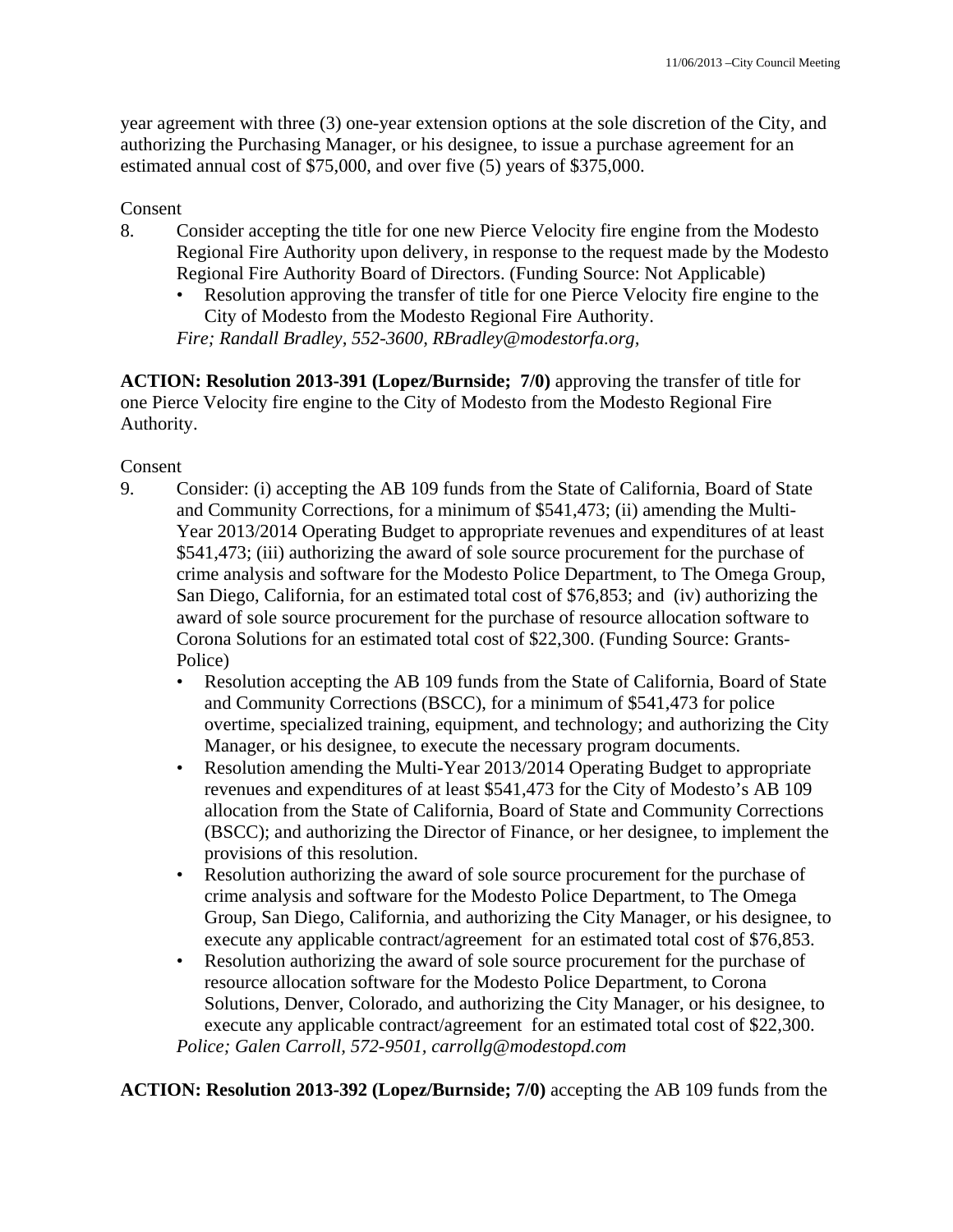State of California, Board of State and Community Corrections (BSCC), for a minimum of \$541,473 for police overtime, specialized training, equipment, and technology; and authorizing the City Manager, or his designee, to execute the necessary program documents.

**ACTION: Resolution 2013-393 (Lopez/Burnside; 7/0)** amending the Multi-Year 2013/2014 Operating Budget to appropriate revenues and expenditures of at least \$541,473 for the City of Modesto's AB 109 allocation from the State of California, Board of State and Community Corrections (BSCC); and authorizing the Director of Finance, or her designee, to implement the provisions of this resolution.

**ACTION: Resolution 2013-394 (Lopez/Burnside; 7/0)** authorizing the award of sole source procurement for the purchase of crime analysis and software for the Modesto Police Department, to The Omega Group, San Diego, California, and authorizing the City Manager, or his designee, to execute any applicable contract/agreement for an estimated total cost of \$76,853.

**ACTION: Resolution 2013-395 (Lopez/Burnside; 7/0)** authorizing the award of sole source procurement for the purchase of resource allocation software for the Modesto Police Department, to Corona Solutions, Denver, Colorado, and authorizing the City Manager, or his designee, to execute any applicable contract/agreement for an estimated total cost of \$22,300.

### Consent

- 10. Consider approving an amendment to the current lease agreement between the City of Modesto and Avis Rent A Car System, LLC. (Funding Source: Funding Source: Airport Car Rental)
	- Resolution approving an Amendment to the current lease agreement between the City of Modesto and Avis Rent A Car System, LLC. *Public Works; Jerome Thiele, 577-5319, jthiele@modestogov.com*

**ACTION: Resolution 2013-396 (Lopez/Burnside; 7/0)** approving an Amendment to the current lease agreement between the City of Modesto and Avis Rent A Car System, LLC.

### Consent

- 11. Consider approving an Airport Lease Agreement with Budget Rent A Car Systems, Inc. as a Car Rental Concession at the Modesto City-County Airport. (Funding Source: Airport Car Rental)
	- Resolution approving an Airport Lease Agreement with Budget Rent A Car Systems, Inc. as a Car Rental Concession at the Modesto City-County Airport and authorizing the City Manager, or his designee, to execute the Agreement. *Public Works; Jerome Thiele, 577-5319, jthiele@modestogov.com*

**ACTION: Resolution 2013-397 (Lopez/Burnside; 7/0)** approving an Airport Lease Agreement with Budget Rent A Car Systems, Inc. as a Car Rental Concession at the Modesto City-County Airport and authorizing the City Manager, or his designee, to execute the Agreement.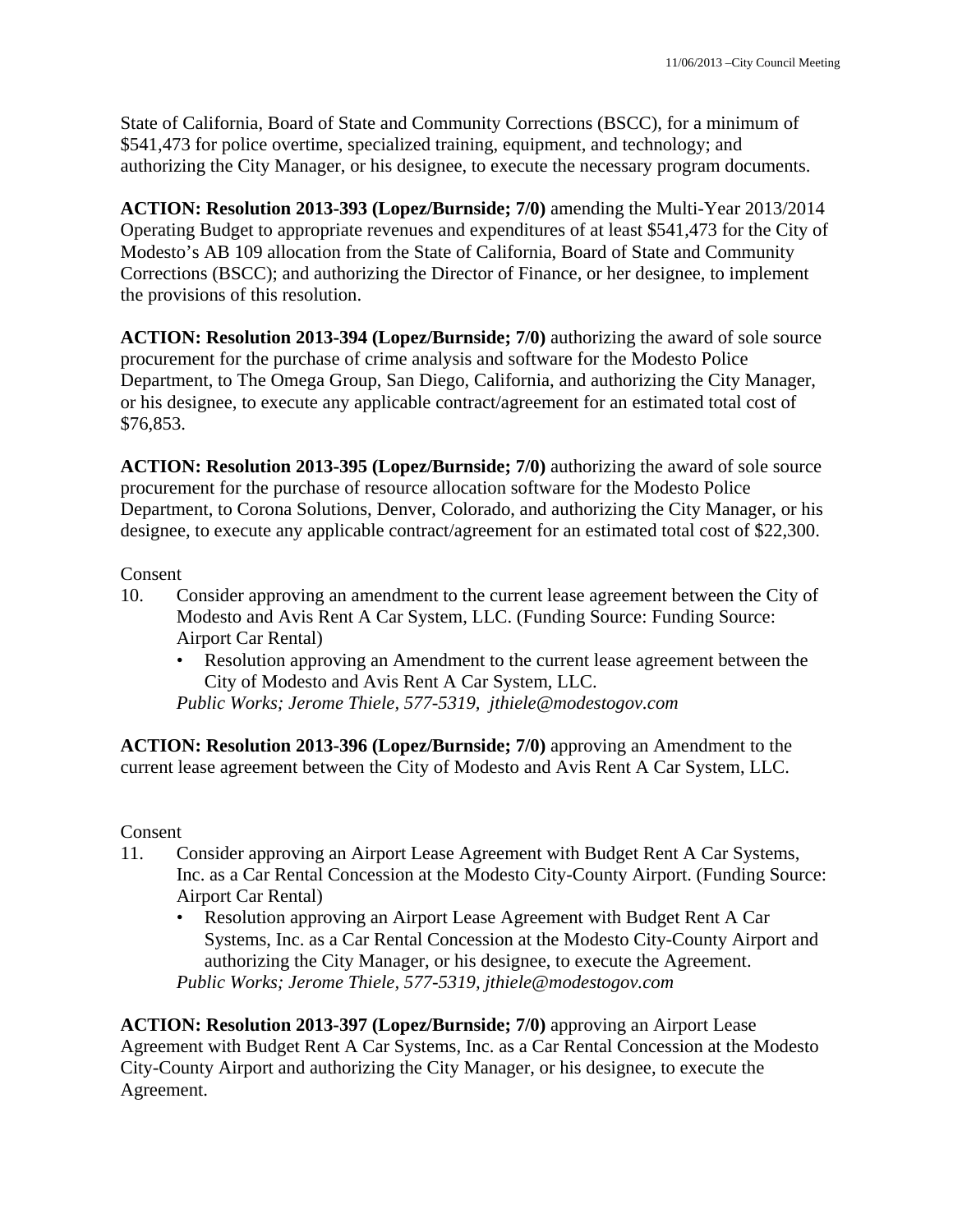## **COUNCIL COMMENTS & REPORTS**

Councilmember Dave Lopez spoke regarding Council in the Park on Saturday, October 26, 2013 in District 5 and thanked Rich Ulm, Director of Utility Planning & Projects.

## **CITY MANAGER COMMENTS & REPORTS**

None.

## **UNFINISHED BUSINESS**

- 12. Consider rescinding City Council Resolution No. 2013-261 approving the Woodglen Specific Plan, and adopting a new Resolution to add a requirement that the Project preserve agricultural land as required by the Stanislaus Local Agency Formation Commission Agricultural Preservation Policy. (Funding Source: Not Applicable)
	- Resolution rescinding Resolution No. 2013-261 and re-approving the Woodglen Specific Plan for the development of approximately 72 net acres located north of Pelandale Avenue, east of Carver Road, south of Bangs Avenue and west of Tully Road, with the added requirement to comply with LAFCO's Agricultural Preservation Policy (Fitzpatrick Homes)

*Community & Economic Development; Brad Wall, 577-5273, bwall@modestogov.com* 

**ACTION: Resolution 2013-398 (Cogdill/Lopez; 7/0)** rescinding Resolution No. 2013-261 and re-approving the Woodglen Specific Plan for the development of approximately 72 net acres located north of Pelandale Avenue, east of Carver Road, south of Bangs Avenue and west of Tully Road, with the added requirement to comply with LAFCO's Agricultural Preservation Policy (Fitzpatrick Homes)

- 13. Consider: (i) adopting a Finding of Conformance for the Area 2 Storm Drain Cross Connection Removal Project – Phase 1 Garrison Park; (ii) approving the plans and specifications for the Area 2 Storm Drain Cross Connection Removal Project – Phase 1 Garrison Park, accepting the bid, and approving a contract with Mountain Cascade, Inc. of Livermore, California in the amount of \$3,149,487; and (iii) approving an Agreement with RRM Design Group for Design Support During Construction for Area 2 Storm Drain Cross Connection Removal Project – Phase 1 Garrison Park in an amount not to exceed \$116,382. (Total estimated cost for the construction portion of the project is \$3,855,818) (Funding Source: Wastewater Fund)
	- Resolution finding that the following project is within the scope of the project covered by the Modesto Wastewater Master Plan Master Environmental Impact Report (MEIR) (SCH#2006052076) and General Plan Master EIR (SCH# 2007072023): Area 2 Storm Drain Cross Connection Removal Project – Phase 1 Garrison Park.
	- Resolution approving the plans and specifications for the Area 2 Storm Drain Cross Connection Removal Project – Phase 1 Garrison Park, accepting the bid, and approving a contract with Mountain Cascade, Inc. of Livermore, California in the amount of \$3,149,487, and authorizing the City Manager, or his designee, to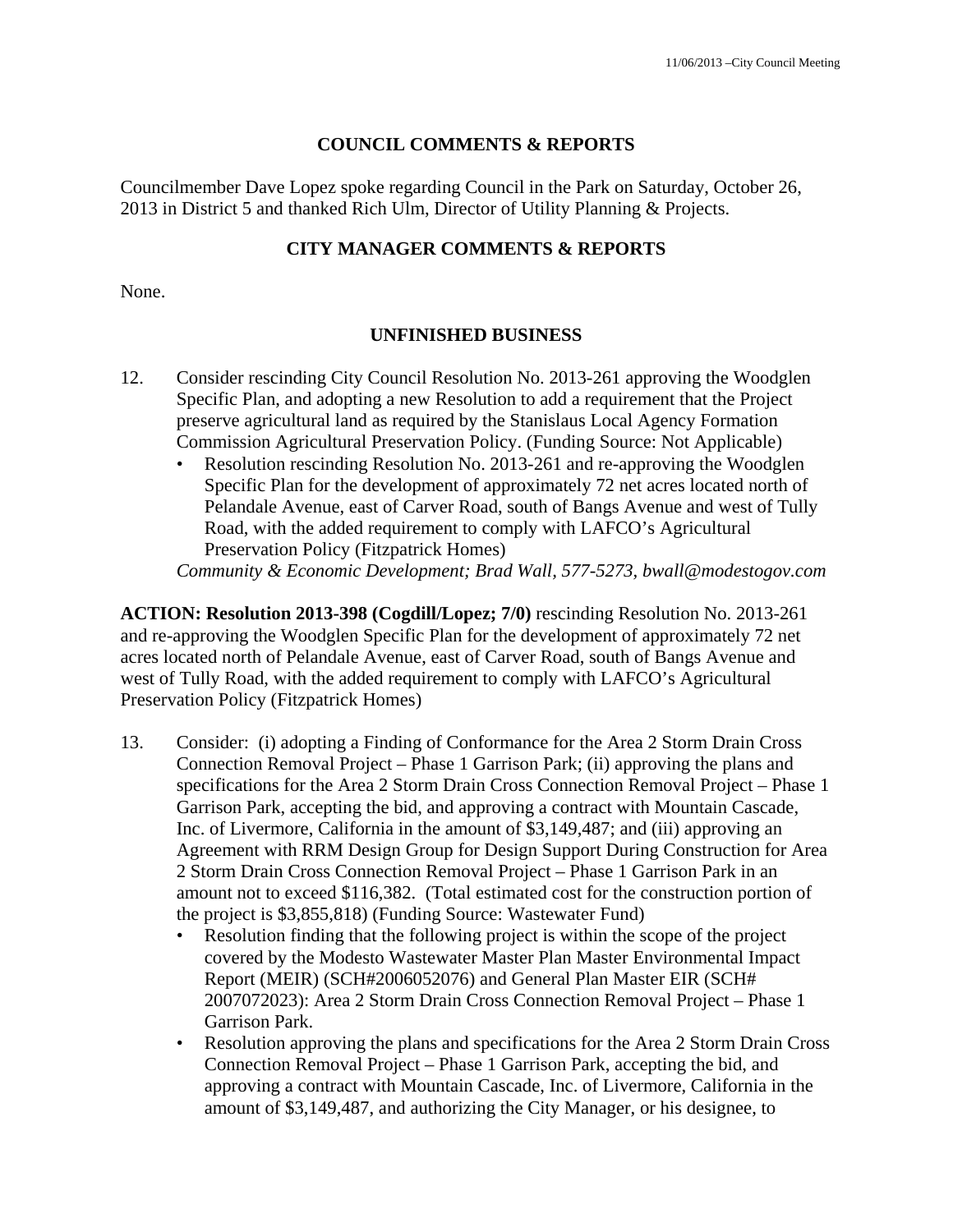execute the contract.

• Resolution approving an agreement with RRM Design Group for Design Support During Construction for Area 2 Storm Drain Cross Connection Removal Project – Phase 1 Garrison Park in an amount not to exceed \$105,802 for the identified scope of services, plus \$10,580 for additional services (if needed), for a maximum total amount of \$116,382, and authorizing the City Manager, or his designee, to execute the agreement.

*Utility Planning and Projects; Jesse Franco, 517-5175, jfranco@modestogov.com* 

**ACTION: Resolution 2013-399 (Lopez/Gunderson; 7/0)** finding that the following project is within the scope of the project covered by the Modesto Wastewater Master Plan Master Environmental Impact Report (MEIR) (SCH#2006052076) and General Plan Master EIR (SCH# 2007072023): Area 2 Storm Drain Cross Connection Removal Project – Phase 1 Garrison Park.

**ACTION: Resolution 2013-400 (Lopez/Gunderson; 7/0)** approving the plans and specifications for the Area 2 Storm Drain Cross Connection Removal Project – Phase 1 Garrison Park, accepting the bid, and approving a contract with Mountain Cascade, Inc. of Livermore, California in the amount of \$3,149,487, and authorizing the City Manager, or his designee, to execute the contract.

**ACTION: Resolution 2013-401 (Lopez/Gunderson; 7/0)** approving an agreement with RRM Design Group for Design Support During Construction for Area 2 Storm Drain Cross Connection Removal Project – Phase 1 Garrison Park in an amount not to exceed \$105,802 for the identified scope of services, plus \$10,580 for additional services (if needed), for a maximum total amount of \$116,382, and authorizing the City Manager, or his designee, to execute the agreement.

### **NEW BUSINESS**

### *Councilmember Cogdill absent due to conflict of interest*

- 14. Consider: (i) accepting the financial allocation of \$43,800,000 of State Route 99 Proposition 1B Bond Savings allocated by the California Transportation Commission for the construction of State Route 99/Pelandale Avenue Interchange Reconstruction Project, and authorizing the City Manager, or his designee, to execute the necessary grant documents; (ii) amending the Fiscal Year 2013/2014 Capital Improvement budget to appropriate \$43,800,000 from the State Route 99 Proposition 1B Bond Savings CIP Project No. 100786, State Route 99/Pelandale Avenue Interchange Project Construction, and authorizing the Finance Director, or her designee to implement the provisions of the resolution; and (iii) amending Fiscal Year 2013/2014 Capital Improvement Budget to appropriate \$457,000 from Capital Facilities Fees Streets to CIP Project No. 100787 for construction of a Monument sign. (Funding Source: SR 99 Proposition 1B Bond Savings, Local Capital Facilities Fees Streets, Local Water Fund)
	- Resolution accepting the financial allocation of \$43,800,000 of State Route 99 Proposition 1B Bond Savings allocated by the California Transportation Commission (CTC) for the construction of State Route 99/Pelandale Avenue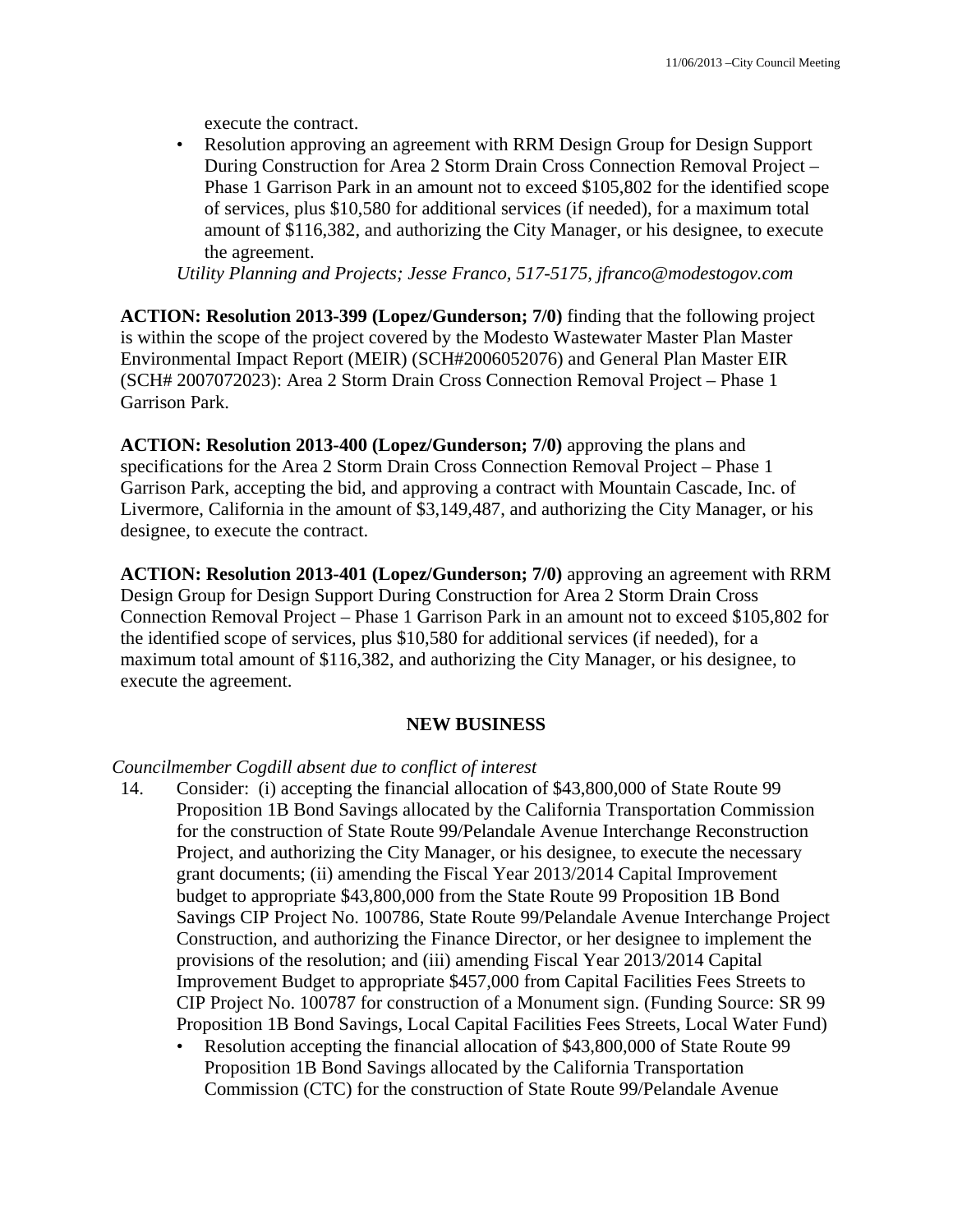Interchange Reconstruction Project, and authorizing the City Manager, or his designee, to execute the necessary grant documents.

- Resolution amending the Fiscal Year 2013/2014 Capital Improvement budget to appropriate \$43,800,000 from the State Route 99 Proposition 1B Bond Savings CIP Project No. 100786, State Route 99/Pelandale Avenue Interchange Project Construction, and authorizing the Finance Director, or her designee, to implement the provisions of the resolution.
- Resolution amending Fiscal Year 2013/2014 Capital Improvement Budget to appropriate \$457,000 from Capital Facilities Fees Streets to CIP Project No. 100787 for construction of a Monument sign, and authorizing the Finance Director, or her designee, to implement the provisions of the resolution.

*Community & Economic Development; Bill Sandhu, 577-5356, bsandhu@modestogov.com* 

**ACTION: Resolution 2013-402 (Burnside/Lopez; 6/0; Cogdill absent due to conflict of interest )** accepting the financial allocation of \$43,800,000 of State Route 99 Proposition 1B Bond Savings allocated by the California Transportation Commission (CTC) for the construction of State Route 99/Pelandale Avenue Interchange Reconstruction Project, and authorizing the City Manager, or his designee, to execute the necessary grant documents.

**ACTION: Resolution 2013-403 (Burnside/Lopez; 6/0; Cogdill absent due to conflict of interest)** amending the Fiscal Year 2013/2014 Capital Improvement budget to appropriate \$43,800,000 from the State Route 99 Proposition 1B Bond Savings CIP Project No. 100786, State Route 99/Pelandale Avenue Interchange Project Construction, and authorizing the Finance Director, or her designee, to implement the provisions of the resolution.

**ACTION: Resolution 2013-404 (Burnside/Lopez; 6/0; Cogdill absent due to conflict of interest)** amending Fiscal Year 2013/2014 Capital Improvement Budget to appropriate \$457,000 from Capital Facilities Fees Streets to CIP Project No. 100787 for construction of a Monument sign, and authorizing the Finance Director, or her designee, to implement the provisions of the resolution.

- 15. Consider approving a Will Serve Letter for water connection for the property located at 4524 Tully Road, and authorizing the City Manager, or his designee to sign the Will Serve Letter. (Funding Source: General Fund, Water Fund)
	- Resolution approving a Will Serve Letter for the property located at 4524 Tully Road, (APN: 046-012-005) to connect to the City of Modesto's existing water system, and authorizing the City Manager, or his designee to sign the Will Serve Letter.

*Community & Economic Development; Bill Sandhu, 577-5356, bsandhu@modestogov.com* 

**ACTION: Resolution 2013-405 (Lopez/Cogdill; 7/0)** approving a Will Serve Letter for the property located at 4524 Tully Road, (APN: 046-012-005) to connect to the City of Modesto's existing water system, and authorizing the City Manager, or his designee to sign the Will Serve Letter.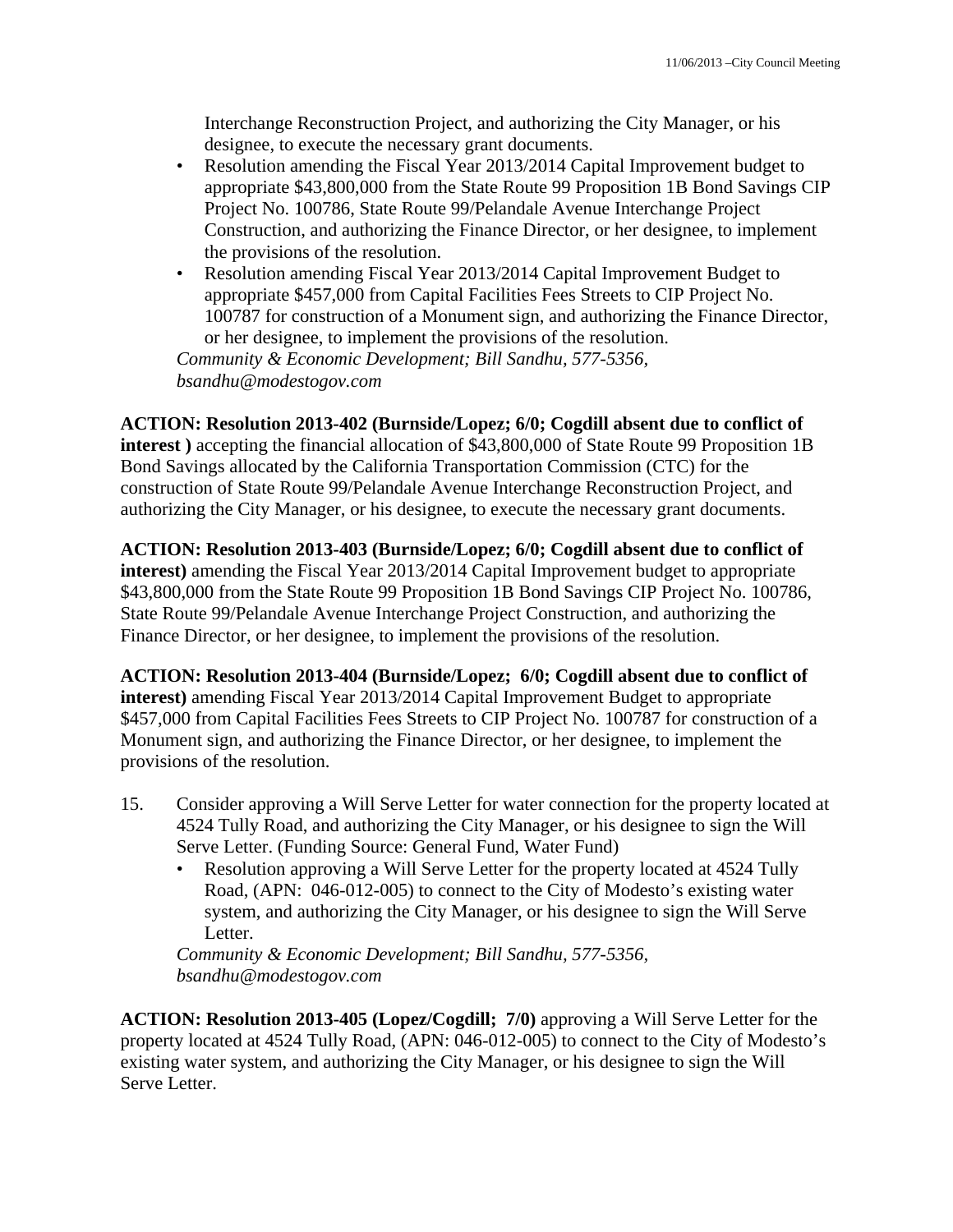## **MATTERS TOO LATE FOR THE AGENDA**

None.

## **ADJOURNMENT**

This meeting was adjourned at 6:45 p.m.

### **CLOSED SESSION**

*Closed Session Matter Heard Prior to Meeting*

## **CONFERENCE WITH LEGAL COUNSEL - EXISTING LITIGATION One Case (Pursuant to Section 54956.9(a) of the Government Code)**

Name of case: City of Modesto v. Bank of America, et al. FINRA Case No. 12-00478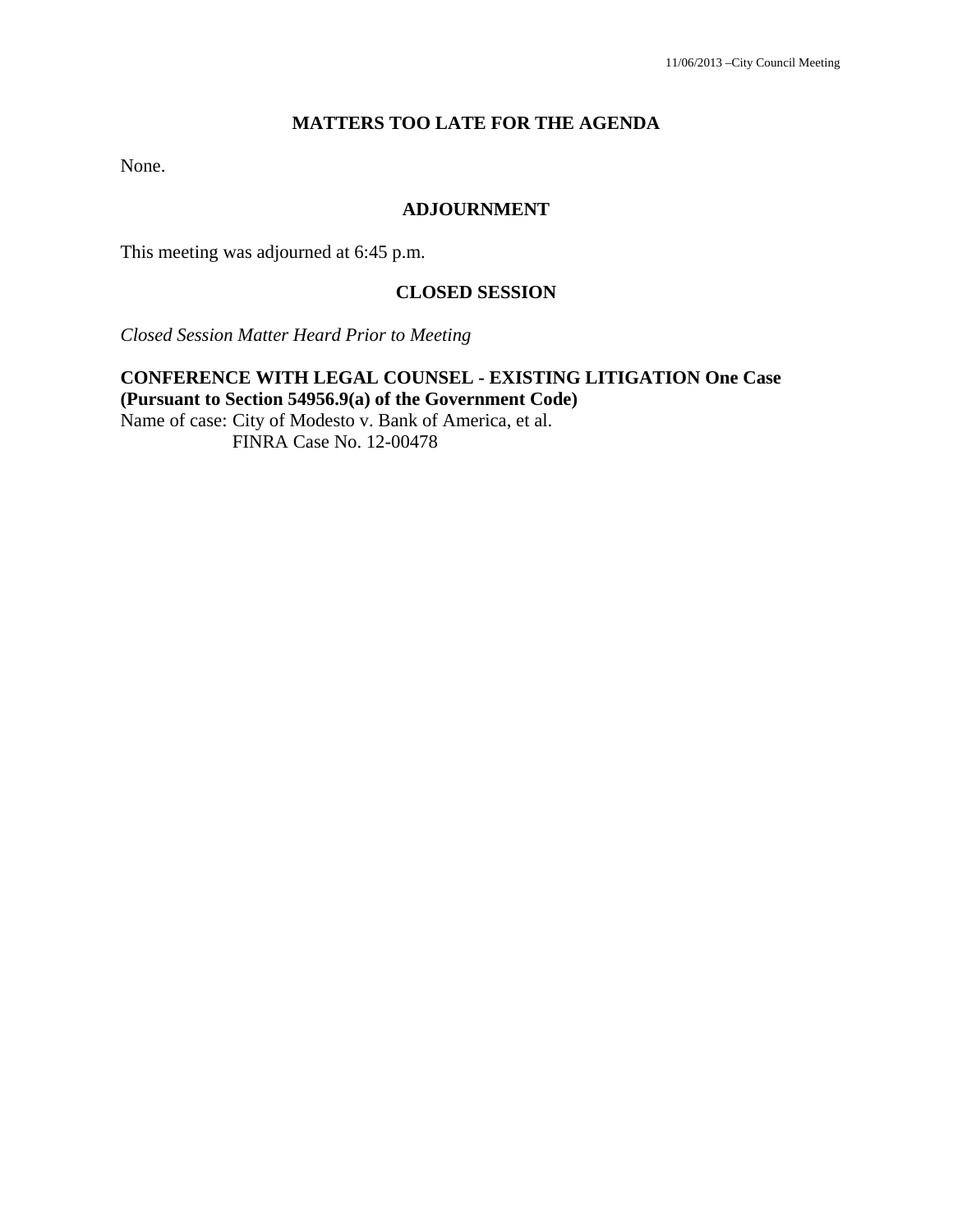# **MINUTES**

## City of Modesto  **CITY COUNCIL MEETING Chambers, Basement Level Tenth Street Place, 1010 10th Street Modesto, California Tuesday November 12, 2013, at 5:30 p.m.**

Roll Call – Present: Councilmembers Burnside, Cogdill, Geer, Gunderson, Lopez, Muratore, Mayor Marsh Absent: None

Pledge of Allegiance to the Flag

Invocation: Michael Schiefelbien, College Avenue Church, UCC

City Clerk's Announcements: Items 7 and 14 - removed from Consent Item 23 - continued to December 3, 2013

Declaration of Conflicts of Interest: Cogdill – Items 8, 14 and 22

Reports from Closed Session: Interim City Attorney Adam Lindgren reported on Closed Session matters

### **ACKNOWLEDGEMENTS AND PRESENTATIONS**

1. Presentation of Proclamation recognizing November 16-24, 2013 as National Hunger and Homelessness Awareness Week. (Funding Source: Not Applicable)  *City Council; Kathy Espinoza, 571-5597, kespinoza@modestogov.com* 

**ACTION:** Mayor Marsh presented a Proclamation recognizing November 16-24, 2013 as National Hunger and Homelessness Awareness Week.

2. Presentation of Proclamation declaring November 16, 2013 as Cover Modesto Day. (Funding Source: Not Applicable)  *City Council; Kathy Espinoza, 571-5597, kespinoza@modestogov.com* 

**ACTION:** Mayor Marsh presented a Proclamation declaring November 16, 2013 as Cover Modesto Day.

3. Presentation of Proclamation declaring November National Runaway Prevention and Awareness Month. (Funding Source: Not Applicable)  *City Council; Kathy Espinoza, 571-5597, kespinoza@modestogov.com*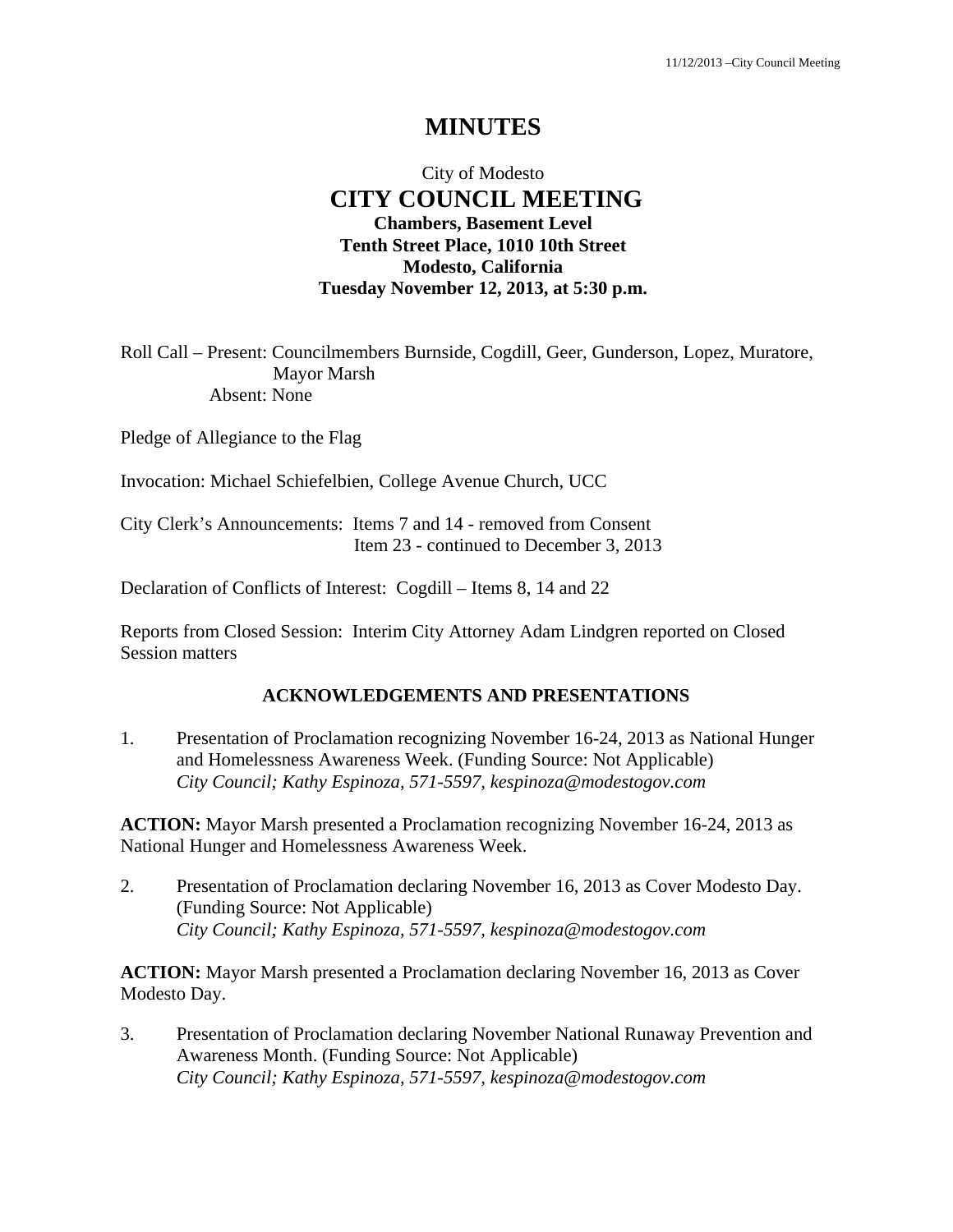**ACTION:** Mayor Marsh presented a Proclamation declaring November National Runaway Prevention and Awareness Month.

4. Presentation of the City of Modesto and Stanislaus County Second Chance Week Donation Recipients. (Funding Source: Not Applicable)  *Parks, Recreation & Neighborhoods; Vicki Rice, 577-5495, vrice@modestogov.com* 

**ACTION:** A Presentation was made by Vicki Rice, Parks, Recreation and Neighborhoods, regarding the City of Modesto and Stanislaus County Second Chance Week Donation Recipients.

5. Introduction of Modesto Police Department Clergy Council. (Funding Source: Not Applicable)  *Police; Galen Carroll, 572-9501, gcarroll@modestogov.com* 

**ACTION:** Police Chief Galen Carroll introduced the Modesto Police Department Clergy Council.

## **PUBLIC COMMENT PERIOD**

- Ron Jeske spoke regarding the November 5, 2013 election voter turnout, grant funding expiration for firefighters and golf courses in Modesto.
- Carmen Sabatino spoke regarding Measure X and the November 5, 2013 election.
- Loretta Carhart spoke regarding buses in the City of Modesto and the rising cost of bus fares.

**CONSENT ITEMS – ROLL CALL VOTE REQUIRED ACTION CONSENT ITEMS: 6, 9-13, 15-16: (Lopez/Geer;unan.) ACTION CONSENT ITEM 8: (Lopez/Muratore; unan.; Cogdill absent due to conflict of interest) ACTION ITEM 7: (Geer/Lopez;unan.)** 

 **ACTION ITEM 14: (Gunderson/Geer;unan.; Cogdill absent due to conflict of interest)** 

## **CONSENT ITEMS**

An item may be removed from consent and discussed at the request of an audience member or Councilmember.

Consent

- 6. Consider approving the minutes from the November 6, 2013 City Council meeting. (Funding Source: Not Applicable)
	- Motion approving the minutes from the November 6, 2013 City Council meeting. *City Clerk; Stephanie Lopez, 577-5396, slopez@modestogov.com*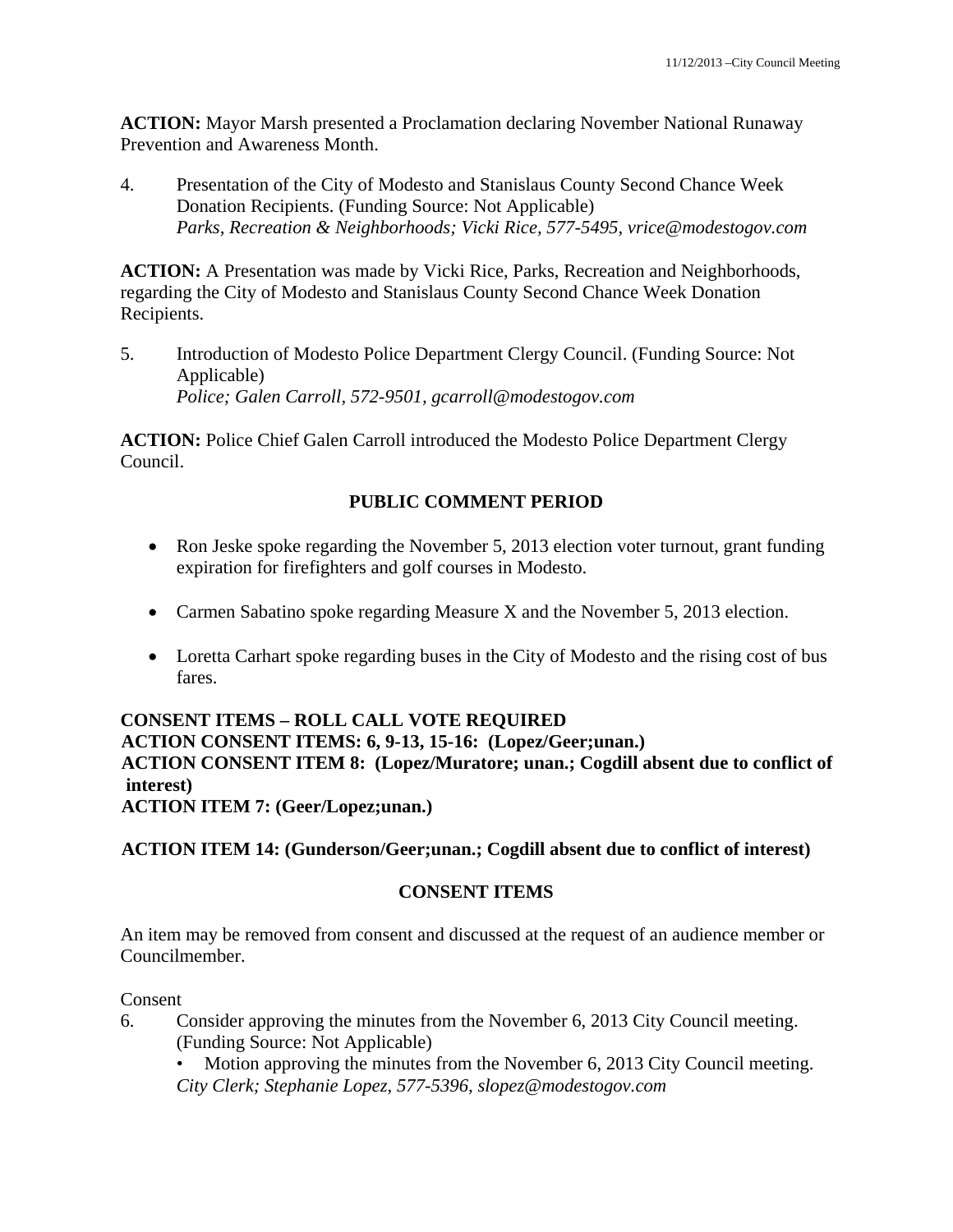**ACTION: Motion (Lopez/Geer; 7/0)** approving the minutes from the November 6, 2013 City Council meeting.

## *Removed from Consent*

- 7. Consider appointing a new Vice Mayor for the remainder of 2013 and calendar year 2014. (Funding Source: Not Applicable)
	- Resolution designating Councilmember Dave Cogdill, Jr. to serve as Vice Mayor for the remainder of 2013 and ensuing year pursuant to Section 603 of the Charter of the City of Modesto.

*City Clerk; Stephanie Lopez, 577-5396, slopez@modestogov.com* 

**ACTION: Resolution 2013-406 (Geer/Lopez; 7/0)** designating Councilmember Dave Cogdill, Jr. to serve as Vice Mayor for the remainder of 2013 and ensuing year pursuant to Section 603 of the Charter of the City of Modesto.

### Consent – *Councilmember Cogdill absent due to conflict of interest*

- 8. Consider: (i) amending the FY 2013/2014 Position Allocation for the Community and Economic Development Department to add one full-time Associate Civil Engineer for the construction of State Route 99/Pelandale Avenue Interchange Reconstruction Project; (ii) amending the FY 2013/2014 Community and Economic Development Department Operating Budget to appropriate \$72,758 from the State Route 99 Proposition 1B Bond Savings CIP Project No. 100786, State Route 99/Pelandale Avenue Interchange Reconstruction Project to fund one Associate Civil Engineer and create a transfer of \$72,758 from the Proposition 1B Bond Savings to the General Fund to fund the position. (Funding Source: State Route 99 1B Bond Savings - \$43,800,000)
	- Resolution amending the FY 2013/2014 Position Allocation for the Community and Economic Development Department to add one full-time Associate Civil Engineer for the construction of State Route 99/Pelandale Avenue Interchange Reconstruction Project
	- Resolution amending the FY 2013/2014 Community and Economic Development Department Operating Budget to appropriate \$72,758 from the State Route 99 Proposition 1B Bond Savings CIP Project No. 100786, State Route 99/Pelandale Avenue Interchange Reconstruction Project Construction, to fund one Associate Civil Engineer and create a transfer of \$72,758 from the Proposition 1B Bond Savings to the General Fund to fund the position

*Community & Economic Development; Bill Sandhu, 577-5356, bsandhu@modestogov.com* 

**ACTION: Resolution 2013-407 (Lopez/Muratore; 6/0; Cogdill absent due to conflict of interest)** amending the FY 2013/2014 Position Allocation for the Community and Economic Development Department to add one full-time Associate Civil Engineer for the construction of State Route 99/Pelandale Avenue Interchange Reconstruction Project.

**ACTION: Resolution 2013-408 (Lopez/Muratore; 6/0; Cogdill absent due to conflict of interest)** amending the FY 2013/2014 Community and Economic Development Department Operating Budget to appropriate \$72,758 from the State Route 99 Proposition 1B Bond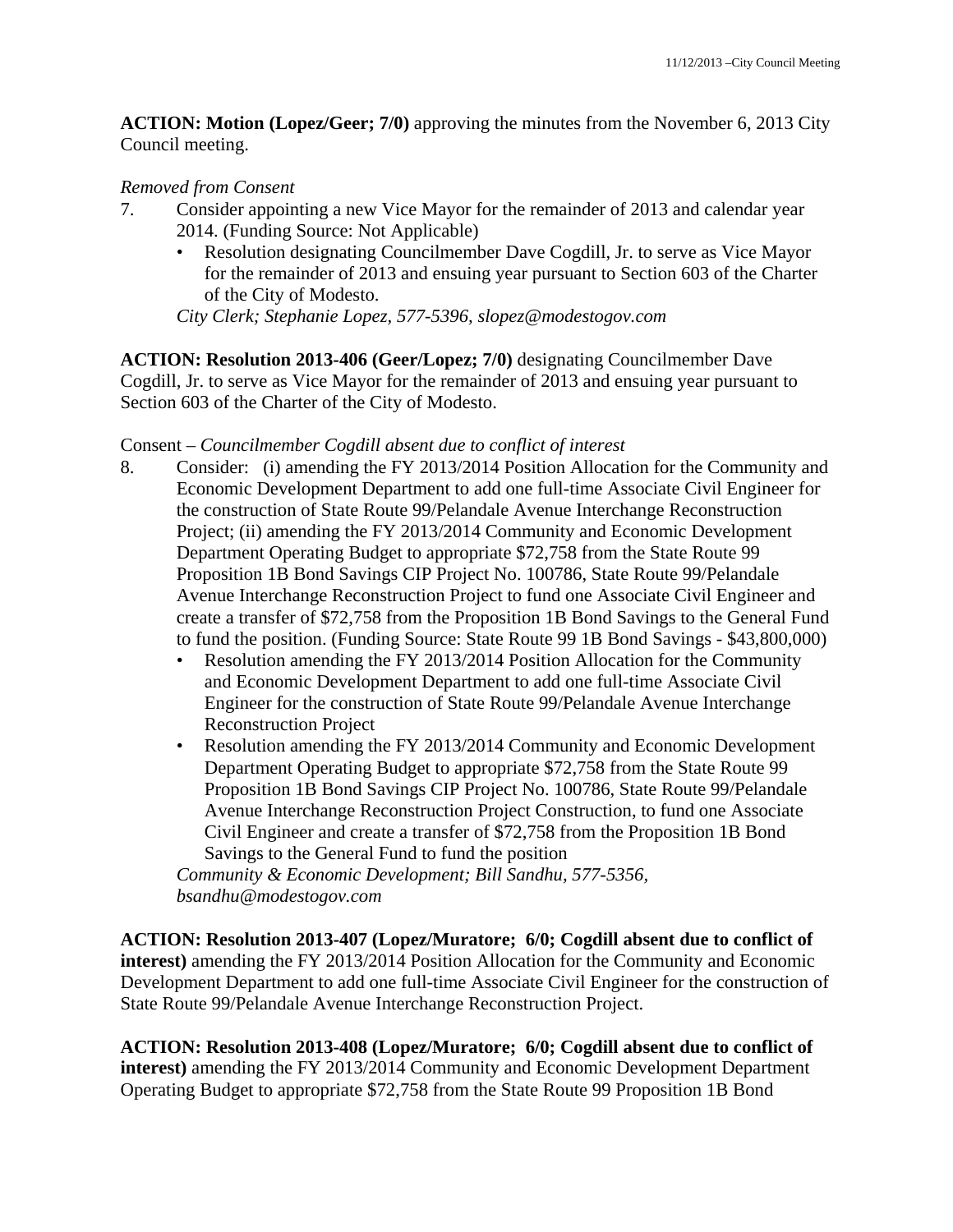Savings CIP Project No. 100786, State Route 99/Pelandale Avenue Interchange Reconstruction Project Construction, to fund one Associate Civil Engineer and create a transfer of \$72,758 from the Proposition 1B Bond Savings to the General Fund to fund the position

Consent

- 9. Consider accepting the First Quarter Update of the City of Modesto Capital Improvement Program for Fiscal Year 2013-14. (Funding Source: Not applicable)
	- Motion accepting the First Quarter Update of City of Modesto Capital Improvement Program for Fiscal Year 2013-14. *Community & Economic Development; Tina Rocha, 577-5321, trocha@modestogov.com*

**ACTION: Motion (Lopez/Geer; 7/0)** accepting the First Quarter Update of City of Modesto Capital Improvement Program for Fiscal Year 2013-14.

### Consent

- 10. Consider approving an Outside Service Agreement for sewer connection for the property located at 2013 Donald Street in the Robertson Road Area. (Funding Source: General Fund; Sewer Fund)
	- Resolution approving an Outside Service Agreement between the City of Modesto and Victor M. Lopez, a single man, for sewer service for the property located at 2013 Donald Street in the Robertson Road Neighborhood, (APN: 037-021-081) and authorizing the City Manager, or his designee to execute the Agreement. *Community & Economic Development; Bill Sandhu, 577-5356, bsandhu@modestogov.com*

**ACTION: Resolution 2013-409 (Lopez/Geer; 7/0)** approving an Outside Service Agreement between the City of Modesto and Victor M. Lopez, a single man, for sewer service for the property located at 2013 Donald Street in the Robertson Road Neighborhood, (APN: 037-021- 081) and authorizing the City Manager, or his designee to execute the Agreement.

### Consent

- 11. Consider accepting the Monthly Budget Adjustment Report for November 2013 and amending the Fiscal Year 2012-13 and Fiscal Year 2013-14 Annual Operating Budgets (Funding Source: Various)
	- Resolution amending the Fiscal Year 2012-2013 and Fiscal Year 2013-2014 Annual Operating Budgets.

*Finance; Terri Swearingen, 577-5378, tswearingen@modestogov.com* 

**ACTION: Resolution 2013-410 (Lopez/Geer; 7/0)** amending the Fiscal Year 2012-2013 and Fiscal Year 2013-2014 Annual Operating Budgets.

### **Consent**

12. Consider authorizing the award of bid for the furnishing of spoils screening and rock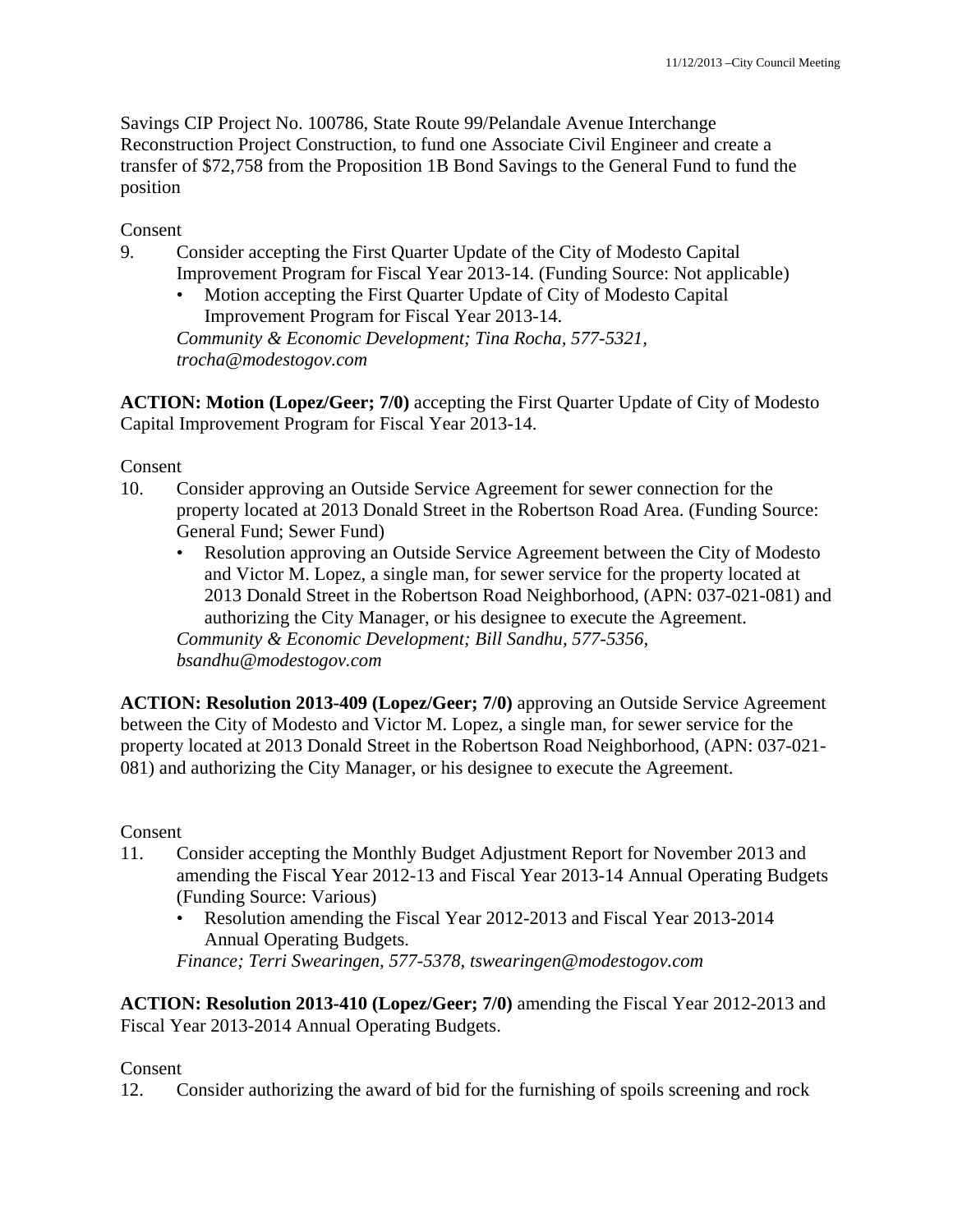crushing services for the Department of Public Works, Water Division, to DJ Rocha Trucking, Inc., Hilmar, CA, for a two (2) year agreement with three (3) one-year extension options at the sole discretion of the City, for an estimated annual cost of \$51,500, and over five (5) years of \$257,500. (Funding Source: Water Fund)

• Resolution authorizing the award of bid for the furnishing of spoils screening and rock crushing services for the Department of Public Works, Water Division, to DJ Rocha Trucking, Inc., Hilmar, CA, for a two (2) year agreement with three (3) oneyear extension options at the sole discretion of the City, and authorizing the Purchasing Manager, or his designee, to issue a purchase agreement for an estimated annual cost of \$51,500, and over five (5) years of \$257,500.

*Finance and Public Works; Ken Masasso, 577-5420, kmasasso@modestogov.com* 

**ACTION: Resolution 2013-411 (Lopez/Geer; 7/0)** authorizing the award of bid for the furnishing of spoils screening and rock crushing services for the Department of Public Works, Water Division, to DJ Rocha Trucking, Inc., Hilmar, CA, for a two (2) year agreement with three (3) one-year extension options at the sole discretion of the City, and authorizing the Purchasing Manager, or his designee, to issue a purchase agreement for an estimated annual cost of \$51,500, and over five (5) years of \$257,500.

### **Consent**

- 13. Consider authorizing the award of proposal for the repowering of one Model Year 2003 Gillig Transit Bus for the Department of Public Works, Transit Division, to Complete Coach Works, Riverside, CA, for an estimated total cost of \$99,053. (Funding Source: FTA, PTMISEA)
	- Resolution authorizing the award of proposal for the repowering of one Model Year 2003 Gillig Transit Bus for the Department of Public Works, Transit Division, to Complete Coach Works, Riverside, CA, and authorizing the Purchasing Manager, or his designee, to issue a purchase order for an estimated total cost of \$99,053.

*Finance and Public Works; Ken Masasso, 577-5420, kmasasso@modestogov.com* 

**ACTION: Resolution 2013-412 (Lopez/Geer; 7/0)** authorizing the award of proposal for the repowering of one Model Year 2003 Gillig Transit Bus for the Department of Public Works, Transit Division, to Complete Coach Works, Riverside, CA, and authorizing the Purchasing Manager, or his designee, to issue a purchase order for an estimated total cost of \$99,053.

### *Removed from Consent; Councilmember Cogdill absent due to conflict of interest*

14. Consider: (i) rescinding Resolution No. 2012-100 that approved the Initial Study and adopted the Finding of Conformance that the Proposed Tank and Well in Del Rio Area was within the scope of the project covered by the Water System Engineer's Report Program Environmental Impact Report, and directing staff to perform a new environmental analysis specific to the project pursuant to California Environmental Quality Act requirements;( ii) rescinding Resolution No. 2012-496 that accepted the Preliminary Design Report dated October 2012 for the Del Rio Tank, Pump Station and New Well as complete; and (iii) rejecting the bids for the Del Rio New Well and re-advertising the project when the City is legally allowed to begin construction.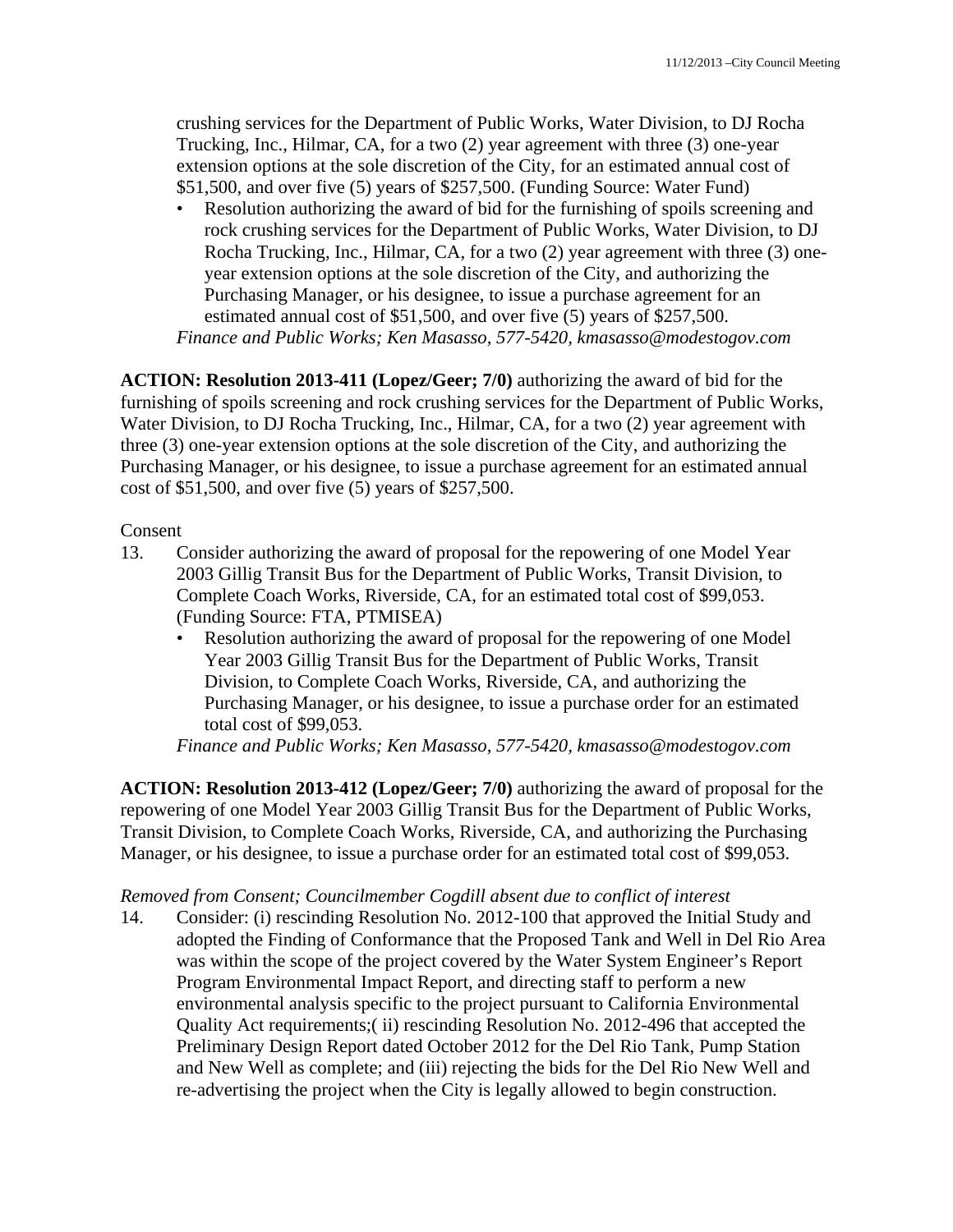(Funding Source: Water Fund-CIP)

- Resolution rescinding Resolution No. 2012-100 that approved the Initial Study and adopted the Finding of Conformance that the Proposed Tank and Well in Del Rio Area was within the scope of the project covered by the Water System Engineer's Report Program Environmental Impact Report, and directing staff to perform a new environmental analysis specific to the project pursuant to California Environmental Quality Act requirements.
- Resolution rescinding Resolution No. 2012-496 that accepted the Preliminary Design Report dated October 2012 for the Del Rio Tank, Pump Station and New Well as complete.
- Resolution rejecting all bids for the Del Rio New Well, and re-advertising the project for bid when the City is legally allowed to begin construction.

*Utility Planning and Projects; Rob Christensen, 577-5423, rchristensen@modestogov.com* 

**ACTION: Resolution 2013-413 (Gunderson/Geer; 6/0; Cogdill absent due to conflict of interest)** rescinding Resolution No. 2012-100 that approved the Initials study and adopted the

Finding of Conformance that the Proposed Tank and Well in Del Rio Area was within the scope of the project covered by the Water System Engineer's Report Program Environmental Impact Report, and directing staff to perform a new environmental analysis specific to the project pursuant to California Environmental Quality Act requirements.

**ACTION: Resolution 2013-414 (Gunderson/Geer; 6/0; Cogdill absent due to conflict of interest)** rescinding Resolution No. 2012-496 that accepted the Preliminary Design Report dated October 2012 for the Del Rio Tank, Pump Station and New Well as complete.

**ACTION: Resolution 2013-415 (Gunderson/Geer; 6/0; Cogdill absent due to conflict of interest)** rejecting all bids for the Del Rio New Well, and re-advertising the project for bid when the City is legally allowed to begin construction.

### Consent

- 15. Consider approving the plans and specifications for the Strengthen & Replace Water System Between El Vista Avenue & Cloverdale Avenue project, accepting the bid, and approving a contract with D.A. Wood Construction, Inc. of Empire, California in the amount of \$169,904. (Total estimated cost for the construction portion of the project is \$217,894) (Funding Source: Water Fund - CIP)
	- Resolution approving the plans and specifications for the Strengthen & Replace Water System Between El Vista Avenue & Cloverdale Avenue project, accepting the bid, and approving a contract with D.A. Wood Construction, Inc. of Empire, California in the amount of \$169,904 and authorizing the City Manager, or his designee, to execute the contract.

*Utility Planning and Projects; Rob Christensen, 577-5423, rchristensen@modestogov.com* 

**ACTION: Resolution 2013-416 (Lopez/Geer; 7/0)** approving the plans and specifications for the Strengthen & Replace Water System Between El Vista Avenue & Cloverdale Avenue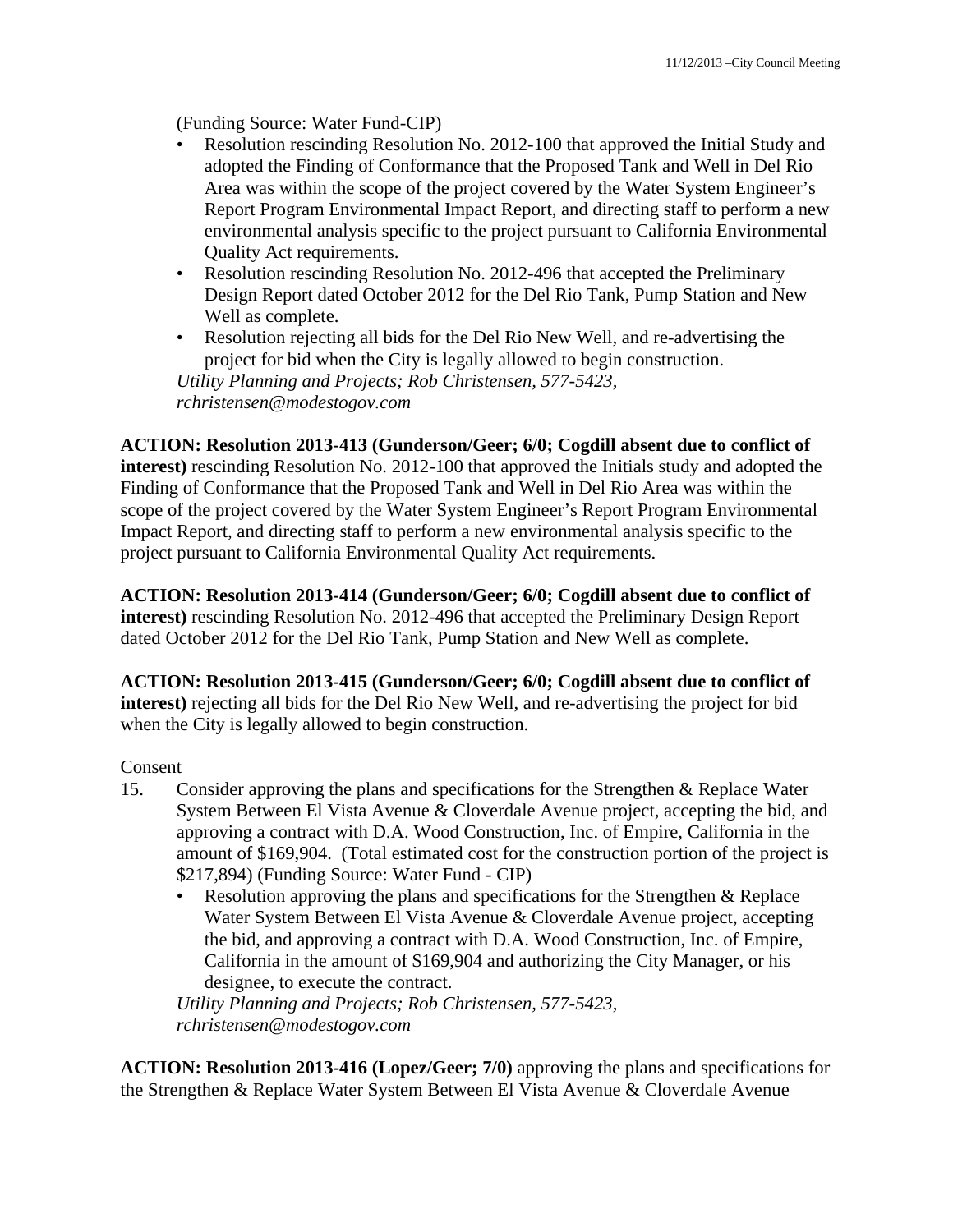project, accepting the bid, and approving a contract with D.A. Wood Construction, Inc. of Empire, California in the amount of \$169,904 and authorizing the City Manager, or his designee, to execute the contract.

### Consent

- 16. Consider approving a Purchase and Sale Agreement between the City of Modesto, Southwest Hide Company, and Modesto Holding Company to acquire real property interests located at 925 Crows Landing Road, in the amount of \$59,500, for the Shackelford Crossing Project. (Total estimated costs for land expenditures for the project are \$60,944) (Funding Source: Wastewater Fund)
	- Resolution approving a Purchase and Sale Agreement between the City of Modesto, Southwest Hide Company and Modesto Holding Company for acquisition of the following property interests: (a) 37,333 square feet (0.86 acres) Permanent Sewer Easement, and (b) a 41,142 square feet (0.94 acres) Temporary Construction Easement, located at 925 Crows Landing Road (APN 038-022-003, 038-022-009, 038-022-011, 038-022-013, 038-022-014 & 038-022-015), in the amount of \$59,500, for the Shackelford Crossing Project, and authorizing the City Manager, or his designee, to execute the Agreement and all related documents required to close escrow.
	- Resolution authorizing the City Manager, or his designee, to sign Certificates of Acceptance for the Permanent Sewer Easement and Temporary Construction Easement for the acquisition of property interests located at 925 Crows Landing Road, owned by Southwest Hide Company and Modesto Holding Company, (APN 038-022-003, 038-022-009, 038-022-011, 038-022-013, 038-022-014 & 038-022- 015) to be purchased by the City of Modesto for the Shackelford Crossing Project. *Utility Planning and Projects; Jon Yuriar, 577-5399, jyuriar@modestogov.com*

**ACTION: Resolution 2013-417 (Lopez/Geer; 7/0)** approving a Purchase and Sale Agreement between the City of Modesto, Southwest Hide Company and Modesto Holding Company for acquisition of the following property interests: (a) 37,333 square feet (0.86 acres) Permanent Sewer Easement, and (b) a 41,142 square feet (0.94 acres) Temporary Construction Easement, located at 925 Crows Landing Road (APN 038-022-003, 038-022-009, 038-022- 011, 038-022-013, 038-022-014 & 038-022-015), in the amount of \$59,500, for the Shackelford Crossing Project, and authorizing the City Manager, or his designee, to execute the Agreement and all related documents required to close escrow.

**ACTION: Resolution 2013-418 (Lopez/Geer; 7/0)** authorizing the City Manager, or his designee, to sign Certificates of Acceptance for the Permanent Sewer Easement and Temporary Construction Easement for the acquisition of property interests located at 925 Crows Landing Road, owned by Southwest Hide Company and Modesto Holding Company, (APN 038-022-003, 038-022-009, 038-022-011, 038-022-013, 038-022-014 & 038-022-015) to be purchased by the City of Modesto for the Shackelford Crossing Project.

## **COUNCIL COMMENTS & REPORTS**

Mayor Marsh announced the swearing in ceremony of new Councilmembers at the November 26, 2013 Council meeting; he thanked Vice Mayor Geer for representing Modesto in the Sister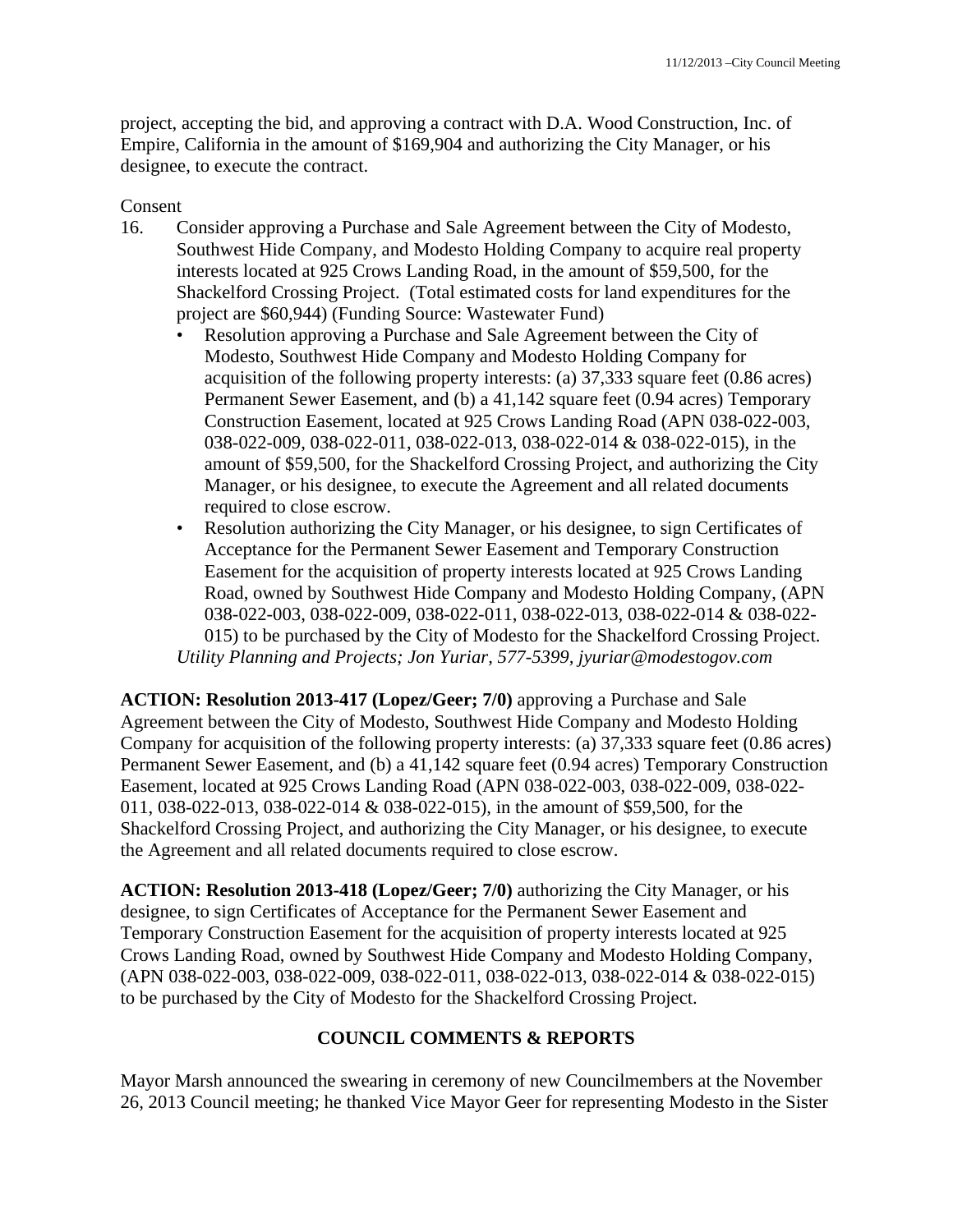City of Khmelnitsky, Ukraine; and he congratulated Tony Madrigal and Jenny Kenoyer who were at the Council meeting.

Mayor Marsh announced that this was the last meeting for Julie Hannon, Director of Parks, Recreation & Neighborhoods; Councilmembers Lopez, Geer and Gunderson, and City Manager Nyhoff, thanked Julie Hannon for her hard work.

Mayor Marsh announced that this was the last meeting for Rich Ulm, Director of Utility Planning & Projects; Councilmembers Geer, Cogdill and Lopez, and City Manager Nyhoff, thanked Rich Ulm for his hard work.

## **CITY MANAGER COMMENTS & REPORTS**

None.

## **UNFINISHED BUSINESS**

- 17. Consider approving the plans and specifications for the Wellhead Treatment at Well No. 3 project, accepting the bid, and approving a contract with W.M. Lyles Co. of Fresno, California in the amount of \$966,631. (Total estimated cost for the construction portion of the project is \$1,206,538) (Funding Source: Water PCE Mitigation Fund)
	- Resolution approving the plans and specifications for the Wellhead Treatment at Well No. 3 project, accepting the bid, and approving a contract with W.M. Lyles Co. of Fresno, California in the amount of \$966,631, and authorizing the City Manager, or his designee, to execute the contract.

*Utility Planning and Projects; Kris Ohlson, 571-5869, kohlson@modestogov.com* 

**ACTION: Resolution 2013-419 (Muratore/Gunderson; 6/0; Lopez absent)** approving the plans and specifications for the Wellhead Treatment at Well No. 3 project, accepting the bid, and approving a contract with W.M. Lyles Co. of Fresno, California in the amount of \$966,631, and authorizing the City Manager, or his designee, to execute the contract.

## **HEARINGS**

*Published in the Modesto Bee on November 1, 2013* 

- 18. Hearing to consider amending Article 1, Chapter 1 of Title 3 of the Modesto Municipal Code relating to the adoption of the 2013 California Fire Code. (Funding Source: Not Applicable)
	- Motion introducing an Ordinance amending Chapter 1 of Title 3 of the Modesto Municipal Code and adopting the 2013 California Fire Code

*Fire; Mike Payton, 571-5876 , mpayton@modestorfa.org* 

**ACTION: Motion (Lopez/Cogdill; 6/0; Muratore absent)** introducing **Ordinance No. 3591-C.S.** amending Chapter 1 of Title 3 of the Modesto Municipal Code and adopting the 2013 California Fire Code.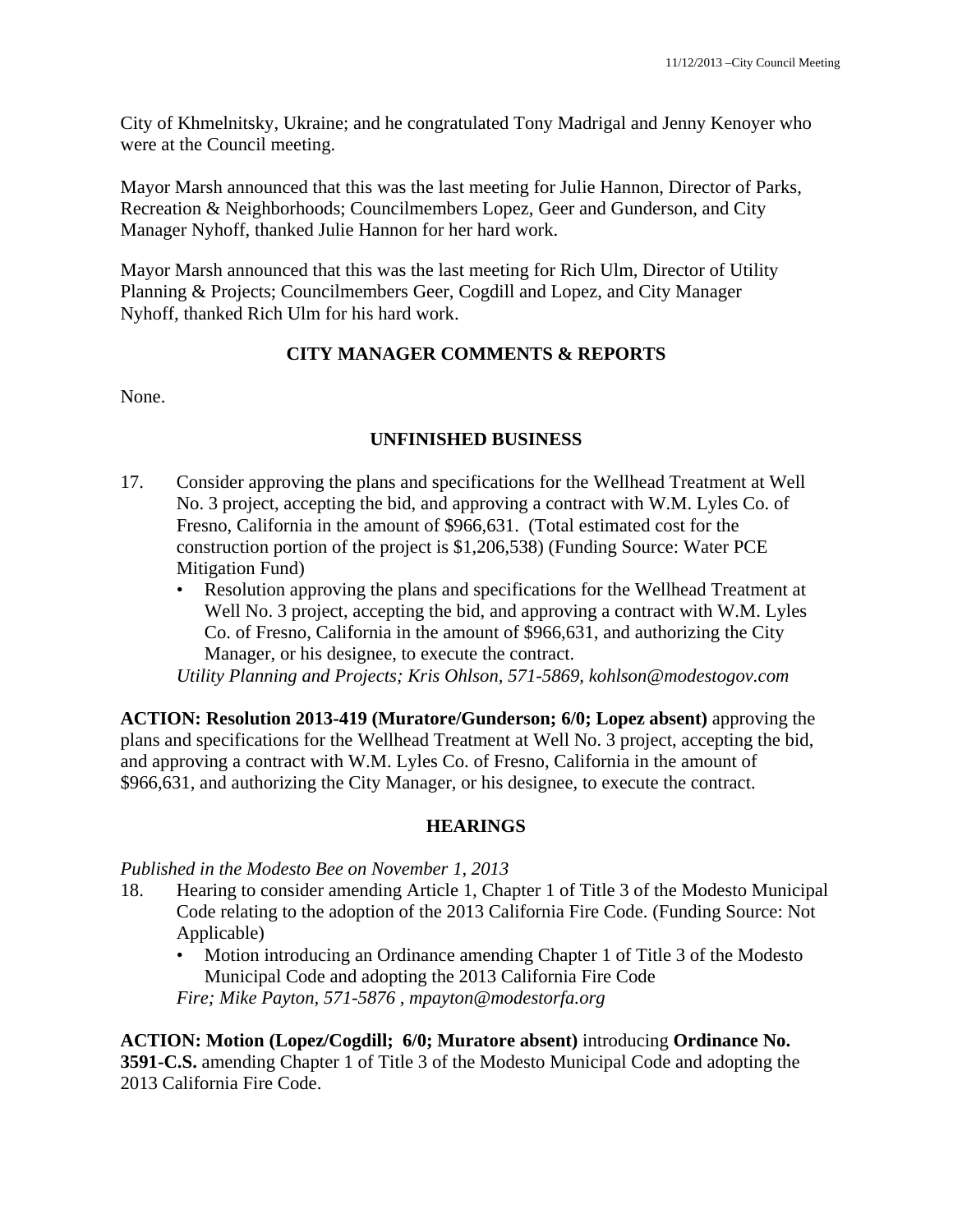### *Published in the Modesto Bee on November 1, 2013*

- 19. Hearing to consider accepting the Capital Facilities Fees Annual Report for Fiscal Year 2012-13 and making findings related to each of the fee categories. (Funding Source: Capital Facilities Fees)
	- Resolution accepting the Capital Facilities Fees Annual Report for Fiscal Year 2012-13, and making findings related to each of the fee categories. *Community & Economic Development; Tina Rocha, 577-5321, trocha@modestogov.com*

**ACTION: Resolution 2013-420 (Geer/Lopez; 7/0)** accepting the Capital Facilities Fees Annual Report for Fiscal Year 2012-13, and making findings related to each of the fee categories.

## *Councilmember Burnside left meeting at 6:48 p.m.*

### *Published in the Modesto Bee on November 1, 2013*

- 20. Hearing to consider the appeal of George Murphy of the Board of Zoning Adjustment decision granting the appeal of a staff approval of a second-story balcony addition to an existing two-story garage located at 1705 Bronson Avenue. (Funding Source: Not Applicable)
	- Resolution granting the appeal of George Murphy to a Board of Zoning Adjustment (BZA) decision denying a second-story balcony addition to an existing two-story garage located at 1705 Bronson Avenue.

*Community & Economic Development; Rita Doscher, 577-5279, rdoscher@modestogov.com* 

**ACTION: Resolution 2013-421 (Cogdill/Lopez; 6/0; Burnside absent)** denying the appeal of George Murphy to a Board of Zoning Adjustment (BZA) decision denying a second-story balcony addition to an existing two-story garage located at 1705 Bronson Avenue.

### *Published in the Modesto Bee on November 1, 2013*

- 21. Hearing to consider amending the Modesto Municipal Code relating Plumbing, Electrical, Mechanical and Building Codes. (Funding Source: General Fund)
	- Motion introducing an Ordinance amending Articles 1, 2, 5, 8, 16, and 17 of Chapter 1 of Title 9 of the Modesto Municipal Code; amending Sections 9-1.101, 9-1.101.1, 9-1.201, 9-1.204, 9-1.502(a)(b), 9-1.1602.1, 9-1.1602.2, 9-1.1602.3, 9- 1.1602.4, 9-1.1701 and 9-1.1702; and adding Section 9-1.807.1 thereto; relating to the Building Code.
	- Motion introducing an Ordinance amending Articles 1 and Article 2 of Chapter 3 of Title 9 of the Modesto Municipal Code; amending Sections 9-3.101, 9-3.201, and 9-3.204 relating to the Electrical Code.
	- Motion introducing an Ordinance amending Article 1 and Article 2 of Chapter 7 of Title 9 of the Modesto Municipal Code; amending Sections 9-7.101, 9-7.201 and 9- 7.204 relating to the Mechanical Code.
	- Motion introducing an Ordinance amending Article 1 and Article 2 of Chapter 2 of Title 9 of the Modesto Municipal Code relating to the Plumbing Code.

*Community & Economic Development; Jim Mack, 577-5242, jmack@modestogov.com*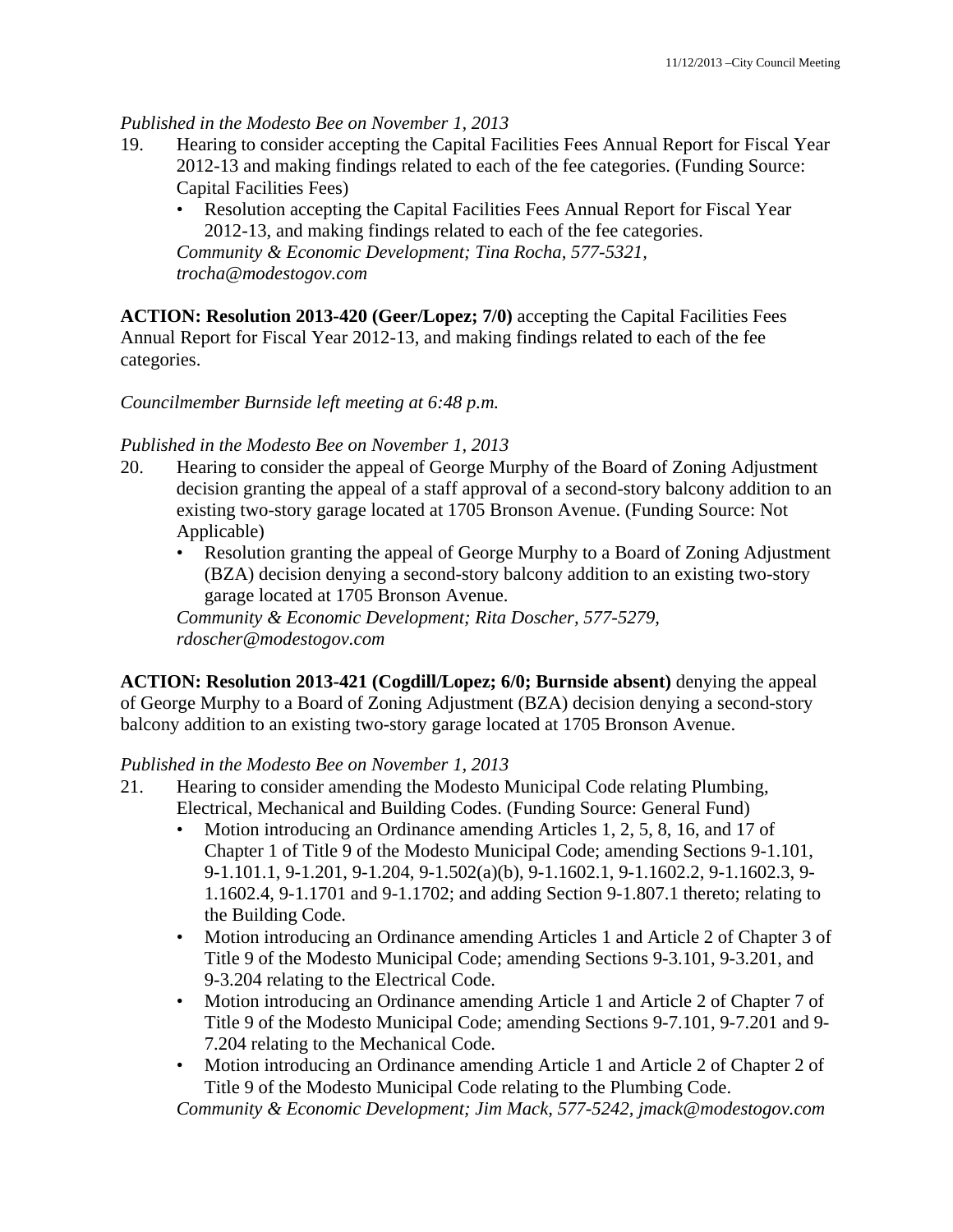**ACTION: Motion (Lopez/Gunderson; 6/0; Burnside absent)** introducing **Ordinance No. 3592-C.S.** amending Articles 1, 2, 5, 8, 16, and 17 of Chapter 1 of Title 9 of the Modesto Municipal Code; amending Sections 9-1.101, 9-1.101.1, 9-1.201, 9-1.204, 9-1.502(a)(b), 9- 1.1602.1, 9-1.1602.2, 9-1.1602.3, 9-1.1602.4, 9-1.1701 and 9-1.1702; and adding Section 9- 1.807.1 thereto; relating to the Building Code.

**ACTION: Motion (Lopez/Gunderson; 6/0; Burnside absent)** introducing **Ordinance No. 3593-C.S.** amending Articles 1 and Article 2 of Chapter 3 of Title 9 of the Modesto Municipal Code; amending Sections 9-3.101, 9-3.201, and 9-3.204 relating to the Electrical Code.

**ACTION: Motion (Lopez/Gunderson; 6/0; Burnside absent)** introducing **Ordinance No. 3594-C.S.** amending Article 1 and Article 2 of Chapter 7 of Title 9 of the Modesto Municipal Code; amending Sections 9-7.101, 9-7.201 and 9-7.204 relating to the Mechanical Code.

**ACTION: Motion (Lopez/Gunderson; 6/0; Burnside absent)** introducing **Ordinance No. 3595-C.S.** amending Article 1 and Article 2 of Chapter 2 of Title 9 of the Modesto Municipal Code relating to the Plumbing Code.

*Councilmember Cogdill left meeting at 7:26 pm* 

## **NEW BUSINESS**

*Councilmember Cogdill absent due to conflict of interest* 

- 22. Consider approving an Agreement with Mendoza & Associates for Construction Management Services during construction of the State Route (SR) 99/Pelandale Avenue Interchange Reconstruction Project in an amount not to exceed \$4,221,005. (Funding Source: CIP 100786-CED.Land Development Engineering –CC-Consultant Charges)
	- Resolution approving an Agreement with Mendoza and Associates for construction management services during construction of the State Route 99 / Pelandale Avenue Interchange Reconstruction Project in the amount of \$4,221,005 and authorizing the City Manager, or his designee, to execute the Agreement.

*Community & Economic Development; Bill Sandhu, 577-5356, bsandhu@modestogov.com* 

**ACTION: Resolution 2013-422 (Muratore/Lopez; 5/0; Burnside absent, Cogdill absent due to conflict of interest)** approving an Agreement with Mendoza and Associates for construction management services during construction of the State Route 99 / Pelandale Avenue Interchange Reconstruction Project in the amount of \$4,221,005 and authorizing the City Manager, or his designee, to execute the Agreement.

- 23. Consider rejecting the 2013 COPS Hiring Program Grant in the amount of \$2,946,080 from the U.S. Department of Justice, Office of Community Oriented Policing, for eight School Resource Officer positions for three years. (Funding Source: Federal COPS Hiring Grant)
	- Resolution rejecting the COPS Hiring Program (CHP) Grant in the amount of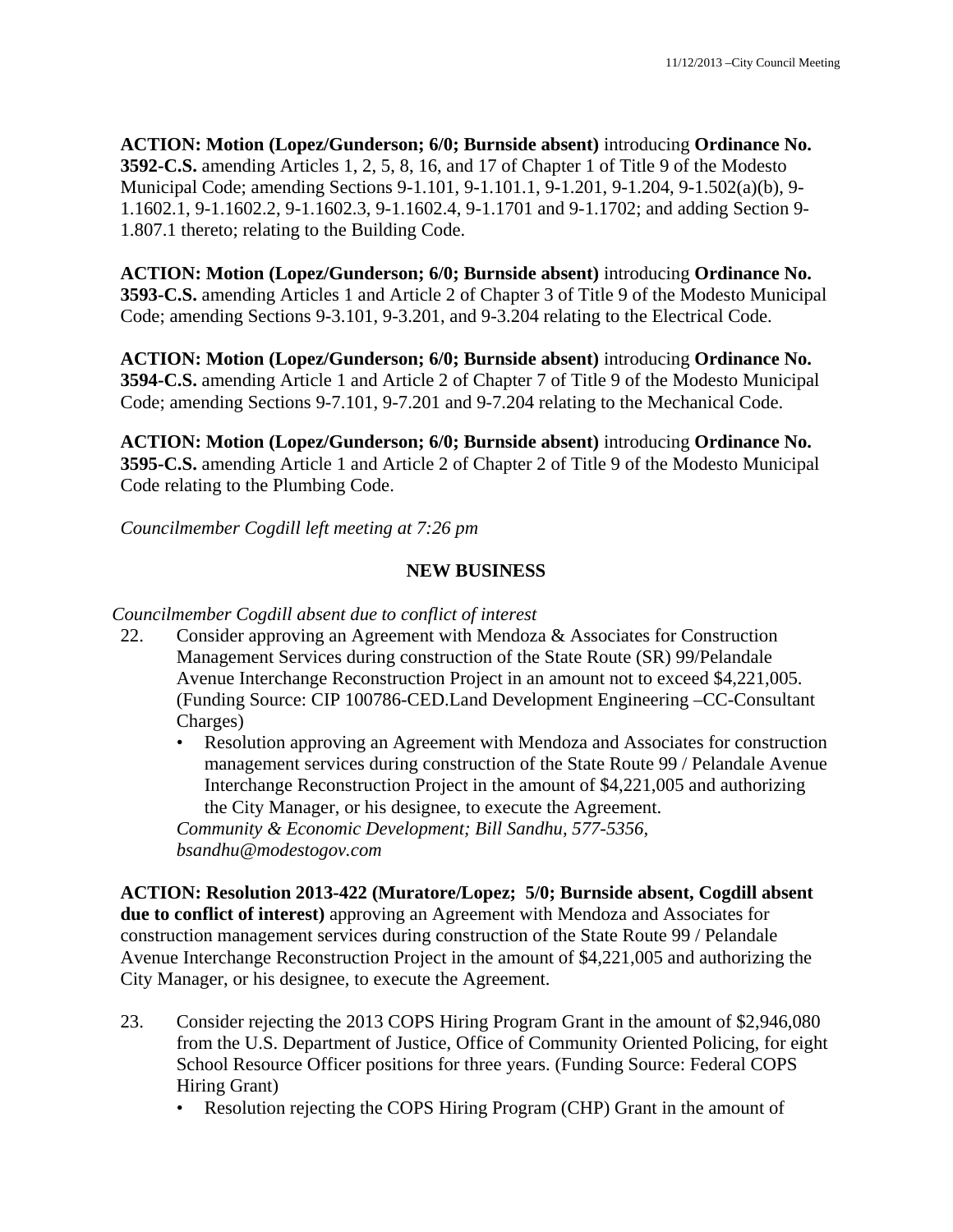\$2,946,080, from the U.S. Department of Justice, Office of Community Oriented Policing, for 8 school resource officers for three years; and authorizing the City Manager, or his designee, to execute the necessary rejection documents. *Police; Galen Carroll, 572-9501 , carrollg@modestopd.com* 

**ACTION:** This item continued to the December 3, 2013 Council meeting.

## **MATTERS TOO LATE FOR THE AGENDA**

None

## **ADJOURNMENT**

This meeting was adjourned at 7:40 p.m.

## **CLOSED SESSION**

*Closed Session Matter Heard Prior to Meeting*

## **CONFERENCE WITH LEGAL COUNSEL - ANTICIPATED LITIGATION**

Initiation of litigation pursuant to subdivision (c) of Section 54956.9 of the Government Code. One potential case.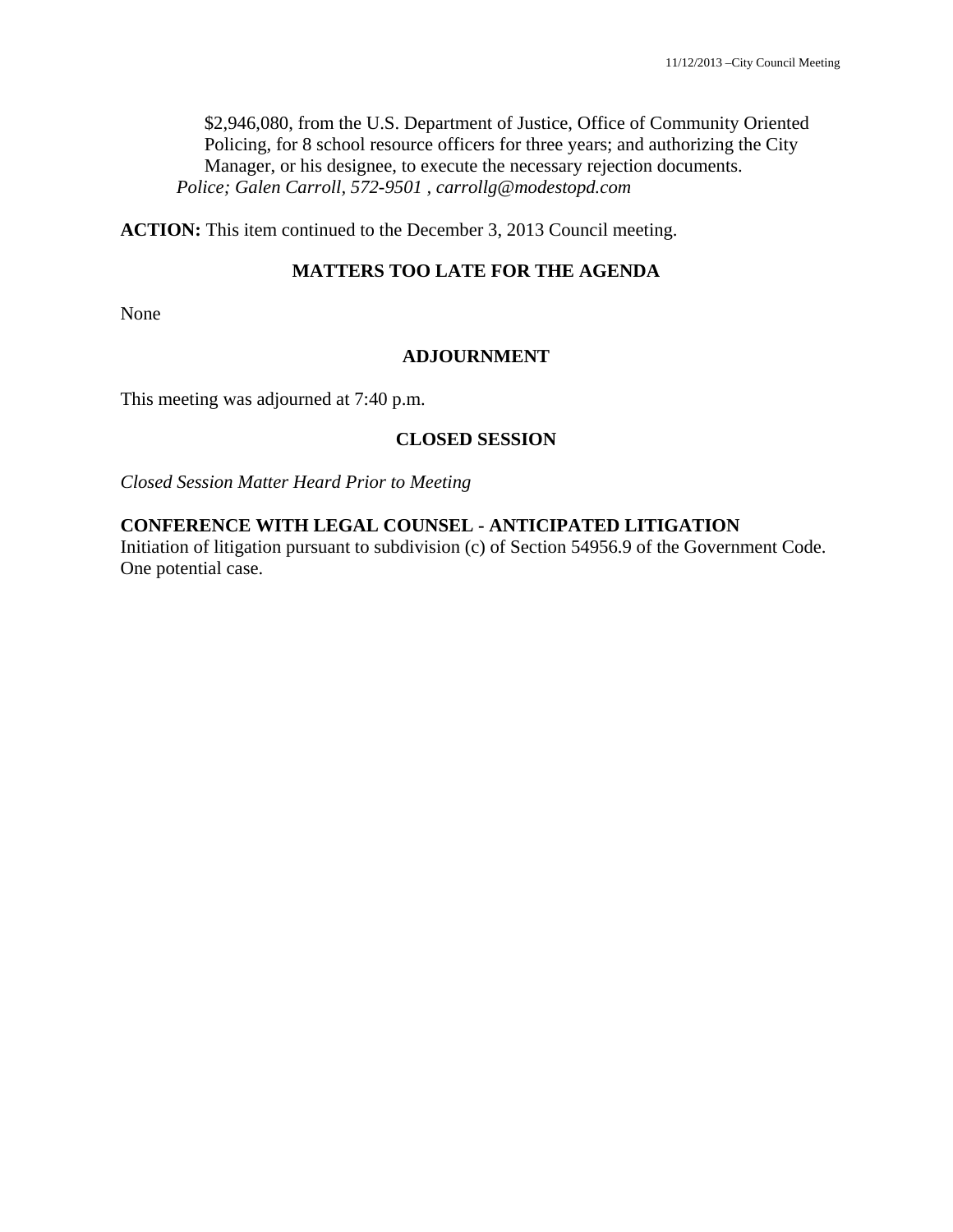# **MINUTES**

## **City of Modesto SAFETY & COMMUNITIES COMMITTEE / COUNCIL WORKSHOP**

## **Chambers, Basement Level Tenth Street Place, 1010 10th Street Modesto, California**

### **Wednesday, November 13, 2013, at 5:00 p.m.**

Roll Call Present: Councilmembers Lopez, Geer and Gunderson Absent: None

### **PUBLIC COMMENTS**

None.

### **NEW BUSINESS**

1. Presentation by Mr. Jason David regarding CBD Medicinal Marijuana. (Funding Source: Not Applicable) *City Clerk; Stephanie Lopez, 577-5396, slopez@modestogov.com* 

**ACTION: Motion (Gunderson/no second)** making a recommendation to the City Council to write letters to other elected officials requesting clarification on the issue of CBD medicinal marijuana and to engage other local elected officials in continuing discussions on these issues. **(MOTION FAILED)**

### **MATTERS TOO LATE FOR THE AGENDA**

None.

### **ADJOURNMENT**

This meeting adjourned at 8:15 p.m.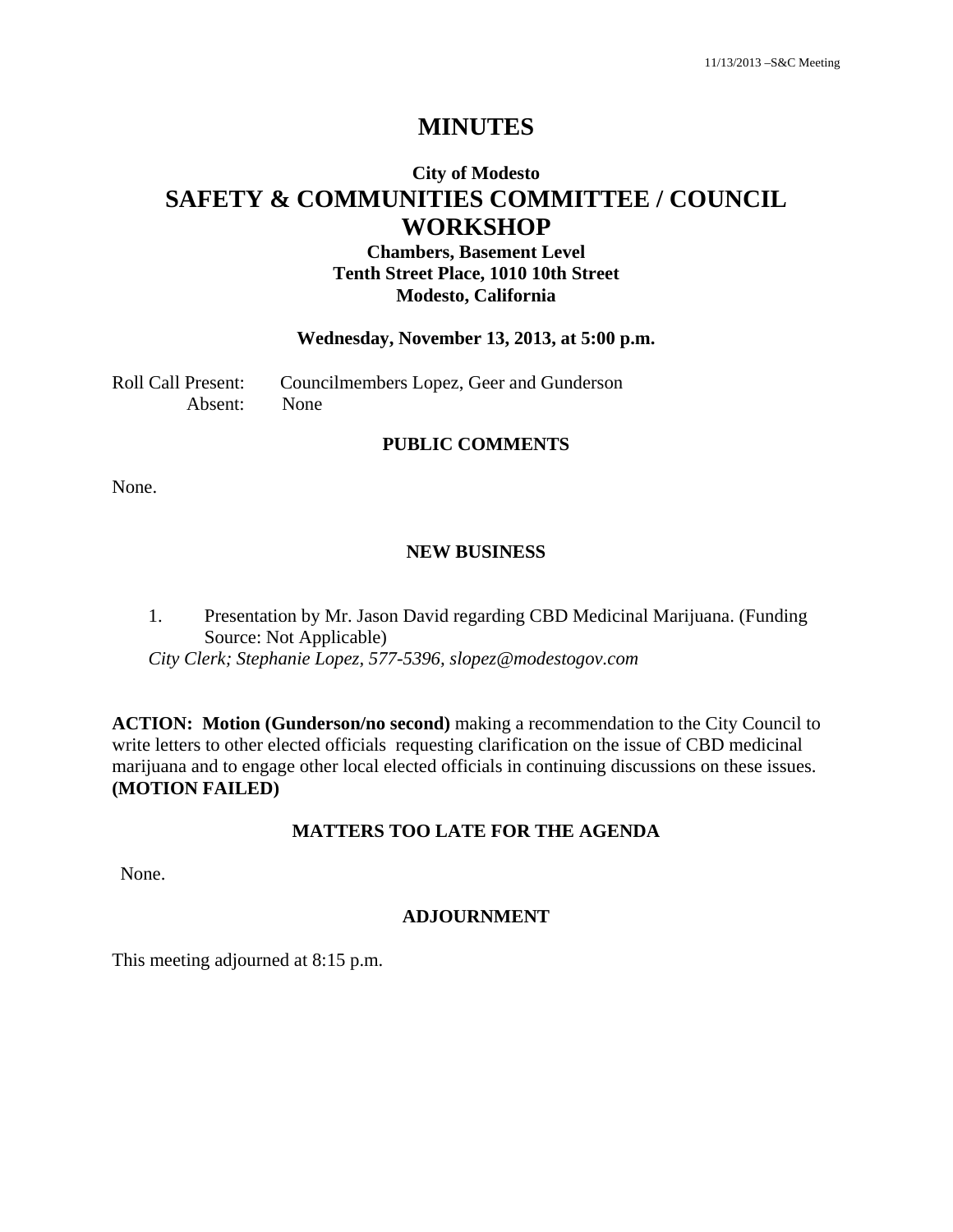# **MINUTES**

## City of Modesto  **CITY COUNCIL MEETING Chambers, Basement Level Tenth Street Place, 1010 10th Street Modesto, California Tuesday November 26, 2013, at 5:30 p.m.**

Roll Call – Present: Councilmembers Cogdill, Geer, Gunderson, Lopez, Muratore, Burnside Absent: Mayor Marsh

Pledge of Allegiance to the Flag

Invocation: Jim Applegate, Redeemer Church

- 1. Certification of canvass of votes from the November 5, 2013 Election. (Funding Source: Elections)
	- Resolution adopting the certification of canvass of votes from the November 5, 2013 Election.

*City Clerk; Stephanie Lopez, 577-5396, slopez@modestogov.com* 

**ACTION: Resolution 2013-423 (Lopez/Geer; 6/0; Mayor Marsh absent)** adopting the certification of canvass of votes from the November 5, 2013 Election.

2. Comments from outgoing Councilmembers. (Funding Source: Not Applicable)  *City Clerk; Stephanie Lopez, 577-5396, slopez@modestogov.com* 

**ACTION:** Comments were made by outgoing Councilmembers Burnside, Geer and Muratore.

3. Oath of Office by newly elected Councilmembers and the Modesto City School Board Members. (Funding Source: Not Applicable)  *City Clerk; Stephanie Lopez, 577-5396, slopez@modestogov.com* 

**ACTION:** City Clerk Stephanie Lopez administered the Oath of Office to newly elected Councilmembers and Modesto Board of Education Members.

4. Seating of new City Councilmembers at the dais. (Funding Source: Not Applicable)  *City Clerk; Stephanie Lopez, 577-5396, slopez@modestogov.com* 

## **PUBLIC COMMENT PERIOD**

 Numerous citizens thanked the outgoing City Councilmembers and welcomed the new City Councilmembers.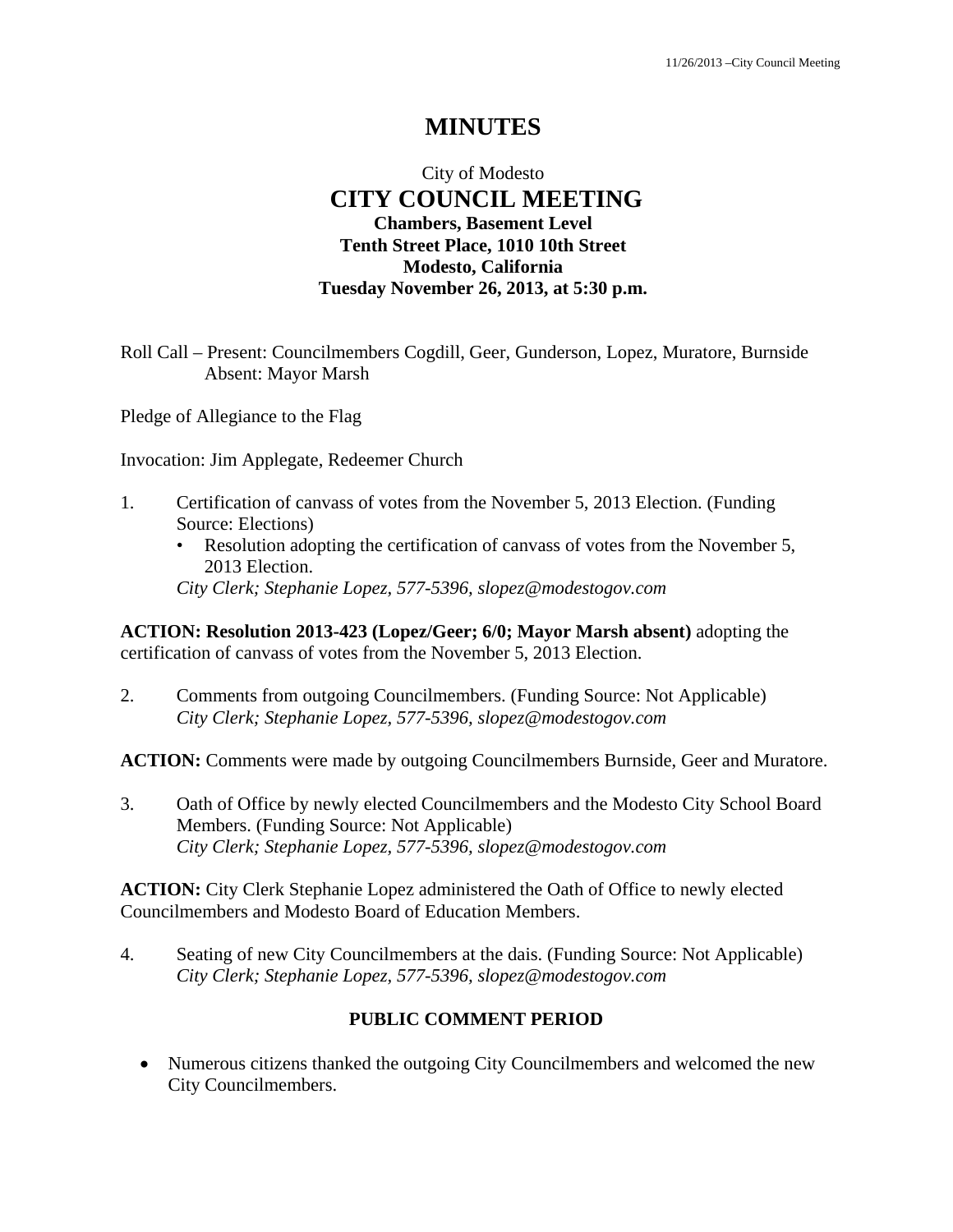## **MATTERS TOO LATE FOR THE AGENDA**

None.

## **ADJOURNMENT**

This meeting was adjourned at 6:20 p.m.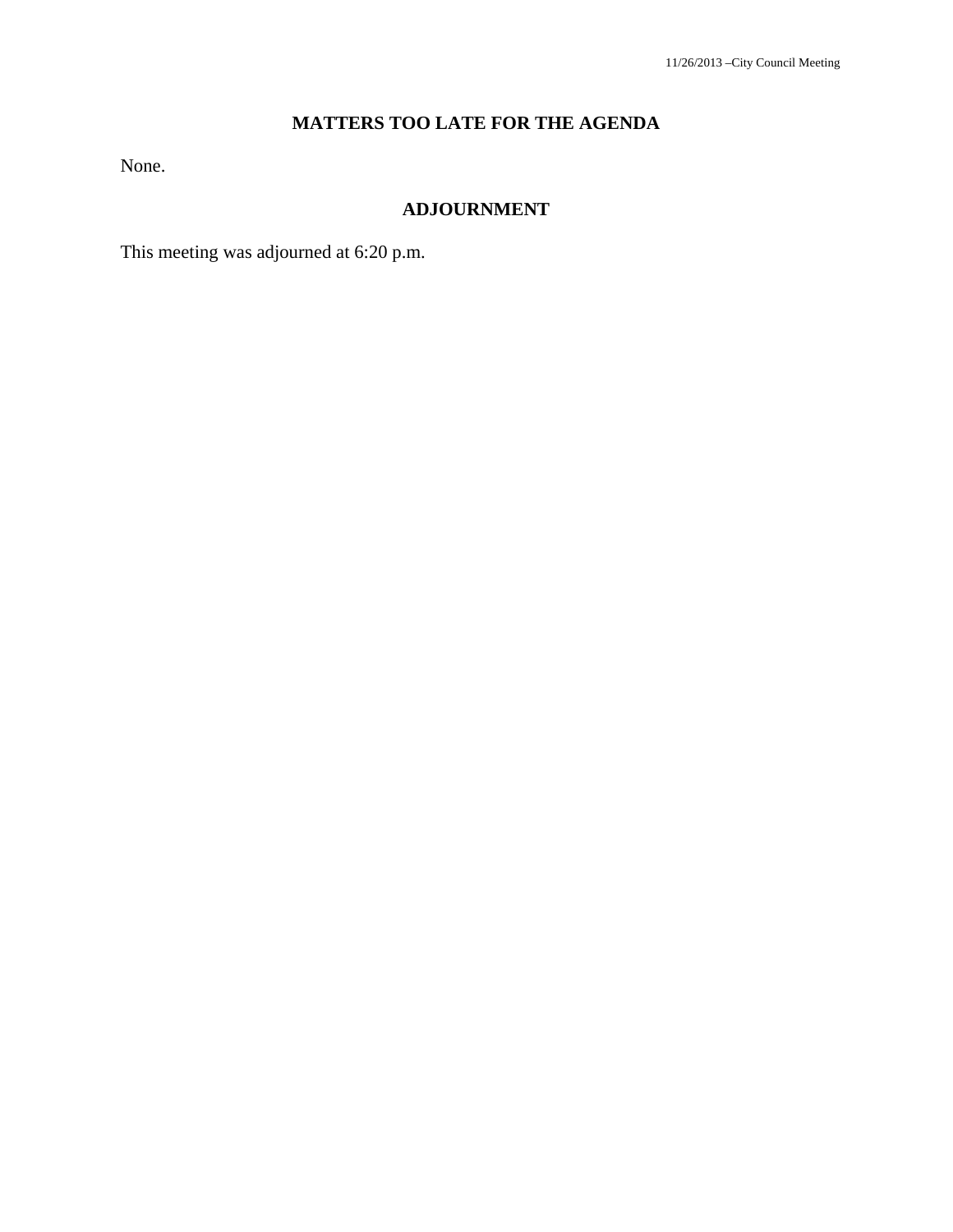# **MINUTES**

# **City of Modesto SPECIAL ECONOMIC DEVELOPMENT COMMITTEE / COUNCIL WORKSHOP**

### **Second Floor, Room 2005 Tenth Street Place, 1010 10th Street Modesto, California**

### **Monday, December 2, 2013, at 5:00 p.m.**

Roll Call Present: Councilmembers Cogdill, Kenoyer, and Zoslocki Absent: None

## **PUBLIC COMMENTS**

None.

## **NEW BUSINESS**

1. Consider accepting a report regarding the Regional Housing Needs Assessment Update. (Funding Source: Not Applicable)  *Community & Economic Development; Patrick Kelly, 577-5268, pkelly@modestogov.com* 

**ACTION: Motion (Kenoyer/Zoslocki;unan.)** accepting a report regarding the Regional Housing Needs Assessment Update.

2. Consider eliminating term limits for appointees to the Downtown Improvement District (DID) Board of Directors and forwarding to Council for approval. (Funding Source: Not Applicable)  *Community & Economic Development; Laurie A. Smith, 577-5347, lsmith@modestogov.com* 

**ACTION: Motion (Zoslocki/Kenoyer;unan.)** eliminating term limits for appointees to the Downtown Improvement District (DID) Board of Directors and forwarding to Council for approval.

3. Consider approving status reports of development projects processed by the Community and Economic Development Department for September, October and November 2013. (Funding Source: Not Applicable)  *Community & Economic Development; H. Brent Sinclair, AICP, 577-5228, hbsinclair@modestogov.com* 

**ACTION: Motion (Kenoyer/Zoslocki;unan.)** approving status reports of development projects processed by the Community and Economic Development Department for September, October and November 2013.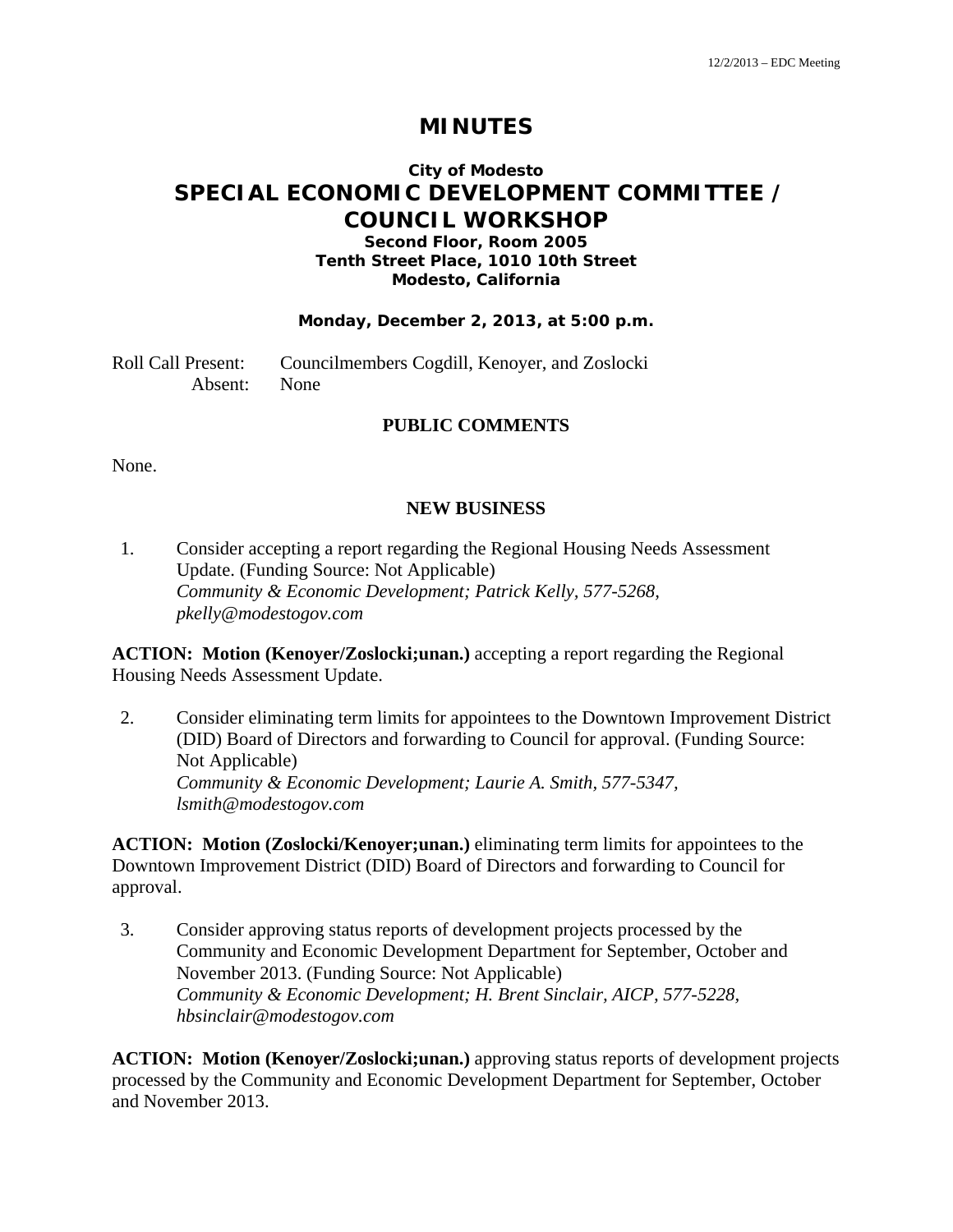## **MATTERS TOO LATE FOR THE AGENDA**

None.

## **ADJOURNMENT**

This meeting was adjourned at 5:41 p.m.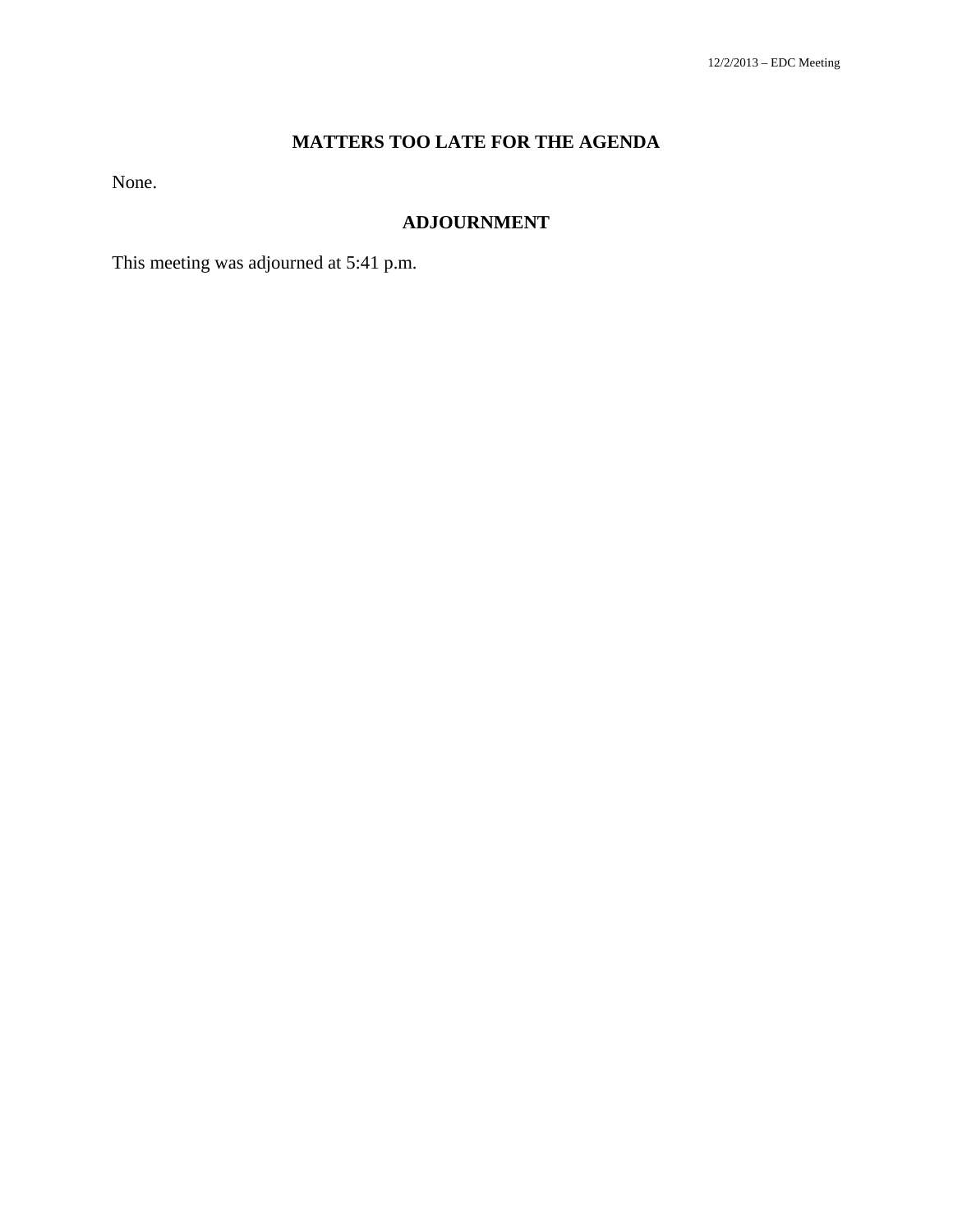# **MINUTES**

## City of Modesto  **CITY COUNCIL MEETING Chambers, Basement Level Tenth Street Place, 1010 10th Street Modesto, California Tuesday December 03, 2013, at 5:30 p.m.**

Roll Call – Present: Councilmembers Cogdill, Gunderson, Kenoyer, Lopez, Madrigal, Zoslocki, Mayor Marsh Absent: None

Pledge of Allegiance to the Flag

Invocation: Marvin Jacobo, Youth for Christ

City Clerk's Announcements: : Item 18 Continued to December 10, 2013 Council meeting

Declaration of Conflicts of Interest: None

Reports from Closed Session: Interim City Attorney Lindgren reported on Closed Session matters

### **MISCELLANEOUS**

### Legislation Appointments **Other**

- 1. Consider approving appointments to fill two vacancies on the City of Modesto Board of Building Appeals. (Funding Source: Not Applicable)
	- Resolution appointing Jon Rodriguez and Richard Dalton to the Board of Building Appeals.

*Community & Economic Development ; Jim Mack, 577-5242, jmack@modestogov.com* 

**ACTION: Resolution 2013-424 (Lopez/Cogdill; 7/0)** appointing Jon Rodriguez and Richard Dalton to the Board of Building Appeals.

- 2. Consider approving the appointment of Jon Rodriguez to the Equal Opportunity/Disability Commission. (Funding Source: Not Applicable)
	- Resolution appointing Jon Rodriguez to the Equal Opportunity/Disability Commission.

*Human Resources; Joseph Lopez, 577-5238, joelopez@modestogov.com* 

**ACTION: Resolution 2013-425 (Lopez/Gunderson; 7/0)** appointing Jon Rodriguez to the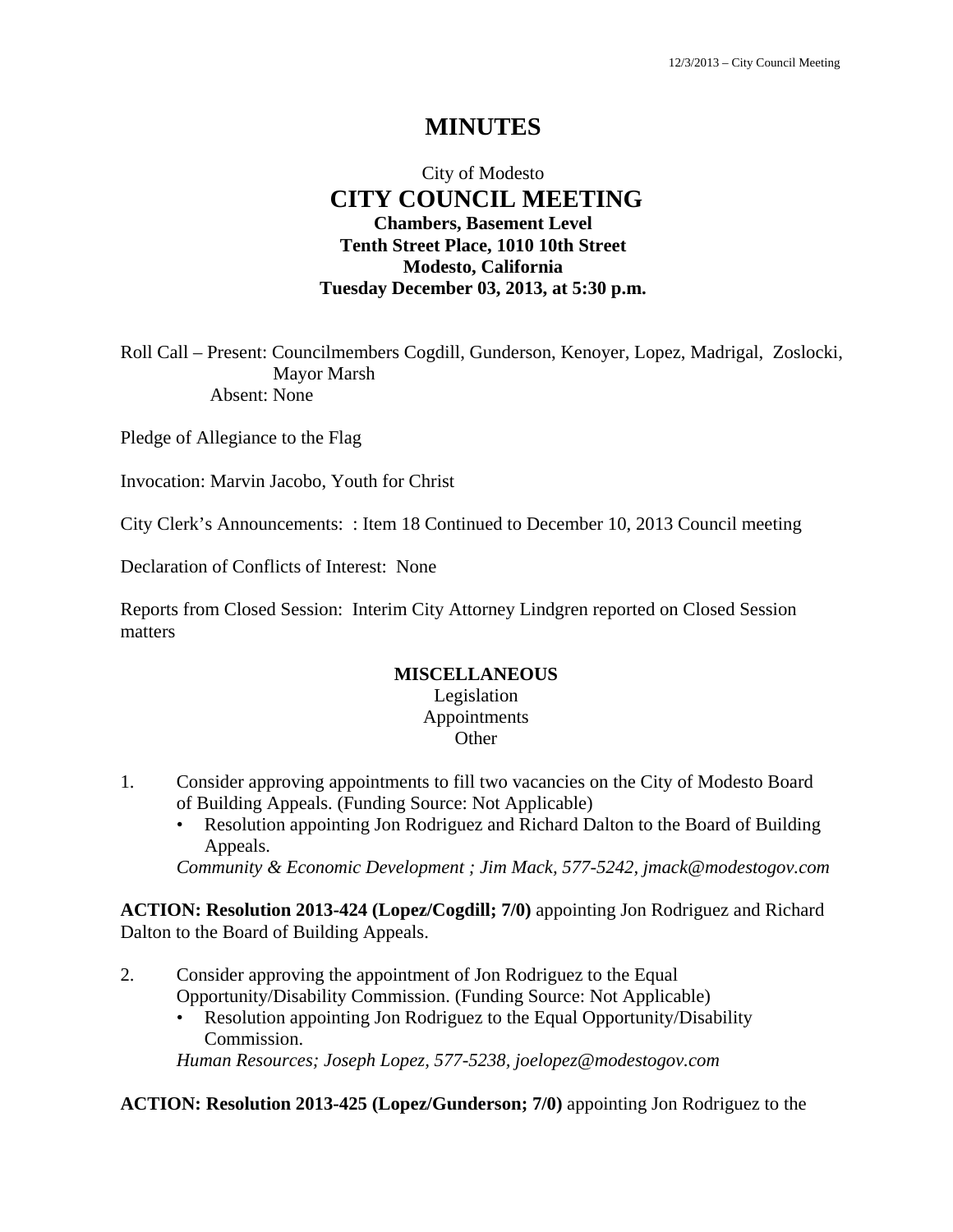Equal Opportunity/Disability Commission.

## **PUBLIC COMMENT PERIOD**

- Eric Johnson, AT&T, spoke regarding generous contributions to the Boys & Girls Club of Stanislaus County and Modesto Area Youth.
- Crystal Case, Roger Stirlen, Tai Bogan, Loretta Carhart, Adriana Rodrigues, Jeff Welch , Jason David, Sebastian Jones and other citizens requested Councilmembers to support drafting a letter to legislators in support of Cannabidiol (CBD).

**ACTION: Motion (Madrigal/Gunderson; 7/0)** directing staff to draft letter from Council to legislators in support of Cannabidiol (CBD) and return to Council for consideration.

## **CONSENT ITEMS – ROLL CALL VOTE REQUIRED ACTION CONSENT ITEMS 3-14: (Lopez/Madrigal;unan.)**

## **CONSENT ITEMS**

An item may be removed from consent and discussed at the request of an audience member or Councilmember.

Consent

- 3. Consider approving the minutes from the November 12, 2013 and November 26, 2013 City Council meetings. (Funding Source: Not Applicable)
	- Motion approving the minutes from the November 12, 2013 and November 26, 2013 City Council meetings.

*City Clerk; Stephanie Lopez, 577-5396, slopez@modestogov.com* 

**ACTION: Motion (Lopez/Madrigal; 7/0)** approving the minutes from the November 12, 2013 and November 26, 2013 City Council meetings.

Consent

- 4. Consider approving final adoption of Ordinance No. 3591-C.S. amending Chapter 1 of Title 3 of the Modesto Municipal Code and adopting the 2013 California Fire Code. (Funding Source: Not Applicable)
	- Motion approving final adoption of Ordinance No. 3591-C.S. amending Chapter 1 of Title 3 of the Modesto Municipal Code and adopting the 2013 California Fire Code.

*City Clerk; Stephanie Lopez, 577-5395, slopez@modestogov.com* 

**ACTION: Motion (Lopez/Madrigal; 7/0)** approving final adoption of **Ordinance No. 3591- C.S.** amending Chapter 1 of Title 3 of the Modesto Municipal Code and adopting the 2013 California Fire Code.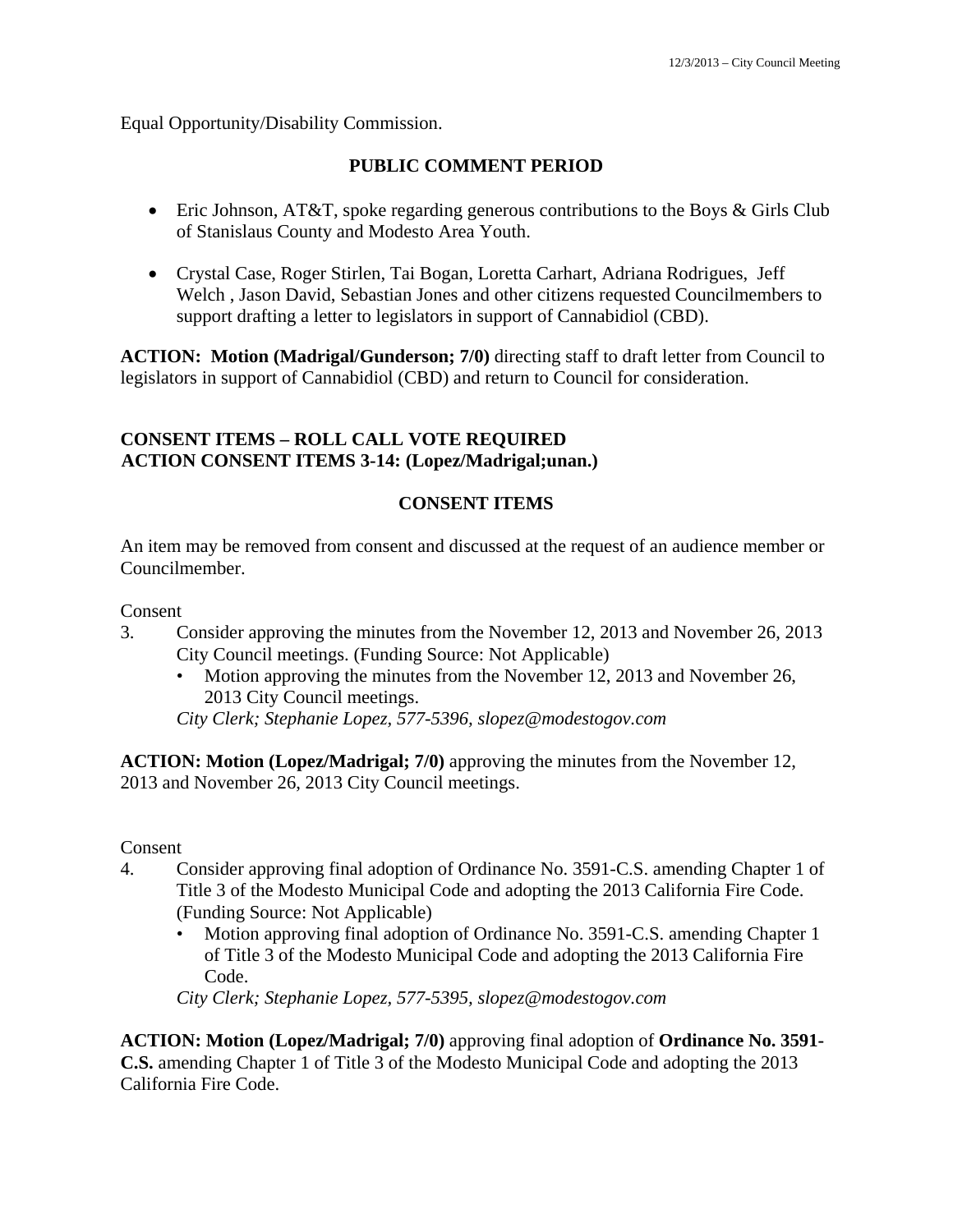Consent

- 5. Consider approving final adoption of Ordinance No. 3592-C.S. through 3595-C.S. amending Title 9 of the Modesto Municipal Code relating Plumbing, Electrical, Mechanical and Building Codes. (Funding Source: Not Applicable)
	- Motion approving final adoption of Ordinance No. 3592-C.S. amending Articles 1, 2, 5, 8, 16, and 17 of Chapter 1 of Title 9 of the Modesto Municipal Code; amending Sections 9-1.101, 9-1.101.1, 9-1.201, 9-1.204, 9-1.502(a)(b), 9-1.1602.1, 9-1.1602.2, 9-1.1602.3, 9-1.1602.4, 9-1.1701 and 9-1.1702; and adding Section 9- 1.807.1 thereto; relating to the Building Code.
	- Motion approving final adoption of Ordinance No. 3593-C.S. amending Articles 1 and Article 2 of Chapter 3 of Title 9 of the Modesto Municipal Code amending Sections 9-3.101, 9-3.201, and 9-3.204 relating to the Electrical Code.
	- Motion approving final adoption of Ordinance No. 3594-C.S. amending Article 1 and Article 2 of Chapter 7 of Title 9 of the Modesto Municipal Code, amending Sections 9-7.101, 9-7.201 and 9-7.204 relating to the Mechanical Code.
	- Motion approving final adoption of Ordinance 3595-C.S. amending Article 1 and Article 2 of Chapter 2 of Title 9 of the Modesto Municipal Code relating to the Plumbing Code.

*City Clerk; Stephanie Lopez, 577-5395, slopez@modestogov.com* 

**ACTION: Motion (Lopez/Madrigal; 7/0)** approving final adoption of **Ordinance No. 3592- C.S**. amending Articles 1, 2, 5, 8, 16, and 17 of Chapter 1 of Title 9 of the Modesto Municipal Code; amending Sections 9-1.101, 9-1.101.1, 9-1.201, 9-1.204, 9-1.502(a)(b), 9-1.1602.1, 9- 1.1602.2, 9-1.1602.3, 9-1.1602.4, 9-1.1701 and 9-1.1702; and adding Section 9-1.807.1 thereto; relating to the Building Code.

**ACTION: Motion (Lopez/Madrigal; 7/0)** approving final adoption of **Ordinance No. 3593- C.S.** amending Articles 1 and Article 2 of Chapter 3 of Title 9 of the Modesto Municipal Code amending Sections 9-3.101, 9-3.201, and 9-3.204 relating to the Electrical Code.

**ACTION: Motion (Lopez/Madrigal; 7/0)** approving final adoption of **Ordinance No. 3594- C.S.** amending Article 1 and Article 2 of Chapter 7 of Title 9 of the Modesto Municipal Code, amending Sections 9-7.101, 9-7.201 and 9-7.204 relating to the Mechanical Code.

**ACTION: Motion (Lopez/Madrigal; 7/0)** approving final adoption of **Ordinance No. 3595- C.S.** amending Article 1 and Article 2 of Chapter 2 of Title 9 of the Modesto Municipal Code relating to the Plumbing Code.

Consent

- 6. Consider accepting the Quarterly Travel Information for Mayor and Councilmembers, Charter Officers, Deputy City Manager and Department Directors for July, August and September 2013. (Funding Source: Various Funds)
	- Motion accepting the Quarterly Travel Information for Mayor and Councilmembers, Charter Officers, Deputy City Manager and Department Directors for July, August and September 2013.

*City Manager; Greg Nyhoff, 577-5223, gnyhoff@modestogov.com*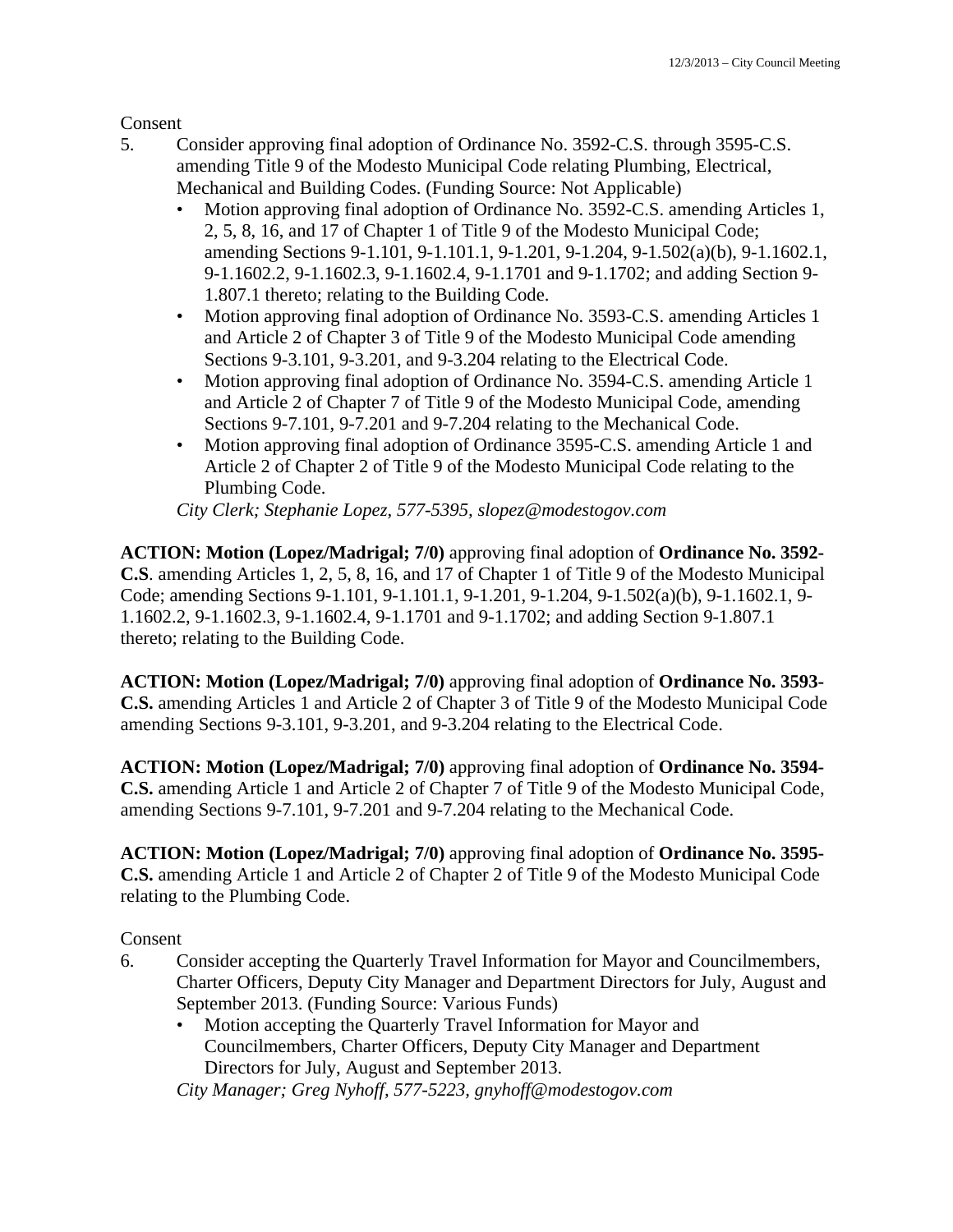**ACTION: Motion (Lopez/Madrigal; 7/0)** accepting the Quarterly Travel Information for Mayor and Councilmembers, Charter Officers, Deputy City Manager and Department Directors for July, August and September 2013.

### Consent

- 7. Consider accepting an Access Easement and Sewer Easement on the Archway Commons property for the benefit of the northern adjacent City property. (Funding Source: Not Applicable)
	- Resolution accepting an Access Easement and a Sanitary Sewer Easement on the Archway Commons property located at 1101 Carver for the benefit of the northern adjacent City property (APN: 029-009-037), and authorizing the City Manager, or his designee, to sign the documents, and the City Clerk, or her designee, to sign the documents accepting the easements and record them with Stanislaus County Recorder's Office.

*Community & Economic Development; Daniel England, 571-5589, dengland@modestogov.com* 

**ACTION: Resolution 2013-426 (Lopez/Madrigal; 7/0)** accepting an Access Easement and a Sanitary Sewer Easement on the Archway Commons property located at 1101 Carver for the benefit of the northern adjacent City property (APN: 029-009-037), and authorizing the City Manager, or his designee, to sign the documents, and the City Clerk, or her designee, to sign the documents accepting the easements and record them with Stanislaus County Recorder's Office.

## Consent

- 8. Consider approving a Third Amendment to Agreement with AECOM Technical Services, Inc. (formerly Boyle Engineering Corporation) for additional scope of work not included in the Original Agreement for the Design of Sylvan Avenue between Millbrook Avenue and Claus Road, and the Design of Litt Road from Sylvan Avenue to the north end of the Grogan Park site in an amount not to exceed \$16,054 or a maximum total agreement amount of \$546,669. (Funding Source: Village One #2 CFD Tax)
	- Resolution approving a Third Amendment to Agreement with AECOM Technical Services, Inc. (formerly Boyle Engineering Corporation) for additional scope of work not included in the original agreement for Consultant Services for the Design of Sylvan Avenue between Millbrook Avenue and Claus Road, and the Design of Litt Road between Sylvan Avenue to the north end of the Grogan Park site in an amount not to exceed \$5,335 for the identified scope of services, plus \$10,719 for additional services (if needed), for a total amount of \$16,054, or a maximum total agreement amount of \$546,669, and authorizing the District Administrator, or his designee, to execute the Third Amendment to Agreement.

*Community & Economic Development; Vickey Dion, 571-5542, vdion@modestogov.com* 

**ACTION: Resolution 2013-427 (Lopez/Madrigal; 7/0)** approving a Third Amendment to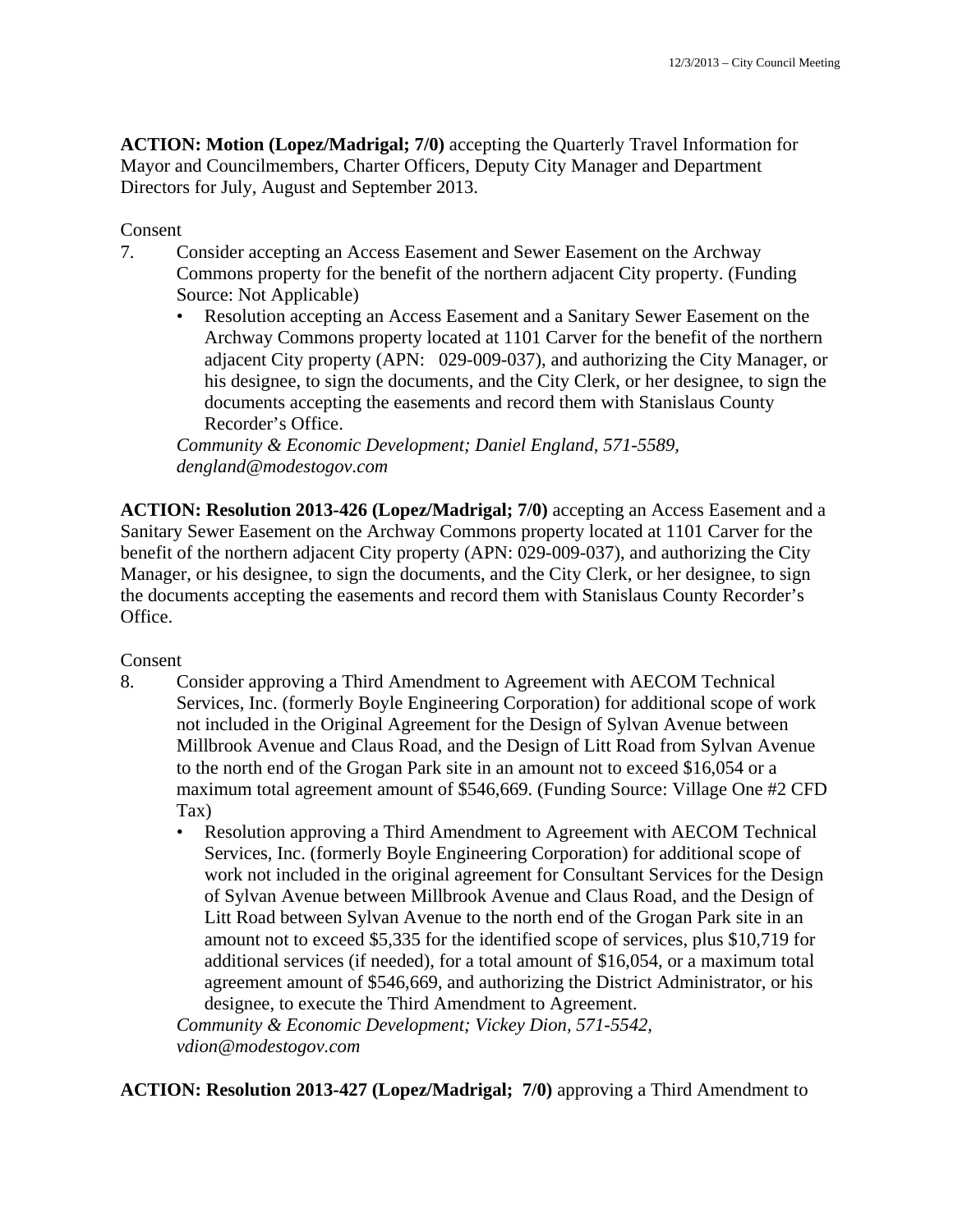Agreement with AECOM Technical Services, Inc. (formerly Boyle Engineering Corporation) for additional scope of work not included in the original agreement for Consultant Services for the Design of Sylvan Avenue between Millbrook Avenue and Claus Road, and the Design of Litt Road between Sylvan Avenue to the north end of the Grogan Park site in an amount not to exceed \$5,335 for the identified scope of services, plus \$10,719 for additional services (if needed), for a total amount of \$16,054, or a maximum total agreement amount of \$546,669, and authorizing the District Administrator, or his designee, to execute the Third Amendment to Agreement.

### Consent

- 9. Consider approving a Will Serve Letter and an Outside Service Agreement for water service for the property located at 6801 Corte De Las Palmas; authorizing the City Manager, or his designee, to execute the Outside Service Agreement for water connection, and the City Manager, or his designee to sign the Will Serve Letter. (Funding Source: General Fund, Water Fund)
	- Resolution approving a Will Serve Letter for the property located at 6801 Corte De Las Palmas, (APN: 004-089-004) to connect to the City of Modesto's existing water system, and authorizing the City Manager, or his designee, to sign the Will Serve Letter.
	- Resolution approving an Outside Service Agreement between the City of Modesto and K. Krishnamoorthi and Soma Krishnamoorthi, Trustees of the Krishnamoorthi 2009 Revocable Trust, for water service for the property located at 6801 Corte De Las Palmas, (APN: 004-089-004), and authorizing the City Manager, or his designee, to execute the agreement.

*Community & Economic Development; Bill Sandhu, 577-5356, bsandhu@modestogov.com* 

**ACTION: Resolution 2013-428 (Lopez/Madrigal; 7/0)** approving a Will Serve Letter for the property located at 6801 Corte De Las Palmas, (APN: 004-089-004) to connect to the City of Modesto's existing water system, and authorizing the City Manager, or his designee, to sign the Will Serve Letter.

**ACTION: Resolution 2013-429 (Lopez/Madrigal; 7/0)** approving an Outside Service Agreement between the City of Modesto and K. Krishnamoorthi and Soma Krishnamoorthi, Trustees of the Krishnamoorthi 2009 Revocable Trust, for water service for the property located at 6801 Corte De Las Palmas, (APN: 004-089-004), and authorizing the City Manager, or his designee, to execute the agreement.

### Consent

- 10. Consider approving a Will Serve Letter and an Outside Service Agreement for water service for the property located at 142 Linley Avenue; authorizing the City Manager, or his designee, to execute the Outside Service Agreement for water connection, and the City Manager, or his designee, to sign the Will Serve Letter. (Funding Source: General Fund, Water Fund)
	- Resolution approving a Will Serve Letter for the property located at 142 Linley Avenue in Empire, (APN: 009-019-003) to connect to the City of Modesto's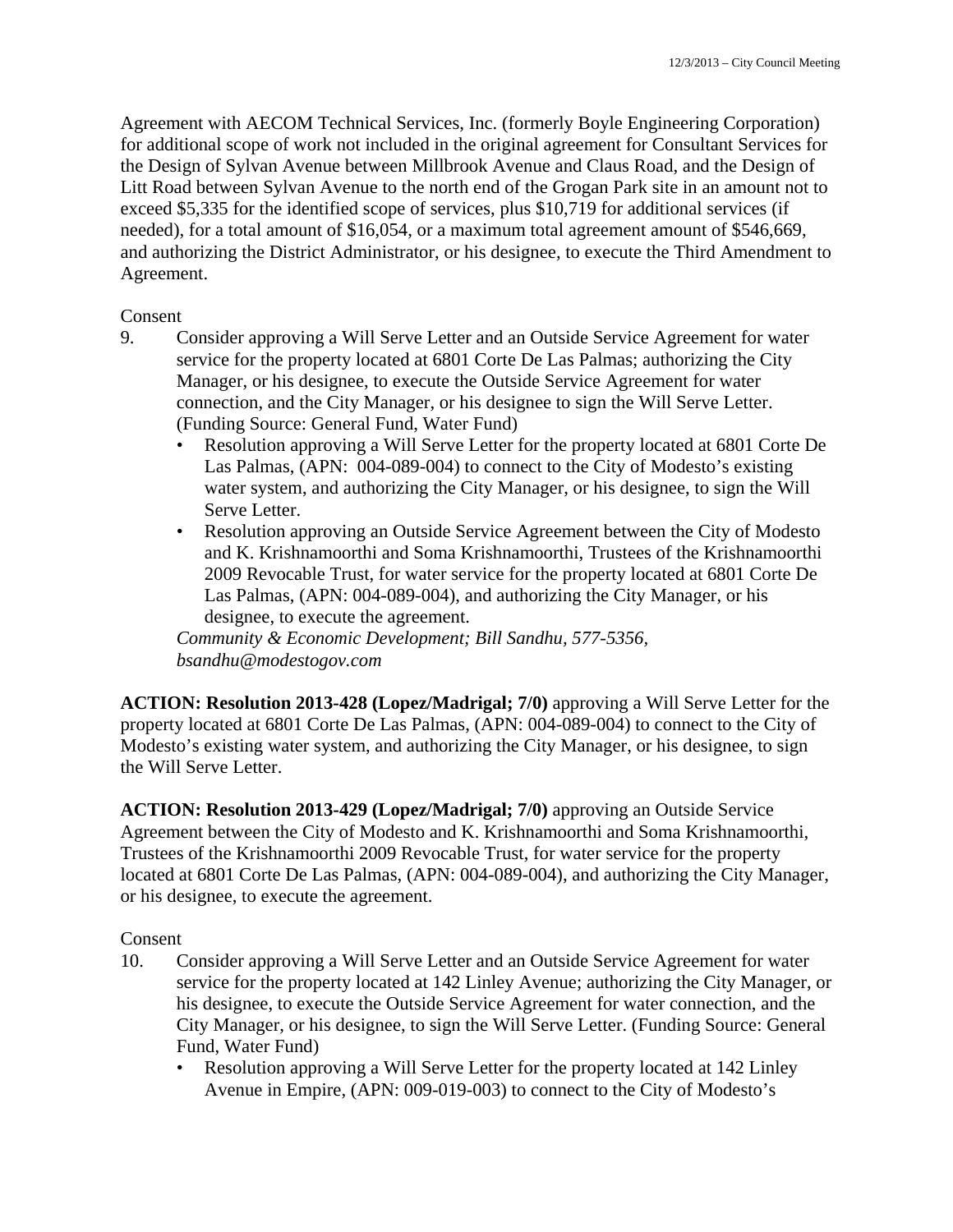existing water system, and authorizing the City Manager, or his designee to sign the Will Serve Letter.

• Resolution approving an Outside Service Agreement between the City of Modesto and Modesto Milling, a California corporation for water service for the property located at 142 Linley Avenue in Empire, (APN: 009-019-003), and authorizing the City Manager, or his designee to execute the agreement.

*Community & Economic Development; Bill Sandhu, 577-5356, bsandhu@modestogov.com* 

**ACTION: Resolution 2013-430 (Lopez/Madrigal; 7/0)** approving a Will Serve Letter for the property located at 142 Linley Avenue in Empire, (APN: 009-019-003) to connect to the City of Modesto's existing water system, and authorizing the City Manager, or his designee to sign the Will Serve Letter.

**ACTION: Resolution 2013-431 (Lopez/Madrigal; 7/0)** approving an Outside Service Agreement between the City of Modesto and Modesto Milling, a California corporation for water service for the property located at 142 Linley Avenue in Empire, (APN: 009-019-003), and authorizing the City Manager, or his designee to execute the agreement.

## **Consent**

- 11. Consider authorizing the award of bid for the furnishing of landscape maintenance services for Citywide use to Grover Landscape Services, Inc., Modesto, CA, for a two (2) year agreement with three (3) one-year extension options at the sole discretion of the City, for an estimated annual cost of \$47,280, and over five (5) years of \$236,400. (Funding Source: Various Funds)
	- Resolution authorizing the award of bid for the furnishing of landscape maintenance services for Citywide use to Grover Landscape Services, Inc., Modesto, CA, for a two (2) year agreement with three (3) one-year extension options at the sole discretion of the City, and authorizing the Purchasing Manager, or his designee, to issue a purchase agreement for an estimated annual cost of \$47,280, and over five (5) years of \$236,400.

*Finance; Ken Masasso, 577-5420, kmasasso@modestogov.com* 

**ACTION: Resolution 2013-432 (Lopez/Madrigal; 7/0)** authorizing the award of bid for the furnishing of landscape maintenance services for Citywide use to Grover Landscape Services, Inc., Modesto, CA, for a two (2) year agreement with three (3) one-year extension options at the sole discretion of the City, and authorizing the Purchasing Manager, or his designee, to issue a purchase agreement for an estimated annual cost of \$47,280, and over five (5) years of \$236,400.

### Consent

12. Consider authorizing the award of bid for the purchase of three (3) Chevrolet Tahoe Police Patrol SUV vehicles for the Modesto Police Department through the Public Works Department, Fleet Services Division by "accessing the terms" of a competitively bid contract with the National Joint Powers Alliance (NJPA) to National Auto Fleet Group, Watsonville, CA, for an estimated total cost of \$106,969. (Funding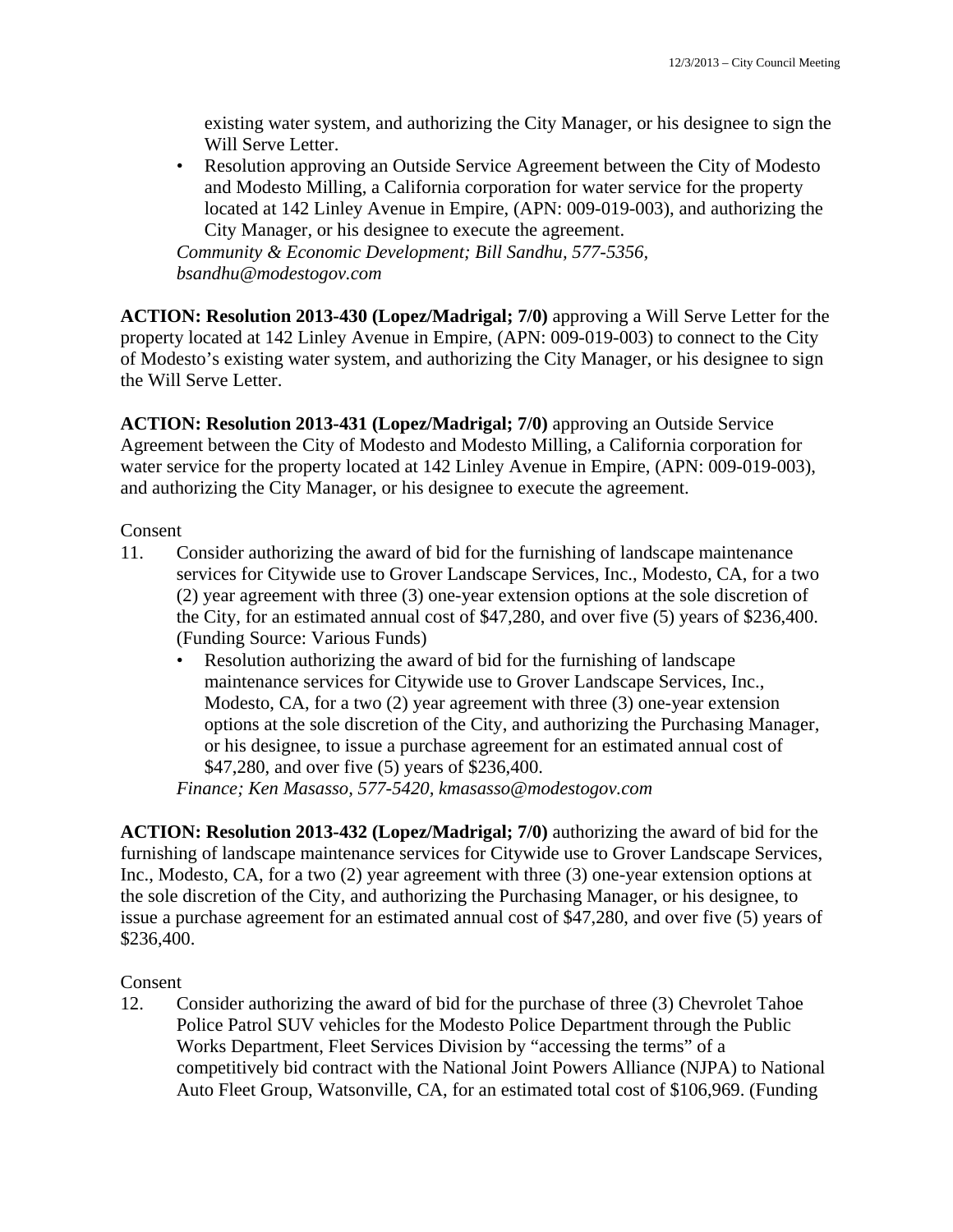Source: Fleet Replacement Fund)

• Resolution authorizing the award of bid for the purchase of three (3) Chevrolet Tahoe Police Patrol SUV's for the Modesto Police Department through the Public Works Department, Fleet Services Division by "accessing the terms" of a competitively bid contract with the National Joint Powers Alliance (NJPA) to National Auto Fleet Group, Watsonville, CA, and authorizing the Purchasing Manager or his designee to issue a purchase order for a total estimated cost of \$106,969.

*Finance and Public Works; Meagan Torres, 571-5839, mtorres@modestogov.com* 

**ACTION: Resolution 2013-433 (Lopez/Madrigal; 7/0)** authorizing the award of bid for the purchase of three (3) Chevrolet Tahoe Police Patrol SUV's for the Modesto Police Department through the Public Works Department, Fleet Services Division by "accessing the terms" of a competitively bid contract with the National Joint Powers Alliance (NJPA) to National Auto Fleet Group, Watsonville, CA, and authorizing the Purchasing Manager or his designee to issue a purchase order for a total estimated cost of \$106,969.

Consent

- 13. Consider authorizing the award of bid for the purchase of two (2) Chevrolet Caprice Police Patrol Sedans for the Modesto Police Department through the Public Works Department, Fleet Services Division to American Chevrolet, Modesto, CA, for an estimated total cost of \$73,445. (Funding Source: Fleet Replacement Fund)
	- Resolution authorizing the award of bid for the purchase of two (2) Chevrolet Caprice Patrol Sedans for the Modesto Police Department through the Public Works Department, Fleet Services Division to American Chevrolet, Modesto, CA and authorizing the Purchasing Manager or his designee to issue a purchase order for a total estimated cost of \$73,445.

*Finance and Public Works; Meagan Torres, 571-5839, mtorres@modestogov.com* 

**ACTION: Resolution 2013-434 (Lopez/Madrigal; 7/0)** authorizing the award of bid for the purchase of two (2) Chevrolet Caprice Patrol Sedans for the Modesto Police Department through the Public Works Department, Fleet Services Division to American Chevrolet, Modesto, CA and authorizing the Purchasing Manager or his designee to issue a purchase order for a total estimated cost of \$73,445.

### Consent

- 14. Consider accepting monthly budget adjustments and amending the Fiscal Year 2013-14 Annual Operating and Capital Improvement Budgets. (Funding Source: Various)
	- Resolution amending the Fiscal Year 2013-2014 Annual Operating and Capital Improvement Budgets.

*Finance; Terri Swearingen, 577-5378, tswearingen@modestogov.com* 

**ACTION: Resolution 2013-435 (Lopez/Madrigal; 7/0)** amending the Fiscal Year 2013-2014 Annual Operating and Capital Improvement Budgets.

## **COUNCIL COMMENTS & REPORTS**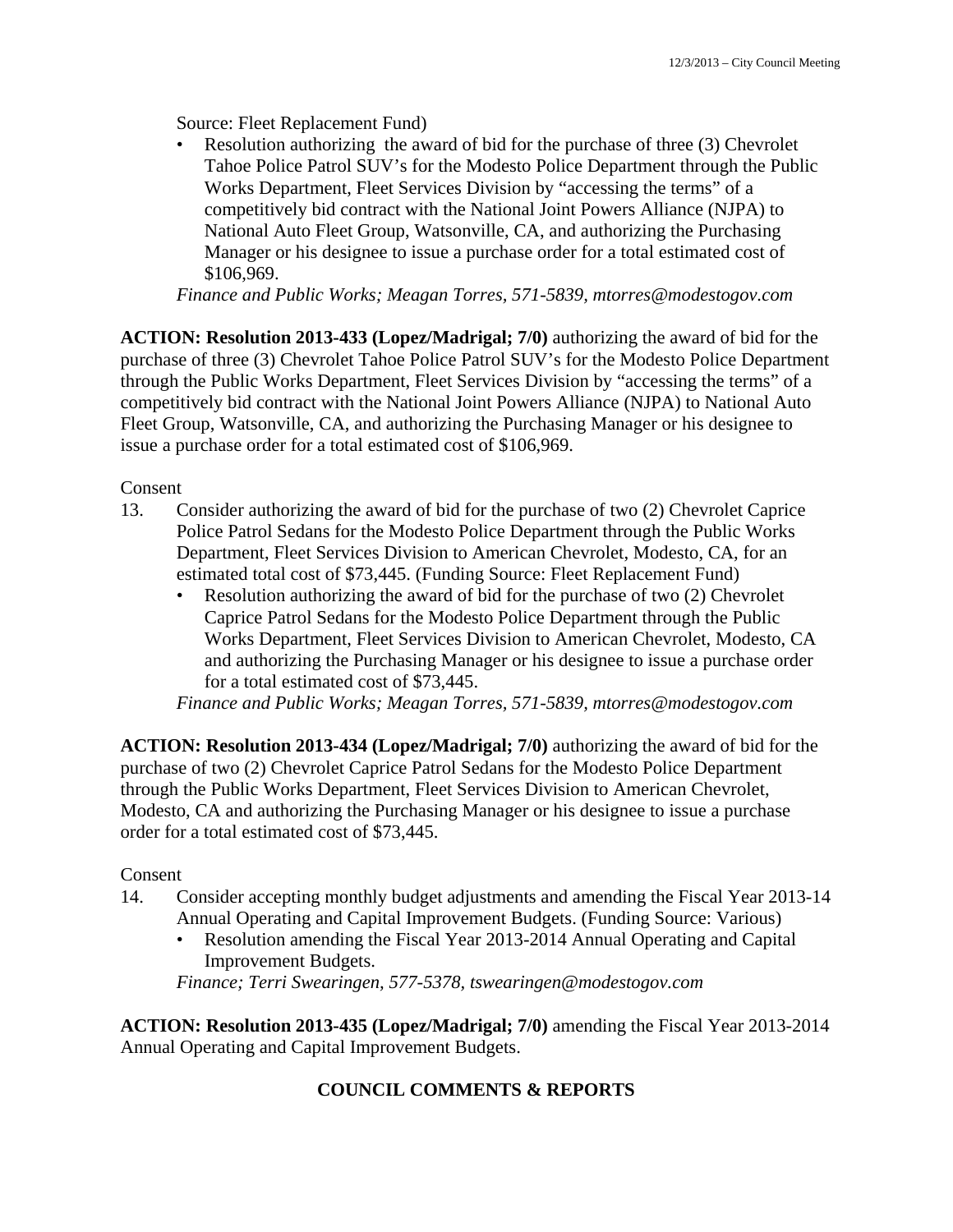Mayor Marsh welcomed the new City Councilmembers.

Councilmember Kenoyer announced that she will stay connected to her constituents and do her best.

## **CITY MANAGER COMMENTS & REPORTS**

City Manager thanked former Councilmember Geer who was in the audience.

## **UNFINISHED BUSINESS**

- 15. Consider approving an Agreement with Cal Valley Construction, Inc. of Fresno, CA in the amount of \$2,134,532.50 for the construction of the Virginia Corridor Phase 6 - Bowen Avenue to Woodrow Avenue project. (Funding Source: CMAQ and BTA grant funds)
	- Resolution (i) approving the plans and specifications for the Virginia Corridor Phase  $6 -$  Bowen to Woodrow Avenue project, (ii) accepting the bid, (iii) approving an Agreement with Cal Valley Construction, Inc., Fresno, CA in the amount of \$2,134,532.50, and authorizing the City Manager, or his designee, to execute the contract.
	- Resolution amending the Fiscal Year 2013-2014 Capital Improvement Program Budget in order to fully fund the Virginia Corridor Phase 6 – Bowen Avenue to Woodrow Avenue project, and authorizing the Finance Director, or her designee, to implement the provision of this resolution.

*Parks, Recreation & Neighborhoods; Loren Holt, 571-5573, lholt@modestogov.com* 

**ACTION: Resolution 2013-436 (Lopez/Madrigal; 7/0)** (i) approving the plans and specifications for the Virginia Corridor Phase 6 – Bowen to Woodrow Avenue project, (ii) accepting the bid, (iii) approving an Agreement with Cal Valley Construction, Inc., Fresno, CA in the amount of \$2,134,532.50, and authorizing the City Manager, or his designee, to execute the contract.

**ACTION: Resolution 2013-437 (Lopez/Madrigal; 7/0)** amending the Fiscal Year 2013-2014 Capital Improvement Program Budget in order to fully fund the Virginia Corridor Phase 6 – Bowen Avenue to Woodrow Avenue project, and authorizing the Finance Director, or her designee, to implement the provision of this resolution.

## **HEARINGS**

### *Published in the Modesto Bee on November 16, 2013*

- 16. Hearing to consider awarding United Cerebral Palsy Association of Stanislaus County a five-year franchise to place benches with advertising at City of Modesto bus stops and a lease for the placement of advertising inside Modesto Area Express buses effective January 1, 2014. (Funding Source: Revenue to Transit Fund)
	- Motion introducing an Ordinance awarding to the United Cerebral Palsy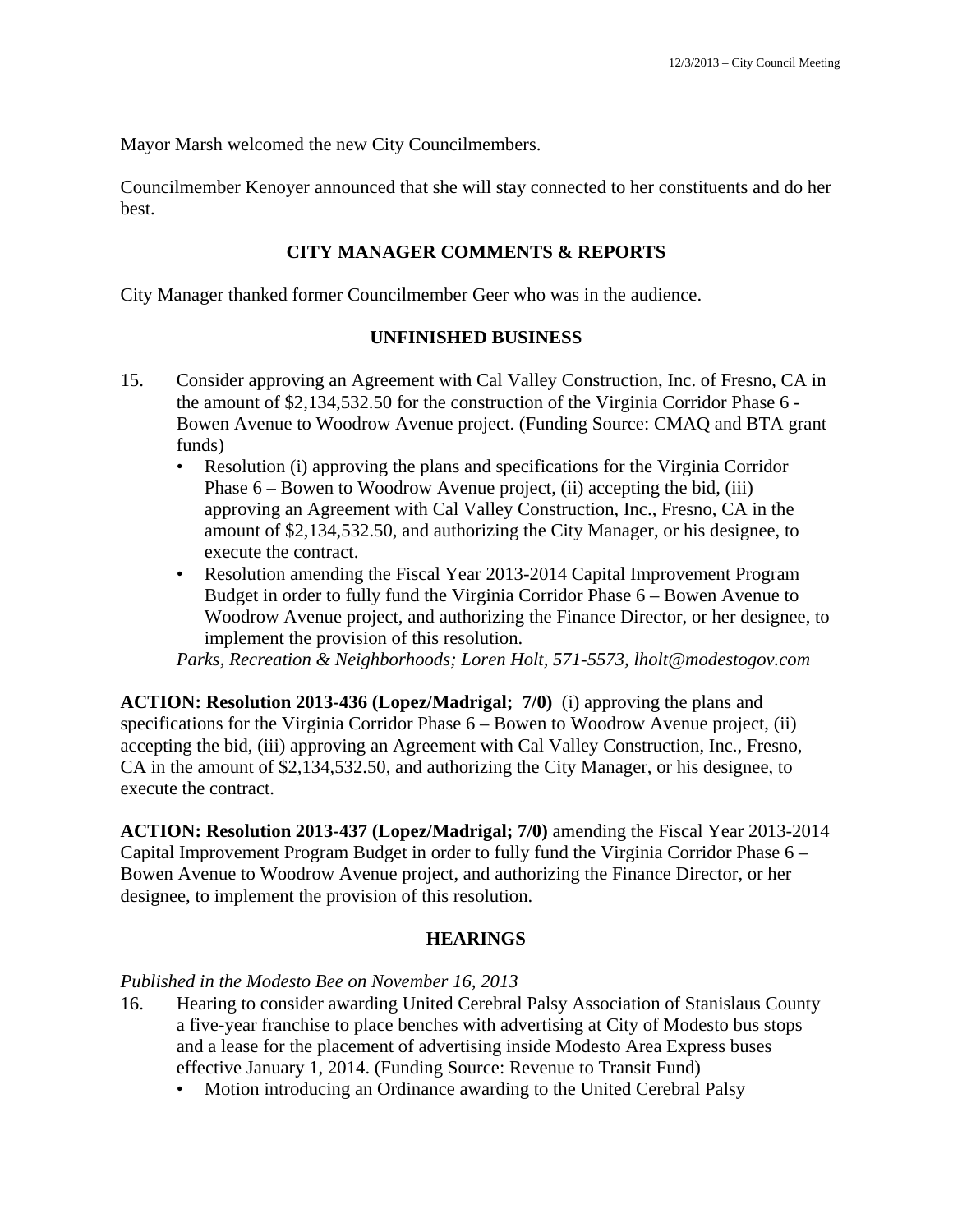Association of Stanislaus County a five-year franchise to place benches with advertising at City of Modesto bus stops commencing January 1, 2014.

• Resolution authorizing the City Manager to enter into a lease agreement with the United Cerebral Palsy Association of Stanislaus County to place advertising inside Modesto area express buses for a five-year period commencing January 1, 2014. *Public Works; Fred Cavanah , 577-5298, fcavanah@modestogov.com* 

**ACTION: Motion (Lopez/Madrigal; 7/0)** introducing **Ordinance No. 3596-C.S.** awarding to the United Cerebral Palsy Association of Stanislaus County a five-year franchise to place benches with advertising at City of Modesto bus stops commencing January 1, 2014.

**ACTION: Resolution 2013-438 (Lopez/Madrigal; 7/0)** authorizing the City Manager to enter into a lease agreement with the United Cerebral Palsy Association of Stanislaus County to place advertising inside Modesto area express buses for a five-year period commencing January 1, 2014.

## **NEW BUSINESS**

- 17. Consider authorizing the award of proposals and contracts for the furnishing of temporary employee labor services for Citywide use to Exact Staff, Inc., Woodland Hills, CA, Nelson Staffing, Modesto, CA, and Pridestaff, Inc., Modesto, CA, for a two (2) year agreement with three (3) one-year extension options at the sole discretion of the City, for an estimated annual cost of \$926,772, and over five (5) years of \$4,633,860. (Funding Source: Various Funds)
	- Resolution authorizing the award of proposals and contracts for the furnishing of temporary employee labor services for Citywide use to Exact Staff, Inc., Woodland Hills, CA, Nelson Staffing, Modesto, CA, and Pridestaff, Inc., Modesto, CA, for a two (2) year agreement with three (3) one-year extension options at the sole discretion of the City, and authorizing the City Manager, or his designee, to execute the contracts for an estimated annual cost of \$926,772, and over five (5) years of \$4,633,860.

*Finance; Ken Masasso, 577-5420, kmasasso@modestogov.com* 

**ACTION: Resolution 2013-439 (Lopez/Gunderson; 7/0)** authorizing the award of proposals and contracts for the furnishing of temporary employee labor services for Citywide use to Exact Staff, Inc., Woodland Hills, CA, Nelson Staffing, Modesto, CA, and Pridestaff, Inc., Modesto, CA, for a two (2) year agreement with three (3) one-year extension options at the sole discretion of the City, and authorizing the City Manager, or his designee, to execute the contracts for an estimated annual cost of \$926,772, and over five (5) years of \$4,633,860.

## *Continued to December 10, 2013 Council Meeting*

- 18. Consider approving an Agreement with Lionakis for Design Services for the Fleet Maintenance Facility Project in an amount not to exceed \$374,187. Total estimated cost for this portion of the design for this project is \$435,187. (Funding Source: Fleet Management Fund)
	- Resolution approving an agreement with Lionakis for Design Services for Fleet Maintenance Facility Project in an amount not to exceed \$340,170 for the identified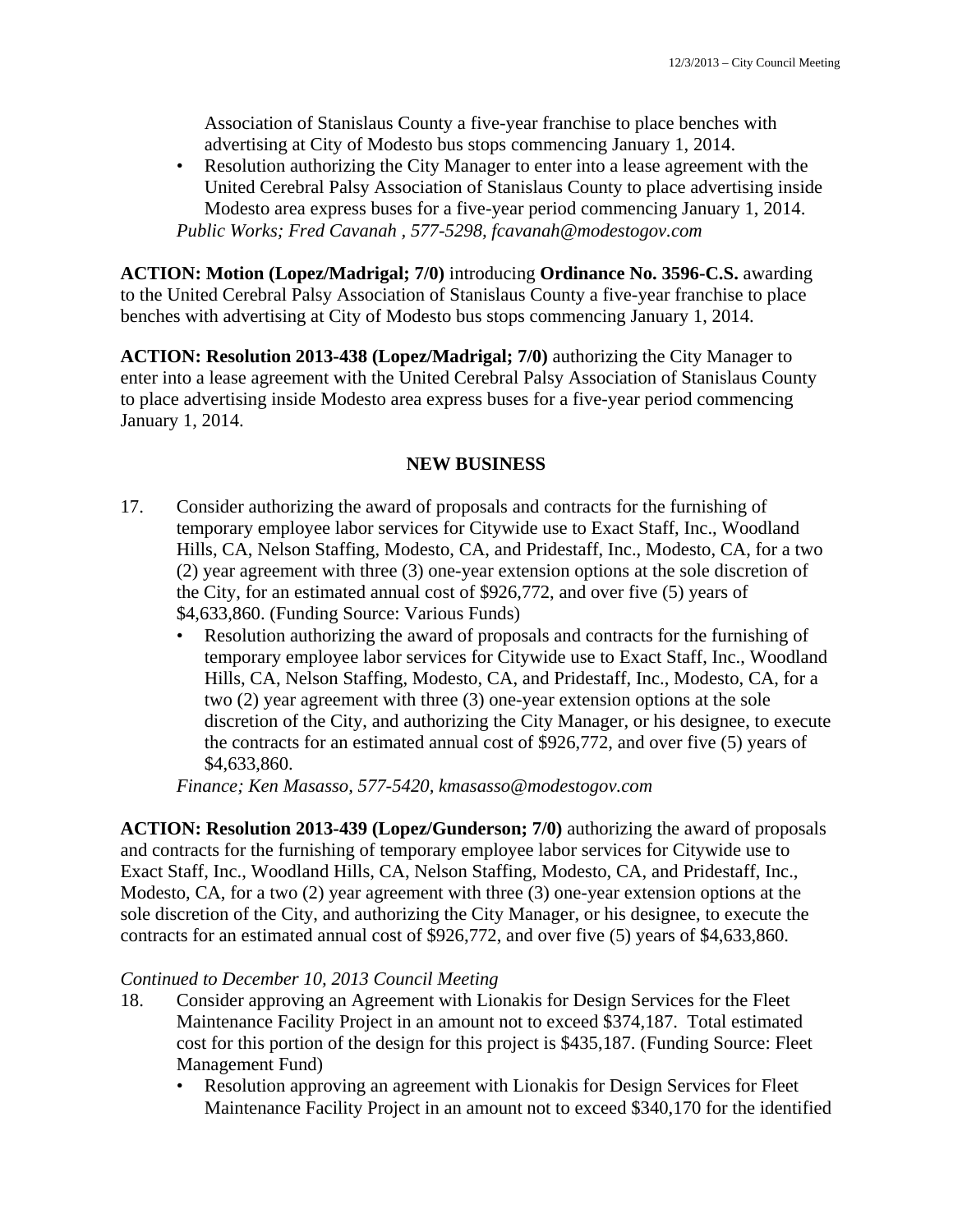scope of services, plus \$34,017 for additional services (if needed), for a maximum total amount of \$374,187, and authorizing the City Manager, or his designee, to execute the agreement.

*Utility Planning and Projects; Kris Ohlson, 571-5869, kohlson@modestogov.com* 

### **ACTION:** Continued to December 10, 2013 Council meeting.

- 19. Consider: (i) accepting the draft General Plan land use and transportation diagrams as the basis for the project description to update the Modesto Urban Area General Plan Master EIR; (ii) authorizing funding in the amount of \$75,000 for limited consultant assistance to update the Modesto Urban Area General Plan Master EIR. (Funding Source: \$200,000 US HUD-EPA-DOT 2010 Smart Valley Places grant and \$48,000 minimum General Fund Match in staff-time equivalent and General Fund Expenditure)
	- Motion accepting the Planning Commission recommendation and confirming the draft General Plan land use and transportation exhibits for purposes of updating the Modesto Urban Area General Plan Master EIR.
	- Resolution authorizing funding in the amount of \$75,000 from General Fund Reserves for limited consultant assistance to update the Modesto Urban Area General Plan Master EIR.
	- Resolution amending the Fiscal Year 2013/2014 Operating Budget to appropriate funding in the amount of \$75,000 from General Fund Reserves to 0100-14400- 53300 (Professional Services) for the Modesto Urban Area General Plan Master EIR update, and authorizing the Director of Finance, or her designee, to implement the provisions of this resolution.

*Community & Economic Development; Brad Wall, 577-5273, bwall@modestogov.com* 

*Recess at 8:46 p.m. Reconvened at 8:53 p.m.* 

**ACTION:** No reportable action. Mayor announced this matter will return to Council meetings on January 7, 2014 for Council input and January 28, 2014 for Council decision.

### **MATTERS TOO LATE FOR THE AGENDA**

None

### **ADJOURNMENT**

This meeting was adjourned at 9:41 p.m.

#### **CLOSED SESSION**

*All Closed Session Matters Heard Prior to Meeting.*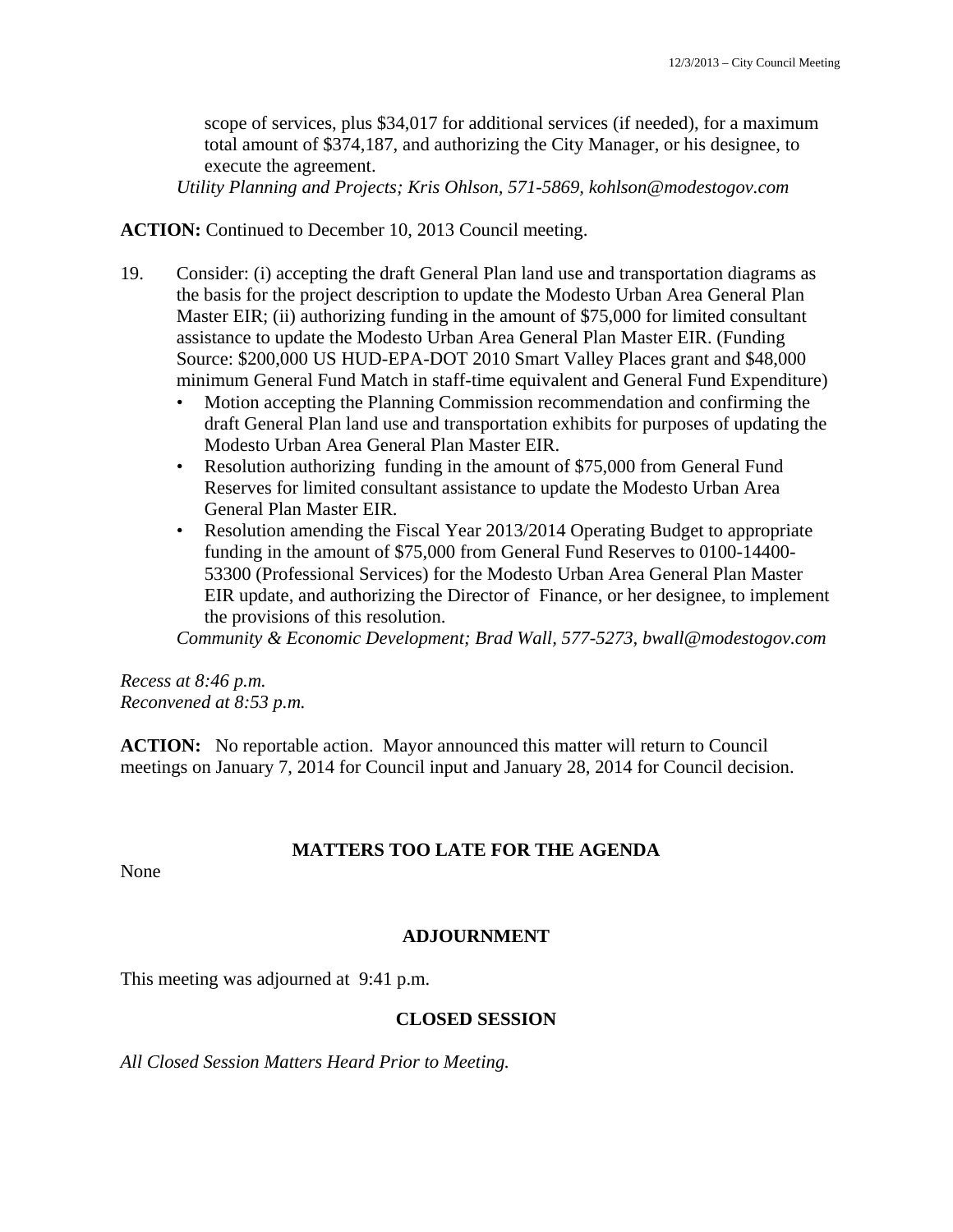CONFERENCE WITH REAL PROPERTY NEGOTIATORS: (Pursuant to Section 54956.8 of the Government Code)

Property: Purchase of fee interest of the following properties located within the block of 10th and 9th Streets and G & H Streets in the City of Modesto:

| APN: 106-42-005 | Property Owner: Rugani, Gina Et Al TRS                |
|-----------------|-------------------------------------------------------|
| APN: 106-42-007 | Property Owner: Silva, Helen L TRS Et Al              |
| APN: 106-42-010 | Property Owner: Gervasoni, Gary C. & Gervasoni, Myrna |
|                 | Negotiating Parties: Greg Nyhoff, for City of Modesto |
|                 | Brent Sinclair, for City of Modesto                   |
|                 | Rick Evans, for the City of Modesto                   |
|                 |                                                       |

For Property Owners: Michael Rugani Charles Noble & Dave Noble Gary & Myrna Gervasoni

Under Negotiation: Price and Terms of the acquisition of property.

Property: Purchase of the following properties located within the block of 10th and 9th streets; G and H streets:

| APN: 106-42-006                                                                                                                                         | Property Owner: G&K Enterprises LLC                                                                                        |  |
|---------------------------------------------------------------------------------------------------------------------------------------------------------|----------------------------------------------------------------------------------------------------------------------------|--|
| APN: 106-42-011                                                                                                                                         | Property Owner: Mote, Curtis W.                                                                                            |  |
| APN: 106-42-012                                                                                                                                         | Property Owner: G&K Enterprises LLC                                                                                        |  |
|                                                                                                                                                         | Negotiating Parties: Matt Pacher & Rick Evans for City of Modesto<br>Mike Rein for G&K Enterprises, LLC and Curtis W. Mote |  |
|                                                                                                                                                         | Under Negotiation: Price and Terms of the acquisition of property.                                                         |  |
| Property: Sale of fee interest of the following properties located within the block of 10th<br>and 9th streets; G and H streets in the City of Modesto: |                                                                                                                            |  |
| APN: 106-42-001                                                                                                                                         | Property Owner: Modesto RDA (Successor)                                                                                    |  |
| APN: 106-42-002                                                                                                                                         | Property Owner: Modesto RDA (Successor)                                                                                    |  |
| APN: 106-42-003                                                                                                                                         | Property Owner: Modesto RDA (Successor)                                                                                    |  |
| APN: 106-42-004                                                                                                                                         | Property Owner: Modesto RDA (Successor)                                                                                    |  |
| APN: 106-42-005                                                                                                                                         | Property Owner: Rugani, Gina Et Al TRS                                                                                     |  |
| APN: 106-42-006                                                                                                                                         | Property Owner: G&K Enterprises LLC                                                                                        |  |
| APN: 106-42-007                                                                                                                                         | Property Owner: Silva, Helen L TRS Et Al                                                                                   |  |
| APN: 106-42-010                                                                                                                                         | Property Owner: Gervasoni, Gary C. & Gervasoni, Myrna                                                                      |  |
| APN: 106-42-011                                                                                                                                         | Property Owner: Mote, Curtis W.                                                                                            |  |
| APN: 106-42-012                                                                                                                                         | Property Owner: G&K Enterprises LLC                                                                                        |  |
|                                                                                                                                                         |                                                                                                                            |  |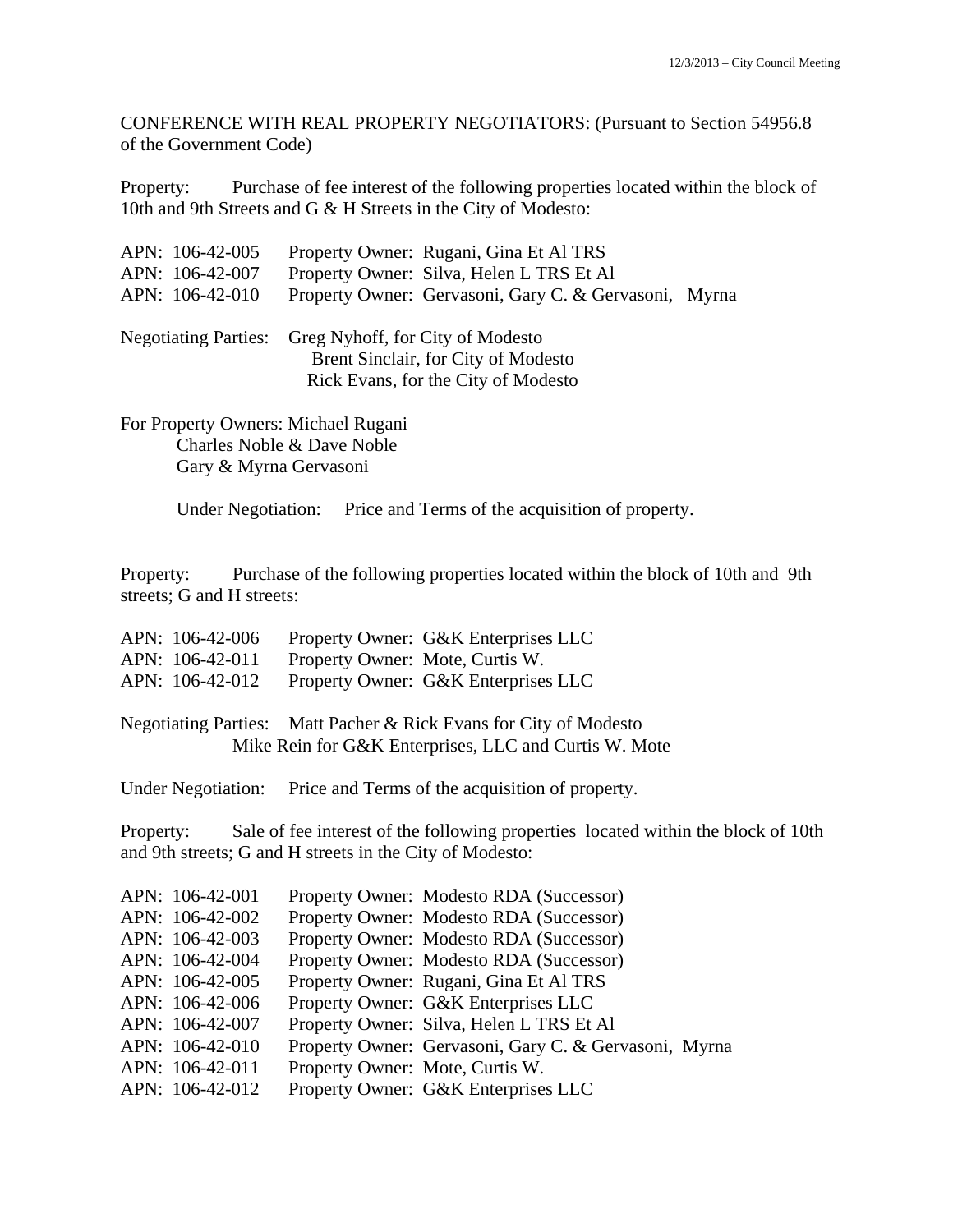APN: 106-42-013 Property Owner: City of Modesto

Negotiating Parties: Greg Nyhoff, for City of Modesto Brent Sinclair, for City of Modesto

For Potential Buyer: Staff of Administrative Office of the Courts.

Under Negotiation: Price and Terms of the acquisition of property.

CONFERENCE WITH LEGAL COUNSEL - ANTICIPATED LITIGATION Initiation of litigation pursuant to subdivision (c) of Section 54956.9 of the Government Code. One potential case.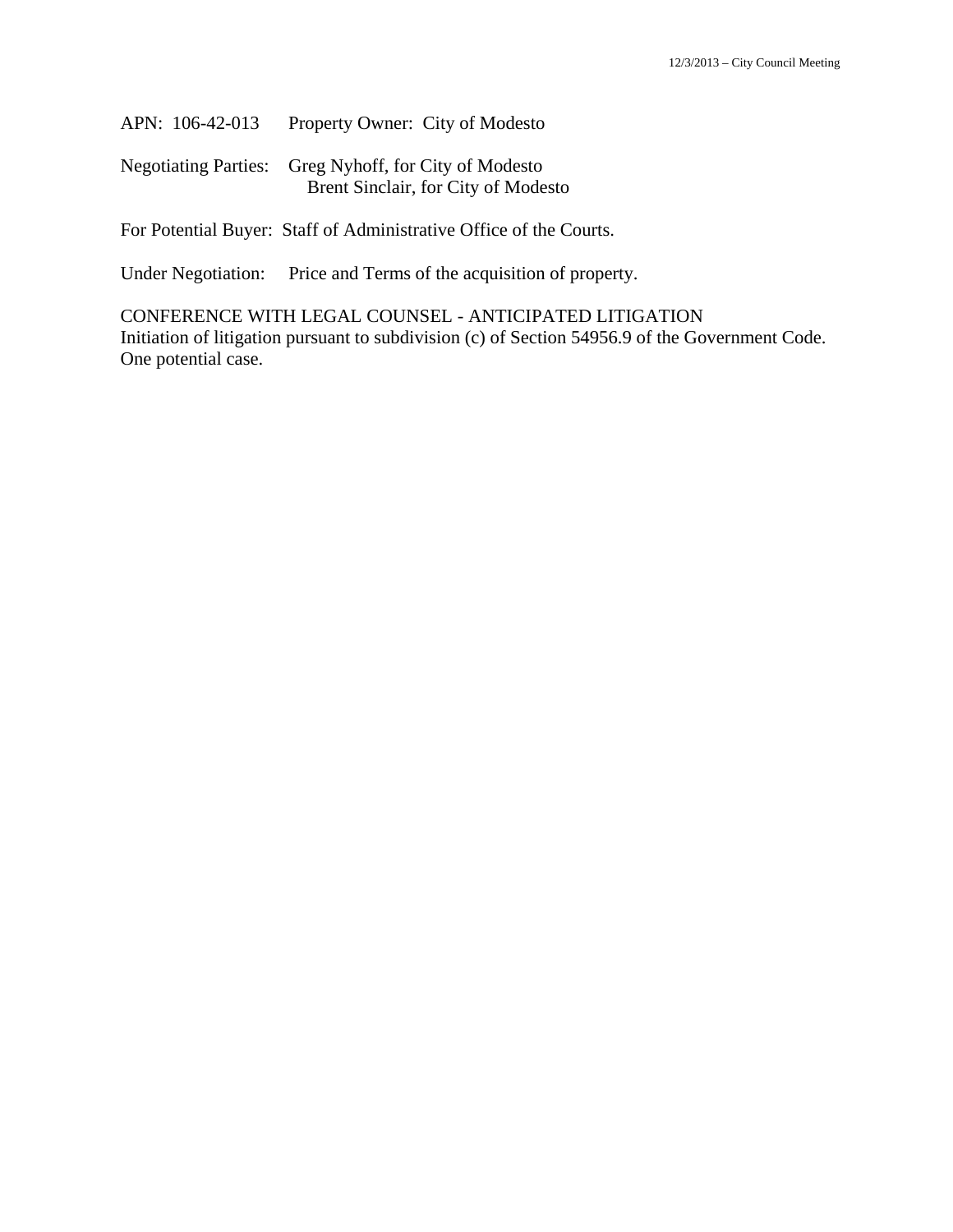CONFERENCE WITH LABOR NEGOTIATOR: (Pursuant to Section 54957.6 of the Government Code) - MCEA Agency Negotiators: Greg Nyhoff, Joe Lopez and Dania Torres Wong Employee Organization: Modesto City Employees Association

CONFERENCE WITH LABOR NEGOTIATOR: (Pursuant to Section 54957.6 of the Government Code) – MCMA Agency Negotiators: Greg Nyhoff, Joe Lopez and Dania Torres Wong Employee Organization: Modesto Confidential & Management Association

CONFERENCE WITH LABOR NEGOTIATOR: (Pursuant to Section 54957.6 of the Government Code) – MPOA Agency Negotiators: Greg Nyhoff, Joe Lopez and Dania Torres Wong Employee Organization: Modesto Police Officers' Association

CONFERENCE WITH LABOR NEGOTIATOR: (Pursuant to Section 54957.6 of the Government Code) – MPNSA Agency Negotiators: Greg Nyhoff, Joe Lopez and Dania Torres Wong Employee Organization: Modesto Police Non Sworn Association

CONFERENCE WITH LABOR NEGOTIATOR: (Pursuant to Section 54957.6 of the Government Code) –MPMA Agency Negotiators: Greg Nyhoff, Joe Lopez and Dania Torres Wong Employee Organization: Modesto Police Management Association

CONFERENCE WITH LABOR NEGOTIATOR: (Pursuant to Section 54957.6 of the Government Code) - MCFFA Agency Negotiators: Greg Nyhoff, Joe Lopez and Dania Torres Wong Employee Organization: Modesto City Firefighters Association

CONFERENCE WITH LABOR NEGOTIATOR: (Pursuant to Section 54957.6 of the Government Code) – Unrepresented Agency Negotiators: Greg Nyhoff, City Manager Employee Organization: Unrepresented Management and Confidential Employee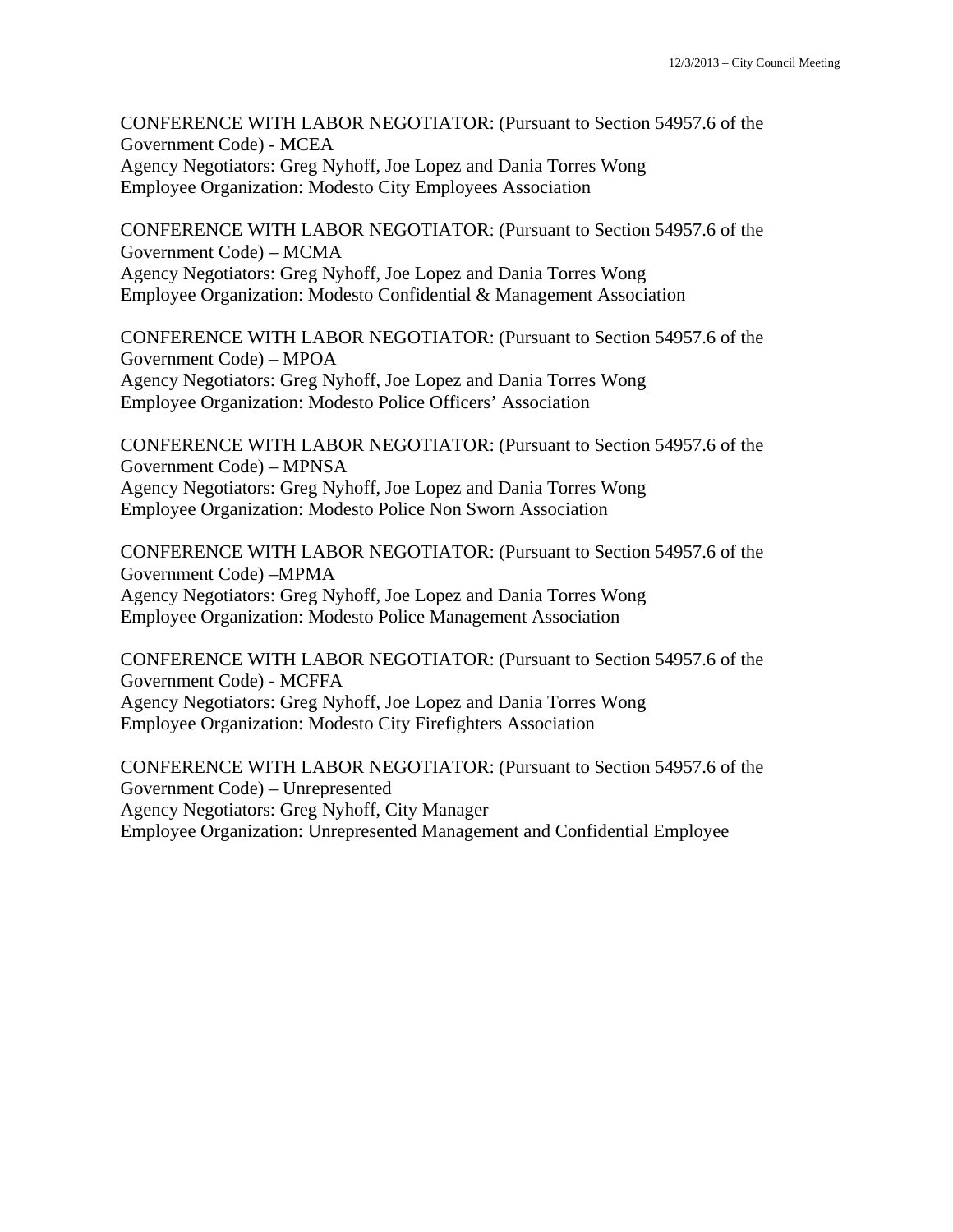## **MINUTES**

## **City of Modesto SAFETY & COMMUNITIES COMMITTEE / COUNCIL WORKSHOP**

**Second Floor, Room 2005 Tenth Street Place, 1010 10th Street Modesto, California** 

#### **Monday, December 9, 2013, at 5:00 p.m.**

Roll Call Present: Councilmembers Gunderson and Kenoyer Absent: Councilmember Lopez

#### **PUBLIC COMMENTS**

None.

### **NEW BUSINESS**

1. Consider: (i) accepting a staff report for crosswalk improvements on Tuolumne Boulevard at Yosemite Avenue, and providing staff with direction on course of action and (ii) accepting a staff report for advance school zone beacons for Modesto High School on Tuolumne Boulevard and for Central Catholic High School on Carpenter Road. (Funding Source: Not Applicable)  *Community & Economic Development; Jeffrey Barnes, 577-5214, jbarnes@modestogov.com* 

**ACTION: Motion: (Kenoyer/Gunderson; Lopez absent)** directing staff to work on: (i) installation of pedestrian activated overhead and side mounted flashing beacon at Tuolumne Boulevard and Yosemite Avenue – Modesto High School (Exhibit B provided by staff); (ii) installation of overhead advance flashing beacon with 25 mph school signs at Tuolumne Boulevard and Yosemite Avenue – Modesto High School (Exhibit D provided by staff); and (iii) installation of overhead advance flashing beacons with 25 mph school signs on Carpenter Road northbound – Central Catholic High School (Exhibit E provided by staff); the southbound approach is within Stanislaus County and County will need to pay for that installation.

**ACTION: Motion: (Gunderson/Kenoyer; Lopez absent)** directing staff to: (i) allocate Surface Transportation Funds from reserves and establish a new CIP account for pedestrian and school beacons and (ii) request funding assistance from Modesto High School and Central Catholic High School for pedestrian and school beacons.

### **MATTERS TOO LATE FOR THE AGENDA**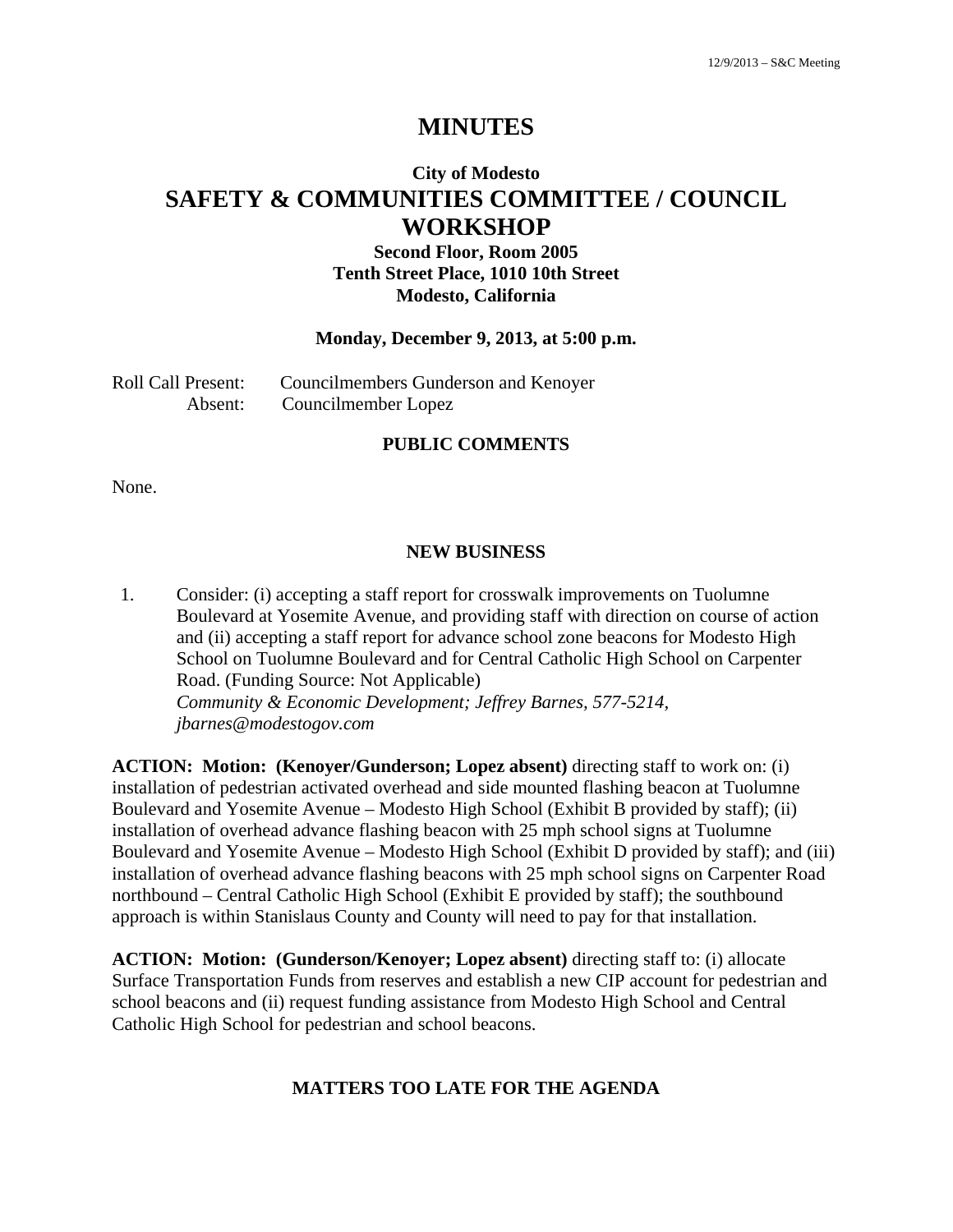None.

## **ADJOURNMENT**

This meeting adjourned at 5:55 p.m.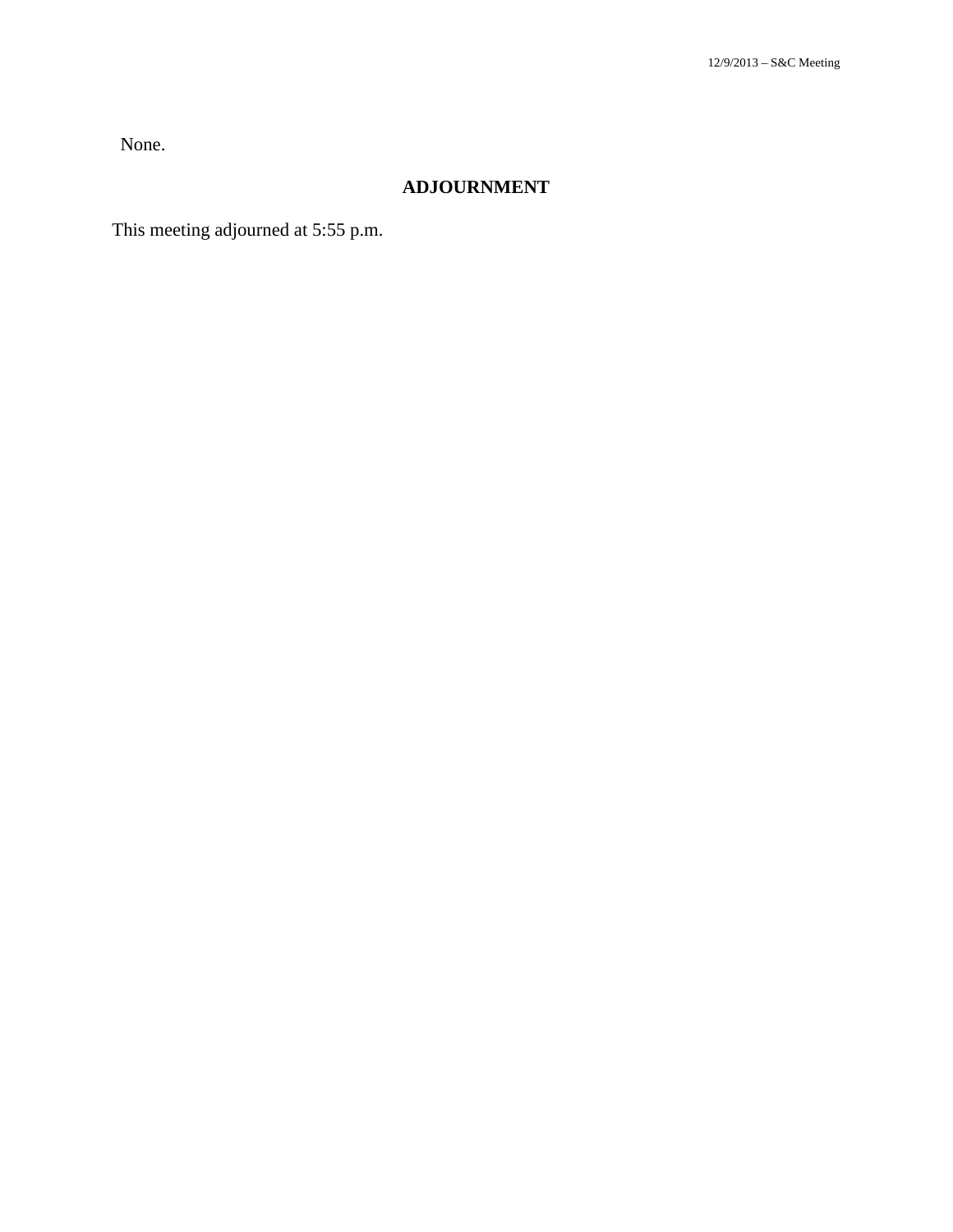# **MINUTES**

# City of Modesto  **CITY COUNCIL MEETING Chambers, Basement Level Tenth Street Place, 1010 10th Street Modesto, California Tuesday December 10, 2013, at 5:30 p.m.**

Roll Call – Present: Councilmembers Cogdill, Gunderson, Kenoyer, Lopez, Madrigal, Zoslocki, Mayor Marsh

Absent: None

Pledge of Allegiance to the Flag

Invocation: Michael Douglass, Advancing Vibrant Communities

City Clerk's Announcements: Item 7 – Removed from Consent

Declaration of Conflicts of Interest: None

Reports from Closed Session: City Attorney Lindgren reported on Closed Session matters; regarding *Modesto Irrigation District v. City of Modesto -* City agreed to term sheet and judicial reference terms

#### **ACKNOWLEDGEMENTS AND PRESENTATIONS**

1. Presentation by Modesto Police Chief Galen Carroll declaring Modesto achieving first place in the State of California for this summer's National Night Out festivities. (Funding Source: Not Applicable)  *Police; Galen Carroll, 572-9500, gcarroll@modestogov.com* 

**ACTION:** Modesto Police Chief Galen Carroll announced that Modesto achieved first place in the State of California for this summer's National Night Out festivities; he will return to Council in a month with Neighborhood Watch staff and plaque.

2. Presentation by the Information Technology Department acknowledging the City of Modesto as one of the top-ranked local governments in the nation, in the 13th annual Digital Cities Survey. (Funding Source: Not Applicable)  *Information Technology; Bryan Sastokas, 577-5229, bsastokas@modestogov.com* 

**ACTION:** Presentation was made by the City Manager's Office to Information Technology Department acknowledging the City of Modesto as one of the top-ranked local governments in the nation, in the 13th annual Digital Cities Survey.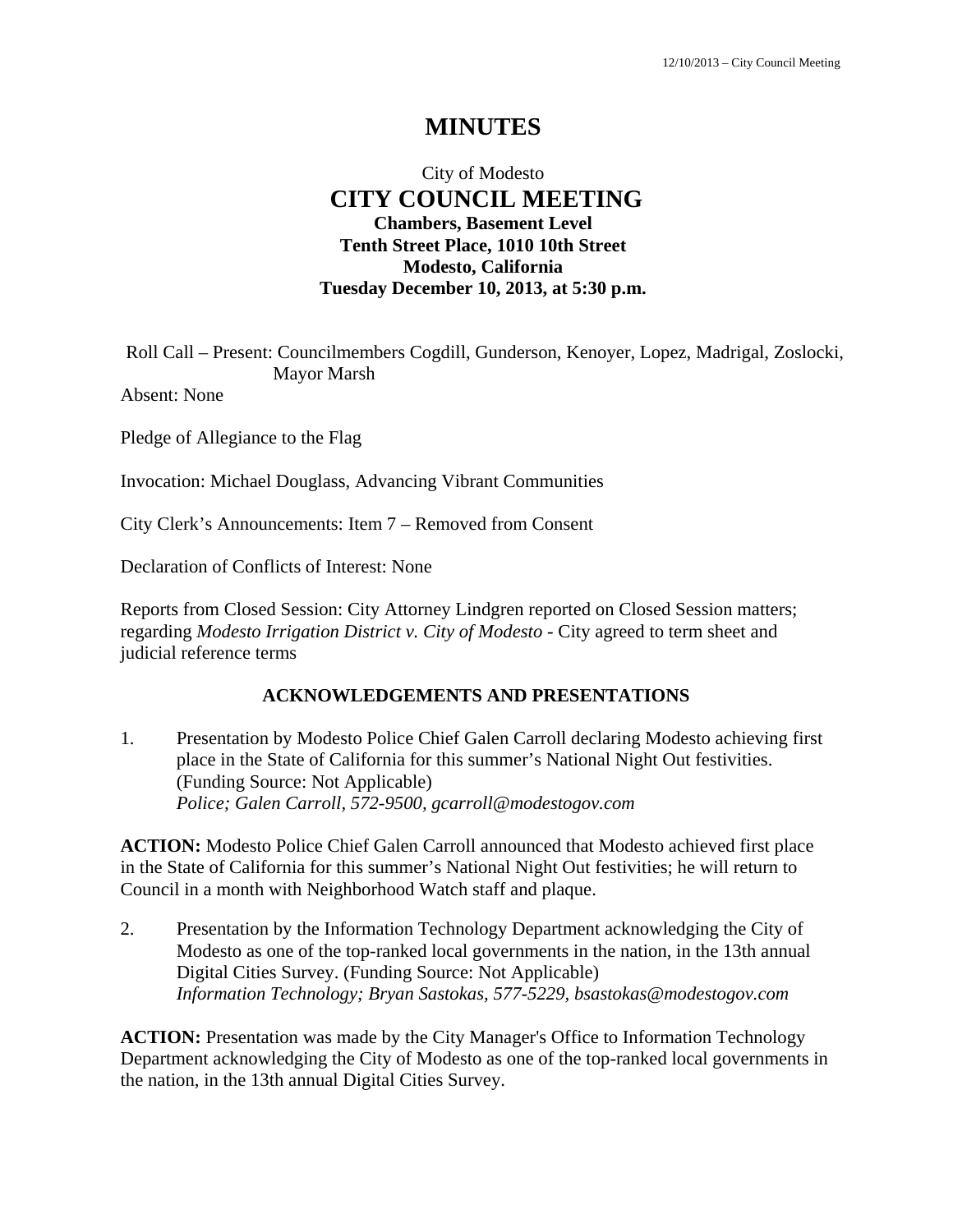3. Presentation by the City Manager's Office acknowledging the Information Technology Department as the recipient of the 2013 Award of Excellence in Information Technology Practices, by the State Board of Directors and Municipal Information Systems Association of California. (Funding Source: Not Applicable)  *Information Technology; Bryan Sastokas, 577-5229, bsastokas@modestogov.com* 

**ACTION:** Presentation was made by the City Manager's Office acknowledging the Information Technology Department as the recipient of the 2013 Award of Excellence in Information Technology Practices, by the State Board of Directors and Municipal Information Systems Association of California.

#### **MISCELLANEOUS**  Legislation Appointments

## **Other**

- 4. Consider approving: (i) the reappointment of Dennis Smith and the appointment of Mani Grewal to the City of Modesto Planning Commission; and (ii) appointing Jeff Morris and Vladimir Rodriguez to the City of Modesto Board of Zoning Adjustment. (Funding Source: Not Applicable)
	- Resolution reappointing Dennis Smith to the City of Modesto Planning Commission.
	- Resolution appointing Mani Grewal to the City of Modesto Planning Commission.
	- Resolution appointing Jeff Morris to the Board of Zoning Adjustment.

• Resolution appointing Vladimir Rodriguez to the Board of Zoning Adjustment. *Community & Economic Development; Patrick Kelly, 577-5267, pkelly@modestogov.com* 

**ACTION: Resolution 2013-440 (Lopez/Cogdill; 7/0)** reappointing Dennis Smith to the City of Modesto Planning Commission.

**ACTION: Resolution 2013-441 (Lopez/Cogdill; 7/0)** appointing Mani Grewal to the City of Modesto Planning Commission.

**ACTION: Resolution 2013-442 (Lopez/Cogdill; 7/0)** appointing Jeff Morris to the Board of Zoning Adjustment.

**ACTION: Resolution 2013-443 (Lopez/Cogdill; 7/0)** appointing Vladimir Rodriguez to the Board of Zoning Adjustment.

# **PUBLIC COMMENT PERIOD**

 Ron Jeske spoke regarding the positive in Modesto: United States Track and Field Athlete of the Year from Modesto is Jon Olson.

## **CONSENT ITEMS – ROLL CALL VOTE REQUIRED ACTION CONSENT ITEMS: 5-6; 8-10: (Lopez/Madrigal;unan.)**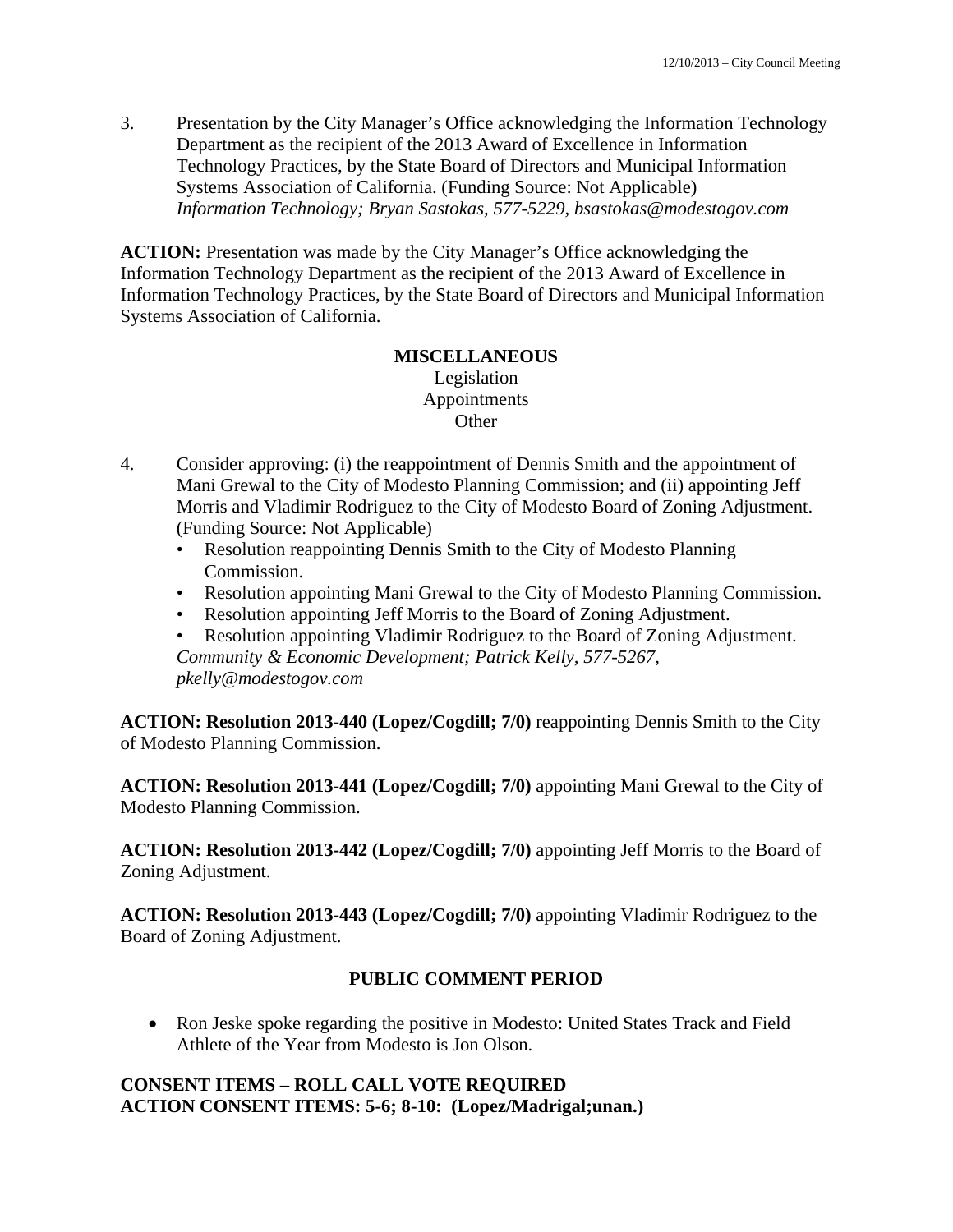# **ACTION CONSENT ITEM 7: (Gunderson/Kenoyer;unan.)**

# **CONSENT ITEMS**

An item may be removed from consent and discussed at the request of an audience member or Councilmember.

Consent

- 5. Consider approving the minutes from the December 3, 2013 City Council meeting. (Funding Source: Not Applicable)
	- Motion approving the minutes from the December 3, 2013 City Council meeting. *City Clerk; Stephanie Lopez, 577-5396, slopez@modestogov.com*

**ACTION: Motion (Lopez/Madrigal; 7/0)** approving the minutes from the December 3, 2013 City Council meeting.

Consent

- 6. Consider approving final adoption of Ordinance No. 3596-C.S. awarding to the United Cerebral Palsy Association of Stanislaus County a five-year franchise to place benches with advertising at City of Modesto bus stops commencing January 1, 2014. (Funding Source: Not Applicable)
	- Motion approving final adoption of Ordinance No. 3596-C.S. awarding to the United Cerebral Palsy Association of Stanislaus County a five-year franchise to place benches with advertising at City of Modesto bus stops commencing January 1, 2014.

*City Clerk; Stephanie Lopez, 577-5396, slopez@modestogov.com* 

**ACTION: Motion (Lopez/Madrigal; 7/0)** approving final adoption of **Ordinance No. 3596- C.S.** awarding to the United Cerebral Palsy Association of Stanislaus County a five-year franchise to place benches with advertising at City of Modesto bus stops commencing January 1, 2014.

## *Removed from Consent*

- 7. Consider letters of support regarding the regulation and cultivation of industrial hemp for medicinal purposes. (Funding Source: Not Applicable)
	- Motion approving letters of support for regulation and cultivation of industrial hemp for medicinal purposes to Senator Barbara Boxer, Senator Dianne Feinstein and Representative Jeff Denham.
	- Motion authorizing City Councilmembers to send individual letters of support for regulation and cultivation of industrial hemp for medicinal purposes to Senator Barbara Boxer, Senator Dianne Feinstein and Representative Jeff Denham. *City Attorney; Adam Lindgren, 577-5284, alindgren@modestogov.com*

**ACTION: Motion (Gunderson/Kenoyer; 7/0)** approving letters of support **(with Councilmember Madrigal suggested changes to paragraph 6)** for regulation and cultivation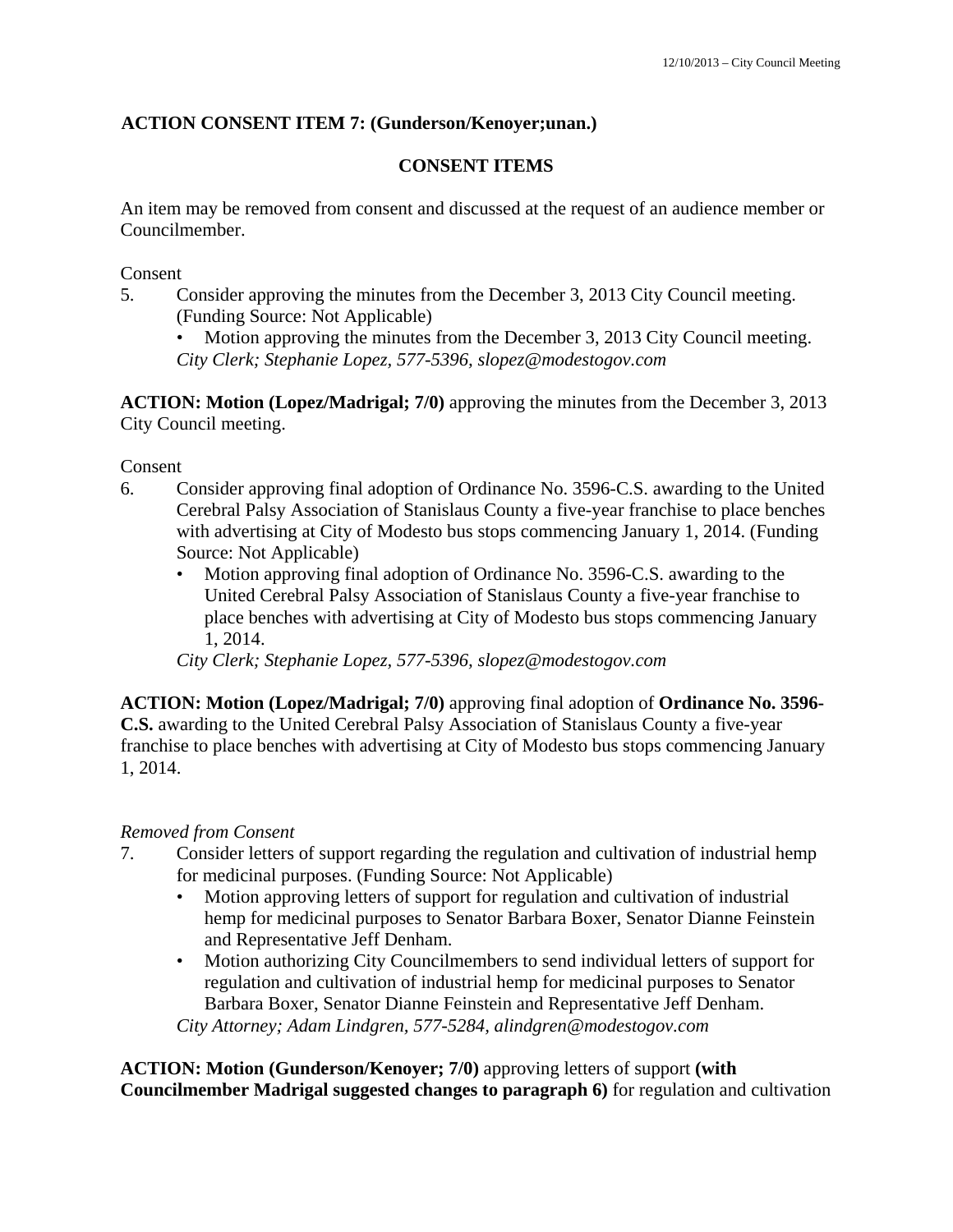of industrial hemp for medicinal purposes to Senator Barbara Boxer, Senator Dianne Feinstein and Representative Jeff Denham.

## *Recess at 7:04 p.m. Reconvened at 7:11 p.m.*

Consent

- 8. Consider authorizing the award of bids for the furnishing of electrical services for the Department of Public Works, Wastewater Division, to Central Valley Electric, Modesto, CA, as "primary" contractor and Tri-Valley Electrical Services, Livermore, CA, as "secondary" contractor, for a two (2) year agreement with three (3) one-year extension options at the sole discretion of the City, for an estimated annual cost of \$70,000, and over five (5) years of \$350,000. (Funding Source: Wastewater Fund)
	- Resolution authorizing the award of bids for the furnishing of electrical services for the Department of Public Works, Wastewater Division, to Central Valley Electric, Modesto, CA, as "primary" contractor and Tri-Valley Electrical Services, Livermore, CA, as "secondary" contractor, for a two (2) year agreement with three (3) one-year extension options at the sole discretion of the City, and authorizing the Purchasing Manager, or his designee, to issue purchase agreements for an estimated annual cost of \$70,000, and over five (5) years of \$350,000.

*Finance; Ken Masasso, 577-5420, kmasasso@modestogov.com* 

**ACTION: Resolution 2013-444 (Lopez/Madrigal; 7/0)** authorizing the award of bids for the furnishing of electrical services for the Department of Public Works, Wastewater Division, to Central Valley Electric, Modesto, CA, as "primary" contractor and Tri-Valley Electrical Services, Livermore, CA, as "secondary" contractor, for a two (2) year agreement with three (3) one-year extension options at the sole discretion of the City, and authorizing the Purchasing Manager, or his designee, to issue purchase agreements for an estimated annual cost of \$70,000, and over five (5) years of \$350,000.

#### Consent

- 9. Consider authorizing the award of bid for the purchase of a truck with utility body and crane for the Public Works Department, Wastewater Division, through the Fleet Services Division, to Albany Ford, Albany, CA, for an estimated cost of \$90,849. (Funding Source: Fleet Replacement Fund)
	- Resolution authorizing the award of bid for the purchase of a truck with utility body and crane for the Public Works Department, Wastewater Division, through the Fleet Services Division, to Albany Ford, Albany, CA, and authorizing the Purchasing Manager or his designee to issue a purchase order for a total estimated cost of \$90,849.

*Finance and Public Works; Meagan Torres, 571-5839, mtorres@modestogov.com* 

**ACTION: Resolution 2013-445 (Lopez/Madrigal; 7/0)** authorizing the award of bid for the purchase of a truck with utility body and crane for the Public Works Department, Wastewater Division, through the Fleet Services Division, to Albany Ford, Albany, CA, and authorizing the Purchasing Manager or his designee to issue a purchase order for a total estimated cost of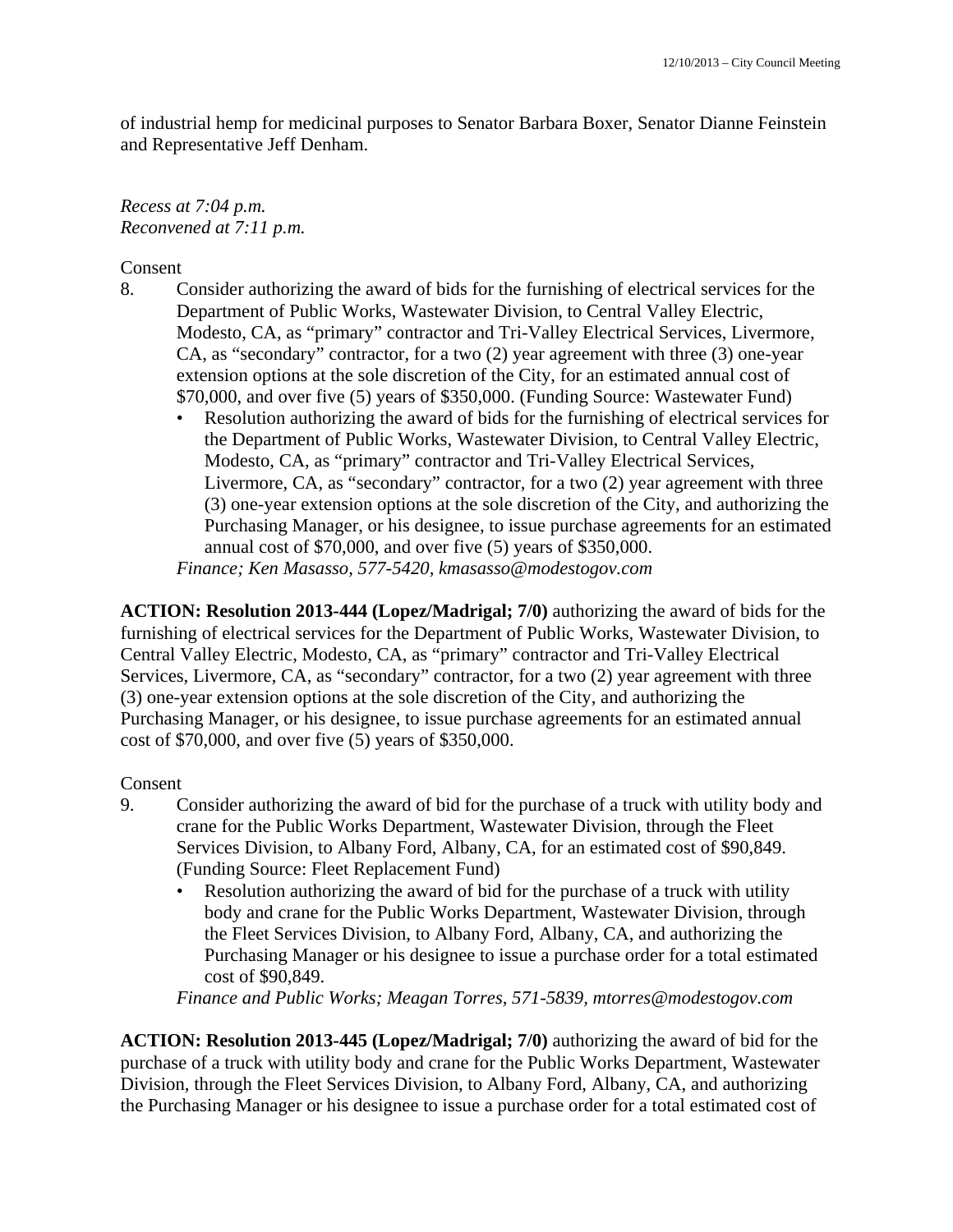#### \$90,849.

#### Consent

- 10. Consider (i) accepting the Anti-Drug Abuse Enforcement Team Program Grant from the Board of State and Community Corrections for the Stanislaus Drug Enforcement Agency, in the amount of \$242,494, to combat major drug trafficking and manufacturing, and (ii) amending the Stanislaus Drug Enforcement Agency Fiscal Year 2013/2014 Multi-Year and Operating Budgets to appropriate revenues and expenditures. (Funding Source: Federal Grant/SDEA ADA)
	- Resolution accepting the Anti-Drug Abuse (ADA) Enforcement Team Program Grant from the California Emergency Management Agency, in the Board of State and Community Corrections (BSCC), in the amount of \$242,494, to for the Stanislaus Drug Enforcement Agency (SDEA), to combat major drug trafficking; and manufacturing; and authorizing the City Manager, or his designee, to execute the necessary program documents.
	- Resolution amending the SDEA Fiscal Year 2013/2014 Multi-Year and Operating and Multi-Year Budgets to reflect appropriate revenues and expenditures in the amount of \$242,494, from the Board of State and Community Corrections, (BSCC) for the Stanislaus Drug Enforcement Agency to combat major drug trafficking; and manufacturing; and authorizing the Finance Director, or her designee, to implement the provisions of this resolution.

*Police; Clint Raymer, 558-6300, raymerc@modestopd.com* 

**ACTION: Resolution 2013-446 (Lopez/Madrigal; 7/0)** accepting the Anti-Drug Abuse (ADA) Enforcement Team Program Grant from the California Emergency Management Agency, in the Board of State and Community Corrections (BSCC), in the amount of \$242,494, to for the Stanislaus Drug Enforcement Agency (SDEA), to combat major drug trafficking; and manufacturing; and authorizing the City Manager, or his designee, to execute the necessary program documents.

**ACTION: Resolution 2013-447 (Lopez/Madrigal; 7/0)** amending the SDEA Fiscal Year 2013/2014 Multi-Year and Operating and Multi-Year Budgets to reflect appropriate revenues and expenditures in the amount of \$242,494, from the Board of State and Community Corrections, (BSCC) for the Stanislaus Drug Enforcement Agency to combat major drug trafficking; and manufacturing; and authorizing the Finance Director, or her designee, to implement the provisions of this resolution.

## **COUNCIL COMMENTS & REPORTS**

None

## **CITY MANAGER COMMENTS & REPORTS**

None

**HEARINGS**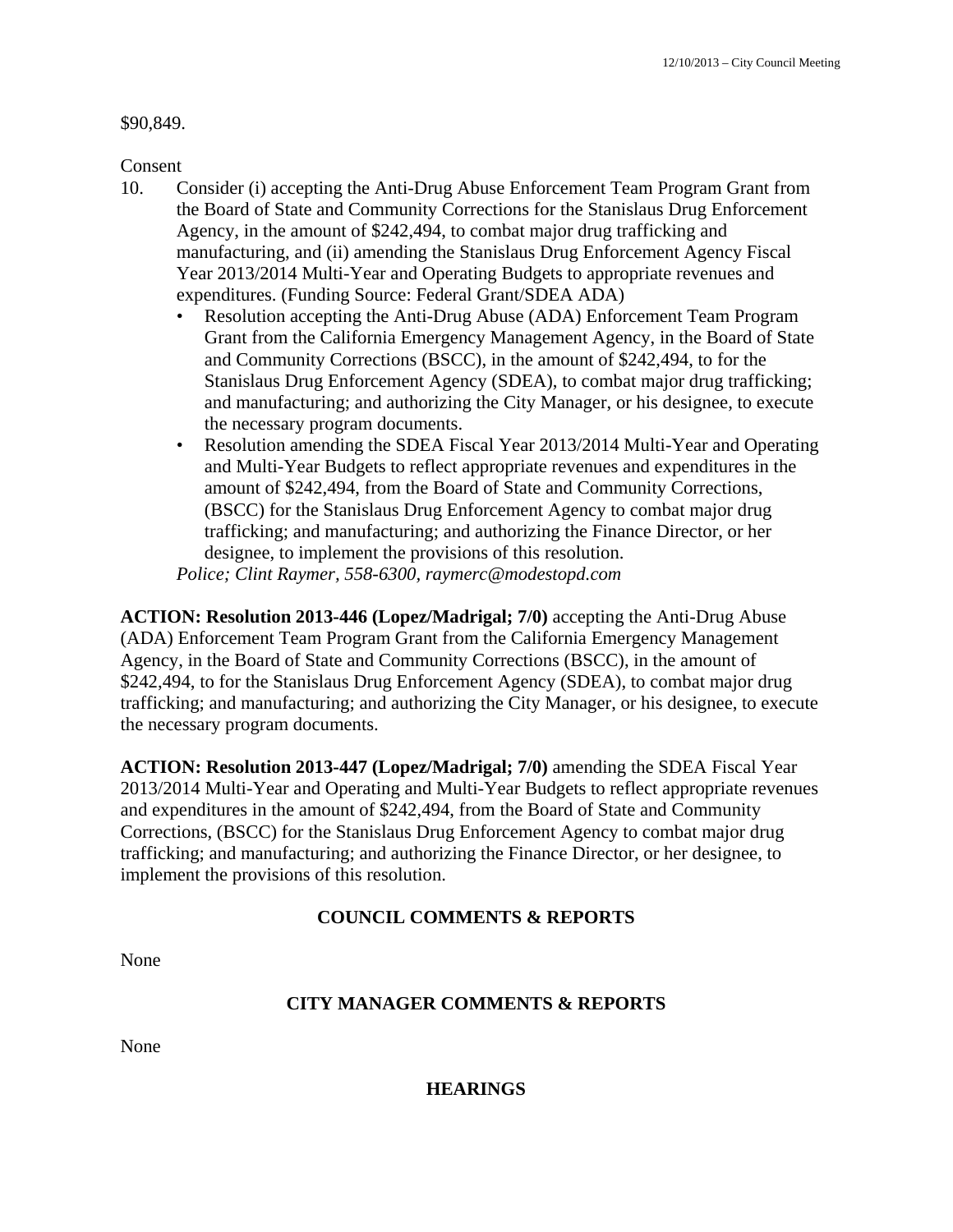## *Published in the Modesto Bee on November 30, 2013*

- 11. Hearing to consider denying the appeal of Boos Development West, LLC, for a waiver of \$83,599.26 of the Capital Facilities Fees paid for a Family Dollar store located within the City's Sphere of Influence at 5301 Yosemite Boulevard, Empire. (Funding Source: CFF Revenue Funds: 3480 (Administration), 3410 (Streets), 3420 (Transit), and 3430 (Air Quality))
	- Resolution denying the appeal of Boos Development West, LLC, for a waiver of the Capital Facilities Fees paid for a Family Dollar store located within the City's Sphere of Influence at 5301 Yosemite Boulevard, Empire.

*Community & Economic Development; Tina Rocha, 577-5321, trocha@modestogov.com* 

**ACTION: Resolution 2013-448 (Lopez/Madrigal; 7/0)** denying the appeal of Boos Development West, LLC, for a waiver of the Capital Facilities Fees paid for a Family Dollar store located within the City's Sphere of Influence at 5301 Yosemite Boulevard, Empire.

## *Published in the Modesto Bee on November 30, 2013*

- 12. Hearing to consider the application of Berberian Holdings, LP for a General Plan Amendment to re-designate approximately 18 acres from Mixed-use (MU) and Residential (R) to Commercial (C) and to rezone the same property from Planned Development Zone, P-D(211) to Planned Development Zone, P-D(596) to allow development of a shopping center and certifying an Environmental Impact Report related to the above-described project, property located at the southwest corner of Sylvan Avenue and Oakdale Road. (Funding Source: Not Applicable)
	- Resolution making certain findings concerning mitigation measures, adopting a Mitigation Monitoring and Reporting Program, making certain findings regarding alternatives, adopting a statement of overriding considerations, and certify the Final Environmental Impact Report for the Marketplace Project (State Clearinghouse No. 2013022013).
	- Resolution approving an amendment to the Modesto Urban Area General Plan, to re-designate approximately ten acres from Mixed Use to Commercial and approximately eight acres from Residential to Commercial, property located at the southwest corner of Sylvan Avenue and Oakdale Road (Berberian Holdings, LP).
	- Motion introducing an Ordinance amending Section 10-3-9 of the Zoning Map to rezone from Planned Development Zone, P-D(211), to Planned Development Zone, P-D(596), property located at the southwest corner of Sylvan Avenue and Oakdale Road (Berberian Holdings, LP).
	- Resolution approving a Development Plan for Planned Development Zone, P-D(596) (Berberian Holdings, LP).

*Community & Economic Development; David Wage, 577-5302, dwage@modestogov.com* 

*Recess at 9:32 p.m. Reconvened at 9:45 p.m.*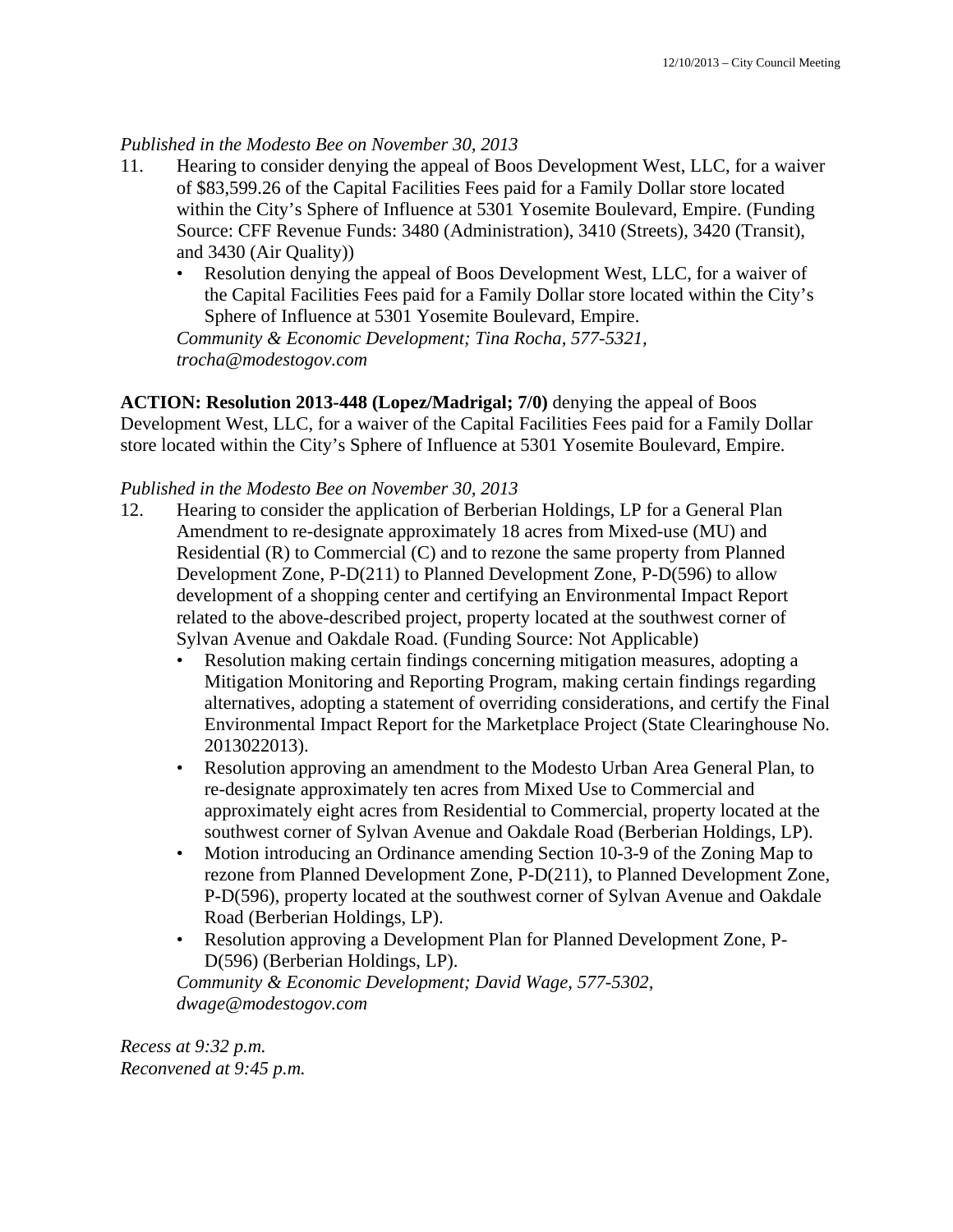## **ACTION: Motion (Gunderson/Madrigal; 5/2; Zoslocki,Cogdill no) continuing matter to the January 7, 2014 Council meeting.**

## *Published in the Modesto Bee on November 7, 2013*

- 13. Hearing to consider approving an amendment to the City of Modesto's Annual Action Plan for Fiscal Year 2013-2014. (Funding Source: Community Development Block Grants (CDBG) and Emergency Solutions Grants (ESG))
	- Resolution approving an Amendment to the Department of Housing & Urban Development Annual Action Plan for Fiscal Year 2013-14, and authorizing the City Manager, or his designee, to execute related documents.
	- Resolution amending the Fiscal Year 2013-2014 annual operating and capital improvement budgets to reflect approved reallocation of carryover funds in the 2013-2014 Annual Action Plan and as set forth in the Integrated Disbursement and Information System reporting system, and authorizing the Director of Finance, or her designee, to take the necessary steps to implement the provisions of this resolution

*Parks, Recreation & Neighborhoods; Jody Christiansen, 342-4707, mjchristiansen@modestogov.com* 

**ACTION: Resolution 2013-449 (Lopez/Gunderson;7/0)** amending the Fiscal Year 2013- 2014 annual operating and capital improvement budgets to reflect approved reallocation of carryover funds in the 2013-2014 Annual Action Plan and as set forth in the Integrated Disbursement and Information System reporting system, and authorizing the Director of Finance, or her designee, to take the necessary steps to implement the provisions of this resolution.

**ACTION: Resolution 2013-450 (Lopez/Gunderson; 7/0)** approving an Amendment to the Department of Housing & Urban Development Annual Action Plan for Fiscal Year 2013-14, and authorizing the City Manager, or his designee, to execute related documents.

## **NEW BUSINESS**

- 14. Consider authorizing the City of Modesto to: (i) to utilize the services of Steve Lumpkin on a part-time basis for a limited duration for the purposes of overseeing the Parks, Recreation and Neighborhoods Department and assisting staff on the preparation and development of the City budget for the Department; and (ii) to utilize the services of Richard Ulm on a part-time, as needed basis for a limited duration for the purpose of assisting staff on the continued negotiations and litigation with MID and other special projects related to current, ongoing capital projects. (Funding Source: General Fund and Water Fund)
	- Resolution authorizing the City of Modesto to utilize the services of Steve Lumpkin on a part-time basis for a limited duration for the purpose of assisting staff on the preparation and development of the City budget for the Parks, Recreation and Neighborhoods Department.
	- Resolution authorizing the City of Modesto to utilize the services of Richard Ulm on a part-time, as needed basis for a limited duration for the purpose of assisting staff on the continued negotiations and litigation with MID and other special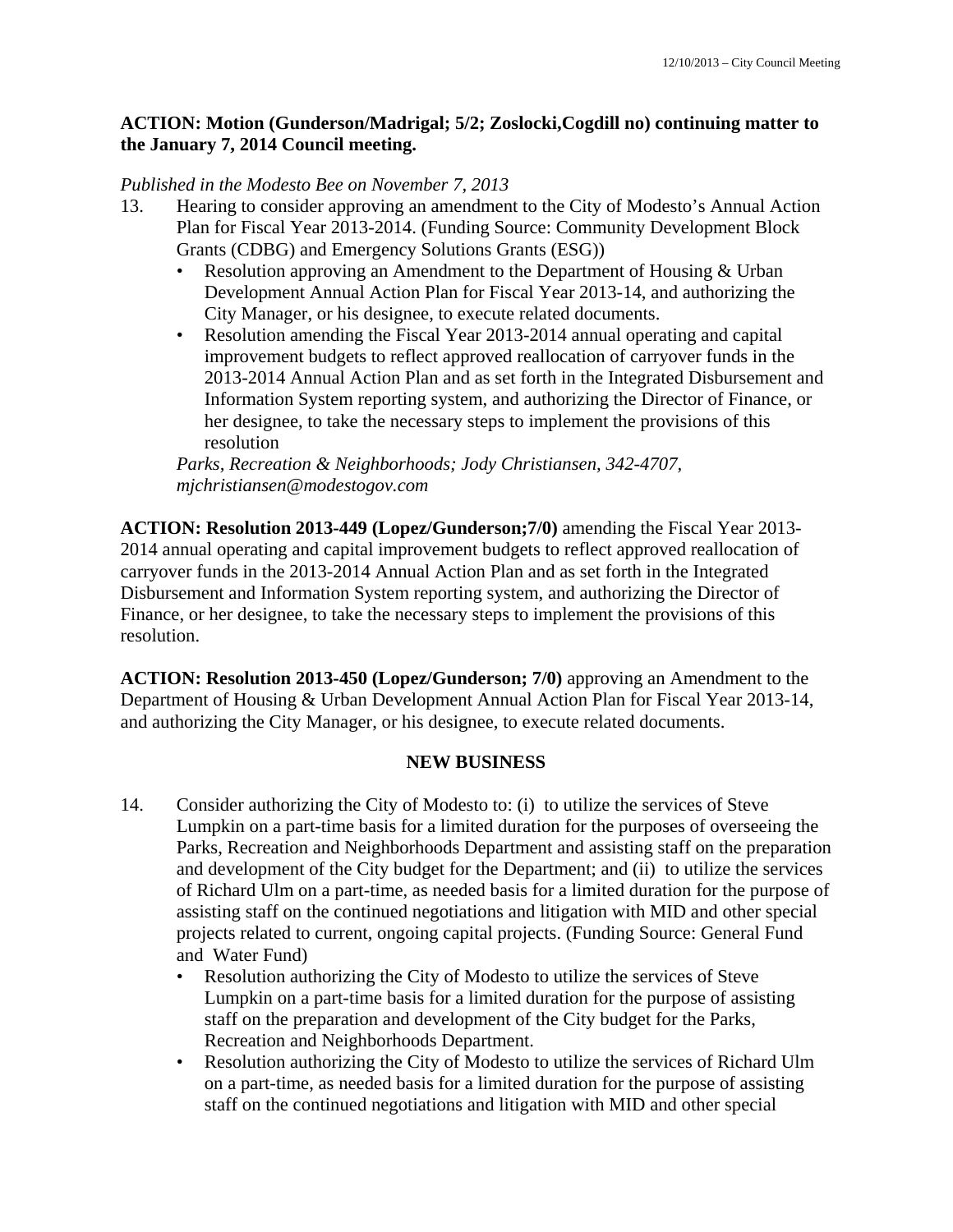projects related to current, ongoing capital projects. *Human Resources; Joseph Lopez, 571-5126 , joelopez@modestogov.com* 

**ACTION: Resolution 2013-451 (Madrigal/Lopez; 7/0)** authorizing the City of Modesto to utilize the services of Steve Lumpkin on a part-time basis for a limited duration for the purpose of assisting staff on the preparation and development of the City budget for the Parks, Recreation and Neighborhoods Department.

**ACTION: Resolution 2013-452 (Madrigal/Lopez; 7/0)** authorizing the City of Modesto to utilize the services of Richard Ulm on a part-time, as needed basis for a limited duration for the purpose of assisting staff on the continued negotiations and litigation with MID and other special projects related to current, ongoing capital projects.

- 15. Consider rejecting the 2013 COPS Hiring Program Grant in the amount of \$2,946,080 from the U.S. Department of Justice, Office of Community Oriented Policing, for eight School Resource Officer positions for three years. (Funding Source: Federal COPS Hiring Grant)
	- Resolution rejecting the COPS Hiring Program (CHP) Grant in the amount of \$2,946,080, from the U.S. Department of Justice, Office of Community Oriented Policing, for 8 school resource officers for three years; and authorizing the City Manager, or his designee, to execute the necessary rejection documents. *Police; Galen Carroll, 572-9501 , carrollg@modestopd.com*

**ACTION: Resolution 2013-453 (Lopez/Madrigal; 7/0)** rejecting the COPS Hiring Program (CHP) Grant in the amount of \$2,946,080, from the U.S. Department of Justice, Office of Community Oriented Policing, for 8 school resource officers for three years; and authorizing the City Manager, or his designee, to execute the necessary rejection documents.

- 16. Consider approving an Amendment to the current agreement between the City of Modesto and Sixel Consulting Group, Inc. to expand the Scope of Work for the Modesto City-County Airport. (Funding Source: Airport Professional Services)
	- Resolution approving an Amendment to the current agreement between the City of Modesto and Sixel Consulting Group, Inc. *Public Works; Jerome Thiele, 577-5319, jthiele@modestogov.com*

**ACTION: Resolution 2013-454 (Lopez/Madrigal; 7/0)** approving an Amendment to the current agreement between the City of Modesto and Sixel Consulting Group, Inc.

- 17. Consider approving an Agreement with Lionakis for Design Services for the Fleet Maintenance Facility Project in an amount not to exceed \$374,187. (Total estimated cost for this portion of the design for this project is \$435,187.) (Funding Source: Fleet Management Fund)
	- Resolution approving an agreement with Lionakis for Design Services for Fleet Maintenance Facility Project in an amount not to exceed \$340,170 for the identified scope of services, plus \$34,017 for additional services (if needed), for a maximum total amount of \$374,187, and authorizing the City Manager, or his designee, to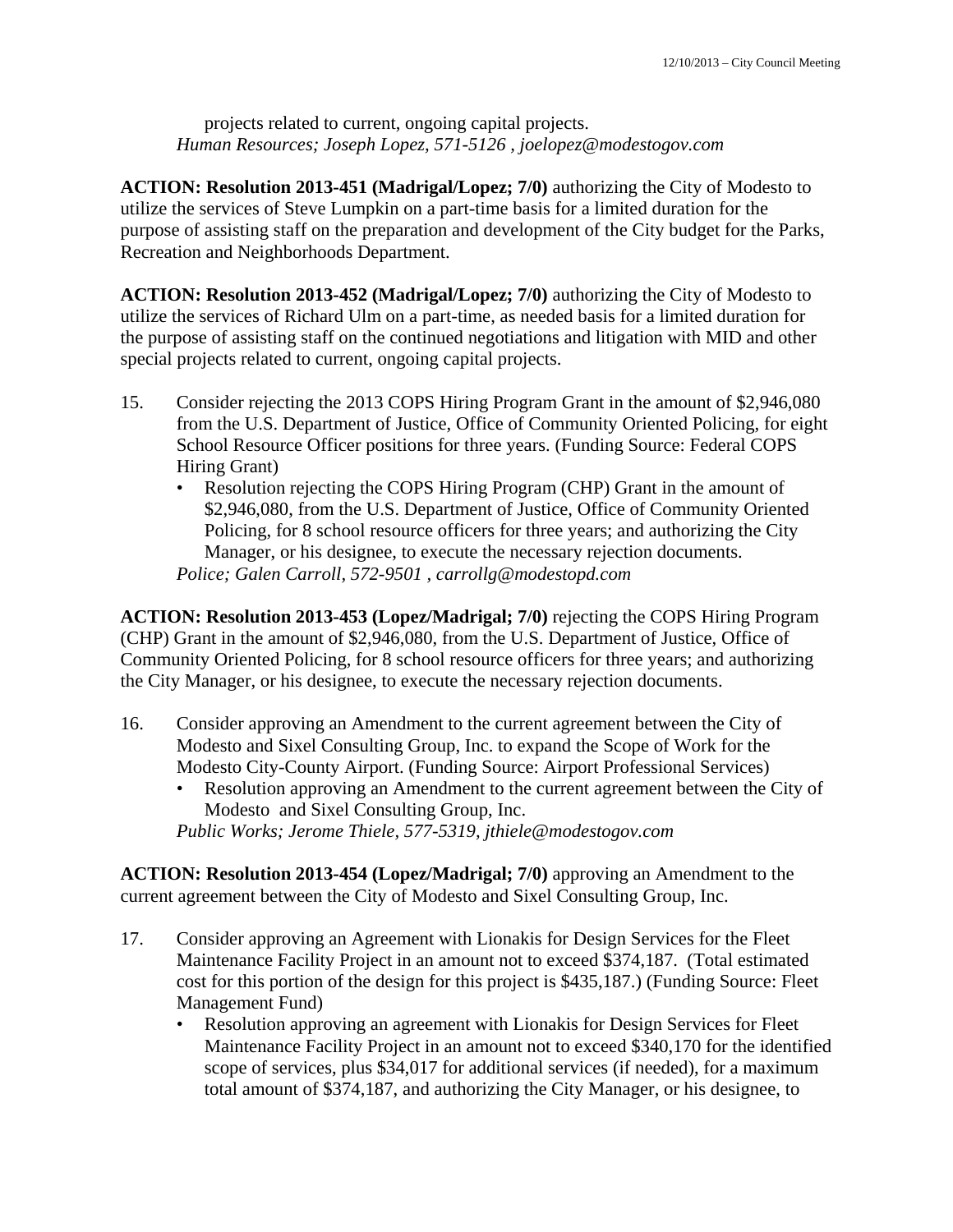execute the agreement. *Utility Planning and Projects; Kris Ohlson, 571-5869, kohlson@modestogov.com* 

**ACTION: Resolution 2013-455 (Madrigal/Lopez; 7/0)** approving an agreement with Lionakis for Design Services for Fleet Maintenance Facility Project in an amount not to exceed \$340,170 for the identified scope of services, plus \$34,017 for additional services (if needed), for a maximum total amount of \$374,187, and authorizing the City Manager, or his designee, to execute the agreement.

## **MATTERS TOO LATE FOR THE AGENDA**

None

#### **ADJOURNMENT**

This meeting was adjourned at 11:05 p.m.

#### **CLOSED SESSION**

*All Closed Session Matters Heard Prior to Meeting*

# **CONFERENCE WITH LEGAL COUNSEL - EXISTING LITIGATION One Case (Pursuant to Section 54956.9(a) of the Government Code)**

Name of case: Modesto Irrigation District v. City of Modesto Stanislaus County Superior Court Case No. 2001607

#### **CONFERENCE WITH LEGAL COUNSEL - EXISTING LITIGATION One Case (Pursuant to Section 54956.9(a) of the Government Code)**

Name of case: City of Modesto v. County of Stanislaus, Lauren Klein, et al. Alameda County Superior Court Case No. HG13693363

# **CONFERENCE WITH LEGAL COUNSEL - EXISTING LITIGATION**

**One Case (Pursuant to Section 54956.9(a) of the Government Code)**  Name of case: Brian Reed v. City of Modesto, et al. United States District Court Case

No. 1:11-CV-001083-OWW-GSA